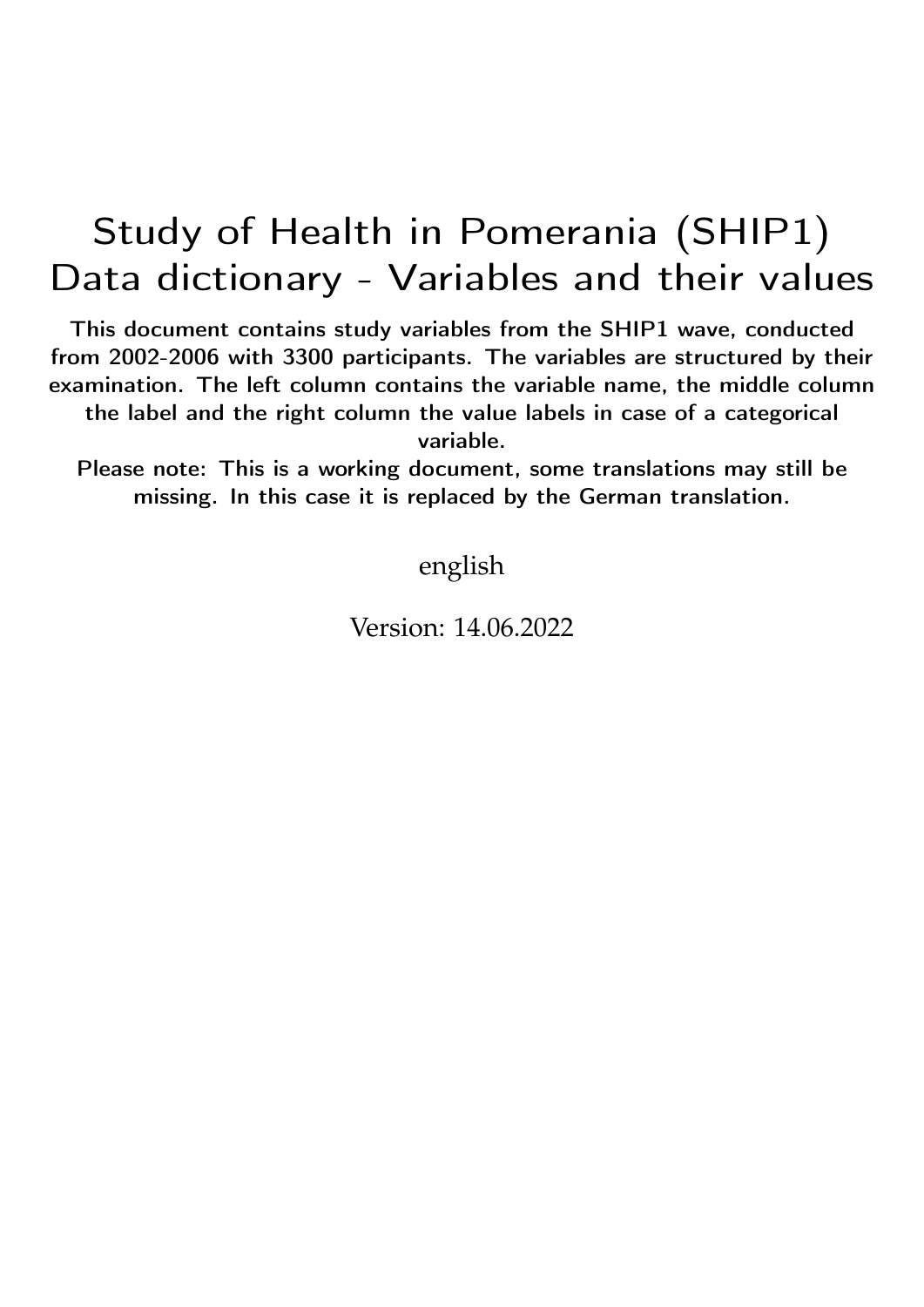## Contents

| <b>Operational Data</b>                                                                                                                                                                                                       | 5              |
|-------------------------------------------------------------------------------------------------------------------------------------------------------------------------------------------------------------------------------|----------------|
|                                                                                                                                                                                                                               | -5             |
| weather data responses to the contract of the contract of the contract of the contract of the contract of the contract of the contract of the contract of the contract of the contract of the contract of the contract of the | 5              |
|                                                                                                                                                                                                                               | 6              |
|                                                                                                                                                                                                                               | 6              |
|                                                                                                                                                                                                                               | $\overline{7}$ |
|                                                                                                                                                                                                                               | 7              |
|                                                                                                                                                                                                                               | $\overline{7}$ |
|                                                                                                                                                                                                                               | 8              |
|                                                                                                                                                                                                                               | 8              |
|                                                                                                                                                                                                                               | 9              |
|                                                                                                                                                                                                                               | 10             |
|                                                                                                                                                                                                                               | 11             |
|                                                                                                                                                                                                                               |                |
| Personal interview                                                                                                                                                                                                            | 12             |
|                                                                                                                                                                                                                               | 12             |
|                                                                                                                                                                                                                               |                |
|                                                                                                                                                                                                                               |                |
|                                                                                                                                                                                                                               |                |
|                                                                                                                                                                                                                               | 24             |
|                                                                                                                                                                                                                               |                |
|                                                                                                                                                                                                                               |                |
|                                                                                                                                                                                                                               |                |
|                                                                                                                                                                                                                               |                |
|                                                                                                                                                                                                                               | 28             |
|                                                                                                                                                                                                                               |                |
|                                                                                                                                                                                                                               |                |
| lung                                                                                                                                                                                                                          |                |
|                                                                                                                                                                                                                               |                |
|                                                                                                                                                                                                                               |                |
|                                                                                                                                                                                                                               |                |
|                                                                                                                                                                                                                               | 39             |
|                                                                                                                                                                                                                               | 44             |
|                                                                                                                                                                                                                               | 45             |
|                                                                                                                                                                                                                               | 46             |
| cancer                                                                                                                                                                                                                        | 46             |
|                                                                                                                                                                                                                               | 50             |
|                                                                                                                                                                                                                               | 51             |
|                                                                                                                                                                                                                               | 52             |
|                                                                                                                                                                                                                               | 53             |
|                                                                                                                                                                                                                               | 56             |
|                                                                                                                                                                                                                               | 58             |
|                                                                                                                                                                                                                               | 61             |
|                                                                                                                                                                                                                               |                |
|                                                                                                                                                                                                                               |                |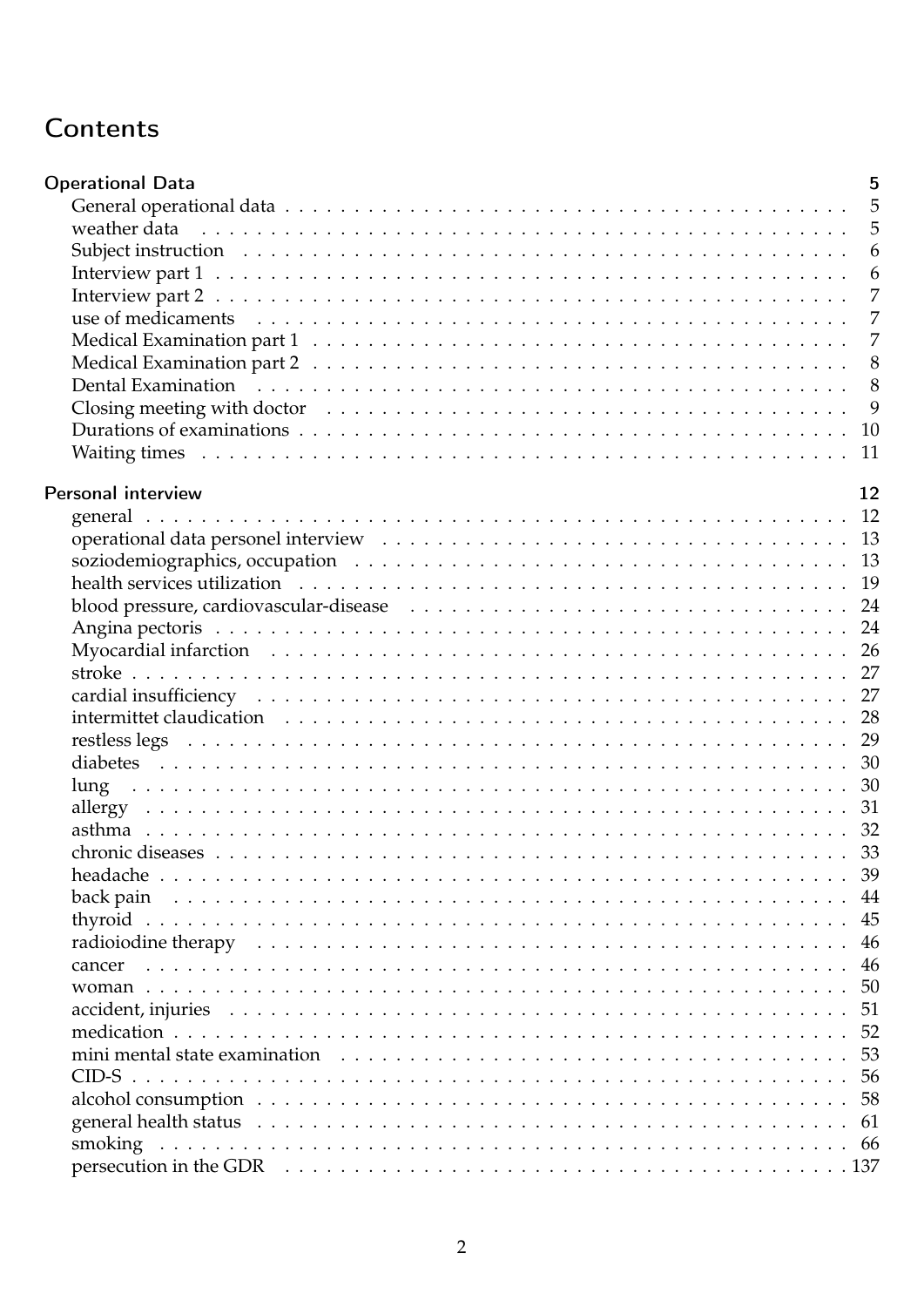| Use of medicaments                                                                                                                                                                                                             | 146 |
|--------------------------------------------------------------------------------------------------------------------------------------------------------------------------------------------------------------------------------|-----|
|                                                                                                                                                                                                                                |     |
|                                                                                                                                                                                                                                |     |
|                                                                                                                                                                                                                                |     |
| Dental interview                                                                                                                                                                                                               | 149 |
|                                                                                                                                                                                                                                |     |
|                                                                                                                                                                                                                                |     |
|                                                                                                                                                                                                                                |     |
|                                                                                                                                                                                                                                |     |
|                                                                                                                                                                                                                                |     |
|                                                                                                                                                                                                                                |     |
|                                                                                                                                                                                                                                |     |
|                                                                                                                                                                                                                                |     |
|                                                                                                                                                                                                                                |     |
|                                                                                                                                                                                                                                |     |
| Dental examination                                                                                                                                                                                                             | 158 |
|                                                                                                                                                                                                                                |     |
|                                                                                                                                                                                                                                |     |
|                                                                                                                                                                                                                                |     |
|                                                                                                                                                                                                                                |     |
|                                                                                                                                                                                                                                |     |
|                                                                                                                                                                                                                                |     |
|                                                                                                                                                                                                                                |     |
| <b>Medical examination</b>                                                                                                                                                                                                     | 263 |
|                                                                                                                                                                                                                                |     |
|                                                                                                                                                                                                                                |     |
| Schilddrüsenerkrankungen der leiblichen Verwandten 292                                                                                                                                                                         |     |
|                                                                                                                                                                                                                                |     |
|                                                                                                                                                                                                                                |     |
|                                                                                                                                                                                                                                |     |
|                                                                                                                                                                                                                                |     |
|                                                                                                                                                                                                                                |     |
|                                                                                                                                                                                                                                |     |
| Blood and urine examination                                                                                                                                                                                                    | 298 |
|                                                                                                                                                                                                                                |     |
|                                                                                                                                                                                                                                |     |
|                                                                                                                                                                                                                                |     |
| laboratory analysis (resurvey)                                                                                                                                                                                                 | 302 |
|                                                                                                                                                                                                                                |     |
| Reading of ultrasound examinations                                                                                                                                                                                             | 308 |
|                                                                                                                                                                                                                                |     |
| Left Ventricular M-Mode runders and the contract of the contract of the contract of the contract of the contract of the contract of the contract of the contract of the contract of the contract of the contract of the contra |     |
| <b>IMT</b> Findings                                                                                                                                                                                                            |     |
|                                                                                                                                                                                                                                |     |
|                                                                                                                                                                                                                                |     |
|                                                                                                                                                                                                                                |     |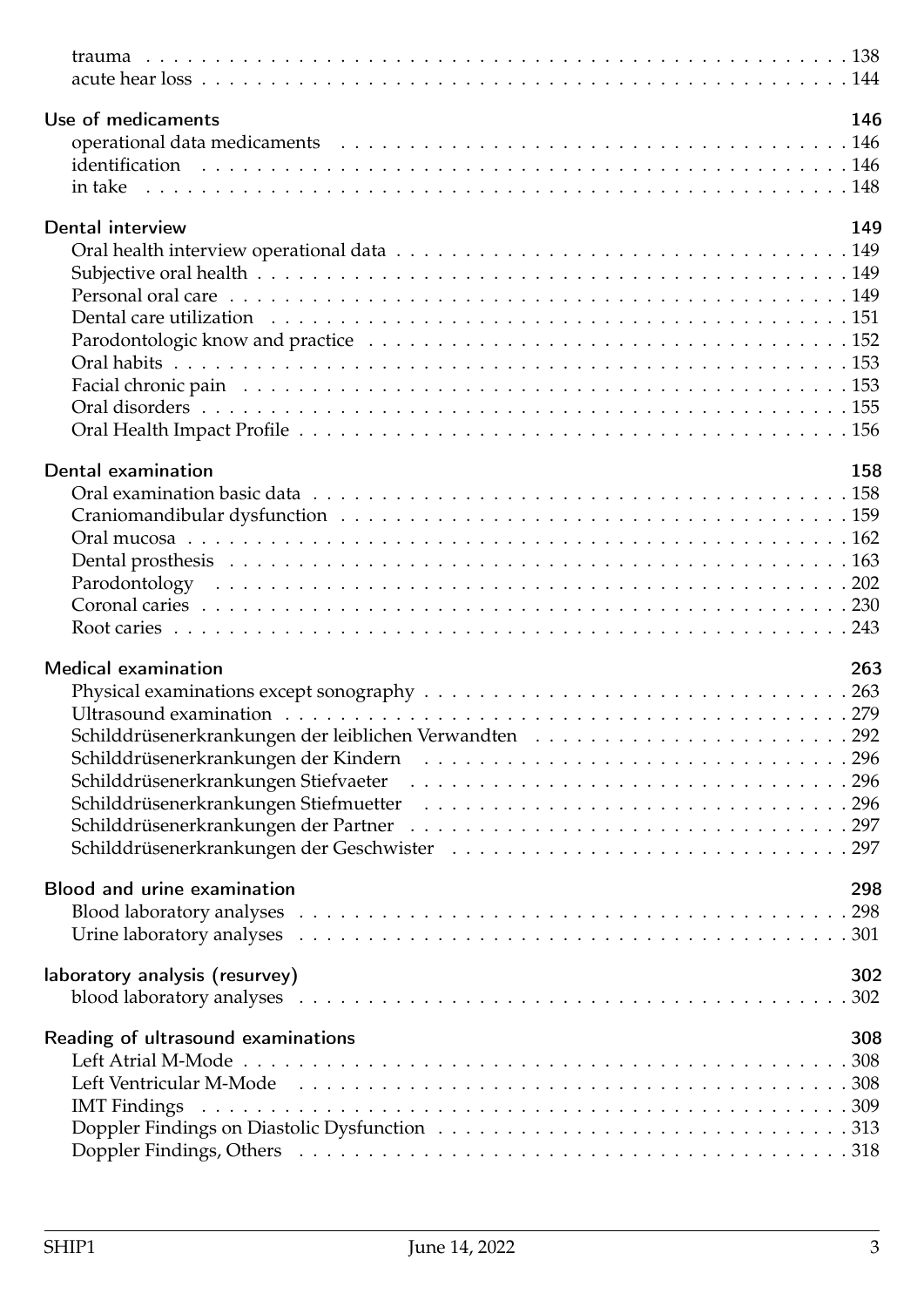| Clinical-chemical parameters after finish of SHIP-1 | 318 |
|-----------------------------------------------------|-----|
| Klinik Innere B                                     | 320 |
|                                                     |     |
|                                                     |     |
|                                                     |     |
|                                                     |     |
|                                                     |     |
| Dermatology                                         | 333 |
|                                                     |     |
|                                                     |     |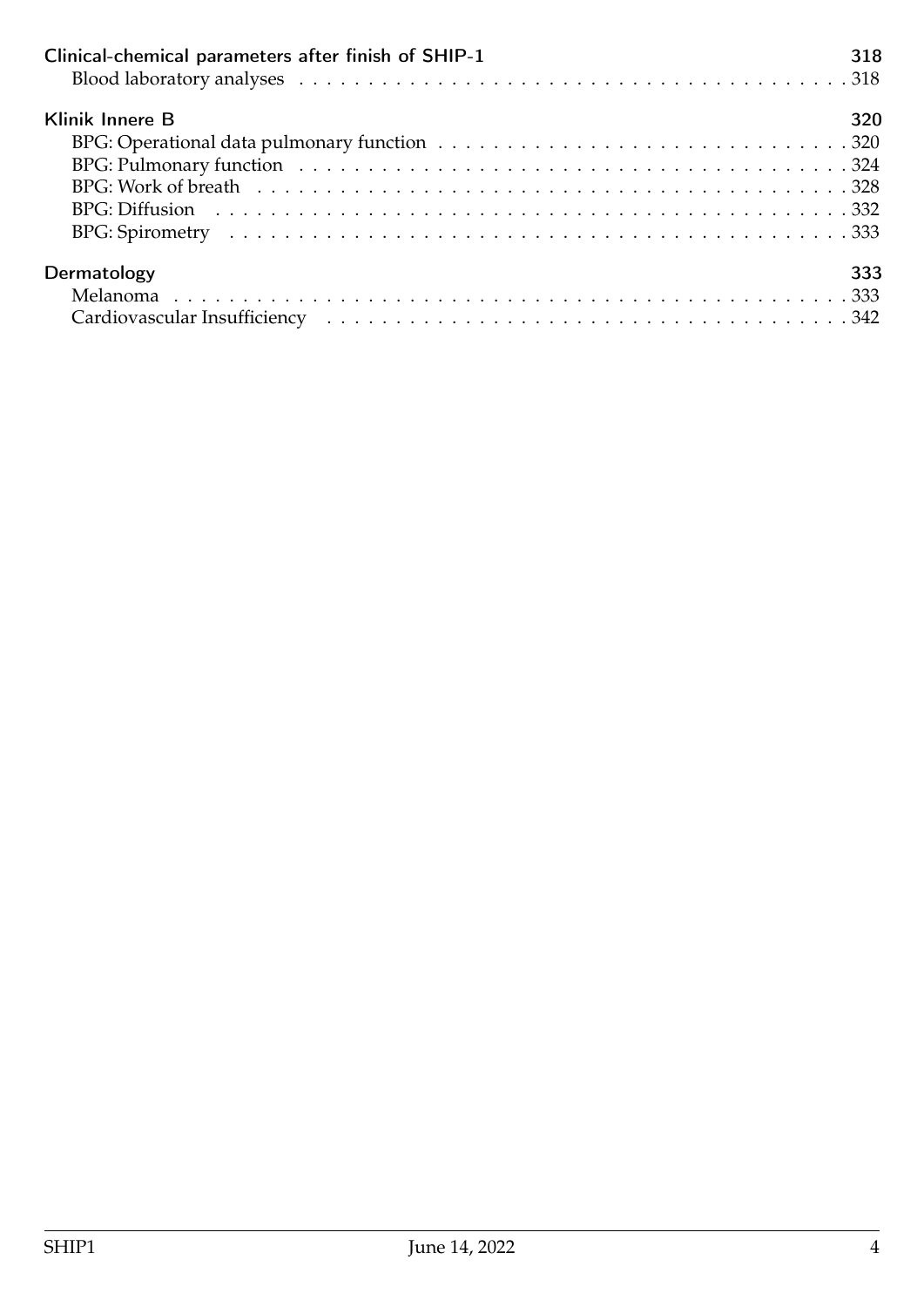<span id="page-4-2"></span><span id="page-4-1"></span><span id="page-4-0"></span>

| Group/Variable                       | Label                                                | Value                                                          |
|--------------------------------------|------------------------------------------------------|----------------------------------------------------------------|
| <b>OPD</b>                           | <b>Operational Data</b>                              |                                                                |
| <b>GENERAL</b><br><b>PROCED</b>      | General operational data<br>General operational data |                                                                |
| betreuerin                           | No. 0053 : ABL: Supervisor                           |                                                                |
| unt_ort                              | Nr. 0058 : ABL: Checkup location                     | 1 - Untersucht im UZ-HGW<br>2 - zuhause untersucht (SHIP-HOME) |
| <b>WEATHERDATA</b><br><b>WEATHER</b> | weather data<br>weather data                         |                                                                |
| wea_temp_average_core                | CORE Average daily temperature (°C)                  |                                                                |
| wea_temp_max_core                    | CORE Maximal daily temperature (°C)                  |                                                                |
| wea_sunshine_core                    | CORE Daily sunshine duration (h)                     |                                                                |
| wea_rainfall_core                    | CORE Daily amount of rainfall (mm)                   |                                                                |
| wea_airhumidity_core                 | CORE Average daily air humidity (%)                  |                                                                |
| wea_airpressure_core                 | CORE Average daily air pressure (hPa)                |                                                                |
| wea_windvelocity_core                | CORE Average wind velocity (10m/s)                   |                                                                |
| wea_temp_average_imb                 | IMB Average daily temperature (°C)                   |                                                                |
| wea_temp_max_imb                     | IMB Maximal daily temperature $(°C)$                 |                                                                |
| wea_sunshine_imb                     | IMB Daily sunshine duration (h)                      |                                                                |
| wea_rainfall_imb                     | IMB Daily amount of rainfall (mm)                    |                                                                |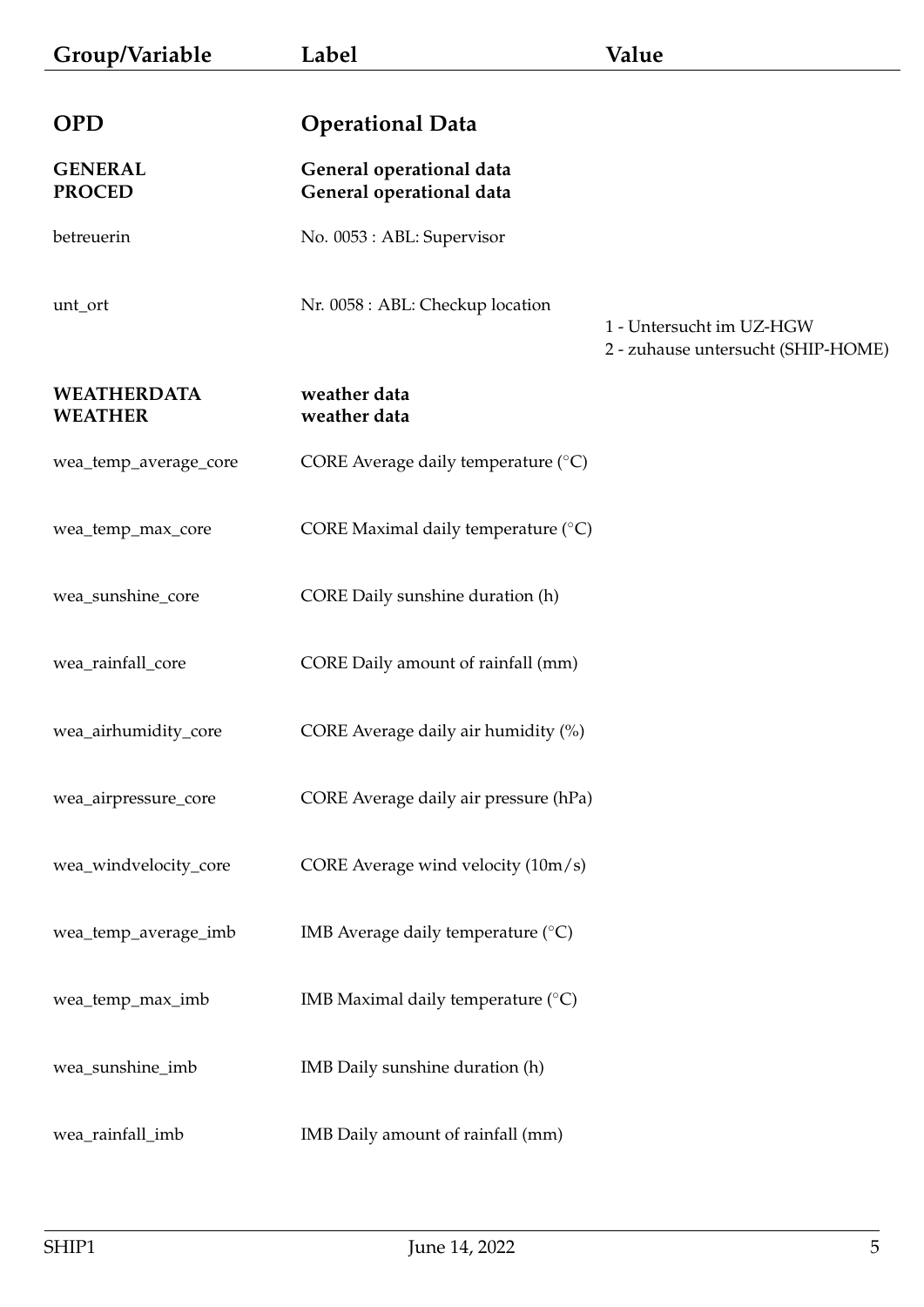<span id="page-5-1"></span><span id="page-5-0"></span>

| wea_airhumidity_imb             | IMB Average daily air humidity (%)                     |                                                                                                                                  |
|---------------------------------|--------------------------------------------------------|----------------------------------------------------------------------------------------------------------------------------------|
| wea_airpressure_imb             | IMB Average daily air pressure (hPa)                   |                                                                                                                                  |
| wea_windvelocity_imb            | IMB Average wind velocity $(10m/s)$                    |                                                                                                                                  |
| <b>EINWEIS</b><br><b>PROCED</b> | <b>Subject instruction</b><br>General operational data |                                                                                                                                  |
| introbeg                        | No. 0004 : ABL: Instruction - Begin                    |                                                                                                                                  |
| introend                        | No. 0005 : ABL: Instruction - End                      |                                                                                                                                  |
| introbes                        | No. 0006 : ABL: Instruction - Specialties              | 0 - ohne besondere Vorkommnisse<br>1 - besonderes Vorkommnis<br>7 - unter Altersgrenze<br>8 - nicht erhebbar<br>9 - Verweigerung |
|                                 |                                                        |                                                                                                                                  |
| introtext                       | No. 0007 : ABL: Instruction - Type of specialty        |                                                                                                                                  |
| u_intro                         | No. 0042 : ABL: Examiner - Instruction                 |                                                                                                                                  |
| INT1<br><b>PROCED</b>           | Interview part 1<br>General operational data           |                                                                                                                                  |
| int1beg                         | No. 0016 : ABL: Interview 1 - Begin                    |                                                                                                                                  |
| int1end                         | No. 0017: ABL: Interview 1 - End                       |                                                                                                                                  |
| int1bes                         | No. 0018 : ABL: Interview 1 - Specialties              | 0 - ohne besondere Vorkommnisse<br>1 - besonderes Vorkommnis<br>7 - unter Altersgrenze<br>8 - nicht erhebbar<br>9 - Verweigerung |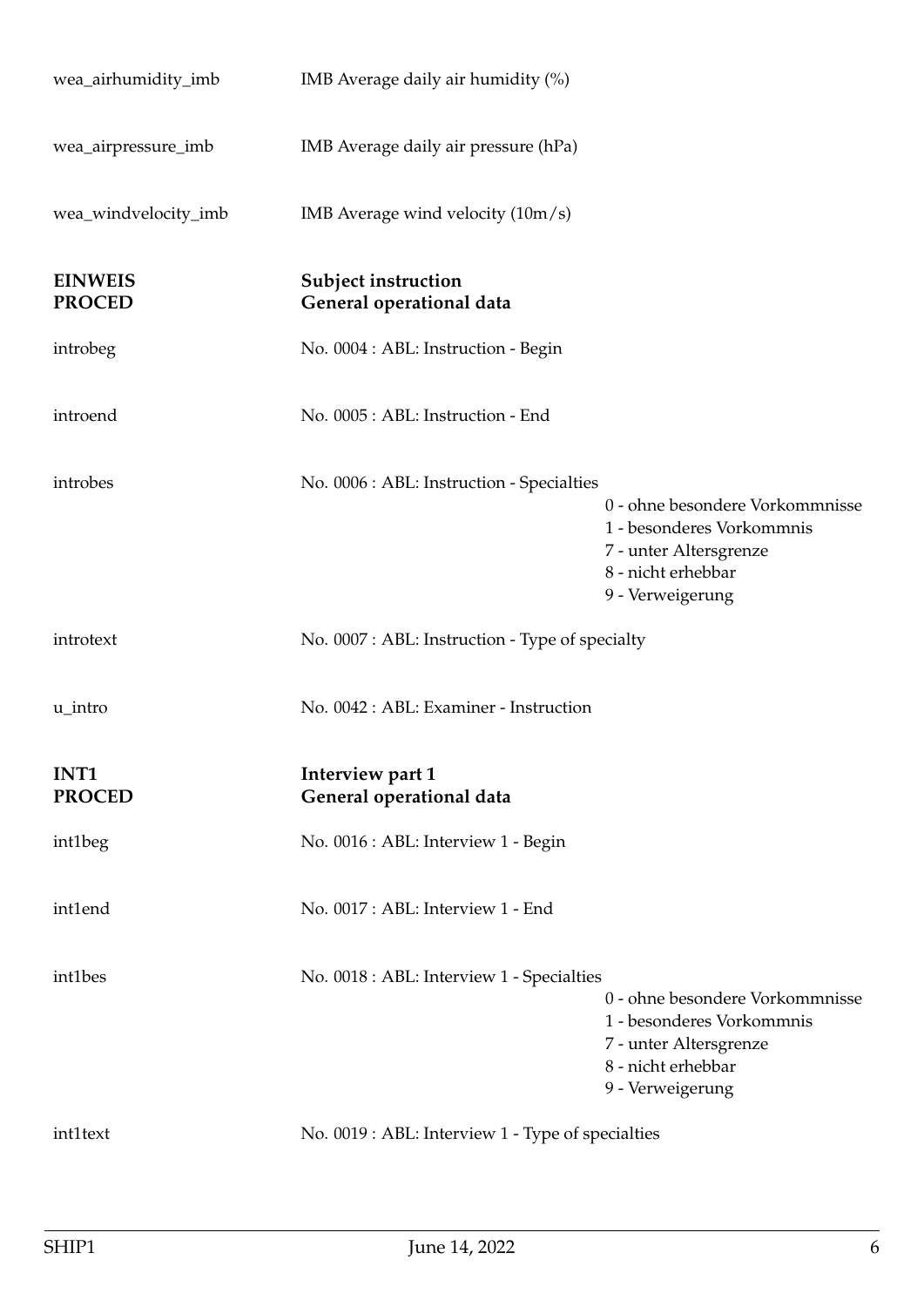<span id="page-6-2"></span><span id="page-6-1"></span><span id="page-6-0"></span>

| $u$ _int1                         | No. 0047 : ABL: Examiner - Interview 1                                  |                                                                                                                                  |
|-----------------------------------|-------------------------------------------------------------------------|----------------------------------------------------------------------------------------------------------------------------------|
| INT <sub>2</sub><br><b>PROCED</b> | Interview part 2<br>General operational data                            |                                                                                                                                  |
| int2beg                           | No. 0020 : ABL: Interview 2 - Begin                                     |                                                                                                                                  |
| int2end                           | No. 0021 : ABL: Interview 2 - End                                       |                                                                                                                                  |
| int2bes                           | No. 0022 : ABL: Interview 2 - Specialties                               | 0 - ohne besondere Vorkommnisse<br>1 - besonderes Vorkommnis<br>7 - unter Altersgrenze<br>8 - nicht erhebbar<br>9 - Verweigerung |
| int2text                          | No. 0023 : ABL: Interview 2 - Type of specialties                       |                                                                                                                                  |
| $u$ _int2                         | No. 0048 : ABL: Examiner - Interview 2                                  |                                                                                                                                  |
|                                   |                                                                         |                                                                                                                                  |
| <b>IDOM</b><br><b>PROCED</b>      | use of medicaments<br>General operational data                          |                                                                                                                                  |
| idom7                             | No. 0056 : ABL: Medication post-survey form<br>handed out (last 7 days) |                                                                                                                                  |
|                                   |                                                                         | 0 - Medikamentenerfassung erfolgte<br>nicht<br>1 - Medikamentenerfassung erfolgte<br>(mit IDOM)<br>9 - Verweigerung              |
| idom12                            | No. 0057 : ABL: Medication post-survey form<br>handed out (12 Monate)   |                                                                                                                                  |
|                                   |                                                                         | 0 - Medikamentenerfassung erfolgte<br>nicht<br>1 - Medikamentenerfassung erfolgte<br>(mit IDOM)<br>9 - Verweigerung              |
| MEX1<br><b>PROCED</b>             | <b>Medical Examination part 1</b><br>General operational data           |                                                                                                                                  |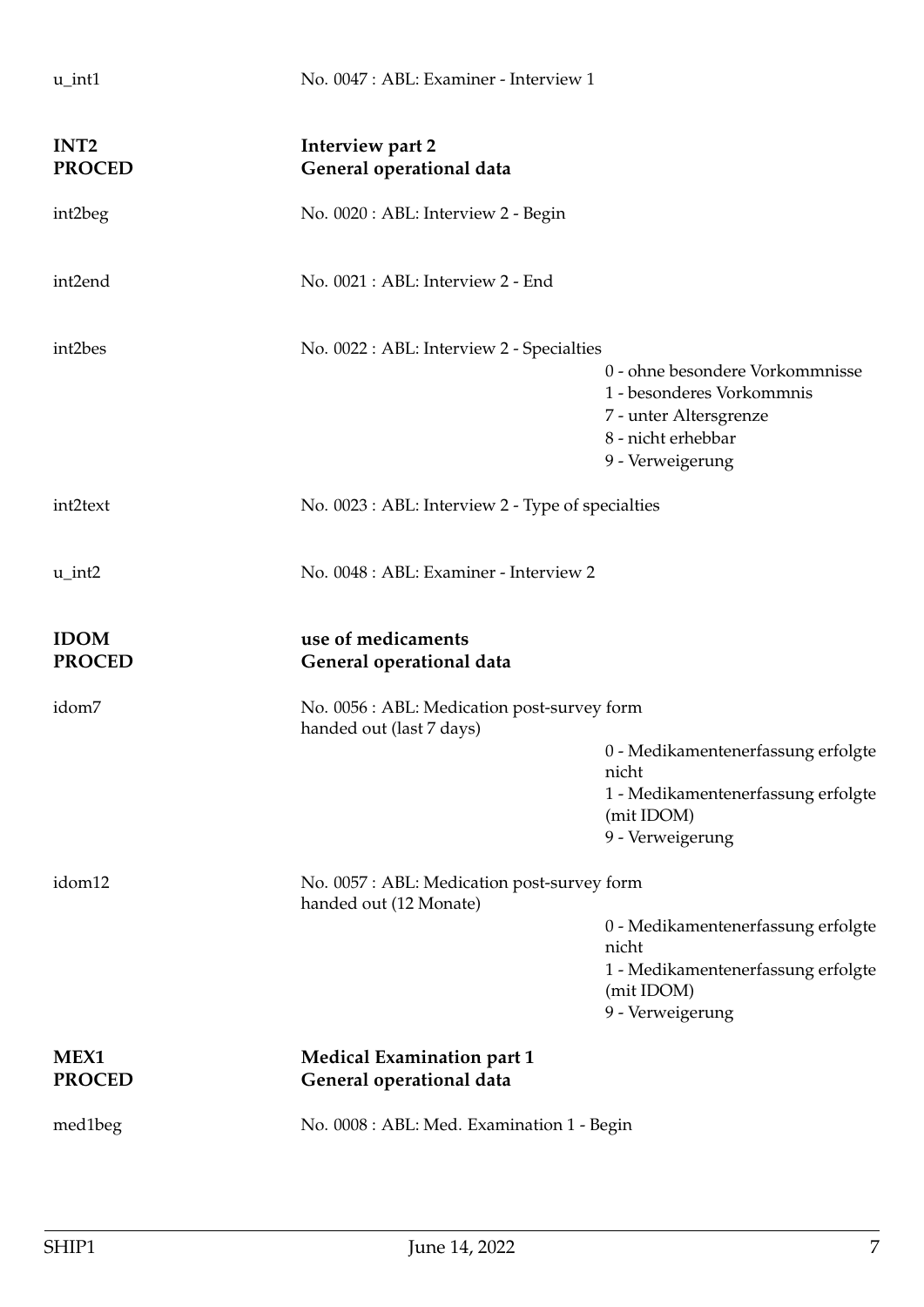<span id="page-7-1"></span><span id="page-7-0"></span>

| med1end                           | No. 0009: ABL: Med. Examination 1 - End                          |                                                                                                                                  |
|-----------------------------------|------------------------------------------------------------------|----------------------------------------------------------------------------------------------------------------------------------|
| med1bes                           | No. 0010 : ABL: Med. Examination 1 - Specialties                 | 0 - ohne besondere Vorkommnisse<br>1 - besonderes Vorkommnis<br>7 - unter Altersgrenze<br>8 - nicht erhebbar<br>9 - Verweigerung |
| med1text                          | No. 0011 : ABL: Med. Examination 1 - Type of<br>specialties      |                                                                                                                                  |
| $u$ _med_1                        | No. 0044 : ABL: Examiner - Medical Examination<br>1              |                                                                                                                                  |
| MEX <sub>2</sub><br><b>PROCED</b> | <b>Medical Examination part 2</b><br>General operational data    |                                                                                                                                  |
| med2beg                           | No. 0012 : ABL: Med. Examination 2 - Begin                       |                                                                                                                                  |
| med2end                           | No. 0013 : ABL: Med. Examination 2 - End                         |                                                                                                                                  |
| med2bes                           | No. 0014 : ABL: Med. Examination 2 - Specialties                 | 0 - ohne besondere Vorkommnisse<br>1 - besonderes Vorkommnis<br>7 - unter Altersgrenze<br>8 - nicht erhebbar<br>9 - Verweigerung |
| med2text                          | No. 0015 : ABL: Med. Examination 2 - Type of<br>specialties      |                                                                                                                                  |
| u_med_2                           | No. 0045 : ABL: Examiner - Medical Examination<br>$\overline{2}$ |                                                                                                                                  |
| <b>DEX</b><br><b>PROCED</b>       | <b>Dental Examination</b><br>General operational data            |                                                                                                                                  |
| zahnbeg                           | No. 0024 : ABL: Dental Examination - Begin                       |                                                                                                                                  |
| zahnend                           | No. 0025 : ABL: Dental Examination - End                         |                                                                                                                                  |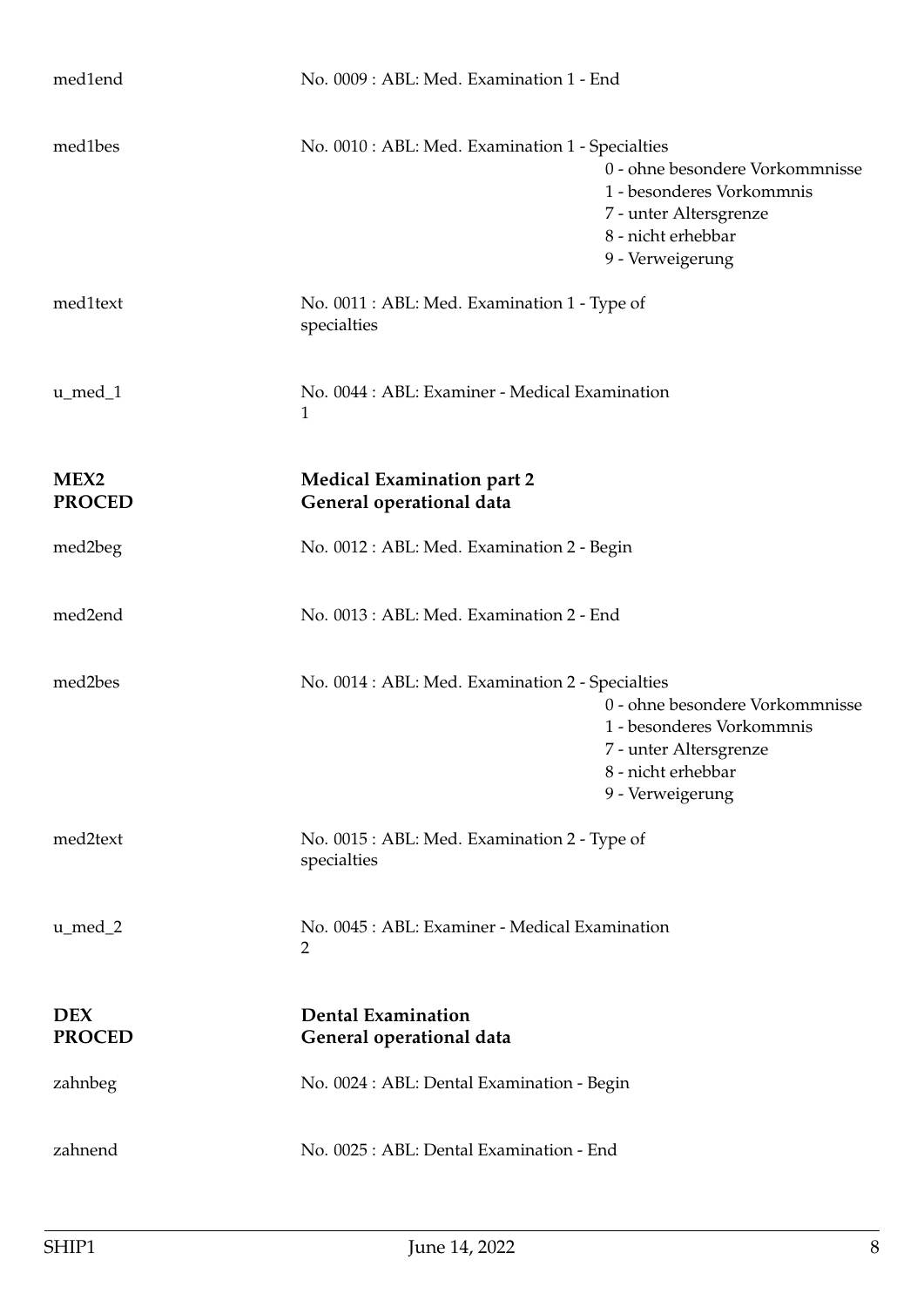<span id="page-8-0"></span>

| zahnbes                     | No. 0026 : ABL: Dental Examination - Specialties                     | 0 - ohne besondere Vorkommnisse<br>1 - besonderes Vorkommnis<br>7 - unter Altersgrenze<br>8 - nicht erhebbar<br>9 - Verweigerung |
|-----------------------------|----------------------------------------------------------------------|----------------------------------------------------------------------------------------------------------------------------------|
| zahntext                    | No. 0027 : ABL: Dental Examination - Type of<br>specialties          |                                                                                                                                  |
| u_zahn                      | No. 0046 : ABL: Examiner - Dental Examination                        |                                                                                                                                  |
| <b>FIN</b><br><b>PROCED</b> | Closing meeting with doctor<br>General operational data              |                                                                                                                                  |
| finbeg                      | No. 0028 : ABL: Final counselling interview -<br>Begin               |                                                                                                                                  |
| finend                      | No. 0029 : ABL: Final counselling interview - End                    |                                                                                                                                  |
| finbes                      | No. 0030 : ABL: Final counselling interview -<br>Specialties         | 0 - ohne besondere Vorkommnisse<br>1 - besonderes Vorkommnis<br>7 - unter Altersgrenze<br>8 - nicht erhebbar<br>9 - Verweigerung |
| finbem                      | No. 0031 : ABL: Final counselling interview -<br>Type of specialties |                                                                                                                                  |
| $u$ _fin                    | No. 0043 : ABL: Final counselling interview -<br>Examiner            |                                                                                                                                  |
| aa_date                     | No. 0062 : ABL: Final counselling interview -<br>date                |                                                                                                                                  |
| aa_time                     | No. 0063 : ABL: Final counselling interview -<br>time                |                                                                                                                                  |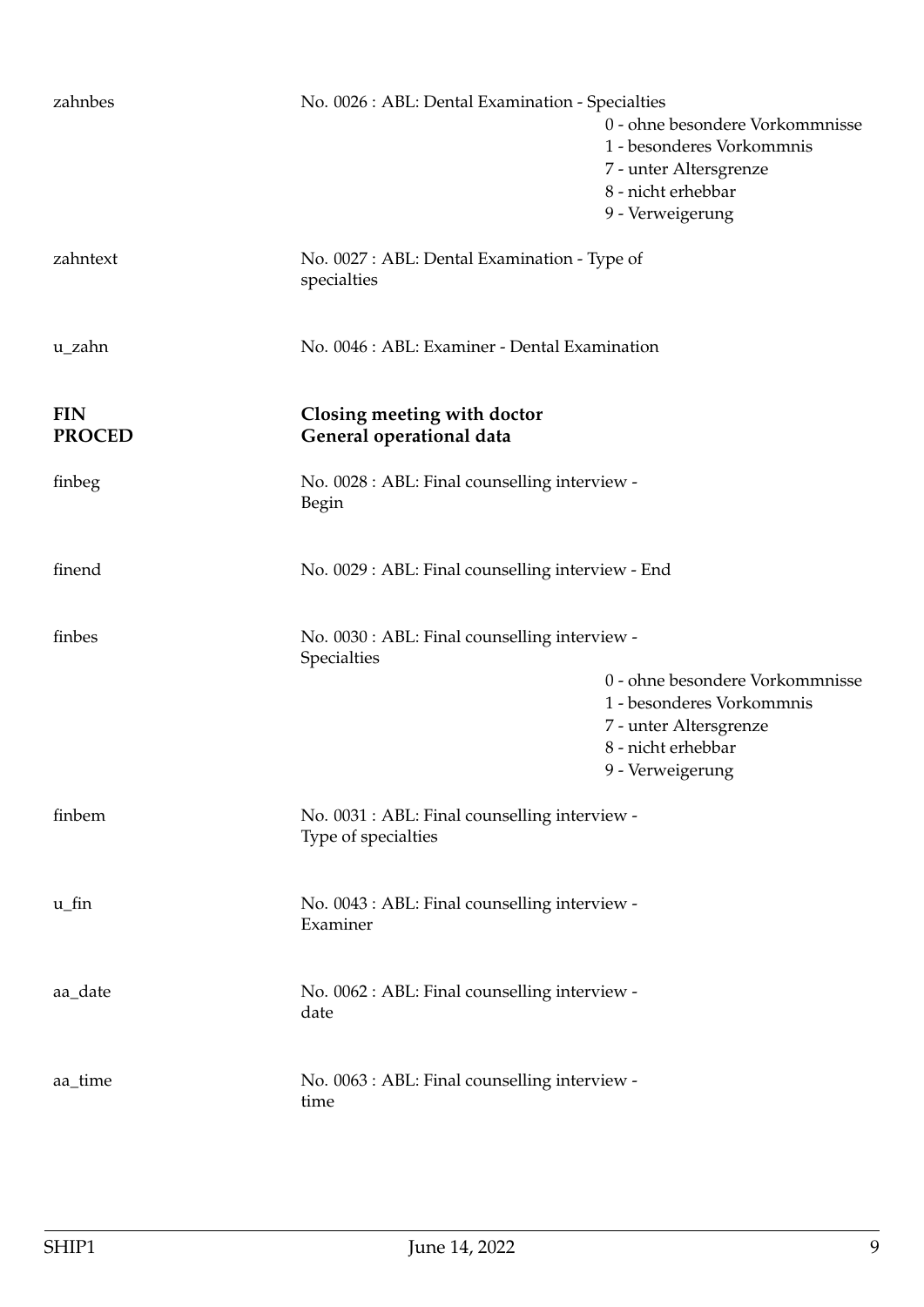aa\_urteil No. 0064 : ABL: Final counselling interview - Assess the conduct

- 0 sehr zufrieden 1 - zufrieden 2 - mittel 3 - unzufrieden 4 - sehr unzufrieden
- 8 keine Angabe

## <span id="page-9-0"></span>**TIME Durations of examinations CALCULTD Calculated measures of duration** / **waiting times** introtime No. 0112 : ABL: Duration Instruction [minutes] med1time No. 0113 : ABL: Duration Med. Examination 1 [minutes] med2time No. 0114 : ABL: Duration Med. Examination 2 [minutes] zahntime No. 0115 : ABL: Duration Dental Examination [minutes] int1time No. 0116 : ABL: Duration Interview 1 [minutes] int2time No. 0117 : ABL: Duration Interview 2 [minutes] fintime No. 0118 : ABL: Duration final counselling interview [minutes] all\_utime No. 0119 : ABL: Med-U: max( end) - min( beg) [minutes] som\_time No. 0120 : ABL: Duration Somatometry [minutes] blt\_time No. 0121 : ABL: Duration taking blood rr\_time No. 0122 : ABL: Duration blood pressure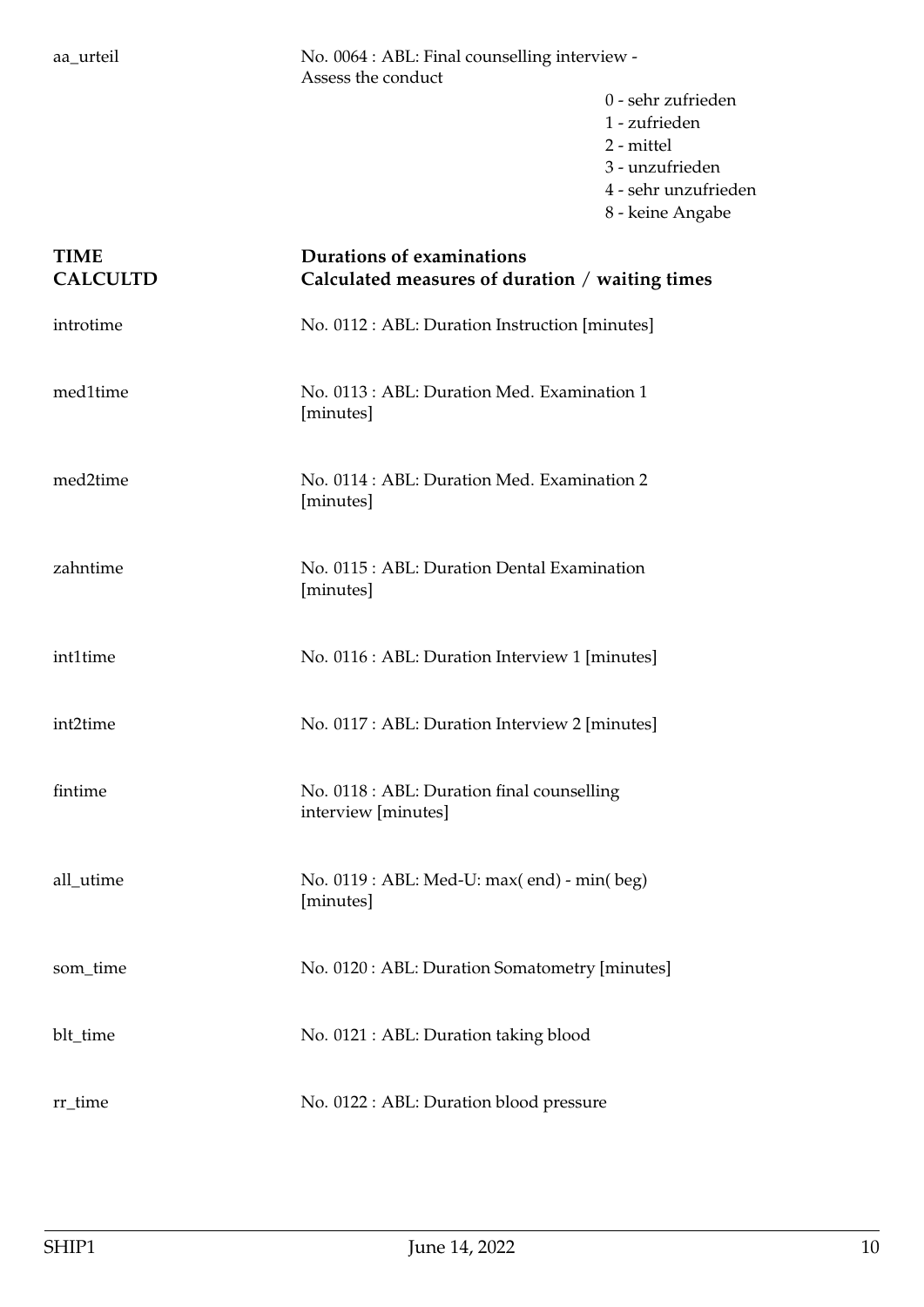<span id="page-10-0"></span>

| ech_time                       | No. 0123 : ABL: Duration Heart-Sono [minutes]                                        |
|--------------------------------|--------------------------------------------------------------------------------------|
| ekg_time                       | No. 0124 : ABL: Duration ECG [minutes]                                               |
| cca_time                       | No. 0125 : ABL: Duration Carotis-Sono [minutes]                                      |
| sd_time                        | No. 0126 : ABL: Duration Thyroid-Sono<br>[minutes]                                   |
| inttime                        | No. 0127 : ABL: Duration Interview 1+2<br>[minutes]                                  |
| ship_utime                     | No. 0128 : ABL: Total examination time (sum<br>INTRO, INT, MED, ZAHN, FIN) [minutes] |
| ship_dauer                     | No. 0129 : ABL: Total length of stay in the<br>examination center                    |
| int2wait                       | No. 0135 : ABL: Waiting time before Interview 2<br>[minutes]                         |
| med_u1                         | No. 0138 : ABL: Duration Med-U1: BD, SOM,<br>EKG, BLT, ECHO [minutes]                |
| med_u2                         | No. 0139 : ABL: Duration Med-U2: SD, CCA<br>[minutes]                                |
| med_u                          | No. $0140$ : ABL: Duration Med-U1 + Med U2<br>[minutes]                              |
| all_ubeg                       | <b>Start of Examinations</b>                                                         |
| all_uend                       | End of Examinations                                                                  |
| <b>WAIT</b><br><b>CALCULTD</b> | <b>Waiting times</b><br>Calculated measures of duration / waiting times              |
| waittime                       | No. 0130 : ABL: SHIP Dauer - SHIP Utime                                              |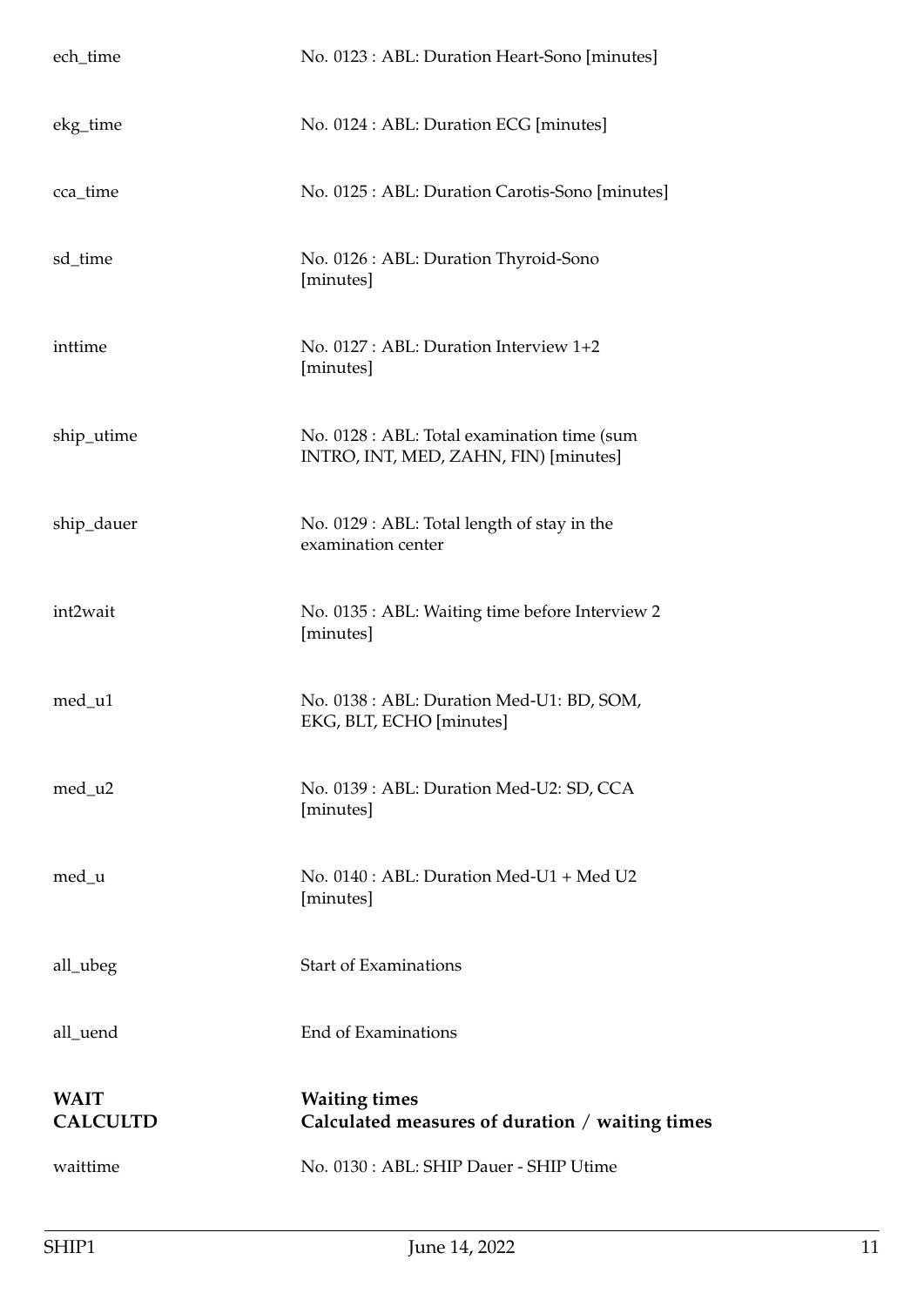<span id="page-11-1"></span><span id="page-11-0"></span>

| med1wait       | No. 0131 : ABL: Waiting time before Med-U1<br>[minutes]                      |                                                                                                                                                                                                                                                                        |
|----------------|------------------------------------------------------------------------------|------------------------------------------------------------------------------------------------------------------------------------------------------------------------------------------------------------------------------------------------------------------------|
| med2wait       | No. 0132 : ABL: Waiting time before Med-U2<br>[minutes]                      |                                                                                                                                                                                                                                                                        |
| zahnwait       | No. 0133 : ABL: Waiting time before Detal<br>examination [minutes]           |                                                                                                                                                                                                                                                                        |
| int1wait       | No. 0134 : ABL: Waiting time before Interview 1<br>[minutes]                 |                                                                                                                                                                                                                                                                        |
| finwait        | No. 0136 : ABL: Waiting time before final<br>counselling interview [minutes] |                                                                                                                                                                                                                                                                        |
| mwait          | No. 0137 : ABL: Waiting time between Med-U<br>[minutes]                      |                                                                                                                                                                                                                                                                        |
| <b>INT</b>     | <b>Personal interview</b>                                                    |                                                                                                                                                                                                                                                                        |
| <b>GENERAL</b> | general                                                                      |                                                                                                                                                                                                                                                                        |
| intv_1         | interviewer                                                                  | 1 - Interviewer 1<br>2 - Interviewer 2<br>4 - Interviewer 4<br>6 - Interviewer 6<br>7 - Interviewer 7<br>31 - Interviewer 31<br>32 - Interviewer 32<br>38 - Interviewer 38<br>39 - Interviewer 39<br>44 - Interviewer 44<br>48 - Interviewer 48<br>51 - Interviewer 51 |
| schnit_1       | consent to the recording of the interview                                    | 1 - Ja<br>2 - Nein<br>997 - Trifft nicht zu<br>998 - Weiß nicht                                                                                                                                                                                                        |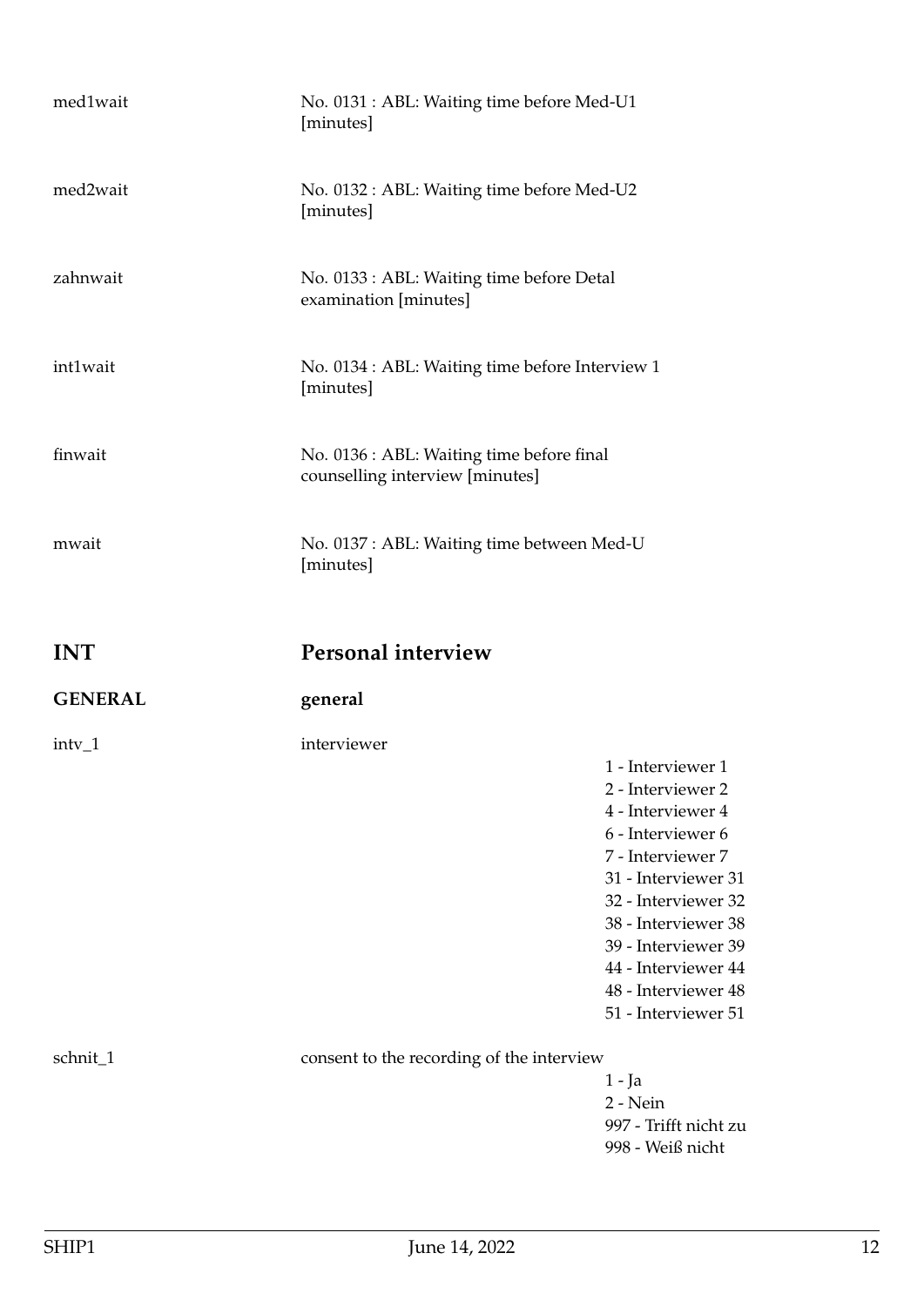<span id="page-12-1"></span><span id="page-12-0"></span>

| <b>ODI</b>    | operational data personel interview                                                                                   |                                                                                                                                   |
|---------------|-----------------------------------------------------------------------------------------------------------------------|-----------------------------------------------------------------------------------------------------------------------------------|
| block_1       | break off point                                                                                                       | 0 - keine Unterbrechung<br>1 - Unterbrechung                                                                                      |
| timeend       | time of the end of the interview                                                                                      |                                                                                                                                   |
| dritte        | INT: was a carer involved with answering                                                                              | 0 - keine Beantwortung durch Dritte<br>1 - Beantwortung vollständig durch<br>Dritte<br>2 - Beantwortung teilweise durch<br>Dritte |
| <b>SOCDEM</b> | soziodemiographics, occupation                                                                                        |                                                                                                                                   |
| sozio $_1$    | Are you presently:                                                                                                    | 1 - ledig<br>2 - verheiratet<br>3 - geschieden/getrennt lebend<br>4 - verwitwet<br>998 - Weiß nicht<br>999 - Antwortverweigerung  |
| sozio_ $2$    | Are you presently living in a steady relationship?                                                                    | $1 - Ja$<br>2 - Nein<br>997 - Trifft nicht zu<br>998 - Weiß nicht<br>999 - Antwort verweigert                                     |
| sozio_3       | Do you have children?                                                                                                 | $1 - Ja$<br>2 - Nein<br>997 - Trifft nicht zu<br>998 - Weiß nicht<br>999 - Antwort verweigert                                     |
| sozio_4       | How many?                                                                                                             |                                                                                                                                   |
| sozio $\_5$   | How many years did you attend school?<br>(vocational school, college of higher education<br>and college not included) | 998 - Weiß nicht                                                                                                                  |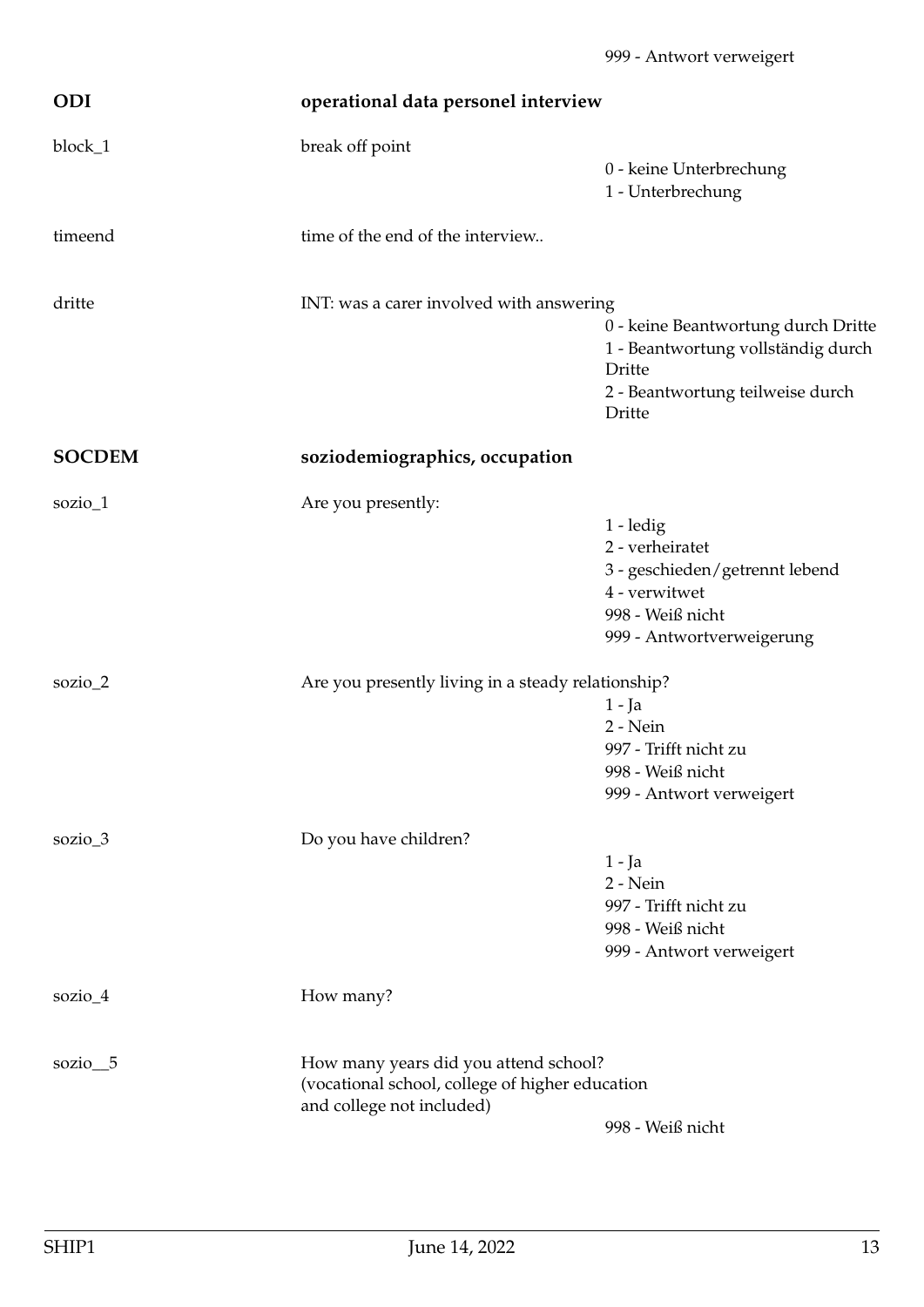sozio\_6 What is your highest school leaving certificate?

| $50L10\_0$ | what is your highest school leaving certificate: |                                                                  |
|------------|--------------------------------------------------|------------------------------------------------------------------|
|            |                                                  | 1 - Keinen, und ich gehe auch nicht<br>mehr zur Schule           |
|            |                                                  | 2 - Volks-/Hauptschule/POS 8./9.                                 |
|            |                                                  | Klasse                                                           |
|            |                                                  | 3 - Realschule / POS                                             |
|            |                                                  | 4 - Fachhochschulreife                                           |
|            |                                                  | 5 - Abitur / EOS, Hochschulreife                                 |
|            |                                                  | 6 - einen anderen Schulabschluss                                 |
|            |                                                  | 7 - keinen der genannten Abschlüsse,<br>ich gehe noch zur Schule |
|            |                                                  | 998 - Weiß nicht<br>999 - Antwortverweigerung                    |
| sozio_7    | What other school leaving certificates do you    |                                                                  |
|            | have?                                            |                                                                  |
|            |                                                  | 998 - Weiß nicht                                                 |
|            |                                                  | 999 - Antwort verweigert                                         |
| sozio_8    | still in training, pupil, student                |                                                                  |
|            |                                                  | $0$ - Nein                                                       |
|            |                                                  | $1 - Ja$                                                         |
| sozio_9    | no certificate/semi-skilled worker               |                                                                  |
|            |                                                  | $0$ - Nein                                                       |
|            |                                                  | $1 - Ja$                                                         |
| sozio_10   | craftsman/completed apprenticeship               |                                                                  |
|            |                                                  | $0$ - Nein                                                       |
|            |                                                  | $1 - Ja$                                                         |
| sozio_11   | master/engineer                                  |                                                                  |
|            |                                                  | $0$ - Nein                                                       |
|            |                                                  | $1 - Ja$                                                         |
| sozio_12   | vocational school/ business school               |                                                                  |
|            |                                                  | $0$ - Nein                                                       |
|            |                                                  | $1 - Ja$                                                         |
| sozio_13   | vocational school/vocational college             |                                                                  |
|            |                                                  | $0$ - Nein                                                       |
|            |                                                  | $1 - Ja$                                                         |
| sozio_13a  | university degree                                |                                                                  |
|            |                                                  | $0$ - Nein                                                       |
|            |                                                  | $1 - Ja$                                                         |
| sozio_13b  | I don't know.                                    |                                                                  |
|            |                                                  | $0$ - Nein                                                       |
|            |                                                  | $1 - Ja$                                                         |
|            |                                                  |                                                                  |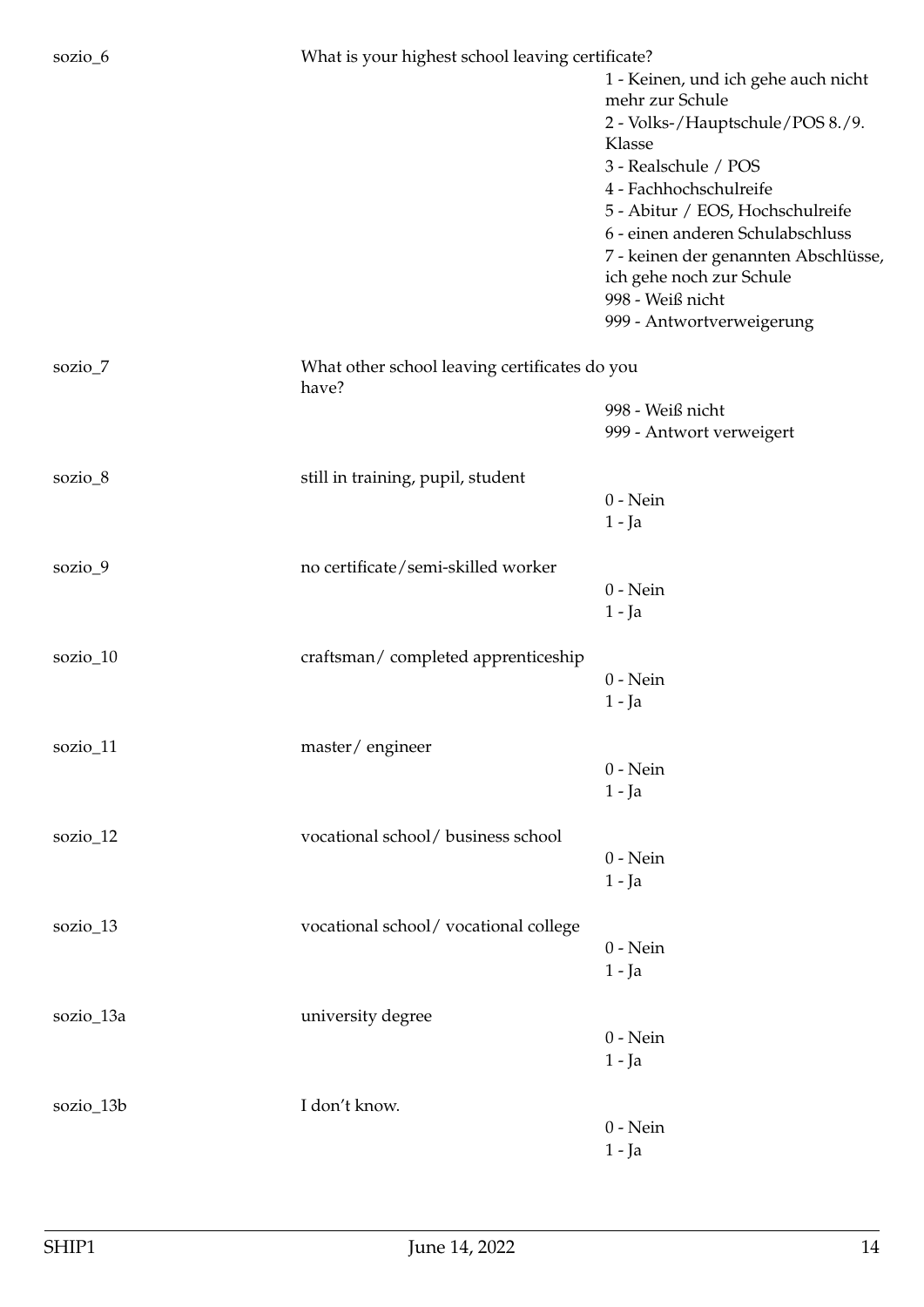| sozio_13c  | answer refused                                                                                    |                                                  |
|------------|---------------------------------------------------------------------------------------------------|--------------------------------------------------|
|            |                                                                                                   | $0$ - Nein                                       |
|            |                                                                                                   | $1 - Ja$                                         |
| $sozio_15$ | Are you presently working in a gainful<br>employment?                                             |                                                  |
|            |                                                                                                   | $1 - Ja$                                         |
|            |                                                                                                   | $2 - Nein$                                       |
|            |                                                                                                   | 997 - Trifft nicht zu                            |
|            |                                                                                                   | 998 - Weiß nicht                                 |
|            |                                                                                                   | 999 - Antwort verweigert                         |
| sozio_16   | What kind of gainful employment applies to<br>you?                                                |                                                  |
|            |                                                                                                   | 1 - Vollzeiterwerbstätigkeit                     |
|            |                                                                                                   | 2 - Teilzeiterwerbstätig (15 bis 34 Std.)        |
|            |                                                                                                   | 3 - Teilzeit-/stundenweise (<15 Std.)            |
|            |                                                                                                   | 998 - Weiß nicht                                 |
|            |                                                                                                   | 999 - Antwortverweigerung                        |
| sozio $17$ | Tell me please which group on this list you<br>belong to?                                         |                                                  |
|            |                                                                                                   | 1 - in Ausbildung / Studium / Um-                |
|            |                                                                                                   | schulung                                         |
|            |                                                                                                   | 2 - arbeitslos                                   |
|            |                                                                                                   | 3 - Hausfrau / Hausmann                          |
|            |                                                                                                   | 4 - Wehr-/Zivildienstleistender / im             |
|            |                                                                                                   | freiw.soz. Jahr                                  |
|            |                                                                                                   | 5 - in Mutterschutz / Erziehung-<br>surlaub      |
|            |                                                                                                   | 6 - in Vorruhestand / Rente / Pension            |
|            |                                                                                                   | 997 - Trifft nicht zu                            |
|            |                                                                                                   | 998 - Weiß nicht                                 |
|            |                                                                                                   | 999 - Antwortverweigerung                        |
| sozio_18   | Since when you are unemployed?                                                                    |                                                  |
|            |                                                                                                   | 1 - weniger als 1/2 Jahr                         |
|            |                                                                                                   | 2 - mehr als ein 1/2 Jahr/<2 Jahre               |
|            |                                                                                                   | 3 - mehr als 2 Jahre                             |
|            |                                                                                                   | 997 - Trifft nicht zu                            |
|            |                                                                                                   | 998 - Weiß nicht                                 |
|            |                                                                                                   | 999 - Antwortverweigerung                        |
| sozio_19   | What is your present occupational status? If you<br>are presently unemployed please answer on the |                                                  |
|            | basis of your last occupation.                                                                    |                                                  |
|            |                                                                                                   | 1 - selbständiger Landwirt                       |
|            |                                                                                                   | 2 - Akademiker / Akademikerin in<br>freiem Beruf |
|            |                                                                                                   |                                                  |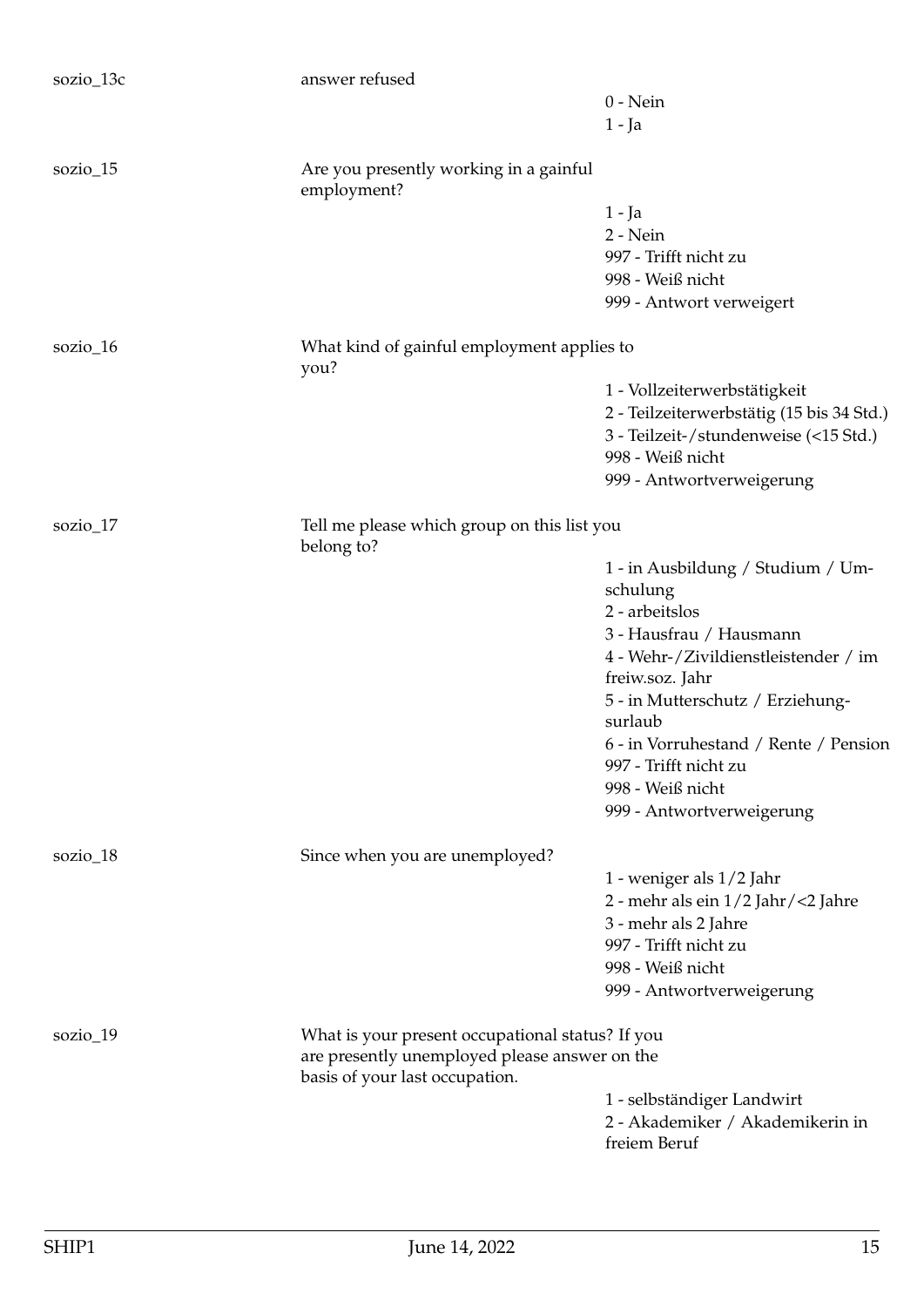3 - anderweitig selbständig bis zu 9 Mitarb. 4 - anderweitig selbständig >als 9 Mitarb. 5 - Beamter,Richter,Berufssoldat (einfacher Dienst) 6 - Beamter, Richter,Berufssoldat (mittlerer Dienst) 7 - Beamter, Richter, Berufssoldat (gehobener Dienst) 8 - Beamter, Richter, Berufssoldat (höherer Dienst) 9 - Angestellte mit einfacher Tätigkeit 10 - Angestellte mit qualifizierter Tätigkeit 11 - Angestellte mit selbst. Aufgabenerledigung/verantwortl. Position 12 - Angestellte mit umfassenden Führungsaufgaben/Entscheidungsbefugn 13 - Arbeiter (ungelernt) 14 - Arbeiter (angelernt) 15 - Arbeiter (Facharbeiter) 16 - Arbeiter (Meister, Polier, Brigadier) 997 - Trifft nicht zu 998 - Weiß nicht 999 - Antwortverweigerung

sozio\_20 What is your partner's present vocational position?

> 1 - selbständiger Landwirt 2 - Akademiker / Akademikerin in freiem Beruf 3 - anderweitig selbständig bis zu 9 Mitarb. 4 - anderweitig selbständig >als 9 Mitarb. 5 - Beamter,Richter,Berufssoldat (einfacher Dienst) 6 - Beamter, Richter,Berufssoldat (mittlerer Dienst) 7 - Beamter, Richter, Berufssoldat (gehobener Dienst) 8 - Beamter, Richter, Berufssoldat (höherer Dienst) 9 - Angestellte mit einfacher Tätigkeit 10 - Angestellte mit qualifizierter Tätigkeit 11 - Angestellte mit selbst. Aufgabenerledigung/verantwortl. Position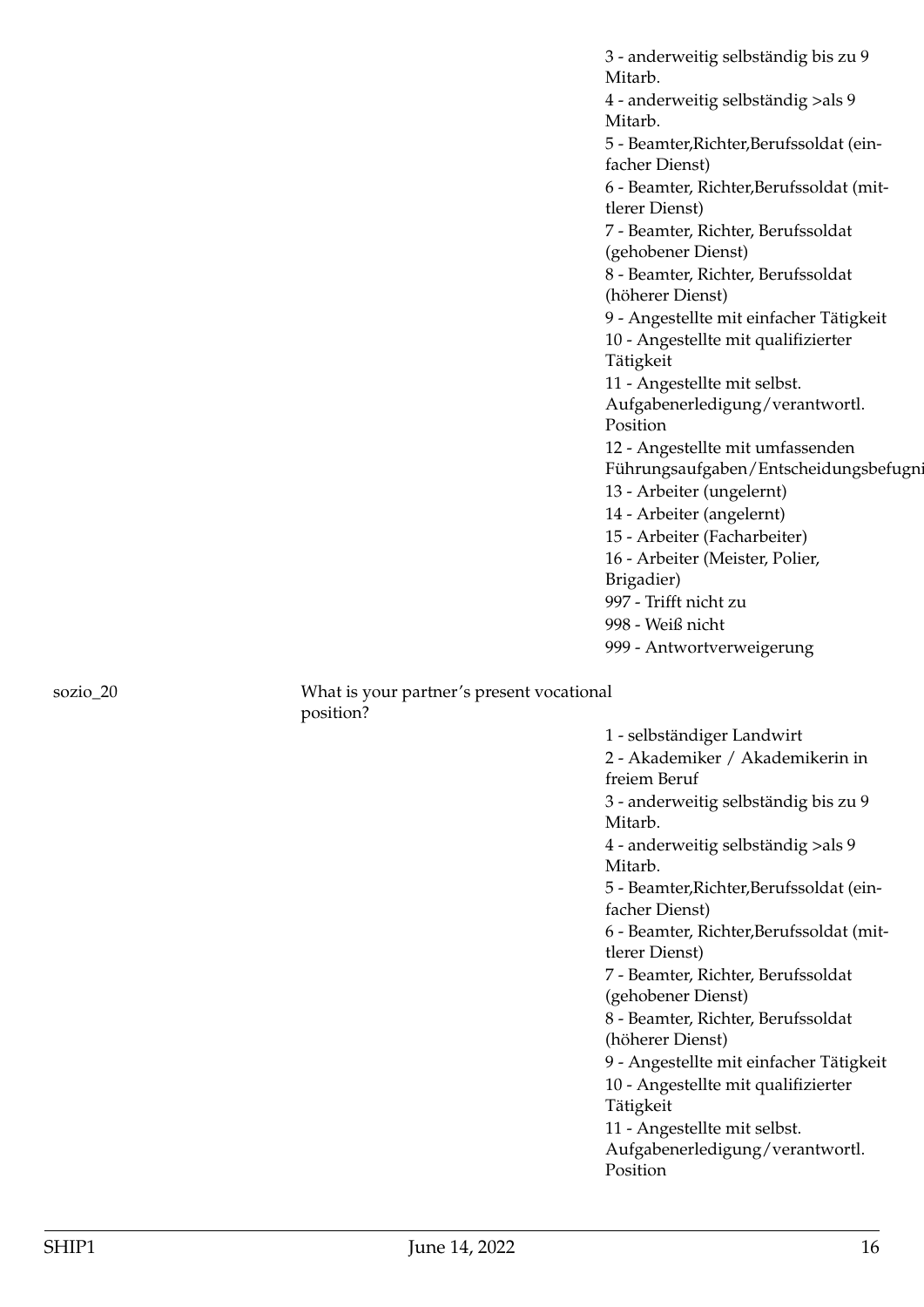|               |                                                                | 12 - Angestellte mit umfassenden<br>Führungsaufgaben/Entscheidungsbefugni<br>13 - Arbeiter (ungelernt)<br>14 - Arbeiter (angelernt)<br>15 - Arbeiter (Facharbeiter)<br>16 - Arbeiter (Meister, Polier,<br>Brigadier)<br>997 - Trifft nicht zu<br>998 - Weiß nicht |
|---------------|----------------------------------------------------------------|-------------------------------------------------------------------------------------------------------------------------------------------------------------------------------------------------------------------------------------------------------------------|
|               |                                                                | 999 - Antwortverweigerung                                                                                                                                                                                                                                         |
| sozio_21      | Are there other peope living in your household<br>besides you? |                                                                                                                                                                                                                                                                   |
|               |                                                                | $1 - Ja$                                                                                                                                                                                                                                                          |
|               |                                                                | 2 - Nein                                                                                                                                                                                                                                                          |
|               |                                                                | 997 - Trifft nicht zu                                                                                                                                                                                                                                             |
|               |                                                                | 998 - Weiß nicht                                                                                                                                                                                                                                                  |
|               |                                                                | 999 - Antwort verweigert                                                                                                                                                                                                                                          |
| sozio_22      | How many people are living in your household<br>besides you?   |                                                                                                                                                                                                                                                                   |
|               |                                                                | 997 - Trifft nicht zu                                                                                                                                                                                                                                             |
|               |                                                                | 998 - Weiß nicht                                                                                                                                                                                                                                                  |
|               |                                                                | 999 - Antwortverweigerung                                                                                                                                                                                                                                         |
| $sozi$ 23     | 0 to 3 years old                                               |                                                                                                                                                                                                                                                                   |
|               |                                                                | 997 - Trifft nicht zu                                                                                                                                                                                                                                             |
|               |                                                                | 998 - Weiß nicht                                                                                                                                                                                                                                                  |
|               |                                                                | 999 - Antwortverweigerung                                                                                                                                                                                                                                         |
| sozi $24$     | 4 to 7 years old                                               |                                                                                                                                                                                                                                                                   |
|               |                                                                | 997 - Trifft nicht zu                                                                                                                                                                                                                                             |
|               |                                                                | 998 - Weiß nicht                                                                                                                                                                                                                                                  |
|               |                                                                | 999 - Antwortverweigerung                                                                                                                                                                                                                                         |
| sozi $\_\$ 25 | 8 to 14 years old                                              |                                                                                                                                                                                                                                                                   |
|               |                                                                | 997 - Trifft nicht zu                                                                                                                                                                                                                                             |
|               |                                                                | 998 - Weiß nicht                                                                                                                                                                                                                                                  |
|               |                                                                | 999 - Antwortverweigerung                                                                                                                                                                                                                                         |
| sozi $\_\$ 26 | 15 to 18 years old                                             |                                                                                                                                                                                                                                                                   |
|               |                                                                | 997 - Trifft nicht zu                                                                                                                                                                                                                                             |
|               |                                                                | 998 - Weiß nicht                                                                                                                                                                                                                                                  |
|               |                                                                | 999 - Antwortverweigerung                                                                                                                                                                                                                                         |
| sozi_27       | older than 18 years                                            |                                                                                                                                                                                                                                                                   |
|               |                                                                | 997 - Trifft nicht zu                                                                                                                                                                                                                                             |
|               |                                                                | 998 - Weiß nicht                                                                                                                                                                                                                                                  |
|               |                                                                | 999 - Antwortverweigerung                                                                                                                                                                                                                                         |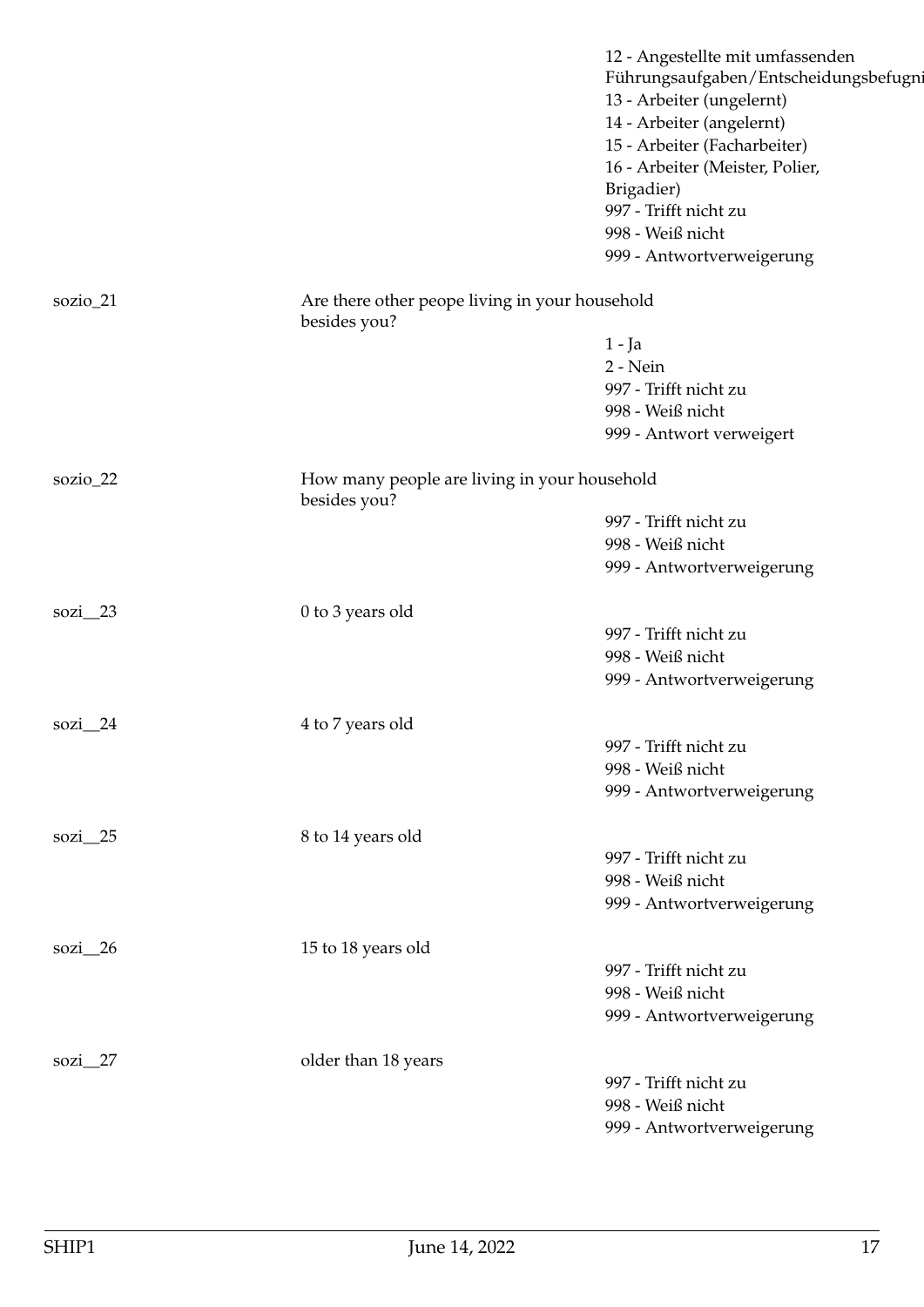| sozio_28 | from own gainful employment                | $-1$ - Ja<br>$0$ - Nein |
|----------|--------------------------------------------|-------------------------|
| sozio_29 | earnings of the partner or another person  | $-1$ - Ja<br>$0$ - Nein |
| sozio_30 | annuity from a former gainful employment   | $-1$ - Ja<br>$0$ - Nein |
| sozio_31 | annuity of the partner or another person   | $-1$ – Ja<br>$0$ - Nein |
| sozio_32 | assets or rental income from a real estate | $-1$ - Ja<br>$0$ - Nein |
| sozio_33 | unemployment benefit or assistance         | $-1$ - Ja<br>$0$ - Nein |
| sozio_34 | family benefits                            | $-1$ - Ja<br>$0$ - Nein |
| sozio_35 | social benefits                            | $-1$ - Ja<br>$0 - Nein$ |
| sozio_36 | sickness benefits                          | $-1$ - Ja<br>$0$ - Nein |
| sozio_37 | education or training allowance            | $-1$ - Ja<br>$0$ - Nein |
| sozio_38 | other sources                              | $-1$ - Ja<br>$0$ - Nein |
| sozio_b1 | income: don't know                         | $-1$ - Ja<br>$0$ - Nein |
| sozio_b2 | income: answer refused                     | $-1$ - Ja               |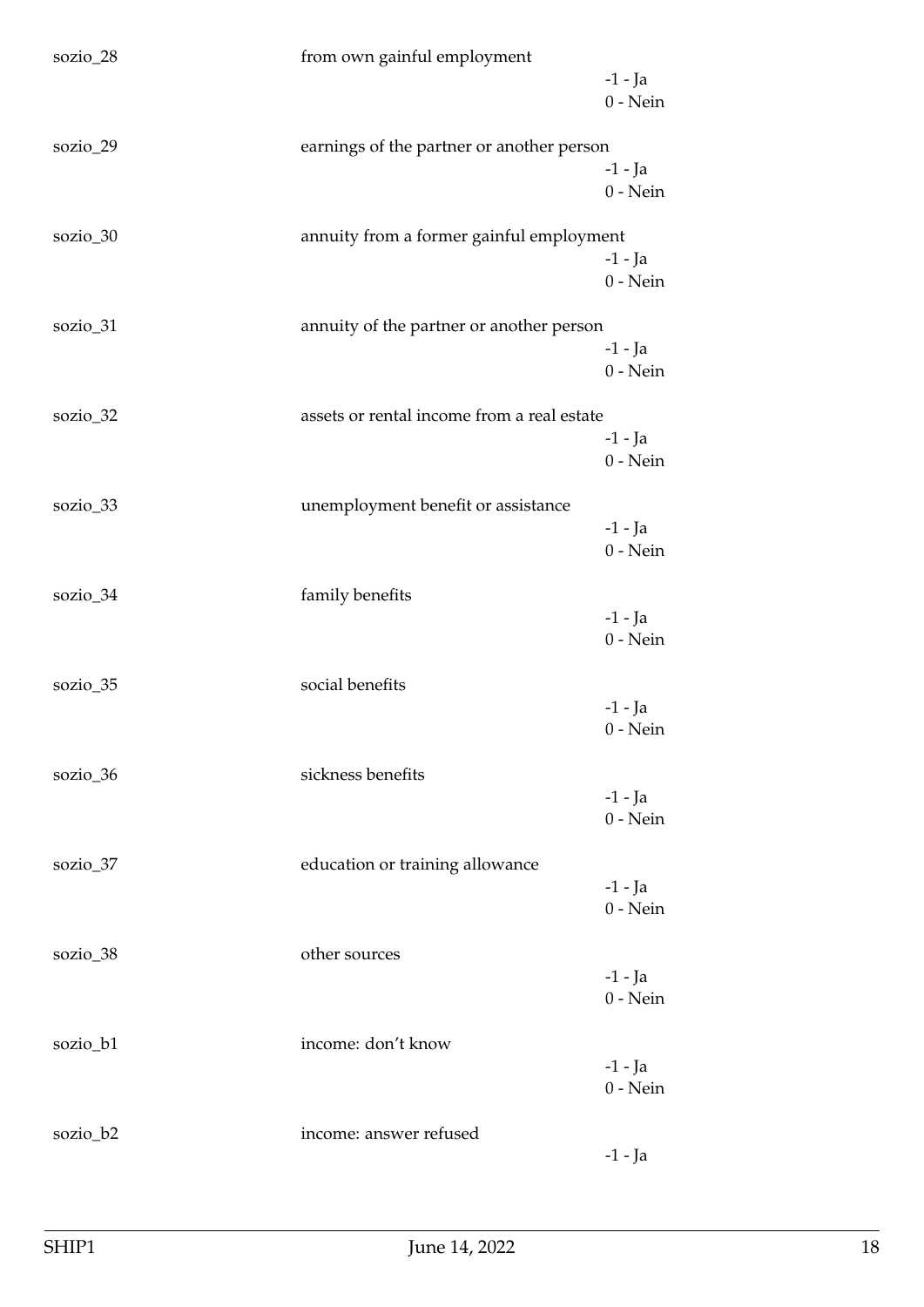<span id="page-18-0"></span>

|             |                                                                          | $0$ - Nein                            |
|-------------|--------------------------------------------------------------------------|---------------------------------------|
| sozio_a     | Which other sources (of income) do you have?                             |                                       |
|             |                                                                          | 998 - Weiß nicht                      |
|             |                                                                          | 999 - Antwort verweigert              |
| $netto_1$   | Please add together the money available to your                          |                                       |
|             | household per month. Take into account all                               |                                       |
|             | incomes including incomes of the partner and                             |                                       |
|             | children. After deduction of taxes and social                            |                                       |
|             | contributions you have                                                   |                                       |
|             |                                                                          | 1 - Unter 500 EURO                    |
|             |                                                                          | 2 - 500 bis unter 900 EURO            |
|             |                                                                          | 3 - 900 bis unter 1.300 EURO          |
|             |                                                                          | 4 - 1.300 bis unter 1.800 EURO        |
|             |                                                                          | 5 - 1.800 bis unter 2.300 EURO        |
|             |                                                                          | 6 - 2.300 bis unter 2.800 EURO        |
|             |                                                                          | 7 - 2.800 bis unter 3.300 EURO        |
|             |                                                                          | 8 - 3.300 bis unter 3.800 EURO        |
|             |                                                                          | 9 - 3.800 EURO und mehr               |
|             |                                                                          | 998 - Weiß nicht                      |
|             |                                                                          | 999 - Antwortverweigerung             |
| $netto_2$   | How would you compare your financial situation                           |                                       |
|             | with other people's situation of your age group                          |                                       |
|             | rated on a 1 to 5 scale where 1 is "very good" and<br>5 is "very bad".   |                                       |
|             |                                                                          | 1 - sehr gut                          |
|             |                                                                          | 2                                     |
|             |                                                                          | $\ensuremath{\mathfrak{Z}}$           |
|             |                                                                          | 4                                     |
|             |                                                                          | 5 - sehr schlecht                     |
|             |                                                                          | 998 - Weiß nicht                      |
|             |                                                                          | 999 - Antwortverweigerung             |
| <b>UTIL</b> | health services utilization                                              |                                       |
|             |                                                                          |                                       |
| inan_2      | When was the last time you went to the doctor?<br>(dentist not included) |                                       |
|             |                                                                          | 1 - Innerhalb der letzten 4 Wochen    |
|             |                                                                          | 2 - Innerhalb der letzten 2-12 Monate |
|             |                                                                          | 3 - Vor mehr als einem Jahr           |
|             |                                                                          | 998 - Weiß nicht                      |
|             |                                                                          | 999 - Antwortverweigerung             |
| $inan_3$    | How many times did you consult a doctor within                           |                                       |
|             | the past 4 weeks?                                                        |                                       |
|             |                                                                          | 998 - Weiß nicht                      |
| $inan_4$    | general practitioner                                                     |                                       |
|             |                                                                          | $1 - Ja$                              |
|             |                                                                          |                                       |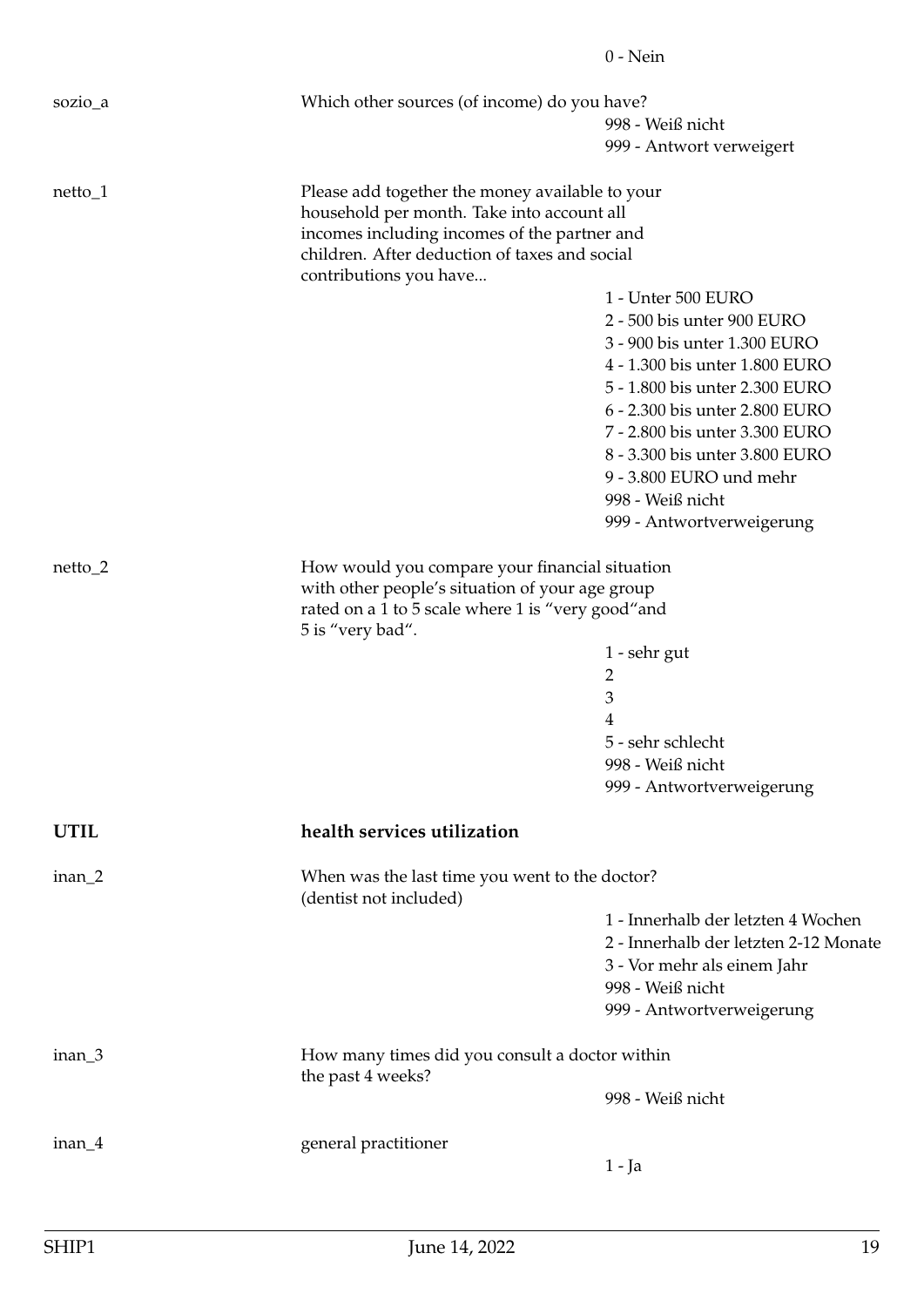|         |                                       | 2 - Nein<br>997 - Trifft nicht zu<br>998 - Weiß nicht<br>999 - Antwort verweigert             |
|---------|---------------------------------------|-----------------------------------------------------------------------------------------------|
| inan_5  | How many times?                       | 997 - Trifft nicht zu<br>998 - Weiß nicht<br>999 - Antwortverweigerung                        |
| inan_6  | internist                             | $1 - Ja$<br>2 - Nein<br>997 - Trifft nicht zu<br>998 - Weiß nicht<br>999 - Antwort verweigert |
| inan_7  | How many times?                       | 997 - Trifft nicht zu<br>998 - Weiß nicht<br>999 - Antwortverweigerung                        |
| inan_8  | gynecologist                          | $1 - Ja$<br>2 - Nein<br>997 - Trifft nicht zu<br>998 - Weiß nicht<br>999 - Antwort verweigert |
| inan_9  | How many times?                       | 997 - Trifft nicht zu<br>998 - Weiß nicht<br>999 - Antwortverweigerung                        |
| inan_10 | surgeon                               | $1 - Ja$<br>2 - Nein<br>997 - Trifft nicht zu<br>998 - Weiß nicht<br>999 - Antwort verweigert |
| inan_11 | How many times?                       | 997 - Trifft nicht zu<br>998 - Weiß nicht<br>999 - Antwortverweigerung                        |
| inan_12 | orthopaedist (BRIT), orthopedist (AM) | $1 - Ja$<br>2 - Nein<br>997 - Trifft nicht zu                                                 |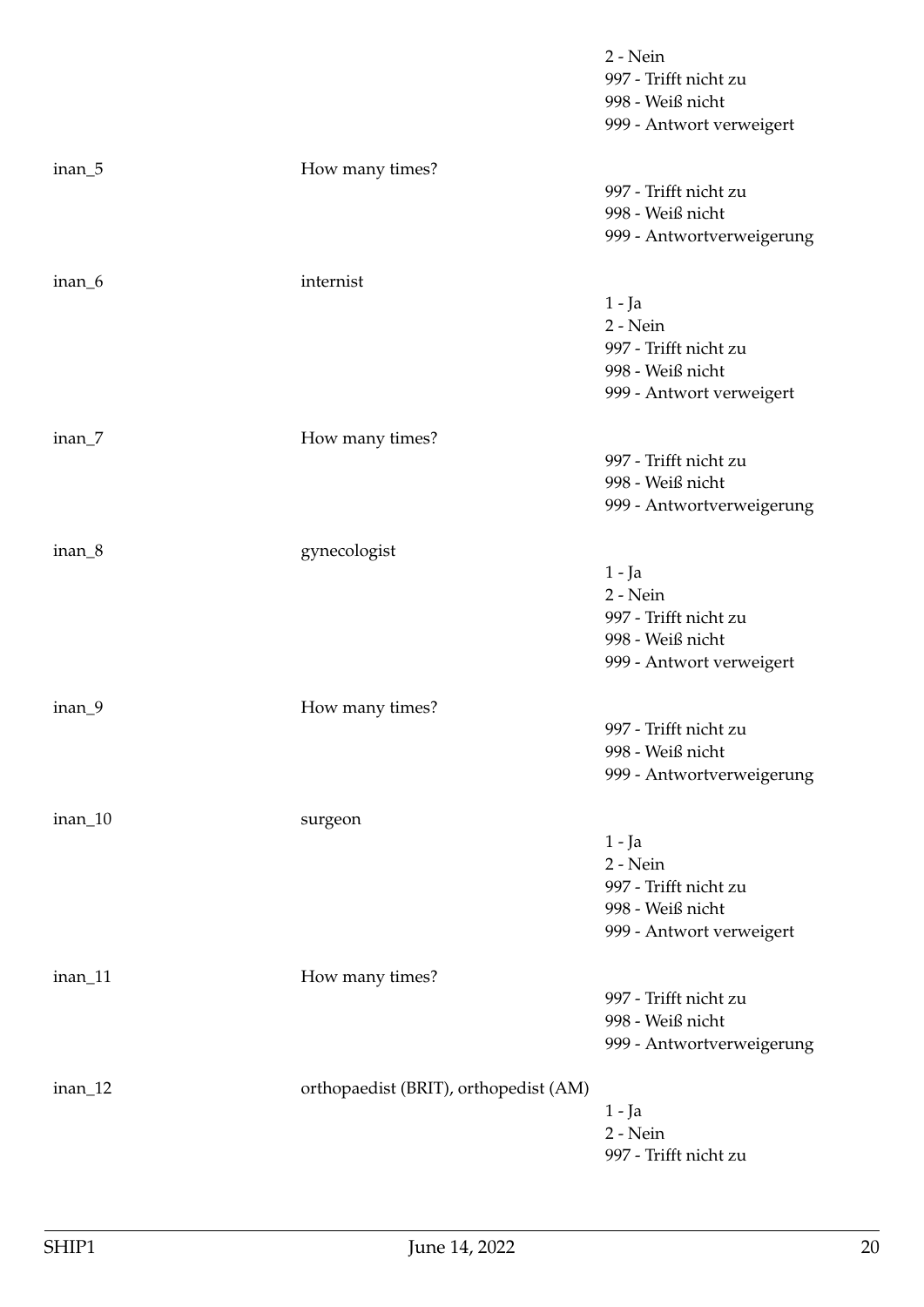|         |                                                          | 998 - Weiß nicht          |
|---------|----------------------------------------------------------|---------------------------|
|         |                                                          | 999 - Antwort verweigert  |
|         |                                                          |                           |
| inan_13 | How many times?                                          |                           |
|         |                                                          | 997 - Trifft nicht zu     |
|         |                                                          | 998 - Weiß nicht          |
|         |                                                          | 999 - Antwortverweigerung |
|         |                                                          |                           |
| inan_14 | urologist                                                |                           |
|         |                                                          | $1 - Ja$                  |
|         |                                                          | 2 - Nein                  |
|         |                                                          | 997 - Trifft nicht zu     |
|         |                                                          | 998 - Weiß nicht          |
|         |                                                          | 999 - Antwort verweigert  |
| inan_15 | How many times?                                          |                           |
|         |                                                          | 997 - Trifft nicht zu     |
|         |                                                          | 998 - Weiß nicht          |
|         |                                                          | 999 - Antwortverweigerung |
|         |                                                          |                           |
| inan_16 | otorhinolaryngologist/ear, nose and throat<br>specialist |                           |
|         |                                                          | $1 - Ja$                  |
|         |                                                          | 2 - Nein                  |
|         |                                                          | 997 - Trifft nicht zu     |
|         |                                                          | 998 - Weiß nicht          |
|         |                                                          | 999 - Antwort verweigert  |
|         |                                                          |                           |
| inan_17 | How many times?                                          |                           |
|         |                                                          | 997 - Trifft nicht zu     |
|         |                                                          | 998 - Weiß nicht          |
|         |                                                          | 999 - Antwortverweigerung |
|         |                                                          |                           |
| inan_18 | ophthamologist/eye specialist                            |                           |
|         |                                                          | $1 - Ja$<br>2 - Nein      |
|         |                                                          | 997 - Trifft nicht zu     |
|         |                                                          | 998 - Weiß nicht          |
|         |                                                          | 999 - Antwort verweigert  |
|         |                                                          |                           |
| inan_19 | How many times?                                          |                           |
|         |                                                          | 997 - Trifft nicht zu     |
|         |                                                          | 998 - Weiß nicht          |
|         |                                                          | 999 - Antwortverweigerung |
|         |                                                          |                           |
| inan_20 | dermatologist                                            |                           |
|         |                                                          | $1 - Ja$                  |
|         |                                                          | 2 - Nein                  |
|         |                                                          | 997 - Trifft nicht zu     |
|         |                                                          | 998 - Weiß nicht          |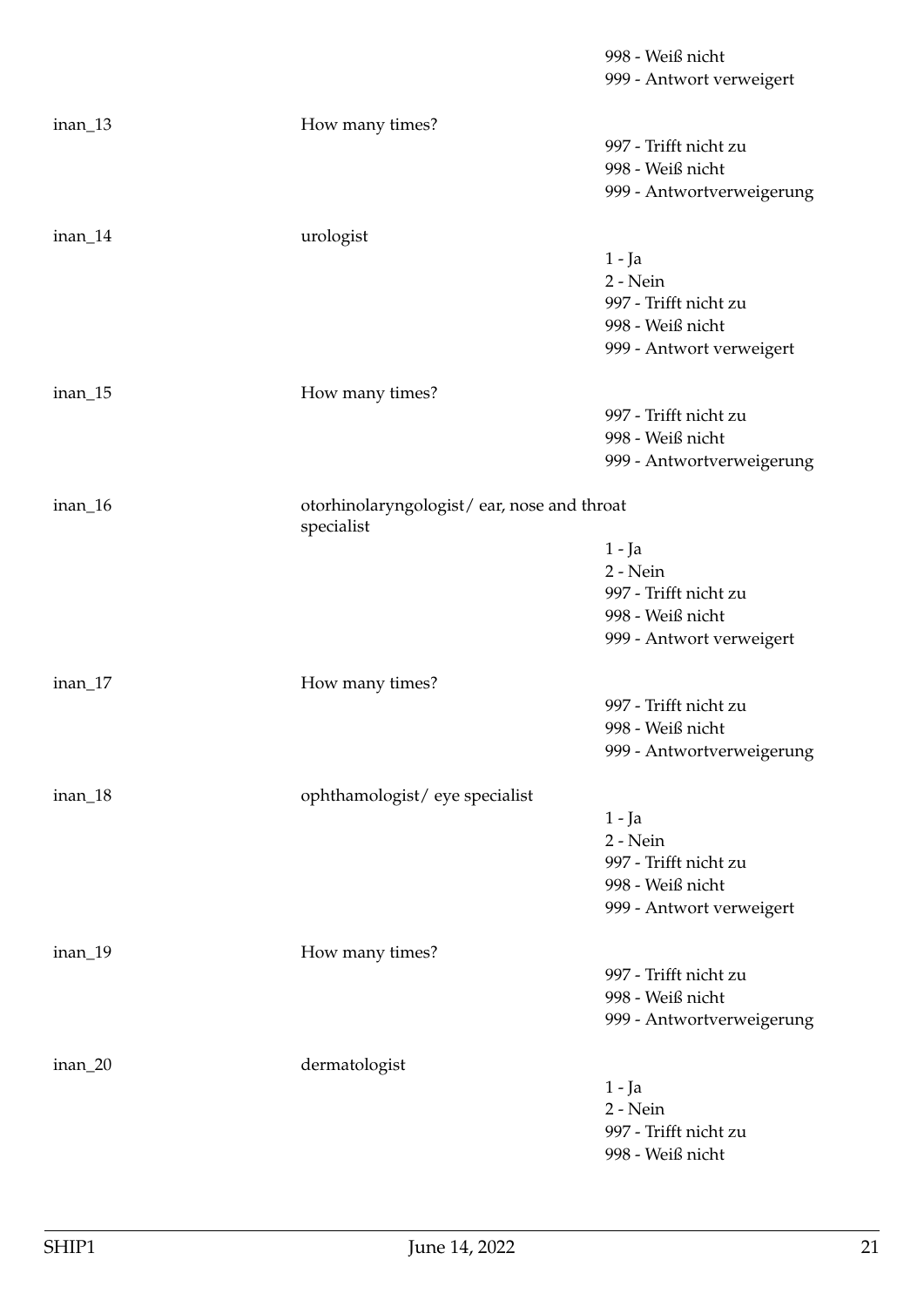inan\_21 How many times? 997 - Trifft nicht zu 998 - Weiß nicht 999 - Antwortverweigerung inan\_22 neurologist 1 - Ja 2 - Nein 997 - Trifft nicht zu 998 - Weiß nicht 999 - Antwort verweigert inan\_23 How many times? 997 - Trifft nicht zu 998 - Weiß nicht 999 - Antwortverweigerung inan\_24 psychotherapist/ psychiatrist 1 - Ja 2 - Nein 997 - Trifft nicht zu 998 - Weiß nicht 999 - Antwort verweigert inan\_25 How many times? 997 - Trifft nicht zu 998 - Weiß nicht 999 - Antwortverweigerung inan\_26 company physician, works doctor 1 - Ja 2 - Nein 997 - Trifft nicht zu 998 - Weiß nicht 999 - Antwort verweigert inan\_27 How many times? 997 - Trifft nicht zu 998 - Weiß nicht 999 - Antwortverweigerung inan\_28 Any other doctors? 1 - Ja 2 - Nein 997 - Trifft nicht zu 998 - Weiß nicht 999 - Antwort verweigert

999 - Antwort verweigert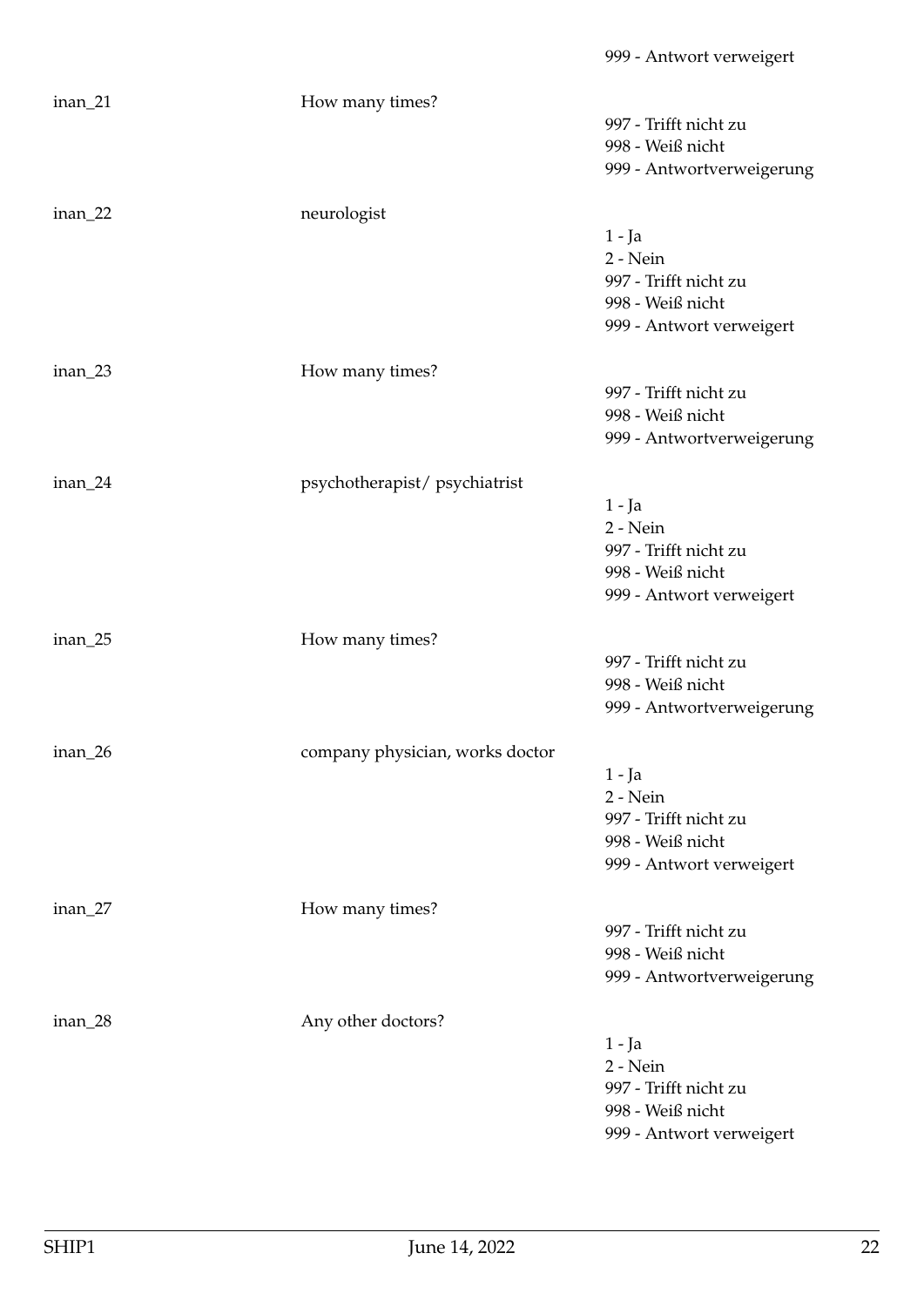| inan_29    | Which other doctor did you consult and how<br>many times?                           |                                              |
|------------|-------------------------------------------------------------------------------------|----------------------------------------------|
|            |                                                                                     | 998 - Weiß nicht<br>999 - Antwort verweigert |
|            |                                                                                     |                                              |
| inan_30    | which other first doctor                                                            |                                              |
|            |                                                                                     | 997 - Trifft nicht zu                        |
|            |                                                                                     | 998 - Weiß nicht                             |
|            |                                                                                     | 999 - Antwortverweigerung                    |
| inan_30a   | Which other doctor did you consult and how<br>many times?                           |                                              |
|            |                                                                                     | $1 - Ja$                                     |
|            |                                                                                     | 2 - Nein                                     |
|            |                                                                                     | 997 - Trifft nicht zu                        |
|            |                                                                                     | 998 - Weiß nicht                             |
|            |                                                                                     | 999 - Antwort verweigert                     |
| $ina1_30b$ | which other second doctor                                                           |                                              |
|            |                                                                                     | 998 - Weiß nicht                             |
|            |                                                                                     | 999 - Antwort verweigert                     |
| $ina1_30c$ | how often second doctor                                                             |                                              |
|            |                                                                                     | 997 - Trifft nicht zu                        |
|            |                                                                                     | 998 - Weiß nicht                             |
|            |                                                                                     | 999 - Antwortverweigerung                    |
| $ina1_30d$ | another third doctor                                                                |                                              |
|            |                                                                                     | $1 - Ja$                                     |
|            |                                                                                     | 2 - Nein                                     |
|            |                                                                                     | 997 - Trifft nicht zu                        |
|            |                                                                                     | 998 - Weiß nicht                             |
|            |                                                                                     | 999 - Antwort verweigert                     |
| ina2_30e   | which other third doctor                                                            |                                              |
|            |                                                                                     | 998 - Weiß nicht                             |
|            |                                                                                     | 999 - Antwort verweigert                     |
| $ina2_30f$ | how often third doctor                                                              |                                              |
|            |                                                                                     | 997 - Trifft nicht zu                        |
|            |                                                                                     | 998 - Weiß nicht                             |
|            |                                                                                     | 999 - Antwortverweigerung                    |
| inan_31    | Have you been in hospital for an in-patient<br>treatment during the last 12 months? |                                              |
|            |                                                                                     | $1 - Ja$                                     |
|            |                                                                                     | 2 - Nein                                     |
|            |                                                                                     | 997 - Trifft nicht zu                        |
|            |                                                                                     | 998 - Weiß nicht                             |
|            |                                                                                     | 999 - Antwort verweigert                     |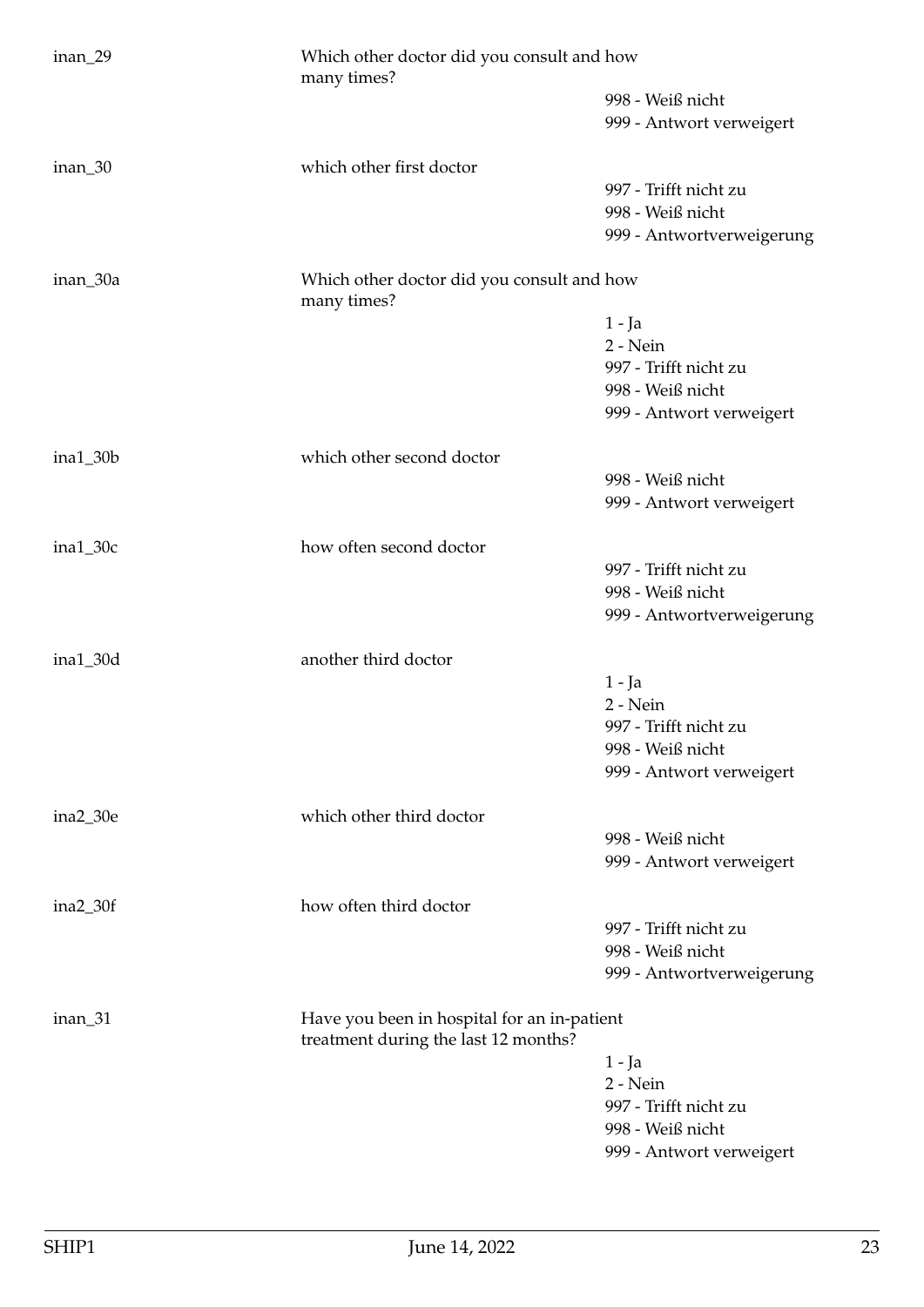<span id="page-23-1"></span><span id="page-23-0"></span>

| $inan_32$     | last 12 months?                                                                       | How often have you been in hospital during the |  |
|---------------|---------------------------------------------------------------------------------------|------------------------------------------------|--|
|               |                                                                                       | 997 - Trifft nicht zu                          |  |
|               |                                                                                       | 998 - Weiß nicht                               |  |
|               |                                                                                       | 999 - Antwortverweigerung                      |  |
| $ina_33$      | How many days have you spent in hospital<br>during the last 12 months?                |                                                |  |
|               |                                                                                       | 997 - Trifft nicht zu                          |  |
|               |                                                                                       | 998 - Weiß nicht                               |  |
|               |                                                                                       | 999 - Antwortverweigerung                      |  |
| <b>CVD</b>    | blood pressure, cardiovascular-disease                                                |                                                |  |
| $khk_1$       | Have you ever been diagnosed with raised or                                           |                                                |  |
|               | high blood pressure by a doctor during the last 5<br>years?                           |                                                |  |
|               |                                                                                       | 1 - Ja                                         |  |
|               |                                                                                       | $2 - Nein$                                     |  |
|               |                                                                                       | 997 - Trifft nicht zu                          |  |
|               |                                                                                       | 998 - Weiß nicht                               |  |
|               |                                                                                       | 999 - Antwort verweigert                       |  |
| $khk_2$       | Has a doctor prescribed you medicine for high<br>blood pressure during the last year? |                                                |  |
|               |                                                                                       | $1 - Ja$                                       |  |
|               |                                                                                       | 2 - Nein                                       |  |
|               |                                                                                       | 997 - Trifft nicht zu                          |  |
|               |                                                                                       | 998 - Weiß nicht                               |  |
|               |                                                                                       | 999 - Antwort verweigert                       |  |
| <b>ANGINA</b> | Angina pectoris                                                                       |                                                |  |
| $ang_1$       | Have you felt pain or discomfort in your chest<br>during the last 5 years?            |                                                |  |
|               |                                                                                       | 1 - Ja                                         |  |
|               |                                                                                       | 2 - Nein                                       |  |
|               |                                                                                       | 997 - Trifft nicht zu                          |  |
|               |                                                                                       | 998 - Weiß nicht                               |  |
|               |                                                                                       | 999 - Antwort verweigert                       |  |
| $ang_2$       | Do you get it when you walk uphill or hurry?                                          |                                                |  |
|               |                                                                                       | $1 - Ja$                                       |  |
|               |                                                                                       | 2 - Nein                                       |  |
|               |                                                                                       | 3 - Ich bin nie in Eile und gehe nie           |  |
|               |                                                                                       | bergauf                                        |  |
|               |                                                                                       | 998 - Weiß nicht                               |  |
|               |                                                                                       | 999 - Antwortverweigerung                      |  |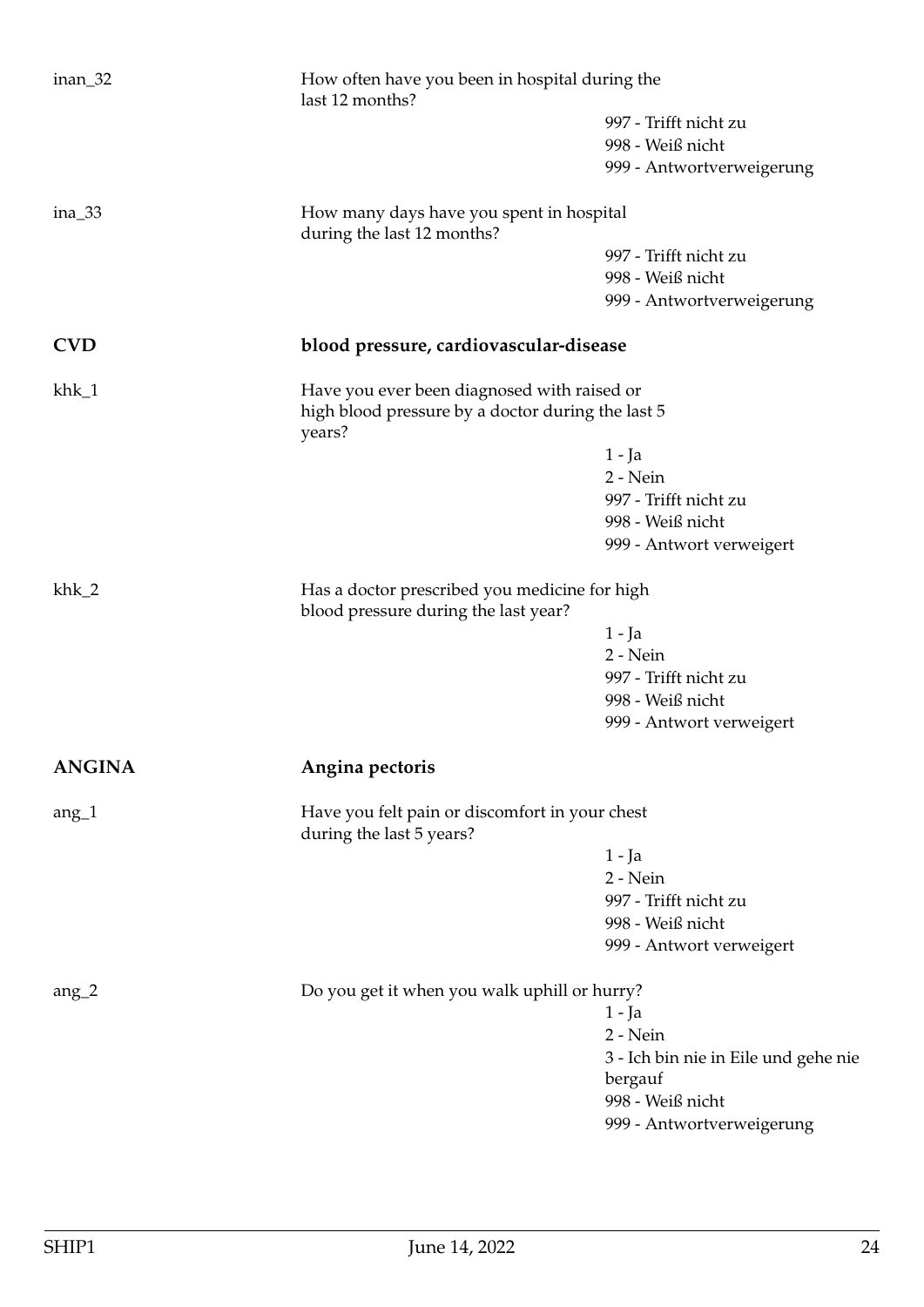| $ang_3$  | on the level?                                 | Do you get it when you walk at an ordinary pace |  |
|----------|-----------------------------------------------|-------------------------------------------------|--|
|          |                                               | $1 - Ja$                                        |  |
|          |                                               | 2 - Nein                                        |  |
|          |                                               | 997 - Trifft nicht zu                           |  |
|          |                                               | 998 - Weiß nicht                                |  |
|          |                                               | 999 - Antwort verweigert                        |  |
| ang $_4$ | What do you do if you get it while you are    |                                                 |  |
|          | walking?                                      |                                                 |  |
|          |                                               | 1 - Ich gehe langsamer oder bleibe<br>stehen    |  |
|          |                                               | 2 - Ich gehe in gleichem Tempo weiter           |  |
|          |                                               | 998 - Weiß nicht                                |  |
|          |                                               | 999 - Antwortverweigerung                       |  |
| $ang_5$  | Does the pain get better when you walk slower |                                                 |  |
|          | or stop walking?                              |                                                 |  |
|          |                                               | $1 - Ja$                                        |  |
|          |                                               | $2 - Nein$                                      |  |
|          |                                               | 997 - Trifft nicht zu                           |  |
|          |                                               | 998 - Weiß nicht                                |  |
|          |                                               | 999 - Antwort verweigert                        |  |
| $ang_6$  | How fast does the pain dissapear?             |                                                 |  |
|          |                                               | 1 - Nach weniger als 10 Minuten                 |  |
|          |                                               | 2 - Nach mehr als 10 Minuten                    |  |
|          |                                               | 998 - Weiß nicht                                |  |
|          |                                               | 999 - Antwortverweigerung                       |  |
| ang $_7$ | behind the breastbone                         |                                                 |  |
|          |                                               | $0$ - Nein                                      |  |
|          |                                               | $1 - Ja$                                        |  |
|          |                                               |                                                 |  |
| $ang_8$  | left front chest                              | $0 - Nein$                                      |  |
|          |                                               | $1 - Ja$                                        |  |
|          |                                               |                                                 |  |
| $ang_9$  | throat / neck / jaw angle                     |                                                 |  |
|          |                                               | $0$ - Nein                                      |  |
|          |                                               | $1 - Ja$                                        |  |
| $ang_10$ | left shoulder                                 |                                                 |  |
|          |                                               | $0$ - Nein                                      |  |
|          |                                               | $1 - Ja$                                        |  |
| $ang_11$ | other spot                                    |                                                 |  |
|          |                                               | $0$ - Nein                                      |  |
|          |                                               | $1 - Ja$                                        |  |
|          |                                               |                                                 |  |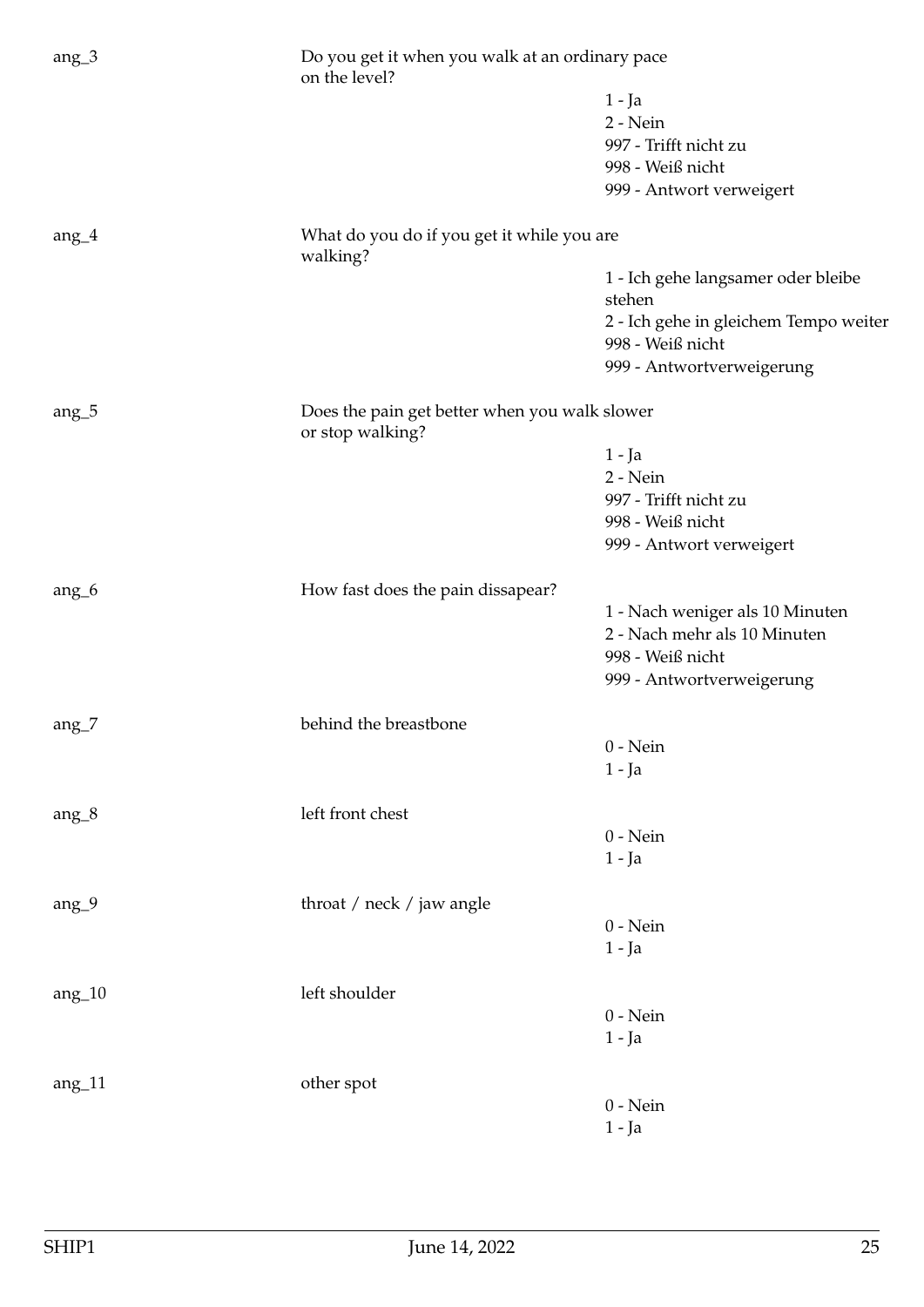<span id="page-25-0"></span>

| $ang_11a$ | Any other spots?                                                           |                           |
|-----------|----------------------------------------------------------------------------|---------------------------|
|           |                                                                            | 998 - Weiß nicht          |
|           |                                                                            | 999 - Antwort verweigert  |
| $ang_12$  | Does the pain spread out to the left arm?                                  |                           |
|           |                                                                            | 1 - Ja                    |
|           |                                                                            | 2 - Nein                  |
|           |                                                                            | 997 - Trifft nicht zu     |
|           |                                                                            | 998 - Weiß nicht          |
|           |                                                                            | 999 - Antwort verweigert  |
| MI        | <b>Myocardial infarction</b>                                               |                           |
| $mi_1$    | Have you ever had a severe pain across the front                           |                           |
|           | of your chest lasting for half an hour or more<br>during the last 5 years? |                           |
|           |                                                                            | 1 - Ja                    |
|           |                                                                            | 2 - Nein                  |
|           |                                                                            | 997 - Trifft nicht zu     |
|           |                                                                            | 998 - Weiß nicht          |
|           |                                                                            | 999 - Antwort verweigert  |
| $mi_2$    | Have you ever been diagnosed with a heart                                  |                           |
|           | attack by a doctor during the last 5 years?                                |                           |
|           |                                                                            | $1 - Ja$                  |
|           |                                                                            | 2 - Nein                  |
|           |                                                                            | 997 - Trifft nicht zu     |
|           |                                                                            | 998 - Weiß nicht          |
|           |                                                                            | 999 - Antwort verweigert  |
| $mi_4$    | Has a cardiac catheter examination or treatment                            |                           |
|           | been carried out on you?                                                   |                           |
|           |                                                                            | $1 - Ja$                  |
|           |                                                                            | 2 - Nein                  |
|           |                                                                            | 997 - Trifft nicht zu     |
|           |                                                                            | 998 - Weiß nicht          |
|           |                                                                            | 999 - Antwort verweigert  |
| $mi_5$    | When and where did that happen?                                            |                           |
|           |                                                                            | 997 - Trifft nicht zu     |
|           |                                                                            | 998 - Weiß nicht          |
|           |                                                                            | 999 - Antwortverweigerung |
| $mi_6$    | Name and/or adress of the hospital:                                        |                           |
|           |                                                                            | 998 - Weiß nicht          |
|           |                                                                            | 999 - Antwort verweigert  |
| $mi_7$    | Did you have a heart surgery during the last 5                             |                           |
|           | years?                                                                     |                           |
|           |                                                                            | $1 - Ja$                  |
|           |                                                                            |                           |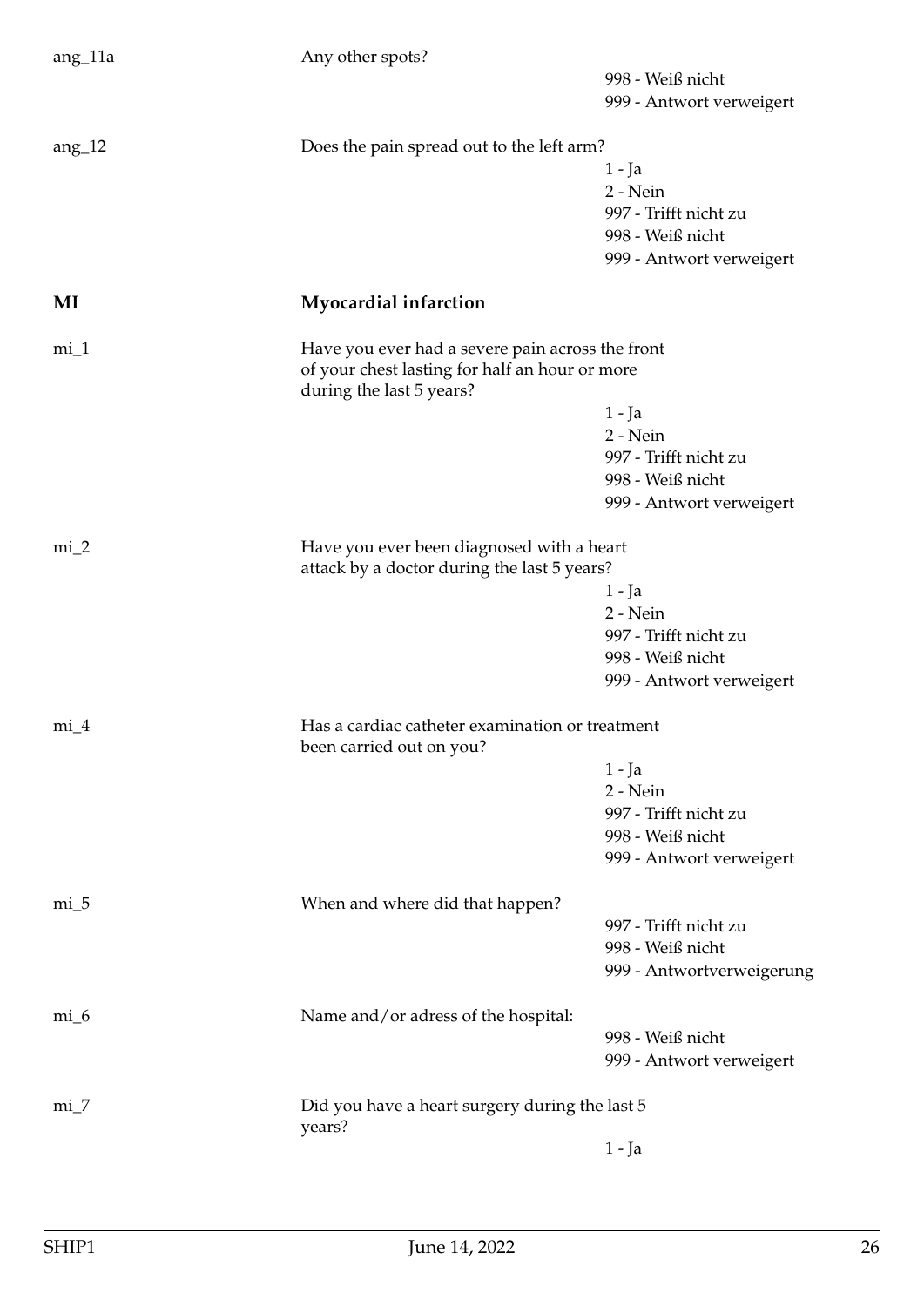<span id="page-26-1"></span><span id="page-26-0"></span>

|                |                                                                         | $2 - Nein$<br>997 - Trifft nicht zu<br>998 - Weiß nicht<br>999 - Antwort verweigert             |
|----------------|-------------------------------------------------------------------------|-------------------------------------------------------------------------------------------------|
| $mi_8$         | When and where?                                                         | 997 - Trifft nicht zu<br>998 - Weiß nicht<br>999 - Antwortverweigerung                          |
| $mi_{9}$       | Name and/or address of the hospital:                                    | 998 - Weiß nicht<br>999 - Antwort verweigert                                                    |
| <b>STROKE</b>  | stroke                                                                  |                                                                                                 |
| $stro_1$       | Did you have a stroke diagnosed by a doctor<br>during the last 5 years? |                                                                                                 |
|                |                                                                         | $1 - Ja$<br>$2 - Nein$<br>997 - Trifft nicht zu<br>998 - Weiß nicht<br>999 - Antwort verweigert |
| $stro_3$       | Did you get medical advice because of it?                               | $1 - Ja$<br>2 - Nein<br>997 - Trifft nicht zu<br>998 - Weiß nicht<br>999 - Antwort verweigert   |
| $stro_4$       | When and where?                                                         | 997 - Trifft nicht zu<br>998 - Weiß nicht<br>999 - Antwortverweigerung                          |
| $stro_5$       | Name and/or address of the hospital:                                    | 998 - Weiß nicht<br>999 - Antwort verweigert                                                    |
| <b>CARDIAL</b> | cardial insufficiency                                                   |                                                                                                 |
| $herz_1$       | Do you often have swollen legs in the evening?                          | $1 - Ja$<br>$2 - Nein$<br>997 - Trifft nicht zu<br>998 - Weiß nicht<br>999 - Antwort verweigert |
| herz_2         | Do you regularly get up from sleep to urinate?                          |                                                                                                 |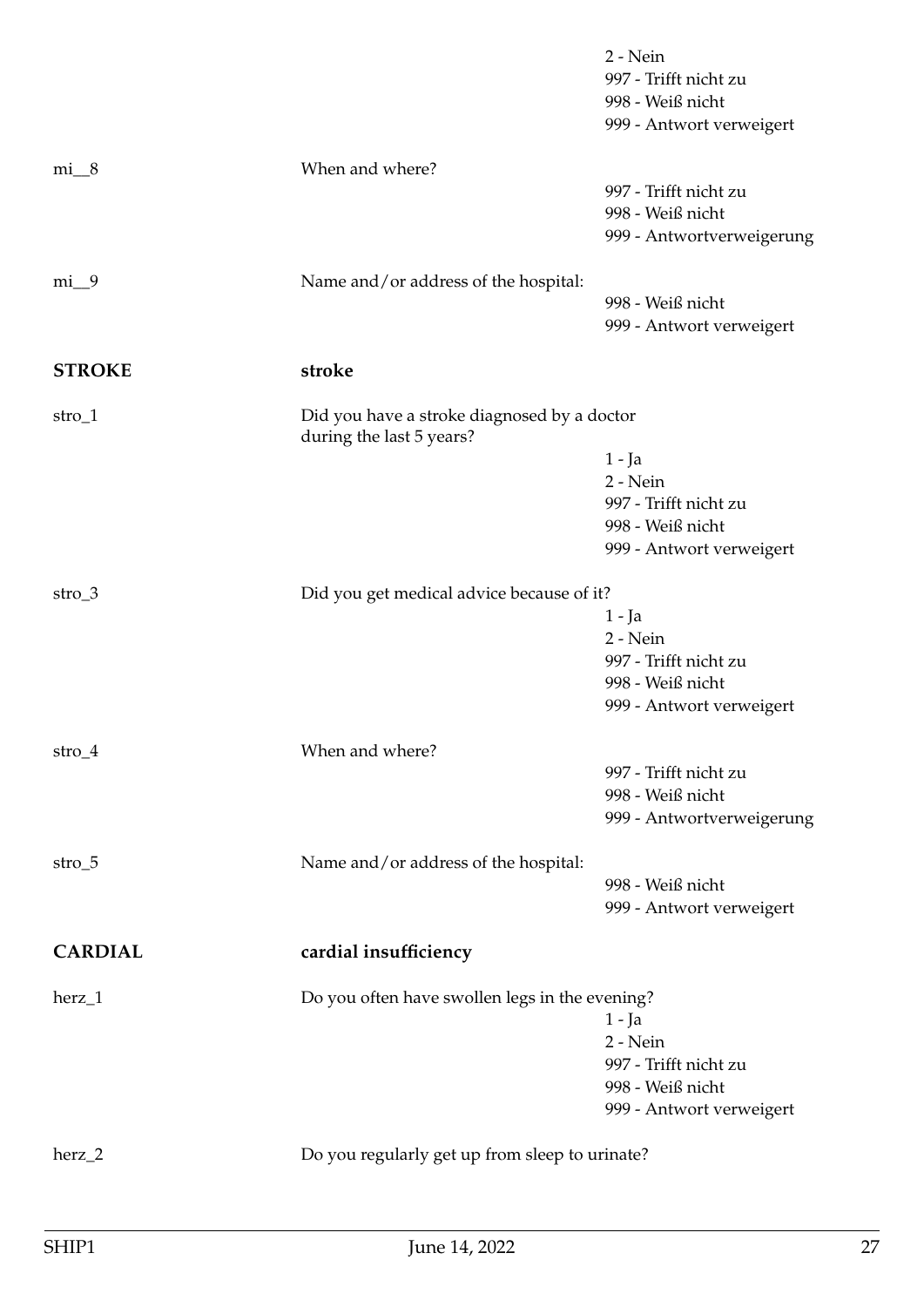<span id="page-27-0"></span>

|              |                                                                                      | $1 - Ja$<br>2 - Nein<br>997 - Trifft nicht zu<br>998 - Weiß nicht<br>999 - Antwort verweigert |  |
|--------------|--------------------------------------------------------------------------------------|-----------------------------------------------------------------------------------------------|--|
| $herz_3$     | How often do you usually get up at night to<br>urinate?                              |                                                                                               |  |
|              |                                                                                      | 997 - Trifft nicht zu                                                                         |  |
|              |                                                                                      | 998 - Weiß nicht                                                                              |  |
|              |                                                                                      | 999 - Antwortverweigerung                                                                     |  |
| herz_4       | Do you suffer from a shortness of breath or a<br>weak feeling under physical strain? |                                                                                               |  |
|              |                                                                                      | 1 - Nur Luftnot                                                                               |  |
|              |                                                                                      | 2 - Nur Schwächegefühl                                                                        |  |
|              |                                                                                      | 3 - Beides                                                                                    |  |
|              |                                                                                      | 4 - Weder Luftnot noch Schächegefühl<br>998 - Weiß nicht                                      |  |
|              |                                                                                      | 999 - Antwortverweigerung                                                                     |  |
| herz_5       | breath or a weak feeling?                                                            | What level of exercise / stress causes shortness of                                           |  |
|              |                                                                                      | 1 - geringe Belastung                                                                         |  |
|              |                                                                                      | 2 - mittlere Belastung                                                                        |  |
|              |                                                                                      | 3 - schwerere Belastung                                                                       |  |
|              |                                                                                      | 998 - Weiß nicht                                                                              |  |
|              |                                                                                      | 999 - Antwortverweigerung                                                                     |  |
| herz_6       | Do you sleep with your upper body elevated?                                          |                                                                                               |  |
|              |                                                                                      | 1 - Ja                                                                                        |  |
|              |                                                                                      | 2 - Nein                                                                                      |  |
|              |                                                                                      | 997 - Trifft nicht zu                                                                         |  |
|              |                                                                                      | 998 - Weiß nicht                                                                              |  |
|              |                                                                                      | 999 - Antwort verweigert                                                                      |  |
| herz_7       |                                                                                      | Please indicate the extent of elevation?                                                      |  |
|              |                                                                                      | 10 - 10 Grad                                                                                  |  |
|              |                                                                                      | 15 - 15 Grad                                                                                  |  |
|              |                                                                                      | 20 - 20 Grad                                                                                  |  |
|              |                                                                                      | 30 - 30 Grad                                                                                  |  |
|              |                                                                                      | 45 - 45 Grad                                                                                  |  |
|              |                                                                                      | 50 - 50 Grad                                                                                  |  |
|              |                                                                                      | 60 - 60 Grad                                                                                  |  |
| <b>CLAUD</b> | intermittet claudication                                                             |                                                                                               |  |
| claud_1      | Do you get pain or cramps in either leg on<br>walking?                               |                                                                                               |  |
|              |                                                                                      | $1 - Ja$                                                                                      |  |
|              |                                                                                      |                                                                                               |  |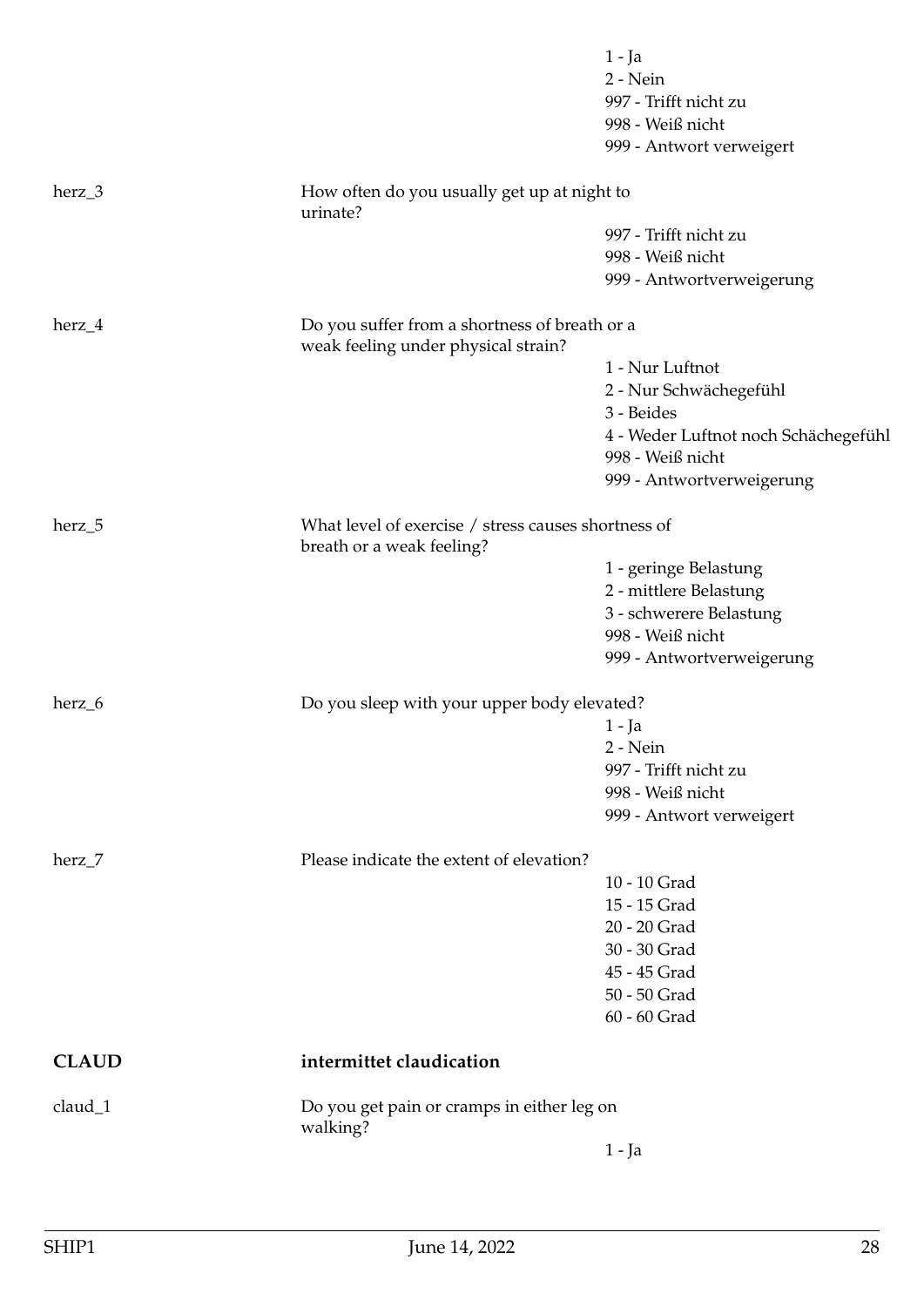<span id="page-28-0"></span>

|             |                                                                                                                                   | 2 - Nein<br>997 - Trifft nicht zu<br>998 - Weiß nicht<br>999 - Antwort verweigert |
|-------------|-----------------------------------------------------------------------------------------------------------------------------------|-----------------------------------------------------------------------------------|
| claud_2     | Does this pain include calf / calves or thighs?                                                                                   | $1 - Ja$<br>2 - Nein                                                              |
|             |                                                                                                                                   | 997 - Trifft nicht zu<br>998 - Weiß nicht<br>999 - Antwort verweigert             |
| claud_3     | Does this pain include your haunches?                                                                                             |                                                                                   |
|             |                                                                                                                                   | $1 - Ja$                                                                          |
|             |                                                                                                                                   | 2 - Nein                                                                          |
|             |                                                                                                                                   | 997 - Trifft nicht zu                                                             |
|             |                                                                                                                                   | 998 - Weiß nicht                                                                  |
|             |                                                                                                                                   | 999 - Antwort verweigert                                                          |
| claud_4     | What do you do if you get this pain when you<br>are walking?                                                                      |                                                                                   |
|             |                                                                                                                                   | 1 - Ich bleibe stehen                                                             |
|             |                                                                                                                                   | 2 - Ich gehe langsamer                                                            |
|             |                                                                                                                                   | 3 - Ich gehe im gleichen Tempo weiter<br>998 - Weiß nicht                         |
|             |                                                                                                                                   | 999 - Antwortverweigerung                                                         |
| claud_5     | How far can you go without feeling this pain?                                                                                     |                                                                                   |
| <b>LEGS</b> | restless legs                                                                                                                     |                                                                                   |
| $legs_1$    | Did you have unpleasant sensations like                                                                                           |                                                                                   |
|             | crawling, paraesthesias or pain in the legs<br>combined with a motor restlessness and an urge<br>to move during the last 5 years? |                                                                                   |
|             |                                                                                                                                   | $1 - Ja$                                                                          |
|             |                                                                                                                                   | 2 - Nein                                                                          |
|             |                                                                                                                                   | 997 - Trifft nicht zu                                                             |
|             |                                                                                                                                   | 998 - Weiß nicht                                                                  |
|             |                                                                                                                                   | 999 - Antwort verweigert                                                          |
| $legs_2$    | Do these symptoms occur only at rest and does<br>moving improve them?                                                             |                                                                                   |
|             |                                                                                                                                   | 1 - Ja                                                                            |
|             |                                                                                                                                   | $2 - Nein$                                                                        |
|             |                                                                                                                                   | 997 - Trifft nicht zu                                                             |
|             |                                                                                                                                   | 998 - Weiß nicht                                                                  |
|             |                                                                                                                                   | 999 - Antwort verweigert                                                          |
|             |                                                                                                                                   |                                                                                   |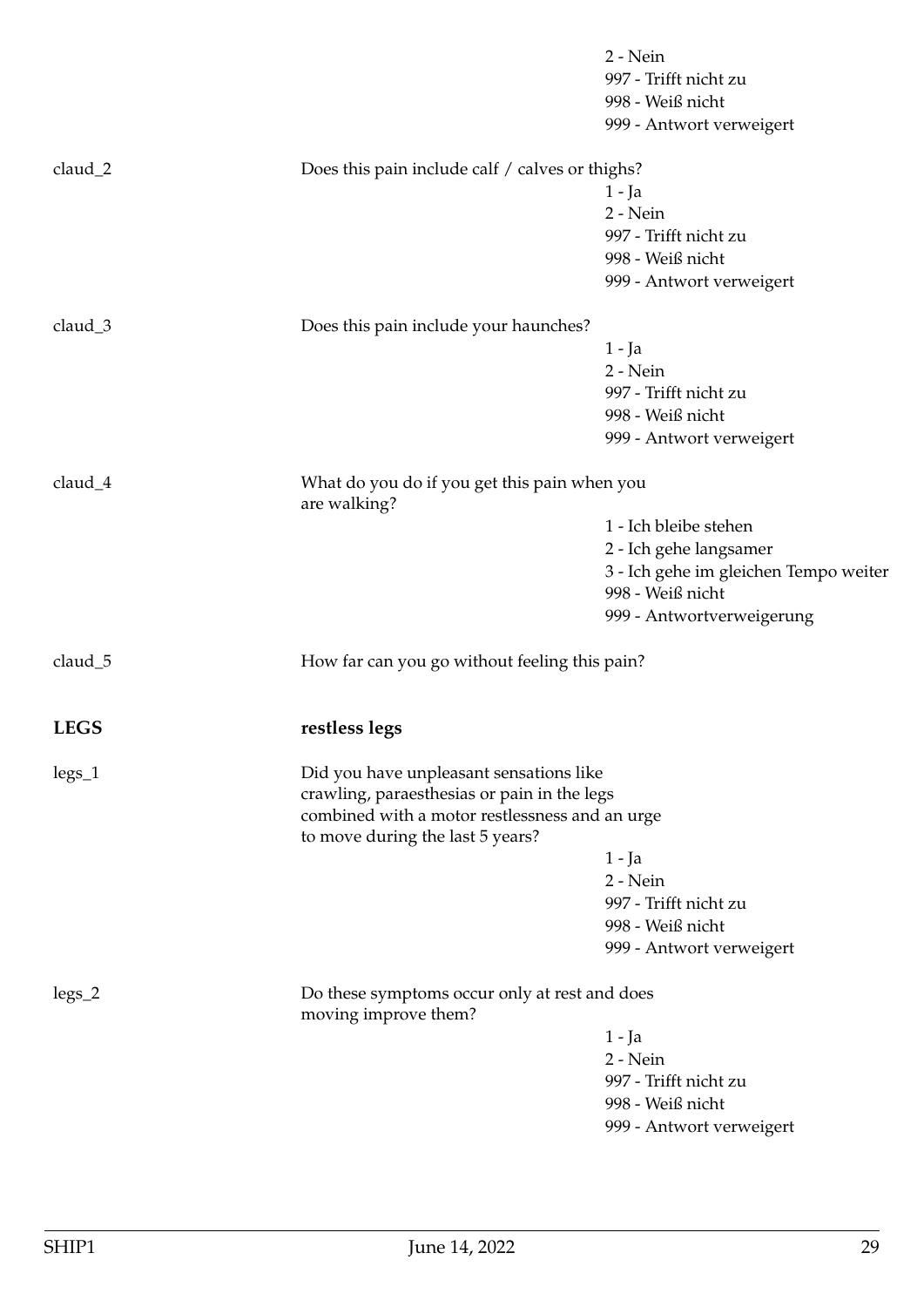<span id="page-29-1"></span><span id="page-29-0"></span>

| $legs_3$    | Are these symptoms worse in the evening/ night<br>compared with the morning? |                               |
|-------------|------------------------------------------------------------------------------|-------------------------------|
|             |                                                                              | $1 - Ja$                      |
|             |                                                                              | 2 - Nein                      |
|             |                                                                              | 997 - Trifft nicht zu         |
|             |                                                                              | 998 - Weiß nicht              |
|             |                                                                              | 999 - Antwort verweigert      |
| $legs_4$    | How often do these symptoms occur?                                           |                               |
|             |                                                                              | 1 - täglich                   |
|             |                                                                              | 2 - 3 bis 6 mal/ Woche        |
|             |                                                                              | 3 - 1 bis 2 mal/ Woche        |
|             |                                                                              | 4 - 1 bis 3 mal/ Monat        |
|             |                                                                              | 5 - weniger als 1 mal/Monat   |
|             |                                                                              | 998 - Weiß nicht              |
|             |                                                                              | 999 - Antwortverweigerung     |
| $legs_5$    | Are these symptoms so intense that you would                                 |                               |
|             | take a medicine to relieve your complaints<br>effectively?                   |                               |
|             |                                                                              | $1 - Ja$                      |
|             |                                                                              | 2 - Nein                      |
|             |                                                                              | 997 - Trifft nicht zu         |
|             |                                                                              | 998 - Weiß nicht              |
|             |                                                                              | 999 - Antwort verweigert      |
|             |                                                                              |                               |
| <b>DIAB</b> | diabetes                                                                     |                               |
| $diab_1$    | Have you been diagnosed with diabetes by a                                   |                               |
|             | doctor or has he confirmed it during the last 5                              |                               |
|             | years?                                                                       | 1 - Ja                        |
|             |                                                                              | 2 - Nein                      |
|             |                                                                              | 997 - Trifft nicht zu         |
|             |                                                                              | 998 - Weiß nicht              |
|             |                                                                              | 999 - Antwort verweigert      |
| $diab_2$    | How are you treated?                                                         |                               |
|             |                                                                              | 1 - Nur diätisch              |
|             |                                                                              | 2 - Nur mit Tabletten         |
|             |                                                                              | 3 - Nur mit Insulin           |
|             |                                                                              | 4 - Mit Insulin und Tabletten |
|             |                                                                              | 998 - Weiß nicht              |
|             |                                                                              | 999 - Antwortverweigerung     |
| <b>LUNG</b> | lung                                                                         |                               |
| lunge_1     | Have you been diagnosed with any lung disease                                |                               |
|             | by a doctor?                                                                 | $1 - Ja$                      |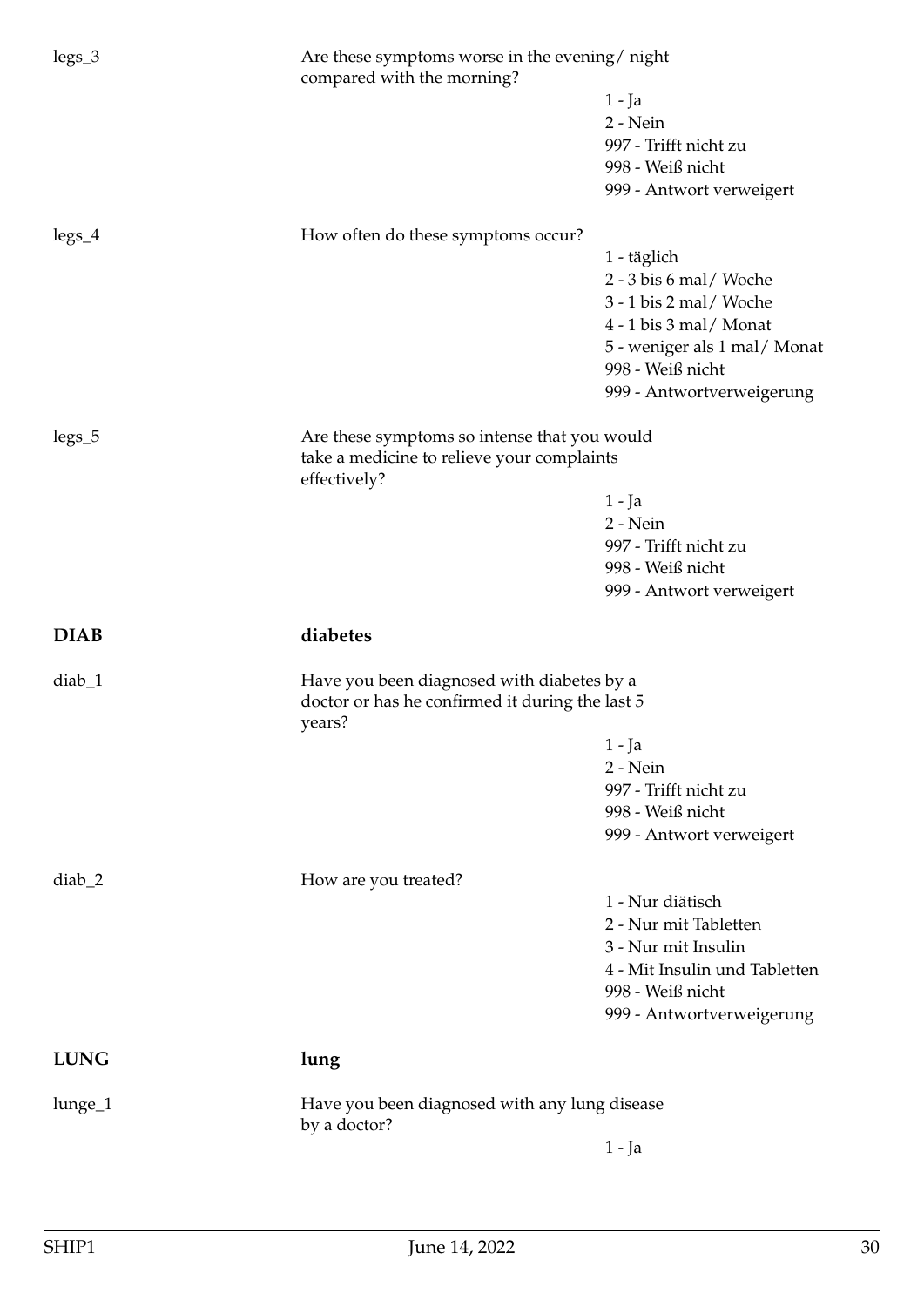<span id="page-30-0"></span>

|                    |                                                                                                   | 2 - Nein<br>997 - Trifft nicht zu<br>998 - Weiß nicht<br>999 - Antwort verweigert |
|--------------------|---------------------------------------------------------------------------------------------------|-----------------------------------------------------------------------------------|
| lunge_2            | Have you ever been treated by a lung specialist<br>or in a hospital specialized in lung diseases? |                                                                                   |
|                    |                                                                                                   | $1 - Ja$                                                                          |
|                    |                                                                                                   | 2 - Nein                                                                          |
|                    |                                                                                                   | 997 - Trifft nicht zu                                                             |
|                    |                                                                                                   | 998 - Weiß nicht                                                                  |
|                    |                                                                                                   | 999 - Antwort verweigert                                                          |
| $lunge_3$          | Where and when?                                                                                   |                                                                                   |
|                    |                                                                                                   | 997 - Trifft nicht zu                                                             |
|                    |                                                                                                   | 998 - Weiß nicht                                                                  |
|                    |                                                                                                   | 999 - Antwortverweigerung                                                         |
| lunge <sub>4</sub> | Name and adress of the doctor who has treated                                                     |                                                                                   |
|                    | you or of the hospital where you were treated:                                                    |                                                                                   |
|                    |                                                                                                   | 998 - Weiß nicht                                                                  |
|                    |                                                                                                   | 999 - Antwort verweigert                                                          |
| lunge_5            | Do you have a shortness of breath under physical<br>strain?                                       |                                                                                   |
|                    |                                                                                                   | $1 - Ja$                                                                          |
|                    |                                                                                                   | 2 - Nein                                                                          |
|                    |                                                                                                   | 997 - Trifft nicht zu                                                             |
|                    |                                                                                                   | 998 - Weiß nicht                                                                  |
|                    |                                                                                                   | 999 - Antwort verweigert                                                          |
| lunge_10           | What kind of strains lead to shortness of breath?                                                 |                                                                                   |
|                    |                                                                                                   | 1 - bei beruflichen Belastungen                                                   |
|                    |                                                                                                   | 2 - bei alltäglichen Belastungen                                                  |
|                    |                                                                                                   | 3 - bei beiden Belastungen                                                        |
|                    |                                                                                                   | 998 - Weiß nicht                                                                  |
|                    |                                                                                                   | 999 - Antwortverweigerung                                                         |
| lunge_6            | How would you categorize the intensity of your<br>shortness of breath                             |                                                                                   |
|                    |                                                                                                   | 1 - Normale körperliche Belastung                                                 |
|                    |                                                                                                   | führt nicht zu Luftnot                                                            |
|                    |                                                                                                   | 2 - Normale körperliche Belastung                                                 |
|                    |                                                                                                   | führt zur Luftnot                                                                 |
|                    |                                                                                                   | 3 - Geringe Belastung führt zur Luft-<br>not                                      |
|                    |                                                                                                   | 4 - In Ruhe tritt Luftnot auf                                                     |
|                    |                                                                                                   | 998 - Weiß nicht                                                                  |
|                    |                                                                                                   | 999 - Antwortverweigerung                                                         |
| <b>ALLERG</b>      | allergy                                                                                           |                                                                                   |
|                    |                                                                                                   |                                                                                   |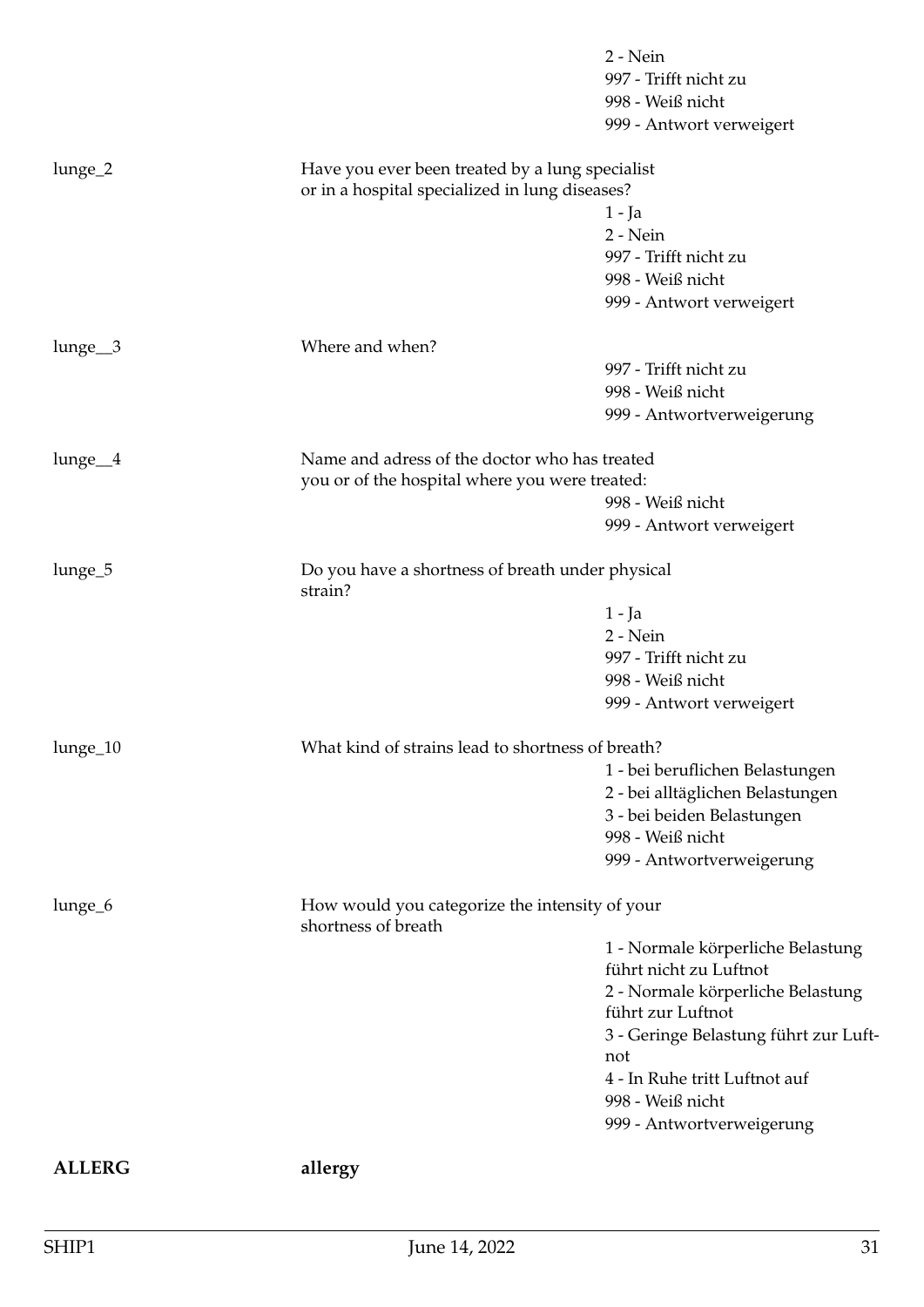<span id="page-31-0"></span>

| allerg<br>Have you been diagnosed with an allergy by a<br>doctor during the last 5 years? |                                                                                                        |                          |
|-------------------------------------------------------------------------------------------|--------------------------------------------------------------------------------------------------------|--------------------------|
|                                                                                           |                                                                                                        | $1 - Ja$                 |
|                                                                                           |                                                                                                        | 2 - Nein                 |
|                                                                                           |                                                                                                        | 997 - Trifft nicht zu    |
|                                                                                           |                                                                                                        | 998 - Weiß nicht         |
|                                                                                           |                                                                                                        | 999 - Antwort verweigert |
| <b>ASTHMA</b>                                                                             | asthma                                                                                                 |                          |
| asthma_1                                                                                  | Did you have a whistling or wheezy noise in<br>your chest during the last 12 months?                   |                          |
|                                                                                           |                                                                                                        | $1 - Ja$                 |
|                                                                                           |                                                                                                        | 2 - Nein                 |
|                                                                                           |                                                                                                        | 997 - Trifft nicht zu    |
|                                                                                           |                                                                                                        | 998 - Weiß nicht         |
|                                                                                           |                                                                                                        | 999 - Antwort verweigert |
| asthma_2                                                                                  | Did you have these noises allthough you didn't<br>have a cold?                                         |                          |
|                                                                                           |                                                                                                        | 1 - Ja                   |
|                                                                                           |                                                                                                        | 2 - Nein                 |
|                                                                                           |                                                                                                        | 997 - Trifft nicht zu    |
|                                                                                           |                                                                                                        | 998 - Weiß nicht         |
|                                                                                           |                                                                                                        | 999 - Antwort verweigert |
|                                                                                           |                                                                                                        |                          |
| asthma_3                                                                                  | Have you woken up at night with a feeling of<br>narrowness in your chest during the last 12<br>months? |                          |
|                                                                                           |                                                                                                        | $1 - Ja$                 |
|                                                                                           |                                                                                                        | 2 - Nein                 |
|                                                                                           |                                                                                                        | 997 - Trifft nicht zu    |
|                                                                                           |                                                                                                        | 998 - Weiß nicht         |
|                                                                                           |                                                                                                        | 999 - Antwort verweigert |
| asthma_4                                                                                  | Have you woken up at night with an attack of<br>shortness of breath during the last 12 months?         |                          |
|                                                                                           |                                                                                                        | $1 - Ja$                 |
|                                                                                           |                                                                                                        | 2 - Nein                 |
|                                                                                           |                                                                                                        | 997 - Trifft nicht zu    |
|                                                                                           |                                                                                                        | 998 - Weiß nicht         |
|                                                                                           |                                                                                                        | 999 - Antwort verweigert |
| asthma_6                                                                                  | Have you woken up at night because of a fit of<br>coughing without having a cold during the last       |                          |
|                                                                                           | 12 months?                                                                                             |                          |
|                                                                                           |                                                                                                        | $1 - Ja$                 |
|                                                                                           |                                                                                                        | 2 - Nein                 |
|                                                                                           |                                                                                                        | 997 - Trifft nicht zu    |
|                                                                                           |                                                                                                        | 998 - Weiß nicht         |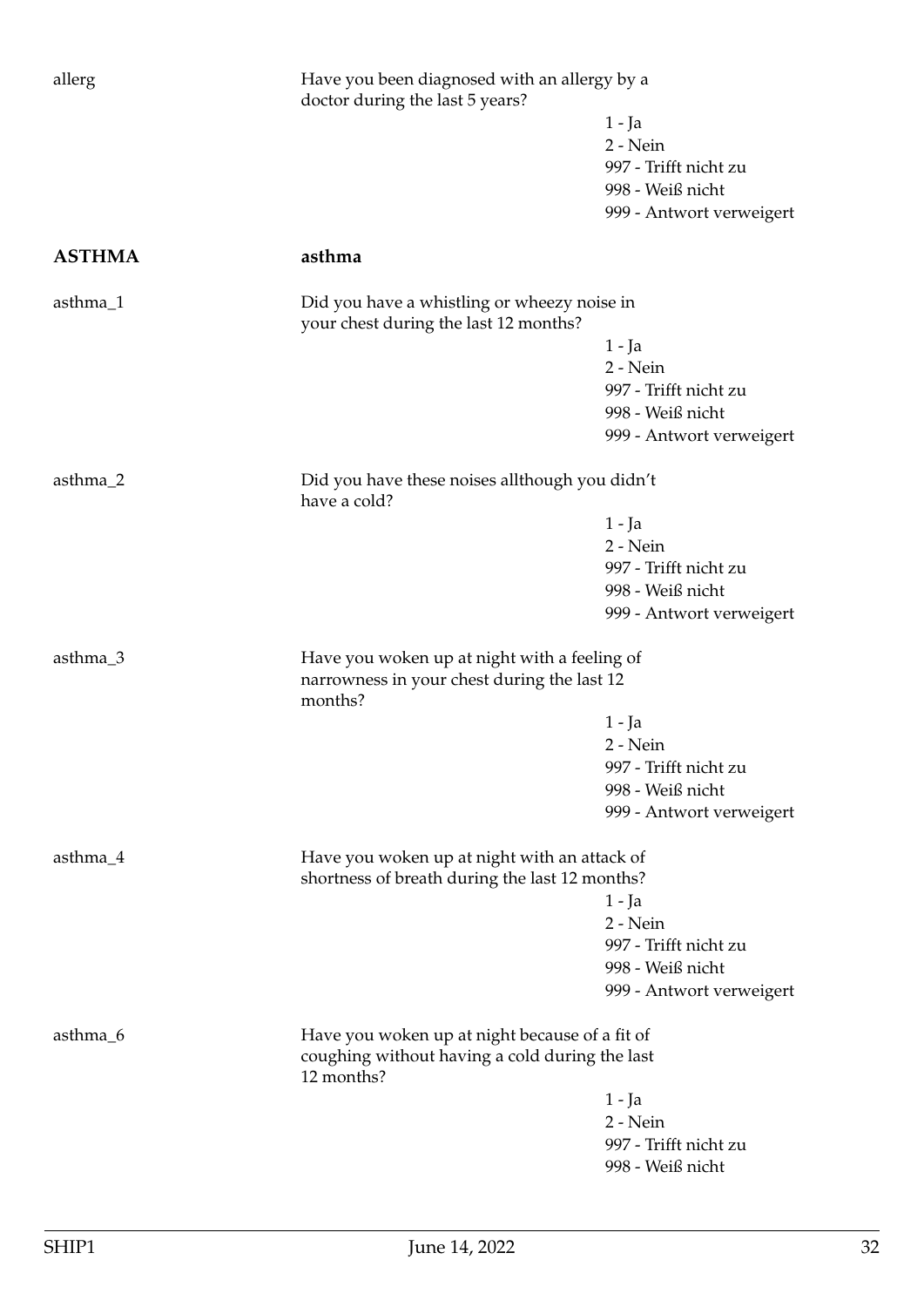<span id="page-32-0"></span>

| asthma_5     | Did you have an attack of asthma during the last<br>12 months?            |                          |
|--------------|---------------------------------------------------------------------------|--------------------------|
|              |                                                                           | 1 - Ja                   |
|              |                                                                           | 2 - Nein                 |
|              |                                                                           | 997 - Trifft nicht zu    |
|              |                                                                           | 998 - Weiß nicht         |
|              |                                                                           | 999 - Antwort verweigert |
| <b>CHOLD</b> | chronic diseases                                                          |                          |
| chold_1      | KTV: Varicose veins, thrombosis, phlebitis                                |                          |
|              |                                                                           | 1 - Ja                   |
|              |                                                                           | 2 - Nein                 |
|              |                                                                           | 997 - Trifft nicht zu    |
|              |                                                                           | 998 - Weiß nicht         |
|              |                                                                           | 999 - Antwort verweigert |
|              |                                                                           |                          |
| $chnew_1$    | KTV: Has this disease first occured during the<br>last 12 months?         |                          |
|              |                                                                           | 1 - Ja                   |
|              |                                                                           | 2 - Nein                 |
|              |                                                                           | 997 - Trifft nicht zu    |
|              |                                                                           | 998 - Weiß nicht         |
|              |                                                                           | 999 - Antwort verweigert |
| chron_1      | KTV: Have you been treated for this disease<br>during the last 12 months? |                          |
|              |                                                                           | 1 - Ja                   |
|              |                                                                           | 2 - Nein                 |
|              |                                                                           | 997 - Trifft nicht zu    |
|              |                                                                           | 998 - Weiß nicht         |
|              |                                                                           | 999 - Antwort verweigert |
|              |                                                                           |                          |
| chold_2      | <b>CIRCULATORY DISORDER: Circulatory</b><br>disorder in legs or arms?     |                          |
|              |                                                                           | 1 - Ja                   |
|              |                                                                           | 2 - Nein                 |
|              |                                                                           | 997 - Trifft nicht zu    |
|              |                                                                           | 998 - Weiß nicht         |
|              |                                                                           | 999 - Antwort verweigert |
| $chnew_2$    | <b>CIRCULATORY DISORDER: Has this disease</b>                             |                          |
|              | first occured during the last 12 months?                                  |                          |
|              |                                                                           | 1 - Ja                   |
|              |                                                                           | $2 - Nein$               |
|              |                                                                           | 997 - Trifft nicht zu    |
|              |                                                                           | 998 - Weiß nicht         |
|              |                                                                           | 999 - Antwort verweigert |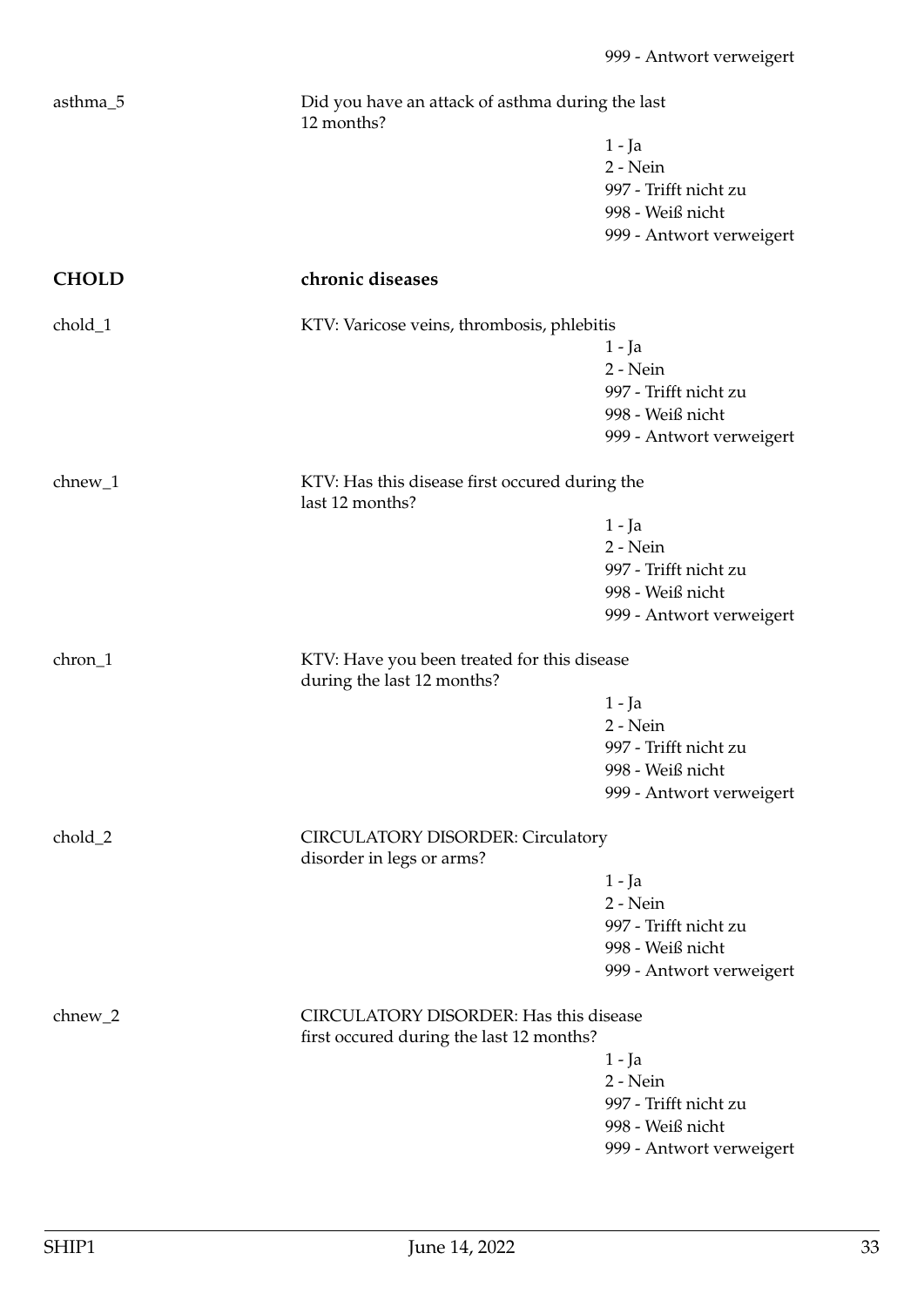| chron_2   | CIRCULATORY DISORDER: Have you been<br>treated for this disease during the last 12 months? |                          |
|-----------|--------------------------------------------------------------------------------------------|--------------------------|
|           |                                                                                            | 1 - Ja                   |
|           |                                                                                            | 2 - Nein                 |
|           |                                                                                            | 997 - Trifft nicht zu    |
|           |                                                                                            | 998 - Weiß nicht         |
|           |                                                                                            | 999 - Antwort verweigert |
|           |                                                                                            |                          |
| chold_3   | RENAL DISEASE: Affected kidney/renal<br>diseases                                           |                          |
|           |                                                                                            | 1 - Ja                   |
|           |                                                                                            | 2 - Nein                 |
|           |                                                                                            | 997 - Trifft nicht zu    |
|           |                                                                                            | 998 - Weiß nicht         |
|           |                                                                                            | 999 - Antwort verweigert |
|           |                                                                                            |                          |
| $chnew_3$ | RENAL DISEASE: Has this disease first occured<br>during the last 12 months?                |                          |
|           |                                                                                            | $1 - Ja$                 |
|           |                                                                                            | 2 - Nein                 |
|           |                                                                                            | 997 - Trifft nicht zu    |
|           |                                                                                            | 998 - Weiß nicht         |
|           |                                                                                            | 999 - Antwort verweigert |
|           |                                                                                            |                          |
| chron_3   | RENAL DISEASE: Have you been treated for this<br>disease during the last 12 months?        |                          |
|           |                                                                                            | $1 - Ja$                 |
|           |                                                                                            | 2 - Nein                 |
|           |                                                                                            | 997 - Trifft nicht zu    |
|           |                                                                                            | 998 - Weiß nicht         |
|           |                                                                                            | 999 - Antwort verweigert |
| chold_4   | <b>HYPOTENSION: Hypotension</b>                                                            |                          |
|           |                                                                                            | 1 - Ja                   |
|           |                                                                                            | 2 - Nein                 |
|           |                                                                                            | 997 - Trifft nicht zu    |
|           |                                                                                            | 998 - Weiß nicht         |
|           |                                                                                            | 999 - Antwort verweigert |
|           |                                                                                            |                          |
| chnew_4   | HYPOTENSION: Has this disease first occured<br>during the last 12 months?                  |                          |
|           |                                                                                            | $1 - Ja$                 |
|           |                                                                                            | 2 - Nein                 |
|           |                                                                                            | 997 - Trifft nicht zu    |
|           |                                                                                            | 998 - Weiß nicht         |
|           |                                                                                            | 999 - Antwort verweigert |
|           |                                                                                            |                          |
| chron_4   | HYPOTENSION: Have you been treated for this<br>disease during the last 12 months?          |                          |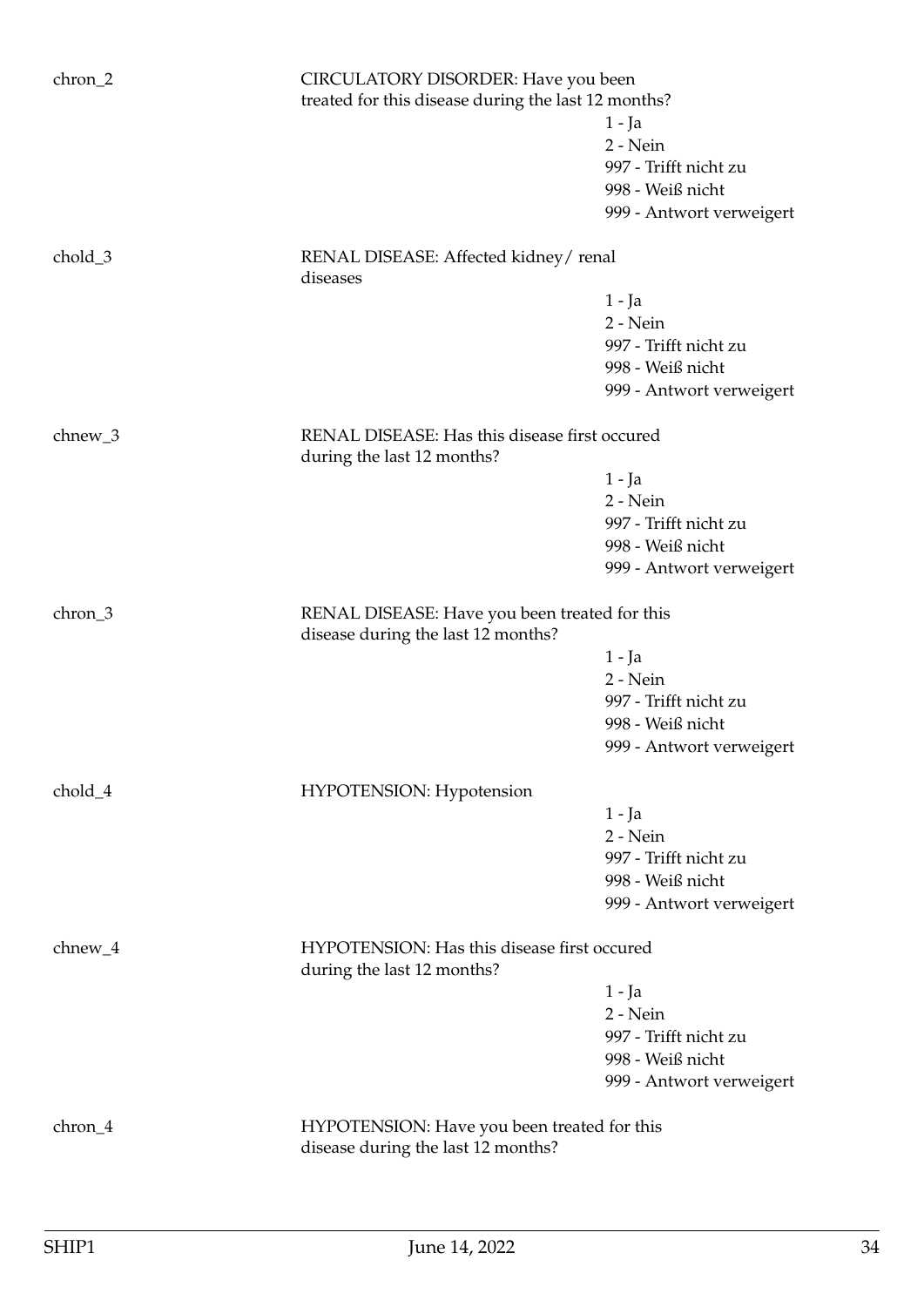|           |                                                                                                                                 | $1 - Ja$<br>2 - Nein<br>997 - Trifft nicht zu<br>998 - Weiß nicht |
|-----------|---------------------------------------------------------------------------------------------------------------------------------|-------------------------------------------------------------------|
|           |                                                                                                                                 | 999 - Antwort verweigert                                          |
| chold_5   | ASTHMA: Asthma (bronchial asthma)                                                                                               |                                                                   |
|           |                                                                                                                                 | 1 - Ja                                                            |
|           |                                                                                                                                 | 2 - Nein                                                          |
|           |                                                                                                                                 | 997 - Trifft nicht zu                                             |
|           |                                                                                                                                 | 998 - Weiß nicht<br>999 - Antwort verweigert                      |
| $chnew_5$ | ASTHMA: Has this disease first occured during<br>the last 12 months?                                                            |                                                                   |
|           |                                                                                                                                 | $1 - Ja$                                                          |
|           |                                                                                                                                 | 2 - Nein                                                          |
|           |                                                                                                                                 | 997 - Trifft nicht zu                                             |
|           |                                                                                                                                 | 998 - Weiß nicht                                                  |
|           |                                                                                                                                 | 999 - Antwort verweigert                                          |
| chron_5   | ASTHMA: Have you been treated for this disease<br>during the last 12 months?                                                    |                                                                   |
|           |                                                                                                                                 | $1 - Ja$                                                          |
|           |                                                                                                                                 | 2 - Nein                                                          |
|           |                                                                                                                                 | 997 - Trifft nicht zu                                             |
|           |                                                                                                                                 | 998 - Weiß nicht                                                  |
|           |                                                                                                                                 | 999 - Antwort verweigert                                          |
| chold_6   | BRONCHITIS: Chronic bronchitis, i.e. cough<br>with sputum in the morning at most days, at<br>least 3 months of the last 2 years |                                                                   |
|           |                                                                                                                                 | 1 - Ja                                                            |
|           |                                                                                                                                 | 2 - Nein                                                          |
|           |                                                                                                                                 | 997 - Trifft nicht zu                                             |
|           |                                                                                                                                 | 998 - Weiß nicht                                                  |
|           |                                                                                                                                 | 999 - Antwort verweigert                                          |
| chnew_6   | BRONCHITIS: Has this disease first occured<br>during the last 12 months?                                                        |                                                                   |
|           |                                                                                                                                 | $1 - Ja$                                                          |
|           |                                                                                                                                 | 2 - Nein                                                          |
|           |                                                                                                                                 | 997 - Trifft nicht zu                                             |
|           |                                                                                                                                 | 998 - Weiß nicht                                                  |
|           |                                                                                                                                 | 999 - Antwort verweigert                                          |
| chron_6   | BRONCHITIS: Have you been treated for this<br>disease during the last 12 months?                                                |                                                                   |
|           |                                                                                                                                 | $1 - Ja$                                                          |
|           |                                                                                                                                 | 2 - Nein                                                          |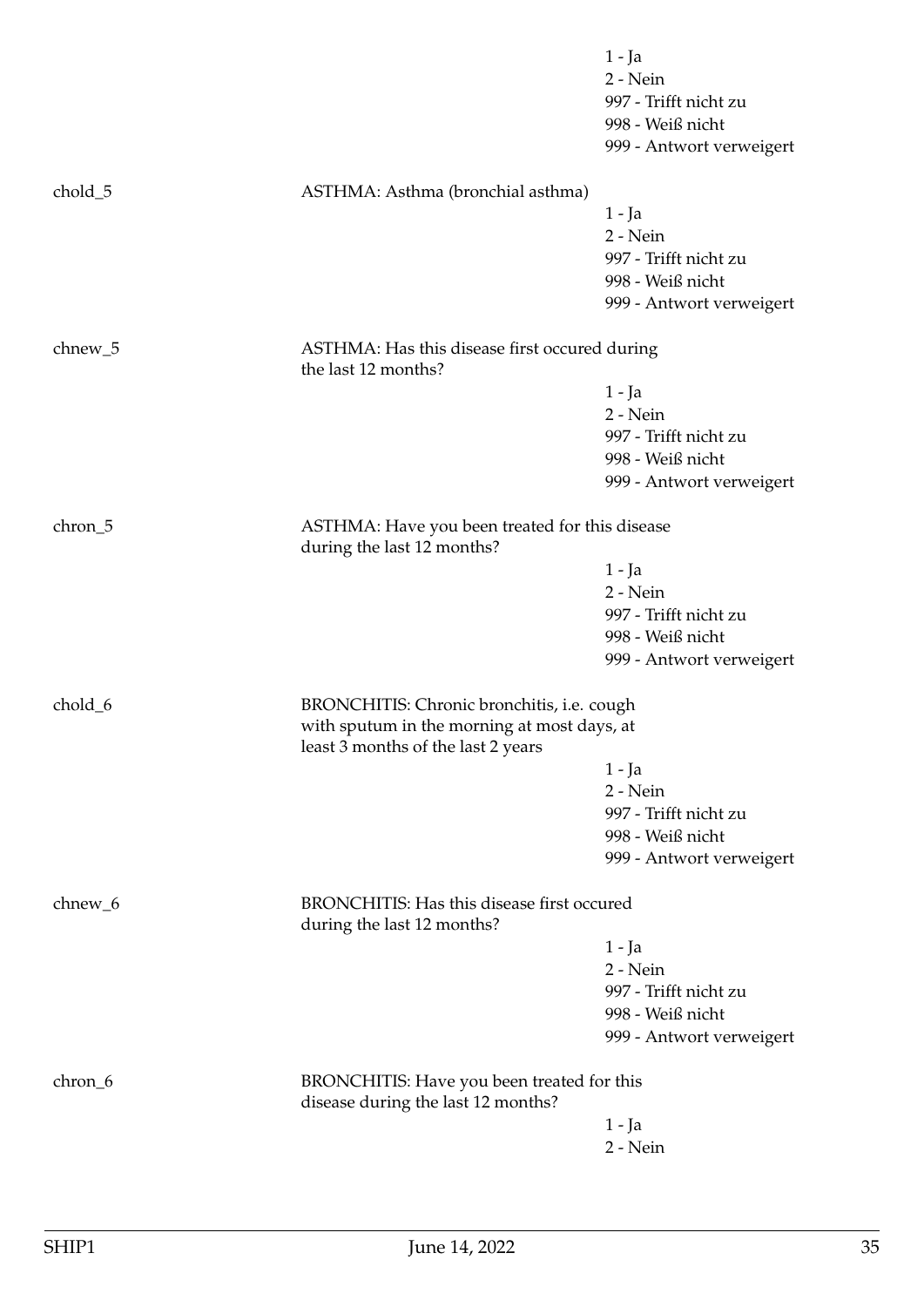|           |                                                                                         | 997 - Trifft nicht zu<br>998 - Weiß nicht<br>999 - Antwort verweigert |  |
|-----------|-----------------------------------------------------------------------------------------|-----------------------------------------------------------------------|--|
| chold_8   | RHEUMATISM: Joint rheumatism (chronic<br>polyarthritis, arthrosis)                      |                                                                       |  |
|           |                                                                                         | $1 - Ja$                                                              |  |
|           |                                                                                         | 2 - Nein                                                              |  |
|           |                                                                                         | 997 - Trifft nicht zu                                                 |  |
|           |                                                                                         | 998 - Weiß nicht                                                      |  |
|           |                                                                                         | 999 - Antwort verweigert                                              |  |
| $chnew_8$ | during the last 12 months?                                                              | RHEUMATISM: Has this disease first occured                            |  |
|           |                                                                                         | $1 - Ja$                                                              |  |
|           |                                                                                         | 2 - Nein                                                              |  |
|           |                                                                                         | 997 - Trifft nicht zu                                                 |  |
|           |                                                                                         | 998 - Weiß nicht                                                      |  |
|           |                                                                                         | 999 - Antwort verweigert                                              |  |
| chron_8   | RHEUMATISM: Have you been treated for this<br>disease during the last 12 months?        |                                                                       |  |
|           |                                                                                         | $1 - Ja$                                                              |  |
|           |                                                                                         | 2 - Nein                                                              |  |
|           |                                                                                         | 997 - Trifft nicht zu                                                 |  |
|           |                                                                                         | 998 - Weiß nicht                                                      |  |
|           |                                                                                         | 999 - Antwort verweigert                                              |  |
| chold_9   | <b>CONCERNING JOINTS: Other diseases</b><br>concerning joints or spinal column          |                                                                       |  |
|           |                                                                                         | $1 - Ja$                                                              |  |
|           |                                                                                         | 2 - Nein                                                              |  |
|           |                                                                                         | 997 - Trifft nicht zu                                                 |  |
|           |                                                                                         | 998 - Weiß nicht                                                      |  |
|           |                                                                                         | 999 - Antwort verweigert                                              |  |
| chnew_9   | CONCERNING JOINTS: Has this disease first<br>occured during the last 12 months?         |                                                                       |  |
|           |                                                                                         | $1 - Ja$                                                              |  |
|           |                                                                                         | 2 - Nein                                                              |  |
|           |                                                                                         | 997 - Trifft nicht zu                                                 |  |
|           |                                                                                         | 998 - Weiß nicht                                                      |  |
|           |                                                                                         | 999 - Antwort verweigert                                              |  |
| chron_9   | CONCERNING JOINTS: Have you been treated<br>for this disease during the last 12 months? |                                                                       |  |
|           |                                                                                         | 1 - Ja                                                                |  |
|           |                                                                                         | 2 - Nein                                                              |  |
|           |                                                                                         | 997 - Trifft nicht zu                                                 |  |
|           |                                                                                         | 998 - Weiß nicht                                                      |  |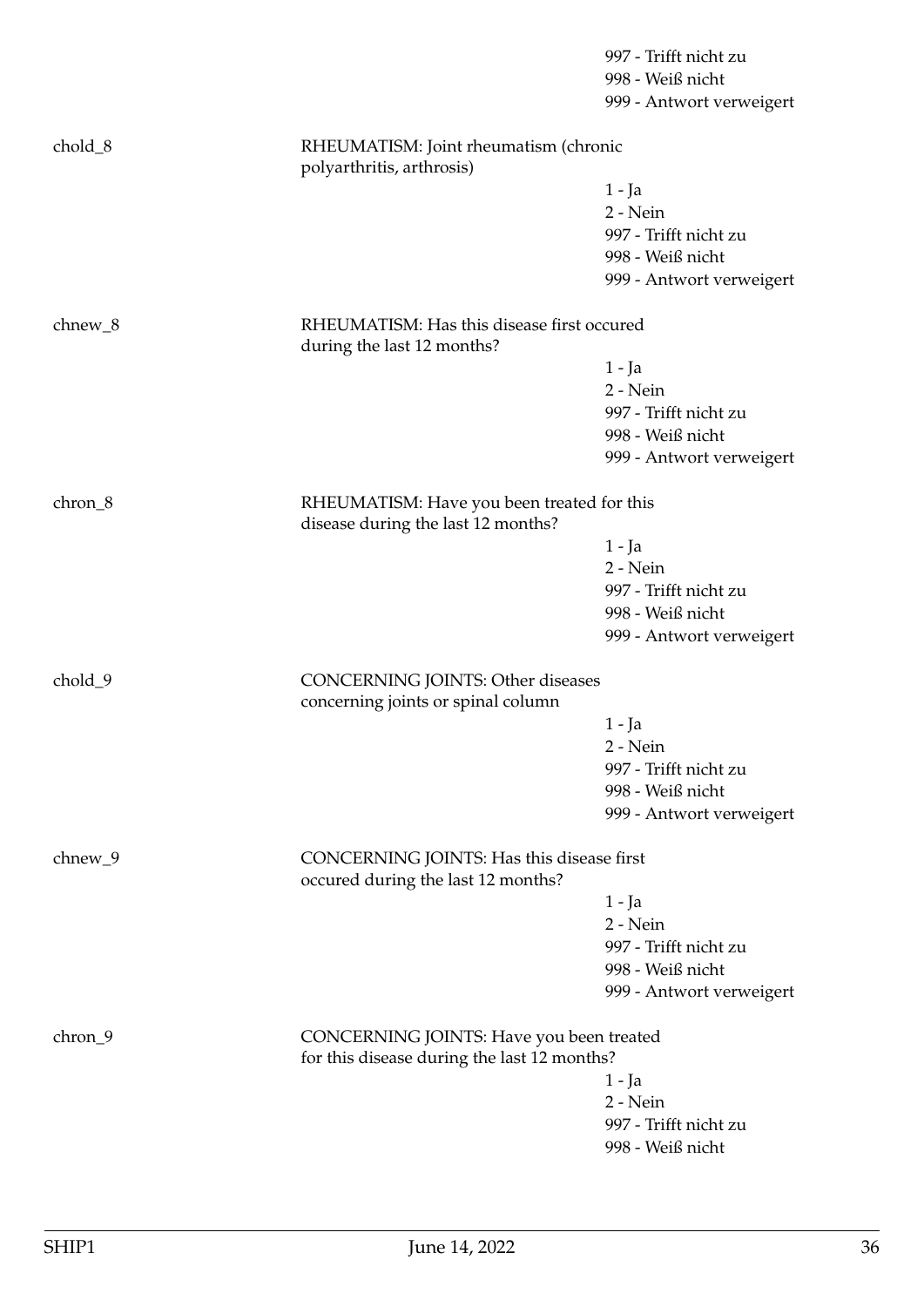| chold_10 | GASTRITIS: Gastric ulcer, duodenal ulcer,<br>gastritis                              |                          |
|----------|-------------------------------------------------------------------------------------|--------------------------|
|          |                                                                                     | 1 - Ja                   |
|          |                                                                                     | 2 - Nein                 |
|          |                                                                                     | 997 - Trifft nicht zu    |
|          |                                                                                     | 998 - Weiß nicht         |
|          |                                                                                     | 999 - Antwort verweigert |
| chnew_10 | GASTRITIS: Has this disease first occured during<br>the last 12 months?             |                          |
|          |                                                                                     | $1 - Ja$                 |
|          |                                                                                     | $2 - Nein$               |
|          |                                                                                     | 997 - Trifft nicht zu    |
|          |                                                                                     | 998 - Weiß nicht         |
|          |                                                                                     | 999 - Antwort verweigert |
|          |                                                                                     |                          |
| chron_10 | GASTRITIS: Have you been treated for this<br>disease during the last 12 months?     |                          |
|          |                                                                                     | $1 - Ja$                 |
|          |                                                                                     | 2 - Nein                 |
|          |                                                                                     | 997 - Trifft nicht zu    |
|          |                                                                                     | 998 - Weiß nicht         |
|          |                                                                                     | 999 - Antwort verweigert |
| chold_11 | LIVER DISEASE: Affected liver / liver disorders                                     |                          |
|          |                                                                                     | $1 - Ja$                 |
|          |                                                                                     | $2 - Nein$               |
|          |                                                                                     | 997 - Trifft nicht zu    |
|          |                                                                                     | 998 - Weiß nicht         |
|          |                                                                                     | 999 - Antwort verweigert |
| chnew_11 | LIVER DISEASE: Has this disease first occured<br>during the last 12 months?         |                          |
|          |                                                                                     | 1 - Ja                   |
|          |                                                                                     | $2 - Nein$               |
|          |                                                                                     | 997 - Trifft nicht zu    |
|          |                                                                                     | 998 - Weiß nicht         |
|          |                                                                                     | 999 - Antwort verweigert |
| chron_11 | LIVER DISEASE: Have you been treated for this<br>disease during the last 12 months? |                          |
|          |                                                                                     | 1 - Ja                   |
|          |                                                                                     | 2 - Nein                 |
|          |                                                                                     | 997 - Trifft nicht zu    |
|          |                                                                                     | 998 - Weiß nicht         |
|          |                                                                                     | 999 - Antwort verweigert |
|          |                                                                                     |                          |
| chold_12 | PLASMA LIPID: Raised plasma lipid                                                   |                          |
|          | concentration (cholesterol, triglycerides)                                          |                          |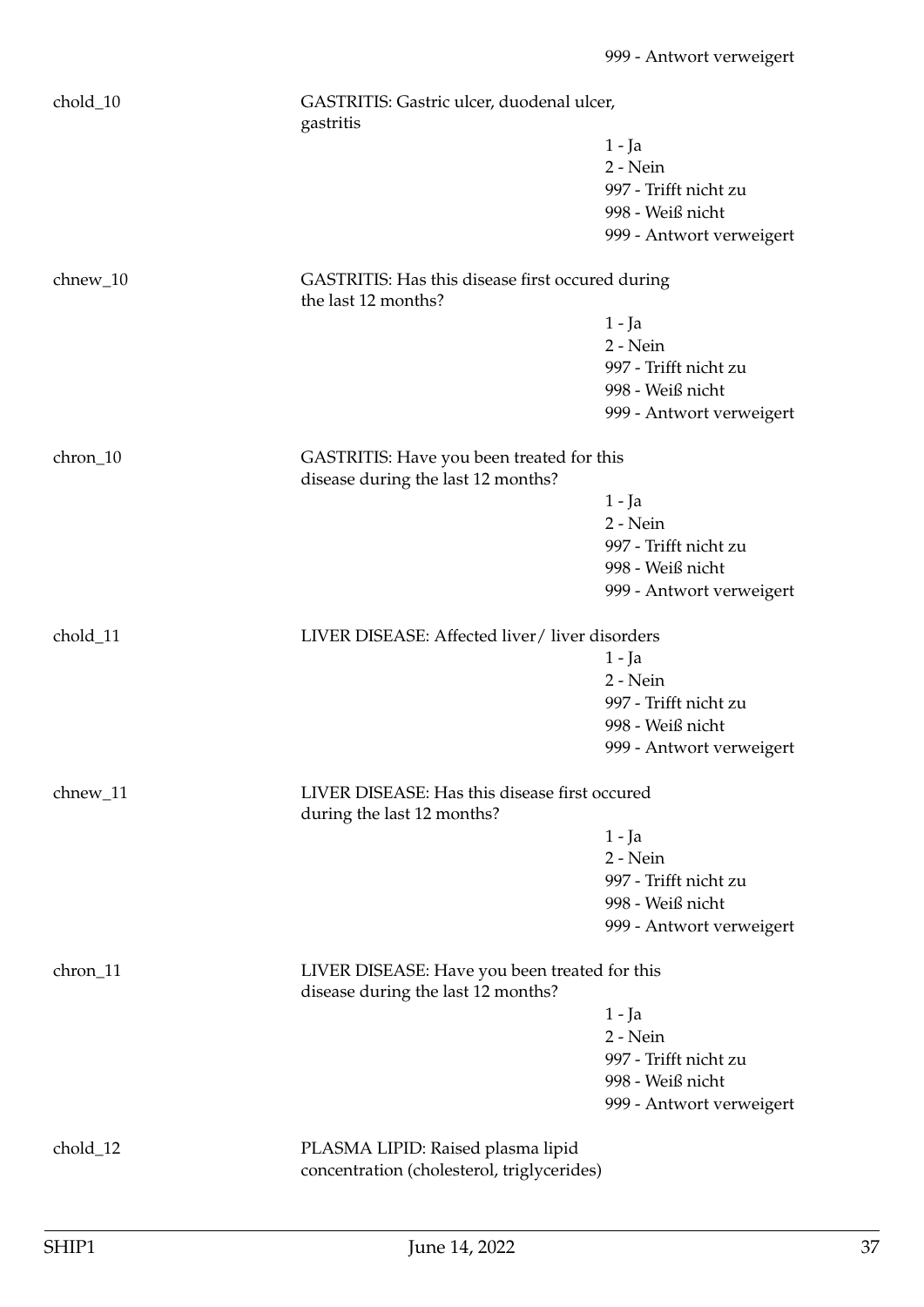|            |                                                                                    | $1 - Ja$                 |
|------------|------------------------------------------------------------------------------------|--------------------------|
|            |                                                                                    | 2 - Nein                 |
|            |                                                                                    | 997 - Trifft nicht zu    |
|            |                                                                                    | 998 - Weiß nicht         |
|            |                                                                                    | 999 - Antwort verweigert |
| $chnew_12$ | PLASMA LIPID: Has this disease first occured<br>during the last 12 months?         |                          |
|            |                                                                                    | $1 - Ja$                 |
|            |                                                                                    | 2 - Nein                 |
|            |                                                                                    | 997 - Trifft nicht zu    |
|            |                                                                                    | 998 - Weiß nicht         |
|            |                                                                                    | 999 - Antwort verweigert |
|            |                                                                                    |                          |
| chron_12   | PLASMA LIPID: Have you been treated for this<br>disease during the last 12 months? |                          |
|            |                                                                                    | 1 - Ja                   |
|            |                                                                                    | 2 - Nein                 |
|            |                                                                                    | 997 - Trifft nicht zu    |
|            |                                                                                    | 998 - Weiß nicht         |
|            |                                                                                    | 999 - Antwort verweigert |
| chold_13   | GOUT: Gout or raised uric acid count                                               |                          |
|            |                                                                                    | $1 - Ja$                 |
|            |                                                                                    | 2 - Nein                 |
|            |                                                                                    | 997 - Trifft nicht zu    |
|            |                                                                                    | 998 - Weiß nicht         |
|            |                                                                                    | 999 - Antwort verweigert |
| chnew_13   | GOUT: Has this disease first occured during the<br>last 12 months?                 |                          |
|            |                                                                                    | $1 - Ja$                 |
|            |                                                                                    | $2 - Nein$               |
|            |                                                                                    | 997 - Trifft nicht zu    |
|            |                                                                                    | 998 - Weiß nicht         |
|            |                                                                                    | 999 - Antwort verweigert |
|            |                                                                                    |                          |
| chron_13   | GOUT: Have you been treated for this disease<br>during the last 12 months?         |                          |
|            |                                                                                    | 1 - Ja                   |
|            |                                                                                    | 2 - Nein                 |
|            |                                                                                    | 997 - Trifft nicht zu    |
|            |                                                                                    | 998 - Weiß nicht         |
|            |                                                                                    | 999 - Antwort verweigert |
| chold_14   | OSTEOPOROSIS: Osteoporosis, e.g. reduced<br>density of the bones                   |                          |
|            |                                                                                    | 1 - Ja                   |
|            |                                                                                    | 2 - Nein                 |
|            |                                                                                    | 997 - Trifft nicht zu    |
|            |                                                                                    |                          |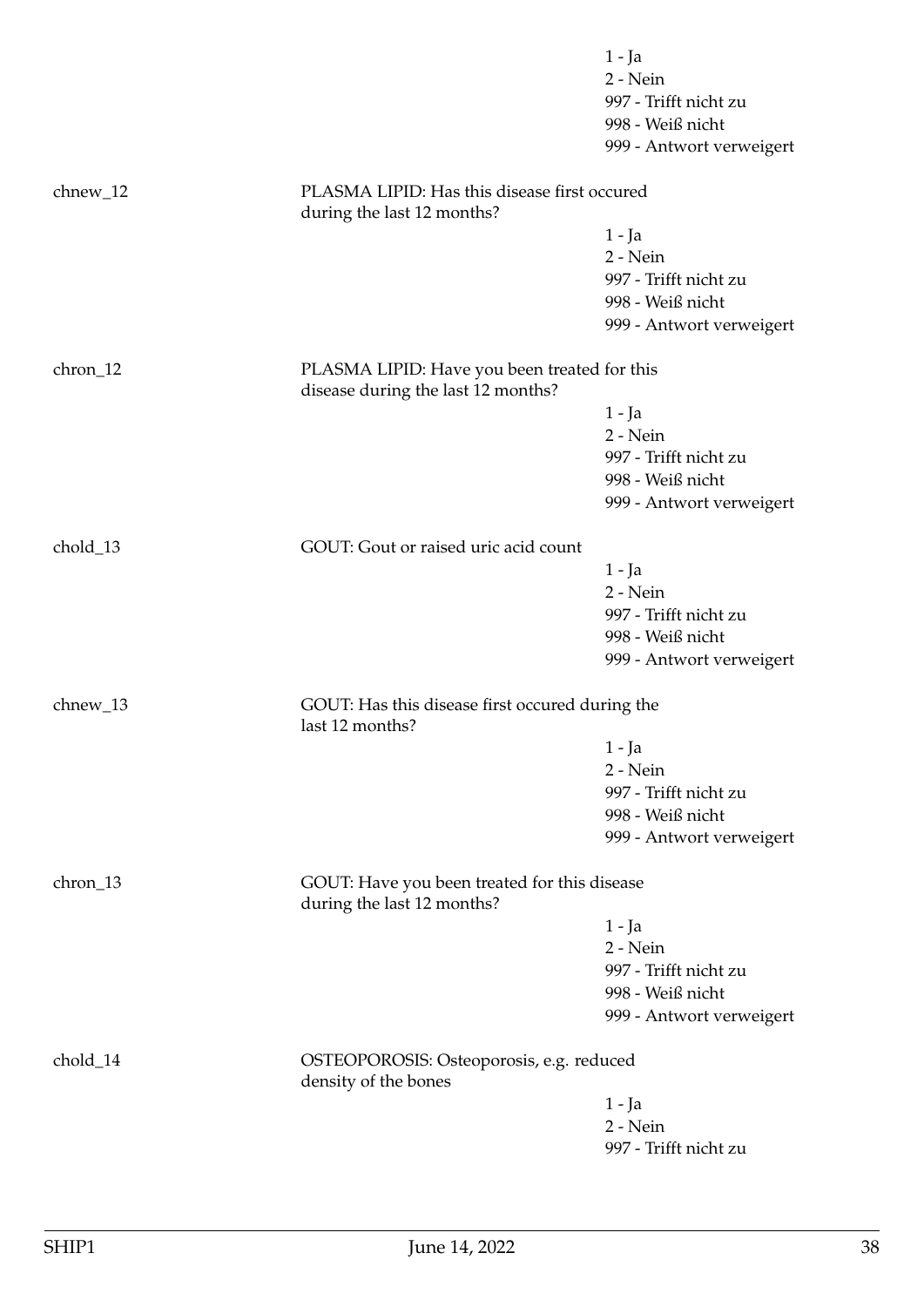998 - Weiß nicht 999 - Antwort verweigert chnew\_14 OSTEOPOROSIS: Has this disease first occured during the last 12 months? 1 - Ja 2 - Nein 997 - Trifft nicht zu 998 - Weiß nicht 999 - Antwort verweigert chron\_14 OSTEOPOROSIS: Have you been treated for this disease during the last 12 months? 1 - Ja 2 - Nein 997 - Trifft nicht zu 998 - Weiß nicht 999 - Antwort verweigert chold 15 OTHER DISEASE: Other diseases? 1 - Ja 2 - Nein 997 - Trifft nicht zu 998 - Weiß nicht 999 - Antwort verweigert chnew\_15 OTHER DISEASE: Has this disease first occured during the last 12 months? 1 - Ja 2 - Nein 997 - Trifft nicht zu 998 - Weiß nicht 999 - Antwort verweigert chron\_15 OTHER DISEASE: Have you been treated for this disease during the last 12 months? 1 - Ja 2 - Nein 997 - Trifft nicht zu 998 - Weiß nicht 999 - Antwort verweigert chold a OTHER DISEASE: Which other disease? 998 - Weiß nicht 999 - Antwort verweigert **HEADP headache** yearhp1 Headache? 1 - Ja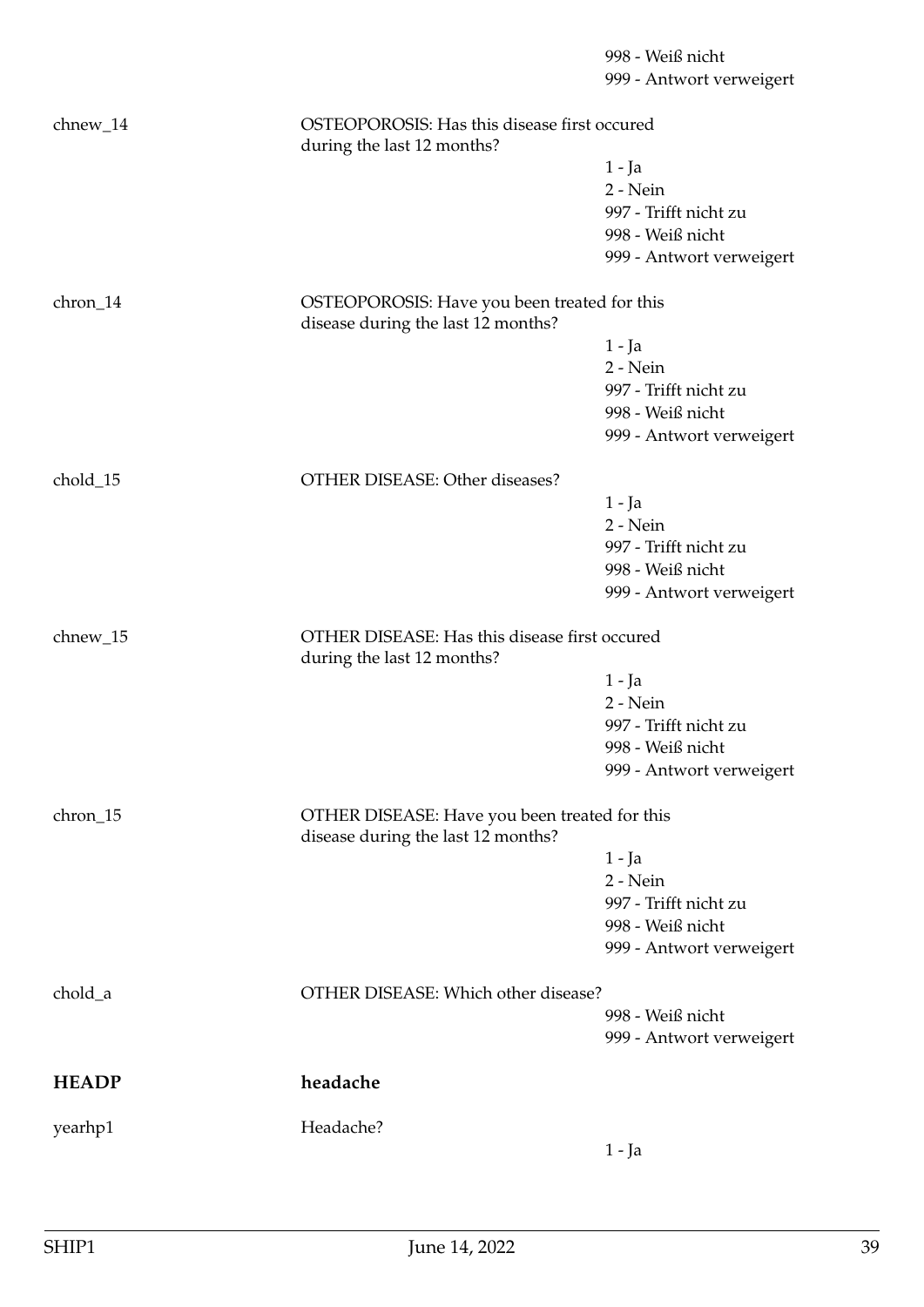|         |                                                                       | 2 - Nein<br>997 - Trifft nicht zu<br>998 - Weiß nicht<br>999 - Antwort verweigert                                                                                                                 |
|---------|-----------------------------------------------------------------------|---------------------------------------------------------------------------------------------------------------------------------------------------------------------------------------------------|
| hpfr1   | How many times?                                                       |                                                                                                                                                                                                   |
|         |                                                                       | 1 - Manchmal (weniger als 1x<br>wöchentlich)<br>2 - Häufig (1 - 5 x wöchentlich)<br>3 - Immer (mehr als 5 x wöchentlich)<br>997 - Trifft nicht zu<br>998 - Weiß nicht<br>999 - Antwort verweigert |
| hpdur   | How long does your headache last when you                             |                                                                                                                                                                                                   |
|         | don't take a medicine or it doesn't have an effect?                   |                                                                                                                                                                                                   |
|         |                                                                       | 1 - bis 30 min                                                                                                                                                                                    |
|         |                                                                       | 2 - über 30 min bis 4h                                                                                                                                                                            |
|         |                                                                       | 3 - über 4h bis 3 Tage                                                                                                                                                                            |
|         |                                                                       | 4 - mehr als 4 Tage bis zu 7 Tagen                                                                                                                                                                |
|         |                                                                       | 5 - mehr als 7 Tage<br>997 - Trifft nicht zu                                                                                                                                                      |
|         |                                                                       | 998 - Weiß nicht                                                                                                                                                                                  |
|         |                                                                       | 999 - Antwort verweigert                                                                                                                                                                          |
|         |                                                                       |                                                                                                                                                                                                   |
| hpuni   | Do you have a headache that is confined to one<br>half of the head?   |                                                                                                                                                                                                   |
|         |                                                                       | $1 - Ja$                                                                                                                                                                                          |
|         |                                                                       | 2 - Nein                                                                                                                                                                                          |
|         |                                                                       | 997 - Trifft nicht zu                                                                                                                                                                             |
|         |                                                                       | 998 - Weiß nicht                                                                                                                                                                                  |
|         |                                                                       | 999 - Antwort verweigert                                                                                                                                                                          |
| hpbilat | Do you have a headache which appears on both<br>sides?                |                                                                                                                                                                                                   |
|         |                                                                       | 1 - Ja                                                                                                                                                                                            |
|         |                                                                       | 2 - Nein                                                                                                                                                                                          |
|         |                                                                       | 997 - Trifft nicht zu                                                                                                                                                                             |
|         |                                                                       | 998 - Weiß nicht                                                                                                                                                                                  |
|         |                                                                       | 999 - Antwort verweigert                                                                                                                                                                          |
| hppuls  | Do you have a headache with a pulasting or<br>throbbing character?    |                                                                                                                                                                                                   |
|         |                                                                       | 1 - Ja                                                                                                                                                                                            |
|         |                                                                       | 2 - Nein                                                                                                                                                                                          |
|         |                                                                       | 997 - Trifft nicht zu                                                                                                                                                                             |
|         |                                                                       | 998 - Weiß nicht                                                                                                                                                                                  |
|         |                                                                       | 999 - Antwort verweigert                                                                                                                                                                          |
| hppress | Do you have a headache with a dull, pushing or<br>stabbing character? |                                                                                                                                                                                                   |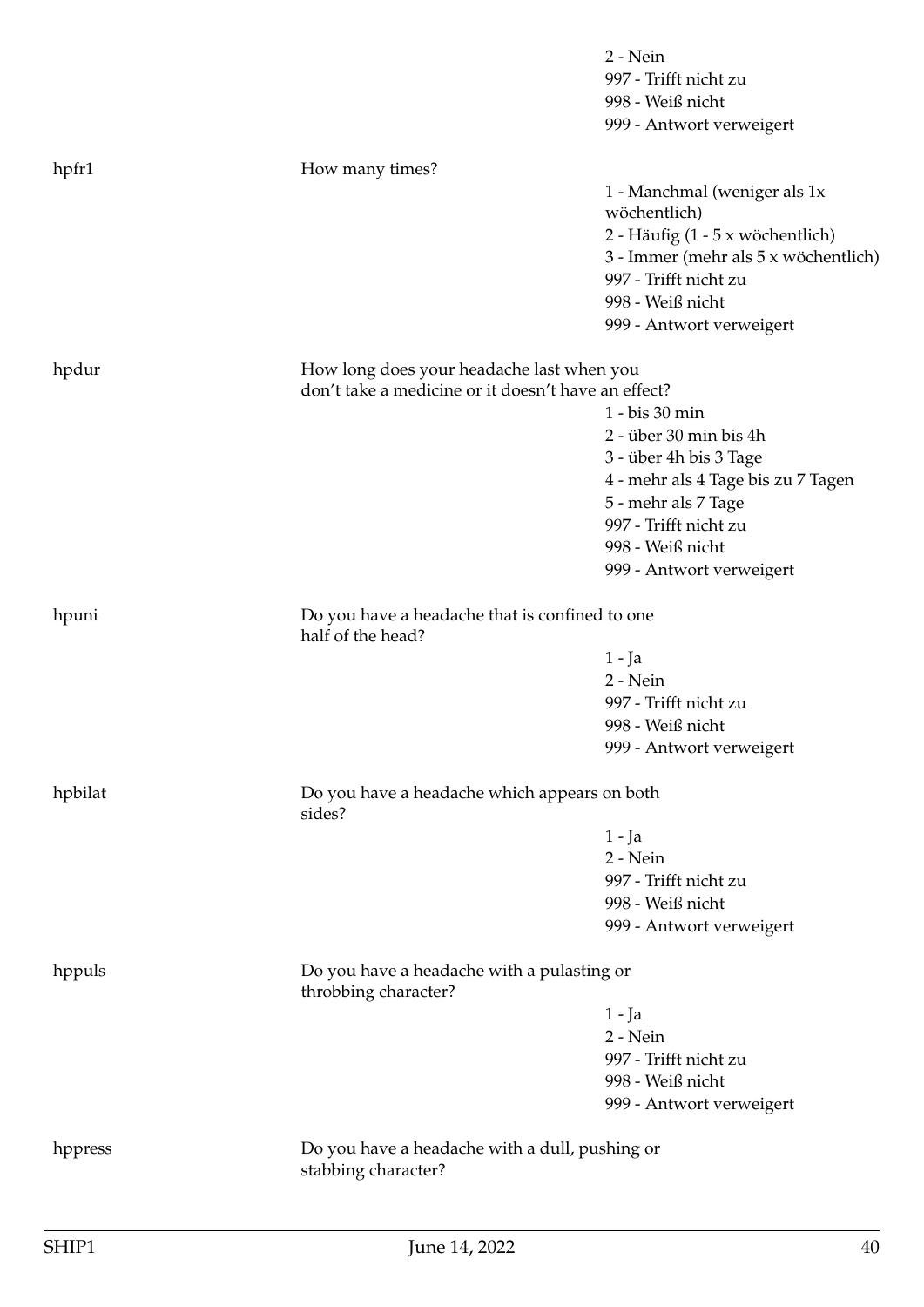|           |                                                                              | 1 - Ja                                        |  |
|-----------|------------------------------------------------------------------------------|-----------------------------------------------|--|
|           |                                                                              | 2 - Nein                                      |  |
|           |                                                                              | 997 - Trifft nicht zu                         |  |
|           |                                                                              | 998 - Weiß nicht                              |  |
|           |                                                                              | 999 - Antwort verweigert                      |  |
| limpdaily | Do you have a headache that disturbed your<br>daily activities?              |                                               |  |
|           |                                                                              | $1 - Ja$                                      |  |
|           |                                                                              | 2 - Nein                                      |  |
|           |                                                                              | 997 - Trifft nicht zu                         |  |
|           |                                                                              | 998 - Weiß nicht                              |  |
|           |                                                                              | 999 - Antwort verweigert                      |  |
| physaggr  | Do you have a headache that was intensified by<br>physical activities        |                                               |  |
|           |                                                                              | $1 - Ja$                                      |  |
|           |                                                                              | 2 - Nein                                      |  |
|           |                                                                              | 997 - Trifft nicht zu                         |  |
|           |                                                                              | 998 - Weiß nicht                              |  |
|           |                                                                              | 999 - Antwort verweigert                      |  |
|           |                                                                              |                                               |  |
| sickness  | nausea?                                                                      | Do you have a headache that is accompanied by |  |
|           |                                                                              | $1 - Ja$                                      |  |
|           |                                                                              | 2 - Nein                                      |  |
|           |                                                                              | 997 - Trifft nicht zu                         |  |
|           |                                                                              | 998 - Weiß nicht                              |  |
|           |                                                                              | 999 - Antwort verweigert                      |  |
| vomiting  | Do you have a headache that is accompanied by<br>vomiting?                   |                                               |  |
|           |                                                                              | 1 - Ja                                        |  |
|           |                                                                              | 2 - Nein                                      |  |
|           |                                                                              | 997 - Trifft nicht zu                         |  |
|           |                                                                              | 998 - Weiß nicht                              |  |
|           |                                                                              | 999 - Antwort verweigert                      |  |
| phono     | Do you have a headache that is accompanied by<br>an oversensivity to noises? |                                               |  |
|           |                                                                              | $1 - Ja$                                      |  |
|           |                                                                              | 2 - Nein                                      |  |
|           |                                                                              | 997 - Trifft nicht zu                         |  |
|           |                                                                              | 998 - Weiß nicht                              |  |
|           |                                                                              | 999 - Antwort verweigert                      |  |
| photo     | Do you have a headache that is accompanied by<br>an oversensivity to light?  |                                               |  |
|           |                                                                              | $1 - Ja$                                      |  |
|           |                                                                              | $2 - Nein$                                    |  |
|           |                                                                              |                                               |  |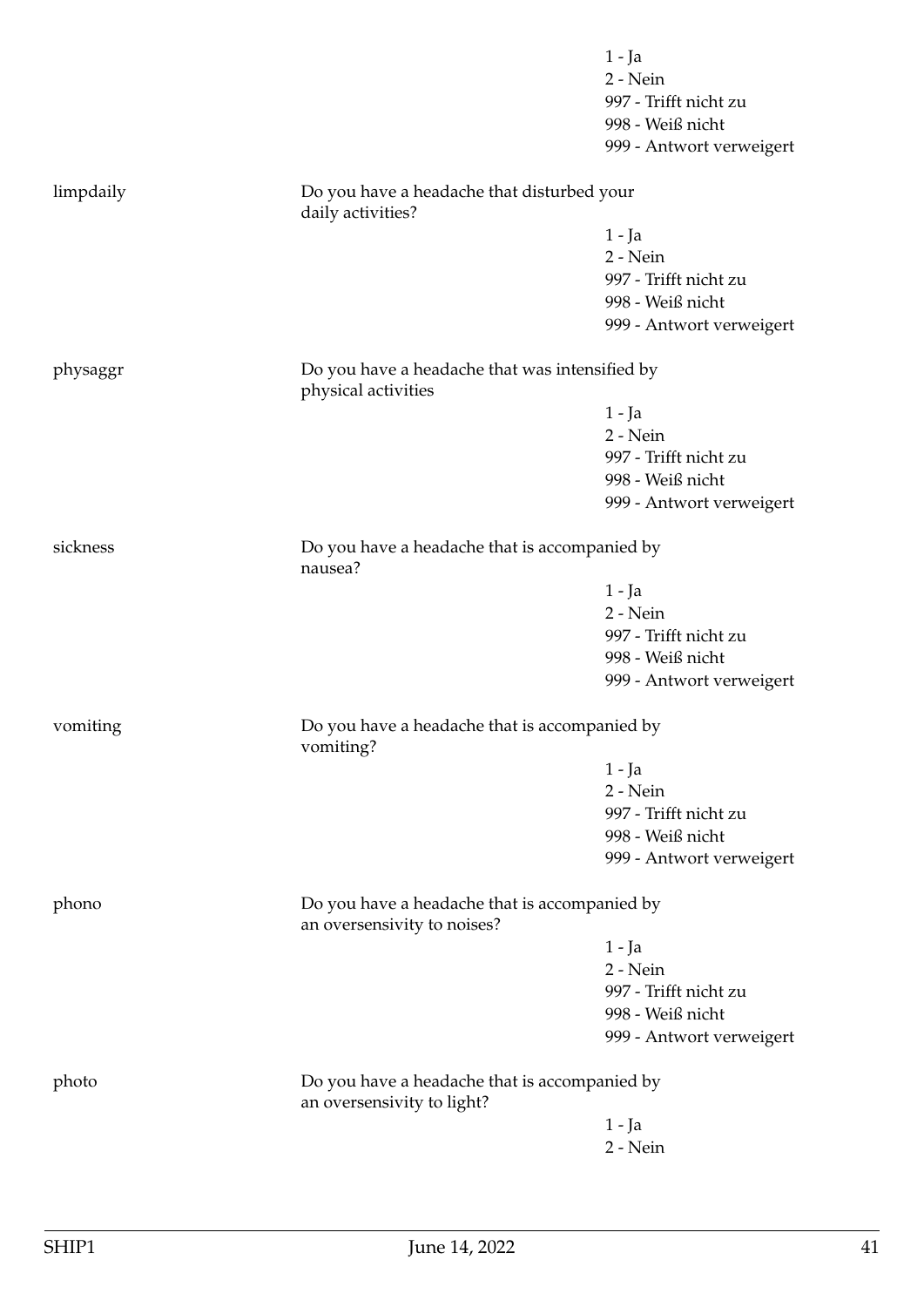|          |                                                                                                                                                                      | 997 - Trifft nicht zu<br>998 - Weiß nicht<br>999 - Antwort verweigert          |  |
|----------|----------------------------------------------------------------------------------------------------------------------------------------------------------------------|--------------------------------------------------------------------------------|--|
| hpliv    | How often did these headaches occur (lifetime)?                                                                                                                      |                                                                                |  |
|          |                                                                                                                                                                      | 1 - weniger als 5 mal                                                          |  |
|          |                                                                                                                                                                      | 2 - 5 bis 9 mal                                                                |  |
|          |                                                                                                                                                                      | 3 - 10 mal und mehr                                                            |  |
|          |                                                                                                                                                                      | 997 - Trifft nicht zu                                                          |  |
|          |                                                                                                                                                                      | 998 - Weiß nicht                                                               |  |
|          |                                                                                                                                                                      | 999 - Antwort verweigert                                                       |  |
| hp_month | For how long do you suffer from such<br>headaches? (Please give as an answer the<br>number of months or years)                                                       |                                                                                |  |
|          |                                                                                                                                                                      | 0 - kein Monat                                                                 |  |
|          |                                                                                                                                                                      | 997 - Trifft nicht zu                                                          |  |
|          |                                                                                                                                                                      | 998 - Weiß nicht                                                               |  |
|          |                                                                                                                                                                      | 999 - Antwort verweigert                                                       |  |
| hp_years | For how long do you suffer from such<br>headaches? (Please give as an answer the<br>number of months or years)                                                       |                                                                                |  |
|          |                                                                                                                                                                      | 0 - kein Jahr                                                                  |  |
|          |                                                                                                                                                                      | 997 - Trifft nicht zu                                                          |  |
|          |                                                                                                                                                                      | 998 - Weiß nicht                                                               |  |
|          |                                                                                                                                                                      | 999 - Antwort verweigert                                                       |  |
| hpdays   | On how many days per month do you suffer<br>from the individual headaches? (please give the<br>number of days per month)                                             |                                                                                |  |
|          |                                                                                                                                                                      | 0 - kein Tag im Monat                                                          |  |
|          |                                                                                                                                                                      | 997 - Trifft nicht zu                                                          |  |
|          |                                                                                                                                                                      | 998 - Weiß nicht                                                               |  |
|          |                                                                                                                                                                      | 999 - Antwort verweigert                                                       |  |
| meddays  | On how many days per month do you take<br>medicine for headaches? (please give the number<br>of days per month)                                                      |                                                                                |  |
|          |                                                                                                                                                                      | 0 - kein Tag im Monat                                                          |  |
|          |                                                                                                                                                                      | 997 - Trifft nicht zu                                                          |  |
|          |                                                                                                                                                                      | 998 - Weiß nicht                                                               |  |
|          |                                                                                                                                                                      | 999 - Antwort verweigert                                                       |  |
| hps1     | On how many days during the last 6 months<br>haven't you been able to practise you normal<br>activities (job, school, university, housework)<br>because of headches? |                                                                                |  |
|          |                                                                                                                                                                      | 0 - kein Tag in letzten 6 Monaten<br>997 - Trifft nicht zu<br>998 - Weiß nicht |  |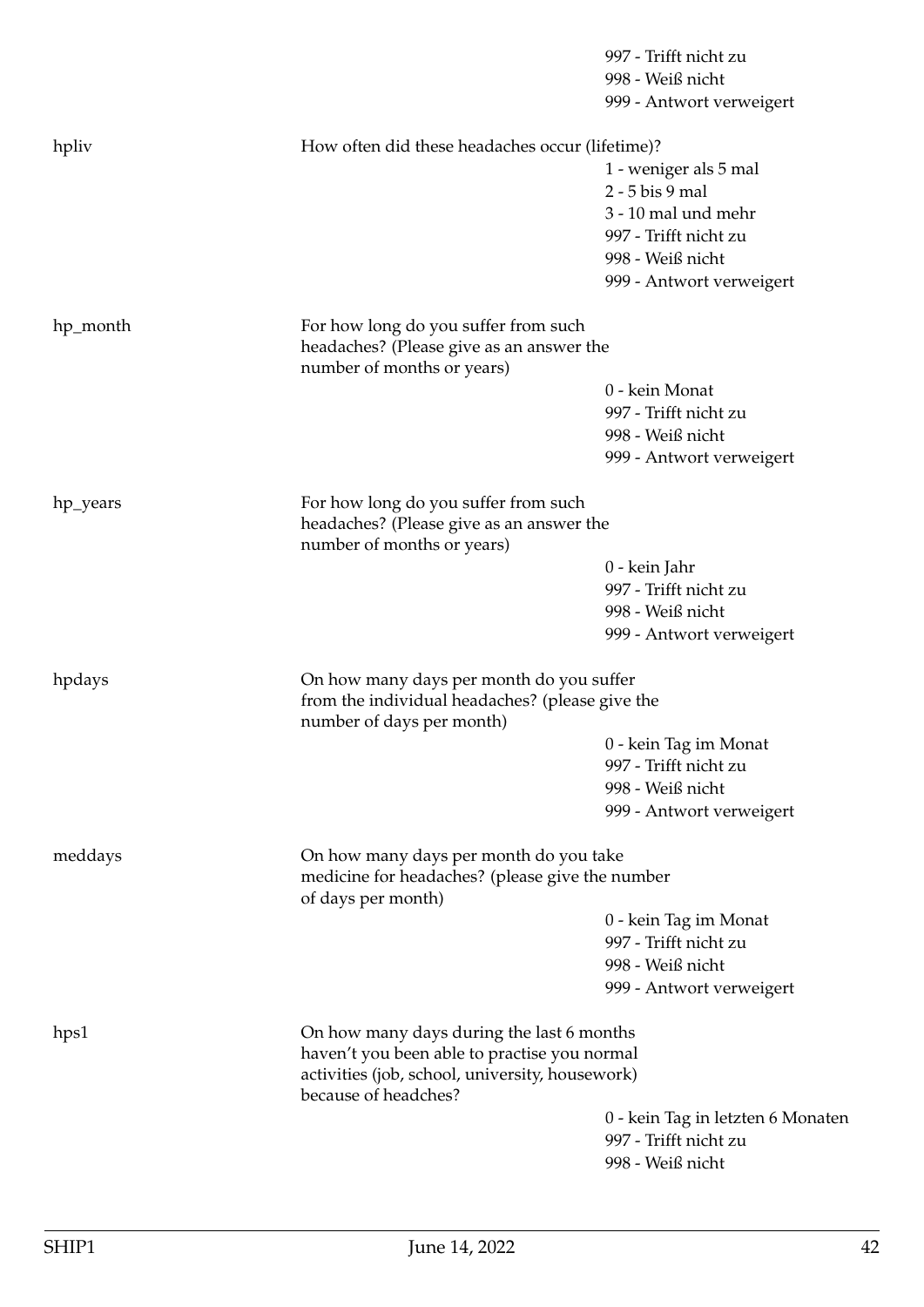| hps2             | How would you categorize your present<br>headache?                                                                                              |                                                      |
|------------------|-------------------------------------------------------------------------------------------------------------------------------------------------|------------------------------------------------------|
|                  |                                                                                                                                                 | 0 - keine Schmerzen / keine Beein-<br>trächtigung    |
|                  |                                                                                                                                                 | 10 - stärkster Schmerz / außerstande                 |
|                  |                                                                                                                                                 | etwas zu tun                                         |
|                  |                                                                                                                                                 | 998 - Weiß nicht                                     |
|                  |                                                                                                                                                 | 999 - Antwort verweigert                             |
| hps3             | If you think of the days you had a headache<br>during the last 6 months, how would you                                                          |                                                      |
|                  | categorize your most intense headache?                                                                                                          |                                                      |
|                  |                                                                                                                                                 | 0 - keine Schmerzen / keine Beein-<br>trächtigung    |
|                  |                                                                                                                                                 | 10 - stärkster Schmerz / außerstande                 |
|                  |                                                                                                                                                 | etwas zu tun                                         |
|                  |                                                                                                                                                 | 998 - Weiß nicht                                     |
|                  |                                                                                                                                                 | 999 - Antwort verweigert                             |
| hps4             | If you think of the days you had a headache<br>during the last 6 months, how would you<br>categorize the average intensity of your<br>headache? |                                                      |
|                  |                                                                                                                                                 | 0 - keine Schmerzen / keine Beein-                   |
|                  |                                                                                                                                                 | trächtigung                                          |
|                  |                                                                                                                                                 | 10 - stärkster Schmerz / außerstande                 |
|                  |                                                                                                                                                 | etwas zu tun                                         |
|                  |                                                                                                                                                 | 998 - Weiß nicht                                     |
|                  |                                                                                                                                                 | 999 - Antwort verweigert                             |
| hps <sub>5</sub> | To what extent did your headache impede your<br>everyday activities during the last 6 months?                                                   |                                                      |
|                  |                                                                                                                                                 | 0 - keine Schmerzen / keine Beein-                   |
|                  |                                                                                                                                                 | trächtigung                                          |
|                  |                                                                                                                                                 | 10 - stärkster Schmerz / außerstande                 |
|                  |                                                                                                                                                 | etwas zu tun                                         |
|                  |                                                                                                                                                 | 998 - Weiß nicht                                     |
|                  |                                                                                                                                                 | 999 - Antwort verweigert                             |
| hps <sub>6</sub> | To what extent did your headache impede your                                                                                                    |                                                      |
|                  | ability to join family or free time activities during<br>the last 6 months?                                                                     |                                                      |
|                  |                                                                                                                                                 | 0 - keine Schmerzen / keine Beein-                   |
|                  |                                                                                                                                                 | trächtigung                                          |
|                  |                                                                                                                                                 | 10 - stärkster Schmerz / außerstande<br>etwas zu tun |
|                  |                                                                                                                                                 | 998 - Weiß nicht                                     |
|                  |                                                                                                                                                 | 999 - Antwort verweigert                             |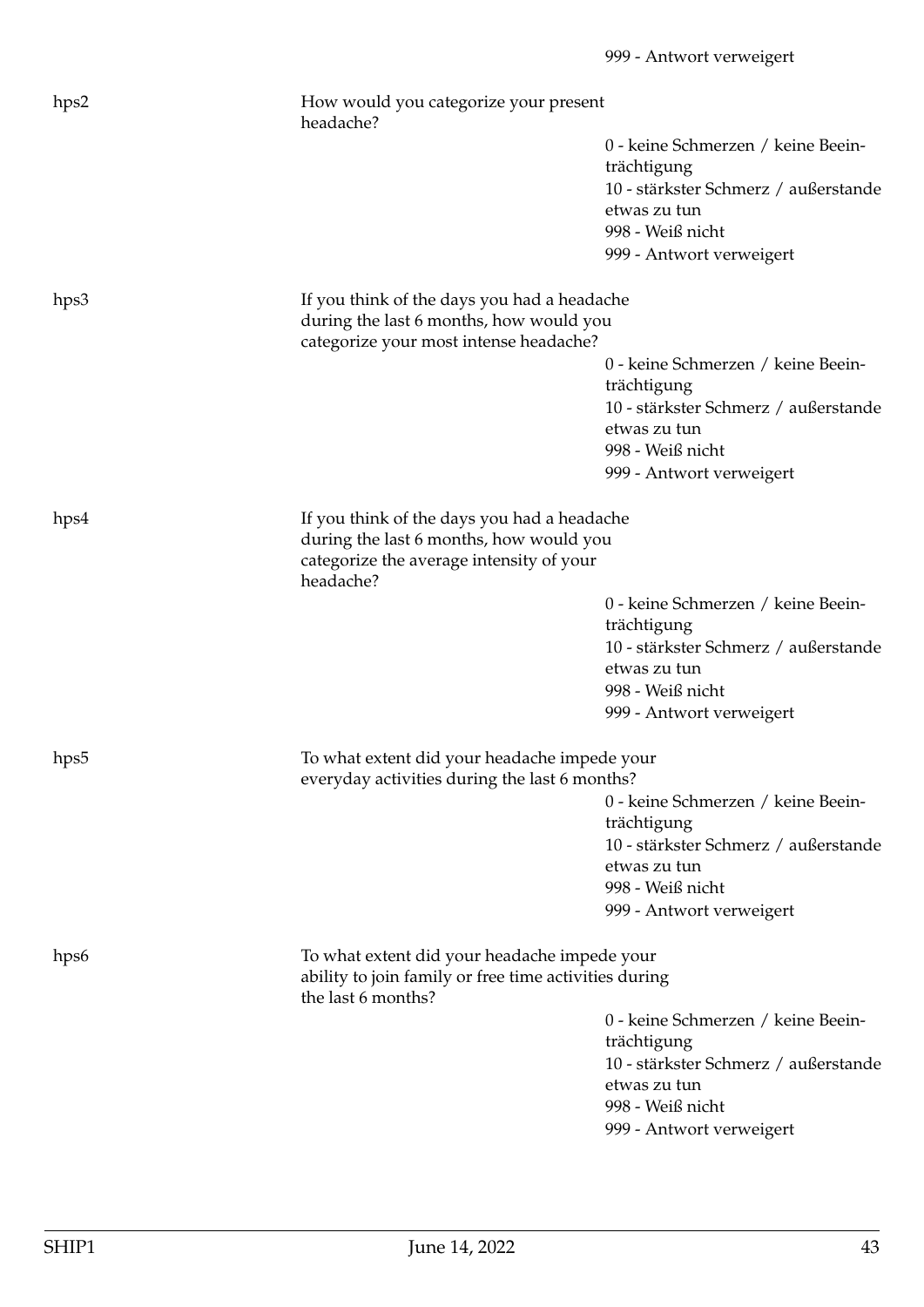| hps7         | To what extent did your headache impede your<br>ability to do your work/housework during the<br>last 6 months?                   |                                      |  |
|--------------|----------------------------------------------------------------------------------------------------------------------------------|--------------------------------------|--|
|              |                                                                                                                                  | 0 - keine Schmerzen / keine Beein-   |  |
|              |                                                                                                                                  | trächtigung                          |  |
|              |                                                                                                                                  | 10 - stärkster Schmerz / außerstande |  |
|              |                                                                                                                                  | etwas zu tun                         |  |
|              |                                                                                                                                  | 998 - Weiß nicht                     |  |
|              |                                                                                                                                  | 999 - Antwort verweigert             |  |
|              |                                                                                                                                  |                                      |  |
| <b>BACKP</b> | back pain                                                                                                                        |                                      |  |
| ybackp1      | Backache?                                                                                                                        |                                      |  |
|              |                                                                                                                                  | $1 - Ja$                             |  |
|              |                                                                                                                                  | 2 - Nein                             |  |
|              |                                                                                                                                  | 997 - Trifft nicht zu                |  |
|              |                                                                                                                                  | 998 - Weiß nicht                     |  |
|              |                                                                                                                                  | 999 - Antwort verweigert             |  |
|              |                                                                                                                                  |                                      |  |
| bpfr         | How many times?                                                                                                                  |                                      |  |
|              |                                                                                                                                  | 1 - Manchmal (weniger als 1x         |  |
|              |                                                                                                                                  | wöchentlich)                         |  |
|              |                                                                                                                                  | 2 - Häufig (1 - 5 x wöchentlich)     |  |
|              |                                                                                                                                  | 3 - Immer (mehr als 5 x wöchentlich) |  |
|              |                                                                                                                                  | 997 - Trifft nicht zu                |  |
|              |                                                                                                                                  | 998 - Weiß nicht                     |  |
|              |                                                                                                                                  | 999 - Antwort verweigert             |  |
|              |                                                                                                                                  |                                      |  |
| bps1         | On how many days during the last 6 months you                                                                                    |                                      |  |
|              | couldn't do your every day activities (job,                                                                                      |                                      |  |
|              | school/university, housework) due to your<br>backache?                                                                           |                                      |  |
|              |                                                                                                                                  | 0 - kein Tag in letzten 6 Monaten    |  |
|              |                                                                                                                                  | 997 - Trifft nicht zu                |  |
|              |                                                                                                                                  | 998 - Weiß nicht                     |  |
|              |                                                                                                                                  | 999 - Antwort verweigert             |  |
| bps2         | How would you categorize your present<br>backache?                                                                               |                                      |  |
|              |                                                                                                                                  |                                      |  |
|              |                                                                                                                                  | 0 - keine Schmerzen/keine Beein-     |  |
|              |                                                                                                                                  | trächtigung                          |  |
|              |                                                                                                                                  | 10 - stärkster Schmerz               |  |
|              |                                                                                                                                  | 998 - Weiß nicht                     |  |
|              |                                                                                                                                  | 999 - Antwort verweigert             |  |
| bps3         | If you think of the days you had a backache<br>during the last 6 months, how would you<br>categorize your most intense backache? |                                      |  |
|              |                                                                                                                                  |                                      |  |
|              |                                                                                                                                  | 0 - keine Schmerzen/keine Beein-     |  |
|              |                                                                                                                                  | trächtigung                          |  |
|              |                                                                                                                                  | 10 - stärkster Schmerz               |  |
|              |                                                                                                                                  |                                      |  |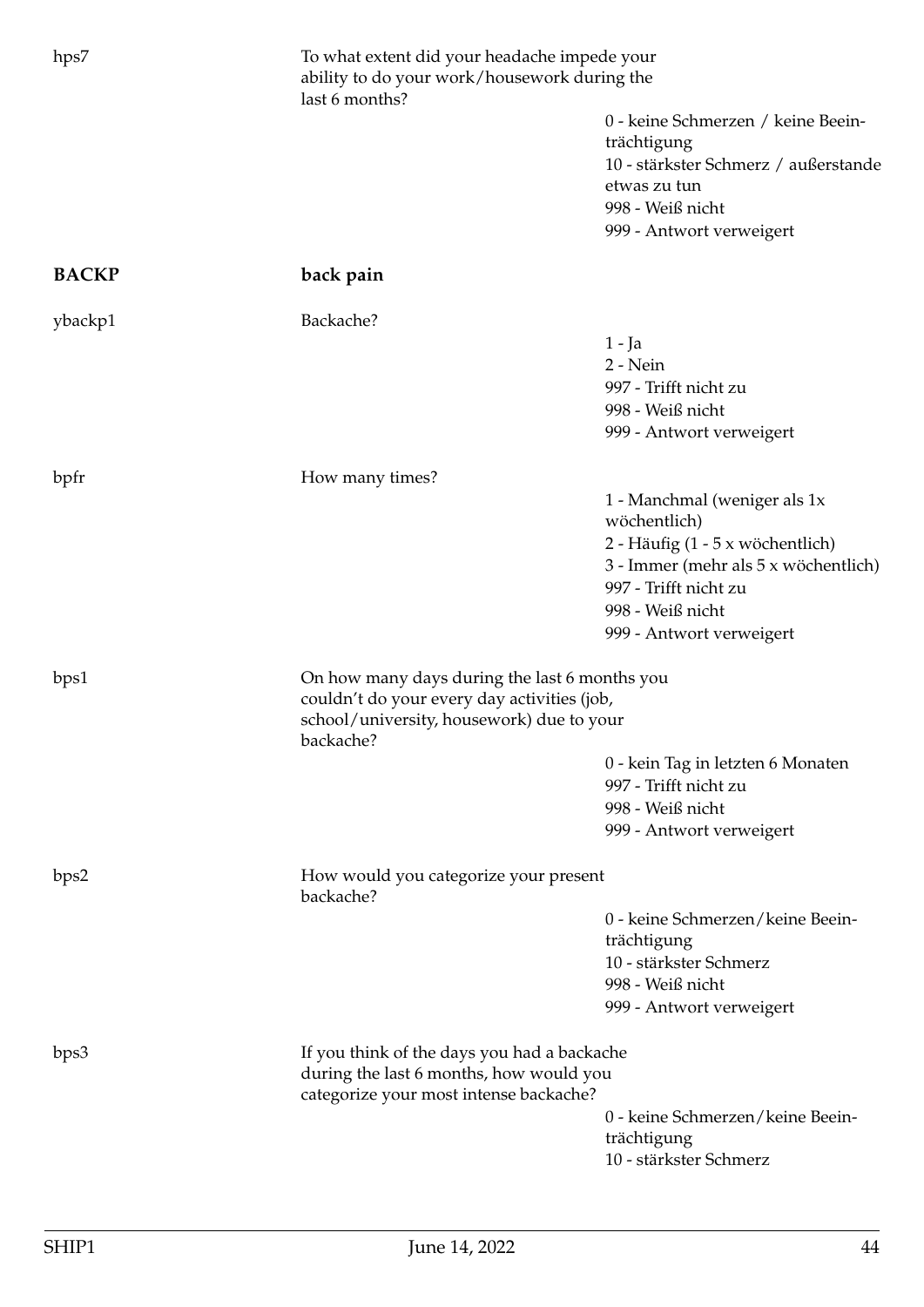## 998 - Weiß nicht 999 - Antwort verweigert bps4 If you think of the days you had a backache during the last 6 months, how would you categorize the average intensity of your backache? 0 - keine Schmerzen/keine Beeinträchtigung 10 - stärkster Schmerz 998 - Weiß nicht 999 - Antwort verweigert bps5 To what extent did your backache impede your everyday activities during the last 6 months? 0 - keine Schmerzen/keine Beeinträchtigung 10 - stärkster Schmerz 998 - Weiß nicht 999 - Antwort verweigert bps6 To what extent did your backache impede your ability to join family or free time activities during the last 6 months? 0 - keine Schmerzen/keine Beeinträchtigung 10 - stärkster Schmerz 998 - Weiß nicht 999 - Antwort verweigert bps7 To what extent did your backache impede your ability to do your work/housework during the last 6 months? 0 - keine Schmerzen/keine Beeinträchtigung 10 - stärkster Schmerz 998 - Weiß nicht 999 - Antwort verweigert **THYROID thyroid** schild 1 Have you been diagnosed with thyroid disorders during the last 5 years? 1 - Ja 2 - Nein 997 - Trifft nicht zu 998 - Weiß nicht 999 - Antwort verweigert schild\_2 hyperfunction 0 - Nein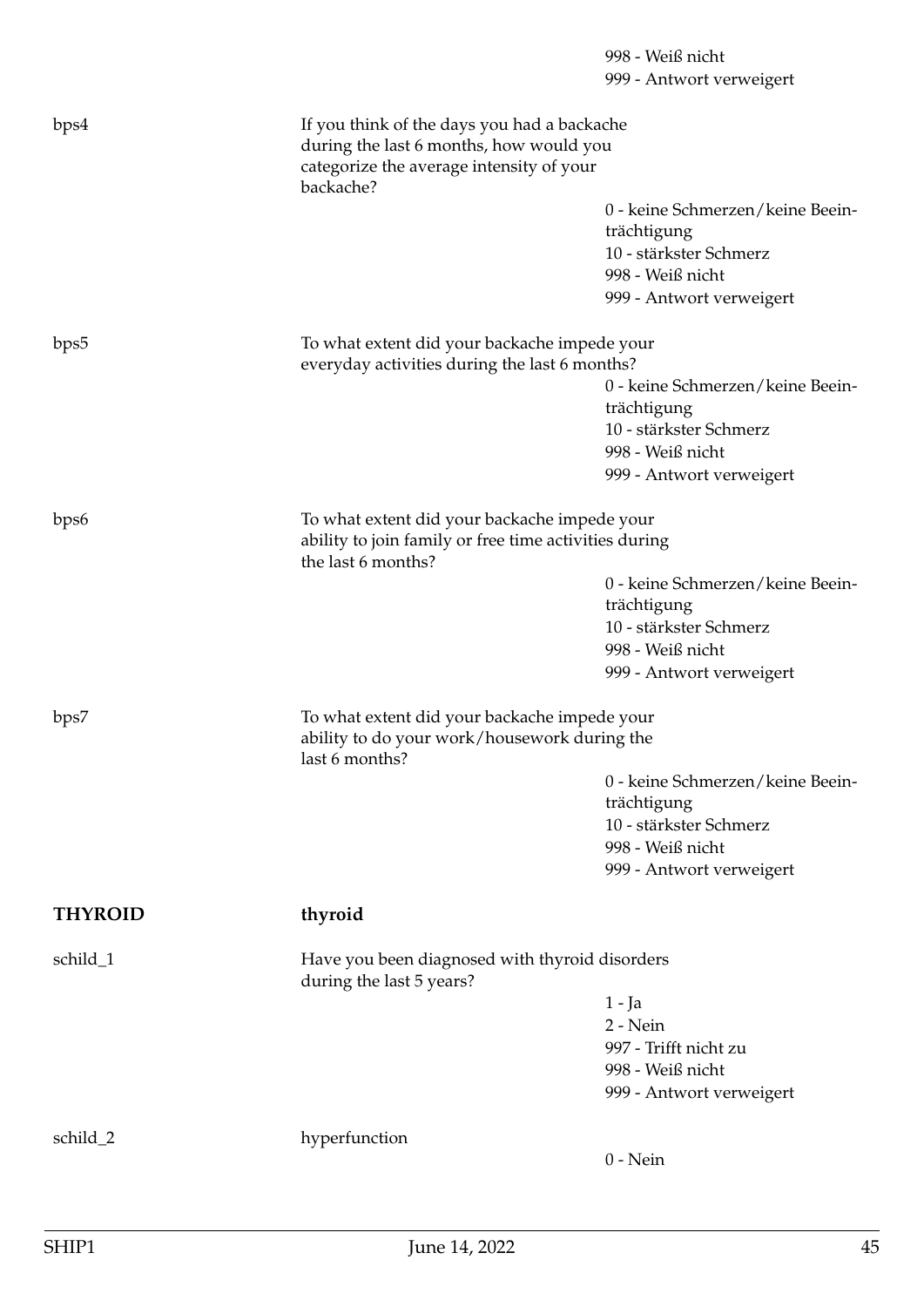| schild_3      | hypofunction                                                                 | $0$ - Nein                |
|---------------|------------------------------------------------------------------------------|---------------------------|
|               |                                                                              | $1 - Ja$                  |
|               |                                                                              |                           |
| schild_4      | struma                                                                       | $0$ - Nein                |
|               |                                                                              | $1 - Ja$                  |
|               |                                                                              |                           |
| schild_5      | lump                                                                         |                           |
|               |                                                                              | $0$ - Nein                |
|               |                                                                              | $1 - Ja$                  |
| schild_6      | exophthalmic goiter                                                          |                           |
|               |                                                                              | $0$ - Nein                |
|               |                                                                              | $1 - Ja$                  |
|               |                                                                              |                           |
| schild_7      | carcinom                                                                     | $0 - Nein$                |
|               |                                                                              | $1 - Ja$                  |
|               |                                                                              |                           |
| schild_8      | other thyroid gland diseases                                                 |                           |
|               |                                                                              | $0$ - Nein                |
|               |                                                                              | $1 - Ja$                  |
| schild_998    | don't know                                                                   |                           |
|               |                                                                              | $0$ - Nein                |
|               |                                                                              | $1 - Ja$                  |
|               |                                                                              |                           |
| schild_999    | answer refused                                                               |                           |
|               |                                                                              | $0$ - Nein<br>$1 - Ja$    |
|               |                                                                              |                           |
| <b>JOD</b>    | radioiodine therapy                                                          |                           |
| jod_1         | Have you been treated with a radioiodine<br>therapy during the last 5 years? |                           |
|               |                                                                              | $1 - Ja$                  |
|               |                                                                              | $2 - Nein$                |
|               |                                                                              | 997 - Trifft nicht zu     |
|               |                                                                              | 998 - Weiß nicht          |
|               |                                                                              | 999 - Antwort verweigert  |
| jod_2         | When?                                                                        |                           |
|               |                                                                              | 997 - Trifft nicht zu     |
|               |                                                                              | 998 - Weiß nicht          |
|               |                                                                              | 999 - Antwortverweigerung |
| <b>CANCER</b> | cancer                                                                       |                           |
|               |                                                                              |                           |

1 - Ja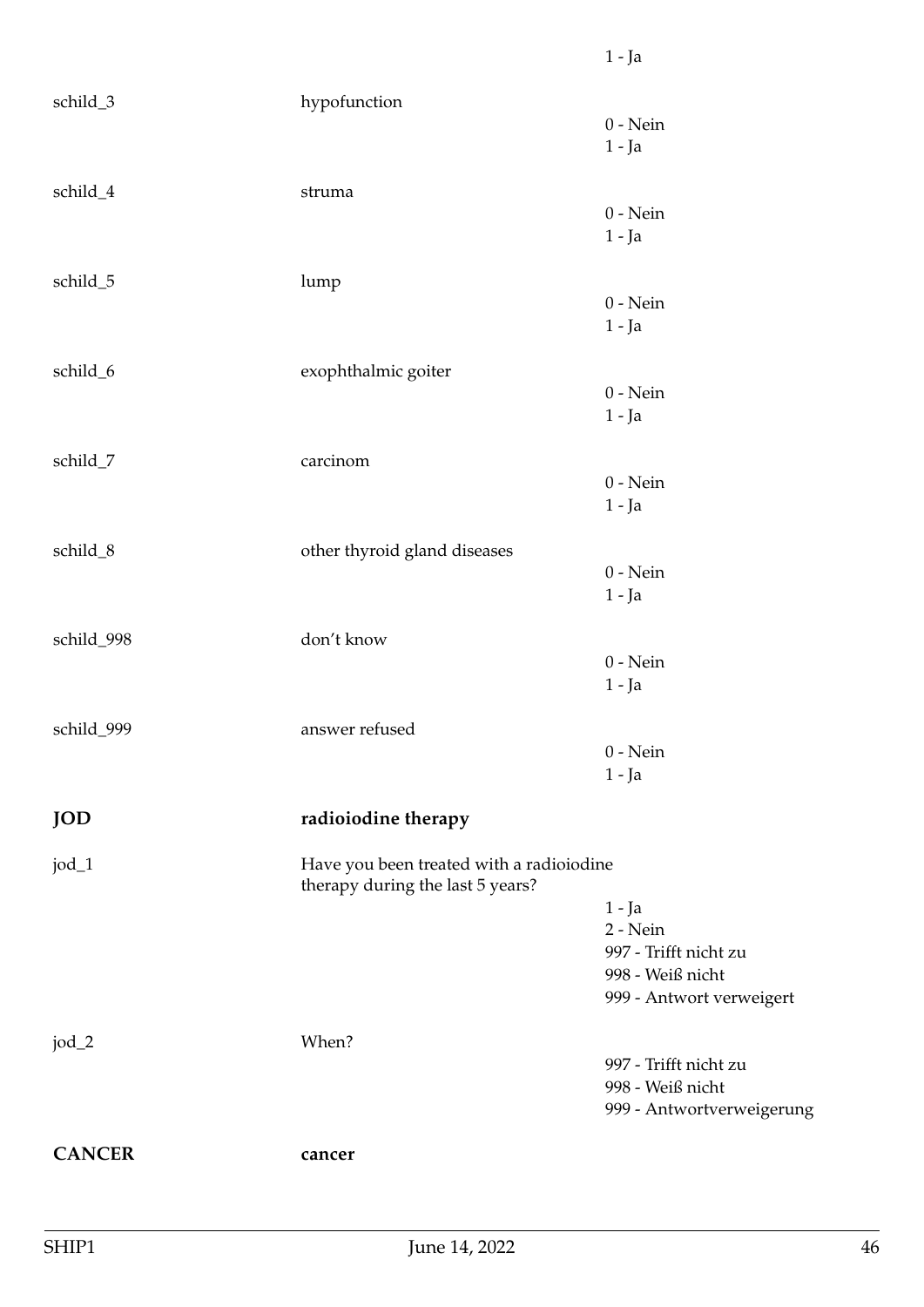| krebs_2 | lung cancer          |                                                                                                  |
|---------|----------------------|--------------------------------------------------------------------------------------------------|
|         |                      | $-1$ - Ja<br>$0$ - Nein<br>997 - Trifft nicht zu<br>998 - Weiß nicht<br>999 - Antwort verweigert |
| krebs_3 | breast cancer        |                                                                                                  |
|         |                      | $-1$ - Ja<br>$0$ - Nein<br>997 - Trifft nicht zu<br>998 - Weiß nicht<br>999 - Antwort verweigert |
| krebs_4 | colon or anus cancer |                                                                                                  |
|         |                      | $-1$ - Ja<br>$0$ - Nein<br>997 - Trifft nicht zu<br>998 - Weiß nicht<br>999 - Antwort verweigert |
| krebs_5 | prostate cancer      |                                                                                                  |
|         |                      | $-1$ - Ja<br>$0$ - Nein<br>997 - Trifft nicht zu<br>998 - Weiß nicht<br>999 - Antwort verweigert |
| krebs_7 | stomach cancer       |                                                                                                  |
|         |                      | $-1$ - Ja<br>$0 - Nein$<br>997 - Trifft nicht zu<br>998 - Weiß nicht<br>999 - Antwort verweigert |
| krebs_8 | ovarian cancer       |                                                                                                  |
|         |                      | $-1$ - Ja<br>$0 - Nein$<br>997 - Trifft nicht zu<br>998 - Weiß nicht<br>999 - Antwort verweigert |
| krebs_9 | pancreas cancer      |                                                                                                  |
|         |                      | $-1$ - Ja<br>$0$ - Nein<br>997 - Trifft nicht zu<br>998 - Weiß nicht<br>999 - Antwort verweigert |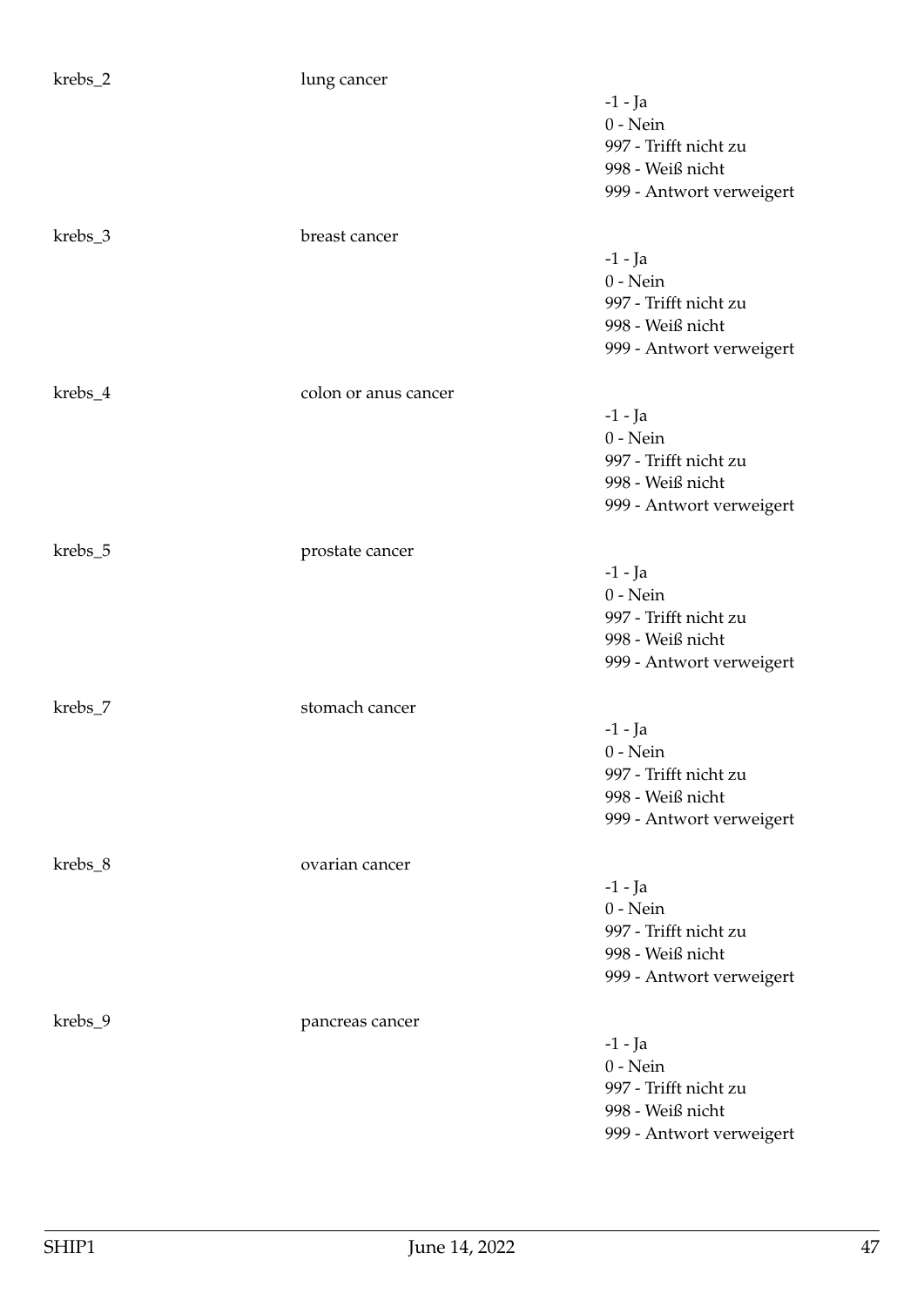| krebs_10 | mouth and throat cancer              |                                                                                                                                                          |
|----------|--------------------------------------|----------------------------------------------------------------------------------------------------------------------------------------------------------|
|          |                                      | $-1$ - Ja<br>$0$ - Nein<br>997 - Trifft nicht zu<br>998 - Weiß nicht                                                                                     |
|          |                                      | 999 - Antwort verweigert                                                                                                                                 |
| krebs_12 | leukaemia                            | $-1$ - Ja<br>$0$ - Nein<br>997 - Trifft nicht zu<br>998 - Weiß nicht<br>999 - Antwort verweigert                                                         |
| krebs_13 | other types of cancer                |                                                                                                                                                          |
|          |                                      | $-1$ - Ja<br>$0$ - Nein<br>997 - Trifft nicht zu<br>998 - Weiß nicht<br>999 - Antwort verweigert                                                         |
| krebs_14 | don't know                           |                                                                                                                                                          |
|          |                                      | $-1$ - Ja<br>$0$ - Nein<br>997 - Trifft nicht zu<br>998 - Weiß nicht<br>999 - Antwort verweigert                                                         |
| krebs_15 | answer refused; if yes, when was it? |                                                                                                                                                          |
|          |                                      | $-1$ - Ja<br>$0$ - Nein<br>997 - Trifft nicht zu<br>998 - Weiß nicht<br>999 - Antwort verweigert                                                         |
| kreb_2a  | lung cancer; if yes, when was it?    |                                                                                                                                                          |
|          |                                      | $0$ - nein<br>1 - vor mehr als 5 Jahren<br>2 - in den letzten 5 Jahren<br>3 - in den letzten 12 Monaten<br>998 - Weiß nicht<br>999 - Antwortverweigerung |
| kreb_3a  | breast cancer; if yes, when was it?  |                                                                                                                                                          |
|          |                                      | $0$ - nein<br>1 - vor mehr als 5 Jahren<br>2 - in den letzten 5 Jahren<br>3 - in den letzten 12 Monaten<br>998 - Weiß nicht<br>999 - Antwortverweigerung |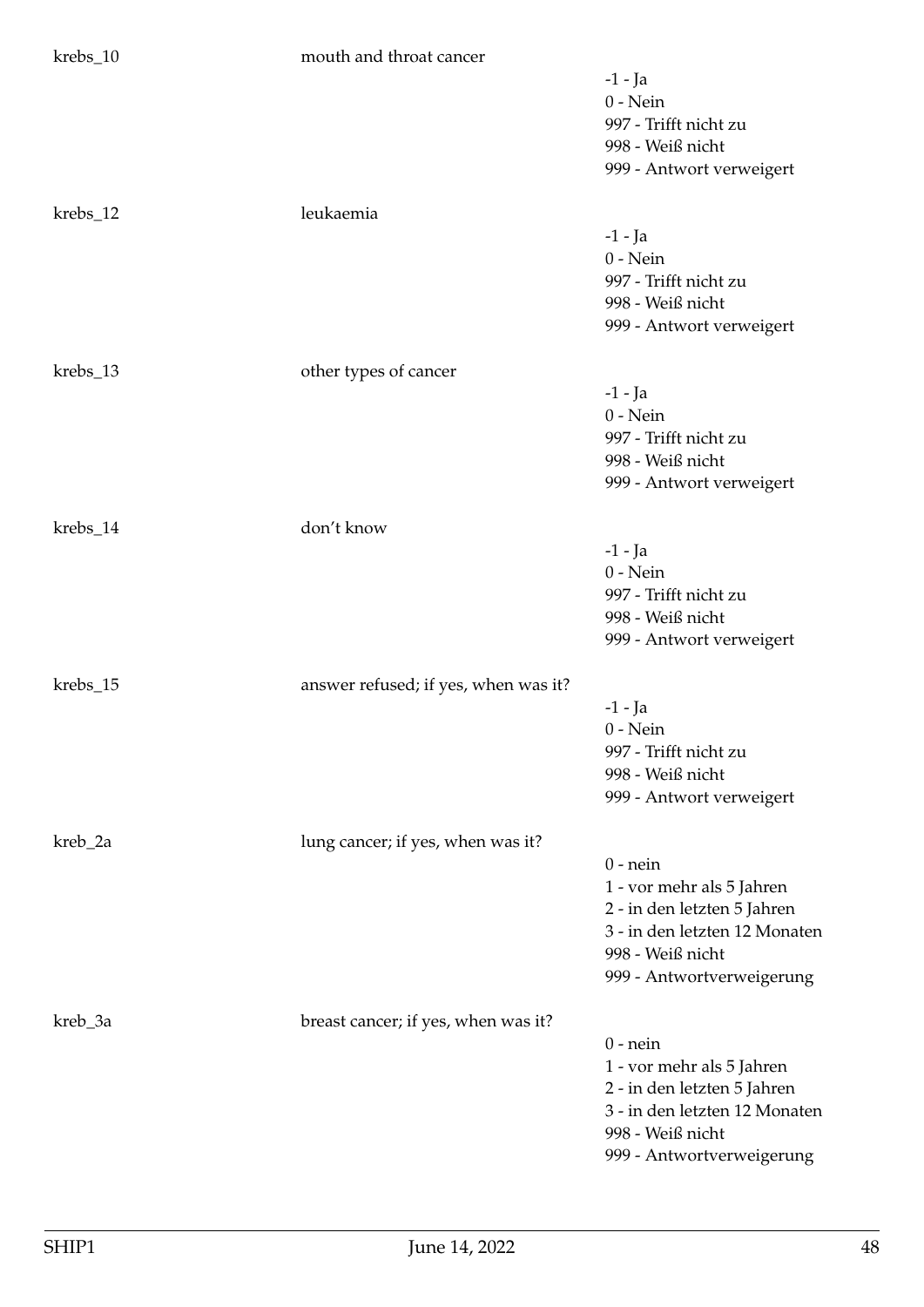| kreb_4a  | colon or anus cancer; if yes, when was it?    |                                                                                                                                                          |
|----------|-----------------------------------------------|----------------------------------------------------------------------------------------------------------------------------------------------------------|
|          |                                               | $0$ - nein<br>1 - vor mehr als 5 Jahren<br>2 - in den letzten 5 Jahren<br>3 - in den letzten 12 Monaten<br>998 - Weiß nicht<br>999 - Antwortverweigerung |
| kreb_5a  | prostate cancer; if yes, when was it?         | $0$ - nein<br>1 - vor mehr als 5 Jahren<br>2 - in den letzten 5 Jahren<br>3 - in den letzten 12 Monaten<br>998 - Weiß nicht<br>999 - Antwortverweigerung |
| kreb_7a  | stomach cancer; if yes, when was it?          | $0$ - nein<br>1 - vor mehr als 5 Jahren<br>2 - in den letzten 5 Jahren<br>3 - in den letzten 12 Monaten<br>998 - Weiß nicht<br>999 - Antwortverweigerung |
| kreb_8a  | ovarian cancer; if yes, when was it?          | $0$ - nein<br>1 - vor mehr als 5 Jahren<br>2 - in den letzten 5 Jahren<br>3 - in den letzten 12 Monaten<br>998 - Weiß nicht<br>999 - Antwortverweigerung |
| kreb_9a  | pancreas cancer; if yes, when was it?         | $0$ - nein<br>1 - vor mehr als 5 Jahren<br>2 - in den letzten 5 Jahren<br>3 - in den letzten 12 Monaten<br>998 - Weiß nicht<br>999 - Antwortverweigerung |
| kreb_10a | mouth and throat cancer; if yes, when was it? | $0$ - nein<br>1 - vor mehr als 5 Jahren<br>2 - in den letzten 5 Jahren<br>3 - in den letzten 12 Monaten<br>998 - Weiß nicht<br>999 - Antwortverweigerung |
| kreb_12a | leukaemia; if yes, when was it?               |                                                                                                                                                          |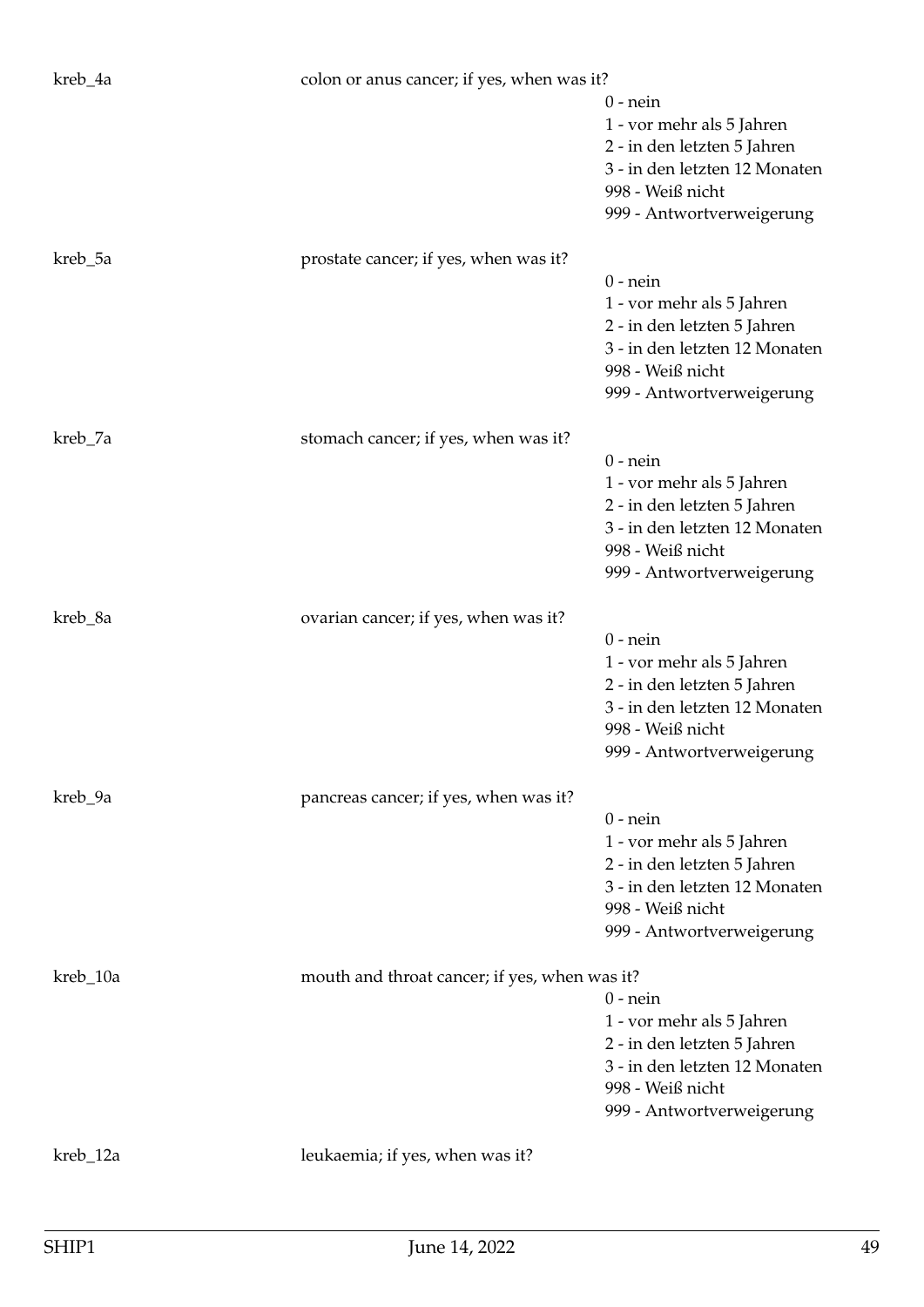|                 |                                                                                                            | $0$ - nein<br>1 - vor mehr als 5 Jahren<br>2 - in den letzten 5 Jahren<br>3 - in den letzten 12 Monaten<br>998 - Weiß nicht<br>999 - Antwortverweigerung |
|-----------------|------------------------------------------------------------------------------------------------------------|----------------------------------------------------------------------------------------------------------------------------------------------------------|
| kreb_13a        | other types of cancer; if yes, when was it?                                                                |                                                                                                                                                          |
|                 |                                                                                                            | $0$ - nein<br>1 - vor mehr als 5 Jahren<br>2 - in den letzten 5 Jahren<br>3 - in den letzten 12 Monaten<br>998 - Weiß nicht<br>999 - Antwortverweigerung |
| krebs14         | which other type of cancer                                                                                 |                                                                                                                                                          |
|                 |                                                                                                            | 998 - Weiß nicht<br>999 - Antwort verweigert                                                                                                             |
| krebs_1         | Have you ever had cancer?                                                                                  |                                                                                                                                                          |
|                 |                                                                                                            | $1 - Ja$<br>2 - Nein<br>997 - Trifft nicht zu<br>998 - Weiß nicht<br>999 - Antwort verweigert                                                            |
| <b>WOMAN</b>    | woman                                                                                                      |                                                                                                                                                          |
| $frau_1$        | Do you have periods?                                                                                       |                                                                                                                                                          |
|                 |                                                                                                            | $1 - Ja$<br>$2 - Nein$<br>997 - Trifft nicht zu<br>998 - Weiß nicht<br>999 - Antwort verweigert                                                          |
| $frau_2$        | How old were you when your periods stopped?                                                                | 997 - Trifft nicht zu<br>998 - Weiß nicht<br>999 - Antwortverweigerung                                                                                   |
| frau $\sqrt{3}$ | Did the period stop in the course of the<br>menopause or as a consequence of an operation<br>or a disease? |                                                                                                                                                          |
|                 |                                                                                                            | 1 - Natürliche Menopause<br>2 - Operation, Krankheit<br>3 - Sonstiges<br>998 - Weiß nicht<br>999 - Antwortverweigerung                                   |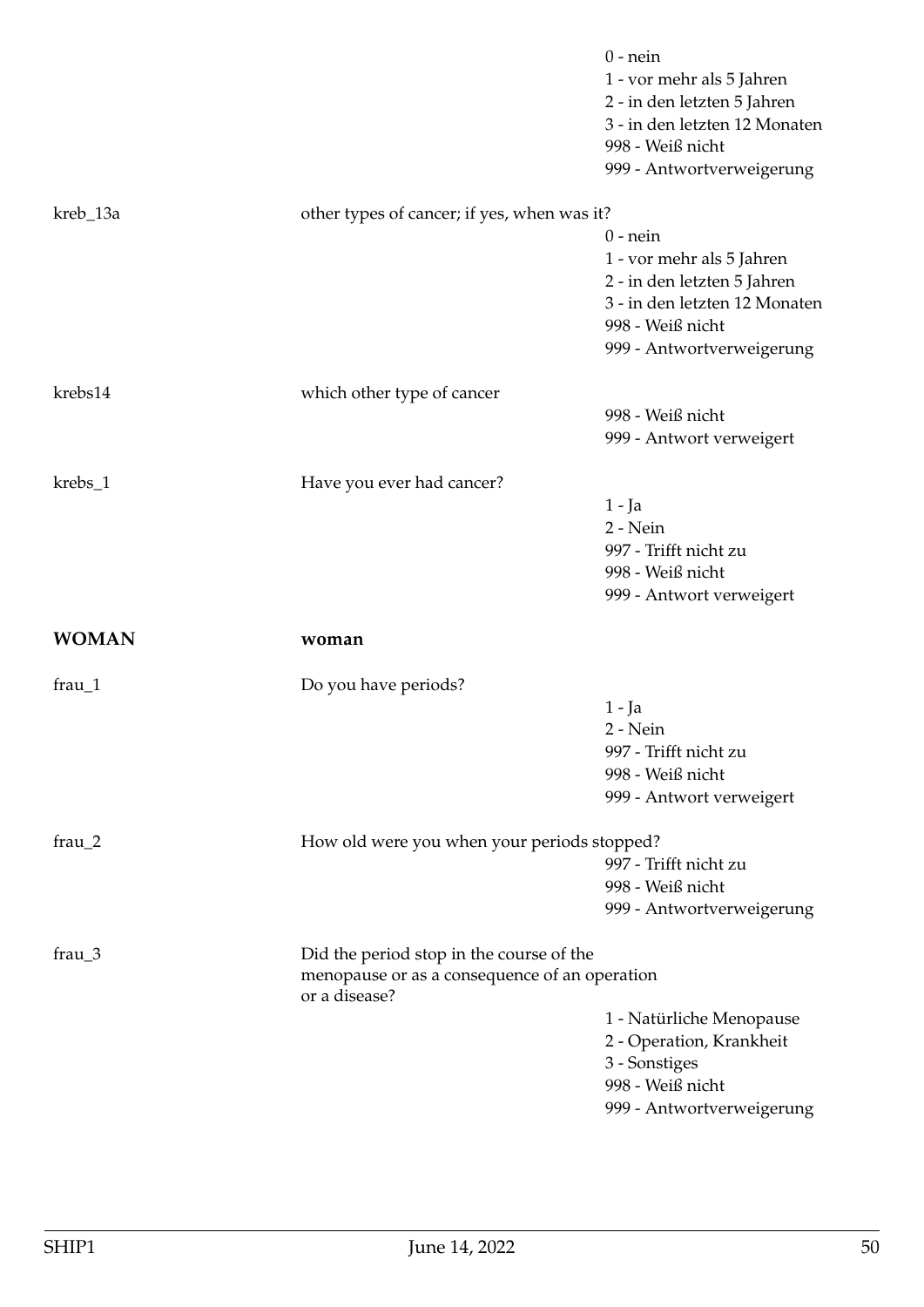| frau $_4$       | If you already are or have been going through the<br>menopause, did you take or use any hormone<br>preparations (e.g, plasters, pills, injections) in the<br>course of the menopause or after it? |                                                                                               |
|-----------------|---------------------------------------------------------------------------------------------------------------------------------------------------------------------------------------------------|-----------------------------------------------------------------------------------------------|
|                 |                                                                                                                                                                                                   | $1 - Ja$<br>2 - Nein<br>997 - Trifft nicht zu<br>998 - Weiß nicht<br>999 - Antwort verweigert |
|                 |                                                                                                                                                                                                   |                                                                                               |
| frau $_5$       | How long did you approximately take hormone<br>preparations?                                                                                                                                      |                                                                                               |
|                 |                                                                                                                                                                                                   | 997 - Trifft nicht zu                                                                         |
|                 |                                                                                                                                                                                                   | 998 - Weiß nicht                                                                              |
|                 |                                                                                                                                                                                                   | 999 - Antwortverweigerung                                                                     |
| frau $_8$       | Have you been pregnant in the last 5 years or are<br>you at the moment?                                                                                                                           |                                                                                               |
|                 |                                                                                                                                                                                                   | 1 - Ja                                                                                        |
|                 |                                                                                                                                                                                                   | $2 - Nein$                                                                                    |
|                 |                                                                                                                                                                                                   | 997 - Trifft nicht zu                                                                         |
|                 |                                                                                                                                                                                                   | 998 - Weiß nicht                                                                              |
|                 |                                                                                                                                                                                                   | 999 - Antwort verweigert                                                                      |
| $frau_9$        | How many times?                                                                                                                                                                                   |                                                                                               |
|                 |                                                                                                                                                                                                   | 997 - Trifft nicht zu                                                                         |
|                 |                                                                                                                                                                                                   | 998 - Weiß nicht                                                                              |
|                 |                                                                                                                                                                                                   | 999 - Antwortverweigerung                                                                     |
| <b>ACCIDENT</b> | accident, injuries                                                                                                                                                                                |                                                                                               |
| unfal_2         | Did you receive cranial injuries in that accident?                                                                                                                                                |                                                                                               |
|                 |                                                                                                                                                                                                   | $1 - Ja$                                                                                      |
|                 |                                                                                                                                                                                                   | 2 - Nein                                                                                      |
|                 |                                                                                                                                                                                                   | 997 - Trifft nicht zu                                                                         |
|                 |                                                                                                                                                                                                   | 998 - Weiß nicht                                                                              |
|                 |                                                                                                                                                                                                   | 999 - Antwort verweigert                                                                      |
| unfal_2a        | Were you treated in hospital?                                                                                                                                                                     |                                                                                               |
|                 |                                                                                                                                                                                                   | 1 - Ja                                                                                        |
|                 |                                                                                                                                                                                                   | 2 - Nein                                                                                      |
|                 |                                                                                                                                                                                                   | 997 - Trifft nicht zu                                                                         |
|                 |                                                                                                                                                                                                   | 998 - Weiß nicht                                                                              |
|                 |                                                                                                                                                                                                   | 999 - Antwort verweigert                                                                      |
| unfal_3         | Did you lose teeth?                                                                                                                                                                               |                                                                                               |
|                 |                                                                                                                                                                                                   | 1 - Ja                                                                                        |
|                 |                                                                                                                                                                                                   | 2 - Nein                                                                                      |
|                 |                                                                                                                                                                                                   | 997 - Trifft nicht zu                                                                         |
|                 |                                                                                                                                                                                                   | 998 - Weiß nicht                                                                              |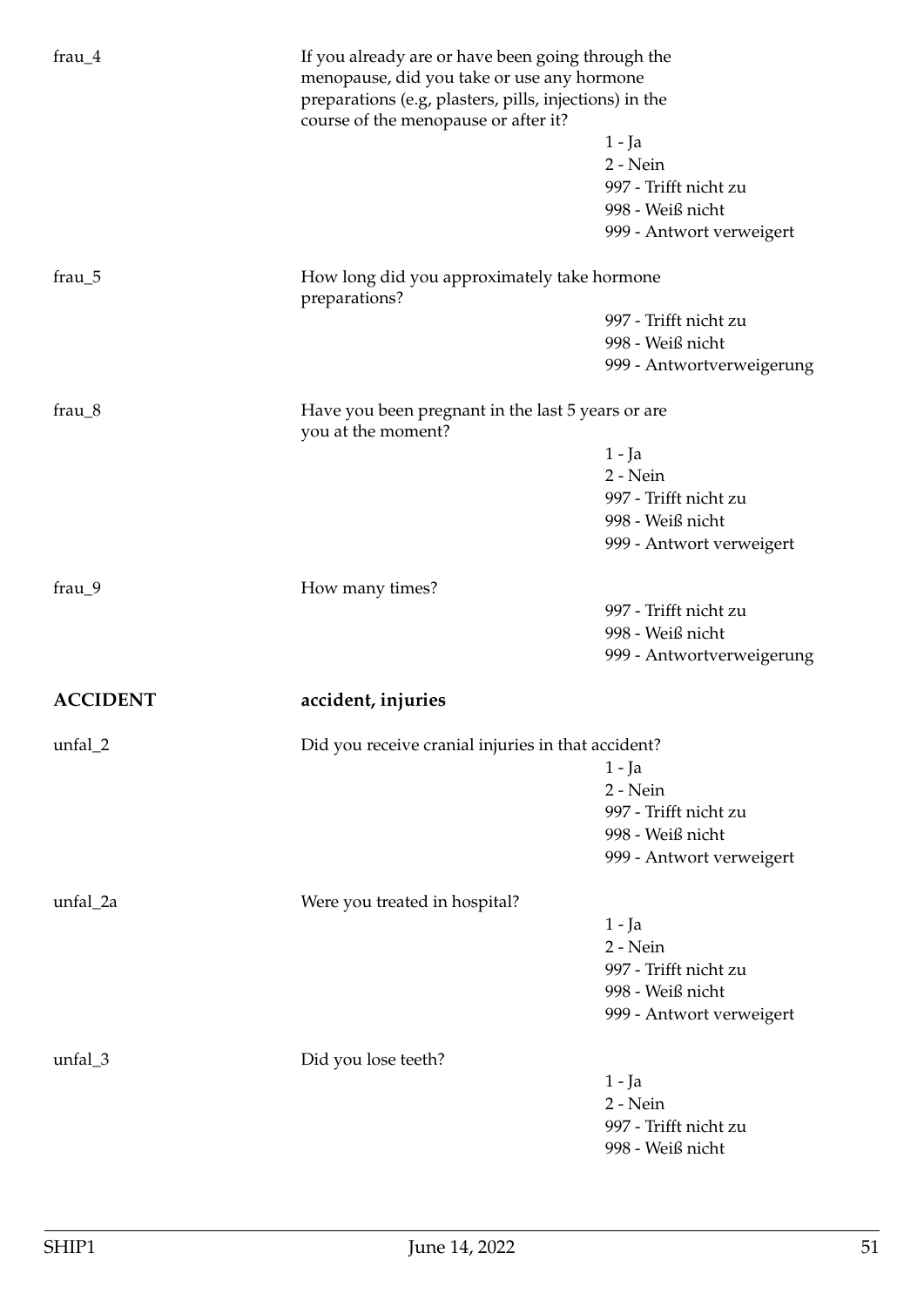| unfal_3a     | Were you treated in hospital?                                                                      |                           |
|--------------|----------------------------------------------------------------------------------------------------|---------------------------|
|              |                                                                                                    | $1 - Ja$                  |
|              |                                                                                                    | 2 - Nein                  |
|              |                                                                                                    | 997 - Trifft nicht zu     |
|              |                                                                                                    | 998 - Weiß nicht          |
|              |                                                                                                    | 999 - Antwort verweigert  |
|              |                                                                                                    |                           |
| $unfal_4$    | How many teeth did you lose?                                                                       |                           |
|              |                                                                                                    | 997 - Trifft nicht zu     |
|              |                                                                                                    | 998 - Weiß nicht          |
|              |                                                                                                    | 999 - Antwortverweigerung |
|              |                                                                                                    |                           |
| unfal_1      | Did you have one or more accidents that needed<br>to be treated medically during the last 5 years? |                           |
|              |                                                                                                    |                           |
|              |                                                                                                    | $1 - Ja$                  |
|              |                                                                                                    | 2 - Nein                  |
|              |                                                                                                    | 997 - Trifft nicht zu     |
|              |                                                                                                    | 998 - Weiß nicht          |
|              |                                                                                                    | 999 - Antwort verweigert  |
| <b>MEDIC</b> | medication                                                                                         |                           |
|              |                                                                                                    |                           |
| medik_1      | Have you taken medicine, like pills, drops,                                                        |                           |
|              | suppository, etc or have you been given                                                            |                           |
|              | injections during the last 7 days?                                                                 |                           |
|              |                                                                                                    | $1 - Ja$                  |
|              |                                                                                                    | 2 - Nein                  |
|              |                                                                                                    | 997 - Trifft nicht zu     |
|              |                                                                                                    | 998 - Weiß nicht          |
|              |                                                                                                    | 999 - Antwort verweigert  |
| asthm_6      | Taking medication against asthma                                                                   |                           |
|              |                                                                                                    | $1 - Ja$                  |
|              |                                                                                                    | 2 - Nein                  |
|              |                                                                                                    |                           |
|              |                                                                                                    | 997 - Trifft nicht zu     |
|              |                                                                                                    | 998 - Weiß nicht          |
|              |                                                                                                    | 999 - Antwort verweigert  |
| asthm_6a     | Taking iodine pills                                                                                |                           |
|              |                                                                                                    | 1 - Ja                    |
|              |                                                                                                    | 2 - Nein                  |
|              |                                                                                                    | 997 - Trifft nicht zu     |
|              |                                                                                                    | 998 - Weiß nicht          |
|              |                                                                                                    |                           |
|              |                                                                                                    | 999 - Antwort verweigert  |
| asthm_6b     | Taking medication against allergies                                                                |                           |
|              |                                                                                                    | $1 - Ja$                  |
|              |                                                                                                    | 2 - Nein                  |
|              |                                                                                                    |                           |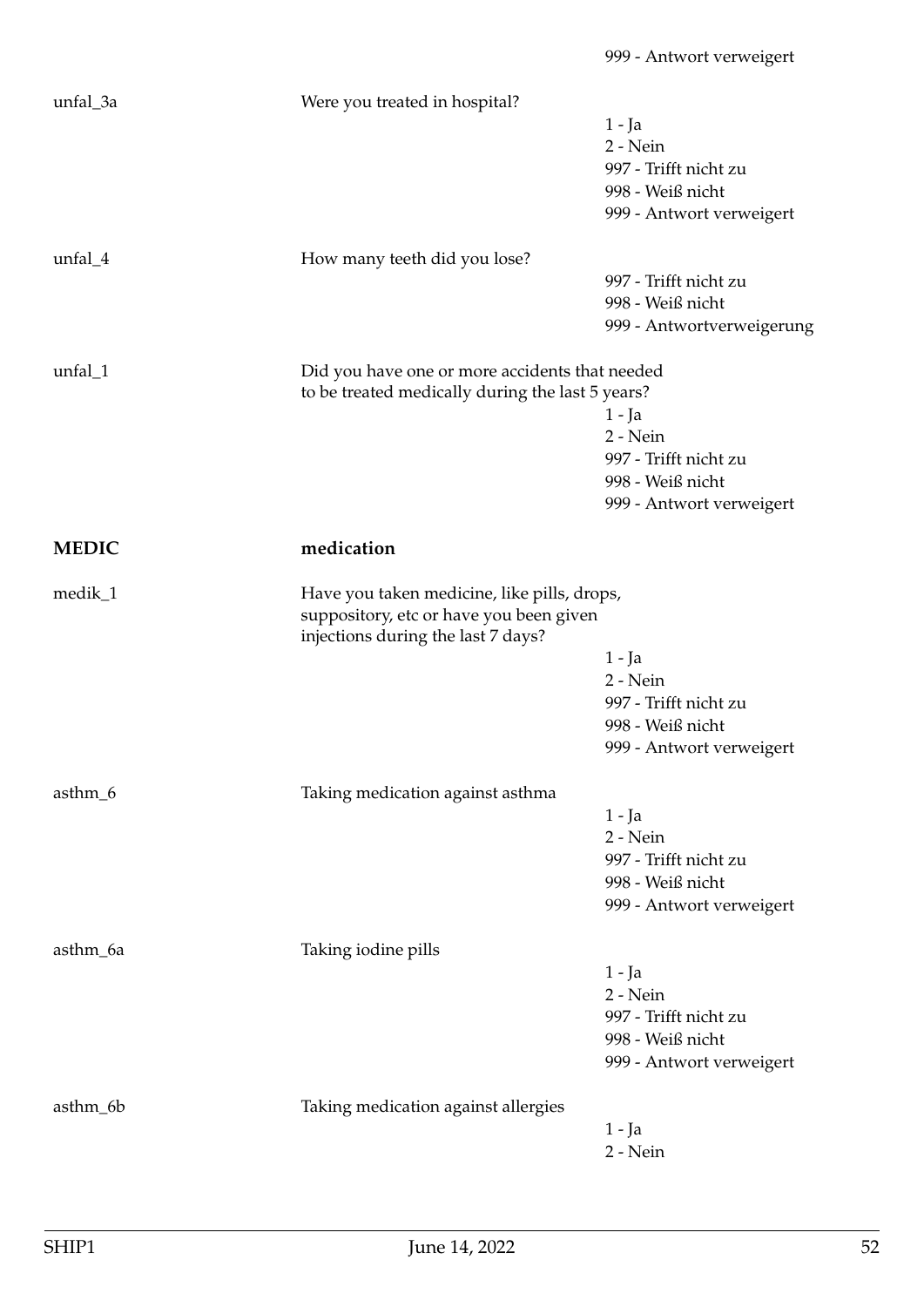|            |                                                                                                                                          | 997 - Trifft nicht zu<br>998 - Weiß nicht<br>999 - Antwort verweigert |  |
|------------|------------------------------------------------------------------------------------------------------------------------------------------|-----------------------------------------------------------------------|--|
| <b>MMS</b> | mini mental state examination                                                                                                            |                                                                       |  |
| $mini_1$   | Which year do we presently have?                                                                                                         | 0 - falsche/ gar keine Antwort<br>1 - richtige Antwort                |  |
| $mini_2$   | Which season do we presently have?                                                                                                       | 0 - falsche/ gar keine Antwort<br>1 - richtige Antwort                |  |
| $mini_3$   | Which date do we presently have?                                                                                                         | 0 - falsche/ gar keine Antwort<br>1 - richtige Antwort                |  |
| $mini_4$   | Which day of the week do we presently have?                                                                                              | 0 - falsche/ gar keine Antwort<br>1 - richtige Antwort                |  |
| mini_5     | Which month do we presently have?                                                                                                        | 0 - falsche/ gar keine Antwort<br>1 - richtige Antwort                |  |
| mini_6     | Which state are you living in?                                                                                                           | 0 - falsche/ gar keine Antwort<br>1 - richtige Antwort                |  |
| $min_7$    | Which federal state are you living in?                                                                                                   | 0 - falsche/ gar keine Antwort<br>1 - richtige Antwort                |  |
| $min_8$    | Which town or administrative district are you<br>living in?                                                                              |                                                                       |  |
|            |                                                                                                                                          | 0 - falsche/ gar keine Antwort<br>1 - richtige Antwort                |  |
| mini_9     | In which town are we?                                                                                                                    | 0 - falsche/ gar keine Antwort<br>1 - richtige Antwort                |  |
| $min\_10$  | Where are we?                                                                                                                            | 0 - falsche/ gar keine Antwort<br>1 - richtige Antwort                |  |
| $mini_1$   | Where precisely? Can you say that more<br>precisely? Which medical ward/which section<br>in the hospital/university hospital/university? |                                                                       |  |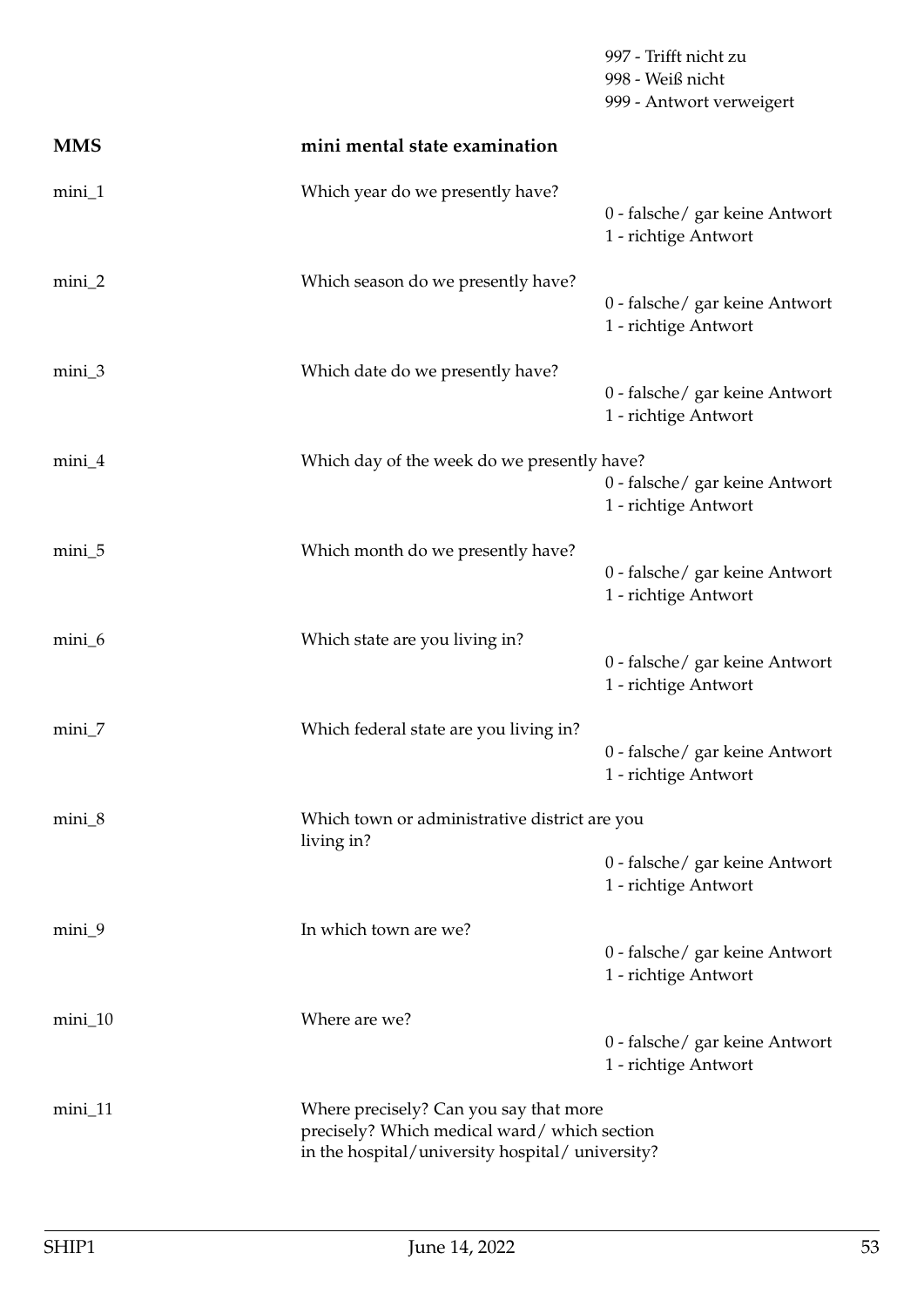|            |                                                                                                                                           | 0 - falsche/ gar keine Antwort<br>1 - richtige Antwort |
|------------|-------------------------------------------------------------------------------------------------------------------------------------------|--------------------------------------------------------|
| $min_1$ 12 | Now I name you 3 words, which you are to<br>remember. Later I'll ask you for these words.<br>Would you please repeat the following words: |                                                        |
|            | CAR, FLOWER, CANDLE                                                                                                                       | 0 - falsche/ gar keine Antwort<br>1 - richtige Antwort |
| mini_12a   | Yes, that was almost right, I repeat the words for<br>you again: CAR, FLOWER, CANDLE                                                      |                                                        |
|            |                                                                                                                                           | 0 - falsche/ gar keine Antwort<br>1 - richtige Antwort |
| mini_12b   | Yes, that was almost right, I repeat the words for<br>you again: CAR, FLOWER, CANDLE                                                      |                                                        |
|            |                                                                                                                                           | 0 - falsche/ gar keine Antwort<br>1 - richtige Antwort |
| mini_12c   | Yes, that was almost right, I repeat the words for<br>you again: CAR, FLOWER, CANDLE                                                      |                                                        |
|            |                                                                                                                                           | 0 - falsche/ gar keine Antwort<br>1 - richtige Antwort |
| mini_12d   | Yes, that was almost right, I repeat the words for<br>you again: CAR, FLOWER, CANDLE                                                      |                                                        |
|            |                                                                                                                                           | 0 - falsche/ gar keine Antwort<br>1 - richtige Antwort |
| mini_12e   | Yes, that was almost right, I repeat the words for<br>you again: CAR, FLOWER, CANDLE                                                      |                                                        |
|            |                                                                                                                                           | 0 - falsche/ gar keine Antwort<br>1 - richtige Antwort |
| $min_1$    | Now I want you to substract 7 from 100, then tell<br>me the result and then again substract 7 from it<br>and so on until I say "stop".    |                                                        |
|            |                                                                                                                                           | 0 - falsche/ gar keine Antwort                         |
|            |                                                                                                                                           | $1 - 1$ Punkt<br>2 - 2 Punkte                          |
|            |                                                                                                                                           | 3 - 3 Punkte                                           |
|            |                                                                                                                                           | 4 - 4 Punkte                                           |
|            |                                                                                                                                           | 5 - 5 Punkte                                           |
|            |                                                                                                                                           | 999 - Teilnehmer weigert sich Zahlen<br>zu sprechen    |
| $min_1$ 14 | Please spell the word "RADIO" backwards.                                                                                                  |                                                        |
|            |                                                                                                                                           | 0 - falsche/ gar keine Antwort<br>$1 - O$              |
|            |                                                                                                                                           | $2 - OI$                                               |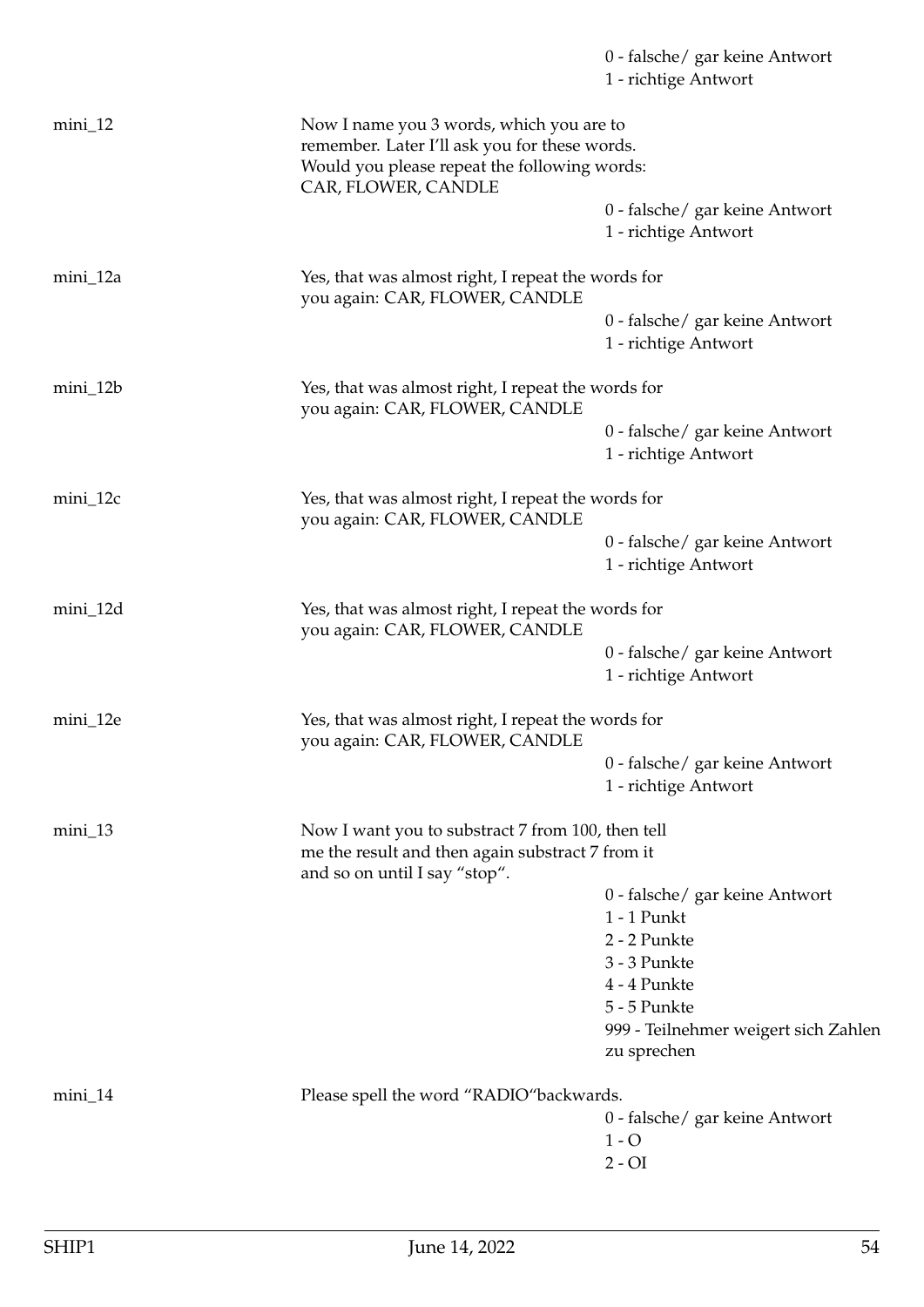|                                                                                           |                                                                                   | $3 - OID$<br>4 - OIDA<br>5 - OIDAR                                                |  |  |
|-------------------------------------------------------------------------------------------|-----------------------------------------------------------------------------------|-----------------------------------------------------------------------------------|--|--|
| $mini_15$                                                                                 | which you were to remember.                                                       | Please name the words I told you earlier on and                                   |  |  |
|                                                                                           |                                                                                   | 0 - falsche/ gar keine Antwort                                                    |  |  |
|                                                                                           |                                                                                   | 1 - Eine Nennung                                                                  |  |  |
|                                                                                           |                                                                                   | 2 - Zwei Nennungen                                                                |  |  |
|                                                                                           |                                                                                   | 3 - Drei Nennungen                                                                |  |  |
|                                                                                           |                                                                                   | 4 - 4 Punkte<br>5 - 5 Punkte                                                      |  |  |
|                                                                                           |                                                                                   | 999 - Teilnehmer weigert sich Zahlen                                              |  |  |
|                                                                                           |                                                                                   | zu sprechen                                                                       |  |  |
| $mini_16$                                                                                 | Give names to the following objects. What is<br>that?                             |                                                                                   |  |  |
|                                                                                           |                                                                                   | 0 - falsche/ gar keine Antwort<br>1 - richtige Antwort                            |  |  |
| $min_1 17$                                                                                | and this?                                                                         |                                                                                   |  |  |
|                                                                                           |                                                                                   | 0 - falsche/ gar keine Antwort<br>1 - richtige Antwort                            |  |  |
| mini_18<br>Please repeat the following sentence: "She<br>doesn't lend him money anymore." |                                                                                   |                                                                                   |  |  |
|                                                                                           |                                                                                   | 0 - falsche/ gar keine Antwort<br>1 - richtige Antwort                            |  |  |
| $min_1$ 19                                                                                | Please take this sheet of paper in your right hand                                |                                                                                   |  |  |
|                                                                                           |                                                                                   | 0 - falsche/ gar keine Antwort<br>1 - richtige Antwort                            |  |  |
| mini_20                                                                                   | fold it in the middle                                                             |                                                                                   |  |  |
|                                                                                           |                                                                                   | 0 - falsche/ gar keine Antwort<br>1 - richtige Antwort                            |  |  |
| $min_2$                                                                                   | and then put it on the table                                                      |                                                                                   |  |  |
|                                                                                           |                                                                                   | 0 - falsche/ gar keine Antwort<br>1 - richtige Antwort                            |  |  |
| mini_22                                                                                   | sum of the right actions                                                          |                                                                                   |  |  |
|                                                                                           |                                                                                   | 0 - keine richtige praktische Tätigkeit<br>1 - eine richtige praktische Tätigkeit |  |  |
|                                                                                           |                                                                                   | 2 - zwei richtige praktische<br>Tätigkeiten                                       |  |  |
|                                                                                           |                                                                                   | 3 - drei richtige praktische Tätigkeiten                                          |  |  |
| $min_2$                                                                                   | Please read what is written on the sheet of paper<br>and act on the instructions! |                                                                                   |  |  |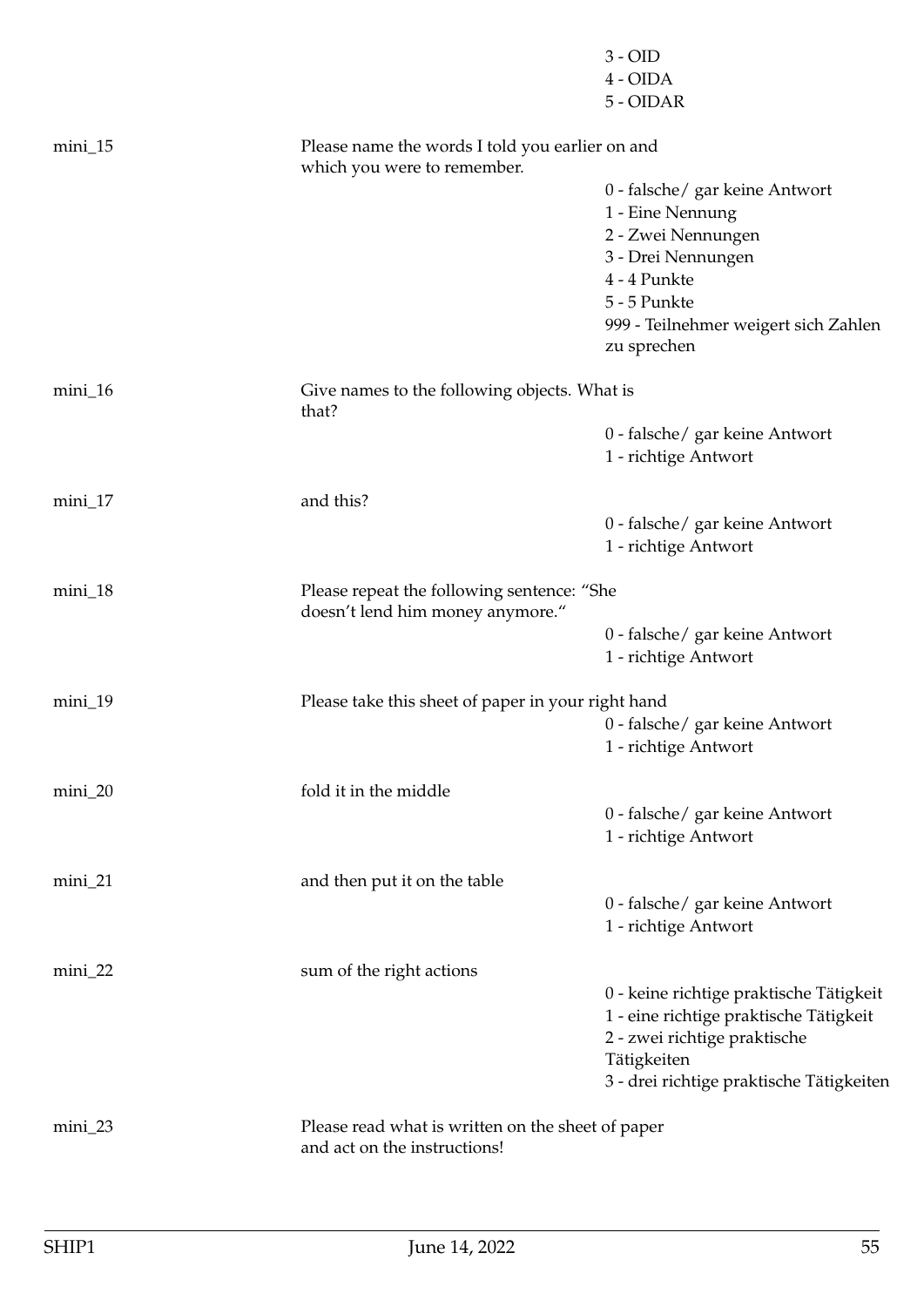|            |                                                                                                                                         | 0 - falsche/ gar keine Antwort<br>1 - richtige Antwort                                     |  |  |
|------------|-----------------------------------------------------------------------------------------------------------------------------------------|--------------------------------------------------------------------------------------------|--|--|
| $min_2$    | Please write any complete sentence that crosses<br>your mind on this sheet!                                                             |                                                                                            |  |  |
|            |                                                                                                                                         | 0 - falsche/ gar keine Antwort<br>1 - richtige Antwort                                     |  |  |
| $min_2$    | Please copy what you see on this sheet as exactly<br>as possible!                                                                       |                                                                                            |  |  |
|            |                                                                                                                                         | 0 - falsche/ gar keine Antwort<br>1 - richtige Antwort                                     |  |  |
| <b>CID</b> | CID-S                                                                                                                                   |                                                                                            |  |  |
| $cid_1$    | Have you suffered for months from complaints<br>or pain during the last 12 months your doctor<br>wasn't able to find an explanation for |                                                                                            |  |  |
|            |                                                                                                                                         | 1 - Ja                                                                                     |  |  |
|            |                                                                                                                                         | 2 - Nein                                                                                   |  |  |
|            |                                                                                                                                         | 997 - Trifft nicht zu                                                                      |  |  |
|            |                                                                                                                                         | 998 - Weiß nicht                                                                           |  |  |
|            |                                                                                                                                         | 999 - Antwort verweigert                                                                   |  |  |
| $cid_2$    |                                                                                                                                         | Did you have a panic attack during the last 12                                             |  |  |
|            |                                                                                                                                         | months, where you were suddenly overcome by<br>a feeling of fear, anxiety or restlessness? |  |  |
|            |                                                                                                                                         | 1 - Ja                                                                                     |  |  |
|            |                                                                                                                                         | $2 - Nein$                                                                                 |  |  |
|            |                                                                                                                                         | 997 - Trifft nicht zu                                                                      |  |  |
|            |                                                                                                                                         | 998 - Weiß nicht                                                                           |  |  |
|            |                                                                                                                                         | 999 - Antwort verweigert                                                                   |  |  |
| $cid_3$    | Did you have a time lasting a month or longer<br>when you often felt frightened, tense or worried<br>during the last 12 months?         |                                                                                            |  |  |
|            |                                                                                                                                         | 1 - Ja                                                                                     |  |  |
|            |                                                                                                                                         | 2 - Nein                                                                                   |  |  |
|            |                                                                                                                                         | 997 - Trifft nicht zu                                                                      |  |  |
|            |                                                                                                                                         | 998 - Weiß nicht                                                                           |  |  |
|            |                                                                                                                                         | 999 - Antwort verweigert                                                                   |  |  |
| $cid_4$    | Did you have unfounded fears in social<br>situations like talking to others, doing things in                                            |                                                                                            |  |  |
|            | the presence of others or being the centre of<br>attention during the last 12 months?                                                   |                                                                                            |  |  |
|            |                                                                                                                                         | 1 - Ja                                                                                     |  |  |
|            |                                                                                                                                         | 2 - Nein                                                                                   |  |  |
|            |                                                                                                                                         | 997 - Trifft nicht zu                                                                      |  |  |
|            |                                                                                                                                         | 998 - Weiß nicht                                                                           |  |  |
|            |                                                                                                                                         | 999 - Antwort verweigert                                                                   |  |  |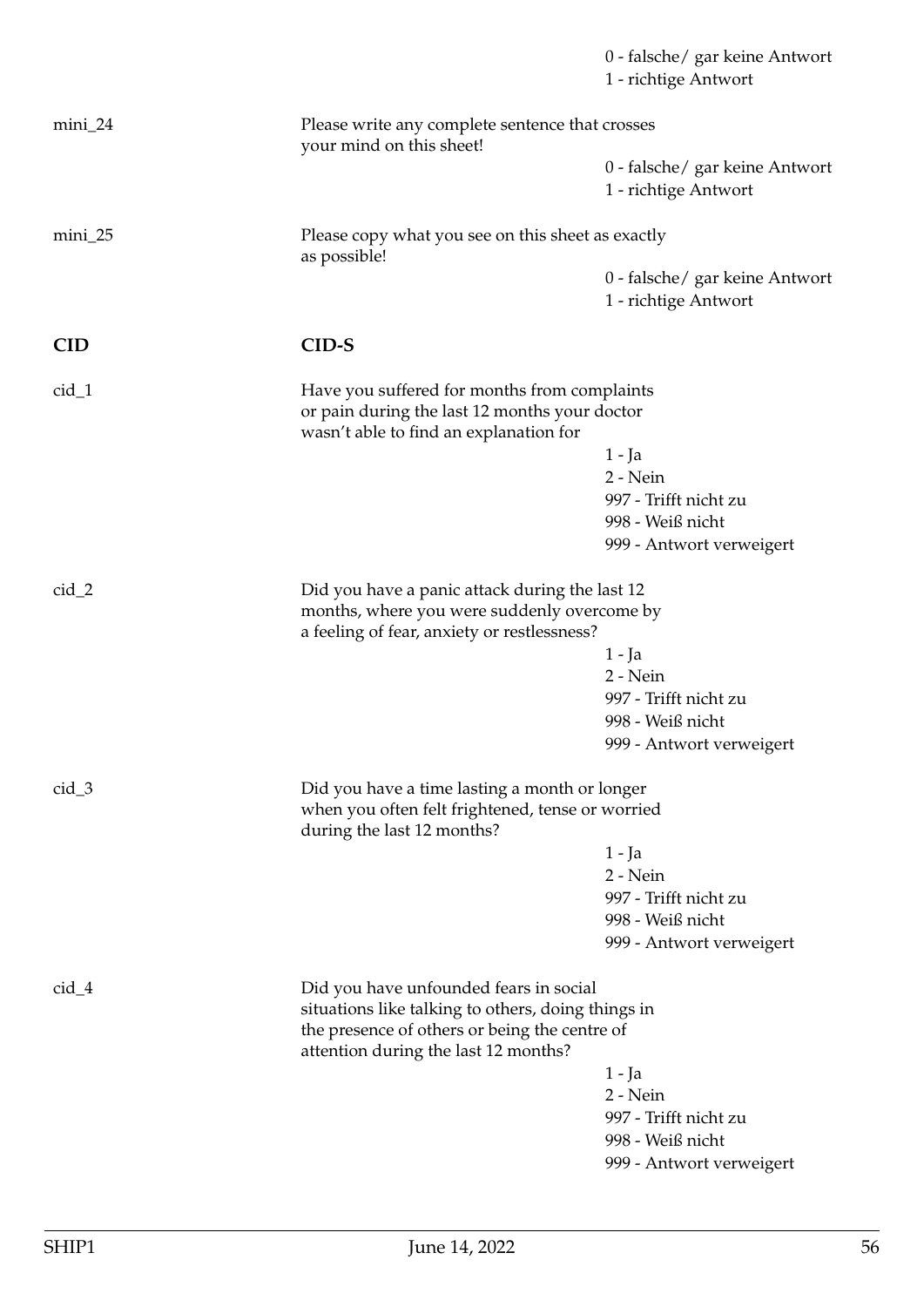| $cid_5$  | Did you have unfounded fears during the last 12<br>months while using public transport, shopping,<br>standing in line or leaving the house?                           | $1 - Ja$<br>2 - Nein<br>997 - Trifft nicht zu<br>998 - Weiß nicht<br>999 - Antwort verweigert |  |
|----------|-----------------------------------------------------------------------------------------------------------------------------------------------------------------------|-----------------------------------------------------------------------------------------------|--|
| $cid_6$  | Did you have unfounded fears in situations like<br>using elevators, tunnels, airplanes or fears of<br>heights, thunderstorms or animals during the<br>last 12 months? |                                                                                               |  |
|          |                                                                                                                                                                       | 1 - Ja<br>2 - Nein<br>997 - Trifft nicht zu<br>998 - Weiß nicht<br>999 - Antwort verweigert   |  |
| $cid_7$  | Did you have feelings of sadness or despondency<br>daily over a period of more than 2 weeks during<br>the last 12 months?                                             |                                                                                               |  |
|          |                                                                                                                                                                       | 1 - Ja<br>2 - Nein<br>997 - Trifft nicht zu<br>998 - Weiß nicht<br>999 - Antwort verweigert   |  |
| $cid_8$  | Did you have a loss of interest, tiredness or a loss<br>of energy daily over a period of more than 2<br>weeks during the last 12 months?                              |                                                                                               |  |
|          |                                                                                                                                                                       | 1 - Ja<br>2 - Nein<br>997 - Trifft nicht zu<br>998 - Weiß nicht<br>999 - Antwort verweigert   |  |
| $cid_9$  | Have you been unusually happy, over-excited or<br>irritable for several days during the last 12<br>months, that relatives or friends worried about<br>you?            |                                                                                               |  |
|          |                                                                                                                                                                       | 1 - Ja<br>2 - Nein<br>997 - Trifft nicht zu<br>998 - Weiß nicht<br>999 - Antwort verweigert   |  |
| $cid_10$ | Did you have any problems concerning alcohol<br>(e.g. to drink and drive, physical or psychological<br>problems, accidents) during the last 12 months?                |                                                                                               |  |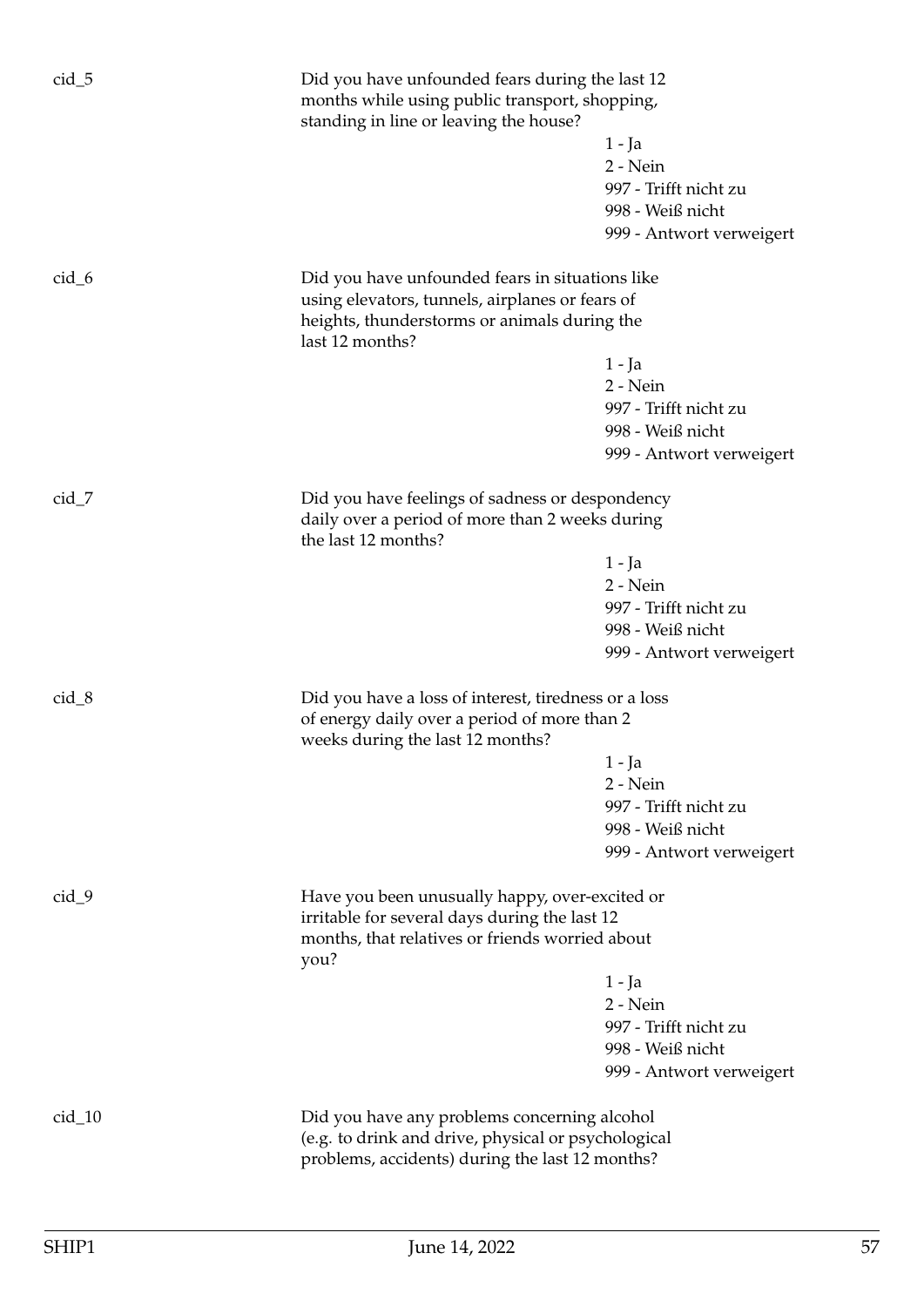|            |                                                                                                                                                                                     | 1 - Ja<br>2 - Nein<br>997 - Trifft nicht zu<br>998 - Weiß nicht<br>999 - Antwort verweigert |
|------------|-------------------------------------------------------------------------------------------------------------------------------------------------------------------------------------|---------------------------------------------------------------------------------------------|
| $cid_11$   | Have you repeatedly taken stimulants, sedatives,<br>barbiturates or analgesics without a prescription<br>or have you taken more of it than prescribed<br>during the last 12 months? |                                                                                             |
|            |                                                                                                                                                                                     | $1 - Ja$                                                                                    |
|            |                                                                                                                                                                                     | 2 - Nein                                                                                    |
|            |                                                                                                                                                                                     | 997 - Trifft nicht zu                                                                       |
|            |                                                                                                                                                                                     | 998 - Weiß nicht                                                                            |
|            |                                                                                                                                                                                     | 999 - Antwort verweigert                                                                    |
| $cid_12$   | Have you taken any drugs like e.g. hash, ecstasy,                                                                                                                                   |                                                                                             |
|            | cocaine or heroin during the last 12 months?                                                                                                                                        |                                                                                             |
|            |                                                                                                                                                                                     | 1 - Ja                                                                                      |
|            |                                                                                                                                                                                     | 2 - Nein                                                                                    |
|            |                                                                                                                                                                                     | 997 - Trifft nicht zu                                                                       |
|            |                                                                                                                                                                                     | 998 - Weiß nicht<br>999 - Antwort verweigert                                                |
| <b>ALC</b> | alcohol consumption                                                                                                                                                                 |                                                                                             |
| alko_1     | Have you ever drunk an alcoholic drink in your                                                                                                                                      |                                                                                             |
|            | life (e.g. beer, wine/sparkling wine, schnapps,<br>cognac, whiskey, liqueur, mixed drinks)?                                                                                         |                                                                                             |
|            |                                                                                                                                                                                     | $1 - Ja$                                                                                    |
|            |                                                                                                                                                                                     | 2 - Nein                                                                                    |
|            |                                                                                                                                                                                     | 997 - Trifft nicht zu                                                                       |
|            |                                                                                                                                                                                     | 998 - Weiß nicht                                                                            |
|            |                                                                                                                                                                                     | 999 - Antwort verweigert                                                                    |
| alko_2     | How often have you drunk alcoholic drinks<br>during the last 12 months?                                                                                                             |                                                                                             |
|            |                                                                                                                                                                                     | 1 - Niemals                                                                                 |
|            |                                                                                                                                                                                     | 2 - 1 mal im Monat oder seltener                                                            |
|            |                                                                                                                                                                                     | 3 - 2 bis 4 mal im Monat                                                                    |
|            |                                                                                                                                                                                     | 4 - 2 bis 3 mal pro Woche                                                                   |
|            |                                                                                                                                                                                     | 5 - 4 mal oder mehrmals in der Woche                                                        |
|            |                                                                                                                                                                                     | 998 - Weiß nicht                                                                            |
|            |                                                                                                                                                                                     | 999 - Antwortverweigerung                                                                   |
| alko_3     | If you drink alcoholic drinks how much do you<br>usually drink per day?                                                                                                             |                                                                                             |
|            |                                                                                                                                                                                     | 1 - 1 bis 2 Getränke                                                                        |
|            |                                                                                                                                                                                     | 2 - 3 bis 4 Getränke                                                                        |
|            |                                                                                                                                                                                     | 3 - 5 bis 6 Getränke                                                                        |
|            |                                                                                                                                                                                     | 4 - 7 bis 9 Getränke                                                                        |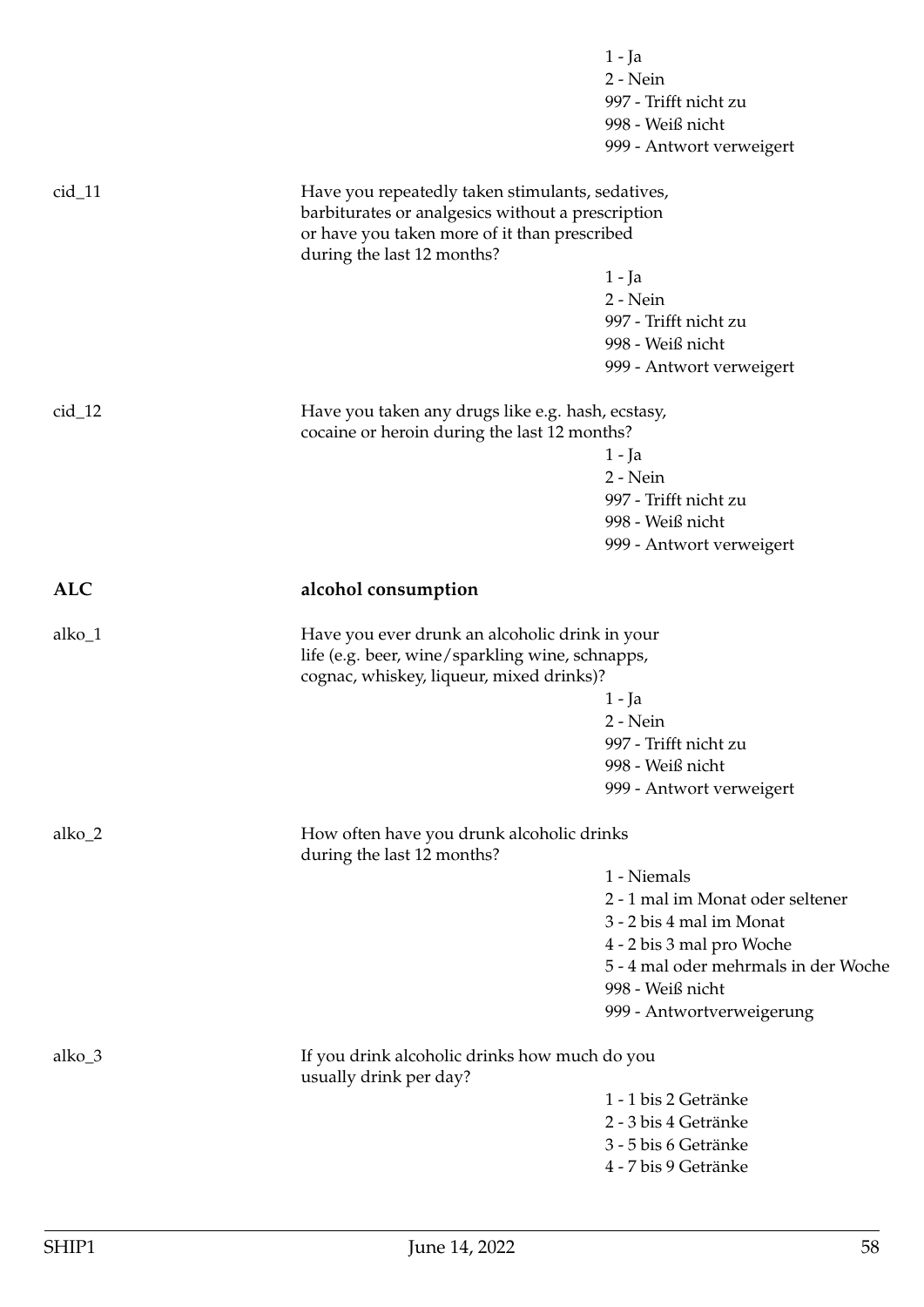|                                                           |                                                               | 5 - 10 oder mehr Getränke<br>998 - Weiß nicht<br>999 - Antwortverweigerung |  |
|-----------------------------------------------------------|---------------------------------------------------------------|----------------------------------------------------------------------------|--|
|                                                           |                                                               |                                                                            |  |
| alko_3a                                                   | How many times did you drink 6 or more glasses                |                                                                            |  |
|                                                           | in a row? This applies again to the last 12 months.           |                                                                            |  |
|                                                           |                                                               | 1 - Niemals<br>2 - Seltener als 1 mal im Monat                             |  |
|                                                           |                                                               | 3 - 1 mal im Monat                                                         |  |
|                                                           |                                                               | 4 - 1 mal in der Woche                                                     |  |
|                                                           |                                                               | 5 - Täglich oder fast täglich                                              |  |
|                                                           |                                                               | 998 - Weiß nicht                                                           |  |
|                                                           |                                                               | 999 - Antwortverweigerung                                                  |  |
| alko_4                                                    | On how many days in the last months did you<br>drink beer?    |                                                                            |  |
|                                                           |                                                               | 997 - Trifft nicht zu                                                      |  |
|                                                           |                                                               | 998 - Weiß nicht                                                           |  |
|                                                           |                                                               | 999 - Antwortverweigerung                                                  |  |
| alko_5                                                    | drink wine or sparkling wine?                                 | On how many days in the last months did you                                |  |
|                                                           |                                                               | 997 - Trifft nicht zu                                                      |  |
|                                                           |                                                               | 998 - Weiß nicht                                                           |  |
|                                                           |                                                               | 999 - Antwortverweigerung                                                  |  |
| alko_6                                                    | On how many days in the last months did you<br>drink spirits? |                                                                            |  |
|                                                           |                                                               | 997 - Trifft nicht zu                                                      |  |
|                                                           |                                                               | 998 - Weiß nicht                                                           |  |
|                                                           |                                                               | 999 - Antwortverweigerung                                                  |  |
| alk $1_7$                                                 | beer, small glasses/cans/bottles (0,2 - 0,33 l)               |                                                                            |  |
|                                                           |                                                               | 0 - Nichts                                                                 |  |
|                                                           |                                                               | 998 - Weiß nicht                                                           |  |
|                                                           |                                                               | 999 - Antwortverweigerung                                                  |  |
| beer, big glasses/cans/bottles (0,4 - 0,5 l)<br>alk $1_8$ |                                                               |                                                                            |  |
|                                                           |                                                               | 0 - Nichts                                                                 |  |
|                                                           |                                                               | 998 - Weiß nicht<br>999 - Antwortverweigerung                              |  |
|                                                           |                                                               |                                                                            |  |
| $alk1_9$                                                  | wine, glasses $(0,2 - 0,251)$                                 |                                                                            |  |
|                                                           |                                                               | 0 - Nichts<br>998 - Weiß nicht                                             |  |
|                                                           |                                                               | 999 - Antwortverweigerung                                                  |  |
| alk1_10                                                   | liquors / schnapps, small glasses: 0,02 l                     |                                                                            |  |
|                                                           |                                                               | 0 - Nichts                                                                 |  |
|                                                           |                                                               | 998 - Weiß nicht                                                           |  |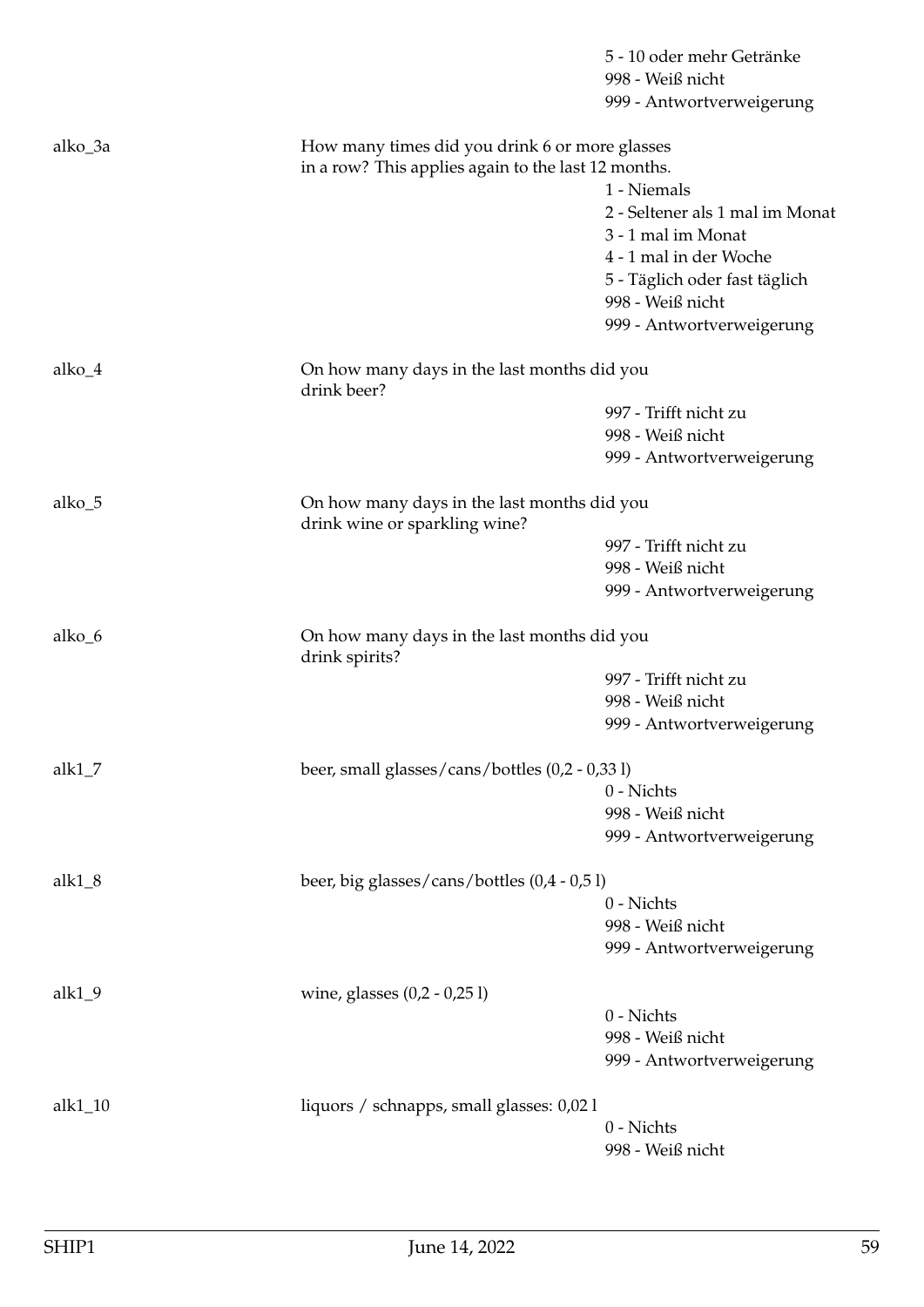| alk $1$ _11 | liquors / schnapps, big glasses: 0,041                       |                                 |
|-------------|--------------------------------------------------------------|---------------------------------|
|             |                                                              | 0 - Nichts                      |
|             |                                                              | 998 - Weiß nicht                |
|             |                                                              | 999 - Antwortverweigerung       |
|             |                                                              |                                 |
| alko_12     | How many times haven't you been able to stop                 |                                 |
|             | drinking after you had started during the last 12<br>months? |                                 |
|             |                                                              | 1 - Niemals                     |
|             |                                                              | 2 - Seltener als 1 mal im Monat |
|             |                                                              | 3 - 1 mal im Monat              |
|             |                                                              | 4 - 1 mal in der Woche          |
|             |                                                              | 5 - Täglich oder fast täglich   |
|             |                                                              | 998 - Weiß nicht                |
|             |                                                              | 999 - Antwortverweigerung       |
|             |                                                              |                                 |
| alko_13     | How many times haven't you been able to fulfill              |                                 |
|             | the expectations of you from the family, friends             |                                 |
|             | or working life because of drinking during the               |                                 |
|             | last 12 months?                                              |                                 |
|             |                                                              | 1 - Niemals                     |
|             |                                                              | 2 - Seltener als 1 mal im Monat |
|             |                                                              | 3 - 1 mal im Monat              |
|             |                                                              | 4 - 1 mal in der Woche          |
|             |                                                              | 5 - Täglich oder fast täglich   |
|             |                                                              | 998 - Weiß nicht                |
|             |                                                              | 999 - Antwortverweigerung       |
| alko_14     | How many times did you need a first glass of                 |                                 |
|             | alcohol to feel better after an evening of high              |                                 |
|             | consumption of alcohol during the last 12                    |                                 |
|             | months?                                                      | 1 - Niemals                     |
|             |                                                              | 2 - Seltener als 1 mal im Monat |
|             |                                                              | 3 - 1 mal im Monat              |
|             |                                                              | 4 - 1 mal in der Woche          |
|             |                                                              | 5 - Täglich oder fast täglich   |
|             |                                                              | 998 - Weiß nicht                |
|             |                                                              |                                 |
|             |                                                              | 999 - Antwortverweigerung       |
| alko_15     | How often Did you have a feeling of guilt or                 |                                 |
|             | pangs of conscience because of you drinking                  |                                 |
|             | habits during the last 12 months?                            |                                 |
|             |                                                              | 1 - Niemals                     |
|             |                                                              | 2 - Seltener als 1 mal im Monat |
|             |                                                              | 3 - 1 mal im Monat              |
|             |                                                              | 4 - 1 mal in der Woche          |
|             |                                                              | 5 - Täglich oder fast täglich   |
|             |                                                              | 998 - Weiß nicht                |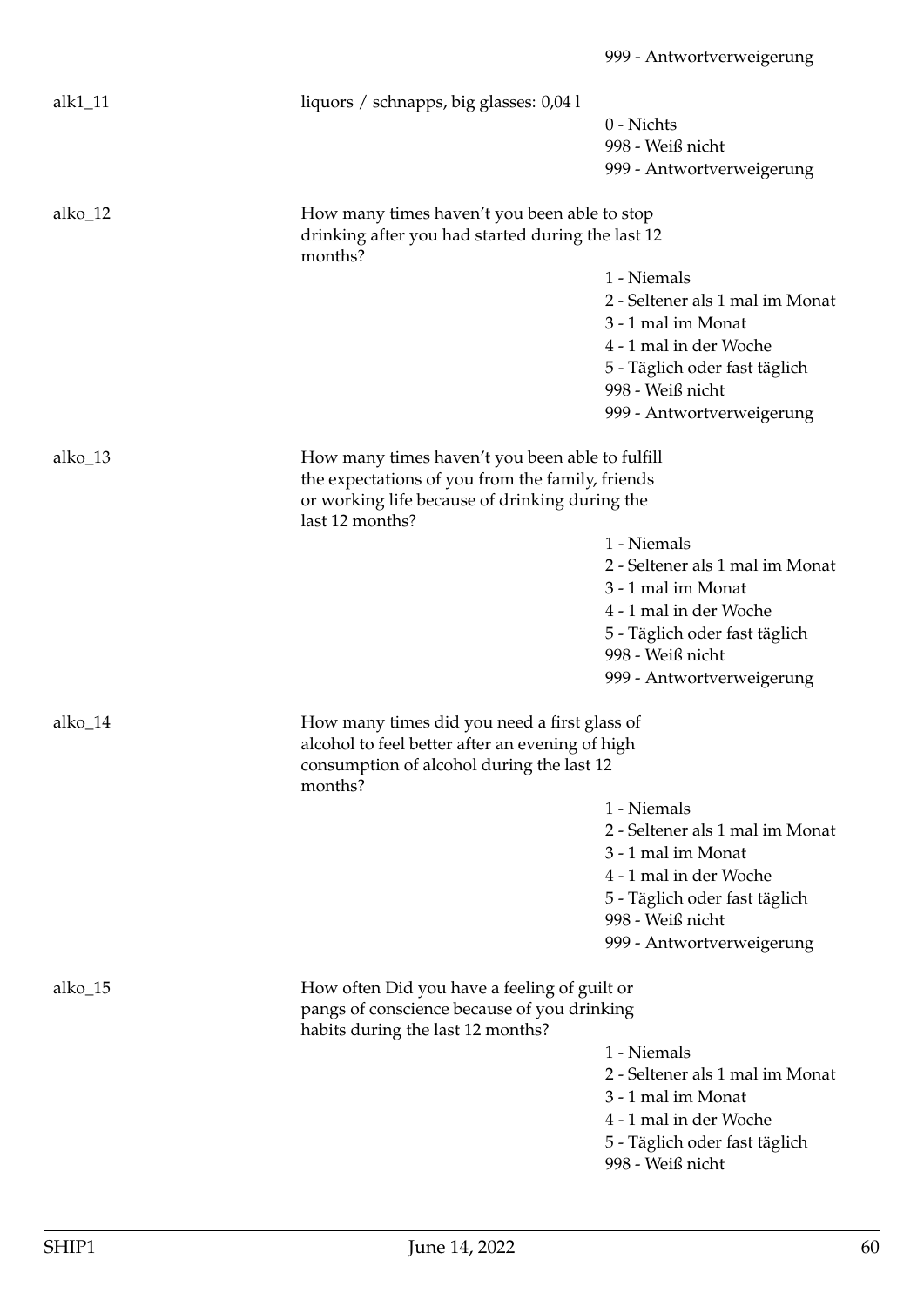| alko_16       | How often haven't you been able to rememeber<br>the previous evening because you had been |                                    |
|---------------|-------------------------------------------------------------------------------------------|------------------------------------|
|               | drunk during the last 12 months?                                                          | 1 - Niemals                        |
|               |                                                                                           |                                    |
|               |                                                                                           | 2 - Seltener als 1 mal im Monat    |
|               |                                                                                           | 3 - 1 mal im Monat                 |
|               |                                                                                           | 4 - 1 mal in der Woche             |
|               |                                                                                           | 5 - Täglich oder fast täglich      |
|               |                                                                                           | 998 - Weiß nicht                   |
|               |                                                                                           | 999 - Antwortverweigerung          |
| alko_17       | Have you ever hurt yourself or someone else                                               |                                    |
|               | under the influence of alcohol?                                                           |                                    |
|               |                                                                                           | $1 - Nein$                         |
|               |                                                                                           | 2 - Ja, aber nicht im letzten Jahr |
|               |                                                                                           | 3 - Ja, im letzten Jahr            |
|               |                                                                                           | 998 - Weiß nicht                   |
|               |                                                                                           | 999 - Antwortverweigerung          |
|               |                                                                                           |                                    |
| alko_18       | Has a relative, friend or a doctor demurred at                                            |                                    |
|               | your drinking habits or advised you to reduce                                             |                                    |
|               | your consumption of alcohol?                                                              |                                    |
|               |                                                                                           | $1 - Nein$                         |
|               |                                                                                           | 2 - Ja, aber nicht im letzten Jahr |
|               |                                                                                           | 3 - Ja, im letzten Jahr            |
|               |                                                                                           | 998 - Weiß nicht                   |
|               |                                                                                           | 999 - Antwortverweigerung          |
| <b>HEALTH</b> | general health status                                                                     |                                    |
| leben_1       | How would you describe your state of health in<br>general?                                |                                    |
|               |                                                                                           | 1 - Ausgezeichnet                  |
|               |                                                                                           | 2 - Sehr Gut                       |
|               |                                                                                           | $3 - G$ ut                         |
|               |                                                                                           |                                    |
|               |                                                                                           | 4 - Weniger Gut<br>5 - Schlecht    |
|               |                                                                                           |                                    |
|               |                                                                                           | 998 - Weiß nicht                   |
|               |                                                                                           | 999 - Antwortverweigerung          |
| $bewe_1$      | These questions help to assess your state of                                              |                                    |
|               | health. The questions make it possible to find out                                        |                                    |
|               | how you are feeling and how you are dealing                                               |                                    |
|               | with your everyday life.                                                                  |                                    |
|               |                                                                                           | $1 -$ Nie                          |
|               |                                                                                           | 2 - Selten                         |
|               |                                                                                           | 3 - Manchmal                       |
|               |                                                                                           | $4 - Oft$                          |
|               |                                                                                           | 5 - Immer                          |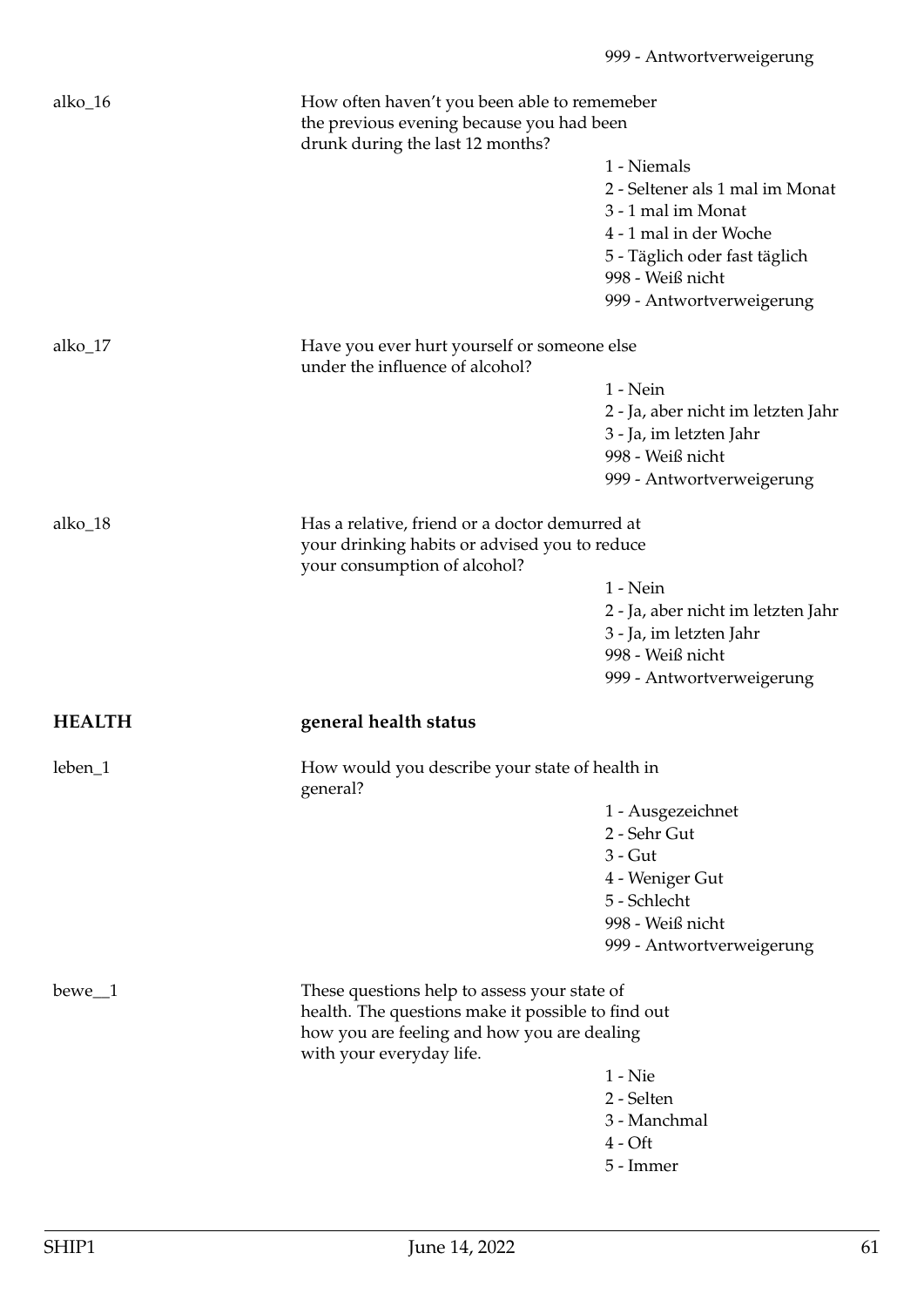|                    |                                       | 997 - Trifft nicht zu     |
|--------------------|---------------------------------------|---------------------------|
|                    |                                       | 998 - Weiß nicht          |
|                    |                                       | 999 - Antwortverweigerung |
| bewe_2             | While I'm working I stand.            |                           |
|                    |                                       | $1$ - $\mathrm{Nie}$      |
|                    |                                       | 2 - Selten                |
|                    |                                       | 3 - Manchmal              |
|                    |                                       | $4 - Off$                 |
|                    |                                       | 5 - Immer                 |
|                    |                                       | 997 - Trifft nicht zu     |
|                    |                                       | 998 - Weiß nicht          |
|                    |                                       | 999 - Antwortverweigerung |
| $bewe_3$           | While I'm working I walk              |                           |
|                    |                                       | $1 -$ Nie                 |
|                    |                                       | 2 - Selten                |
|                    |                                       | 3 - Manchmal              |
|                    |                                       | $4 - Off$                 |
|                    |                                       | 5 - Immer                 |
|                    |                                       | 997 - Trifft nicht zu     |
|                    |                                       | 998 - Weiß nicht          |
|                    |                                       | 999 - Antwortverweigerung |
| bewe <sub>4</sub>  | While I'm working I lift heavy loads. |                           |
|                    |                                       | $1 -$ Nie                 |
|                    |                                       | 2 - Selten                |
|                    |                                       | 3 - Manchmal              |
|                    |                                       | $4 - Off$                 |
|                    |                                       | 5 - Immer                 |
|                    |                                       | 997 - Trifft nicht zu     |
|                    |                                       | 998 - Weiß nicht          |
|                    |                                       | 999 - Antwortverweigerung |
| bewe <sub>-5</sub> | I'm tired after work                  |                           |
|                    |                                       | $1 -$ Nie                 |
|                    |                                       | 2 - Selten                |
|                    |                                       | 3 - Manchmal              |
|                    |                                       | $4 - Oft$                 |
|                    |                                       | 5 - Immer                 |
|                    |                                       | 997 - Trifft nicht zu     |
|                    |                                       | 998 - Weiß nicht          |
|                    |                                       | 999 - Antwortverweigerung |
| bewe_6             | While I'm working I sweat.            |                           |
|                    |                                       | $1 -$ Nie                 |
|                    |                                       | 2 - Selten                |
|                    |                                       | 3 - Manchmal              |
|                    |                                       | $4 - Oft$                 |
|                    |                                       | 5 - Immer                 |
|                    |                                       |                           |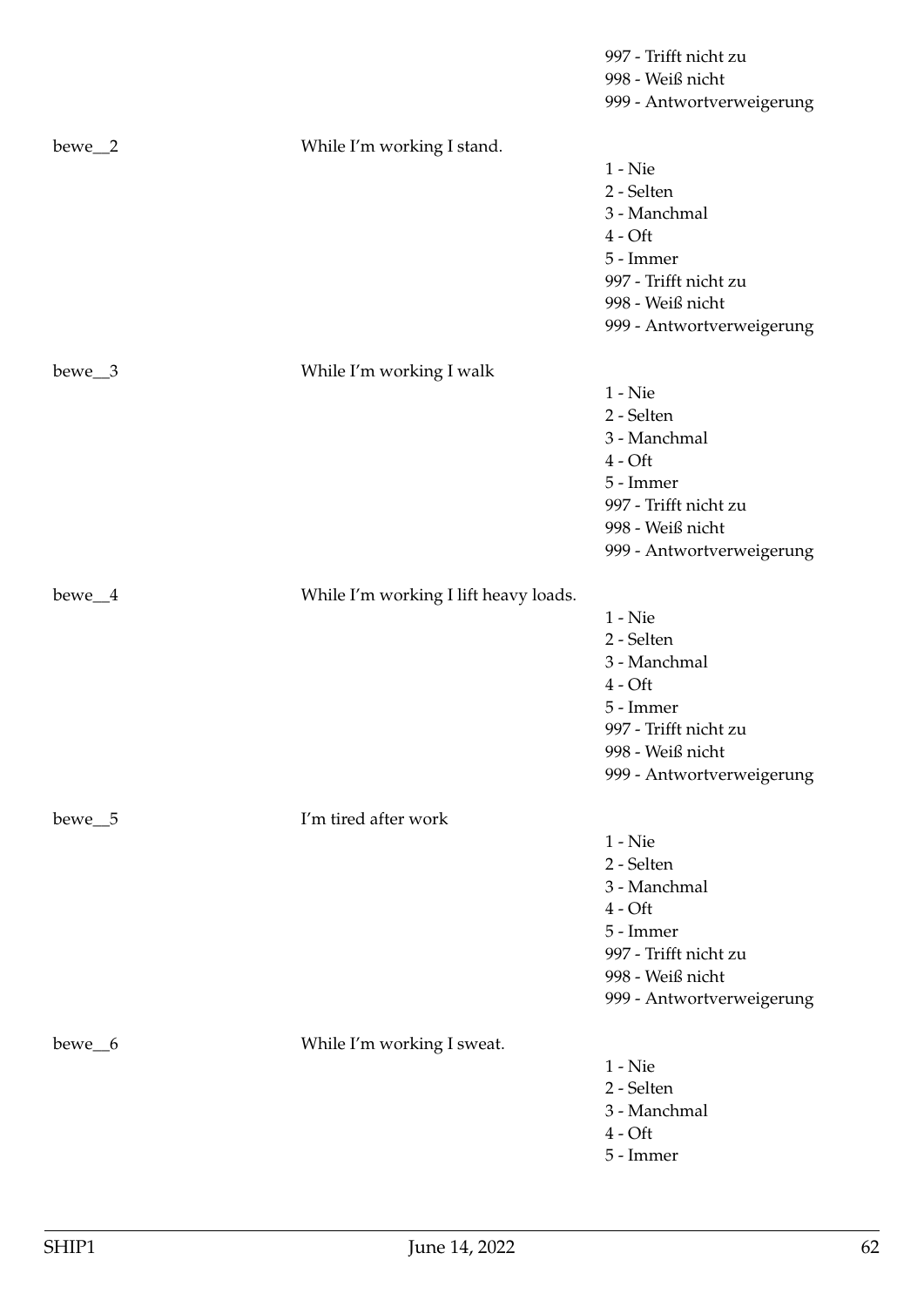|         |                                                                      | 997 - Trifft nicht zu     |
|---------|----------------------------------------------------------------------|---------------------------|
|         |                                                                      | 998 - Weiß nicht          |
|         |                                                                      | 999 - Antwortverweigerung |
| bewe_7  | Compared to other people of my age, I think my<br>work is physically |                           |
|         |                                                                      | 1 - Viel schwerer         |
|         |                                                                      | 2 - Schwerer              |
|         |                                                                      | 3 - Ebenso schwer         |
|         |                                                                      | 4 - Leichter              |
|         |                                                                      | 5 - Viel leichter         |
|         |                                                                      | 997 - Trifft nicht zu     |
|         |                                                                      | 998 - Weiß nicht          |
|         |                                                                      | 999 - Antwortverweigerung |
| bewe_8  | Do you do any sports?                                                |                           |
|         |                                                                      | $1 - Ja$                  |
|         |                                                                      | 2 - Nein                  |
|         |                                                                      | 997 - Trifft nicht zu     |
|         |                                                                      | 998 - Weiß nicht          |
|         |                                                                      | 999 - Antwort verweigert  |
| bewe_9  | What kind of sport do you mostly do?                                 |                           |
|         |                                                                      | 998 - Weiß nicht          |
|         |                                                                      | 999 - Antwort verweigert  |
| bewe_10 | How many hours per week do you do this sport?                        |                           |
|         |                                                                      | 1 - Weniger als 1 Stunde  |
|         |                                                                      | 2 - 1 bis 2 Stunden       |
|         |                                                                      | 3 - 2 bis 3 Stunden       |
|         |                                                                      | 4 - 3 bis 4 Stunden       |
|         |                                                                      | 5 - mehr als 4 Stunden    |
|         |                                                                      | 997 - Trifft nicht zu     |
|         |                                                                      | 998 - Weiß nicht          |
|         |                                                                      | 999 - Antwortverweigerung |
| bewe_11 | How many months per year do you do this<br>sport?                    |                           |
|         |                                                                      | 1 - Weniger als 1 Monat   |
|         |                                                                      | 2 - 1 bis 2 Monate        |
|         |                                                                      | 3 - 2 bis 3 Monate        |
|         |                                                                      | 4 - 3 bis 4 Monate        |
|         |                                                                      | 5 - mehr als 4 Monate     |
|         |                                                                      | 997 - Trifft nicht zu     |
|         |                                                                      | 998 - Weiß nicht          |
|         |                                                                      | 999 - Antwortverweigerung |
| bewe_12 | Do you do another kind of sport?                                     |                           |
|         |                                                                      | $1 - Ja$                  |
|         |                                                                      | 2 - Nein                  |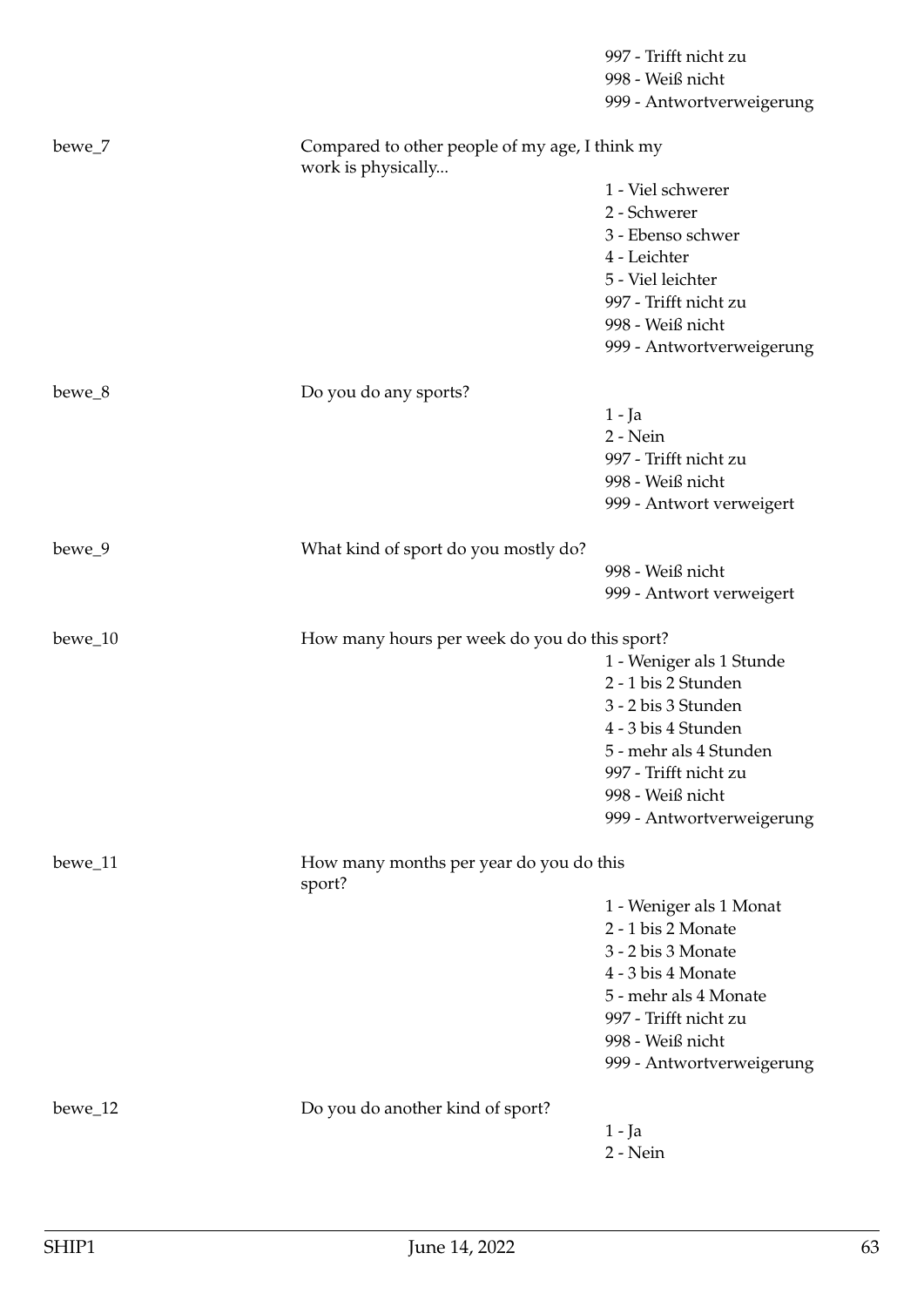|         |                                                                    | 997 - Trifft nicht zu     |
|---------|--------------------------------------------------------------------|---------------------------|
|         |                                                                    | 998 - Weiß nicht          |
|         |                                                                    | 999 - Antwort verweigert  |
| bewe_13 | What kind of sport is that?                                        |                           |
|         |                                                                    | 998 - Weiß nicht          |
|         |                                                                    | 999 - Antwort verweigert  |
| bewe_14 | How many hours per week do you do this sport?                      |                           |
|         |                                                                    | 1 - Weniger als 1 Stunde  |
|         |                                                                    | 2 - 1 bis 2 Stunden       |
|         |                                                                    | 3 - 2 bis 3 Stunden       |
|         |                                                                    | 4 - 3 bis 4 Stunden       |
|         |                                                                    | 5 - mehr als 4 Stunden    |
|         |                                                                    | 997 - Trifft nicht zu     |
|         |                                                                    | 998 - Weiß nicht          |
|         |                                                                    | 999 - Antwortverweigerung |
| bewe_15 | How many months per year do you do this<br>sport?                  |                           |
|         |                                                                    | 1 - Weniger als 1 Monat   |
|         |                                                                    | 2 - 1 bis 2 Monate        |
|         |                                                                    | 3 - 2 bis 3 Monate        |
|         |                                                                    | 4 - 3 bis 4 Monate        |
|         |                                                                    | 5 - mehr als 4 Monate     |
|         |                                                                    | 997 - Trifft nicht zu     |
|         |                                                                    | 998 - Weiß nicht          |
|         |                                                                    | 999 - Antwortverweigerung |
| bewe_16 | Compared to other people of my age, I think my                     |                           |
|         | physical activity                                                  | 1 - Viel größer           |
|         |                                                                    | 2 - Größer                |
|         |                                                                    | 3 - Gleich                |
|         |                                                                    | 4 - Geringer              |
|         |                                                                    | 5 - Viel geringer         |
|         |                                                                    | 997 - Trifft nicht zu     |
|         |                                                                    | 998 - Weiß nicht          |
|         |                                                                    | 999 - Antwortverweigerung |
|         |                                                                    |                           |
| bewe_17 | How would you categorize the physical strain in<br>your free time? |                           |
|         |                                                                    | $1 -$ Nie                 |
|         |                                                                    | 2 - Selten                |
|         |                                                                    | 3 - Manchmal              |
|         |                                                                    | $4 - Oft$                 |
|         |                                                                    | 5 - Sehr Oft              |
|         |                                                                    | 997 - Trifft nicht zu     |
|         |                                                                    | 998 - Weiß nicht          |
|         |                                                                    | 999 - Antwortverweigerung |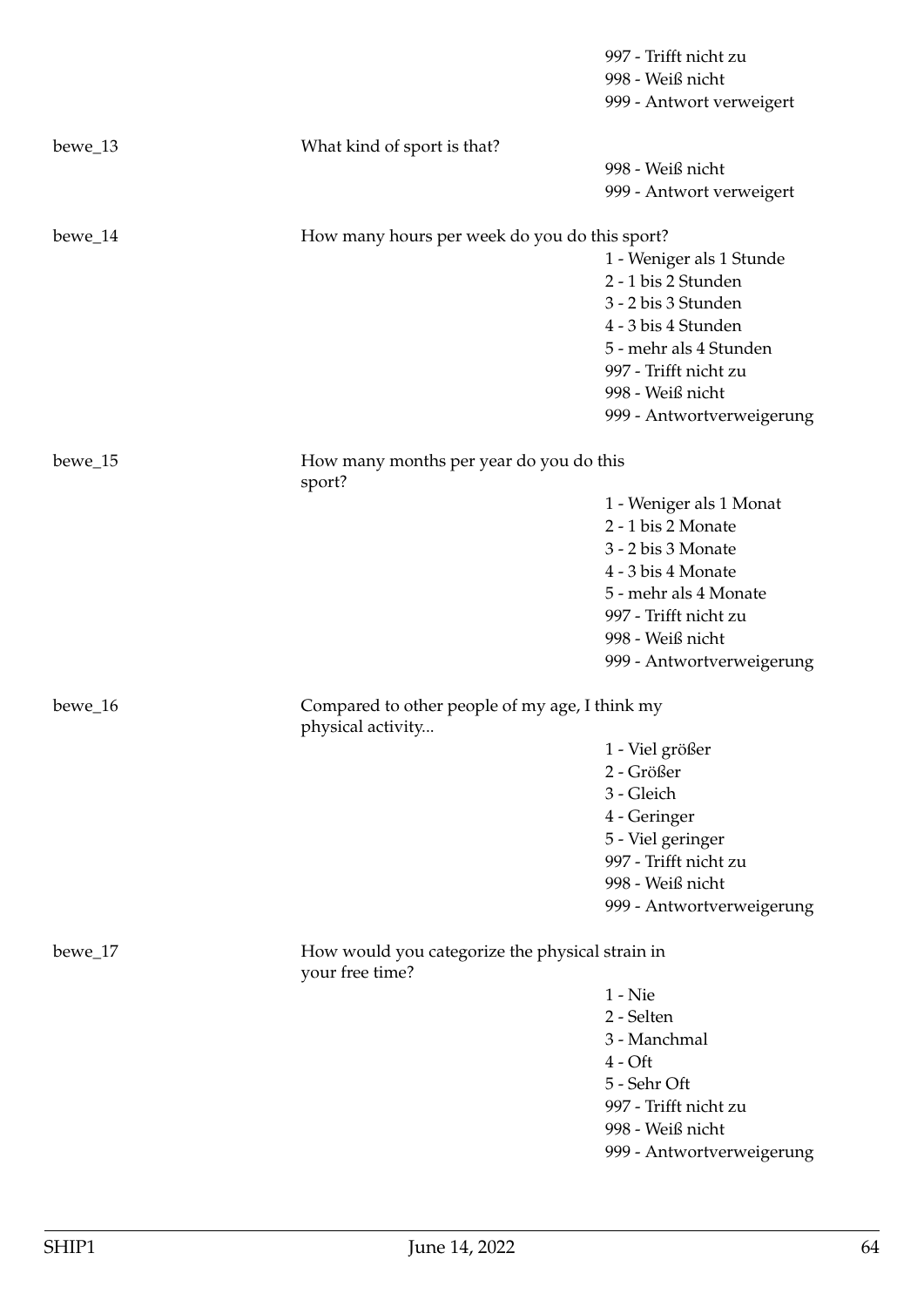| bewe_18   | I do sports in my free time.                   |                           |
|-----------|------------------------------------------------|---------------------------|
|           |                                                | $1 -$ Nie                 |
|           |                                                | 2 - Selten                |
|           |                                                | 3 - Manchmal              |
|           |                                                | $4 - Oft$                 |
|           |                                                | 5 - Sehr Oft              |
|           |                                                | 997 - Trifft nicht zu     |
|           |                                                | 998 - Weiß nicht          |
|           |                                                |                           |
|           |                                                | 999 - Antwortverweigerung |
| bewe_19   | I like watching TV in my free time.            |                           |
|           |                                                | $1 -$ Nie                 |
|           |                                                | 2 - Selten                |
|           |                                                | 3 - Manchmal              |
|           |                                                | $4 - Oft$                 |
|           |                                                | 5 - Sehr Oft              |
|           |                                                | 997 - Trifft nicht zu     |
|           |                                                | 998 - Weiß nicht          |
|           |                                                |                           |
|           |                                                | 999 - Antwortverweigerung |
| bewe_20   | I walk in my free time.                        |                           |
|           |                                                | $1 -$ Nie                 |
|           |                                                | 2 - Selten                |
|           |                                                | 3 - Manchmal              |
|           |                                                | $4 - Oft$                 |
|           |                                                | 5 - Sehr Oft              |
|           |                                                | 997 - Trifft nicht zu     |
|           |                                                | 998 - Weiß nicht          |
|           |                                                | 999 - Antwortverweigerung |
|           |                                                |                           |
| $bewe_21$ | I ride a bike in my free time.                 |                           |
|           |                                                | $1 -$ Nie                 |
|           |                                                | 2 - Selten                |
|           |                                                | 3 - Manchmal              |
|           |                                                | $4 - Oft$                 |
|           |                                                | 5 - Sehr Oft              |
|           |                                                | 997 - Trifft nicht zu     |
|           |                                                | 998 - Weiß nicht          |
|           |                                                | 999 - Antwortverweigerung |
|           |                                                |                           |
| bewe_22   | How many minute per day do you walk or ride a  |                           |
|           | bike to work, to school or to the supermarket? |                           |
|           |                                                | 1 - Weniger als 5 Minuten |
|           |                                                | 2 - 5 bis 15 Minuten      |
|           |                                                | 3 - 15 bis 30 Minuten     |
|           |                                                | 4 - 30 bis 45 Minuten     |
|           |                                                | 5 - Mehr als 45 Minuten   |
|           |                                                | 997 - Trifft nicht zu     |
|           |                                                | 998 - Weiß nicht          |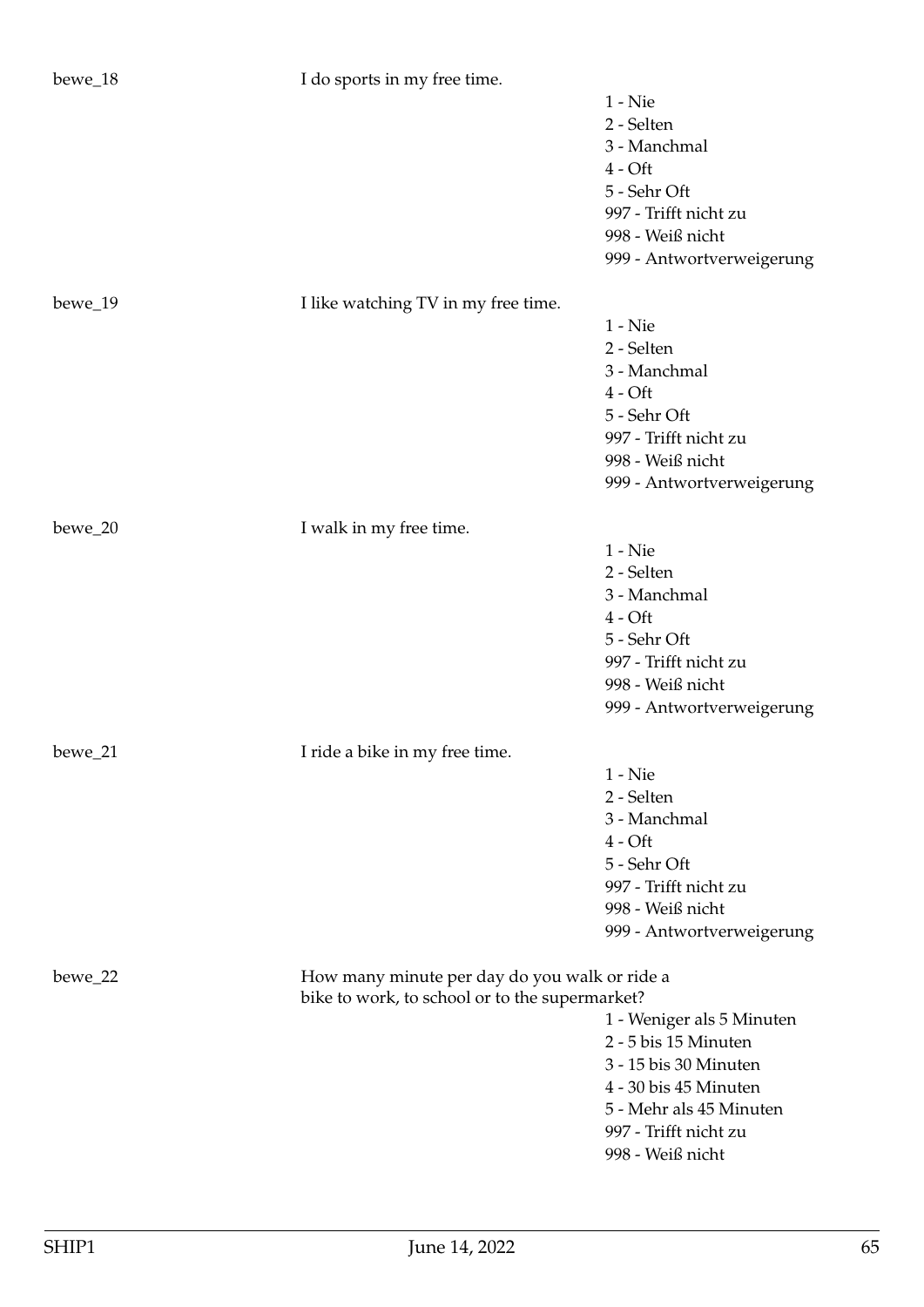| bewe_23         | How many minutes per day do you usually<br>spend outside in winter on weekdays?        |                                                                                                                                                                                                          |
|-----------------|----------------------------------------------------------------------------------------|----------------------------------------------------------------------------------------------------------------------------------------------------------------------------------------------------------|
|                 |                                                                                        | 1 - Weniger als 5 Minuten<br>2 - 5 bis 15 Minuten<br>3 - 15 bis 30 Minuten<br>4 - 30 bis 45 Minuten<br>5 - Mehr als 45 Minuten<br>997 - Trifft nicht zu<br>998 - Weiß nicht<br>999 - Antwortverweigerung |
| bewe_24         | And at the weekend?                                                                    |                                                                                                                                                                                                          |
|                 |                                                                                        | 1 - Weniger als 5 Minuten<br>2 - 5 bis 15 Minuten<br>3 - 15 bis 30 Minuten<br>4 - 30 bis 45 Minuten<br>5 - Mehr als 45 Minuten<br>997 - Trifft nicht zu<br>998 - Weiß nicht<br>999 - Antwortverweigerung |
| bewe_25         | How many minutes per day do you usually<br>spend outside in spring, summer and fall on |                                                                                                                                                                                                          |
|                 | weekdays?                                                                              |                                                                                                                                                                                                          |
|                 |                                                                                        | 1 - Weniger als 5 Minuten<br>2 - 5 bis 15 Minuten<br>3 - 15 bis 30 Minuten<br>4 - 30 bis 45 Minuten<br>5 - Mehr als 45 Minuten<br>997 - Trifft nicht zu<br>998 - Weiß nicht<br>999 - Antwortverweigerung |
| bewe 26         | And at the weekend?                                                                    |                                                                                                                                                                                                          |
|                 |                                                                                        | 1 - Weniger als 5 Minuten<br>2 - 5 bis 15 Minuten<br>3 - 15 bis 30 Minuten<br>4 - 30 bis 45 Minuten<br>5 - Mehr als 45 Minuten<br>997 - Trifft nicht zu<br>998 - Weiß nicht<br>999 - Antwortverweigerung |
| <b>SMOKE</b>    | smoking                                                                                |                                                                                                                                                                                                          |
| rau $\lfloor$ 1 | Do you smoke or have you ever smoked every<br>day?                                     |                                                                                                                                                                                                          |
|                 |                                                                                        | 0 - Nein, niemals                                                                                                                                                                                        |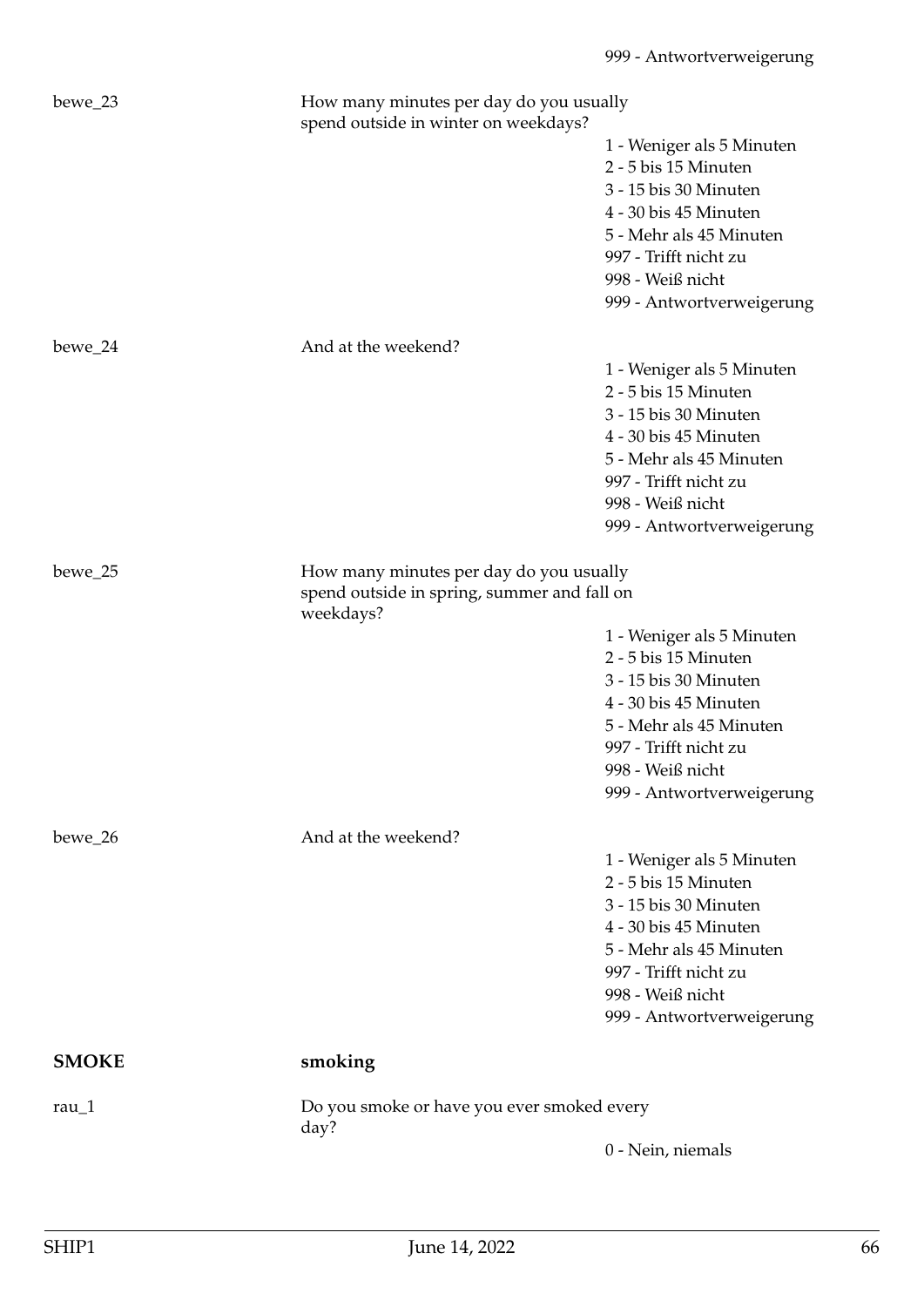|                |                                                         | 1 - Ja, aber nicht täglich<br>$2 - Ja$   |
|----------------|---------------------------------------------------------|------------------------------------------|
|                |                                                         | 3 - Ja, früher                           |
|                |                                                         | 998 - Weiß nicht                         |
|                |                                                         | 999 - Antwortverweigerung                |
| rau $\sqrt{2}$ | How old were you when you started smoking<br>every day? |                                          |
|                |                                                         | 997 - Trifft nicht zu                    |
|                |                                                         | 998 - Weiß nicht                         |
|                |                                                         | 999 - Antwortverweigerung                |
| rau_2a         | This was in the year                                    |                                          |
|                |                                                         | 997 - Trifft nicht zu                    |
|                |                                                         | 998 - Weiß nicht                         |
|                |                                                         | 999 - Antwortverweigerung                |
| rau $_4$       | phase of smoking 1, mark / brand                        |                                          |
|                |                                                         | 1 - Zigarren, Zigarillos                 |
|                |                                                         | 2 - Pfeife                               |
|                |                                                         | 3 - Kautabak                             |
|                |                                                         | $4 - 2002$                               |
|                |                                                         | 5 - Afri Filter                          |
|                |                                                         | 6 - American                             |
|                |                                                         | 7 - American Style Lights                |
|                |                                                         | 8 - Americanos American Blend            |
|                |                                                         | 9 - Americanos Lights                    |
|                |                                                         | 10 - Arome Vanille                       |
|                |                                                         | 11 - Astor                               |
|                |                                                         | 12 - Astor ohne Filter                   |
|                |                                                         | 13 - Atika                               |
|                |                                                         | 14 - Atkinson Medium                     |
|                |                                                         | 15 - Atkinson Ultra                      |
|                |                                                         | 16 - Auslese de Luxe                     |
|                |                                                         | 17 - B 52                                |
|                |                                                         | 18 - B 52 Lights                         |
|                |                                                         | 19 - Balance                             |
|                |                                                         | 20 - Barclay                             |
|                |                                                         | 21 - Basic                               |
|                |                                                         | 22 - Basic Lights                        |
|                |                                                         | 23 - Beachlife Lights                    |
|                |                                                         | 24 - Bellevue                            |
|                |                                                         | 25 - Benson & Hedges                     |
|                |                                                         | 26 - Benson & Hedges Lights              |
|                |                                                         | 27 - Black Death                         |
|                |                                                         | 28 - Blend Light                         |
|                |                                                         | 29 - Blend Original<br>30 - Boston       |
|                |                                                         |                                          |
|                |                                                         | 31 - Boston Lights<br>32 - Boston Medium |
|                |                                                         |                                          |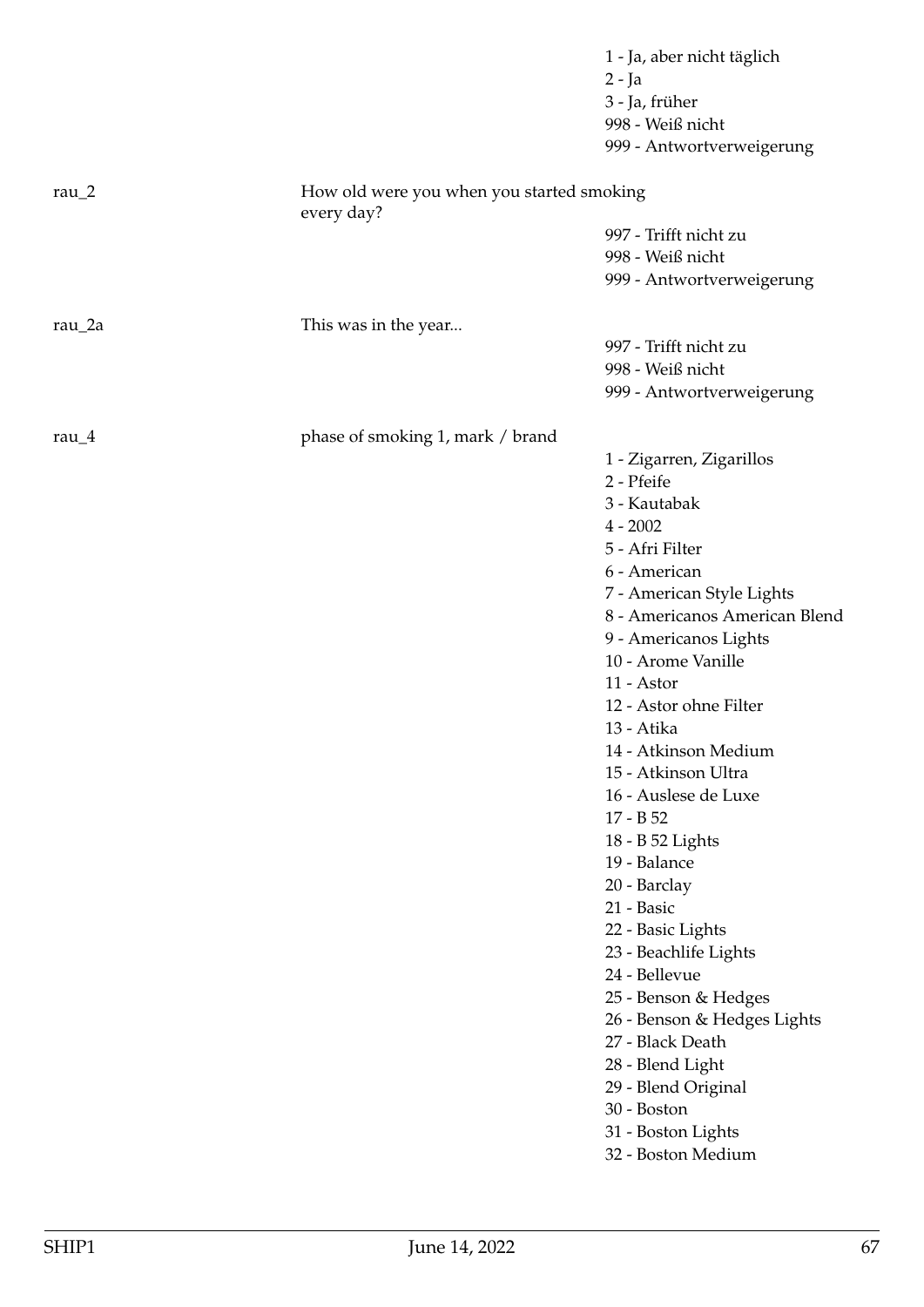- 33 Brookfield
- 34 Burton
- 35 Burton Lights
- 36 Caballero o. Filter
- 37 Caballero Filter
- 38 Cabinet
- 39 Cabinet fresh, mild, light
- 40 Cabinet ultra
- 41 Caesar Vanilla
- 42 California
- 43 Calume Full FIavour
- 44 Calume Lights
- 45 Camel o. Filter
- 46 Camel Filters
- 47 Camel Lights
- 48 Camel Medium
- 49 Caprice
- 50 Carrington
- 51 Carrington Lights
- 52 Cartier Vendome
- 53 Cartier Vendome Ultra
- 54 CeciI Filter
- 55 Cecil o. Filter
- 56 Charles Fairmorn Straight Vir-
- ginia
- 57 Che
- 58 Chesterfield
- 59 Chesterfield Lights
- 60 Claridge
- 61 Clayton
- 62 Clayton Lights
- 63 Cliff American Blend
- 64 Cliff Lights
- 65 Club Filter
- 66 Club Menthol, Leicht
- 67 Cohiba
- 68 Collie
- 69 Commodore
- 70 Commodore Lights
- 71 Commodore Ultra
- 72 Consul American Blend
- 73 Consul Lights
- 74 Convent
- 75 Convent Lights
- 76 Cortina No. 1
- 77 Couni
- 78 Craven -A- Cork
- 79 Craven -A- Filter
- 80 Crue Pierre Henri Lights Blend
- 81 Crue Pierre Henri Virginia Blend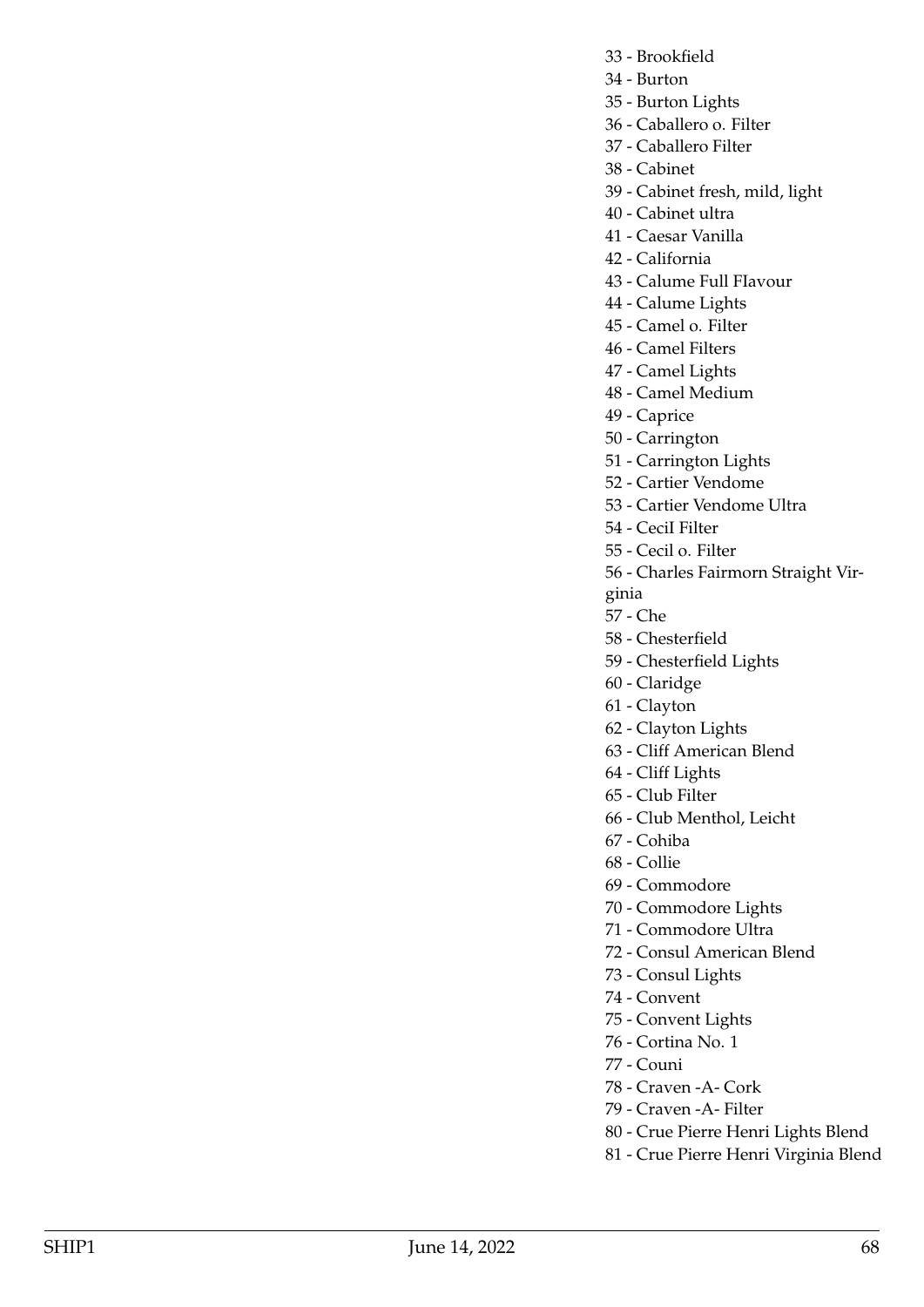- 82 Darling
- 83 Davidoff Classic, Menthol
- 84 Davidoff Lights, Mild
- 85 Dexter
- 86 Dimitrino
- 87 Ducal Filter (Rot), Menthol
- 88 Ducal Lights, Ultra, Mild
- 89 Duett
- 90 Dunhill International, Menthol
- 91 Dunhill Superior Quality Mild
- 92 Eastside
- 93 Eastside Lights
- 94 Eckstein No. 5
- 95 Edison 100
- 96 Efes
- 97 Elixyr
- 98 Embassy No.1
- 99 Ernte 23
- 100 Eve 120
- 101 Exzellenz 100s
- 102 f 6 normal, Int. Blend, Red,
- 103 f 6 Blue, Lights, Silver
- 104 Fairplay Full Flav.
- 105 Fairplay Light
- 106 Faro
- 107 Faro Lights
- 108 Finas
- 109 Frisco
- 110 Frisco Lights
- 111 Gauloises Blau
- 112 Gauloises Red
- 113 Gauloises Brunes o.Filter
- 114 Gedelfi Leicht
- 115 Gedelfi Würzig
- 116 George McMartin Gold
- 117 George McMartin Lights
- 118 Gitanes
- 119 Gitanes Blondes legeres
- 120 Gitanes Bout Filtre
- 121 Globetrotter
- 122 Globetrotter Lights
- 123 Gold Dollar Filter
- 124 Gold Dollar ohne Filter
- 125 Golden American, Menthol
- 126 Golden American Lights
- 127 Goldfield
- 128 Goldfield Lights
- 129 Gudang
- 130 HB
- 131 HB 907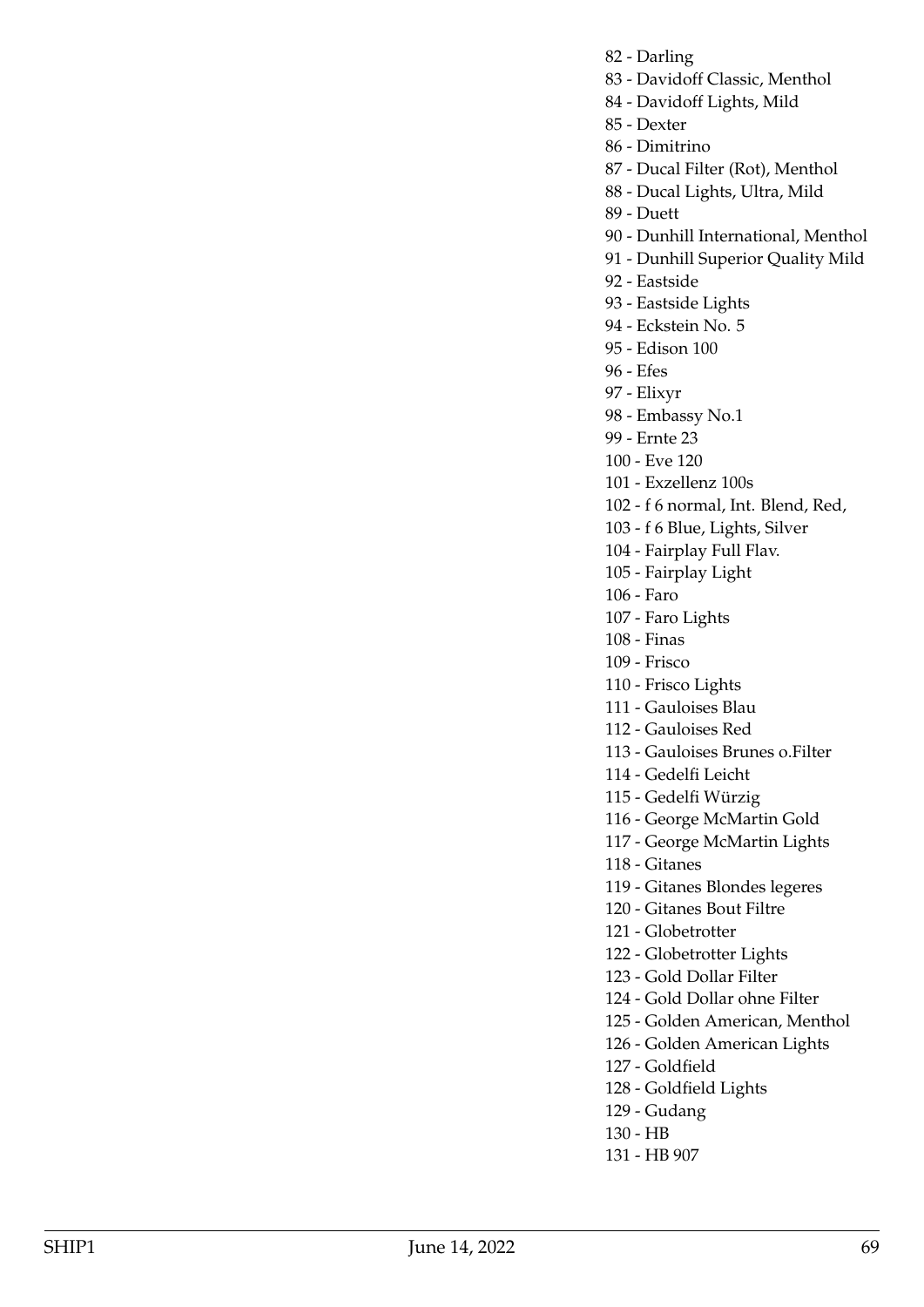132 - HB Lights

133 - Hemingway 100

134 - Henley Full Ravour

135 - Henley Lights

136 - Imperial American Blend

137 - Imperial American Blend Lights

138 - Imperial Aromareich

139 - Jakordia

140 - Jakordia Lights

141 - John Player Special (JPS)

142 - John Player Special (JPS) Lights

143 - Juno o.Filter

144 - Juno Filter

145 - Juwel 72

146 - Juwel Filter

147 - Karelias Super Virginias Filter

148 - Karelias Super Virginias Plain

Ovals

149 - Karo

150 - Kasino (DDR)

151 - Kent Blue Six

152 - Kent de Luxe

153 - Kent Golden One

154 - Kent Silver Four

155 - Kim

156 - Kim Ultra

157 - Kings Favourites Lights

158 - Kool Filter Kings

159 - Kora Lights

160 - Krone

161 - Kurmark Filter

162 - L & M

163 - L & M Lights

164 - Lambert & Butler King Size

165 - Lasso Filter

166 - Lasso ohne Filter

167 - Lomita Filter

168 - Look 100s Full Flavour, Menthol

169 - Look 100s Lights

170 - Lord Extra

171 - Lord Ultima, Ultra

172 - Lucky Strike

- 173 Lucky Strike Filters
- 174 Lucky Strike Lights
- 175 Lucky Strike Ultra
- 176 Lux Filter
- 177 M Classic, Menthol
- 178 M Lights
- 179 Magnum
- 180 Magnum Lights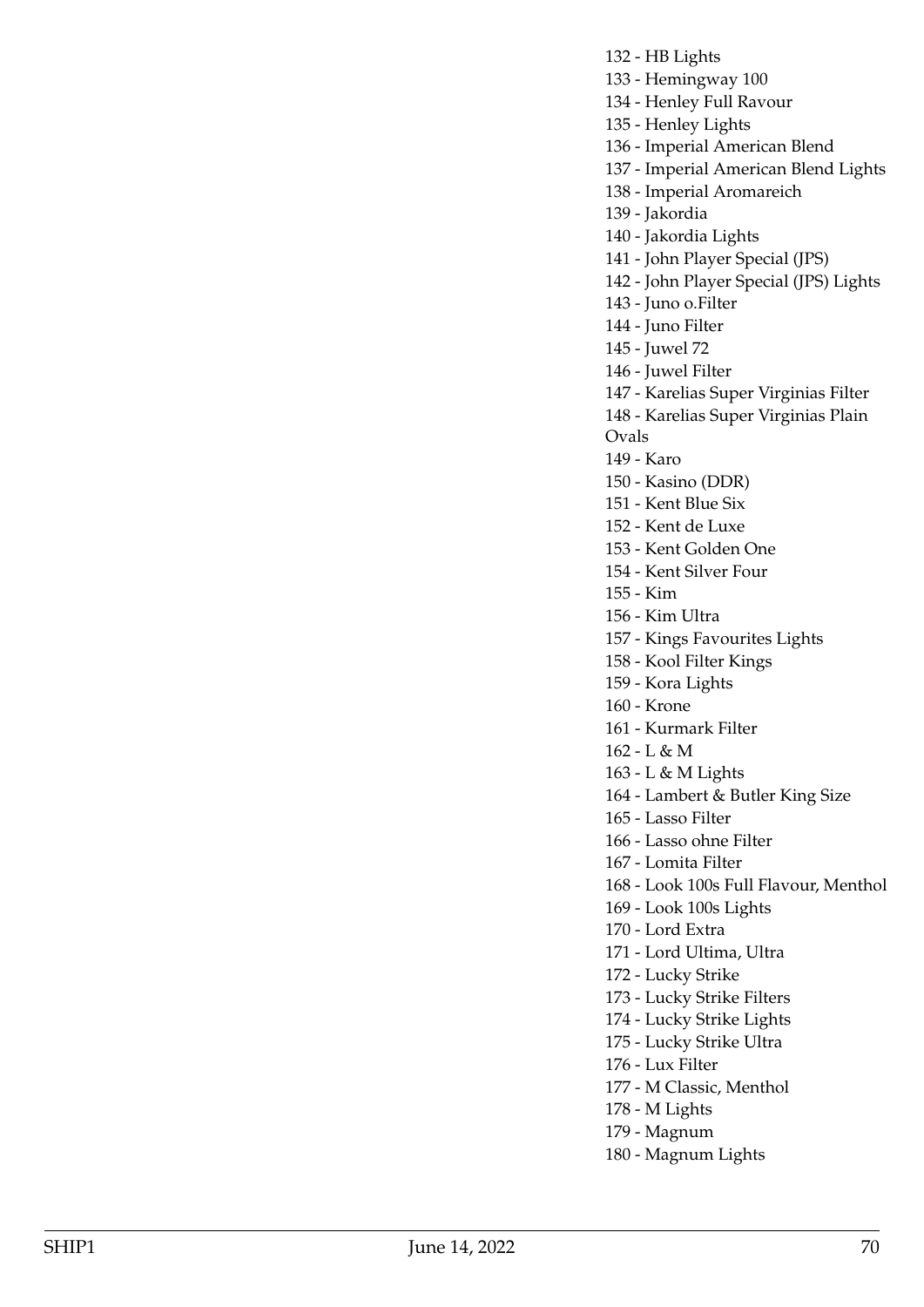181 - Magnum Medium

182 - Manitou Full Flavour

183 - Manitou Mild Blend

184 - Manitou Soft Blend

185 - Mark Adams

186 - Marlboro , M.Menthol

187 - Marlboro Lights, Menthol

188 - Marlboro Medium

189 - Marlboro Ultra

190 - Marwin

191 - Marwin Lights

192 - Mc Grant

193 - Mercedes de Luxe

194 - Merit Lights

195 - Miami Style

196 - Miami Style 100

197 - Milde Sorte

198 - Mokri Filter

199 - MS Filtro

200 - Multi de Luxe

201 - Muratti Privat

202 - Natural American Spirit Light

203 - Natural American Spirit

Medium

204 - Natural American Spirit Regular

205 - Nevada

206 - Nil Filter

207 - Nil Lights

208 - Nil ohne Filter

209 - Oakland Golden Blend

210 - Orienta

211 - Ova

212 - Overstolz

213 - Overstolz FiIter

214 - P & S Filter

215 - Pall Mall, Menthol

216 - Pall Mall Lights

217 - Pall Mall ohne Filter

218 - Pall Mall Ultra

219 - Panama

220 - Parliament 100s

221 - Partagas

222 - Peer 100

223 - Peer Export

224 - Peter Heinrichs

225 - Peter Heinrichs Light

226 - Peter Stuyvesant

227 - Peter Stuyvesant Lights

228 - Peter Stuyvesant Ultra

229 - Philip Morris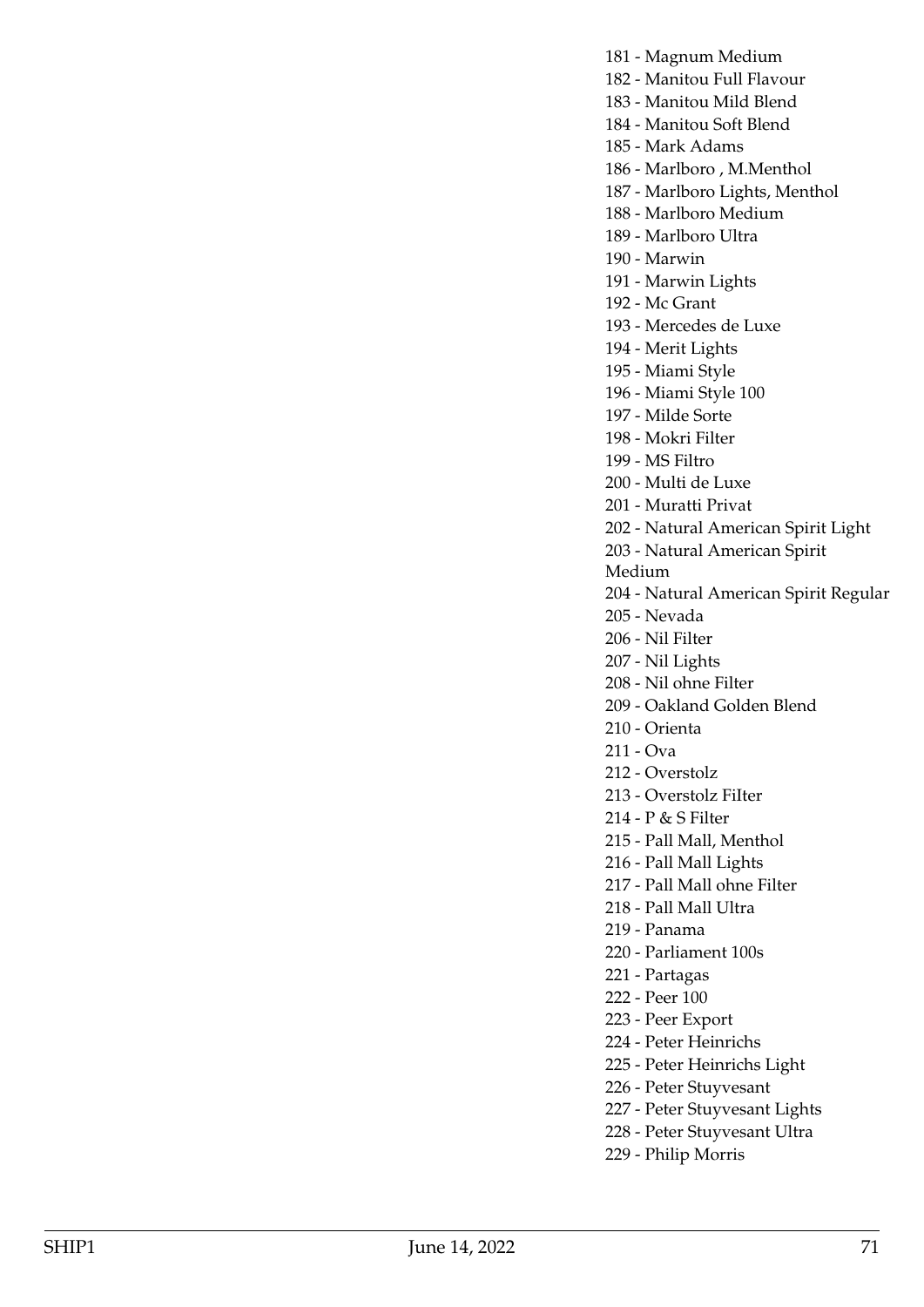230 - Philip Morris One - 1 (Ultra)

- 231 Players
- 232 Polo Full Flavor
- 233 Polo Lights
- 234 Power American Blend
- 235 Power Lights
- 236 Prince Denmark
- 237 Prince Lights, Medium, Menthol
- 238 Prince Ultra
- 239 Pro Full Flavor
- 240 Pro Lights
- 241 R 1
- 242 R 1 Light, Minima
- 243 R 6
- 244 Red Rock
- 245 Regal KS
- 246 Reval o.Filter
- 247 Reval Filter Golden Blend
- 248 Reyno Classic
- 249 Reyno Lights
- 250 Romeo y Julieta
- 251 Rosebud
- 252 Roth-Händle
- 253 Roth-Händle Filter
- 254 Rothmans
- 255 Rothmans Superslims
- 256 Roxy Full Flavour
- 257 Roxy International
- 258 Roxy Light
- 259 Ruhrpott
- 260 Salem No. 6
- 261 Santos Dumont
- 262 Semper (DDR)
- 263 Senator
- 264 Senior Service
- 265 Senoussi
- 266 Sex
- 267 Silber Tob. Cut
- 268 Silber Tob. Cut Light
- 269 Silk Cut
- 270 Smart
- 271 Sobranie BIack Russian Filter
- 272 Sobranie Cocktail Filter
- 273 Springwater
- 274 St. Moritz Filter, Menthol
- 275 Starlight Lights
- 276 Starlight Lights 100
- 277 Superkings
- 278 Superkings Lights
- 279 Sweet Afton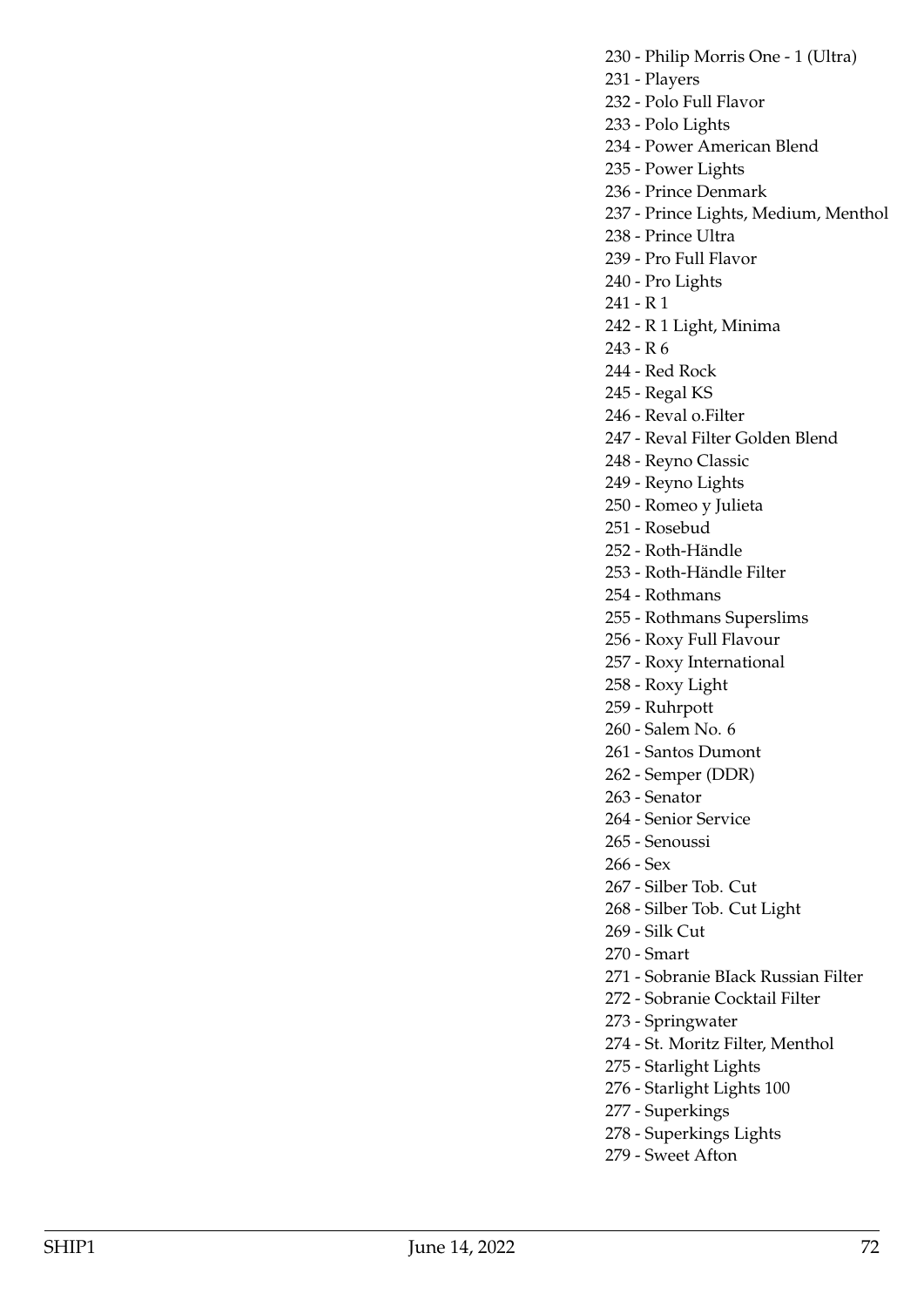|                    |                          | 280 - Tawa No. 2<br>281 - Tawa No. 2 Lights<br>282 - Templeton<br>283 - Templeton Lights<br>284 - Tip Count<br>285 - Tip Count Lights<br>286 - Tobacco House No. 7<br>287 - Treasurer<br>288 - Vogue (Menthol) SupersI 100s<br>289 - West<br>290 - West Lights, Medium, Ice<br>291 - West Ultra<br>292 - Wild Geese<br>293 - Windsor de Luxe<br>294 - Winfield Full Flavour<br>295 - Winfield Lights<br>296 - Winston<br>297 - Winston Lights<br>298 - WY Chester Filter<br>299 - YSL Lights 100s<br>300 - YSL Luxury 100s, Menthol<br>301 - Ziganov<br>302 - Zuban22<br>303 - selbst gedrehte Zigaretten<br>304 - selbst gedr. Zigaretten ohne Fil-<br>ter<br>305 - unbekannte Marke<br>306 - unbekannte Marke ohne Filter<br>307 - verschiedene bekannte Marken<br>999 - Antwortverweigerung |
|--------------------|--------------------------|------------------------------------------------------------------------------------------------------------------------------------------------------------------------------------------------------------------------------------------------------------------------------------------------------------------------------------------------------------------------------------------------------------------------------------------------------------------------------------------------------------------------------------------------------------------------------------------------------------------------------------------------------------------------------------------------------------------------------------------------------------------------------------------------|
| rau $\overline{5}$ | number per day, phase 1  | 997 - Trifft nicht zu<br>998 - Weiß nicht<br>999 - Antwortverweigerung                                                                                                                                                                                                                                                                                                                                                                                                                                                                                                                                                                                                                                                                                                                         |
| rau_6              | start (age/year) phase 1 | 997 - Trifft nicht zu<br>998 - Weiß nicht<br>999 - Antwortverweigerung                                                                                                                                                                                                                                                                                                                                                                                                                                                                                                                                                                                                                                                                                                                         |
| rau $_7$           | end (age/year) phase 1   | 997 - Trifft nicht zu<br>998 - Weiß nicht<br>999 - Antwortverweigerung                                                                                                                                                                                                                                                                                                                                                                                                                                                                                                                                                                                                                                                                                                                         |
| rau $_9$           | inhalation phase 1       | $1 - Ja$<br>2 - Nein<br>997 - Trifft nicht zu                                                                                                                                                                                                                                                                                                                                                                                                                                                                                                                                                                                                                                                                                                                                                  |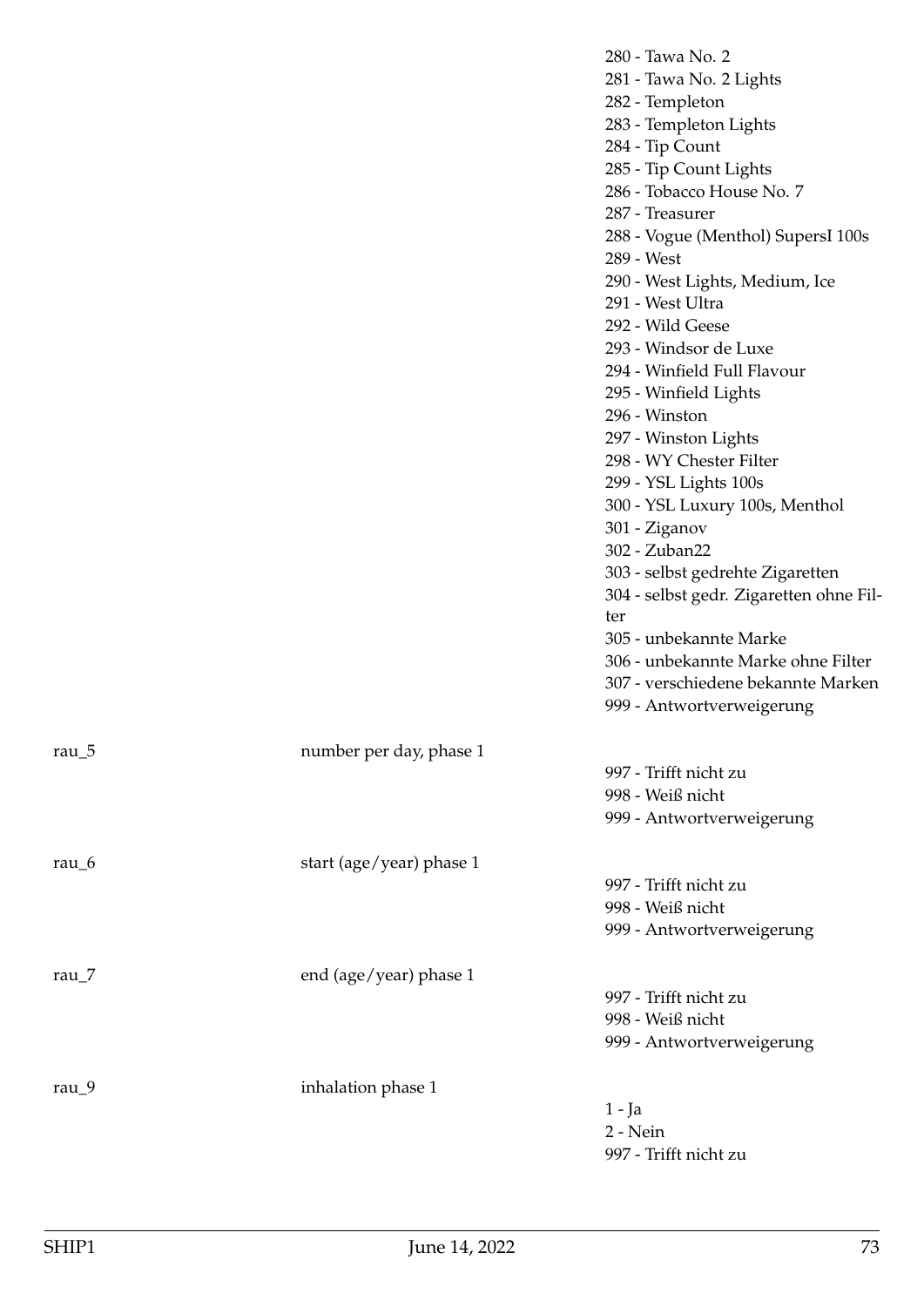998 - Weiß nicht 999 - Antwort verweigert

## rau\_10 phase of smoking 2, mark / brand

- 1 Zigarren, Zigarillos
- 2 Pfeife
- 3 Kautabak
- 4 2002
- 5 Afri Filter
- 6 American
- 7 American Style Lights
- 8 Americanos American Blend
- 9 Americanos Lights
- 10 Arome Vanille
- 11 Astor
- 12 Astor ohne Filter
- 13 Atika
- 14 Atkinson Medium
- 15 Atkinson Ultra
- 16 Auslese de Luxe
- 17 B 52
- 18 B 52 Lights
- 19 Balance
- 20 Barclay
- 21 Basic
- 22 Basic Lights
- 23 Beachlife Lights
- 24 Bellevue
- 25 Benson & Hedges
- 26 Benson & Hedges Lights
- 27 Black Death
- 28 Blend Light
- 29 Blend Original
- 30 Boston
- 31 Boston Lights
- 32 Boston Medium
- 33 Brookfield
- 34 Burton
- 35 Burton Lights
- 36 Caballero o. Filter
- 37 Caballero Filter
- 38 Cabinet
- 39 Cabinet fresh, mild, light
- 40 Cabinet ultra
- 41 Caesar Vanilla
- 42 California
- 43 Calume Full FIavour
- 44 Calume Lights
- 45 Camel o. Filter
- 46 Camel Filters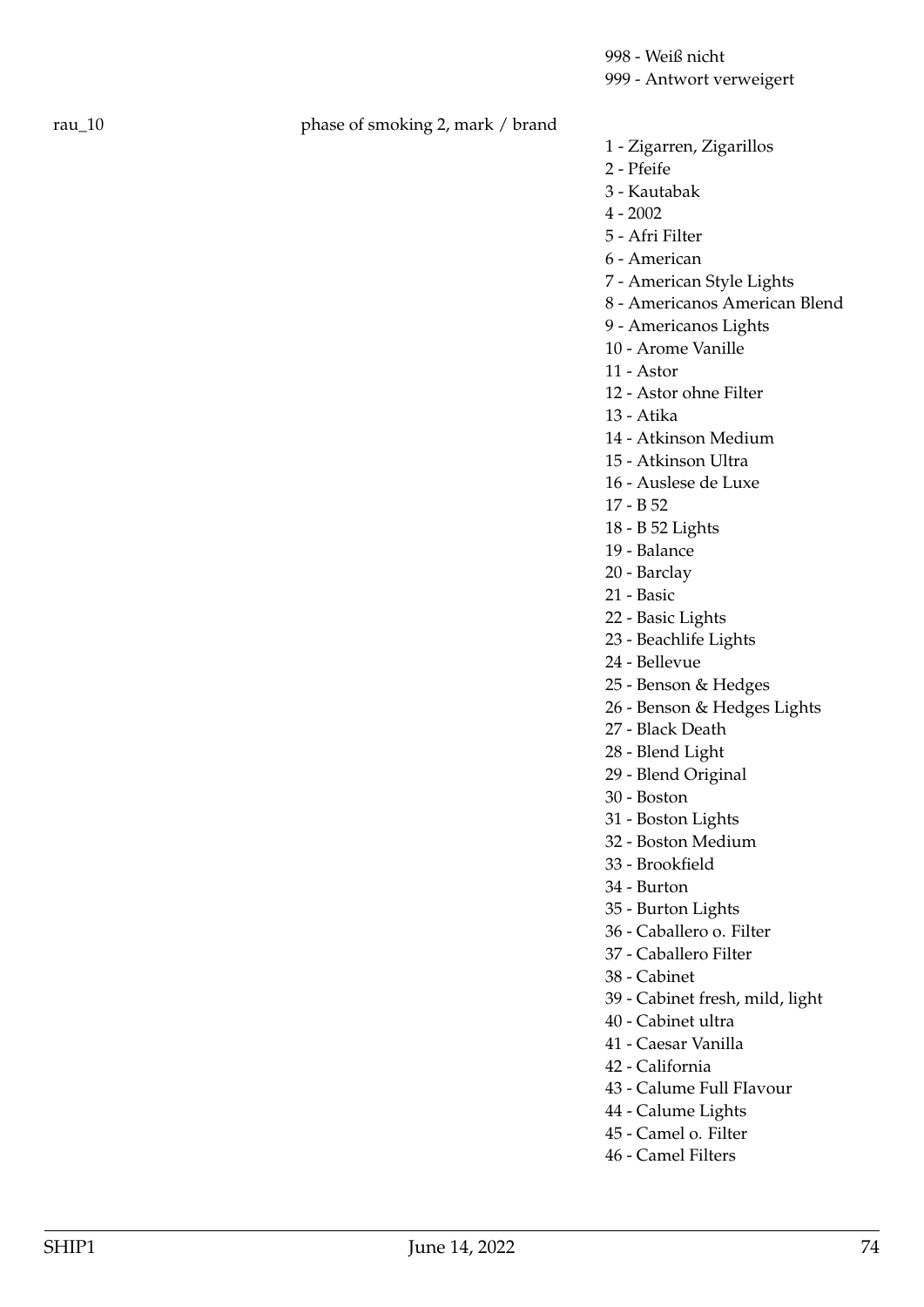- 47 Camel Lights
- 48 Camel Medium
- 49 Caprice
- 50 Carrington
- 51 Carrington Lights
- 52 Cartier Vendome
- 53 Cartier Vendome Ultra
- 54 CeciI Filter
- 55 Cecil o. Filter
- 56 Charles Fairmorn Straight Vir-
- ginia
- 57 Che
- 58 Chesterfield
- 59 Chesterfield Lights
- 60 Claridge
- 61 Clayton
- 62 Clayton Lights
- 63 Cliff American Blend
- 64 Cliff Lights
- 65 Club Filter
- 66 Club Menthol, Leicht
- 67 Cohiba
- 68 Collie
- 69 Commodore
- 70 Commodore Lights
- 71 Commodore Ultra
- 72 Consul American Blend
- 73 Consul Lights
- 74 Convent
- 75 Convent Lights
- 76 Cortina No. 1
- 77 Couni
- 78 Craven -A- Cork
- 79 Craven -A- Filter
- 80 Crue Pierre Henri Lights Blend
- 81 Crue Pierre Henri Virginia Blend
- 82 Darling
- 83 Davidoff Classic, Menthol
- 84 Davidoff Lights, Mild
- 85 Dexter
- 86 Dimitrino
- 87 Ducal Filter (Rot), Menthol
- 88 Ducal Lights, Ultra, Mild
- 89 Duett
- 90 Dunhill International, Menthol
- 91 Dunhill Superior Quality Mild
- 92 Eastside
- 93 Eastside Lights
- 94 Eckstein No. 5
- 95 Edison 100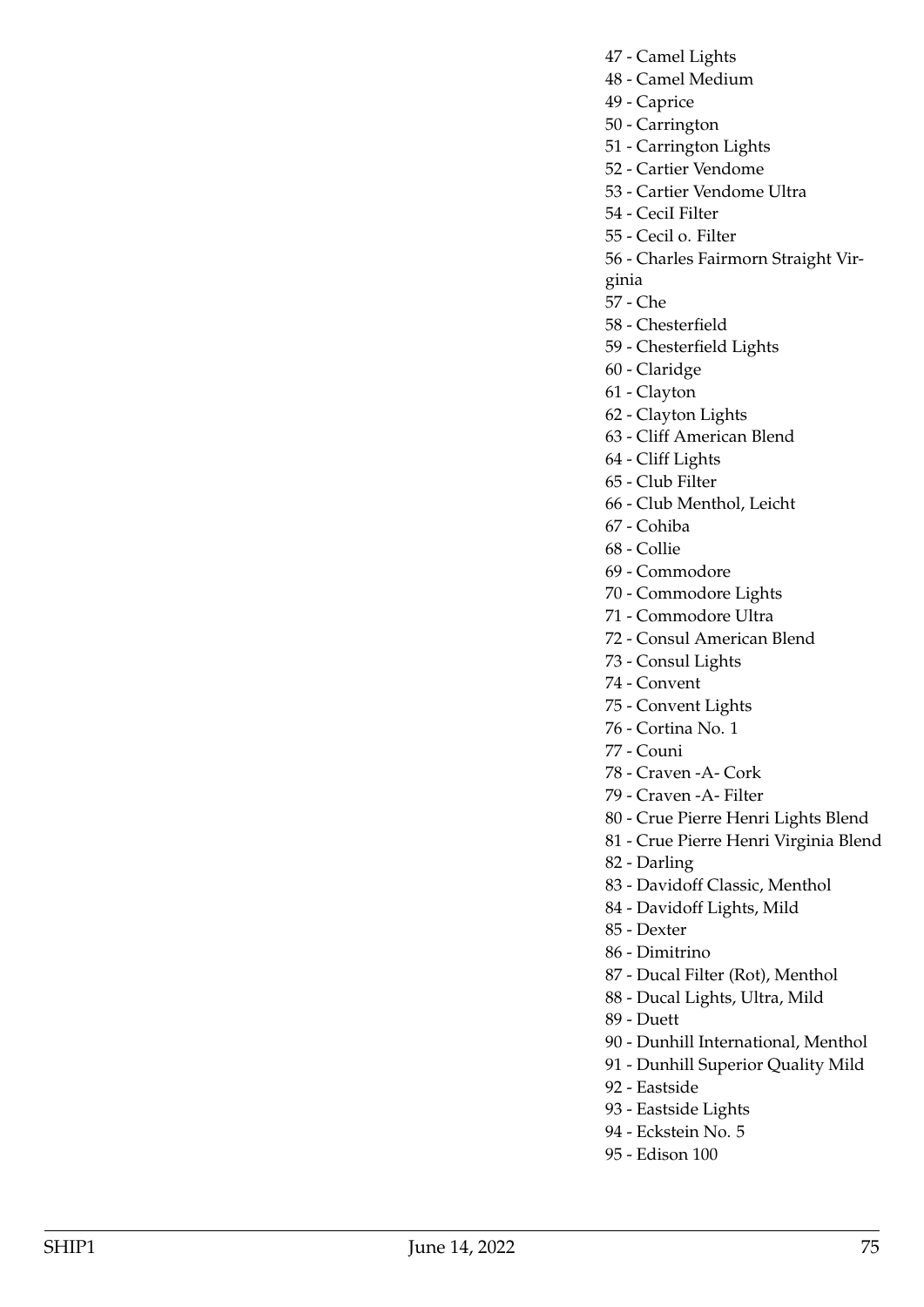96 - Efes 97 - Elixyr 98 - Embassy No.1 99 - Ernte 23 100 - Eve 120 101 - Exzellenz 100s 102 - f 6 normal, Int. Blend, Red,

103 - f 6 Blue, Lights, Silver

104 - Fairplay Full Flav. 105 - Fairplay Light

106 - Faro

107 - Faro Lights

108 - Finas

109 - Frisco

110 - Frisco Lights

111 - Gauloises Blau

112 - Gauloises Red

113 - Gauloises Brunes o.Filter

114 - Gedelfi Leicht

115 - Gedelfi Würzig

116 - George McMartin Gold

117 - George McMartin Lights

118 - Gitanes

119 - Gitanes Blondes legeres

120 - Gitanes Bout Filtre

121 - Globetrotter

122 - Globetrotter Lights

123 - Gold Dollar Filter

124 - Gold Dollar ohne Filter

125 - Golden American, Menthol

126 - Golden American Lights

127 - Goldfield

128 - Goldfield Lights

129 - Gudang

130 - HB

131 - HB 907

132 - HB Lights

133 - Hemingway 100

134 - Henley Full Ravour

135 - Henley Lights

136 - Imperial American Blend

137 - Imperial American Blend Lights

138 - Imperial Aromareich

139 - Jakordia

140 - Jakordia Lights

141 - John Player Special (JPS)

142 - John Player Special (JPS) Lights

143 - Juno o.Filter

144 - Juno Filter

145 - Juwel 72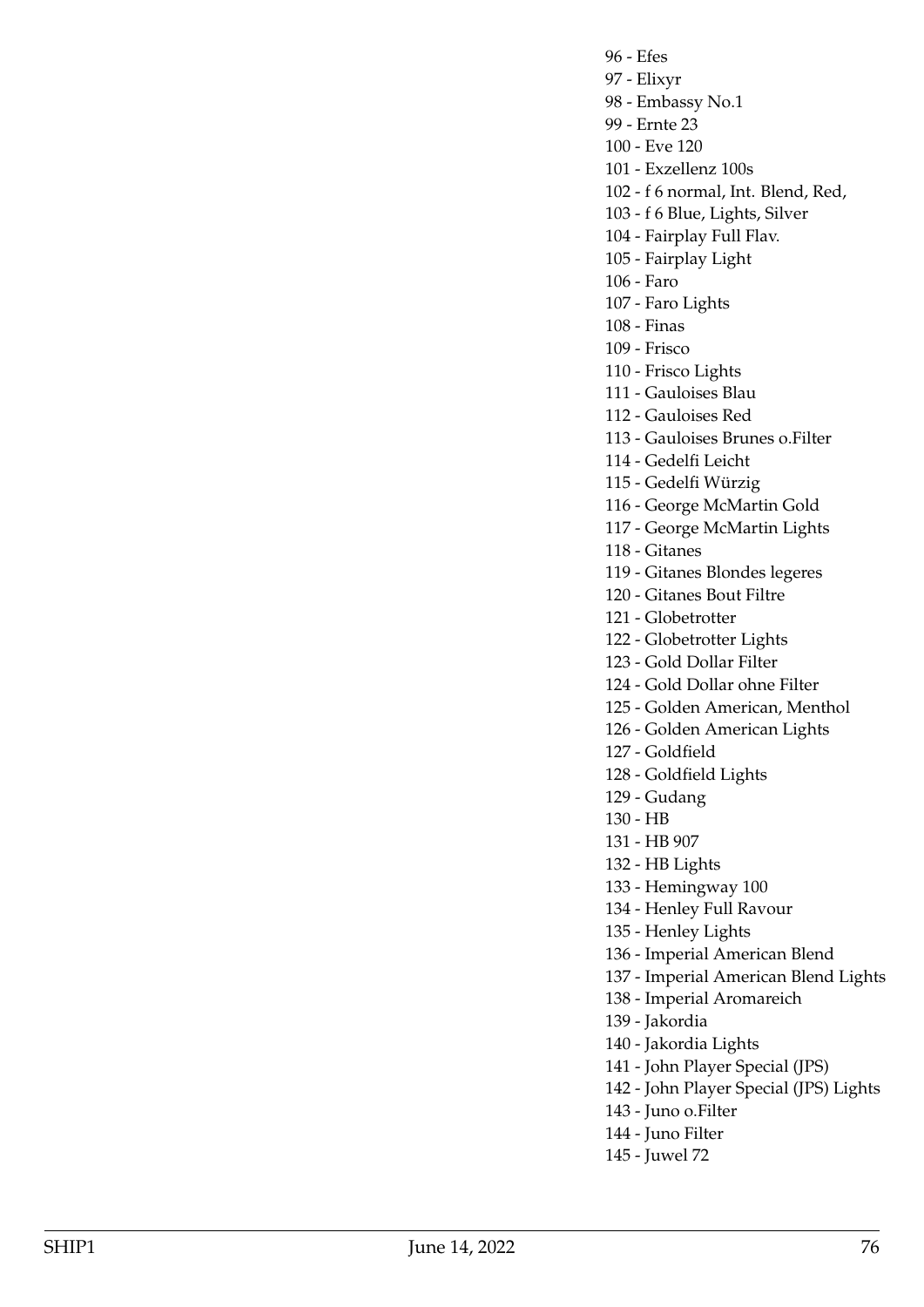146 - Juwel Filter 147 - Karelias Super Virginias Filter 148 - Karelias Super Virginias Plain Ovals 149 - Karo 150 - Kasino (DDR) 151 - Kent Blue Six 152 - Kent de Luxe 153 - Kent Golden One 154 - Kent Silver Four 155 - Kim 156 - Kim Ultra 157 - Kings Favourites Lights 158 - Kool Filter Kings 159 - Kora Lights 160 - Krone 161 - Kurmark Filter 162 - L & M 163 - L & M Lights 164 - Lambert & Butler King Size 165 - Lasso Filter 166 - Lasso ohne Filter 167 - Lomita Filter 168 - Look 100s Full Flavour, Menthol 169 - Look 100s Lights 170 - Lord Extra 171 - Lord Ultima, Ultra 172 - Lucky Strike 173 - Lucky Strike Filters 174 - Lucky Strike Lights 175 - Lucky Strike Ultra 176 - Lux Filter 177 - M Classic, Menthol 178 - M Lights 179 - Magnum 180 - Magnum Lights 181 - Magnum Medium 182 - Manitou Full Flavour 183 - Manitou Mild Blend 184 - Manitou Soft Blend 185 - Mark Adams 186 - Marlboro , M.Menthol 187 - Marlboro Lights, Menthol 188 - Marlboro Medium 189 - Marlboro Ultra 190 - Marwin 191 - Marwin Lights 192 - Mc Grant

- 193 Mercedes de Luxe
- 194 Merit Lights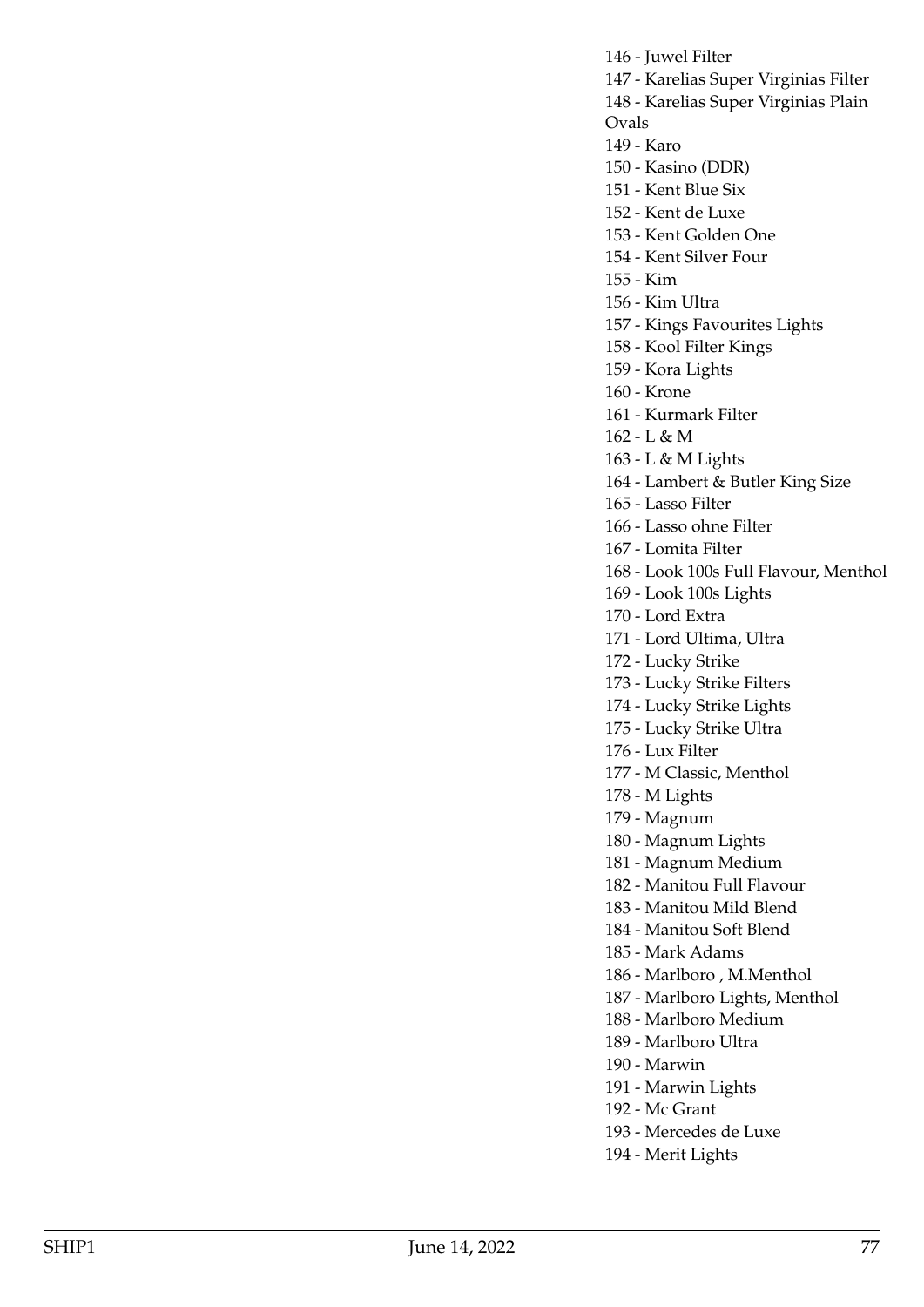196 - Miami Style 100 197 - Milde Sorte

198 - Mokri Filter

195 - Miami Style

199 - MS Filtro

200 - Multi de Luxe

201 - Muratti Privat

202 - Natural American Spirit Light

203 - Natural American Spirit

Medium

204 - Natural American Spirit Regular

205 - Nevada

206 - Nil Filter

207 - Nil Lights

208 - Nil ohne Filter

209 - Oakland Golden Blend

210 - Orienta

211 - Ova

212 - Overstolz

213 - Overstolz FiIter

214 - P & S Filter

215 - Pall Mall, Menthol

216 - Pall Mall Lights

217 - Pall Mall ohne Filter

218 - Pall Mall Ultra

219 - Panama

220 - Parliament 100s

221 - Partagas

222 - Peer 100

223 - Peer Export

224 - Peter Heinrichs

225 - Peter Heinrichs Light

226 - Peter Stuyvesant

227 - Peter Stuyvesant Lights

228 - Peter Stuyvesant Ultra

229 - Philip Morris

230 - Philip Morris One - 1 (Ultra)

231 - Players

232 - Polo Full Flavor

233 - Polo Lights

234 - Power American Blend

235 - Power Lights

236 - Prince Denmark

237 - Prince Lights, Medium, Menthol

238 - Prince Ultra

239 - Pro Full Flavor

240 - Pro Lights

241 - R 1

242 - R 1 Light, Minima

243 - R 6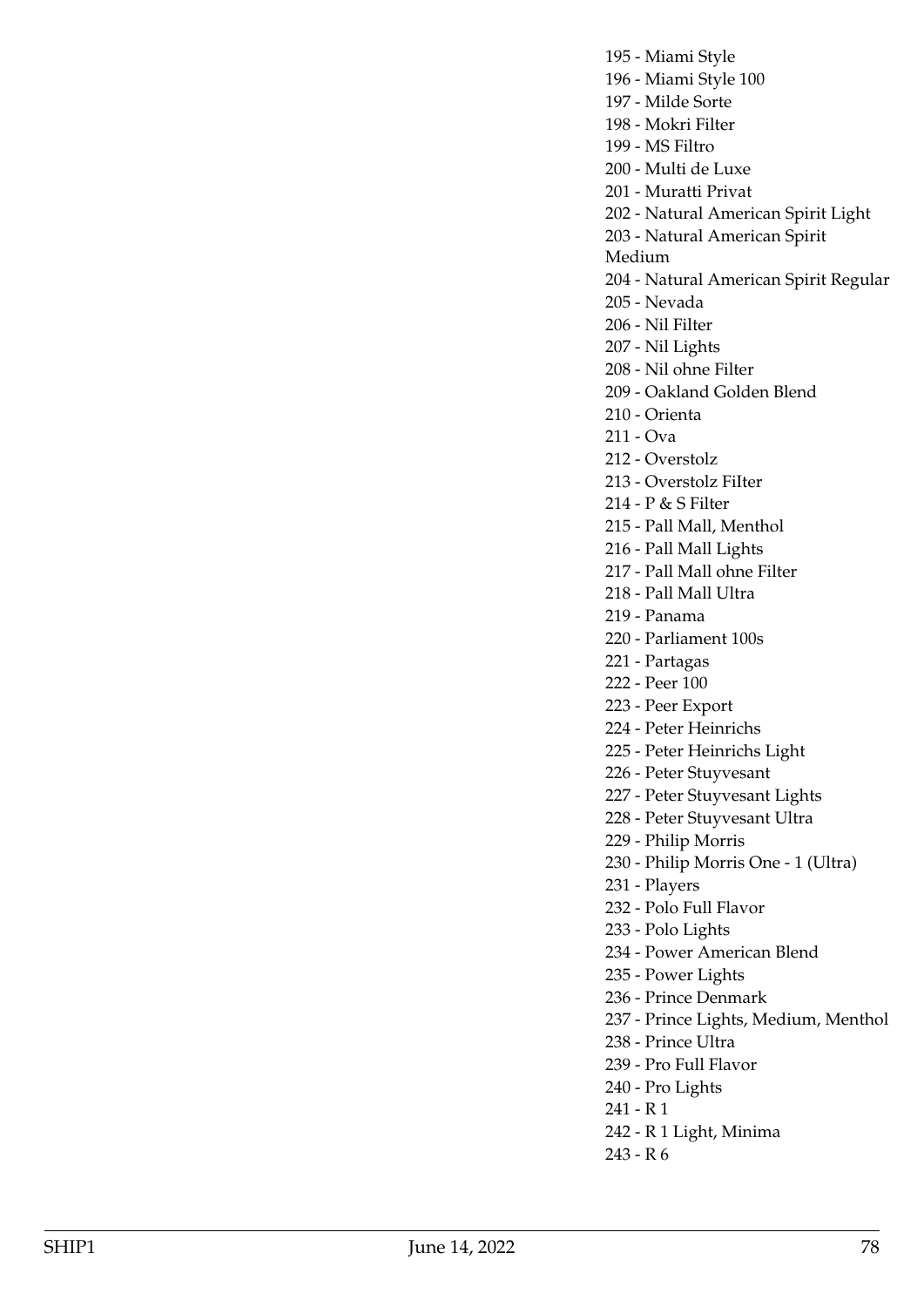- 244 Red Rock
- 245 Regal KS
- 246 Reval o.Filter
- 247 Reval Filter Golden Blend
- 248 Reyno Classic
- 249 Reyno Lights
- 250 Romeo y Julieta
- 251 Rosebud
- 252 Roth-Händle
- 253 Roth-Händle Filter
- 254 Rothmans
- 255 Rothmans Superslims
- 256 Roxy Full Flavour
- 257 Roxy International
- 258 Roxy Light
- 259 Ruhrpott
- 260 Salem No. 6
- 261 Santos Dumont
- 262 Semper (DDR)
- 263 Senator
	- 264 Senior Service
	- 265 Senoussi
	- 266 Sex
	- 267 Silber Tob. Cut
	- 268 Silber Tob. Cut Light
	- 269 Silk Cut
	- 270 Smart
	- 271 Sobranie BIack Russian Filter
	- 272 Sobranie Cocktail Filter
	- 273 Springwater
	- 274 St. Moritz Filter, Menthol
	- 275 Starlight Lights
	- 276 Starlight Lights 100
	- 277 Superkings
	- 278 Superkings Lights
	- 279 Sweet Afton
	- 280 Tawa No. 2
	- 281 Tawa No. 2 Lights
	- 282 Templeton
- 283 Templeton Lights
- 284 Tip Count
- 285 Tip Count Lights
- 286 Tobacco House No. 7
- 287 Treasurer
- 288 Vogue (Menthol) SupersI 100s
- 289 West
- 290 West Lights, Medium, Ice
- 291 West Ultra
- 292 Wild Geese
- 293 Windsor de Luxe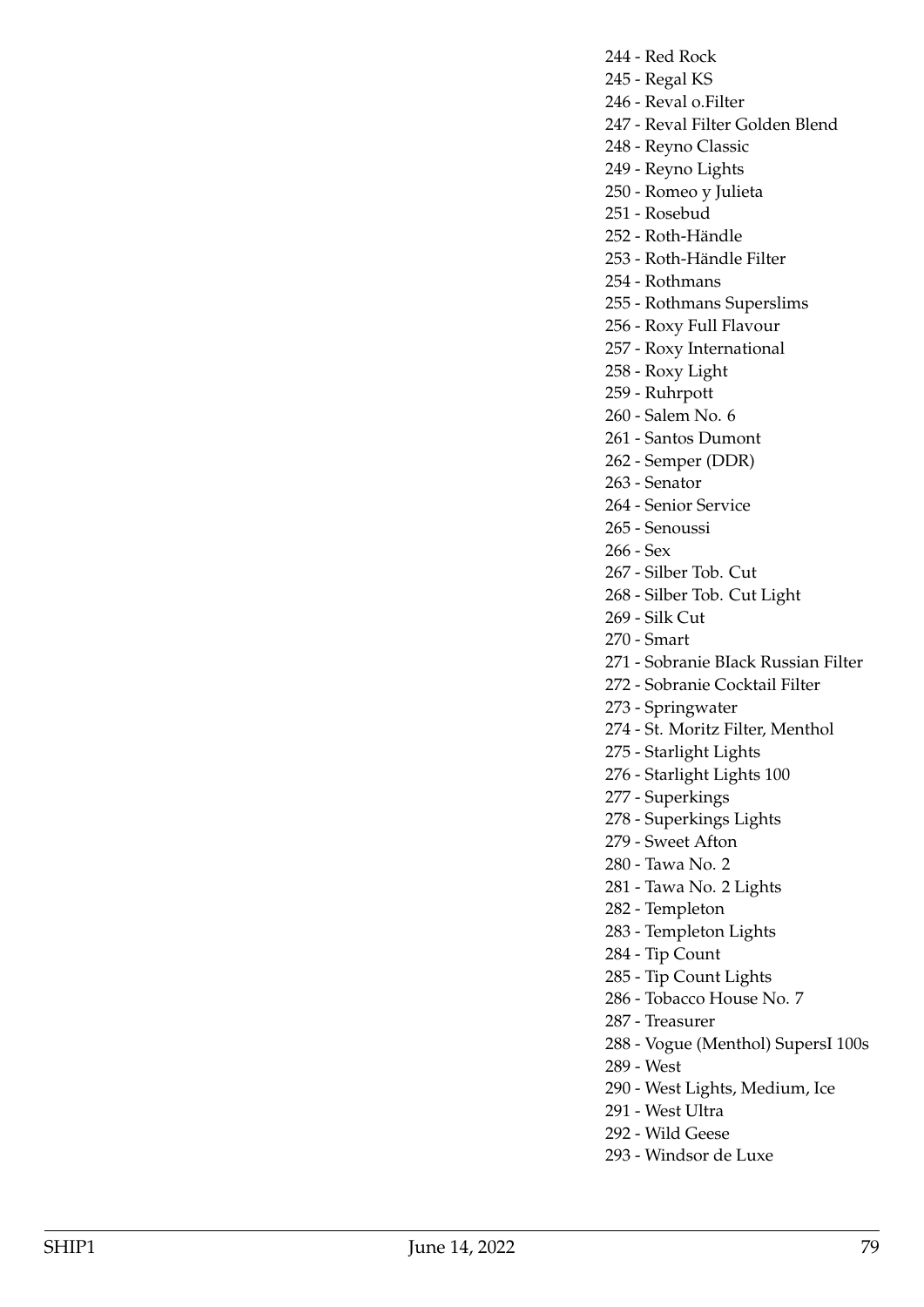|                    |                                  | 294 - Winfield Full Flavour<br>295 - Winfield Lights<br>296 - Winston<br>297 - Winston Lights<br>298 - WY Chester Filter<br>299 - YSL Lights 100s<br>300 - YSL Luxury 100s, Menthol<br>301 - Ziganov<br>302 - Zuban22<br>303 - selbst gedrehte Zigaretten<br>304 - selbst gedr. Zigaretten ohne Fil-<br>ter<br>305 - unbekannte Marke<br>306 - unbekannte Marke ohne Filter<br>307 - verschiedene bekannte Marken<br>999 - Antwortverweigerung |
|--------------------|----------------------------------|------------------------------------------------------------------------------------------------------------------------------------------------------------------------------------------------------------------------------------------------------------------------------------------------------------------------------------------------------------------------------------------------------------------------------------------------|
| rau $11$           | number per day, phase 2          |                                                                                                                                                                                                                                                                                                                                                                                                                                                |
|                    |                                  | 997 - Trifft nicht zu                                                                                                                                                                                                                                                                                                                                                                                                                          |
|                    |                                  | 998 - Weiß nicht                                                                                                                                                                                                                                                                                                                                                                                                                               |
|                    |                                  | 999 - Antwortverweigerung                                                                                                                                                                                                                                                                                                                                                                                                                      |
| rau $_12$          | start (age/year) phase 2         |                                                                                                                                                                                                                                                                                                                                                                                                                                                |
|                    |                                  | 997 - Trifft nicht zu                                                                                                                                                                                                                                                                                                                                                                                                                          |
|                    |                                  | 998 - Weiß nicht                                                                                                                                                                                                                                                                                                                                                                                                                               |
|                    |                                  | 999 - Antwortverweigerung                                                                                                                                                                                                                                                                                                                                                                                                                      |
| rau $\sqrt{13}$    | end (age/year) phase 2           |                                                                                                                                                                                                                                                                                                                                                                                                                                                |
|                    |                                  | 997 - Trifft nicht zu                                                                                                                                                                                                                                                                                                                                                                                                                          |
|                    |                                  | 998 - Weiß nicht                                                                                                                                                                                                                                                                                                                                                                                                                               |
|                    |                                  | 999 - Antwortverweigerung                                                                                                                                                                                                                                                                                                                                                                                                                      |
| rau $\frac{15}{ }$ | inhalation phase 2               |                                                                                                                                                                                                                                                                                                                                                                                                                                                |
|                    |                                  | $1 - Ja$                                                                                                                                                                                                                                                                                                                                                                                                                                       |
|                    |                                  | 2 - Nein                                                                                                                                                                                                                                                                                                                                                                                                                                       |
|                    |                                  | 997 - Trifft nicht zu                                                                                                                                                                                                                                                                                                                                                                                                                          |
|                    |                                  | 998 - Weiß nicht                                                                                                                                                                                                                                                                                                                                                                                                                               |
|                    |                                  | 999 - Antwort verweigert                                                                                                                                                                                                                                                                                                                                                                                                                       |
| rau_16             | phase of smoking 3, mark / brand |                                                                                                                                                                                                                                                                                                                                                                                                                                                |
|                    |                                  | 1 - Zigarren, Zigarillos                                                                                                                                                                                                                                                                                                                                                                                                                       |
|                    |                                  | 2 - Pfeife                                                                                                                                                                                                                                                                                                                                                                                                                                     |
|                    |                                  | 3 - Kautabak                                                                                                                                                                                                                                                                                                                                                                                                                                   |
|                    |                                  | $4 - 2002$<br>5 - Afri Filter                                                                                                                                                                                                                                                                                                                                                                                                                  |
|                    |                                  | 6 - American                                                                                                                                                                                                                                                                                                                                                                                                                                   |
|                    |                                  | 7 - American Style Lights                                                                                                                                                                                                                                                                                                                                                                                                                      |
|                    |                                  | 8 - Americanos American Blend                                                                                                                                                                                                                                                                                                                                                                                                                  |
|                    |                                  | 9 - Americanos Lights                                                                                                                                                                                                                                                                                                                                                                                                                          |
|                    |                                  | 10 - Arome Vanille                                                                                                                                                                                                                                                                                                                                                                                                                             |
|                    |                                  |                                                                                                                                                                                                                                                                                                                                                                                                                                                |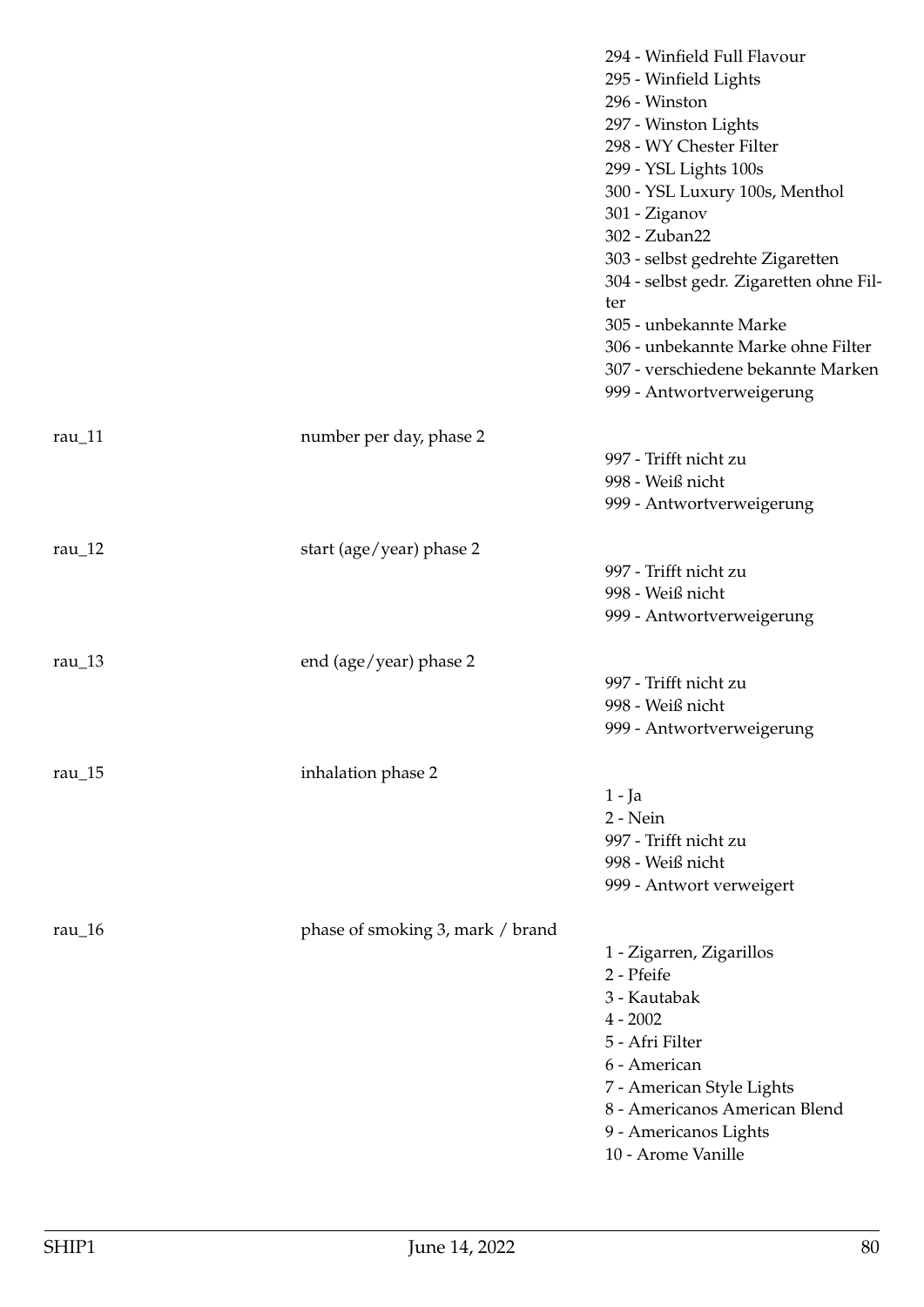- 11 Astor
- 12 Astor ohne Filter
- 13 Atika

14 - Atkinson Medium

- 15 Atkinson Ultra
- 16 Auslese de Luxe
- 17 B 52
- 18 B 52 Lights
- 19 Balance
- 20 Barclay
- 21 Basic
- 22 Basic Lights
- 23 Beachlife Lights
- 24 Bellevue
- 25 Benson & Hedges
- 26 Benson & Hedges Lights
- 27 Black Death
- 28 Blend Light
- 29 Blend Original
- 30 Boston
- 31 Boston Lights
- 32 Boston Medium
- 33 Brookfield
- 34 Burton
- 35 Burton Lights
- 36 Caballero o. Filter
- 37 Caballero Filter
- 38 Cabinet
- 39 Cabinet fresh, mild, light
- 40 Cabinet ultra
- 41 Caesar Vanilla
- 42 California
- 43 Calume Full FIavour
- 44 Calume Lights
- 45 Camel o. Filter
- 46 Camel Filters
- 47 Camel Lights
- 48 Camel Medium
- 49 Caprice
- 50 Carrington
- 51 Carrington Lights
- 52 Cartier Vendome
- 53 Cartier Vendome Ultra
- 54 CeciI Filter
- 55 Cecil o. Filter
- 56 Charles Fairmorn Straight Vir-
- ginia
- 57 Che
- 58 Chesterfield
- 59 Chesterfield Lights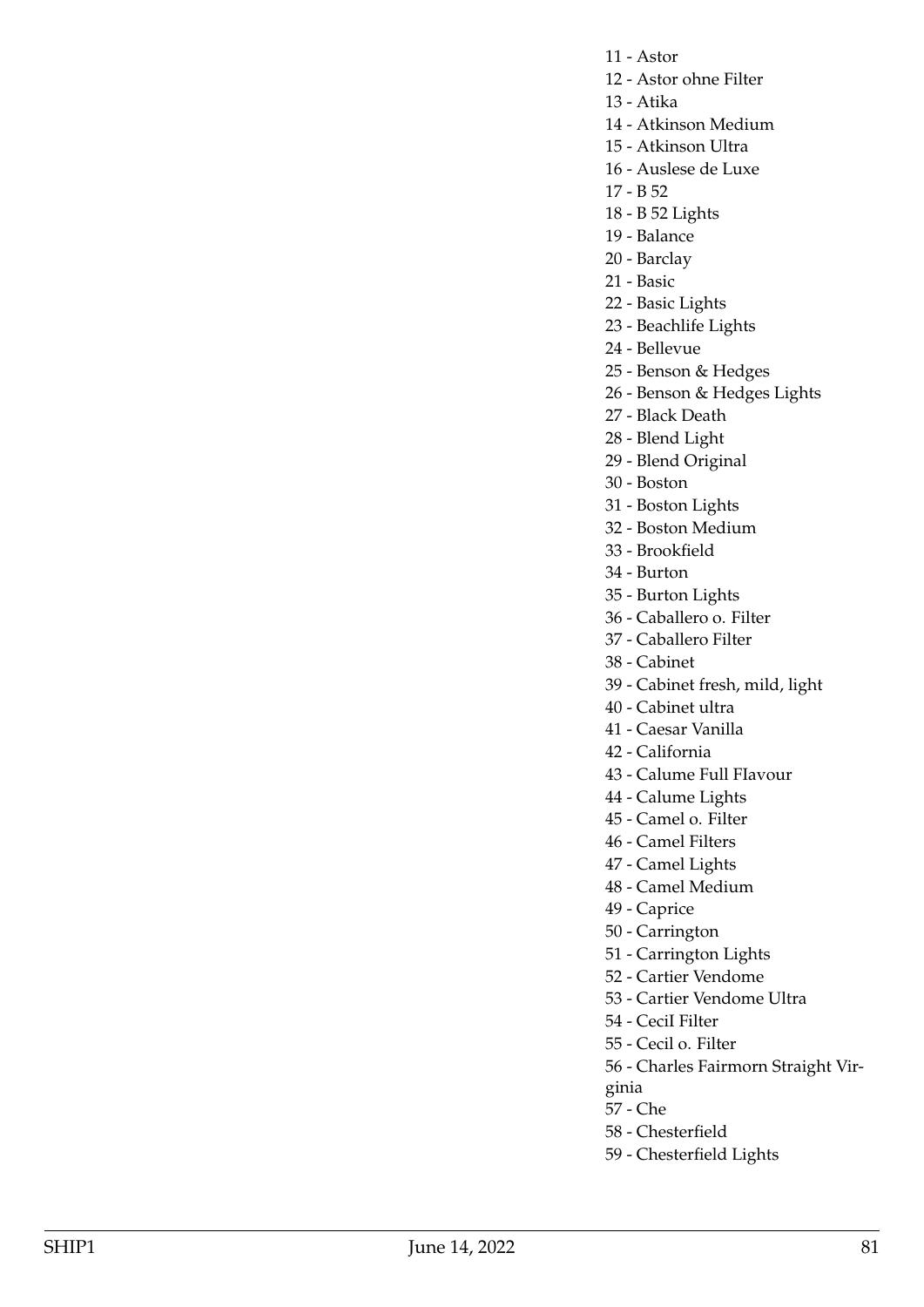- 60 Claridge
- 61 Clayton
- 62 Clayton Lights
- 63 Cliff American Blend
- 64 Cliff Lights
- 65 Club Filter
- 66 Club Menthol, Leicht
- 67 Cohiba
- 68 Collie
- 69 Commodore
- 70 Commodore Lights
- 71 Commodore Ultra
- 72 Consul American Blend
- 73 Consul Lights
- 74 Convent
- 75 Convent Lights
- 76 Cortina No. 1
- 77 Couni
- 78 Craven -A- Cork
- 79 Craven -A- Filter
- 80 Crue Pierre Henri Lights Blend
- 81 Crue Pierre Henri Virginia Blend
- 82 Darling
- 83 Davidoff Classic, Menthol
- 84 Davidoff Lights, Mild
- 85 Dexter
- 86 Dimitrino
- 87 Ducal Filter (Rot), Menthol
- 88 Ducal Lights, Ultra, Mild
- 89 Duett
- 90 Dunhill International, Menthol
- 91 Dunhill Superior Quality Mild
- 92 Eastside
- 93 Eastside Lights
- 94 Eckstein No. 5
- 95 Edison 100
- 96 Efes
- 97 Elixyr
- 98 Embassy No.1
- 99 Ernte 23
- 100 Eve 120
- 101 Exzellenz 100s
- 102 f 6 normal, Int. Blend, Red,
- 103 f 6 Blue, Lights, Silver
- 104 Fairplay Full Flav.
- 105 Fairplay Light
- 106 Faro
- 107 Faro Lights
- 108 Finas
- 109 Frisco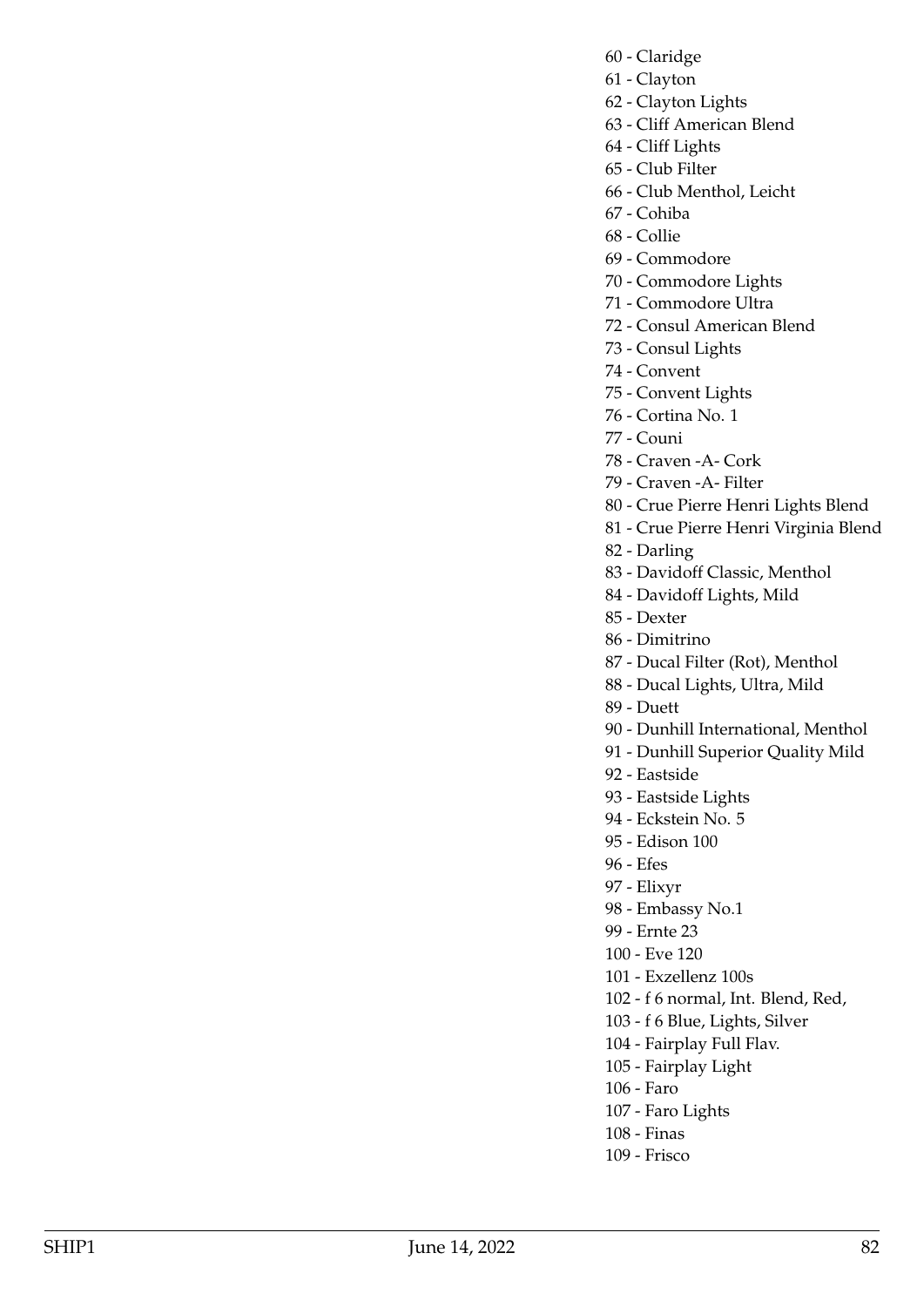- 110 Frisco Lights
- 111 Gauloises Blau
- 112 Gauloises Red
- 113 Gauloises Brunes o.Filter
- 114 Gedelfi Leicht
- 115 Gedelfi Würzig
- 116 George McMartin Gold
- 117 George McMartin Lights
- 118 Gitanes
- 119 Gitanes Blondes legeres
- 120 Gitanes Bout Filtre
- 121 Globetrotter
- 122 Globetrotter Lights
- 123 Gold Dollar Filter
- 124 Gold Dollar ohne Filter
- 125 Golden American, Menthol
- 126 Golden American Lights
- 127 Goldfield
- 128 Goldfield Lights
- 129 Gudang
- 130 HB
- 131 HB 907
- 132 HB Lights
- 133 Hemingway 100
- 134 Henley Full Ravour
- 135 Henley Lights
- 136 Imperial American Blend
- 137 Imperial American Blend Lights
- 138 Imperial Aromareich
- 139 Jakordia
- 140 Jakordia Lights
- 141 John Player Special (JPS)
- 142 John Player Special (JPS) Lights
- 143 Juno o.Filter
- 144 Juno Filter
- 145 Juwel 72
- 146 Juwel Filter
- 147 Karelias Super Virginias Filter
- 148 Karelias Super Virginias Plain
- Ovals
- 149 Karo
- 150 Kasino (DDR)
- 151 Kent Blue Six
- 152 Kent de Luxe
- 153 Kent Golden One
- 154 Kent Silver Four
- 155 Kim
- 156 Kim Ultra
- 157 Kings Favourites Lights
- 158 Kool Filter Kings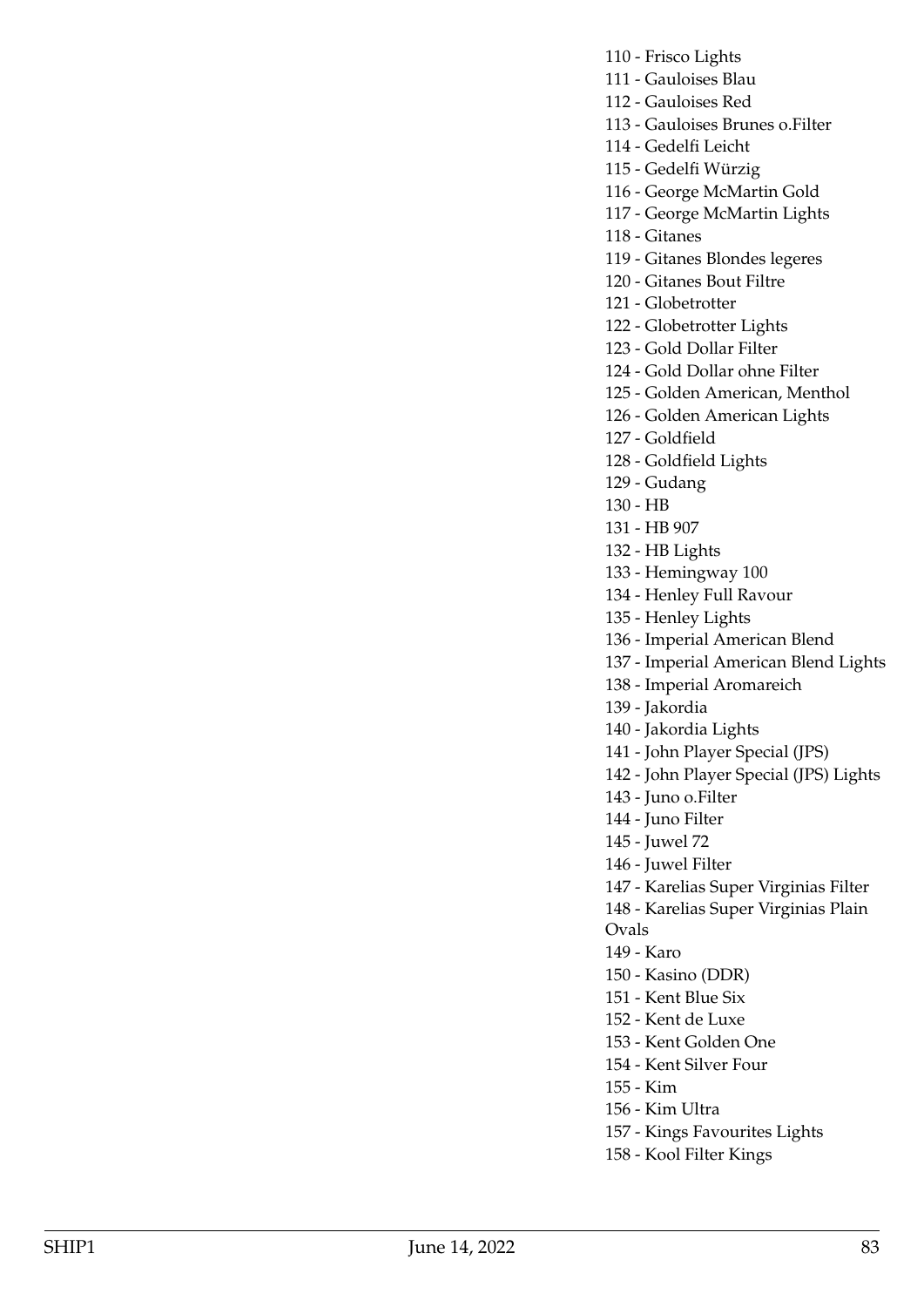159 - Kora Lights

160 - Krone

161 - Kurmark Filter

162 - L & M

163 - L & M Lights

164 - Lambert & Butler King Size

165 - Lasso Filter

166 - Lasso ohne Filter

167 - Lomita Filter

168 - Look 100s Full Flavour, Menthol

169 - Look 100s Lights

170 - Lord Extra

171 - Lord Ultima, Ultra

172 - Lucky Strike

173 - Lucky Strike Filters

174 - Lucky Strike Lights

175 - Lucky Strike Ultra

176 - Lux Filter

177 - M Classic, Menthol

178 - M Lights

179 - Magnum

180 - Magnum Lights

181 - Magnum Medium

182 - Manitou Full Flavour

183 - Manitou Mild Blend

184 - Manitou Soft Blend

185 - Mark Adams

186 - Marlboro , M.Menthol

187 - Marlboro Lights, Menthol

188 - Marlboro Medium

189 - Marlboro Ultra

190 - Marwin

191 - Marwin Lights

192 - Mc Grant

193 - Mercedes de Luxe

194 - Merit Lights

195 - Miami Style

196 - Miami Style 100

197 - Milde Sorte

198 - Mokri Filter

199 - MS Filtro

200 - Multi de Luxe

201 - Muratti Privat

202 - Natural American Spirit Light

203 - Natural American Spirit

Medium

204 - Natural American Spirit Regular

205 - Nevada

206 - Nil Filter

207 - Nil Lights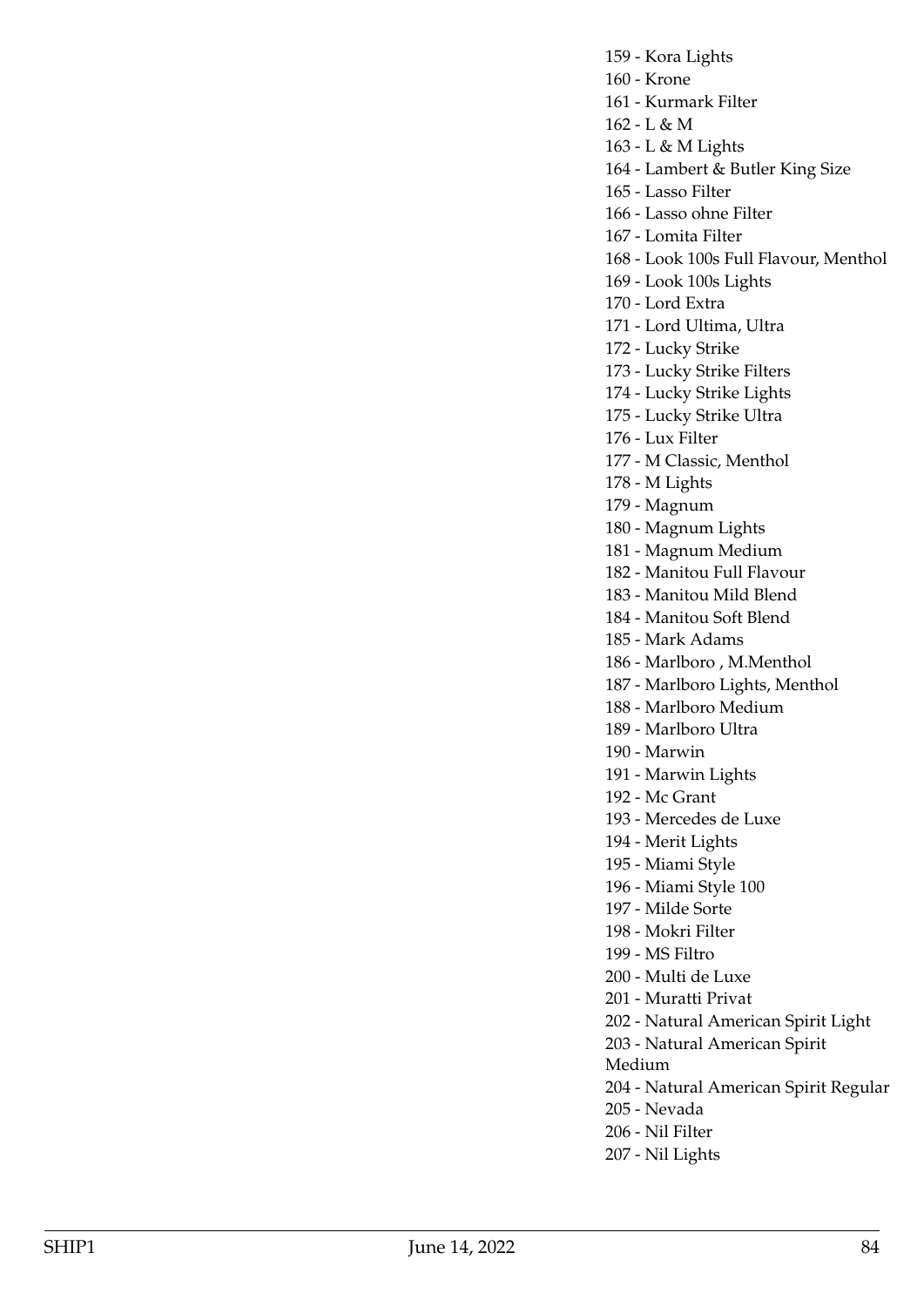208 - Nil ohne Filter

- 209 Oakland Golden Blend
- 210 Orienta
- 211 Ova

212 - Overstolz

- 213 Overstolz FiIter
- 214 P & S Filter
- 215 Pall Mall, Menthol
- 216 Pall Mall Lights
- 217 Pall Mall ohne Filter
- 218 Pall Mall Ultra
- 219 Panama
- 220 Parliament 100s
- 221 Partagas
- 222 Peer 100
- 223 Peer Export
- 224 Peter Heinrichs
- 225 Peter Heinrichs Light
- 226 Peter Stuyvesant
- 227 Peter Stuyvesant Lights
- 228 Peter Stuyvesant Ultra
- 229 Philip Morris
- 230 Philip Morris One 1 (Ultra)
- 231 Players
- 232 Polo Full Flavor
- 233 Polo Lights
- 234 Power American Blend
- 235 Power Lights
- 236 Prince Denmark
- 237 Prince Lights, Medium, Menthol
- 238 Prince Ultra
- 239 Pro Full Flavor
- 240 Pro Lights
- 241 R 1
- 242 R 1 Light, Minima
- 243 R 6
- 244 Red Rock
- 245 Regal KS
- 246 Reval o.Filter
- 247 Reval Filter Golden Blend
- 248 Reyno Classic
- 249 Reyno Lights
- 250 Romeo y Julieta
- 251 Rosebud
- 252 Roth-Händle
- 253 Roth-Händle Filter
- 254 Rothmans
- 255 Rothmans Superslims
- 256 Roxy Full Flavour
- 257 Roxy International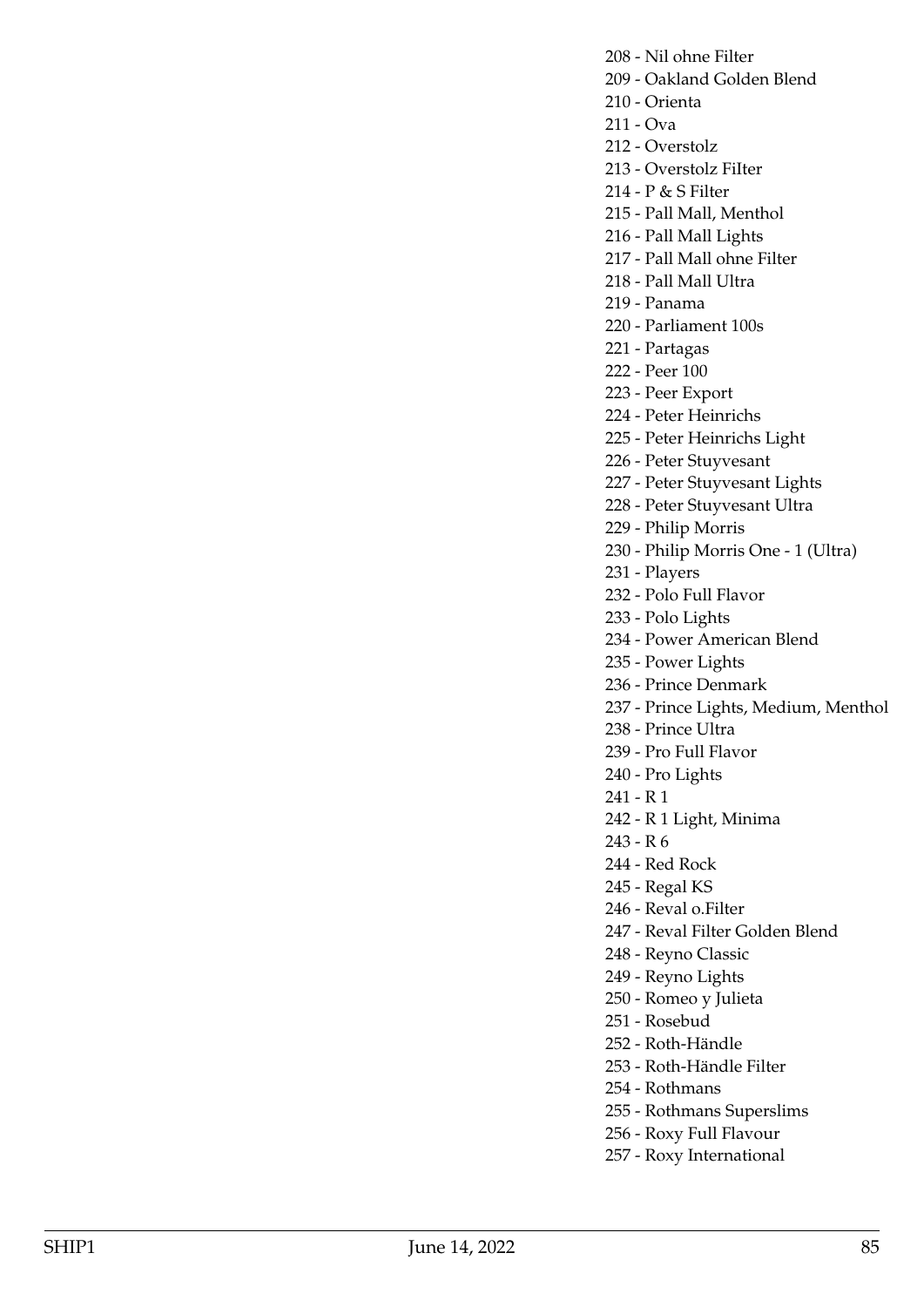- 258 Roxy Light
- 259 Ruhrpott
- 260 Salem No. 6
- 261 Santos Dumont
- 262 Semper (DDR)
- 263 Senator
- 264 Senior Service
- 265 Senoussi
- 266 Sex
- 267 Silber Tob. Cut
- 268 Silber Tob. Cut Light
- 269 Silk Cut
- 270 Smart
- 271 Sobranie BIack Russian Filter
- 272 Sobranie Cocktail Filter
- 273 Springwater
- 274 St. Moritz Filter, Menthol
- 275 Starlight Lights
- 276 Starlight Lights 100
- 277 Superkings
- 278 Superkings Lights
- 279 Sweet Afton
- 280 Tawa No. 2
- 281 Tawa No. 2 Lights
- 282 Templeton
- 283 Templeton Lights
- 284 Tip Count
- 285 Tip Count Lights
- 286 Tobacco House No. 7
- 287 Treasurer
- 288 Vogue (Menthol) SupersI 100s
- 289 West
- 290 West Lights, Medium, Ice
- 291 West Ultra
- 292 Wild Geese
- 293 Windsor de Luxe
- 294 Winfield Full Flavour
- 295 Winfield Lights
- 296 Winston
- 297 Winston Lights
- 298 WY Chester Filter
- 299 YSL Lights 100s
- 300 YSL Luxury 100s, Menthol
- 301 Ziganov
- 302 Zuban22
- 303 selbst gedrehte Zigaretten
- 304 selbst gedr. Zigaretten ohne Filter
- 305 unbekannte Marke
- 306 unbekannte Marke ohne Filter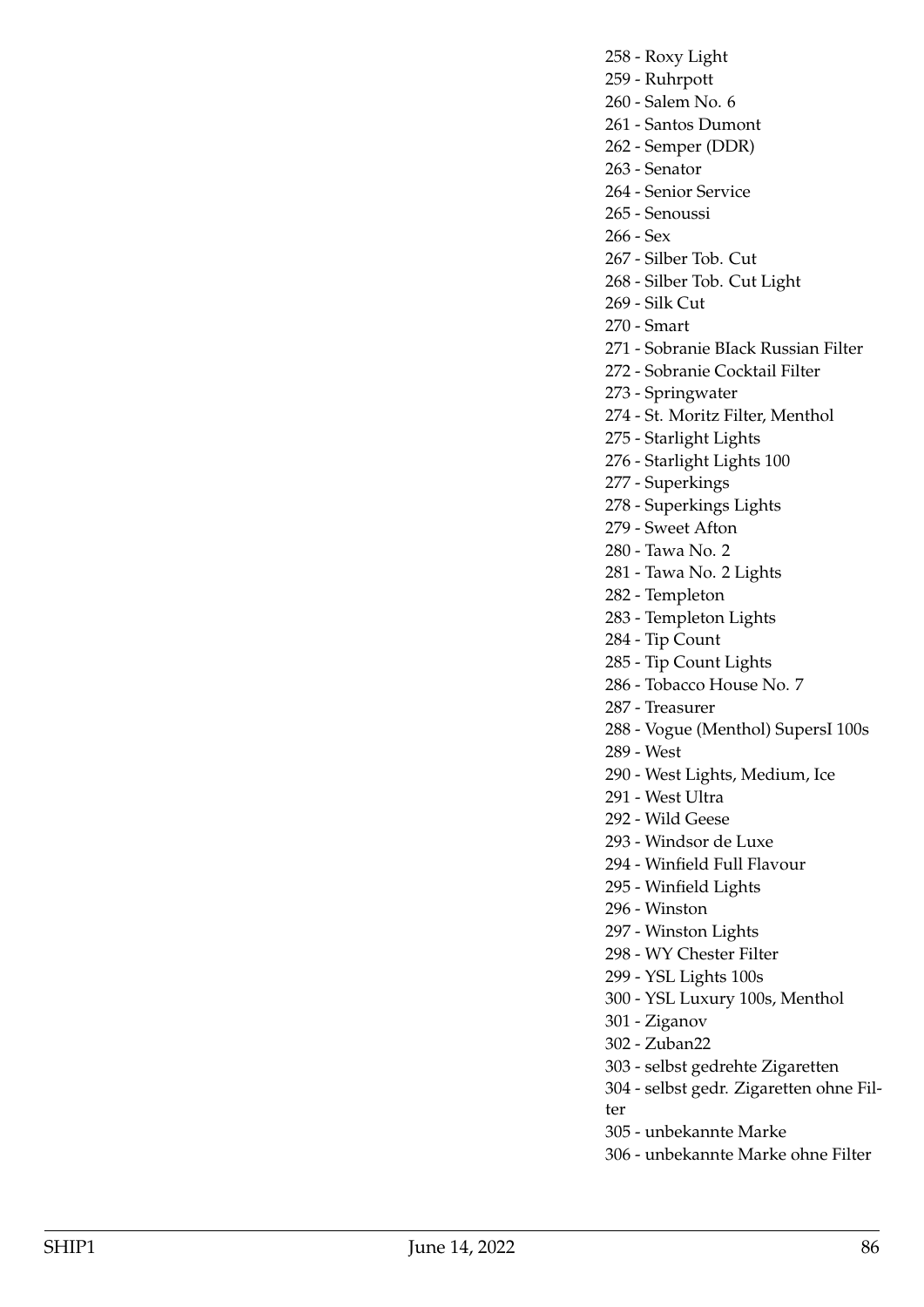|             |                                  | 307 - verschiedene bekannte Marken<br>999 - Antwortverweigerung                                                                                                                                                                                                                                                                                                                                                                                                                                 |
|-------------|----------------------------------|-------------------------------------------------------------------------------------------------------------------------------------------------------------------------------------------------------------------------------------------------------------------------------------------------------------------------------------------------------------------------------------------------------------------------------------------------------------------------------------------------|
| rau $17$    | number per day, phase 3          | 997 - Trifft nicht zu<br>998 - Weiß nicht<br>999 - Antwortverweigerung                                                                                                                                                                                                                                                                                                                                                                                                                          |
| rau $_18$   | start (age/year) phase 3         | 997 - Trifft nicht zu<br>998 - Weiß nicht<br>999 - Antwortverweigerung                                                                                                                                                                                                                                                                                                                                                                                                                          |
| rau $_19$   | end (age/year) phase 3           | 997 - Trifft nicht zu<br>998 - Weiß nicht<br>999 - Antwortverweigerung                                                                                                                                                                                                                                                                                                                                                                                                                          |
| rau $_2$ 1  | inhalation phase 3               | $1 - Ja$<br>$2 - Nein$<br>997 - Trifft nicht zu<br>998 - Weiß nicht<br>999 - Antwort verweigert                                                                                                                                                                                                                                                                                                                                                                                                 |
| rau $_2$ 22 | phase of smoking 4, mark / brand | 1 - Zigarren, Zigarillos<br>2 - Pfeife<br>3 - Kautabak<br>$4 - 2002$<br>5 - Afri Filter<br>6 - American<br>7 - American Style Lights<br>8 - Americanos American Blend<br>9 - Americanos Lights<br>10 - Arome Vanille<br>11 - Astor<br>12 - Astor ohne Filter<br>13 - Atika<br>14 - Atkinson Medium<br>15 - Atkinson Ultra<br>16 - Auslese de Luxe<br>17 - B 52<br>18 - B 52 Lights<br>19 - Balance<br>20 - Barclay<br>21 - Basic<br>22 - Basic Lights<br>23 - Beachlife Lights<br>24 - Bellevue |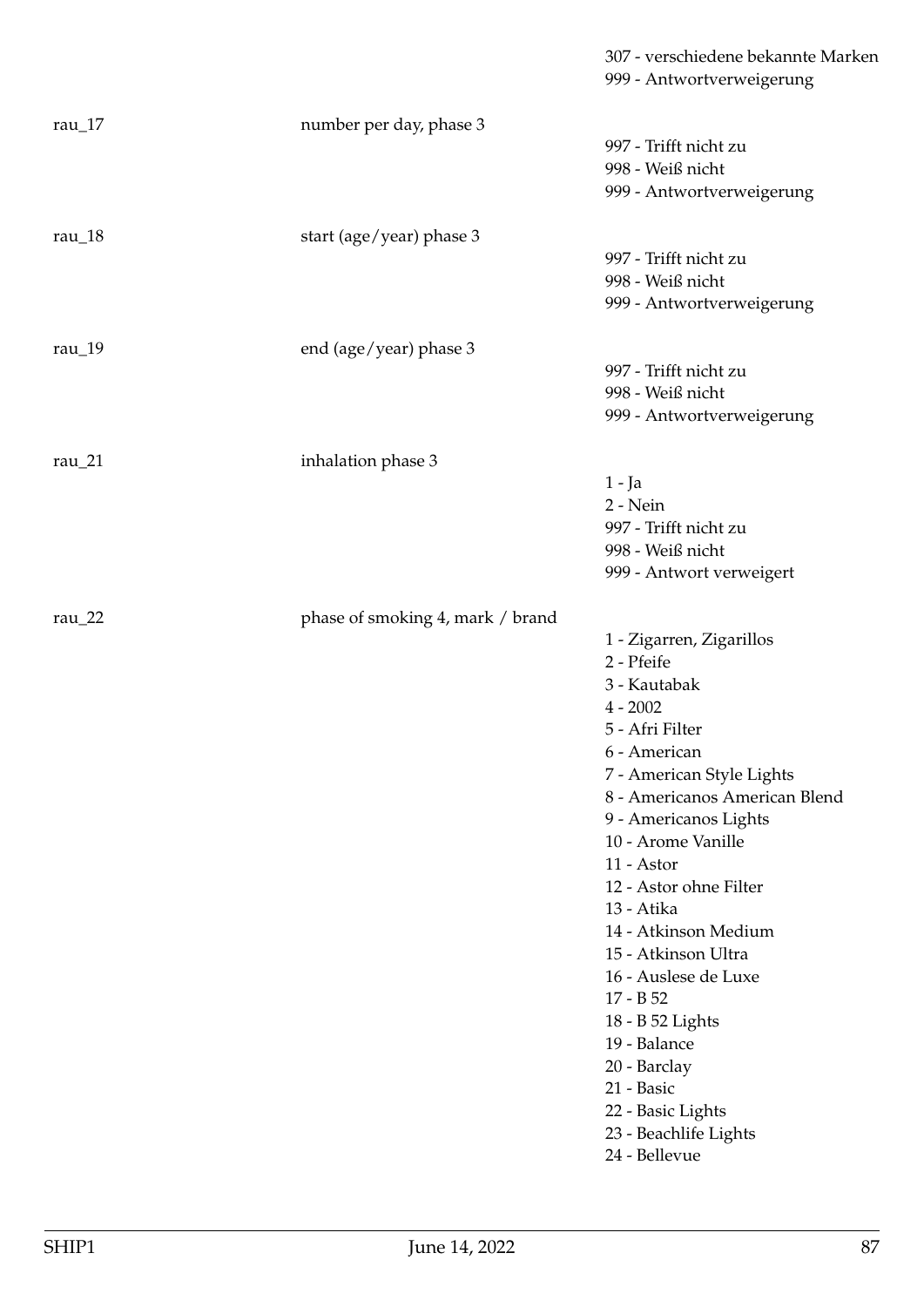- 25 Benson & Hedges
- 26 Benson & Hedges Lights
- 27 Black Death
- 28 Blend Light
- 29 Blend Original
- 30 Boston
- 31 Boston Lights
- 32 Boston Medium
- 33 Brookfield
- 34 Burton
- 35 Burton Lights
- 36 Caballero o. Filter
- 37 Caballero Filter
- 38 Cabinet
- 39 Cabinet fresh, mild, light
- 40 Cabinet ultra
- 41 Caesar Vanilla
- 42 California
- 43 Calume Full FIavour
- 44 Calume Lights
- 45 Camel o. Filter
- 46 Camel Filters
- 47 Camel Lights
- 48 Camel Medium
- 49 Caprice
- 50 Carrington
- 51 Carrington Lights
- 52 Cartier Vendome
- 53 Cartier Vendome Ultra
- 54 CeciI Filter
- 55 Cecil o. Filter
- 56 Charles Fairmorn Straight Vir-
- ginia
- 57 Che
- 58 Chesterfield
- 59 Chesterfield Lights
- 60 Claridge
- 61 Clayton
- 62 Clayton Lights
- 63 Cliff American Blend
- 64 Cliff Lights
- 65 Club Filter
- 66 Club Menthol, Leicht
- 67 Cohiba
- 68 Collie
- 69 Commodore
- 70 Commodore Lights
- 71 Commodore Ultra
- 72 Consul American Blend
- 73 Consul Lights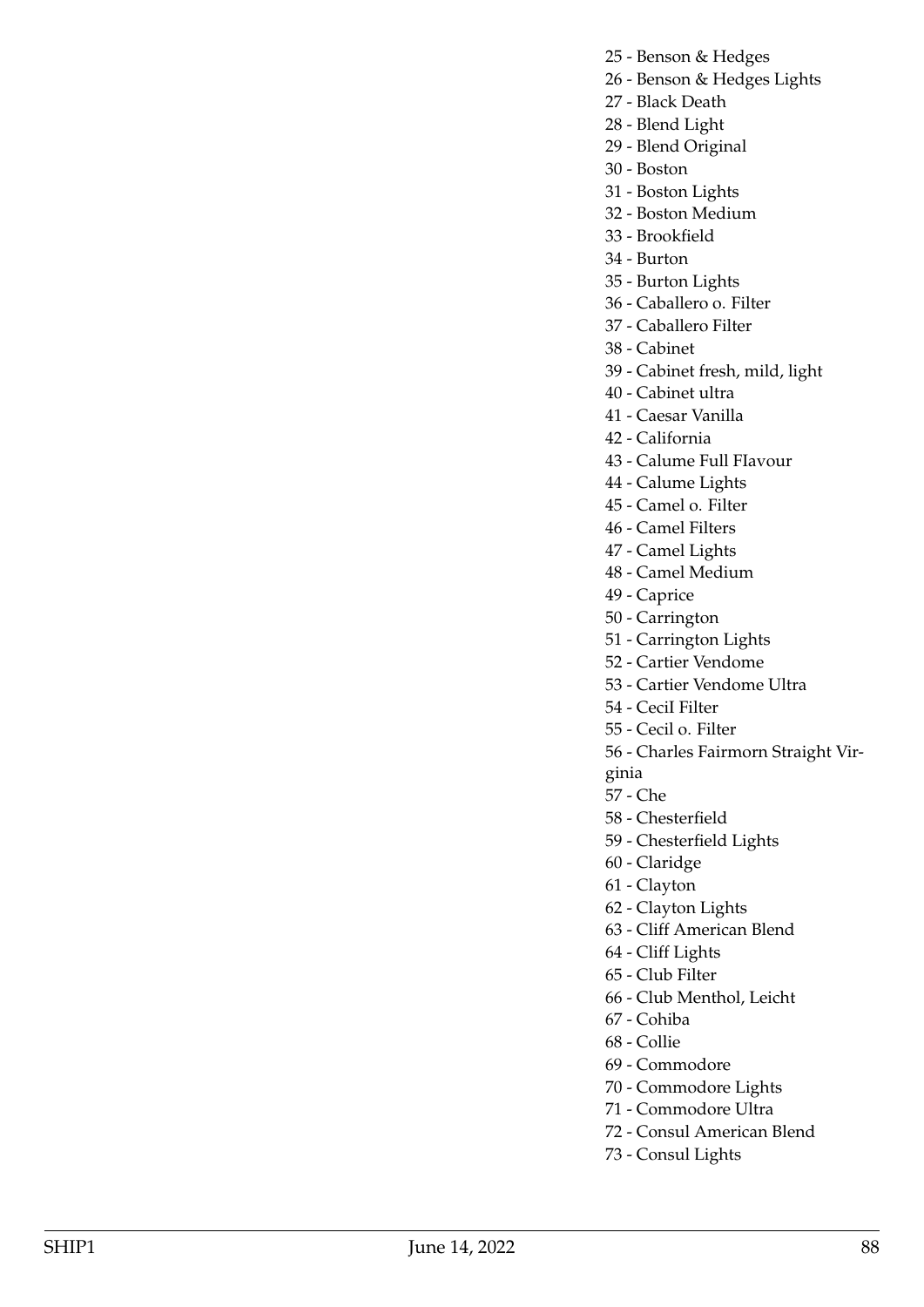- 74 Convent
- 75 Convent Lights
- 76 Cortina No. 1
- 77 Couni
- 78 Craven -A- Cork
- 79 Craven -A- Filter
- 80 Crue Pierre Henri Lights Blend
- 81 Crue Pierre Henri Virginia Blend
- 82 Darling
- 83 Davidoff Classic, Menthol
- 84 Davidoff Lights, Mild
- 85 Dexter
- 86 Dimitrino
- 87 Ducal Filter (Rot), Menthol
- 88 Ducal Lights, Ultra, Mild
- 89 Duett
- 90 Dunhill International, Menthol
- 91 Dunhill Superior Quality Mild
- 92 Eastside
- 93 Eastside Lights
- 94 Eckstein No. 5
- 95 Edison 100
- 96 Efes
- 97 Elixyr
- 98 Embassy No.1
- 99 Ernte 23
- 100 Eve 120
- 101 Exzellenz 100s
- 102 f 6 normal, Int. Blend, Red,
- 103 f 6 Blue, Lights, Silver
- 104 Fairplay Full Flav.
- 105 Fairplay Light
- 106 Faro
- 107 Faro Lights
- 108 Finas
- 109 Frisco
- 110 Frisco Lights
- 111 Gauloises Blau
- 112 Gauloises Red
- 113 Gauloises Brunes o.Filter
- 114 Gedelfi Leicht
- 115 Gedelfi Würzig
- 116 George McMartin Gold
- 117 George McMartin Lights
- 118 Gitanes
- 119 Gitanes Blondes legeres
- 120 Gitanes Bout Filtre
- 121 Globetrotter
- 122 Globetrotter Lights
- 123 Gold Dollar Filter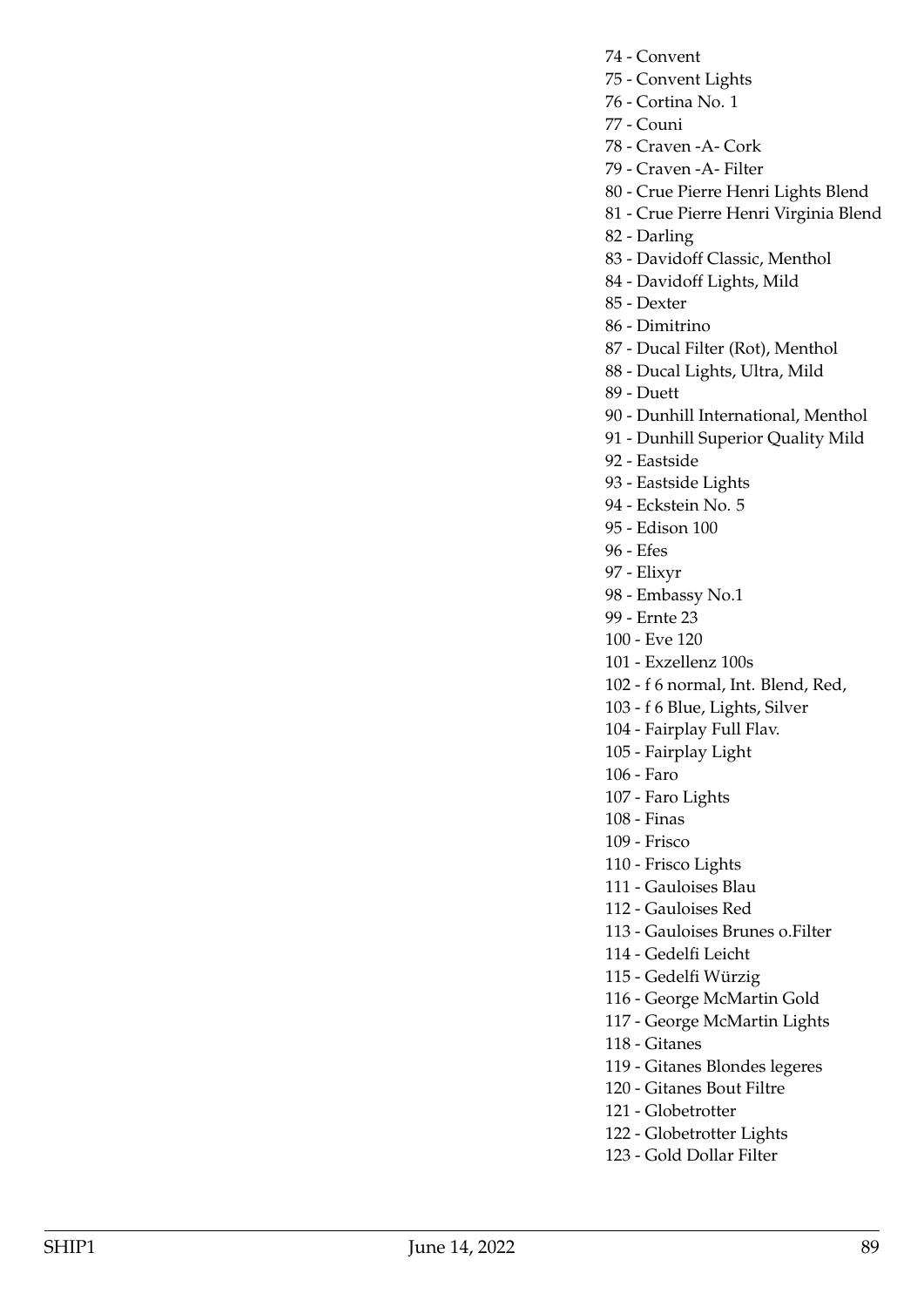124 - Gold Dollar ohne Filter 125 - Golden American, Menthol 126 - Golden American Lights 127 - Goldfield 128 - Goldfield Lights 129 - Gudang 130 - HB 131 - HB 907 132 - HB Lights 133 - Hemingway 100 134 - Henley Full Ravour 135 - Henley Lights 136 - Imperial American Blend 137 - Imperial American Blend Lights 138 - Imperial Aromareich 139 - Jakordia 140 - Jakordia Lights 141 - John Player Special (JPS) 142 - John Player Special (JPS) Lights 143 - Juno o.Filter 144 - Juno Filter 145 - Juwel 72 146 - Juwel Filter 147 - Karelias Super Virginias Filter 148 - Karelias Super Virginias Plain Ovals 149 - Karo 150 - Kasino (DDR) 151 - Kent Blue Six 152 - Kent de Luxe 153 - Kent Golden One 154 - Kent Silver Four 155 - Kim 156 - Kim Ultra 157 - Kings Favourites Lights 158 - Kool Filter Kings 159 - Kora Lights 160 - Krone 161 - Kurmark Filter 162 - L & M 163 - L & M Lights 164 - Lambert & Butler King Size 165 - Lasso Filter 166 - Lasso ohne Filter 167 - Lomita Filter 168 - Look 100s Full Flavour, Menthol 169 - Look 100s Lights 170 - Lord Extra 171 - Lord Ultima, Ultra 172 - Lucky Strike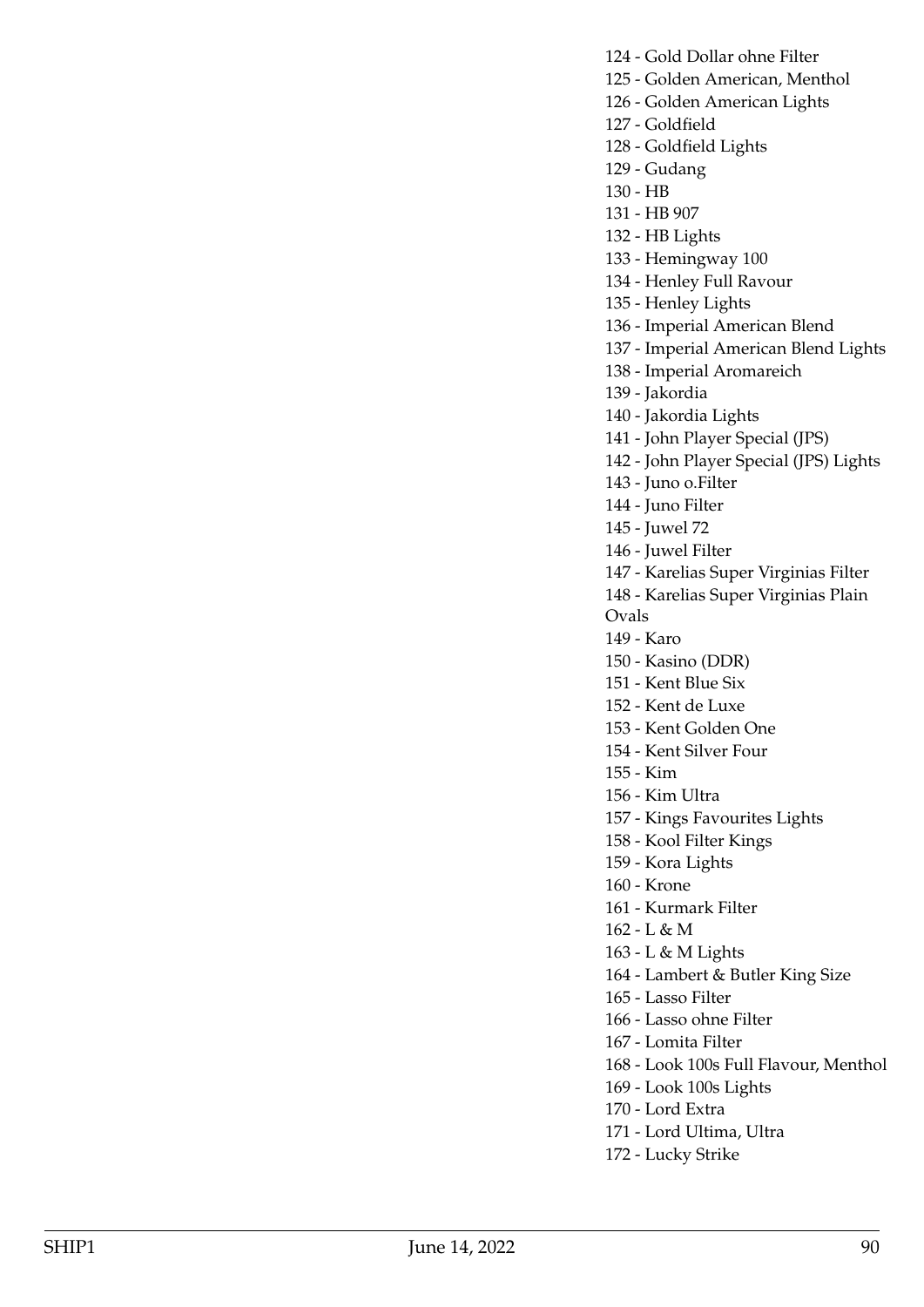173 - Lucky Strike Filters

174 - Lucky Strike Lights

175 - Lucky Strike Ultra

176 - Lux Filter

177 - M Classic, Menthol

178 - M Lights

179 - Magnum

180 - Magnum Lights

181 - Magnum Medium

182 - Manitou Full Flavour

183 - Manitou Mild Blend

184 - Manitou Soft Blend

185 - Mark Adams

186 - Marlboro , M.Menthol

187 - Marlboro Lights, Menthol

188 - Marlboro Medium

189 - Marlboro Ultra

190 - Marwin

191 - Marwin Lights

192 - Mc Grant

193 - Mercedes de Luxe

194 - Merit Lights

195 - Miami Style

196 - Miami Style 100

197 - Milde Sorte

198 - Mokri Filter

199 - MS Filtro

200 - Multi de Luxe

201 - Muratti Privat

202 - Natural American Spirit Light

203 - Natural American Spirit

Medium

204 - Natural American Spirit Regular

205 - Nevada

206 - Nil Filter

207 - Nil Lights

208 - Nil ohne Filter

209 - Oakland Golden Blend

210 - Orienta

211 - Ova

212 - Overstolz

213 - Overstolz FiIter

214 - P & S Filter

215 - Pall Mall, Menthol

216 - Pall Mall Lights

217 - Pall Mall ohne Filter

218 - Pall Mall Ultra

219 - Panama

220 - Parliament 100s

221 - Partagas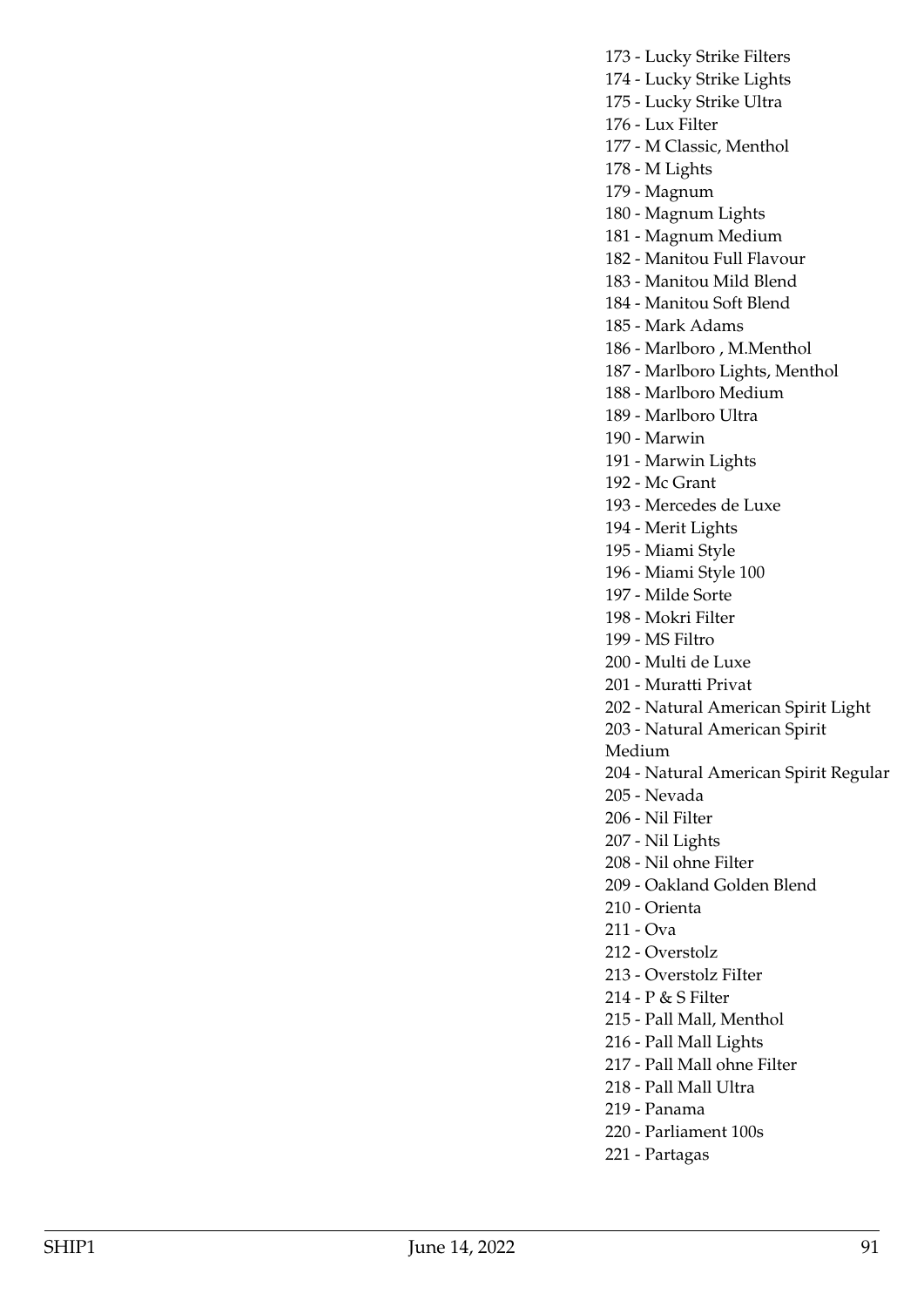222 - Peer 100

- 223 Peer Export
- 224 Peter Heinrichs
- 225 Peter Heinrichs Light
- 226 Peter Stuyvesant
- 227 Peter Stuyvesant Lights
- 228 Peter Stuyvesant Ultra
- 229 Philip Morris
- 230 Philip Morris One 1 (Ultra)
- 231 Players
- 232 Polo Full Flavor
- 233 Polo Lights
- 234 Power American Blend
- 235 Power Lights
- 236 Prince Denmark
- 237 Prince Lights, Medium, Menthol
- 238 Prince Ultra
- 239 Pro Full Flavor
- 240 Pro Lights
- 241 R 1
- 242 R 1 Light, Minima
- 243 R 6
- 244 Red Rock
- 245 Regal KS
- 246 Reval o.Filter
- 247 Reval Filter Golden Blend
- 248 Reyno Classic
- 249 Reyno Lights
- 250 Romeo y Julieta
- 251 Rosebud
- 252 Roth-Händle
- 253 Roth-Händle Filter
- 254 Rothmans
- 255 Rothmans Superslims
- 256 Roxy Full Flavour
- 257 Roxy International
- 258 Roxy Light
- 259 Ruhrpott
- 260 Salem No. 6
- 261 Santos Dumont
- 262 Semper (DDR)
- 263 Senator
- 264 Senior Service
- 265 Senoussi
- 266 Sex
- 267 Silber Tob. Cut
- 268 Silber Tob. Cut Light
- 269 Silk Cut
- 270 Smart
- 271 Sobranie BIack Russian Filter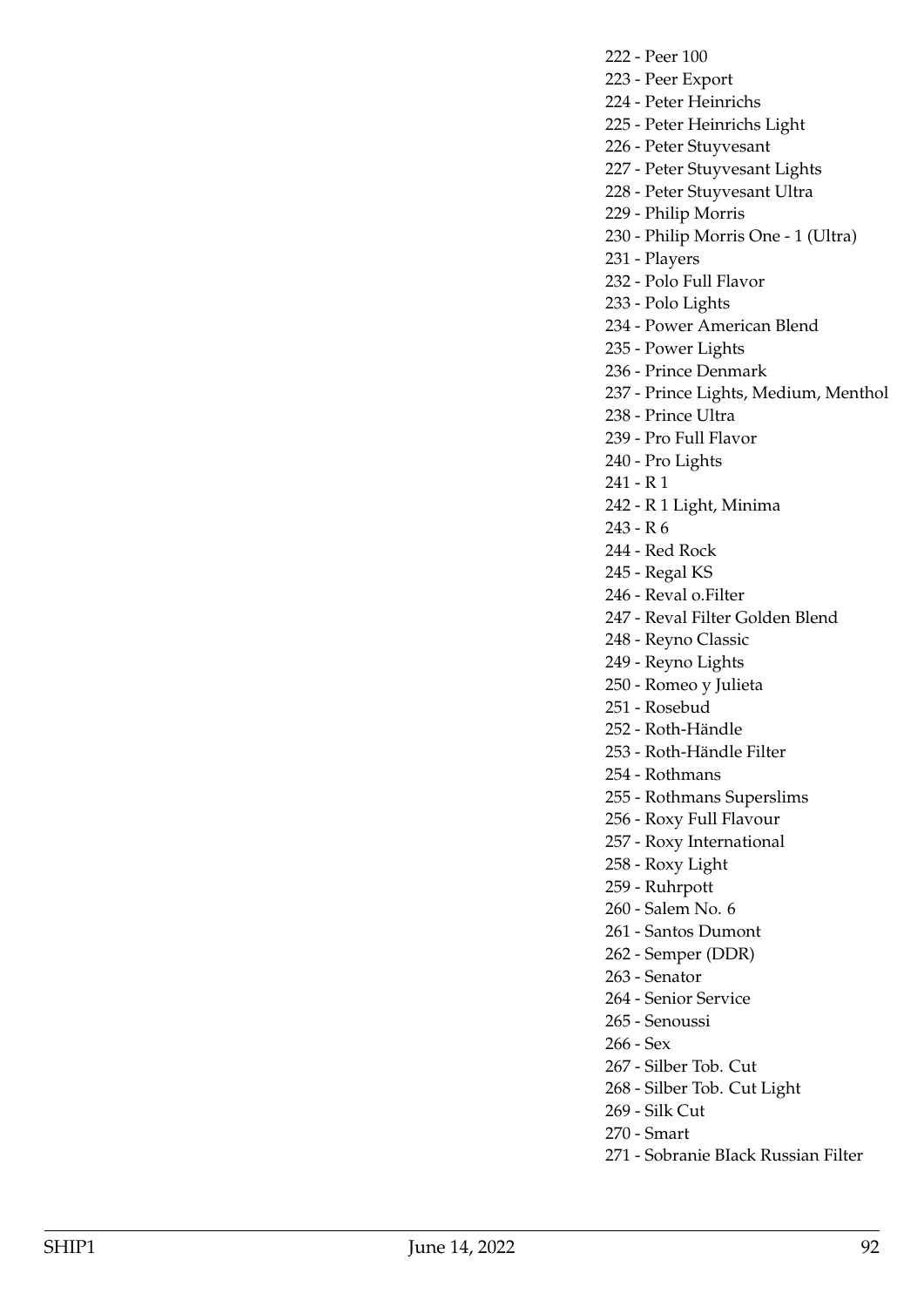- 273 Springwater
- 274 St. Moritz Filter, Menthol
- 275 Starlight Lights
- 276 Starlight Lights 100
- 277 Superkings
- 278 Superkings Lights
- 279 Sweet Afton
- 280 Tawa No. 2
- 281 Tawa No. 2 Lights
- 282 Templeton
- 283 Templeton Lights
- 284 Tip Count
- 285 Tip Count Lights
- 286 Tobacco House No. 7
- 287 Treasurer
- 288 Vogue (Menthol) SupersI 100s
- 289 West
- 290 West Lights, Medium, Ice
- 291 West Ultra
- 292 Wild Geese
- 293 Windsor de Luxe
- 294 Winfield Full Flavour
- 295 Winfield Lights
- 296 Winston
- 297 Winston Lights
- 298 WY Chester Filter
- 299 YSL Lights 100s
- 300 YSL Luxury 100s, Menthol
- 301 Ziganov
- 302 Zuban22
- 303 selbst gedrehte Zigaretten
- 304 selbst gedr. Zigaretten ohne Filter
- 305 unbekannte Marke
- 306 unbekannte Marke ohne Filter
- 307 verschiedene bekannte Marken
- 999 Antwortverweigerung

| rau $23$   | number per day, phase 4  |                           |
|------------|--------------------------|---------------------------|
|            |                          | 997 - Trifft nicht zu     |
|            |                          | 998 - Weiß nicht          |
|            |                          | 999 - Antwortverweigerung |
| rau $_2$ 4 | start (age/year) phase 4 |                           |
|            |                          | 997 - Trifft nicht zu     |
|            |                          | 998 - Weiß nicht          |
|            |                          | 999 - Antwortverweigerung |
|            |                          |                           |

rau\_25 end (age/year) phase 4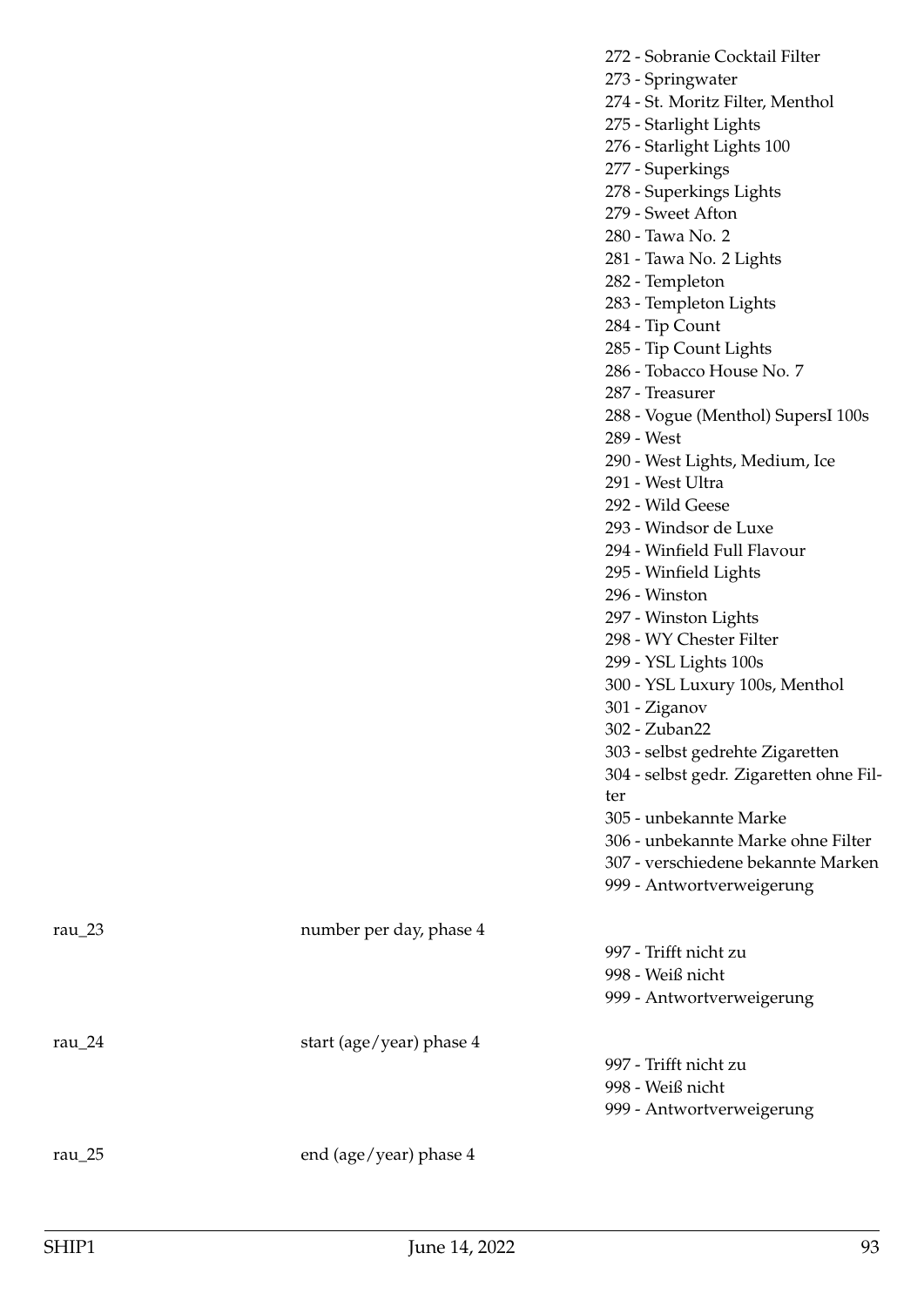|          |                    | 997 - Trifft nicht zu     |
|----------|--------------------|---------------------------|
|          |                    | 998 - Weiß nicht          |
|          |                    | 999 - Antwortverweigerung |
| rau $27$ | inhalation phase 4 |                           |
|          |                    | $1 - Ja$                  |
|          |                    | $2 - Nein$                |
|          |                    | 997 - Trifft nicht zu     |
|          |                    | 998 - Weiß nicht          |
|          |                    | 999 - Antwort verweigert  |
|          |                    |                           |
|          |                    |                           |

rau\_28 phase of smoking 5, mark / brand

1 - Zigarren, Zigarillos

2 - Pfeife

3 - Kautabak

 $4 - 2002$ 

5 - Afri Filter

6 - American

7 - American Style Lights

- 8 Americanos American Blend
- 9 Americanos Lights

10 - Arome Vanille

- 11 Astor
- 12 Astor ohne Filter
- 13 Atika

14 - Atkinson Medium

- 15 Atkinson Ultra
- 16 Auslese de Luxe
- 17 B 52
- 18 B 52 Lights
- 19 Balance
- 20 Barclay
- 21 Basic
- 22 Basic Lights
- 23 Beachlife Lights
- 24 Bellevue
- 25 Benson & Hedges

26 - Benson & Hedges Lights

- 27 Black Death
- 28 Blend Light
- 29 Blend Original
- 30 Boston
- 31 Boston Lights
- 32 Boston Medium
- 33 Brookfield
- 34 Burton
- 35 Burton Lights
- 36 Caballero o. Filter
- 37 Caballero Filter
- 38 Cabinet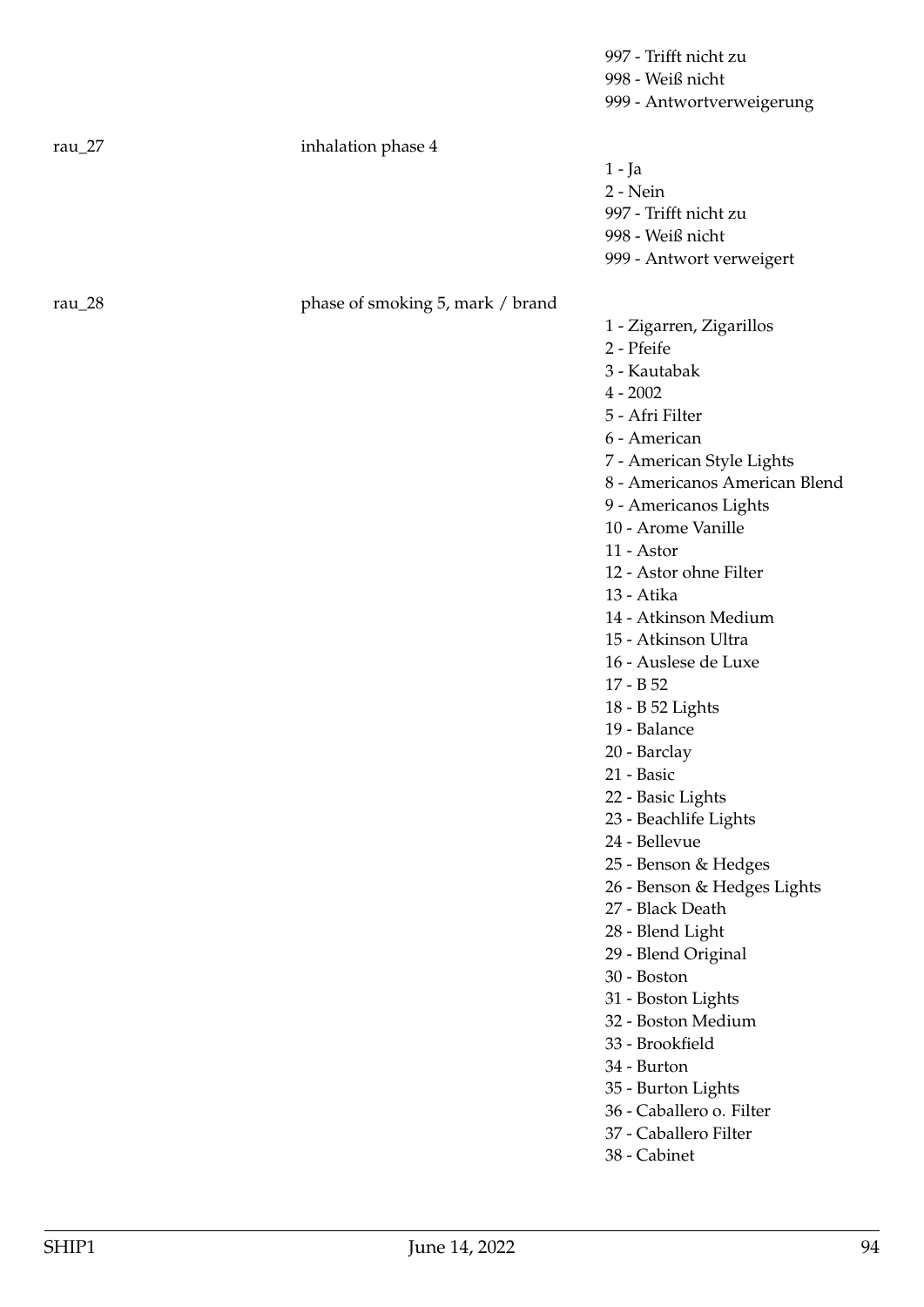- 39 Cabinet fresh, mild, light
- 40 Cabinet ultra
- 41 Caesar Vanilla
- 42 California

43 - Calume Full FIavour

- 44 Calume Lights
- 45 Camel o. Filter
- 46 Camel Filters
- 47 Camel Lights
- 48 Camel Medium
- 49 Caprice
- 50 Carrington
- 51 Carrington Lights
- 52 Cartier Vendome
- 53 Cartier Vendome Ultra
- 54 CeciI Filter
- 55 Cecil o. Filter
- 56 Charles Fairmorn Straight Vir-
- ginia
- 57 Che
- 58 Chesterfield
- 59 Chesterfield Lights
- 60 Claridge
- 61 Clayton
- 62 Clayton Lights
- 63 Cliff American Blend
- 64 Cliff Lights
- 65 Club Filter
- 66 Club Menthol, Leicht
- 67 Cohiba
- 68 Collie
- 69 Commodore
- 70 Commodore Lights
- 71 Commodore Ultra
- 72 Consul American Blend
- 73 Consul Lights
- 74 Convent
- 75 Convent Lights
- 76 Cortina No. 1
- 77 Couni
- 78 Craven -A- Cork
- 79 Craven -A- Filter
- 80 Crue Pierre Henri Lights Blend
- 81 Crue Pierre Henri Virginia Blend
- 82 Darling
- 83 Davidoff Classic, Menthol
- 84 Davidoff Lights, Mild
- 85 Dexter
- 86 Dimitrino
- 87 Ducal Filter (Rot), Menthol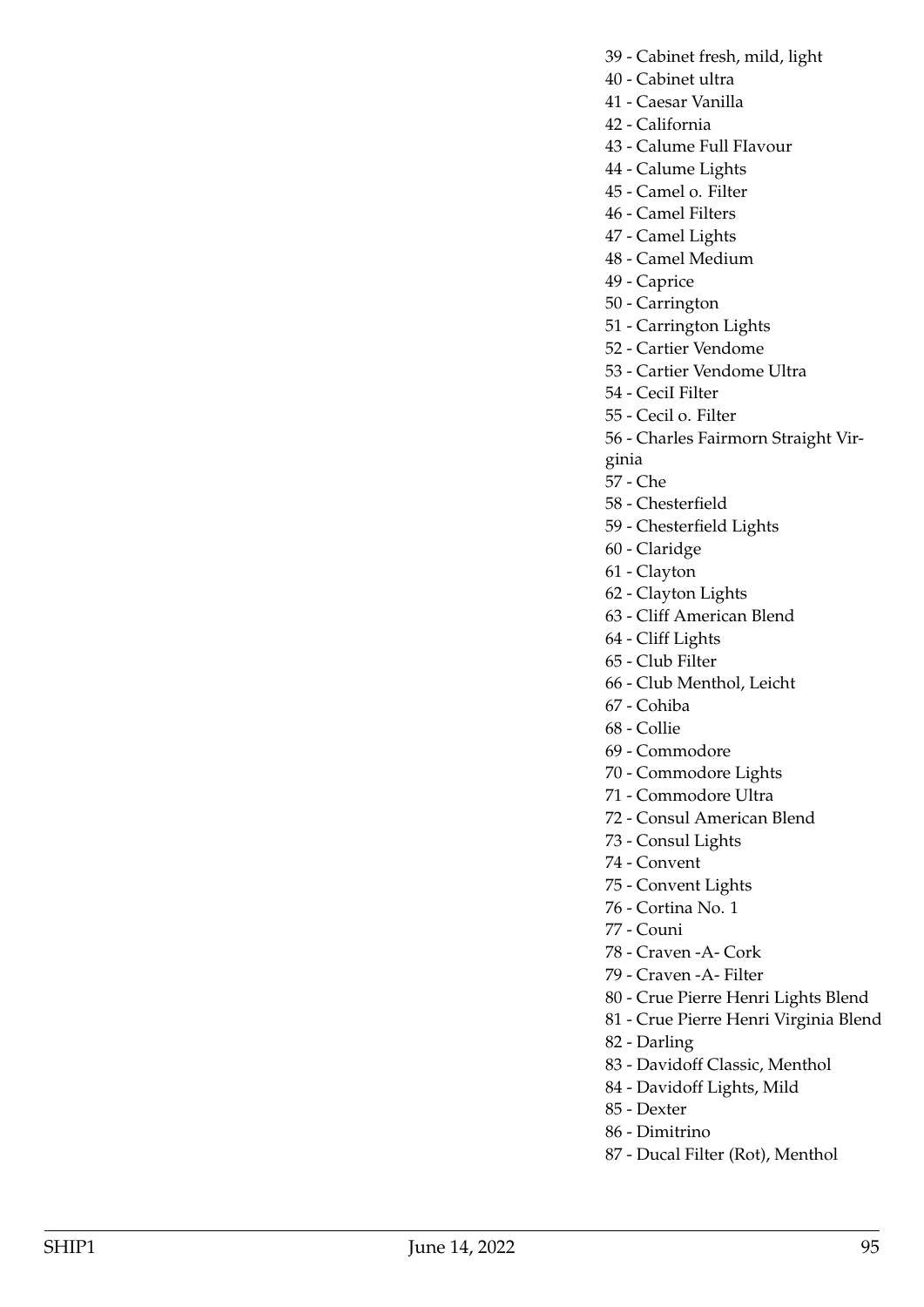- 88 Ducal Lights, Ultra, Mild
- 89 Duett
- 90 Dunhill International, Menthol
- 91 Dunhill Superior Quality Mild
- 92 Eastside
- 93 Eastside Lights
- 94 Eckstein No. 5
- 95 Edison 100
- 96 Efes
- 97 Elixyr
- 98 Embassy No.1
- 99 Ernte 23
- 100 Eve 120
- 101 Exzellenz 100s
- 102 f 6 normal, Int. Blend, Red,
- 103 f 6 Blue, Lights, Silver
- 104 Fairplay Full Flav.
- 105 Fairplay Light
- 106 Faro
- 107 Faro Lights
- 108 Finas
- 109 Frisco
- 110 Frisco Lights
- 111 Gauloises Blau
- 112 Gauloises Red
- 113 Gauloises Brunes o.Filter
- 114 Gedelfi Leicht
- 115 Gedelfi Würzig
- 116 George McMartin Gold
- 117 George McMartin Lights
- 118 Gitanes
- 119 Gitanes Blondes legeres
- 120 Gitanes Bout Filtre
- 121 Globetrotter
- 122 Globetrotter Lights
- 123 Gold Dollar Filter
- 124 Gold Dollar ohne Filter
- 125 Golden American, Menthol
- 126 Golden American Lights
- 127 Goldfield
- 128 Goldfield Lights
- 129 Gudang
- 130 HB
- 131 HB 907
- 132 HB Lights
- 133 Hemingway 100
- 134 Henley Full Ravour
- 135 Henley Lights
- 136 Imperial American Blend
- 137 Imperial American Blend Lights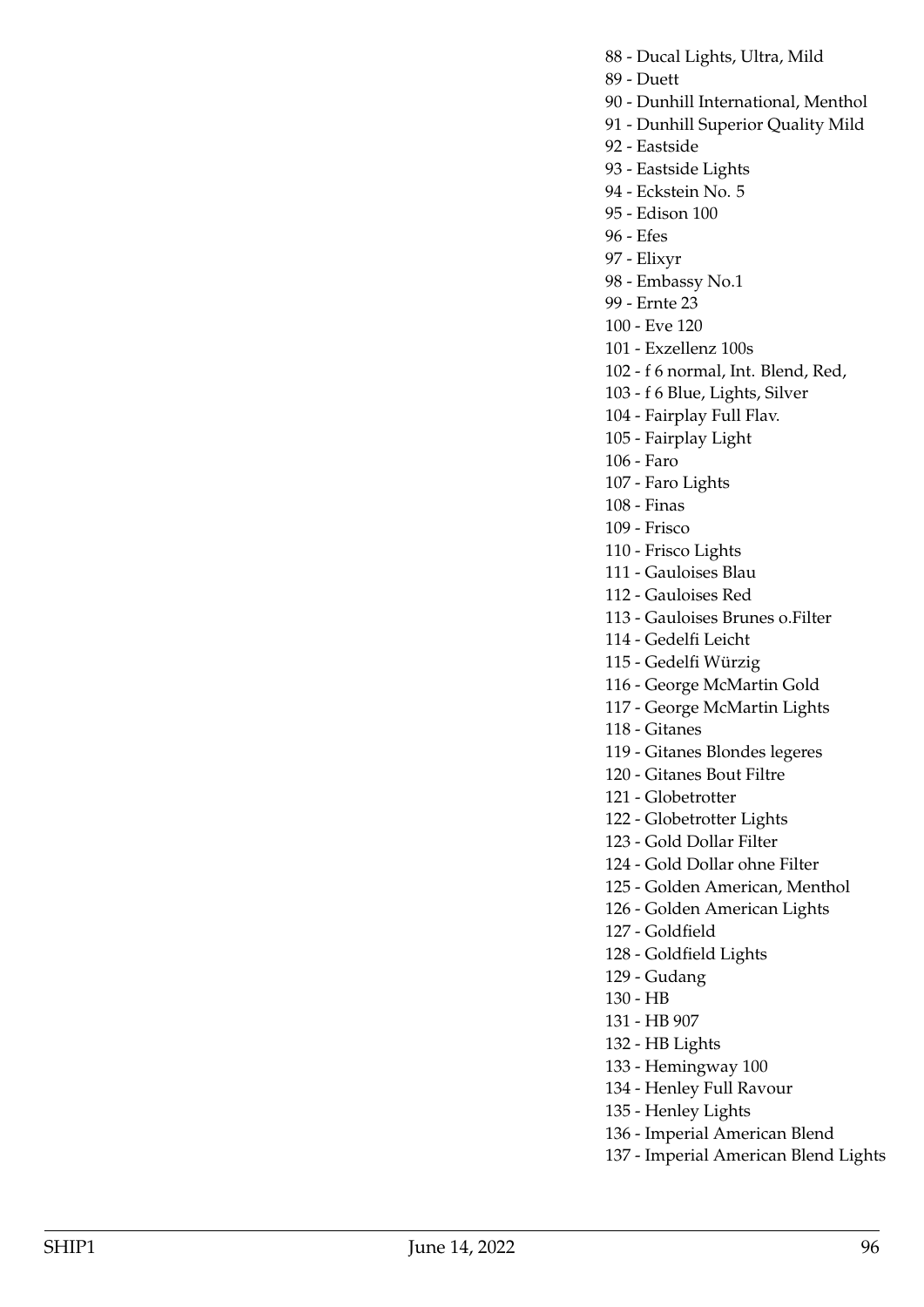138 - Imperial Aromareich 139 - Jakordia 140 - Jakordia Lights 141 - John Player Special (JPS) 142 - John Player Special (JPS) Lights 143 - Juno o.Filter 144 - Juno Filter 145 - Juwel 72 146 - Juwel Filter 147 - Karelias Super Virginias Filter 148 - Karelias Super Virginias Plain Ovals 149 - Karo 150 - Kasino (DDR) 151 - Kent Blue Six 152 - Kent de Luxe 153 - Kent Golden One 154 - Kent Silver Four 155 - Kim 156 - Kim Ultra 157 - Kings Favourites Lights 158 - Kool Filter Kings 159 - Kora Lights 160 - Krone 161 - Kurmark Filter 162 - L & M 163 - L & M Lights 164 - Lambert & Butler King Size 165 - Lasso Filter 166 - Lasso ohne Filter 167 - Lomita Filter 168 - Look 100s Full Flavour, Menthol 169 - Look 100s Lights 170 - Lord Extra 171 - Lord Ultima, Ultra 172 - Lucky Strike 173 - Lucky Strike Filters 174 - Lucky Strike Lights 175 - Lucky Strike Ultra 176 - Lux Filter 177 - M Classic, Menthol 178 - M Lights 179 - Magnum 180 - Magnum Lights 181 - Magnum Medium 182 - Manitou Full Flavour 183 - Manitou Mild Blend 184 - Manitou Soft Blend 185 - Mark Adams

186 - Marlboro , M.Menthol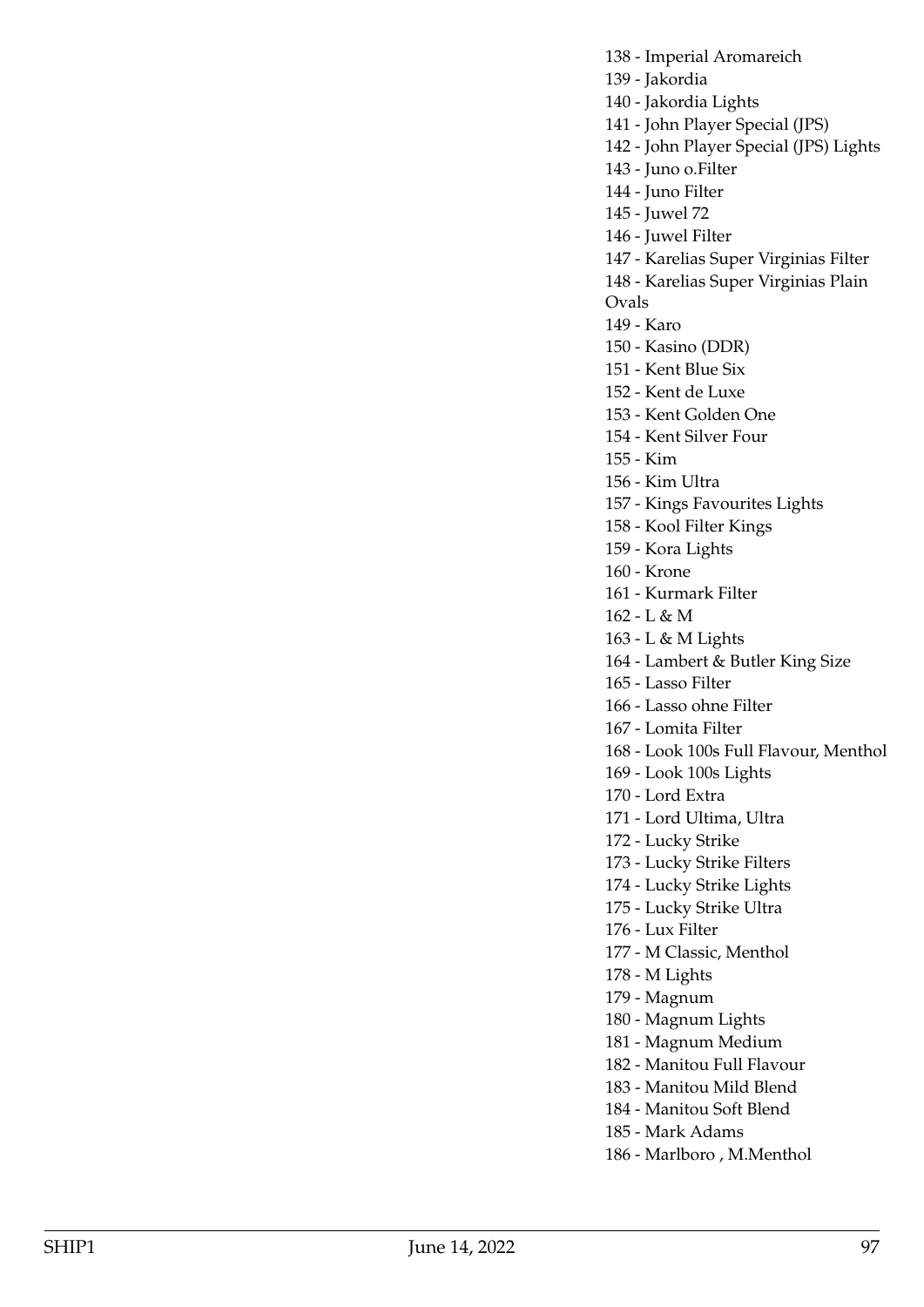187 - Marlboro Lights, Menthol

188 - Marlboro Medium

189 - Marlboro Ultra

190 - Marwin

191 - Marwin Lights

192 - Mc Grant

193 - Mercedes de Luxe

194 - Merit Lights

195 - Miami Style

196 - Miami Style 100

197 - Milde Sorte

198 - Mokri Filter

199 - MS Filtro

200 - Multi de Luxe

201 - Muratti Privat

202 - Natural American Spirit Light

203 - Natural American Spirit

Medium

204 - Natural American Spirit Regular

205 - Nevada

206 - Nil Filter

207 - Nil Lights

208 - Nil ohne Filter

209 - Oakland Golden Blend

210 - Orienta

211 - Ova

212 - Overstolz

213 - Overstolz FiIter

214 - P & S Filter

215 - Pall Mall, Menthol

216 - Pall Mall Lights

217 - Pall Mall ohne Filter

218 - Pall Mall Ultra

219 - Panama

220 - Parliament 100s

221 - Partagas

222 - Peer 100

223 - Peer Export

224 - Peter Heinrichs

225 - Peter Heinrichs Light

226 - Peter Stuyvesant

227 - Peter Stuyvesant Lights

228 - Peter Stuyvesant Ultra

229 - Philip Morris

230 - Philip Morris One - 1 (Ultra)

231 - Players

232 - Polo Full Flavor

233 - Polo Lights

234 - Power American Blend

235 - Power Lights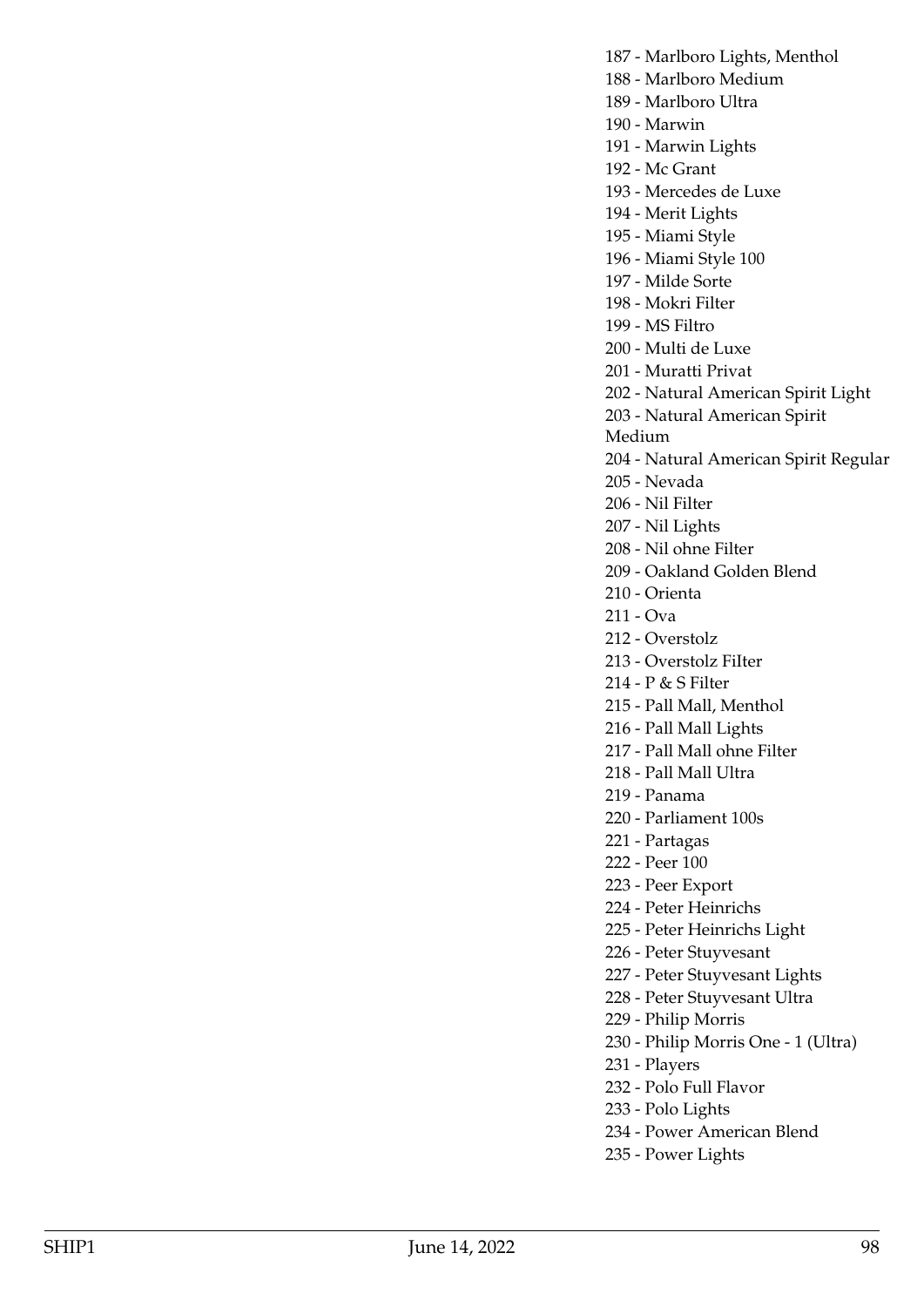236 - Prince Denmark

- 237 Prince Lights, Medium, Menthol
- 238 Prince Ultra
- 239 Pro Full Flavor
- 240 Pro Lights
- 241 R 1
- 242 R 1 Light, Minima
- 243 R 6
- 244 Red Rock
- 245 Regal KS
- 246 Reval o.Filter
- 247 Reval Filter Golden Blend
- 248 Reyno Classic
- 249 Reyno Lights
- 250 Romeo y Julieta
- 251 Rosebud
- 252 Roth-Händle
- 253 Roth-Händle Filter
- 254 Rothmans
- 255 Rothmans Superslims
- 256 Roxy Full Flavour
- 257 Roxy International
- 258 Roxy Light
- 259 Ruhrpott
- 260 Salem No. 6
- 261 Santos Dumont
- 262 Semper (DDR)
- 263 Senator
- 264 Senior Service
- 265 Senoussi
- 266 Sex
- 267 Silber Tob. Cut
- 268 Silber Tob. Cut Light
- 269 Silk Cut
- 270 Smart
- 271 Sobranie BIack Russian Filter
- 272 Sobranie Cocktail Filter
- 273 Springwater
- 274 St. Moritz Filter, Menthol
- 275 Starlight Lights
- 276 Starlight Lights 100
- 277 Superkings
- 278 Superkings Lights
- 279 Sweet Afton
- 280 Tawa No. 2
- 281 Tawa No. 2 Lights
- 282 Templeton
- 283 Templeton Lights
- 284 Tip Count
- 285 Tip Count Lights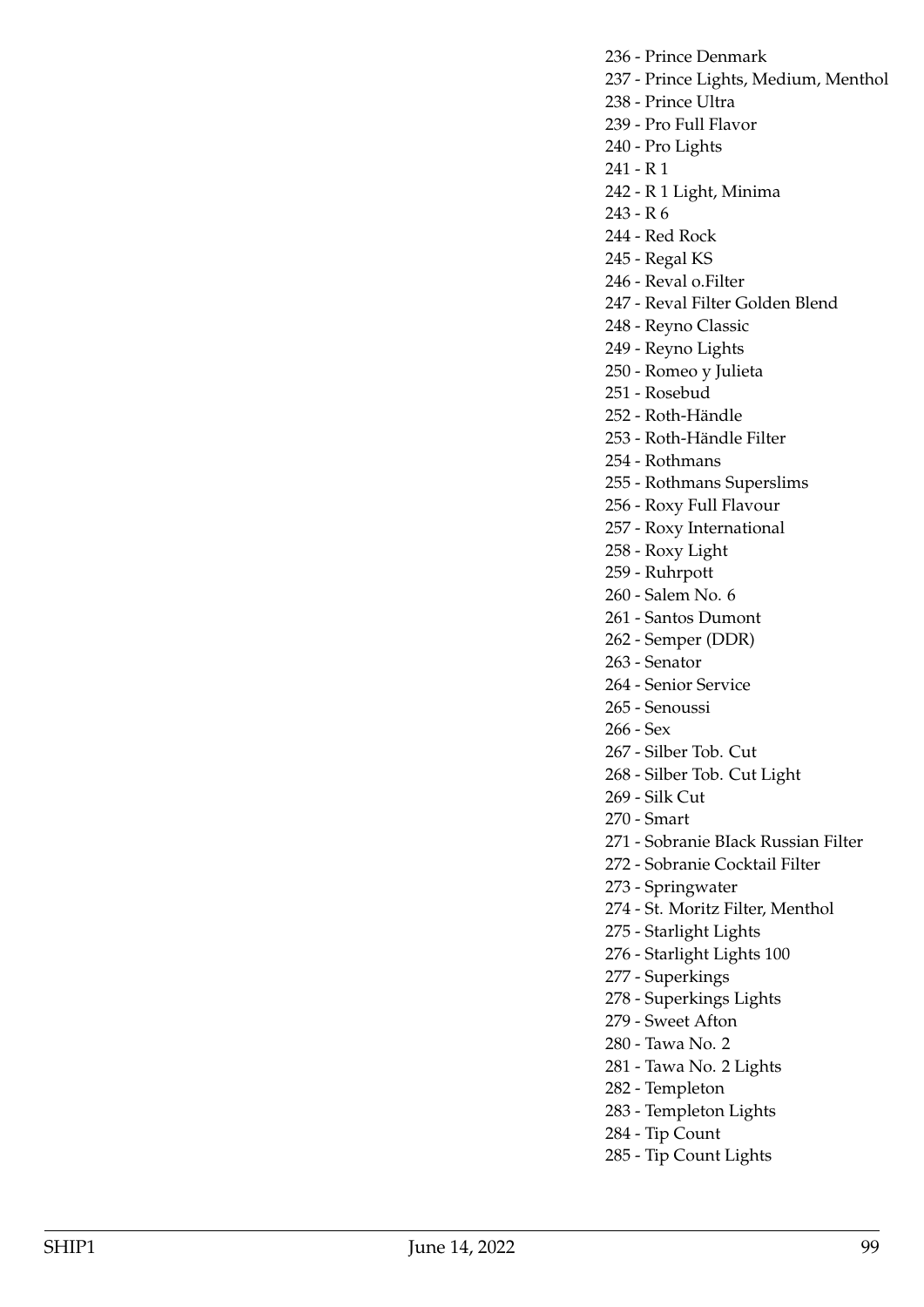|                    |                                  | 286 - Tobacco House No. 7                        |
|--------------------|----------------------------------|--------------------------------------------------|
|                    |                                  | 287 - Treasurer                                  |
|                    |                                  | 288 - Vogue (Menthol) SupersI 100s<br>289 - West |
|                    |                                  | 290 - West Lights, Medium, Ice                   |
|                    |                                  | 291 - West Ultra                                 |
|                    |                                  | 292 - Wild Geese                                 |
|                    |                                  | 293 - Windsor de Luxe                            |
|                    |                                  | 294 - Winfield Full Flavour                      |
|                    |                                  | 295 - Winfield Lights                            |
|                    |                                  | 296 - Winston                                    |
|                    |                                  | 297 - Winston Lights                             |
|                    |                                  | 298 - WY Chester Filter                          |
|                    |                                  | 299 - YSL Lights 100s                            |
|                    |                                  | 300 - YSL Luxury 100s, Menthol                   |
|                    |                                  | 301 - Ziganov                                    |
|                    |                                  | 302 - Zuban22                                    |
|                    |                                  | 303 - selbst gedrehte Zigaretten                 |
|                    |                                  | 304 - selbst gedr. Zigaretten ohne Fil-          |
|                    |                                  | ter                                              |
|                    |                                  | 305 - unbekannte Marke                           |
|                    |                                  | 306 - unbekannte Marke ohne Filter               |
|                    |                                  | 307 - verschiedene bekannte Marken               |
|                    |                                  | 999 - Antwortverweigerung                        |
|                    |                                  |                                                  |
| rau $_2$ 9         | number per day, phase 5          | 997 - Trifft nicht zu                            |
|                    |                                  | 998 - Weiß nicht                                 |
|                    |                                  | 999 - Antwortverweigerung                        |
|                    |                                  |                                                  |
| rau $\frac{30}{ }$ | start (age/year) phase 5         |                                                  |
|                    |                                  | 997 - Trifft nicht zu                            |
|                    |                                  | 998 - Weiß nicht                                 |
|                    |                                  | 999 - Antwortverweigerung                        |
|                    |                                  |                                                  |
| rau_31             | end (age/year) phase 5           |                                                  |
|                    |                                  | 997 - Trifft nicht zu                            |
|                    |                                  | 998 - Weiß nicht                                 |
|                    |                                  | 999 - Antwortverweigerung                        |
|                    |                                  |                                                  |
| rau $_3$ 33        | inhalation phase 5               |                                                  |
|                    |                                  | $1 - Ja$<br>2 - Nein                             |
|                    |                                  | 997 - Trifft nicht zu                            |
|                    |                                  | 998 - Weiß nicht                                 |
|                    |                                  | 999 - Antwort verweigert                         |
|                    |                                  |                                                  |
| rau $_34$          | phase of smoking 6, mark / brand |                                                  |
|                    |                                  | 1 - Zigarren, Zigarillos                         |
|                    |                                  | 2 - Pfeife                                       |
|                    |                                  |                                                  |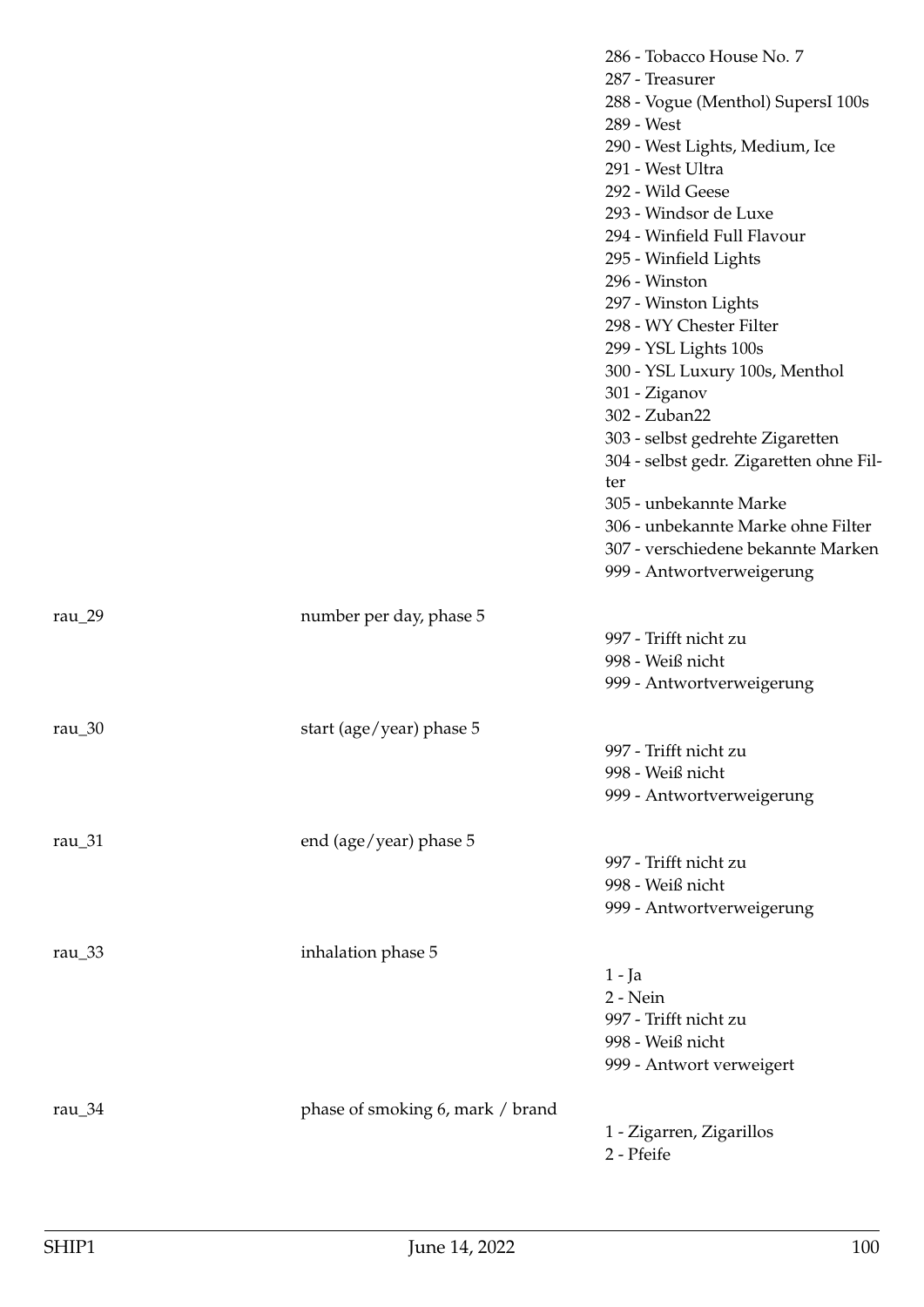- 3 Kautabak
- $4 2002$
- 5 Afri Filter
- 6 American
- 7 American Style Lights
- 8 Americanos American Blend
- 9 Americanos Lights
- 10 Arome Vanille
- 11 Astor
- 12 Astor ohne Filter
- 13 Atika
- 14 Atkinson Medium
- 15 Atkinson Ultra
- 16 Auslese de Luxe
- 17 B 52
- 18 B 52 Lights
- 19 Balance
- 20 Barclay
- 21 Basic
- 22 Basic Lights
- 23 Beachlife Lights
- 24 Bellevue
- 25 Benson & Hedges
- 26 Benson & Hedges Lights
- 27 Black Death
- 28 Blend Light
- 29 Blend Original
- 30 Boston
- 31 Boston Lights
- 32 Boston Medium
- 33 Brookfield
- 34 Burton
- 35 Burton Lights
- 36 Caballero o. Filter
- 37 Caballero Filter
- 38 Cabinet
- 39 Cabinet fresh, mild, light
- 40 Cabinet ultra
- 41 Caesar Vanilla
- 42 California
- 43 Calume Full FIavour
- 44 Calume Lights
- 45 Camel o. Filter
- 46 Camel Filters
- 47 Camel Lights
- 48 Camel Medium
- 49 Caprice
- 50 Carrington
- 51 Carrington Lights
- 52 Cartier Vendome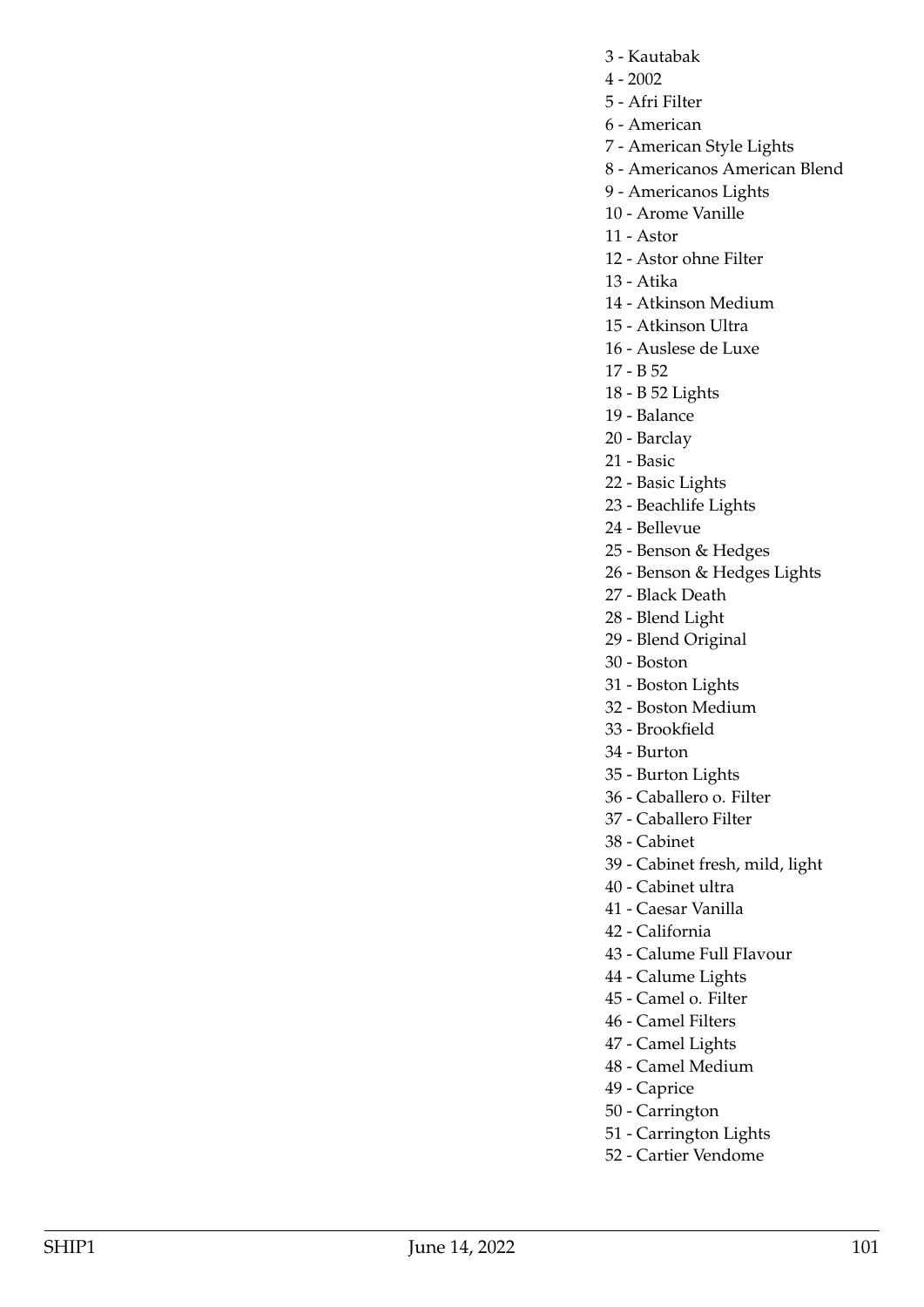- 53 Cartier Vendome Ultra
- 54 CeciI Filter
- 55 Cecil o. Filter

56 - Charles Fairmorn Straight Vir-

- ginia
- 57 Che
- 58 Chesterfield
- 59 Chesterfield Lights
- 60 Claridge
- 61 Clayton
- 62 Clayton Lights
- 63 Cliff American Blend
- 64 Cliff Lights
- 65 Club Filter
- 66 Club Menthol, Leicht
- 67 Cohiba
- 68 Collie
- 69 Commodore
- 70 Commodore Lights
- 71 Commodore Ultra
- 72 Consul American Blend
- 73 Consul Lights
- 74 Convent
- 75 Convent Lights
- 76 Cortina No. 1
- 77 Couni
- 78 Craven -A- Cork
- 79 Craven -A- Filter
- 80 Crue Pierre Henri Lights Blend
- 81 Crue Pierre Henri Virginia Blend
- 82 Darling
- 83 Davidoff Classic, Menthol
- 84 Davidoff Lights, Mild
- 85 Dexter
- 86 Dimitrino
- 87 Ducal Filter (Rot), Menthol
- 88 Ducal Lights, Ultra, Mild
- 89 Duett
- 90 Dunhill International, Menthol
- 91 Dunhill Superior Quality Mild
- 92 Eastside
- 93 Eastside Lights
- 94 Eckstein No. 5
- 95 Edison 100
- 96 Efes
- 97 Elixyr
- 98 Embassy No.1
- 99 Ernte 23
- 100 Eve 120
- 101 Exzellenz 100s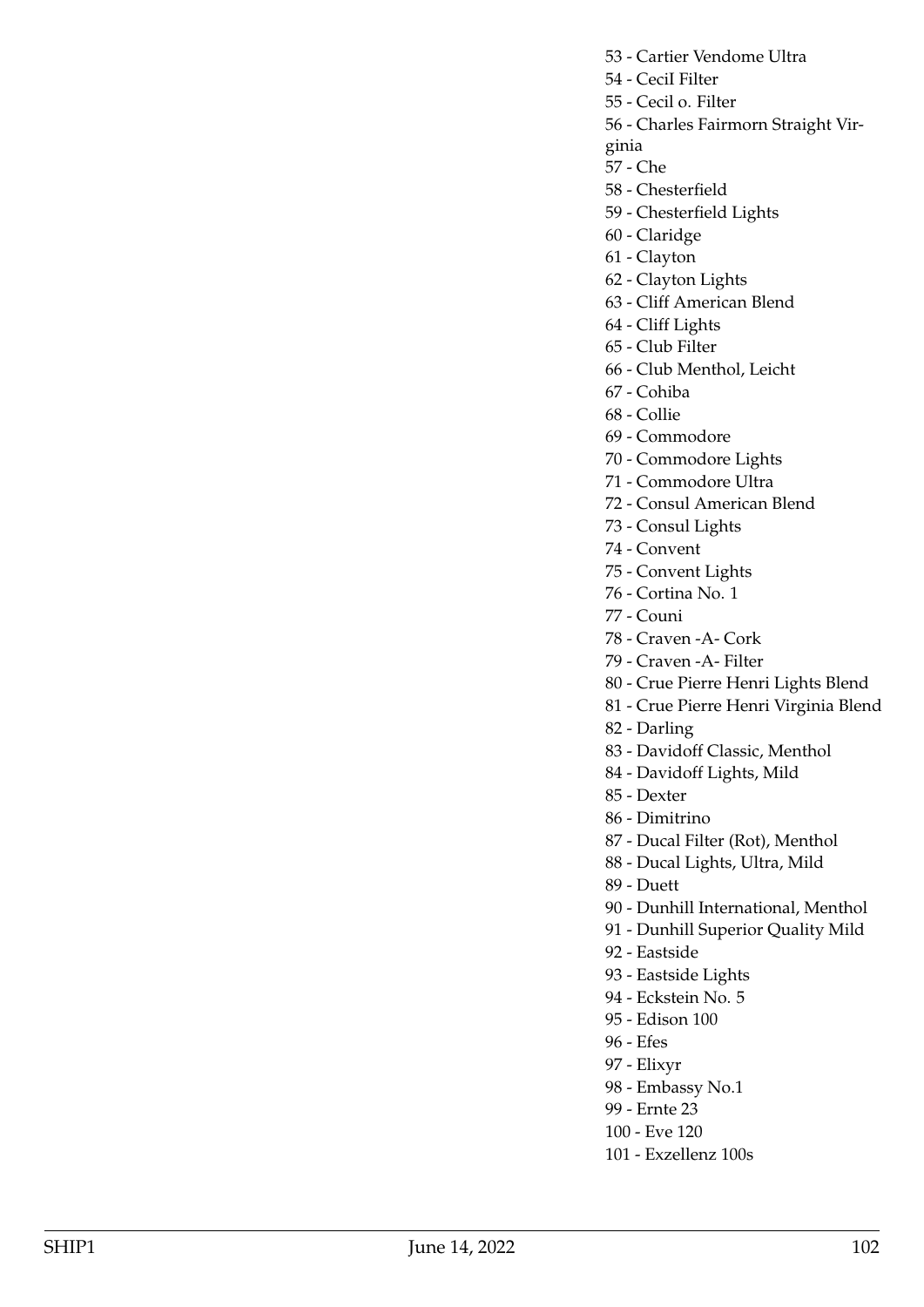102 - f 6 normal, Int. Blend, Red,

- 103 f 6 Blue, Lights, Silver
- 104 Fairplay Full Flav.
- 105 Fairplay Light
- 106 Faro
- 107 Faro Lights
- 108 Finas
- 109 Frisco
- 110 Frisco Lights
- 111 Gauloises Blau
- 112 Gauloises Red
- 113 Gauloises Brunes o.Filter
- 114 Gedelfi Leicht
- 115 Gedelfi Würzig
- 116 George McMartin Gold
- 117 George McMartin Lights
- 118 Gitanes
- 119 Gitanes Blondes legeres
- 120 Gitanes Bout Filtre
- 121 Globetrotter
- 122 Globetrotter Lights
- 123 Gold Dollar Filter
- 124 Gold Dollar ohne Filter
- 125 Golden American, Menthol
- 126 Golden American Lights
- 127 Goldfield
- 128 Goldfield Lights
- 129 Gudang
- 130 HB
- 131 HB 907
- 132 HB Lights
- 133 Hemingway 100
- 134 Henley Full Ravour
- 135 Henley Lights
- 136 Imperial American Blend
- 137 Imperial American Blend Lights
- 138 Imperial Aromareich
- 139 Jakordia
- 140 Jakordia Lights
- 141 John Player Special (JPS)
- 142 John Player Special (JPS) Lights
- 143 Juno o.Filter
- 144 Juno Filter
- 145 Juwel 72
- 146 Juwel Filter
- 147 Karelias Super Virginias Filter

148 - Karelias Super Virginias Plain

- Ovals 149 - Karo
- 
- 150 Kasino (DDR)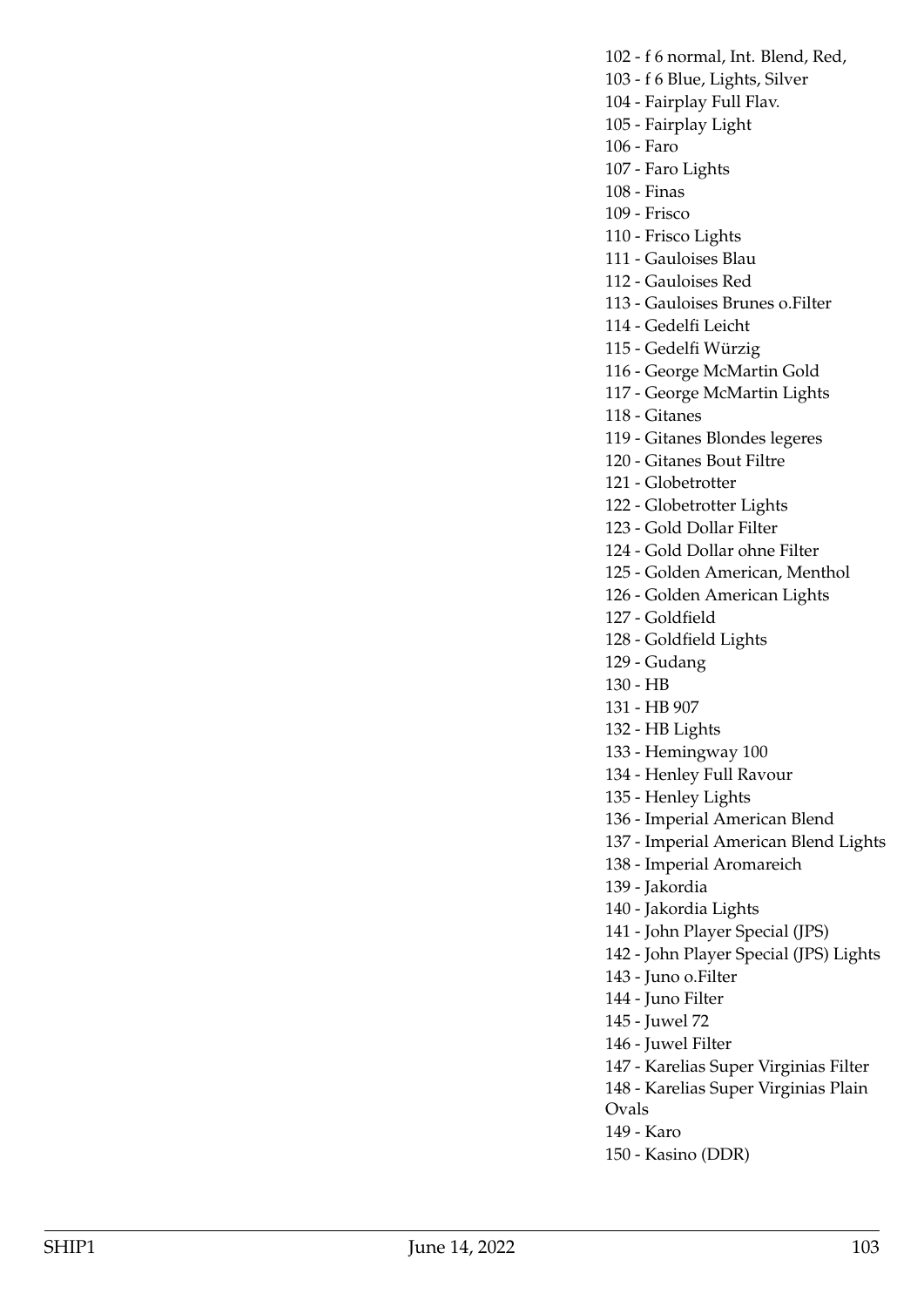151 - Kent Blue Six 152 - Kent de Luxe 153 - Kent Golden One 154 - Kent Silver Four 155 - Kim 156 - Kim Ultra 157 - Kings Favourites Lights 158 - Kool Filter Kings 159 - Kora Lights 160 - Krone 161 - Kurmark Filter 162 - L & M 163 - L & M Lights 164 - Lambert & Butler King Size 165 - Lasso Filter 166 - Lasso ohne Filter 167 - Lomita Filter 168 - Look 100s Full Flavour, Menthol 169 - Look 100s Lights 170 - Lord Extra 171 - Lord Ultima, Ultra 172 - Lucky Strike 173 - Lucky Strike Filters 174 - Lucky Strike Lights 175 - Lucky Strike Ultra

176 - Lux Filter

177 - M Classic, Menthol

178 - M Lights

179 - Magnum

180 - Magnum Lights

181 - Magnum Medium

182 - Manitou Full Flavour

183 - Manitou Mild Blend

184 - Manitou Soft Blend

185 - Mark Adams

186 - Marlboro , M.Menthol

187 - Marlboro Lights, Menthol

188 - Marlboro Medium

189 - Marlboro Ultra

190 - Marwin

191 - Marwin Lights

192 - Mc Grant

193 - Mercedes de Luxe

194 - Merit Lights

195 - Miami Style

196 - Miami Style 100

197 - Milde Sorte

198 - Mokri Filter

199 - MS Filtro

200 - Multi de Luxe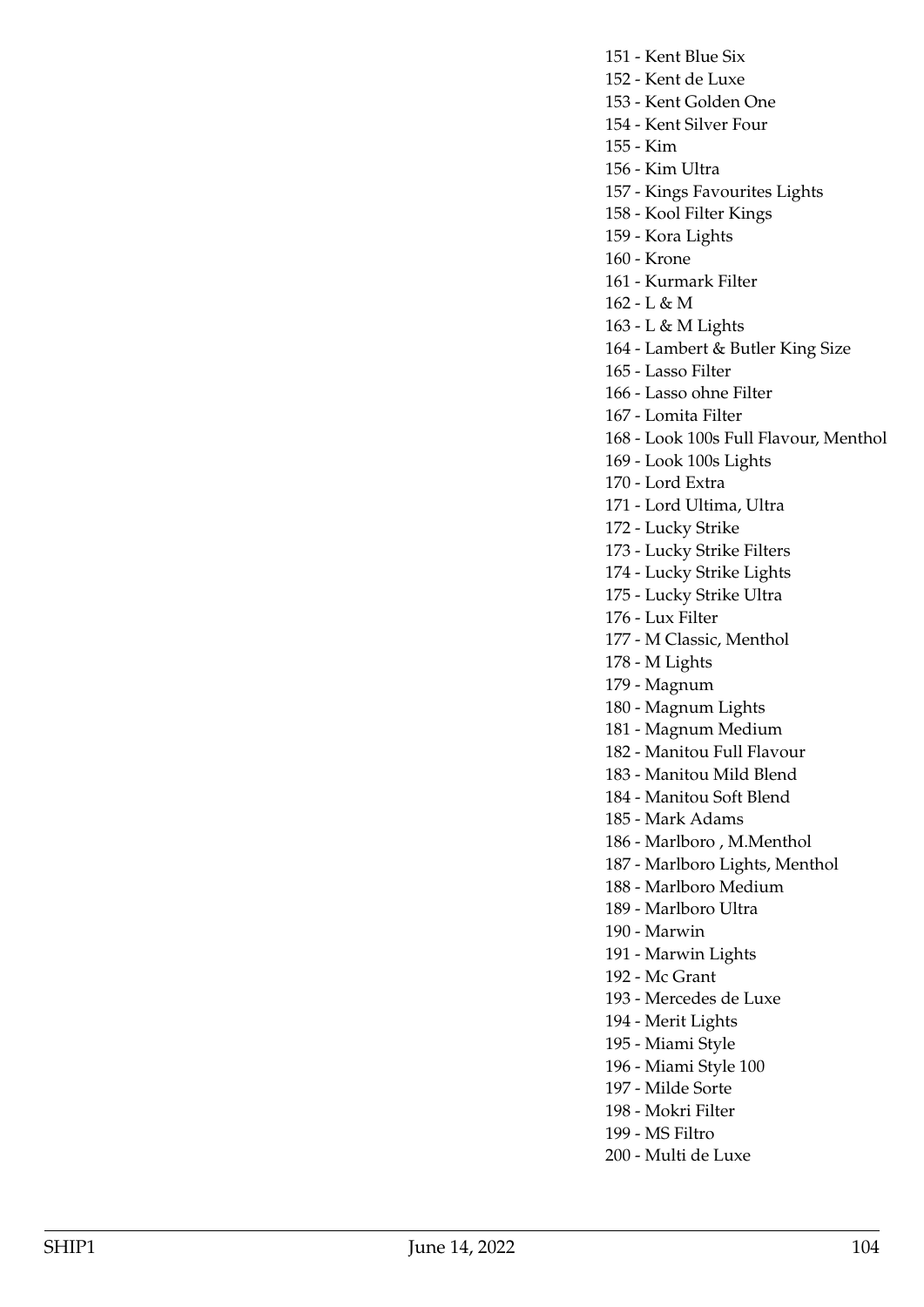201 - Muratti Privat

- 202 Natural American Spirit Light
- 203 Natural American Spirit
- Medium
- 204 Natural American Spirit Regular
- 205 Nevada
- 206 Nil Filter
- 207 Nil Lights
- 208 Nil ohne Filter
- 209 Oakland Golden Blend
- 210 Orienta
- 211 Ova
- 212 Overstolz
- 213 Overstolz FiIter
- 214 P & S Filter
- 215 Pall Mall, Menthol
- 216 Pall Mall Lights
- 217 Pall Mall ohne Filter
- 218 Pall Mall Ultra
- 219 Panama
- 220 Parliament 100s
- 221 Partagas
- 222 Peer 100
- 223 Peer Export
- 224 Peter Heinrichs
- 225 Peter Heinrichs Light
- 226 Peter Stuyvesant
- 227 Peter Stuyvesant Lights
- 228 Peter Stuyvesant Ultra
- 229 Philip Morris
- 230 Philip Morris One 1 (Ultra)
- 231 Players
- 232 Polo Full Flavor
- 233 Polo Lights
- 234 Power American Blend
- 235 Power Lights
- 236 Prince Denmark

237 - Prince Lights, Medium, Menthol

- 238 Prince Ultra
- 239 Pro Full Flavor
- 240 Pro Lights
- 241 R 1
- 242 R 1 Light, Minima
- 243 R 6
- 244 Red Rock
- 245 Regal KS
- 246 Reval o.Filter
- 247 Reval Filter Golden Blend
- 248 Reyno Classic
- 249 Reyno Lights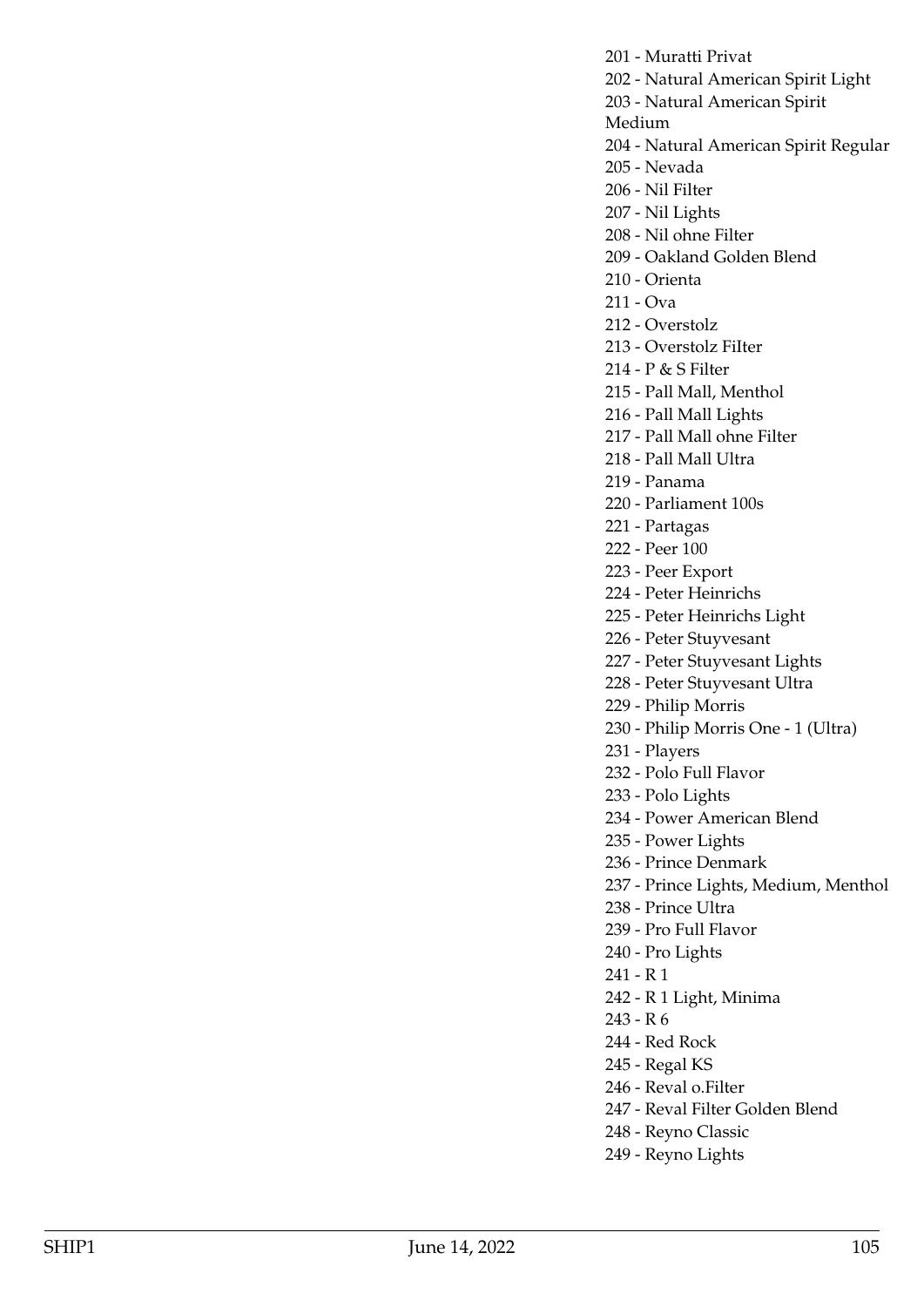250 - Romeo y Julieta

- 251 Rosebud
- 252 Roth-Händle

253 - Roth-Händle Filter

254 - Rothmans

255 - Rothmans Superslims

256 - Roxy Full Flavour

257 - Roxy International

- 258 Roxy Light
- 259 Ruhrpott
- 260 Salem No. 6

261 - Santos Dumont

- 262 Semper (DDR)
- 263 Senator

264 - Senior Service

265 - Senoussi

- 266 Sex
- 267 Silber Tob. Cut
- 268 Silber Tob. Cut Light
- 269 Silk Cut
- 270 Smart
- 271 Sobranie BIack Russian Filter
- 272 Sobranie Cocktail Filter
- 273 Springwater
- 274 St. Moritz Filter, Menthol
- 275 Starlight Lights
- 276 Starlight Lights 100
- 277 Superkings
- 278 Superkings Lights
- 279 Sweet Afton
- 280 Tawa No. 2
- 281 Tawa No. 2 Lights
- 282 Templeton
- 283 Templeton Lights
- 284 Tip Count
- 285 Tip Count Lights
- 286 Tobacco House No. 7
- 287 Treasurer
- 288 Vogue (Menthol) SupersI 100s
- 289 West
- 290 West Lights, Medium, Ice
- 291 West Ultra
- 292 Wild Geese
- 293 Windsor de Luxe
- 294 Winfield Full Flavour
- 295 Winfield Lights
- 296 Winston
- 297 Winston Lights
- 298 WY Chester Filter
- 299 YSL Lights 100s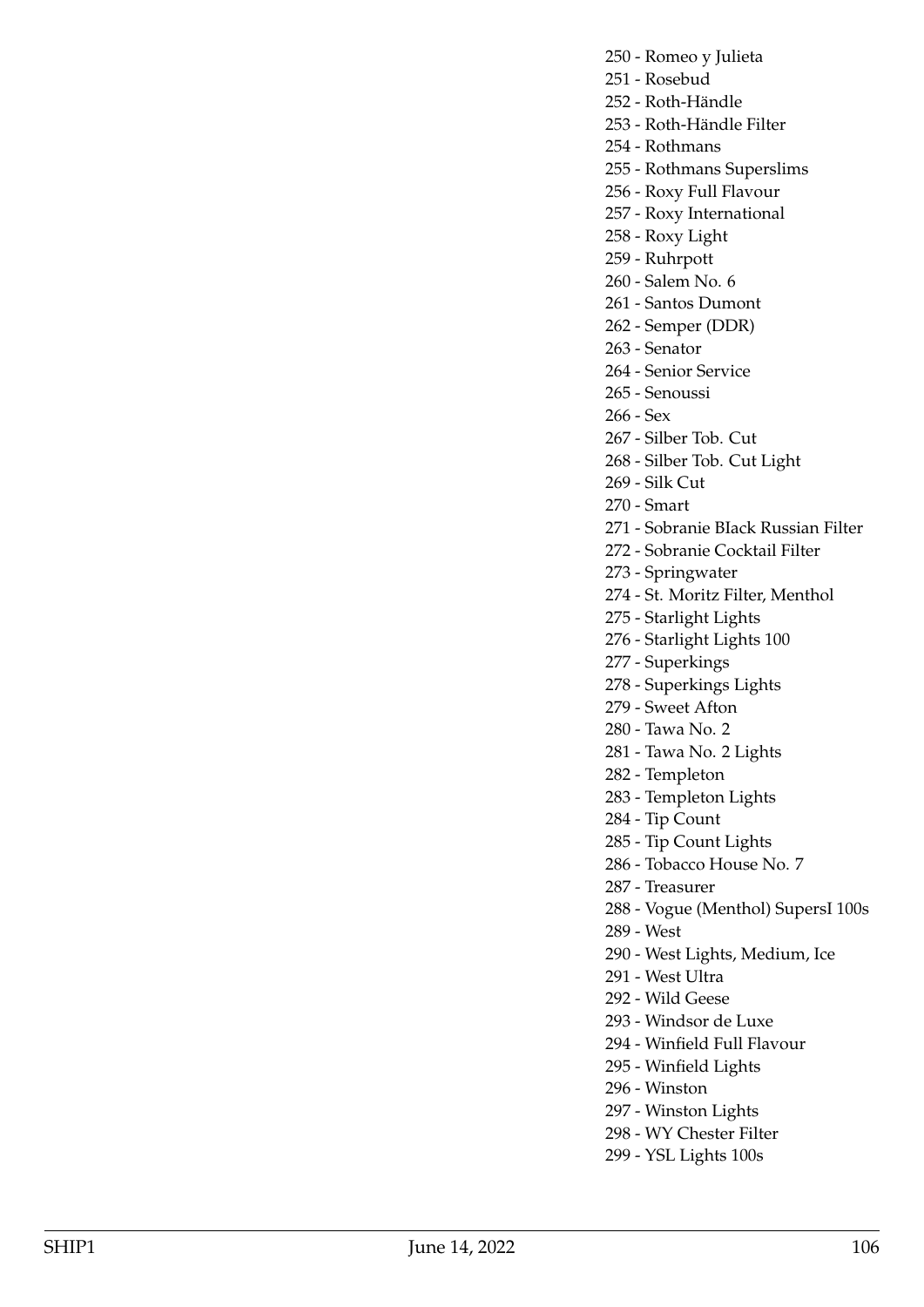|                      |                                  | 300 - YSL Luxury 100s, Menthol<br>301 - Ziganov<br>302 - Zuban22<br>303 - selbst gedrehte Zigaretten<br>304 - selbst gedr. Zigaretten ohne Fil-<br>ter<br>305 - unbekannte Marke<br>306 - unbekannte Marke ohne Filter<br>307 - verschiedene bekannte Marken<br>999 - Antwortverweigerung                                                         |
|----------------------|----------------------------------|---------------------------------------------------------------------------------------------------------------------------------------------------------------------------------------------------------------------------------------------------------------------------------------------------------------------------------------------------|
| rau $\_\frac{35}{3}$ | number per day, phase 6          | 997 - Trifft nicht zu<br>998 - Weiß nicht<br>999 - Antwortverweigerung                                                                                                                                                                                                                                                                            |
| rau_36               | start (age/year) phase 6         | 997 - Trifft nicht zu<br>998 - Weiß nicht<br>999 - Antwortverweigerung                                                                                                                                                                                                                                                                            |
| rau $\frac{37}{ }$   | end (age/year) phase 6           | 997 - Trifft nicht zu<br>998 - Weiß nicht<br>999 - Antwortverweigerung                                                                                                                                                                                                                                                                            |
| rau_39               | inhalation phase 6               | 1 - Ja<br>2 - Nein<br>997 - Trifft nicht zu<br>998 - Weiß nicht<br>999 - Antwort verweigert                                                                                                                                                                                                                                                       |
| rau $\frac{40}{ }$   | phase of smoking 7, mark / brand | 1 - Zigarren, Zigarillos<br>2 - Pfeife<br>3 - Kautabak<br>$4 - 2002$<br>5 - Afri Filter<br>6 - American<br>7 - American Style Lights<br>8 - Americanos American Blend<br>9 - Americanos Lights<br>10 - Arome Vanille<br>11 - Astor<br>12 - Astor ohne Filter<br>13 - Atika<br>14 - Atkinson Medium<br>15 - Atkinson Ultra<br>16 - Auslese de Luxe |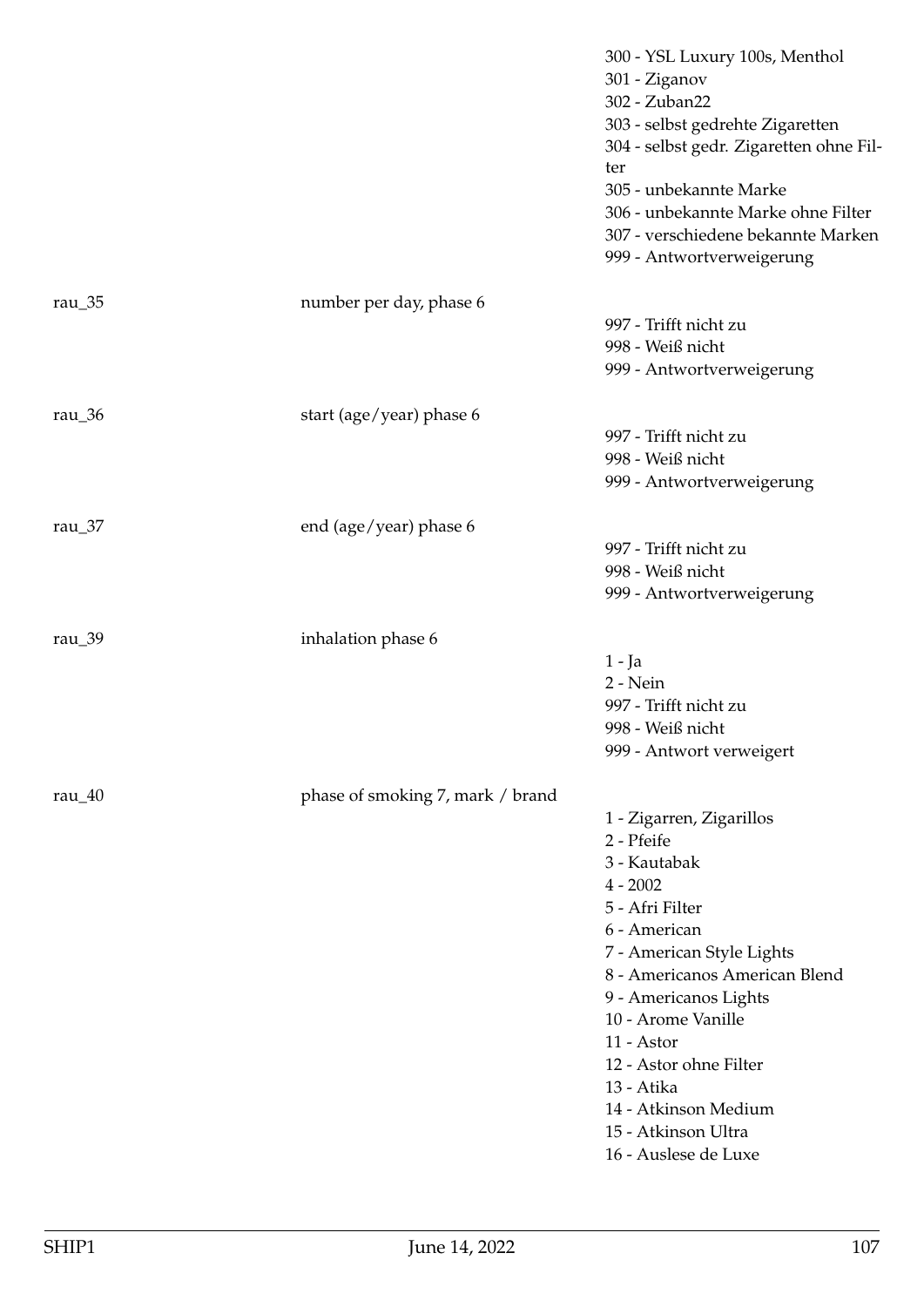- 17 B 52
- 18 B 52 Lights
- 19 Balance
- 20 Barclay
- 21 Basic
- 22 Basic Lights
- 23 Beachlife Lights
- 24 Bellevue
- 25 Benson & Hedges
- 26 Benson & Hedges Lights
- 27 Black Death
- 28 Blend Light
- 29 Blend Original
- 30 Boston
- 31 Boston Lights
- 32 Boston Medium
- 33 Brookfield
- 34 Burton
- 35 Burton Lights
- 36 Caballero o. Filter
- 37 Caballero Filter
- 38 Cabinet
- 39 Cabinet fresh, mild, light
- 40 Cabinet ultra
- 41 Caesar Vanilla
- 42 California
- 43 Calume Full FIavour
- 44 Calume Lights
- 45 Camel o. Filter
- 46 Camel Filters
- 47 Camel Lights
- 48 Camel Medium
- 49 Caprice
- 50 Carrington
- 51 Carrington Lights
- 52 Cartier Vendome
- 53 Cartier Vendome Ultra
- 54 CeciI Filter
- 55 Cecil o. Filter
- 56 Charles Fairmorn Straight Vir-
- ginia
- 57 Che
- 58 Chesterfield
- 59 Chesterfield Lights
- 60 Claridge
- 61 Clayton
- 62 Clayton Lights
- 63 Cliff American Blend
- 64 Cliff Lights
- 65 Club Filter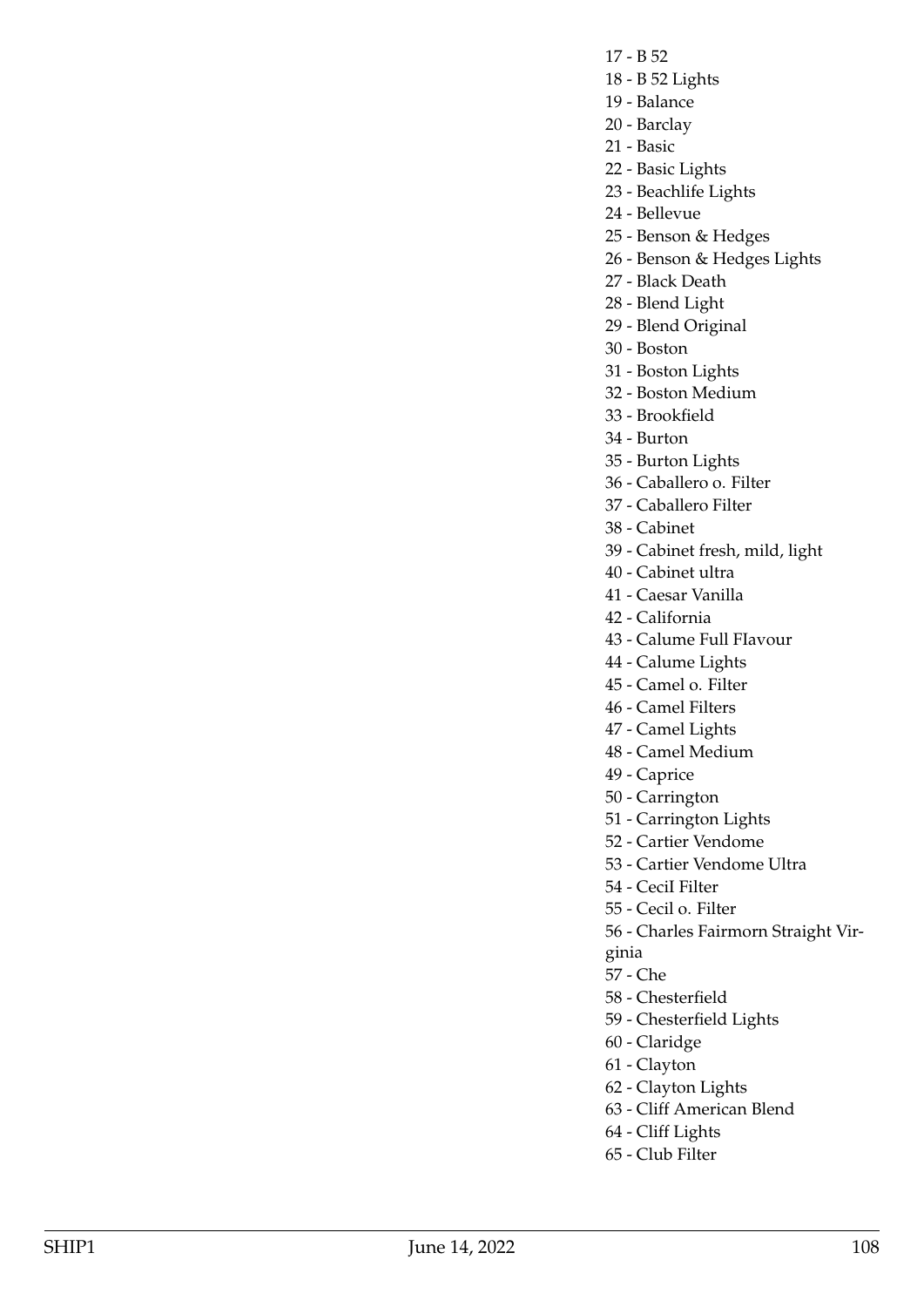- 66 Club Menthol, Leicht
- 67 Cohiba
- 68 Collie
- 69 Commodore
- 70 Commodore Lights
- 71 Commodore Ultra
- 72 Consul American Blend
- 73 Consul Lights
- 74 Convent
- 75 Convent Lights
- 76 Cortina No. 1
- 77 Couni
- 78 Craven -A- Cork
- 79 Craven -A- Filter
- 80 Crue Pierre Henri Lights Blend
- 81 Crue Pierre Henri Virginia Blend
- 82 Darling
- 83 Davidoff Classic, Menthol
- 84 Davidoff Lights, Mild
- 85 Dexter
- 86 Dimitrino
- 87 Ducal Filter (Rot), Menthol
- 88 Ducal Lights, Ultra, Mild
- 89 Duett
- 90 Dunhill International, Menthol
- 91 Dunhill Superior Quality Mild
- 92 Eastside
- 93 Eastside Lights
- 94 Eckstein No. 5
- 95 Edison 100
- 96 Efes
- 97 Elixyr
- 98 Embassy No.1
- 99 Ernte 23
- 100 Eve 120
- 101 Exzellenz 100s
- 102 f 6 normal, Int. Blend, Red,
- 103 f 6 Blue, Lights, Silver
- 104 Fairplay Full Flav.
- 105 Fairplay Light
- 106 Faro
- 107 Faro Lights
- 108 Finas
- 109 Frisco
- 110 Frisco Lights
- 111 Gauloises Blau
- 112 Gauloises Red
- 113 Gauloises Brunes o.Filter
- 114 Gedelfi Leicht
- 115 Gedelfi Würzig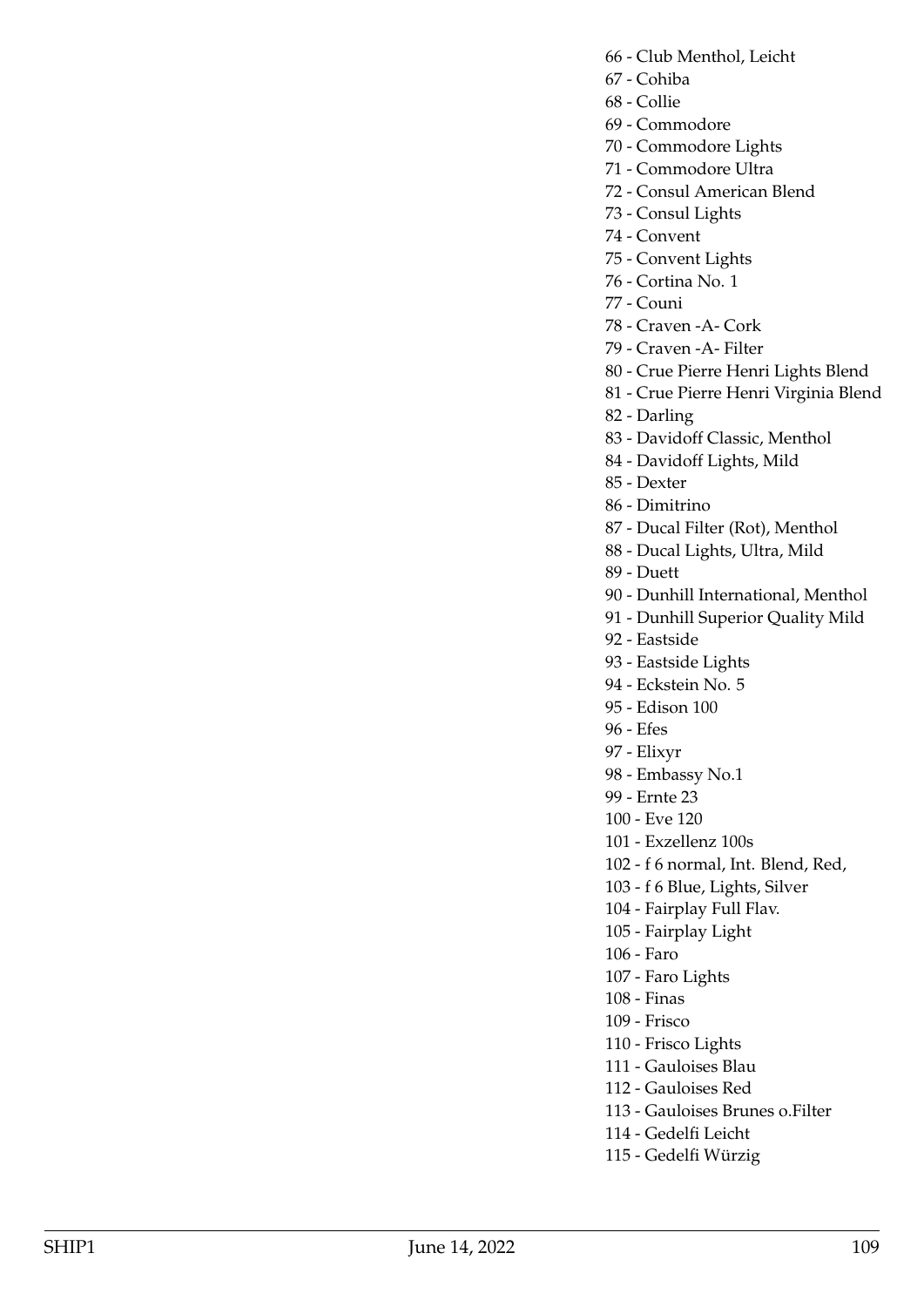116 - George McMartin Gold

- 117 George McMartin Lights
- 118 Gitanes

119 - Gitanes Blondes legeres

- 120 Gitanes Bout Filtre
- 121 Globetrotter
- 122 Globetrotter Lights
- 123 Gold Dollar Filter
- 124 Gold Dollar ohne Filter
- 125 Golden American, Menthol
- 126 Golden American Lights
- 127 Goldfield
- 128 Goldfield Lights
- 129 Gudang
- 130 HB
- 131 HB 907
- 132 HB Lights
- 133 Hemingway 100
- 134 Henley Full Ravour
- 135 Henley Lights
- 136 Imperial American Blend
- 137 Imperial American Blend Lights
- 138 Imperial Aromareich
- 139 Jakordia
- 140 Jakordia Lights
- 141 John Player Special (JPS)
- 142 John Player Special (JPS) Lights
- 143 Juno o.Filter
- 144 Juno Filter
- 145 Juwel 72
- 146 Juwel Filter
- 147 Karelias Super Virginias Filter
- 148 Karelias Super Virginias Plain
- Ovals
- 149 Karo
- 150 Kasino (DDR)
- 151 Kent Blue Six
- 152 Kent de Luxe
- 153 Kent Golden One
- 154 Kent Silver Four
- 155 Kim
- 156 Kim Ultra
- 157 Kings Favourites Lights
- 158 Kool Filter Kings
- 159 Kora Lights
- 160 Krone
- 161 Kurmark Filter
- 162 L & M
- 163 L & M Lights
- 164 Lambert & Butler King Size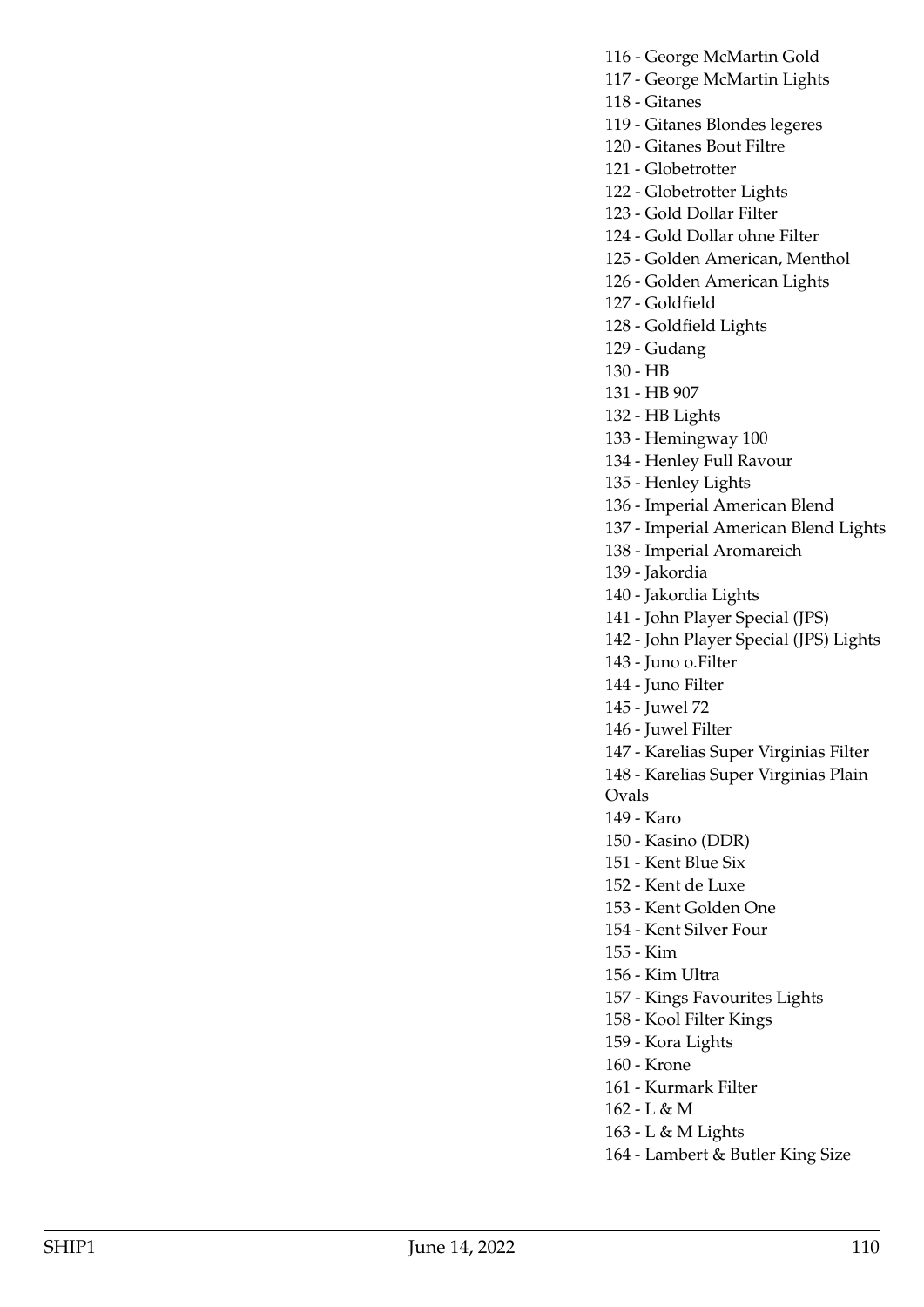165 - Lasso Filter 166 - Lasso ohne Filter 167 - Lomita Filter 168 - Look 100s Full Flavour, Menthol 169 - Look 100s Lights 170 - Lord Extra 171 - Lord Ultima, Ultra 172 - Lucky Strike 173 - Lucky Strike Filters 174 - Lucky Strike Lights 175 - Lucky Strike Ultra 176 - Lux Filter 177 - M Classic, Menthol 178 - M Lights 179 - Magnum 180 - Magnum Lights 181 - Magnum Medium 182 - Manitou Full Flavour 183 - Manitou Mild Blend 184 - Manitou Soft Blend 185 - Mark Adams 186 - Marlboro , M.Menthol 187 - Marlboro Lights, Menthol 188 - Marlboro Medium 189 - Marlboro Ultra 190 - Marwin 191 - Marwin Lights 192 - Mc Grant 193 - Mercedes de Luxe 194 - Merit Lights 195 - Miami Style 196 - Miami Style 100 197 - Milde Sorte 198 - Mokri Filter 199 - MS Filtro 200 - Multi de Luxe 201 - Muratti Privat 202 - Natural American Spirit Light 203 - Natural American Spirit Medium 204 - Natural American Spirit Regular 205 - Nevada 206 - Nil Filter 207 - Nil Lights 208 - Nil ohne Filter 209 - Oakland Golden Blend 210 - Orienta 211 - Ova 212 - Overstolz

213 - Overstolz FiIter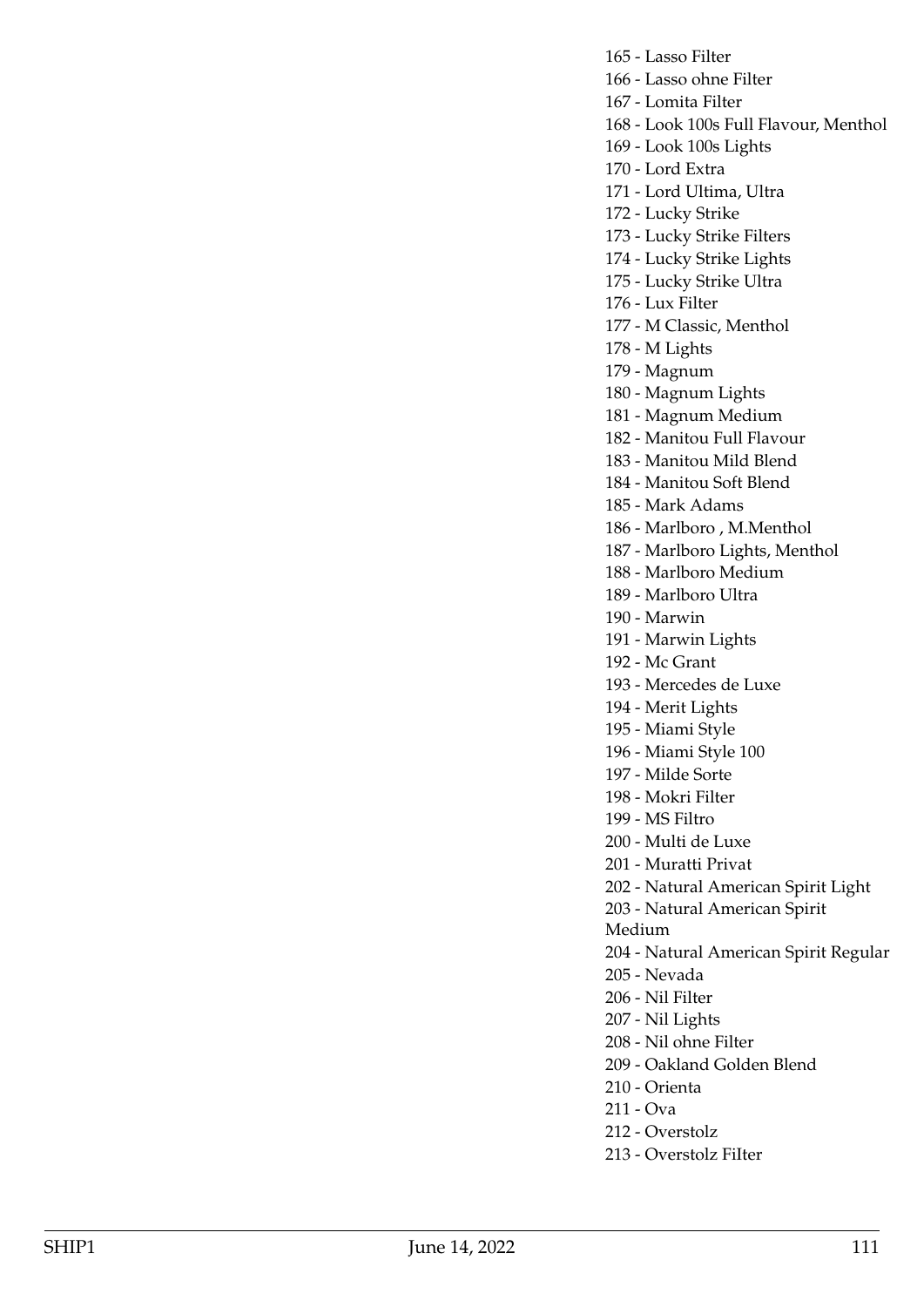- 214 P & S Filter
- 215 Pall Mall, Menthol
- 216 Pall Mall Lights
- 217 Pall Mall ohne Filter
- 218 Pall Mall Ultra
- 219 Panama
- 220 Parliament 100s
- 221 Partagas
- 222 Peer 100
- 223 Peer Export
- 224 Peter Heinrichs
- 225 Peter Heinrichs Light
- 226 Peter Stuyvesant
- 227 Peter Stuyvesant Lights
- 228 Peter Stuyvesant Ultra
- 229 Philip Morris
- 230 Philip Morris One 1 (Ultra)
- 231 Players
- 232 Polo Full Flavor
- 233 Polo Lights
- 234 Power American Blend
- 235 Power Lights
- 236 Prince Denmark
- 237 Prince Lights, Medium, Menthol
- 238 Prince Ultra
- 239 Pro Full Flavor
- 240 Pro Lights
- 241 R 1
- 242 R 1 Light, Minima
- 243 R 6
- 244 Red Rock
- 245 Regal KS
- 246 Reval o.Filter
- 247 Reval Filter Golden Blend
- 248 Reyno Classic
- 249 Reyno Lights
- 250 Romeo y Julieta
- 251 Rosebud
- 252 Roth-Händle
- 253 Roth-Händle Filter
- 254 Rothmans
- 255 Rothmans Superslims
- 256 Roxy Full Flavour
- 257 Roxy International
- 258 Roxy Light
- 259 Ruhrpott
- 260 Salem No. 6
- 261 Santos Dumont
- 262 Semper (DDR)
- 263 Senator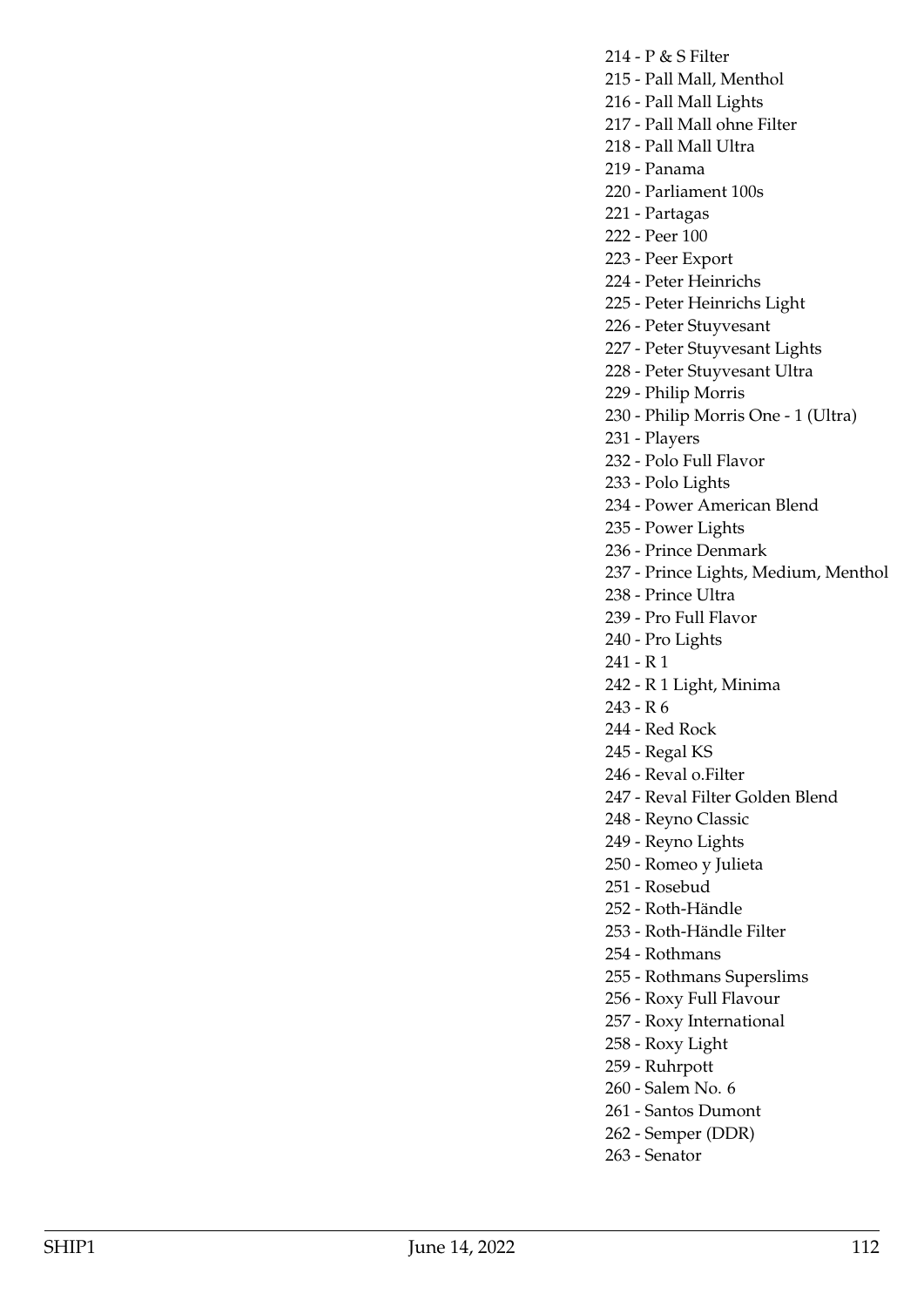264 - Senior Service

- 265 Senoussi
- 266 Sex

267 - Silber Tob. Cut

268 - Silber Tob. Cut Light

- 269 Silk Cut
- 270 Smart

271 - Sobranie BIack Russian Filter

272 - Sobranie Cocktail Filter

273 - Springwater

274 - St. Moritz Filter, Menthol

275 - Starlight Lights

276 - Starlight Lights 100

277 - Superkings

278 - Superkings Lights

279 - Sweet Afton

- 280 Tawa No. 2
- 281 Tawa No. 2 Lights
- 282 Templeton
- 283 Templeton Lights
- 284 Tip Count
- 285 Tip Count Lights
- 286 Tobacco House No. 7
- 287 Treasurer
- 288 Vogue (Menthol) SupersI 100s
- 289 West
- 290 West Lights, Medium, Ice
- 291 West Ultra
- 292 Wild Geese
- 293 Windsor de Luxe
- 294 Winfield Full Flavour
- 295 Winfield Lights
- 296 Winston
- 297 Winston Lights
- 298 WY Chester Filter
- 299 YSL Lights 100s
- 300 YSL Luxury 100s, Menthol
- 301 Ziganov
- 302 Zuban22
- 303 selbst gedrehte Zigaretten
- 304 selbst gedr. Zigaretten ohne Fil-
- ter
- 305 unbekannte Marke
- 306 unbekannte Marke ohne Filter
- 307 verschiedene bekannte Marken
- 999 Antwortverweigerung

rau<sub>\_41</sub> number per day, phase 7

997 - Trifft nicht zu 998 - Weiß nicht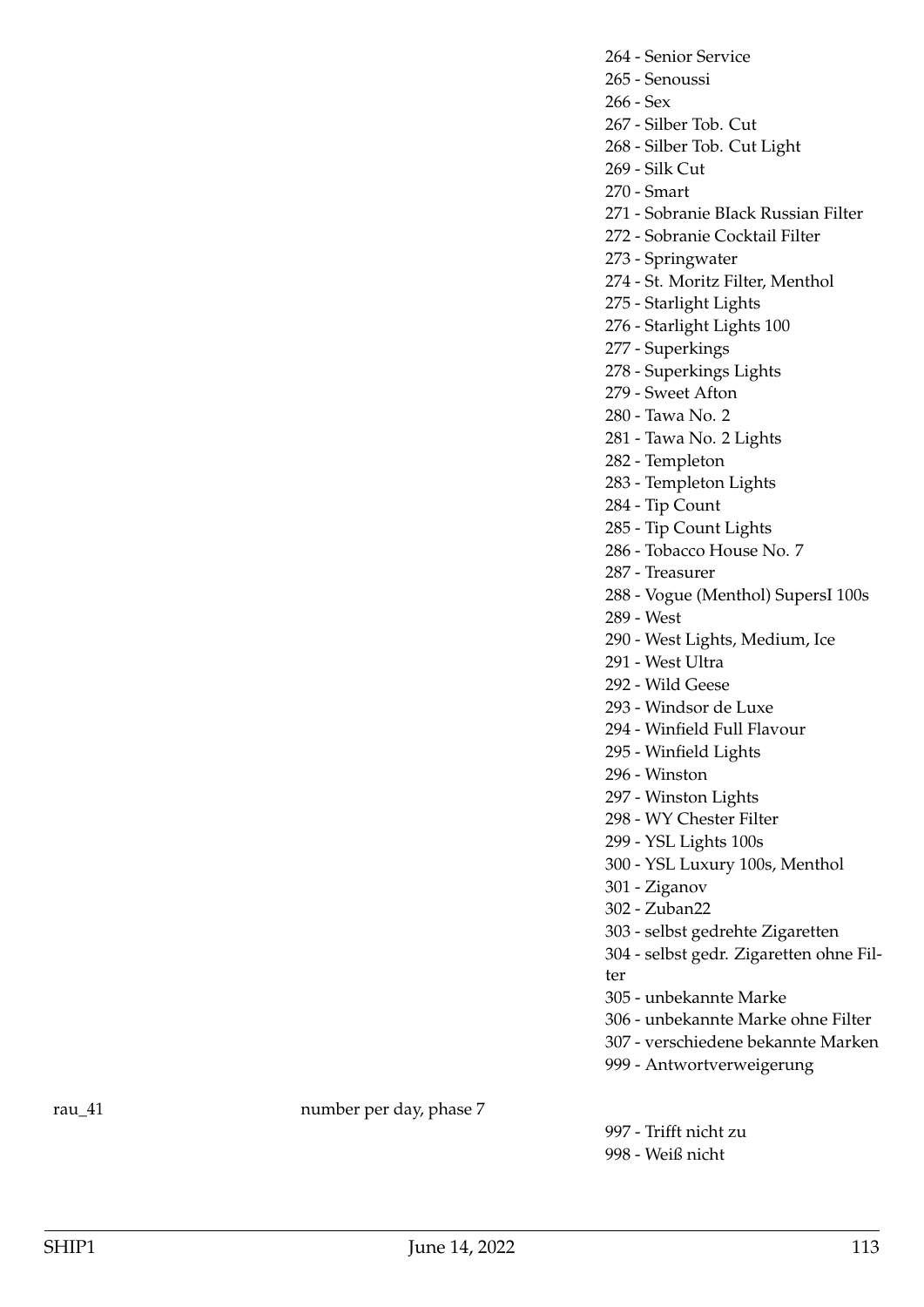| rau $\frac{42}{ }$ | start (age/year) phase 7         |                               |
|--------------------|----------------------------------|-------------------------------|
|                    |                                  | 997 - Trifft nicht zu         |
|                    |                                  | 998 - Weiß nicht              |
|                    |                                  | 999 - Antwortverweigerung     |
| rau $\_\$ 43       | end (age/year) phase 7           |                               |
|                    |                                  | 997 - Trifft nicht zu         |
|                    |                                  | 998 - Weiß nicht              |
|                    |                                  | 999 - Antwortverweigerung     |
| rau $\_\$ {45}     | inhalation phase 7               |                               |
|                    |                                  | $1 - Ja$                      |
|                    |                                  | 2 - Nein                      |
|                    |                                  | 997 - Trifft nicht zu         |
|                    |                                  | 998 - Weiß nicht              |
|                    |                                  | 999 - Antwort verweigert      |
|                    |                                  |                               |
| rau $_4$ 6         | phase of smoking 8, mark / brand |                               |
|                    |                                  | 1 - Zigarren, Zigarillos      |
|                    |                                  | 2 - Pfeife                    |
|                    |                                  | 3 - Kautabak                  |
|                    |                                  | $4 - 2002$                    |
|                    |                                  | 5 - Afri Filter               |
|                    |                                  | 6 - American                  |
|                    |                                  | 7 - American Style Lights     |
|                    |                                  | 8 - Americanos American Blend |
|                    |                                  | 9 - Americanos Lights         |
|                    |                                  | 10 - Arome Vanille            |
|                    |                                  | 11 - Astor                    |
|                    |                                  | 12 - Astor ohne Filter        |
|                    |                                  | 13 - Atika                    |
|                    |                                  | 14 - Atkinson Medium          |
|                    |                                  | 15 - Atkinson Ultra           |
|                    |                                  | 16 - Auslese de Luxe          |
|                    |                                  | $17 - B52$                    |
|                    |                                  | 18 - B 52 Lights              |
|                    |                                  | 19 - Balance                  |
|                    |                                  | 20 - Barclay                  |
|                    |                                  | 21 - Basic                    |
|                    |                                  | 22 - Basic Lights             |
|                    |                                  | 23 - Beachlife Lights         |
|                    |                                  | 24 - Bellevue                 |
|                    |                                  | 25 - Benson & Hedges          |
|                    |                                  | 26 - Benson & Hedges Lights   |
|                    |                                  | 27 - Black Death              |
|                    |                                  | 28 - Blend Light              |
|                    |                                  | 29 - Blend Original           |
|                    |                                  | 30 - Boston                   |
|                    |                                  |                               |

999 - Antwortverweigerung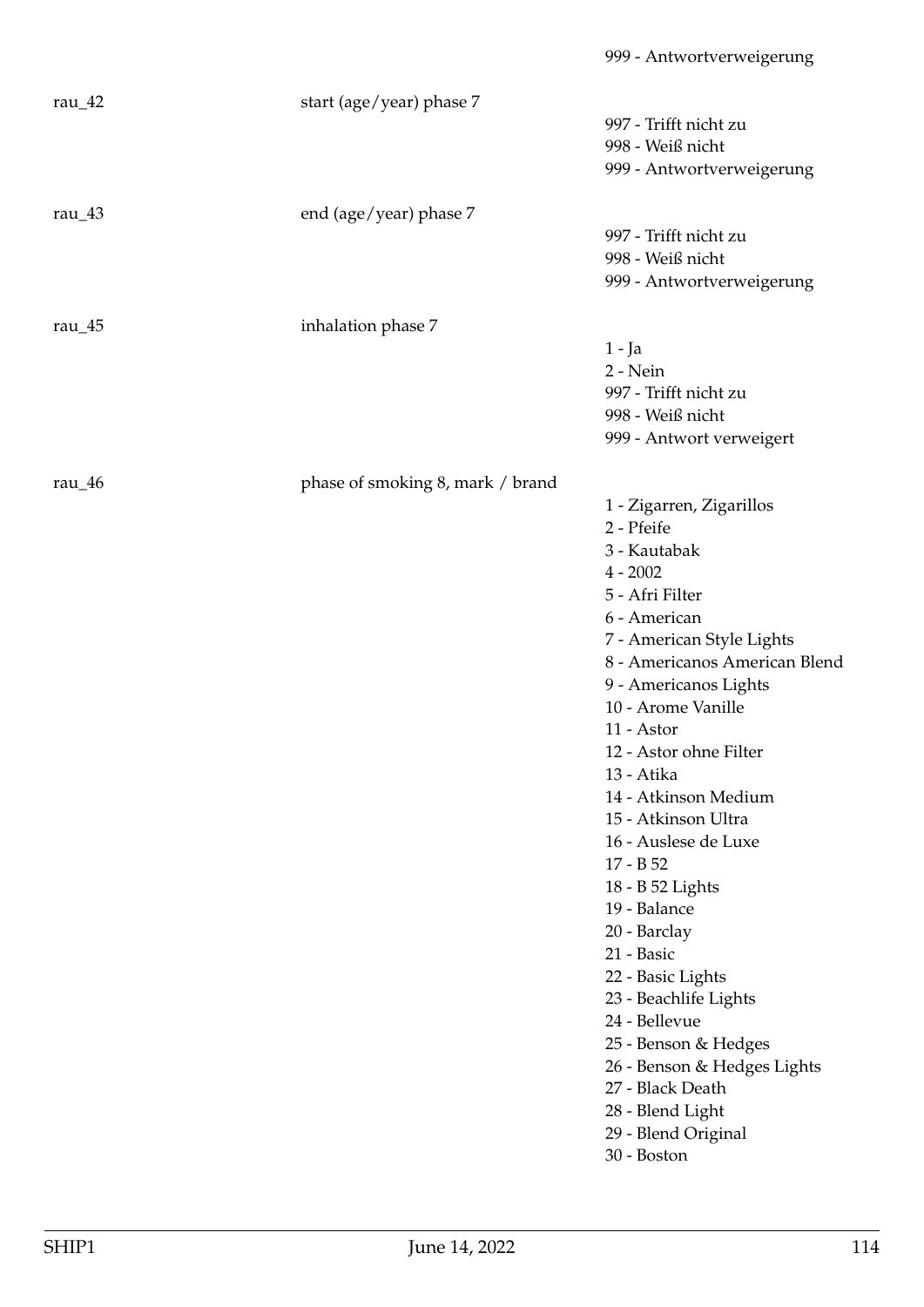- 31 Boston Lights
- 32 Boston Medium
- 33 Brookfield
- 34 Burton
- 35 Burton Lights
- 36 Caballero o. Filter
- 37 Caballero Filter
- 38 Cabinet
- 39 Cabinet fresh, mild, light
- 40 Cabinet ultra
- 41 Caesar Vanilla
- 42 California
- 43 Calume Full FIavour
- 44 Calume Lights
- 45 Camel o. Filter
- 46 Camel Filters
- 47 Camel Lights
- 48 Camel Medium
- 49 Caprice
- 50 Carrington
- 51 Carrington Lights
- 52 Cartier Vendome
- 53 Cartier Vendome Ultra
- 54 CeciI Filter
- 55 Cecil o. Filter
- 56 Charles Fairmorn Straight Vir-
- ginia
- 57 Che
- 58 Chesterfield
- 59 Chesterfield Lights
- 60 Claridge
- 61 Clayton
- 62 Clayton Lights
- 63 Cliff American Blend
- 64 Cliff Lights
- 65 Club Filter
- 66 Club Menthol, Leicht
- 67 Cohiba
- 68 Collie
- 69 Commodore
- 70 Commodore Lights
- 71 Commodore Ultra
- 72 Consul American Blend
- 73 Consul Lights
- 74 Convent
- 75 Convent Lights
- 76 Cortina No. 1
- 77 Couni
- 78 Craven -A- Cork
- 79 Craven -A- Filter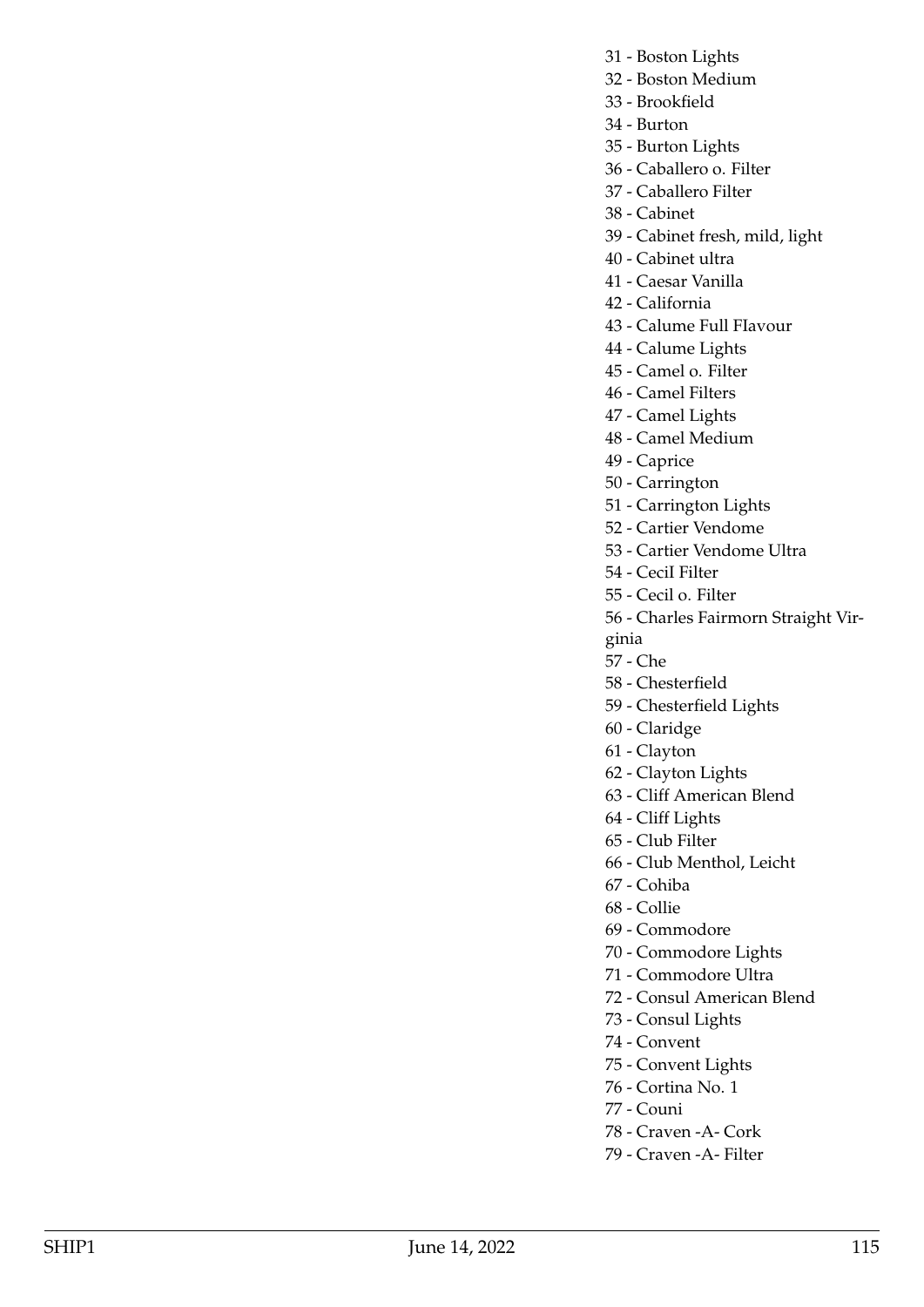- 80 Crue Pierre Henri Lights Blend
- 81 Crue Pierre Henri Virginia Blend
- 82 Darling
- 83 Davidoff Classic, Menthol
- 84 Davidoff Lights, Mild
- 85 Dexter
- 86 Dimitrino
- 87 Ducal Filter (Rot), Menthol
- 88 Ducal Lights, Ultra, Mild
- 89 Duett
- 90 Dunhill International, Menthol
- 91 Dunhill Superior Quality Mild
- 92 Eastside
- 93 Eastside Lights
- 94 Eckstein No. 5
- 95 Edison 100
- 96 Efes
- 97 Elixyr
- 98 Embassy No.1
- 99 Ernte 23
- 100 Eve 120
- 101 Exzellenz 100s
- 102 f 6 normal, Int. Blend, Red,
- 103 f 6 Blue, Lights, Silver
- 104 Fairplay Full Flav.
- 105 Fairplay Light
- 106 Faro
- 107 Faro Lights
- 108 Finas
- 109 Frisco
- 110 Frisco Lights
- 111 Gauloises Blau
- 112 Gauloises Red
- 113 Gauloises Brunes o.Filter
- 114 Gedelfi Leicht
- 115 Gedelfi Würzig
- 116 George McMartin Gold
- 117 George McMartin Lights
- 118 Gitanes
- 119 Gitanes Blondes legeres
- 120 Gitanes Bout Filtre
- 121 Globetrotter
- 122 Globetrotter Lights
- 123 Gold Dollar Filter
- 124 Gold Dollar ohne Filter
- 125 Golden American, Menthol
- 126 Golden American Lights
- 127 Goldfield
- 128 Goldfield Lights
- 129 Gudang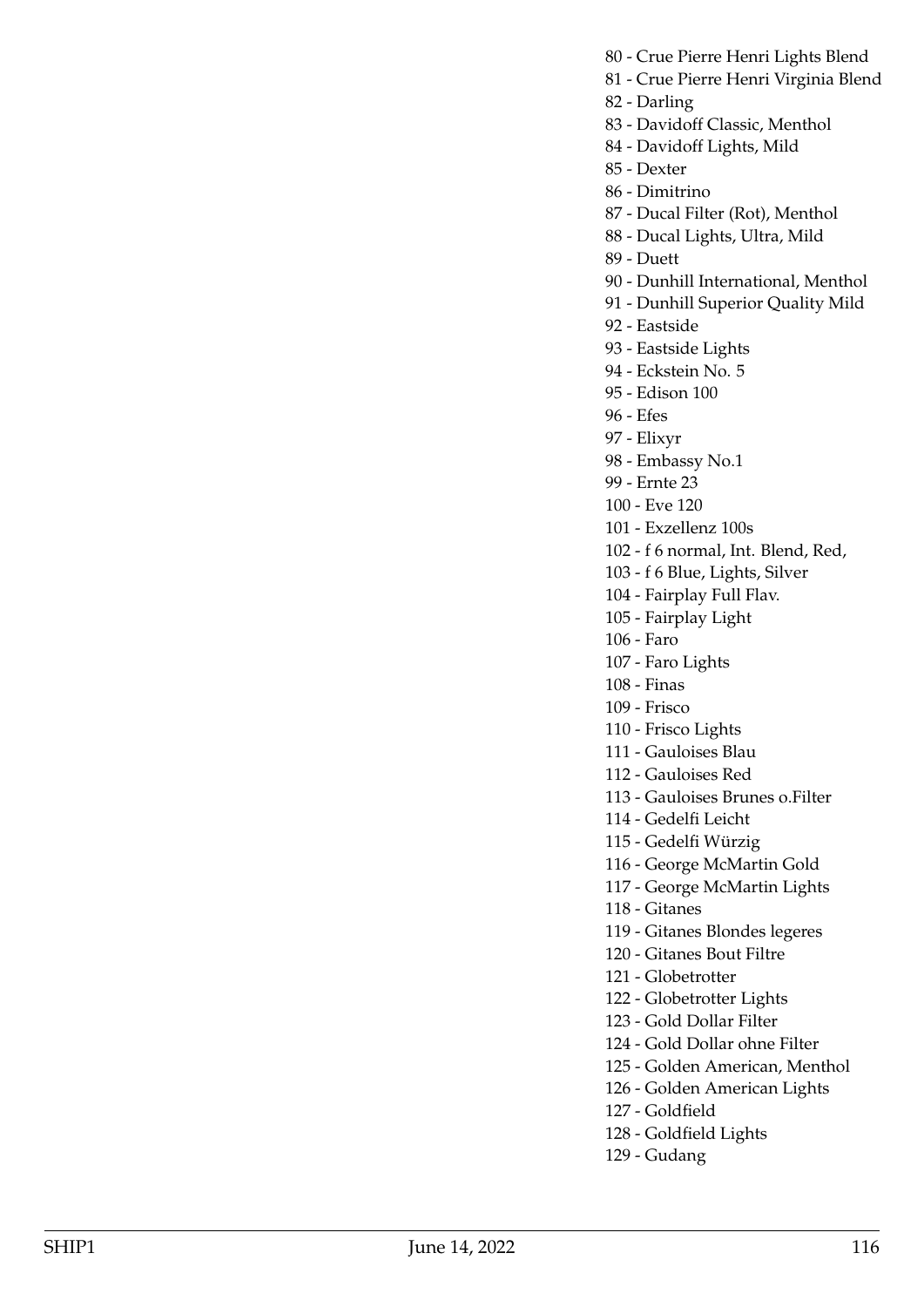130 - HB

- 131 HB 907
- 132 HB Lights
- 133 Hemingway 100

134 - Henley Full Ravour

- 135 Henley Lights
- 136 Imperial American Blend
- 137 Imperial American Blend Lights
- 138 Imperial Aromareich
- 139 Jakordia
- 140 Jakordia Lights
- 141 John Player Special (JPS)
- 142 John Player Special (JPS) Lights
- 143 Juno o.Filter
- 144 Juno Filter
- 145 Juwel 72
- 146 Juwel Filter
- 147 Karelias Super Virginias Filter
- 148 Karelias Super Virginias Plain
- Ovals
	- 149 Karo
	- 150 Kasino (DDR)
	- 151 Kent Blue Six
	- 152 Kent de Luxe
	- 153 Kent Golden One
	- 154 Kent Silver Four
	- 155 Kim
	- 156 Kim Ultra
	- 157 Kings Favourites Lights
	- 158 Kool Filter Kings
	- 159 Kora Lights
	- 160 Krone
	- 161 Kurmark Filter
	- 162 L & M
	- 163 L & M Lights
	- 164 Lambert & Butler King Size
- 165 Lasso Filter
- 166 Lasso ohne Filter
- 167 Lomita Filter
- 168 Look 100s Full Flavour, Menthol
- 169 Look 100s Lights
- 170 Lord Extra
- 171 Lord Ultima, Ultra
- 172 Lucky Strike
- 173 Lucky Strike Filters
- 174 Lucky Strike Lights
- 175 Lucky Strike Ultra
- 176 Lux Filter
- 177 M Classic, Menthol
- 178 M Lights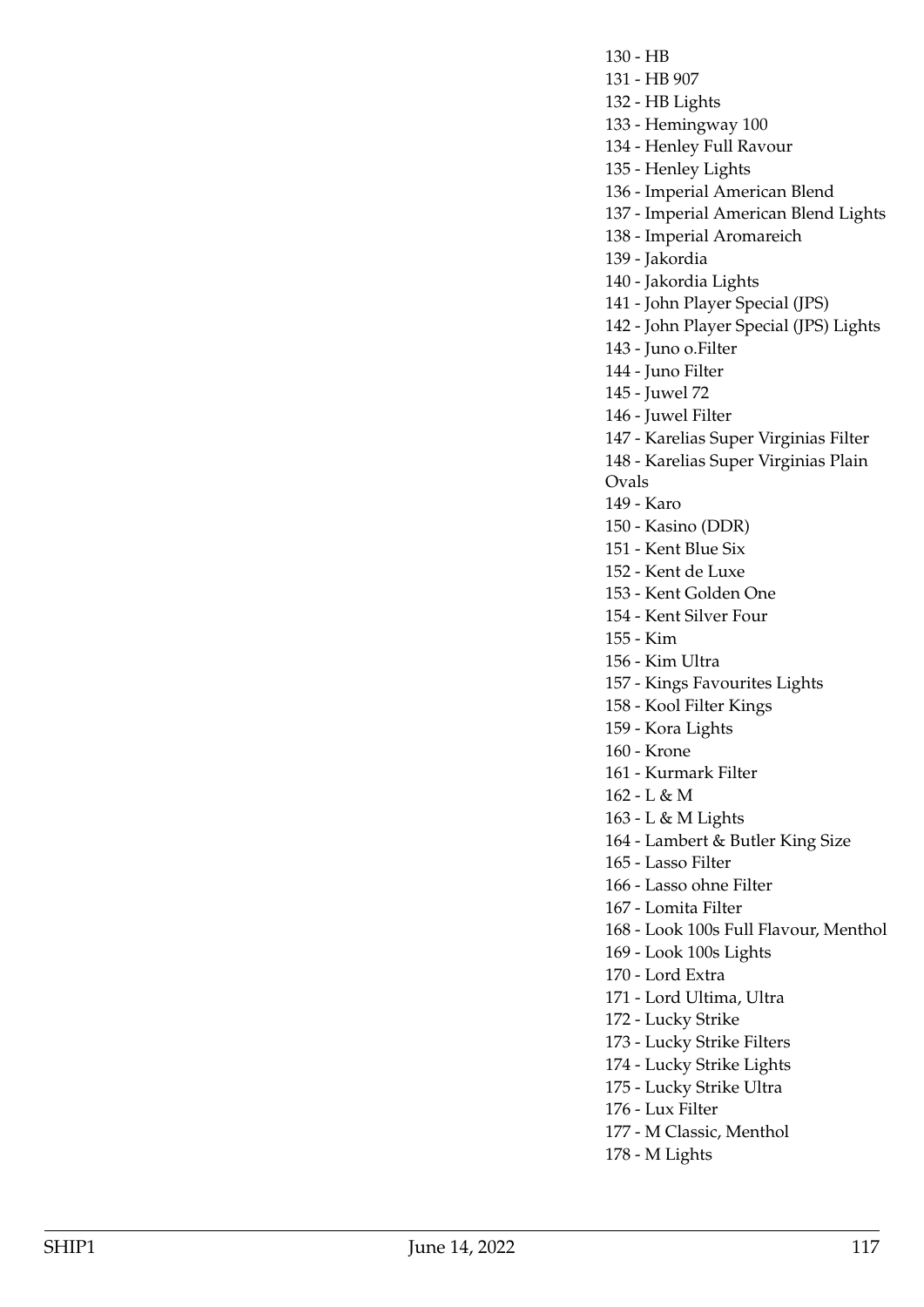179 - Magnum

180 - Magnum Lights

181 - Magnum Medium

182 - Manitou Full Flavour

183 - Manitou Mild Blend

184 - Manitou Soft Blend

185 - Mark Adams

186 - Marlboro , M.Menthol

187 - Marlboro Lights, Menthol

188 - Marlboro Medium

189 - Marlboro Ultra

190 - Marwin

191 - Marwin Lights

192 - Mc Grant

193 - Mercedes de Luxe

194 - Merit Lights

195 - Miami Style

196 - Miami Style 100

197 - Milde Sorte

198 - Mokri Filter

199 - MS Filtro

200 - Multi de Luxe

201 - Muratti Privat

202 - Natural American Spirit Light

203 - Natural American Spirit

Medium

204 - Natural American Spirit Regular

205 - Nevada

206 - Nil Filter

207 - Nil Lights

208 - Nil ohne Filter

209 - Oakland Golden Blend

210 - Orienta

211 - Ova

212 - Overstolz

213 - Overstolz FiIter

214 - P & S Filter

215 - Pall Mall, Menthol

216 - Pall Mall Lights

217 - Pall Mall ohne Filter

218 - Pall Mall Ultra

219 - Panama

220 - Parliament 100s

221 - Partagas

222 - Peer 100

223 - Peer Export

224 - Peter Heinrichs

225 - Peter Heinrichs Light

226 - Peter Stuyvesant

227 - Peter Stuyvesant Lights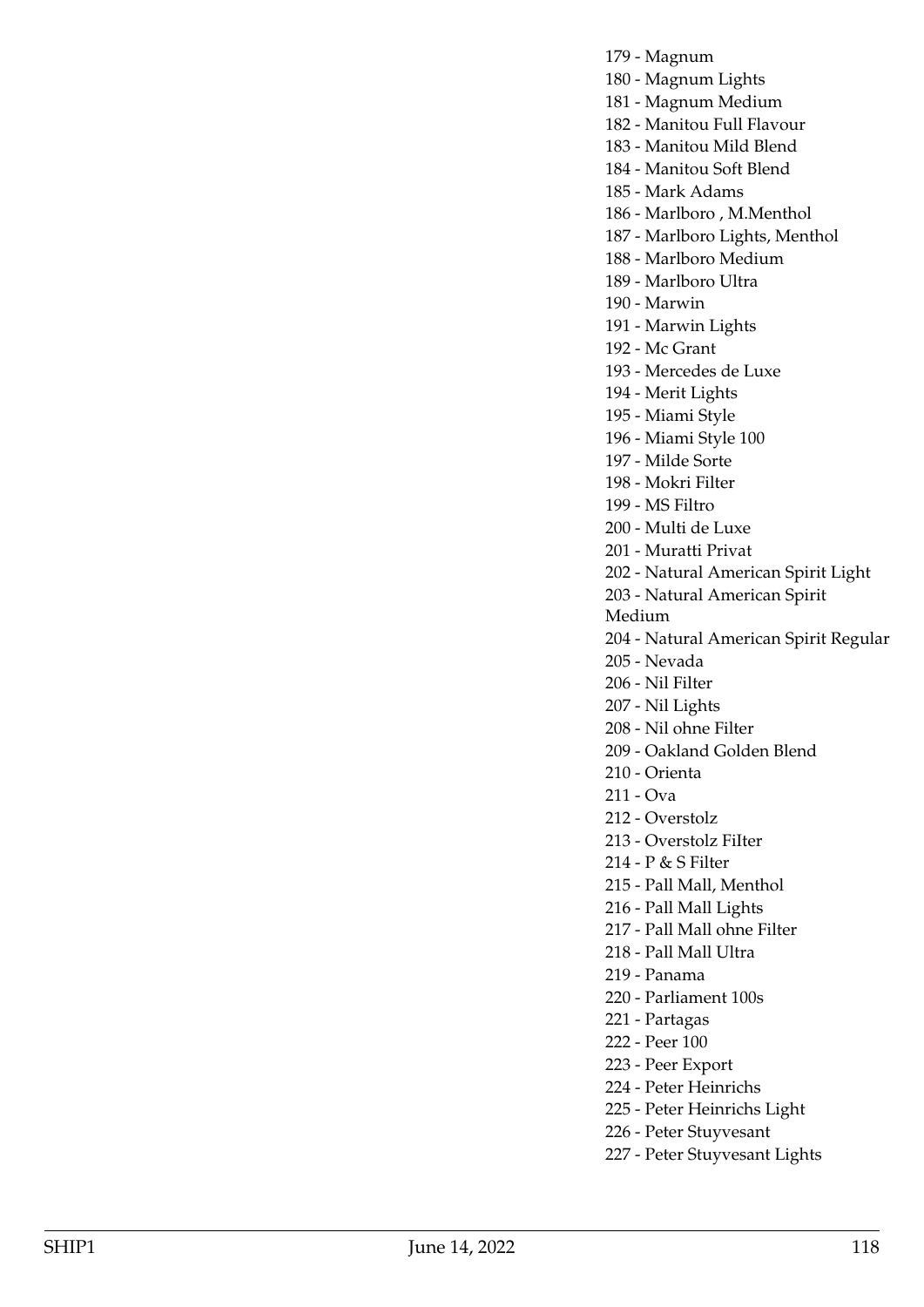228 - Peter Stuyvesant Ultra

229 - Philip Morris

230 - Philip Morris One - 1 (Ultra)

231 - Players

232 - Polo Full Flavor

233 - Polo Lights

234 - Power American Blend

235 - Power Lights

236 - Prince Denmark

237 - Prince Lights, Medium, Menthol

238 - Prince Ultra

239 - Pro Full Flavor

240 - Pro Lights

241 - R 1

242 - R 1 Light, Minima

243 - R 6

244 - Red Rock

245 - Regal KS

246 - Reval o.Filter

247 - Reval Filter Golden Blend

248 - Reyno Classic

249 - Reyno Lights

250 - Romeo y Julieta

251 - Rosebud

252 - Roth-Händle

253 - Roth-Händle Filter

254 - Rothmans

255 - Rothmans Superslims

256 - Roxy Full Flavour

257 - Roxy International

258 - Roxy Light

259 - Ruhrpott

260 - Salem No. 6

261 - Santos Dumont

262 - Semper (DDR)

263 - Senator

264 - Senior Service

265 - Senoussi

266 - Sex

267 - Silber Tob. Cut

268 - Silber Tob. Cut Light

269 - Silk Cut

270 - Smart

271 - Sobranie BIack Russian Filter

272 - Sobranie Cocktail Filter

273 - Springwater

274 - St. Moritz Filter, Menthol

275 - Starlight Lights

276 - Starlight Lights 100

277 - Superkings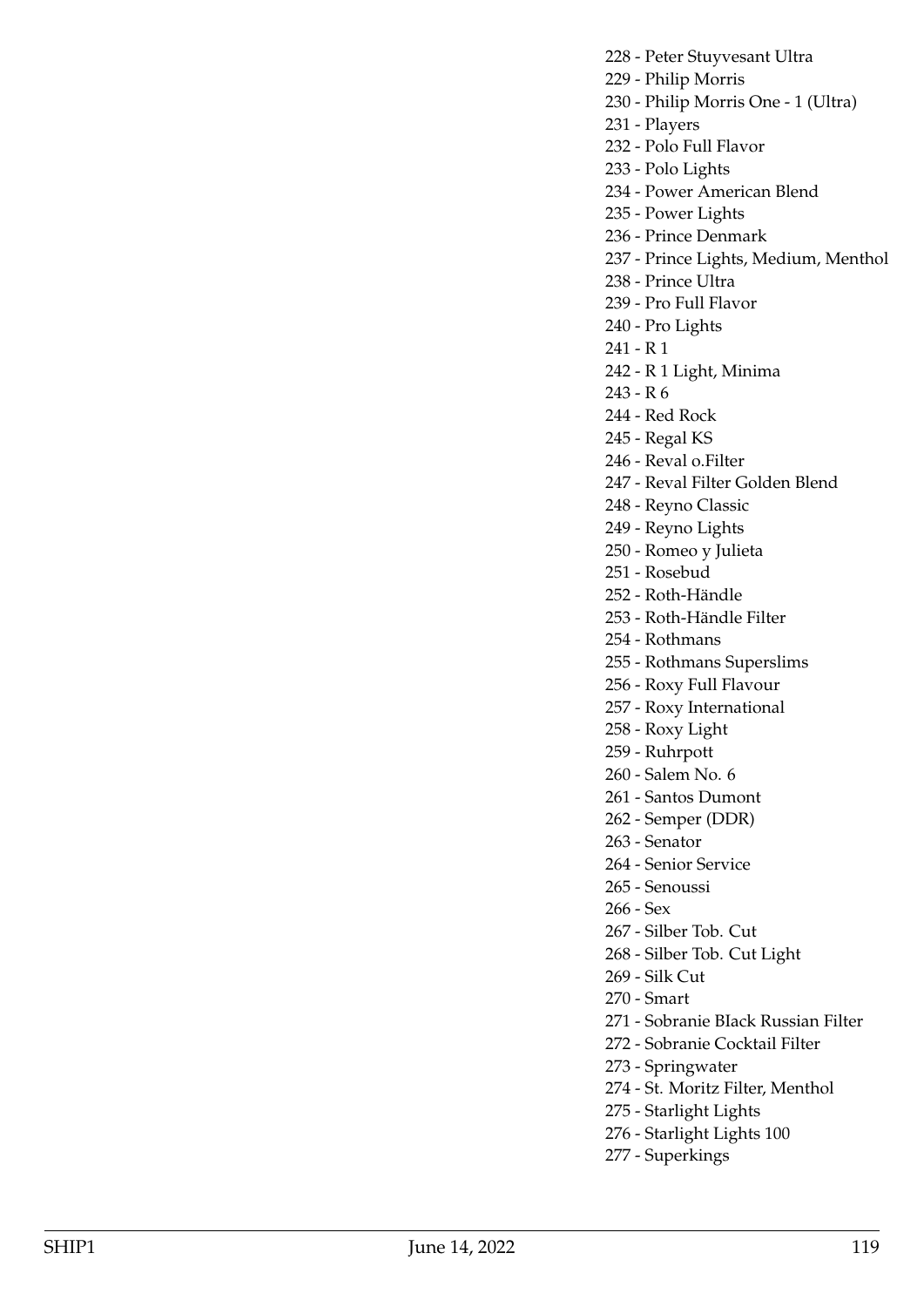| 304 - selbst gedr. Zigaretten ohne Fil-<br>ter<br>305 - unbekannte Marke<br>306 - unbekannte Marke ohne Filter<br>307 - verschiedene bekannte Marken<br>999 - Antwortverweigerung<br>number per day, phase 8<br>rau $\frac{47}{ }$<br>997 - Trifft nicht zu<br>998 - Weiß nicht<br>999 - Antwortverweigerung<br>start (age/year) phase 8<br>rau_48<br>997 - Trifft nicht zu<br>998 - Weiß nicht<br>999 - Antwortverweigerung<br>end (age/year) phase 8<br>rau_49<br>997 - Trifft nicht zu<br>998 - Weiß nicht<br>999 - Antwortverweigerung<br>inhalation phase 8<br>rau_51<br>$1 - Ja$ |  | 278 - Superkings Lights<br>279 - Sweet Afton<br>280 - Tawa No. 2<br>281 - Tawa No. 2 Lights<br>282 - Templeton<br>283 - Templeton Lights<br>284 - Tip Count<br>285 - Tip Count Lights<br>286 - Tobacco House No. 7<br>287 - Treasurer<br>288 - Vogue (Menthol) SupersI 100s<br>289 - West<br>290 - West Lights, Medium, Ice<br>291 - West Ultra<br>292 - Wild Geese<br>293 - Windsor de Luxe<br>294 - Winfield Full Flavour<br>295 - Winfield Lights<br>296 - Winston<br>297 - Winston Lights<br>298 - WY Chester Filter<br>299 - YSL Lights 100s<br>300 - YSL Luxury 100s, Menthol<br>301 - Ziganov<br>302 - Zuban22<br>303 - selbst gedrehte Zigaretten |
|----------------------------------------------------------------------------------------------------------------------------------------------------------------------------------------------------------------------------------------------------------------------------------------------------------------------------------------------------------------------------------------------------------------------------------------------------------------------------------------------------------------------------------------------------------------------------------------|--|-----------------------------------------------------------------------------------------------------------------------------------------------------------------------------------------------------------------------------------------------------------------------------------------------------------------------------------------------------------------------------------------------------------------------------------------------------------------------------------------------------------------------------------------------------------------------------------------------------------------------------------------------------------|
|                                                                                                                                                                                                                                                                                                                                                                                                                                                                                                                                                                                        |  |                                                                                                                                                                                                                                                                                                                                                                                                                                                                                                                                                                                                                                                           |
|                                                                                                                                                                                                                                                                                                                                                                                                                                                                                                                                                                                        |  |                                                                                                                                                                                                                                                                                                                                                                                                                                                                                                                                                                                                                                                           |
|                                                                                                                                                                                                                                                                                                                                                                                                                                                                                                                                                                                        |  |                                                                                                                                                                                                                                                                                                                                                                                                                                                                                                                                                                                                                                                           |
|                                                                                                                                                                                                                                                                                                                                                                                                                                                                                                                                                                                        |  |                                                                                                                                                                                                                                                                                                                                                                                                                                                                                                                                                                                                                                                           |
|                                                                                                                                                                                                                                                                                                                                                                                                                                                                                                                                                                                        |  |                                                                                                                                                                                                                                                                                                                                                                                                                                                                                                                                                                                                                                                           |
|                                                                                                                                                                                                                                                                                                                                                                                                                                                                                                                                                                                        |  |                                                                                                                                                                                                                                                                                                                                                                                                                                                                                                                                                                                                                                                           |
|                                                                                                                                                                                                                                                                                                                                                                                                                                                                                                                                                                                        |  |                                                                                                                                                                                                                                                                                                                                                                                                                                                                                                                                                                                                                                                           |
|                                                                                                                                                                                                                                                                                                                                                                                                                                                                                                                                                                                        |  |                                                                                                                                                                                                                                                                                                                                                                                                                                                                                                                                                                                                                                                           |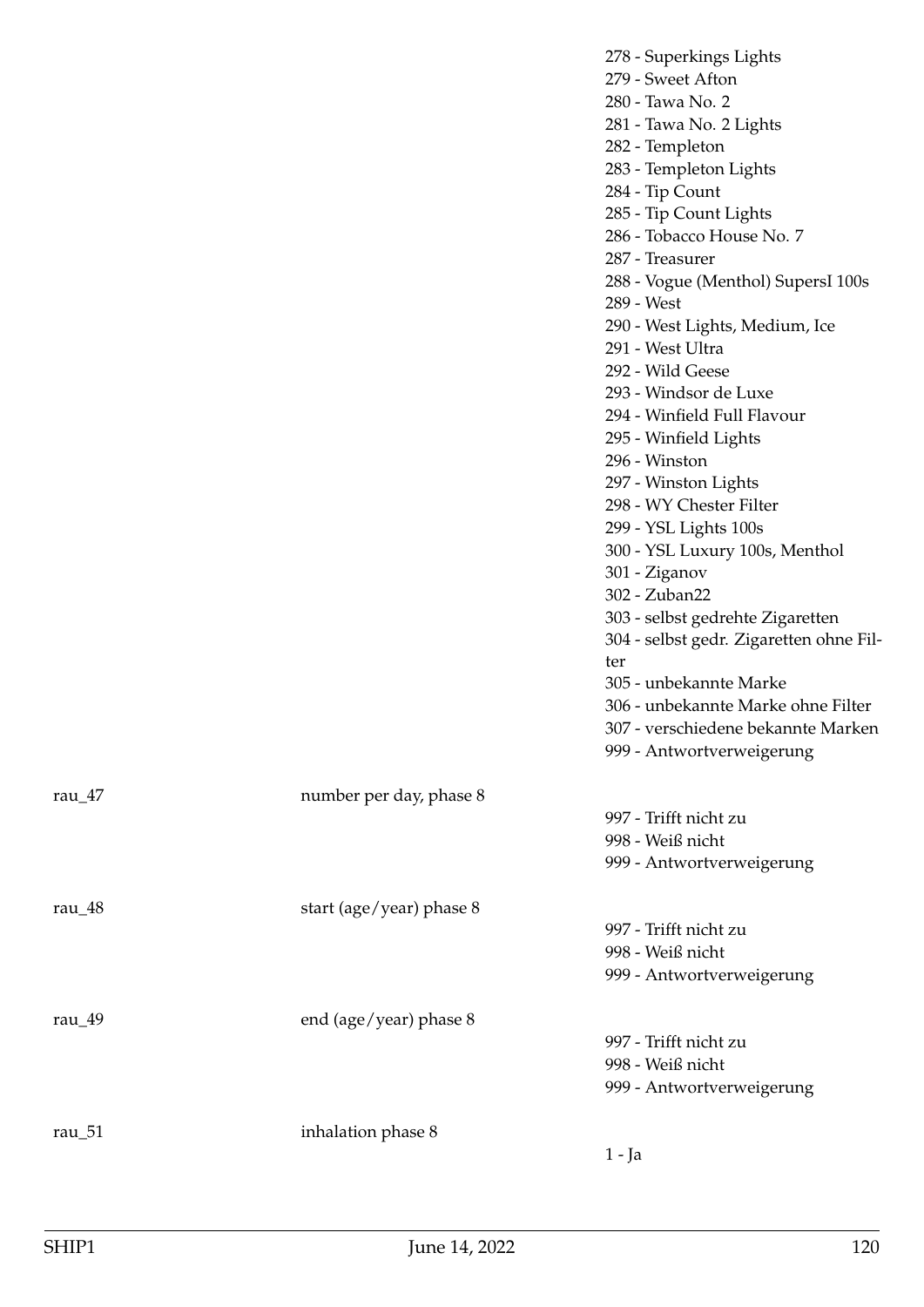2 - Nein 997 - Trifft nicht zu 998 - Weiß nicht 999 - Antwort verweigert

## rau\_52 phase of smoking 9, mark / brand

- 1 Zigarren, Zigarillos
- 2 Pfeife
- 3 Kautabak
- 4 2002
- 5 Afri Filter
- 6 American
- 7 American Style Lights
- 8 Americanos American Blend
- 9 Americanos Lights
- 10 Arome Vanille
- 11 Astor
- 12 Astor ohne Filter
- 13 Atika
- 14 Atkinson Medium
- 15 Atkinson Ultra
- 16 Auslese de Luxe
- 17 B 52
- 18 B 52 Lights
- 19 Balance
- 20 Barclay
- 21 Basic
- 22 Basic Lights
- 23 Beachlife Lights
- 24 Bellevue
- 25 Benson & Hedges
- 26 Benson & Hedges Lights
- 27 Black Death
- 28 Blend Light
- 29 Blend Original
- 30 Boston
- 31 Boston Lights
- 32 Boston Medium
- 33 Brookfield
- 34 Burton
- 35 Burton Lights
- 36 Caballero o. Filter
- 37 Caballero Filter
- 38 Cabinet
- 39 Cabinet fresh, mild, light
- 40 Cabinet ultra
- 41 Caesar Vanilla
- 42 California
- 43 Calume Full FIavour
- 44 Calume Lights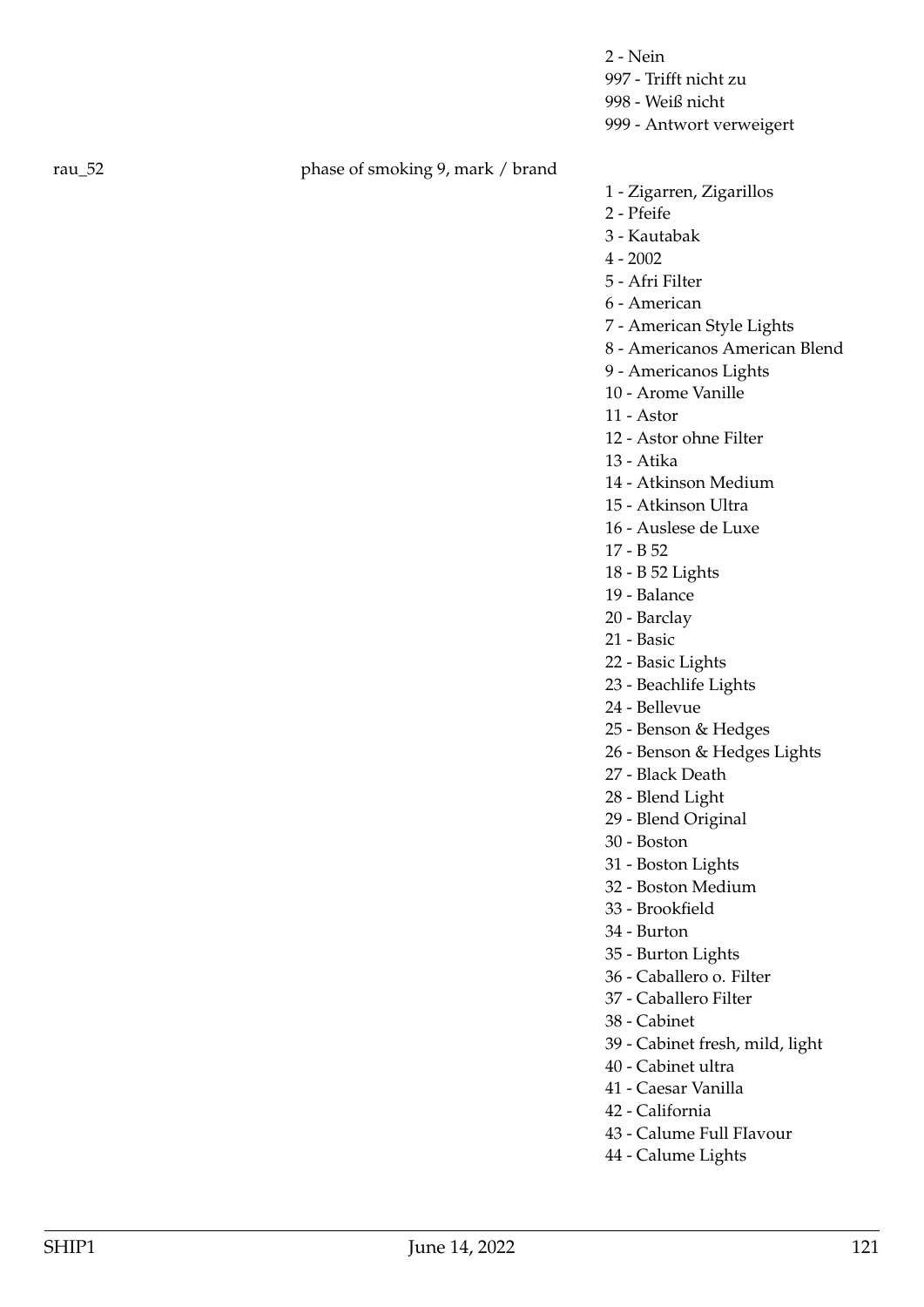- 45 Camel o. Filter
- 46 Camel Filters
- 47 Camel Lights 48 - Camel Medium
- 49 Caprice
- 50 Carrington
- 51 Carrington Lights
- 52 Cartier Vendome
- 53 Cartier Vendome Ultra
- 54 CeciI Filter
- 55 Cecil o. Filter
- 56 Charles Fairmorn Straight Vir-
- ginia
- 57 Che
- 58 Chesterfield
- 59 Chesterfield Lights
- 60 Claridge
- 61 Clayton
- 62 Clayton Lights
- 63 Cliff American Blend
- 64 Cliff Lights
- 65 Club Filter
- 66 Club Menthol, Leicht
- 67 Cohiba
- 68 Collie
- 69 Commodore
- 70 Commodore Lights
- 71 Commodore Ultra
- 72 Consul American Blend
- 73 Consul Lights
- 74 Convent
- 75 Convent Lights
- 76 Cortina No. 1
- 77 Couni
- 78 Craven -A- Cork
- 79 Craven -A- Filter
- 80 Crue Pierre Henri Lights Blend

81 - Crue Pierre Henri Virginia Blend

- 82 Darling
- 83 Davidoff Classic, Menthol
- 84 Davidoff Lights, Mild
- 85 Dexter
- 86 Dimitrino
- 87 Ducal Filter (Rot), Menthol
- 88 Ducal Lights, Ultra, Mild
- 89 Duett
- 90 Dunhill International, Menthol
- 91 Dunhill Superior Quality Mild
- 92 Eastside
- 93 Eastside Lights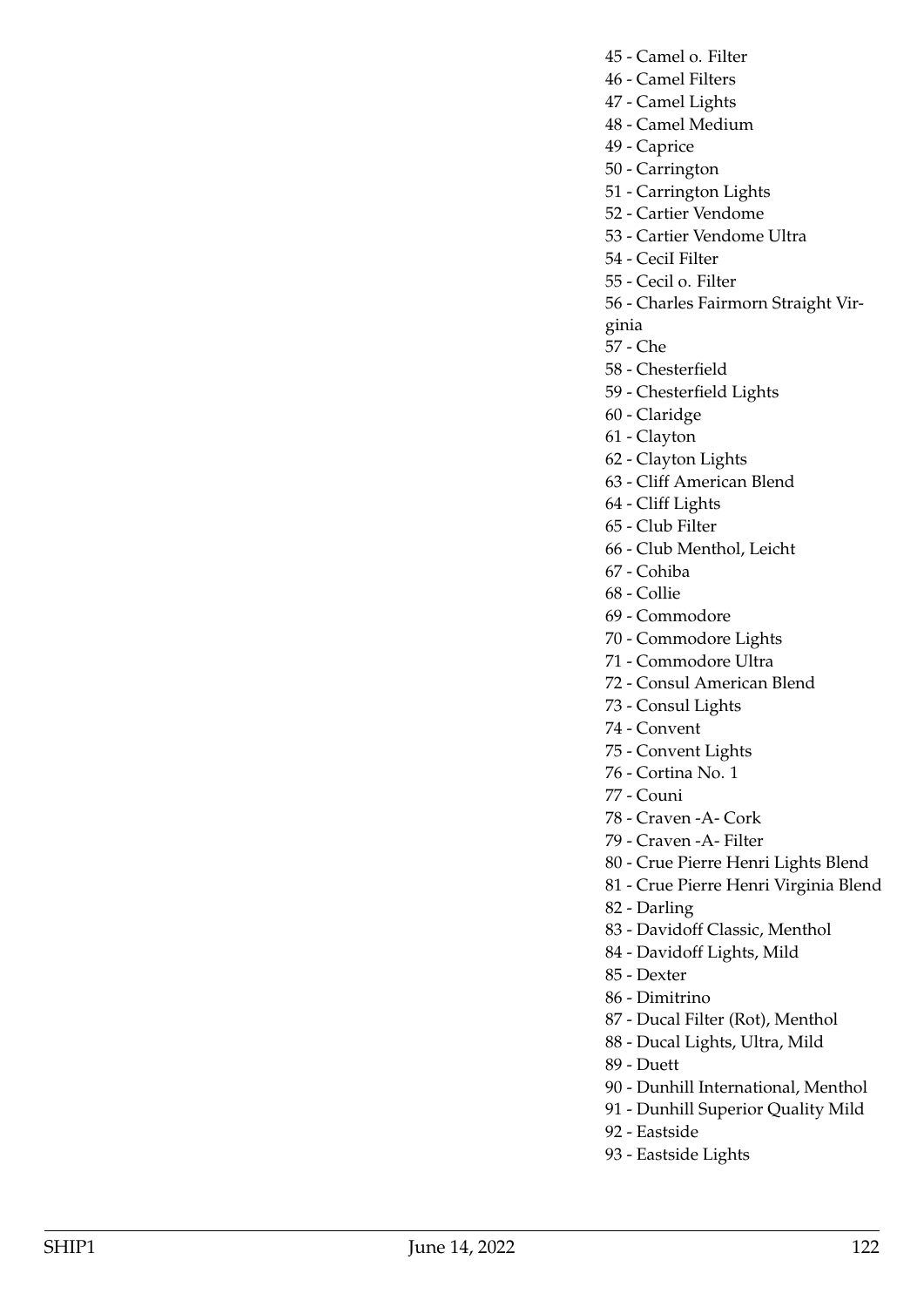94 - Eckstein No. 5 95 - Edison 100 96 - Efes 97 - Elixyr 98 - Embassy No.1 99 - Ernte 23 100 - Eve 120 101 - Exzellenz 100s 102 - f 6 normal, Int. Blend, Red, 103 - f 6 Blue, Lights, Silver 104 - Fairplay Full Flav. 105 - Fairplay Light 106 - Faro 107 - Faro Lights 108 - Finas 109 - Frisco 110 - Frisco Lights 111 - Gauloises Blau 112 - Gauloises Red 113 - Gauloises Brunes o.Filter 114 - Gedelfi Leicht 115 - Gedelfi Würzig 116 - George McMartin Gold 117 - George McMartin Lights 118 - Gitanes 119 - Gitanes Blondes legeres 120 - Gitanes Bout Filtre 121 - Globetrotter 122 - Globetrotter Lights 123 - Gold Dollar Filter 124 - Gold Dollar ohne Filter

- 125 Golden American, Menthol
- 126 Golden American Lights
- 127 Goldfield
- 
- 128 Goldfield Lights
- 129 Gudang
- 130 HB
- 131 HB 907
- 132 HB Lights
- 133 Hemingway 100
- 134 Henley Full Ravour
- 135 Henley Lights
- 136 Imperial American Blend
- 137 Imperial American Blend Lights
- 138 Imperial Aromareich
- 139 Jakordia
- 140 Jakordia Lights
- 141 John Player Special (JPS)
- 142 John Player Special (JPS) Lights
- 143 Juno o.Filter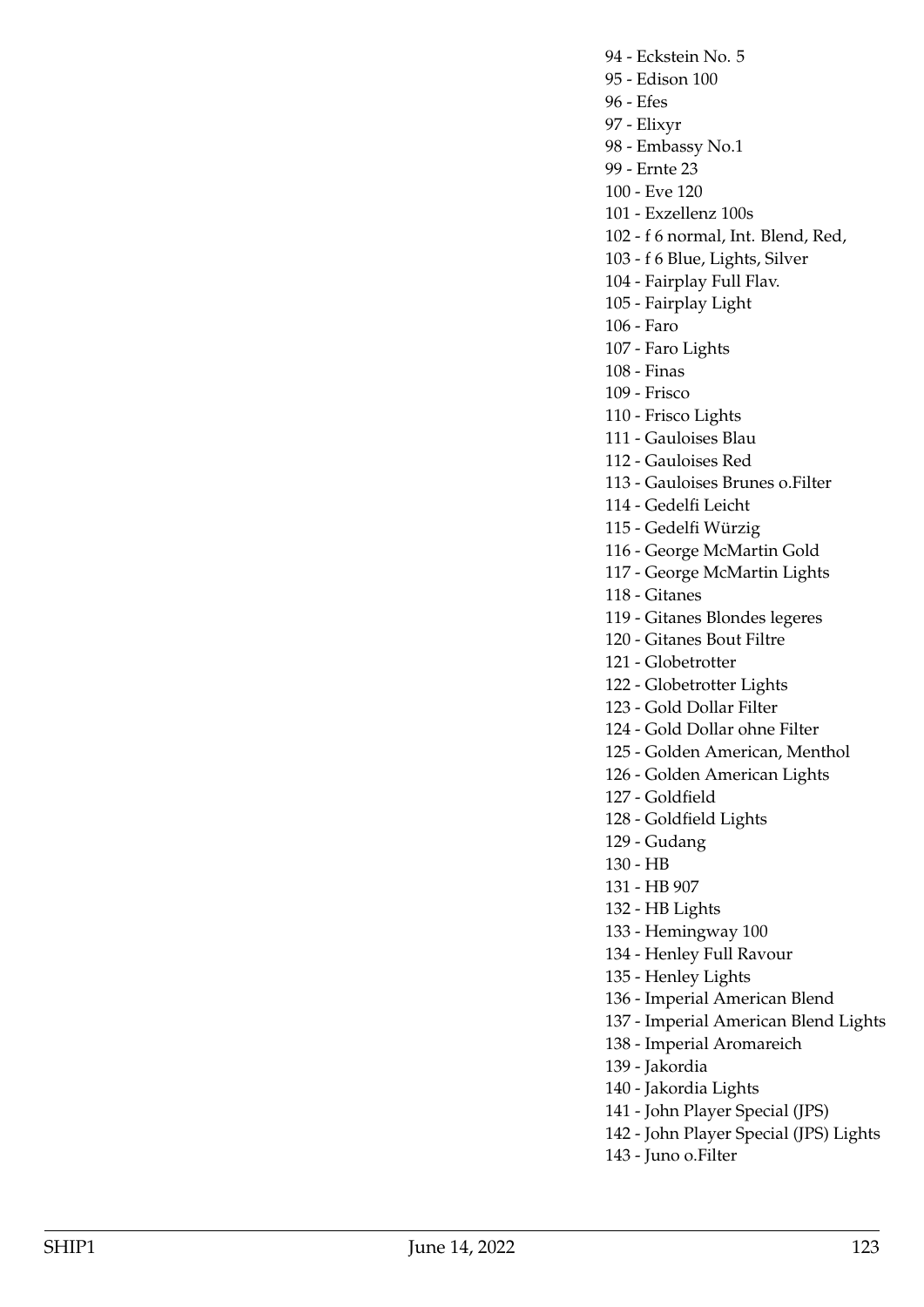144 - Juno Filter 145 - Juwel 72 146 - Juwel Filter 147 - Karelias Super Virginias Filter 148 - Karelias Super Virginias Plain Ovals 149 - Karo 150 - Kasino (DDR) 151 - Kent Blue Six 152 - Kent de Luxe 153 - Kent Golden One 154 - Kent Silver Four 155 - Kim 156 - Kim Ultra 157 - Kings Favourites Lights 158 - Kool Filter Kings 159 - Kora Lights 160 - Krone 161 - Kurmark Filter 162 - L & M 163 - L & M Lights 164 - Lambert & Butler King Size 165 - Lasso Filter 166 - Lasso ohne Filter 167 - Lomita Filter 168 - Look 100s Full Flavour, Menthol 169 - Look 100s Lights 170 - Lord Extra 171 - Lord Ultima, Ultra 172 - Lucky Strike 173 - Lucky Strike Filters 174 - Lucky Strike Lights 175 - Lucky Strike Ultra 176 - Lux Filter 177 - M Classic, Menthol 178 - M Lights 179 - Magnum 180 - Magnum Lights 181 - Magnum Medium 182 - Manitou Full Flavour 183 - Manitou Mild Blend 184 - Manitou Soft Blend 185 - Mark Adams 186 - Marlboro , M.Menthol 187 - Marlboro Lights, Menthol 188 - Marlboro Medium 189 - Marlboro Ultra 190 - Marwin 191 - Marwin Lights

192 - Mc Grant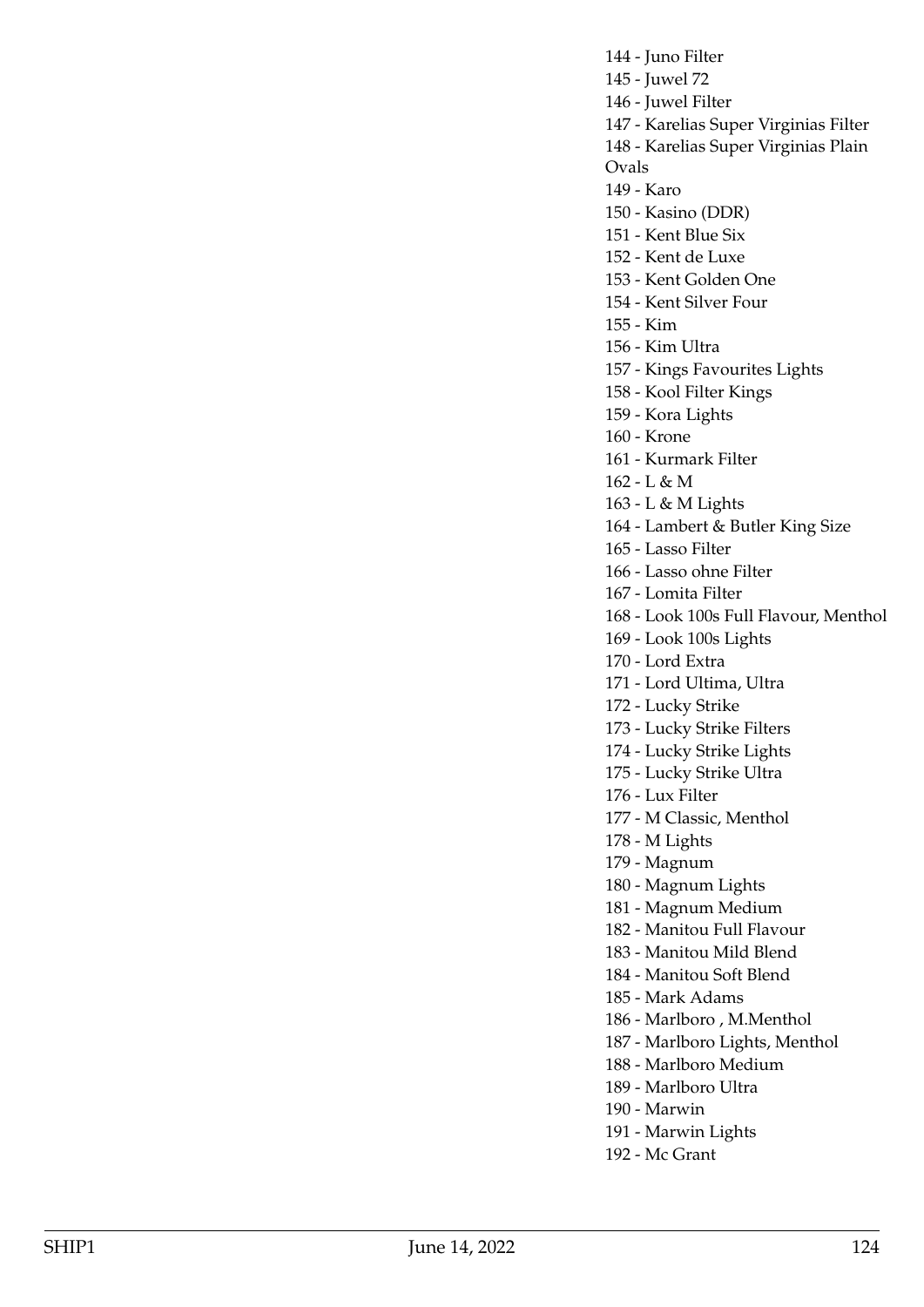- 193 Mercedes de Luxe 194 - Merit Lights 195 - Miami Style 196 - Miami Style 100 197 - Milde Sorte 198 - Mokri Filter 199 - MS Filtro 200 - Multi de Luxe 201 - Muratti Privat 202 - Natural American Spirit Light 203 - Natural American Spirit Medium 204 - Natural American Spirit Regular 205 - Nevada 206 - Nil Filter 207 - Nil Lights 208 - Nil ohne Filter 209 - Oakland Golden Blend 210 - Orienta 211 - Ova 212 - Overstolz 213 - Overstolz FiIter 214 - P & S Filter 215 - Pall Mall, Menthol 216 - Pall Mall Lights 217 - Pall Mall ohne Filter 218 - Pall Mall Ultra 219 - Panama 220 - Parliament 100s 221 - Partagas 222 - Peer 100 223 - Peer Export 224 - Peter Heinrichs 225 - Peter Heinrichs Light 226 - Peter Stuyvesant 227 - Peter Stuyvesant Lights 228 - Peter Stuyvesant Ultra 229 - Philip Morris
- 230 Philip Morris One 1 (Ultra)
- 231 Players
- 232 Polo Full Flavor
- 233 Polo Lights
- 234 Power American Blend
- 235 Power Lights
- 236 Prince Denmark
- 237 Prince Lights, Medium, Menthol
- 238 Prince Ultra
- 239 Pro Full Flavor
- 240 Pro Lights
- 241 R 1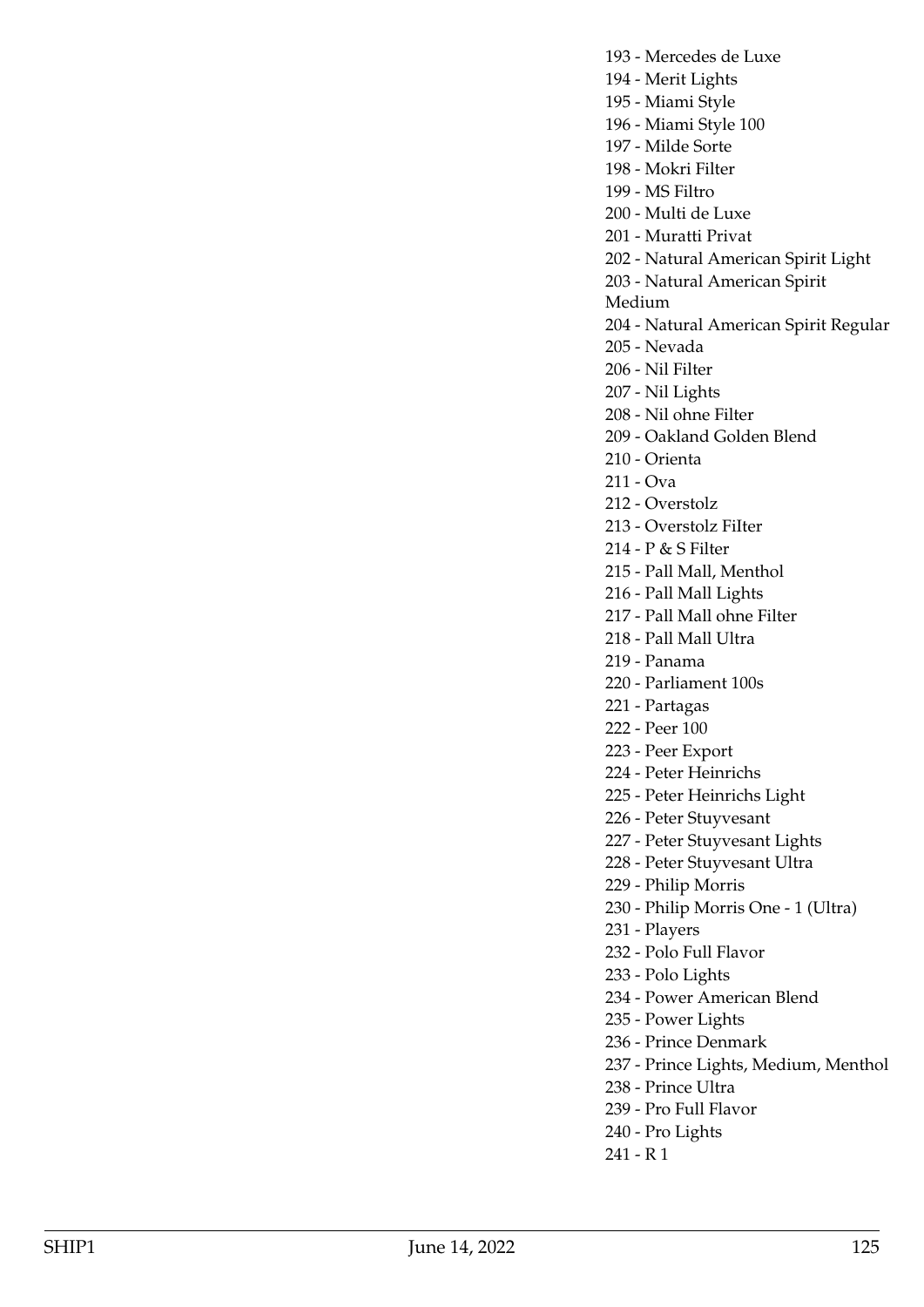- 242 R 1 Light, Minima
- 243 R 6
- 244 Red Rock
- 245 Regal KS
- 246 Reval o.Filter
- 247 Reval Filter Golden Blend
- 248 Reyno Classic
- 249 Reyno Lights
- 250 Romeo y Julieta
- 251 Rosebud
- 252 Roth-Händle
- 253 Roth-Händle Filter
- 254 Rothmans
- 255 Rothmans Superslims
- 256 Roxy Full Flavour
- 257 Roxy International
- 258 Roxy Light
- 259 Ruhrpott
- 260 Salem No. 6
- 261 Santos Dumont
- 262 Semper (DDR)
- 263 Senator
- 264 Senior Service
- 265 Senoussi
- 266 Sex
- 267 Silber Tob. Cut
- 268 Silber Tob. Cut Light
- 269 Silk Cut
- 270 Smart
- 271 Sobranie BIack Russian Filter
- 272 Sobranie Cocktail Filter
- 273 Springwater
- 274 St. Moritz Filter, Menthol
- 275 Starlight Lights
- 276 Starlight Lights 100
- 277 Superkings
- 278 Superkings Lights
- 279 Sweet Afton
- 280 Tawa No. 2
- 281 Tawa No. 2 Lights
- 282 Templeton
- 283 Templeton Lights
- 284 Tip Count
- 285 Tip Count Lights
- 286 Tobacco House No. 7
- 287 Treasurer
- 288 Vogue (Menthol) SupersI 100s
- 289 West
- 290 West Lights, Medium, Ice
- 291 West Ultra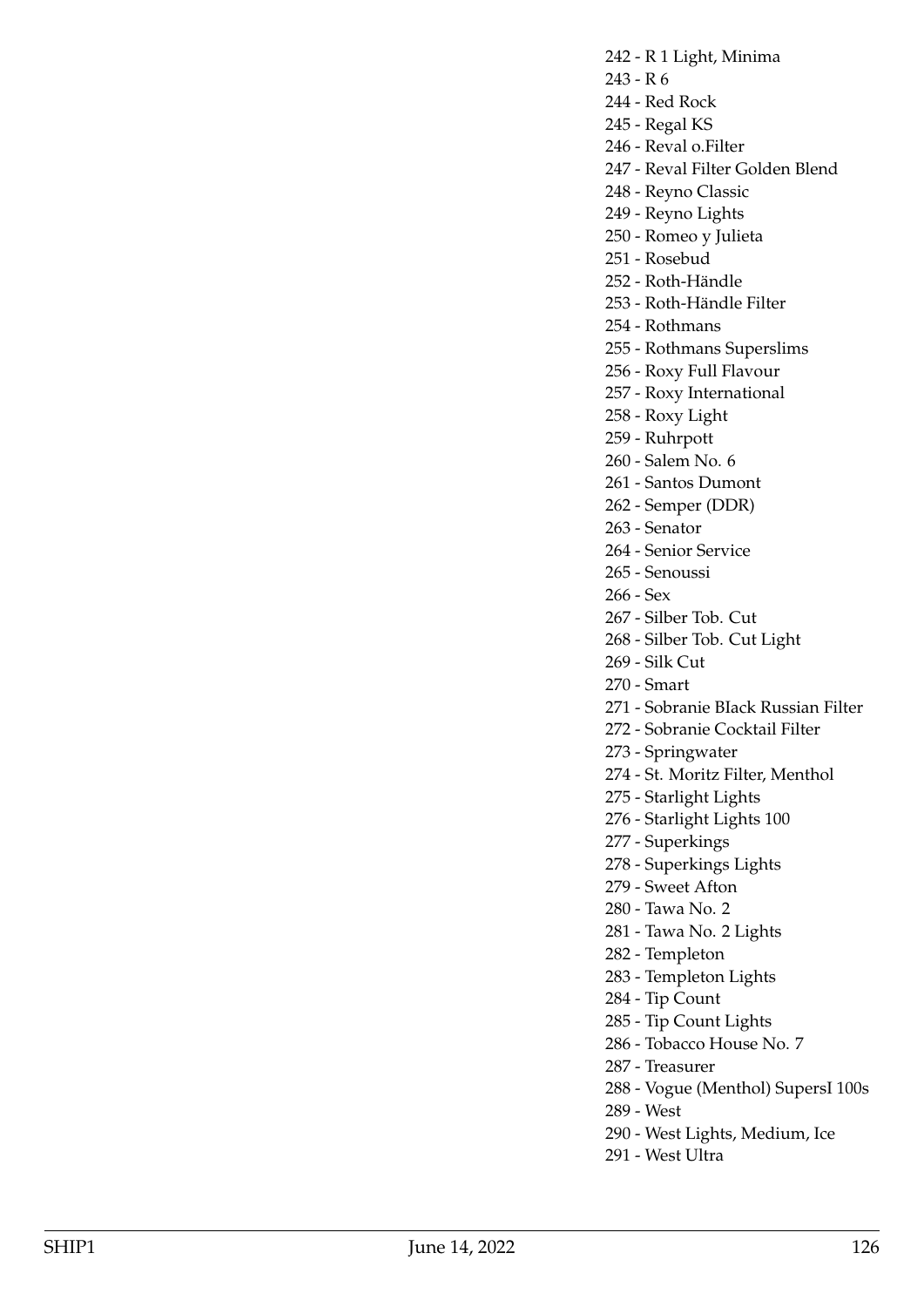|            |                                   | 292 - Wild Geese<br>293 - Windsor de Luxe<br>294 - Winfield Full Flavour<br>295 - Winfield Lights<br>296 - Winston<br>297 - Winston Lights<br>298 - WY Chester Filter<br>299 - YSL Lights 100s<br>300 - YSL Luxury 100s, Menthol<br>301 - Ziganov<br>302 - Zuban22<br>303 - selbst gedrehte Zigaretten<br>304 - selbst gedr. Zigaretten ohne Fil-<br>ter<br>305 - unbekannte Marke<br>306 - unbekannte Marke ohne Filter<br>307 - verschiedene bekannte Marken<br>999 - Antwortverweigerung |
|------------|-----------------------------------|---------------------------------------------------------------------------------------------------------------------------------------------------------------------------------------------------------------------------------------------------------------------------------------------------------------------------------------------------------------------------------------------------------------------------------------------------------------------------------------------|
| rau $\_53$ | number per day, phase 9           |                                                                                                                                                                                                                                                                                                                                                                                                                                                                                             |
|            |                                   | 997 - Trifft nicht zu                                                                                                                                                                                                                                                                                                                                                                                                                                                                       |
|            |                                   | 998 - Weiß nicht                                                                                                                                                                                                                                                                                                                                                                                                                                                                            |
|            |                                   | 999 - Antwortverweigerung                                                                                                                                                                                                                                                                                                                                                                                                                                                                   |
| rau $\_54$ | start (age/year) phase 9          |                                                                                                                                                                                                                                                                                                                                                                                                                                                                                             |
|            |                                   | 997 - Trifft nicht zu                                                                                                                                                                                                                                                                                                                                                                                                                                                                       |
|            |                                   | 998 - Weiß nicht                                                                                                                                                                                                                                                                                                                                                                                                                                                                            |
|            |                                   | 999 - Antwortverweigerung                                                                                                                                                                                                                                                                                                                                                                                                                                                                   |
| rau $\_55$ | end (age/year) phase 9            |                                                                                                                                                                                                                                                                                                                                                                                                                                                                                             |
|            |                                   | 997 - Trifft nicht zu                                                                                                                                                                                                                                                                                                                                                                                                                                                                       |
|            |                                   | 998 - Weiß nicht                                                                                                                                                                                                                                                                                                                                                                                                                                                                            |
|            |                                   | 999 - Antwortverweigerung                                                                                                                                                                                                                                                                                                                                                                                                                                                                   |
|            |                                   |                                                                                                                                                                                                                                                                                                                                                                                                                                                                                             |
| rau $\_57$ | inhalation phase 9                | $1 - Ja$                                                                                                                                                                                                                                                                                                                                                                                                                                                                                    |
|            |                                   | 2 - Nein                                                                                                                                                                                                                                                                                                                                                                                                                                                                                    |
|            |                                   | 997 - Trifft nicht zu                                                                                                                                                                                                                                                                                                                                                                                                                                                                       |
|            |                                   | 998 - Weiß nicht                                                                                                                                                                                                                                                                                                                                                                                                                                                                            |
|            |                                   | 999 - Antwort verweigert                                                                                                                                                                                                                                                                                                                                                                                                                                                                    |
| rau $_58$  | phase of smoking 10, mark / brand |                                                                                                                                                                                                                                                                                                                                                                                                                                                                                             |
|            |                                   | 1 - Zigarren, Zigarillos                                                                                                                                                                                                                                                                                                                                                                                                                                                                    |
|            |                                   | 2 - Pfeife                                                                                                                                                                                                                                                                                                                                                                                                                                                                                  |
|            |                                   | 3 - Kautabak                                                                                                                                                                                                                                                                                                                                                                                                                                                                                |
|            |                                   | $4 - 2002$                                                                                                                                                                                                                                                                                                                                                                                                                                                                                  |
|            |                                   | 5 - Afri Filter                                                                                                                                                                                                                                                                                                                                                                                                                                                                             |
|            |                                   | 6 - American                                                                                                                                                                                                                                                                                                                                                                                                                                                                                |
|            |                                   | 7 - American Style Lights                                                                                                                                                                                                                                                                                                                                                                                                                                                                   |
|            |                                   | 8 - Americanos American Blend                                                                                                                                                                                                                                                                                                                                                                                                                                                               |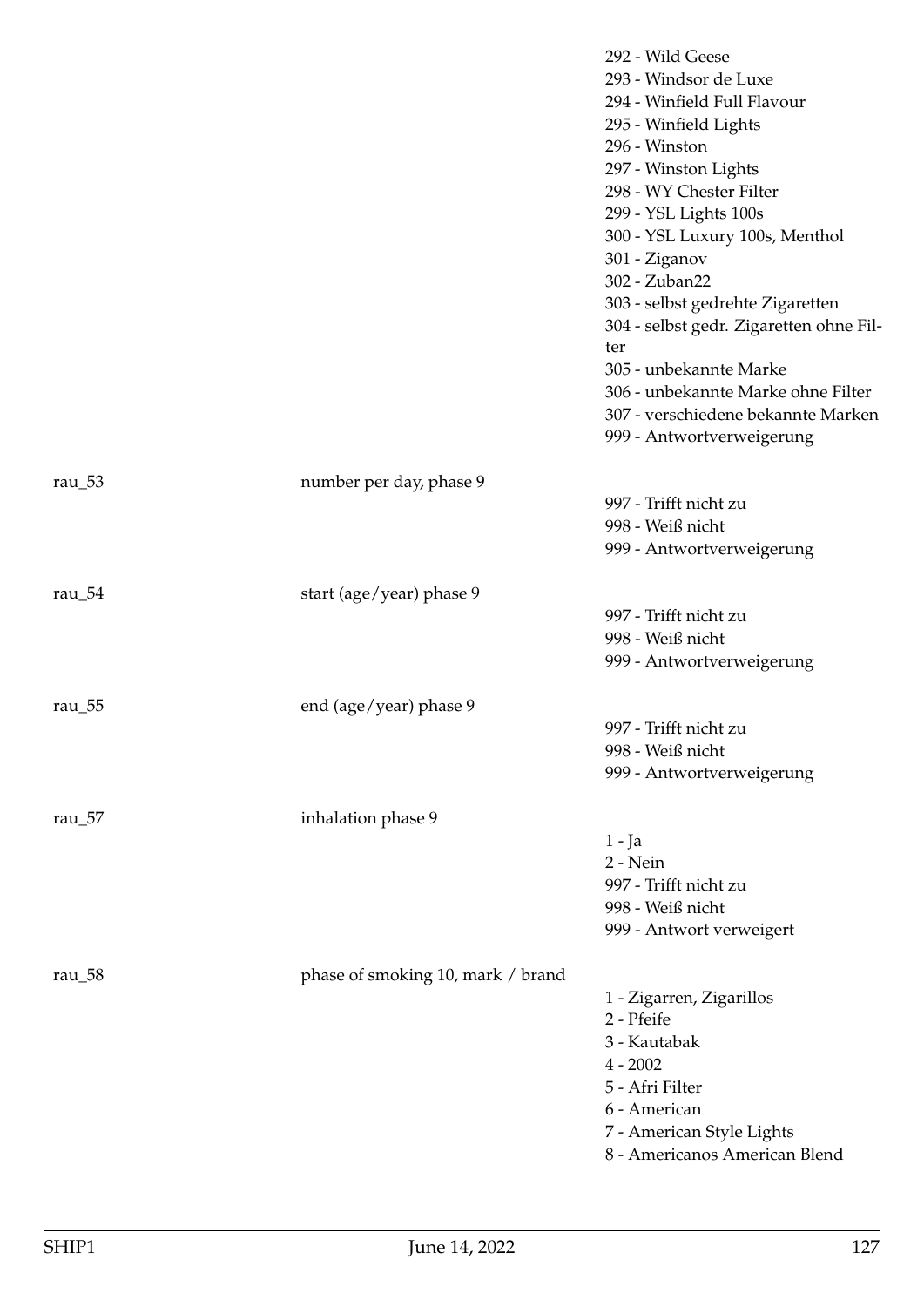- 9 Americanos Lights
- 10 Arome Vanille
- 11 Astor

12 - Astor ohne Filter

13 - Atika

14 - Atkinson Medium

- 15 Atkinson Ultra
- 16 Auslese de Luxe
- 17 B 52
- 18 B 52 Lights
- 19 Balance
- 20 Barclay
- 21 Basic
- 22 Basic Lights
- 23 Beachlife Lights
- 24 Bellevue
- 25 Benson & Hedges
- 26 Benson & Hedges Lights
- 27 Black Death
- 28 Blend Light
- 29 Blend Original
- 30 Boston
- 31 Boston Lights
- 32 Boston Medium
- 33 Brookfield
- 34 Burton
- 35 Burton Lights
- 36 Caballero o. Filter
- 37 Caballero Filter
- 38 Cabinet
- 39 Cabinet fresh, mild, light
- 40 Cabinet ultra
- 41 Caesar Vanilla
- 42 California
- 43 Calume Full FIavour
- 44 Calume Lights
- 45 Camel o. Filter
- 46 Camel Filters
- 47 Camel Lights
- 48 Camel Medium
- 49 Caprice
- 50 Carrington
- 51 Carrington Lights
- 52 Cartier Vendome
- 53 Cartier Vendome Ultra
- 54 CeciI Filter
- 55 Cecil o. Filter
- 56 Charles Fairmorn Straight Vir-
- ginia
- 57 Che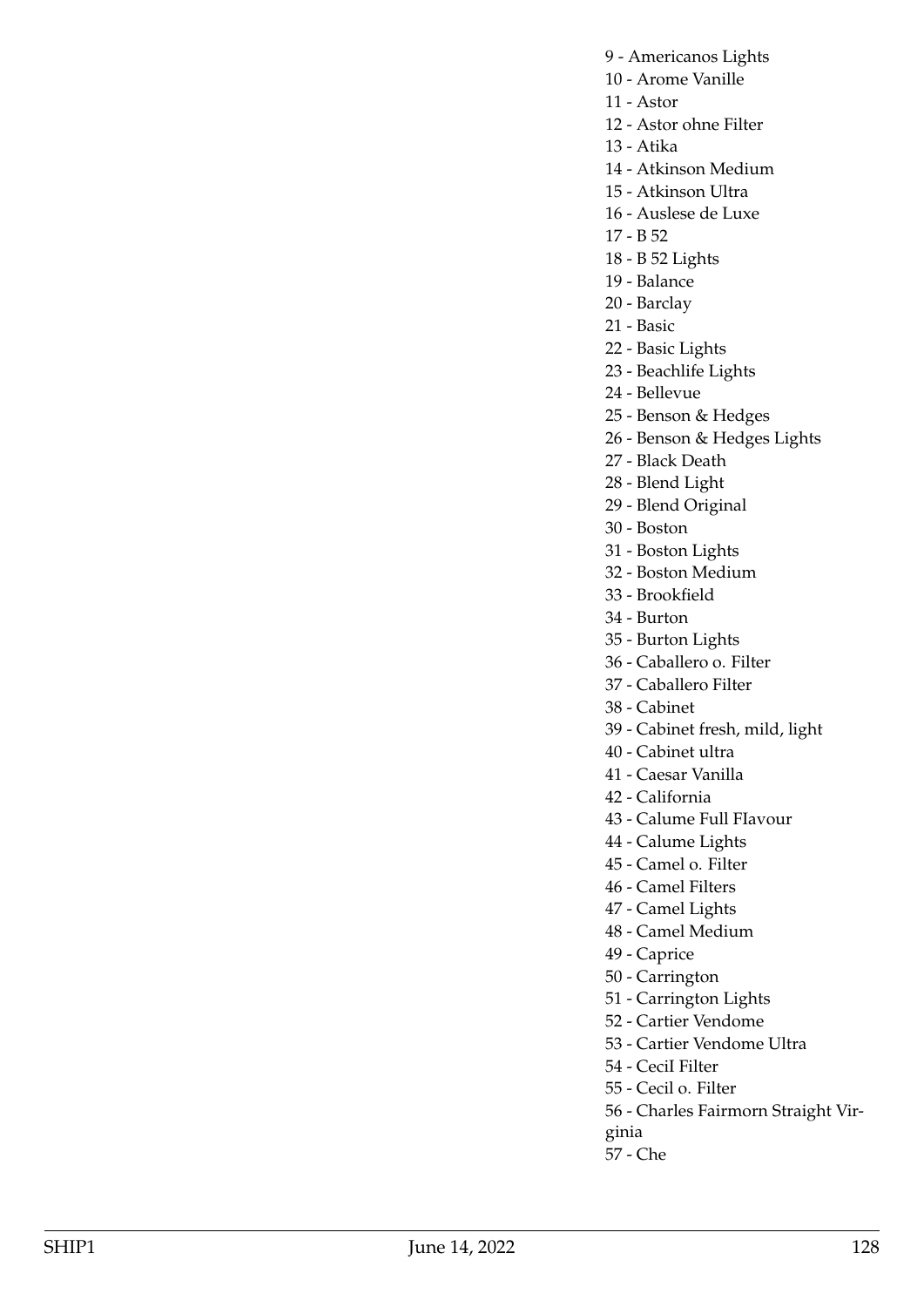- 58 Chesterfield
- 59 Chesterfield Lights
- 60 Claridge
- 61 Clayton
- 62 Clayton Lights
- 63 Cliff American Blend
- 64 Cliff Lights
- 65 Club Filter
- 66 Club Menthol, Leicht
- 67 Cohiba
- 68 Collie
- 69 Commodore
- 70 Commodore Lights
- 71 Commodore Ultra
- 72 Consul American Blend
- 73 Consul Lights
- 74 Convent
- 75 Convent Lights
- 76 Cortina No. 1
- 77 Couni
- 78 Craven -A- Cork
- 79 Craven -A- Filter
- 80 Crue Pierre Henri Lights Blend
- 81 Crue Pierre Henri Virginia Blend
- 82 Darling
- 83 Davidoff Classic, Menthol
- 84 Davidoff Lights, Mild
- 85 Dexter
- 86 Dimitrino
- 87 Ducal Filter (Rot), Menthol
- 88 Ducal Lights, Ultra, Mild
- 89 Duett
- 90 Dunhill International, Menthol
- 91 Dunhill Superior Quality Mild
- 92 Eastside
- 93 Eastside Lights
- 94 Eckstein No. 5
- 95 Edison 100
- 96 Efes
- 97 Elixyr
- 98 Embassy No.1
- 99 Ernte 23
- 100 Eve 120
- 101 Exzellenz 100s
- 102 f 6 normal, Int. Blend, Red,
- 103 f 6 Blue, Lights, Silver
- 104 Fairplay Full Flav.
- 105 Fairplay Light
- 106 Faro
- 107 Faro Lights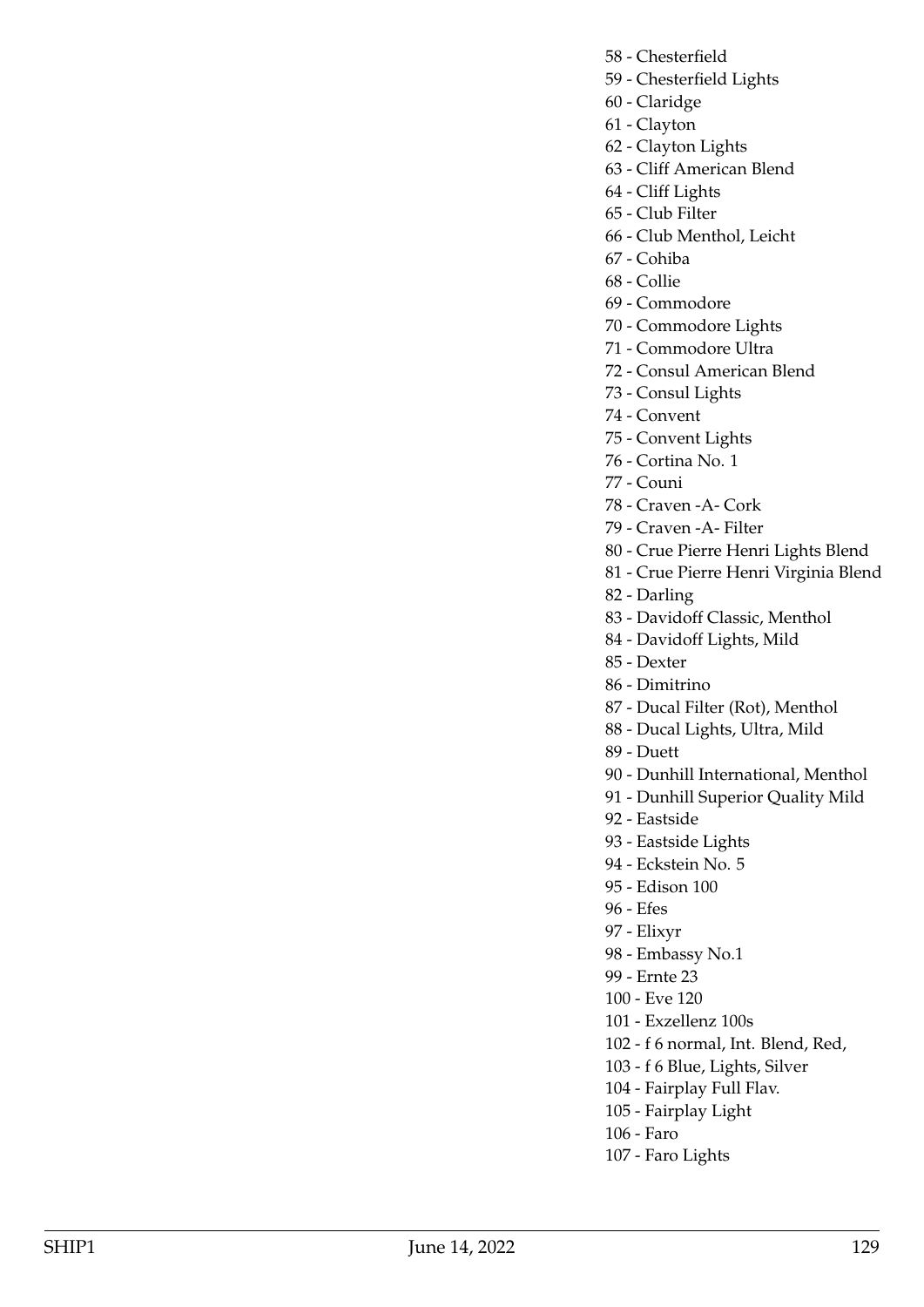- 108 Finas
- 109 Frisco
- 110 Frisco Lights
- 111 Gauloises Blau
- 112 Gauloises Red
- 113 Gauloises Brunes o.Filter
- 114 Gedelfi Leicht
- 115 Gedelfi Würzig
- 116 George McMartin Gold
- 117 George McMartin Lights
- 118 Gitanes
- 119 Gitanes Blondes legeres
- 120 Gitanes Bout Filtre
- 121 Globetrotter
- 122 Globetrotter Lights
- 123 Gold Dollar Filter
- 124 Gold Dollar ohne Filter
- 125 Golden American, Menthol
- 126 Golden American Lights
- 127 Goldfield
- 128 Goldfield Lights
- 129 Gudang
- 130 HB
- 131 HB 907
- 132 HB Lights
- 133 Hemingway 100
- 134 Henley Full Ravour
- 135 Henley Lights
- 136 Imperial American Blend
- 137 Imperial American Blend Lights
- 138 Imperial Aromareich
- 139 Jakordia
- 140 Jakordia Lights
- 141 John Player Special (JPS)
- 142 John Player Special (JPS) Lights
- 143 Juno o.Filter
- 144 Juno Filter
- 145 Juwel 72
- 146 Juwel Filter
- 147 Karelias Super Virginias Filter
- 148 Karelias Super Virginias Plain
- Ovals
	- 149 Karo
	- 150 Kasino (DDR)
	- 151 Kent Blue Six
	- 152 Kent de Luxe
	- 153 Kent Golden One
	- 154 Kent Silver Four
- 155 Kim
- 156 Kim Ultra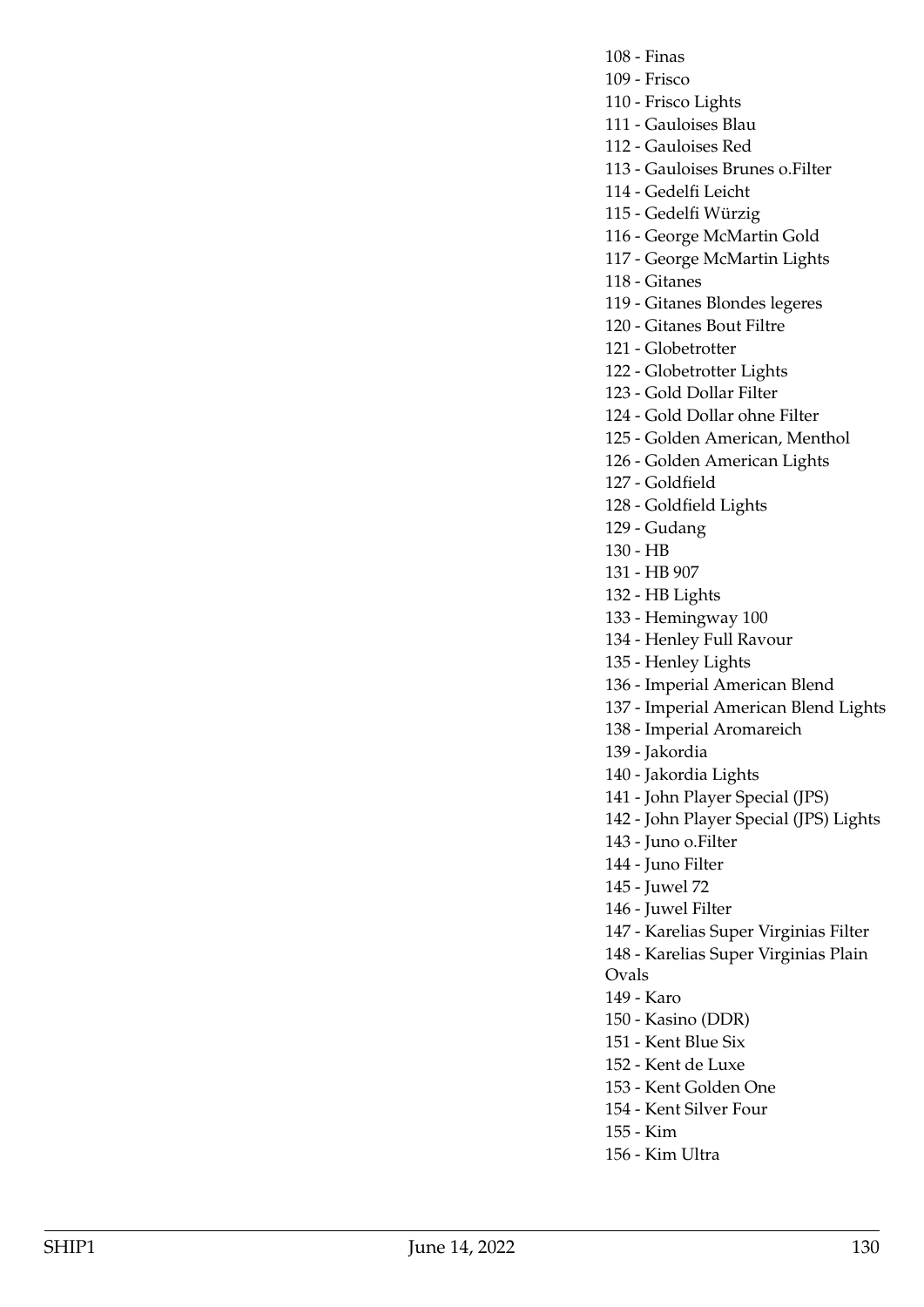157 - Kings Favourites Lights 158 - Kool Filter Kings 159 - Kora Lights 160 - Krone 161 - Kurmark Filter 162 - L & M 163 - L & M Lights 164 - Lambert & Butler King Size 165 - Lasso Filter 166 - Lasso ohne Filter 167 - Lomita Filter 168 - Look 100s Full Flavour, Menthol 169 - Look 100s Lights 170 - Lord Extra 171 - Lord Ultima, Ultra 172 - Lucky Strike 173 - Lucky Strike Filters 174 - Lucky Strike Lights 175 - Lucky Strike Ultra 176 - Lux Filter 177 - M Classic, Menthol 178 - M Lights 179 - Magnum 180 - Magnum Lights 181 - Magnum Medium 182 - Manitou Full Flavour 183 - Manitou Mild Blend 184 - Manitou Soft Blend 185 - Mark Adams 186 - Marlboro , M.Menthol 187 - Marlboro Lights, Menthol 188 - Marlboro Medium 189 - Marlboro Ultra 190 - Marwin 191 - Marwin Lights 192 - Mc Grant 193 - Mercedes de Luxe 194 - Merit Lights 195 - Miami Style 196 - Miami Style 100 197 - Milde Sorte 198 - Mokri Filter 199 - MS Filtro 200 - Multi de Luxe 201 - Muratti Privat 202 - Natural American Spirit Light 203 - Natural American Spirit Medium 204 - Natural American Spirit Regular

205 - Nevada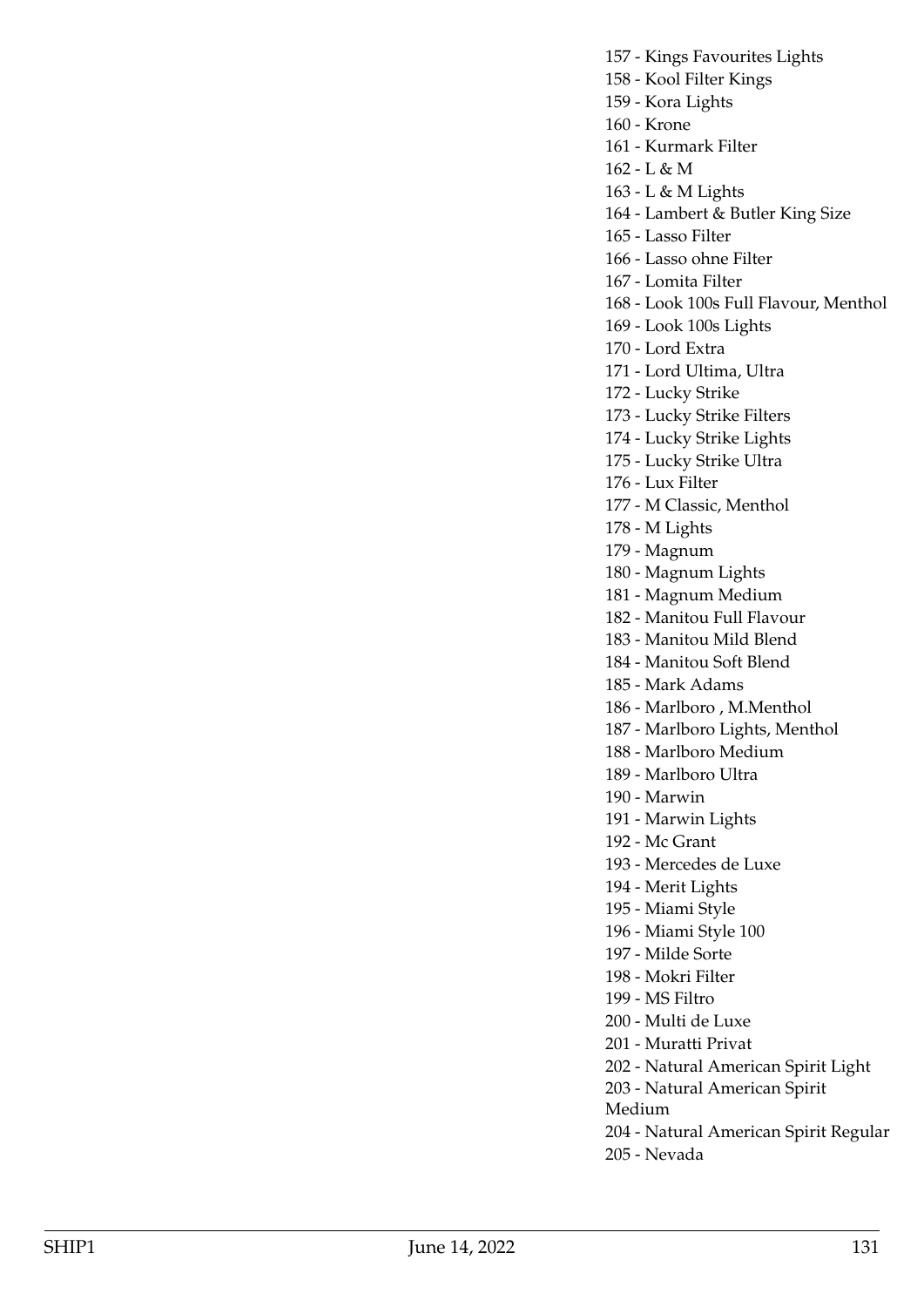206 - Nil Filter

- 207 Nil Lights
- 208 Nil ohne Filter
- 209 Oakland Golden Blend
- 210 Orienta
- 211 Ova
- 212 Overstolz
- 213 Overstolz FiIter
- 214 P & S Filter
- 215 Pall Mall, Menthol
- 216 Pall Mall Lights
- 217 Pall Mall ohne Filter
- 218 Pall Mall Ultra
- 219 Panama

220 - Parliament 100s

- 221 Partagas
- 222 Peer 100
- 223 Peer Export
- 224 Peter Heinrichs
- 225 Peter Heinrichs Light
- 226 Peter Stuyvesant
- 227 Peter Stuyvesant Lights
- 228 Peter Stuyvesant Ultra
- 229 Philip Morris
- 230 Philip Morris One 1 (Ultra)
- 231 Players
- 232 Polo Full Flavor
- 233 Polo Lights
- 234 Power American Blend
- 235 Power Lights
- 236 Prince Denmark
- 237 Prince Lights, Medium, Menthol
- 238 Prince Ultra
- 239 Pro Full Flavor
- 240 Pro Lights
- 241 R 1
- 242 R 1 Light, Minima
- 243 R 6
- 244 Red Rock
- 245 Regal KS
- 246 Reval o.Filter
- 247 Reval Filter Golden Blend
- 248 Reyno Classic
- 249 Reyno Lights
- 250 Romeo y Julieta
- 251 Rosebud
- 252 Roth-Händle
- 253 Roth-Händle Filter
- 254 Rothmans
- 255 Rothmans Superslims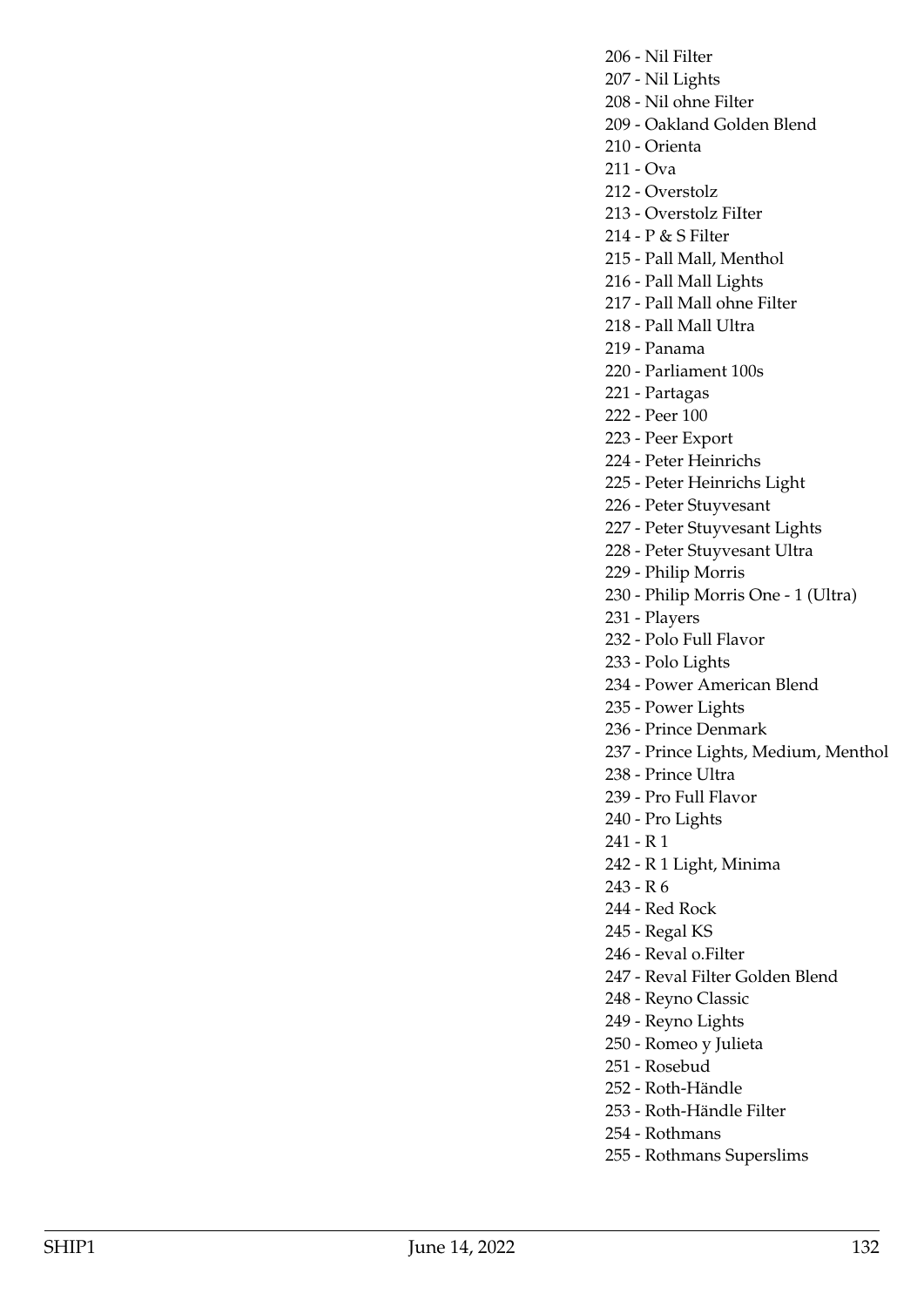256 - Roxy Full Flavour

- 257 Roxy International
- 258 Roxy Light
- 259 Ruhrpott
- 260 Salem No. 6
- 261 Santos Dumont
- 262 Semper (DDR)
- 263 Senator
- 264 Senior Service
- 265 Senoussi
- 266 Sex
- 267 Silber Tob. Cut
- 268 Silber Tob. Cut Light
- 269 Silk Cut
- 270 Smart
- 271 Sobranie BIack Russian Filter
- 272 Sobranie Cocktail Filter
- 273 Springwater
- 274 St. Moritz Filter, Menthol
- 275 Starlight Lights
- 276 Starlight Lights 100
- 277 Superkings
- 278 Superkings Lights
- 279 Sweet Afton
- 280 Tawa No. 2
- 281 Tawa No. 2 Lights
- 282 Templeton
- 283 Templeton Lights
- 284 Tip Count
- 285 Tip Count Lights
- 286 Tobacco House No. 7
- 287 Treasurer
- 288 Vogue (Menthol) SupersI 100s
- 289 West
- 290 West Lights, Medium, Ice
- 291 West Ultra
- 292 Wild Geese
- 293 Windsor de Luxe
- 294 Winfield Full Flavour
- 295 Winfield Lights
- 296 Winston
- 297 Winston Lights
- 298 WY Chester Filter
- 299 YSL Lights 100s
- 300 YSL Luxury 100s, Menthol
- 301 Ziganov
- 302 Zuban22
- 303 selbst gedrehte Zigaretten
- 304 selbst gedr. Zigaretten ohne Filter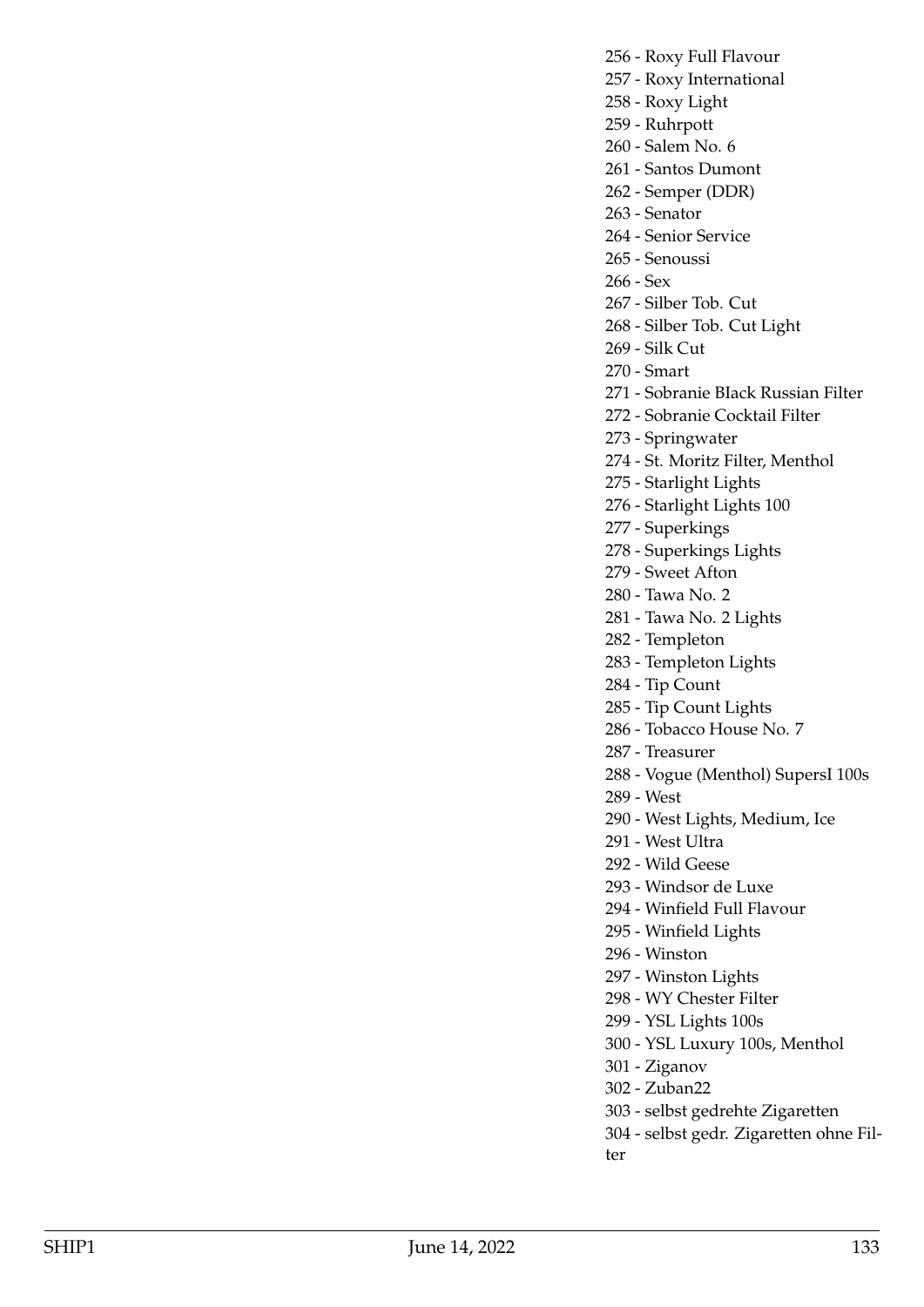|            |                                                                        | 305 - unbekannte Marke<br>306 - unbekannte Marke ohne Filter<br>307 - verschiedene bekannte Marken<br>999 - Antwortverweigerung |
|------------|------------------------------------------------------------------------|---------------------------------------------------------------------------------------------------------------------------------|
| rau $\_59$ | number per day, phase 10                                               |                                                                                                                                 |
|            |                                                                        | 997 - Trifft nicht zu                                                                                                           |
|            |                                                                        | 998 - Weiß nicht                                                                                                                |
|            |                                                                        | 999 - Antwortverweigerung                                                                                                       |
| rau $_60$  | start (age/year) phase 10                                              |                                                                                                                                 |
|            |                                                                        | 997 - Trifft nicht zu                                                                                                           |
|            |                                                                        | 998 - Weiß nicht                                                                                                                |
|            |                                                                        | 999 - Antwortverweigerung                                                                                                       |
| rau $_61$  | end (age/year) phase 10                                                |                                                                                                                                 |
|            |                                                                        | 997 - Trifft nicht zu                                                                                                           |
|            |                                                                        | 998 - Weiß nicht                                                                                                                |
|            |                                                                        | 999 - Antwortverweigerung                                                                                                       |
| rau $\_63$ | inhalation phase 10                                                    |                                                                                                                                 |
|            |                                                                        | $1 - Ja$                                                                                                                        |
|            |                                                                        | $2 - Nein$                                                                                                                      |
|            |                                                                        | 997 - Trifft nicht zu                                                                                                           |
|            |                                                                        | 998 - Weiß nicht                                                                                                                |
|            |                                                                        | 999 - Antwort verweigert                                                                                                        |
| rau $_64$  | When did you stop smoking?                                             |                                                                                                                                 |
|            |                                                                        | 1 - Innerhalb der letzten 4 Wochen                                                                                              |
|            |                                                                        | aufgehört                                                                                                                       |
|            |                                                                        | 2 - Vor mehr als 4 Wochen nicht ger-<br>aucht                                                                                   |
|            |                                                                        | 3 - Vor mehr als 6 Monaten nicht ger-<br>aucht                                                                                  |
|            |                                                                        | 4 - Vor mehr als 12 Monaten nicht                                                                                               |
|            |                                                                        | geraucht                                                                                                                        |
|            |                                                                        | 998 - Weiß nicht                                                                                                                |
|            |                                                                        | 999 - Antwortverweigerung                                                                                                       |
| rau $\_65$ | When did you stop smoking?                                             |                                                                                                                                 |
|            |                                                                        | 997 - Trifft nicht zu                                                                                                           |
|            |                                                                        | 998 - Weiß nicht                                                                                                                |
|            |                                                                        | 999 - Antwortverweigerung                                                                                                       |
|            |                                                                        |                                                                                                                                 |
| rau_66     | This was in the year                                                   | 997 - Trifft nicht zu                                                                                                           |
|            |                                                                        | 998 - Weiß nicht                                                                                                                |
|            |                                                                        | 999 - Antwortverweigerung                                                                                                       |
|            |                                                                        |                                                                                                                                 |
| rau_ $x1$  | When do you smoke your first cigarette/cigar/<br>pipe after waking up? |                                                                                                                                 |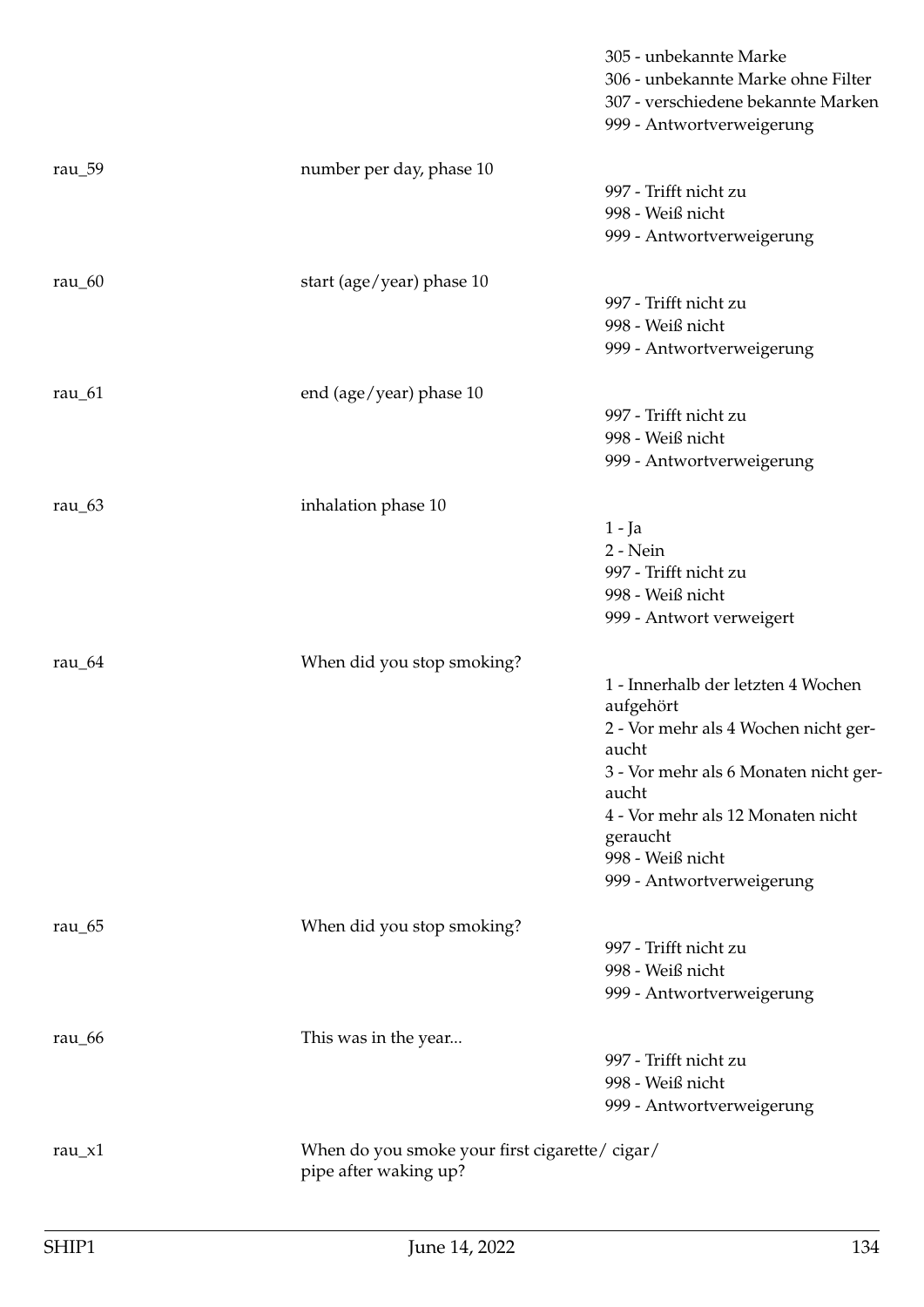|            |                                                                                                   | 1 - Innerhalb von 5 Minuten<br>2 - Zwischen 6 bis 30 Minuten<br>3 - Zwischen 31 bis 60 Minuten<br>4 - Nach mehr als 60 Minuten<br>998 - Weiß nicht<br>999 - Antwortverweigerung |
|------------|---------------------------------------------------------------------------------------------------|---------------------------------------------------------------------------------------------------------------------------------------------------------------------------------|
| rau_ $x2$  | Do you find it hard not to smoke in places like<br>the suburban train, the cinema or the library, |                                                                                                                                                                                 |
|            | where smoking is prohibited?                                                                      | 1 - Ja                                                                                                                                                                          |
|            |                                                                                                   | 2 - Nein                                                                                                                                                                        |
|            |                                                                                                   | 997 - Trifft nicht zu                                                                                                                                                           |
|            |                                                                                                   | 998 - Weiß nicht                                                                                                                                                                |
|            |                                                                                                   | 999 - Antwort verweigert                                                                                                                                                        |
| rau_ $x3$  | From what cigarette/cigar/pipe would you<br>abstain at least of all?                              |                                                                                                                                                                                 |
|            |                                                                                                   | 1 - Die erste am Morgen                                                                                                                                                         |
|            |                                                                                                   | 2 - Andere                                                                                                                                                                      |
|            |                                                                                                   | 998 - Weiß nicht                                                                                                                                                                |
|            |                                                                                                   | 999 - Antwortverweigerung                                                                                                                                                       |
| rau_ $x4$  | Do you smoke in the morning or usually more<br>during the rest of the day?                        |                                                                                                                                                                                 |
|            |                                                                                                   | 1 - Ja                                                                                                                                                                          |
|            |                                                                                                   | 2 - Nein                                                                                                                                                                        |
|            |                                                                                                   | 997 - Trifft nicht zu                                                                                                                                                           |
|            |                                                                                                   | 998 - Weiß nicht                                                                                                                                                                |
|            |                                                                                                   | 999 - Antwort verweigert                                                                                                                                                        |
| rau_x5     | Did you smoke when were sick and stayed in<br>bed during the day?                                 |                                                                                                                                                                                 |
|            |                                                                                                   | $1 - Ja$                                                                                                                                                                        |
|            |                                                                                                   | 2 - Nein                                                                                                                                                                        |
|            |                                                                                                   | 997 - Trifft nicht zu                                                                                                                                                           |
|            |                                                                                                   | 998 - Weiß nicht                                                                                                                                                                |
|            |                                                                                                   | 999 - Antwort verweigert                                                                                                                                                        |
| rau_ $x6$  | Have you seriously tried to reduce or stop<br>smoking?                                            |                                                                                                                                                                                 |
|            |                                                                                                   | $1 - Ja$                                                                                                                                                                        |
|            |                                                                                                   | 2 - Nein                                                                                                                                                                        |
|            |                                                                                                   | 997 - Trifft nicht zu                                                                                                                                                           |
|            |                                                                                                   | 998 - Weiß nicht                                                                                                                                                                |
|            |                                                                                                   | 999 - Antwort verweigert                                                                                                                                                        |
| rau $_x$ 7 | Nicotine gum?                                                                                     |                                                                                                                                                                                 |
|            |                                                                                                   | $1 - Ja$                                                                                                                                                                        |
|            |                                                                                                   | 2 - Nein                                                                                                                                                                        |
|            |                                                                                                   |                                                                                                                                                                                 |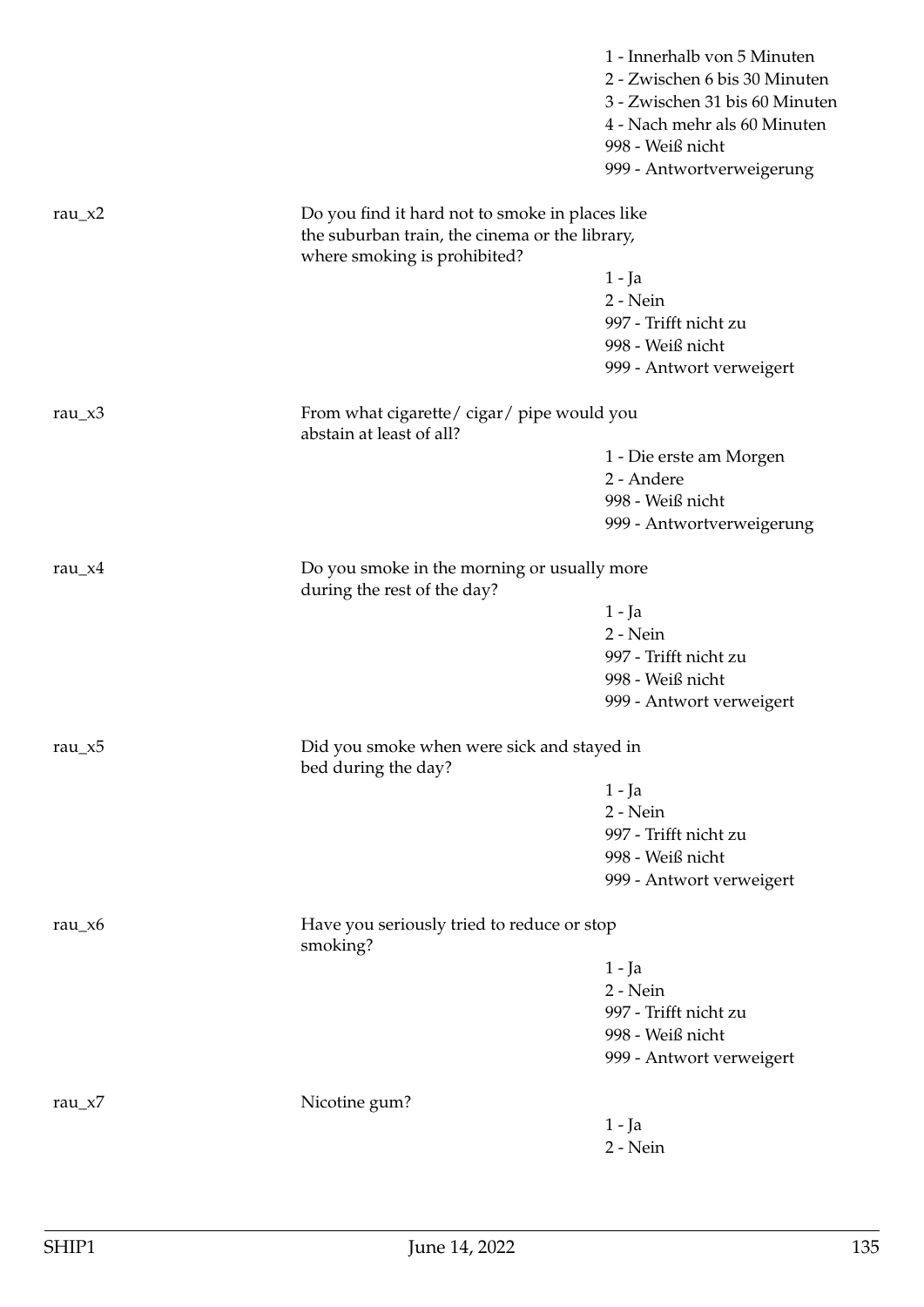|            |                                                                                      | 997 - Trifft nicht zu    |
|------------|--------------------------------------------------------------------------------------|--------------------------|
|            |                                                                                      | 998 - Weiß nicht         |
|            |                                                                                      | 999 - Antwort verweigert |
| rau_ $x8$  | Nicotine patch?                                                                      |                          |
|            |                                                                                      | 1 - Ja                   |
|            |                                                                                      | 2 - Nein                 |
|            |                                                                                      | 997 - Trifft nicht zu    |
|            |                                                                                      | 998 - Weiß nicht         |
|            |                                                                                      | 999 - Antwort verweigert |
| rau_ $x9$  | Did you use the nicotine patch as long as<br>recommended in the instruction leaflet? |                          |
|            |                                                                                      | $1 - Ja$                 |
|            |                                                                                      | 2 - Nein                 |
|            |                                                                                      | 997 - Trifft nicht zu    |
|            |                                                                                      | 998 - Weiß nicht         |
|            |                                                                                      | 999 - Antwort verweigert |
| rau_ $x10$ | nasal spray                                                                          |                          |
|            |                                                                                      | $1 - Ja$                 |
|            |                                                                                      | 2 - Nein                 |
|            |                                                                                      | 997 - Trifft nicht zu    |
|            |                                                                                      | 998 - Weiß nicht         |
|            |                                                                                      | 999 - Antwort verweigert |
| rau_x10a   | cyban                                                                                |                          |
|            |                                                                                      | $1 - Ja$                 |
|            |                                                                                      | 2 - Nein                 |
|            |                                                                                      | 997 - Trifft nicht zu    |
|            |                                                                                      | 998 - Weiß nicht         |
|            |                                                                                      | 999 - Antwort verweigert |
| rau $x$ 11 | A course for smokers stop smoking                                                    |                          |
|            |                                                                                      | $1 - Ja$                 |
|            |                                                                                      | 2 - Nein                 |
|            |                                                                                      | 997 - Trifft nicht zu    |
|            |                                                                                      | 998 - Weiß nicht         |
|            |                                                                                      | 999 - Antwort verweigert |
|            |                                                                                      |                          |
| rau $_x12$ | Acupuncture                                                                          |                          |
|            |                                                                                      | $1 - Ja$<br>2 - Nein     |
|            |                                                                                      | 997 - Trifft nicht zu    |
|            |                                                                                      | 998 - Weiß nicht         |
|            |                                                                                      | 999 - Antwort verweigert |
|            |                                                                                      |                          |
| rau_ $x13$ | Other                                                                                |                          |
|            |                                                                                      |                          |
|            |                                                                                      | $1 - Ja$<br>$2 - Nein$   |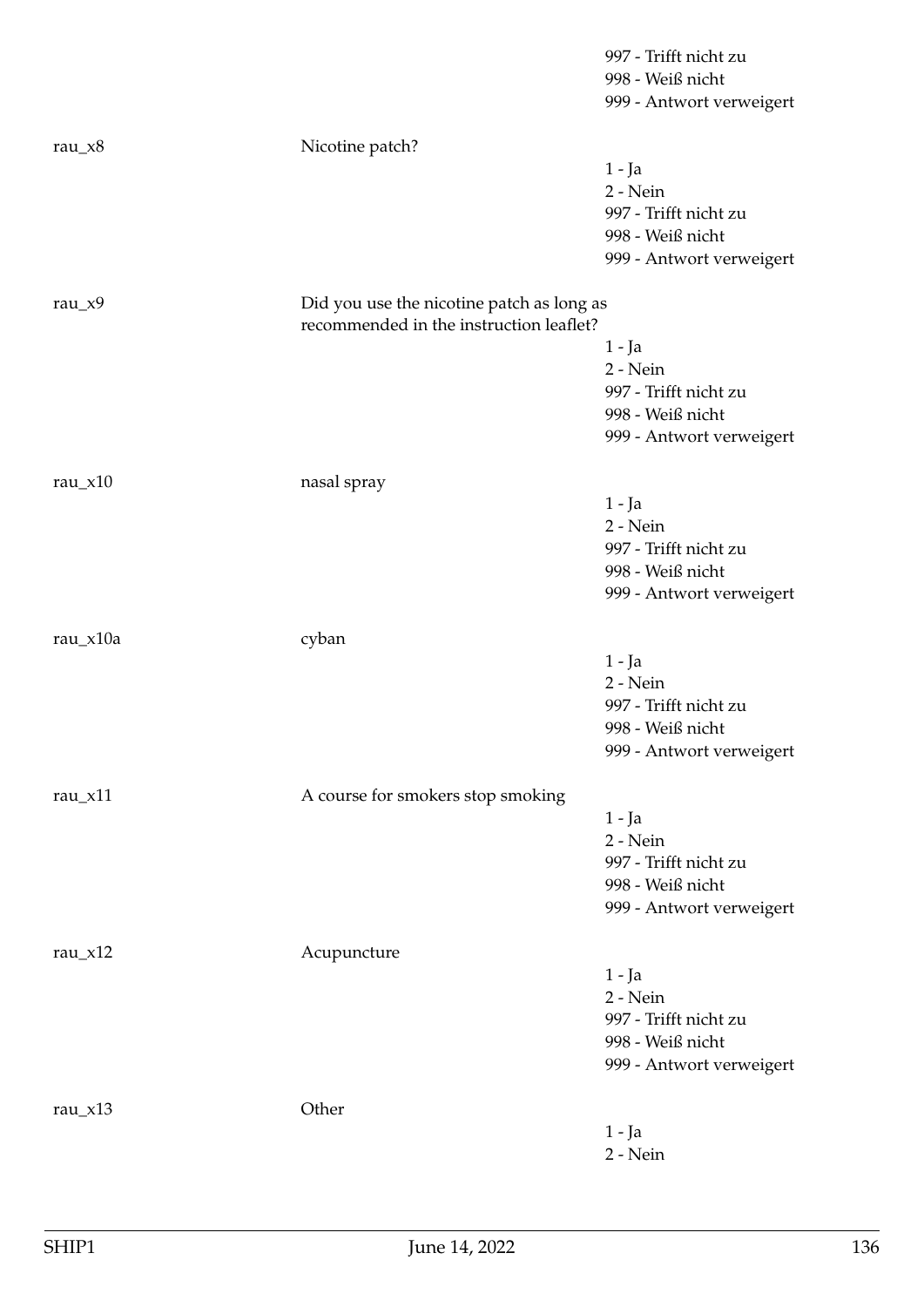|               |                                                                        | 997 - Trifft nicht zu<br>998 - Weiß nicht<br>999 - Antwort verweigert |
|---------------|------------------------------------------------------------------------|-----------------------------------------------------------------------|
| rau_ $x$ 14   | What?                                                                  |                                                                       |
|               |                                                                        | 998 - Weiß nicht                                                      |
|               |                                                                        | 999 - Antwort verweigert                                              |
| rau_ $x15$    | Have you seriously tried to stop smoking during<br>the last 12 months? |                                                                       |
|               |                                                                        | $1 - Ja$                                                              |
|               |                                                                        | 2 - Nein                                                              |
|               |                                                                        | 997 - Trifft nicht zu                                                 |
|               |                                                                        | 998 - Weiß nicht                                                      |
|               |                                                                        | 999 - Antwort verweigert                                              |
| rau_ $x16$    | How often did you try to stop smoking during<br>the last 12 months?    |                                                                       |
|               |                                                                        | 997 - Trifft nicht zu                                                 |
|               |                                                                        | 998 - Weiß nicht                                                      |
|               |                                                                        | 999 - Antwortverweigerung                                             |
| rau $_x17$    | Do you plan to stop smoking during the next 6<br>months?               |                                                                       |
|               |                                                                        | $1 - Ja$                                                              |
|               |                                                                        | 2 - Nein                                                              |
|               |                                                                        | 997 - Trifft nicht zu                                                 |
|               |                                                                        | 998 - Weiß nicht                                                      |
|               |                                                                        | 999 - Antwort verweigert                                              |
| rau_ $x18$    | Do you plan to stop smoking during the next 4<br>weeks?                |                                                                       |
|               |                                                                        | $1 - Ja$                                                              |
|               |                                                                        | 2 - Nein                                                              |
|               |                                                                        | 997 - Trifft nicht zu                                                 |
|               |                                                                        | 998 - Weiß nicht                                                      |
|               |                                                                        | 999 - Antwort verweigert                                              |
| rau $x19$     | Does somebody in your household smoke<br>(you're not included)?        |                                                                       |
|               |                                                                        | $1 - Ja$                                                              |
|               |                                                                        | $2 - Nein$                                                            |
|               |                                                                        | 997 - Trifft nicht zu                                                 |
|               |                                                                        | 998 - Weiß nicht                                                      |
|               |                                                                        | 999 - Antwort verweigert                                              |
| <b>PERSEC</b> | persecution in the GDR                                                 |                                                                       |
| polit_1       | Have you been persecuted since 1945 or in the<br>GDR?                  |                                                                       |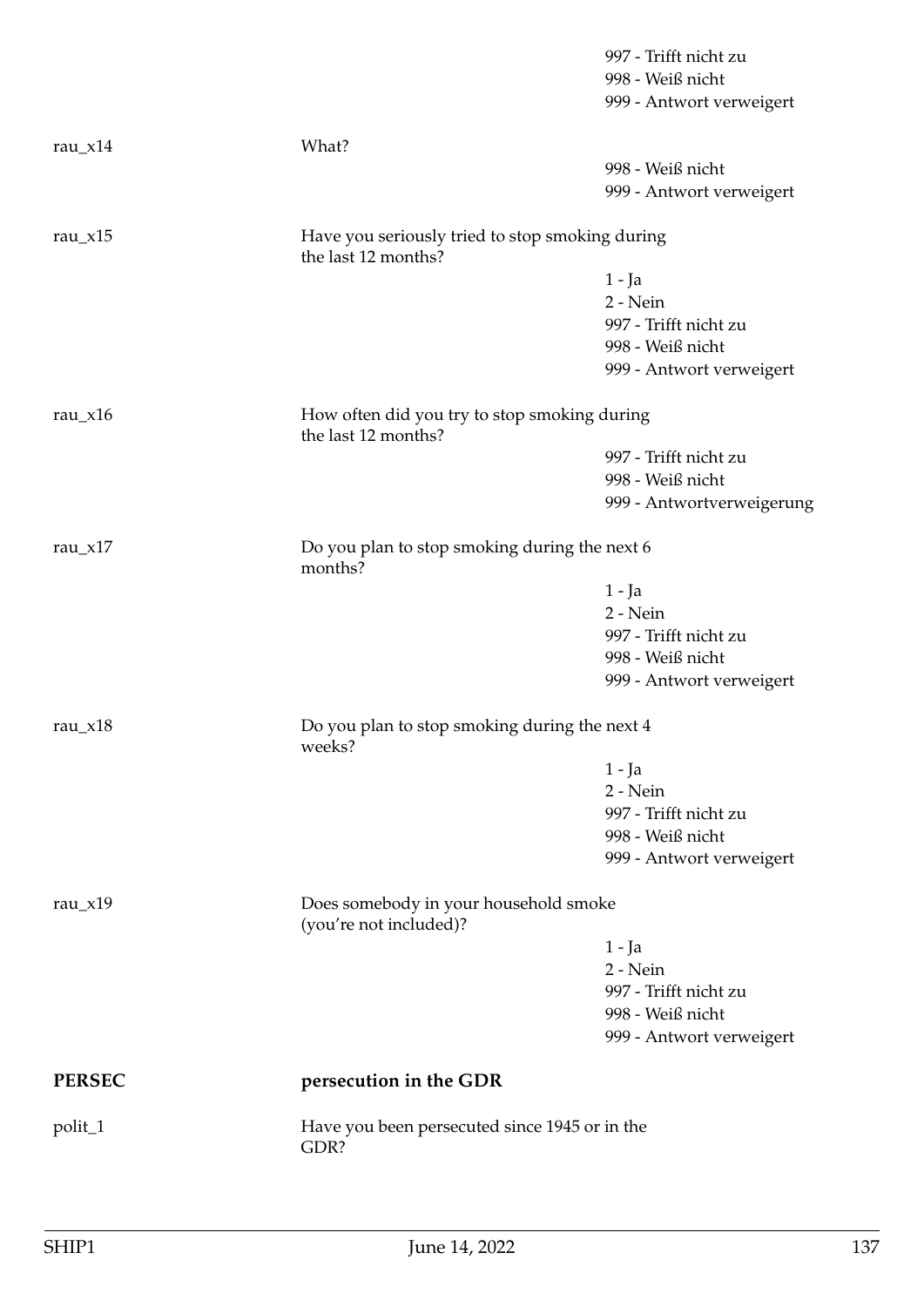|               |                                                                                               | $1 - Ja$<br>2 - Nein<br>997 - Trifft nicht zu<br>998 - Weiß nicht |
|---------------|-----------------------------------------------------------------------------------------------|-------------------------------------------------------------------|
|               |                                                                                               | 999 - Antwort verweigert                                          |
| polit_2       | Have you been arrested because of persecution?                                                |                                                                   |
|               |                                                                                               | 1 - Ja                                                            |
|               |                                                                                               | 2 - Nein<br>997 - Trifft nicht zu                                 |
|               |                                                                                               | 998 - Weiß nicht                                                  |
|               |                                                                                               | 999 - Antwort verweigert                                          |
| polit_3       | Have your political, religious or other                                                       |                                                                   |
|               | convictions been diadvantageous to you since<br>1945 or in the GDR?                           |                                                                   |
|               |                                                                                               | 1 - Ja                                                            |
|               |                                                                                               | 2 - Nein                                                          |
|               |                                                                                               | 997 - Trifft nicht zu<br>998 - Weiß nicht                         |
|               |                                                                                               | 999 - Antwort verweigert                                          |
| <b>TRAUMA</b> | trauma                                                                                        |                                                                   |
| opfer_1       | Have you ever had any terrible wartime                                                        |                                                                   |
|               | experiences as a combatant?                                                                   | 1 - Ja                                                            |
|               |                                                                                               | $2 - Nein$                                                        |
|               |                                                                                               | 997 - Trifft nicht zu                                             |
|               |                                                                                               | 998 - Weiß nicht                                                  |
|               |                                                                                               | 999 - Antwort verweigert                                          |
| opfer_2       | Have you ever been threatened physically, e.g.<br>with a weapon, attacked, hurt or tormented? |                                                                   |
|               |                                                                                               | $1 - Ja$                                                          |
|               |                                                                                               | 2 - Nein                                                          |
|               |                                                                                               | 997 - Trifft nicht zu                                             |
|               |                                                                                               | 998 - Weiß nicht                                                  |
|               |                                                                                               | 999 - Antwort verweigert                                          |
| opfer_3       | Have you been a victim of rape?                                                               | 1 - Ja                                                            |
|               |                                                                                               | 2 - Nein                                                          |
|               |                                                                                               | 997 - Trifft nicht zu                                             |
|               |                                                                                               | 998 - Weiß nicht                                                  |
|               |                                                                                               | 999 - Antwort verweigert                                          |
| opfer_4       | Have you been sexually abused as a child, i.e.                                                |                                                                   |
|               | before you were 14 years old? Has someone                                                     |                                                                   |
|               | forced you into sexual acts?                                                                  |                                                                   |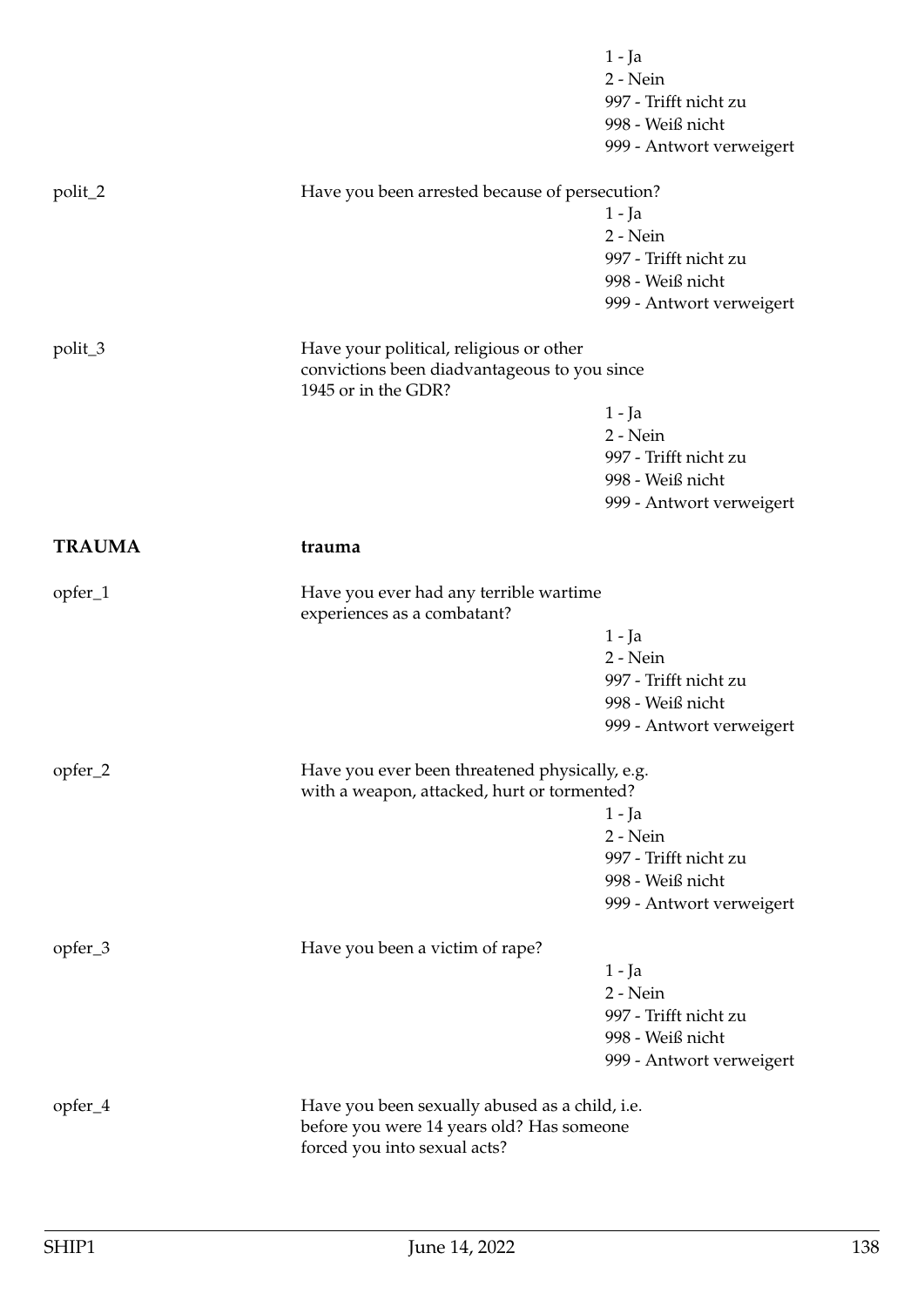|          |                                                             | 1 - Ja                   |
|----------|-------------------------------------------------------------|--------------------------|
|          |                                                             | $2 - Nein$               |
|          |                                                             | 997 - Trifft nicht zu    |
|          |                                                             | 998 - Weiß nicht         |
|          |                                                             | 999 - Antwort verweigert |
| opfer_5  | Have you been a victim of a natural disaster?               |                          |
|          |                                                             | 1 - Ja                   |
|          |                                                             | 2 - Nein                 |
|          |                                                             | 997 - Trifft nicht zu    |
|          |                                                             | 998 - Weiß nicht         |
|          |                                                             | 999 - Antwort verweigert |
| opfer_6  | Did you have a serious accident?                            |                          |
|          |                                                             | 1 - Ja                   |
|          |                                                             | 2 - Nein                 |
|          |                                                             | 997 - Trifft nicht zu    |
|          |                                                             | 998 - Weiß nicht         |
|          |                                                             | 999 - Antwort verweigert |
| opfer_7  | Have you ever been in prison, taken hostage or              |                          |
|          | been kidnapped?                                             |                          |
|          |                                                             | 1 - Ja                   |
|          |                                                             | 2 - Nein                 |
|          |                                                             | 997 - Trifft nicht zu    |
|          |                                                             | 998 - Weiß nicht         |
|          |                                                             | 999 - Antwort verweigert |
| opfer_8  | Have you been diagnosed with a life-threatening<br>disease? |                          |
|          |                                                             | 1 - Ja                   |
|          |                                                             | 2 - Nein                 |
|          |                                                             | 997 - Trifft nicht zu    |
|          |                                                             | 998 - Weiß nicht         |
|          |                                                             | 999 - Antwort verweigert |
| opfer_9  | Has one of the members of your family or a close            |                          |
|          | person died a sudden and unexpected death?                  |                          |
|          |                                                             | 1 - Ja                   |
|          |                                                             | 2 - Nein                 |
|          |                                                             | 997 - Trifft nicht zu    |
|          |                                                             | 998 - Weiß nicht         |
|          |                                                             | 999 - Antwort verweigert |
| opfer_10 | Have you directly witnessed one of the incidents            |                          |
|          | just mentioned happening to another person?                 |                          |
|          |                                                             | $1 - Ja$                 |
|          |                                                             | 2 - Nein                 |
|          |                                                             | 997 - Trifft nicht zu    |
|          |                                                             | 998 - Weiß nicht         |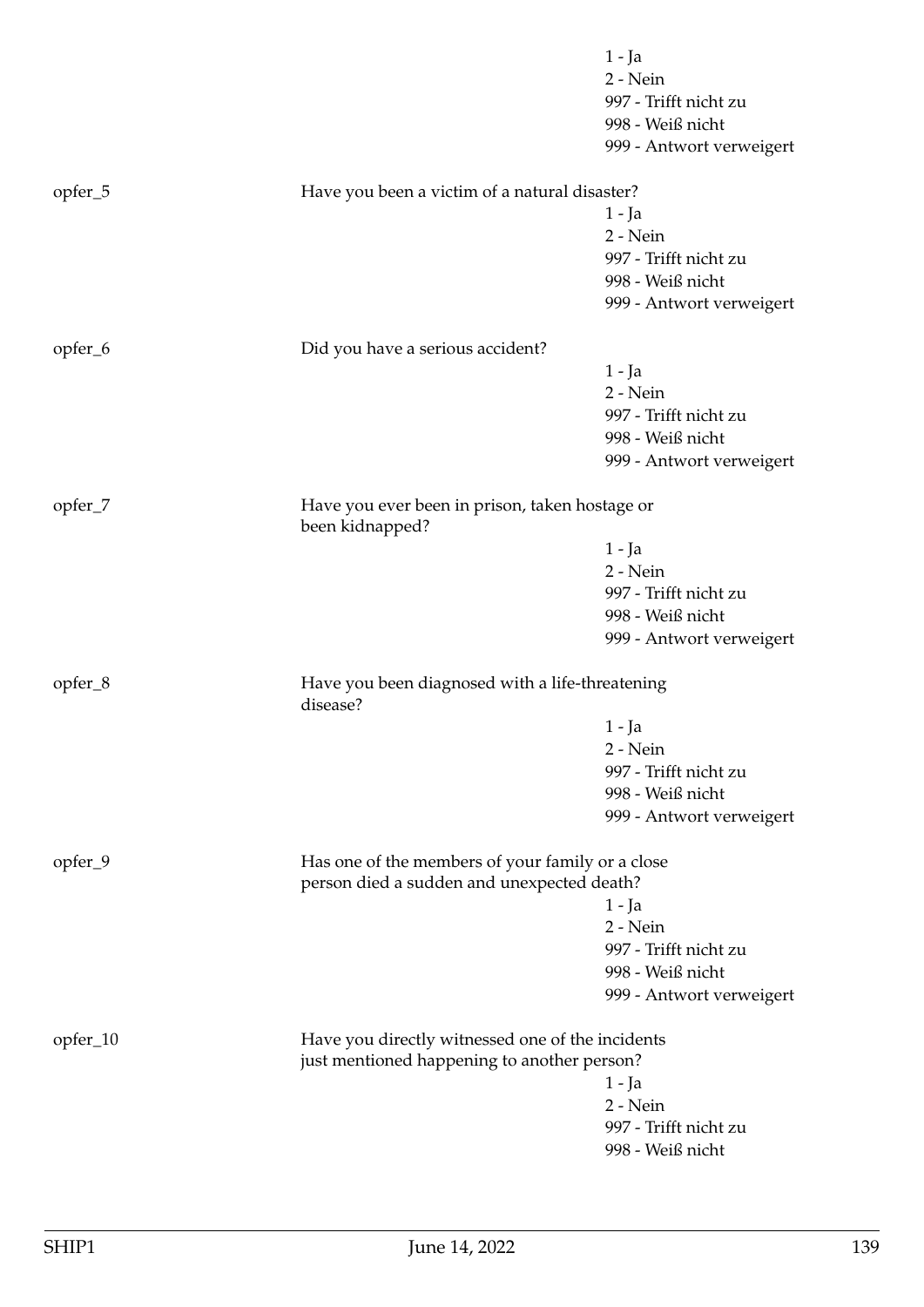| 998 - Weiß nicht<br>999 - Antwort verweigert<br>Such incidents do somtimes reappear in<br>ptsda_1<br>nightmares, imaginations or thoughts, which you<br>can't get rid of. Did that happen to you?<br>1 - Ja<br>2 - Nein<br>997 - Trifft nicht zu<br>998 - Weiß nicht<br>999 - Antwort verweigert<br>ptsda_2<br>Have you been confused in situations that<br>reminded you of these terrible incidents?<br>$1 - Ja$<br>2 - Nein<br>997 - Trifft nicht zu<br>998 - Weiß nicht<br>999 - Antwort verweigert<br>How did you react on this incident? Have you<br>ptsda_3<br>been afraid, helpless or horrified?<br>1 - Ja<br>2 - Nein<br>997 - Trifft nicht zu<br>998 - Weiß nicht<br>999 - Antwort verweigert<br>ptsda_4<br>Have you or another person been injured?<br>1 - Ja<br>2 - Nein<br>997 - Trifft nicht zu<br>998 - Weiß nicht<br>999 - Antwort verweigert<br>ptsda_5<br>Did you believe that your or another person's life<br>has been in danger?<br>1 - Ja<br>2 - Nein<br>997 - Trifft nicht zu<br>998 - Weiß nicht<br>999 - Antwort verweigert<br>Which one of these incidents burded you most of<br>ptsda<br>all?<br>Kriegseinsatz | opfer_11 | What incident? |                                 |
|-------------------------------------------------------------------------------------------------------------------------------------------------------------------------------------------------------------------------------------------------------------------------------------------------------------------------------------------------------------------------------------------------------------------------------------------------------------------------------------------------------------------------------------------------------------------------------------------------------------------------------------------------------------------------------------------------------------------------------------------------------------------------------------------------------------------------------------------------------------------------------------------------------------------------------------------------------------------------------------------------------------------------------------------------------------------------------------------------------------------------------------------|----------|----------------|---------------------------------|
|                                                                                                                                                                                                                                                                                                                                                                                                                                                                                                                                                                                                                                                                                                                                                                                                                                                                                                                                                                                                                                                                                                                                           |          |                |                                 |
|                                                                                                                                                                                                                                                                                                                                                                                                                                                                                                                                                                                                                                                                                                                                                                                                                                                                                                                                                                                                                                                                                                                                           |          |                |                                 |
|                                                                                                                                                                                                                                                                                                                                                                                                                                                                                                                                                                                                                                                                                                                                                                                                                                                                                                                                                                                                                                                                                                                                           |          |                |                                 |
|                                                                                                                                                                                                                                                                                                                                                                                                                                                                                                                                                                                                                                                                                                                                                                                                                                                                                                                                                                                                                                                                                                                                           |          |                |                                 |
|                                                                                                                                                                                                                                                                                                                                                                                                                                                                                                                                                                                                                                                                                                                                                                                                                                                                                                                                                                                                                                                                                                                                           |          |                |                                 |
|                                                                                                                                                                                                                                                                                                                                                                                                                                                                                                                                                                                                                                                                                                                                                                                                                                                                                                                                                                                                                                                                                                                                           |          |                |                                 |
|                                                                                                                                                                                                                                                                                                                                                                                                                                                                                                                                                                                                                                                                                                                                                                                                                                                                                                                                                                                                                                                                                                                                           |          |                |                                 |
|                                                                                                                                                                                                                                                                                                                                                                                                                                                                                                                                                                                                                                                                                                                                                                                                                                                                                                                                                                                                                                                                                                                                           |          |                |                                 |
|                                                                                                                                                                                                                                                                                                                                                                                                                                                                                                                                                                                                                                                                                                                                                                                                                                                                                                                                                                                                                                                                                                                                           |          |                |                                 |
|                                                                                                                                                                                                                                                                                                                                                                                                                                                                                                                                                                                                                                                                                                                                                                                                                                                                                                                                                                                                                                                                                                                                           |          |                |                                 |
|                                                                                                                                                                                                                                                                                                                                                                                                                                                                                                                                                                                                                                                                                                                                                                                                                                                                                                                                                                                                                                                                                                                                           |          |                |                                 |
|                                                                                                                                                                                                                                                                                                                                                                                                                                                                                                                                                                                                                                                                                                                                                                                                                                                                                                                                                                                                                                                                                                                                           |          |                |                                 |
|                                                                                                                                                                                                                                                                                                                                                                                                                                                                                                                                                                                                                                                                                                                                                                                                                                                                                                                                                                                                                                                                                                                                           |          |                |                                 |
|                                                                                                                                                                                                                                                                                                                                                                                                                                                                                                                                                                                                                                                                                                                                                                                                                                                                                                                                                                                                                                                                                                                                           |          |                |                                 |
|                                                                                                                                                                                                                                                                                                                                                                                                                                                                                                                                                                                                                                                                                                                                                                                                                                                                                                                                                                                                                                                                                                                                           |          |                |                                 |
|                                                                                                                                                                                                                                                                                                                                                                                                                                                                                                                                                                                                                                                                                                                                                                                                                                                                                                                                                                                                                                                                                                                                           |          |                |                                 |
|                                                                                                                                                                                                                                                                                                                                                                                                                                                                                                                                                                                                                                                                                                                                                                                                                                                                                                                                                                                                                                                                                                                                           |          |                |                                 |
|                                                                                                                                                                                                                                                                                                                                                                                                                                                                                                                                                                                                                                                                                                                                                                                                                                                                                                                                                                                                                                                                                                                                           |          |                |                                 |
|                                                                                                                                                                                                                                                                                                                                                                                                                                                                                                                                                                                                                                                                                                                                                                                                                                                                                                                                                                                                                                                                                                                                           |          |                |                                 |
|                                                                                                                                                                                                                                                                                                                                                                                                                                                                                                                                                                                                                                                                                                                                                                                                                                                                                                                                                                                                                                                                                                                                           |          |                |                                 |
|                                                                                                                                                                                                                                                                                                                                                                                                                                                                                                                                                                                                                                                                                                                                                                                                                                                                                                                                                                                                                                                                                                                                           |          |                |                                 |
|                                                                                                                                                                                                                                                                                                                                                                                                                                                                                                                                                                                                                                                                                                                                                                                                                                                                                                                                                                                                                                                                                                                                           |          |                |                                 |
|                                                                                                                                                                                                                                                                                                                                                                                                                                                                                                                                                                                                                                                                                                                                                                                                                                                                                                                                                                                                                                                                                                                                           |          |                |                                 |
|                                                                                                                                                                                                                                                                                                                                                                                                                                                                                                                                                                                                                                                                                                                                                                                                                                                                                                                                                                                                                                                                                                                                           |          |                |                                 |
|                                                                                                                                                                                                                                                                                                                                                                                                                                                                                                                                                                                                                                                                                                                                                                                                                                                                                                                                                                                                                                                                                                                                           |          |                |                                 |
|                                                                                                                                                                                                                                                                                                                                                                                                                                                                                                                                                                                                                                                                                                                                                                                                                                                                                                                                                                                                                                                                                                                                           |          |                |                                 |
|                                                                                                                                                                                                                                                                                                                                                                                                                                                                                                                                                                                                                                                                                                                                                                                                                                                                                                                                                                                                                                                                                                                                           |          |                |                                 |
|                                                                                                                                                                                                                                                                                                                                                                                                                                                                                                                                                                                                                                                                                                                                                                                                                                                                                                                                                                                                                                                                                                                                           |          |                |                                 |
|                                                                                                                                                                                                                                                                                                                                                                                                                                                                                                                                                                                                                                                                                                                                                                                                                                                                                                                                                                                                                                                                                                                                           |          |                |                                 |
|                                                                                                                                                                                                                                                                                                                                                                                                                                                                                                                                                                                                                                                                                                                                                                                                                                                                                                                                                                                                                                                                                                                                           |          |                |                                 |
|                                                                                                                                                                                                                                                                                                                                                                                                                                                                                                                                                                                                                                                                                                                                                                                                                                                                                                                                                                                                                                                                                                                                           |          |                |                                 |
|                                                                                                                                                                                                                                                                                                                                                                                                                                                                                                                                                                                                                                                                                                                                                                                                                                                                                                                                                                                                                                                                                                                                           |          |                |                                 |
|                                                                                                                                                                                                                                                                                                                                                                                                                                                                                                                                                                                                                                                                                                                                                                                                                                                                                                                                                                                                                                                                                                                                           |          |                |                                 |
|                                                                                                                                                                                                                                                                                                                                                                                                                                                                                                                                                                                                                                                                                                                                                                                                                                                                                                                                                                                                                                                                                                                                           |          |                |                                 |
|                                                                                                                                                                                                                                                                                                                                                                                                                                                                                                                                                                                                                                                                                                                                                                                                                                                                                                                                                                                                                                                                                                                                           |          |                | 1 - schreckliche Erfahrungen im |
|                                                                                                                                                                                                                                                                                                                                                                                                                                                                                                                                                                                                                                                                                                                                                                                                                                                                                                                                                                                                                                                                                                                                           |          |                |                                 |
| 2 - körperlich bedroht                                                                                                                                                                                                                                                                                                                                                                                                                                                                                                                                                                                                                                                                                                                                                                                                                                                                                                                                                                                                                                                                                                                    |          |                |                                 |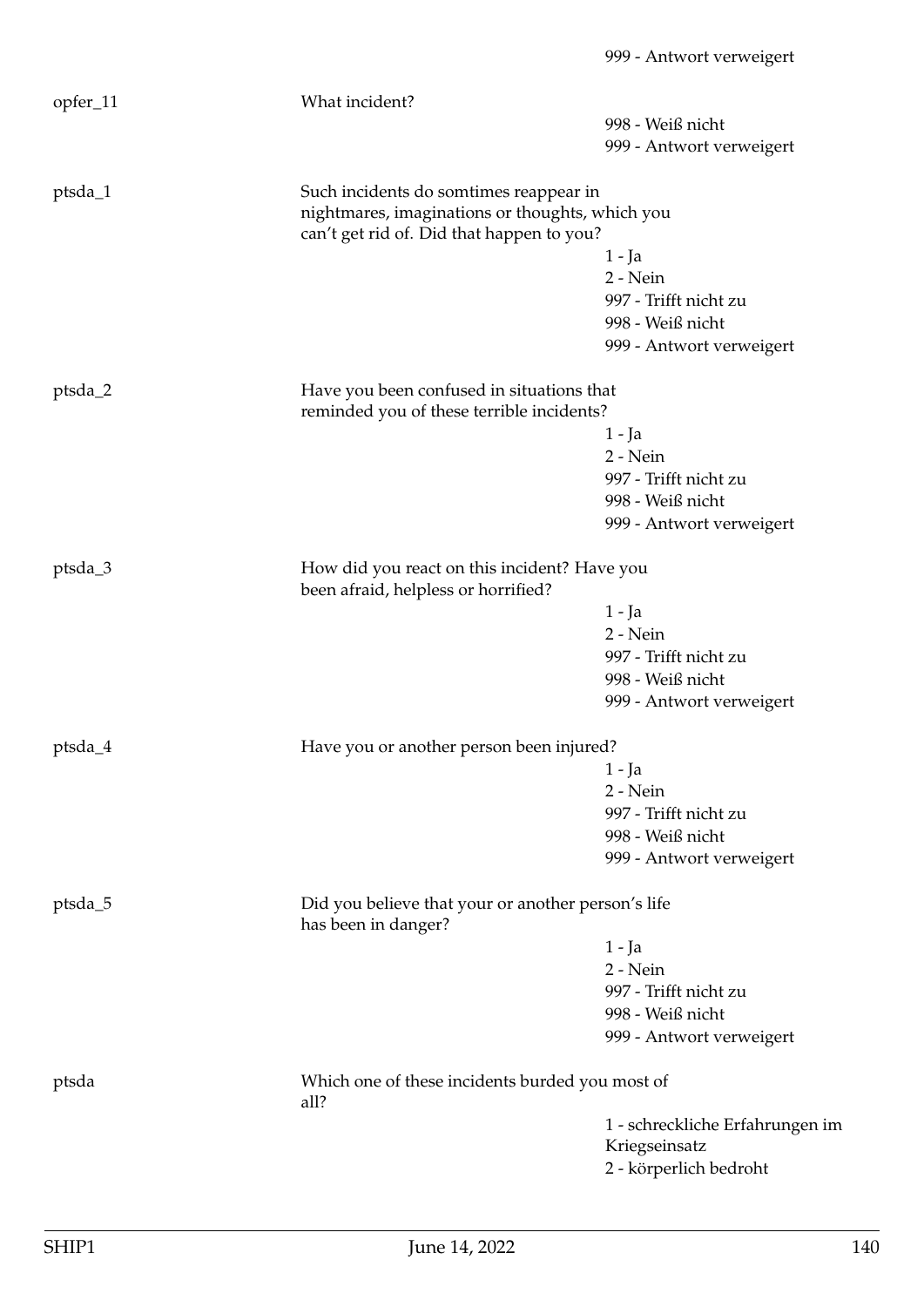|           |                                                                                      | 3 - Opfer einer Vergewaltigung<br>4 - Als Kind sexuell mißbraucht<br>5 - Opfer einer Naturkatastrophe<br>6 - Schwerwiegender Unfall<br>7 - Gefangenschaft, Geiselhaft, Ent- |
|-----------|--------------------------------------------------------------------------------------|-----------------------------------------------------------------------------------------------------------------------------------------------------------------------------|
|           |                                                                                      | führung<br>8 - Diagnose einer lebensbedrohlichen                                                                                                                            |
|           |                                                                                      | Krankheit<br>9 - nahstehende Person durch einen<br>plötzlichen Tod verloren                                                                                                 |
|           |                                                                                      | 10 - Zeuge eines dieser schrecklichen<br>Ereignisse                                                                                                                         |
|           |                                                                                      | 998 - Weiß nicht<br>999 - Antwortverweigerung                                                                                                                               |
| $ptsdb_1$ | Do you have to think of it again and again? Did<br>this thought come back by itself? |                                                                                                                                                                             |
|           |                                                                                      | 1 - Ja                                                                                                                                                                      |
|           |                                                                                      | 2 - Nein                                                                                                                                                                    |
|           |                                                                                      | 997 - Trifft nicht zu                                                                                                                                                       |
|           |                                                                                      | 998 - Weiß nicht                                                                                                                                                            |
|           |                                                                                      | 999 - Antwort verweigert                                                                                                                                                    |
| $ptsdb_2$ | Do you dream of it again and again?                                                  |                                                                                                                                                                             |
|           |                                                                                      | 1 - Ja                                                                                                                                                                      |
|           |                                                                                      | 2 - Nein                                                                                                                                                                    |
|           |                                                                                      | 997 - Trifft nicht zu                                                                                                                                                       |
|           |                                                                                      | 998 - Weiß nicht                                                                                                                                                            |
|           |                                                                                      | 999 - Antwort verweigert                                                                                                                                                    |
| $ptsdb_3$ | Did it happen more often that you acted as if you<br>were again in this situation?   |                                                                                                                                                                             |
|           |                                                                                      | 1 - Ja                                                                                                                                                                      |
|           |                                                                                      | 2 - Nein                                                                                                                                                                    |
|           |                                                                                      | 997 - Trifft nicht zu                                                                                                                                                       |
|           |                                                                                      | 998 - Weiß nicht                                                                                                                                                            |
|           |                                                                                      | 999 - Antwort verweigert                                                                                                                                                    |
| ptsdb_4   | Were you very confused when you remembered<br>this incident?                         |                                                                                                                                                                             |
|           |                                                                                      | 1 - Ja                                                                                                                                                                      |
|           |                                                                                      | 2 - Nein                                                                                                                                                                    |
|           |                                                                                      | 997 - Trifft nicht zu                                                                                                                                                       |
|           |                                                                                      | 998 - Weiß nicht                                                                                                                                                            |
|           |                                                                                      | 999 - Antwort verweigert                                                                                                                                                    |
| ptsdb_5   | When you thought of this incident or when you                                        |                                                                                                                                                                             |
|           | were reminded of it, did you have any physical                                       |                                                                                                                                                                             |
|           | symptoms like sweating, heavy breathing,                                             |                                                                                                                                                                             |
|           | palpitations, ventricular trachycardia?                                              |                                                                                                                                                                             |
|           |                                                                                      | $1 - Ja$                                                                                                                                                                    |
|           |                                                                                      |                                                                                                                                                                             |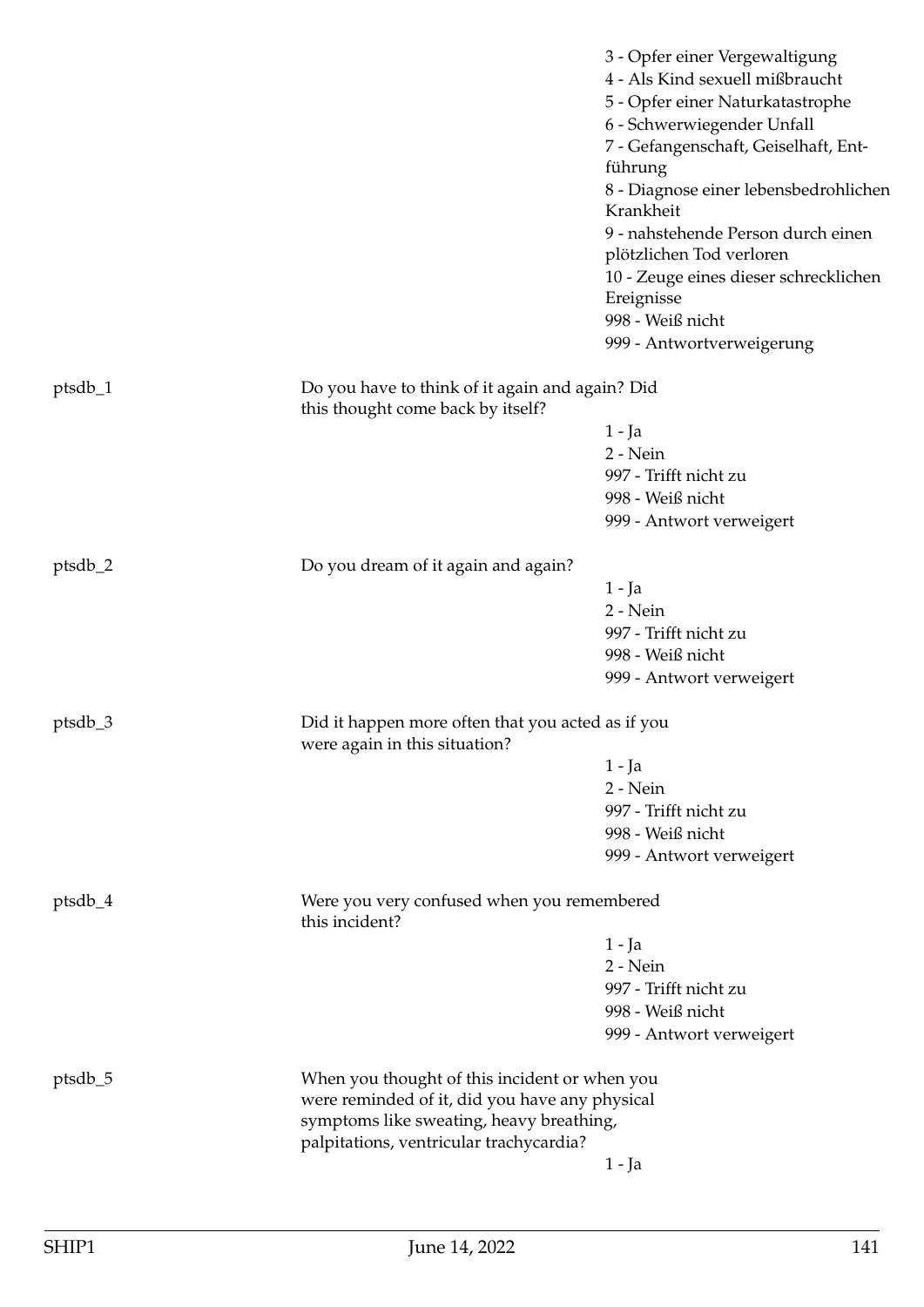|         |                                                                         | 2 - Nein                 |
|---------|-------------------------------------------------------------------------|--------------------------|
|         |                                                                         | 997 - Trifft nicht zu    |
|         |                                                                         | 998 - Weiß nicht         |
|         |                                                                         | 999 - Antwort verweigert |
| ptsdc_1 | Since this incident you avoid to think or talk<br>about it?             |                          |
|         |                                                                         | $1 - Ja$                 |
|         |                                                                         | 2 - Nein                 |
|         |                                                                         | 997 - Trifft nicht zu    |
|         |                                                                         | 998 - Weiß nicht         |
|         |                                                                         | 999 - Antwort verweigert |
| ptsdc_2 | Since this incident you avoid people or things<br>reminding you of it?  |                          |
|         |                                                                         | 1 - Ja                   |
|         |                                                                         | 2 - Nein                 |
|         |                                                                         | 997 - Trifft nicht zu    |
|         |                                                                         | 998 - Weiß nicht         |
|         |                                                                         | 999 - Antwort verweigert |
| ptsdc_3 | Since this incident you have difficulties to<br>remember details of it? |                          |
|         |                                                                         | 1 - Ja                   |
|         |                                                                         | 2 - Nein                 |
|         |                                                                         | 997 - Trifft nicht zu    |
|         |                                                                         | 998 - Weiß nicht         |
|         |                                                                         | 999 - Antwort verweigert |
| ptsdc_4 | Since this incident you are less interested in                          |                          |
|         | things that earlier have been important to you,                         |                          |
|         | like meeting friends, reading books or watching<br>TV?                  |                          |
|         |                                                                         | $1 - Ja$                 |
|         |                                                                         | 2 - Nein                 |
|         |                                                                         | 997 - Trifft nicht zu    |
|         |                                                                         | 998 - Weiß nicht         |
|         |                                                                         | 999 - Antwort verweigert |
| ptsdc_5 | Since this incident you feel estranged from others<br>or isolated?      |                          |
|         |                                                                         | $1 - Ja$                 |
|         |                                                                         | 2 - Nein                 |
|         |                                                                         | 997 - Trifft nicht zu    |
|         |                                                                         | 998 - Weiß nicht         |
|         |                                                                         | 999 - Antwort verweigert |
| ptsdc_6 | Since this incident you feel insensitive and you                        |                          |
|         | are unable to have strong feelings for someone?                         |                          |
|         |                                                                         | $1 - Ja$                 |
|         |                                                                         | 2 - Nein                 |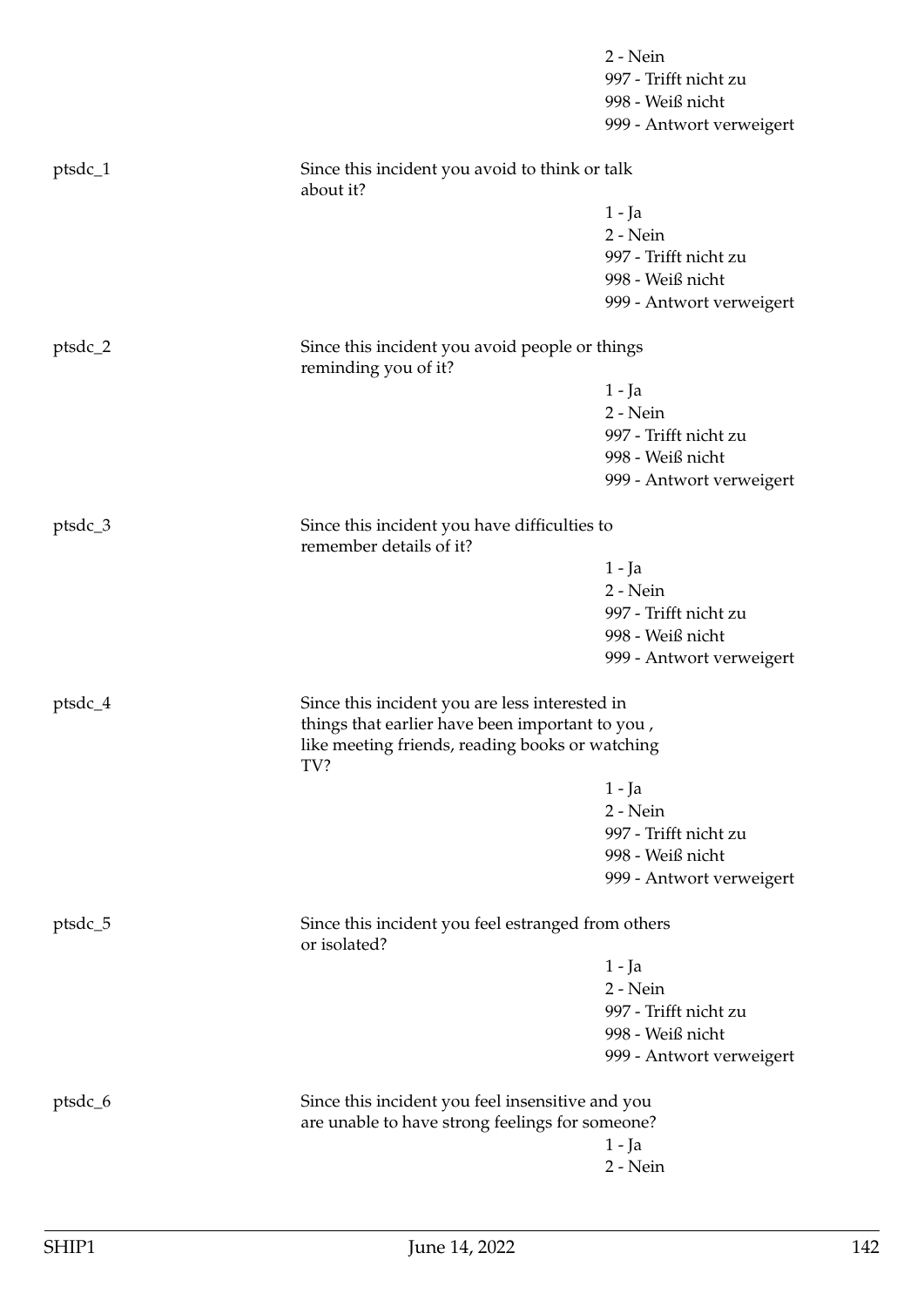|         |                                                                                                          | 997 - Trifft nicht zu    |  |
|---------|----------------------------------------------------------------------------------------------------------|--------------------------|--|
|         |                                                                                                          | 998 - Weiß nicht         |  |
|         |                                                                                                          | 999 - Antwort verweigert |  |
| ptsdc_7 | Since this incident you have recognized a change<br>in the way you see and plan your future?             |                          |  |
|         |                                                                                                          | 1 - Ja                   |  |
|         |                                                                                                          | 2 - Nein                 |  |
|         |                                                                                                          | 997 - Trifft nicht zu    |  |
|         |                                                                                                          | 998 - Weiß nicht         |  |
|         |                                                                                                          | 999 - Antwort verweigert |  |
| ptsdd_1 | Since this incident you have difficulties to fall<br>asleep?                                             |                          |  |
|         |                                                                                                          | 1 - Ja                   |  |
|         |                                                                                                          | 2 - Nein                 |  |
|         |                                                                                                          | 997 - Trifft nicht zu    |  |
|         |                                                                                                          | 998 - Weiß nicht         |  |
|         |                                                                                                          | 999 - Antwort verweigert |  |
| ptsdd_2 | Since this incident you are unusually irritable or<br>you have outbursts of rage?                        |                          |  |
|         |                                                                                                          | $1 - Ja$                 |  |
|         |                                                                                                          | 2 - Nein                 |  |
|         |                                                                                                          | 997 - Trifft nicht zu    |  |
|         |                                                                                                          | 998 - Weiß nicht         |  |
|         |                                                                                                          | 999 - Antwort verweigert |  |
| ptsdd_3 | Since this incident you have difficulties to<br>concentrate?                                             |                          |  |
|         |                                                                                                          | 1 - Ja                   |  |
|         |                                                                                                          | $2 - Nein$               |  |
|         |                                                                                                          | 997 - Trifft nicht zu    |  |
|         |                                                                                                          | 998 - Weiß nicht         |  |
|         |                                                                                                          | 999 - Antwort verweigert |  |
| ptsdd_4 | Since this incident you are especially nervous,<br>tense and always on your guard, even<br>groundlessly? |                          |  |
|         |                                                                                                          | 1 - Ja                   |  |
|         |                                                                                                          | 2 - Nein                 |  |
|         |                                                                                                          | 997 - Trifft nicht zu    |  |
|         |                                                                                                          | 998 - Weiß nicht         |  |
|         |                                                                                                          | 999 - Antwort verweigert |  |
| ptsdd_5 | Since this incident you are extremely easily<br>startled, e.g. on sudden noises?                         |                          |  |
|         |                                                                                                          | 1 - Ja                   |  |
|         |                                                                                                          | 2 - Nein                 |  |
|         |                                                                                                          | 997 - Trifft nicht zu    |  |
|         |                                                                                                          | 998 - Weiß nicht         |  |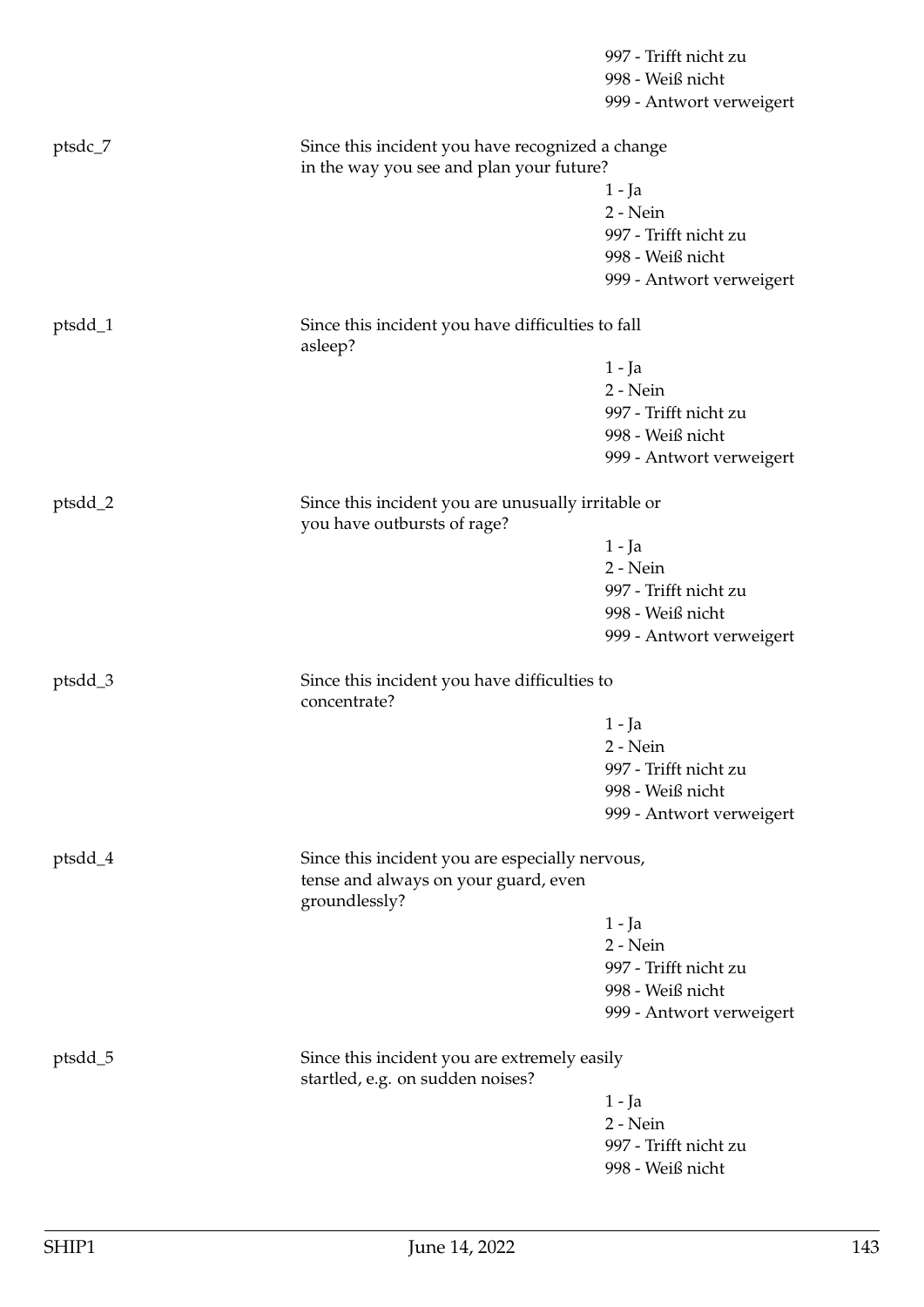| ptsdd_6     | How old have you been when you had the<br>complaints just mentioned for the first time<br>$\frac{1}{2}$ |                           |  |
|-------------|---------------------------------------------------------------------------------------------------------|---------------------------|--|
|             |                                                                                                         | 997 - Trifft nicht zu     |  |
|             |                                                                                                         | 998 - Weiß nicht          |  |
|             |                                                                                                         | 999 - Antwortverweigerung |  |
|             |                                                                                                         |                           |  |
| ptsdd_7     | Did you have these complaints during the last<br>month?                                                 |                           |  |
|             |                                                                                                         | $1 - Ja$                  |  |
|             |                                                                                                         | $2 - Nein$                |  |
|             |                                                                                                         | 997 - Trifft nicht zu     |  |
|             |                                                                                                         | 998 - Weiß nicht          |  |
|             |                                                                                                         | 999 - Antwort verweigert  |  |
|             |                                                                                                         |                           |  |
| ptsdd_8     | When did you have these complaints the last<br>time?                                                    |                           |  |
|             |                                                                                                         | 997 - Trifft nicht zu     |  |
|             |                                                                                                         | 998 - Weiß nicht          |  |
|             |                                                                                                         | 999 - Antwortverweigerung |  |
|             |                                                                                                         |                           |  |
| ptsdd_9     | If you are not able to deduce the duration of the                                                       |                           |  |
|             | symptomatology from the previous questions,                                                             |                           |  |
|             | please ask this question: How long did these<br>symptoms last?                                          |                           |  |
|             |                                                                                                         | 997 - Trifft nicht zu     |  |
|             |                                                                                                         | 998 - Weiß nicht          |  |
|             |                                                                                                         | 999 - Antwortverweigerung |  |
| <b>HEAR</b> | acute hear loss                                                                                         |                           |  |
|             |                                                                                                         |                           |  |
| hoer_1      | Have you ever had an acute hearing loss?                                                                |                           |  |
|             |                                                                                                         | 1 - Ja                    |  |
|             |                                                                                                         | 2 - Nein                  |  |
|             |                                                                                                         | 997 - Trifft nicht zu     |  |
|             |                                                                                                         | 998 - Weiß nicht          |  |
|             |                                                                                                         | 999 - Antwort verweigert  |  |
| hoer_2      | Did you have any ear noises during your acute<br>hearing loss or after it?                              |                           |  |
|             |                                                                                                         | 1 - Ja                    |  |
|             |                                                                                                         | 2 - Nein                  |  |
|             |                                                                                                         | 997 - Trifft nicht zu     |  |
|             |                                                                                                         | 998 - Weiß nicht          |  |
|             |                                                                                                         | 999 - Antwort verweigert  |  |
|             |                                                                                                         |                           |  |
| hoer_3      | Has a doctor diagnosed this acute hearing loss                                                          |                           |  |
|             | after carrying out a hearing test?                                                                      |                           |  |
|             |                                                                                                         | $1 - Ja$                  |  |
|             |                                                                                                         |                           |  |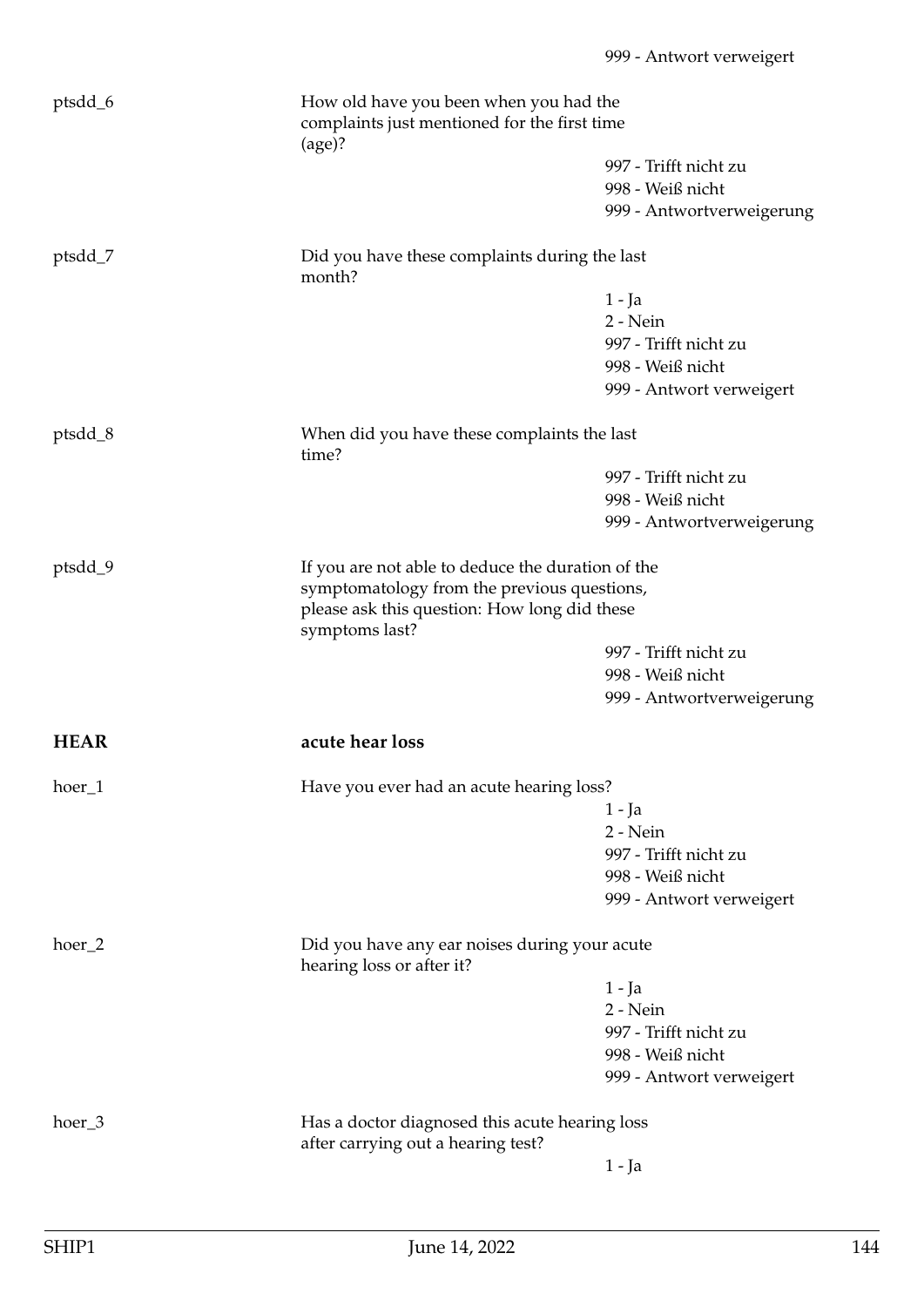|          |                                                                                                          | 2 - Nein<br>997 - Trifft nicht zu<br>998 - Weiß nicht<br>999 - Antwort verweigert |
|----------|----------------------------------------------------------------------------------------------------------|-----------------------------------------------------------------------------------|
| $hoer_4$ | Have you ever had a middle ear operation?                                                                |                                                                                   |
|          |                                                                                                          | 1 - Ja<br>2 - Nein<br>997 - Trifft nicht zu                                       |
|          |                                                                                                          | 998 - Weiß nicht<br>999 - Antwort verweigert                                      |
| hoer_5   | Do you use a hearing aid?                                                                                |                                                                                   |
|          |                                                                                                          | 1 - Ja<br>2 - Nein<br>997 - Trifft nicht zu                                       |
|          |                                                                                                          | 998 - Weiß nicht<br>999 - Antwort verweigert                                      |
| hoer_6   | Have you ever been diagnosed with an<br>inflammation of the middle ear by a doctor? (e.g.<br>as a child) |                                                                                   |
|          |                                                                                                          | $1 - Ja$                                                                          |
|          |                                                                                                          | 2 - Nein<br>997 - Trifft nicht zu                                                 |
|          |                                                                                                          | 998 - Weiß nicht                                                                  |
|          |                                                                                                          | 999 - Antwort verweigert                                                          |
| hoer_6a  | How many times?                                                                                          |                                                                                   |
|          |                                                                                                          | 998 - Weiß nicht<br>999 - Antwortverweigerung                                     |
| hoer_7   | Do you know about your father having a<br>hardness of hearing?                                           |                                                                                   |
|          |                                                                                                          | $1 - Ja$                                                                          |
|          |                                                                                                          | 2 - Nein<br>997 - Trifft nicht zu                                                 |
|          |                                                                                                          | 998 - Weiß nicht                                                                  |
|          |                                                                                                          | 999 - Antwort verweigert                                                          |
| hoer_8   | Do you know about your mother having a<br>hardness of hearing?                                           |                                                                                   |
|          |                                                                                                          | 1 - Ja                                                                            |
|          |                                                                                                          | 2 - Nein<br>997 - Trifft nicht zu                                                 |
|          |                                                                                                          | 998 - Weiß nicht                                                                  |
|          |                                                                                                          | 999 - Antwort verweigert                                                          |
| hoer_9   | Do you know about your grandparents having a<br>hardness of hearing?                                     |                                                                                   |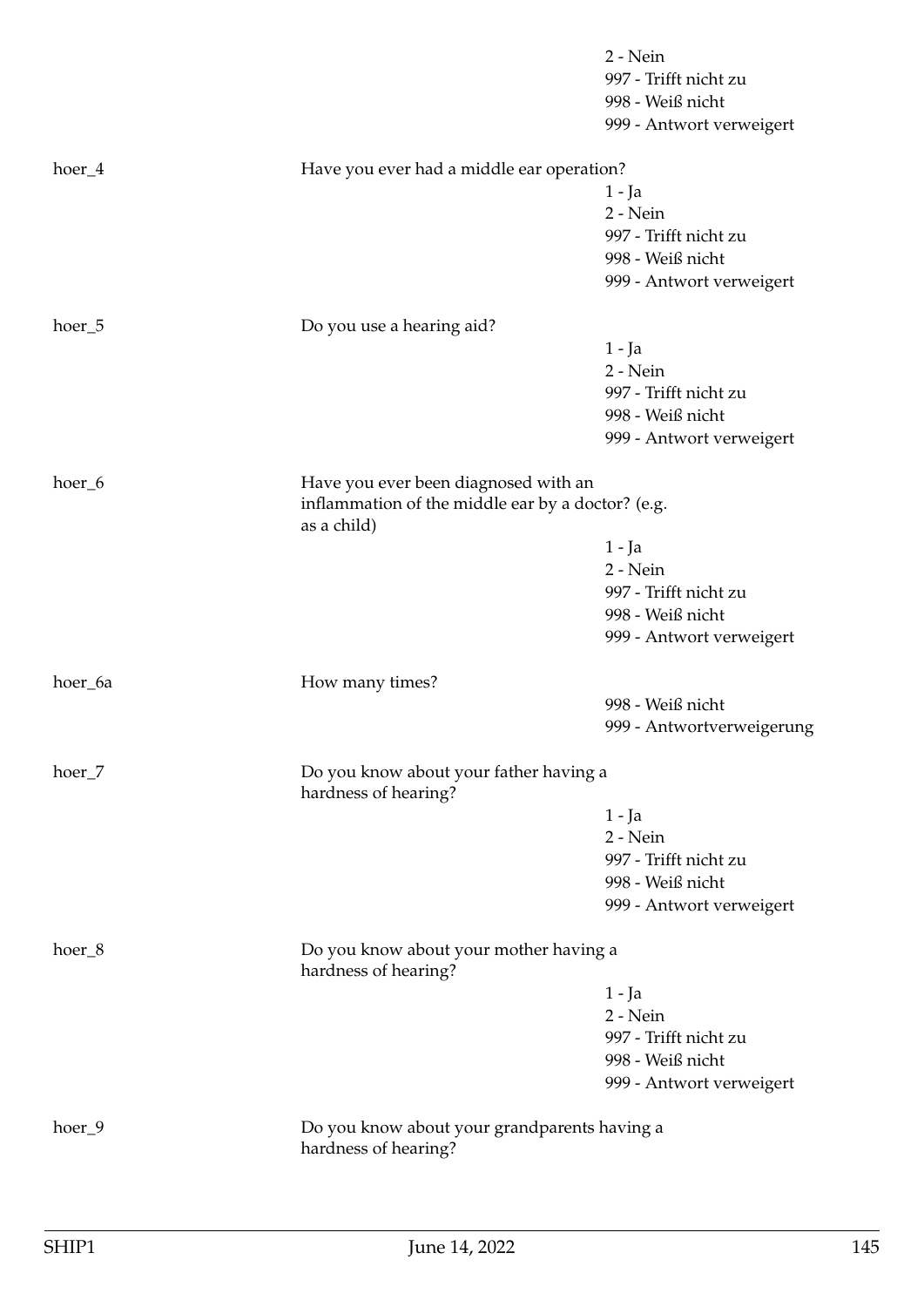|              |                                                  | $1 - Ja$<br>2 - Nein<br>997 - Trifft nicht zu<br>998 - Weiß nicht<br>999 - Antwort verweigert |
|--------------|--------------------------------------------------|-----------------------------------------------------------------------------------------------|
| $hoer_10$    | Do you know about your children having a         |                                                                                               |
|              | hardness of hearing?                             |                                                                                               |
|              |                                                  | 1 - Ja<br>2 - Nein                                                                            |
|              |                                                  | 997 - Trifft nicht zu                                                                         |
|              |                                                  | 998 - Weiß nicht                                                                              |
|              |                                                  | 999 - Antwort verweigert                                                                      |
| hoer_11      | Have you worked in a noisy place during the last |                                                                                               |
|              | 5 years or have you worked several hours per     |                                                                                               |
|              | day in a noisy place for at least one year?      |                                                                                               |
|              |                                                  | $1 - Ja$                                                                                      |
|              |                                                  | 2 - Nein                                                                                      |
|              |                                                  | 997 - Trifft nicht zu                                                                         |
|              |                                                  | 998 - Weiß nicht                                                                              |
|              |                                                  | 999 - Antwort verweigert                                                                      |
| <b>PHA</b>   | Use of medicaments                               |                                                                                               |
| <b>ODM</b>   | operational data medicaments                     |                                                                                               |
| zeitraum     | period of taking                                 |                                                                                               |
|              |                                                  | 7 - Einnahme in den letzten 7 Tagen                                                           |
|              |                                                  | 12 - Einnahme in den letzten 12<br>Monaten                                                    |
| <b>IDENT</b> | identification                                   |                                                                                               |
| quelleam     | How has the identification of medicaments been   |                                                                                               |
|              | carried out?                                     |                                                                                               |
|              |                                                  | 1 - Medikamentenpackung: Einscan-<br>nen der PZN                                              |
|              |                                                  |                                                                                               |
|              |                                                  | 2 - Medikamentenpackung: Tas-<br>tatureingabe der PZN                                         |
|              |                                                  | 3 - Medikamentenpackung:                                                                      |
|              |                                                  | Arzneimittelname                                                                              |
|              |                                                  | 4 - Beipackzettel                                                                             |
|              |                                                  | 5 - Medikamentenplan                                                                          |
|              |                                                  | 6 - Rezept                                                                                    |
|              |                                                  | 7 - Probandenangaben                                                                          |
|              |                                                  | 8 - Nacherhebung: Tastatureingabe                                                             |
|              |                                                  | der PZN                                                                                       |
|              |                                                  | 9 - Nacherhebung: Arzneimittelname                                                            |
|              |                                                  | 10 - sonstige Angaben                                                                         |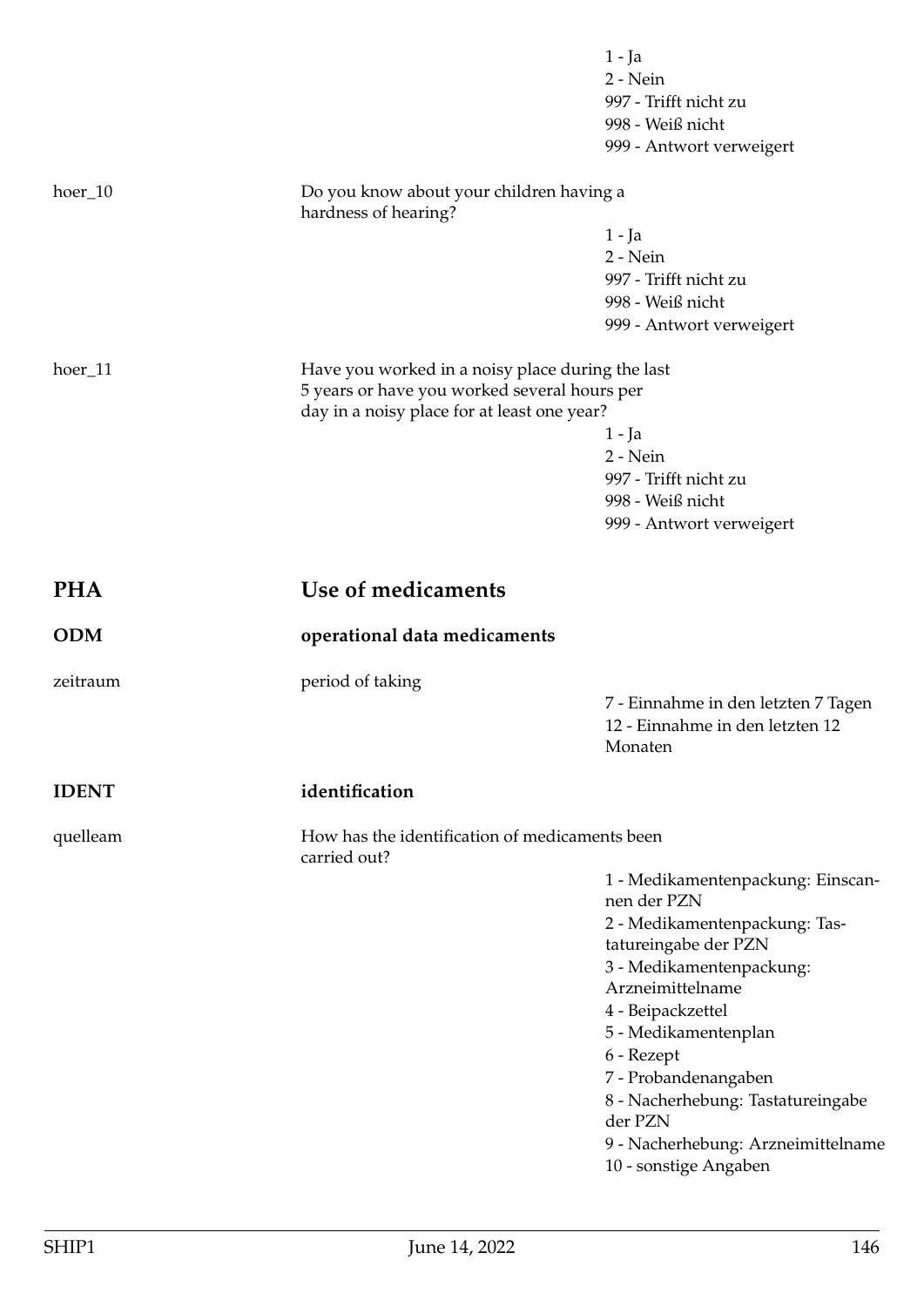| bezeichnung      | name of the medicament                |                                                                                                                                                                     |
|------------------|---------------------------------------|---------------------------------------------------------------------------------------------------------------------------------------------------------------------|
| atc              | ATC-code                              |                                                                                                                                                                     |
| pzn              | product identification code           |                                                                                                                                                                     |
| npg              | standard packaging size               | $1 - N1$<br>$2 - N2$<br>$3 - N3$<br>$4 - 2^*N1(A)$<br>$5 - N1 + N2$ (B)<br>6 - Kombinationspackung (K)<br>7 - nicht betroffen (N)<br>8 - nicht erstattungsfähig (Z) |
| darreichungsform | form of application                   |                                                                                                                                                                     |
| pg               | packaging size                        |                                                                                                                                                                     |
| dosiseinheittext | remarks on the unit of the dose       |                                                                                                                                                                     |
| preis            | price in cent                         |                                                                                                                                                                     |
| festpreis        | fixed price in cent                   |                                                                                                                                                                     |
| nc               | PHA-NC: Nachkodierung erfolgt         | $0$ - nein<br>$1 - ja$                                                                                                                                              |
| nc_ident         | PHA-NC: Nachkodierungsquelle          | 0 - per Hand<br>1 - per IDOM                                                                                                                                        |
| nc_sicherheit    | PHA-NC: Sicherheit der Nachkodierung  | 1 - unmöglich<br>2 - unsicher<br>3 - sicher                                                                                                                         |
| bezeichnung_orig | PHA: Original Arzneimittelbezeichnung |                                                                                                                                                                     |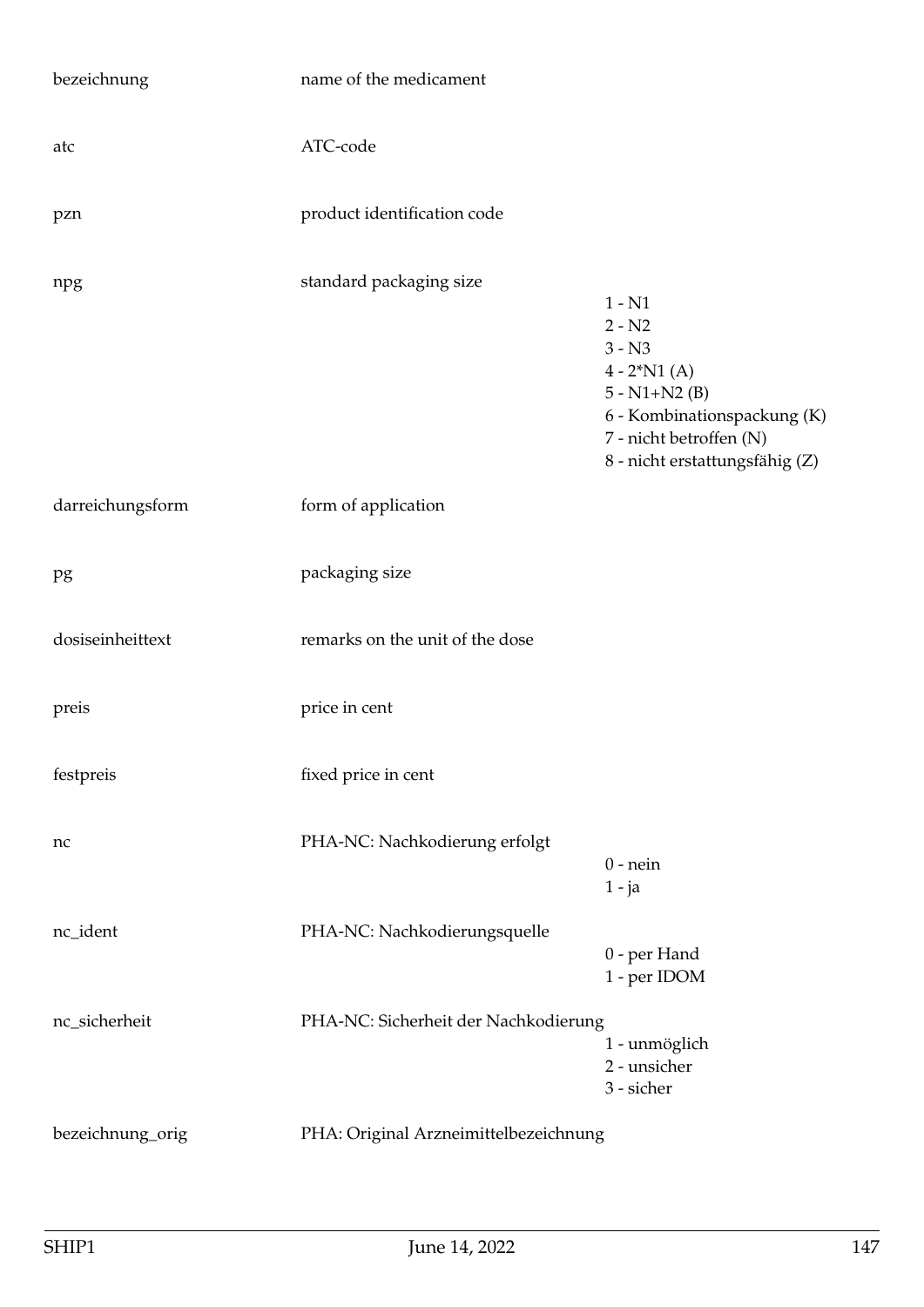| pzn_orig          | PHA: original central pharma number                 |                                                                                                                                                                                                                                                 |
|-------------------|-----------------------------------------------------|-------------------------------------------------------------------------------------------------------------------------------------------------------------------------------------------------------------------------------------------------|
| atc_orig          | PHA: Original ATC-Code                              |                                                                                                                                                                                                                                                 |
| id_status_orig    | PHA: Identifikationsstatus vor der<br>Nachkodierung |                                                                                                                                                                                                                                                 |
|                   |                                                     | 1 - mit PZN / ATC komplett<br>2 - mit PZN / ATC teilweise<br>3 - mit PZN / kein ATC<br>4 - keine PZN / ATC komplett<br>5 - keine PZN / ATC teilweise                                                                                            |
|                   |                                                     | 6 - keine PZN / kein ATC                                                                                                                                                                                                                        |
| <b>TAKE</b>       | in take                                             |                                                                                                                                                                                                                                                 |
| verordnungsmodus  | Has this medicament been prescribed by a<br>doctor? |                                                                                                                                                                                                                                                 |
|                   |                                                     | $1 - ja$<br>$2$ - nein<br>999 - unbekannt                                                                                                                                                                                                       |
| einnahmemodus     | Do you take it regularly or only if necessary?      |                                                                                                                                                                                                                                                 |
|                   |                                                     | 1 - regelmäßig<br>2 - nach Bedarf<br>3 - unbekannt<br>999 - unbekannt                                                                                                                                                                           |
| tagesdosis        | Daily dose                                          |                                                                                                                                                                                                                                                 |
| einnahmeintervall | interval of the daily doses                         |                                                                                                                                                                                                                                                 |
|                   |                                                     | 1 - täglich<br>2 - jeden 2. Tag<br>3 - jeden 3. Tag<br>4 - jeden 4. Tag = $2 \times pro$ Woche<br>8 - jeden 8. Tag = $1 \times pro$ Woche<br>15 - jeden 15. Tag = alle 2 Wochen<br>30 - jeden 30. Tag = $1 \times pro$ Monat<br>999 - unbekannt |
| dosiseinheit      | unit of the dose                                    | 1 - siehe Darreichungsform<br>2 - sonstige Einheit<br>3 - unbekannt<br>999 - unbekannt                                                                                                                                                          |
| bemerkungen       | remarks                                             |                                                                                                                                                                                                                                                 |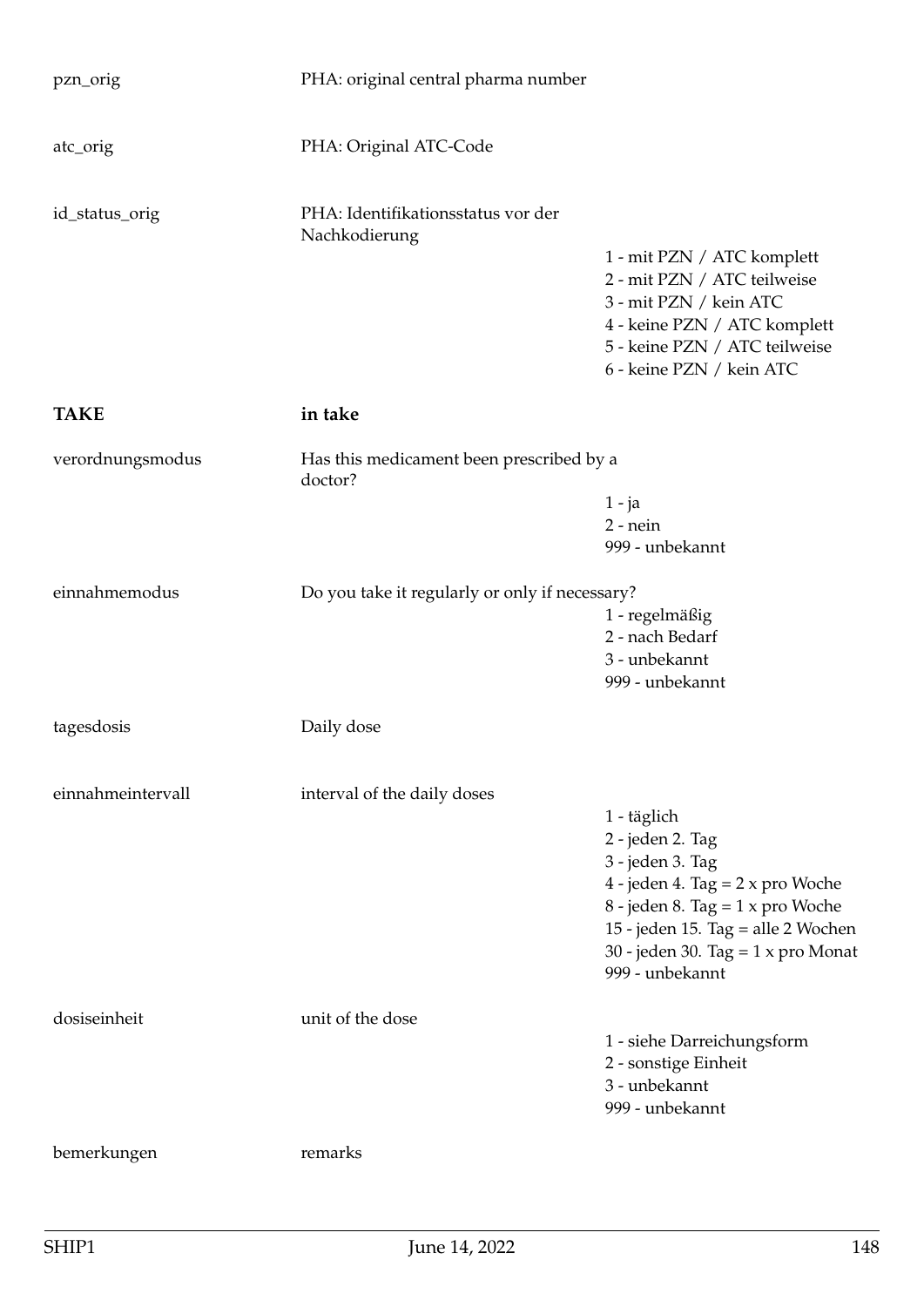| <b>DIN</b>      | Dental interview                                                                    |                                                                                                     |
|-----------------|-------------------------------------------------------------------------------------|-----------------------------------------------------------------------------------------------------|
| DIN_OPD         | Oral health interview operational data                                              |                                                                                                     |
| teiln_nr        | proband                                                                             |                                                                                                     |
| datetime        | DIN: begin dental interview                                                         |                                                                                                     |
| endtime         | DIN: end dental interview                                                           |                                                                                                     |
| zinterv         | DIN: interview assistant                                                            | 6 - Interviewer 6<br>7 - Interviewer 7<br>23 - Interviewer 23<br>24 - Interviewer 24                |
| <b>SUBJECTI</b> | Subjective oral health                                                              |                                                                                                     |
| eigzahn         | Do you still have innate teeth (including roots<br>and dowel crowns)?               | $1 - Ja$<br>2 - Nein<br>997 - Weiß nicht                                                            |
| aussehen        | How satisfied are you with the look of your teeth<br>(innate and prosthetic teeth)? |                                                                                                     |
|                 |                                                                                     | 1 - Sehr zufrieden<br>2 - Zufrieden<br>3 - Weniger zufrieden<br>4 - Unzufrieden<br>997 - Weiß nicht |
| <b>PERSCARE</b> | Personal oral care                                                                  |                                                                                                     |
| $mit_1$         | What do you use for your daily oral and dental<br>hygiene? Toothbrush               |                                                                                                     |
|                 |                                                                                     | 1 - Ja<br>2 - Nein<br>997 - Weiß nicht                                                              |
| $mit_2$         | What do you use for your daily oral and dental<br>hygiene? Electric toothbrush      |                                                                                                     |
|                 |                                                                                     | $1 - Ja$<br>2 - Nein                                                                                |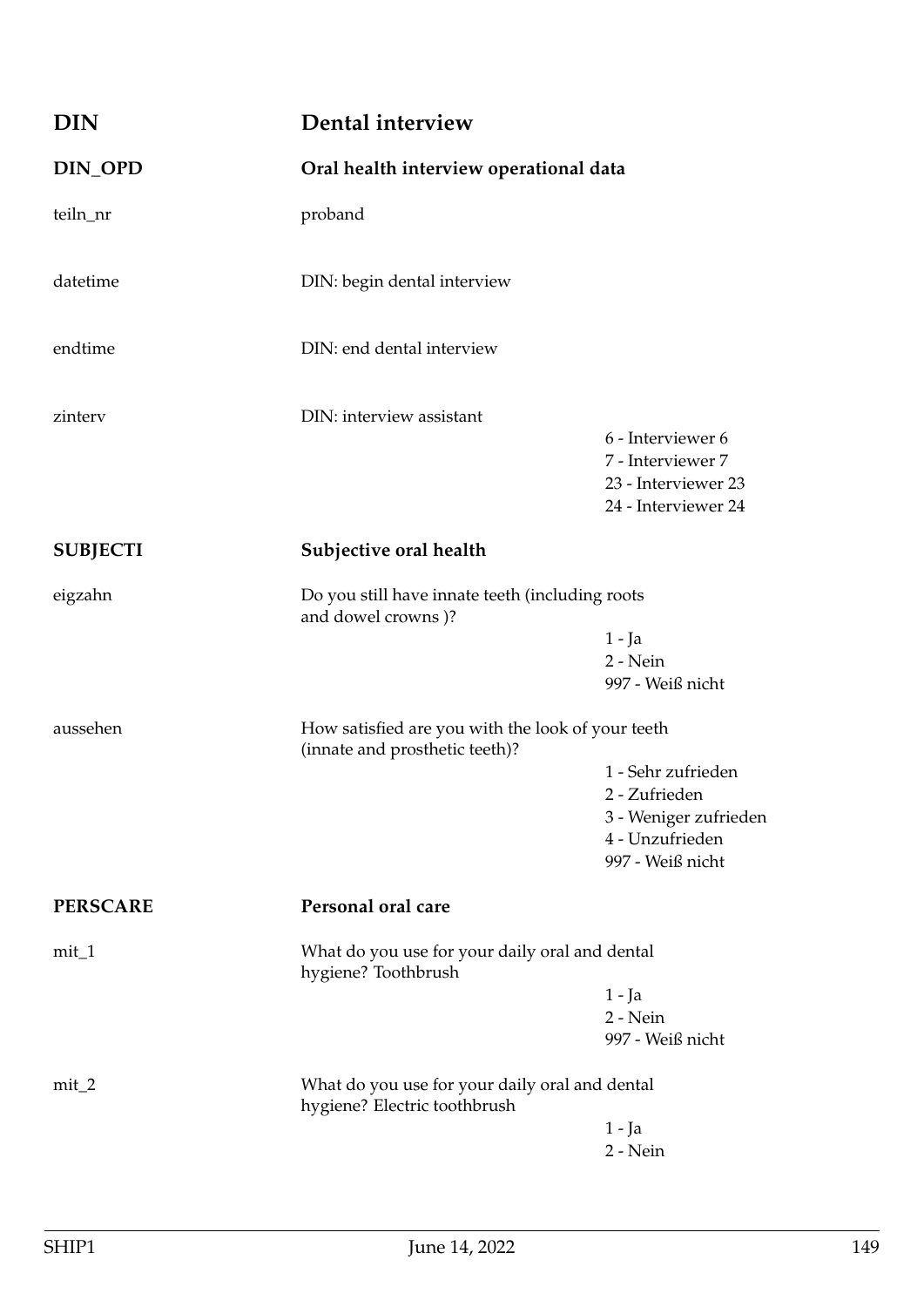| andmit_3 | What do you use for your daily oral and dental<br>hygiene? Other dental care products   |                                   |
|----------|-----------------------------------------------------------------------------------------|-----------------------------------|
|          |                                                                                         | $1 - Ja$                          |
|          |                                                                                         | 2 - Nein                          |
|          |                                                                                         | 997 - Weiß nicht                  |
| mitand   | What do you use for your daily oral and dental                                          |                                   |
|          | hygiene? Which other dental care products                                               |                                   |
|          |                                                                                         | 100<br>997 - (997) no information |
| andmit_4 | What do you use for your daily oral and dental<br>hygiene? None                         |                                   |
|          |                                                                                         | $1 - Ja$                          |
|          |                                                                                         | 2 - Nein                          |
|          |                                                                                         | 997 - Weiß nicht                  |
| $mit_3$  | What do you use for your daily oral and dental<br>hygiene? Water toothpick              |                                   |
|          |                                                                                         | $1 - Ja$                          |
|          |                                                                                         | 2 - Nein                          |
|          |                                                                                         | 997 - Weiß nicht                  |
| $mit_4$  | What do you use for your daily oral and dental<br>hygiene? Mouthwash                    |                                   |
|          |                                                                                         | $1 - Ja$                          |
|          |                                                                                         | 2 - Nein                          |
|          |                                                                                         | 997 - Weiß nicht                  |
| $mit_5$  | What do you use for your daily oral and dental<br>hygiene? Dental floss                 |                                   |
|          |                                                                                         | 1 - Ja                            |
|          |                                                                                         | 2 - Nein                          |
|          |                                                                                         | 997 - Weiß nicht                  |
| $mit_6$  | What do you use for your daily oral and dental<br>hygiene? Toothpick                    |                                   |
|          |                                                                                         | $1 - Ja$                          |
|          |                                                                                         | 2 - Nein                          |
|          |                                                                                         | 997 - Weiß nicht                  |
| andmit_1 | What do you use for your daily oral and dental<br>hygiene? Interdental embrasure brush  |                                   |
|          |                                                                                         | $1 - Ja$                          |
|          |                                                                                         | 2 - Nein                          |
|          |                                                                                         | 997 - Weiß nicht                  |
| andmit_2 | What do you use for your daily oral and dental<br>hygiene? Cleaning agents for dentures |                                   |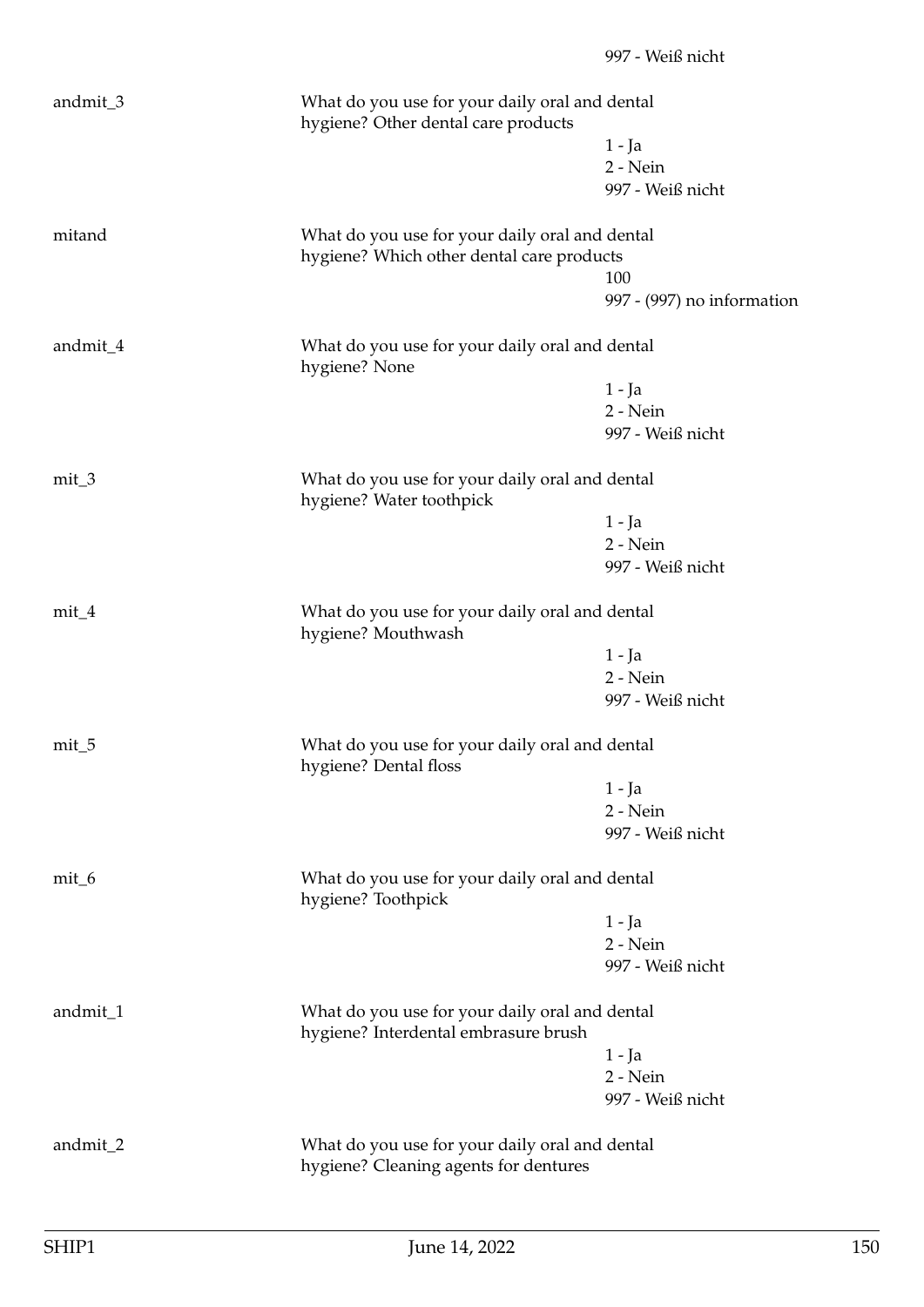|                 |                                                                                               | 1 - Ja<br>2 - Nein<br>997 - Weiß nicht              |
|-----------------|-----------------------------------------------------------------------------------------------|-----------------------------------------------------|
| <b>UTILIZAT</b> | Dental care utilization                                                                       |                                                     |
| zahnfreq        | How often have you been to the dentist during<br>the last 12 monthts?                         |                                                     |
|                 |                                                                                               | 997 - Weiß nicht                                    |
| kontr           | Do you only consult a dentist because of pain or<br>complaints or also for regular check-ups? |                                                     |
|                 |                                                                                               | 1 - Ja, einmal im Jahr oder öfter                   |
|                 |                                                                                               | 2 - Ja, manchmal                                    |
|                 |                                                                                               | 3 - Nein, nur bei Schmerzen oder                    |
|                 |                                                                                               | Beschwerden                                         |
|                 |                                                                                               | 7 - Gehe gar nicht zum Zahnarzt<br>997 - Weiß nicht |
| whyza_1         | What was the reason for your last visit to your<br>dentist? Precautionary check-up            |                                                     |
|                 |                                                                                               | $0$ - Nein                                          |
|                 |                                                                                               | $1 - Ja$                                            |
| whyza_2         | What was the reason for your last visit to your<br>dentist? Toothache                         |                                                     |
|                 |                                                                                               | $0$ - Nein                                          |
|                 |                                                                                               | 1 - Ja                                              |
| whyza_3         | What was the reason for your last visit to your<br>dentist? Gums problems                     |                                                     |
|                 |                                                                                               | $0$ - Nein                                          |
|                 |                                                                                               | 1 - Ja                                              |
| whyza_4         | What was the reason for your last visit to your<br>dentist? Replacement of filling            |                                                     |
|                 |                                                                                               | $0$ - Nein                                          |
|                 |                                                                                               | $1 - Ja$                                            |
| whyza_5         | What was the reason for your last visit to your<br>dentist? Dentures                          |                                                     |
|                 |                                                                                               | $0$ - Nein                                          |
|                 |                                                                                               | $1 - Ja$                                            |
| whyza_6         | What was the reason for your last visit to your<br>dentist? Accident                          |                                                     |
|                 |                                                                                               | $0$ - Nein                                          |
|                 |                                                                                               | $1 - Ja$                                            |
| whyza_7         | What was the reason for your last visit to your<br>dentist? Teeth cleaning                    |                                                     |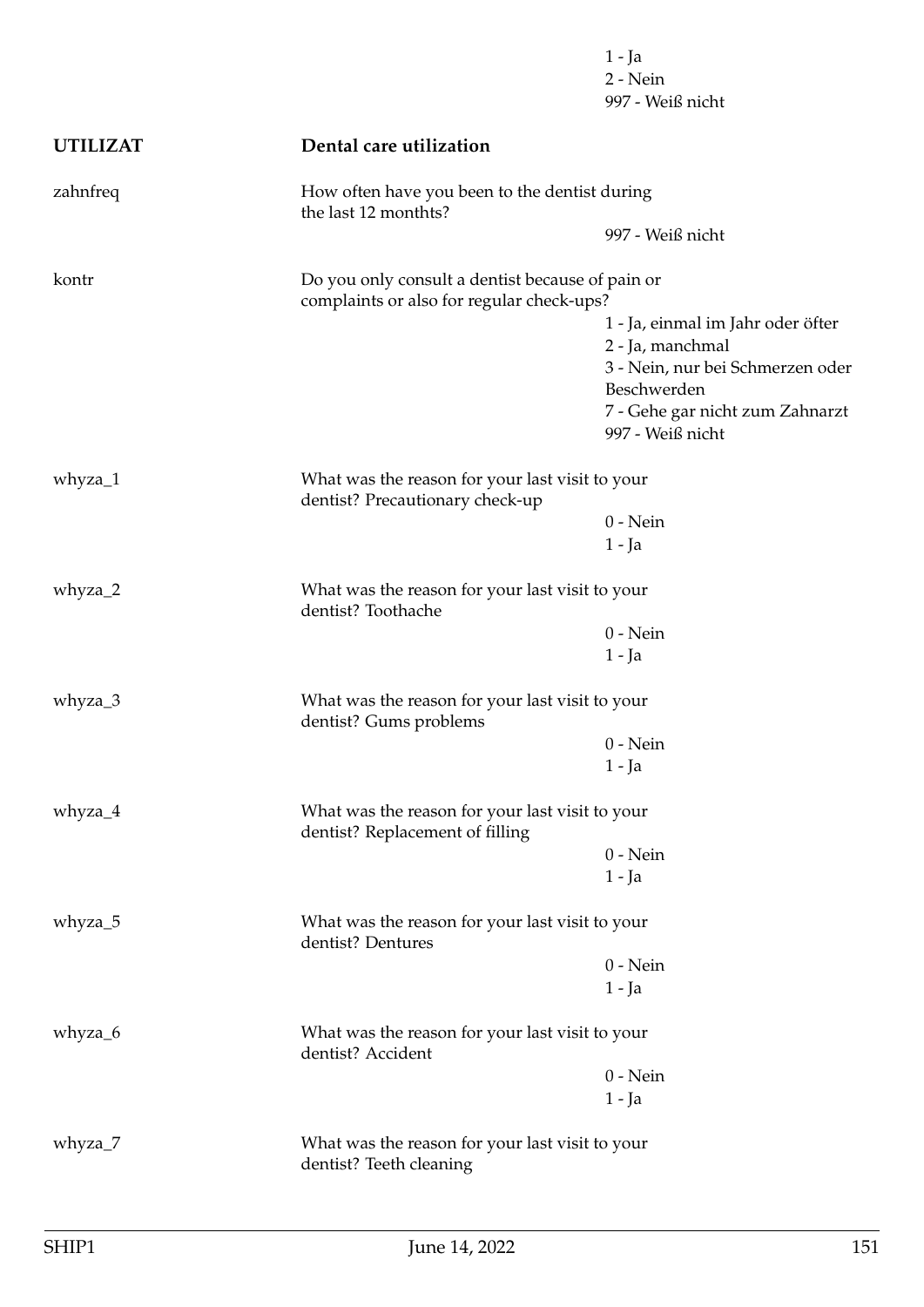|                 |                                                                                                      | $0$ - Nein                                                                               |  |
|-----------------|------------------------------------------------------------------------------------------------------|------------------------------------------------------------------------------------------|--|
|                 |                                                                                                      | $1 - Ja$                                                                                 |  |
| whyza_8         | What was the reason for your last visit to your<br>dentist? Root treatment                           |                                                                                          |  |
|                 |                                                                                                      | $0$ - Nein                                                                               |  |
|                 |                                                                                                      | $1 - Ja$                                                                                 |  |
| whyza_9         | What was the reason for your last visit to your<br>dentist? Other reason                             |                                                                                          |  |
|                 |                                                                                                      | $0$ - Nein                                                                               |  |
|                 |                                                                                                      | $1 - Ja$                                                                                 |  |
| whyza_10        | What was the reason for your last visit to your<br>dentist? I don't know                             |                                                                                          |  |
|                 |                                                                                                      | $0$ - Nein                                                                               |  |
|                 |                                                                                                      | 1 - Ja                                                                                   |  |
| whyand          | What was the reason for your last visit to your<br>dentist? Which other reason                       |                                                                                          |  |
|                 |                                                                                                      | 100                                                                                      |  |
|                 |                                                                                                      | 997 - (997) no information                                                               |  |
| <b>PAROKNOW</b> | Parodontologic know and practice                                                                     |                                                                                          |  |
| parobeh         | Have you had a treatment of your gums<br>(periodontosis treatment) during the last 5 years?          |                                                                                          |  |
|                 |                                                                                                      | $1 - Ja$                                                                                 |  |
|                 |                                                                                                      | 2 - Nein                                                                                 |  |
|                 |                                                                                                      | 997 - Weiß nicht                                                                         |  |
| rechilf         |                                                                                                      | Do you use a product for the cleaning of<br>interdental embrasures since that treatment? |  |
|                 |                                                                                                      | $1 - Ja$                                                                                 |  |
|                 |                                                                                                      | 2 - Nein                                                                                 |  |
|                 |                                                                                                      | 997 - Weiß nicht                                                                         |  |
| recall          | Do you get your tartar removed (two times a year<br>or more often) and your teeth cleaned regularly? |                                                                                          |  |
|                 |                                                                                                      | $1 - Ja$                                                                                 |  |
|                 |                                                                                                      | 2 - Nein                                                                                 |  |
|                 |                                                                                                      | 997 - Weiß nicht                                                                         |  |
| zahnblut        | Do your gums bleed while brushing?                                                                   |                                                                                          |  |
|                 |                                                                                                      | 1 - Ja, häufig                                                                           |  |
|                 |                                                                                                      | 2 - Ja, manchmal                                                                         |  |
|                 |                                                                                                      | 3 - Nein<br>997 - Weiß nicht                                                             |  |
| unruhe          | Are you worried about your gums bleeding<br>while brushing?                                          |                                                                                          |  |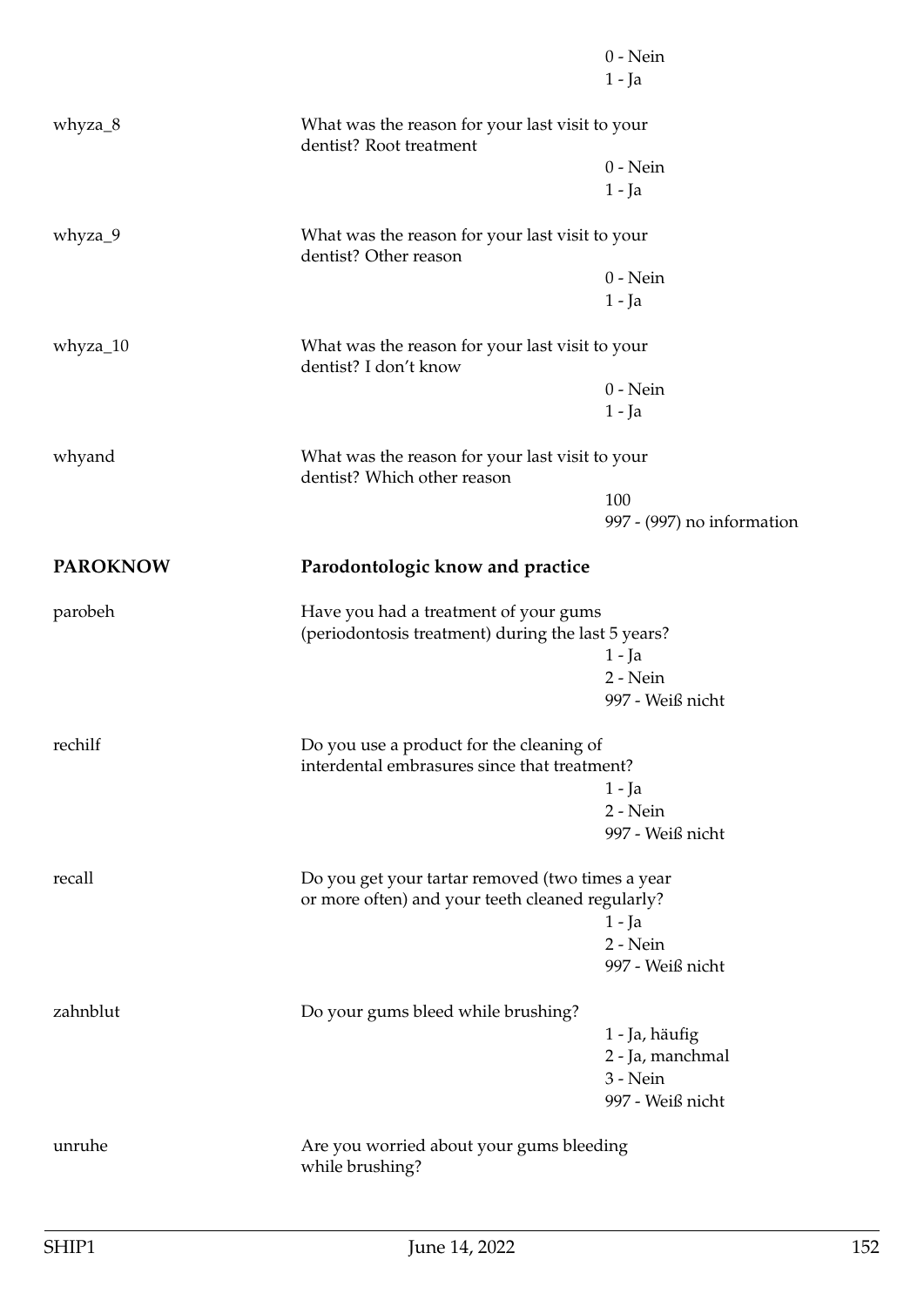|                 |                                                                                                                                   | 1 - Ja<br>2 - Nein<br>997 - Weiß nicht |
|-----------------|-----------------------------------------------------------------------------------------------------------------------------------|----------------------------------------|
| locker          | Do you have loose teeth?                                                                                                          |                                        |
|                 |                                                                                                                                   | 1 - Ja                                 |
|                 |                                                                                                                                   | 2 - Nein<br>997 - Weiß nicht           |
|                 |                                                                                                                                   |                                        |
| foetor          | Do you often suffer from a bad taste in your<br>mouth or bad breath?                                                              |                                        |
|                 |                                                                                                                                   | $1 - Ja$                               |
|                 |                                                                                                                                   | 2 - Nein<br>997 - Weiß nicht           |
|                 |                                                                                                                                   |                                        |
| <b>HABITS</b>   | Oral habits                                                                                                                       |                                        |
| kauseite        | Do you prefer one side for chewing?                                                                                               |                                        |
|                 |                                                                                                                                   | $1 - Nein$                             |
|                 |                                                                                                                                   | 2 - Ja, links                          |
|                 |                                                                                                                                   | 3 - Ja, rechts<br>997 - Weiß nicht     |
|                 |                                                                                                                                   |                                        |
| $gewo_1$        | Do you have one or more of the following habits?<br>Clenching of teeth                                                            |                                        |
|                 |                                                                                                                                   | 1 - Nein, nie                          |
|                 |                                                                                                                                   | 2 - Manchmal                           |
|                 |                                                                                                                                   | 3 - Häufig<br>997 - Weiß nicht         |
|                 |                                                                                                                                   |                                        |
| gewo_2          | Do you have one or more of the following habits?<br>Grinding of teeth                                                             |                                        |
|                 |                                                                                                                                   | 1 - Nein, nie                          |
|                 |                                                                                                                                   | 2 - Manchmal                           |
|                 |                                                                                                                                   | 3 - Häufig<br>997 - Weiß nicht         |
|                 |                                                                                                                                   |                                        |
| gewo_3          | Do you have one or more of the following habits?<br>Chewing gum                                                                   |                                        |
|                 |                                                                                                                                   | 1 - Nein, nie                          |
|                 |                                                                                                                                   | 2 - Manchmal                           |
|                 |                                                                                                                                   | 3 - Häufig<br>997 - Weiß nicht         |
|                 |                                                                                                                                   |                                        |
| <b>FACIPAIN</b> | Facial chronic pain                                                                                                               |                                        |
| yearhp2         | Have you had the following pains during the last<br>6 months: pain in face, in masseter, in<br>mandibular joint or in ear region? |                                        |
|                 |                                                                                                                                   | $1 - Ja$                               |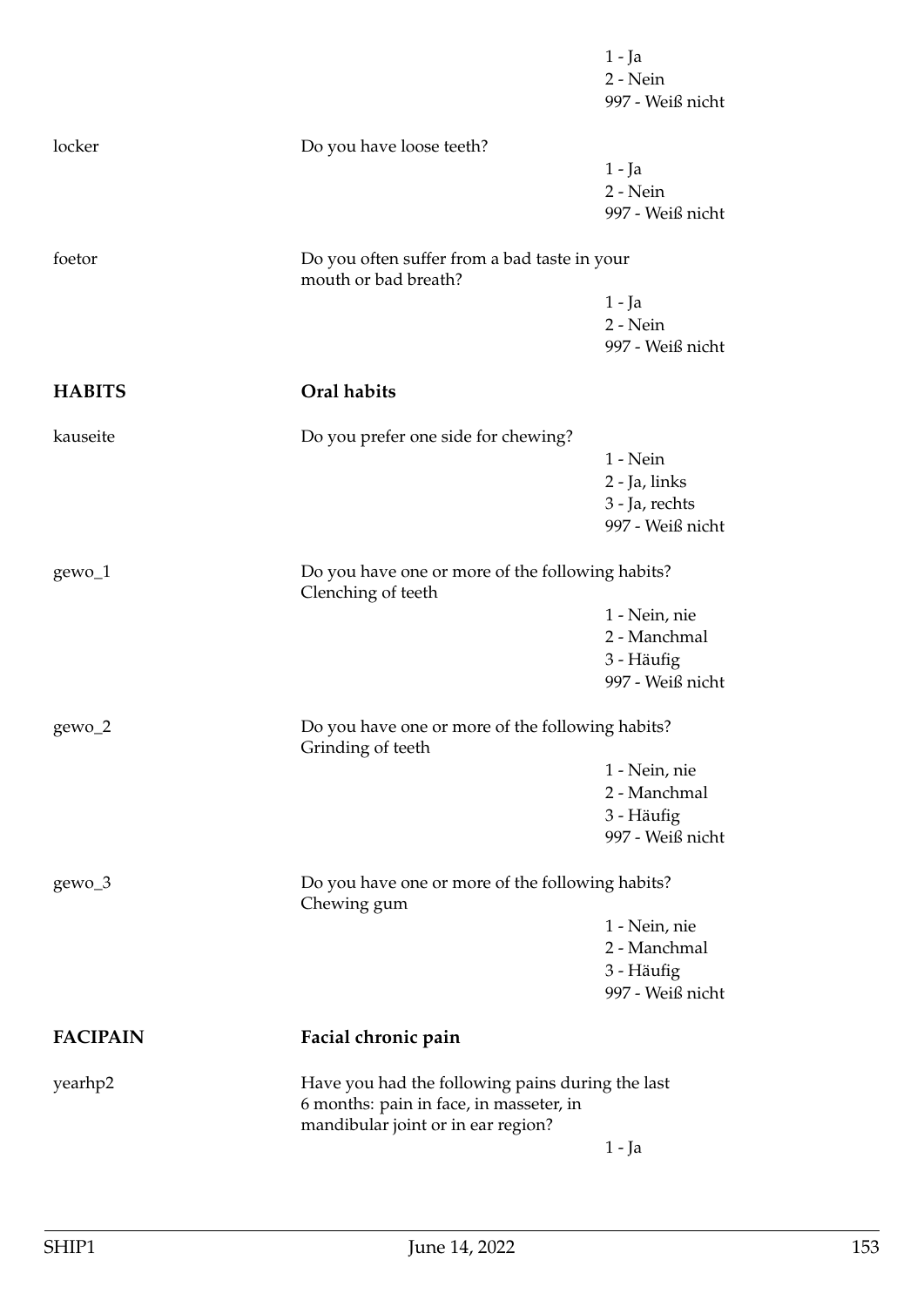|       |                                                                                                     | $2 - Nein$                                               |
|-------|-----------------------------------------------------------------------------------------------------|----------------------------------------------------------|
|       |                                                                                                     | 997 - Weiß nicht                                         |
| hpfr2 | How often did this pain occur? pain in face, in                                                     |                                                          |
|       | masseter, in mandibular joint or in ear region                                                      |                                                          |
|       |                                                                                                     | 1 - Manchmal (weniger als 1 x                            |
|       |                                                                                                     | wöchentl.)                                               |
|       |                                                                                                     | 2 - Häufig $(1 - 5 \times w$ öchentl.)                   |
|       |                                                                                                     | 3 - Immer (mehr als 5 x wöchentl.)                       |
|       |                                                                                                     | 997 - Weiß nicht                                         |
| gcps1 | About how many days in the last six months                                                          |                                                          |
|       | have you been kept from your usual activities                                                       |                                                          |
|       | (work, school or homework) because of facial<br>pain?                                               |                                                          |
|       |                                                                                                     | 997 - Weiß nicht                                         |
| gcps2 | How would you rate your facial pain on a 0 to 10                                                    |                                                          |
|       | scale at the present time, that is right now, where                                                 |                                                          |
|       | 0 is "no pain" and 10 is "pain as bad as could be"?                                                 |                                                          |
|       |                                                                                                     | 0 - keine Schmerzen                                      |
|       |                                                                                                     | 10 - stärkster vorstellbarer Schmerz                     |
|       |                                                                                                     | 997 - Weiß nicht                                         |
| gcps3 | In the past six months, how intense was your                                                        |                                                          |
|       | worst pain rated on a 0 to 10 scale where 0 is "no                                                  |                                                          |
|       | pain" and 10 is "pain as bad as could be"?                                                          |                                                          |
|       |                                                                                                     | 0 - keine Schmerzen                                      |
|       |                                                                                                     | 10 - stärkster vorstellbarer Schmerz<br>997 - Weiß nicht |
|       |                                                                                                     |                                                          |
| gcps4 | In the past six months, on the average, how                                                         |                                                          |
|       | intense was your pain rated on a 0 to 10 scale                                                      |                                                          |
|       | where 0 is "no pain" and 10 is "pain as bad as<br>could be"? [That is, your usual pain at times you |                                                          |
|       | were experiencing pain]                                                                             |                                                          |
|       |                                                                                                     | 0 - keine Schmerzen                                      |
|       |                                                                                                     | 10 - stärkster vorstellbarer Schmerz                     |
|       |                                                                                                     | 997 - Weiß nicht                                         |
| gcps5 | In the past six months, how much has facial pain                                                    |                                                          |
|       | interfered with your daily activities rated on a 0                                                  |                                                          |
|       | to 10 scale where 0 is "no interference" and 10 is<br>"unable to carry on any activities"?          |                                                          |
|       |                                                                                                     | 0 - keine Beeinträchtigung                               |
|       |                                                                                                     | 10 - außerstande, etwas zu tun                           |
|       |                                                                                                     | 997 - Weiß nicht                                         |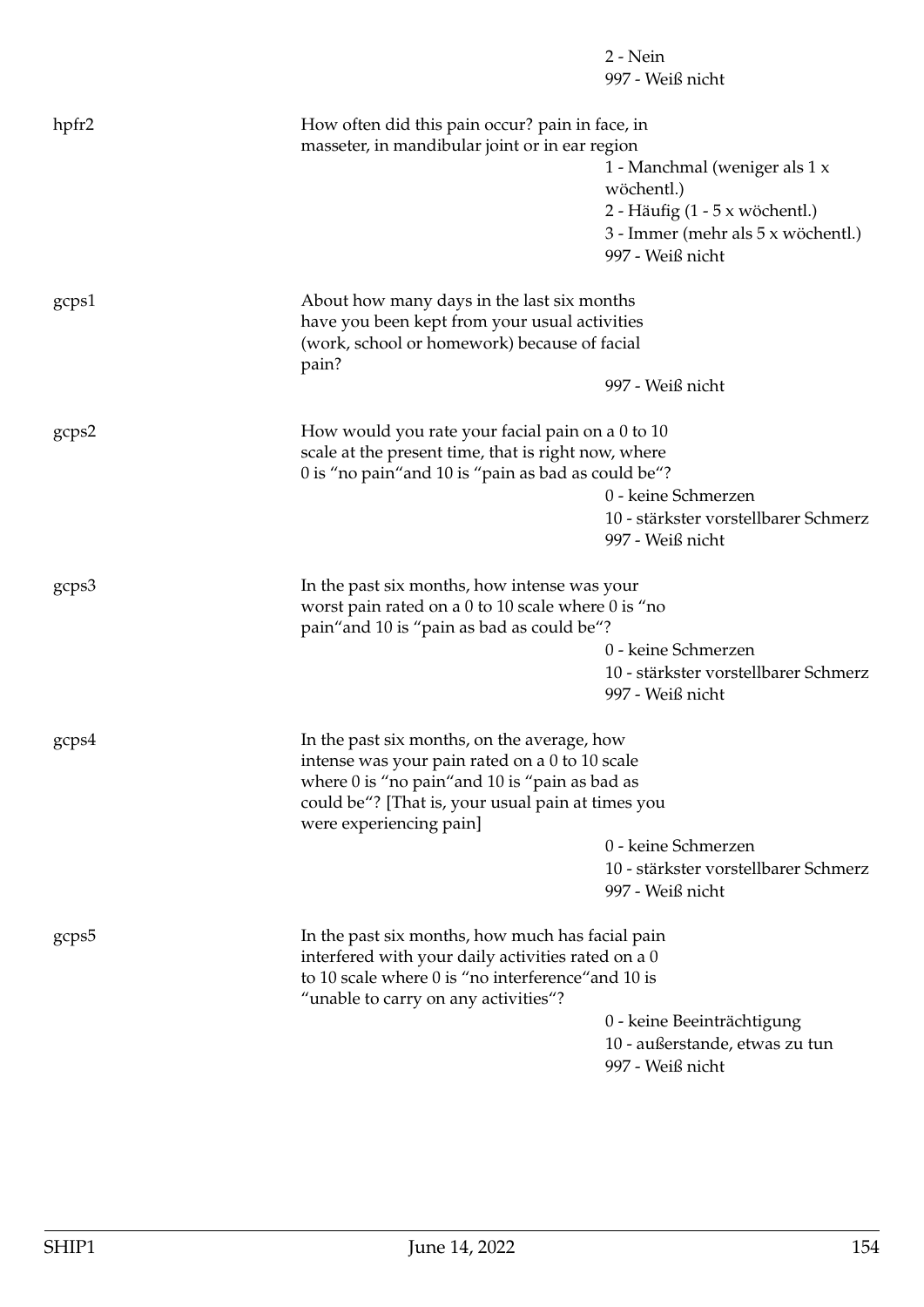| gcps6            | In the past six months, how much has facial pain<br>interfered with your ability to take part in<br>recreational, social and family activities where 0<br>is "no interference" and 10 is "unable to carry on<br>any activities"? |                                                                                  |
|------------------|----------------------------------------------------------------------------------------------------------------------------------------------------------------------------------------------------------------------------------|----------------------------------------------------------------------------------|
|                  |                                                                                                                                                                                                                                  | 0 - keine Beeinträchtigung<br>10 - außerstande, etwas zu tun<br>997 - Weiß nicht |
| gcps7            | In the past six months, how much has facial pain<br>interfered with your ability to work (including<br>housework) where 0 is "no interference" and 10 is<br>"unable to carry on any activities"?                                 |                                                                                  |
|                  |                                                                                                                                                                                                                                  | 0 - keine Beeinträchtigung<br>10 - außerstande, etwas zu tun<br>997 - Weiß nicht |
| <b>DISORDER</b>  | Oral disorders                                                                                                                                                                                                                   |                                                                                  |
| $od_3$           | Do you suffer from one of the following<br>complaints? Migraine                                                                                                                                                                  | $1 - Ja$<br>2 - Nein<br>997 - Weiß nicht                                         |
| odfr_3           | How often? Migraine                                                                                                                                                                                                              |                                                                                  |
|                  |                                                                                                                                                                                                                                  | 1 - Manchmal<br>2 - Häufig<br>3 - Immer<br>997 - Weiß nicht                      |
| aod <sub>3</sub> | Have you been diagnosed with migraine by a<br>doctor?                                                                                                                                                                            |                                                                                  |
|                  |                                                                                                                                                                                                                                  | $1 - Ja$                                                                         |
|                  |                                                                                                                                                                                                                                  | 2 - Nein<br>997 - Weiß nicht                                                     |
| $od_7$           | Do you suffer from one of the following<br>complaints? Tinnitus/ringing in the ears                                                                                                                                              |                                                                                  |
|                  |                                                                                                                                                                                                                                  | $1 - Ja$<br>2 - Nein<br>997 - Weiß nicht                                         |
| odfr_7           | How often? Tinnitus/ringing in the ears                                                                                                                                                                                          |                                                                                  |
|                  |                                                                                                                                                                                                                                  | 1 - Manchmal                                                                     |
|                  |                                                                                                                                                                                                                                  | 2 - Häufig<br>3 - Immer                                                          |
|                  |                                                                                                                                                                                                                                  | 997 - Weiß nicht                                                                 |
| aod7             | Have you been diagnosed with tinnitus by a<br>doctor?                                                                                                                                                                            |                                                                                  |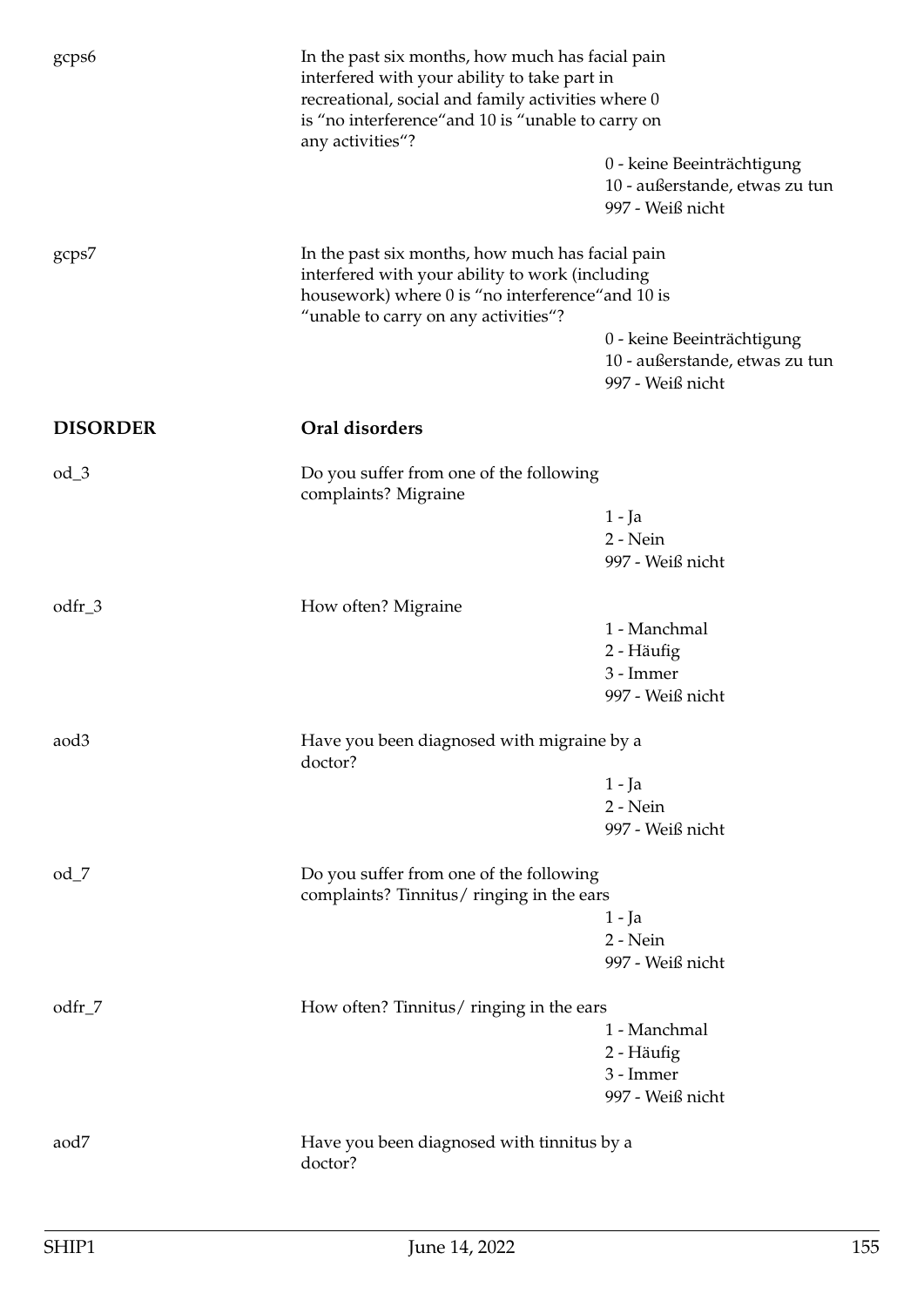|          |                                                                                                                   | 1 - Ja<br>2 - Nein<br>997 - Weiß nicht                      |
|----------|-------------------------------------------------------------------------------------------------------------------|-------------------------------------------------------------|
| $od_8$   | Do you suffer from one of the following<br>complaints? Burning tongue/ mouth                                      |                                                             |
|          |                                                                                                                   | $1 - Ja$<br>2 - Nein<br>997 - Weiß nicht                    |
| $odfr_8$ | How often? Burning tongue/ mouth                                                                                  |                                                             |
|          |                                                                                                                   | 1 - Manchmal<br>2 - Häufig<br>3 - Immer<br>997 - Weiß nicht |
| OHIP14   | <b>Oral Health Impact Profile</b>                                                                                 |                                                             |
| ohip1    | Have you had trouble pronouncing any words<br>because of problems with your teeth, mouth or<br>dentures?          |                                                             |
|          |                                                                                                                   | $0 -$ Nie                                                   |
|          |                                                                                                                   | 1 - Kaum<br>2 - Ab und zu                                   |
|          |                                                                                                                   | $3 - Off$                                                   |
|          |                                                                                                                   | 4 - Sehr oft<br>997 - Weiß nicht                            |
| ohip2    | Have you felt that your sense of taste has<br>worsened because of problems with your teeth,<br>mouth or dentures? |                                                             |
|          |                                                                                                                   | $0 -$ Nie                                                   |
|          |                                                                                                                   | 1 - Kaum<br>2 - Ab und zu                                   |
|          |                                                                                                                   | $3 - Off$                                                   |
|          |                                                                                                                   | 4 - Sehr oft                                                |
|          |                                                                                                                   | 997 - Weiß nicht                                            |
| ohip3    | Have you had painful aching in your mouth?                                                                        |                                                             |
|          |                                                                                                                   | $0 -$ Nie<br>1 - Kaum                                       |
|          |                                                                                                                   | 2 - Ab und zu                                               |
|          |                                                                                                                   | $3 - Off$                                                   |
|          |                                                                                                                   | 4 - Sehr oft<br>997 - Weiß nicht                            |
| ohip4    | Have you found it uncomfortable to eat any<br>foods because of problems with your teeth,                          |                                                             |
|          | mouth or dentures?                                                                                                | $0 -$ Nie                                                   |
|          |                                                                                                                   | 1 - Kaum                                                    |
|          |                                                                                                                   |                                                             |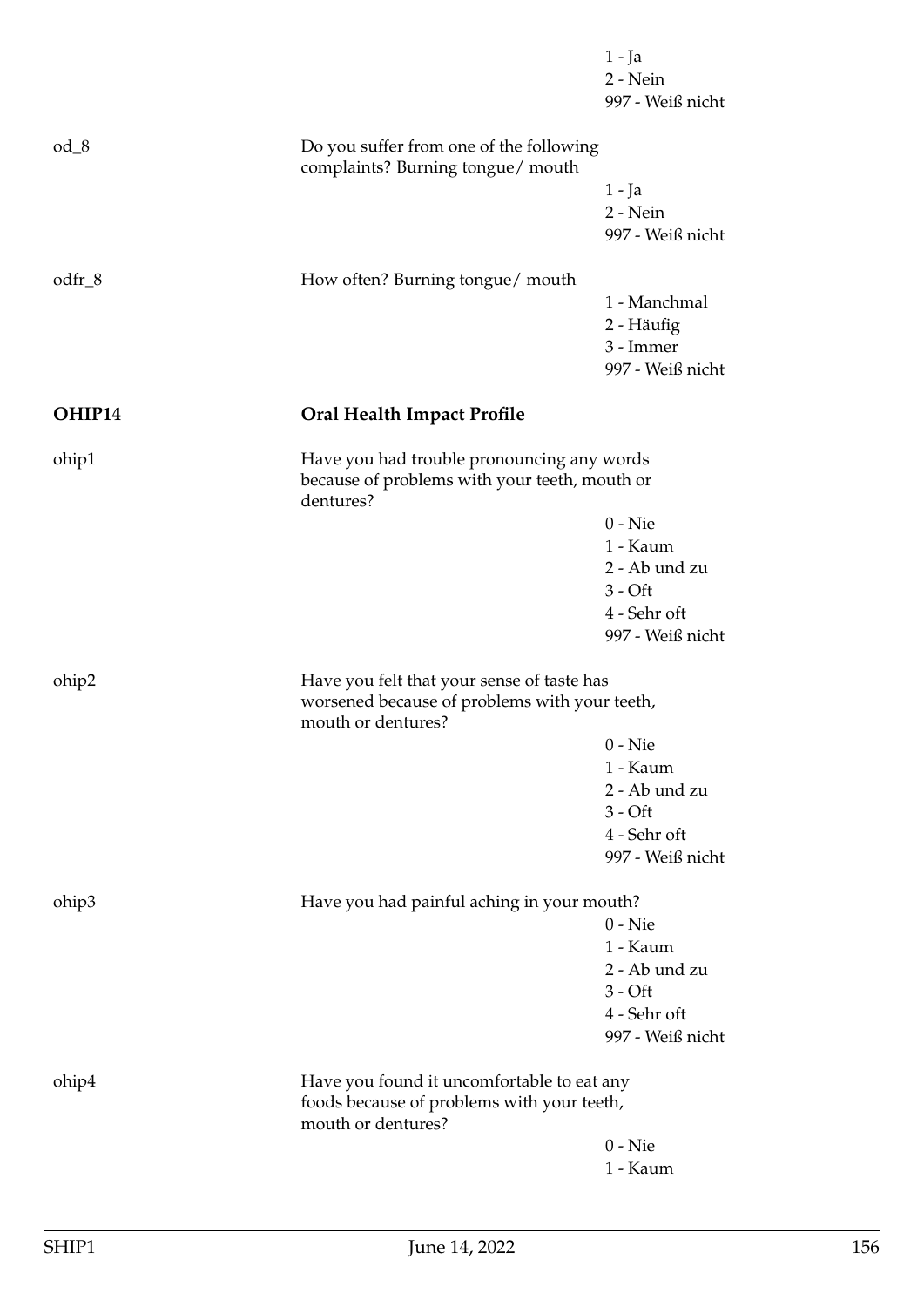|                   |                                                                                            | 2 - Ab und zu<br>$3 - Off$<br>4 - Sehr oft<br>997 - Weiß nicht |
|-------------------|--------------------------------------------------------------------------------------------|----------------------------------------------------------------|
| ohip <sub>5</sub> | Have you been self-conscious because of your<br>teeth, mouth or dentures?                  |                                                                |
|                   |                                                                                            | $0 -$ Nie                                                      |
|                   |                                                                                            | 1 - Kaum                                                       |
|                   |                                                                                            | 2 - Ab und zu                                                  |
|                   |                                                                                            | $3 - Off$                                                      |
|                   |                                                                                            | 4 - Sehr oft                                                   |
|                   |                                                                                            | 997 - Weiß nicht                                               |
| ohip <sub>6</sub> | Have you felt tense because of problems with<br>your teeth, mouth or dentures?             |                                                                |
|                   |                                                                                            | $0 -$ Nie                                                      |
|                   |                                                                                            | 1 - Kaum                                                       |
|                   |                                                                                            | 2 - Ab und zu                                                  |
|                   |                                                                                            | $3 - Off$                                                      |
|                   |                                                                                            | 4 - Sehr oft                                                   |
|                   |                                                                                            | 997 - Weiß nicht                                               |
| ohip7             | Has your diet been unsatisfactory because of                                               |                                                                |
|                   | problems with your teeth, mouth or dentures?                                               |                                                                |
|                   |                                                                                            | $0 -$ Nie                                                      |
|                   |                                                                                            | 1 - Kaum                                                       |
|                   |                                                                                            | 2 - Ab und zu                                                  |
|                   |                                                                                            | $3 - Off$                                                      |
|                   |                                                                                            | 4 - Sehr oft<br>997 - Weiß nicht                               |
|                   |                                                                                            |                                                                |
| ohip <sup>8</sup> | Have you had to interrupt meals because of<br>problems with your teeth, mouth or dentures? |                                                                |
|                   |                                                                                            | $0 -$ Nie                                                      |
|                   |                                                                                            | 1 - Kaum                                                       |
|                   |                                                                                            | 2 - Ab und zu                                                  |
|                   |                                                                                            | $3 - Off$                                                      |
|                   |                                                                                            | 4 - Sehr oft                                                   |
|                   |                                                                                            | 997 - Weiß nicht                                               |
| ohip9             | Have you found it difficult to relax because of                                            |                                                                |
|                   | problems with your teeth, mouth or dentures?                                               |                                                                |
|                   |                                                                                            | $0 -$ Nie                                                      |
|                   |                                                                                            | 1 - Kaum                                                       |
|                   |                                                                                            | 2 - Ab und zu                                                  |
|                   |                                                                                            | $3 - Off$                                                      |
|                   |                                                                                            | 4 - Sehr oft                                                   |
|                   |                                                                                            | 997 - Weiß nicht                                               |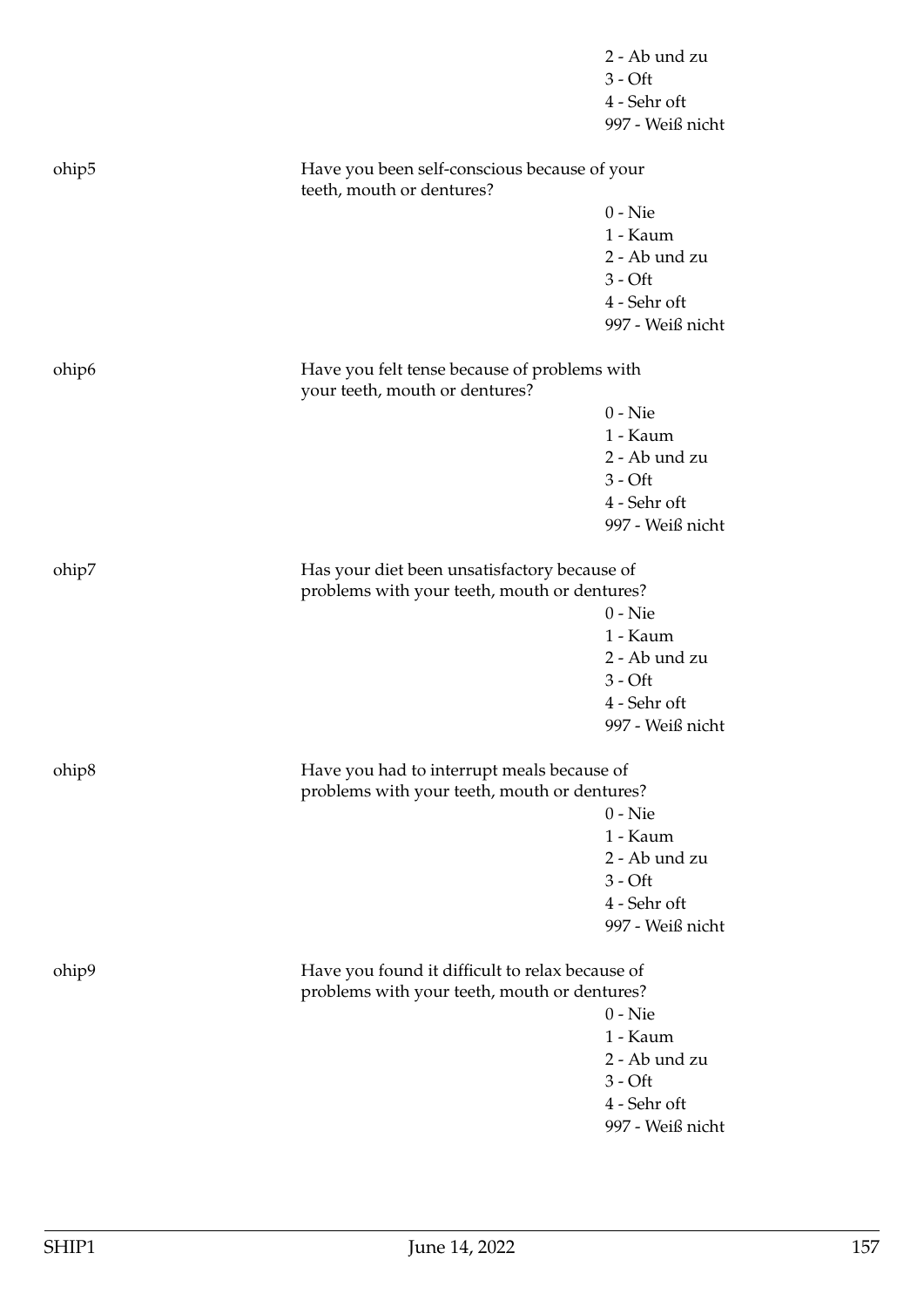| ohip10 | Have you been a bit embarrassed because of<br>problems with your teeth, mouth or dentures?                           | $0 -$ Nie<br>1 - Kaum<br>2 - Ab und zu<br>$3 - Off$<br>4 - Sehr oft<br>997 - Weiß nicht |
|--------|----------------------------------------------------------------------------------------------------------------------|-----------------------------------------------------------------------------------------|
| ohip11 | Have you been a bit irritable with other people<br>because of problems with your teeth, mouth or<br>dentures?        |                                                                                         |
|        |                                                                                                                      | $0 -$ Nie<br>1 - Kaum<br>2 - Ab und zu<br>$3 - Off$<br>4 - Sehr oft<br>997 - Weiß nicht |
| ohip12 | Have you had difficulty doing your usual jobs<br>because of problems with your teeth, mouth or<br>dentures?          |                                                                                         |
|        |                                                                                                                      | $0 -$ Nie<br>1 - Kaum<br>2 - Ab und zu<br>$3 - Off$<br>4 - Sehr oft<br>997 - Weiß nicht |
| ohip13 | Have you felt that life in general was less<br>satisfying because of problems with your teeth,<br>mouth or dentures? |                                                                                         |
|        |                                                                                                                      | $0 -$ Nie<br>1 - Kaum<br>2 - Ab und zu<br>$3 - Off$<br>4 - Sehr oft<br>997 - Weiß nicht |
| ohip14 | Have you been totally unable to function because<br>of problems with your teeth, mouth or dentures?                  |                                                                                         |
|        |                                                                                                                      | $0 -$ Nie<br>1 - Kaum<br>2 - Ab und zu<br>$3 - Off$<br>4 - Sehr oft<br>997 - Weiß nicht |

# **DEX Dental examination**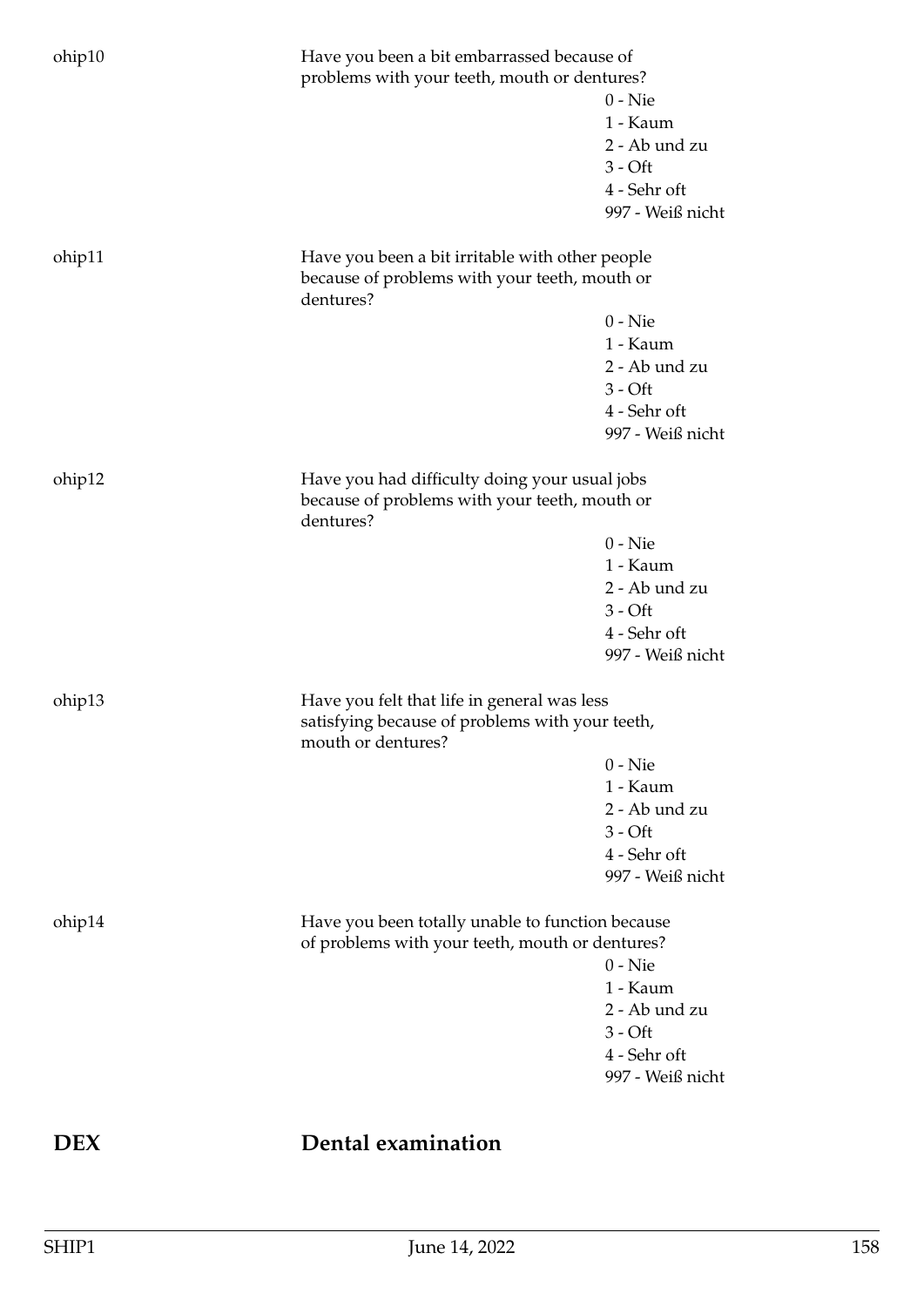| <b>ORALBASE</b> | Oral examination basic data                            |                                                                                                                                                                                                                                |
|-----------------|--------------------------------------------------------|--------------------------------------------------------------------------------------------------------------------------------------------------------------------------------------------------------------------------------|
| assistant       | DEX: ORALBASE: assistant                               | 5 - Zahnassistent 5<br>6 - Zahnassistent 6<br>7 - Zahnassistent 7<br>23 - Zahnassistent 23<br>24 - Zahnassistent 24                                                                                                            |
| examiner        | DEX: ORALBASE: examiner                                | 3 - Untersucher 3<br>4 - Untersucher 4<br>5 - Untersucher 5<br>9 - Untersucher 9<br>10 - Untersucher 10<br>11 - Untersucher 11<br>12 - Untersucher 12<br>13 - Untersucher 13<br>97 - Zahnärztliche Assistentin (SHIP-<br>Home) |
| exbegin         | DEX: ORALBASE: begin of oral examination               |                                                                                                                                                                                                                                |
| exdate          | DEX: ORALBASE: date of oral examination                |                                                                                                                                                                                                                                |
| exend           | DEX: ORALBASE: end of oral examination                 |                                                                                                                                                                                                                                |
| remark          | DEX: ORALBASE: remark of oral examination              |                                                                                                                                                                                                                                |
| specialfeatures | DEX: ORALBASE: special features of oral<br>examination | 0 - keine<br>1 - einzelne<br>8 - gesamte ZA-Unters. nicht erheb-<br>bar<br>9 - gesamte ZA-Unters. abgelehnt                                                                                                                    |
| <b>CMDYS</b>    | Craniomandibular dysfunction                           |                                                                                                                                                                                                                                |
| fatext          | DEX: CMDYS: remark functional analysis                 |                                                                                                                                                                                                                                |
| bew             | DEX: CMDYS: deviation mouth opening                    | $0$ - gradlinig<br>1 - Deviation                                                                                                                                                                                               |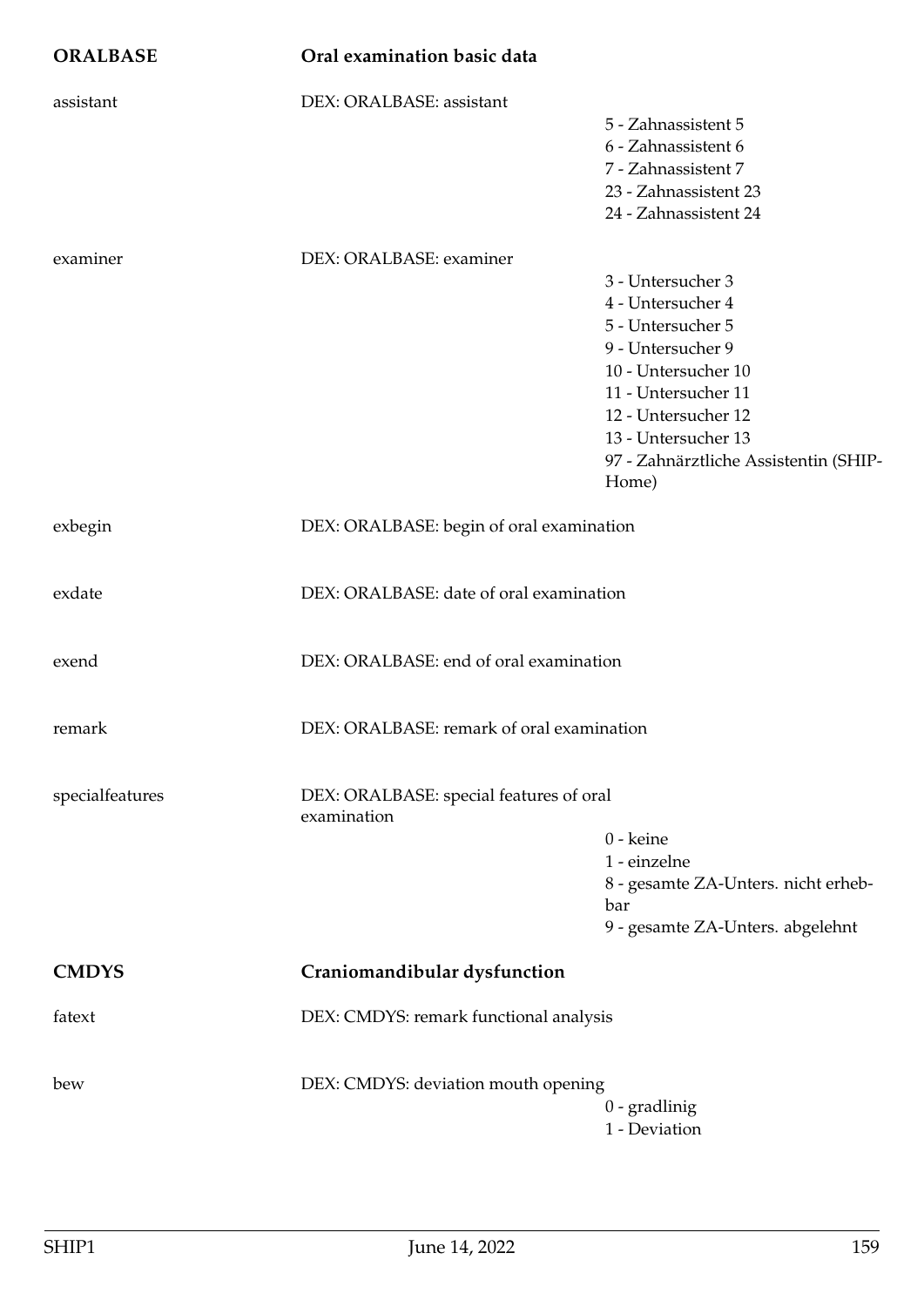| ddlatli  | DEX: CMDYS: tenderness lat. left         |                                                |
|----------|------------------------------------------|------------------------------------------------|
|          |                                          | 0 - Indolent<br>1 - Mißempfindung              |
|          |                                          | 2 - Schmerz                                    |
| ddlatre  | DEX: CMDYS: tenderness lat. right        |                                                |
|          |                                          | 0 - Indolent                                   |
|          |                                          | 1 - Mißempfindung<br>2 - Schmerz               |
|          |                                          |                                                |
| fabegin  | DEX: CMDYS: begin functional analysis    |                                                |
| fabes    | DEX: CMDYS: special features functional  |                                                |
|          | analysis                                 |                                                |
|          |                                          | 0 - keine                                      |
|          |                                          | 1 - einzelne                                   |
|          |                                          | 8 - FA nicht erhebbar                          |
|          |                                          | 9 - FA abgelehnt<br>997 - nicht erhoben (HOME) |
|          |                                          |                                                |
| faend    | DEX: CMDYS: end functional analysis      |                                                |
| kgli     | DEX: CMDYS: mandibular joint noise left  |                                                |
|          |                                          | 0 - nicht vorhanden                            |
|          |                                          | 1 - Knacken                                    |
|          |                                          | 2 - Reiben                                     |
| kgre     | DEX: CMDYS: mandibular joint noise right |                                                |
|          |                                          | 0 - nicht vorhanden                            |
|          |                                          | 1 - Knacken                                    |
|          |                                          | 2 - Reiben                                     |
| komlid   | DEX: CMDYS: compression dorsal left      |                                                |
|          |                                          | 0 - Indolent                                   |
|          |                                          | 1 - Mißempfindung                              |
|          |                                          | 2 - Schmerz                                    |
| komlidc  | DEX: CMDYS: compression cranial left     |                                                |
|          |                                          | 0 - Indolent                                   |
|          |                                          | 1 - Mißempfindung                              |
|          |                                          | 2 - Schmerz                                    |
| komlidcl | DEX: CMDYS: compression dorso-cran. left |                                                |
|          |                                          | 0 - Indolent                                   |
|          |                                          | 1 - Mißempfindung                              |
|          |                                          | 2 - Schmerz                                    |
| komred   | DEX: CMDYS: compression dorsal right     |                                                |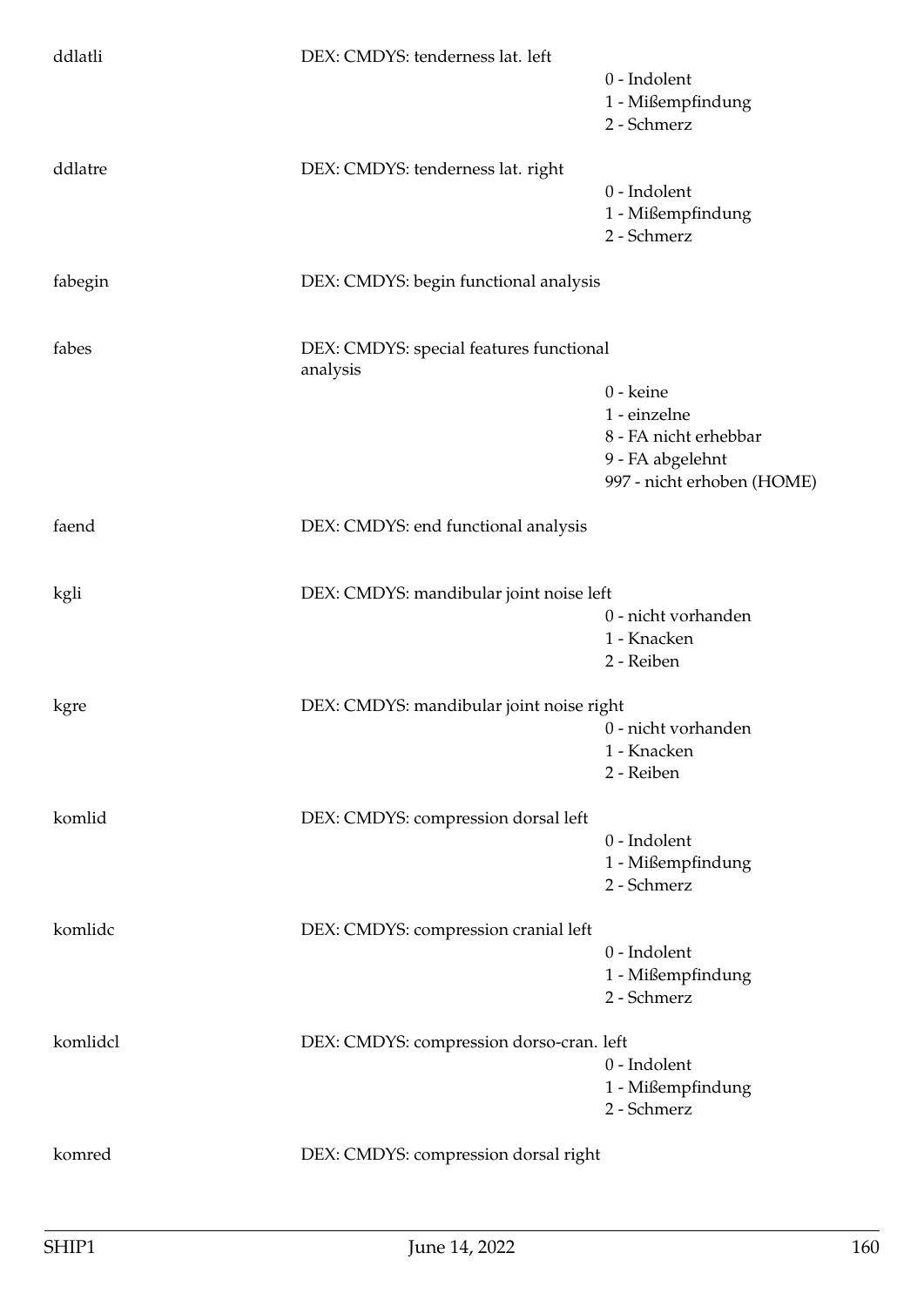|                                      | 0 - Indolent<br>1 - Mißempfindung<br>2 - Schmerz                                                                                                         |
|--------------------------------------|----------------------------------------------------------------------------------------------------------------------------------------------------------|
|                                      |                                                                                                                                                          |
|                                      | 0 - Indolent<br>1 - Mißempfindung<br>2 - Schmerz                                                                                                         |
|                                      | 0 - Indolent<br>1 - Mißempfindung<br>2 - Schmerz                                                                                                         |
| DEX: CMDYS: M. mass. left            |                                                                                                                                                          |
|                                      | 0 - Indolent<br>1 - Mißempfindung<br>2 - Schmerz                                                                                                         |
|                                      |                                                                                                                                                          |
|                                      | 0 - Indolent<br>1 - Mißempfindung<br>2 - Schmerz                                                                                                         |
| DEX: CMDYS: M. pterygoid. lat. left  |                                                                                                                                                          |
|                                      | 0 - Indolent<br>1 - Mißempfindung<br>2 - Schmerz                                                                                                         |
| DEX: CMDYS: M. pterygoid. lat. right |                                                                                                                                                          |
|                                      | 0 - Indolent<br>1 - Mißempfindung<br>2 - Schmerz                                                                                                         |
| DEX: CMDYS: M. pterygoid. med. left  |                                                                                                                                                          |
|                                      | 0 - Indolent<br>1 - Mißempfindung<br>2 - Schmerz                                                                                                         |
|                                      |                                                                                                                                                          |
|                                      | 0 - Indolent<br>1 - Mißempfindung<br>2 - Schmerz                                                                                                         |
| DEX: CMDYS: M. sternocleidom. left   |                                                                                                                                                          |
|                                      | 0 - Indolent<br>1 - Mißempfindung<br>2 - Schmerz                                                                                                         |
| DEX: CMDYS: M. sternocleidom. right  |                                                                                                                                                          |
|                                      | DEX: CMDYS: compression cranial right<br>DEX: CMDYS: compression dorso-cran. right<br>DEX: CMDYS: M. mass. right<br>DEX: CMDYS: M. pterygoid. med. right |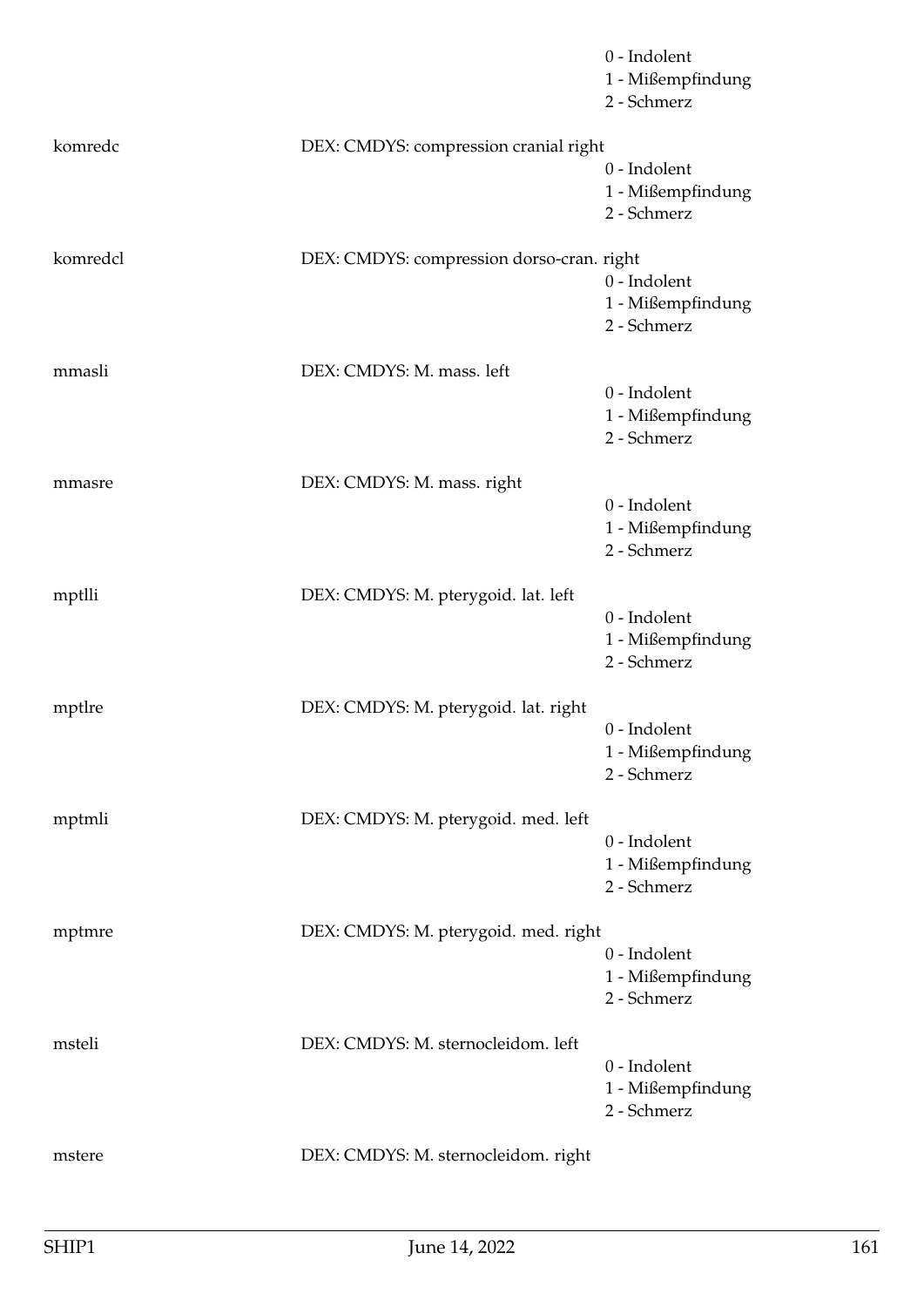|               |                                                     | 0 - Indolent<br>1 - Mißempfindung<br>2 - Schmerz                                                                 |
|---------------|-----------------------------------------------------|------------------------------------------------------------------------------------------------------------------|
| msubli        | DEX: CMDYS: M. suboccip. left                       | 0 - Indolent<br>1 - Mißempfindung<br>2 - Schmerz                                                                 |
| msubre        | DEX: CMDYS: M. suboccip. right                      | 0 - Indolent<br>1 - Mißempfindung<br>2 - Schmerz                                                                 |
| mtemli        | DEX: CMDYS: M. temp. left                           | 0 - Indolent<br>1 - Mißempfindung<br>2 - Schmerz                                                                 |
| mtemre        | DEX: CMDYS: M. temp. right                          | 0 - Indolent<br>1 - Mißempfindung<br>2 - Schmerz                                                                 |
| skda          | DEX: CMDYS: max distance incisal edge activ         |                                                                                                                  |
| skdap         | DEX: CMDYS: pain max distance incisal edge<br>activ | 0 - nicht vorhanden<br>1 - vorhanden                                                                             |
| <b>MUCOSA</b> | Oral mucosa                                         |                                                                                                                  |
| befund        | DEX: MUCOSA: oral mucosa diagnostic                 | 0 - nicht vorhanden<br>1 - vorhanden                                                                             |
| mmbegin       | DEX: MUCOSA: begin oral mucosa examination          |                                                                                                                  |
| mmend         | DEX: MUCOSA: end oral mucosa examination            |                                                                                                                  |
| mshbes        | DEX: MUCOSA: special features oral mucosa           | 0 - keine<br>1 - einzelne<br>8 - MSH nicht erhebbar<br>9 - MSH-Befundung abgelehnt<br>997 - nicht erhoben (HOME) |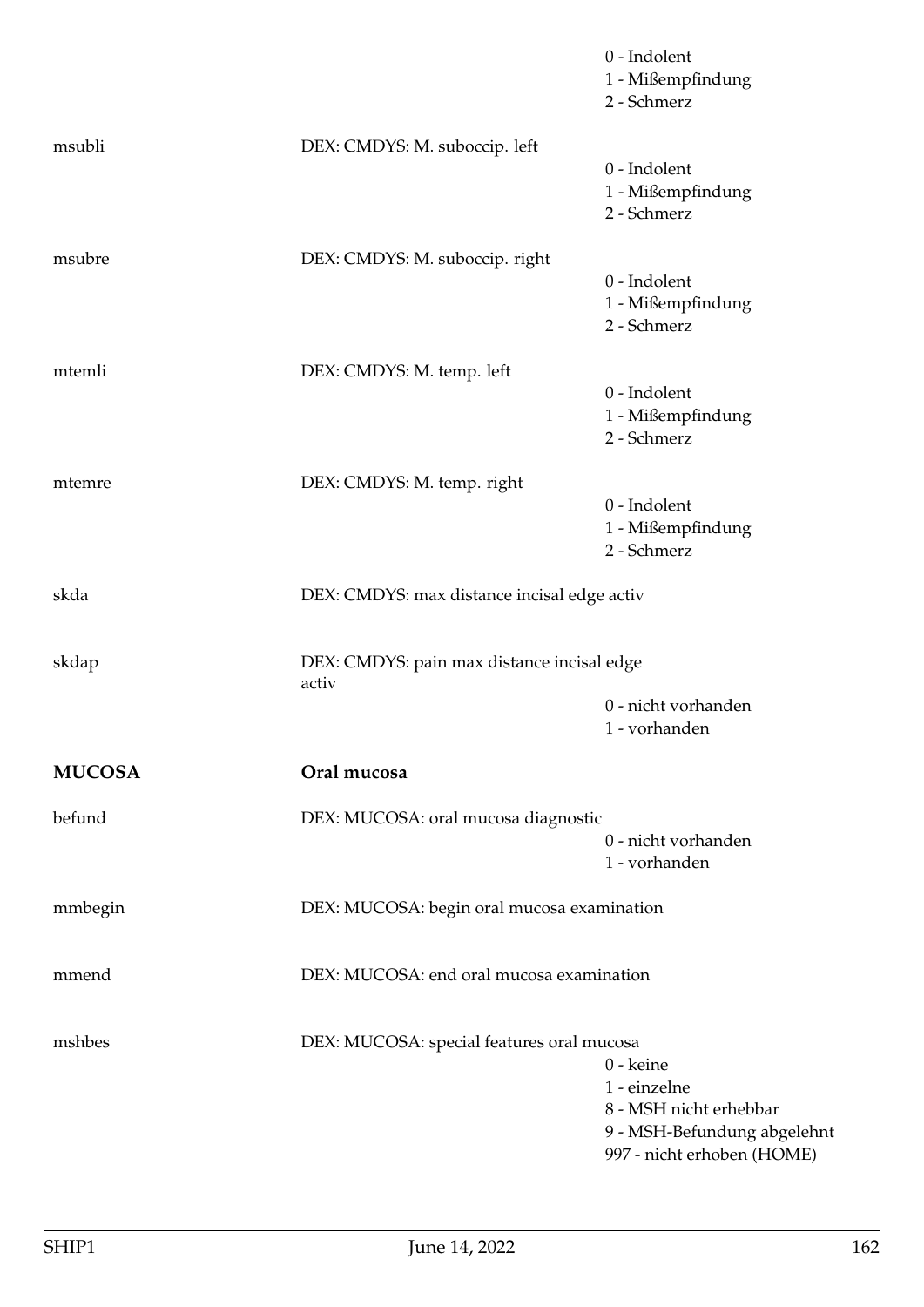| mshtext          | DEX: MUCOSA: remark oral mucosa                      |                                                                                                                                                                                                                                                                                                                 |
|------------------|------------------------------------------------------|-----------------------------------------------------------------------------------------------------------------------------------------------------------------------------------------------------------------------------------------------------------------------------------------------------------------|
| <b>PROSTHES</b>  | Dental prosthesis                                    |                                                                                                                                                                                                                                                                                                                 |
| zebes            | DEX: PROSTHES: special features dental<br>diagnostic |                                                                                                                                                                                                                                                                                                                 |
|                  |                                                      | 0 - keine<br>1 - einzelne<br>8 - ZE nicht erhebbar<br>9 - ZE-Befundung abgelehnt                                                                                                                                                                                                                                |
| zetext           | DEX: PROSTHES: remark dental diagnostic              |                                                                                                                                                                                                                                                                                                                 |
| haemo            | DEX: PROSTHES: Do you have haemophilia?              | $1 - ja$<br>$2$ - nein                                                                                                                                                                                                                                                                                          |
| herzpass         | DEX: PROSTHES: Do you have a red heart pass?         | $1 - ja$<br>$2$ - nein                                                                                                                                                                                                                                                                                          |
| z <sub>b11</sub> | DEX: PROSTHES: 11 dental diagnostic                  | 0 - Zahn ohne Befund<br>1 - Brückenglied<br>2 - Teilkrone<br>3 - Ersetzt<br>4 - Füllung<br>5 - Inlay<br>6 - Krone<br>7 - Fehlt mit Lückenschluss<br>8 - Fehlt<br>9 - Implantat<br>10 - Einzelflächen nicht beurteilbar<br>11 - (HOME) Zahn nicht vorhanden<br>12 - (HOME) Zahn vorhanden<br>98 - Nicht erhebbar |
| z <sub>b12</sub> | DEX: PROSTHES: 12 dental diagnostic                  | 0 - Zahn ohne Befund<br>1 - Brückenglied<br>2 - Teilkrone<br>3 - Ersetzt<br>4 - Füllung<br>$5$ - Inlay<br>6 - Krone<br>7 - Fehlt mit Lückenschluss<br>8 - Fehlt                                                                                                                                                 |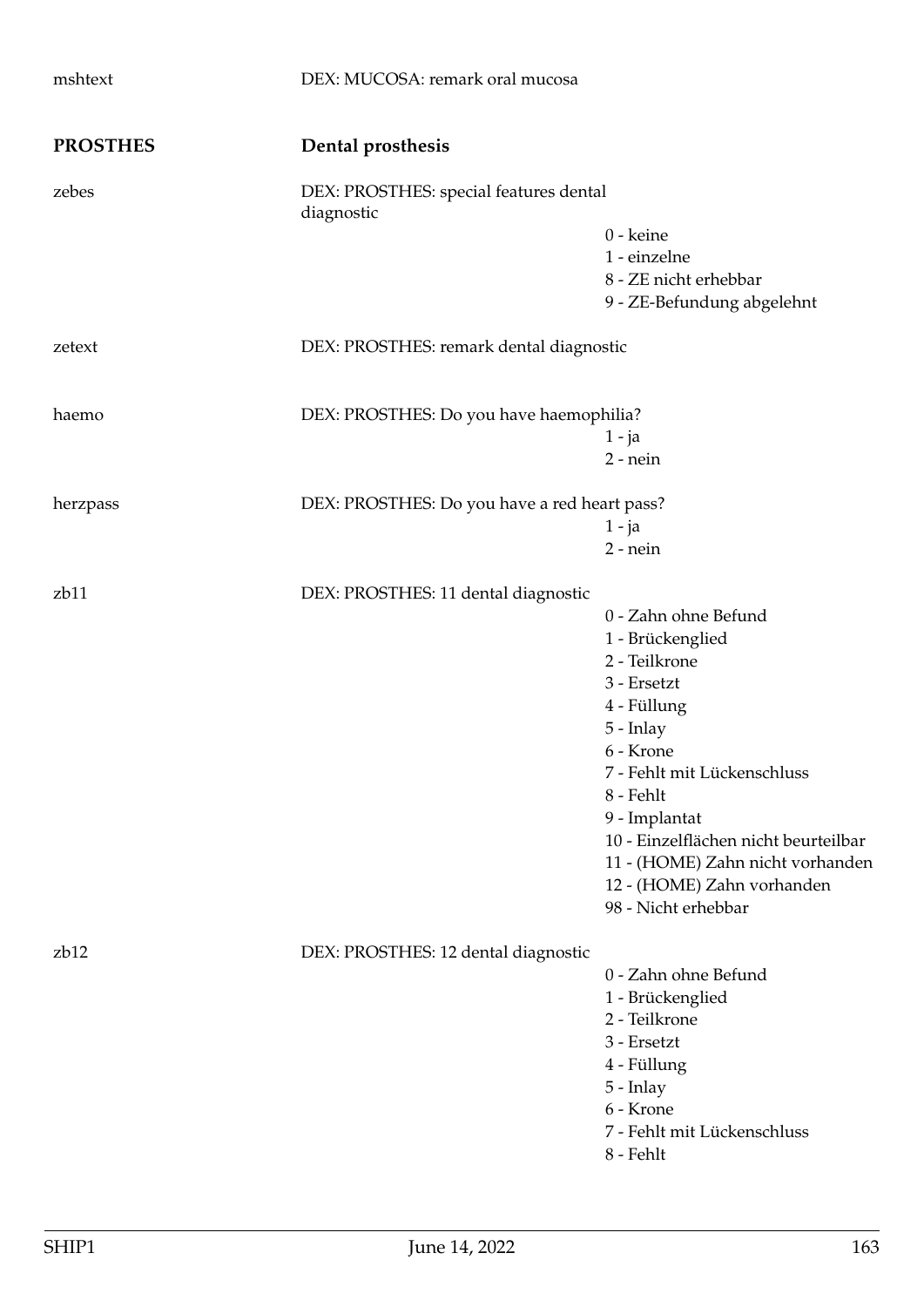|                  |                                     | 9 - Implantat<br>10 - Einzelflächen nicht beurteilbar<br>11 - (HOME) Zahn nicht vorhanden<br>12 - (HOME) Zahn vorhanden<br>98 - Nicht erhebbar                                                                                                                                                                    |
|------------------|-------------------------------------|-------------------------------------------------------------------------------------------------------------------------------------------------------------------------------------------------------------------------------------------------------------------------------------------------------------------|
|                  |                                     |                                                                                                                                                                                                                                                                                                                   |
| z <sub>b13</sub> | DEX: PROSTHES: 13 dental diagnostic | 0 - Zahn ohne Befund<br>1 - Brückenglied<br>2 - Teilkrone<br>3 - Ersetzt<br>4 - Füllung<br>5 - Inlay<br>6 - Krone<br>7 - Fehlt mit Lückenschluss<br>8 - Fehlt<br>9 - Implantat<br>10 - Einzelflächen nicht beurteilbar<br>11 - (HOME) Zahn nicht vorhanden<br>12 - (HOME) Zahn vorhanden                          |
|                  |                                     | 98 - Nicht erhebbar                                                                                                                                                                                                                                                                                               |
| z <sub>b14</sub> | DEX: PROSTHES: 14 dental diagnostic |                                                                                                                                                                                                                                                                                                                   |
|                  |                                     | 0 - Zahn ohne Befund<br>1 - Brückenglied<br>2 - Teilkrone<br>3 - Ersetzt<br>4 - Füllung<br>$5$ - Inlay<br>6 - Krone<br>7 - Fehlt mit Lückenschluss<br>8 - Fehlt<br>9 - Implantat<br>10 - Einzelflächen nicht beurteilbar<br>11 - (HOME) Zahn nicht vorhanden<br>12 - (HOME) Zahn vorhanden<br>98 - Nicht erhebbar |
| z <sub>b15</sub> | DEX: PROSTHES: 15 dental diagnostic |                                                                                                                                                                                                                                                                                                                   |
|                  |                                     | 0 - Zahn ohne Befund<br>1 - Brückenglied<br>2 - Teilkrone<br>3 - Ersetzt<br>4 - Füllung<br>5 - Inlay<br>6 - Krone<br>7 - Fehlt mit Lückenschluss<br>8 - Fehlt<br>9 - Implantat<br>10 - Einzelflächen nicht beurteilbar                                                                                            |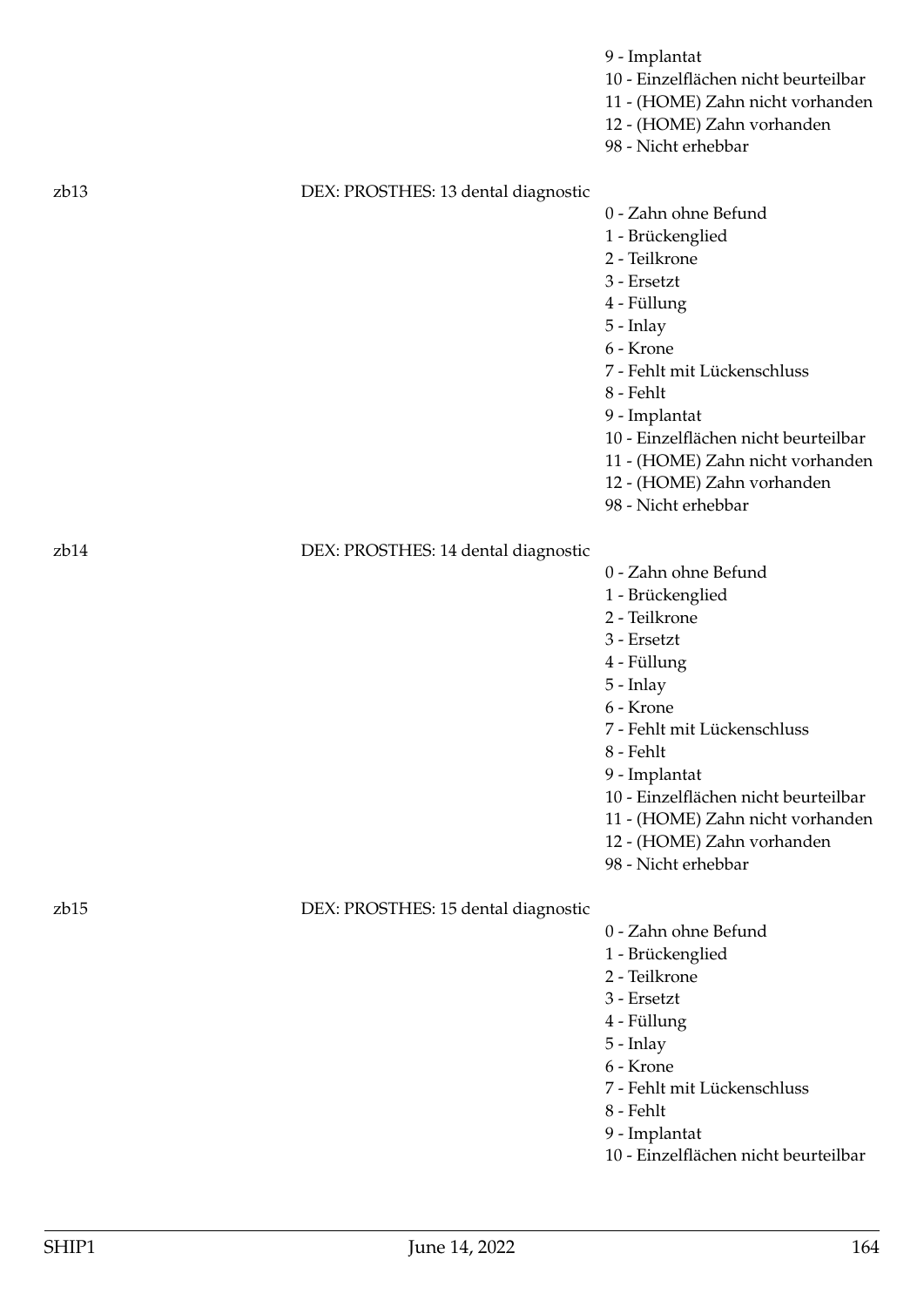|                  |                                     | 11 - (HOME) Zahn nicht vorhanden<br>12 - (HOME) Zahn vorhanden<br>98 - Nicht erhebbar |
|------------------|-------------------------------------|---------------------------------------------------------------------------------------|
| z <sub>b16</sub> | DEX: PROSTHES: 16 dental diagnostic |                                                                                       |
|                  |                                     | 0 - Zahn ohne Befund                                                                  |
|                  |                                     | 1 - Brückenglied                                                                      |
|                  |                                     | 2 - Teilkrone                                                                         |
|                  |                                     | 3 - Ersetzt                                                                           |
|                  |                                     | 4 - Füllung                                                                           |
|                  |                                     | $5$ - Inlay                                                                           |
|                  |                                     | 6 - Krone                                                                             |
|                  |                                     | 7 - Fehlt mit Lückenschluss                                                           |
|                  |                                     | 8 - Fehlt                                                                             |
|                  |                                     | 9 - Implantat                                                                         |
|                  |                                     | 10 - Einzelflächen nicht beurteilbar                                                  |
|                  |                                     | 11 - (HOME) Zahn nicht vorhanden                                                      |
|                  |                                     | 12 - (HOME) Zahn vorhanden                                                            |
|                  |                                     | 98 - Nicht erhebbar                                                                   |
| z <sub>b17</sub> | DEX: PROSTHES: 17 dental diagnostic |                                                                                       |
|                  |                                     | 0 - Zahn ohne Befund                                                                  |
|                  |                                     | 1 - Brückenglied                                                                      |
|                  |                                     | 2 - Teilkrone                                                                         |
|                  |                                     | 3 - Ersetzt                                                                           |
|                  |                                     | 4 - Füllung                                                                           |
|                  |                                     | $5$ - Inlay                                                                           |
|                  |                                     | 6 - Krone                                                                             |
|                  |                                     | 7 - Fehlt mit Lückenschluss                                                           |
|                  |                                     | 8 - Fehlt                                                                             |
|                  |                                     | 9 - Implantat                                                                         |
|                  |                                     | 10 - Einzelflächen nicht beurteilbar                                                  |
|                  |                                     | 11 - (HOME) Zahn nicht vorhanden                                                      |
|                  |                                     | 12 - (HOME) Zahn vorhanden<br>98 - Nicht erhebbar                                     |
|                  |                                     |                                                                                       |
| z <sub>b18</sub> | DEX: PROSTHES: 18 dental diagnostic |                                                                                       |
|                  |                                     | 0 - Zahn ohne Befund                                                                  |
|                  |                                     | 1 - Brückenglied                                                                      |
|                  |                                     | 2 - Teilkrone                                                                         |
|                  |                                     | 3 - Ersetzt                                                                           |
|                  |                                     | 4 - Füllung                                                                           |
|                  |                                     | 5 - Inlay                                                                             |
|                  |                                     | 6 - Krone                                                                             |
|                  |                                     | 7 - Fehlt mit Lückenschluss                                                           |
|                  |                                     | 8 - Fehlt                                                                             |
|                  |                                     | 9 - Implantat                                                                         |
|                  |                                     | 10 - Einzelflächen nicht beurteilbar                                                  |
|                  |                                     | 11 - (HOME) Zahn nicht vorhanden<br>12 - (HOME) Zahn vorhanden                        |
|                  |                                     |                                                                                       |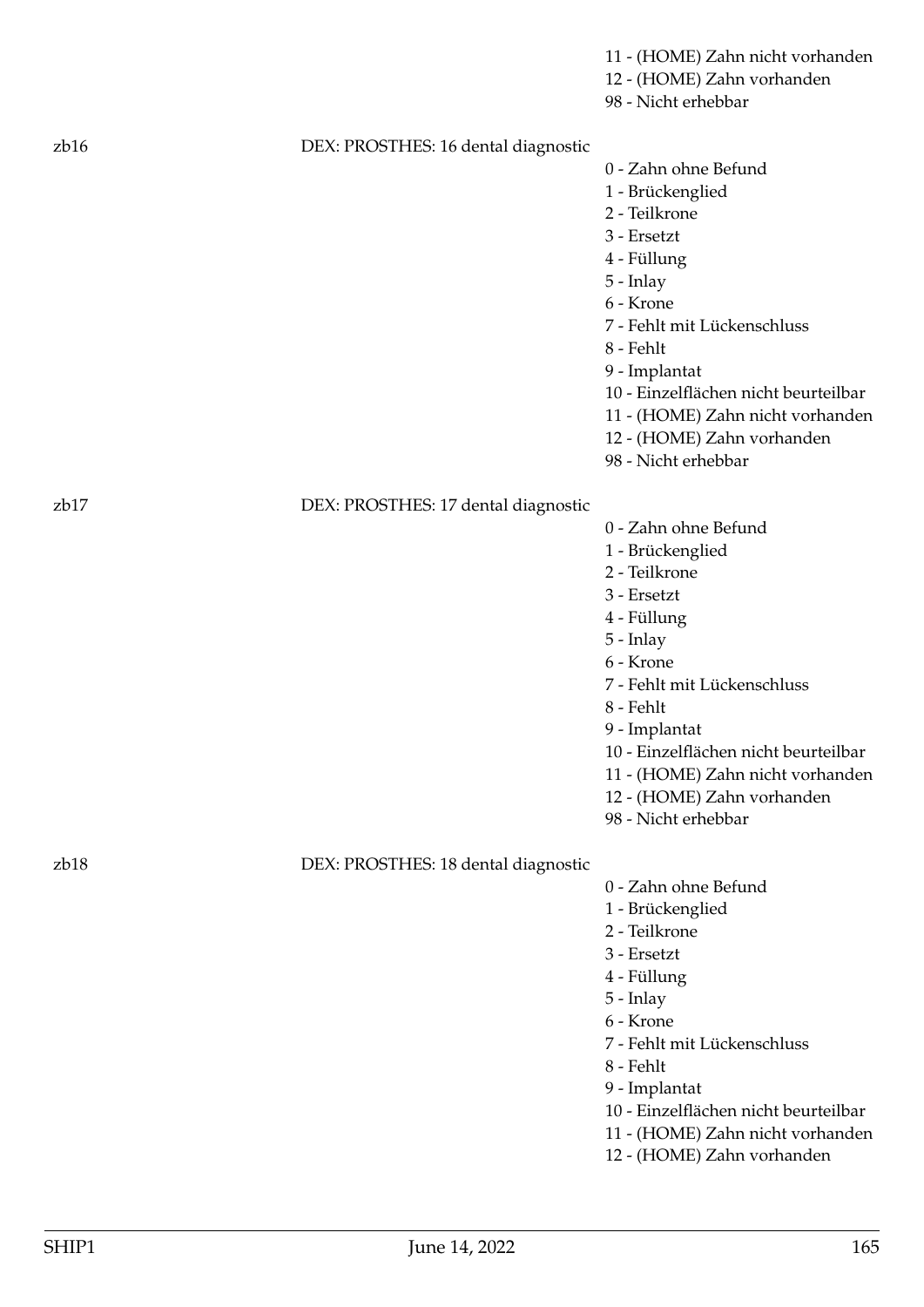# zb21 DEX: PROSTHES: 21 dental diagnostic

- 0 Zahn ohne Befund
- 1 Brückenglied
- 2 Teilkrone
- 3 Ersetzt
- 4 Füllung
- 5 Inlay
- 6 Krone
- 7 Fehlt mit Lückenschluss
- 8 Fehlt
- 9 Implantat
- 10 Einzelflächen nicht beurteilbar
- 11 (HOME) Zahn nicht vorhanden
- 12 (HOME) Zahn vorhanden
- 98 Nicht erhebbar

# zb22 DEX: PROSTHES: 22 dental diagnostic

- 0 Zahn ohne Befund
- 1 Brückenglied
- 2 Teilkrone
- 3 Ersetzt
- 4 Füllung
- 5 Inlay
- 6 Krone
- 7 Fehlt mit Lückenschluss
- 8 Fehlt
- 9 Implantat
- 10 Einzelflächen nicht beurteilbar
- 11 (HOME) Zahn nicht vorhanden
- 12 (HOME) Zahn vorhanden
- 98 Nicht erhebbar

zb23 DEX: PROSTHES: 23 dental diagnostic

- 0 Zahn ohne Befund
- 1 Brückenglied
- 2 Teilkrone
- 3 Ersetzt
- 4 Füllung
- 5 Inlay
- 6 Krone
- 7 Fehlt mit Lückenschluss
- 8 Fehlt
- 9 Implantat
- 10 Einzelflächen nicht beurteilbar
- 11 (HOME) Zahn nicht vorhanden
- 12 (HOME) Zahn vorhanden
- 98 Nicht erhebbar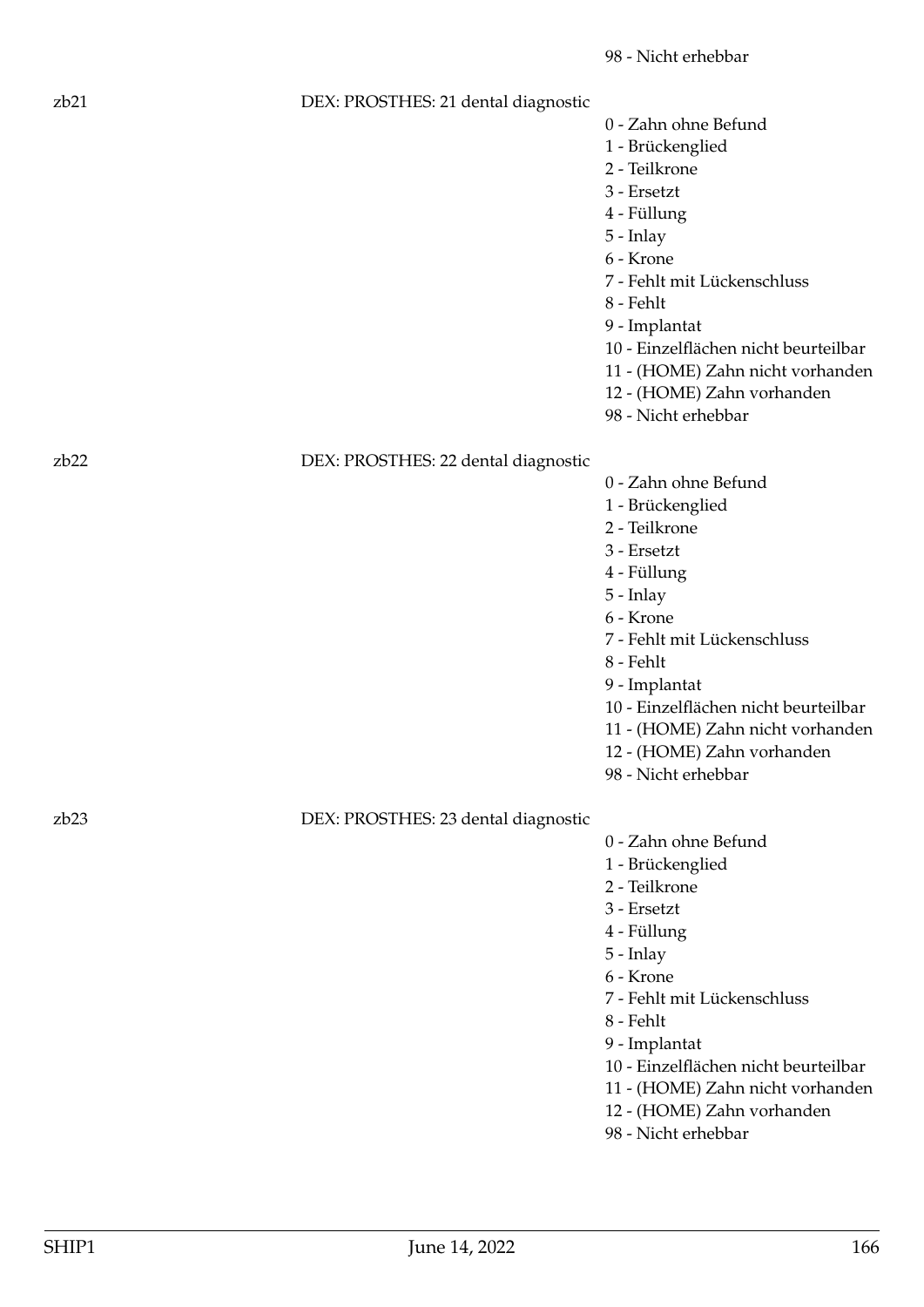#### zb24 DEX: PROSTHES: 24 dental diagnostic

- 0 Zahn ohne Befund
- 1 Brückenglied
- 2 Teilkrone
- 3 Ersetzt
- 4 Füllung
- 5 Inlay
- 6 Krone
- 7 Fehlt mit Lückenschluss
- 8 Fehlt
- 9 Implantat
- 10 Einzelflächen nicht beurteilbar
- 11 (HOME) Zahn nicht vorhanden
- 12 (HOME) Zahn vorhanden
- 98 Nicht erhebbar

#### zb25 DEX: PROSTHES: 25 dental diagnostic

- 0 Zahn ohne Befund
- 1 Brückenglied
- 2 Teilkrone
- 3 Ersetzt
- 4 Füllung
- 5 Inlay
- 6 Krone
- 7 Fehlt mit Lückenschluss
- 8 Fehlt
- 9 Implantat
- 10 Einzelflächen nicht beurteilbar
- 11 (HOME) Zahn nicht vorhanden
- 12 (HOME) Zahn vorhanden
- 98 Nicht erhebbar

# zb26 DEX: PROSTHES: 26 dental diagnostic

- 0 Zahn ohne Befund
- 1 Brückenglied
- 2 Teilkrone
- 3 Ersetzt
- 4 Füllung
- 5 Inlay
- 6 Krone
- 7 Fehlt mit Lückenschluss
- 8 Fehlt
- 9 Implantat
- 10 Einzelflächen nicht beurteilbar
- 11 (HOME) Zahn nicht vorhanden
- 12 (HOME) Zahn vorhanden
- 98 Nicht erhebbar

zb27 DEX: PROSTHES: 27 dental diagnostic

0 - Zahn ohne Befund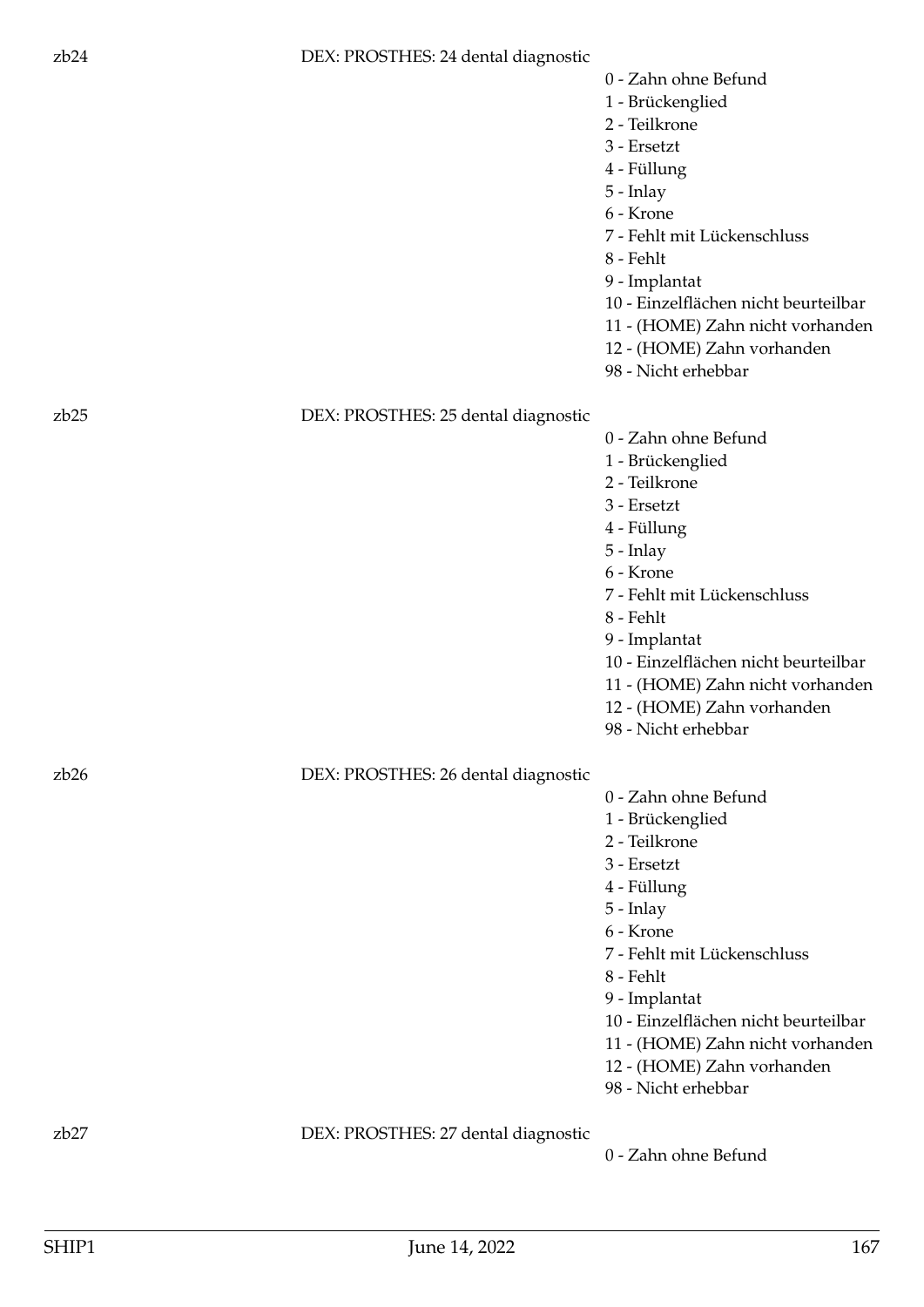|                  |                                     | 1 - Brückenglied<br>2 - Teilkrone<br>3 - Ersetzt<br>4 - Füllung<br>$5$ - Inlay<br>6 - Krone<br>7 - Fehlt mit Lückenschluss<br>8 - Fehlt<br>9 - Implantat<br>10 - Einzelflächen nicht beurteilbar<br>11 - (HOME) Zahn nicht vorhanden<br>12 - (HOME) Zahn vorhanden<br>98 - Nicht erhebbar                         |
|------------------|-------------------------------------|-------------------------------------------------------------------------------------------------------------------------------------------------------------------------------------------------------------------------------------------------------------------------------------------------------------------|
| zb28             | DEX: PROSTHES: 28 dental diagnostic |                                                                                                                                                                                                                                                                                                                   |
|                  |                                     | 0 - Zahn ohne Befund<br>1 - Brückenglied<br>2 - Teilkrone<br>$3$ - Ersetzt<br>4 - Füllung<br>5 - Inlay<br>6 - Krone<br>7 - Fehlt mit Lückenschluss<br>8 - Fehlt<br>9 - Implantat<br>10 - Einzelflächen nicht beurteilbar<br>11 - (HOME) Zahn nicht vorhanden<br>12 - (HOME) Zahn vorhanden<br>98 - Nicht erhebbar |
| z <sub>b31</sub> | DEX: PROSTHES: 31 dental diagnostic | 0 - Zahn ohne Befund<br>1 - Brückenglied<br>2 - Teilkrone<br>3 - Ersetzt<br>4 - Füllung<br>$5$ - Inlay<br>6 - Krone<br>7 - Fehlt mit Lückenschluss<br>8 - Fehlt<br>9 - Implantat<br>10 - Einzelflächen nicht beurteilbar<br>11 - (HOME) Zahn nicht vorhanden<br>12 - (HOME) Zahn vorhanden<br>98 - Nicht erhebbar |
| zb32             | DEX: PROSTHES: 32 dental diagnostic | 0 - Zahn ohne Befund<br>1 - Brückenglied<br>2 - Teilkrone                                                                                                                                                                                                                                                         |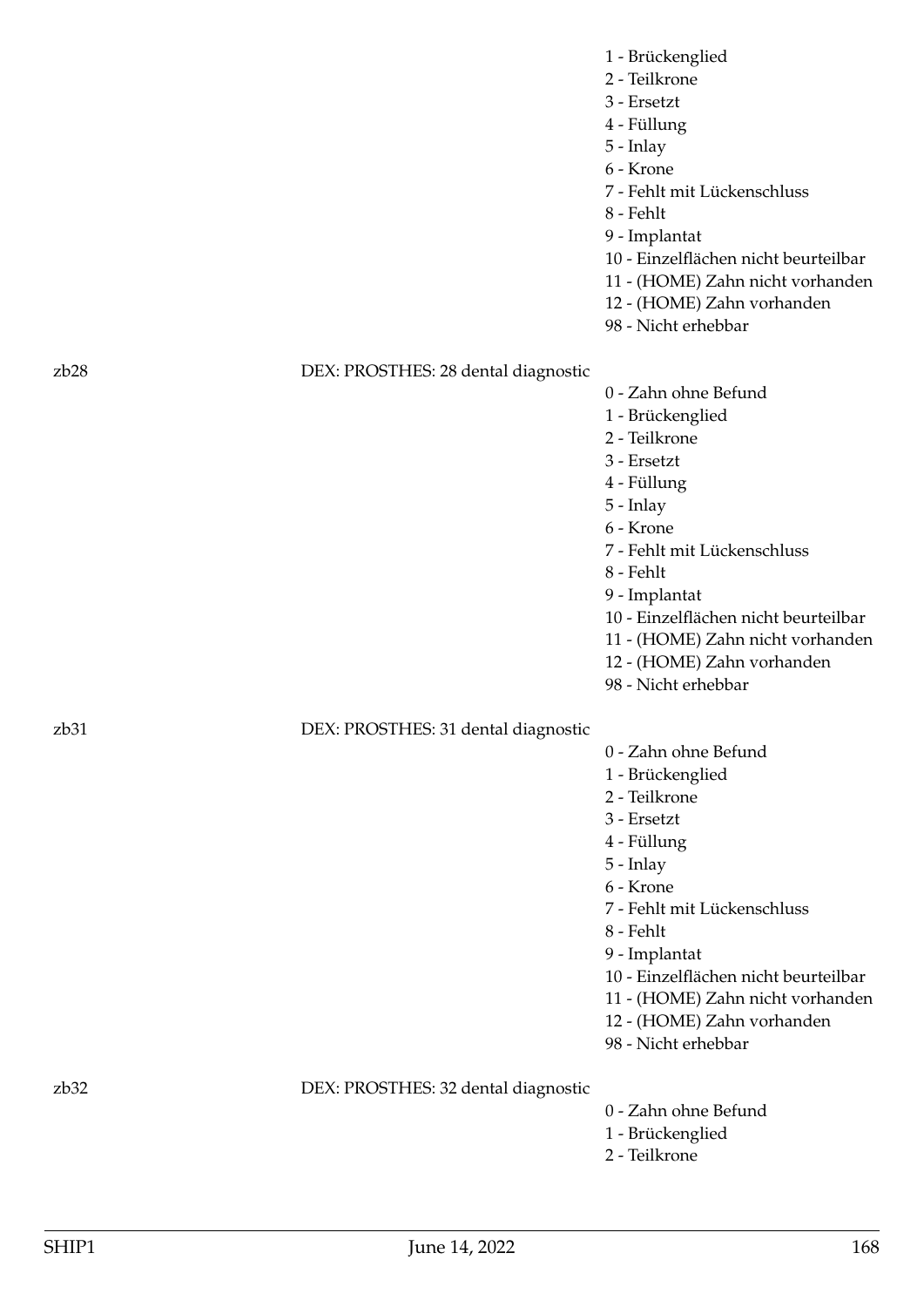- 4 Füllung
- 5 Inlay
- 6 Krone

7 - Fehlt mit Lückenschluss

- 8 Fehlt
- 9 Implantat
- 10 Einzelflächen nicht beurteilbar
- 11 (HOME) Zahn nicht vorhanden
- 12 (HOME) Zahn vorhanden
- 98 Nicht erhebbar

# zb33 DEX: PROSTHES: 33 dental diagnostic

0 - Zahn ohne Befund

- 1 Brückenglied
- 2 Teilkrone
- 3 Ersetzt
- 4 Füllung
- 5 Inlay
- 6 Krone
- 7 Fehlt mit Lückenschluss
- 8 Fehlt
- 9 Implantat
- 10 Einzelflächen nicht beurteilbar
- 11 (HOME) Zahn nicht vorhanden
- 12 (HOME) Zahn vorhanden
- 98 Nicht erhebbar

# zb34 DEX: PROSTHES: 34 dental diagnostic

- 0 Zahn ohne Befund
- 1 Brückenglied
- 2 Teilkrone
- 3 Ersetzt
- 4 Füllung
- 5 Inlay
- 6 Krone
- 7 Fehlt mit Lückenschluss
- 8 Fehlt
- 9 Implantat

10 - Einzelflächen nicht beurteilbar

- 11 (HOME) Zahn nicht vorhanden
- 12 (HOME) Zahn vorhanden
- 98 Nicht erhebbar

zb35 DEX: PROSTHES: 35 dental diagnostic

0 - Zahn ohne Befund

- 1 Brückenglied
- 2 Teilkrone
- 3 Ersetzt
- 4 Füllung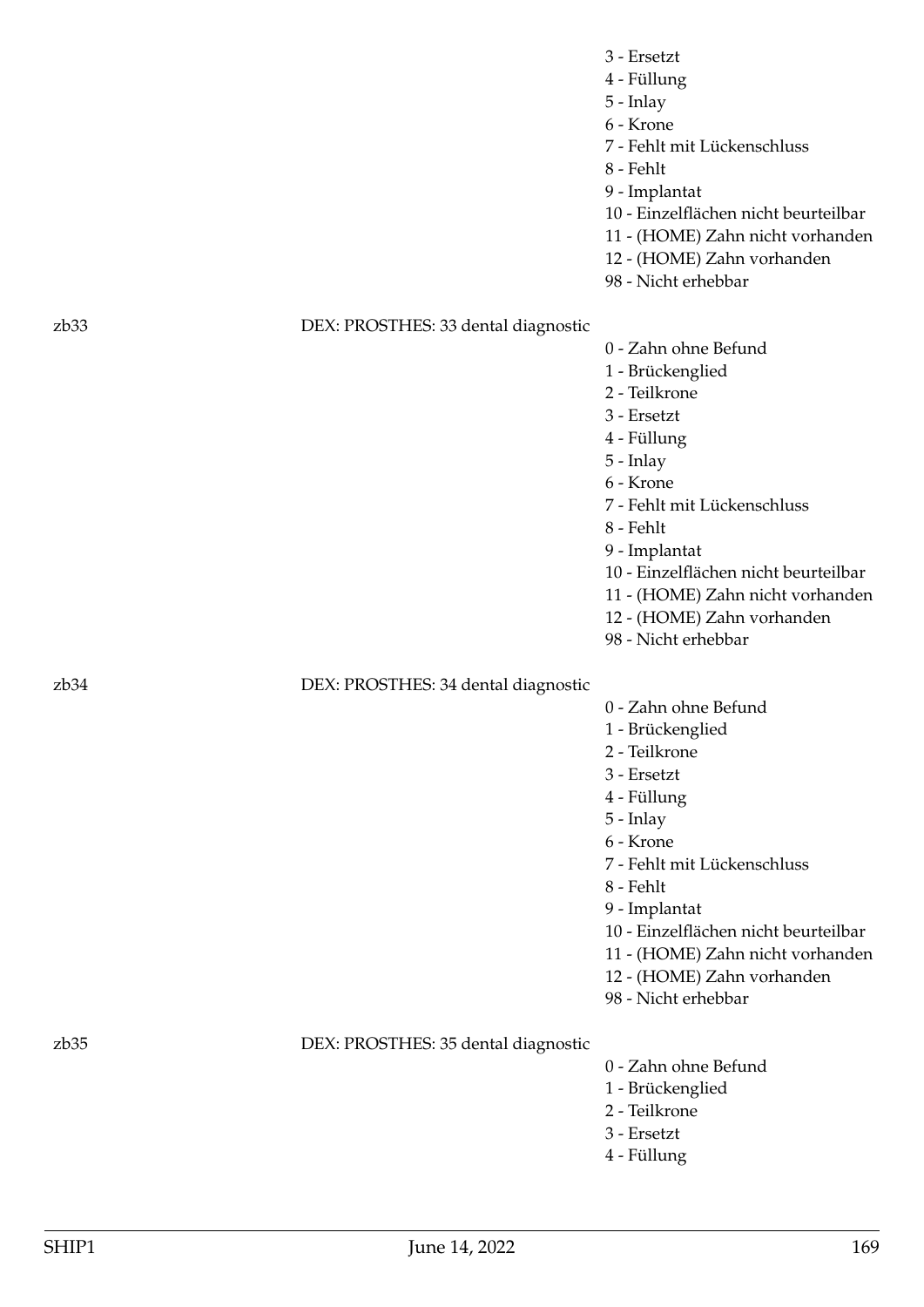| mia |  |
|-----|--|
|-----|--|

- 6 Krone
- 7 Fehlt mit Lückenschluss
- 8 Fehlt
- 9 Implantat
- 10 Einzelflächen nicht beurteilbar
- 11 (HOME) Zahn nicht vorhanden
- 12 (HOME) Zahn vorhanden
- 98 Nicht erhebbar

#### zb36 DEX: PROSTHES: 36 dental diagnostic

- 0 Zahn ohne Befund
- 1 Brückenglied
- 2 Teilkrone
- 3 Ersetzt
- 4 Füllung
- 5 Inlay
- 6 Krone
- 7 Fehlt mit Lückenschluss
- 8 Fehlt
- 9 Implantat
- 10 Einzelflächen nicht beurteilbar
- 11 (HOME) Zahn nicht vorhanden
- 12 (HOME) Zahn vorhanden
- 98 Nicht erhebbar

#### zb37 DEX: PROSTHES: 37 dental diagnostic

- 0 Zahn ohne Befund
- 1 Brückenglied
- 2 Teilkrone
- 3 Ersetzt
- 4 Füllung
- 5 Inlay
- 6 Krone
- 7 Fehlt mit Lückenschluss
- 8 Fehlt
- 9 Implantat

10 - Einzelflächen nicht beurteilbar

- 11 (HOME) Zahn nicht vorhanden
- 12 (HOME) Zahn vorhanden
- 98 Nicht erhebbar

#### zb38 DEX: PROSTHES: 38 dental diagnostic

- 0 Zahn ohne Befund
- 1 Brückenglied
- 2 Teilkrone
- 3 Ersetzt
- 4 Füllung
- 5 Inlay
- 6 Krone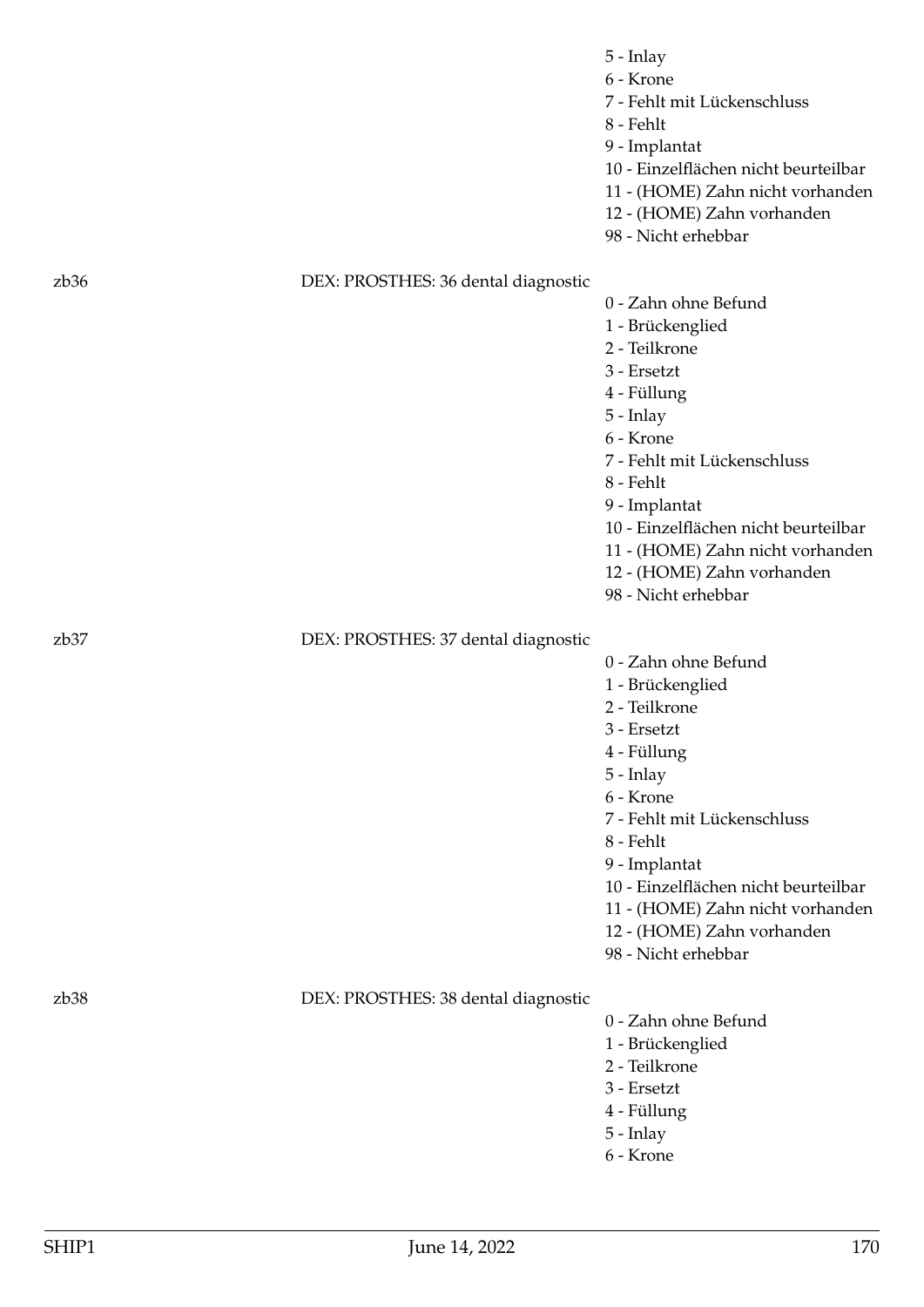|                  |                                     | 7 - Fehlt mit Lückenschluss<br>8 - Fehlt<br>9 - Implantat<br>10 - Einzelflächen nicht beurteilbar<br>11 - (HOME) Zahn nicht vorhanden<br>12 - (HOME) Zahn vorhanden<br>98 - Nicht erhebbar |
|------------------|-------------------------------------|--------------------------------------------------------------------------------------------------------------------------------------------------------------------------------------------|
| zb41             | DEX: PROSTHES: 41 dental diagnostic | 0 - Zahn ohne Befund                                                                                                                                                                       |
|                  |                                     | 1 - Brückenglied<br>2 - Teilkrone                                                                                                                                                          |
|                  |                                     | 3 - Ersetzt                                                                                                                                                                                |
|                  |                                     | 4 - Füllung<br>5 - Inlay                                                                                                                                                                   |
|                  |                                     | 6 - Krone                                                                                                                                                                                  |
|                  |                                     | 7 - Fehlt mit Lückenschluss                                                                                                                                                                |
|                  |                                     | 8 - Fehlt<br>9 - Implantat                                                                                                                                                                 |
|                  |                                     | 10 - Einzelflächen nicht beurteilbar                                                                                                                                                       |
|                  |                                     | 11 - (HOME) Zahn nicht vorhanden                                                                                                                                                           |
|                  |                                     | 12 - (HOME) Zahn vorhanden<br>98 - Nicht erhebbar                                                                                                                                          |
| z <sub>b42</sub> | DEX: PROSTHES: 42 dental diagnostic |                                                                                                                                                                                            |
|                  |                                     | 0 - Zahn ohne Befund<br>1 - Brückenglied                                                                                                                                                   |
|                  |                                     | 2 - Teilkrone                                                                                                                                                                              |
|                  |                                     | 3 - Ersetzt                                                                                                                                                                                |
|                  |                                     | 4 - Füllung                                                                                                                                                                                |
|                  |                                     | 5 - Inlay<br>6 - Krone                                                                                                                                                                     |
|                  |                                     | 7 - Fehlt mit Lückenschluss                                                                                                                                                                |
|                  |                                     | 8 - Fehlt                                                                                                                                                                                  |
|                  |                                     | 9 - Implantat<br>10 - Einzelflächen nicht beurteilbar                                                                                                                                      |
|                  |                                     | 11 - (HOME) Zahn nicht vorhanden                                                                                                                                                           |
|                  |                                     | 12 - (HOME) Zahn vorhanden                                                                                                                                                                 |
|                  |                                     | 98 - Nicht erhebbar                                                                                                                                                                        |
| z <sub>b43</sub> | DEX: PROSTHES: 43 dental diagnostic |                                                                                                                                                                                            |
|                  |                                     | 0 - Zahn ohne Befund                                                                                                                                                                       |
|                  |                                     | 1 - Brückenglied<br>2 - Teilkrone                                                                                                                                                          |
|                  |                                     | 3 - Ersetzt                                                                                                                                                                                |
|                  |                                     | 4 - Füllung                                                                                                                                                                                |
|                  |                                     | 5 - Inlay<br>6 - Krone                                                                                                                                                                     |
|                  |                                     | 7 - Fehlt mit Lückenschluss                                                                                                                                                                |
|                  |                                     | 8 - Fehlt                                                                                                                                                                                  |
|                  |                                     |                                                                                                                                                                                            |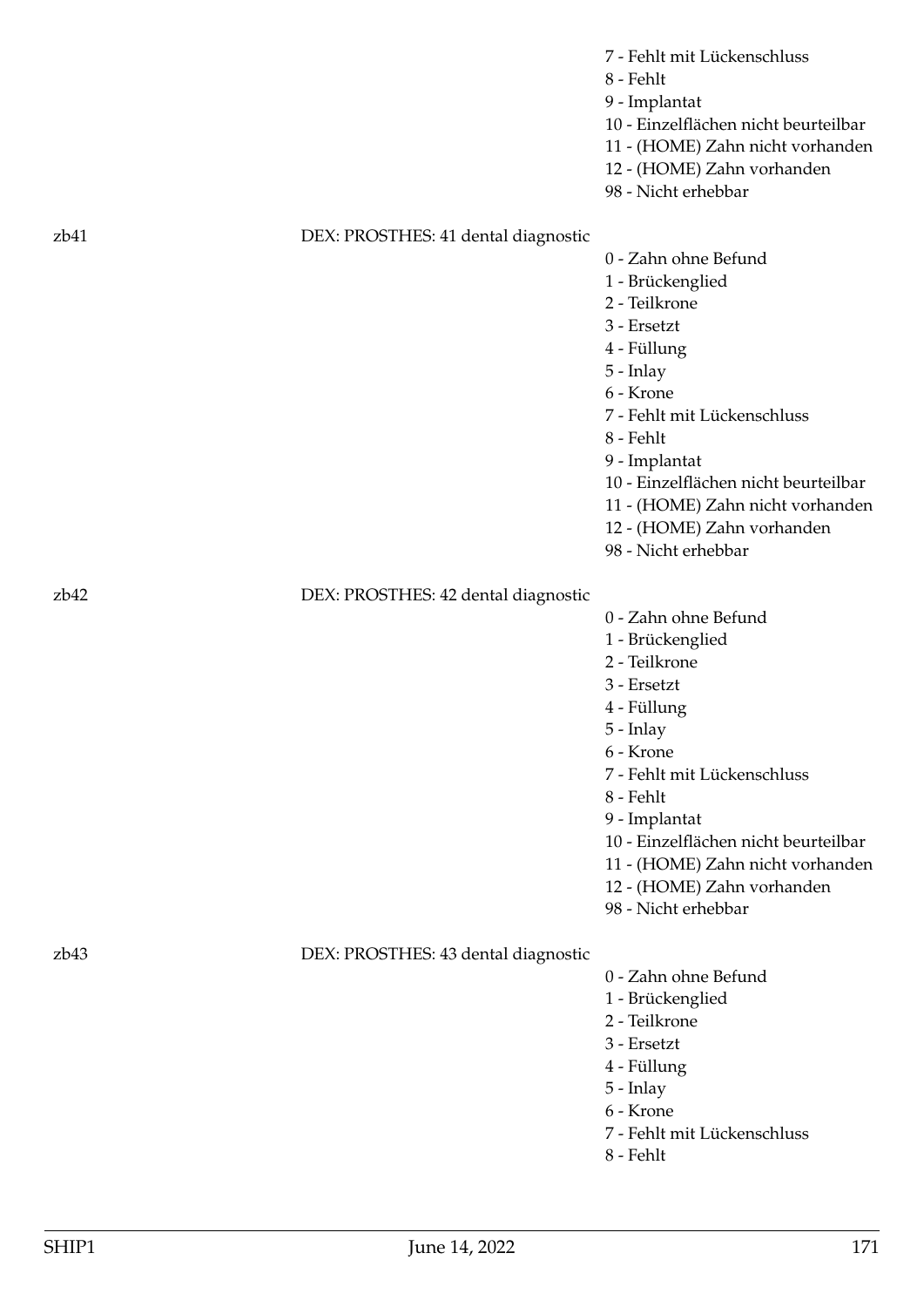|                  |                                     | 9 - Implantat<br>10 - Einzelflächen nicht beurteilbar<br>11 - (HOME) Zahn nicht vorhanden<br>12 - (HOME) Zahn vorhanden<br>98 - Nicht erhebbar                                                                                                                                                                    |
|------------------|-------------------------------------|-------------------------------------------------------------------------------------------------------------------------------------------------------------------------------------------------------------------------------------------------------------------------------------------------------------------|
| zb44             | DEX: PROSTHES: 44 dental diagnostic | 0 - Zahn ohne Befund<br>1 - Brückenglied<br>2 - Teilkrone<br>3 - Ersetzt<br>4 - Füllung<br>$5$ - Inlay<br>6 - Krone<br>7 - Fehlt mit Lückenschluss<br>8 - Fehlt<br>9 - Implantat<br>10 - Einzelflächen nicht beurteilbar<br>11 - (HOME) Zahn nicht vorhanden<br>12 - (HOME) Zahn vorhanden<br>98 - Nicht erhebbar |
| z <sub>b45</sub> | DEX: PROSTHES: 45 dental diagnostic | 0 - Zahn ohne Befund<br>1 - Brückenglied<br>2 - Teilkrone<br>3 - Ersetzt<br>4 - Füllung<br>5 - Inlay<br>6 - Krone<br>7 - Fehlt mit Lückenschluss<br>8 - Fehlt<br>9 - Implantat<br>10 - Einzelflächen nicht beurteilbar<br>11 - (HOME) Zahn nicht vorhanden<br>12 - (HOME) Zahn vorhanden<br>98 - Nicht erhebbar   |
| z <sub>b46</sub> | DEX: PROSTHES: 46 dental diagnostic | 0 - Zahn ohne Befund<br>1 - Brückenglied<br>2 - Teilkrone<br>3 - Ersetzt<br>4 - Füllung<br>5 - Inlay<br>6 - Krone<br>7 - Fehlt mit Lückenschluss<br>8 - Fehlt<br>9 - Implantat<br>10 - Einzelflächen nicht beurteilbar                                                                                            |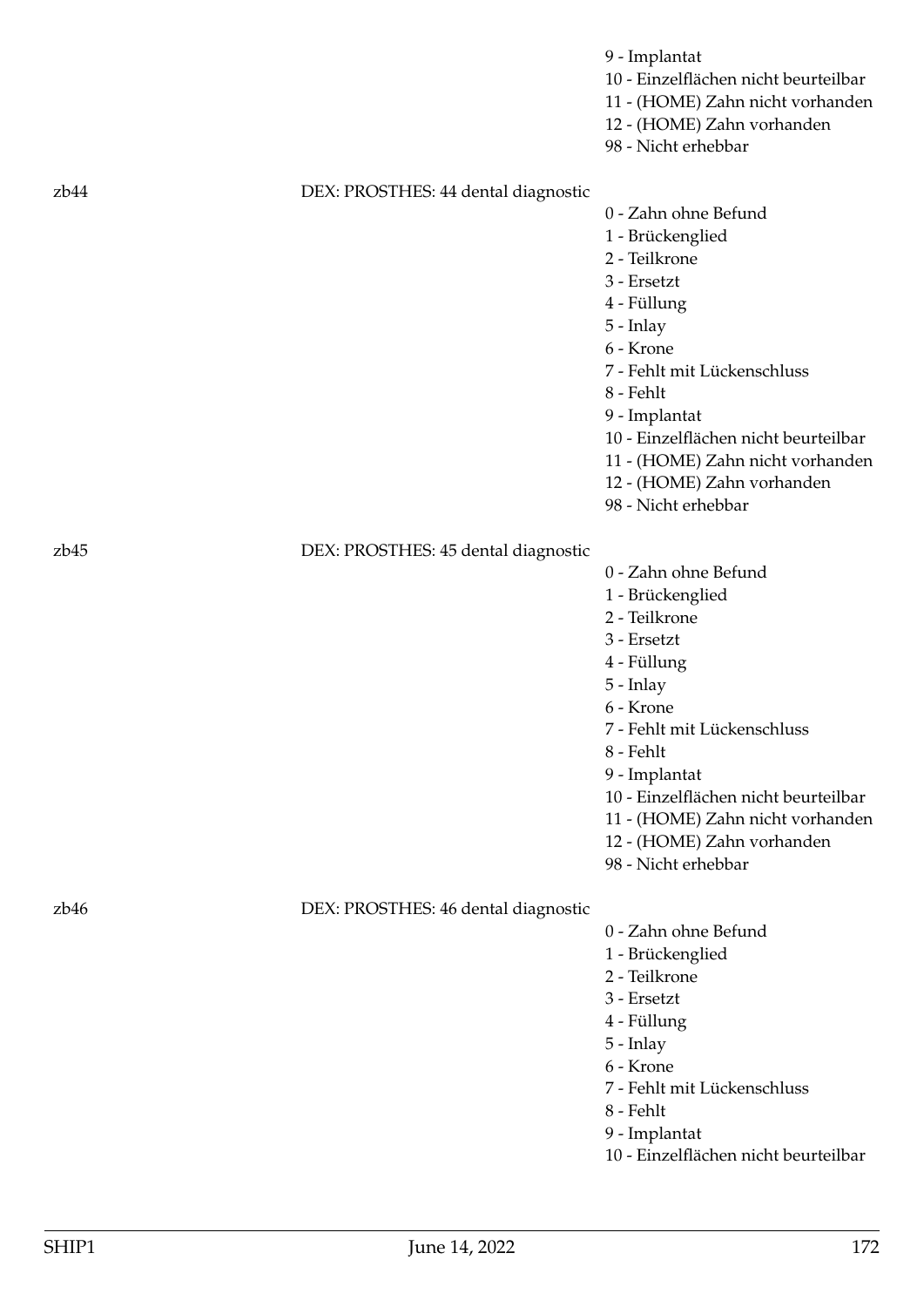|        |                                        | 11 - (HOME) Zahn nicht vorhanden<br>12 - (HOME) Zahn vorhanden<br>98 - Nicht erhebbar                                                                                                                                                                                                                             |
|--------|----------------------------------------|-------------------------------------------------------------------------------------------------------------------------------------------------------------------------------------------------------------------------------------------------------------------------------------------------------------------|
| zb47   | DEX: PROSTHES: 47 dental diagnostic    | 0 - Zahn ohne Befund<br>1 - Brückenglied<br>2 - Teilkrone<br>3 - Ersetzt<br>4 - Füllung<br>$5$ - Inlay<br>6 - Krone<br>7 - Fehlt mit Lückenschluss<br>8 - Fehlt<br>9 - Implantat<br>10 - Einzelflächen nicht beurteilbar<br>11 - (HOME) Zahn nicht vorhanden<br>12 - (HOME) Zahn vorhanden<br>98 - Nicht erhebbar |
| zb48   | DEX: PROSTHES: 48 dental diagnostic    | 0 - Zahn ohne Befund<br>1 - Brückenglied<br>2 - Teilkrone<br>3 - Ersetzt<br>4 - Füllung<br>$5$ - Inlay<br>6 - Krone<br>7 - Fehlt mit Lückenschluss<br>8 - Fehlt<br>9 - Implantat<br>10 - Einzelflächen nicht beurteilbar<br>11 - (HOME) Zahn nicht vorhanden<br>12 - (HOME) Zahn vorhanden<br>98 - Nicht erhebbar |
| zbegin | DEX: PROSTHES: begin dental diagnostic |                                                                                                                                                                                                                                                                                                                   |
| zend   | DEX: PROSTHES: end dental diagnostic   |                                                                                                                                                                                                                                                                                                                   |
| zmd11  | DEX: PROSTHES: 11 distal material      | 0 - entfällt<br>1 - Kunststoff/GIZ-okkl.<br>2 - Amalgam<br>3 - Gusslegierung<br>4 - Keramik<br>5 - Kunststoff-okkl., Verbl.                                                                                                                                                                                       |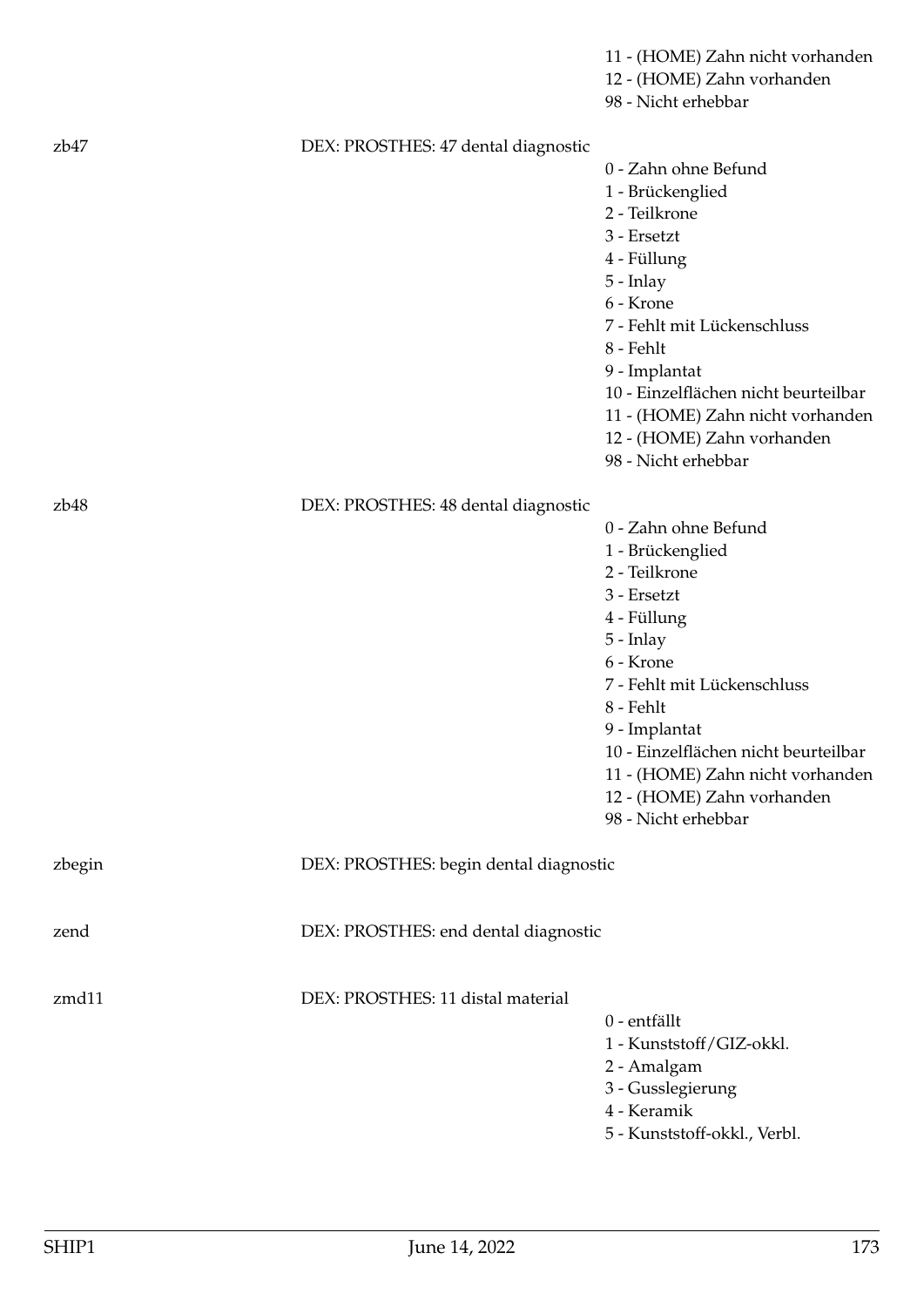| zmd12 | DEX: PROSTHES: 12 distal material |                                             |
|-------|-----------------------------------|---------------------------------------------|
|       |                                   | 0 - entfällt<br>1 - Kunststoff/GIZ-okkl.    |
|       |                                   | 2 - Amalgam                                 |
|       |                                   | 3 - Gusslegierung<br>4 - Keramik            |
|       |                                   | 5 - Kunststoff-okkl., Verbl.                |
| zmd13 | DEX: PROSTHES: 13 distal material |                                             |
|       |                                   | 0 - entfällt<br>1 - Kunststoff/GIZ-okkl.    |
|       |                                   | 2 - Amalgam                                 |
|       |                                   | 3 - Gusslegierung<br>4 - Keramik            |
|       |                                   | 5 - Kunststoff-okkl., Verbl.                |
| zmd14 | DEX: PROSTHES: 14 distal material |                                             |
|       |                                   | 0 - entfällt                                |
|       |                                   | 1 - Kunststoff/GIZ-okkl.                    |
|       |                                   | 2 - Amalgam<br>3 - Gusslegierung            |
|       |                                   | 4 - Keramik                                 |
|       |                                   | 5 - Kunststoff-okkl., Verbl.                |
| zmd15 | DEX: PROSTHES: 15 distal material |                                             |
|       |                                   | 0 - entfällt<br>1 - Kunststoff/GIZ-okkl.    |
|       |                                   | 2 - Amalgam                                 |
|       |                                   | 3 - Gusslegierung                           |
|       |                                   | 4 - Keramik<br>5 - Kunststoff-okkl., Verbl. |
| zmd16 | DEX: PROSTHES: 16 distal material |                                             |
|       |                                   | 0 - entfällt                                |
|       |                                   | 1 - Kunststoff/GIZ-okkl.<br>2 - Amalgam     |
|       |                                   | 3 - Gusslegierung                           |
|       |                                   | 4 - Keramik                                 |
|       |                                   | 5 - Kunststoff-okkl., Verbl.                |
| zmd17 | DEX: PROSTHES: 17 distal material |                                             |
|       |                                   | 0 - entfällt<br>1 - Kunststoff/GIZ-okkl.    |
|       |                                   | 2 - Amalgam                                 |
|       |                                   | 3 - Gusslegierung<br>4 - Keramik            |
|       |                                   | 5 - Kunststoff-okkl., Verbl.                |
| zmd18 | DEX: PROSTHES: 18 distal material |                                             |
|       |                                   | 0 - entfällt                                |
|       |                                   |                                             |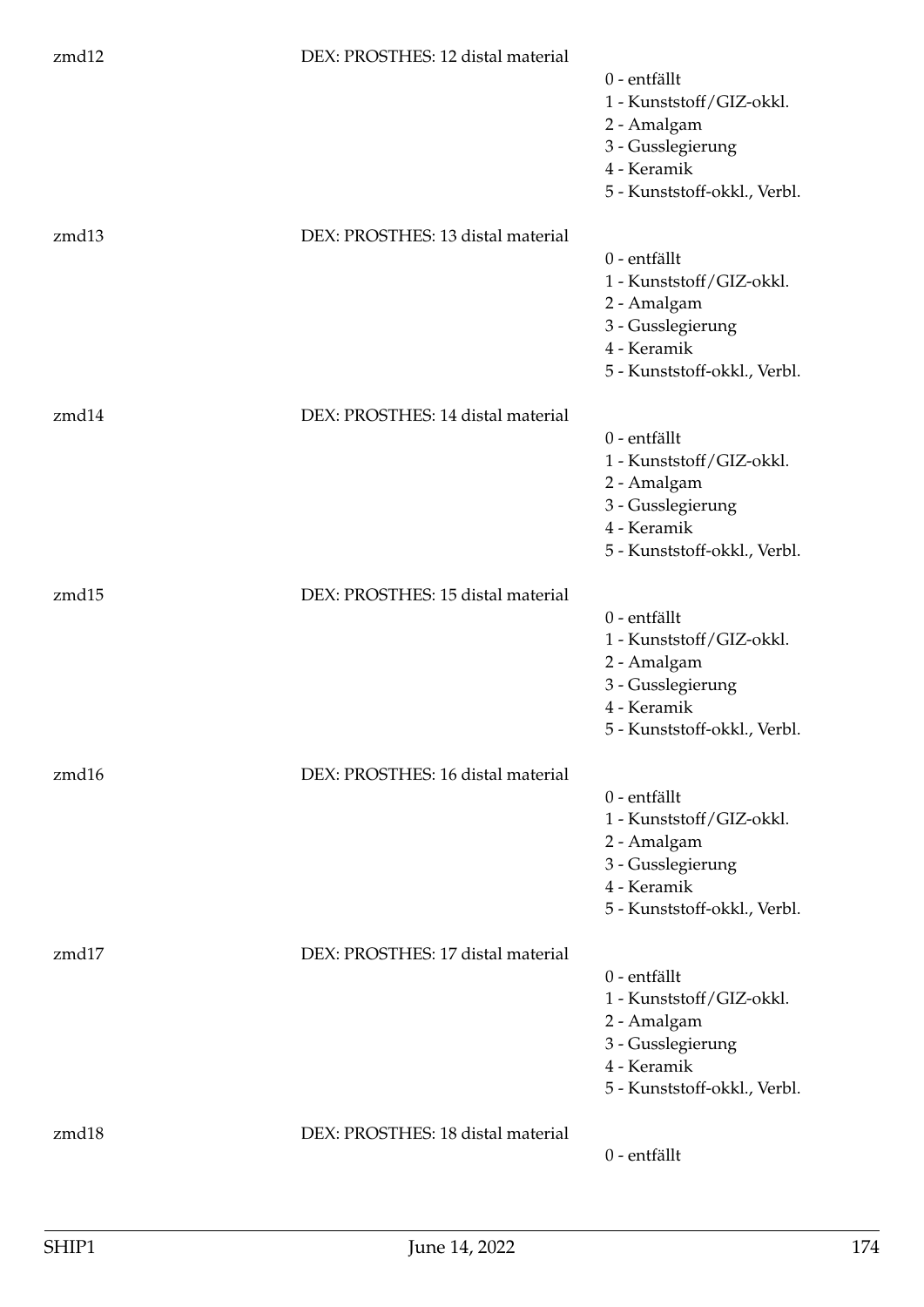|       |                                   | 1 - Kunststoff/GIZ-okkl.<br>2 - Amalgam<br>3 - Gusslegierung<br>4 - Keramik<br>5 - Kunststoff-okkl., Verbl.                 |
|-------|-----------------------------------|-----------------------------------------------------------------------------------------------------------------------------|
| zmd21 | DEX: PROSTHES: 21 distal material | 0 - entfällt<br>1 - Kunststoff/GIZ-okkl.<br>2 - Amalgam<br>3 - Gusslegierung<br>4 - Keramik<br>5 - Kunststoff-okkl., Verbl. |
| zmd22 | DEX: PROSTHES: 22 distal material | 0 - entfällt<br>1 - Kunststoff/GIZ-okkl.<br>2 - Amalgam<br>3 - Gusslegierung<br>4 - Keramik<br>5 - Kunststoff-okkl., Verbl. |
| zmd23 | DEX: PROSTHES: 23 distal material | 0 - entfällt<br>1 - Kunststoff/GIZ-okkl.<br>2 - Amalgam<br>3 - Gusslegierung<br>4 - Keramik<br>5 - Kunststoff-okkl., Verbl. |
| zmd24 | DEX: PROSTHES: 24 distal material | 0 - entfällt<br>1 - Kunststoff/GIZ-okkl.<br>2 - Amalgam<br>3 - Gusslegierung<br>4 - Keramik<br>5 - Kunststoff-okkl., Verbl. |
| zmd25 | DEX: PROSTHES: 25 distal material | 0 - entfällt<br>1 - Kunststoff/GIZ-okkl.<br>2 - Amalgam<br>3 - Gusslegierung<br>4 - Keramik<br>5 - Kunststoff-okkl., Verbl. |
| zmd26 | DEX: PROSTHES: 26 distal material | 0 - entfällt<br>1 - Kunststoff/GIZ-okkl.<br>2 - Amalgam                                                                     |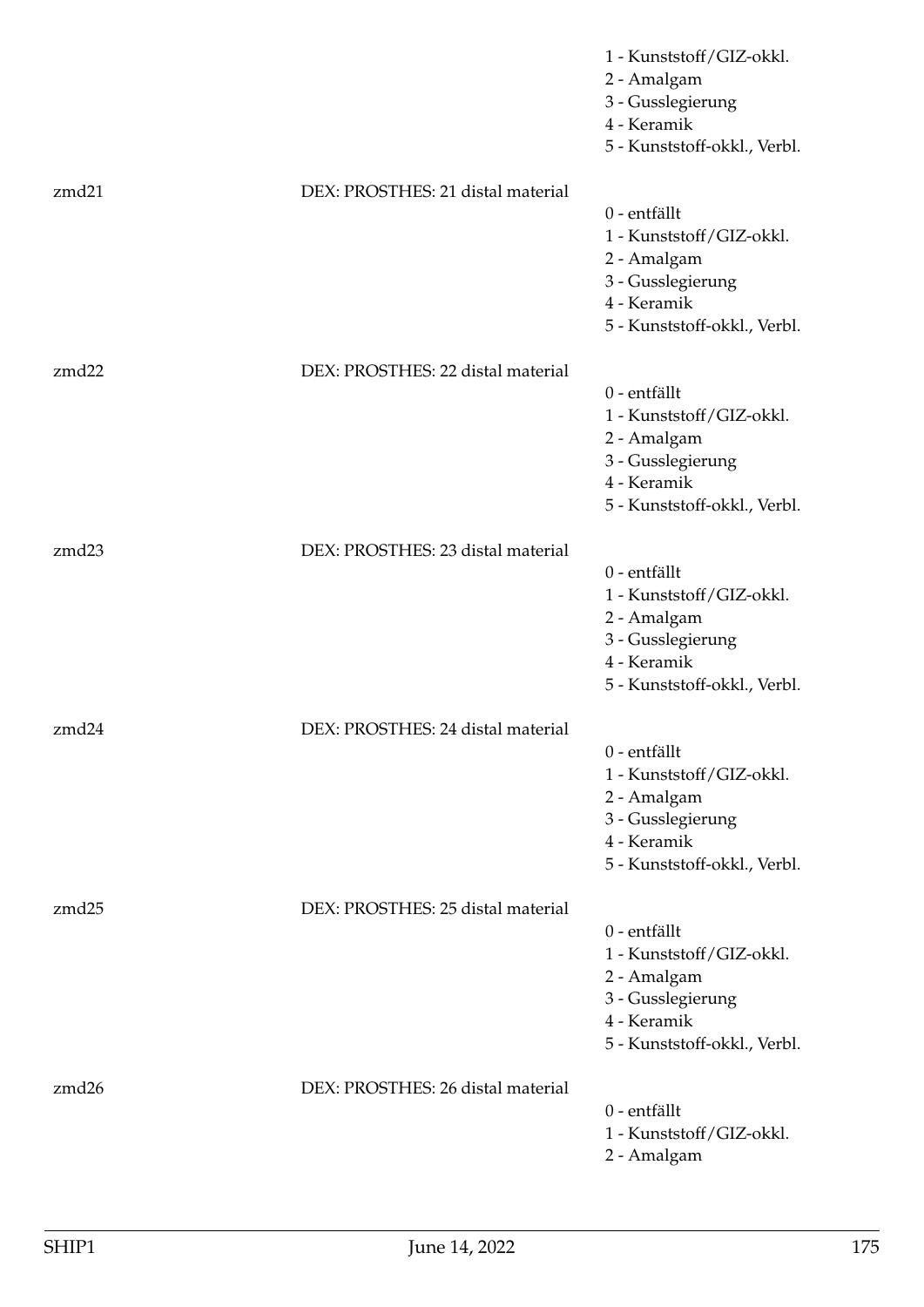|       |                                   | 3 - Gusslegierung<br>4 - Keramik<br>5 - Kunststoff-okkl., Verbl.                                                            |
|-------|-----------------------------------|-----------------------------------------------------------------------------------------------------------------------------|
| zmd27 | DEX: PROSTHES: 27 distal material | 0 - entfällt<br>1 - Kunststoff/GIZ-okkl.<br>2 - Amalgam<br>3 - Gusslegierung<br>4 - Keramik<br>5 - Kunststoff-okkl., Verbl. |
| zmd28 | DEX: PROSTHES: 28 distal material | 0 - entfällt<br>1 - Kunststoff/GIZ-okkl.<br>2 - Amalgam<br>3 - Gusslegierung<br>4 - Keramik<br>5 - Kunststoff-okkl., Verbl. |
| zmd31 | DEX: PROSTHES: 31 distal material | 0 - entfällt<br>1 - Kunststoff/GIZ-okkl.<br>2 - Amalgam<br>3 - Gusslegierung<br>4 - Keramik<br>5 - Kunststoff-okkl., Verbl. |
| zmd32 | DEX: PROSTHES: 32 distal material | 0 - entfällt<br>1 - Kunststoff/GIZ-okkl.<br>2 - Amalgam<br>3 - Gusslegierung<br>4 - Keramik<br>5 - Kunststoff-okkl., Verbl. |
| zmd33 | DEX: PROSTHES: 33 distal material | 0 - entfällt<br>1 - Kunststoff/GIZ-okkl.<br>2 - Amalgam<br>3 - Gusslegierung<br>4 - Keramik<br>5 - Kunststoff-okkl., Verbl. |
| zmd34 | DEX: PROSTHES: 34 distal material | 0 - entfällt<br>1 - Kunststoff/GIZ-okkl.<br>2 - Amalgam<br>3 - Gusslegierung<br>4 - Keramik                                 |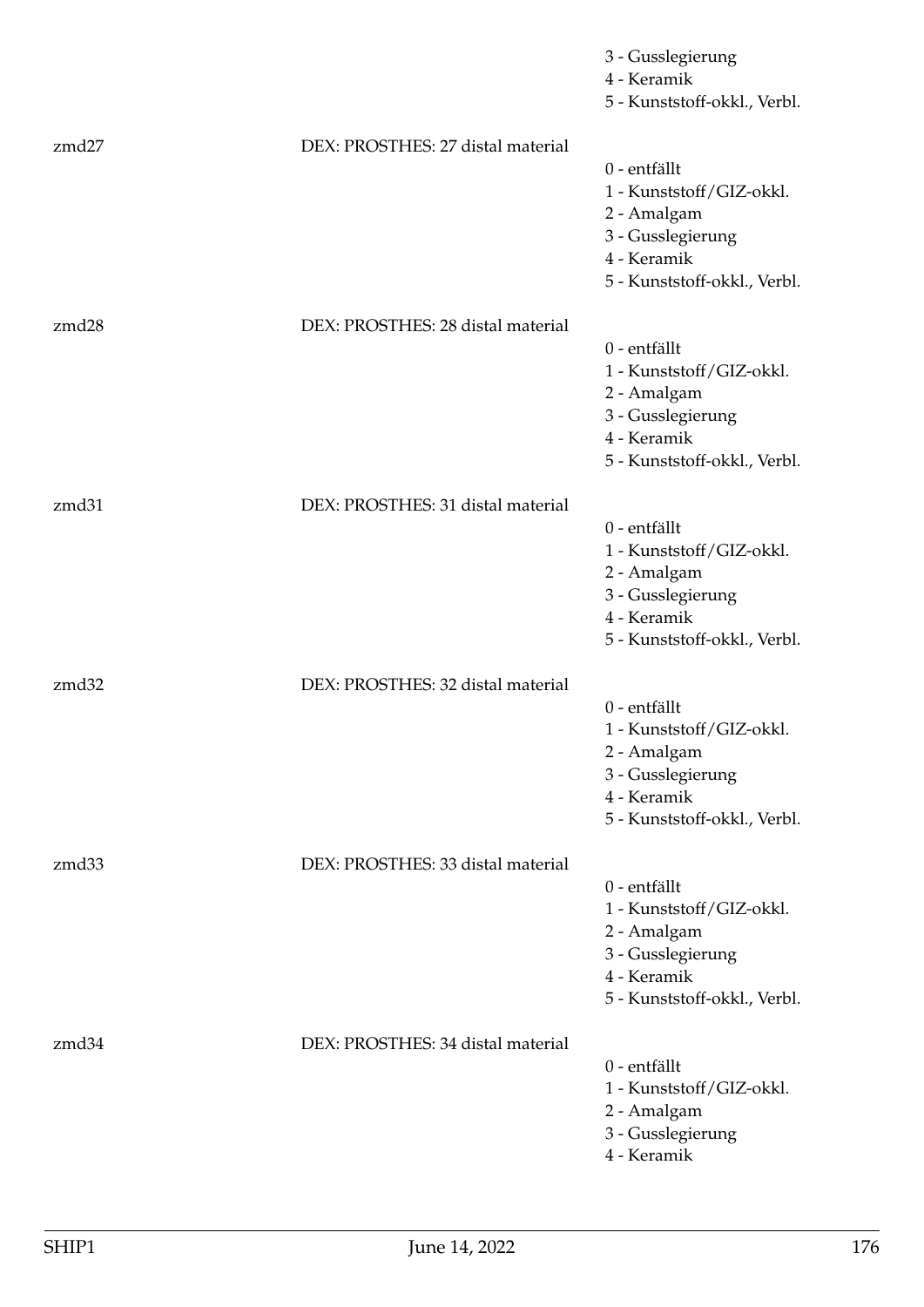| zmd35             | DEX: PROSTHES: 35 distal material | 0 - entfällt<br>1 - Kunststoff/GIZ-okkl.<br>2 - Amalgam<br>3 - Gusslegierung<br>4 - Keramik<br>5 - Kunststoff-okkl., Verbl.   |
|-------------------|-----------------------------------|-------------------------------------------------------------------------------------------------------------------------------|
| zmd36             | DEX: PROSTHES: 36 distal material | 0 - entfällt<br>1 - Kunststoff/GIZ-okkl.<br>2 - Amalgam<br>3 - Gusslegierung<br>4 - Keramik<br>5 - Kunststoff-okkl., Verbl.   |
| zmd37             | DEX: PROSTHES: 37 distal material | 0 - entfällt<br>1 - Kunststoff/GIZ-okkl.<br>2 - Amalgam<br>3 - Gusslegierung<br>4 - Keramik<br>5 - Kunststoff-okkl., Verbl.   |
| zmd <sub>38</sub> | DEX: PROSTHES: 38 distal material | 0 - entfällt<br>1 - Kunststoff/GIZ-okkl.<br>2 - Amalgam<br>3 - Gusslegierung<br>4 - Keramik<br>5 - Kunststoff-okkl., Verbl.   |
| zmd41             | DEX: PROSTHES: 41 distal material | $0$ - entfällt<br>1 - Kunststoff/GIZ-okkl.<br>2 - Amalgam<br>3 - Gusslegierung<br>4 - Keramik<br>5 - Kunststoff-okkl., Verbl. |
| zmd42             | DEX: PROSTHES: 42 distal material | 0 - entfällt<br>1 - Kunststoff/GIZ-okkl.<br>2 - Amalgam<br>3 - Gusslegierung<br>4 - Keramik<br>5 - Kunststoff-okkl., Verbl.   |

5 - Kunststoff-okkl., Verbl.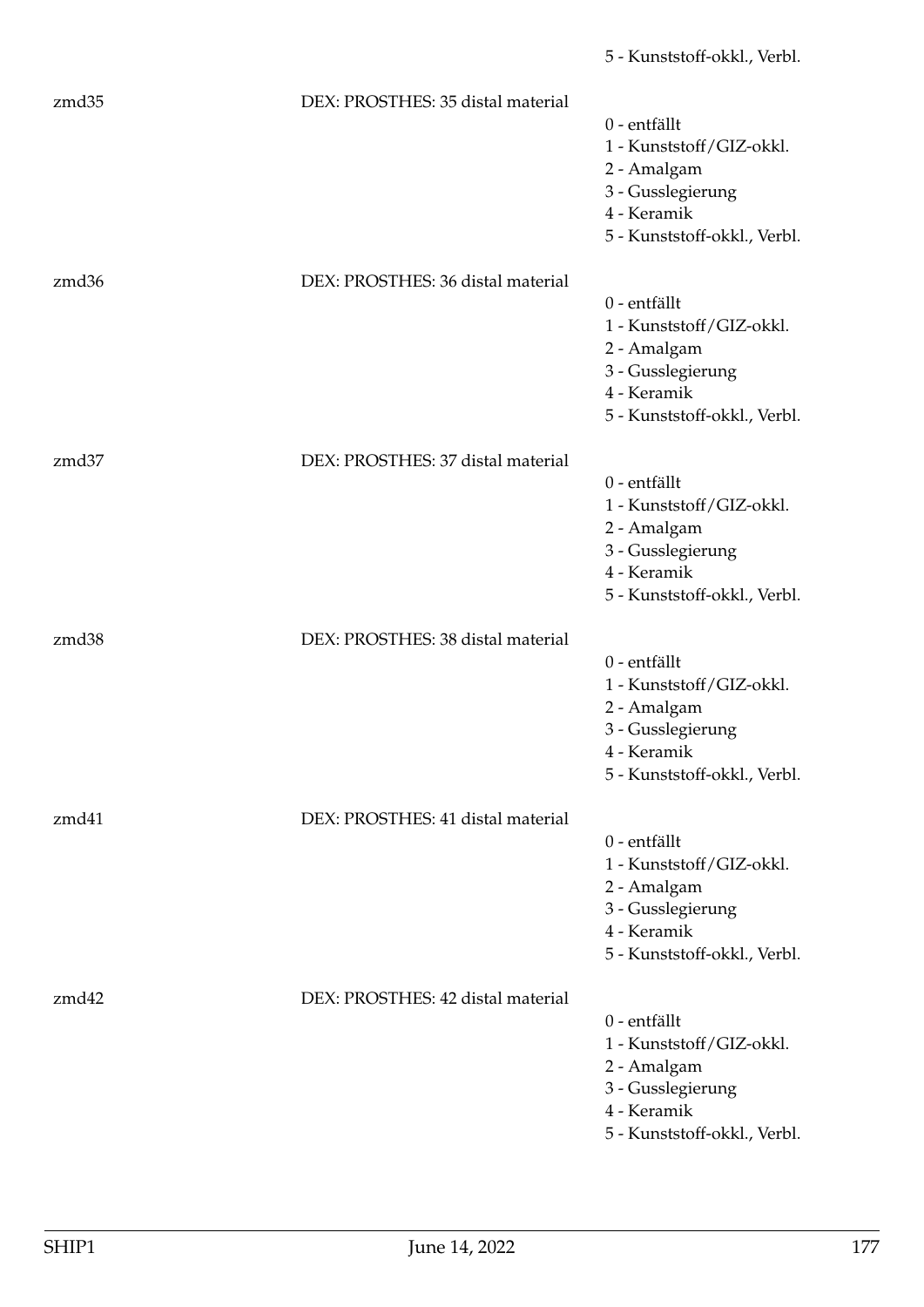| zmd43 | DEX: PROSTHES: 43 distal material  | 0 - entfällt<br>1 - Kunststoff/GIZ-okkl.<br>2 - Amalgam<br>3 - Gusslegierung<br>4 - Keramik<br>5 - Kunststoff-okkl., Verbl. |
|-------|------------------------------------|-----------------------------------------------------------------------------------------------------------------------------|
| zmd44 | DEX: PROSTHES: 44 distal material  | 0 - entfällt<br>1 - Kunststoff/GIZ-okkl.<br>2 - Amalgam<br>3 - Gusslegierung<br>4 - Keramik<br>5 - Kunststoff-okkl., Verbl. |
| zmd45 | DEX: PROSTHES: 45 distal material  | 0 - entfällt<br>1 - Kunststoff/GIZ-okkl.<br>2 - Amalgam<br>3 - Gusslegierung<br>4 - Keramik<br>5 - Kunststoff-okkl., Verbl. |
| zmd46 | DEX: PROSTHES: 46 distal material  | 0 - entfällt<br>1 - Kunststoff/GIZ-okkl.<br>2 - Amalgam<br>3 - Gusslegierung<br>4 - Keramik<br>5 - Kunststoff-okkl., Verbl. |
| zmd47 | DEX: PROSTHES: 47 distal material  | 0 - entfällt<br>1 - Kunststoff/GIZ-okkl.<br>2 - Amalgam<br>3 - Gusslegierung<br>4 - Keramik<br>5 - Kunststoff-okkl., Verbl. |
| zmd48 | DEX: PROSTHES: 48 distal material  | 0 - entfällt<br>1 - Kunststoff/GIZ-okkl.<br>2 - Amalgam<br>3 - Gusslegierung<br>4 - Keramik<br>5 - Kunststoff-okkl., Verbl. |
| zml31 | DEX: PROSTHES: 31 lingual material | 0 - entfällt                                                                                                                |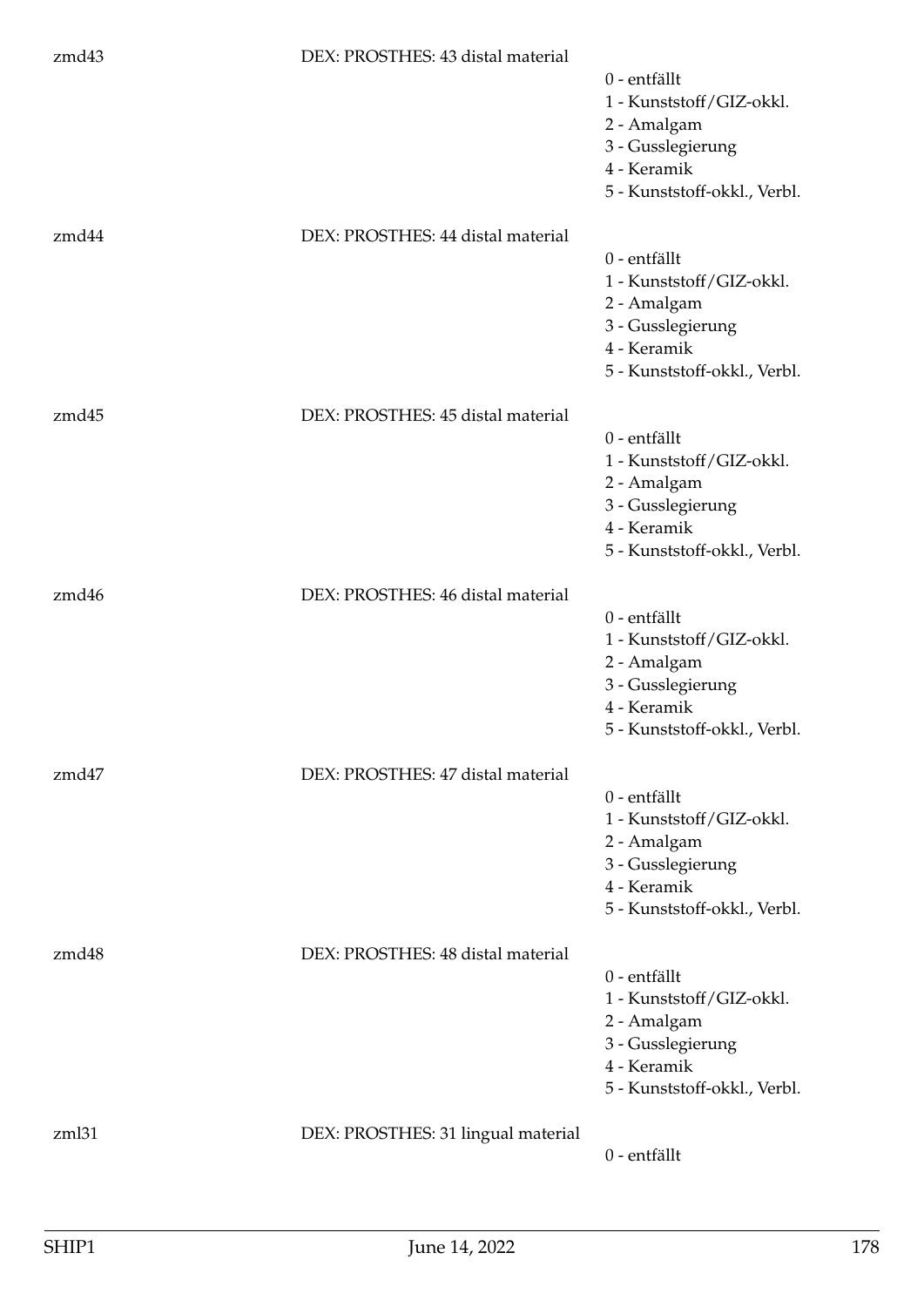|       |                                    | 1 - Kunststoff/GIZ-okkl.<br>2 - Amalgam<br>3 - Gusslegierung<br>4 - Keramik<br>5 - Kunststoff-okkl., Verbl.                 |
|-------|------------------------------------|-----------------------------------------------------------------------------------------------------------------------------|
| zml32 | DEX: PROSTHES: 32 lingual material | 0 - entfällt<br>1 - Kunststoff/GIZ-okkl.<br>2 - Amalgam<br>3 - Gusslegierung<br>4 - Keramik<br>5 - Kunststoff-okkl., Verbl. |
| zml33 | DEX: PROSTHES: 33 lingual material | 0 - entfällt<br>1 - Kunststoff/GIZ-okkl.<br>2 - Amalgam<br>3 - Gusslegierung<br>4 - Keramik<br>5 - Kunststoff-okkl., Verbl. |
| zml34 | DEX: PROSTHES: 34 lingual material | 0 - entfällt<br>1 - Kunststoff/GIZ-okkl.<br>2 - Amalgam<br>3 - Gusslegierung<br>4 - Keramik<br>5 - Kunststoff-okkl., Verbl. |
| zml35 | DEX: PROSTHES: 35 lingual material | 0 - entfällt<br>1 - Kunststoff/GIZ-okkl.<br>2 - Amalgam<br>3 - Gusslegierung<br>4 - Keramik<br>5 - Kunststoff-okkl., Verbl. |
| zml36 | DEX: PROSTHES: 36 lingual material | 0 - entfällt<br>1 - Kunststoff/GIZ-okkl.<br>2 - Amalgam<br>3 - Gusslegierung<br>4 - Keramik<br>5 - Kunststoff-okkl., Verbl. |
| zml37 | DEX: PROSTHES: 37 lingual material | 0 - entfällt<br>1 - Kunststoff/GIZ-okkl.<br>2 - Amalgam                                                                     |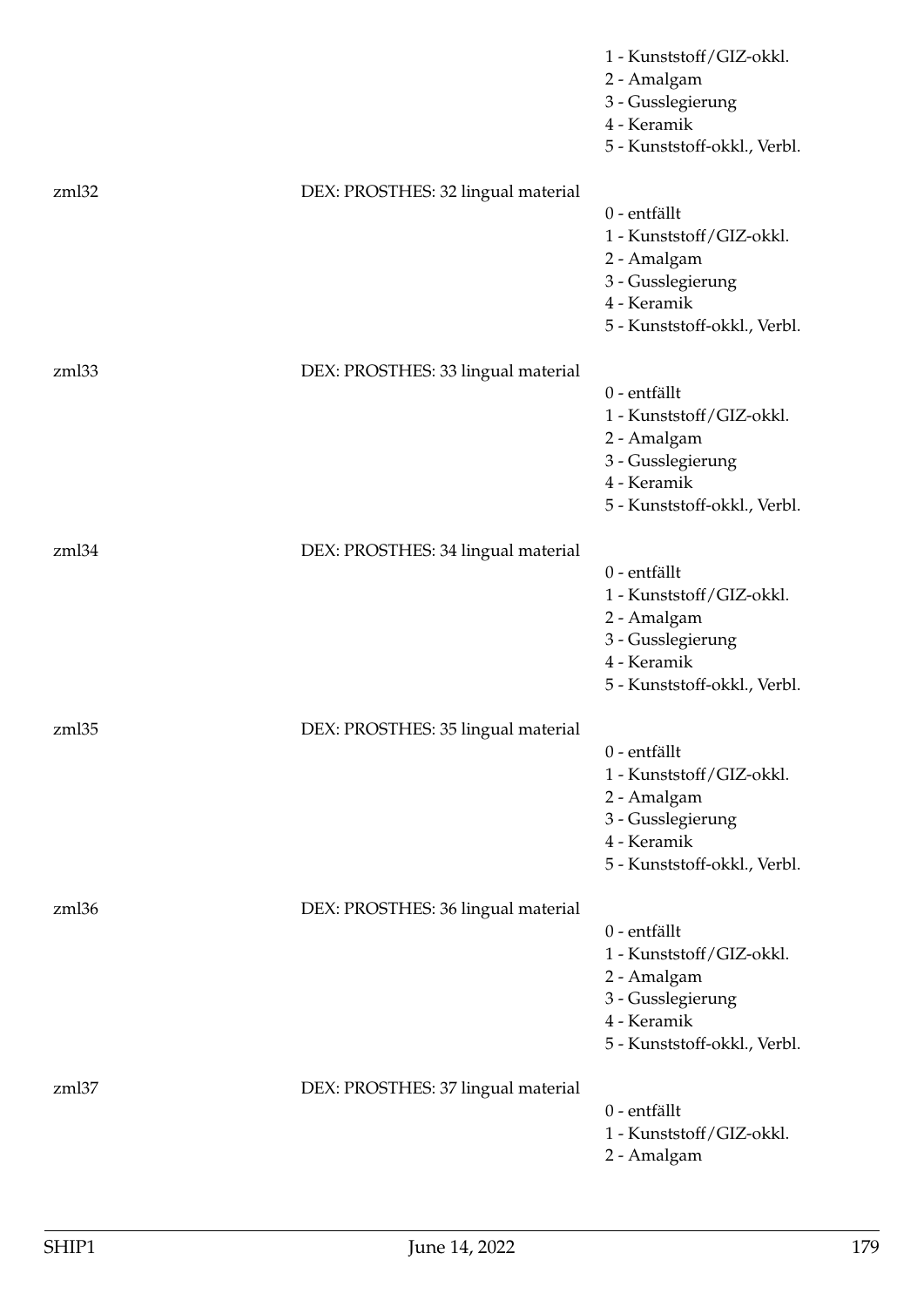|       |                                    | 3 - Gusslegierung<br>4 - Keramik<br>5 - Kunststoff-okkl., Verbl.                                                            |
|-------|------------------------------------|-----------------------------------------------------------------------------------------------------------------------------|
| zml38 | DEX: PROSTHES: 38 lingual material | 0 - entfällt<br>1 - Kunststoff/GIZ-okkl.<br>2 - Amalgam<br>3 - Gusslegierung<br>4 - Keramik<br>5 - Kunststoff-okkl., Verbl. |
| zml41 | DEX: PROSTHES: 41 lingual material | 0 - entfällt<br>1 - Kunststoff/GIZ-okkl.<br>2 - Amalgam<br>3 - Gusslegierung<br>4 - Keramik<br>5 - Kunststoff-okkl., Verbl. |
| zml42 | DEX: PROSTHES: 42 lingual material | 0 - entfällt<br>1 - Kunststoff/GIZ-okkl.<br>2 - Amalgam<br>3 - Gusslegierung<br>4 - Keramik<br>5 - Kunststoff-okkl., Verbl. |
| zml43 | DEX: PROSTHES: 43 lingual material | 0 - entfällt<br>1 - Kunststoff/GIZ-okkl.<br>2 - Amalgam<br>3 - Gusslegierung<br>4 - Keramik<br>5 - Kunststoff-okkl., Verbl. |
| zml44 | DEX: PROSTHES: 44 lingual material | 0 - entfällt<br>1 - Kunststoff/GIZ-okkl.<br>2 - Amalgam<br>3 - Gusslegierung<br>4 - Keramik<br>5 - Kunststoff-okkl., Verbl. |
| zml45 | DEX: PROSTHES: 45 lingual material | 0 - entfällt<br>1 - Kunststoff/GIZ-okkl.<br>2 - Amalgam<br>3 - Gusslegierung<br>4 - Keramik                                 |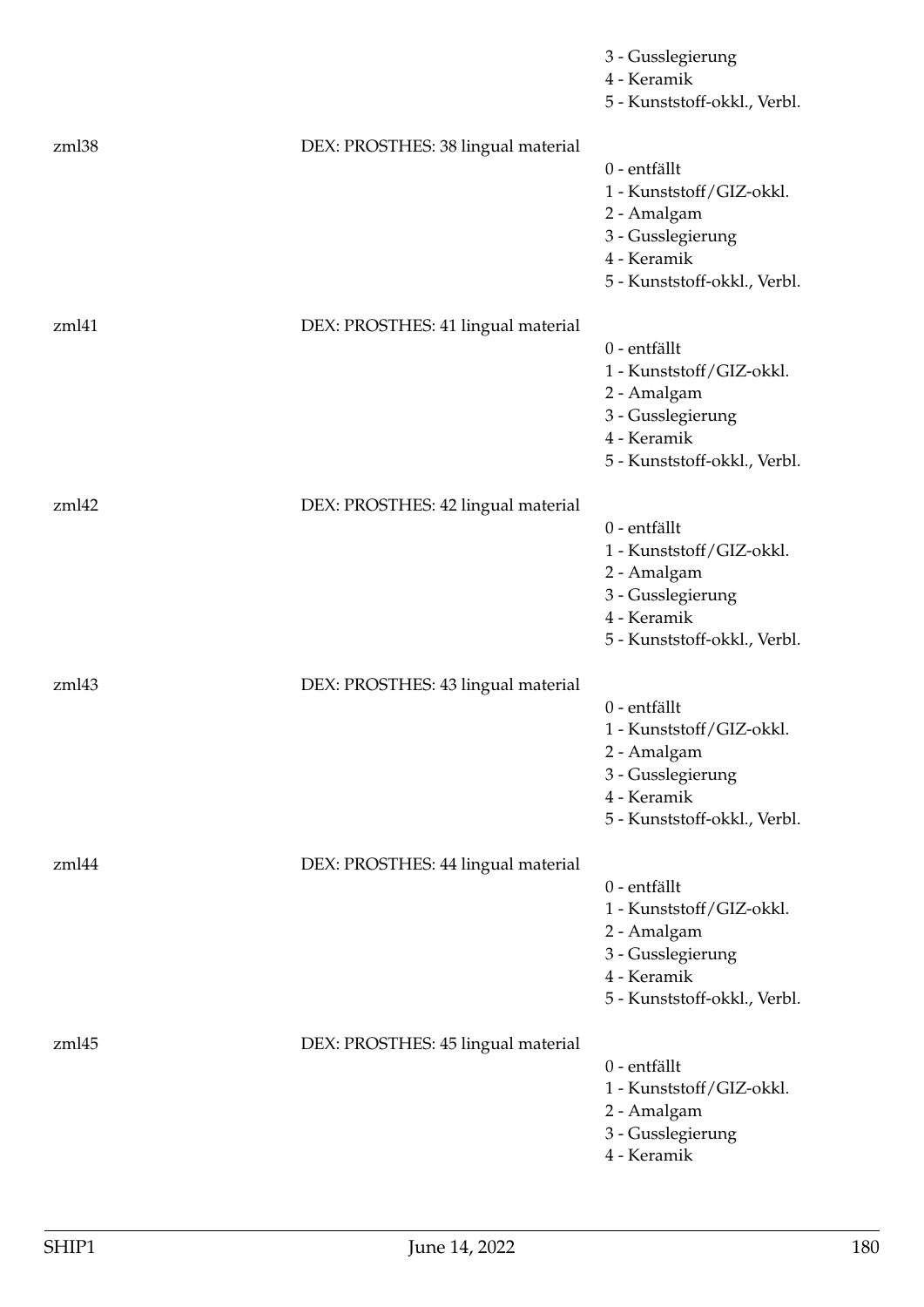| zml46 | DEX: PROSTHES: 46 lingual material | 0 - entfällt<br>1 - Kunststoff/GIZ-okkl.<br>2 - Amalgam<br>3 - Gusslegierung<br>4 - Keramik<br>5 - Kunststoff-okkl., Verbl. |
|-------|------------------------------------|-----------------------------------------------------------------------------------------------------------------------------|
| zml47 | DEX: PROSTHES: 47 lingual material | 0 - entfällt<br>1 - Kunststoff/GIZ-okkl.<br>2 - Amalgam<br>3 - Gusslegierung<br>4 - Keramik<br>5 - Kunststoff-okkl., Verbl. |
| zml48 | DEX: PROSTHES: 48 lingual material | 0 - entfällt<br>1 - Kunststoff/GIZ-okkl.<br>2 - Amalgam<br>3 - Gusslegierung<br>4 - Keramik<br>5 - Kunststoff-okkl., Verbl. |
| zmm11 | DEX: PROSTHES: 11 mesial material  | 0 - entfällt<br>1 - Kunststoff/GIZ-okkl.<br>2 - Amalgam<br>3 - Gusslegierung<br>4 - Keramik<br>5 - Kunststoff-okkl., Verbl. |
| zmm12 | DEX: PROSTHES: 12 mesial material  | 0 - entfällt<br>1 - Kunststoff/GIZ-okkl.<br>2 - Amalgam<br>3 - Gusslegierung<br>4 - Keramik<br>5 - Kunststoff-okkl., Verbl. |
| zmm13 | DEX: PROSTHES: 13 mesial material  | 0 - entfällt<br>1 - Kunststoff/GIZ-okkl.<br>2 - Amalgam<br>3 - Gusslegierung<br>4 - Keramik<br>5 - Kunststoff-okkl., Verbl. |

5 - Kunststoff-okkl., Verbl.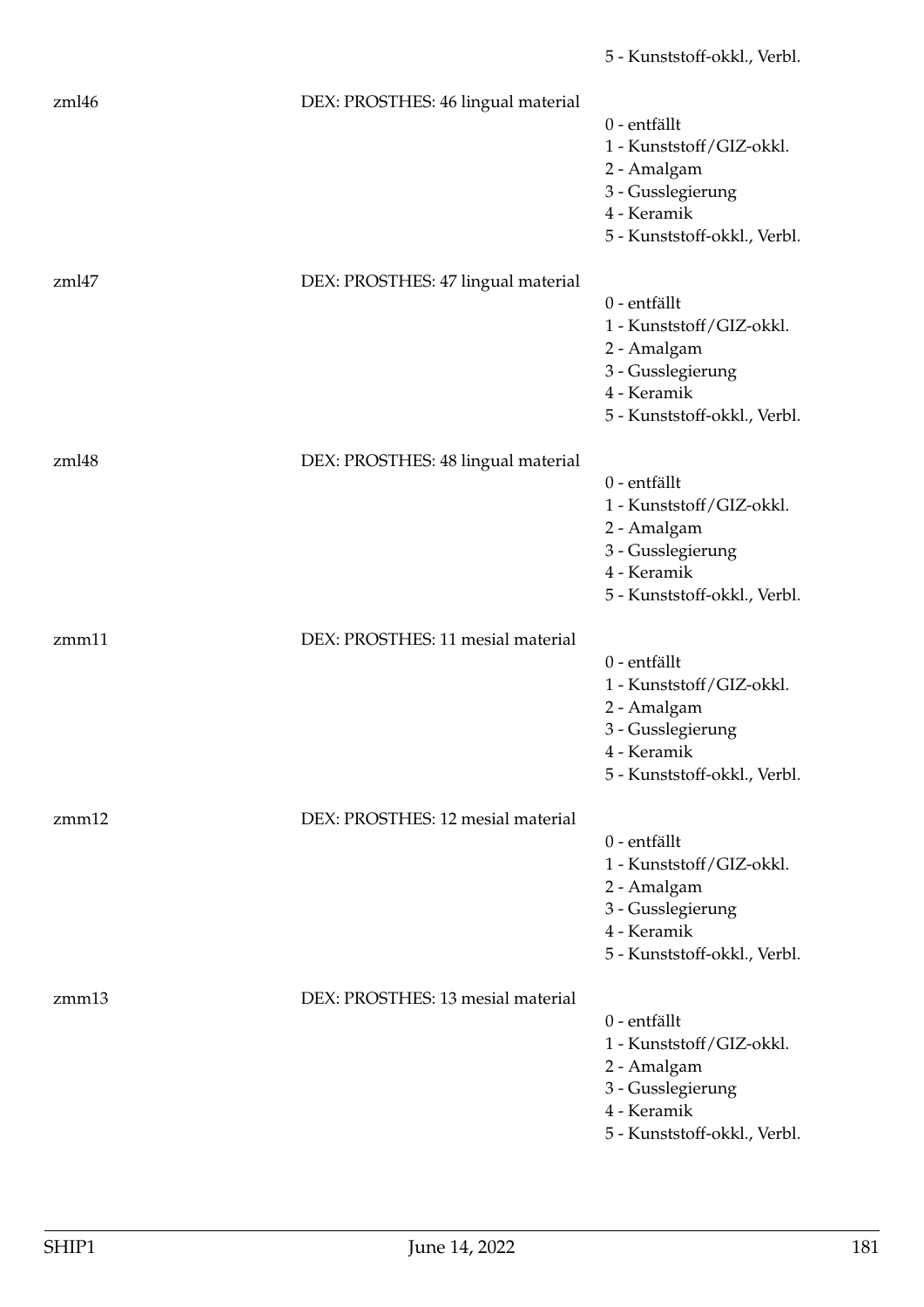| zmm14 | DEX: PROSTHES: 14 mesial material | 0 - entfällt<br>1 - Kunststoff/GIZ-okkl.<br>2 - Amalgam<br>3 - Gusslegierung<br>4 - Keramik<br>5 - Kunststoff-okkl., Verbl. |
|-------|-----------------------------------|-----------------------------------------------------------------------------------------------------------------------------|
| zmm15 | DEX: PROSTHES: 15 mesial material | 0 - entfällt<br>1 - Kunststoff/GIZ-okkl.<br>2 - Amalgam<br>3 - Gusslegierung<br>4 - Keramik<br>5 - Kunststoff-okkl., Verbl. |
| zmm16 | DEX: PROSTHES: 16 mesial material | 0 - entfällt<br>1 - Kunststoff/GIZ-okkl.<br>2 - Amalgam<br>3 - Gusslegierung<br>4 - Keramik<br>5 - Kunststoff-okkl., Verbl. |
| zmm17 | DEX: PROSTHES: 17 mesial material | 0 - entfällt<br>1 - Kunststoff/GIZ-okkl.<br>2 - Amalgam<br>3 - Gusslegierung<br>4 - Keramik<br>5 - Kunststoff-okkl., Verbl. |
| zmm18 | DEX: PROSTHES: 18 mesial material | 0 - entfällt<br>1 - Kunststoff/GIZ-okkl.<br>2 - Amalgam<br>3 - Gusslegierung<br>4 - Keramik<br>5 - Kunststoff-okkl., Verbl. |
| zmm21 | DEX: PROSTHES: 21 mesial material | 0 - entfällt<br>1 - Kunststoff/GIZ-okkl.<br>2 - Amalgam<br>3 - Gusslegierung<br>4 - Keramik<br>5 - Kunststoff-okkl., Verbl. |
| zmm22 | DEX: PROSTHES: 22 mesial material | 0 - entfällt                                                                                                                |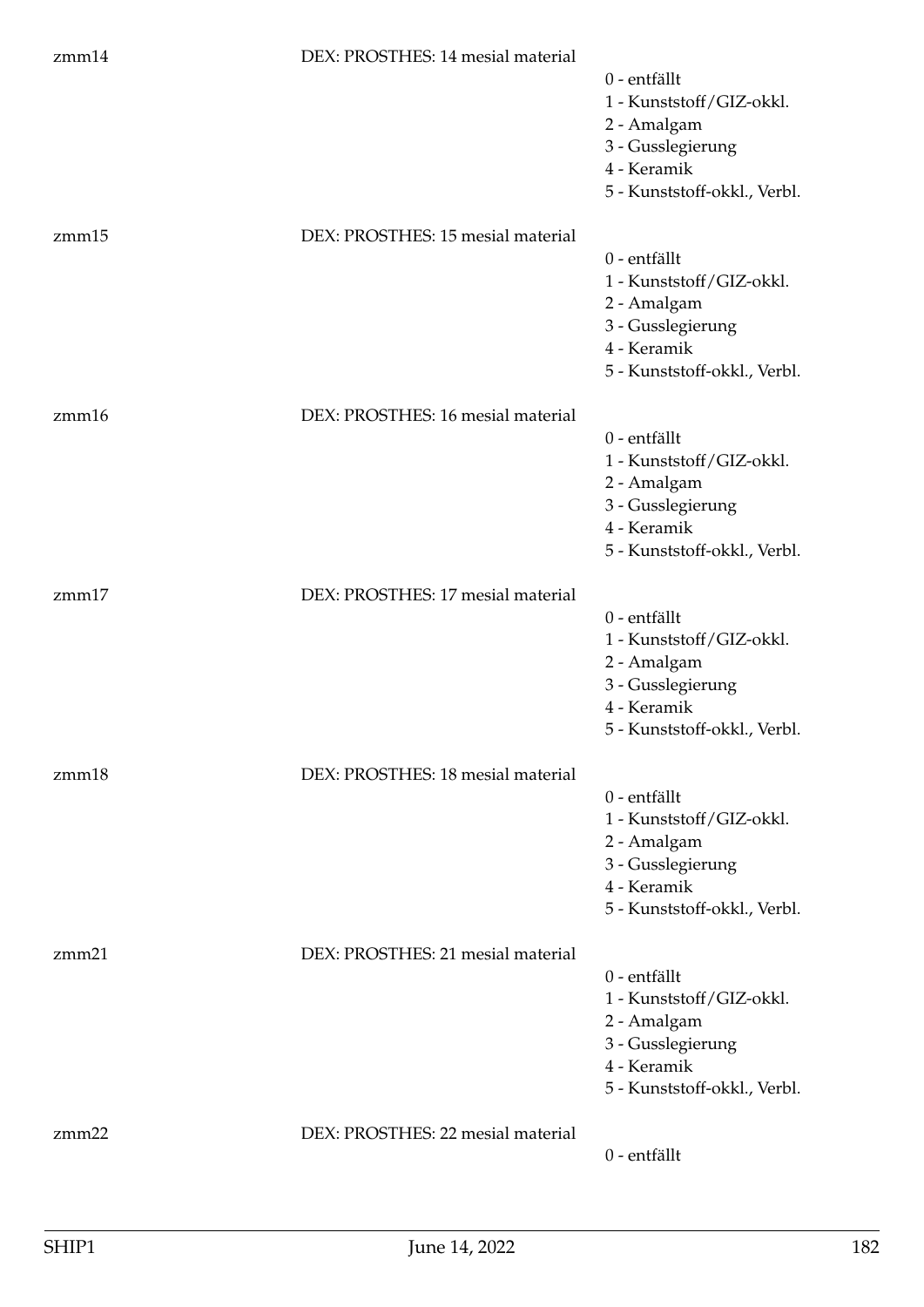|       |                                   | 1 - Kunststoff/GIZ-okkl.<br>2 - Amalgam<br>3 - Gusslegierung<br>4 - Keramik<br>5 - Kunststoff-okkl., Verbl.                   |
|-------|-----------------------------------|-------------------------------------------------------------------------------------------------------------------------------|
| zmm23 | DEX: PROSTHES: 23 mesial material | $0$ - entfällt<br>1 - Kunststoff/GIZ-okkl.<br>2 - Amalgam<br>3 - Gusslegierung<br>4 - Keramik<br>5 - Kunststoff-okkl., Verbl. |
| zmm24 | DEX: PROSTHES: 24 mesial material | 0 - entfällt<br>1 - Kunststoff/GIZ-okkl.<br>2 - Amalgam<br>3 - Gusslegierung<br>4 - Keramik<br>5 - Kunststoff-okkl., Verbl.   |
| zmm25 | DEX: PROSTHES: 25 mesial material | 0 - entfällt<br>1 - Kunststoff/GIZ-okkl.<br>2 - Amalgam<br>3 - Gusslegierung<br>4 - Keramik<br>5 - Kunststoff-okkl., Verbl.   |
| zmm26 | DEX: PROSTHES: 26 mesial material | 0 - entfällt<br>1 - Kunststoff/GIZ-okkl.<br>2 - Amalgam<br>3 - Gusslegierung<br>4 - Keramik<br>5 - Kunststoff-okkl., Verbl.   |
| zmm27 | DEX: PROSTHES: 27 mesial material | 0 - entfällt<br>1 - Kunststoff/GIZ-okkl.<br>2 - Amalgam<br>3 - Gusslegierung<br>4 - Keramik<br>5 - Kunststoff-okkl., Verbl.   |
| zmm28 | DEX: PROSTHES: 28 mesial material | 0 - entfällt<br>1 - Kunststoff/GIZ-okkl.<br>2 - Amalgam                                                                       |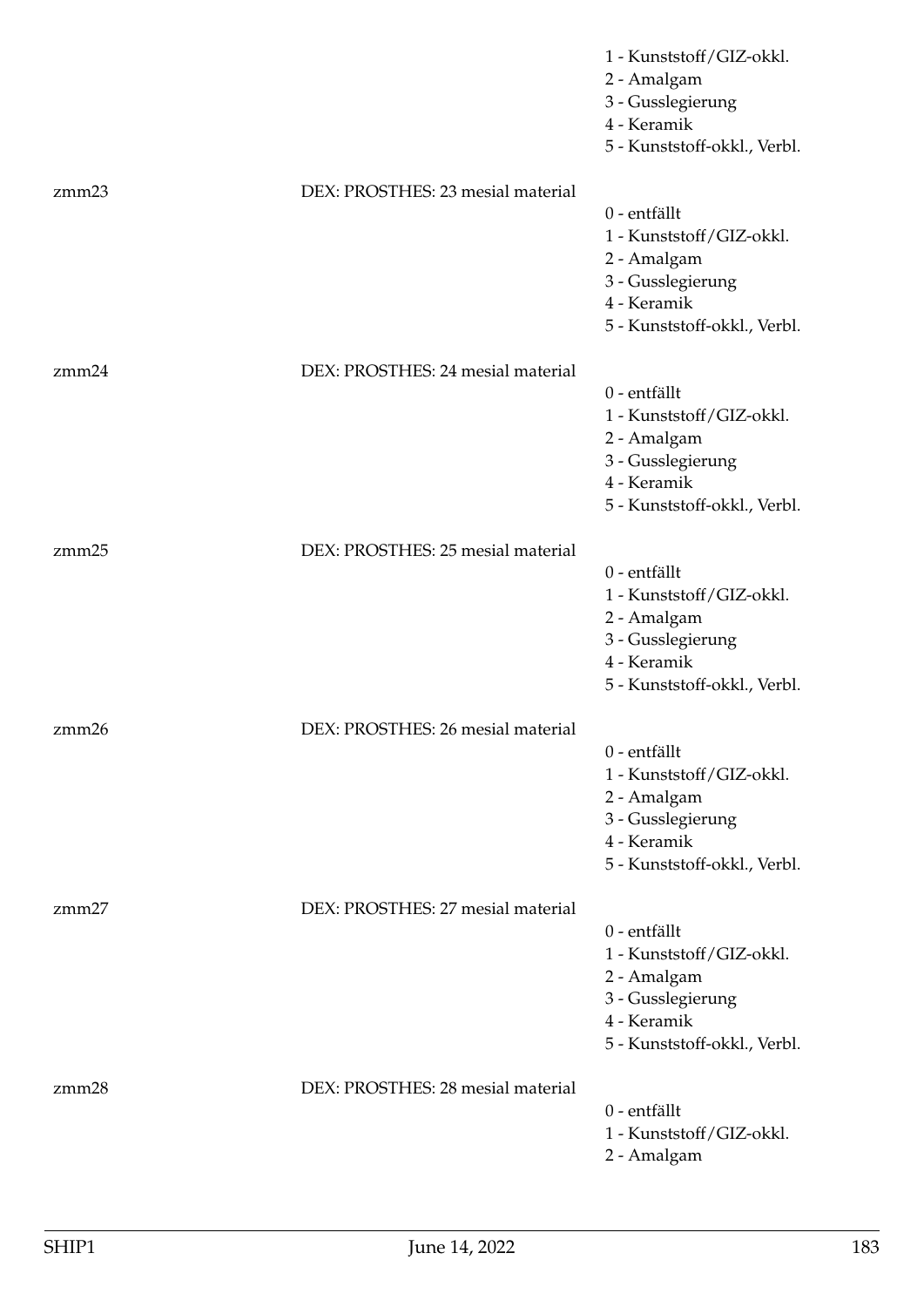|       |                                   | 3 - Gusslegierung<br>4 - Keramik<br>5 - Kunststoff-okkl., Verbl.                                                            |
|-------|-----------------------------------|-----------------------------------------------------------------------------------------------------------------------------|
| zmm31 | DEX: PROSTHES: 31 mesial material | 0 - entfällt<br>1 - Kunststoff/GIZ-okkl.<br>2 - Amalgam<br>3 - Gusslegierung<br>4 - Keramik<br>5 - Kunststoff-okkl., Verbl. |
| zmm32 | DEX: PROSTHES: 32 mesial material | 0 - entfällt<br>1 - Kunststoff/GIZ-okkl.<br>2 - Amalgam<br>3 - Gusslegierung<br>4 - Keramik<br>5 - Kunststoff-okkl., Verbl. |
| zmm33 | DEX: PROSTHES: 33 mesial material | 0 - entfällt<br>1 - Kunststoff/GIZ-okkl.<br>2 - Amalgam<br>3 - Gusslegierung<br>4 - Keramik<br>5 - Kunststoff-okkl., Verbl. |
| zmm34 | DEX: PROSTHES: 34 mesial material | 0 - entfällt<br>1 - Kunststoff/GIZ-okkl.<br>2 - Amalgam<br>3 - Gusslegierung<br>4 - Keramik<br>5 - Kunststoff-okkl., Verbl. |
| zmm35 | DEX: PROSTHES: 35 mesial material | 0 - entfällt<br>1 - Kunststoff/GIZ-okkl.<br>2 - Amalgam<br>3 - Gusslegierung<br>4 - Keramik<br>5 - Kunststoff-okkl., Verbl. |
| zmm36 | DEX: PROSTHES: 36 mesial material | 0 - entfällt<br>1 - Kunststoff/GIZ-okkl.<br>2 - Amalgam<br>3 - Gusslegierung<br>4 - Keramik                                 |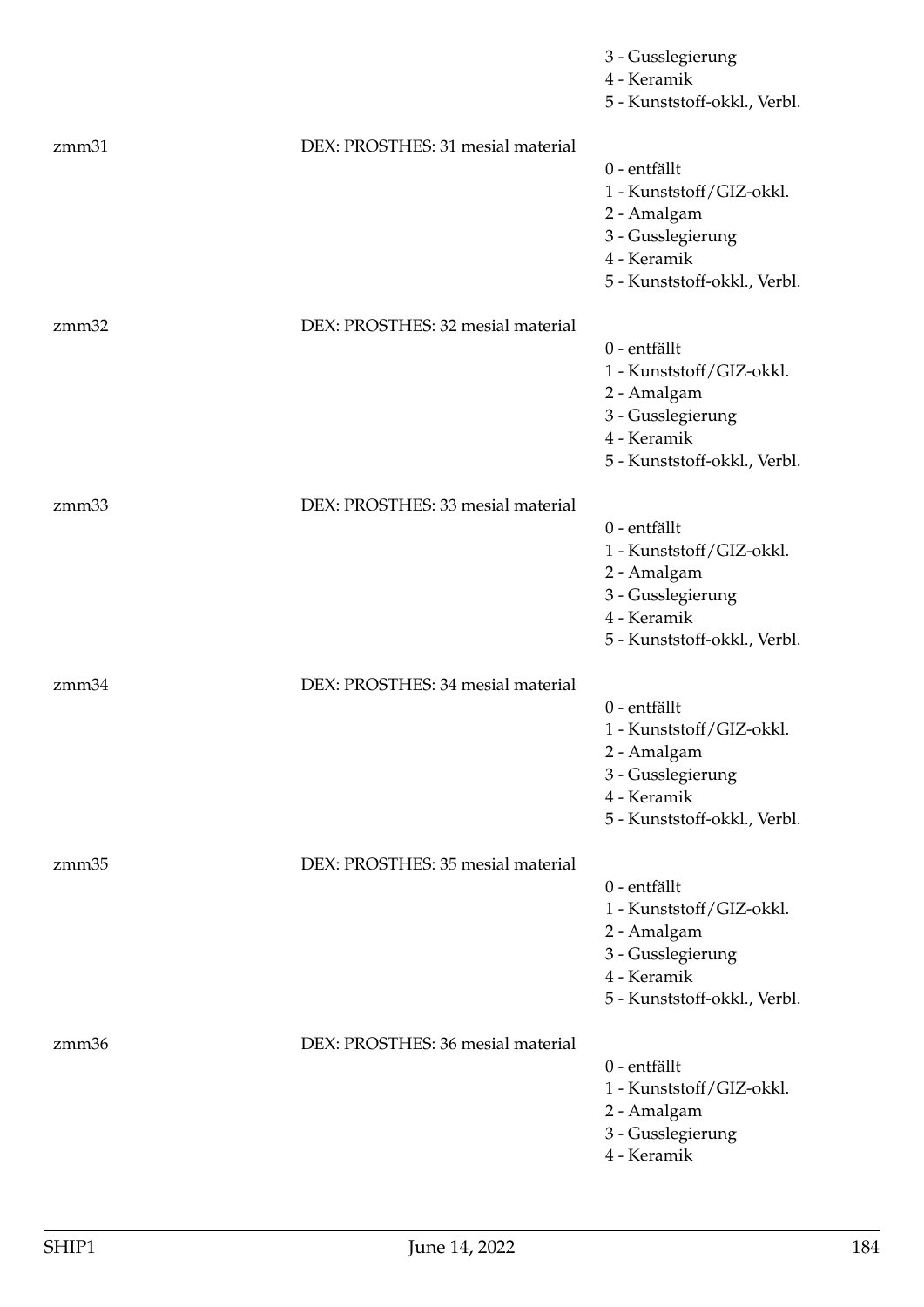| zmm37 | DEX: PROSTHES: 37 mesial material | 0 - entfällt<br>1 - Kunststoff/GIZ-okkl.<br>2 - Amalgam<br>3 - Gusslegierung<br>4 - Keramik<br>5 - Kunststoff-okkl., Verbl. |
|-------|-----------------------------------|-----------------------------------------------------------------------------------------------------------------------------|
| zmm38 | DEX: PROSTHES: 38 mesial material | 0 - entfällt<br>1 - Kunststoff/GIZ-okkl.<br>2 - Amalgam<br>3 - Gusslegierung<br>4 - Keramik<br>5 - Kunststoff-okkl., Verbl. |
| zmm41 | DEX: PROSTHES: 41 mesial material | 0 - entfällt<br>1 - Kunststoff/GIZ-okkl.<br>2 - Amalgam<br>3 - Gusslegierung<br>4 - Keramik<br>5 - Kunststoff-okkl., Verbl. |
| zmm42 | DEX: PROSTHES: 42 mesial material | 0 - entfällt<br>1 - Kunststoff/GIZ-okkl.<br>2 - Amalgam<br>3 - Gusslegierung<br>4 - Keramik<br>5 - Kunststoff-okkl., Verbl. |
| zmm43 | DEX: PROSTHES: 43 mesial material | 0 - entfällt<br>1 - Kunststoff/GIZ-okkl.<br>2 - Amalgam<br>3 - Gusslegierung<br>4 - Keramik<br>5 - Kunststoff-okkl., Verbl. |
| zmm44 | DEX: PROSTHES: 44 mesial material | 0 - entfällt<br>1 - Kunststoff/GIZ-okkl.<br>2 - Amalgam<br>3 - Gusslegierung<br>4 - Keramik<br>5 - Kunststoff-okkl., Verbl. |

5 - Kunststoff-okkl., Verbl.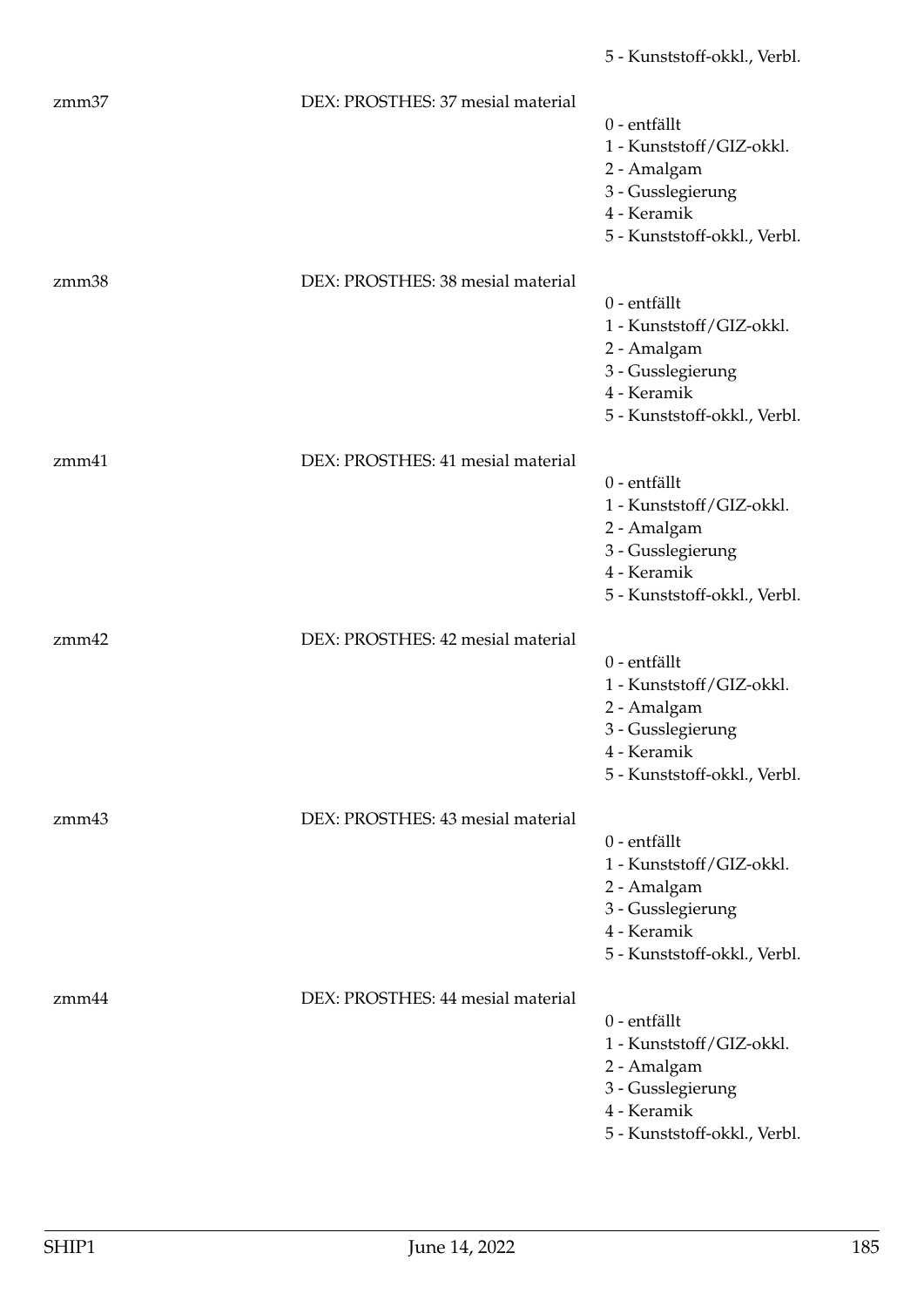| zmm45       | DEX: PROSTHES: 45 mesial material   | 0 - entfällt<br>1 - Kunststoff/GIZ-okkl.<br>2 - Amalgam<br>3 - Gusslegierung<br>4 - Keramik<br>5 - Kunststoff-okkl., Verbl. |
|-------------|-------------------------------------|-----------------------------------------------------------------------------------------------------------------------------|
| zmm46       | DEX: PROSTHES: 46 mesial material   | 0 - entfällt<br>1 - Kunststoff/GIZ-okkl.<br>2 - Amalgam<br>3 - Gusslegierung<br>4 - Keramik<br>5 - Kunststoff-okkl., Verbl. |
| zmm47       | DEX: PROSTHES: 47 mesial material   | 0 - entfällt<br>1 - Kunststoff/GIZ-okkl.<br>2 - Amalgam<br>3 - Gusslegierung<br>4 - Keramik<br>5 - Kunststoff-okkl., Verbl. |
| zmm48       | DEX: PROSTHES: 48 mesial material   | 0 - entfällt<br>1 - Kunststoff/GIZ-okkl.<br>2 - Amalgam<br>3 - Gusslegierung<br>4 - Keramik<br>5 - Kunststoff-okkl., Verbl. |
| $z$ mo $14$ | DEX: PROSTHES: 14 occlusal material | 0 - entfällt<br>1 - Kunststoff/GIZ-okkl.<br>2 - Amalgam<br>3 - Gusslegierung<br>4 - Keramik<br>5 - Kunststoff-okkl., Verbl. |
| $z$ mo $15$ | DEX: PROSTHES: 15 occlusal material | 0 - entfällt<br>1 - Kunststoff/GIZ-okkl.<br>2 - Amalgam<br>3 - Gusslegierung<br>4 - Keramik<br>5 - Kunststoff-okkl., Verbl. |
| $z$ mo $16$ | DEX: PROSTHES: 16 occlusal material | 0 - entfällt                                                                                                                |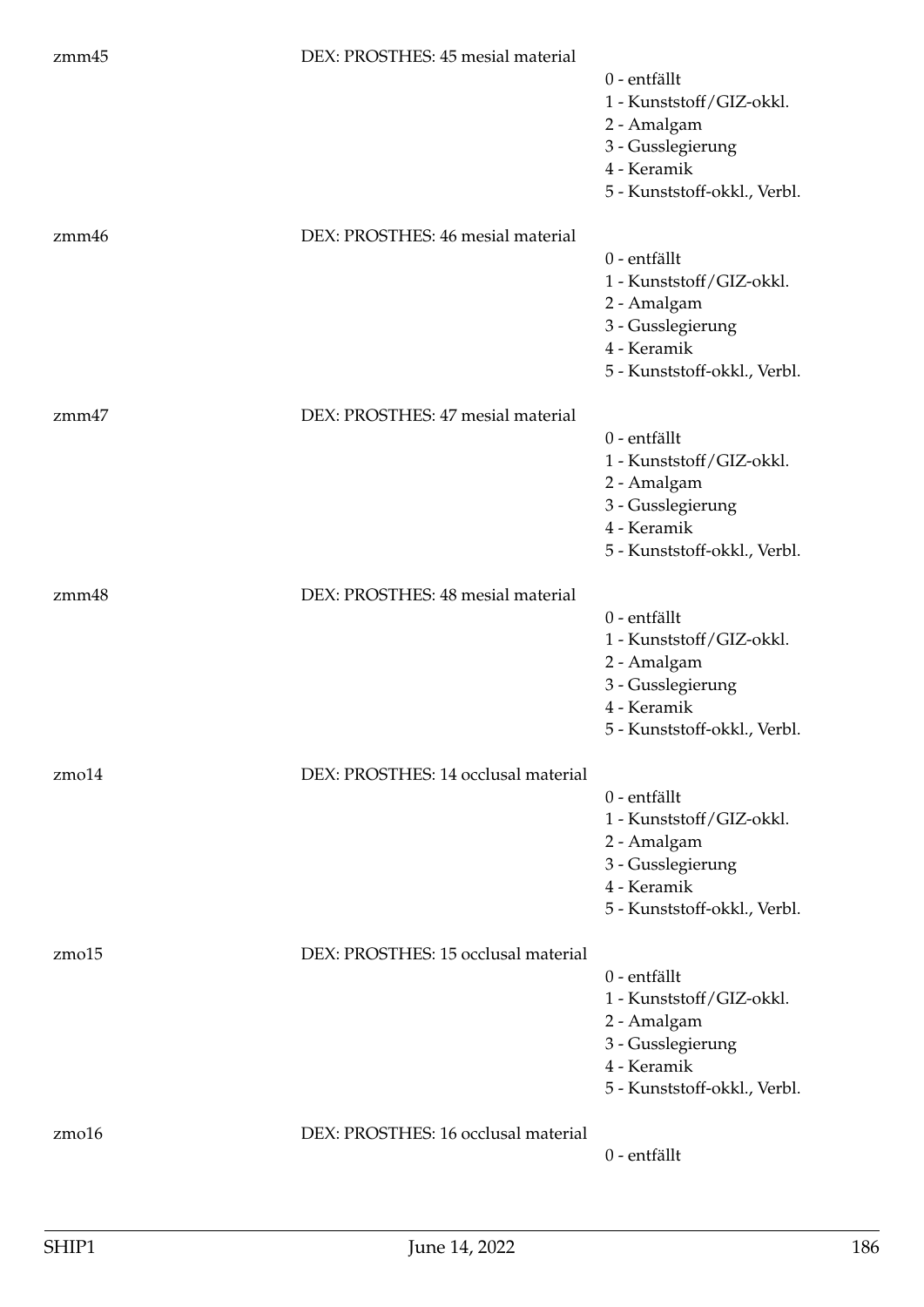|             |                                     | 1 - Kunststoff/GIZ-okkl.<br>2 - Amalgam<br>3 - Gusslegierung<br>4 - Keramik<br>5 - Kunststoff-okkl., Verbl.                 |
|-------------|-------------------------------------|-----------------------------------------------------------------------------------------------------------------------------|
| $z$ mo $17$ | DEX: PROSTHES: 17 occlusal material | 0 - entfällt<br>1 - Kunststoff/GIZ-okkl.<br>2 - Amalgam<br>3 - Gusslegierung<br>4 - Keramik<br>5 - Kunststoff-okkl., Verbl. |
| zmo18       | DEX: PROSTHES: 18 occlusal material | 0 - entfällt<br>1 - Kunststoff/GIZ-okkl.<br>2 - Amalgam<br>3 - Gusslegierung<br>4 - Keramik<br>5 - Kunststoff-okkl., Verbl. |
| $z$ mo $24$ | DEX: PROSTHES: 24 occlusal material | 0 - entfällt<br>1 - Kunststoff/GIZ-okkl.<br>2 - Amalgam<br>3 - Gusslegierung<br>4 - Keramik<br>5 - Kunststoff-okkl., Verbl. |
| zmo25       | DEX: PROSTHES: 25 occlusal material | 0 - entfällt<br>1 - Kunststoff/GIZ-okkl.<br>2 - Amalgam<br>3 - Gusslegierung<br>4 - Keramik<br>5 - Kunststoff-okkl., Verbl. |
| $z$ mo $26$ | DEX: PROSTHES: 26 occlusal material | 0 - entfällt<br>1 - Kunststoff/GIZ-okkl.<br>2 - Amalgam<br>3 - Gusslegierung<br>4 - Keramik<br>5 - Kunststoff-okkl., Verbl. |
| zmo27       | DEX: PROSTHES: 27 occlusal material | 0 - entfällt<br>1 - Kunststoff/GIZ-okkl.<br>2 - Amalgam                                                                     |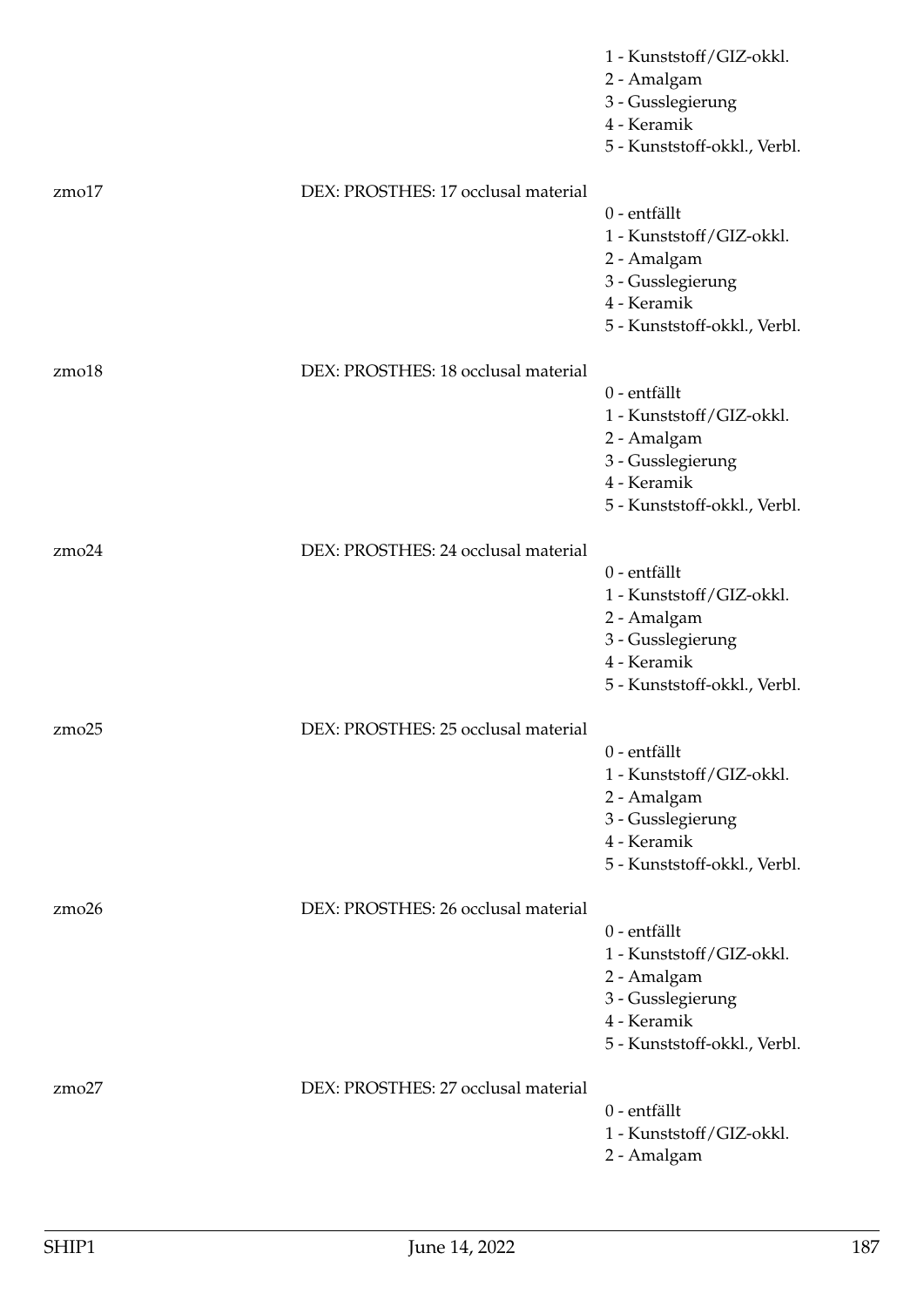|             |                                     | 3 - Gusslegierung<br>4 - Keramik<br>5 - Kunststoff-okkl., Verbl.                                                            |
|-------------|-------------------------------------|-----------------------------------------------------------------------------------------------------------------------------|
| $z$ mo $28$ | DEX: PROSTHES: 28 occlusal material | 0 - entfällt<br>1 - Kunststoff/GIZ-okkl.<br>2 - Amalgam<br>3 - Gusslegierung<br>4 - Keramik<br>5 - Kunststoff-okkl., Verbl. |
| $z$ mo $34$ | DEX: PROSTHES: 34 occlusal material | 0 - entfällt<br>1 - Kunststoff/GIZ-okkl.<br>2 - Amalgam<br>3 - Gusslegierung<br>4 - Keramik<br>5 - Kunststoff-okkl., Verbl. |
| zmo35       | DEX: PROSTHES: 35 occlusal material | 0 - entfällt<br>1 - Kunststoff/GIZ-okkl.<br>2 - Amalgam<br>3 - Gusslegierung<br>4 - Keramik<br>5 - Kunststoff-okkl., Verbl. |
| zmo36       | DEX: PROSTHES: 36 occlusal material | 0 - entfällt<br>1 - Kunststoff/GIZ-okkl.<br>2 - Amalgam<br>3 - Gusslegierung<br>4 - Keramik<br>5 - Kunststoff-okkl., Verbl. |
| zmo37       | DEX: PROSTHES: 37 occlusal material | 0 - entfällt<br>1 - Kunststoff/GIZ-okkl.<br>2 - Amalgam<br>3 - Gusslegierung<br>4 - Keramik<br>5 - Kunststoff-okkl., Verbl. |
| $z$ mo $38$ | DEX: PROSTHES: 38 occlusal material | 0 - entfällt<br>1 - Kunststoff/GIZ-okkl.<br>2 - Amalgam<br>3 - Gusslegierung<br>4 - Keramik                                 |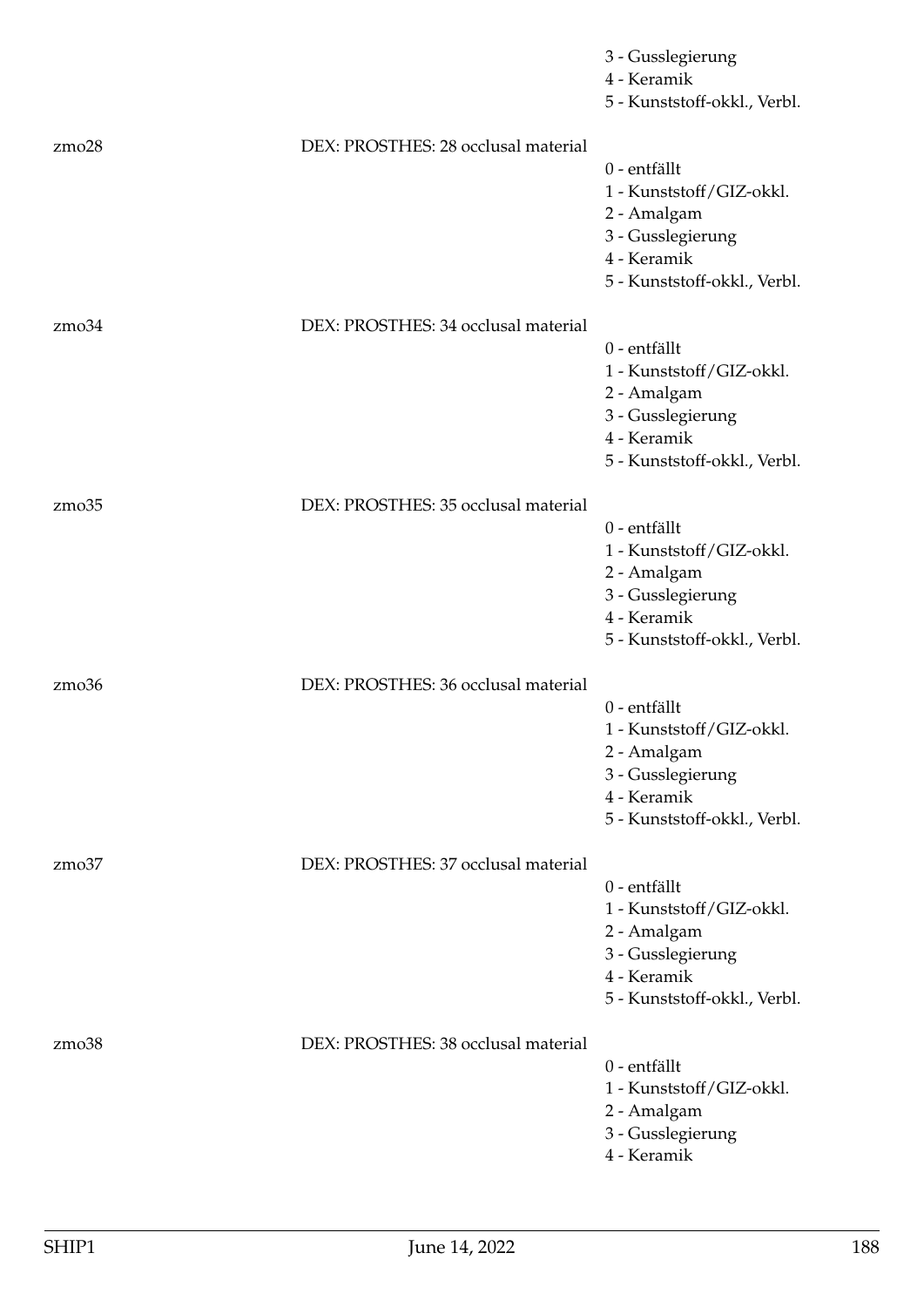| $z$ mo $44$        | DEX: PROSTHES: 44 occlusal material  | 0 - entfällt<br>1 - Kunststoff/GIZ-okkl.<br>2 - Amalgam<br>3 - Gusslegierung<br>4 - Keramik<br>5 - Kunststoff-okkl., Verbl. |
|--------------------|--------------------------------------|-----------------------------------------------------------------------------------------------------------------------------|
| $z$ mo $45$        | DEX: PROSTHES: 45 occlusal material  | 0 - entfällt<br>1 - Kunststoff/GIZ-okkl.<br>2 - Amalgam<br>3 - Gusslegierung<br>4 - Keramik<br>5 - Kunststoff-okkl., Verbl. |
| zm <sub>0</sub> 46 | DEX: PROSTHES: 46 occlusal material  | 0 - entfällt<br>1 - Kunststoff/GIZ-okkl.<br>2 - Amalgam<br>3 - Gusslegierung<br>4 - Keramik<br>5 - Kunststoff-okkl., Verbl. |
| zmo47              | DEX: PROSTHES: 47 occlusal material  | 0 - entfällt<br>1 - Kunststoff/GIZ-okkl.<br>2 - Amalgam<br>3 - Gusslegierung<br>4 - Keramik<br>5 - Kunststoff-okkl., Verbl. |
| $z$ mo $48$        | DEX: PROSTHES: 48 occlusal material  | 0 - entfällt<br>1 - Kunststoff/GIZ-okkl.<br>2 - Amalgam<br>3 - Gusslegierung<br>4 - Keramik<br>5 - Kunststoff-okkl., Verbl. |
| zmp11              | DEX: PROSTHES: 11 palatinal material | 0 - entfällt<br>1 - Kunststoff/GIZ-okkl.<br>2 - Amalgam<br>3 - Gusslegierung<br>4 - Keramik<br>5 - Kunststoff-okkl., Verbl. |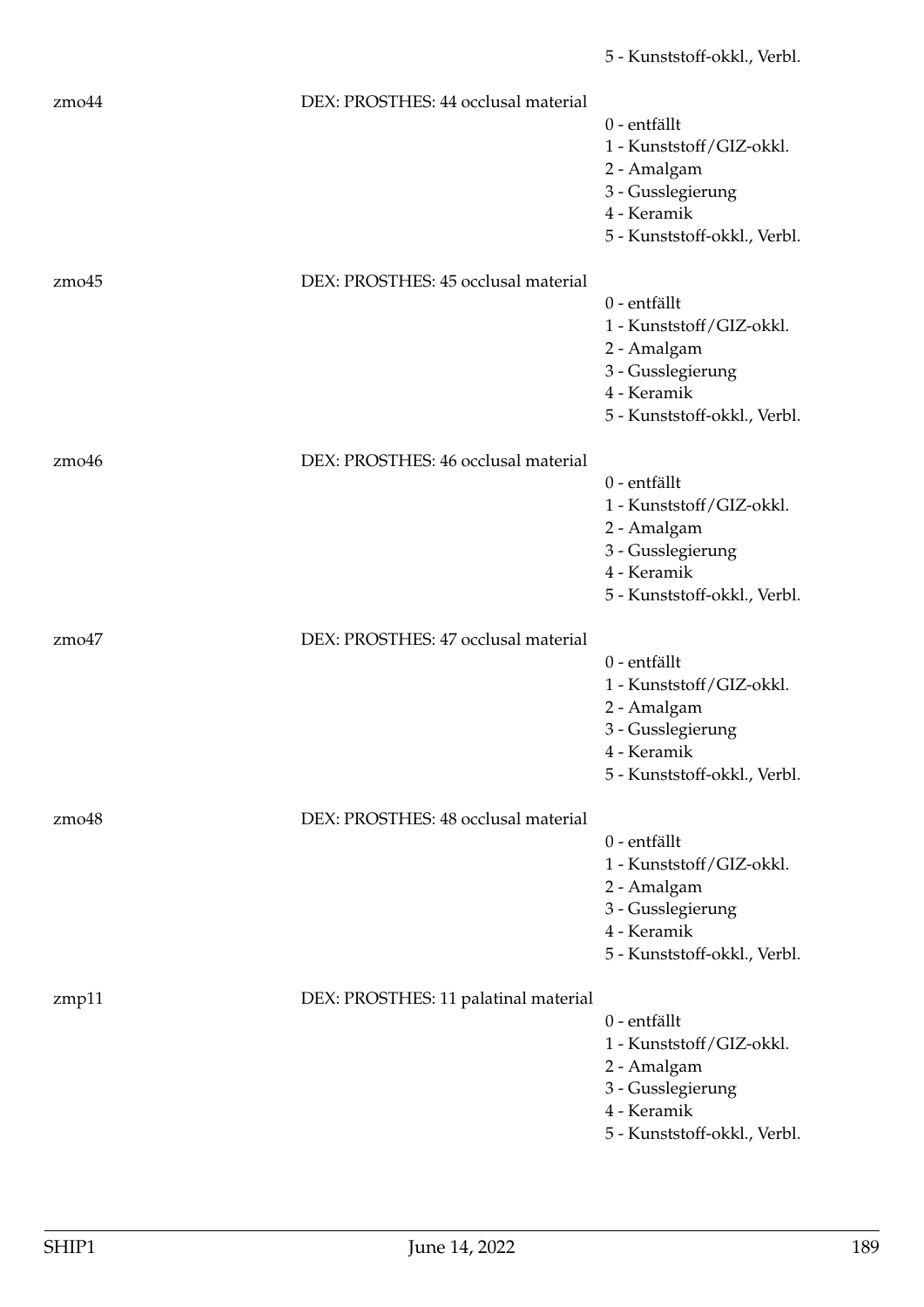| zmp12 | DEX: PROSTHES: 12 palatinal material | 0 - entfällt<br>1 - Kunststoff/GIZ-okkl.<br>2 - Amalgam<br>3 - Gusslegierung<br>4 - Keramik<br>5 - Kunststoff-okkl., Verbl.         |
|-------|--------------------------------------|-------------------------------------------------------------------------------------------------------------------------------------|
| zmp13 | DEX: PROSTHES: 13 palatinal material | 0 - entfällt<br>1 - Kunststoff/GIZ-okkl.<br>2 - Amalgam<br>3 - Gusslegierung<br>4 - Keramik<br>5 - Kunststoff-okkl., Verbl.         |
| zmp14 | DEX: PROSTHES: 14 palatinal material | 0 - entfällt<br>1 - Kunststoff/GIZ-okkl.<br>2 - Amalgam<br>3 - Gusslegierung<br>4 - Keramik<br>5 - Kunststoff-okkl., Verbl.         |
| zmp15 | DEX: PROSTHES: 15 palatinal material | 0 - entfällt<br>1 - Kunststoff/GIZ-okkl.<br>2 - Amalgam<br>3 - Gusslegierung<br>4 - Keramik<br>5 - Kunststoff-okkl. <i>,</i> Verbl. |
| zmp16 | DEX: PROSTHES: 16 palatinal material | 0 - entfällt<br>1 - Kunststoff/GIZ-okkl.<br>2 - Amalgam<br>3 - Gusslegierung<br>4 - Keramik<br>5 - Kunststoff-okkl., Verbl.         |
| zmp17 | DEX: PROSTHES: 17 palatinal material | 0 - entfällt<br>1 - Kunststoff/GIZ-okkl.<br>2 - Amalgam<br>3 - Gusslegierung<br>4 - Keramik<br>5 - Kunststoff-okkl., Verbl.         |
| zmp18 | DEX: PROSTHES: 18 palatinal material | 0 - entfällt                                                                                                                        |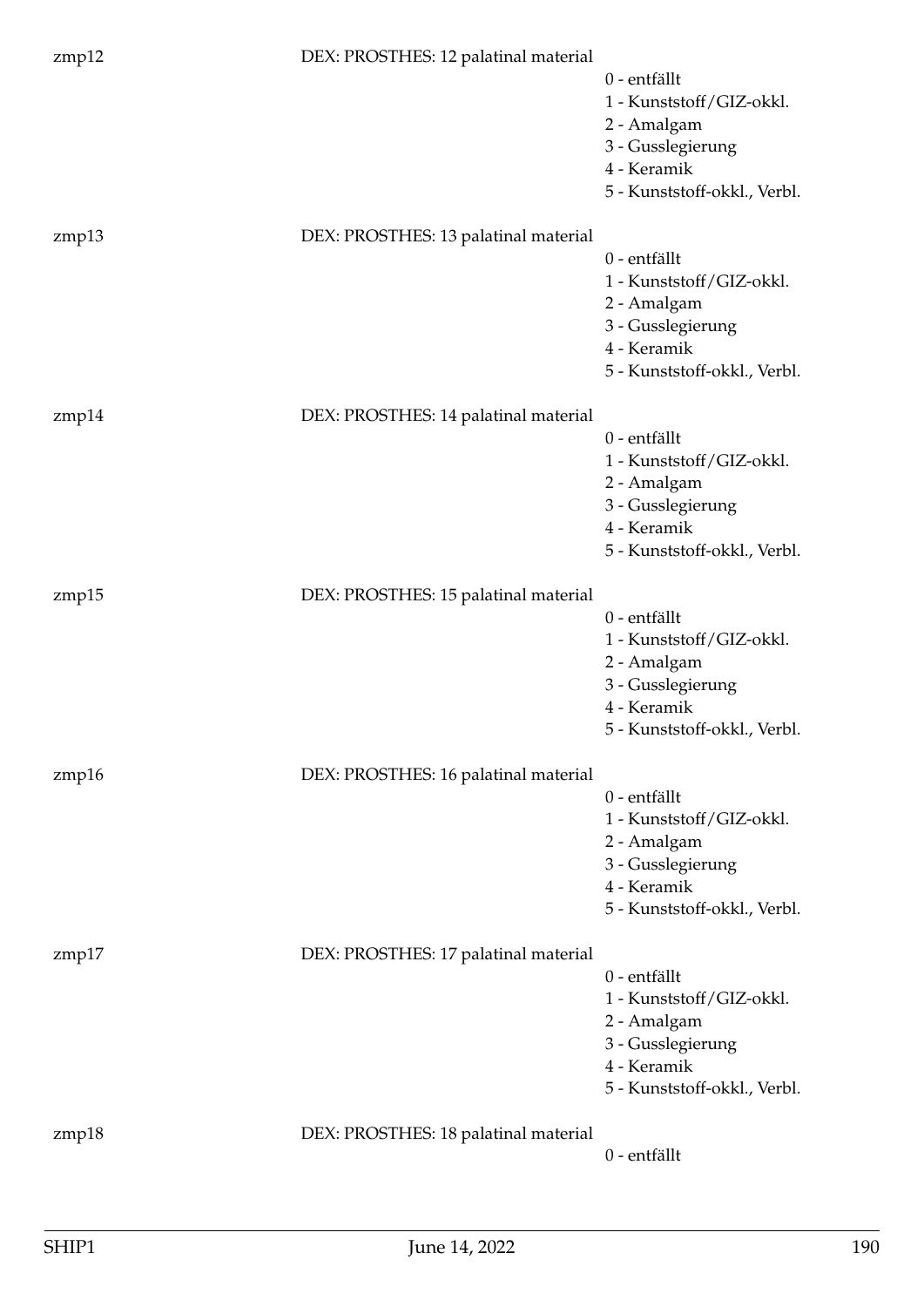|       |                                      | 1 - Kunststoff/GIZ-okkl.<br>2 - Amalgam<br>3 - Gusslegierung<br>4 - Keramik<br>5 - Kunststoff-okkl., Verbl.                 |
|-------|--------------------------------------|-----------------------------------------------------------------------------------------------------------------------------|
| zmp21 | DEX: PROSTHES: 21 palatinal material | 0 - entfällt<br>1 - Kunststoff/GIZ-okkl.<br>2 - Amalgam<br>3 - Gusslegierung<br>4 - Keramik<br>5 - Kunststoff-okkl., Verbl. |
| zmp22 | DEX: PROSTHES: 22 palatinal material | 0 - entfällt<br>1 - Kunststoff/GIZ-okkl.<br>2 - Amalgam<br>3 - Gusslegierung<br>4 - Keramik<br>5 - Kunststoff-okkl., Verbl. |
| zmp23 | DEX: PROSTHES: 23 palatinal material | 0 - entfällt<br>1 - Kunststoff/GIZ-okkl.<br>2 - Amalgam<br>3 - Gusslegierung<br>4 - Keramik<br>5 - Kunststoff-okkl., Verbl. |
| zmp24 | DEX: PROSTHES: 24 palatinal material | 0 - entfällt<br>1 - Kunststoff/GIZ-okkl.<br>2 - Amalgam<br>3 - Gusslegierung<br>4 - Keramik<br>5 - Kunststoff-okkl., Verbl. |
| zmp25 | DEX: PROSTHES: 25 palatinal material | 0 - entfällt<br>1 - Kunststoff/GIZ-okkl.<br>2 - Amalgam<br>3 - Gusslegierung<br>4 - Keramik<br>5 - Kunststoff-okkl., Verbl. |
| zmp26 | DEX: PROSTHES: 26 palatinal material | 0 - entfällt<br>1 - Kunststoff/GIZ-okkl.<br>2 - Amalgam                                                                     |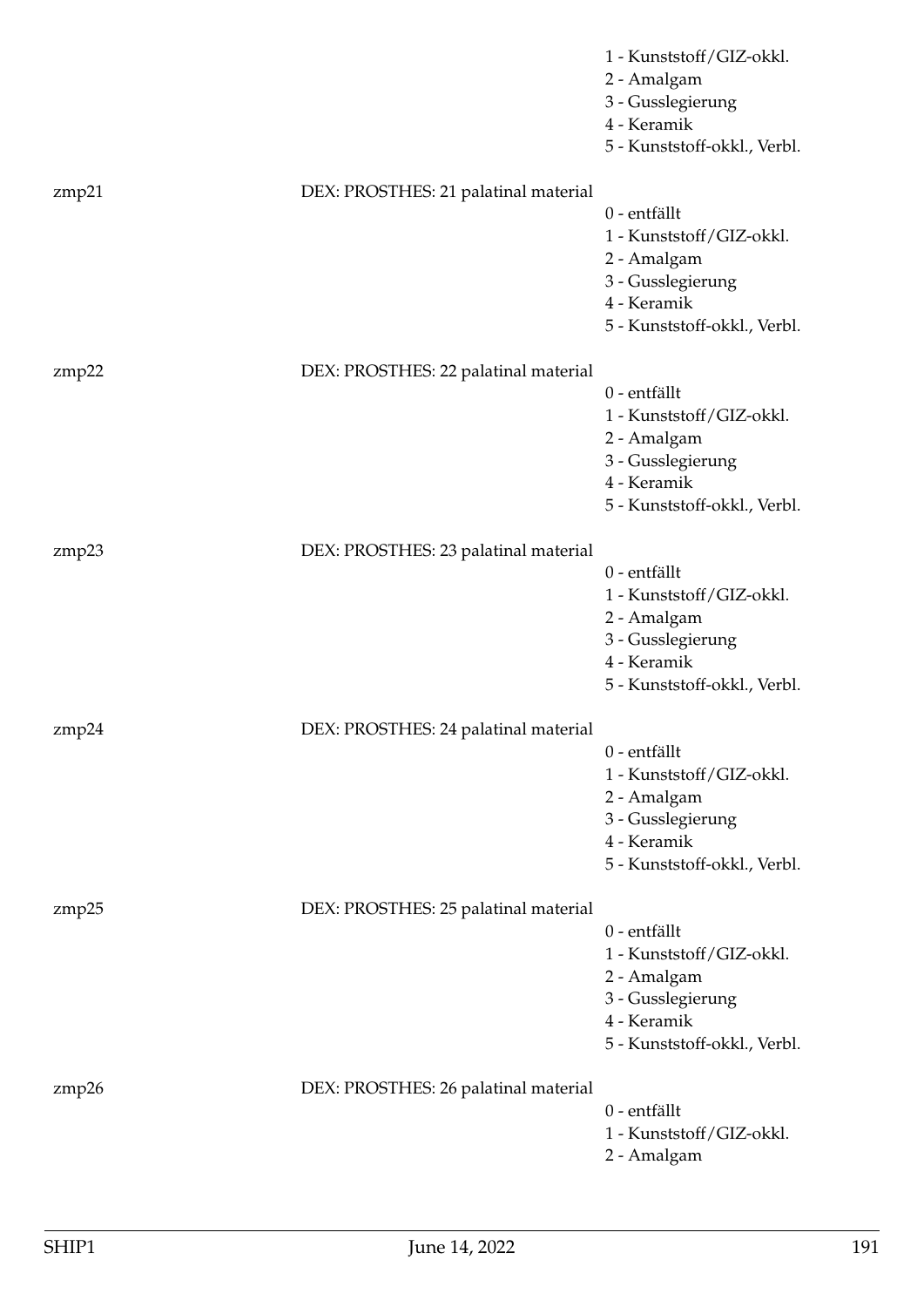|       |                                       | 3 - Gusslegierung<br>4 - Keramik<br>5 - Kunststoff-okkl., Verbl.                                                            |
|-------|---------------------------------------|-----------------------------------------------------------------------------------------------------------------------------|
| zmp27 | DEX: PROSTHES: 27 palatinal material  | 0 - entfällt<br>1 - Kunststoff/GIZ-okkl.<br>2 - Amalgam<br>3 - Gusslegierung<br>4 - Keramik<br>5 - Kunststoff-okkl., Verbl. |
| zmp28 | DEX: PROSTHES: 28 palatinal material  |                                                                                                                             |
|       |                                       | 0 - entfällt<br>1 - Kunststoff/GIZ-okkl.<br>2 - Amalgam<br>3 - Gusslegierung<br>4 - Keramik<br>5 - Kunststoff-okkl., Verbl. |
| zmv11 | DEX: PROSTHES: 11 vestibular material |                                                                                                                             |
|       |                                       | 0 - entfällt<br>1 - Kunststoff/GIZ-okkl.<br>2 - Amalgam<br>3 - Gusslegierung<br>4 - Keramik<br>5 - Kunststoff-okkl., Verbl. |
| zmv12 | DEX: PROSTHES: 12 vestibular material |                                                                                                                             |
|       |                                       | 0 - entfällt<br>1 - Kunststoff/GIZ-okkl.<br>2 - Amalgam<br>3 - Gusslegierung<br>4 - Keramik<br>5 - Kunststoff-okkl., Verbl. |
| zmv13 | DEX: PROSTHES: 13 vestibular material |                                                                                                                             |
|       |                                       | 0 - entfällt<br>1 - Kunststoff/GIZ-okkl.<br>2 - Amalgam<br>3 - Gusslegierung<br>4 - Keramik<br>5 - Kunststoff-okkl., Verbl. |
| zmv14 | DEX: PROSTHES: 14 vestibular material |                                                                                                                             |
|       |                                       | 0 - entfällt<br>1 - Kunststoff/GIZ-okkl.<br>2 - Amalgam<br>3 - Gusslegierung<br>4 - Keramik                                 |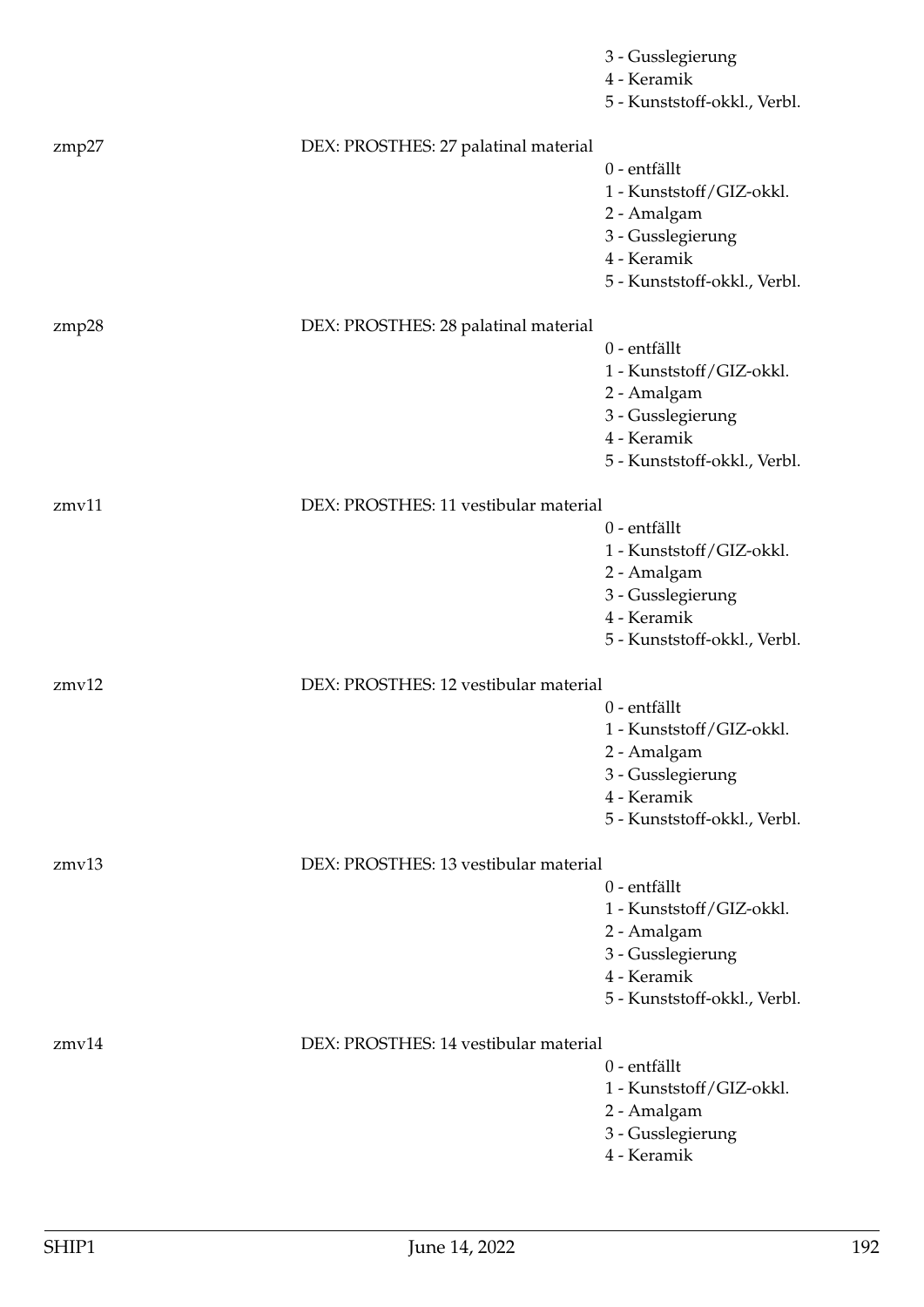| zmv15 | DEX: PROSTHES: 15 vestibular material |                              |
|-------|---------------------------------------|------------------------------|
|       |                                       | 0 - entfällt                 |
|       |                                       | 1 - Kunststoff/GIZ-okkl.     |
|       |                                       | 2 - Amalgam                  |
|       |                                       | 3 - Gusslegierung            |
|       |                                       | 4 - Keramik                  |
|       |                                       | 5 - Kunststoff-okkl., Verbl. |
| zmv16 | DEX: PROSTHES: 16 vestibular material |                              |
|       |                                       | 0 - entfällt                 |
|       |                                       | 1 - Kunststoff/GIZ-okkl.     |
|       |                                       | 2 - Amalgam                  |
|       |                                       | 3 - Gusslegierung            |
|       |                                       | 4 - Keramik                  |
|       |                                       | 5 - Kunststoff-okkl., Verbl. |
| zmv17 | DEX: PROSTHES: 17 vestibular material |                              |
|       |                                       | 0 - entfällt                 |
|       |                                       | 1 - Kunststoff/GIZ-okkl.     |
|       |                                       | 2 - Amalgam                  |
|       |                                       | 3 - Gusslegierung            |
|       |                                       | 4 - Keramik                  |
|       |                                       | 5 - Kunststoff-okkl., Verbl. |
| zmv18 | DEX: PROSTHES: 18 vestibular material |                              |
|       |                                       | 0 - entfällt                 |
|       |                                       | 1 - Kunststoff/GIZ-okkl.     |
|       |                                       | 2 - Amalgam                  |
|       |                                       | 3 - Gusslegierung            |
|       |                                       | 4 - Keramik                  |
|       |                                       | 5 - Kunststoff-okkl., Verbl. |
| zmv21 | DEX: PROSTHES: 21 vestibular material |                              |
|       |                                       | 0 - entfällt                 |
|       |                                       | 1 - Kunststoff/GIZ-okkl.     |
|       |                                       | 2 - Amalgam                  |
|       |                                       | 3 - Gusslegierung            |
|       |                                       | 4 - Keramik                  |
|       |                                       | 5 - Kunststoff-okkl., Verbl. |
| zmv22 | DEX: PROSTHES: 22 vestibular material |                              |
|       |                                       | 0 - entfällt                 |
|       |                                       | 1 - Kunststoff/GIZ-okkl.     |
|       |                                       | 2 - Amalgam                  |
|       |                                       | 3 - Gusslegierung            |
|       |                                       | 4 - Keramik                  |
|       |                                       | 5 - Kunststoff-okkl., Verbl. |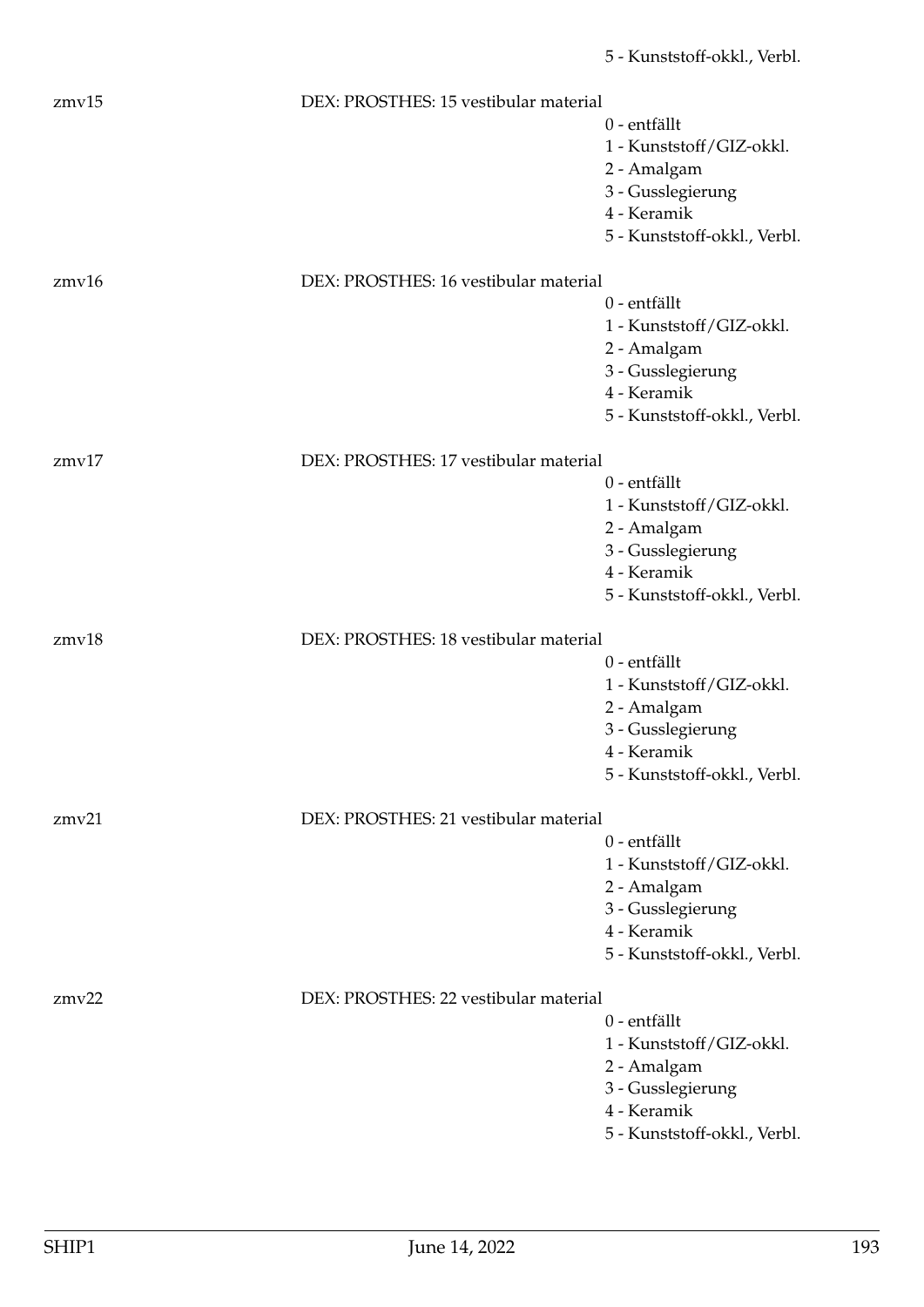| zmv23 | DEX: PROSTHES: 23 vestibular material |                              |
|-------|---------------------------------------|------------------------------|
|       |                                       | 0 - entfällt                 |
|       |                                       | 1 - Kunststoff/GIZ-okkl.     |
|       |                                       | 2 - Amalgam                  |
|       |                                       | 3 - Gusslegierung            |
|       |                                       | 4 - Keramik                  |
|       |                                       | 5 - Kunststoff-okkl., Verbl. |
| zmv24 | DEX: PROSTHES: 24 vestibular material |                              |
|       |                                       | 0 - entfällt                 |
|       |                                       | 1 - Kunststoff/GIZ-okkl.     |
|       |                                       | 2 - Amalgam                  |
|       |                                       | 3 - Gusslegierung            |
|       |                                       | 4 - Keramik                  |
|       |                                       | 5 - Kunststoff-okkl., Verbl. |
| zmv25 | DEX: PROSTHES: 25 vestibular material |                              |
|       |                                       | 0 - entfällt                 |
|       |                                       | 1 - Kunststoff/GIZ-okkl.     |
|       |                                       | 2 - Amalgam                  |
|       |                                       | 3 - Gusslegierung            |
|       |                                       | 4 - Keramik                  |
|       |                                       | 5 - Kunststoff-okkl., Verbl. |
| zmv26 | DEX: PROSTHES: 26 vestibular material |                              |
|       |                                       | 0 - entfällt                 |
|       |                                       | 1 - Kunststoff/GIZ-okkl.     |
|       |                                       | 2 - Amalgam                  |
|       |                                       | 3 - Gusslegierung            |
|       |                                       | 4 - Keramik                  |
|       |                                       | 5 - Kunststoff-okkl., Verbl. |
| zmv27 | DEX: PROSTHES: 27 vestibular material |                              |
|       |                                       | 0 - entfällt                 |
|       |                                       | 1 - Kunststoff/GIZ-okkl.     |
|       |                                       | 2 - Amalgam                  |
|       |                                       | 3 - Gusslegierung            |
|       |                                       | 4 - Keramik                  |
|       |                                       | 5 - Kunststoff-okkl., Verbl. |
| zmv28 | DEX: PROSTHES: 28 vestibular material |                              |
|       |                                       | 0 - entfällt                 |
|       |                                       | 1 - Kunststoff/GIZ-okkl.     |
|       |                                       | 2 - Amalgam                  |
|       |                                       | 3 - Gusslegierung            |
|       |                                       | 4 - Keramik                  |
|       |                                       | 5 - Kunststoff-okkl., Verbl. |
| zmv31 | DEX: PROSTHES: 31 vestibular material |                              |
|       |                                       | 0 - entfällt                 |
|       |                                       |                              |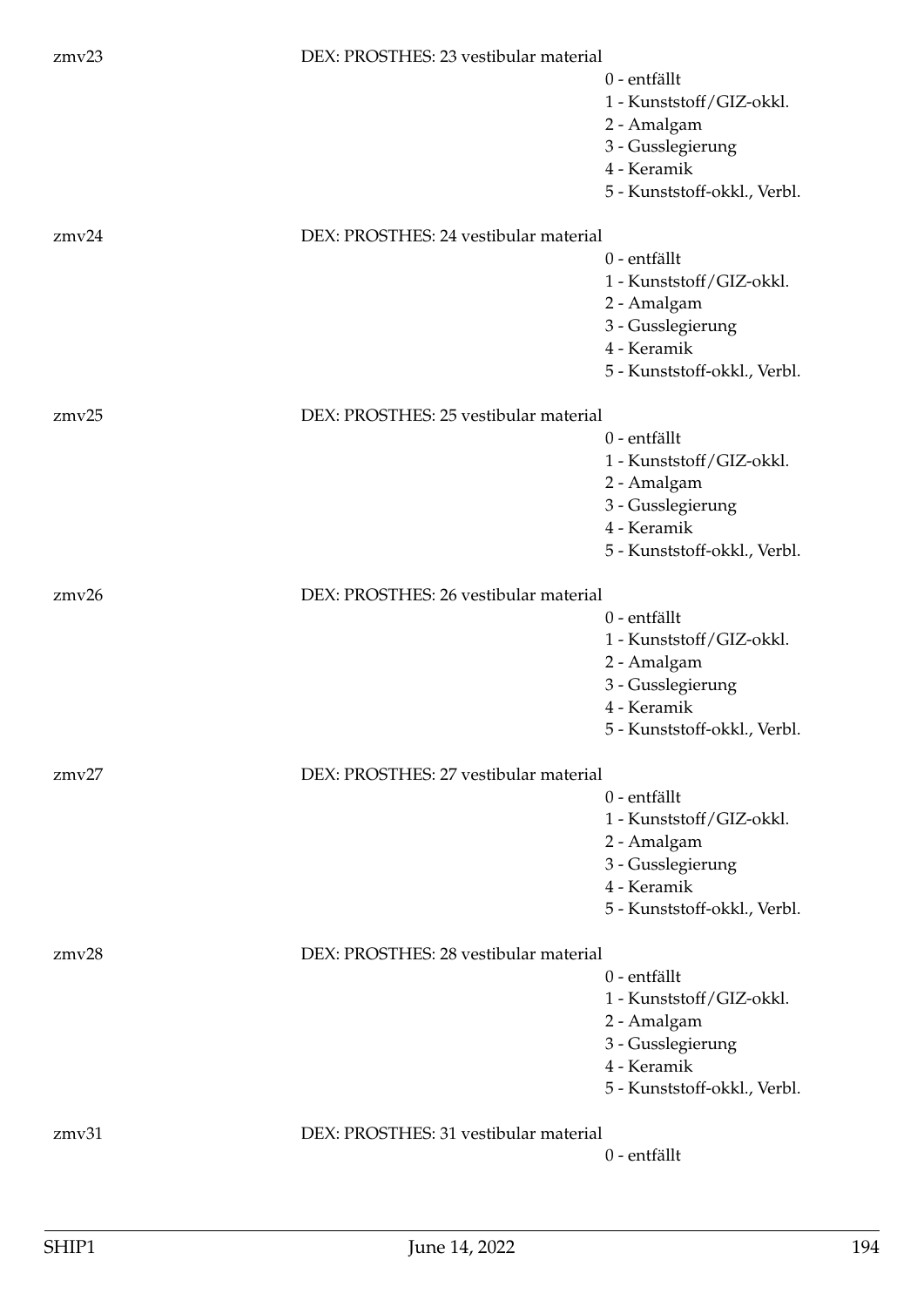|       |                                       | 1 - Kunststoff/GIZ-okkl.     |
|-------|---------------------------------------|------------------------------|
|       |                                       | 2 - Amalgam                  |
|       |                                       | 3 - Gusslegierung            |
|       |                                       | 4 - Keramik                  |
|       |                                       | 5 - Kunststoff-okkl., Verbl. |
| zmv32 | DEX: PROSTHES: 32 vestibular material |                              |
|       |                                       | 0 - entfällt                 |
|       |                                       | 1 - Kunststoff/GIZ-okkl.     |
|       |                                       | 2 - Amalgam                  |
|       |                                       | 3 - Gusslegierung            |
|       |                                       | 4 - Keramik                  |
|       |                                       | 5 - Kunststoff-okkl., Verbl. |
| zmv33 | DEX: PROSTHES: 33 vestibular material |                              |
|       |                                       | 0 - entfällt                 |
|       |                                       | 1 - Kunststoff/GIZ-okkl.     |
|       |                                       | 2 - Amalgam                  |
|       |                                       | 3 - Gusslegierung            |
|       |                                       | 4 - Keramik                  |
|       |                                       | 5 - Kunststoff-okkl., Verbl. |
| zmv34 | DEX: PROSTHES: 34 vestibular material |                              |
|       |                                       | 0 - entfällt                 |
|       |                                       | 1 - Kunststoff/GIZ-okkl.     |
|       |                                       | 2 - Amalgam                  |
|       |                                       | 3 - Gusslegierung            |
|       |                                       | 4 - Keramik                  |
|       |                                       | 5 - Kunststoff-okkl., Verbl. |
| zmv35 | DEX: PROSTHES: 35 vestibular material |                              |
|       |                                       | 0 - entfällt                 |
|       |                                       | 1 - Kunststoff/GIZ-okkl.     |
|       |                                       | 2 - Amalgam                  |
|       |                                       | 3 - Gusslegierung            |
|       |                                       | 4 - Keramik                  |
|       |                                       | 5 - Kunststoff-okkl., Verbl. |
| zmv36 | DEX: PROSTHES: 36 vestibular material |                              |
|       |                                       | 0 - entfällt                 |
|       |                                       | 1 - Kunststoff/GIZ-okkl.     |
|       |                                       | 2 - Amalgam                  |
|       |                                       | 3 - Gusslegierung            |
|       |                                       | 4 - Keramik                  |
|       |                                       | 5 - Kunststoff-okkl., Verbl. |
| zmv37 | DEX: PROSTHES: 37 vestibular material |                              |
|       |                                       | 0 - entfällt                 |
|       |                                       | 1 - Kunststoff/GIZ-okkl.     |
|       |                                       | 2 - Amalgam                  |
|       |                                       |                              |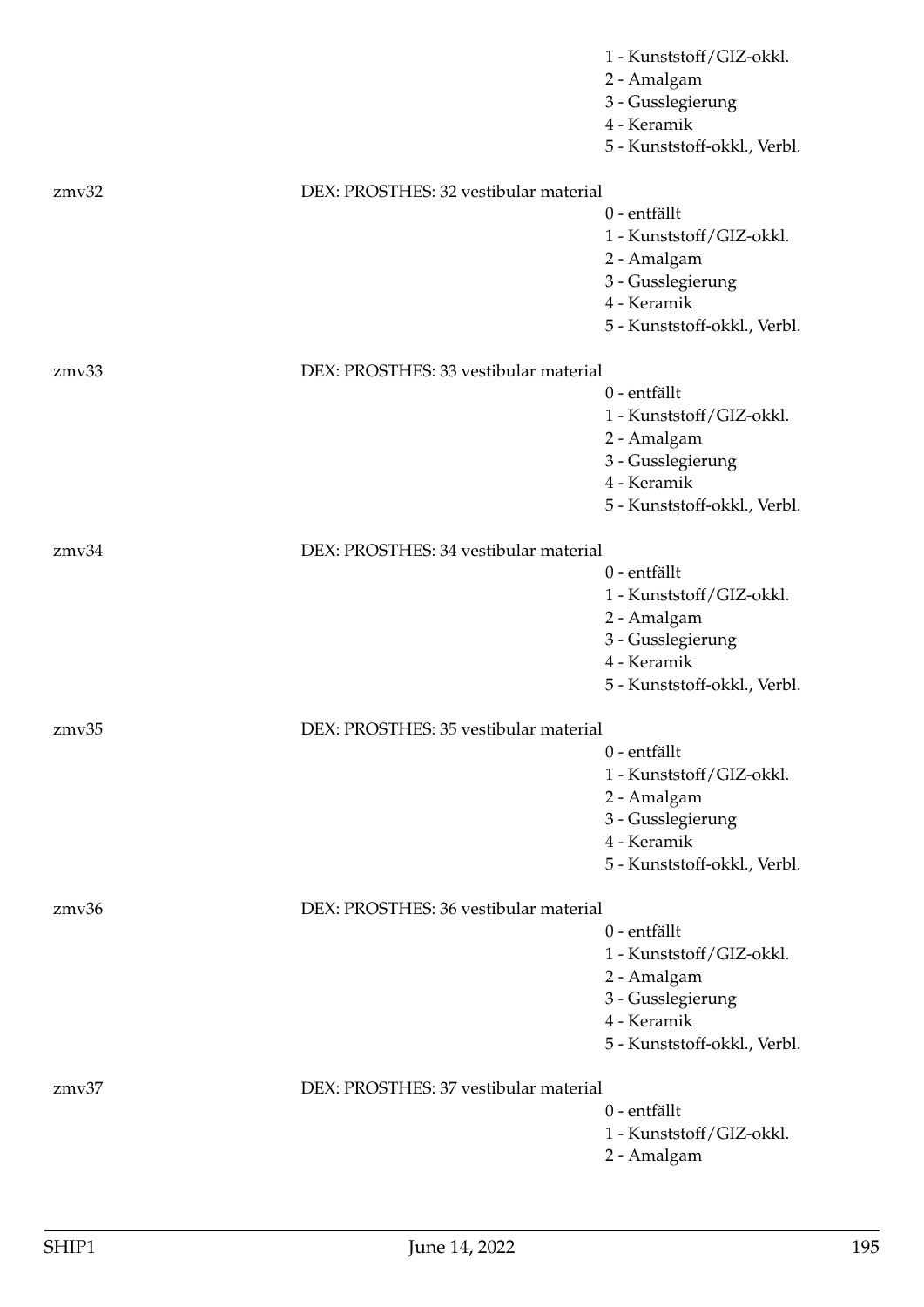|             |                                       | 3 - Gusslegierung<br>4 - Keramik<br>5 - Kunststoff-okkl., Verbl. |
|-------------|---------------------------------------|------------------------------------------------------------------|
| zmv38       | DEX: PROSTHES: 38 vestibular material |                                                                  |
|             |                                       | 0 - entfällt                                                     |
|             |                                       | 1 - Kunststoff/GIZ-okkl.                                         |
|             |                                       | 2 - Amalgam<br>3 - Gusslegierung                                 |
|             |                                       | 4 - Keramik                                                      |
|             |                                       | 5 - Kunststoff-okkl., Verbl.                                     |
| $z$ mv $41$ | DEX: PROSTHES: 41 vestibular material |                                                                  |
|             |                                       | 0 - entfällt                                                     |
|             |                                       | 1 - Kunststoff/GIZ-okkl.                                         |
|             |                                       | 2 - Amalgam<br>3 - Gusslegierung                                 |
|             |                                       | 4 - Keramik                                                      |
|             |                                       | 5 - Kunststoff-okkl., Verbl.                                     |
| zmv42       | DEX: PROSTHES: 42 vestibular material |                                                                  |
|             |                                       | 0 - entfällt                                                     |
|             |                                       | 1 - Kunststoff/GIZ-okkl.                                         |
|             |                                       | 2 - Amalgam                                                      |
|             |                                       | 3 - Gusslegierung<br>4 - Keramik                                 |
|             |                                       | 5 - Kunststoff-okkl., Verbl.                                     |
| zmv43       | DEX: PROSTHES: 43 vestibular material |                                                                  |
|             |                                       | 0 - entfällt                                                     |
|             |                                       | 1 - Kunststoff/GIZ-okkl.                                         |
|             |                                       | 2 - Amalgam                                                      |
|             |                                       | 3 - Gusslegierung<br>4 - Keramik                                 |
|             |                                       | 5 - Kunststoff-okkl., Verbl.                                     |
| zmv44       | DEX: PROSTHES: 44 vestibular material |                                                                  |
|             |                                       | 0 - entfällt                                                     |
|             |                                       | 1 - Kunststoff/GIZ-okkl.                                         |
|             |                                       | 2 - Amalgam                                                      |
|             |                                       | 3 - Gusslegierung                                                |
|             |                                       | 4 - Keramik                                                      |
|             |                                       | 5 - Kunststoff-okkl., Verbl.                                     |
| zmv45       | DEX: PROSTHES: 45 vestibular material | 0 - entfällt                                                     |
|             |                                       | 1 - Kunststoff/GIZ-okkl.                                         |
|             |                                       | 2 - Amalgam                                                      |
|             |                                       | 3 - Gusslegierung                                                |
|             |                                       | 4 - Keramik                                                      |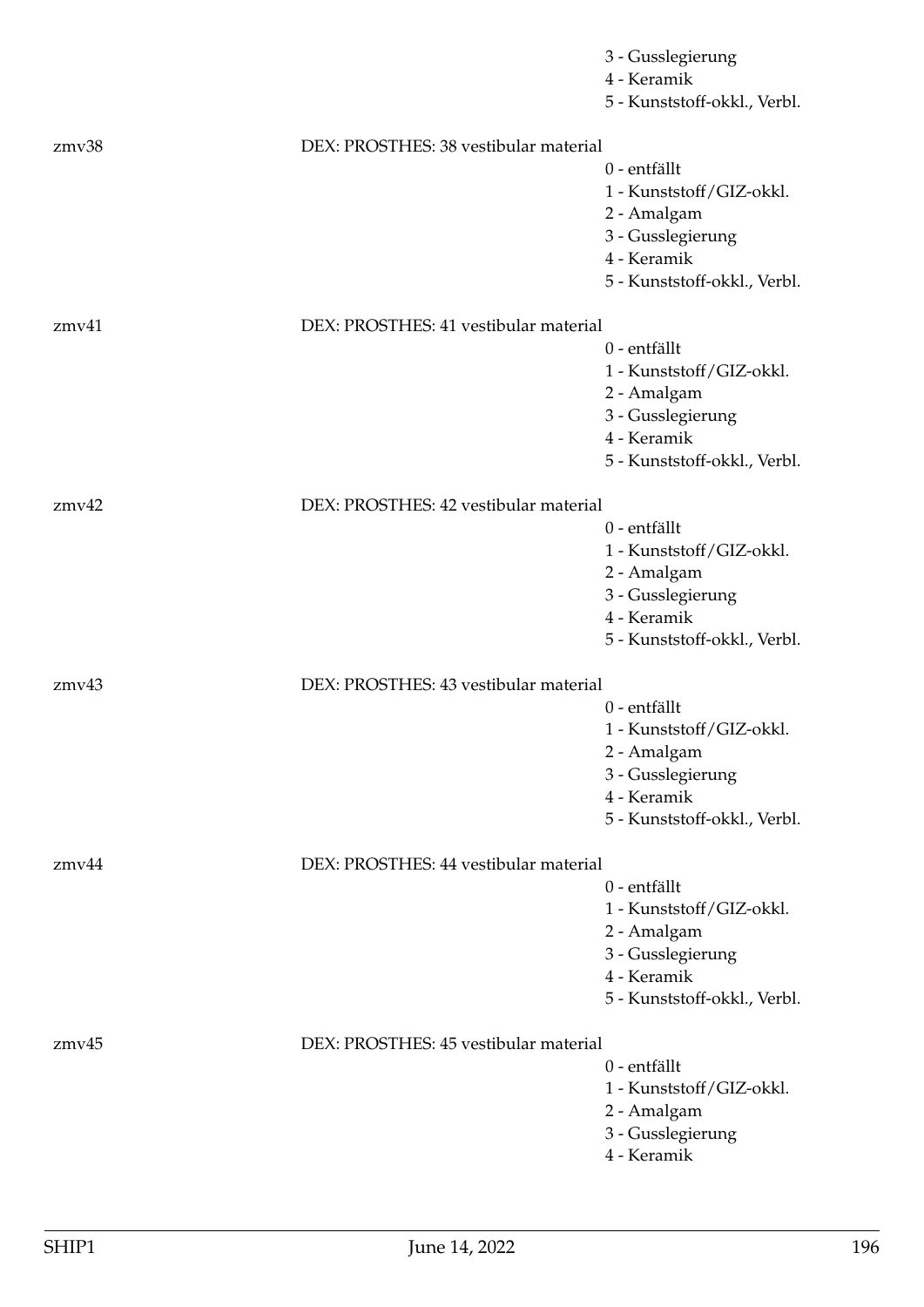| zmv46             | DEX: PROSTHES: 46 vestibular material                                     |                              |
|-------------------|---------------------------------------------------------------------------|------------------------------|
|                   |                                                                           | 0 - entfällt                 |
|                   |                                                                           | 1 - Kunststoff/GIZ-okkl.     |
|                   |                                                                           | 2 - Amalgam                  |
|                   |                                                                           | 3 - Gusslegierung            |
|                   |                                                                           | 4 - Keramik                  |
|                   |                                                                           | 5 - Kunststoff-okkl., Verbl. |
|                   |                                                                           |                              |
| zmv47             | DEX: PROSTHES: 47 vestibular material                                     |                              |
|                   |                                                                           | 0 - entfällt                 |
|                   |                                                                           | 1 - Kunststoff/GIZ-okkl.     |
|                   |                                                                           | 2 - Amalgam                  |
|                   |                                                                           | 3 - Gusslegierung            |
|                   |                                                                           | 4 - Keramik                  |
|                   |                                                                           | 5 - Kunststoff-okkl., Verbl. |
| zmv48             | DEX: PROSTHES: 48 vestibular material                                     |                              |
|                   |                                                                           | 0 - entfällt                 |
|                   |                                                                           | 1 - Kunststoff/GIZ-okkl.     |
|                   |                                                                           | 2 - Amalgam                  |
|                   |                                                                           | 3 - Gusslegierung            |
|                   |                                                                           | 4 - Keramik                  |
|                   |                                                                           | 5 - Kunststoff-okkl., Verbl. |
|                   |                                                                           |                              |
| zprot             | DEX: PROSTHES: Did you have a prosthetic care<br>during the last 5 years? |                              |
|                   |                                                                           | $1 - ja$                     |
|                   |                                                                           | $2$ - nein                   |
| z <sub>v</sub> 11 | DEX: PROSTHES: 11 anchorage                                               |                              |
|                   |                                                                           | 0 - entfällt                 |
|                   |                                                                           | 1 - Geschiebe                |
|                   |                                                                           | 2 - Klammer                  |
|                   |                                                                           | 3 - Teleskop                 |
|                   |                                                                           | 4 - geb. Halteelement        |
|                   |                                                                           | 8 - nicht erhebbar           |
|                   |                                                                           |                              |
| zv12              | DEX: PROSTHES: 12 anchorage                                               |                              |
|                   |                                                                           | 0 - entfällt                 |
|                   |                                                                           | 1 - Geschiebe                |
|                   |                                                                           | 2 - Klammer                  |
|                   |                                                                           | 3 - Teleskop                 |
|                   |                                                                           | 4 - geb. Halteelement        |
|                   |                                                                           | 8 - nicht erhebbar           |
| z <sub>v</sub> 13 | DEX: PROSTHES: 13 anchorage                                               |                              |
|                   |                                                                           | 0 - entfällt                 |
|                   |                                                                           | 1 - Geschiebe                |
|                   |                                                                           |                              |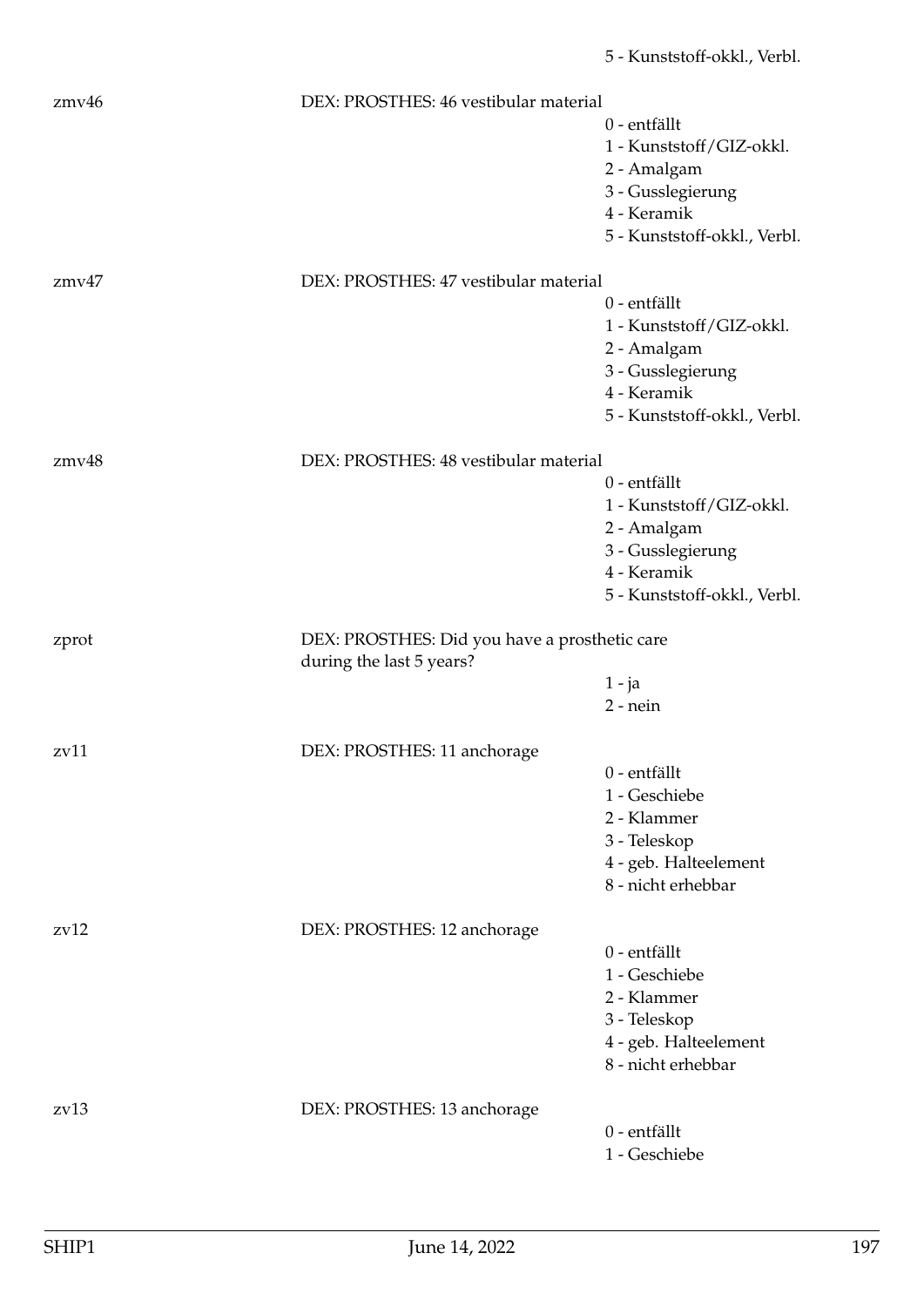|                   |                             | 2 - Klammer<br>3 - Teleskop<br>4 - geb. Halteelement<br>8 - nicht erhebbar                                  |
|-------------------|-----------------------------|-------------------------------------------------------------------------------------------------------------|
| z <sub>v</sub> 14 | DEX: PROSTHES: 14 anchorage | 0 - entfällt<br>1 - Geschiebe<br>2 - Klammer<br>3 - Teleskop<br>4 - geb. Halteelement<br>8 - nicht erhebbar |
| zv15              | DEX: PROSTHES: 15 anchorage | 0 - entfällt<br>1 - Geschiebe<br>2 - Klammer<br>3 - Teleskop<br>4 - geb. Halteelement<br>8 - nicht erhebbar |
| zv16              | DEX: PROSTHES: 16 anchorage | 0 - entfällt<br>1 - Geschiebe<br>2 - Klammer<br>3 - Teleskop<br>4 - geb. Halteelement<br>8 - nicht erhebbar |
| z <sub>V</sub> 17 | DEX: PROSTHES: 17 anchorage | 0 - entfällt<br>1 - Geschiebe<br>2 - Klammer<br>3 - Teleskop<br>4 - geb. Halteelement<br>8 - nicht erhebbar |
| zv18              | DEX: PROSTHES: 18 anchorage | 0 - entfällt<br>1 - Geschiebe<br>2 - Klammer<br>3 - Teleskop<br>4 - geb. Halteelement<br>8 - nicht erhebbar |
| zv21              | DEX: PROSTHES: 21 anchorage | 0 - entfällt<br>1 - Geschiebe<br>2 - Klammer<br>3 - Teleskop                                                |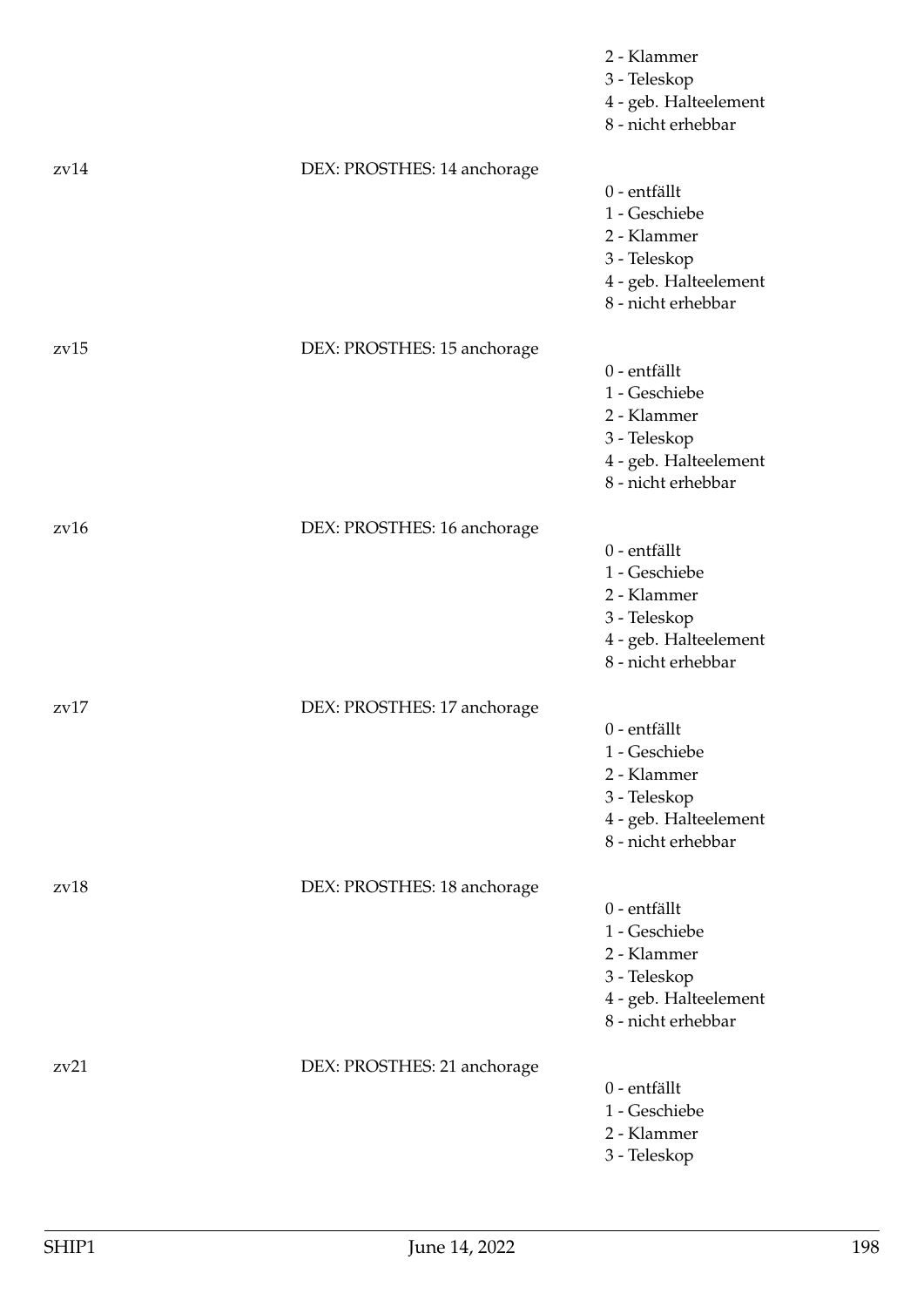|      |                             | 4 - geb. Halteelement<br>8 - nicht erhebbar                                                                 |
|------|-----------------------------|-------------------------------------------------------------------------------------------------------------|
| zv22 | DEX: PROSTHES: 22 anchorage | 0 - entfällt<br>1 - Geschiebe<br>2 - Klammer<br>3 - Teleskop<br>4 - geb. Halteelement<br>8 - nicht erhebbar |
| zv23 | DEX: PROSTHES: 23 anchorage | 0 - entfällt<br>1 - Geschiebe<br>2 - Klammer<br>3 - Teleskop<br>4 - geb. Halteelement<br>8 - nicht erhebbar |
| zv24 | DEX: PROSTHES: 24 anchorage | 0 - entfällt<br>1 - Geschiebe<br>2 - Klammer<br>3 - Teleskop<br>4 - geb. Halteelement<br>8 - nicht erhebbar |
| zv25 | DEX: PROSTHES: 25 anchorage | 0 - entfällt<br>1 - Geschiebe<br>2 - Klammer<br>3 - Teleskop<br>4 - geb. Halteelement<br>8 - nicht erhebbar |
| zv26 | DEX: PROSTHES: 26 anchorage | 0 - entfällt<br>1 - Geschiebe<br>2 - Klammer<br>3 - Teleskop<br>4 - geb. Halteelement<br>8 - nicht erhebbar |
| zv27 | DEX: PROSTHES: 27 anchorage | 0 - entfällt<br>1 - Geschiebe<br>2 - Klammer<br>3 - Teleskop<br>4 - geb. Halteelement<br>8 - nicht erhebbar |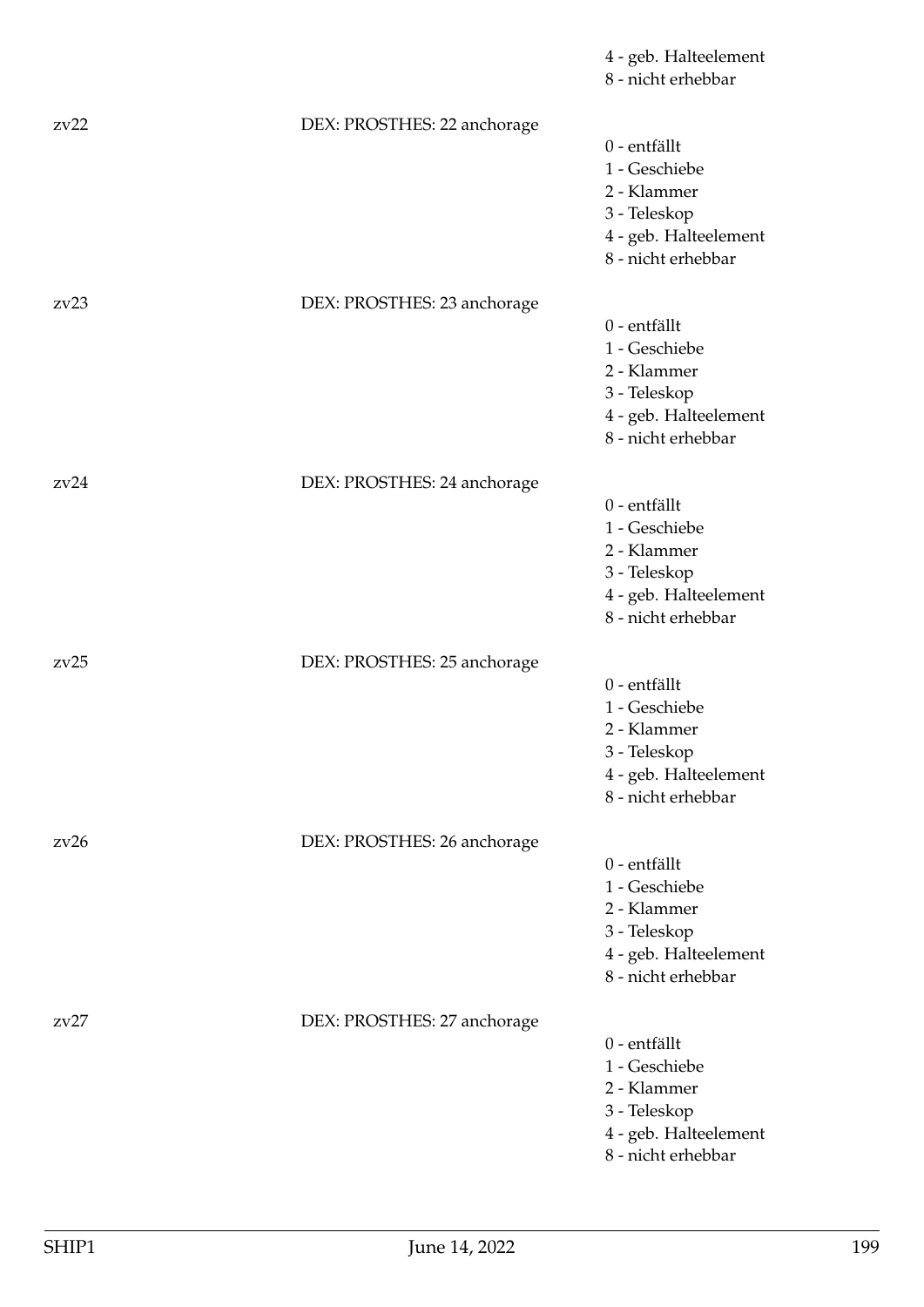| zv28 | DEX: PROSTHES: 28 anchorage | 0 - entfällt<br>1 - Geschiebe<br>2 - Klammer<br>3 - Teleskop<br>4 - geb. Halteelement<br>8 - nicht erhebbar |
|------|-----------------------------|-------------------------------------------------------------------------------------------------------------|
| zv31 | DEX: PROSTHES: 31 anchorage | 0 - entfällt<br>1 - Geschiebe<br>2 - Klammer<br>3 - Teleskop<br>4 - geb. Halteelement<br>8 - nicht erhebbar |
| zv32 | DEX: PROSTHES: 32 anchorage | 0 - entfällt<br>1 - Geschiebe<br>2 - Klammer<br>3 - Teleskop<br>4 - geb. Halteelement<br>8 - nicht erhebbar |
| zv33 | DEX: PROSTHES: 33 anchorage | 0 - entfällt<br>1 - Geschiebe<br>2 - Klammer<br>3 - Teleskop<br>4 - geb. Halteelement<br>8 - nicht erhebbar |
| zv34 | DEX: PROSTHES: 34 anchorage | 0 - entfällt<br>1 - Geschiebe<br>2 - Klammer<br>3 - Teleskop<br>4 - geb. Halteelement<br>8 - nicht erhebbar |
| zv35 | DEX: PROSTHES: 35 anchorage | 0 - entfällt<br>1 - Geschiebe<br>2 - Klammer<br>3 - Teleskop<br>4 - geb. Halteelement<br>8 - nicht erhebbar |
| zv36 | DEX: PROSTHES: 36 anchorage |                                                                                                             |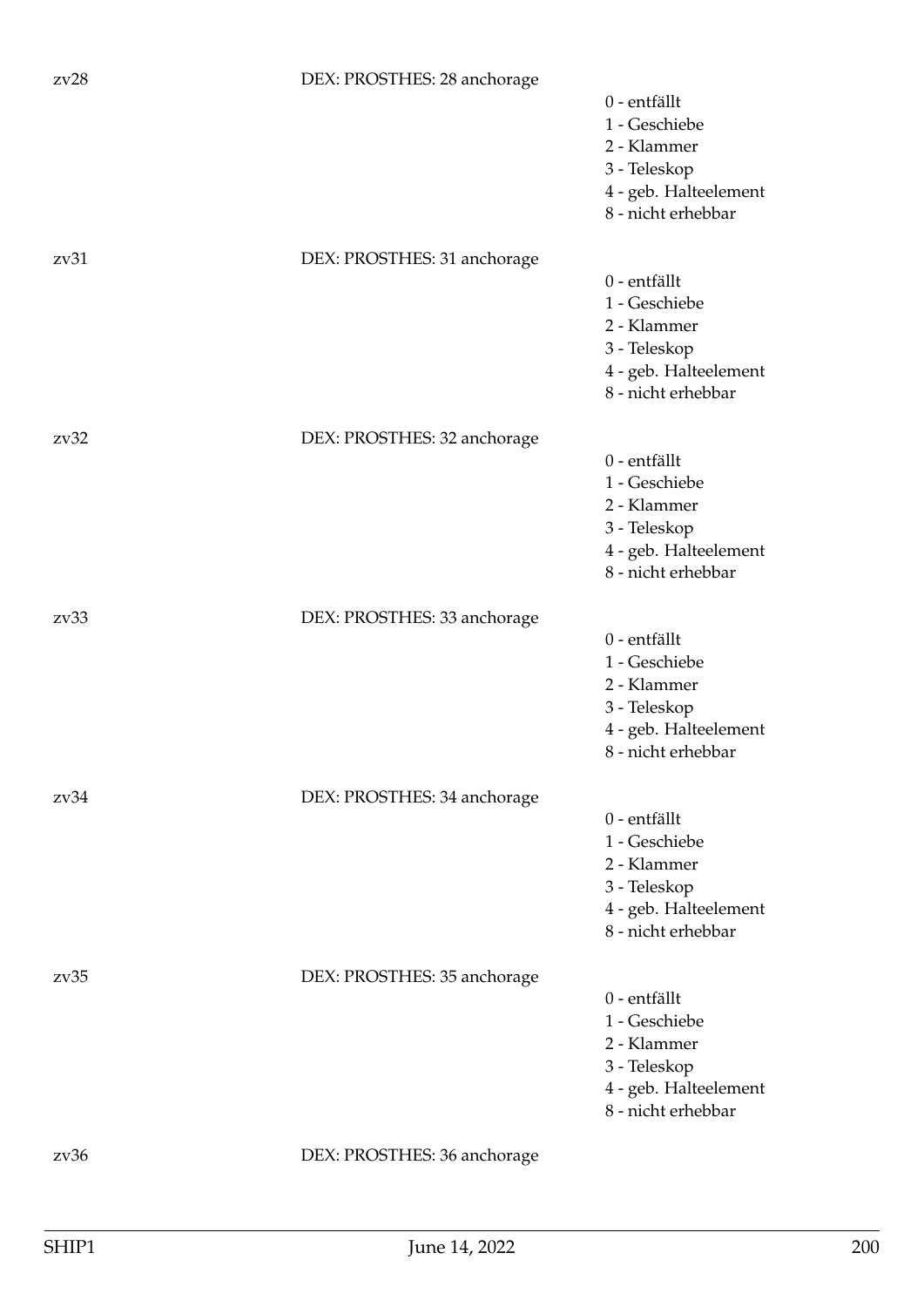|      |                             | 0 - entfällt<br>1 - Geschiebe<br>2 - Klammer<br>3 - Teleskop<br>4 - geb. Halteelement<br>8 - nicht erhebbar |
|------|-----------------------------|-------------------------------------------------------------------------------------------------------------|
| 2v37 | DEX: PROSTHES: 37 anchorage | 0 - entfällt<br>1 - Geschiebe<br>2 - Klammer<br>3 - Teleskop<br>4 - geb. Halteelement<br>8 - nicht erhebbar |
| zv38 | DEX: PROSTHES: 38 anchorage | 0 - entfällt<br>1 - Geschiebe<br>2 - Klammer<br>3 - Teleskop<br>4 - geb. Halteelement<br>8 - nicht erhebbar |
| zv41 | DEX: PROSTHES: 41 anchorage | 0 - entfällt<br>1 - Geschiebe<br>2 - Klammer<br>3 - Teleskop<br>4 - geb. Halteelement<br>8 - nicht erhebbar |
| zv42 | DEX: PROSTHES: 42 anchorage | 0 - entfällt<br>1 - Geschiebe<br>2 - Klammer<br>3 - Teleskop<br>4 - geb. Halteelement<br>8 - nicht erhebbar |
| zv43 | DEX: PROSTHES: 43 anchorage | 0 - entfällt<br>1 - Geschiebe<br>2 - Klammer<br>3 - Teleskop<br>4 - geb. Halteelement<br>8 - nicht erhebbar |
| zv44 | DEX: PROSTHES: 44 anchorage | 0 - entfällt<br>1 - Geschiebe                                                                               |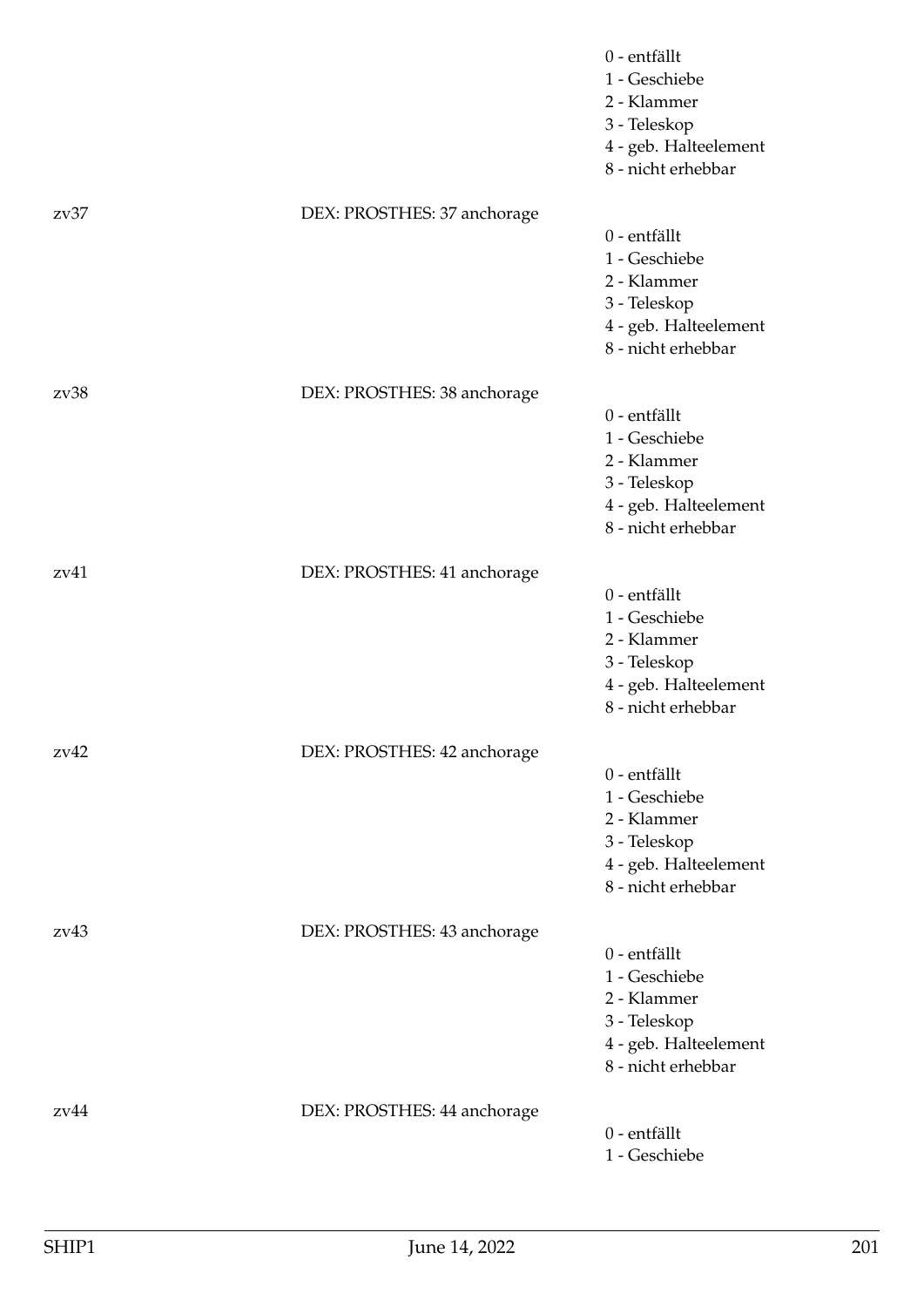|                 |                                                      | 2 - Klammer<br>3 - Teleskop<br>4 - geb. Halteelement<br>8 - nicht erhebbar                                  |
|-----------------|------------------------------------------------------|-------------------------------------------------------------------------------------------------------------|
| zv45            | DEX: PROSTHES: 45 anchorage                          | 0 - entfällt<br>1 - Geschiebe<br>2 - Klammer<br>3 - Teleskop<br>4 - geb. Halteelement<br>8 - nicht erhebbar |
| 2v46            | DEX: PROSTHES: 46 anchorage                          | 0 - entfällt<br>1 - Geschiebe<br>2 - Klammer<br>3 - Teleskop<br>4 - geb. Halteelement<br>8 - nicht erhebbar |
| zv47            | DEX: PROSTHES: 47 anchorage                          | 0 - entfällt<br>1 - Geschiebe<br>2 - Klammer<br>3 - Teleskop<br>4 - geb. Halteelement<br>8 - nicht erhebbar |
| zv48            | DEX: PROSTHES: 48 anchorage                          | 0 - entfällt<br>1 - Geschiebe<br>2 - Klammer<br>3 - Teleskop<br>4 - geb. Halteelement<br>8 - nicht erhebbar |
| <b>PARODONT</b> | Parodontology                                        |                                                                                                             |
| okdisa1         | DEX: PARODONT: 1 upper jaw distal attachment<br>loss |                                                                                                             |
| okdisa2         | DEX: PARODONT: 2 upper jaw distal attachment<br>loss |                                                                                                             |
| okdisa3         | DEX: PARODONT: 3 upper jaw distal attachment<br>loss |                                                                                                             |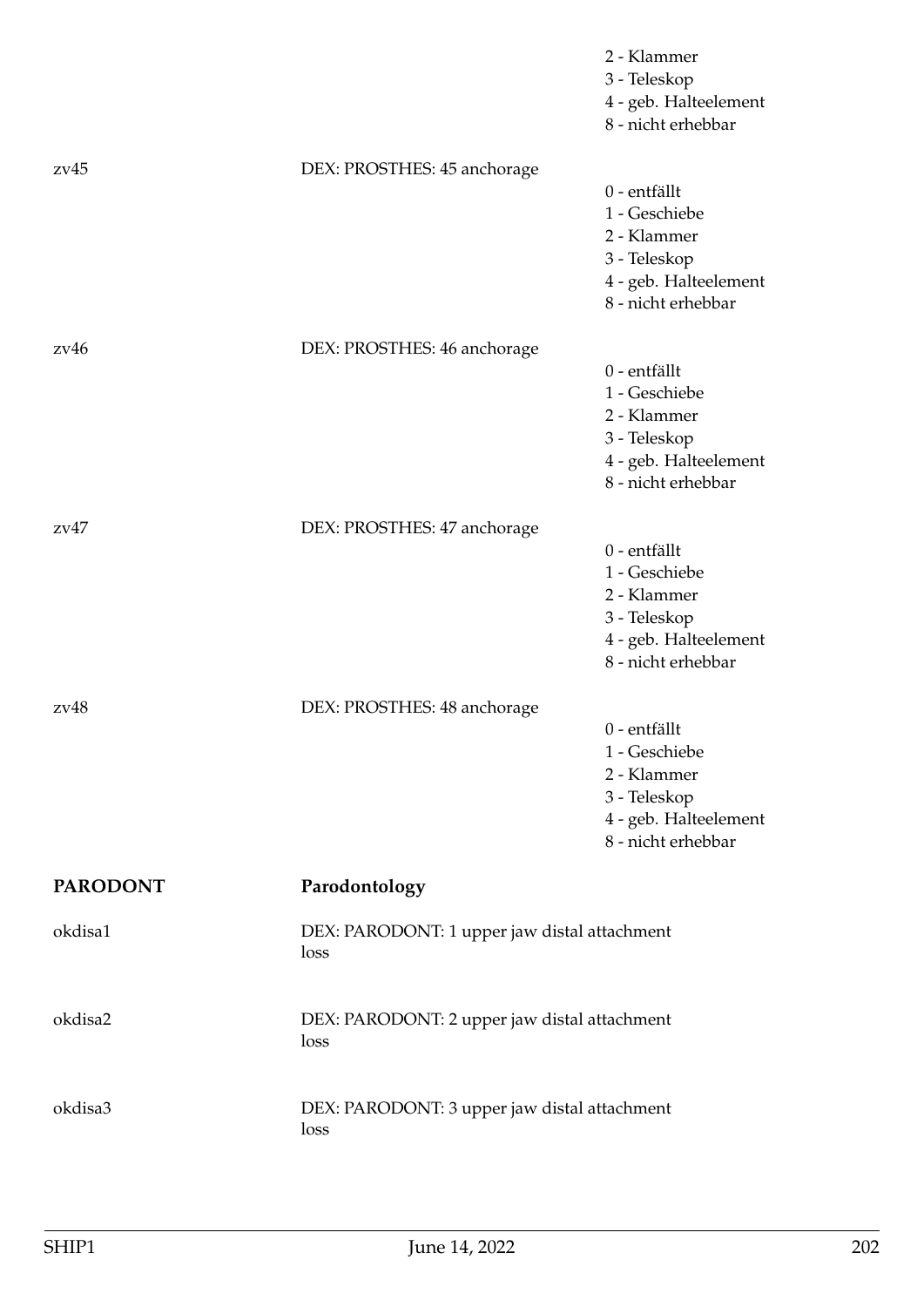| okdisa4 | DEX: PARODONT: 4 upper jaw distal attachment<br>loss                                       |
|---------|--------------------------------------------------------------------------------------------|
| okdisa5 | DEX: PARODONT: 5 upper jaw distal attachment<br>loss                                       |
| okdisa6 | DEX: PARODONT: 6 upper jaw distal attachment<br>loss                                       |
| okdisa7 | DEX: PARODONT: 7 upper jaw distal attachment<br>loss                                       |
| okdisg1 | DEX: PARODONT: 1 upper jaw distal gingival<br>margin                                       |
| okdisg2 | DEX: PARODONT: 2 upper jaw distal gingival<br>margin                                       |
| okdisg3 | DEX: PARODONT: 3 upper jaw distal gingival<br>margin                                       |
| okdisg4 | DEX: PARODONT: 4 upper jaw distal gingival<br>margin                                       |
| okdisg5 | DEX: PARODONT: 5 upper jaw distal gingival<br>margin                                       |
| okdisg6 | DEX: PARODONT: 6 upper jaw distal gingival<br>margin                                       |
| okdisg7 | DEX: PARODONT: 7 upper jaw distal gingival<br>margin                                       |
| okdisp1 | DEX: PARODONT: 1 upper jaw distal dental<br>plaque<br>0 - nicht vorhanden<br>1 - vorhanden |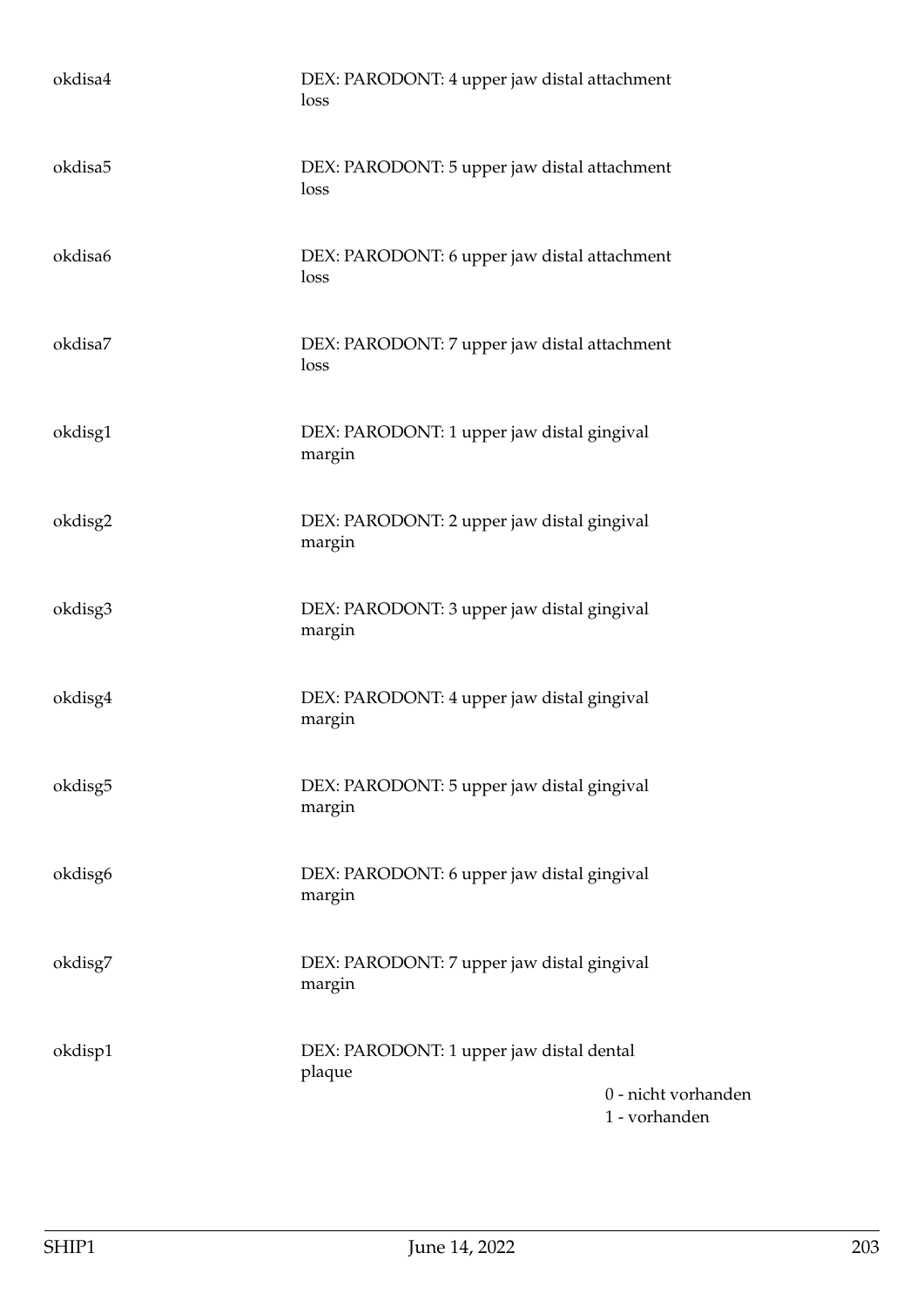| okdisp2 | DEX: PARODONT: 2 upper jaw distal dental<br>plaque             |                                      |
|---------|----------------------------------------------------------------|--------------------------------------|
|         |                                                                | 0 - nicht vorhanden<br>1 - vorhanden |
| okdisp3 | DEX: PARODONT: 3 upper jaw distal dental<br>plaque             |                                      |
|         |                                                                | 0 - nicht vorhanden<br>1 - vorhanden |
| okdisp4 | DEX: PARODONT: 4 upper jaw distal dental<br>plaque             |                                      |
|         |                                                                | 0 - nicht vorhanden<br>1 - vorhanden |
| okdisp6 | DEX: PARODONT: 6 upper jaw distal dental<br>plaque             |                                      |
|         |                                                                | 0 - nicht vorhanden<br>1 - vorhanden |
| okdisp7 | DEX: PARODONT: 7 upper jaw distal dental<br>plaque             |                                      |
|         |                                                                | 0 - nicht vorhanden<br>1 - vorhanden |
| okdiss1 | DEX: PARODONT: 1 upper jaw distal<br>periodontal probing depth |                                      |
| okdiss2 | DEX: PARODONT: 2 upper jaw distal<br>periodontal probing depth |                                      |
| okdiss3 | DEX: PARODONT: 3 upper jaw distal<br>periodontal probing depth |                                      |
| okdiss4 | DEX: PARODONT: 4 upper jaw distal<br>periodontal probing depth |                                      |
| okdiss5 | DEX: PARODONT: 5 upper jaw distal<br>periodontal probing depth |                                      |
| okdiss6 | DEX: PARODONT: 6 upper jaw distal<br>periodontal probing depth |                                      |
| okdiss7 | DEX: PARODONT: 7 upper jaw distal<br>periodontal probing depth |                                      |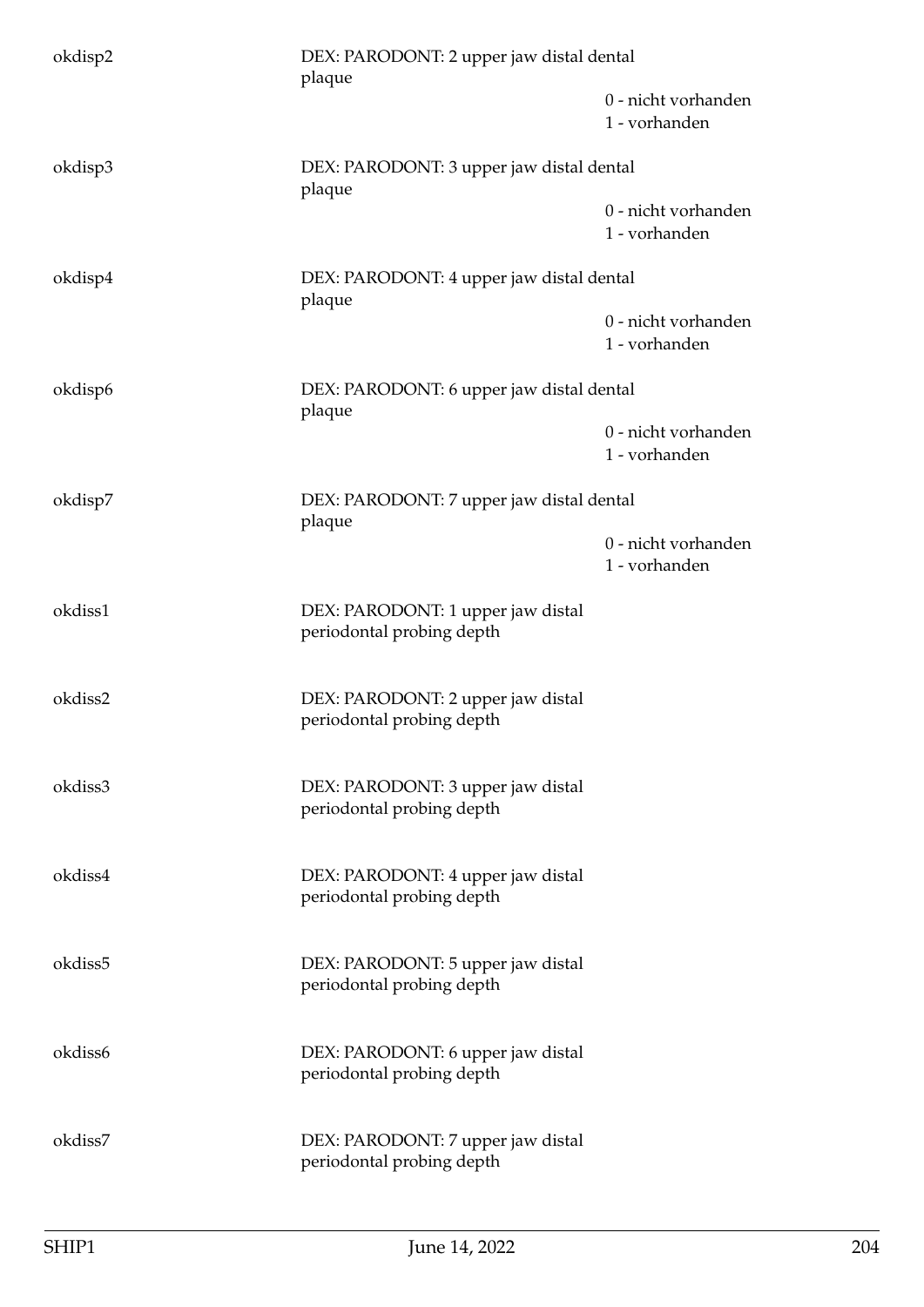| okdisz1 | DEX: PARODONT: 1 upper jaw distal dental<br>calculus      |                                      |
|---------|-----------------------------------------------------------|--------------------------------------|
|         |                                                           | 0 - nicht vorhanden<br>1 - vorhanden |
| okdisz2 | DEX: PARODONT: 2 upper jaw distal dental<br>calculus      |                                      |
|         |                                                           | 0 - nicht vorhanden<br>1 - vorhanden |
| okdisz3 | DEX: PARODONT: 3 upper jaw distal dental<br>calculus      |                                      |
|         |                                                           | 0 - nicht vorhanden<br>1 - vorhanden |
| okdisz4 | DEX: PARODONT: 4 upper jaw distal dental<br>calculus      |                                      |
|         |                                                           | 0 - nicht vorhanden<br>1 - vorhanden |
| okdisz6 | DEX: PARODONT: 6 upper jaw distal dental<br>calculus      |                                      |
|         |                                                           | 0 - nicht vorhanden<br>1 - vorhanden |
| okdisz7 | DEX: PARODONT: 7 upper jaw distal dental<br>calculus      |                                      |
|         |                                                           | 0 - nicht vorhanden<br>1 - vorhanden |
| okmeba1 | DEX: PARODONT: 1 upper jaw mesio-bucal<br>attachment loss |                                      |
| okmeba2 | DEX: PARODONT: 2 upper jaw mesio-bucal<br>attachment loss |                                      |
| okmeba3 | DEX: PARODONT: 3 upper jaw mesio-bucal<br>attachment loss |                                      |
| okmeba4 | DEX: PARODONT: 4 upper jaw mesio-bucal<br>attachment loss |                                      |
| okmeba5 | DEX: PARODONT: 5 upper jaw mesio-bucal<br>attachment loss |                                      |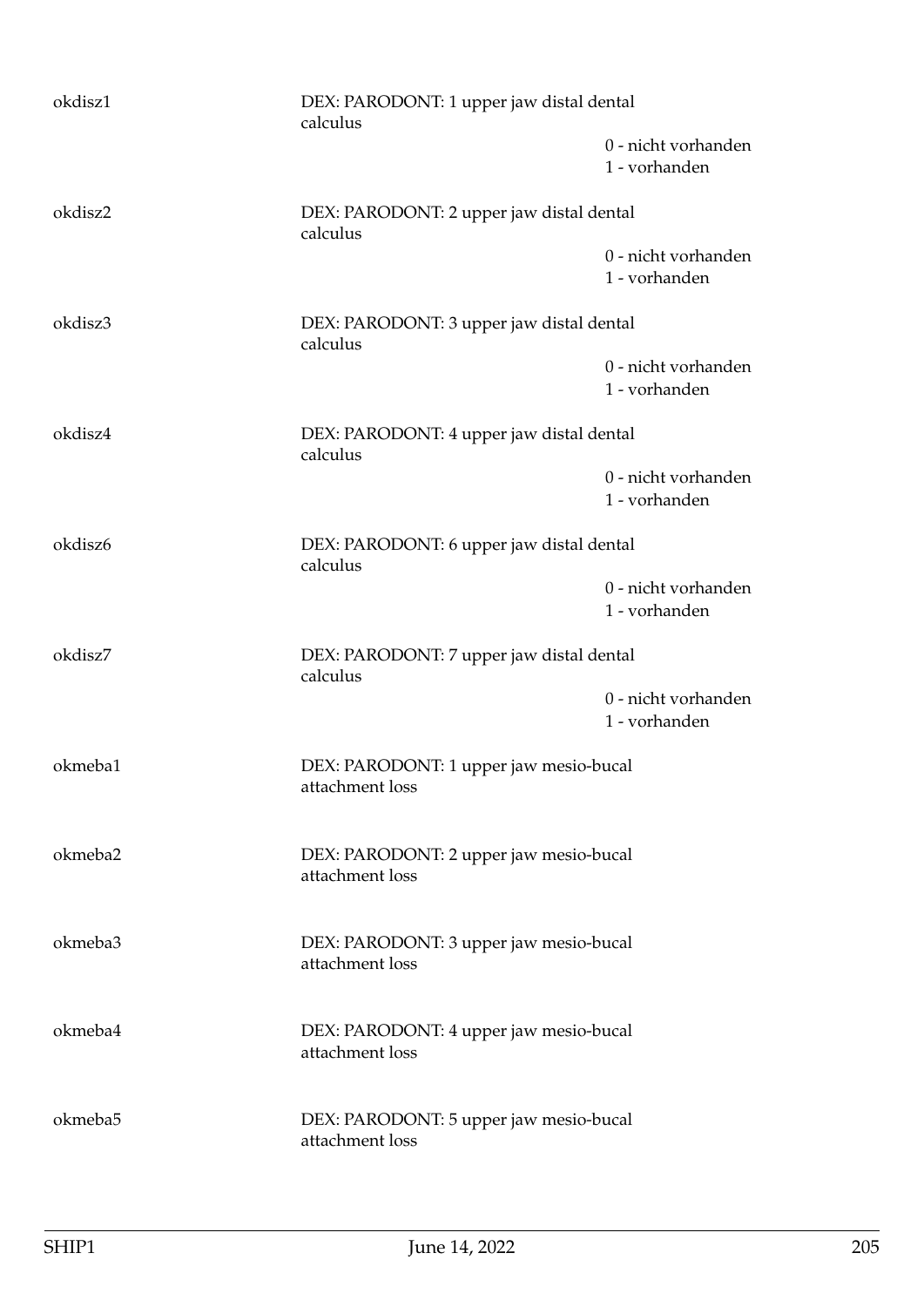| okmeba6 | DEX: PARODONT: 6 upper jaw mesio-bucal<br>attachment loss |                                      |
|---------|-----------------------------------------------------------|--------------------------------------|
| okmeba7 | DEX: PARODONT: 7 upper jaw mesio-bucal<br>attachment loss |                                      |
| okmebg1 | DEX: PARODONT: 1 upper jaw mesio-bucal<br>gingival margin |                                      |
| okmebg2 | DEX: PARODONT: 2 upper jaw mesio-bucal<br>gingival margin |                                      |
| okmebg3 | DEX: PARODONT: 3 upper jaw mesio-bucal<br>gingival margin |                                      |
| okmebg4 | DEX: PARODONT: 4 upper jaw mesio-bucal<br>gingival margin |                                      |
| okmebg5 | DEX: PARODONT: 5 upper jaw mesio-bucal<br>gingival margin |                                      |
| okmebg6 | DEX: PARODONT: 6 upper jaw mesio-bucal<br>gingival margin |                                      |
| okmebg7 | DEX: PARODONT: 7 upper jaw mesio-bucal<br>gingival margin |                                      |
| okmebp1 | DEX: PARODONT: 1 upper jaw mesio-bucal<br>dental plaque   |                                      |
|         |                                                           | 0 - nicht vorhanden<br>1 - vorhanden |
| okmebp2 | DEX: PARODONT: 2 upper jaw mesio-bucal<br>dental plaque   |                                      |
|         |                                                           | 0 - nicht vorhanden<br>1 - vorhanden |
| okmebp3 | DEX: PARODONT: 3 upper jaw mesio-bucal<br>dental plaque   |                                      |
|         |                                                           | 0 - nicht vorhanden<br>1 - vorhanden |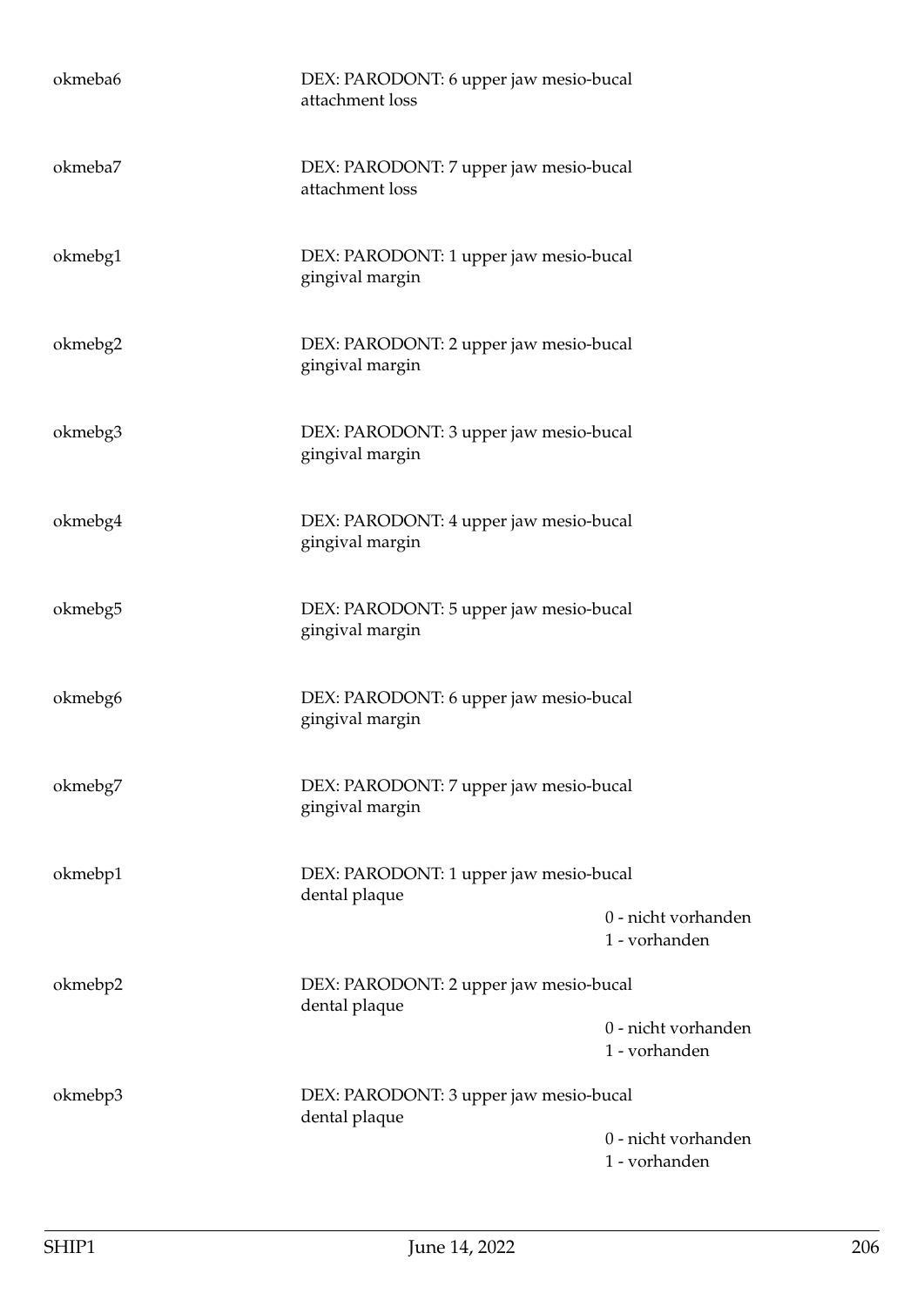| okmebp4 | DEX: PARODONT: 4 upper jaw mesio-bucal<br>dental plaque             |                                      |
|---------|---------------------------------------------------------------------|--------------------------------------|
|         |                                                                     | 0 - nicht vorhanden<br>1 - vorhanden |
| okmebp6 | DEX: PARODONT: 6 upper jaw mesio-bucal                              |                                      |
|         | dental plaque                                                       | 0 - nicht vorhanden<br>1 - vorhanden |
| okmebp7 | DEX: PARODONT: 7 upper jaw mesio-bucal<br>dental plaque             |                                      |
|         |                                                                     | 0 - nicht vorhanden<br>1 - vorhanden |
| okmebs1 | DEX: PARODONT: 1 upper jaw mesio-bucal<br>periodontal probing depth |                                      |
| okmebs2 | DEX: PARODONT: 2 upper jaw mesio-bucal<br>periodontal probing depth |                                      |
| okmebs3 | DEX: PARODONT: 3 upper jaw mesio-bucal<br>periodontal probing depth |                                      |
| okmebs4 | DEX: PARODONT: 4 upper jaw mesio-bucal<br>periodontal probing depth |                                      |
| okmebs5 | DEX: PARODONT: 5 upper jaw mesio-bucal<br>periodontal probing depth |                                      |
| okmebs6 | DEX: PARODONT: 6 upper jaw mesio-bucal<br>periodontal probing depth |                                      |
| okmebs7 | DEX: PARODONT: 7 upper jaw mesio-bucal<br>periodontal probing depth |                                      |
| okmebz1 | DEX: PARODONT: 1 upper jaw mesio-bucal<br>dental calculus           |                                      |
|         |                                                                     | 0 - nicht vorhanden<br>1 - vorhanden |
| okmebz2 | DEX: PARODONT: 2 upper jaw mesio-bucal<br>dental calculus           |                                      |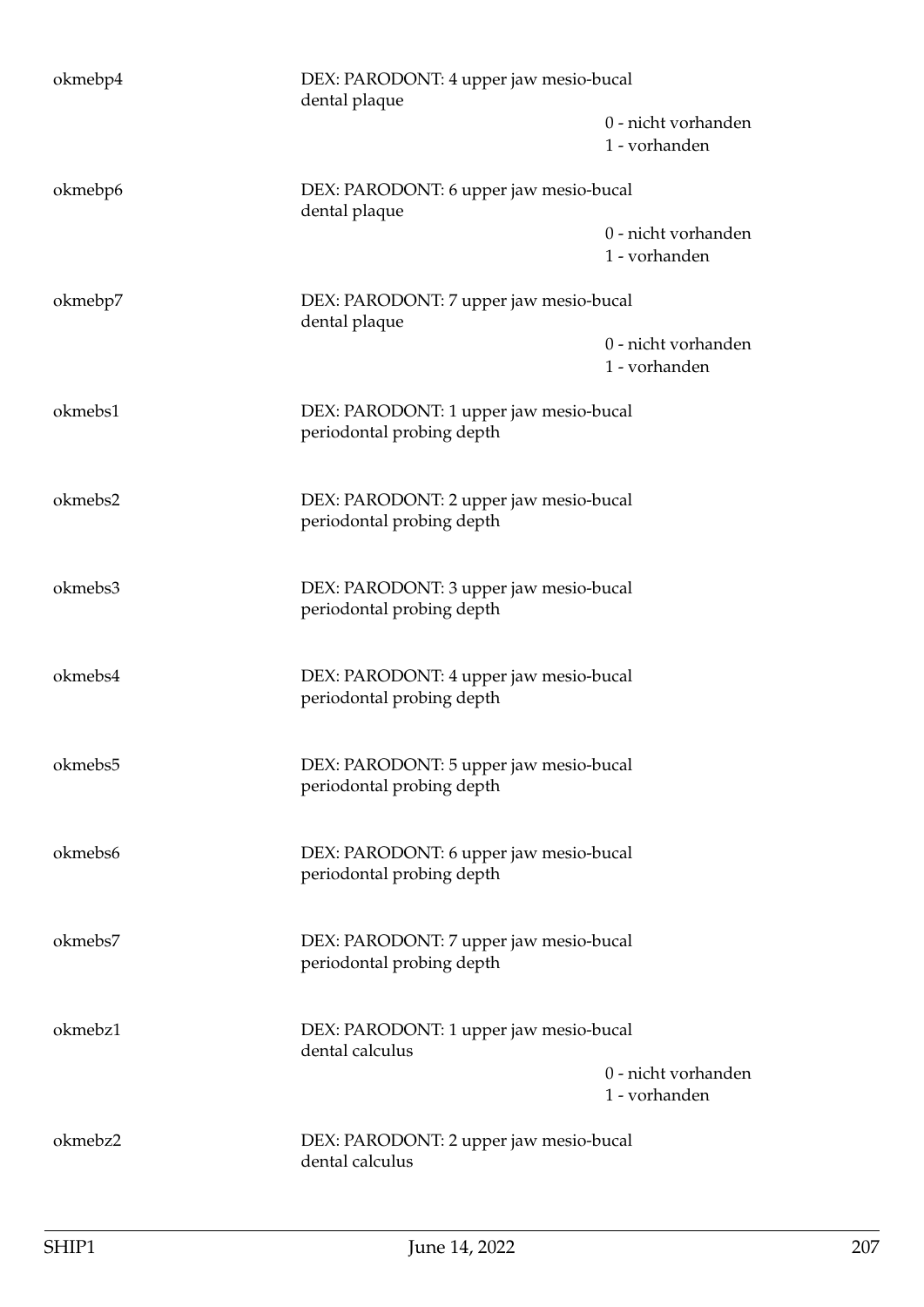|         |                                                           | 0 - nicht vorhanden<br>1 - vorhanden |
|---------|-----------------------------------------------------------|--------------------------------------|
| okmebz3 | DEX: PARODONT: 3 upper jaw mesio-bucal<br>dental calculus |                                      |
|         |                                                           | 0 - nicht vorhanden<br>1 - vorhanden |
| okmebz4 | DEX: PARODONT: 4 upper jaw mesio-bucal<br>dental calculus |                                      |
|         |                                                           | 0 - nicht vorhanden<br>1 - vorhanden |
| okmebz6 | DEX: PARODONT: 6 upper jaw mesio-bucal<br>dental calculus |                                      |
|         |                                                           | 0 - nicht vorhanden<br>1 - vorhanden |
| okmebz7 | DEX: PARODONT: 7 upper jaw mesio-bucal<br>dental calculus |                                      |
|         |                                                           | 0 - nicht vorhanden<br>1 - vorhanden |
| okmiba1 | DEX: PARODONT: 1 upper jaw medio-bucal<br>attachment loss |                                      |
| okmiba2 | DEX: PARODONT: 2 upper jaw medio-bucal<br>attachment loss |                                      |
| okmiba3 | DEX: PARODONT: 3 upper jaw medio-bucal<br>attachment loss |                                      |
| okmiba4 | DEX: PARODONT: 4 upper jaw medio-bucal<br>attachment loss |                                      |
| okmiba5 | DEX: PARODONT: 5 upper jaw medio-bucal<br>attachment loss |                                      |
| okmiba6 | DEX: PARODONT: 6 upper jaw medio-bucal<br>attachment loss |                                      |
| okmiba7 | DEX: PARODONT: 7 upper jaw medio-bucal<br>attachment loss |                                      |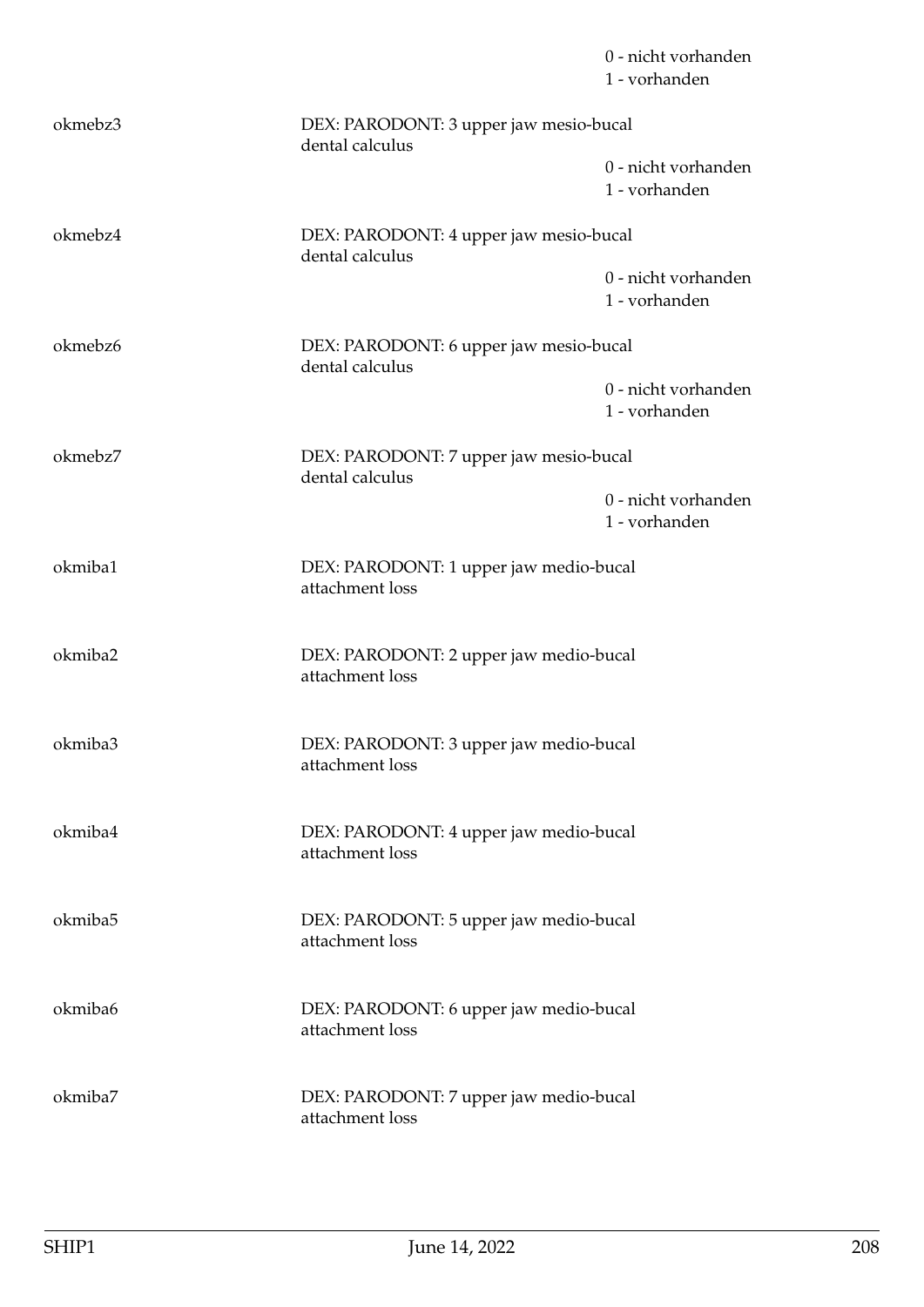| okmibg1 | DEX: PARODONT: 1 upper jaw medio-bucal<br>gingival margin |                                      |
|---------|-----------------------------------------------------------|--------------------------------------|
| okmibg2 | DEX: PARODONT: 2 upper jaw medio-bucal<br>gingival margin |                                      |
| okmibg3 | DEX: PARODONT: 3 upper jaw medio-bucal<br>gingival margin |                                      |
| okmibg4 | DEX: PARODONT: 4 upper jaw medio-bucal<br>gingival margin |                                      |
| okmibg5 | DEX: PARODONT: 5 upper jaw medio-bucal<br>gingival margin |                                      |
| okmibg6 | DEX: PARODONT: 6 upper jaw medio-bucal<br>gingival margin |                                      |
| okmibg7 | DEX: PARODONT: 7 upper jaw medio-bucal<br>gingival margin |                                      |
| okmibp1 | DEX: PARODONT: 1 upper jaw medio-bucal<br>dental plaque   |                                      |
|         |                                                           | 0 - nicht vorhanden<br>1 - vorhanden |
| okmibp2 | DEX: PARODONT: 2 upper jaw medio-bucal<br>dental plaque   |                                      |
|         |                                                           | 0 - nicht vorhanden<br>1 - vorhanden |
| okmibp3 | DEX: PARODONT: 3 upper jaw medio-bucal<br>dental plaque   |                                      |
|         |                                                           | 0 - nicht vorhanden<br>1 - vorhanden |
| okmibp4 | DEX: PARODONT: 4 upper jaw medio-bucal<br>dental plaque   |                                      |
|         |                                                           | 0 - nicht vorhanden<br>1 - vorhanden |
| okmibp6 | DEX: PARODONT: 6 upper jaw medio-bucal<br>dental plaque   |                                      |
|         |                                                           | 0 - nicht vorhanden                  |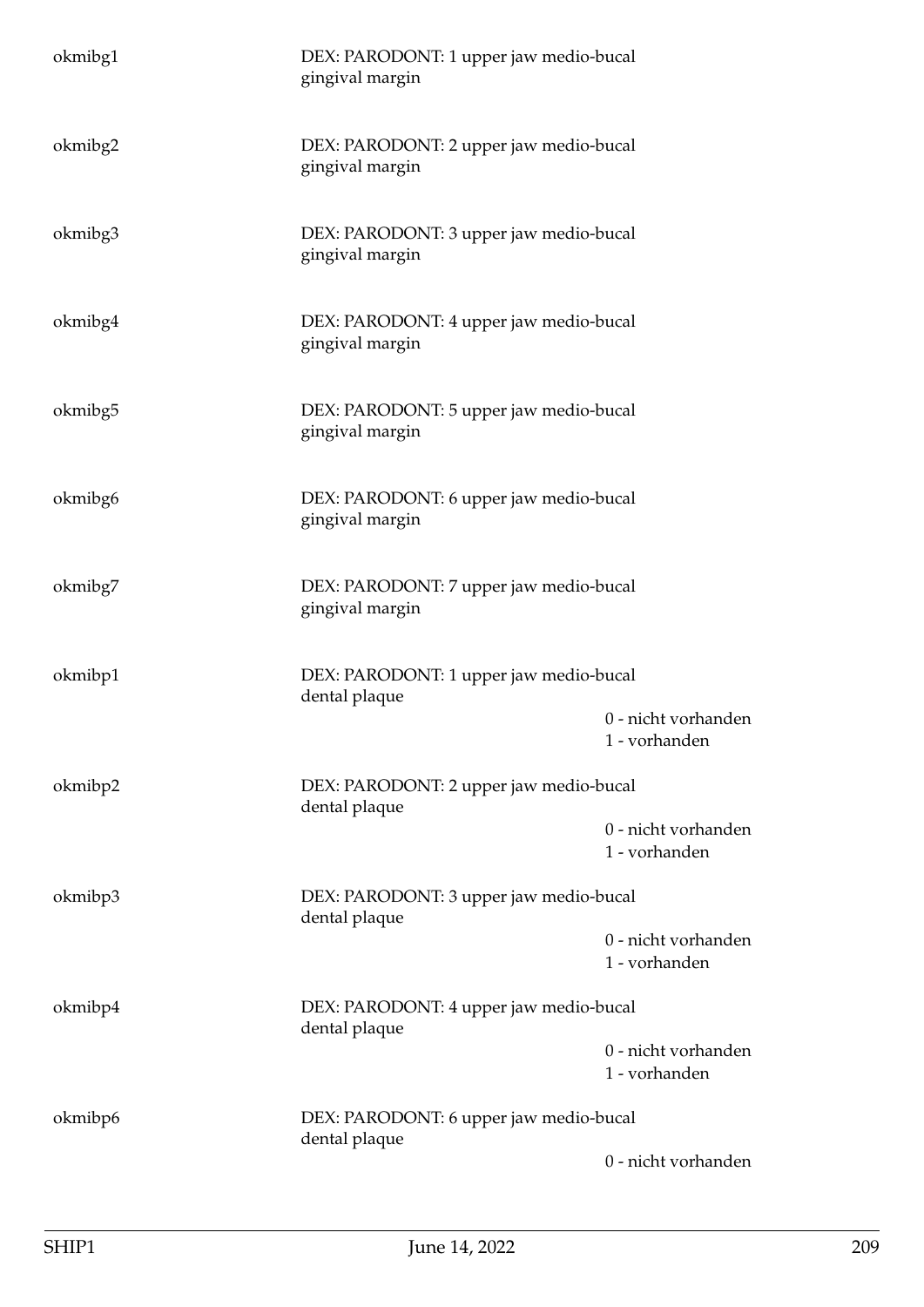| okmibp7 | DEX: PARODONT: 7 upper jaw medio-bucal<br>dental plaque             | 0 - nicht vorhanden<br>1 - vorhanden |
|---------|---------------------------------------------------------------------|--------------------------------------|
| okmibs1 | DEX: PARODONT: 1 upper jaw medio-bucal<br>periodontal probing depth |                                      |
| okmibs2 | DEX: PARODONT: 2 upper jaw medio-bucal<br>periodontal probing depth |                                      |
| okmibs3 | DEX: PARODONT: 3 upper jaw medio-bucal<br>periodontal probing depth |                                      |
| okmibs4 | DEX: PARODONT: 4 upper jaw medio-bucal<br>periodontal probing depth |                                      |
| okmibs5 | DEX: PARODONT: 5 upper jaw medio-bucal<br>periodontal probing depth |                                      |
| okmibs6 | DEX: PARODONT: 6 upper jaw medio-bucal<br>periodontal probing depth |                                      |
| okmibs7 | DEX: PARODONT: 7 upper jaw medio-bucal<br>periodontal probing depth |                                      |
| okmibz1 | DEX: PARODONT: 1 upper jaw medio-bucal<br>dental calculus           |                                      |
|         |                                                                     | 0 - nicht vorhanden<br>1 - vorhanden |
| okmibz2 | DEX: PARODONT: 2 upper jaw medio-bucal<br>dental calculus           |                                      |
|         |                                                                     | 0 - nicht vorhanden<br>1 - vorhanden |
| okmibz3 | DEX: PARODONT: 3 upper jaw medio-bucal<br>dental calculus           |                                      |
|         |                                                                     | 0 - nicht vorhanden<br>1 - vorhanden |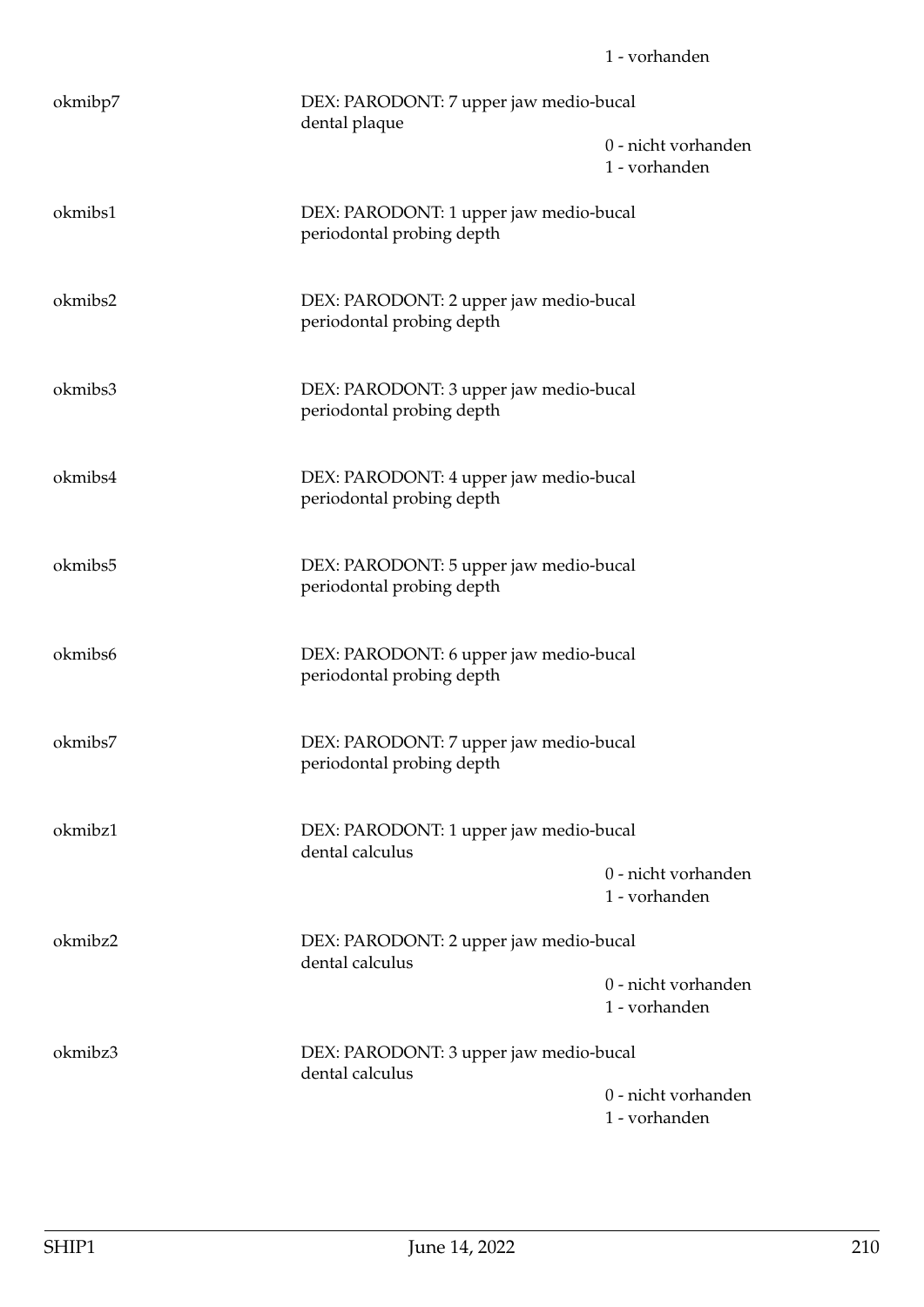| okmibz4 | DEX: PARODONT: 4 upper jaw medio-bucal<br>dental calculus     |                                      |
|---------|---------------------------------------------------------------|--------------------------------------|
|         |                                                               | 0 - nicht vorhanden<br>1 - vorhanden |
| okmibz6 | DEX: PARODONT: 6 upper jaw medio-bucal<br>dental calculus     |                                      |
|         |                                                               | 0 - nicht vorhanden<br>1 - vorhanden |
| okmibz7 | DEX: PARODONT: 7 upper jaw medio-bucal<br>dental calculus     |                                      |
|         |                                                               | 0 - nicht vorhanden<br>1 - vorhanden |
| okmipa1 | DEX: PARODONT: 1 upper jaw medio-palatinal<br>attachment loss |                                      |
| okmipa2 | DEX: PARODONT: 2 upper jaw medio-palatinal<br>attachment loss |                                      |
| okmipa3 | DEX: PARODONT: 3 upper jaw medio-palatinal<br>attachment loss |                                      |
| okmipa4 | DEX: PARODONT: 4 upper jaw medio-palatinal<br>attachment loss |                                      |
| okmipa5 | DEX: PARODONT: 5 upper jaw medio-palatinal<br>attachment loss |                                      |
| okmipa6 | DEX: PARODONT: 6 upper jaw medio-palatinal<br>attachment loss |                                      |
| okmipa7 | DEX: PARODONT: 7 upper jaw medio-palatinal<br>attachment loss |                                      |
| okmipg1 | DEX: PARODONT: 1 upper jaw medio-palatinal<br>gingival margin |                                      |
| okmipg2 | DEX: PARODONT: 2 upper jaw medio-palatinal<br>gingival margin |                                      |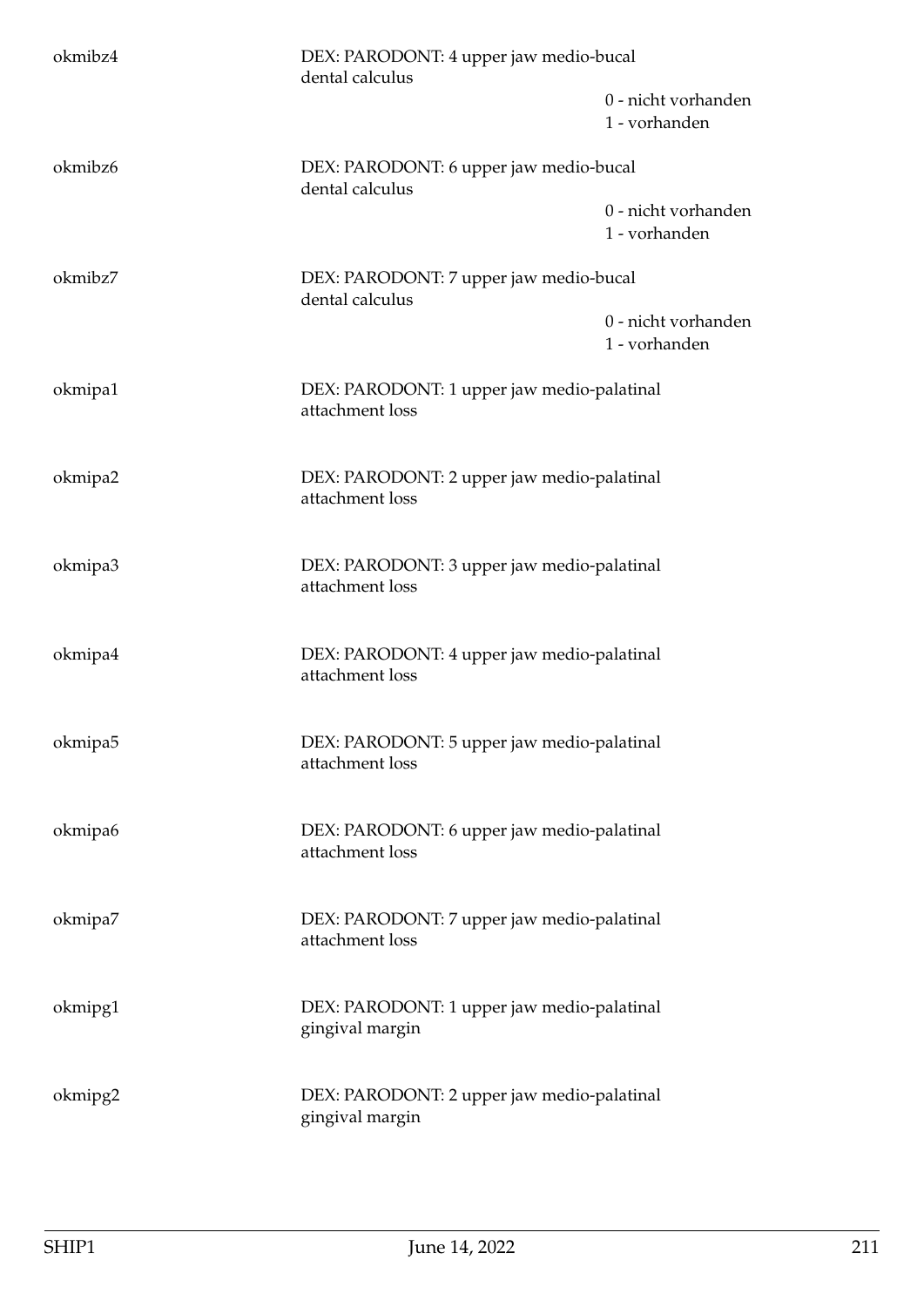| okmipg3 | DEX: PARODONT: 3 upper jaw medio-palatinal<br>gingival margin |                                      |
|---------|---------------------------------------------------------------|--------------------------------------|
| okmipg4 | DEX: PARODONT: 4 upper jaw medio-palatinal<br>gingival margin |                                      |
| okmipg5 | DEX: PARODONT: 5 upper jaw medio-palatinal<br>gingival margin |                                      |
| okmipg6 | DEX: PARODONT: 6 upper jaw medio-palatinal<br>gingival margin |                                      |
| okmipg7 | DEX: PARODONT: 7 upper jaw medio-palatinal<br>gingival margin |                                      |
| okmipp1 | DEX: PARODONT: 1 upper jaw medio-palatinal<br>dental plaque   |                                      |
|         |                                                               | 0 - nicht vorhanden<br>1 - vorhanden |
| okmipp2 | DEX: PARODONT: 2 upper jaw medio-palatinal<br>dental plaque   |                                      |
|         |                                                               | 0 - nicht vorhanden<br>1 - vorhanden |
| okmipp3 | DEX: PARODONT: 3 upper jaw medio-palatinal<br>dental plaque   |                                      |
|         |                                                               | 0 - nicht vorhanden<br>1 - vorhanden |
| okmipp4 | DEX: PARODONT: 4 upper jaw medio-palatinal<br>dental plaque   |                                      |
|         |                                                               | 0 - nicht vorhanden<br>1 - vorhanden |
| okmipp6 | DEX: PARODONT: 6 upper jaw medio-palatinal<br>dental plaque   |                                      |
|         |                                                               | 0 - nicht vorhanden<br>1 - vorhanden |
| okmipp7 | DEX: PARODONT: 7 upper jaw medio-palatinal<br>dental plaque   |                                      |
|         |                                                               | 0 - nicht vorhanden<br>1 - vorhanden |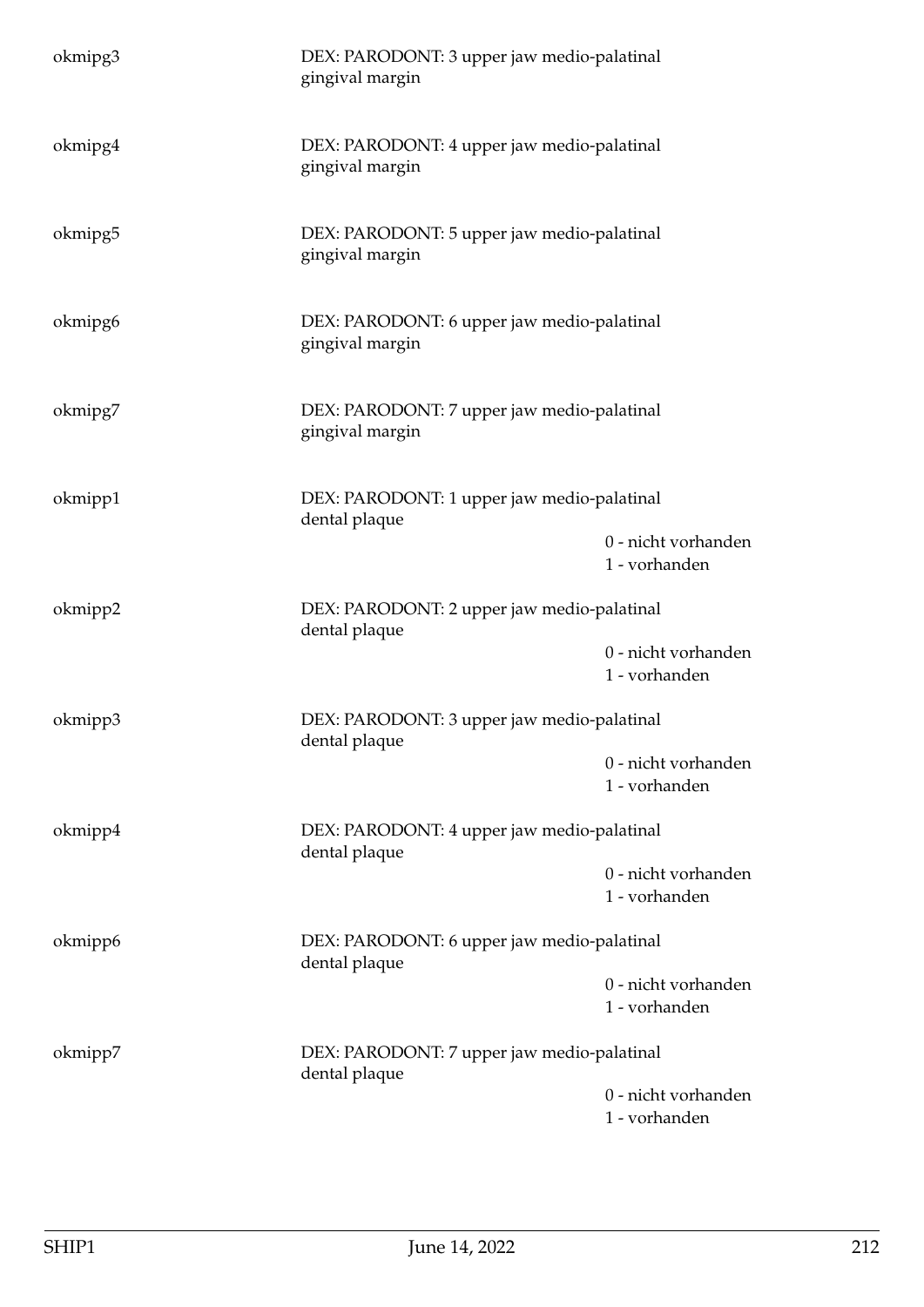| okmips1             | DEX: PARODONT: 1 upper jaw medio-palatinal<br>periodontal probing depth |                                      |
|---------------------|-------------------------------------------------------------------------|--------------------------------------|
| okmips2             | DEX: PARODONT: 2 upper jaw medio-palatinal<br>periodontal probing depth |                                      |
| okmips3             | DEX: PARODONT: 3 upper jaw medio-palatinal<br>periodontal probing depth |                                      |
| okmips4             | DEX: PARODONT: 4 upper jaw medio-palatinal<br>periodontal probing depth |                                      |
| okmips <sub>5</sub> | DEX: PARODONT: 5 upper jaw medio-palatinal<br>periodontal probing depth |                                      |
| okmips6             | DEX: PARODONT: 6 upper jaw medio-palatinal<br>periodontal probing depth |                                      |
| okmips7             | DEX: PARODONT: 7 upper jaw medio-palatinal<br>periodontal probing depth |                                      |
| okmipz1             | DEX: PARODONT: 1 upper jaw medio-palatinal<br>dental calculus           |                                      |
|                     |                                                                         | 0 - nicht vorhanden<br>1 - vorhanden |
| okmipz2             | DEX: PARODONT: 2 upper jaw medio-palatinal<br>dental calculus           |                                      |
|                     |                                                                         | 0 - nicht vorhanden<br>1 - vorhanden |
| okmipz3             | DEX: PARODONT: 3 upper jaw medio-palatinal<br>dental calculus           |                                      |
|                     |                                                                         | 0 - nicht vorhanden<br>1 - vorhanden |
| okmipz4             | DEX: PARODONT: 4 upper jaw medio-palatinal<br>dental calculus           |                                      |
|                     |                                                                         | 0 - nicht vorhanden<br>1 - vorhanden |
| okmipz6             | DEX: PARODONT: 6 upper jaw medio-palatinal<br>dental calculus           |                                      |
|                     |                                                                         | 0 - nicht vorhanden                  |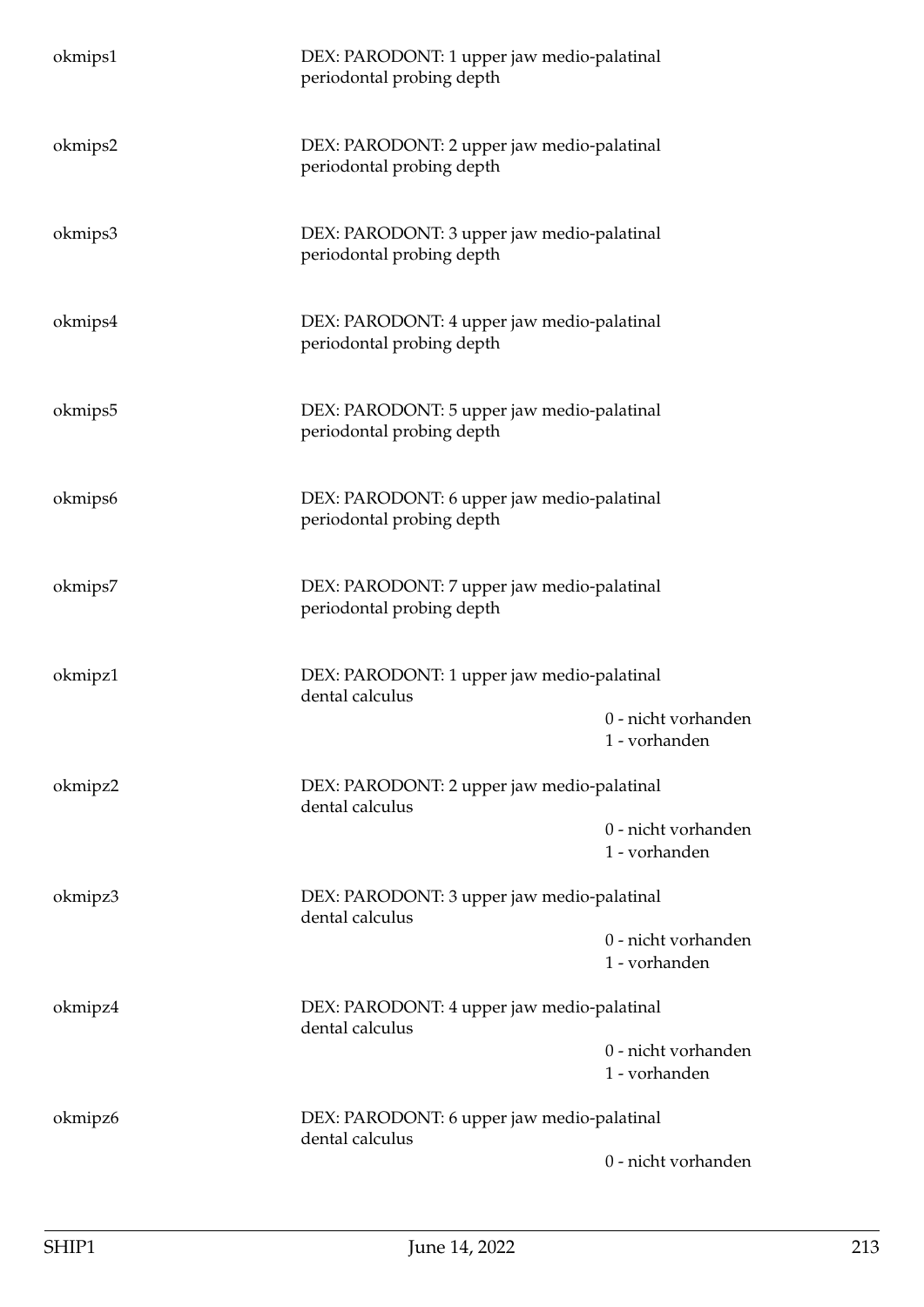|          |                                                                           | 1 - vorhanden                                                                |
|----------|---------------------------------------------------------------------------|------------------------------------------------------------------------------|
| okmipz7  | DEX: PARODONT: 7 upper jaw medio-palatinal<br>dental calculus             |                                                                              |
|          |                                                                           | 0 - nicht vorhanden<br>1 - vorhanden                                         |
| pabes    | DEX: PARODONT: special features periodontal<br>diagnostic                 |                                                                              |
|          |                                                                           | 0 - keine                                                                    |
|          |                                                                           | 1 - einzelne                                                                 |
|          |                                                                           | 8 - Paro nicht erhebbar<br>9 - Paro verweigert<br>997 - nicht erhoben (HOME) |
| paend    | DEX: PARODONT: end periodontal diagnostic                                 |                                                                              |
| patext   | DEX: PARODONT: remark periodontal<br>diagnostic                           |                                                                              |
| pbokdib1 | DEX: PARODONT: 1 upper jaw distal<br>haemorrhage post periodontal probing |                                                                              |
|          |                                                                           | 0 - nicht vorhanden<br>1 - vorhanden                                         |
| pbokdib2 | DEX: PARODONT: 2 upper jaw distal<br>haemorrhage post periodontal probing |                                                                              |
|          |                                                                           | 0 - nicht vorhanden<br>1 - vorhanden                                         |
| pbokdib3 | DEX: PARODONT: 3 upper jaw distal<br>haemorrhage post periodontal probing |                                                                              |
|          |                                                                           | 0 - nicht vorhanden<br>1 - vorhanden                                         |
| pbokdib4 | DEX: PARODONT: 4 upper jaw distal<br>haemorrhage post periodontal probing |                                                                              |
|          |                                                                           | 0 - nicht vorhanden<br>1 - vorhanden                                         |
| pbokdib6 | DEX: PARODONT: 6 upper jaw distal<br>haemorrhage post periodontal probing |                                                                              |
|          |                                                                           | 0 - nicht vorhanden<br>1 - vorhanden                                         |
| pbokdib7 | DEX: PARODONT: 7 upper jaw distal<br>haemorrhage post periodontal probing |                                                                              |
|          |                                                                           | 0 - nicht vorhanden<br>1 - vorhanden                                         |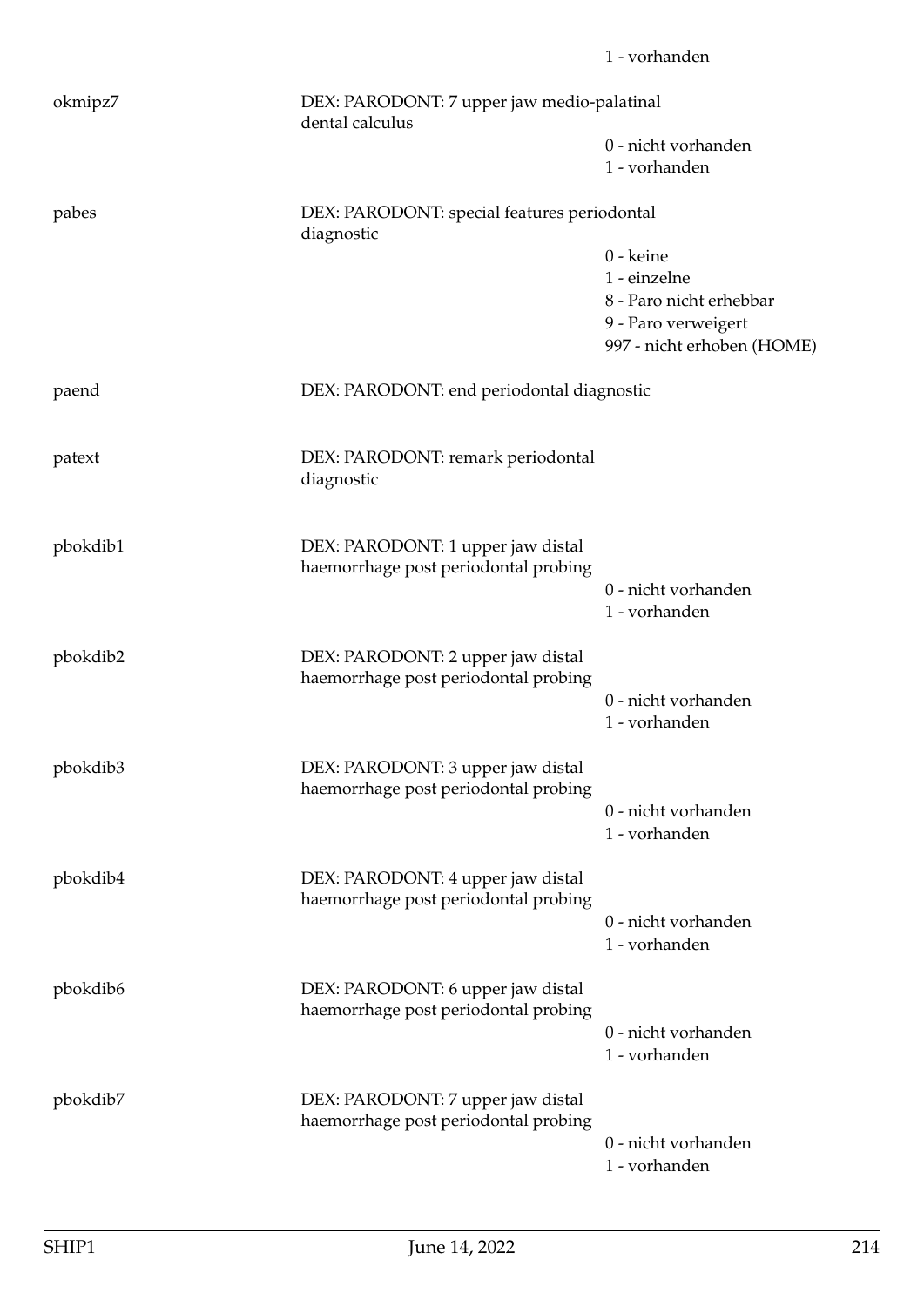| pbokmeb1 | DEX: PARODONT: 1 upper jaw mesio-bucal<br>haemorrhage post periodontal probing |                                      |
|----------|--------------------------------------------------------------------------------|--------------------------------------|
|          |                                                                                | 0 - nicht vorhanden<br>1 - vorhanden |
| pbokmeb2 | DEX: PARODONT: 2 upper jaw mesio-bucal<br>haemorrhage post periodontal probing |                                      |
|          |                                                                                | 0 - nicht vorhanden<br>1 - vorhanden |
| pbokmeb3 | DEX: PARODONT: 3 upper jaw mesio-bucal<br>haemorrhage post periodontal probing |                                      |
|          |                                                                                | 0 - nicht vorhanden<br>1 - vorhanden |
| pbokmeb4 | DEX: PARODONT: 4 upper jaw mesio-bucal<br>haemorrhage post periodontal probing |                                      |
|          |                                                                                | 0 - nicht vorhanden<br>1 - vorhanden |
| pbokmeb6 | DEX: PARODONT: 6 upper jaw mesio-bucal<br>haemorrhage post periodontal probing |                                      |
|          |                                                                                | 0 - nicht vorhanden<br>1 - vorhanden |
| pbokmeb7 | DEX: PARODONT: 7 upper jaw mesio-bucal<br>haemorrhage post periodontal probing |                                      |
|          |                                                                                | 0 - nicht vorhanden<br>1 - vorhanden |
| pbokmib1 | DEX: PARODONT: 1 upper jaw medio-bucal<br>haemorrhage post periodontal probing |                                      |
|          |                                                                                | 0 - nicht vorhanden<br>1 - vorhanden |
| pbokmib2 | DEX: PARODONT: 2 upper jaw medio-bucal<br>haemorrhage post periodontal probing |                                      |
|          |                                                                                | 0 - nicht vorhanden<br>1 - vorhanden |
| pbokmib3 | DEX: PARODONT: 3 upper jaw medio-bucal<br>haemorrhage post periodontal probing |                                      |
|          |                                                                                | 0 - nicht vorhanden<br>1 - vorhanden |
| pbokmib4 | DEX: PARODONT: 4 upper jaw medio-bucal<br>haemorrhage post periodontal probing |                                      |
|          |                                                                                | 0 - nicht vorhanden<br>1 - vorhanden |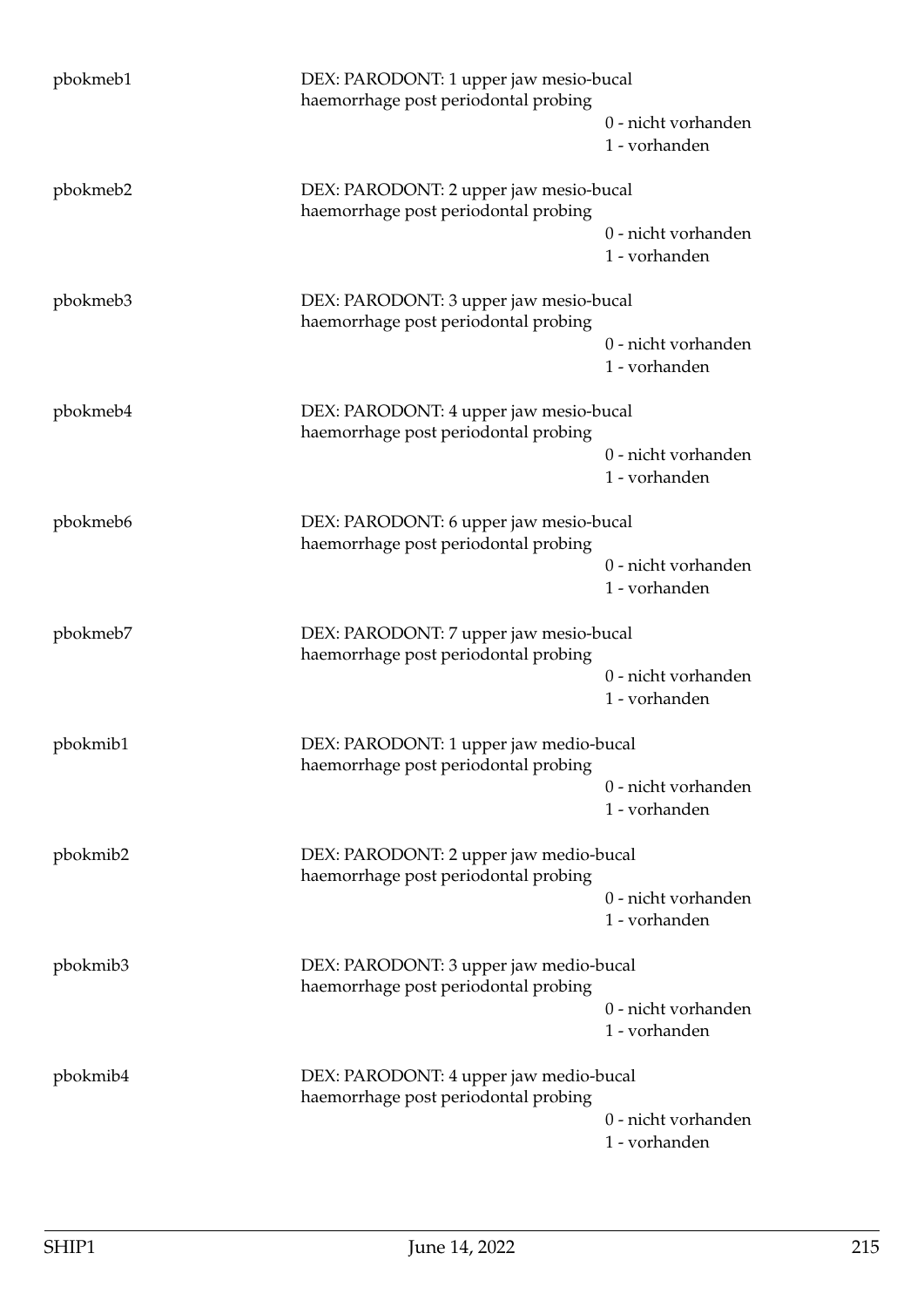| pbokmib <sub>6</sub>                                                                           | DEX: PARODONT: 6 upper jaw medio-bucal<br>haemorrhage post periodontal probing     |                                      |
|------------------------------------------------------------------------------------------------|------------------------------------------------------------------------------------|--------------------------------------|
|                                                                                                |                                                                                    | 0 - nicht vorhanden<br>1 - vorhanden |
| pbokmib7                                                                                       | DEX: PARODONT: 7 upper jaw medio-bucal<br>haemorrhage post periodontal probing     |                                      |
|                                                                                                |                                                                                    | 0 - nicht vorhanden<br>1 - vorhanden |
| pbokmip1                                                                                       | DEX: PARODONT: 1 upper jaw medio palatinal<br>haemorrhage post periodontal probing |                                      |
|                                                                                                |                                                                                    | 0 - nicht vorhanden<br>1 - vorhanden |
| pbokmip2                                                                                       | DEX: PARODONT: 2 upper jaw medio palatinal<br>haemorrhage post periodontal probing |                                      |
|                                                                                                |                                                                                    | 0 - nicht vorhanden<br>1 - vorhanden |
| pbokmip3                                                                                       | DEX: PARODONT: 3 upper jaw medio palatinal<br>haemorrhage post periodontal probing |                                      |
|                                                                                                |                                                                                    | 0 - nicht vorhanden<br>1 - vorhanden |
| pbokmip4<br>DEX: PARODONT: 4 upper jaw medio palatinal<br>haemorrhage post periodontal probing |                                                                                    |                                      |
|                                                                                                |                                                                                    | 0 - nicht vorhanden<br>1 - vorhanden |
| pbokmip6                                                                                       | DEX: PARODONT: 6 upper jaw medio palatinal<br>haemorrhage post periodontal probing |                                      |
|                                                                                                |                                                                                    | 0 - nicht vorhanden<br>1 - vorhanden |
| pbokmip7                                                                                       | DEX: PARODONT: 7 upper jaw medio palatinal<br>haemorrhage post periodontal probing |                                      |
|                                                                                                |                                                                                    | 0 - nicht vorhanden<br>1 - vorhanden |
| pbukdib1                                                                                       | DEX: PARODONT: 1 lower jaw distal<br>haemorrhage post periodontal probing          |                                      |
|                                                                                                |                                                                                    | 0 - nicht vorhanden<br>1 - vorhanden |
| pbukdib2                                                                                       | DEX: PARODONT: 2 lower jaw distal<br>haemorrhage post periodontal probing          |                                      |
|                                                                                                |                                                                                    | 0 - nicht vorhanden<br>1 - vorhanden |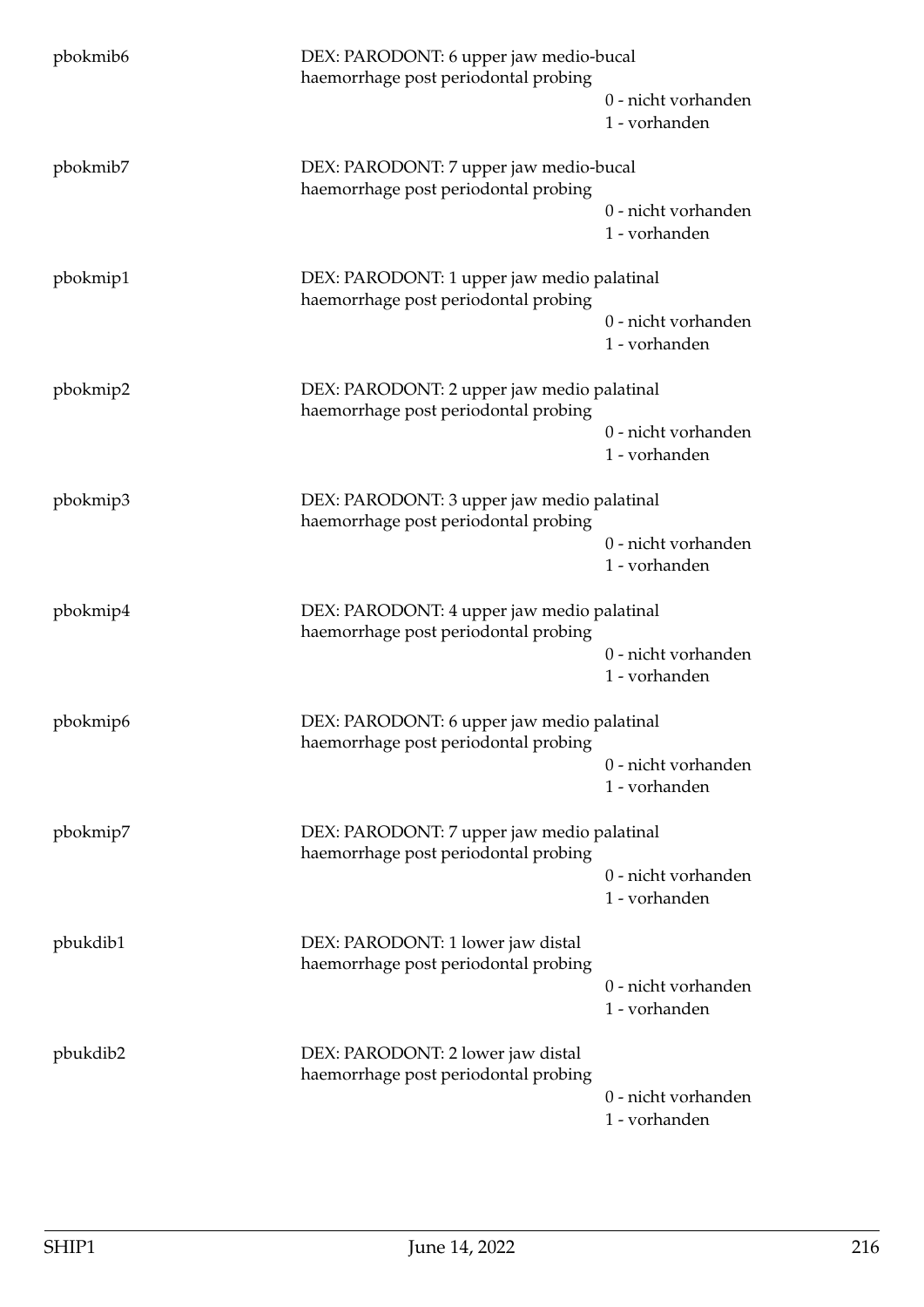| pbukdib3 | DEX: PARODONT: 3 lower jaw distal<br>haemorrhage post periodontal probing      | 0 - nicht vorhanden<br>1 - vorhanden |
|----------|--------------------------------------------------------------------------------|--------------------------------------|
| pbukdib4 | DEX: PARODONT: 4 lower jaw distal<br>haemorrhage post periodontal probing      | 0 - nicht vorhanden<br>1 - vorhanden |
| pbukdib6 | DEX: PARODONT: 6 lower jaw distal<br>haemorrhage post periodontal probing      | 0 - nicht vorhanden<br>1 - vorhanden |
| pbukdib7 | DEX: PARODONT: 7 lower jaw distal<br>haemorrhage post periodontal probing      | 0 - nicht vorhanden<br>1 - vorhanden |
| pbukmeb1 | DEX: PARODONT: 1 lower jaw mesio-bucal<br>haemorrhage post periodontal probing | 0 - nicht vorhanden<br>1 - vorhanden |
| pbukmeb2 | DEX: PARODONT: 2 lower jaw mesio-bucal<br>haemorrhage post periodontal probing | 0 - nicht vorhanden<br>1 - vorhanden |
| pbukmeb3 | DEX: PARODONT: 3 lower jaw mesio-bucal<br>haemorrhage post periodontal probing | 0 - nicht vorhanden<br>1 - vorhanden |
| pbukmeb4 | DEX: PARODONT: 4 lower jaw mesio-bucal<br>haemorrhage post periodontal probing | 0 - nicht vorhanden<br>1 - vorhanden |
| pbukmeb6 | DEX: PARODONT: 6 lower jaw mesio-bucal<br>haemorrhage post periodontal probing | 0 - nicht vorhanden<br>1 - vorhanden |
| pbukmeb7 | DEX: PARODONT: 7 lower jaw mesio-bucal<br>haemorrhage post periodontal probing | 0 - nicht vorhanden<br>1 - vorhanden |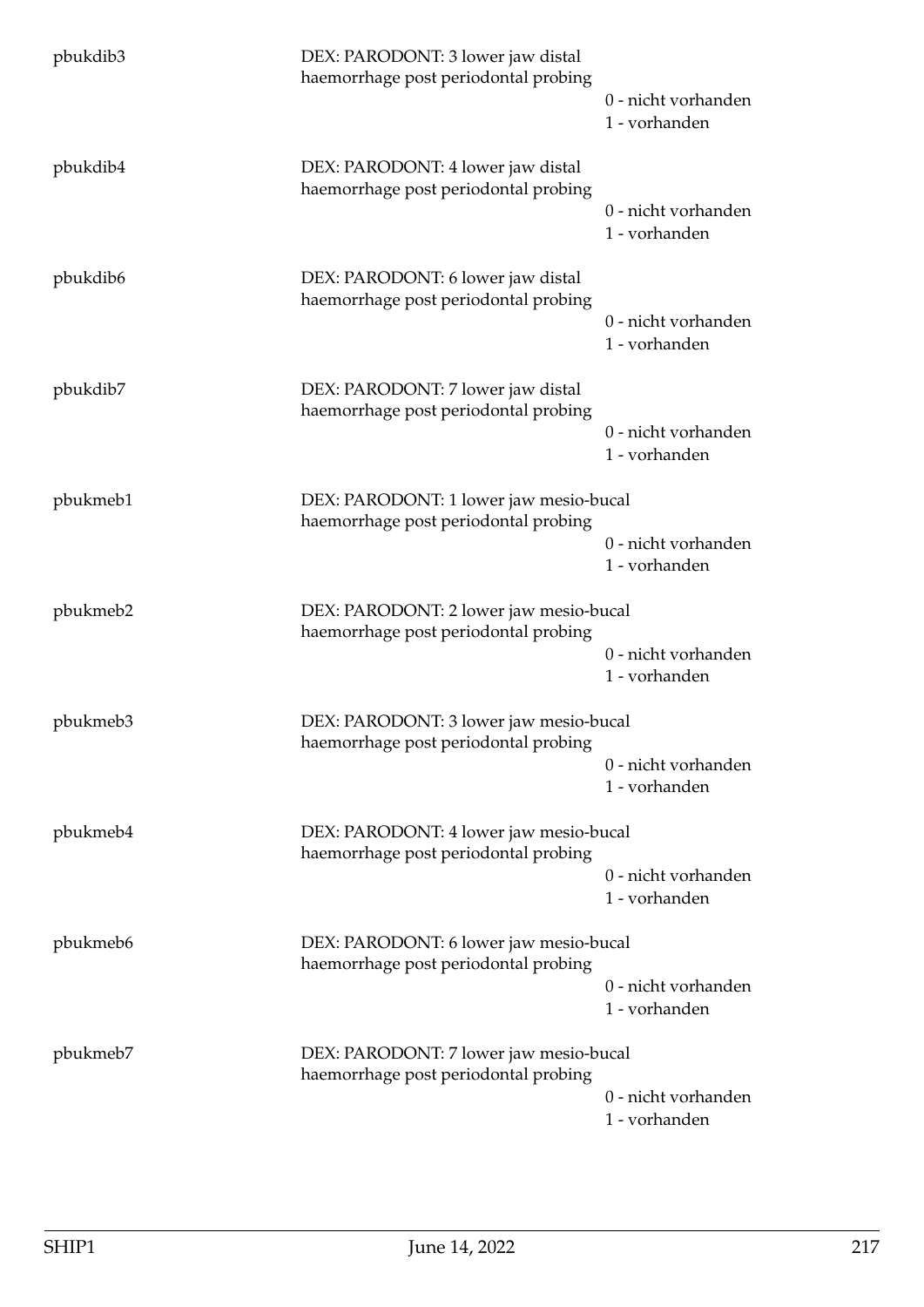| pbukmib1                                                                                   | DEX: PARODONT: 1 lower jaw medio-bucal<br>haemorrhage post periodontal probing   |                                      |
|--------------------------------------------------------------------------------------------|----------------------------------------------------------------------------------|--------------------------------------|
|                                                                                            |                                                                                  | 0 - nicht vorhanden<br>1 - vorhanden |
| pbukmib2                                                                                   | DEX: PARODONT: 2 lower jaw medio-bucal<br>haemorrhage post periodontal probing   |                                      |
|                                                                                            |                                                                                  | 0 - nicht vorhanden<br>1 - vorhanden |
| pbukmib3                                                                                   | DEX: PARODONT: 3 lower jaw medio-bucal<br>haemorrhage post periodontal probing   |                                      |
|                                                                                            |                                                                                  | 0 - nicht vorhanden<br>1 - vorhanden |
| pbukmib4                                                                                   | DEX: PARODONT: 4 lower jaw medio-bucal<br>haemorrhage post periodontal probing   |                                      |
|                                                                                            |                                                                                  | 0 - nicht vorhanden<br>1 - vorhanden |
| pbukmib6                                                                                   | DEX: PARODONT: 6 lower jaw medio-bucal<br>haemorrhage post periodontal probing   |                                      |
|                                                                                            |                                                                                  | 0 - nicht vorhanden<br>1 - vorhanden |
| pbukmib7<br>DEX: PARODONT: 7 lower jaw medio-bucal<br>haemorrhage post periodontal probing |                                                                                  |                                      |
|                                                                                            |                                                                                  | 0 - nicht vorhanden<br>1 - vorhanden |
| pbukmil1                                                                                   | DEX: PARODONT: 1 lower jaw medio lingual<br>haemorrhage post periodontal probing |                                      |
|                                                                                            |                                                                                  | 0 - nicht vorhanden<br>1 - vorhanden |
| pbukmil2                                                                                   | DEX: PARODONT: 2 lower jaw medio lingual<br>haemorrhage post periodontal probing |                                      |
|                                                                                            |                                                                                  | 0 - nicht vorhanden<br>1 - vorhanden |
| pbukmil3                                                                                   | DEX: PARODONT: 3 lower jaw medio lingual<br>haemorrhage post periodontal probing |                                      |
|                                                                                            |                                                                                  | 0 - nicht vorhanden<br>1 - vorhanden |
| pbukmil4                                                                                   | DEX: PARODONT: 4 lower jaw medio lingual<br>haemorrhage post periodontal probing |                                      |
|                                                                                            |                                                                                  | 0 - nicht vorhanden<br>1 - vorhanden |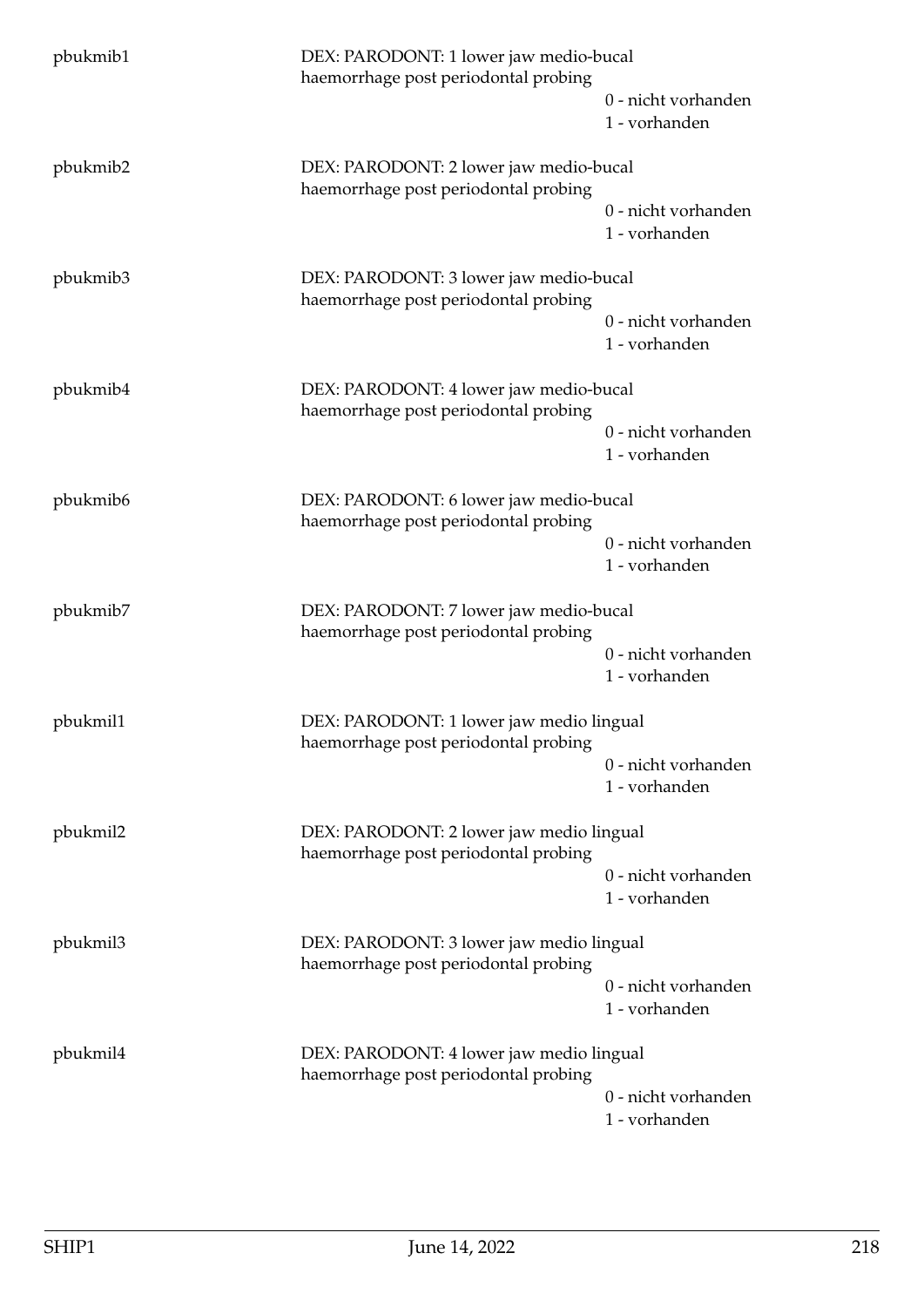| pbukmil6 | DEX: PARODONT: 6 lower jaw medio lingual<br>haemorrhage post periodontal probing |                                      |
|----------|----------------------------------------------------------------------------------|--------------------------------------|
|          |                                                                                  | 0 - nicht vorhanden<br>1 - vorhanden |
| pbukmil7 | DEX: PARODONT: 7 lower jaw medio lingual                                         |                                      |
|          | haemorrhage post periodontal probing                                             | 0 - nicht vorhanden<br>1 - vorhanden |
| ukdisa1  | DEX: PARODONT: 1 lower jaw distal attachment<br>loss                             |                                      |
| ukdisa2  | DEX: PARODONT: 2 lower jaw distal attachment<br>loss                             |                                      |
| ukdisa3  | DEX: PARODONT: 3 lower jaw distal attachment<br>loss                             |                                      |
| ukdisa4  | DEX: PARODONT: 4 lower jaw distal attachment<br>loss                             |                                      |
| ukdisa5  | DEX: PARODONT: 5 lower jaw distal attachment<br>loss                             |                                      |
| ukdisa6  | DEX: PARODONT: 6 lower jaw distal attachment<br>loss                             |                                      |
| ukdisa7  | DEX: PARODONT: 7 lower jaw distal attachment<br>loss                             |                                      |
| ukdisg1  | DEX: PARODONT: 1 lower jaw distal gingival<br>margin                             |                                      |
| ukdisg2  | DEX: PARODONT: 2 lower jaw distal gingival<br>margin                             |                                      |
| ukdisg3  | DEX: PARODONT: 3 lower jaw distal gingival<br>margin                             |                                      |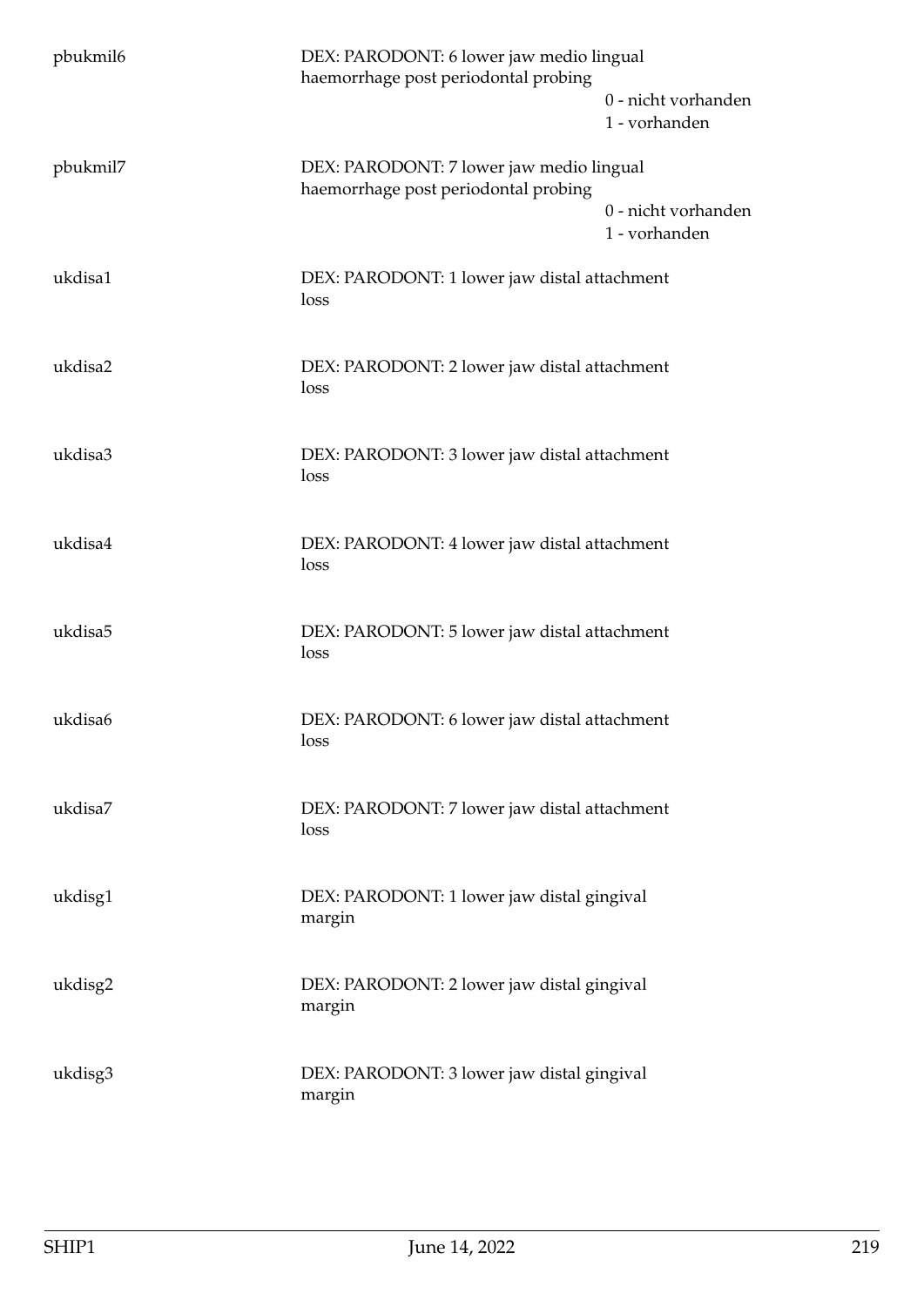| ukdisg4 | DEX: PARODONT: 4 lower jaw distal gingival<br>margin           |                                      |
|---------|----------------------------------------------------------------|--------------------------------------|
| ukdisg5 | DEX: PARODONT: 5 lower jaw distal gingival<br>margin           |                                      |
| ukdisg6 | DEX: PARODONT: 6 lower jaw distal gingival<br>margin           |                                      |
| ukdisg7 | DEX: PARODONT: 7 lower jaw distal gingival<br>margin           |                                      |
| ukdisp1 | DEX: PARODONT: 1 lower jaw distal dental<br>plaque             |                                      |
|         |                                                                | 0 - nicht vorhanden<br>1 - vorhanden |
| ukdisp2 | DEX: PARODONT: 2 lower jaw distal dental<br>plaque             |                                      |
|         |                                                                | 0 - nicht vorhanden<br>1 - vorhanden |
| ukdisp3 | DEX: PARODONT: 3 lower jaw distal dental<br>plaque             |                                      |
|         |                                                                | 0 - nicht vorhanden<br>1 - vorhanden |
| ukdisp4 | DEX: PARODONT: 4 lower jaw distal dental<br>plaque             |                                      |
|         |                                                                | 0 - nicht vorhanden<br>1 - vorhanden |
| ukdisp6 | DEX: PARODONT: 6 lower jaw distal dental<br>plaque             |                                      |
|         |                                                                | 0 - nicht vorhanden<br>1 - vorhanden |
| ukdisp7 | DEX: PARODONT: 7 lower jaw distal dental<br>plaque             |                                      |
|         |                                                                | 0 - nicht vorhanden<br>1 - vorhanden |
| ukdiss1 | DEX: PARODONT: 1 lower jaw distal<br>periodontal probing depth |                                      |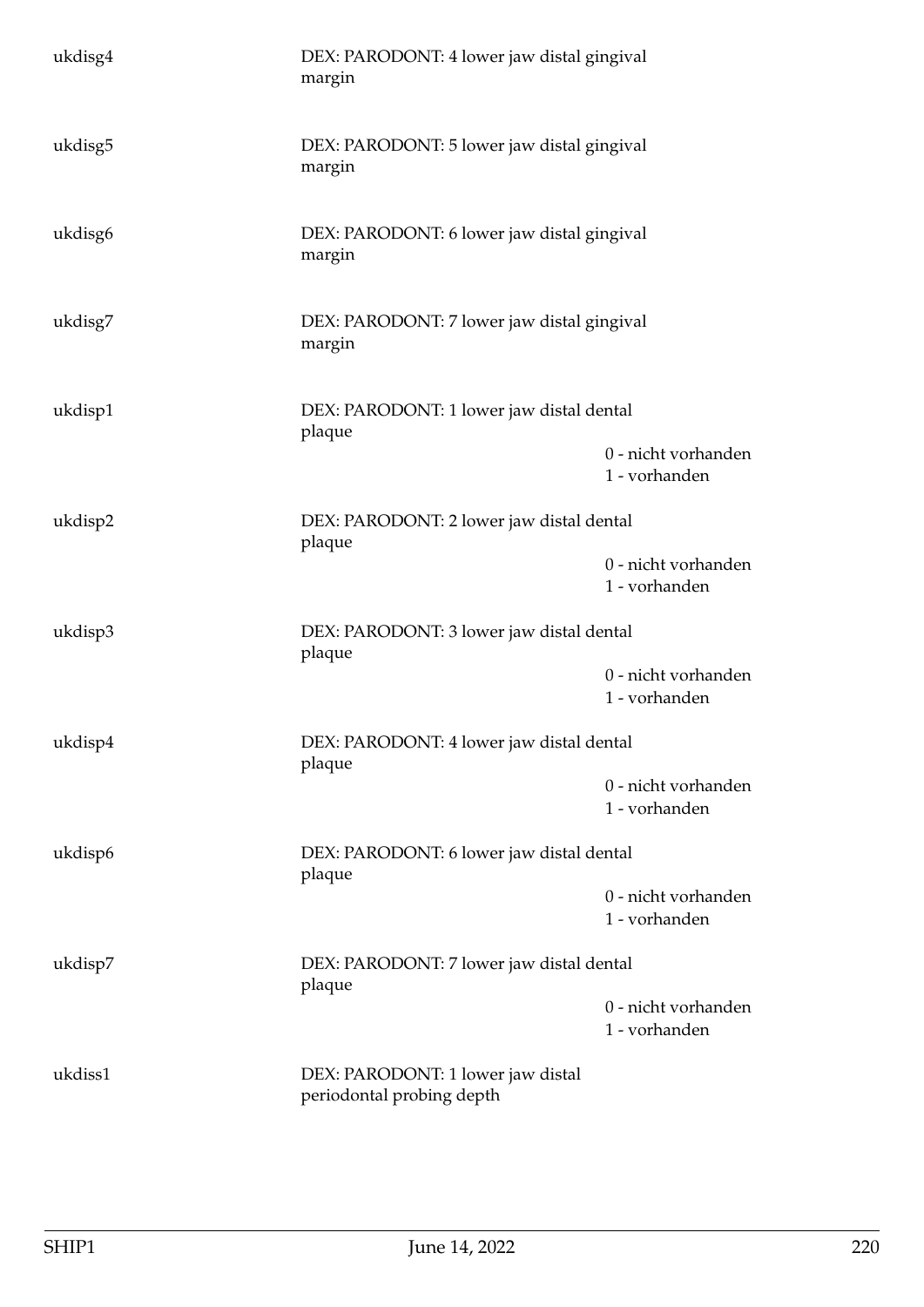| ukdiss2 | DEX: PARODONT: 2 lower jaw distal<br>periodontal probing depth |                                      |
|---------|----------------------------------------------------------------|--------------------------------------|
| ukdiss3 | DEX: PARODONT: 3 lower jaw distal<br>periodontal probing depth |                                      |
| ukdiss4 | DEX: PARODONT: 4 lower jaw distal<br>periodontal probing depth |                                      |
| ukdiss5 | DEX: PARODONT: 5 lower jaw distal<br>periodontal probing depth |                                      |
| ukdiss6 | DEX: PARODONT: 6 lower jaw distal<br>periodontal probing depth |                                      |
| ukdiss7 | DEX: PARODONT: 7 lower jaw distal<br>periodontal probing depth |                                      |
| ukdisz1 | DEX: PARODONT: 1 lower jaw distal dental<br>calculus           | 0 - nicht vorhanden                  |
|         |                                                                | 1 - vorhanden                        |
| ukdisz2 | DEX: PARODONT: 2 lower jaw distal dental<br>calculus           |                                      |
|         |                                                                | 0 - nicht vorhanden<br>1 - vorhanden |
| ukdisz3 | DEX: PARODONT: 3 lower jaw distal dental<br>calculus           |                                      |
|         |                                                                | 0 - nicht vorhanden<br>1 - vorhanden |
| ukdisz4 | DEX: PARODONT: 4 lower jaw distal dental<br>calculus           |                                      |
|         |                                                                | 0 - nicht vorhanden<br>1 - vorhanden |
| ukdisz6 | DEX: PARODONT: 6 lower jaw distal dental<br>calculus           |                                      |
|         |                                                                | 0 - nicht vorhanden<br>1 - vorhanden |
| ukdisz7 | DEX: PARODONT: 7 lower jaw distal dental<br>calculus           |                                      |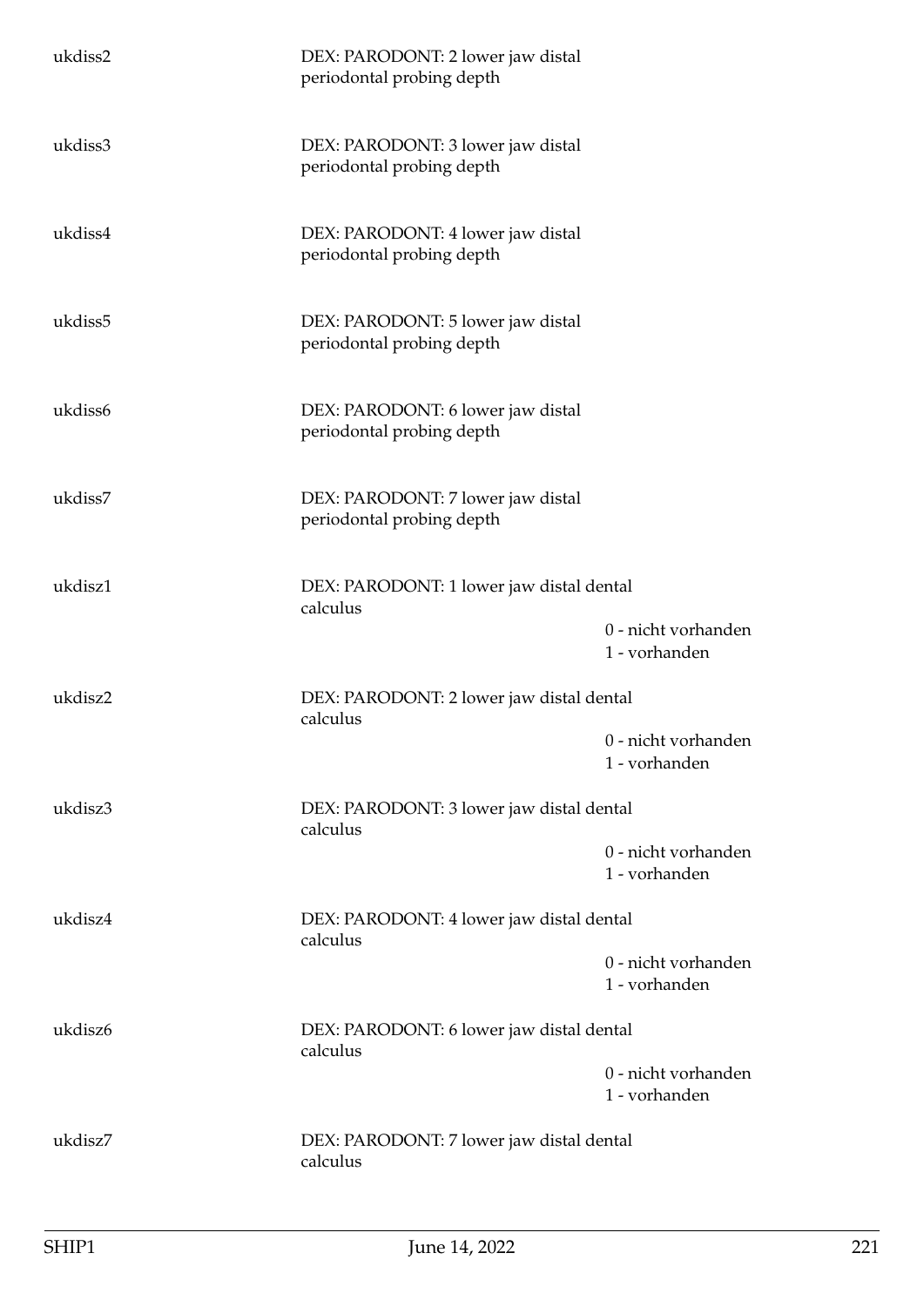| ukmeba1 | DEX: PARODONT: 1 lower jaw mesio-bucal<br>attachment loss |
|---------|-----------------------------------------------------------|
| ukmeba2 | DEX: PARODONT: 2 lower jaw mesio-bucal<br>attachment loss |
| ukmeba3 | DEX: PARODONT: 3 lower jaw mesio-bucal<br>attachment loss |
| ukmeba4 | DEX: PARODONT: 4 lower jaw mesio-bucal<br>attachment loss |
| ukmeba5 | DEX: PARODONT: 5 lower jaw mesio-bucal<br>attachment loss |
| ukmeba6 | DEX: PARODONT: 6 lower jaw mesio-bucal<br>attachment loss |
| ukmeba7 | DEX: PARODONT: 7 lower jaw mesio-bucal<br>attachment loss |
| ukmebg1 | DEX: PARODONT: 1 lower jaw mesio-bucal<br>gingival margin |
| ukmebg2 | DEX: PARODONT: 2 lower jaw mesio-bucal<br>gingival margin |
| ukmebg3 | DEX: PARODONT: 3 lower jaw mesio-bucal<br>gingival margin |
| ukmebg4 | DEX: PARODONT: 4 lower jaw mesio-bucal<br>gingival margin |
| ukmebg5 | DEX: PARODONT: 5 lower jaw mesio-bucal<br>gingival margin |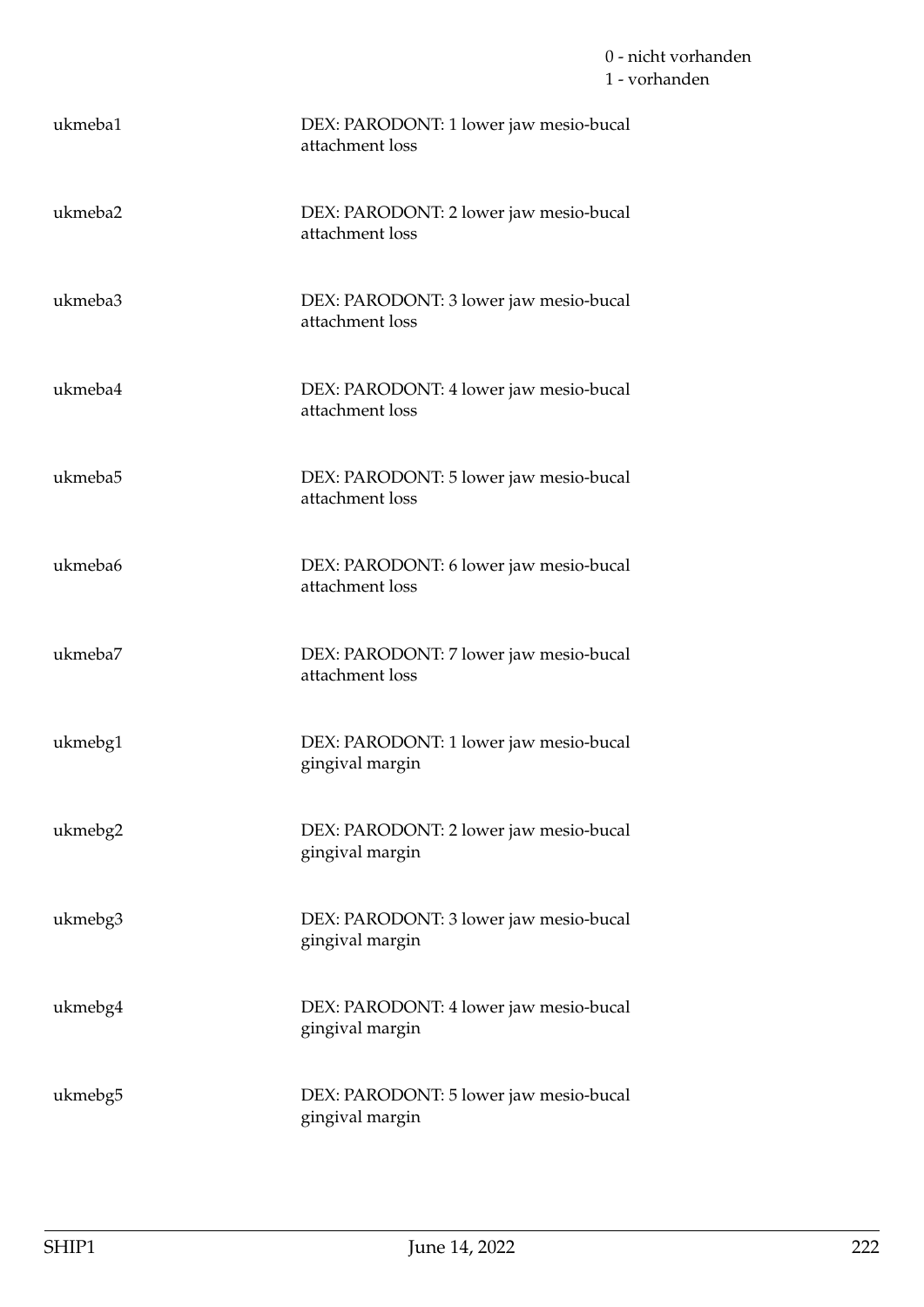| ukmebg6 | DEX: PARODONT: 6 lower jaw mesio-bucal<br>gingival margin           |                                      |  |
|---------|---------------------------------------------------------------------|--------------------------------------|--|
| ukmebg7 | DEX: PARODONT: 7 lower jaw mesio-bucal<br>gingival margin           |                                      |  |
| ukmebp1 | DEX: PARODONT: 1 lower jaw mesio-bucal<br>dental plaque             |                                      |  |
|         |                                                                     | 0 - nicht vorhanden<br>1 - vorhanden |  |
| ukmebp2 | DEX: PARODONT: 2 lower jaw mesio-bucal<br>dental plaque             |                                      |  |
|         |                                                                     | 0 - nicht vorhanden<br>1 - vorhanden |  |
| ukmebp3 | DEX: PARODONT: 3 lower jaw mesio-bucal<br>dental plaque             |                                      |  |
|         |                                                                     | 0 - nicht vorhanden<br>1 - vorhanden |  |
| ukmebp4 | DEX: PARODONT: 4 lower jaw mesio-bucal<br>dental plaque             |                                      |  |
|         |                                                                     | 0 - nicht vorhanden<br>1 - vorhanden |  |
| ukmebp6 | DEX: PARODONT: 6 lower jaw mesio-bucal<br>dental plaque             |                                      |  |
|         |                                                                     | 0 - nicht vorhanden<br>1 - vorhanden |  |
| ukmebp7 | DEX: PARODONT: 7 lower jaw mesio-bucal<br>dental plaque             |                                      |  |
|         |                                                                     | 0 - nicht vorhanden<br>1 - vorhanden |  |
| ukmebs1 | DEX: PARODONT: 1 lower jaw mesio-bucal<br>periodontal probing depth |                                      |  |
| ukmebs2 | DEX: PARODONT: 2 lower jaw mesio-bucal<br>periodontal probing depth |                                      |  |
| ukmebs3 | DEX: PARODONT: 3 lower jaw mesio-bucal<br>periodontal probing depth |                                      |  |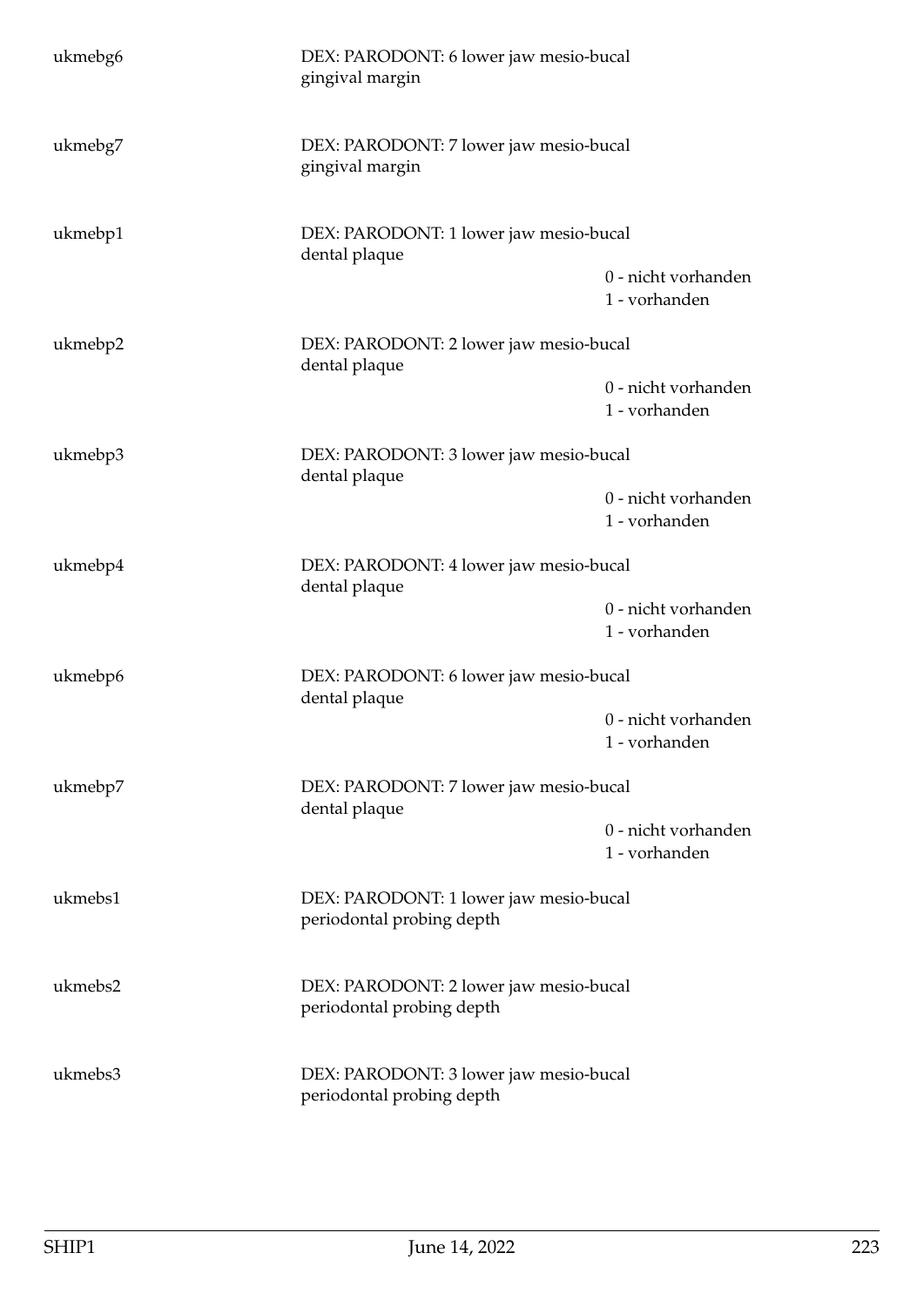| ukmebs4 | DEX: PARODONT: 4 lower jaw mesio-bucal<br>periodontal probing depth |                                      |  |
|---------|---------------------------------------------------------------------|--------------------------------------|--|
| ukmebs5 | DEX: PARODONT: 5 lower jaw mesio-bucal<br>periodontal probing depth |                                      |  |
| ukmebs6 | DEX: PARODONT: 6 lower jaw mesio-bucal<br>periodontal probing depth |                                      |  |
| ukmebs7 | DEX: PARODONT: 7 lower jaw mesio-bucal<br>periodontal probing depth |                                      |  |
| ukmebz1 | DEX: PARODONT: 1 lower jaw mesio-bucal<br>dental calculus           |                                      |  |
|         |                                                                     | 0 - nicht vorhanden<br>1 - vorhanden |  |
| ukmebz2 | DEX: PARODONT: 2 lower jaw mesio-bucal<br>dental calculus           |                                      |  |
|         |                                                                     | 0 - nicht vorhanden<br>1 - vorhanden |  |
| ukmebz3 | DEX: PARODONT: 3 lower jaw mesio-bucal<br>dental calculus           |                                      |  |
|         |                                                                     | 0 - nicht vorhanden<br>1 - vorhanden |  |
| ukmebz4 | DEX: PARODONT: 4 lower jaw mesio-bucal<br>dental calculus           |                                      |  |
|         |                                                                     | 0 - nicht vorhanden<br>1 - vorhanden |  |
| ukmebz6 | DEX: PARODONT: 6 lower jaw mesio-bucal<br>dental calculus           |                                      |  |
|         |                                                                     | 0 - nicht vorhanden<br>1 - vorhanden |  |
| ukmebz7 | DEX: PARODONT: 7 lower jaw mesio-bucal<br>dental calculus           |                                      |  |
|         |                                                                     | 0 - nicht vorhanden<br>1 - vorhanden |  |
| ukmiba1 | DEX: PARODONT: 1 lower jaw medio-bucal<br>attachment loss           |                                      |  |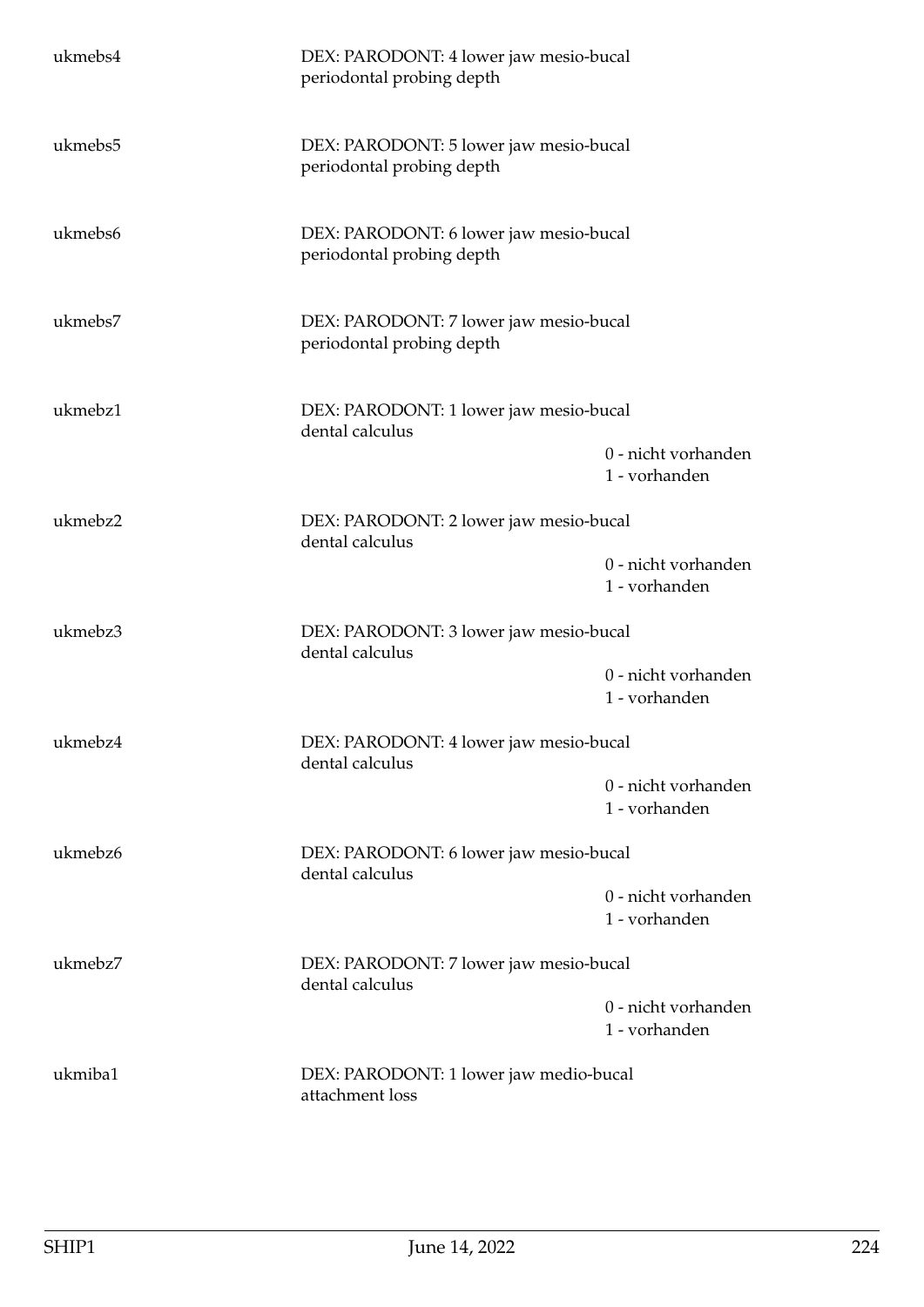| ukmiba2 | DEX: PARODONT: 2 lower jaw medio-bucal<br>attachment loss |
|---------|-----------------------------------------------------------|
| ukmiba3 | DEX: PARODONT: 3 lower jaw medio-bucal<br>attachment loss |
| ukmiba4 | DEX: PARODONT: 4 lower jaw medio-bucal<br>attachment loss |
| ukmiba5 | DEX: PARODONT: 5 lower jaw medio-bucal<br>attachment loss |
| ukmiba6 | DEX: PARODONT: 6 lower jaw medio-bucal<br>attachment loss |
| ukmiba7 | DEX: PARODONT: 7 lower jaw medio-bucal<br>attachment loss |
| ukmibg1 | DEX: PARODONT: 1 lower jaw medio-bucal<br>gingival margin |
| ukmibg2 | DEX: PARODONT: 2 lower jaw medio-bucal<br>gingival margin |
| ukmibg3 | DEX: PARODONT: 3 lower jaw medio-bucal<br>gingival margin |
| ukmibg4 | DEX: PARODONT: 4 lower jaw medio-bucal<br>gingival margin |
| ukmibg5 | DEX: PARODONT: 5 lower jaw medio-bucal<br>gingival margin |
| ukmibg6 | DEX: PARODONT: 6 lower jaw medio-bucal<br>gingival margin |
| ukmibg7 | DEX: PARODONT: 7 lower jaw medio-bucal<br>gingival margin |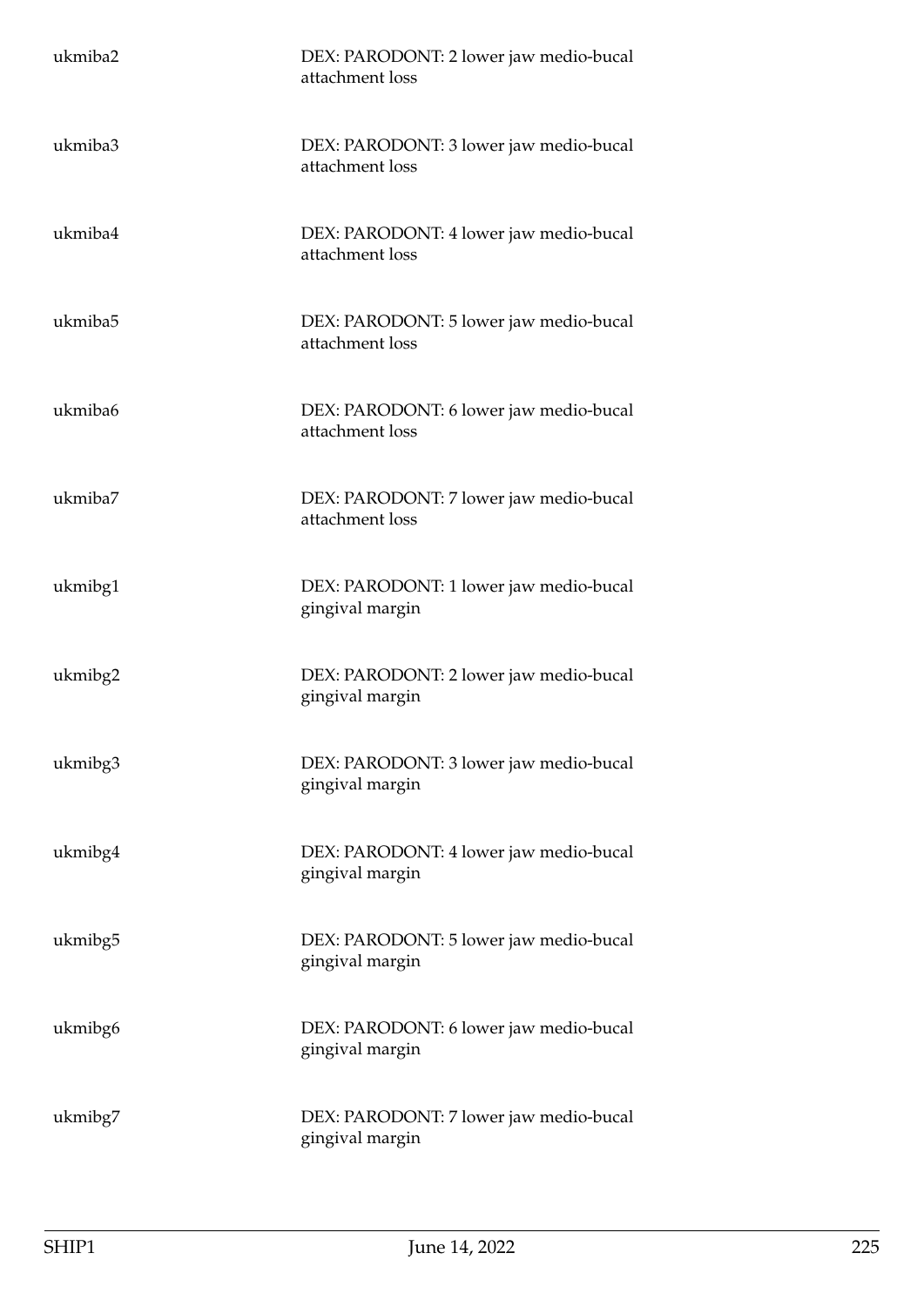| ukmibp1 | DEX: PARODONT: 1 lower jaw medio-bucal<br>dental plaque             |                                      |
|---------|---------------------------------------------------------------------|--------------------------------------|
|         |                                                                     | 0 - nicht vorhanden<br>1 - vorhanden |
| ukmibp2 | DEX: PARODONT: 2 lower jaw medio-bucal<br>dental plaque             |                                      |
|         |                                                                     | 0 - nicht vorhanden<br>1 - vorhanden |
| ukmibp3 | DEX: PARODONT: 3 lower jaw medio-bucal<br>dental plaque             |                                      |
|         |                                                                     | 0 - nicht vorhanden<br>1 - vorhanden |
| ukmibp4 | DEX: PARODONT: 4 lower jaw medio-bucal<br>dental plaque             |                                      |
|         |                                                                     | 0 - nicht vorhanden<br>1 - vorhanden |
| ukmibp6 | DEX: PARODONT: 6 lower jaw medio-bucal<br>dental plaque             |                                      |
|         |                                                                     | 0 - nicht vorhanden<br>1 - vorhanden |
| ukmibp7 | DEX: PARODONT: 7 lower jaw medio-bucal<br>dental plaque             |                                      |
|         |                                                                     | 0 - nicht vorhanden<br>1 - vorhanden |
| ukmibs1 | DEX: PARODONT: 1 lower jaw medio-bucal<br>periodontal probing depth |                                      |
| ukmibs2 | DEX: PARODONT: 2 lower jaw medio-bucal<br>periodontal probing depth |                                      |
| ukmibs3 | DEX: PARODONT: 3 lower jaw medio-bucal<br>periodontal probing depth |                                      |
| ukmibs4 | DEX: PARODONT: 4 lower jaw medio-bucal<br>periodontal probing depth |                                      |
| ukmibs5 | DEX: PARODONT: 5 lower jaw medio-bucal<br>periodontal probing depth |                                      |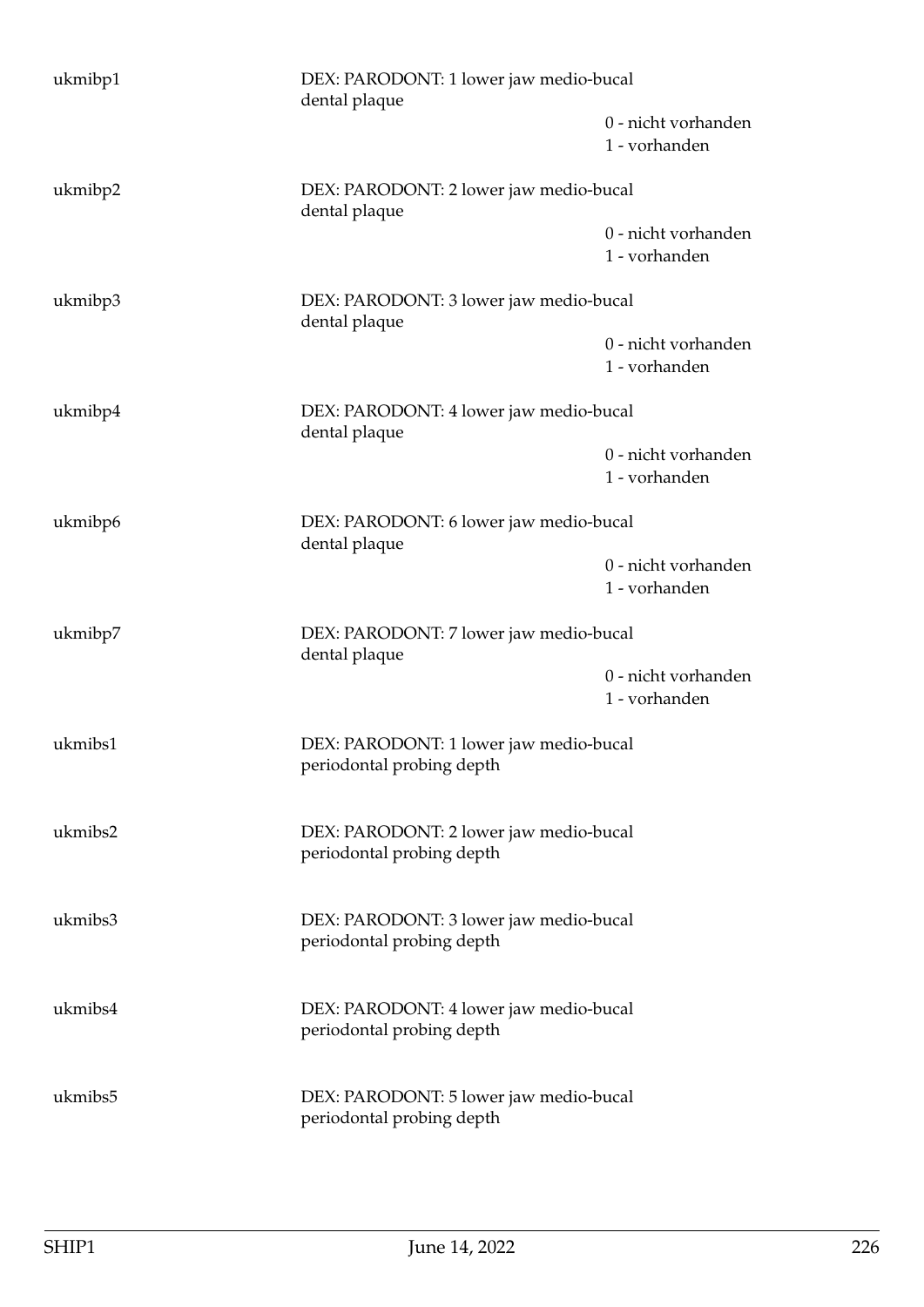| ukmibs6 | DEX: PARODONT: 6 lower jaw medio-bucal<br>periodontal probing depth |                                      |  |
|---------|---------------------------------------------------------------------|--------------------------------------|--|
| ukmibs7 | DEX: PARODONT: 7 lower jaw medio-bucal<br>periodontal probing depth |                                      |  |
| ukmibz1 | DEX: PARODONT: 1 lower jaw medio-bucal<br>dental calculus           |                                      |  |
|         |                                                                     | 0 - nicht vorhanden<br>1 - vorhanden |  |
| ukmibz2 | DEX: PARODONT: 2 lower jaw medio-bucal<br>dental calculus           |                                      |  |
|         |                                                                     | 0 - nicht vorhanden<br>1 - vorhanden |  |
| ukmibz3 | DEX: PARODONT: 3 lower jaw medio-bucal<br>dental calculus           |                                      |  |
|         |                                                                     | 0 - nicht vorhanden<br>1 - vorhanden |  |
| ukmibz4 | DEX: PARODONT: 4 lower jaw medio-bucal<br>dental calculus           |                                      |  |
|         |                                                                     | 0 - nicht vorhanden<br>1 - vorhanden |  |
| ukmibz6 | DEX: PARODONT: 6 lower jaw medio-bucal<br>dental calculus           |                                      |  |
|         |                                                                     | 0 - nicht vorhanden<br>1 - vorhanden |  |
| ukmibz7 | DEX: PARODONT: 7 lower jaw medio-bucal<br>dental calculus           |                                      |  |
|         |                                                                     | 0 - nicht vorhanden<br>1 - vorhanden |  |
| ukmila1 | DEX: PARODONT: 1 lower jaw medio-lingual<br>attachment loss         |                                      |  |
| ukmila2 | DEX: PARODONT: 2 lower jaw medio-lingual<br>attachment loss         |                                      |  |
| ukmila3 | DEX: PARODONT: 3 lower jaw medio-lingual<br>attachment loss         |                                      |  |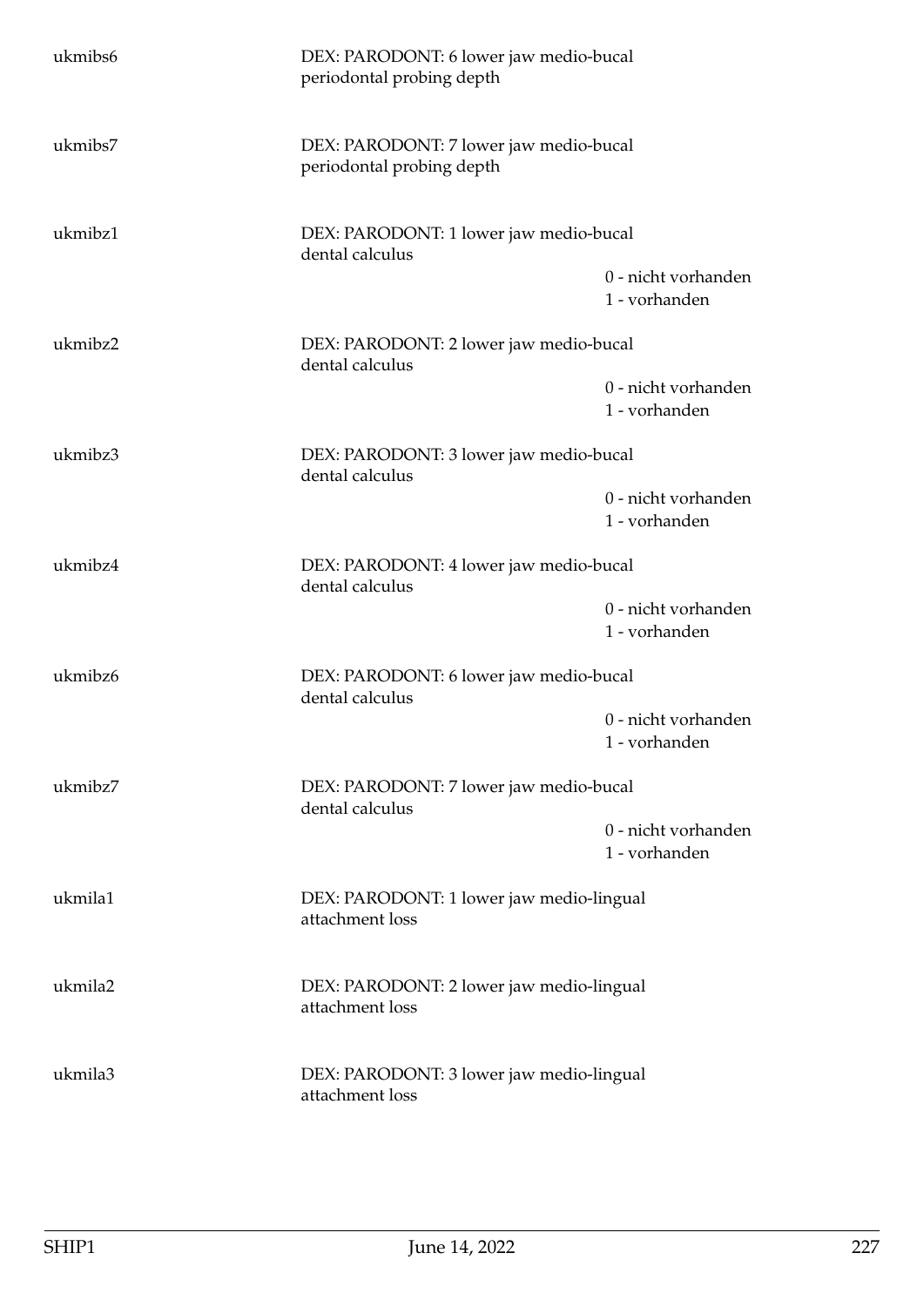| ukmila4 | DEX: PARODONT: 4 lower jaw medio-lingual<br>attachment loss |                                      |
|---------|-------------------------------------------------------------|--------------------------------------|
| ukmila5 | DEX: PARODONT: 5 lower jaw medio-lingual<br>attachment loss |                                      |
| ukmila6 | DEX: PARODONT: 6 lower jaw medio-lingual<br>attachment loss |                                      |
| ukmila7 | DEX: PARODONT: 7 lower jaw medio-lingual<br>attachment loss |                                      |
| ukmilg1 | DEX: PARODONT: 1 lower jaw medio-lingual<br>gingival margin |                                      |
| ukmilg2 | DEX: PARODONT: 2 lower jaw medio-lingual<br>gingival margin |                                      |
| ukmilg3 | DEX: PARODONT: 3 lower jaw medio-lingual<br>gingival margin |                                      |
| ukmilg4 | DEX: PARODONT: 4 lower jaw medio-lingual<br>gingival margin |                                      |
| ukmilg5 | DEX: PARODONT: 5 lower jaw medio-lingual<br>gingival margin |                                      |
| ukmilg6 | DEX: PARODONT: 6 lower jaw medio-lingual<br>gingival margin |                                      |
| ukmilg7 | DEX: PARODONT: 7 lower jaw medio-lingual<br>gingival margin |                                      |
| ukmilp1 | DEX: PARODONT: 1 lower jaw medio-lingual<br>dental plaque   | 0 - nicht vorhanden<br>1 - vorhanden |
| ukmilp2 | DEX: PARODONT: 2 lower jaw medio-lingual<br>dental plaque   |                                      |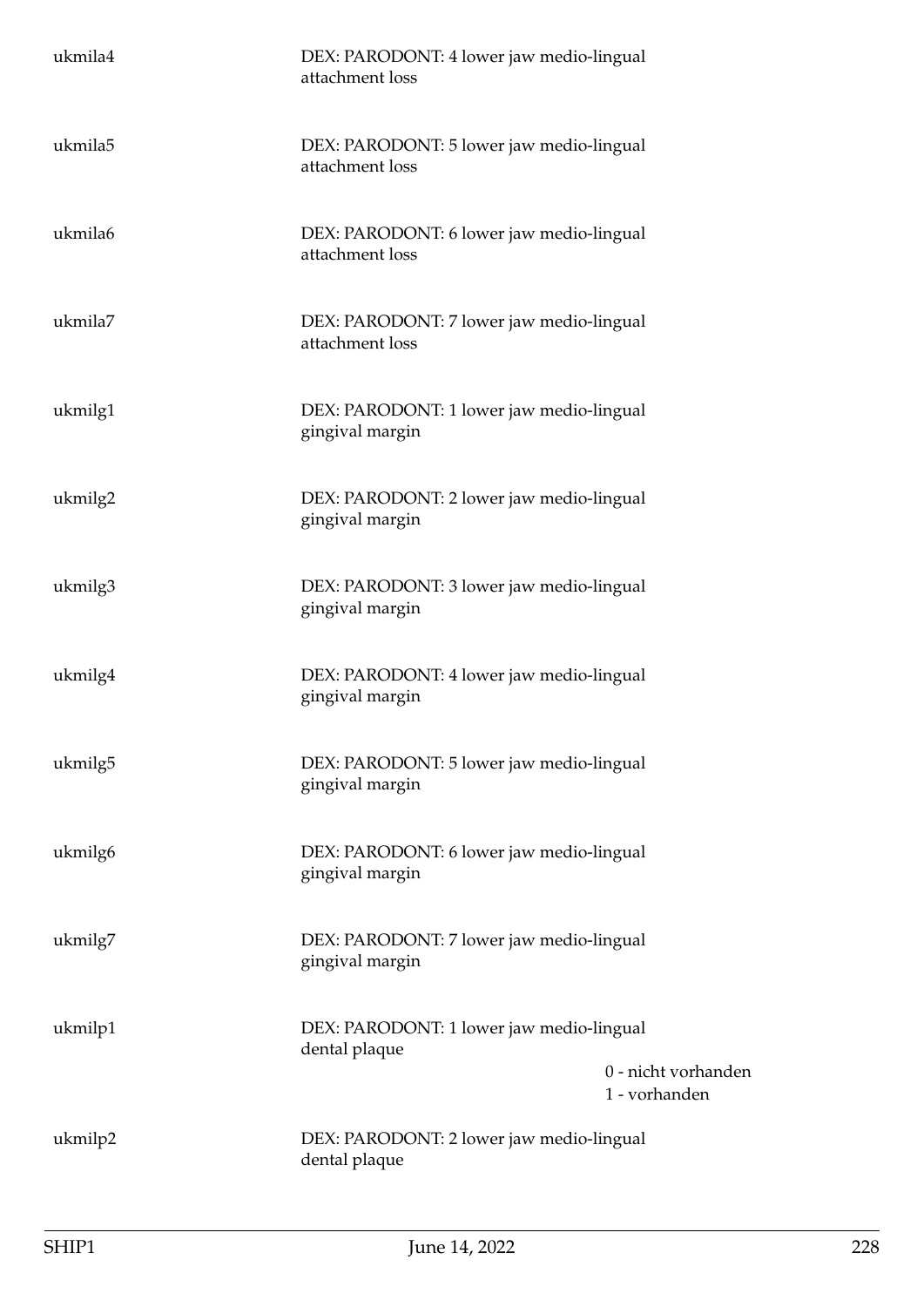|         |                                                                       | 0 - nicht vorhanden<br>1 - vorhanden |
|---------|-----------------------------------------------------------------------|--------------------------------------|
| ukmilp3 | DEX: PARODONT: 3 lower jaw medio-lingual<br>dental plaque             |                                      |
|         |                                                                       | 0 - nicht vorhanden<br>1 - vorhanden |
| ukmilp4 | DEX: PARODONT: 4 lower jaw medio-lingual<br>dental plaque             |                                      |
|         |                                                                       | 0 - nicht vorhanden<br>1 - vorhanden |
| ukmilp6 | DEX: PARODONT: 6 lower jaw medio-lingual<br>dental plaque             |                                      |
|         |                                                                       | 0 - nicht vorhanden<br>1 - vorhanden |
| ukmilp7 | DEX: PARODONT: 7 lower jaw medio-lingual<br>dental plaque             |                                      |
|         |                                                                       | 0 - nicht vorhanden<br>1 - vorhanden |
| ukmils1 | DEX: PARODONT: 1 lower jaw medio-lingual<br>periodontal probing depth |                                      |
| ukmils2 | DEX: PARODONT: 2 lower jaw medio-lingual<br>periodontal probing depth |                                      |
| ukmils3 | DEX: PARODONT: 3 lower jaw medio-lingual<br>periodontal probing depth |                                      |
| ukmils4 | DEX: PARODONT: 4 lower jaw medio-lingual<br>periodontal probing depth |                                      |
| ukmils5 | DEX: PARODONT: 5 lower jaw medio-lingual<br>periodontal probing depth |                                      |
| ukmils6 | DEX: PARODONT: 6 lower jaw medio-lingual<br>periodontal probing depth |                                      |
| ukmils7 | DEX: PARODONT: 7 lower jaw medio-lingual<br>periodontal probing depth |                                      |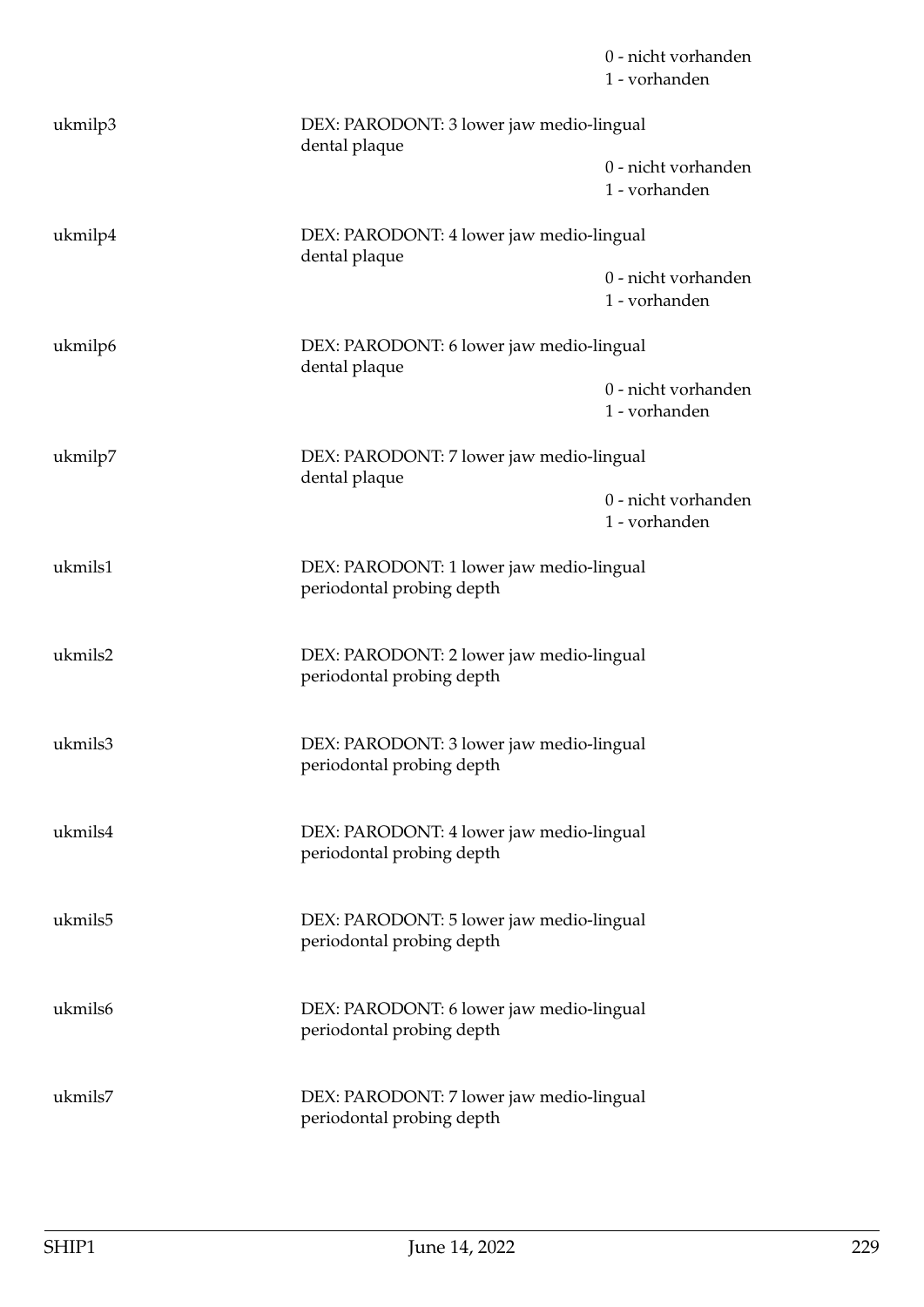| ukmilz1         | DEX: PARODONT: 1 lower jaw medio-lingual<br>dental calculus |                                              |
|-----------------|-------------------------------------------------------------|----------------------------------------------|
|                 |                                                             | 0 - nicht vorhanden<br>1 - vorhanden         |
| ukmilz2         | DEX: PARODONT: 2 lower jaw medio-lingual<br>dental calculus |                                              |
|                 |                                                             | 0 - nicht vorhanden<br>1 - vorhanden         |
| ukmilz3         | DEX: PARODONT: 3 lower jaw medio-lingual<br>dental calculus |                                              |
|                 |                                                             | 0 - nicht vorhanden<br>1 - vorhanden         |
| ukmilz4         | DEX: PARODONT: 4 lower jaw medio-lingual<br>dental calculus |                                              |
|                 |                                                             | 0 - nicht vorhanden<br>1 - vorhanden         |
| ukmilz6         | DEX: PARODONT: 6 lower jaw medio-lingual<br>dental calculus |                                              |
|                 |                                                             | 0 - nicht vorhanden<br>1 - vorhanden         |
| ukmilz7         | DEX: PARODONT: 7 lower jaw medio-lingual<br>dental calculus |                                              |
|                 |                                                             | 0 - nicht vorhanden<br>1 - vorhanden         |
| <b>CARIESCO</b> | <b>Coronal caries</b>                                       |                                              |
| dbegin          | DEX: CARIESCO: begin caries diagnostic                      |                                              |
| dbes            | DEX: CARIESCO: special features caries<br>diagnostic        |                                              |
|                 |                                                             | 0 - keine                                    |
|                 |                                                             | 1 - einzelne                                 |
|                 |                                                             | 7 - Zahnlosigkeit in unters. Quadran-<br>ten |
|                 |                                                             | 8 - Kronenkaries nicht erhebbar              |
|                 |                                                             | 9 - Kronenkaries abgelehnt                   |
|                 |                                                             | 997 - nicht erhoben (HOME)                   |
| dbestext        | DEX: CARIESCO: remark caries diagnostic                     |                                              |
| dbo1            | DEX: CARIESCO: 1 bucal upper jaw dental                     |                                              |
|                 | crown caries                                                | 0 - Gesund                                   |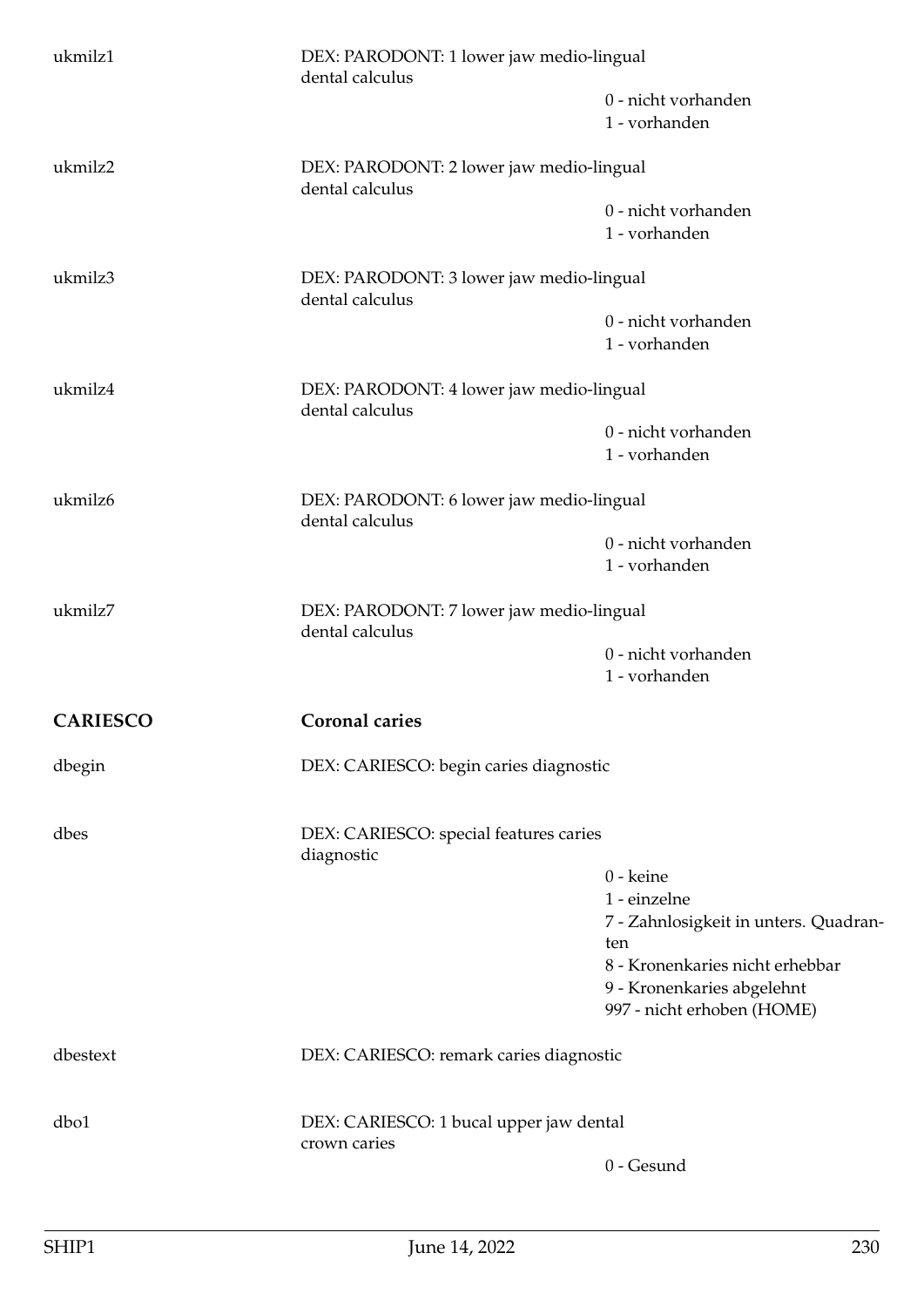|                  |                                                         | $2 - Defekt \leq 3mm$ |
|------------------|---------------------------------------------------------|-----------------------|
|                  |                                                         | 3 - Defekt >3mm       |
|                  |                                                         | 4 - gefüllt           |
|                  |                                                         | 5 - Sekundärkaries    |
|                  |                                                         | 6 - extrahiert        |
|                  |                                                         | 7 - Sonstiges         |
| dbo <sub>2</sub> | DEX: CARIESCO: 2 bucal upper jaw dental<br>crown caries |                       |
|                  |                                                         | 0 - Gesund            |
|                  |                                                         | $2 - Defekt \leq 3mm$ |
|                  |                                                         | 3 - Defekt >3mm       |
|                  |                                                         | 4 - gefüllt           |
|                  |                                                         | 5 - Sekundärkaries    |
|                  |                                                         | 6 - extrahiert        |
|                  |                                                         | 7 - Sonstiges         |
| dbo <sub>3</sub> | DEX: CARIESCO: 3 bucal upper jaw dental                 |                       |
|                  | crown caries                                            |                       |
|                  |                                                         | 0 - Gesund            |
|                  |                                                         | $2 - Defekt \leq 3mm$ |
|                  |                                                         | 3 - Defekt >3mm       |
|                  |                                                         | 4 - gefüllt           |
|                  |                                                         | 5 - Sekundärkaries    |
|                  |                                                         | 6 - extrahiert        |
|                  |                                                         | 7 - Sonstiges         |
| dbo4             | DEX: CARIESCO: 4 bucal upper jaw dental<br>crown caries |                       |
|                  |                                                         | 0 - Gesund            |
|                  |                                                         | $2 - Defekt \leq 3mm$ |
|                  |                                                         | 3 - Defekt >3mm       |
|                  |                                                         | 4 - gefüllt           |
|                  |                                                         | 5 - Sekundärkaries    |
|                  |                                                         | 6 - extrahiert        |
|                  |                                                         | 7 - Sonstiges         |
| dbo <sub>5</sub> | DEX: CARIESCO: 5 bucal upper jaw dental<br>crown caries |                       |
|                  |                                                         | 0 - Gesund            |
|                  |                                                         | $2 - Defekt \leq 3mm$ |
|                  |                                                         | 3 - Defekt >3mm       |
|                  |                                                         | 4 - gefüllt           |
|                  |                                                         | 5 - Sekundärkaries    |
|                  |                                                         | 6 - extrahiert        |
|                  |                                                         | 7 - Sonstiges         |
| dbo6             | DEX: CARIESCO: 6 bucal upper jaw dental<br>crown caries |                       |
|                  |                                                         | 0 - Gesund            |
|                  |                                                         |                       |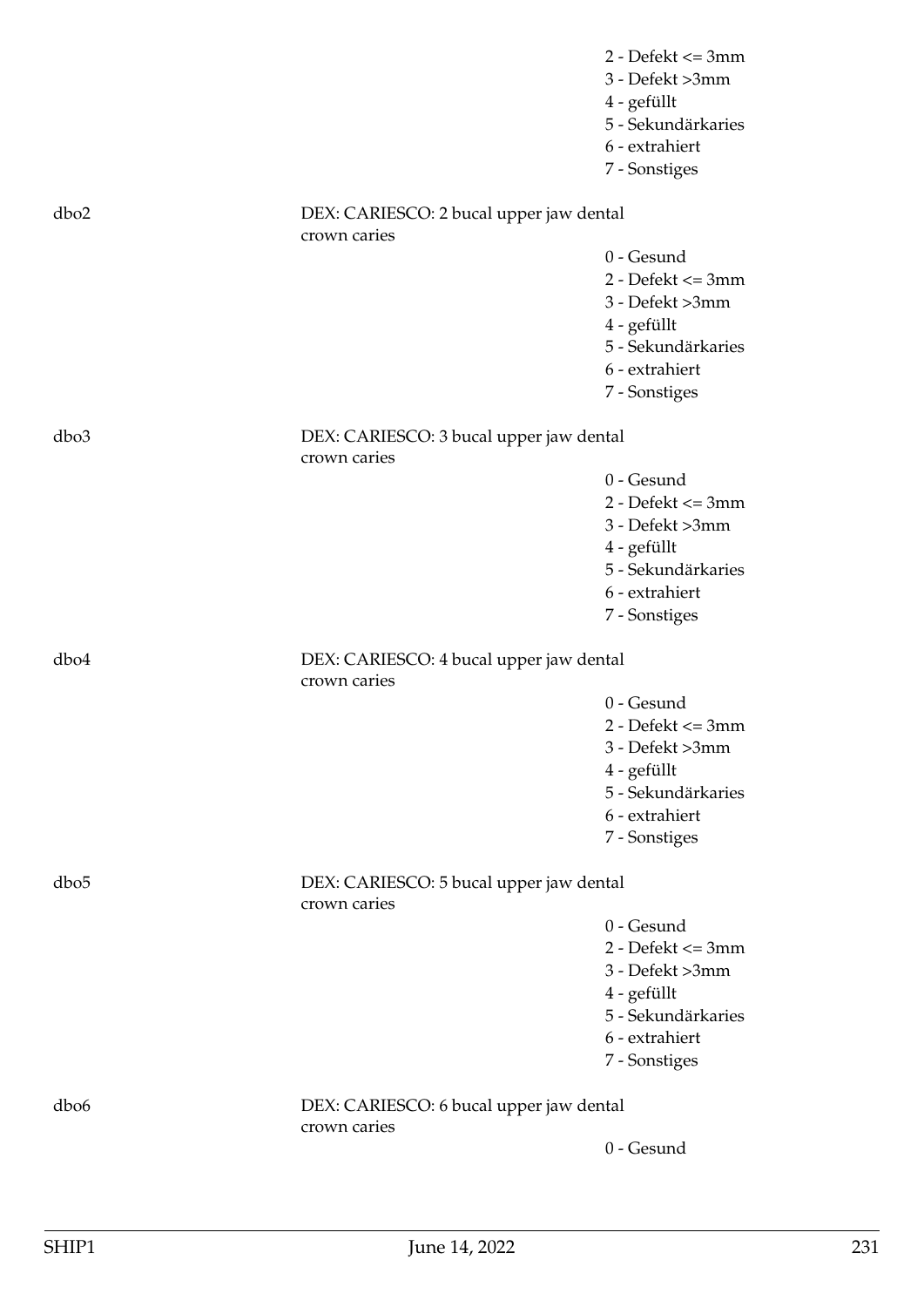|                  |                                                         | $2$ - Defekt $\leq$ 3mm<br>3 - Defekt >3mm<br>4 - gefüllt<br>5 - Sekundärkaries |
|------------------|---------------------------------------------------------|---------------------------------------------------------------------------------|
|                  |                                                         | 6 - extrahiert<br>7 - Sonstiges                                                 |
| dbo7             | DEX: CARIESCO: 7 bucal upper jaw dental<br>crown caries |                                                                                 |
|                  |                                                         | $0 -$ Gesund                                                                    |
|                  |                                                         | $2 - Defekt \leq 3mm$                                                           |
|                  |                                                         | 3 - Defekt >3mm                                                                 |
|                  |                                                         | 4 - gefüllt                                                                     |
|                  |                                                         | 5 - Sekundärkaries                                                              |
|                  |                                                         | 6 - extrahiert                                                                  |
|                  |                                                         | 7 - Sonstiges                                                                   |
| dbu1             | DEX: CARIESCO: 1 bucal lower jaw dental<br>crown caries |                                                                                 |
|                  |                                                         | 0 - Gesund                                                                      |
|                  |                                                         | $2 - Defekt \leq 3mm$                                                           |
|                  |                                                         | 3 - Defekt >3mm                                                                 |
|                  |                                                         | 4 - gefüllt                                                                     |
|                  |                                                         | 5 - Sekundärkaries                                                              |
|                  |                                                         | 6 - extrahiert                                                                  |
|                  |                                                         | 7 - Sonstiges                                                                   |
| dbu2             | DEX: CARIESCO: 2 bucal lower jaw dental<br>crown caries |                                                                                 |
|                  |                                                         | $0$ - Gesund                                                                    |
|                  |                                                         | $2$ - Defekt $\leq$ 3mm                                                         |
|                  |                                                         | 3 - Defekt >3mm                                                                 |
|                  |                                                         | 4 - gefüllt                                                                     |
|                  |                                                         | 5 - Sekundärkaries                                                              |
|                  |                                                         | 6 - extrahiert                                                                  |
|                  |                                                         | 7 - Sonstiges                                                                   |
| dbu <sub>3</sub> | DEX: CARIESCO: 3 bucal lower jaw dental<br>crown caries |                                                                                 |
|                  |                                                         | 0 - Gesund                                                                      |
|                  |                                                         | $2$ - Defekt $\leq$ 3mm                                                         |
|                  |                                                         | 3 - Defekt >3mm                                                                 |
|                  |                                                         | 4 - gefüllt                                                                     |
|                  |                                                         | 5 - Sekundärkaries                                                              |
|                  |                                                         | 6 - extrahiert                                                                  |
|                  |                                                         | 7 - Sonstiges                                                                   |
| dbu4             | DEX: CARIESCO: 4 bucal lower jaw dental<br>crown caries |                                                                                 |
|                  |                                                         | 0 - Gesund                                                                      |
|                  |                                                         |                                                                                 |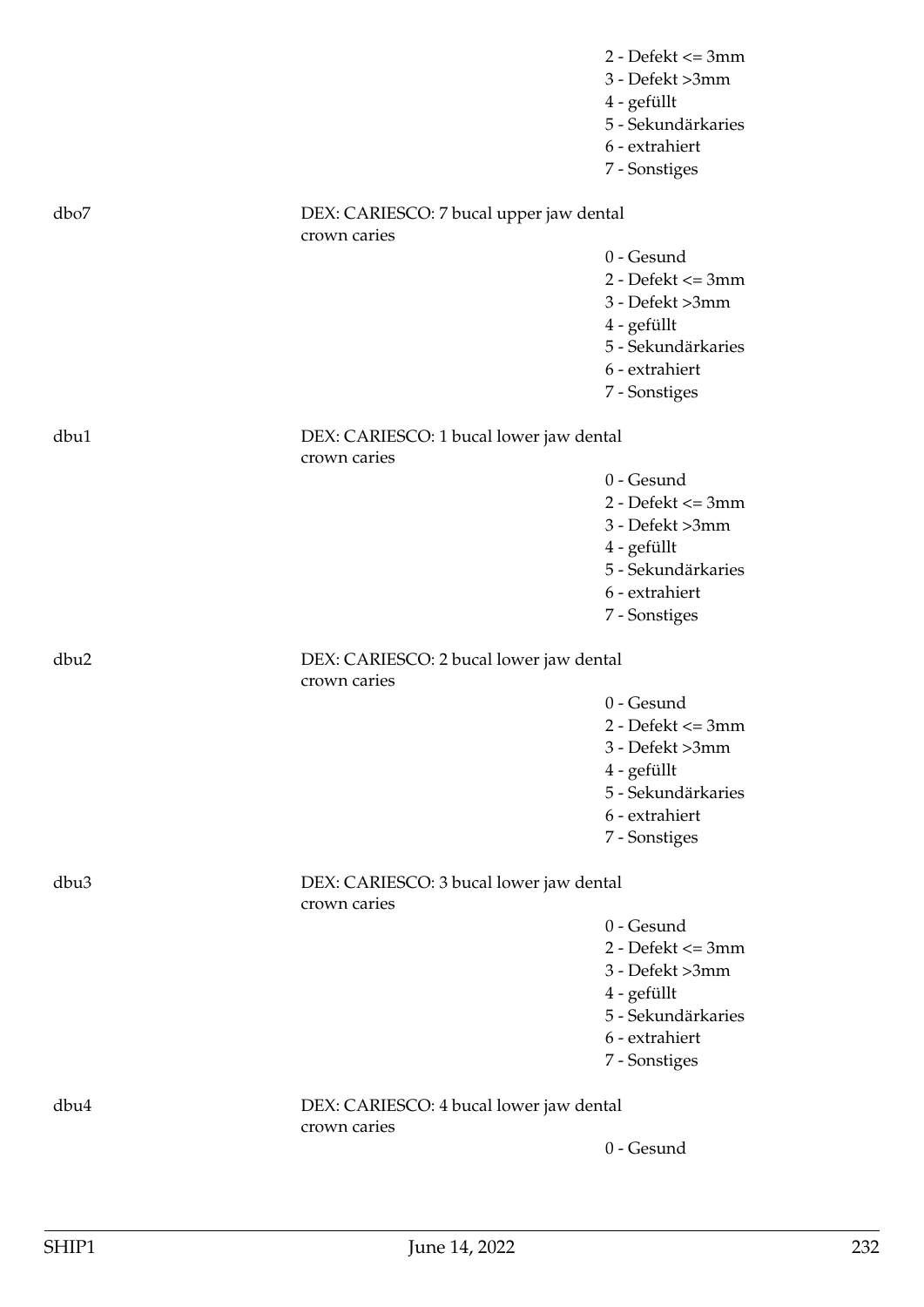|                  |                                                          | $2$ - Defekt $\leq$ 3mm<br>3 - Defekt >3mm<br>4 - gefüllt<br>5 - Sekundärkaries |
|------------------|----------------------------------------------------------|---------------------------------------------------------------------------------|
|                  |                                                          | 6 - extrahiert<br>7 - Sonstiges                                                 |
| dbu <sub>5</sub> | DEX: CARIESCO: 5 bucal lower jaw dental<br>crown caries  |                                                                                 |
|                  |                                                          | $0 -$ Gesund                                                                    |
|                  |                                                          | $2 - Defekt \leq 3mm$                                                           |
|                  |                                                          | 3 - Defekt >3mm                                                                 |
|                  |                                                          | 4 - gefüllt                                                                     |
|                  |                                                          | 5 - Sekundärkaries                                                              |
|                  |                                                          | 6 - extrahiert                                                                  |
|                  |                                                          | 7 - Sonstiges                                                                   |
| dbu <sub>6</sub> | DEX: CARIESCO: 6 bucal lower jaw dental<br>crown caries  |                                                                                 |
|                  |                                                          | 0 - Gesund                                                                      |
|                  |                                                          | $2 - Defekt \leq 3mm$                                                           |
|                  |                                                          | 3 - Defekt >3mm                                                                 |
|                  |                                                          | 4 - gefüllt                                                                     |
|                  |                                                          | 5 - Sekundärkaries                                                              |
|                  |                                                          | 6 - extrahiert                                                                  |
|                  |                                                          | 7 - Sonstiges                                                                   |
| dbu7             | DEX: CARIESCO: 7 bucal lower jaw dental<br>crown caries  |                                                                                 |
|                  |                                                          | 0 - Gesund                                                                      |
|                  |                                                          | $2 - Defekt \leq 3mm$                                                           |
|                  |                                                          | 3 - Defekt >3mm                                                                 |
|                  |                                                          | 4 - gefüllt                                                                     |
|                  |                                                          | 5 - Sekundärkaries                                                              |
|                  |                                                          | 6 - extrahiert                                                                  |
|                  |                                                          | 7 - Sonstiges                                                                   |
| ddo1             | DEX: CARIESCO: 1 distal upper jaw dental<br>crown caries |                                                                                 |
|                  |                                                          | 0 - Gesund                                                                      |
|                  |                                                          | $2 - Defekt \leq 3mm$                                                           |
|                  |                                                          | 3 - Defekt >3mm                                                                 |
|                  |                                                          | 4 - gefüllt                                                                     |
|                  |                                                          | 5 - Sekundärkaries                                                              |
|                  |                                                          | 6 - extrahiert                                                                  |
|                  |                                                          | 7 - Sonstiges                                                                   |
| ddo2             | DEX: CARIESCO: 2 distal upper jaw dental<br>crown caries |                                                                                 |
|                  |                                                          | 0 - Gesund                                                                      |
|                  |                                                          |                                                                                 |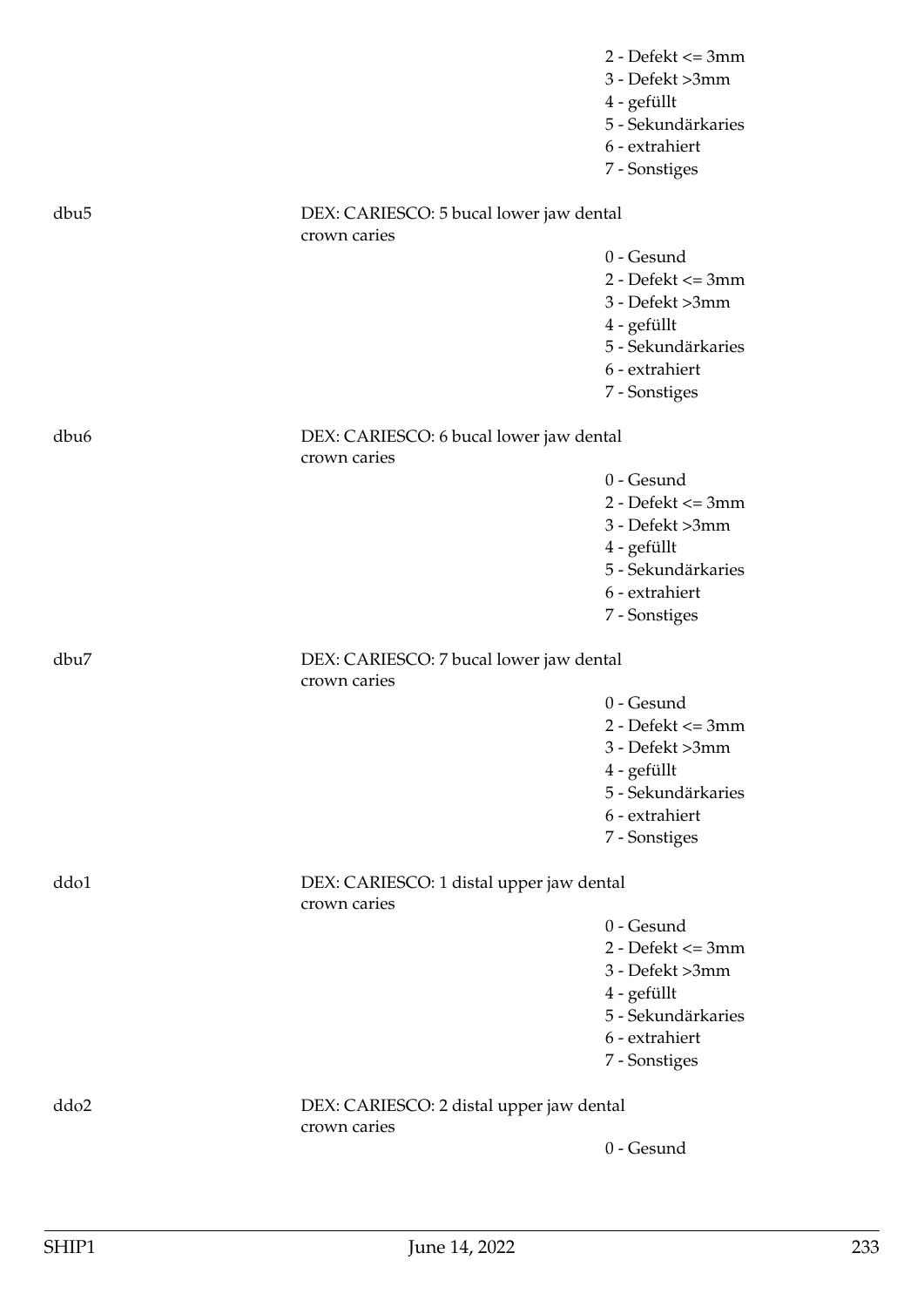|                  |                                                          | $2 - Defekt \leq 3mm$<br>3 - Defekt >3mm<br>4 - gefüllt<br>5 - Sekundärkaries |
|------------------|----------------------------------------------------------|-------------------------------------------------------------------------------|
|                  |                                                          | 6 - extrahiert<br>7 - Sonstiges                                               |
| ddo3             | DEX: CARIESCO: 3 distal upper jaw dental<br>crown caries |                                                                               |
|                  |                                                          | 0 - Gesund                                                                    |
|                  |                                                          | $2 - Defekt \leq 3mm$                                                         |
|                  |                                                          | 3 - Defekt >3mm                                                               |
|                  |                                                          | 4 - gefüllt<br>5 - Sekundärkaries                                             |
|                  |                                                          | 6 - extrahiert                                                                |
|                  |                                                          | 7 - Sonstiges                                                                 |
| ddo4             | DEX: CARIESCO: 4 distal upper jaw dental                 |                                                                               |
|                  | crown caries                                             | 0 - Gesund                                                                    |
|                  |                                                          | $2 - Defekt \leq 3mm$                                                         |
|                  |                                                          | 3 - Defekt >3mm                                                               |
|                  |                                                          | 4 - gefüllt                                                                   |
|                  |                                                          | 5 - Sekundärkaries                                                            |
|                  |                                                          | 6 - extrahiert                                                                |
|                  |                                                          | 7 - Sonstiges                                                                 |
| ddo <sub>5</sub> | DEX: CARIESCO: 5 distal upper jaw dental<br>crown caries |                                                                               |
|                  |                                                          | 0 - Gesund                                                                    |
|                  |                                                          | $2 - Defekt \leq 3mm$                                                         |
|                  |                                                          | 3 - Defekt >3mm                                                               |
|                  |                                                          | 4 - gefüllt                                                                   |
|                  |                                                          | 5 - Sekundärkaries<br>6 - extrahiert                                          |
|                  |                                                          | 7 - Sonstiges                                                                 |
| ddo <sub>6</sub> | DEX: CARIESCO: 6 distal upper jaw dental<br>crown caries |                                                                               |
|                  |                                                          | 0 - Gesund                                                                    |
|                  |                                                          | $2 - Defekt \leq 3mm$                                                         |
|                  |                                                          | 3 - Defekt >3mm                                                               |
|                  |                                                          | 4 - gefüllt                                                                   |
|                  |                                                          | 5 - Sekundärkaries                                                            |
|                  |                                                          | 6 - extrahiert                                                                |
|                  |                                                          | 7 - Sonstiges                                                                 |
| ddo7             | DEX: CARIESCO: 7 distal upper jaw dental<br>crown caries |                                                                               |
|                  |                                                          | 0 - Gesund                                                                    |
|                  |                                                          |                                                                               |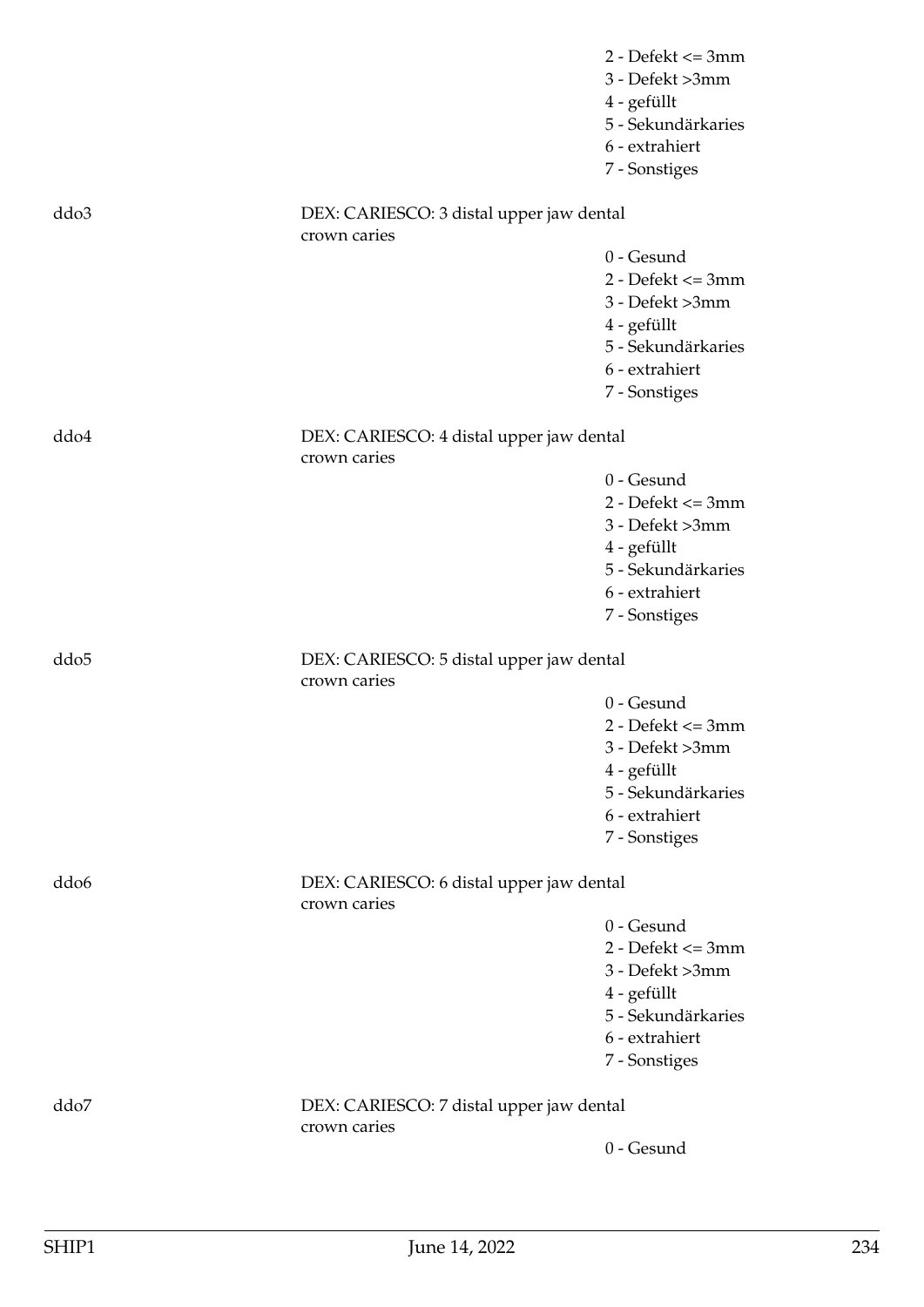|                  |                                                          | $2 - Defekt \leq 3mm$<br>3 - Defekt >3mm<br>4 - gefüllt<br>5 - Sekundärkaries<br>6 - extrahiert<br>7 - Sonstiges |
|------------------|----------------------------------------------------------|------------------------------------------------------------------------------------------------------------------|
| ddu1             | DEX: CARIESCO: 1 distal lower jaw dental                 |                                                                                                                  |
|                  | crown caries                                             | 0 - Gesund                                                                                                       |
|                  |                                                          | $2 - Defekt \leq 3mm$                                                                                            |
|                  |                                                          | 3 - Defekt >3mm                                                                                                  |
|                  |                                                          | 4 - gefüllt                                                                                                      |
|                  |                                                          | 5 - Sekundärkaries                                                                                               |
|                  |                                                          | 6 - extrahiert                                                                                                   |
|                  |                                                          | 7 - Sonstiges                                                                                                    |
| ddu2             | DEX: CARIESCO: 2 distal lower jaw dental<br>crown caries |                                                                                                                  |
|                  |                                                          | 0 - Gesund                                                                                                       |
|                  |                                                          | $2 - Defekt \leq 3mm$                                                                                            |
|                  |                                                          | 3 - Defekt >3mm                                                                                                  |
|                  |                                                          | 4 - gefüllt                                                                                                      |
|                  |                                                          | 5 - Sekundärkaries                                                                                               |
|                  |                                                          | 6 - extrahiert                                                                                                   |
|                  |                                                          | 7 - Sonstiges                                                                                                    |
| ddu <sub>3</sub> | DEX: CARIESCO: 3 distal lower jaw dental<br>crown caries |                                                                                                                  |
|                  |                                                          | 0 - Gesund                                                                                                       |
|                  |                                                          | $2 - Defekt \leq 3mm$                                                                                            |
|                  |                                                          | 3 - Defekt >3mm                                                                                                  |
|                  |                                                          | 4 - gefüllt                                                                                                      |
|                  |                                                          | 5 - Sekundärkaries                                                                                               |
|                  |                                                          | 6 - extrahiert                                                                                                   |
|                  |                                                          | 7 - Sonstiges                                                                                                    |
| ddu4             | DEX: CARIESCO: 4 distal lower jaw dental<br>crown caries |                                                                                                                  |
|                  |                                                          | 0 - Gesund                                                                                                       |
|                  |                                                          | $2 - Defekt \leq 3mm$                                                                                            |
|                  |                                                          | 3 - Defekt >3mm                                                                                                  |
|                  |                                                          | 4 - gefüllt                                                                                                      |
|                  |                                                          | 5 - Sekundärkaries                                                                                               |
|                  |                                                          | 6 - extrahiert                                                                                                   |
|                  |                                                          | 7 - Sonstiges                                                                                                    |
| ddu <sub>5</sub> | DEX: CARIESCO: 5 distal lower jaw dental<br>crown caries |                                                                                                                  |
|                  |                                                          | 0 - Gesund                                                                                                       |
|                  |                                                          |                                                                                                                  |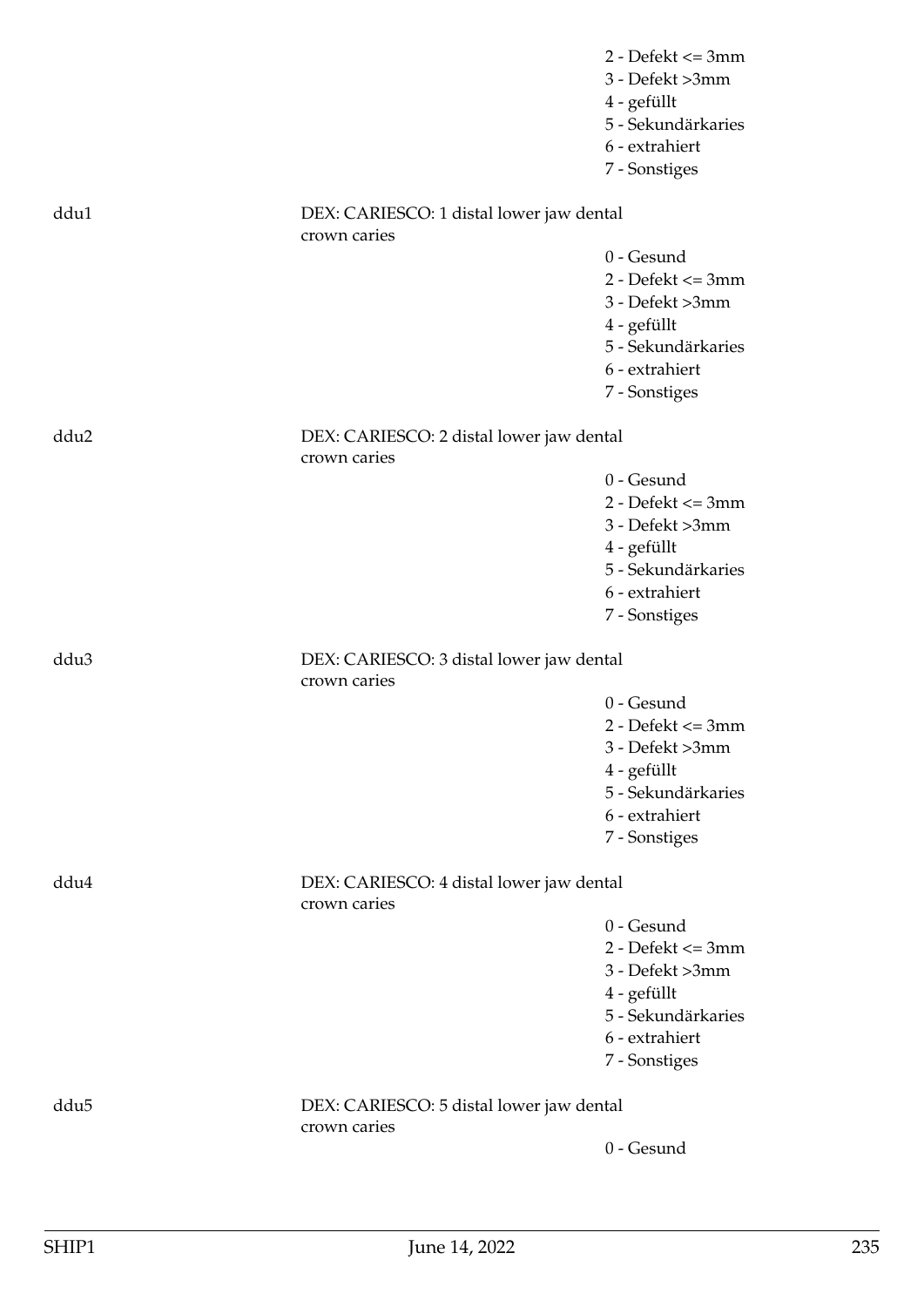|                  |                                                           | $2 - Defekt \leq 3mm$ |
|------------------|-----------------------------------------------------------|-----------------------|
|                  |                                                           | 3 - Defekt >3mm       |
|                  |                                                           | 4 - gefüllt           |
|                  |                                                           | 5 - Sekundärkaries    |
|                  |                                                           | 6 - extrahiert        |
|                  |                                                           | 7 - Sonstiges         |
|                  |                                                           |                       |
| ddu <sub>6</sub> | DEX: CARIESCO: 6 distal lower jaw dental                  |                       |
|                  | crown caries                                              |                       |
|                  |                                                           | 0 - Gesund            |
|                  |                                                           | $2 - Defekt \leq 3mm$ |
|                  |                                                           | 3 - Defekt >3mm       |
|                  |                                                           | 4 - gefüllt           |
|                  |                                                           | 5 - Sekundärkaries    |
|                  |                                                           | 6 - extrahiert        |
|                  |                                                           | 7 - Sonstiges         |
| ddu7             | DEX: CARIESCO: 7 distal lower jaw dental                  |                       |
|                  | crown caries                                              |                       |
|                  |                                                           | 0 - Gesund            |
|                  |                                                           | $2 - Defekt \leq 3mm$ |
|                  |                                                           | 3 - Defekt >3mm       |
|                  |                                                           | 4 - gefüllt           |
|                  |                                                           | 5 - Sekundärkaries    |
|                  |                                                           | 6 - extrahiert        |
|                  |                                                           | 7 - Sonstiges         |
| dend             | DEX: CARIESCO: end caries diagnostic                      |                       |
| dlu1             | DEX: CARIESCO: 1 lingual lower jaw dental                 |                       |
|                  | crown caries                                              |                       |
|                  |                                                           | 0 - Gesund            |
|                  |                                                           | $2 - Defekt \leq 3mm$ |
|                  |                                                           | 3 - Defekt >3mm       |
|                  |                                                           | 4 - gefüllt           |
|                  |                                                           | 5 - Sekundärkaries    |
|                  |                                                           | 6 - extrahiert        |
|                  |                                                           | 7 - Sonstiges         |
| dlu2             | DEX: CARIESCO: 2 lingual lower jaw dental<br>crown caries |                       |
|                  |                                                           | 0 - Gesund            |
|                  |                                                           | $2 - Defekt \leq 3mm$ |
|                  |                                                           |                       |
|                  |                                                           | 3 - Defekt >3mm       |
|                  |                                                           | 4 - gefüllt           |
|                  |                                                           | 5 - Sekundärkaries    |
|                  |                                                           | 6 - extrahiert        |
|                  |                                                           | 7 - Sonstiges         |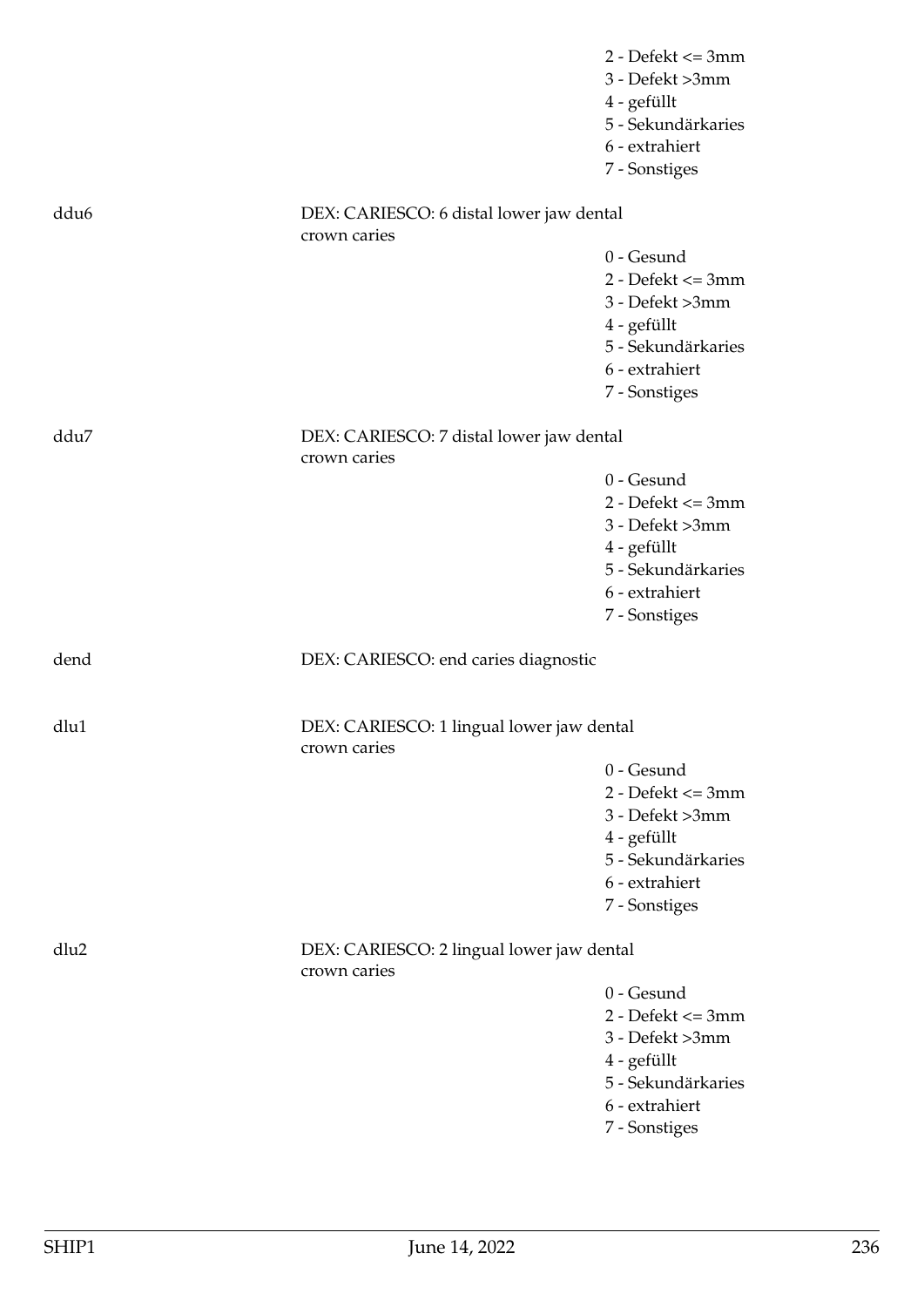| dlu3             | DEX: CARIESCO: 3 lingual lower jaw dental<br>crown caries |                                     |
|------------------|-----------------------------------------------------------|-------------------------------------|
|                  |                                                           | 0 - Gesund<br>$2 - Defekt \leq 3mm$ |
|                  |                                                           | 3 - Defekt >3mm                     |
|                  |                                                           | 4 - gefüllt                         |
|                  |                                                           | 5 - Sekundärkaries                  |
|                  |                                                           | 6 - extrahiert                      |
|                  |                                                           | 7 - Sonstiges                       |
| dlu4             | DEX: CARIESCO: 4 lingual lower jaw dental<br>crown caries |                                     |
|                  |                                                           | 0 - Gesund                          |
|                  |                                                           | $2 - Defekt \leq 3mm$               |
|                  |                                                           | 3 - Defekt >3mm                     |
|                  |                                                           | 4 - gefüllt                         |
|                  |                                                           | 5 - Sekundärkaries                  |
|                  |                                                           | 6 - extrahiert                      |
|                  |                                                           | 7 - Sonstiges                       |
| dlu5             | DEX: CARIESCO: 5 lingual lower jaw dental<br>crown caries |                                     |
|                  |                                                           | 0 - Gesund                          |
|                  |                                                           | $2 - Defekt \leq 3mm$               |
|                  |                                                           | 3 - Defekt >3mm                     |
|                  |                                                           | 4 - gefüllt                         |
|                  |                                                           | 5 - Sekundärkaries                  |
|                  |                                                           | 6 - extrahiert                      |
|                  |                                                           | 7 - Sonstiges                       |
| dlu <sub>6</sub> | DEX: CARIESCO: 6 lingual lower jaw dental<br>crown caries |                                     |
|                  |                                                           | 0 - Gesund                          |
|                  |                                                           | $2 - Defekt \leq 3mm$               |
|                  |                                                           | 3 - Defekt >3mm                     |
|                  |                                                           | 4 - gefüllt                         |
|                  |                                                           | 5 - Sekundärkaries                  |
|                  |                                                           | 6 - extrahiert                      |
|                  |                                                           | 7 - Sonstiges                       |
| dlu7             | DEX: CARIESCO: 7 lingual lower jaw dental<br>crown caries |                                     |
|                  |                                                           | 0 - Gesund                          |
|                  |                                                           | $2 - Defekt \leq 3mm$               |
|                  |                                                           | 3 - Defekt >3mm                     |
|                  |                                                           | 4 - gefüllt                         |
|                  |                                                           | 5 - Sekundärkaries                  |
|                  |                                                           | 6 - extrahiert                      |
|                  |                                                           | 7 - Sonstiges                       |
|                  |                                                           |                                     |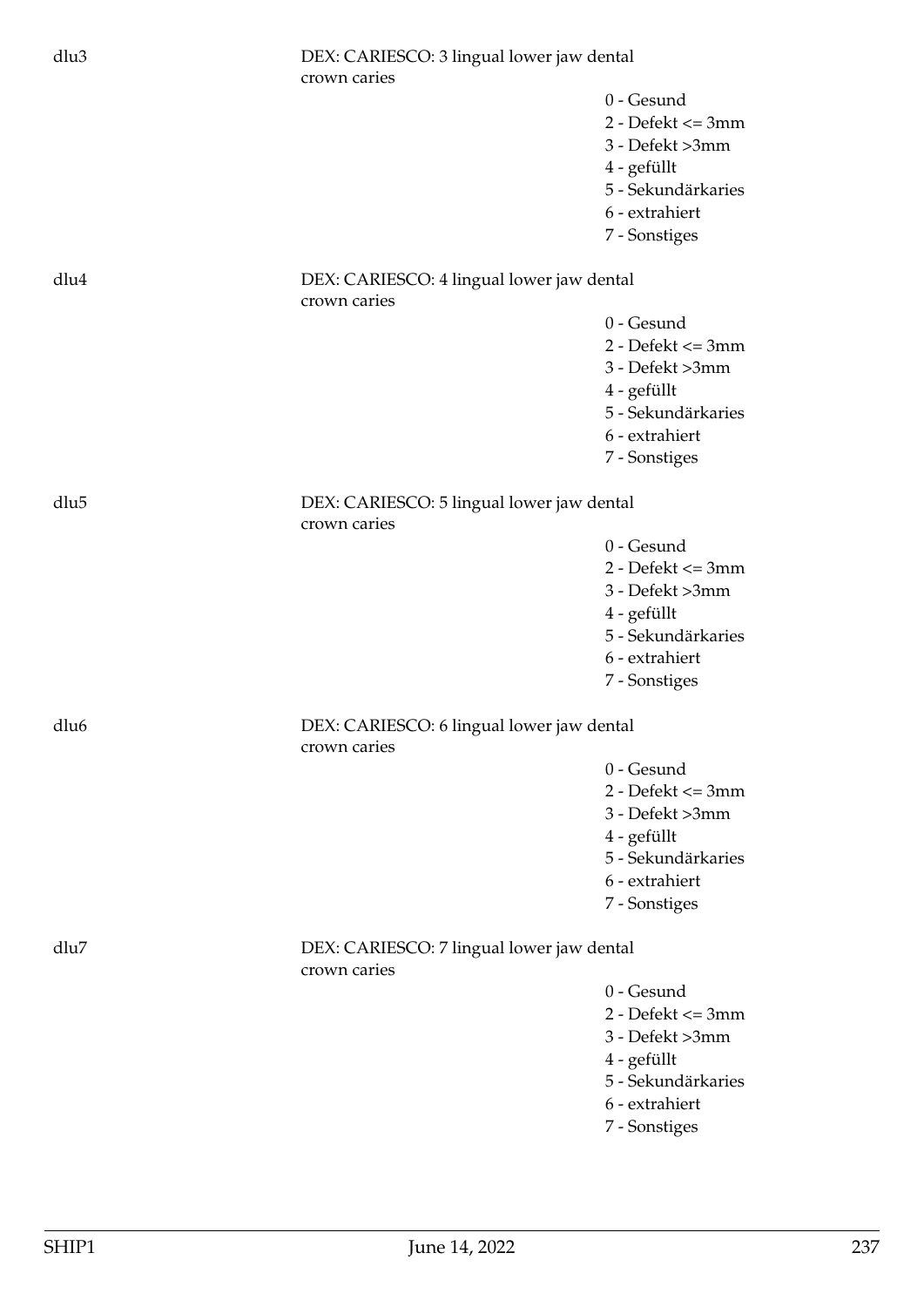| dmo1             | DEX: CARIESCO: 1 mesial upper jaw dental<br>crown caries |                                                                                                                                |
|------------------|----------------------------------------------------------|--------------------------------------------------------------------------------------------------------------------------------|
|                  |                                                          | 0 - Gesund<br>$2 - Defekt \leq 3mm$<br>3 - Defekt >3mm<br>4 - gefüllt<br>5 - Sekundärkaries<br>6 - extrahiert<br>7 - Sonstiges |
| dmo <sub>2</sub> | DEX: CARIESCO: 2 mesial upper jaw dental<br>crown caries |                                                                                                                                |
|                  |                                                          | 0 - Gesund<br>$2 - Defekt \leq 3mm$<br>3 - Defekt >3mm<br>4 - gefüllt<br>5 - Sekundärkaries<br>6 - extrahiert<br>7 - Sonstiges |
| dmo3             | DEX: CARIESCO: 3 mesial upper jaw dental<br>crown caries |                                                                                                                                |
|                  |                                                          | 0 - Gesund<br>$2 - Defekt \leq 3mm$<br>3 - Defekt >3mm<br>4 - gefüllt<br>5 - Sekundärkaries<br>6 - extrahiert<br>7 - Sonstiges |
| dmo4             | DEX: CARIESCO: 4 mesial upper jaw dental<br>crown caries |                                                                                                                                |
|                  |                                                          | 0 - Gesund<br>$2 - Defekt \leq 3mm$<br>3 - Defekt >3mm<br>4 - gefüllt<br>5 - Sekundärkaries<br>6 - extrahiert<br>7 - Sonstiges |
| dmo <sub>5</sub> | DEX: CARIESCO: 5 mesial upper jaw dental<br>crown caries |                                                                                                                                |
|                  |                                                          | 0 - Gesund<br>$2 - Defekt \leq 3mm$<br>3 - Defekt >3mm<br>4 - gefüllt<br>5 - Sekundärkaries<br>6 - extrahiert<br>7 - Sonstiges |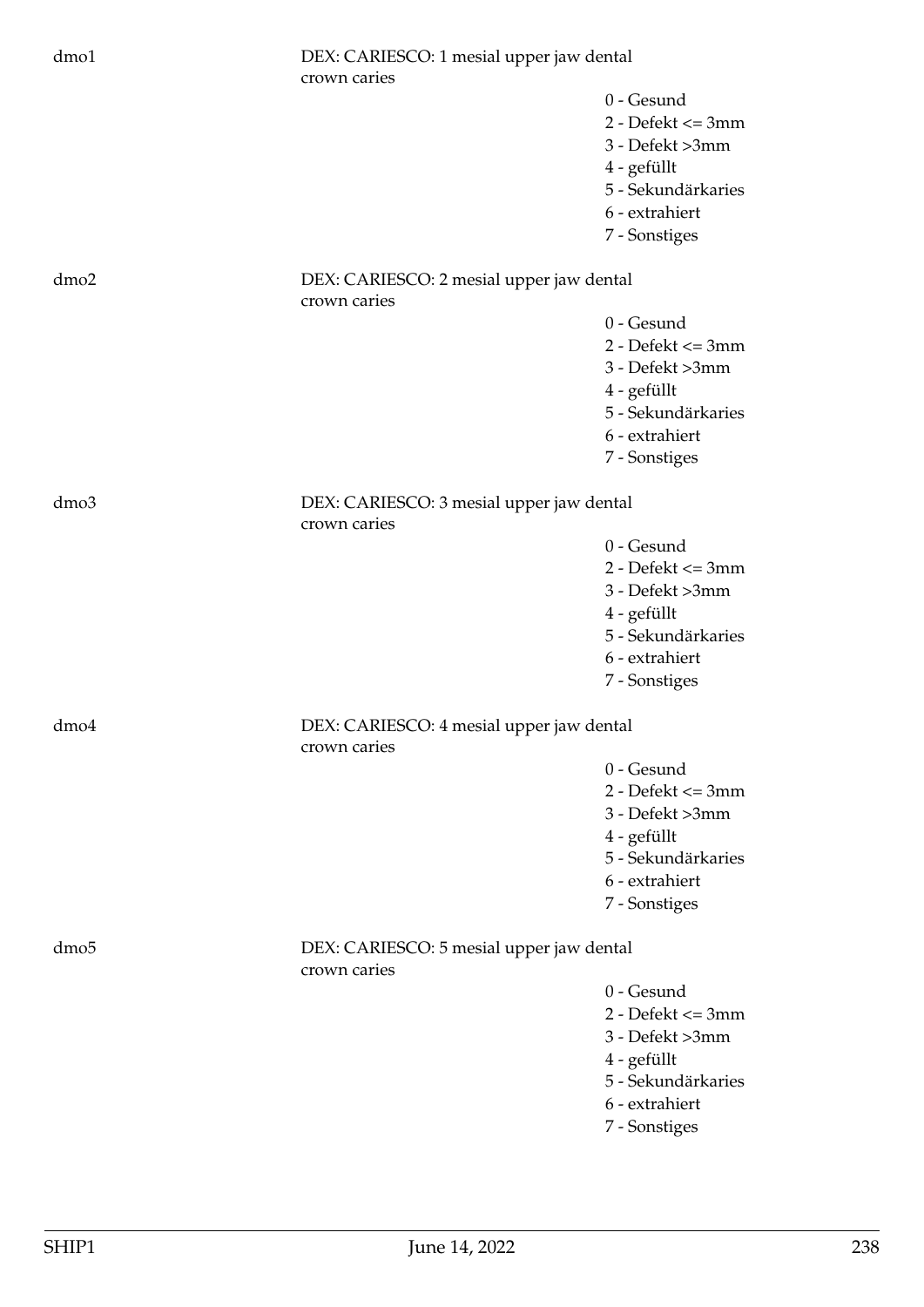| dmo <sub>6</sub> | DEX: CARIESCO: 6 mesial upper jaw dental<br>crown caries |                                                                                                                                  |
|------------------|----------------------------------------------------------|----------------------------------------------------------------------------------------------------------------------------------|
|                  |                                                          | 0 - Gesund<br>$2 - Defekt \leq 3mm$<br>3 - Defekt >3mm<br>4 - gefüllt<br>5 - Sekundärkaries<br>6 - extrahiert<br>7 - Sonstiges   |
| dmo7             | DEX: CARIESCO: 7 mesial upper jaw dental<br>crown caries |                                                                                                                                  |
|                  |                                                          | 0 - Gesund<br>$2 - Defekt \leq 3mm$<br>3 - Defekt >3mm<br>4 - gefüllt<br>5 - Sekundärkaries<br>6 - extrahiert<br>7 - Sonstiges   |
| dmu1             | DEX: CARIESCO: 1 mesial lower jaw dental<br>crown caries |                                                                                                                                  |
|                  |                                                          | 0 - Gesund<br>$2 - Defekt \leq 3mm$<br>3 - Defekt >3mm<br>4 - gefüllt<br>5 - Sekundärkaries<br>6 - extrahiert<br>7 - Sonstiges   |
| dmu2             | DEX: CARIESCO: 2 mesial lower jaw dental<br>crown caries |                                                                                                                                  |
|                  |                                                          | $0 -$ Gesund<br>$2 - Defekt \leq 3mm$<br>3 - Defekt >3mm<br>4 - gefüllt<br>5 - Sekundärkaries<br>6 - extrahiert<br>7 - Sonstiges |
| dmu3             | DEX: CARIESCO: 3 mesial lower jaw dental<br>crown caries |                                                                                                                                  |
|                  |                                                          | 0 - Gesund<br>$2 - Defekt \leq 3mm$<br>3 - Defekt >3mm<br>4 - gefüllt<br>5 - Sekundärkaries<br>6 - extrahiert<br>7 - Sonstiges   |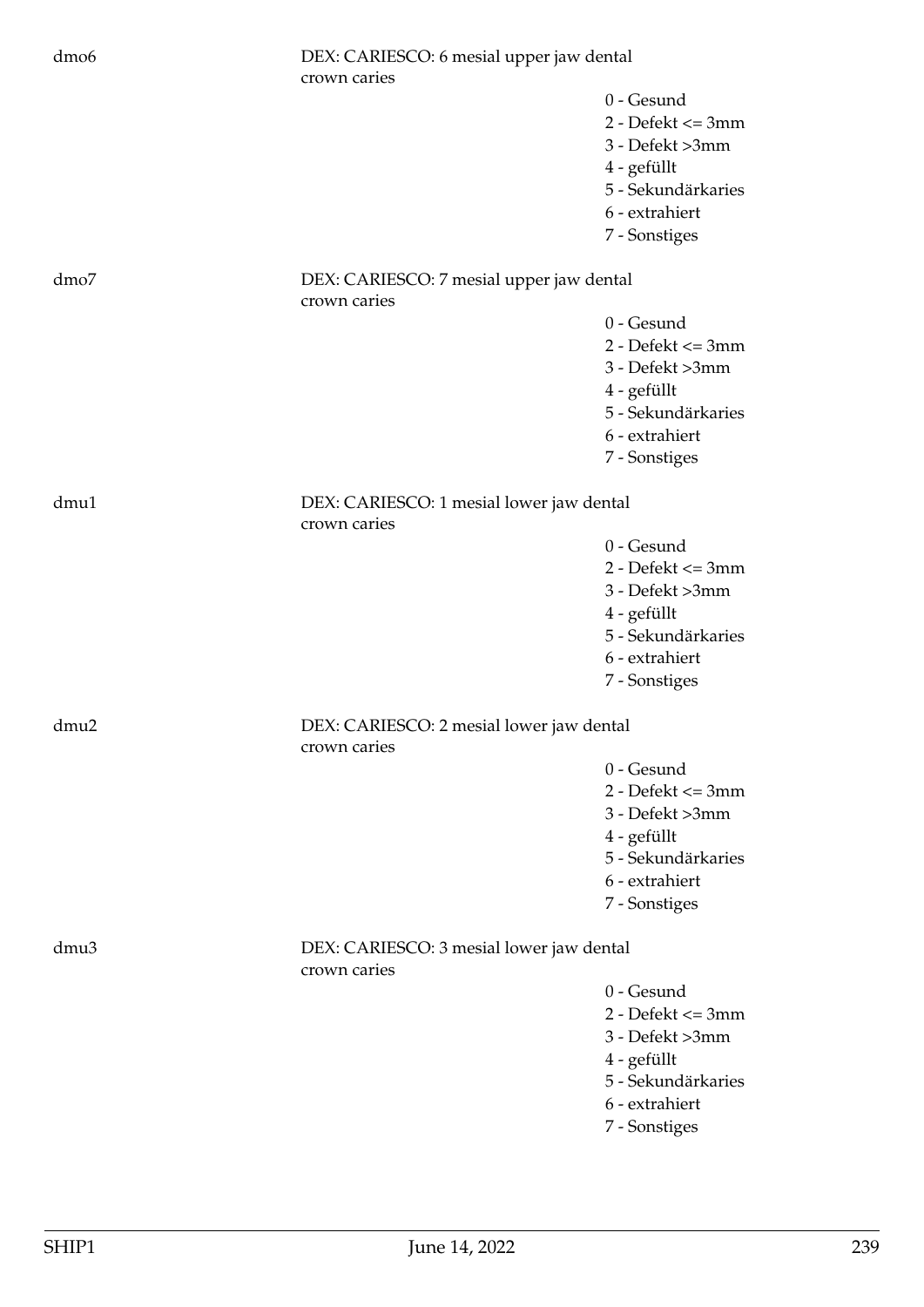| dmu4             | DEX: CARIESCO: 4 mesial lower jaw dental<br>crown caries |                                                                                                                                  |
|------------------|----------------------------------------------------------|----------------------------------------------------------------------------------------------------------------------------------|
|                  |                                                          | $0 -$ Gesund<br>$2 - Defekt \leq 3mm$<br>3 - Defekt >3mm<br>4 - gefüllt<br>5 - Sekundärkaries<br>6 - extrahiert<br>7 - Sonstiges |
| dmu <sub>5</sub> | DEX: CARIESCO: 5 mesial lower jaw dental<br>crown caries |                                                                                                                                  |
|                  |                                                          | 0 - Gesund<br>$2 - Defekt \leq 3mm$<br>3 - Defekt >3mm<br>4 - gefüllt<br>5 - Sekundärkaries<br>6 - extrahiert<br>7 - Sonstiges   |
| dmu <sub>6</sub> | DEX: CARIESCO: 6 mesial lower jaw dental<br>crown caries |                                                                                                                                  |
|                  |                                                          | 0 - Gesund<br>$2 - Defekt \leq 3mm$<br>3 - Defekt >3mm<br>4 - gefüllt<br>5 - Sekundärkaries<br>6 - extrahiert<br>7 - Sonstiges   |
| dmu7             | DEX: CARIESCO: 7 mesial lower jaw dental<br>crown caries |                                                                                                                                  |
|                  |                                                          | 0 - Gesund<br>$2 - Defekt \leq 3mm$<br>3 - Defekt >3mm<br>4 - gefüllt<br>5 - Sekundärkaries<br>6 - extrahiert<br>7 - Sonstiges   |
| doo4             | DEX: CARIESCO: 4 occlusal upper jaw dental               |                                                                                                                                  |
|                  | crown caries                                             | 0 - Gesund<br>$2 - Defekt \leq 3mm$<br>3 - Defekt >3mm<br>4 - gefüllt<br>5 - Sekundärkaries<br>6 - extrahiert<br>7 - Sonstiges   |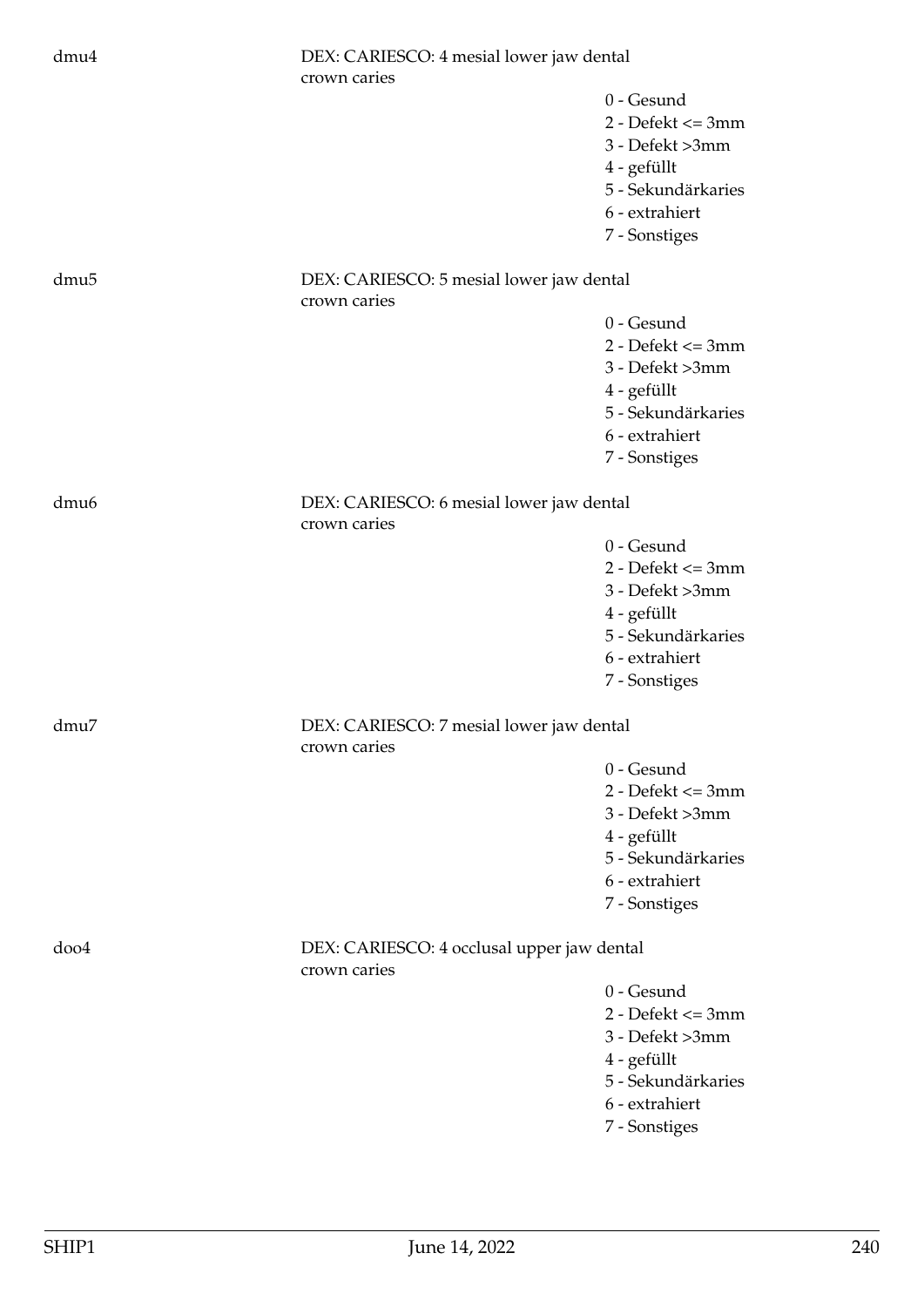| doo <sub>5</sub> | DEX: CARIESCO: 5 occlusal upper jaw dental<br>crown caries |                                                                                                                                |
|------------------|------------------------------------------------------------|--------------------------------------------------------------------------------------------------------------------------------|
|                  |                                                            | 0 - Gesund<br>$2 - Defekt \leq 3mm$<br>3 - Defekt >3mm<br>4 - gefüllt<br>5 - Sekundärkaries<br>6 - extrahiert<br>7 - Sonstiges |
| doo6             | DEX: CARIESCO: 6 occlusal upper jaw dental<br>crown caries |                                                                                                                                |
|                  |                                                            | 0 - Gesund<br>$2 - Defekt \leq 3mm$<br>3 - Defekt >3mm<br>4 - gefüllt<br>5 - Sekundärkaries<br>6 - extrahiert<br>7 - Sonstiges |
| doo7             | DEX: CARIESCO: 7 occlusal upper jaw dental<br>crown caries |                                                                                                                                |
|                  |                                                            | 0 - Gesund<br>$2 - Defekt \leq 3mm$<br>3 - Defekt >3mm<br>4 - gefüllt<br>5 - Sekundärkaries<br>6 - extrahiert<br>7 - Sonstiges |
| dou4             | DEX: CARIESCO: 4 occlusal lower jaw dental<br>crown caries |                                                                                                                                |
|                  |                                                            | 0 - Gesund<br>$2 - Defekt \leq 3mm$<br>3 - Defekt >3mm<br>4 - gefüllt<br>5 - Sekundärkaries<br>6 - extrahiert<br>7 - Sonstiges |
| dou <sub>5</sub> | DEX: CARIESCO: 5 occlusal lower jaw dental<br>crown caries |                                                                                                                                |
|                  |                                                            | 0 - Gesund<br>$2 - Defekt \leq 3mm$<br>3 - Defekt >3mm<br>4 - gefüllt<br>5 - Sekundärkaries<br>6 - extrahiert<br>7 - Sonstiges |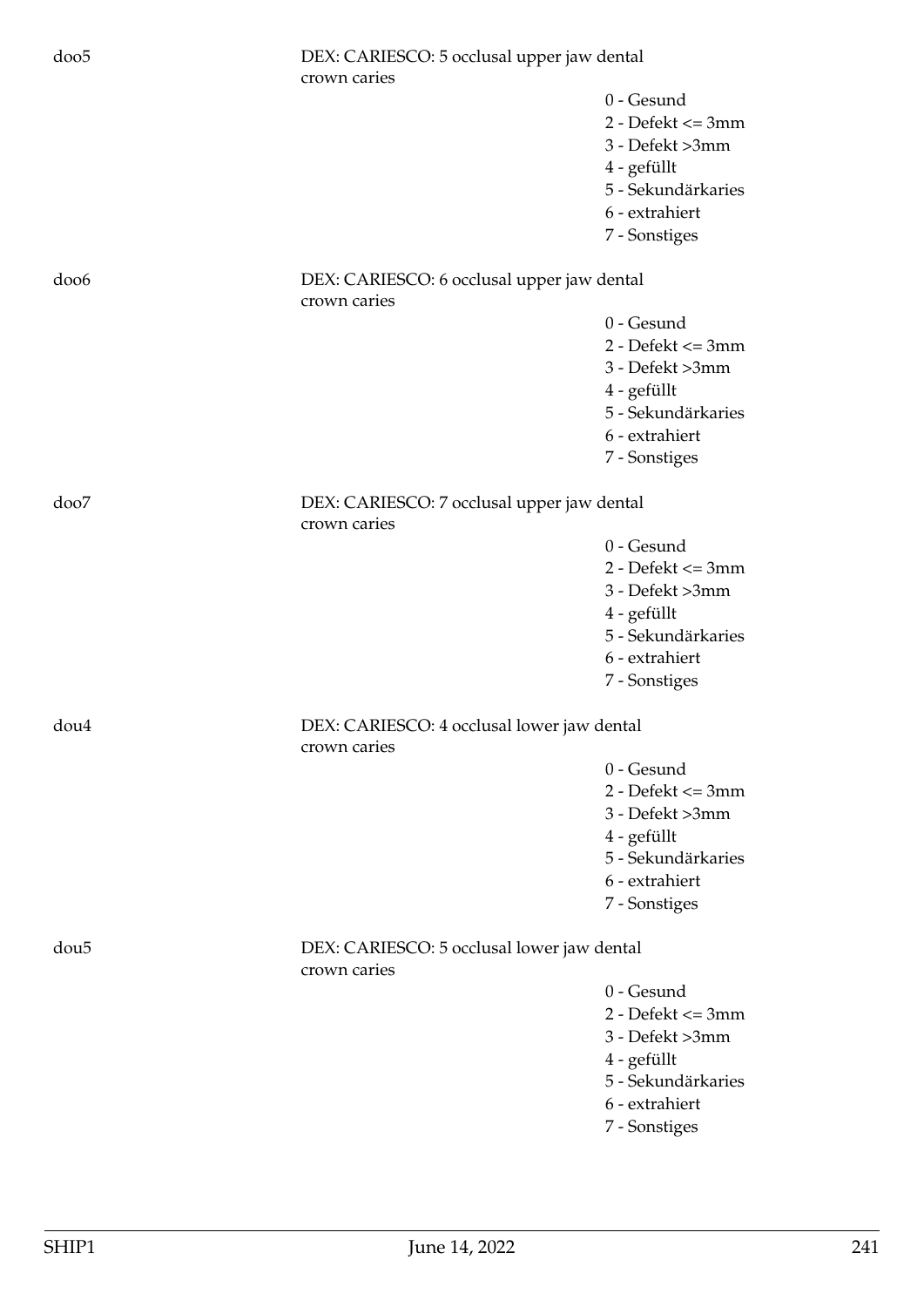| dou <sub>6</sub> | crown caries                                                | DEX: CARIESCO: 6 occlusal lower jaw dental                                                                                     |  |
|------------------|-------------------------------------------------------------|--------------------------------------------------------------------------------------------------------------------------------|--|
|                  |                                                             | 0 - Gesund<br>$2 - Defekt \leq 3mm$<br>3 - Defekt >3mm<br>4 - gefüllt<br>5 - Sekundärkaries<br>6 - extrahiert<br>7 - Sonstiges |  |
| dou7             | DEX: CARIESCO: 7 occlusal lower jaw dental<br>crown caries  |                                                                                                                                |  |
|                  |                                                             | 0 - Gesund<br>$2 - Defekt \leq 3mm$<br>3 - Defekt >3mm<br>4 - gefüllt<br>5 - Sekundärkaries<br>6 - extrahiert<br>7 - Sonstiges |  |
| dpo1             | DEX: CARIESCO: 1 palatinal upper jaw dental<br>crown caries |                                                                                                                                |  |
|                  |                                                             | 0 - Gesund<br>$2 - Defekt \leq 3mm$<br>3 - Defekt >3mm<br>4 - gefüllt<br>5 - Sekundärkaries<br>6 - extrahiert<br>7 - Sonstiges |  |
| dpo2             | DEX: CARIESCO: 2 palatinal upper jaw dental<br>crown caries |                                                                                                                                |  |
|                  |                                                             | 0 - Gesund<br>$2 - Defekt \leq 3mm$<br>3 - Defekt >3mm<br>4 - gefüllt<br>5 - Sekundärkaries<br>6 - extrahiert<br>7 - Sonstiges |  |
| dpo3             | DEX: CARIESCO: 3 palatinal upper jaw dental<br>crown caries |                                                                                                                                |  |
|                  |                                                             | 0 - Gesund<br>$2 - Defekt \leq 3mm$<br>3 - Defekt >3mm<br>4 - gefüllt<br>5 - Sekundärkaries<br>6 - extrahiert<br>7 - Sonstiges |  |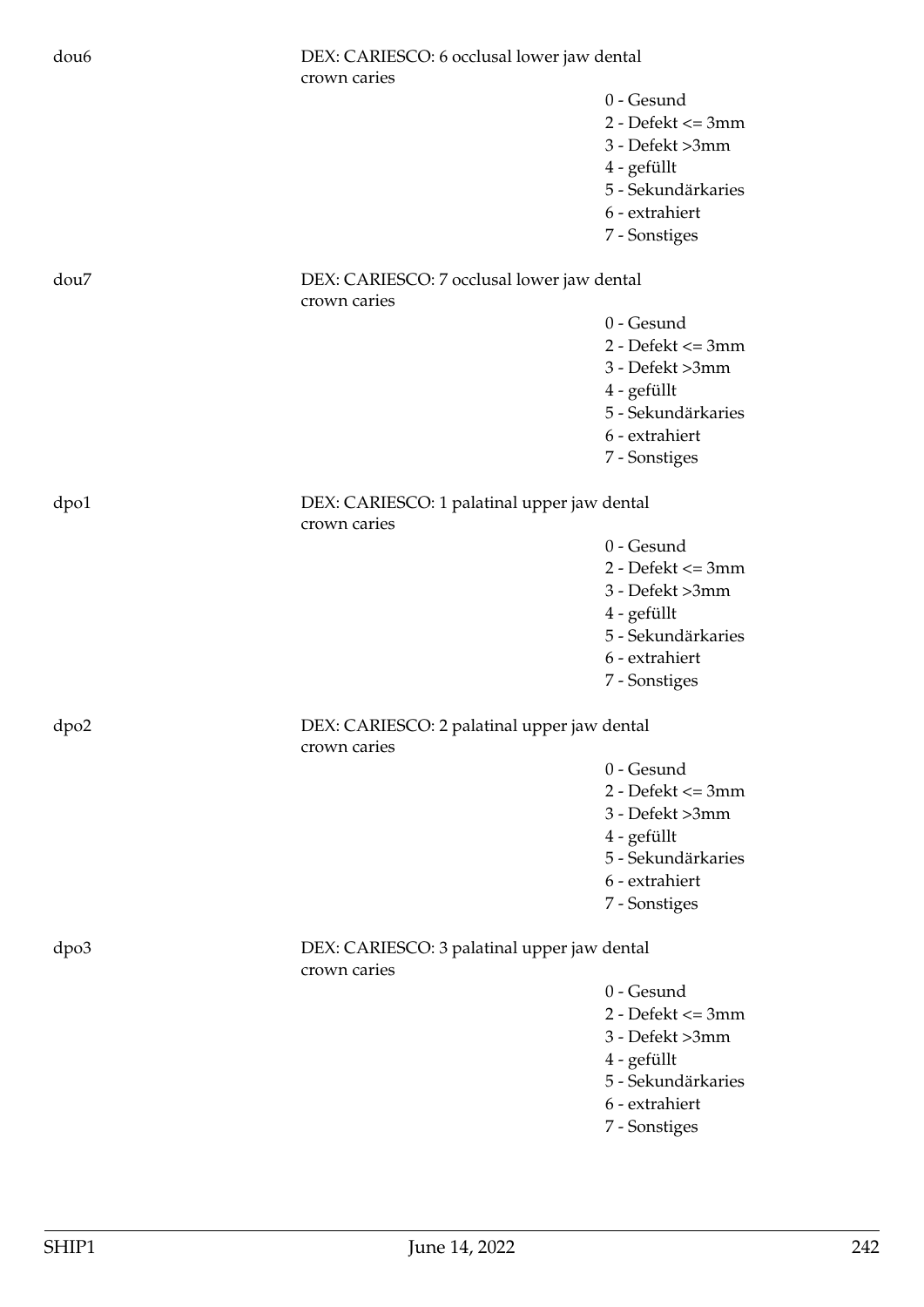| dpo4             | DEX: CARIESCO: 4 palatinal upper jaw dental<br>crown caries |                                                        |
|------------------|-------------------------------------------------------------|--------------------------------------------------------|
|                  |                                                             | 0 - Gesund<br>$2 - Defekt \leq 3mm$<br>3 - Defekt >3mm |
|                  |                                                             | 4 - gefüllt                                            |
|                  |                                                             | 5 - Sekundärkaries                                     |
|                  |                                                             | 6 - extrahiert                                         |
|                  |                                                             | 7 - Sonstiges                                          |
| dpo <sub>5</sub> | DEX: CARIESCO: 5 palatinal upper jaw dental<br>crown caries |                                                        |
|                  |                                                             | 0 - Gesund                                             |
|                  |                                                             | $2 - Defekt \leq 3mm$                                  |
|                  |                                                             | 3 - Defekt >3mm                                        |
|                  |                                                             | 4 - gefüllt                                            |
|                  |                                                             | 5 - Sekundärkaries<br>6 - extrahiert                   |
|                  |                                                             | 7 - Sonstiges                                          |
|                  |                                                             |                                                        |
| dpo6             | DEX: CARIESCO: 6 palatinal upper jaw dental<br>crown caries |                                                        |
|                  |                                                             | 0 - Gesund                                             |
|                  |                                                             | $2 - Defekt \leq 3mm$                                  |
|                  |                                                             | 3 - Defekt >3mm                                        |
|                  |                                                             | 4 - gefüllt                                            |
|                  |                                                             | 5 - Sekundärkaries                                     |
|                  |                                                             | 6 - extrahiert<br>7 - Sonstiges                        |
|                  |                                                             |                                                        |
| dpo7             | DEX: CARIESCO: 7 palatinal upper jaw dental<br>crown caries |                                                        |
|                  |                                                             | 0 - Gesund                                             |
|                  |                                                             | $2 - Defekt \leq 3mm$                                  |
|                  |                                                             | 3 - Defekt >3mm                                        |
|                  |                                                             | 4 - gefüllt                                            |
|                  |                                                             | 5 - Sekundärkaries<br>6 - extrahiert                   |
|                  |                                                             | 7 - Sonstiges                                          |
|                  |                                                             |                                                        |
| <b>ROOTCAR</b>   | Root caries                                                 |                                                        |
| wb11             | DEX: ROOTCAR: 11 bucal dental root caries                   |                                                        |
|                  |                                                             | 0 - keine Rezession                                    |
|                  |                                                             | 1 - Rezession ohne Wurzelkaries                        |
|                  |                                                             | 2 - Rezession und Wurzelkaries                         |
|                  |                                                             | 4 - Rezession und Füllung im Wurzel-                   |
|                  |                                                             | bereich<br>5 - Sekundärkaries an Füllungen im          |
|                  |                                                             | Wurzelbereich                                          |
|                  |                                                             |                                                        |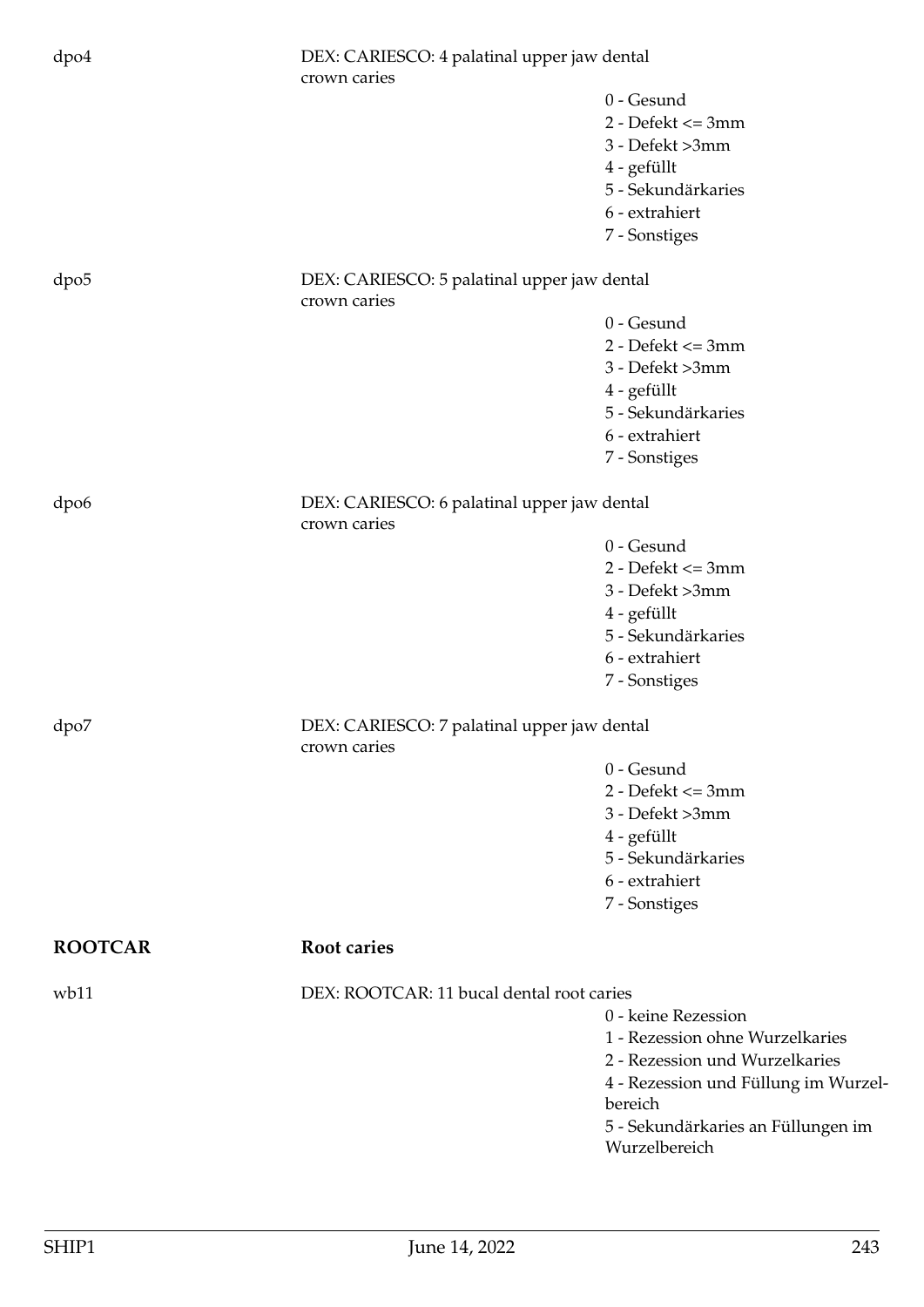| wb12 | DEX: ROOTCAR: 12 bucal dental root caries |                                                     |
|------|-------------------------------------------|-----------------------------------------------------|
|      |                                           | 0 - keine Rezession                                 |
|      |                                           | 1 - Rezession ohne Wurzelkaries                     |
|      |                                           | 2 - Rezession und Wurzelkaries                      |
|      |                                           | 4 - Rezession und Füllung im Wurzel-                |
|      |                                           | bereich                                             |
|      |                                           | 5 - Sekundärkaries an Füllungen im                  |
|      |                                           | Wurzelbereich                                       |
| wb13 | DEX: ROOTCAR: 13 bucal dental root caries |                                                     |
|      |                                           | 0 - keine Rezession                                 |
|      |                                           | 1 - Rezession ohne Wurzelkaries                     |
|      |                                           | 2 - Rezession und Wurzelkaries                      |
|      |                                           | 4 - Rezession und Füllung im Wurzel-                |
|      |                                           | bereich                                             |
|      |                                           | 5 - Sekundärkaries an Füllungen im                  |
|      |                                           | Wurzelbereich                                       |
| wb14 | DEX: ROOTCAR: 14 bucal dental root caries |                                                     |
|      |                                           | 0 - keine Rezession                                 |
|      |                                           | 1 - Rezession ohne Wurzelkaries                     |
|      |                                           | 2 - Rezession und Wurzelkaries                      |
|      |                                           | 4 - Rezession und Füllung im Wurzel-                |
|      |                                           | bereich                                             |
|      |                                           | 5 - Sekundärkaries an Füllungen im                  |
|      |                                           | Wurzelbereich                                       |
| wb15 | DEX: ROOTCAR: 15 bucal dental root caries |                                                     |
|      |                                           | 0 - keine Rezession                                 |
|      |                                           | 1 - Rezession ohne Wurzelkaries                     |
|      |                                           | 2 - Rezession und Wurzelkaries                      |
|      |                                           | 4 - Rezession und Füllung im Wurzel-                |
|      |                                           | bereich                                             |
|      |                                           | 5 - Sekundärkaries an Füllungen im<br>Wurzelbereich |
|      |                                           |                                                     |
| wb16 | DEX: ROOTCAR: 16 bucal dental root caries |                                                     |
|      |                                           | 0 - keine Rezession                                 |
|      |                                           | 1 - Rezession ohne Wurzelkaries                     |
|      |                                           | 2 - Rezession und Wurzelkaries                      |
|      |                                           | 4 - Rezession und Füllung im Wurzel-<br>bereich     |
|      |                                           | 5 - Sekundärkaries an Füllungen im                  |
|      |                                           | Wurzelbereich                                       |
| wb17 | DEX: ROOTCAR: 17 bucal dental root caries |                                                     |
|      |                                           | 0 - keine Rezession                                 |
|      |                                           | 1 - Rezession ohne Wurzelkaries                     |
|      |                                           | 2 - Rezession und Wurzelkaries                      |
|      |                                           |                                                     |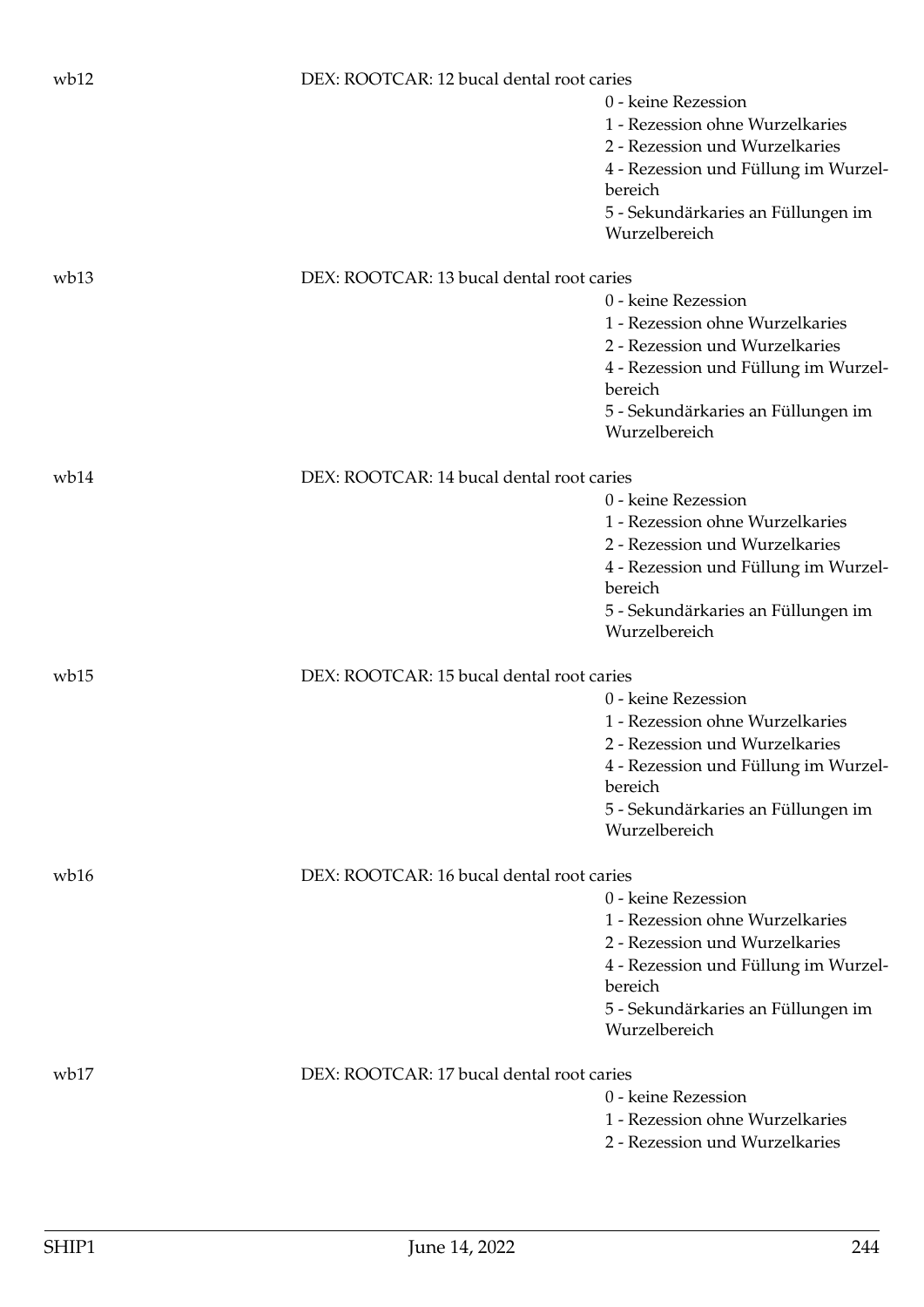|      |                                           | 4 - Rezession und Füllung im Wurzel-<br>bereich<br>5 - Sekundärkaries an Füllungen im<br>Wurzelbereich |
|------|-------------------------------------------|--------------------------------------------------------------------------------------------------------|
| wb21 | DEX: ROOTCAR: 21 bucal dental root caries |                                                                                                        |
|      |                                           | 0 - keine Rezession                                                                                    |
|      |                                           | 1 - Rezession ohne Wurzelkaries                                                                        |
|      |                                           | 2 - Rezession und Wurzelkaries                                                                         |
|      |                                           | 4 - Rezession und Füllung im Wurzel-                                                                   |
|      |                                           | bereich                                                                                                |
|      |                                           | 5 - Sekundärkaries an Füllungen im<br>Wurzelbereich                                                    |
| wb22 | DEX: ROOTCAR: 22 bucal dental root caries |                                                                                                        |
|      |                                           | 0 - keine Rezession                                                                                    |
|      |                                           | 1 - Rezession ohne Wurzelkaries                                                                        |
|      |                                           | 2 - Rezession und Wurzelkaries                                                                         |
|      |                                           | 4 - Rezession und Füllung im Wurzel-<br>bereich                                                        |
|      |                                           | 5 - Sekundärkaries an Füllungen im<br>Wurzelbereich                                                    |
| wb23 | DEX: ROOTCAR: 23 bucal dental root caries |                                                                                                        |
|      |                                           | 0 - keine Rezession                                                                                    |
|      |                                           | 1 - Rezession ohne Wurzelkaries                                                                        |
|      |                                           | 2 - Rezession und Wurzelkaries                                                                         |
|      |                                           | 4 - Rezession und Füllung im Wurzel-                                                                   |
|      |                                           | bereich                                                                                                |
|      |                                           | 5 - Sekundärkaries an Füllungen im<br>Wurzelbereich                                                    |
| wb24 | DEX: ROOTCAR: 24 bucal dental root caries |                                                                                                        |
|      |                                           | 0 - keine Rezession                                                                                    |
|      |                                           | 1 - Rezession ohne Wurzelkaries                                                                        |
|      |                                           | 2 - Rezession und Wurzelkaries                                                                         |
|      |                                           | 4 - Rezession und Füllung im Wurzel-<br>bereich                                                        |
|      |                                           | 5 - Sekundärkaries an Füllungen im                                                                     |
|      |                                           | Wurzelbereich                                                                                          |
| wb25 | DEX: ROOTCAR: 25 bucal dental root caries |                                                                                                        |
|      |                                           | 0 - keine Rezession                                                                                    |
|      |                                           | 1 - Rezession ohne Wurzelkaries                                                                        |
|      |                                           | 2 - Rezession und Wurzelkaries                                                                         |
|      |                                           | 4 - Rezession und Füllung im Wurzel-<br>bereich                                                        |
|      |                                           | 5 - Sekundärkaries an Füllungen im                                                                     |
|      |                                           | Wurzelbereich                                                                                          |
| wb26 | DEX: ROOTCAR: 26 bucal dental root caries |                                                                                                        |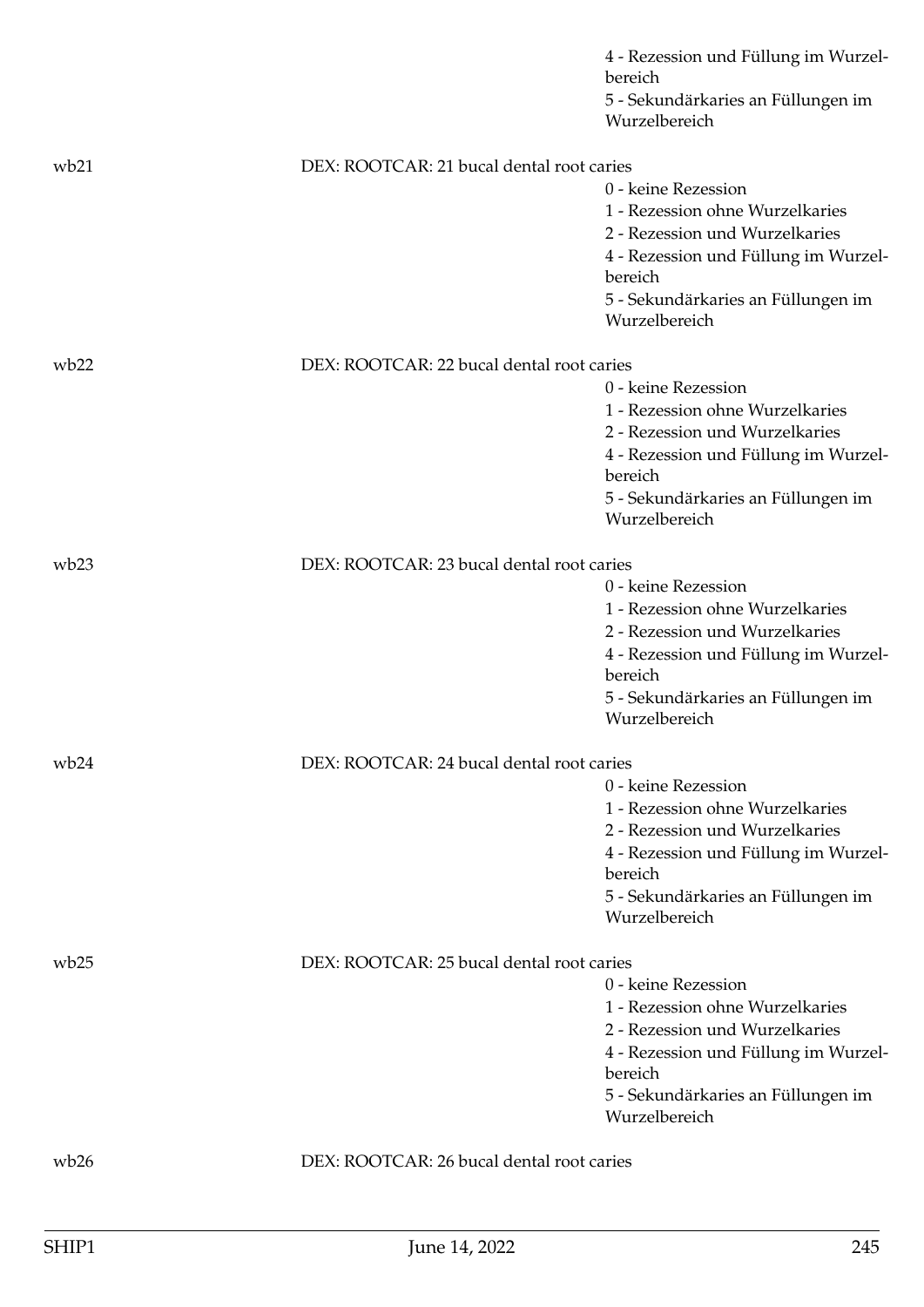|                  |                                           | 0 - keine Rezession<br>1 - Rezession ohne Wurzelkaries<br>2 - Rezession und Wurzelkaries<br>4 - Rezession und Füllung im Wurzel-<br>bereich<br>5 - Sekundärkaries an Füllungen im<br>Wurzelbereich |
|------------------|-------------------------------------------|----------------------------------------------------------------------------------------------------------------------------------------------------------------------------------------------------|
| wb27             | DEX: ROOTCAR: 27 bucal dental root caries |                                                                                                                                                                                                    |
|                  |                                           | 0 - keine Rezession<br>1 - Rezession ohne Wurzelkaries<br>2 - Rezession und Wurzelkaries<br>4 - Rezession und Füllung im Wurzel-<br>bereich<br>5 - Sekundärkaries an Füllungen im<br>Wurzelbereich |
| wb31             | DEX: ROOTCAR: 31 bucal dental root caries |                                                                                                                                                                                                    |
|                  |                                           | 0 - keine Rezession<br>1 - Rezession ohne Wurzelkaries<br>2 - Rezession und Wurzelkaries<br>4 - Rezession und Füllung im Wurzel-<br>bereich<br>5 - Sekundärkaries an Füllungen im<br>Wurzelbereich |
| wb32             | DEX: ROOTCAR: 32 bucal dental root caries |                                                                                                                                                                                                    |
|                  |                                           | 0 - keine Rezession<br>1 - Rezession ohne Wurzelkaries<br>2 - Rezession und Wurzelkaries<br>4 - Rezession und Füllung im Wurzel-<br>bereich<br>5 - Sekundärkaries an Füllungen im<br>Wurzelbereich |
| wb33             | DEX: ROOTCAR: 33 bucal dental root caries |                                                                                                                                                                                                    |
|                  |                                           | 0 - keine Rezession<br>1 - Rezession ohne Wurzelkaries<br>2 - Rezession und Wurzelkaries<br>4 - Rezession und Füllung im Wurzel-<br>bereich<br>5 - Sekundärkaries an Füllungen im<br>Wurzelbereich |
| wb <sub>34</sub> | DEX: ROOTCAR: 34 bucal dental root caries |                                                                                                                                                                                                    |
|                  |                                           | 0 - keine Rezession<br>1 - Rezession ohne Wurzelkaries<br>2 - Rezession und Wurzelkaries<br>4 - Rezession und Füllung im Wurzel-<br>bereich                                                        |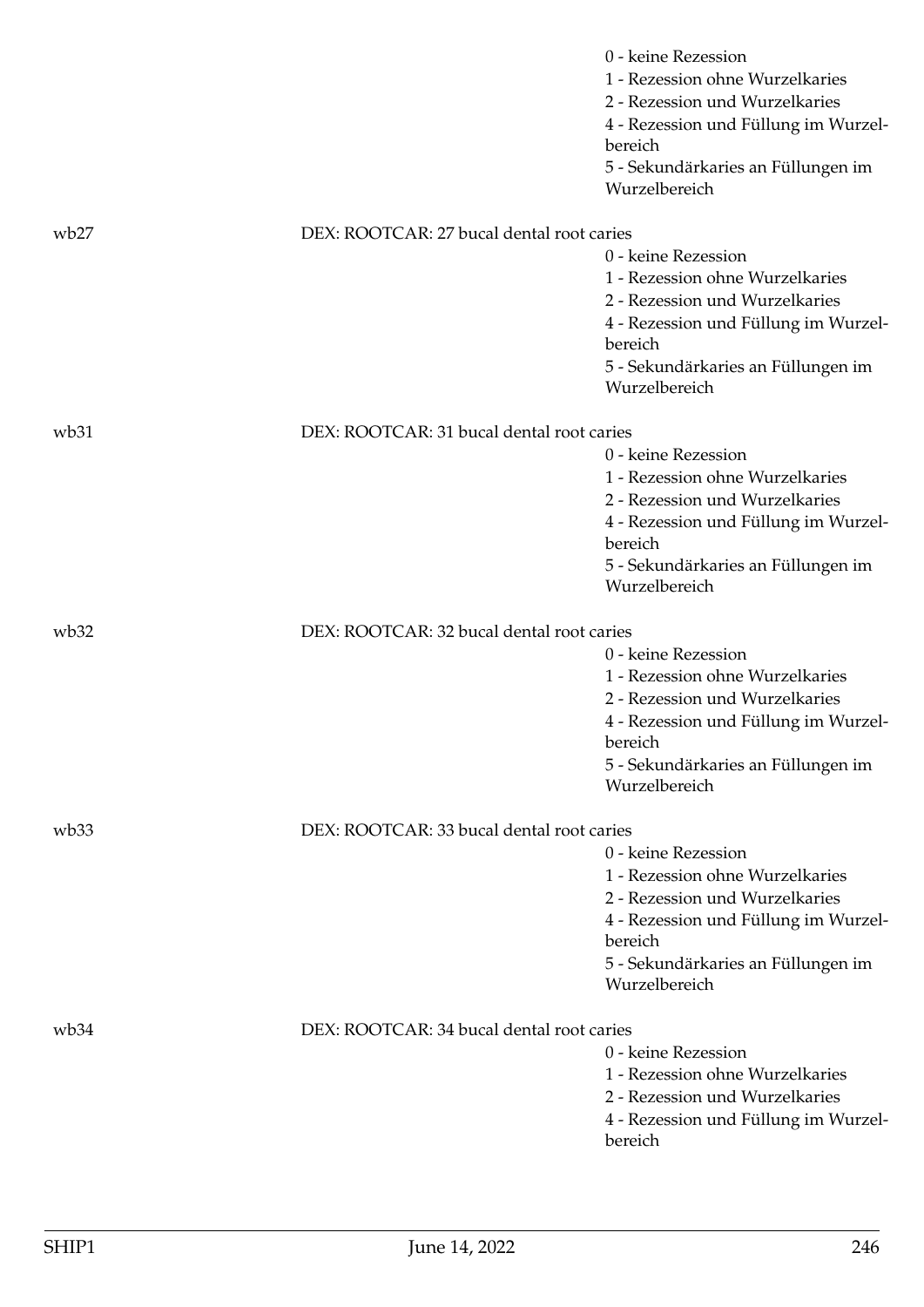|                  |                                           | 5 - Sekundärkaries an Füllungen im<br>Wurzelbereich |
|------------------|-------------------------------------------|-----------------------------------------------------|
| wb35             | DEX: ROOTCAR: 35 bucal dental root caries |                                                     |
|                  |                                           | 0 - keine Rezession                                 |
|                  |                                           | 1 - Rezession ohne Wurzelkaries                     |
|                  |                                           | 2 - Rezession und Wurzelkaries                      |
|                  |                                           | 4 - Rezession und Füllung im Wurzel-                |
|                  |                                           | bereich                                             |
|                  |                                           | 5 - Sekundärkaries an Füllungen im<br>Wurzelbereich |
| wb36             | DEX: ROOTCAR: 36 bucal dental root caries |                                                     |
|                  |                                           | 0 - keine Rezession                                 |
|                  |                                           | 1 - Rezession ohne Wurzelkaries                     |
|                  |                                           | 2 - Rezession und Wurzelkaries                      |
|                  |                                           | 4 - Rezession und Füllung im Wurzel-                |
|                  |                                           | bereich                                             |
|                  |                                           | 5 - Sekundärkaries an Füllungen im                  |
|                  |                                           | Wurzelbereich                                       |
| wb <sub>37</sub> | DEX: ROOTCAR: 37 bucal dental root caries |                                                     |
|                  |                                           | 0 - keine Rezession                                 |
|                  |                                           | 1 - Rezession ohne Wurzelkaries                     |
|                  |                                           | 2 - Rezession und Wurzelkaries                      |
|                  |                                           | 4 - Rezession und Füllung im Wurzel-<br>bereich     |
|                  |                                           | 5 - Sekundärkaries an Füllungen im                  |
|                  |                                           | Wurzelbereich                                       |
| wb41             | DEX: ROOTCAR: 41 bucal dental root caries |                                                     |
|                  |                                           | 0 - keine Rezession                                 |
|                  |                                           | 1 - Rezession ohne Wurzelkaries                     |
|                  |                                           | 2 - Rezession und Wurzelkaries                      |
|                  |                                           | 4 - Rezession und Füllung im Wurzel-                |
|                  |                                           | bereich                                             |
|                  |                                           | 5 - Sekundärkaries an Füllungen im<br>Wurzelbereich |
| wb42             | DEX: ROOTCAR: 42 bucal dental root caries |                                                     |
|                  |                                           | 0 - keine Rezession                                 |
|                  |                                           | 1 - Rezession ohne Wurzelkaries                     |
|                  |                                           | 2 - Rezession und Wurzelkaries                      |
|                  |                                           | 4 - Rezession und Füllung im Wurzel-                |
|                  |                                           | bereich                                             |
|                  |                                           | 5 - Sekundärkaries an Füllungen im<br>Wurzelbereich |
| wb43             | DEX: ROOTCAR: 43 bucal dental root caries |                                                     |
|                  |                                           | 0 - keine Rezession                                 |
|                  |                                           | 1 - Rezession ohne Wurzelkaries                     |
|                  |                                           |                                                     |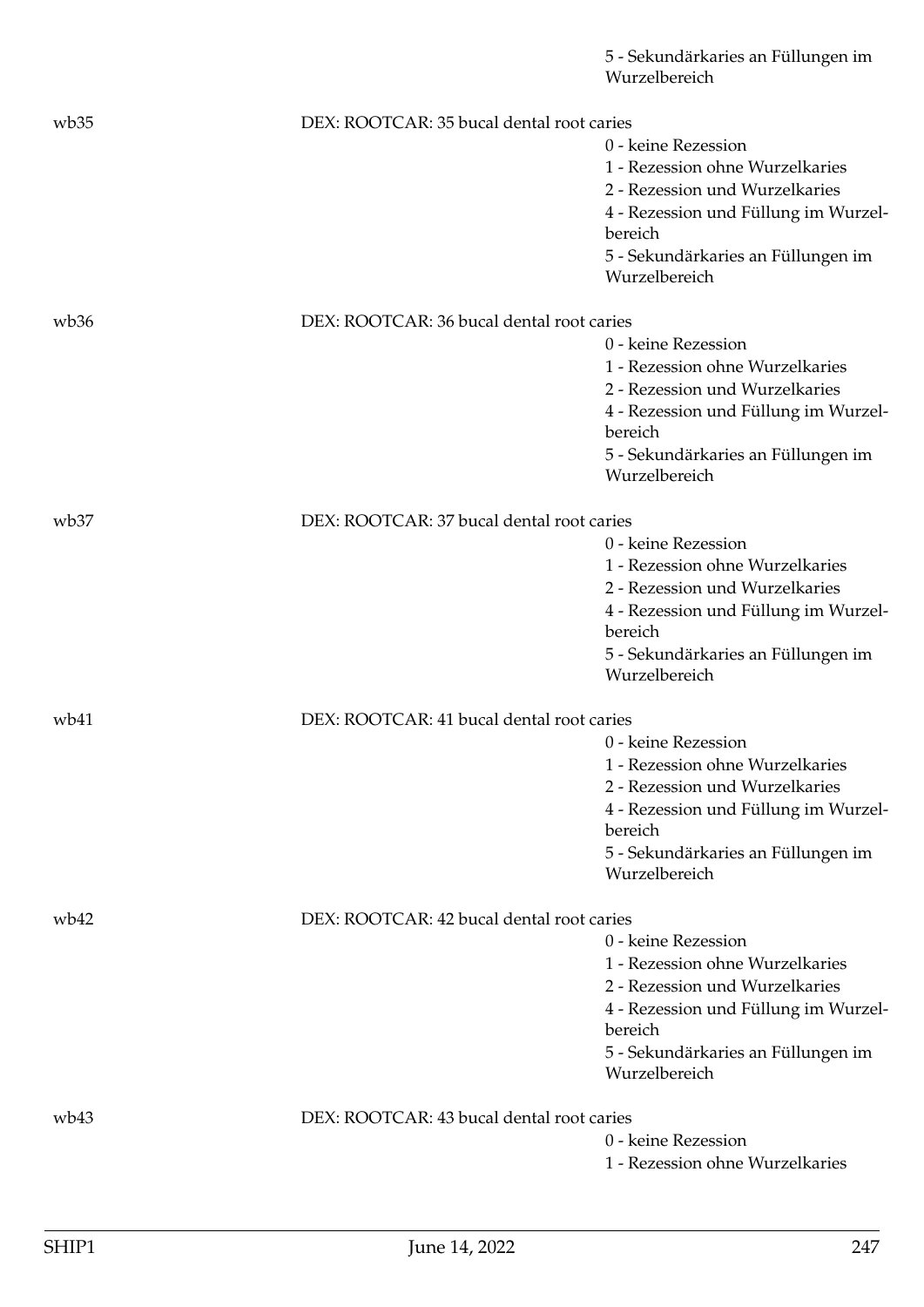|        |                                                          | 2 - Rezession und Wurzelkaries<br>4 - Rezession und Füllung im Wurzel-<br>bereich |
|--------|----------------------------------------------------------|-----------------------------------------------------------------------------------|
|        |                                                          | 5 - Sekundärkaries an Füllungen im<br>Wurzelbereich                               |
| wb44   | DEX: ROOTCAR: 44 bucal dental root caries                |                                                                                   |
|        |                                                          | 0 - keine Rezession                                                               |
|        |                                                          | 1 - Rezession ohne Wurzelkaries                                                   |
|        |                                                          | 2 - Rezession und Wurzelkaries                                                    |
|        |                                                          | 4 - Rezession und Füllung im Wurzel-                                              |
|        |                                                          | bereich                                                                           |
|        |                                                          | 5 - Sekundärkaries an Füllungen im                                                |
|        |                                                          | Wurzelbereich                                                                     |
| wb45   | DEX: ROOTCAR: 45 bucal dental root caries                |                                                                                   |
|        |                                                          | 0 - keine Rezession                                                               |
|        |                                                          | 1 - Rezession ohne Wurzelkaries                                                   |
|        |                                                          | 2 - Rezession und Wurzelkaries                                                    |
|        |                                                          | 4 - Rezession und Füllung im Wurzel-<br>bereich                                   |
|        |                                                          | 5 - Sekundärkaries an Füllungen im<br>Wurzelbereich                               |
| wb46   | DEX: ROOTCAR: 46 bucal dental root caries                |                                                                                   |
|        |                                                          | 0 - keine Rezession                                                               |
|        |                                                          | 1 - Rezession ohne Wurzelkaries                                                   |
|        |                                                          | 2 - Rezession und Wurzelkaries                                                    |
|        |                                                          | 4 - Rezession und Füllung im Wurzel-<br>bereich                                   |
|        |                                                          | 5 - Sekundärkaries an Füllungen im<br>Wurzelbereich                               |
| wb47   | DEX: ROOTCAR: 47 bucal dental root caries                |                                                                                   |
|        |                                                          | 0 - keine Rezession                                                               |
|        |                                                          | 1 - Rezession ohne Wurzelkaries                                                   |
|        |                                                          | 2 - Rezession und Wurzelkaries                                                    |
|        |                                                          | 4 - Rezession und Füllung im Wurzel-                                              |
|        |                                                          | bereich                                                                           |
|        |                                                          | 5 - Sekundärkaries an Füllungen im<br>Wurzelbereich                               |
|        |                                                          |                                                                                   |
| wbegin | DEX: ROOTCAR: begin root caries diagnostic               |                                                                                   |
| wbes   | DEX: ROOTCAR: special features root caries<br>diagnostic |                                                                                   |
|        |                                                          | 0 - keine                                                                         |
|        |                                                          | 1 - einzelne                                                                      |
|        |                                                          | 5 - Wurzelkariesbefund fehlt, Ursache<br>unbekannt                                |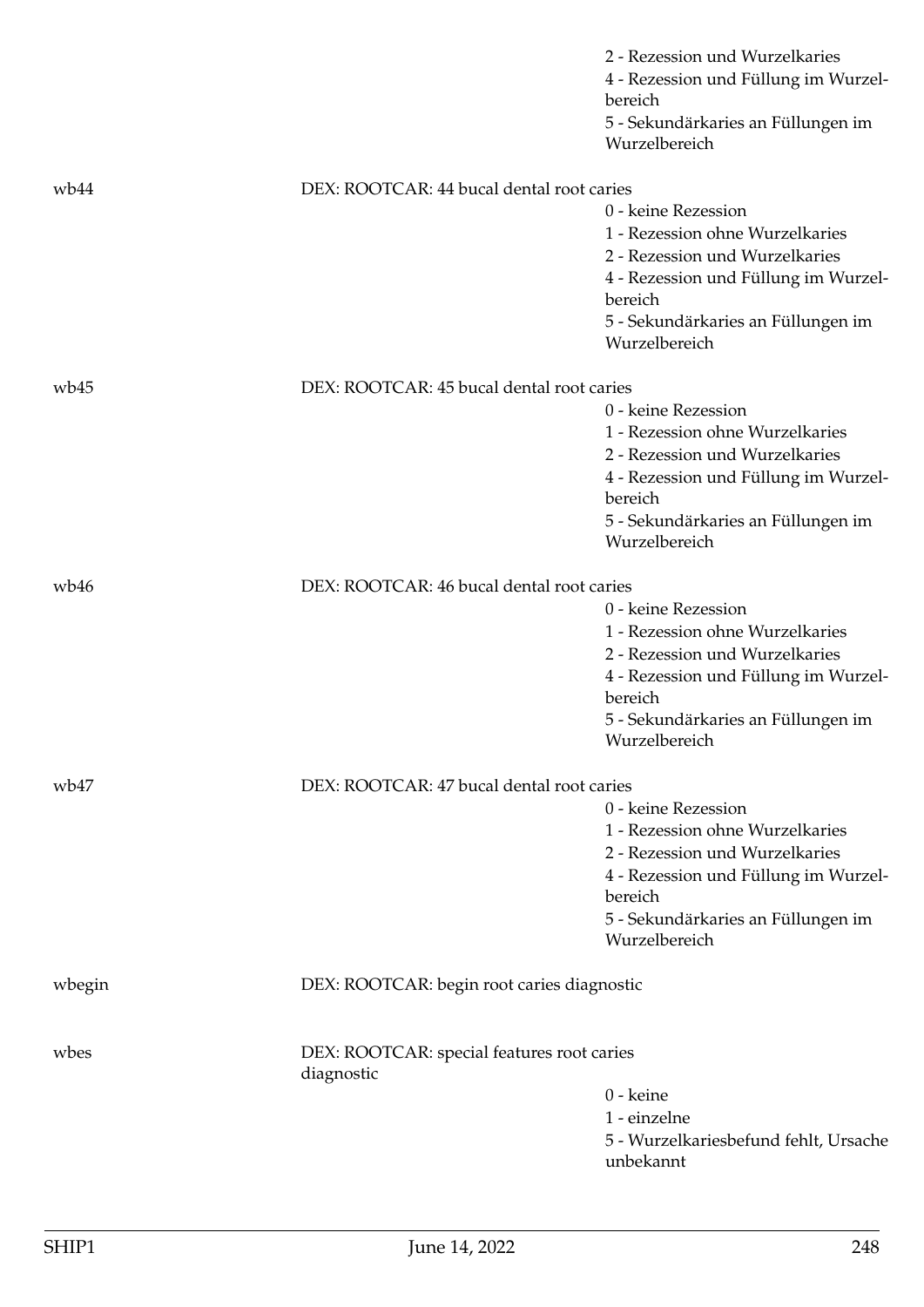|          |                                             | 6 - jünger als 45<br>7 - Zahnlosigkeit OK&UK<br>8 - Wurzelkaries nicht erhebbar<br>9 - Wurzelkaries abgelehnt<br>997 - nicht erhoben (HOME)                                                        |
|----------|---------------------------------------------|----------------------------------------------------------------------------------------------------------------------------------------------------------------------------------------------------|
| wbestext | DEX: ROOTCAR: remark root caries diagnostic |                                                                                                                                                                                                    |
| wd11     | DEX: ROOTCAR: 11 distal dental root caries  | 0 - keine Rezession<br>1 - Rezession ohne Wurzelkaries<br>2 - Rezession und Wurzelkaries<br>4 - Rezession und Füllung im Wurzel-<br>bereich<br>5 - Sekundärkaries an Füllungen im<br>Wurzelbereich |
| wd12     | DEX: ROOTCAR: 12 distal dental root caries  | 0 - keine Rezession<br>1 - Rezession ohne Wurzelkaries<br>2 - Rezession und Wurzelkaries<br>4 - Rezession und Füllung im Wurzel-<br>bereich<br>5 - Sekundärkaries an Füllungen im<br>Wurzelbereich |
| wd13     | DEX: ROOTCAR: 13 distal dental root caries  | 0 - keine Rezession<br>1 - Rezession ohne Wurzelkaries<br>2 - Rezession und Wurzelkaries<br>4 - Rezession und Füllung im Wurzel-<br>bereich<br>5 - Sekundärkaries an Füllungen im<br>Wurzelbereich |
| wd14     | DEX: ROOTCAR: 14 distal dental root caries  | 0 - keine Rezession<br>1 - Rezession ohne Wurzelkaries<br>2 - Rezession und Wurzelkaries<br>4 - Rezession und Füllung im Wurzel-<br>bereich<br>5 - Sekundärkaries an Füllungen im<br>Wurzelbereich |
| wd15     | DEX: ROOTCAR: 15 distal dental root caries  | 0 - keine Rezession<br>1 - Rezession ohne Wurzelkaries<br>2 - Rezession und Wurzelkaries<br>4 - Rezession und Füllung im Wurzel-<br>bereich                                                        |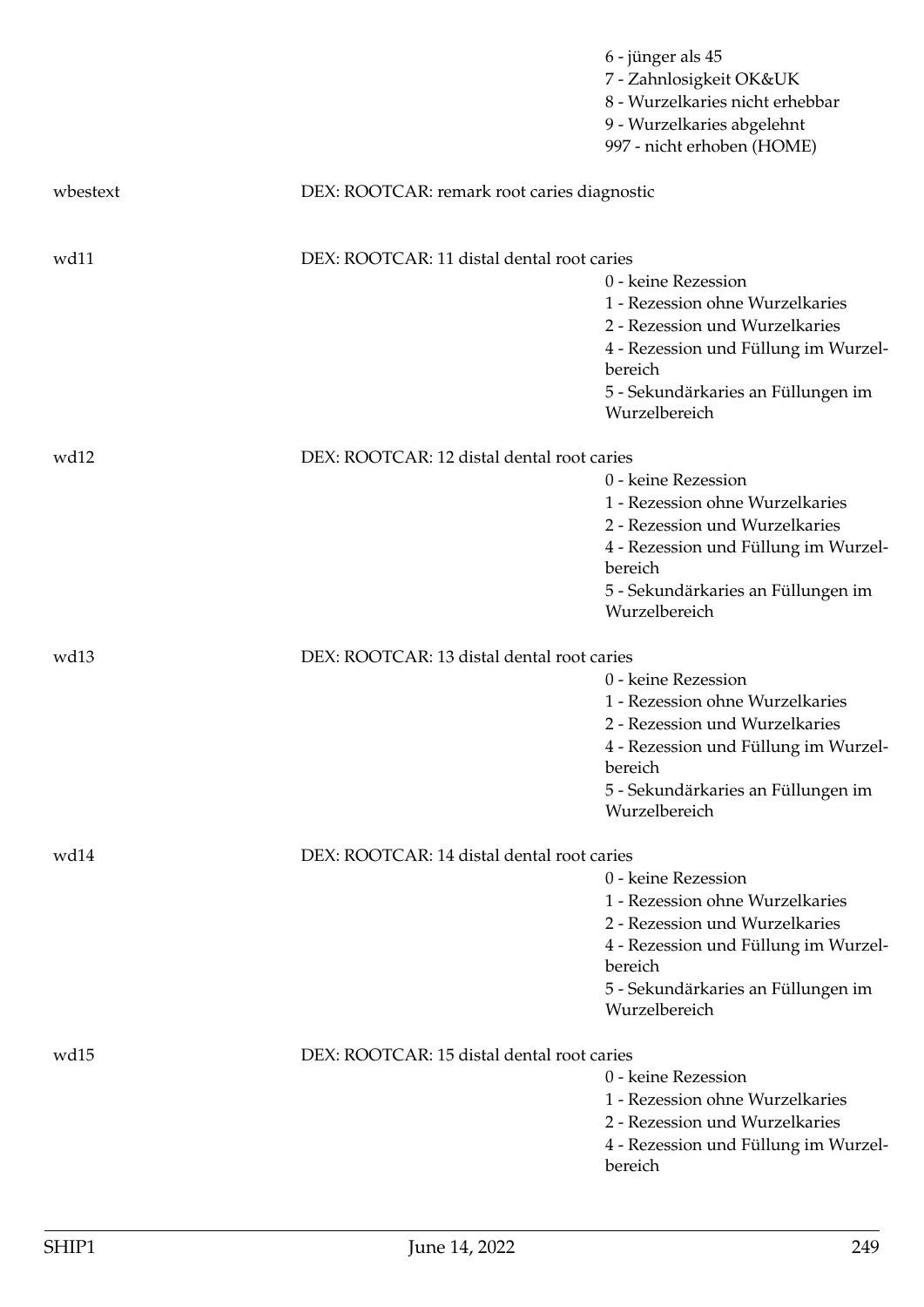|                  |                                            | 5 - Sekundärkaries an Füllungen im<br>Wurzelbereich |
|------------------|--------------------------------------------|-----------------------------------------------------|
| wd16             | DEX: ROOTCAR: 16 distal dental root caries |                                                     |
|                  |                                            | 0 - keine Rezession                                 |
|                  |                                            | 1 - Rezession ohne Wurzelkaries                     |
|                  |                                            | 2 - Rezession und Wurzelkaries                      |
|                  |                                            | 4 - Rezession und Füllung im Wurzel-<br>bereich     |
|                  |                                            | 5 - Sekundärkaries an Füllungen im                  |
|                  |                                            | Wurzelbereich                                       |
| wd17             | DEX: ROOTCAR: 17 distal dental root caries |                                                     |
|                  |                                            | 0 - keine Rezession                                 |
|                  |                                            | 1 - Rezession ohne Wurzelkaries                     |
|                  |                                            | 2 - Rezession und Wurzelkaries                      |
|                  |                                            | 4 - Rezession und Füllung im Wurzel-<br>bereich     |
|                  |                                            | 5 - Sekundärkaries an Füllungen im                  |
|                  |                                            | Wurzelbereich                                       |
| wd21             | DEX: ROOTCAR: 21 distal dental root caries |                                                     |
|                  |                                            | 0 - keine Rezession                                 |
|                  |                                            | 1 - Rezession ohne Wurzelkaries                     |
|                  |                                            | 2 - Rezession und Wurzelkaries                      |
|                  |                                            | 4 - Rezession und Füllung im Wurzel-<br>bereich     |
|                  |                                            | 5 - Sekundärkaries an Füllungen im                  |
|                  |                                            | Wurzelbereich                                       |
| wd <sub>22</sub> | DEX: ROOTCAR: 22 distal dental root caries |                                                     |
|                  |                                            | 0 - keine Rezession                                 |
|                  |                                            | 1 - Rezession ohne Wurzelkaries                     |
|                  |                                            | 2 - Rezession und Wurzelkaries                      |
|                  |                                            | 4 - Rezession und Füllung im Wurzel-                |
|                  |                                            | bereich                                             |
|                  |                                            | 5 - Sekundärkaries an Füllungen im<br>Wurzelbereich |
| wd <sub>23</sub> | DEX: ROOTCAR: 23 distal dental root caries |                                                     |
|                  |                                            | 0 - keine Rezession                                 |
|                  |                                            | 1 - Rezession ohne Wurzelkaries                     |
|                  |                                            | 2 - Rezession und Wurzelkaries                      |
|                  |                                            | 4 - Rezession und Füllung im Wurzel-                |
|                  |                                            | bereich                                             |
|                  |                                            | 5 - Sekundärkaries an Füllungen im<br>Wurzelbereich |
|                  |                                            |                                                     |
| wd26             | DEX: ROOTCAR: 26 distal dental root caries |                                                     |
|                  |                                            | 0 - keine Rezession                                 |
|                  |                                            | 1 - Rezession ohne Wurzelkaries                     |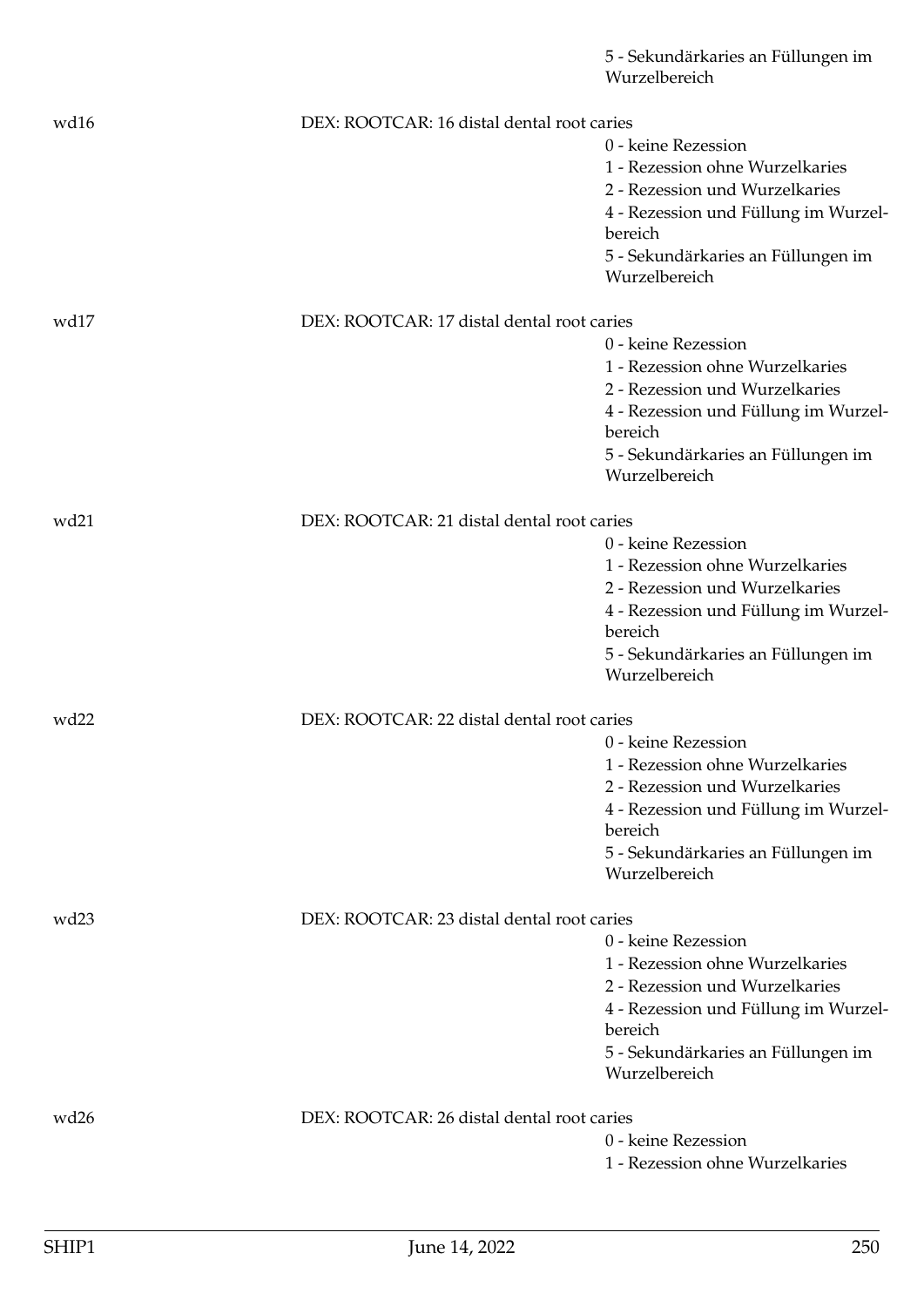|                  |                                            | 2 - Rezession und Wurzelkaries<br>4 - Rezession und Füllung im Wurzel-<br>bereich                                                                                                                  |
|------------------|--------------------------------------------|----------------------------------------------------------------------------------------------------------------------------------------------------------------------------------------------------|
|                  |                                            | 5 - Sekundärkaries an Füllungen im<br>Wurzelbereich                                                                                                                                                |
| wd27             | DEX: ROOTCAR: 27 distal dental root caries |                                                                                                                                                                                                    |
|                  |                                            | 0 - keine Rezession<br>1 - Rezession ohne Wurzelkaries<br>2 - Rezession und Wurzelkaries<br>4 - Rezession und Füllung im Wurzel-<br>bereich<br>5 - Sekundärkaries an Füllungen im<br>Wurzelbereich |
| wd31             | DEX: ROOTCAR: 31 distal dental root caries |                                                                                                                                                                                                    |
|                  |                                            | 0 - keine Rezession<br>1 - Rezession ohne Wurzelkaries<br>2 - Rezession und Wurzelkaries<br>4 - Rezession und Füllung im Wurzel-<br>bereich<br>5 - Sekundärkaries an Füllungen im<br>Wurzelbereich |
| wd <sub>32</sub> | DEX: ROOTCAR: 32 distal dental root caries |                                                                                                                                                                                                    |
|                  |                                            | 0 - keine Rezession<br>1 - Rezession ohne Wurzelkaries<br>2 - Rezession und Wurzelkaries<br>4 - Rezession und Füllung im Wurzel-<br>bereich<br>5 - Sekundärkaries an Füllungen im<br>Wurzelbereich |
| wd <sub>33</sub> | DEX: ROOTCAR: 33 distal dental root caries |                                                                                                                                                                                                    |
|                  |                                            | 0 - keine Rezession<br>1 - Rezession ohne Wurzelkaries<br>2 - Rezession und Wurzelkaries<br>4 - Rezession und Füllung im Wurzel-<br>bereich<br>5 - Sekundärkaries an Füllungen im<br>Wurzelbereich |
| wd34             | DEX: ROOTCAR: 34 distal dental root caries |                                                                                                                                                                                                    |
|                  |                                            | 0 - keine Rezession<br>1 - Rezession ohne Wurzelkaries<br>2 - Rezession und Wurzelkaries<br>4 - Rezession und Füllung im Wurzel-<br>bereich<br>5 - Sekundärkaries an Füllungen im<br>Wurzelbereich |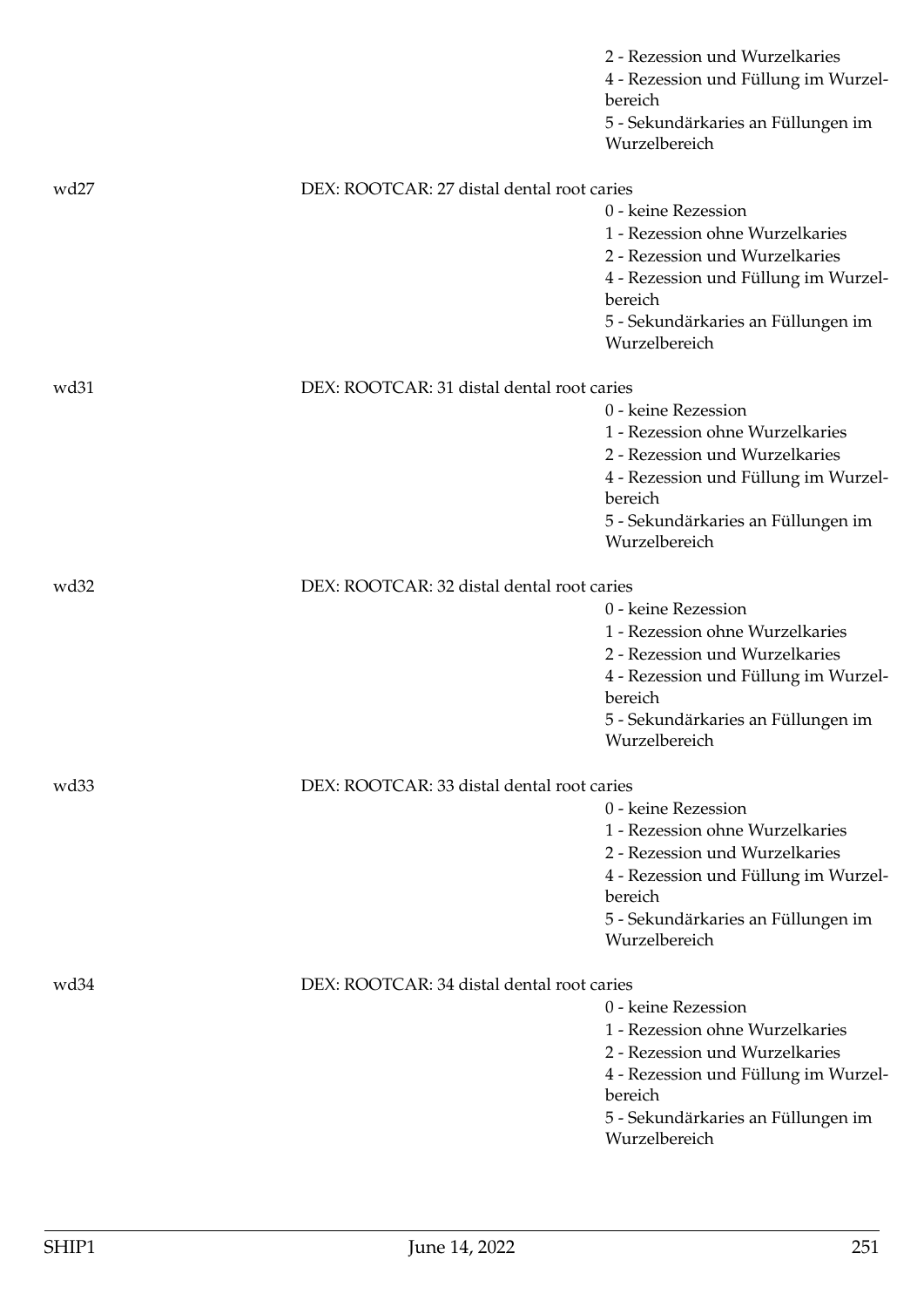| wd35             | DEX: ROOTCAR: 35 distal dental root caries | 0 - keine Rezession<br>1 - Rezession ohne Wurzelkaries<br>2 - Rezession und Wurzelkaries<br>4 - Rezession und Füllung im Wurzel-                                                                   |
|------------------|--------------------------------------------|----------------------------------------------------------------------------------------------------------------------------------------------------------------------------------------------------|
|                  |                                            | bereich<br>5 - Sekundärkaries an Füllungen im<br>Wurzelbereich                                                                                                                                     |
| wd <sub>36</sub> | DEX: ROOTCAR: 36 distal dental root caries | 0 - keine Rezession<br>1 - Rezession ohne Wurzelkaries<br>2 - Rezession und Wurzelkaries<br>4 - Rezession und Füllung im Wurzel-<br>bereich<br>5 - Sekundärkaries an Füllungen im<br>Wurzelbereich |
| wd <sub>37</sub> | DEX: ROOTCAR: 37 distal dental root caries | 0 - keine Rezession<br>1 - Rezession ohne Wurzelkaries<br>2 - Rezession und Wurzelkaries<br>4 - Rezession und Füllung im Wurzel-<br>bereich<br>5 - Sekundärkaries an Füllungen im<br>Wurzelbereich |
| wd41             | DEX: ROOTCAR: 41 distal dental root caries | 0 - keine Rezession<br>1 - Rezession ohne Wurzelkaries<br>2 - Rezession und Wurzelkaries<br>4 - Rezession und Füllung im Wurzel-<br>bereich<br>5 - Sekundärkaries an Füllungen im<br>Wurzelbereich |
| wd42             | DEX: ROOTCAR: 42 distal dental root caries | 0 - keine Rezession<br>1 - Rezession ohne Wurzelkaries<br>2 - Rezession und Wurzelkaries<br>4 - Rezession und Füllung im Wurzel-<br>bereich<br>5 - Sekundärkaries an Füllungen im<br>Wurzelbereich |
| wd43             | DEX: ROOTCAR: 43 distal dental root caries | 0 - keine Rezession<br>1 - Rezession ohne Wurzelkaries<br>2 - Rezession und Wurzelkaries<br>4 - Rezession und Füllung im Wurzel-<br>bereich                                                        |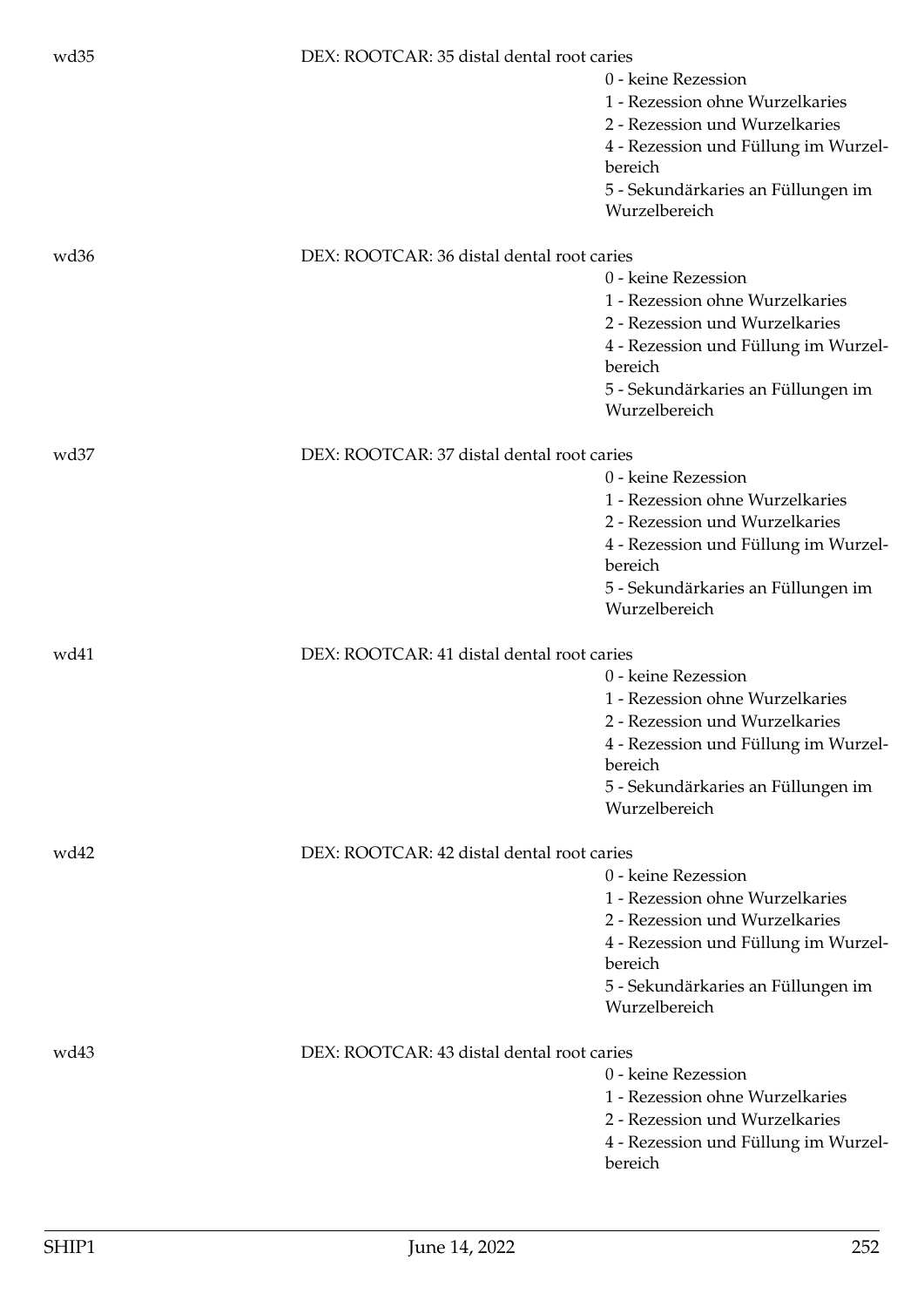|      |                                             | 5 - Sekundärkaries an Füllungen im<br>Wurzelbereich    |
|------|---------------------------------------------|--------------------------------------------------------|
| wd44 | DEX: ROOTCAR: 44 distal dental root caries  |                                                        |
|      |                                             | 0 - keine Rezession                                    |
|      |                                             | 1 - Rezession ohne Wurzelkaries                        |
|      |                                             | 2 - Rezession und Wurzelkaries                         |
|      |                                             | 4 - Rezession und Füllung im Wurzel-                   |
|      |                                             | bereich                                                |
|      |                                             | 5 - Sekundärkaries an Füllungen im                     |
|      |                                             | Wurzelbereich                                          |
| wd45 | DEX: ROOTCAR: 45 distal dental root caries  |                                                        |
|      |                                             | 0 - keine Rezession                                    |
|      |                                             | 1 - Rezession ohne Wurzelkaries                        |
|      |                                             | 2 - Rezession und Wurzelkaries                         |
|      |                                             | 4 - Rezession und Füllung im Wurzel-                   |
|      |                                             | bereich                                                |
|      |                                             | 5 - Sekundärkaries an Füllungen im                     |
|      |                                             | Wurzelbereich                                          |
| wd46 | DEX: ROOTCAR: 46 distal dental root caries  |                                                        |
|      |                                             | 0 - keine Rezession                                    |
|      |                                             | 1 - Rezession ohne Wurzelkaries                        |
|      |                                             | 2 - Rezession und Wurzelkaries                         |
|      |                                             | 4 - Rezession und Füllung im Wurzel-                   |
|      |                                             | bereich                                                |
|      |                                             | 5 - Sekundärkaries an Füllungen im<br>Wurzelbereich    |
|      |                                             |                                                        |
| wd47 | DEX: ROOTCAR: 47 distal dental root caries  |                                                        |
|      |                                             | 0 - keine Rezession<br>1 - Rezession ohne Wurzelkaries |
|      |                                             | 2 - Rezession und Wurzelkaries                         |
|      |                                             | 4 - Rezession und Füllung im Wurzel-                   |
|      |                                             | bereich                                                |
|      |                                             | 5 - Sekundärkaries an Füllungen im                     |
|      |                                             | Wurzelbereich                                          |
| wend | DEX: ROOTCAR: end root caries diagnostic    |                                                        |
|      |                                             |                                                        |
| w131 | DEX: ROOTCAR: 31 lingual dental root caries | 0 - keine Rezession                                    |
|      |                                             | 1 - Rezession ohne Wurzelkaries                        |
|      |                                             | 2 - Rezession und Wurzelkaries                         |
|      |                                             | 4 - Rezession und Füllung im Wurzel-                   |
|      |                                             | bereich                                                |
|      |                                             | 5 - Sekundärkaries an Füllungen im                     |
|      |                                             | Wurzelbereich                                          |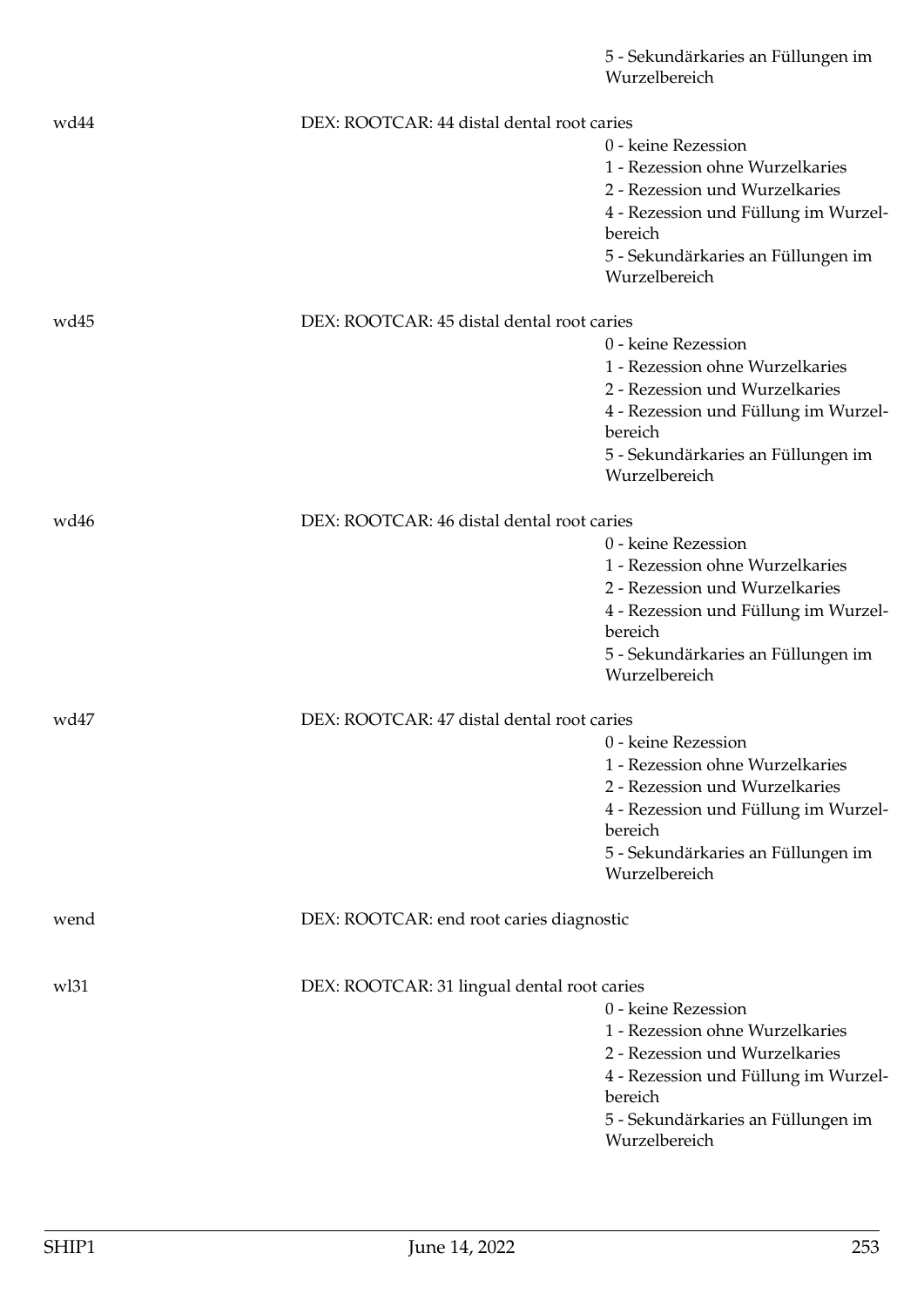| w132 | DEX: ROOTCAR: 32 lingual dental root caries |                                      |
|------|---------------------------------------------|--------------------------------------|
|      |                                             | 0 - keine Rezession                  |
|      |                                             | 1 - Rezession ohne Wurzelkaries      |
|      |                                             | 2 - Rezession und Wurzelkaries       |
|      |                                             | 4 - Rezession und Füllung im Wurzel- |
|      |                                             | bereich                              |
|      |                                             | 5 - Sekundärkaries an Füllungen im   |
|      |                                             | Wurzelbereich                        |
| wl33 | DEX: ROOTCAR: 33 lingual dental root caries |                                      |
|      |                                             | 0 - keine Rezession                  |
|      |                                             | 1 - Rezession ohne Wurzelkaries      |
|      |                                             | 2 - Rezession und Wurzelkaries       |
|      |                                             | 4 - Rezession und Füllung im Wurzel- |
|      |                                             | bereich                              |
|      |                                             | 5 - Sekundärkaries an Füllungen im   |
|      |                                             | Wurzelbereich                        |
| w134 | DEX: ROOTCAR: 34 lingual dental root caries |                                      |
|      |                                             | 0 - keine Rezession                  |
|      |                                             | 1 - Rezession ohne Wurzelkaries      |
|      |                                             | 2 - Rezession und Wurzelkaries       |
|      |                                             | 4 - Rezession und Füllung im Wurzel- |
|      |                                             | bereich                              |
|      |                                             | 5 - Sekundärkaries an Füllungen im   |
|      |                                             | Wurzelbereich                        |
| w135 | DEX: ROOTCAR: 35 lingual dental root caries |                                      |
|      |                                             | 0 - keine Rezession                  |
|      |                                             | 1 - Rezession ohne Wurzelkaries      |
|      |                                             | 2 - Rezession und Wurzelkaries       |
|      |                                             | 4 - Rezession und Füllung im Wurzel- |
|      |                                             | bereich                              |
|      |                                             | 5 - Sekundärkaries an Füllungen im   |
|      |                                             | Wurzelbereich                        |
| wl36 | DEX: ROOTCAR: 36 lingual dental root caries |                                      |
|      |                                             | 0 - keine Rezession                  |
|      |                                             | 1 - Rezession ohne Wurzelkaries      |
|      |                                             | 2 - Rezession und Wurzelkaries       |
|      |                                             | 4 - Rezession und Füllung im Wurzel- |
|      |                                             | bereich                              |
|      |                                             | 5 - Sekundärkaries an Füllungen im   |
|      |                                             | Wurzelbereich                        |
| wl37 | DEX: ROOTCAR: 37 lingual dental root caries |                                      |
|      |                                             | 0 - keine Rezession                  |
|      |                                             | 1 - Rezession ohne Wurzelkaries      |
|      |                                             | 2 - Rezession und Wurzelkaries       |
|      |                                             | 4 - Rezession und Füllung im Wurzel- |
|      |                                             | bereich                              |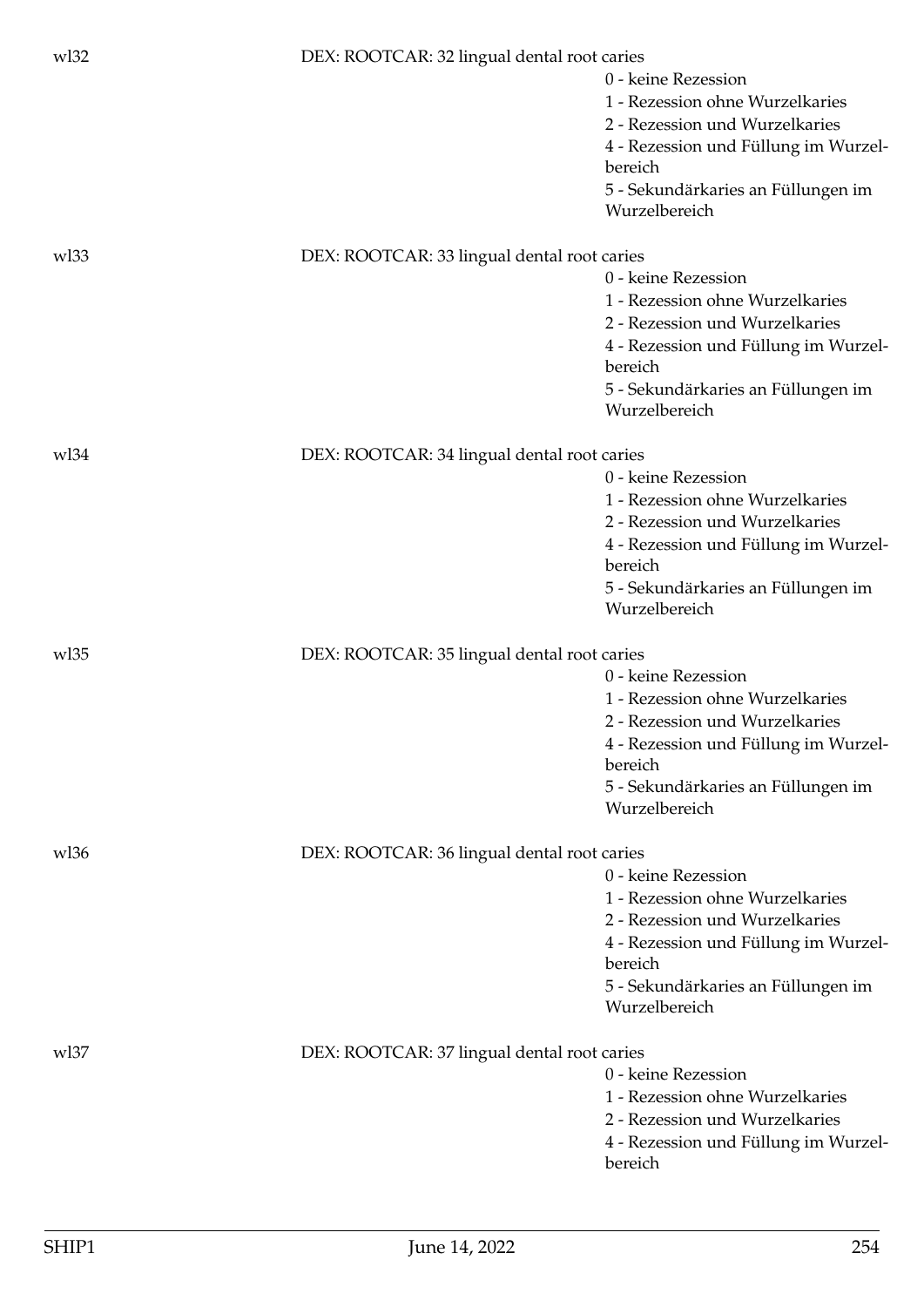|      |                                             | 5 - Sekundärkaries an Füllungen im<br>Wurzelbereich |
|------|---------------------------------------------|-----------------------------------------------------|
| wl41 | DEX: ROOTCAR: 41 lingual dental root caries |                                                     |
|      |                                             | 0 - keine Rezession                                 |
|      |                                             | 1 - Rezession ohne Wurzelkaries                     |
|      |                                             | 2 - Rezession und Wurzelkaries                      |
|      |                                             | 4 - Rezession und Füllung im Wurzel-<br>bereich     |
|      |                                             | 5 - Sekundärkaries an Füllungen im<br>Wurzelbereich |
| wl42 | DEX: ROOTCAR: 42 lingual dental root caries |                                                     |
|      |                                             | 0 - keine Rezession                                 |
|      |                                             | 1 - Rezession ohne Wurzelkaries                     |
|      |                                             | 2 - Rezession und Wurzelkaries                      |
|      |                                             | 4 - Rezession und Füllung im Wurzel-<br>bereich     |
|      |                                             | 5 - Sekundärkaries an Füllungen im<br>Wurzelbereich |
| wl43 | DEX: ROOTCAR: 43 lingual dental root caries |                                                     |
|      |                                             | 0 - keine Rezession                                 |
|      |                                             | 1 - Rezession ohne Wurzelkaries                     |
|      |                                             | 2 - Rezession und Wurzelkaries                      |
|      |                                             | 4 - Rezession und Füllung im Wurzel-<br>bereich     |
|      |                                             | 5 - Sekundärkaries an Füllungen im<br>Wurzelbereich |
| wl44 | DEX: ROOTCAR: 44 lingual dental root caries |                                                     |
|      |                                             | 0 - keine Rezession                                 |
|      |                                             | 1 - Rezession ohne Wurzelkaries                     |
|      |                                             | 2 - Rezession und Wurzelkaries                      |
|      |                                             | 4 - Rezession und Füllung im Wurzel-                |
|      |                                             | bereich                                             |
|      |                                             | 5 - Sekundärkaries an Füllungen im<br>Wurzelbereich |
| wl45 | DEX: ROOTCAR: 45 lingual dental root caries |                                                     |
|      |                                             | 0 - keine Rezession                                 |
|      |                                             | 1 - Rezession ohne Wurzelkaries                     |
|      |                                             | 2 - Rezession und Wurzelkaries                      |
|      |                                             | 4 - Rezession und Füllung im Wurzel-                |
|      |                                             | bereich                                             |
|      |                                             | 5 - Sekundärkaries an Füllungen im<br>Wurzelbereich |
| wl46 | DEX: ROOTCAR: 46 lingual dental root caries |                                                     |
|      |                                             | 0 - keine Rezession                                 |
|      |                                             | 1 - Rezession ohne Wurzelkaries                     |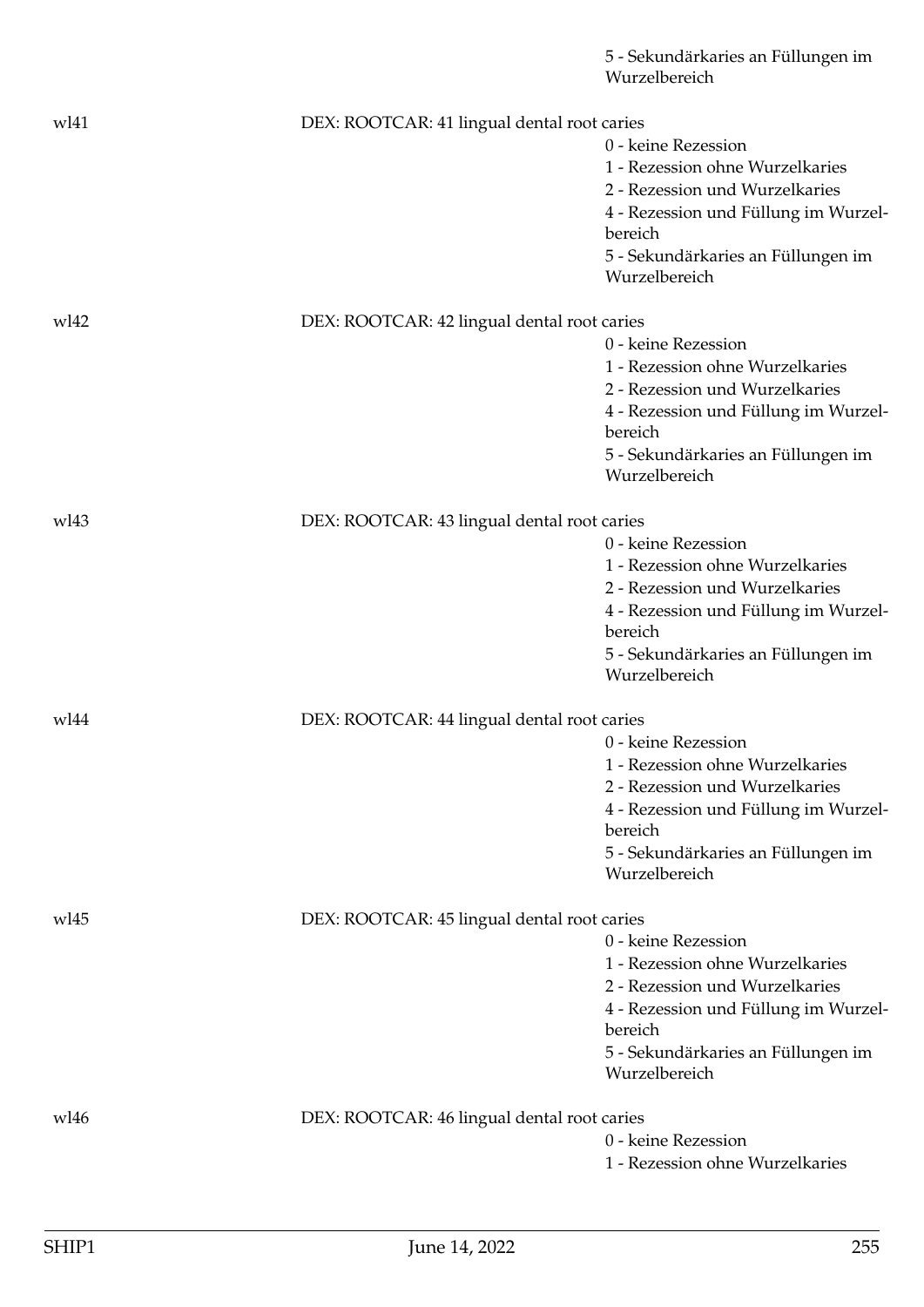|                  |                                             | 2 - Rezession und Wurzelkaries<br>4 - Rezession und Füllung im Wurzel-<br>bereich                                                                                                                  |
|------------------|---------------------------------------------|----------------------------------------------------------------------------------------------------------------------------------------------------------------------------------------------------|
|                  |                                             | 5 - Sekundärkaries an Füllungen im<br>Wurzelbereich                                                                                                                                                |
| wl47             | DEX: ROOTCAR: 47 lingual dental root caries |                                                                                                                                                                                                    |
|                  |                                             | 0 - keine Rezession<br>1 - Rezession ohne Wurzelkaries<br>2 - Rezession und Wurzelkaries<br>4 - Rezession und Füllung im Wurzel-                                                                   |
|                  |                                             | bereich<br>5 - Sekundärkaries an Füllungen im<br>Wurzelbereich                                                                                                                                     |
| wm11             | DEX: ROOTCAR: 11 mesial dental root caries  |                                                                                                                                                                                                    |
|                  |                                             | 0 - keine Rezession                                                                                                                                                                                |
|                  |                                             | 1 - Rezession ohne Wurzelkaries<br>2 - Rezession und Wurzelkaries                                                                                                                                  |
|                  |                                             | 4 - Rezession und Füllung im Wurzel-<br>bereich                                                                                                                                                    |
|                  |                                             | 5 - Sekundärkaries an Füllungen im<br>Wurzelbereich                                                                                                                                                |
| wm12             | DEX: ROOTCAR: 12 mesial dental root caries  |                                                                                                                                                                                                    |
|                  |                                             | 0 - keine Rezession                                                                                                                                                                                |
|                  |                                             | 1 - Rezession ohne Wurzelkaries<br>2 - Rezession und Wurzelkaries                                                                                                                                  |
|                  |                                             | 4 - Rezession und Füllung im Wurzel-<br>bereich                                                                                                                                                    |
|                  |                                             | 5 - Sekundärkaries an Füllungen im<br>Wurzelbereich                                                                                                                                                |
| wm <sub>13</sub> | DEX: ROOTCAR: 13 mesial dental root caries  |                                                                                                                                                                                                    |
|                  |                                             | 0 - keine Rezession                                                                                                                                                                                |
|                  |                                             | 1 - Rezession ohne Wurzelkaries<br>2 - Rezession und Wurzelkaries                                                                                                                                  |
|                  |                                             | 4 - Rezession und Füllung im Wurzel-                                                                                                                                                               |
|                  |                                             | bereich                                                                                                                                                                                            |
|                  |                                             | 5 - Sekundärkaries an Füllungen im<br>Wurzelbereich                                                                                                                                                |
| wm14             | DEX: ROOTCAR: 14 mesial dental root caries  |                                                                                                                                                                                                    |
|                  |                                             | 0 - keine Rezession<br>1 - Rezession ohne Wurzelkaries<br>2 - Rezession und Wurzelkaries<br>4 - Rezession und Füllung im Wurzel-<br>bereich<br>5 - Sekundärkaries an Füllungen im<br>Wurzelbereich |
|                  |                                             |                                                                                                                                                                                                    |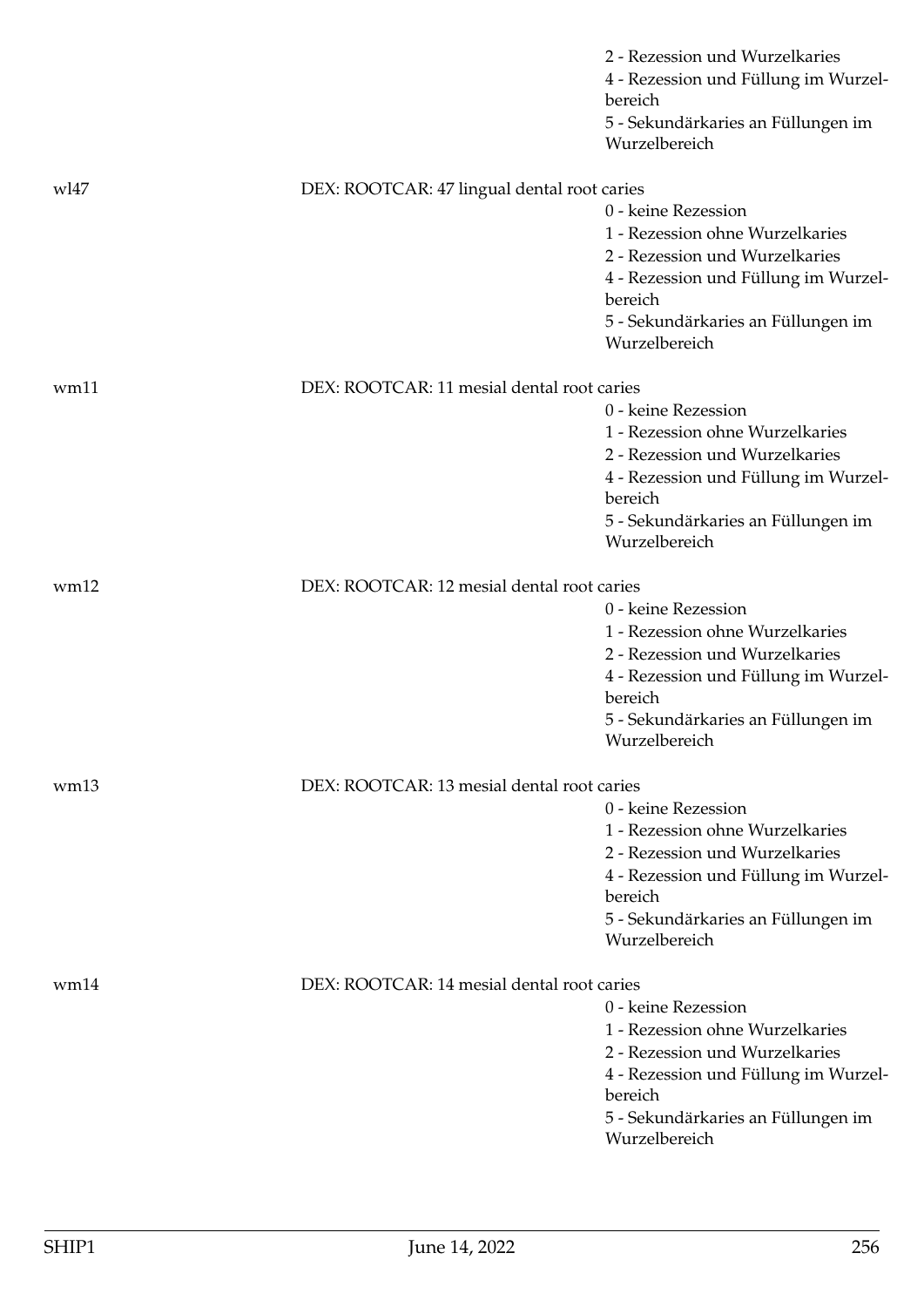| wm15 | DEX: ROOTCAR: 15 mesial dental root caries |                                                     |
|------|--------------------------------------------|-----------------------------------------------------|
|      |                                            | 0 - keine Rezession                                 |
|      |                                            | 1 - Rezession ohne Wurzelkaries                     |
|      |                                            | 2 - Rezession und Wurzelkaries                      |
|      |                                            | 4 - Rezession und Füllung im Wurzel-<br>bereich     |
|      |                                            | 5 - Sekundärkaries an Füllungen im                  |
|      |                                            | Wurzelbereich                                       |
| wm16 | DEX: ROOTCAR: 16 mesial dental root caries |                                                     |
|      |                                            | 0 - keine Rezession                                 |
|      |                                            | 1 - Rezession ohne Wurzelkaries                     |
|      |                                            | 2 - Rezession und Wurzelkaries                      |
|      |                                            | 4 - Rezession und Füllung im Wurzel-                |
|      |                                            | bereich                                             |
|      |                                            | 5 - Sekundärkaries an Füllungen im<br>Wurzelbereich |
| wm17 | DEX: ROOTCAR: 17 mesial dental root caries |                                                     |
|      |                                            | 0 - keine Rezession                                 |
|      |                                            | 1 - Rezession ohne Wurzelkaries                     |
|      |                                            | 2 - Rezession und Wurzelkaries                      |
|      |                                            | 4 - Rezession und Füllung im Wurzel-                |
|      |                                            | bereich                                             |
|      |                                            | 5 - Sekundärkaries an Füllungen im<br>Wurzelbereich |
| wm21 | DEX: ROOTCAR: 21 mesial dental root caries |                                                     |
|      |                                            | 0 - keine Rezession                                 |
|      |                                            | 1 - Rezession ohne Wurzelkaries                     |
|      |                                            | 2 - Rezession und Wurzelkaries                      |
|      |                                            | 4 - Rezession und Füllung im Wurzel-                |
|      |                                            | bereich                                             |
|      |                                            | 5 - Sekundärkaries an Füllungen im<br>Wurzelbereich |
| wm22 | DEX: ROOTCAR: 22 mesial dental root caries |                                                     |
|      |                                            | 0 - keine Rezession                                 |
|      |                                            | 1 - Rezession ohne Wurzelkaries                     |
|      |                                            | 2 - Rezession und Wurzelkaries                      |
|      |                                            | 4 - Rezession und Füllung im Wurzel-                |
|      |                                            | bereich                                             |
|      |                                            | 5 - Sekundärkaries an Füllungen im<br>Wurzelbereich |
| wm23 | DEX: ROOTCAR: 23 mesial dental root caries |                                                     |
|      |                                            | 0 - keine Rezession                                 |
|      |                                            | 1 - Rezession ohne Wurzelkaries                     |
|      |                                            | 2 - Rezession und Wurzelkaries                      |
|      |                                            | 4 - Rezession und Füllung im Wurzel-                |
|      |                                            | bereich                                             |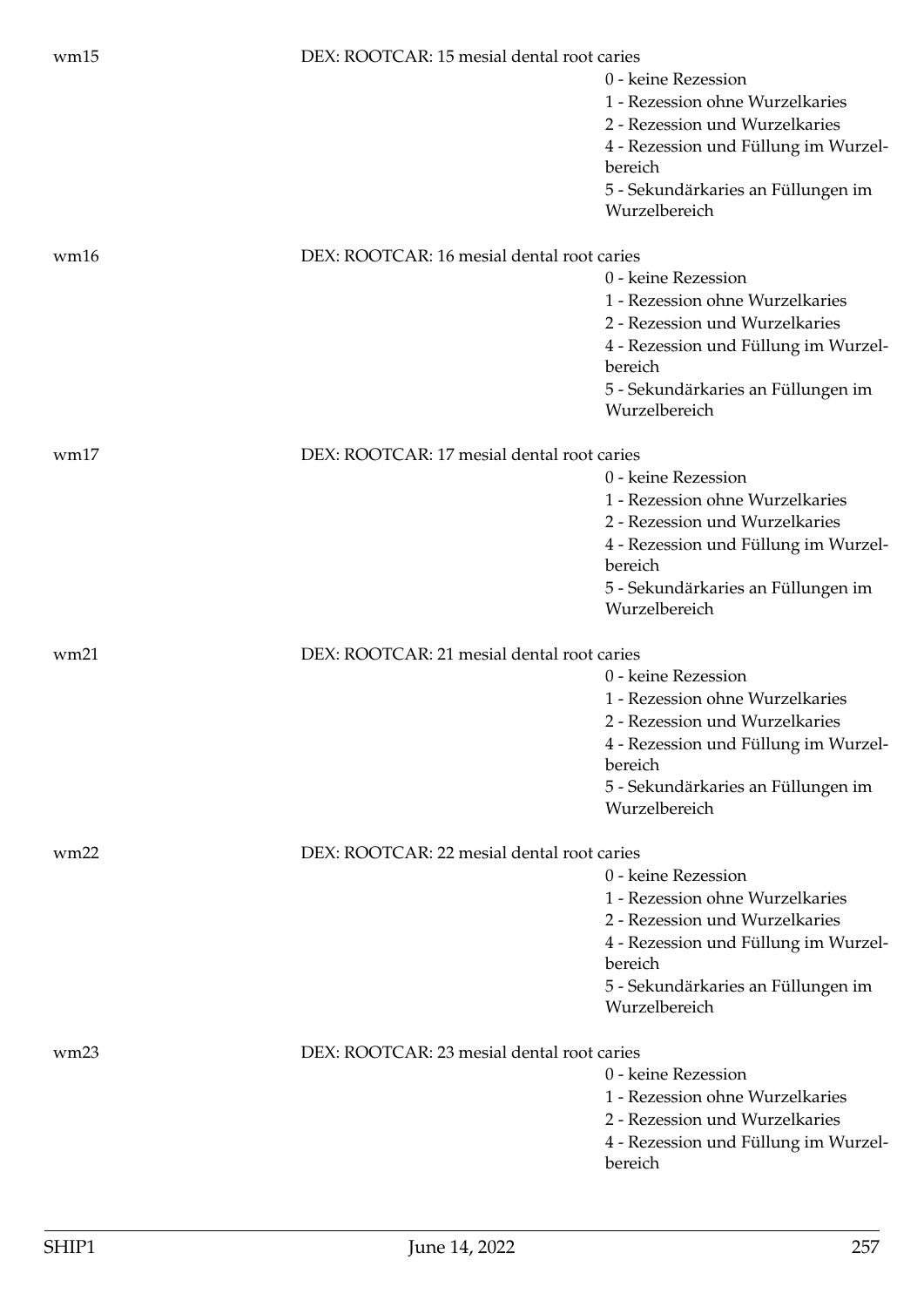|      |                                            | 5 - Sekundärkaries an Füllungen im<br>Wurzelbereich |
|------|--------------------------------------------|-----------------------------------------------------|
| wm24 | DEX: ROOTCAR: 24 mesial dental root caries |                                                     |
|      |                                            | 0 - keine Rezession                                 |
|      |                                            | 1 - Rezession ohne Wurzelkaries                     |
|      |                                            | 2 - Rezession und Wurzelkaries                      |
|      |                                            | 4 - Rezession und Füllung im Wurzel-                |
|      |                                            | bereich                                             |
|      |                                            | 5 - Sekundärkaries an Füllungen im<br>Wurzelbereich |
| wm25 | DEX: ROOTCAR: 25 mesial dental root caries |                                                     |
|      |                                            | 0 - keine Rezession                                 |
|      |                                            | 1 - Rezession ohne Wurzelkaries                     |
|      |                                            | 2 - Rezession und Wurzelkaries                      |
|      |                                            |                                                     |
|      |                                            | 4 - Rezession und Füllung im Wurzel-<br>bereich     |
|      |                                            | 5 - Sekundärkaries an Füllungen im<br>Wurzelbereich |
| wm26 | DEX: ROOTCAR: 26 mesial dental root caries |                                                     |
|      |                                            | 0 - keine Rezession                                 |
|      |                                            | 1 - Rezession ohne Wurzelkaries                     |
|      |                                            | 2 - Rezession und Wurzelkaries                      |
|      |                                            | 4 - Rezession und Füllung im Wurzel-                |
|      |                                            | bereich                                             |
|      |                                            | 5 - Sekundärkaries an Füllungen im<br>Wurzelbereich |
| wm27 | DEX: ROOTCAR: 27 mesial dental root caries |                                                     |
|      |                                            | 0 - keine Rezession                                 |
|      |                                            | 1 - Rezession ohne Wurzelkaries                     |
|      |                                            | 2 - Rezession und Wurzelkaries                      |
|      |                                            | 4 - Rezession und Füllung im Wurzel-                |
|      |                                            | bereich                                             |
|      |                                            | 5 - Sekundärkaries an Füllungen im                  |
|      |                                            | Wurzelbereich                                       |
| wm31 | DEX: ROOTCAR: 31 mesial dental root caries |                                                     |
|      |                                            | 0 - keine Rezession                                 |
|      |                                            | 1 - Rezession ohne Wurzelkaries                     |
|      |                                            | 2 - Rezession und Wurzelkaries                      |
|      |                                            | 4 - Rezession und Füllung im Wurzel-                |
|      |                                            | bereich                                             |
|      |                                            | 5 - Sekundärkaries an Füllungen im<br>Wurzelbereich |
| wm32 | DEX: ROOTCAR: 32 mesial dental root caries |                                                     |
|      |                                            | 0 - keine Rezession                                 |
|      |                                            | 1 - Rezession ohne Wurzelkaries                     |
|      |                                            |                                                     |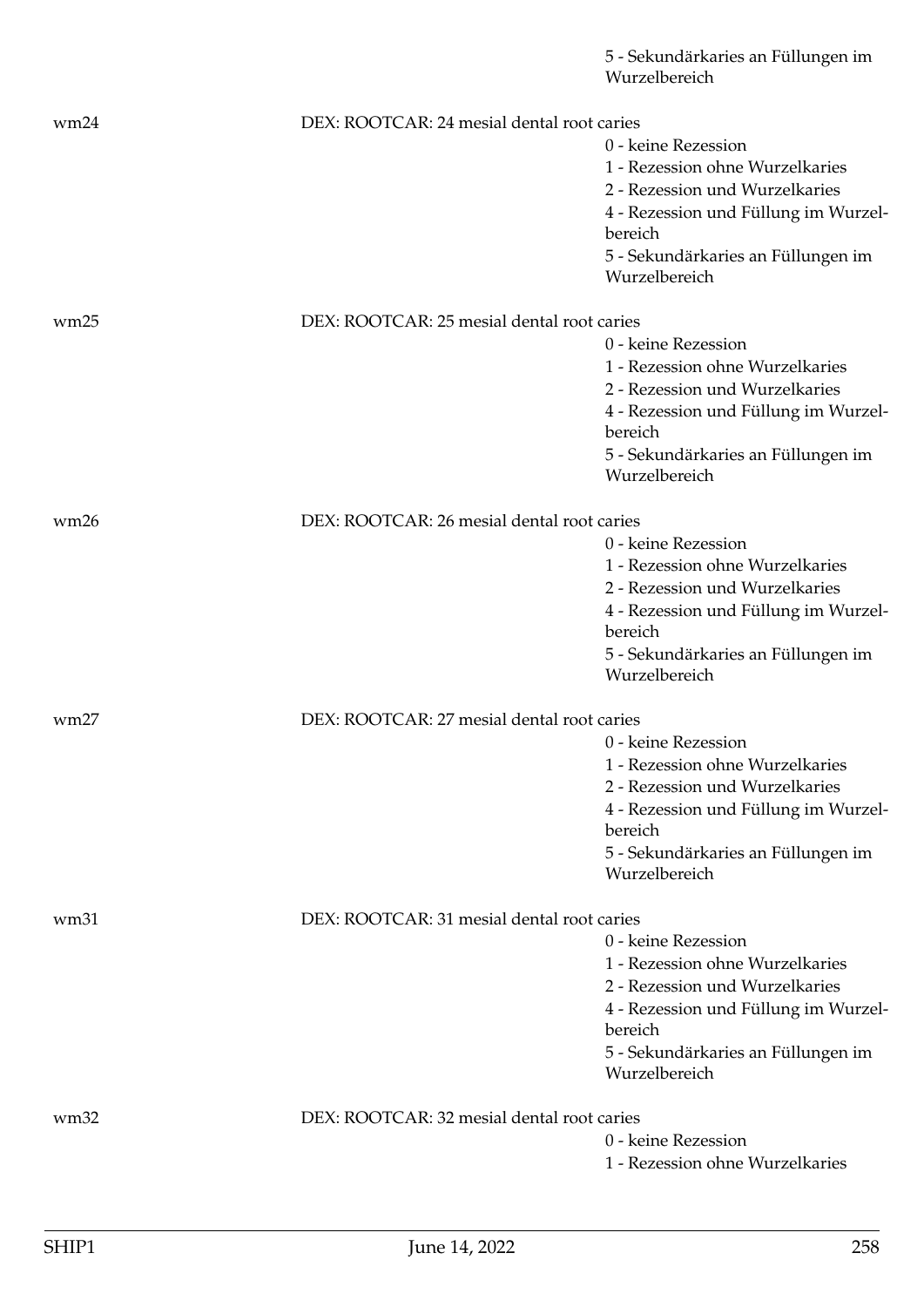|                  |                                            | 2 - Rezession und Wurzelkaries<br>4 - Rezession und Füllung im Wurzel-<br>bereich<br>5 - Sekundärkaries an Füllungen im                                                                            |
|------------------|--------------------------------------------|----------------------------------------------------------------------------------------------------------------------------------------------------------------------------------------------------|
|                  |                                            | Wurzelbereich                                                                                                                                                                                      |
| wm <sub>33</sub> | DEX: ROOTCAR: 33 mesial dental root caries |                                                                                                                                                                                                    |
|                  |                                            | 0 - keine Rezession<br>1 - Rezession ohne Wurzelkaries<br>2 - Rezession und Wurzelkaries<br>4 - Rezession und Füllung im Wurzel-<br>bereich<br>5 - Sekundärkaries an Füllungen im<br>Wurzelbereich |
| wm34             | DEX: ROOTCAR: 34 mesial dental root caries |                                                                                                                                                                                                    |
|                  |                                            | 0 - keine Rezession<br>1 - Rezession ohne Wurzelkaries<br>2 - Rezession und Wurzelkaries<br>4 - Rezession und Füllung im Wurzel-<br>bereich<br>5 - Sekundärkaries an Füllungen im<br>Wurzelbereich |
| wm35             | DEX: ROOTCAR: 35 mesial dental root caries |                                                                                                                                                                                                    |
|                  |                                            | 0 - keine Rezession<br>1 - Rezession ohne Wurzelkaries<br>2 - Rezession und Wurzelkaries<br>4 - Rezession und Füllung im Wurzel-<br>bereich<br>5 - Sekundärkaries an Füllungen im<br>Wurzelbereich |
| wm <sub>36</sub> | DEX: ROOTCAR: 36 mesial dental root caries |                                                                                                                                                                                                    |
|                  |                                            | 0 - keine Rezession<br>1 - Rezession ohne Wurzelkaries<br>2 - Rezession und Wurzelkaries<br>4 - Rezession und Füllung im Wurzel-<br>bereich<br>5 - Sekundärkaries an Füllungen im<br>Wurzelbereich |
| wm <sub>37</sub> | DEX: ROOTCAR: 37 mesial dental root caries |                                                                                                                                                                                                    |
|                  |                                            | 0 - keine Rezession<br>1 - Rezession ohne Wurzelkaries<br>2 - Rezession und Wurzelkaries<br>4 - Rezession und Füllung im Wurzel-<br>bereich<br>5 - Sekundärkaries an Füllungen im<br>Wurzelbereich |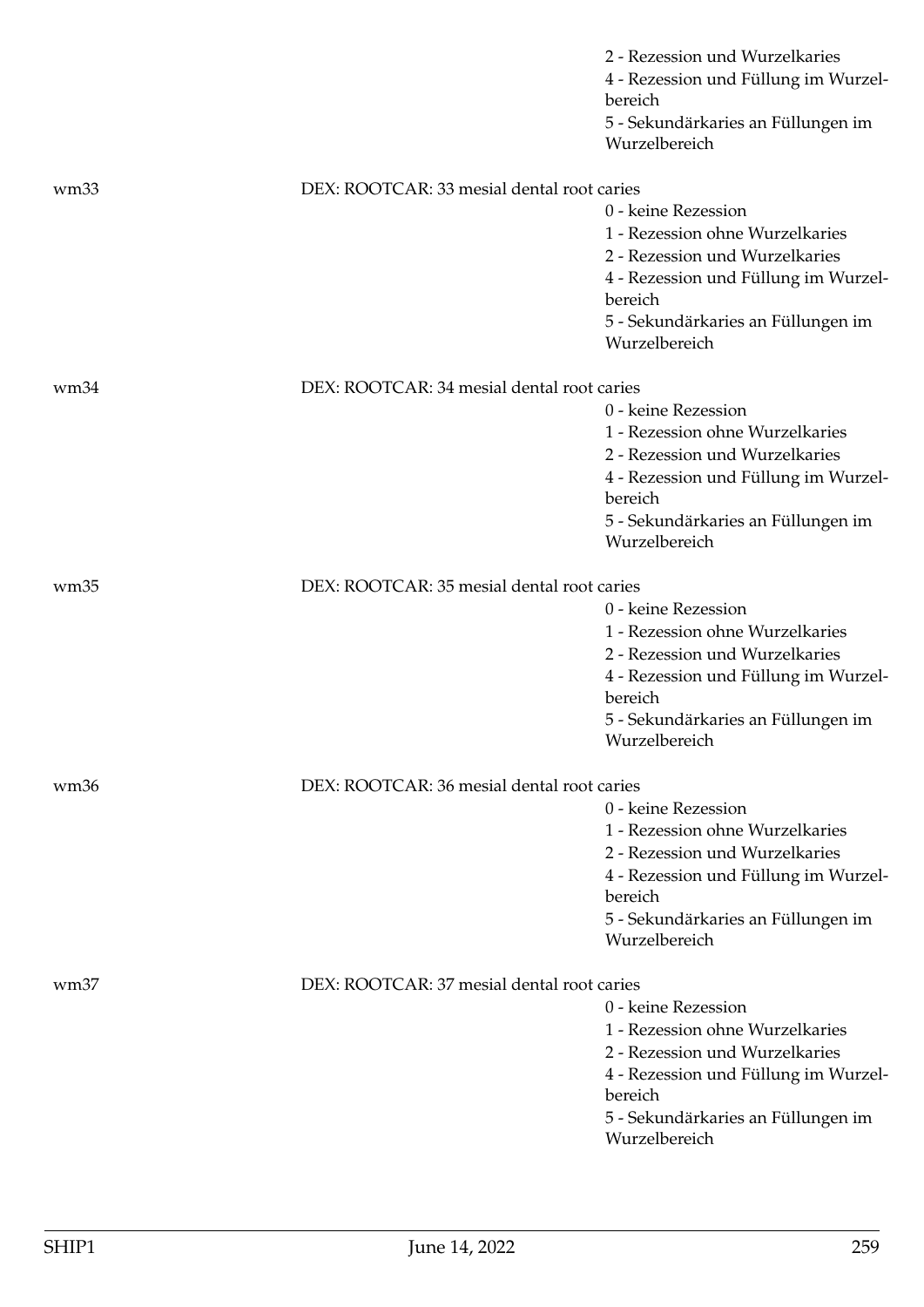| wm41 | DEX: ROOTCAR: 41 mesial dental root caries | 0 - keine Rezession<br>1 - Rezession ohne Wurzelkaries<br>2 - Rezession und Wurzelkaries<br>4 - Rezession und Füllung im Wurzel-<br>bereich<br>5 - Sekundärkaries an Füllungen im<br>Wurzelbereich |
|------|--------------------------------------------|----------------------------------------------------------------------------------------------------------------------------------------------------------------------------------------------------|
| wm42 | DEX: ROOTCAR: 42 mesial dental root caries | 0 - keine Rezession<br>1 - Rezession ohne Wurzelkaries<br>2 - Rezession und Wurzelkaries<br>4 - Rezession und Füllung im Wurzel-<br>bereich<br>5 - Sekundärkaries an Füllungen im<br>Wurzelbereich |
| wm43 | DEX: ROOTCAR: 43 mesial dental root caries | 0 - keine Rezession<br>1 - Rezession ohne Wurzelkaries<br>2 - Rezession und Wurzelkaries<br>4 - Rezession und Füllung im Wurzel-<br>bereich<br>5 - Sekundärkaries an Füllungen im<br>Wurzelbereich |
| wm44 | DEX: ROOTCAR: 44 mesial dental root caries | 0 - keine Rezession<br>1 - Rezession ohne Wurzelkaries<br>2 - Rezession und Wurzelkaries<br>4 - Rezession und Füllung im Wurzel-<br>bereich<br>5 - Sekundärkaries an Füllungen im<br>Wurzelbereich |
| wm45 | DEX: ROOTCAR: 45 mesial dental root caries | 0 - keine Rezession<br>1 - Rezession ohne Wurzelkaries<br>2 - Rezession und Wurzelkaries<br>4 - Rezession und Füllung im Wurzel-<br>bereich<br>5 - Sekundärkaries an Füllungen im<br>Wurzelbereich |
| wm46 | DEX: ROOTCAR: 46 mesial dental root caries | 0 - keine Rezession<br>1 - Rezession ohne Wurzelkaries<br>2 - Rezession und Wurzelkaries<br>4 - Rezession und Füllung im Wurzel-<br>bereich                                                        |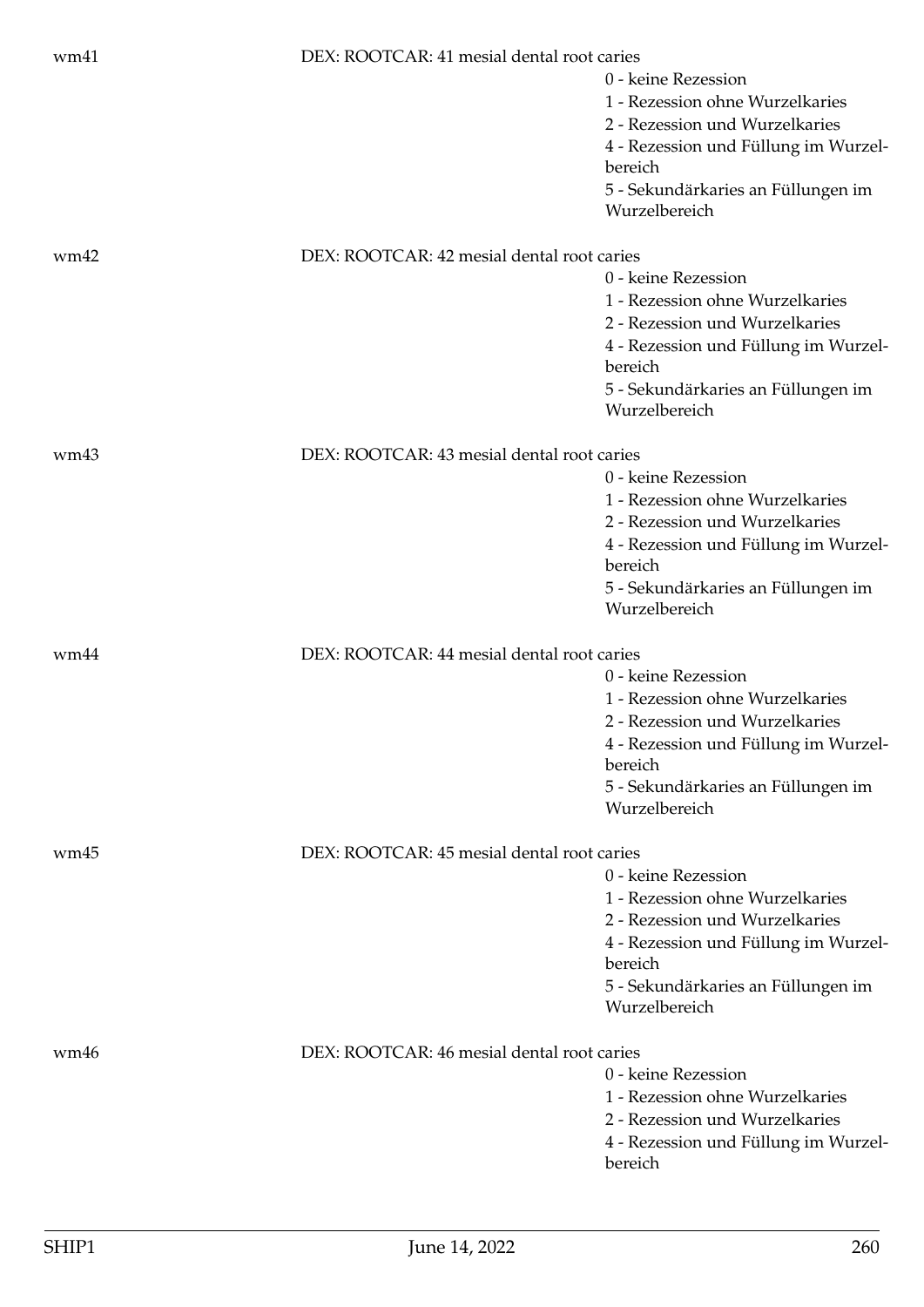|      |                                               | 5 - Sekundärkaries an Füllungen im<br>Wurzelbereich |
|------|-----------------------------------------------|-----------------------------------------------------|
| wm47 | DEX: ROOTCAR: 47 mesial dental root caries    |                                                     |
|      |                                               | 0 - keine Rezession                                 |
|      |                                               | 1 - Rezession ohne Wurzelkaries                     |
|      |                                               | 2 - Rezession und Wurzelkaries                      |
|      |                                               | 4 - Rezession und Füllung im Wurzel-                |
|      |                                               | bereich                                             |
|      |                                               | 5 - Sekundärkaries an Füllungen im<br>Wurzelbereich |
| wp11 | DEX: ROOTCAR: 11 palatinal dental root caries |                                                     |
|      |                                               | 0 - keine Rezession                                 |
|      |                                               | 1 - Rezession ohne Wurzelkaries                     |
|      |                                               | 2 - Rezession und Wurzelkaries                      |
|      |                                               | 4 - Rezession und Füllung im Wurzel-<br>bereich     |
|      |                                               | 5 - Sekundärkaries an Füllungen im<br>Wurzelbereich |
| wp12 | DEX: ROOTCAR: 12 palatinal dental root caries |                                                     |
|      |                                               | 0 - keine Rezession                                 |
|      |                                               | 1 - Rezession ohne Wurzelkaries                     |
|      |                                               | 2 - Rezession und Wurzelkaries                      |
|      |                                               | 4 - Rezession und Füllung im Wurzel-<br>bereich     |
|      |                                               | 5 - Sekundärkaries an Füllungen im<br>Wurzelbereich |
| wp13 | DEX: ROOTCAR: 13 palatinal dental root caries |                                                     |
|      |                                               | 0 - keine Rezession                                 |
|      |                                               | 1 - Rezession ohne Wurzelkaries                     |
|      |                                               | 2 - Rezession und Wurzelkaries                      |
|      |                                               | 4 - Rezession und Füllung im Wurzel-                |
|      |                                               | bereich                                             |
|      |                                               | 5 - Sekundärkaries an Füllungen im                  |
|      |                                               | Wurzelbereich                                       |
| wp14 | DEX: ROOTCAR: 14 palatinal dental root caries |                                                     |
|      |                                               | 0 - keine Rezession                                 |
|      |                                               | 1 - Rezession ohne Wurzelkaries                     |
|      |                                               | 2 - Rezession und Wurzelkaries                      |
|      |                                               | 4 - Rezession und Füllung im Wurzel-                |
|      |                                               | bereich                                             |
|      |                                               | 5 - Sekundärkaries an Füllungen im<br>Wurzelbereich |
| wp15 | DEX: ROOTCAR: 15 palatinal dental root caries |                                                     |
|      |                                               | 0 - keine Rezession                                 |
|      |                                               | 1 - Rezession ohne Wurzelkaries                     |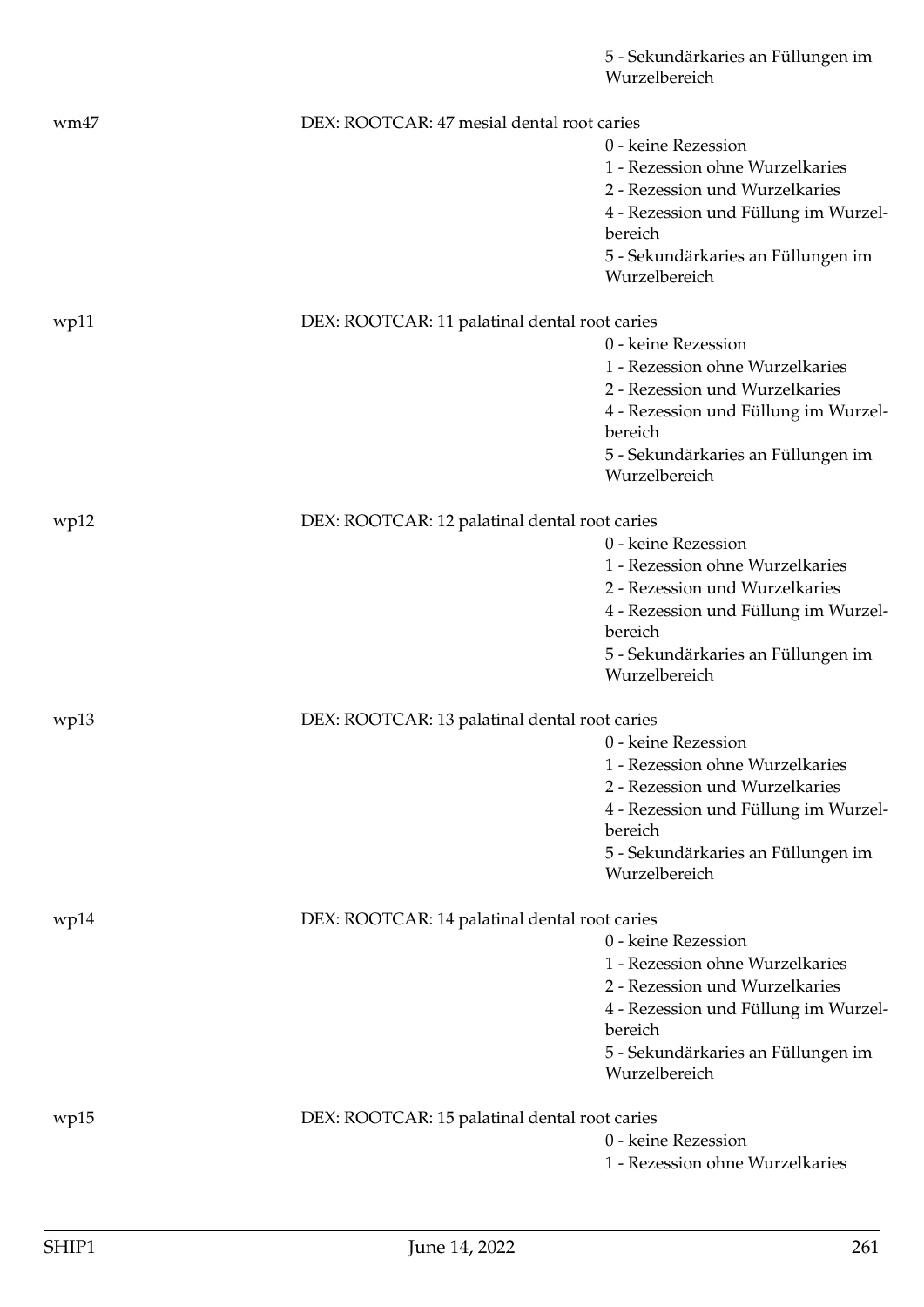|      |                                               | 2 - Rezession und Wurzelkaries<br>4 - Rezession und Füllung im Wurzel-<br>bereich<br>5 - Sekundärkaries an Füllungen im<br>Wurzelbereich                                                           |
|------|-----------------------------------------------|----------------------------------------------------------------------------------------------------------------------------------------------------------------------------------------------------|
|      |                                               |                                                                                                                                                                                                    |
| wp16 | DEX: ROOTCAR: 16 palatinal dental root caries | 0 - keine Rezession<br>1 - Rezession ohne Wurzelkaries<br>2 - Rezession und Wurzelkaries<br>4 - Rezession und Füllung im Wurzel-<br>bereich<br>5 - Sekundärkaries an Füllungen im<br>Wurzelbereich |
| wp17 | DEX: ROOTCAR: 17 palatinal dental root caries |                                                                                                                                                                                                    |
|      |                                               | 0 - keine Rezession<br>1 - Rezession ohne Wurzelkaries<br>2 - Rezession und Wurzelkaries<br>4 - Rezession und Füllung im Wurzel-<br>bereich<br>5 - Sekundärkaries an Füllungen im<br>Wurzelbereich |
| wp21 | DEX: ROOTCAR: 21 palatinal dental root caries |                                                                                                                                                                                                    |
|      |                                               | 0 - keine Rezession<br>1 - Rezession ohne Wurzelkaries<br>2 - Rezession und Wurzelkaries<br>4 - Rezession und Füllung im Wurzel-<br>bereich<br>5 - Sekundärkaries an Füllungen im<br>Wurzelbereich |
| wp22 | DEX: ROOTCAR: 22 palatinal dental root caries |                                                                                                                                                                                                    |
|      |                                               | 0 - keine Rezession<br>1 - Rezession ohne Wurzelkaries<br>2 - Rezession und Wurzelkaries<br>4 - Rezession und Füllung im Wurzel-<br>bereich<br>5 - Sekundärkaries an Füllungen im<br>Wurzelbereich |
| wp23 | DEX: ROOTCAR: 23 palatinal dental root caries |                                                                                                                                                                                                    |
|      |                                               | 0 - keine Rezession<br>1 - Rezession ohne Wurzelkaries<br>2 - Rezession und Wurzelkaries<br>4 - Rezession und Füllung im Wurzel-<br>bereich<br>5 - Sekundärkaries an Füllungen im<br>Wurzelbereich |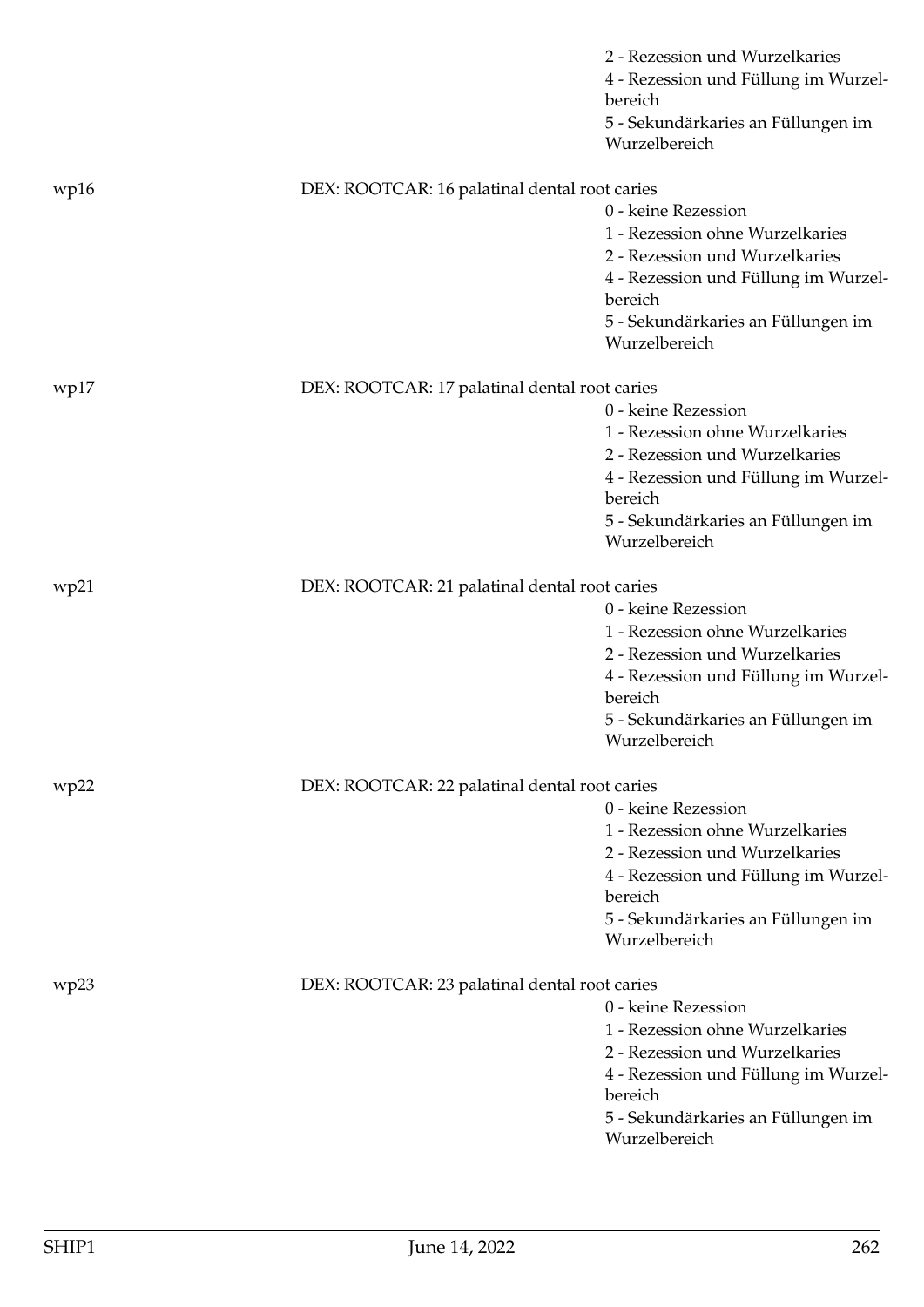| wp24            | DEX: ROOTCAR: 24 palatinal dental root caries |                                      |
|-----------------|-----------------------------------------------|--------------------------------------|
|                 |                                               | 0 - keine Rezession                  |
|                 |                                               | 1 - Rezession ohne Wurzelkaries      |
|                 |                                               | 2 - Rezession und Wurzelkaries       |
|                 |                                               | 4 - Rezession und Füllung im Wurzel- |
|                 |                                               | bereich                              |
|                 |                                               | 5 - Sekundärkaries an Füllungen im   |
|                 |                                               | Wurzelbereich                        |
| wp25            | DEX: ROOTCAR: 25 palatinal dental root caries |                                      |
|                 |                                               | 0 - keine Rezession                  |
|                 |                                               | 1 - Rezession ohne Wurzelkaries      |
|                 |                                               | 2 - Rezession und Wurzelkaries       |
|                 |                                               | 4 - Rezession und Füllung im Wurzel- |
|                 |                                               | bereich                              |
|                 |                                               | 5 - Sekundärkaries an Füllungen im   |
|                 |                                               | Wurzelbereich                        |
| wp26            | DEX: ROOTCAR: 26 palatinal dental root caries |                                      |
|                 |                                               | 0 - keine Rezession                  |
|                 |                                               | 1 - Rezession ohne Wurzelkaries      |
|                 |                                               | 2 - Rezession und Wurzelkaries       |
|                 |                                               | 4 - Rezession und Füllung im Wurzel- |
|                 |                                               | bereich                              |
|                 |                                               | 5 - Sekundärkaries an Füllungen im   |
|                 |                                               | Wurzelbereich                        |
| wp27            | DEX: ROOTCAR: 27 palatinal dental root caries |                                      |
|                 |                                               | 0 - keine Rezession                  |
|                 |                                               | 1 - Rezession ohne Wurzelkaries      |
|                 |                                               | 2 - Rezession und Wurzelkaries       |
|                 |                                               | 4 - Rezession und Füllung im Wurzel- |
|                 |                                               | bereich                              |
|                 |                                               | 5 - Sekundärkaries an Füllungen im   |
|                 |                                               | Wurzelbereich                        |
|                 |                                               |                                      |
| <b>MEX</b>      | <b>Medical examination</b>                    |                                      |
| <b>PHYSEXAM</b> | Physical examinations except sonography       |                                      |
| <b>BLOODPRE</b> | <b>Blood Pressure &amp; Heart Rate</b>        |                                      |
| $rr\_beg$       | <b>Blood Pressure: Start</b>                  |                                      |
|                 |                                               |                                      |
| rr_end          | <b>Blood Pressure: End</b>                    |                                      |
|                 |                                               |                                      |
|                 |                                               |                                      |
| rr_usnr         | <b>Blood Pressure: Observer</b>               |                                      |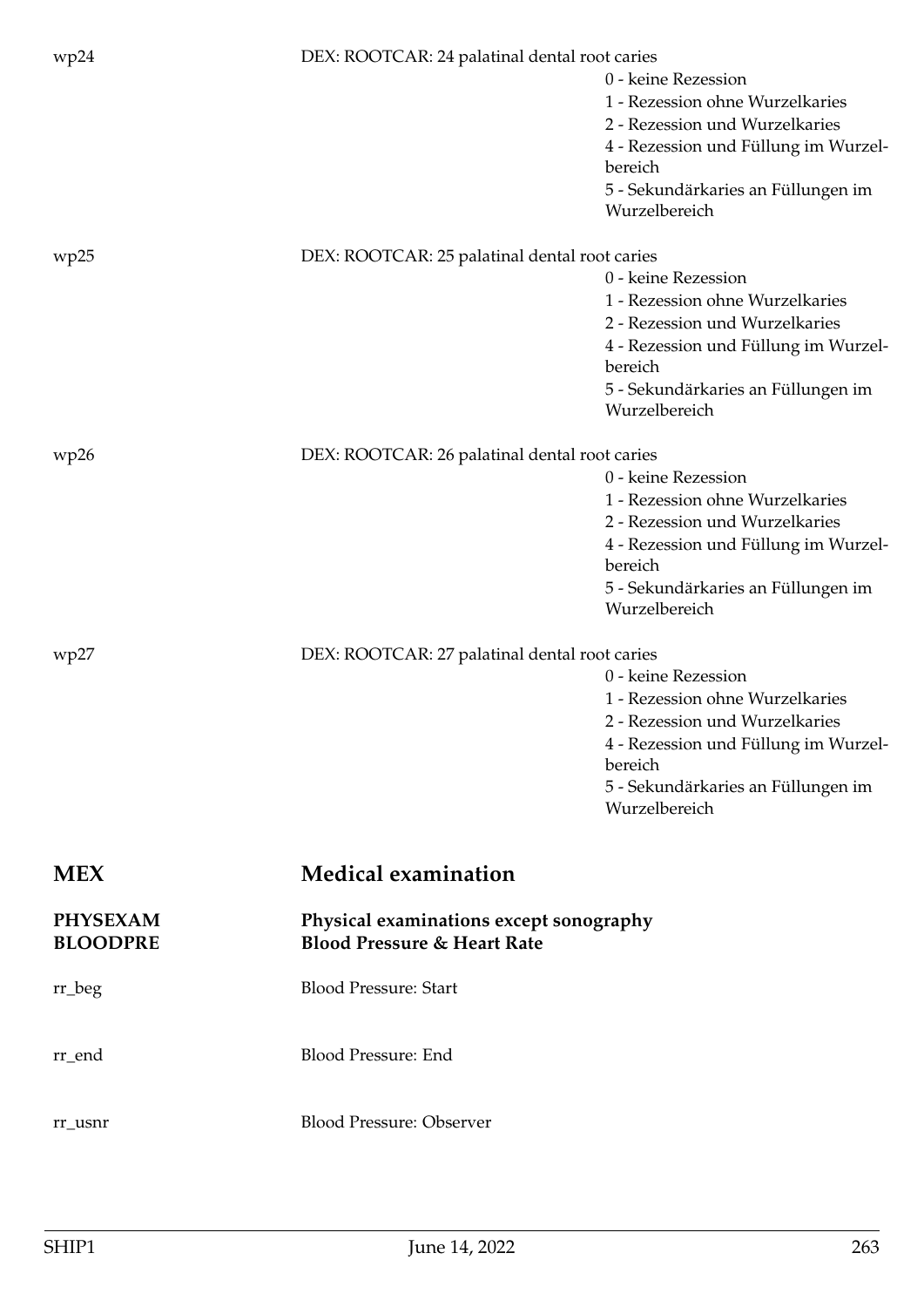| vice         |                                                        |
|--------------|--------------------------------------------------------|
|              | 1 - Waage SOEHNLE-S20 - 10022                          |
|              | 2 - Waage SOEHNLE-S20 - 10014                          |
|              | 3 - Längenmeßgerät SOEHNLE - rot                       |
|              | 4 - Längenmeßgerät SOEHNLE                             |
|              | 5 - EKG Personal 120 - 04164                           |
|              | 6 - EKG Personal 120 - 04339                           |
|              | 7 - Vingmed (Echokardiographie)                        |
|              | 8 - Masters (Karrotis-, SD-                            |
|              | Sonographie)                                           |
|              | 9 - Blutdruckmeßgerät OMRON -                          |
|              | 50600278                                               |
|              | 10 - Blutdruckmeßgerät OMRON -                         |
|              | 50600277                                               |
|              | 11 - Waage SECA mit Längen-                            |
|              | meßgerät - 972298                                      |
|              | 12 - EKG 210 LT - 00905                                |
|              | 13 - Vingmed                                           |
|              | 14 - Masters                                           |
|              | 15 - Blutdruckmeßgerät - 50600279                      |
|              | 16 - Blutdruckmeßgerät - 50600280                      |
|              | 18 - Blutdruckmeßgerät - 50600272                      |
|              | 19 - Blutdruckmeßgerät - 50600275                      |
|              | 22 - Blutdruckmeßgerät - 50600274                      |
|              | 23 - VIVID i (mobile Sonografie)                       |
|              | 24 - Waage SOEHNLE - 62852                             |
| ticularities |                                                        |
|              | $\Omega$ objects and $\Omega$ of $\Omega$ and $\Omega$ |

| $rr_bsnr$            | <b>Blood Pressure: Particularities</b>       |                                                              |
|----------------------|----------------------------------------------|--------------------------------------------------------------|
|                      |                                              | 0 - ohne besondere Vorkommnisse<br>1 - besonderes Vorkommnis |
|                      |                                              | 7 - unter Altersgrenze                                       |
|                      |                                              | 8 - nicht erhebbar                                           |
|                      |                                              | 9 - Verweigerung                                             |
| rr_note              | <b>Blood Pressure: Which Particularities</b> |                                                              |
| rr_magr              | <b>Blood Pressure: Cuff Size</b>             |                                                              |
|                      |                                              | 1 - normal                                                   |
|                      |                                              | $2 - \text{grof}$                                            |
| $rr_$ Z1             | Blood Pressure: Time Measurement 1           |                                                              |
|                      |                                              |                                                              |
| $rr$ <sub>-ps1</sub> | Blood Pressure: Systollic BP 1               |                                                              |
| $rr\_pd1$            | Blood Pressure: Diastolic BP 1               |                                                              |
|                      |                                              |                                                              |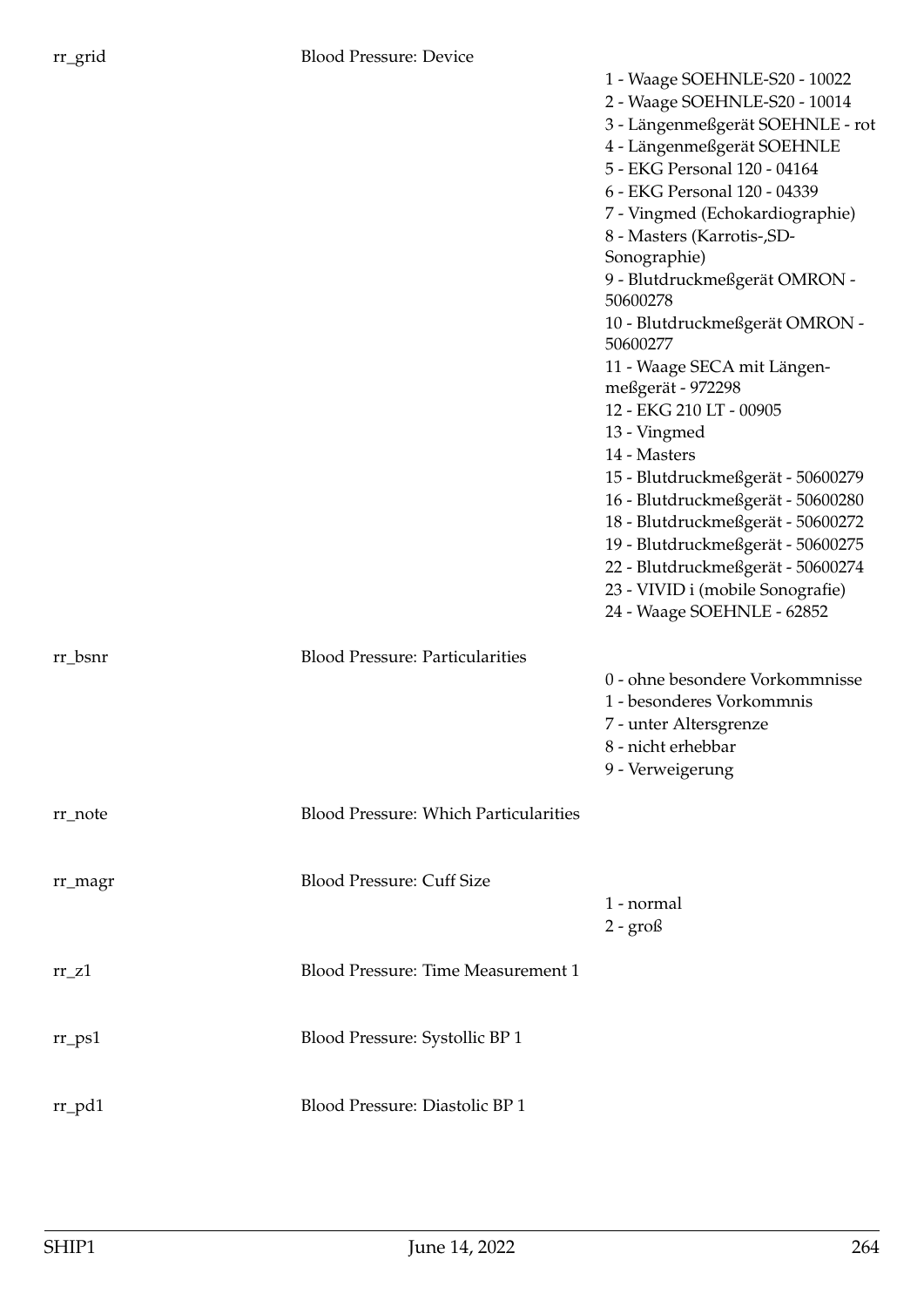| $rr_lnr1$      | Blood Pressure: Heart Rate 1           |                                    |
|----------------|----------------------------------------|------------------------------------|
| $rr\_pq1$      | Blood Pressure: Pulse Quality 1        | 0 - arrhythmisch<br>1 - rhythmisch |
| $rr_zz$        | Blood Pressure: Time Measurement 2     |                                    |
| $rr_{PS2}$     | Blood Pressure: Systollic BP 2         |                                    |
| $rr_p d2$      | Blood Pressure: Diastolic BP 2         |                                    |
| $rr_hr2$       | Blood Pressure: Heart Rate 2           |                                    |
| $rr_pq2$       | <b>Blood Pressure: Pulse Quality 2</b> | 0 - arrhythmisch<br>1 - rhythmisch |
| $rr_zz3$       | Blood Pressure: Time Measurement 3     |                                    |
| $rr_{PS}3$     | Blood Pressure: Systollic BP 3         |                                    |
| $rr$ pd3       | Blood Pressure: Diastolic BP 3         |                                    |
| $rr_hr3$       | Blood Pressure: Heart Rate 3           |                                    |
| $rr_pq3$       | Blood Pressure: Pulse Quality 3        | 0 - arrhythmisch                   |
| <b>SOMATOM</b> | <b>Somatometric Measurements</b>       | 1 - rhythmisch                     |
| som_beg        | Somatometr: Start                      |                                    |
| som_end        | Somatometr: End                        |                                    |
| som_usnr       | Somatometr: Observer                   |                                    |
| som_gid1       | Somatometr: Longimetry Device          |                                    |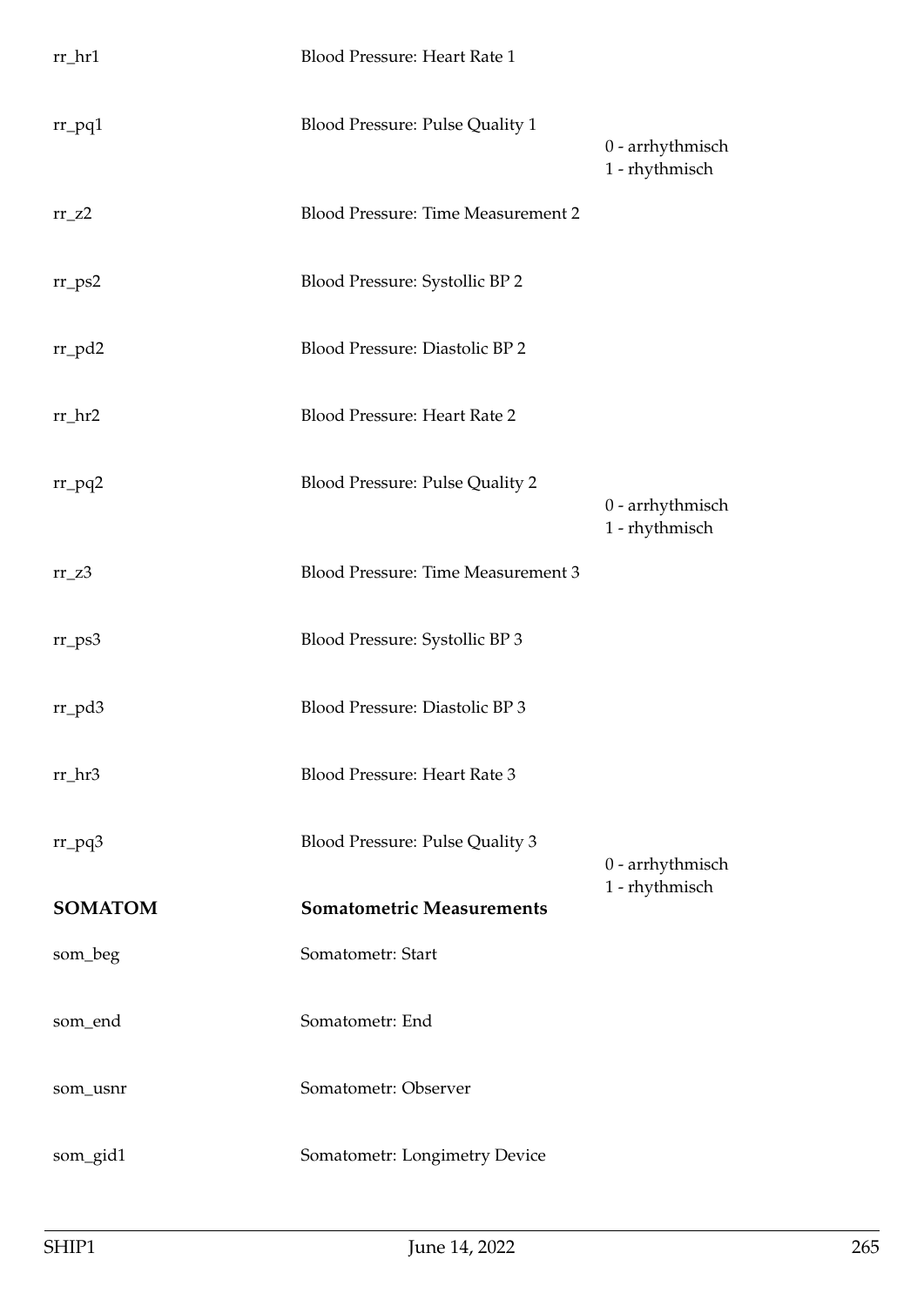|          |                              | 1 - Waage SOEHNLE-S20 - 10022<br>2 - Waage SOEHNLE-S20 - 10014<br>3 - Längenmeßgerät SOEHNLE - rot<br>4 - Längenmeßgerät SOEHNLE<br>5 - EKG Personal 120 - 04164<br>6 - EKG Personal 120 - 04339<br>7 - Vingmed (Echokardiographie)<br>8 - Masters (Karrotis-, SD-<br>Sonographie)<br>9 - Blutdruckmeßgerät OMRON -<br>50600278<br>10 - Blutdruckmeßgerät OMRON -<br>50600277<br>11 - Waage SECA mit Längen-<br>meßgerät - 972298<br>12 - EKG 210 LT - 00905<br>13 - Vingmed<br>14 - Masters<br>15 - Blutdruckmeßgerät - 50600279<br>16 - Blutdruckmeßgerät - 50600280<br>18 - Blutdruckmeßgerät - 50600272<br>19 - Blutdruckmeßgerät - 50600275<br>22 - Blutdruckmeßgerät - 50600274<br>23 - VIVID i (mobile Sonografie) |
|----------|------------------------------|---------------------------------------------------------------------------------------------------------------------------------------------------------------------------------------------------------------------------------------------------------------------------------------------------------------------------------------------------------------------------------------------------------------------------------------------------------------------------------------------------------------------------------------------------------------------------------------------------------------------------------------------------------------------------------------------------------------------------|
|          |                              | 24 - Waage SOEHNLE - 62852                                                                                                                                                                                                                                                                                                                                                                                                                                                                                                                                                                                                                                                                                                |
| som_gid2 | Somatometr: Weighing Machine |                                                                                                                                                                                                                                                                                                                                                                                                                                                                                                                                                                                                                                                                                                                           |
|          |                              | 1 - Waage SOEHNLE-S20 - 10022<br>2 - Waage SOEHNLE-S20 - 10014                                                                                                                                                                                                                                                                                                                                                                                                                                                                                                                                                                                                                                                            |
|          |                              | 3 - Längenmeßgerät SOEHNLE - rot                                                                                                                                                                                                                                                                                                                                                                                                                                                                                                                                                                                                                                                                                          |
|          |                              | 4 - Längenmeßgerät SOEHNLE                                                                                                                                                                                                                                                                                                                                                                                                                                                                                                                                                                                                                                                                                                |
|          |                              | 5 - EKG Personal 120 - 04164                                                                                                                                                                                                                                                                                                                                                                                                                                                                                                                                                                                                                                                                                              |
|          |                              | 6 - EKG Personal 120 - 04339                                                                                                                                                                                                                                                                                                                                                                                                                                                                                                                                                                                                                                                                                              |
|          |                              | 7 - Vingmed (Echokardiographie)                                                                                                                                                                                                                                                                                                                                                                                                                                                                                                                                                                                                                                                                                           |
|          |                              | 8 - Masters (Karrotis-, SD-                                                                                                                                                                                                                                                                                                                                                                                                                                                                                                                                                                                                                                                                                               |
|          |                              | Sonographie)                                                                                                                                                                                                                                                                                                                                                                                                                                                                                                                                                                                                                                                                                                              |
|          |                              | 9 - Blutdruckmeßgerät OMRON -<br>50600278                                                                                                                                                                                                                                                                                                                                                                                                                                                                                                                                                                                                                                                                                 |
|          |                              | 10 - Blutdruckmeßgerät OMRON -<br>50600277                                                                                                                                                                                                                                                                                                                                                                                                                                                                                                                                                                                                                                                                                |
|          |                              | 11 - Waage SECA mit Längen-                                                                                                                                                                                                                                                                                                                                                                                                                                                                                                                                                                                                                                                                                               |
|          |                              | meßgerät - 972298                                                                                                                                                                                                                                                                                                                                                                                                                                                                                                                                                                                                                                                                                                         |
|          |                              | 12 - EKG 210 LT - 00905                                                                                                                                                                                                                                                                                                                                                                                                                                                                                                                                                                                                                                                                                                   |
|          |                              | 13 - Vingmed                                                                                                                                                                                                                                                                                                                                                                                                                                                                                                                                                                                                                                                                                                              |
|          |                              | 14 - Masters                                                                                                                                                                                                                                                                                                                                                                                                                                                                                                                                                                                                                                                                                                              |
|          |                              | 15 - Blutdruckmeßgerät - 50600279                                                                                                                                                                                                                                                                                                                                                                                                                                                                                                                                                                                                                                                                                         |
|          |                              | 16 - Blutdruckmeßgerät - 50600280<br>18 - Blutdruckmeßgerät - 50600272                                                                                                                                                                                                                                                                                                                                                                                                                                                                                                                                                                                                                                                    |
|          |                              | 19 - Blutdruckmeßgerät - 50600275                                                                                                                                                                                                                                                                                                                                                                                                                                                                                                                                                                                                                                                                                         |
|          |                              | 22 - Blutdruckmeßgerät - 50600274                                                                                                                                                                                                                                                                                                                                                                                                                                                                                                                                                                                                                                                                                         |
|          |                              | 23 - VIVID i (mobile Sonografie)                                                                                                                                                                                                                                                                                                                                                                                                                                                                                                                                                                                                                                                                                          |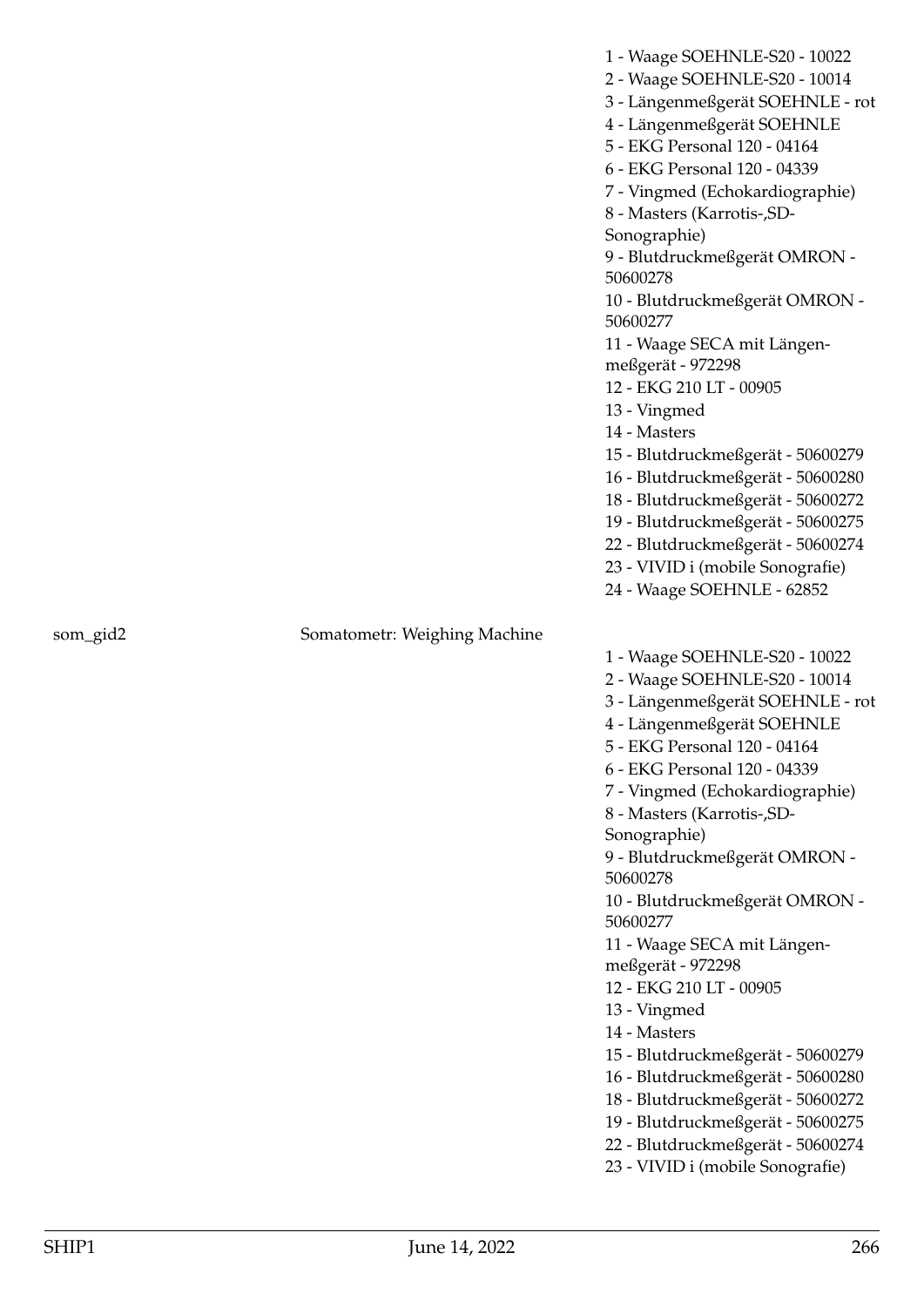## som\_bsnr Somatometr: Particularities

- 0 ohne besondere Vorkommnisse
- 1 besonderes Vorkommnis
- 7 unter Altersgrenze
- 8 nicht erhebbar
- 9 Verweigerung

| som_groe        | Somatometr: Length    |
|-----------------|-----------------------|
| som_gew         | Somatometr: Weight    |
| som_tail        | Somatometr: Waisp     |
| som_huef        | Somatometr: Hip       |
| som_note        | Somatometr: Notices   |
| <b>ECGRECOR</b> | <b>ECG Recording</b>  |
| ekg_end         | ECG: End              |
| ekg_beg         | <b>ECG: Start</b>     |
|                 |                       |
| ekg_usnr        | <b>ECG</b> : Observer |
| ekg_grid        | <b>ECG</b> : Device   |
|                 |                       |
|                 |                       |
|                 |                       |

1 - Waage SOEHNLE-S20 - 10022 2 - Waage SOEHNLE-S20 - 10014 3 - Längenmeßgerät SOEHNLE - rot 4 - Längenmeßgerät SOEHNLE 5 - EKG Personal 120 - 04164 6 - EKG Personal 120 - 04339 7 - Vingmed (Echokardiographie) 8 - Masters (Karrotis-,SD-Sonographie) 9 - Blutdruckmeßgerät OMRON - 50600278 10 - Blutdruckmeßgerät OMRON - 50600277 11 - Waage SECA mit Längenmeßgerät - 972298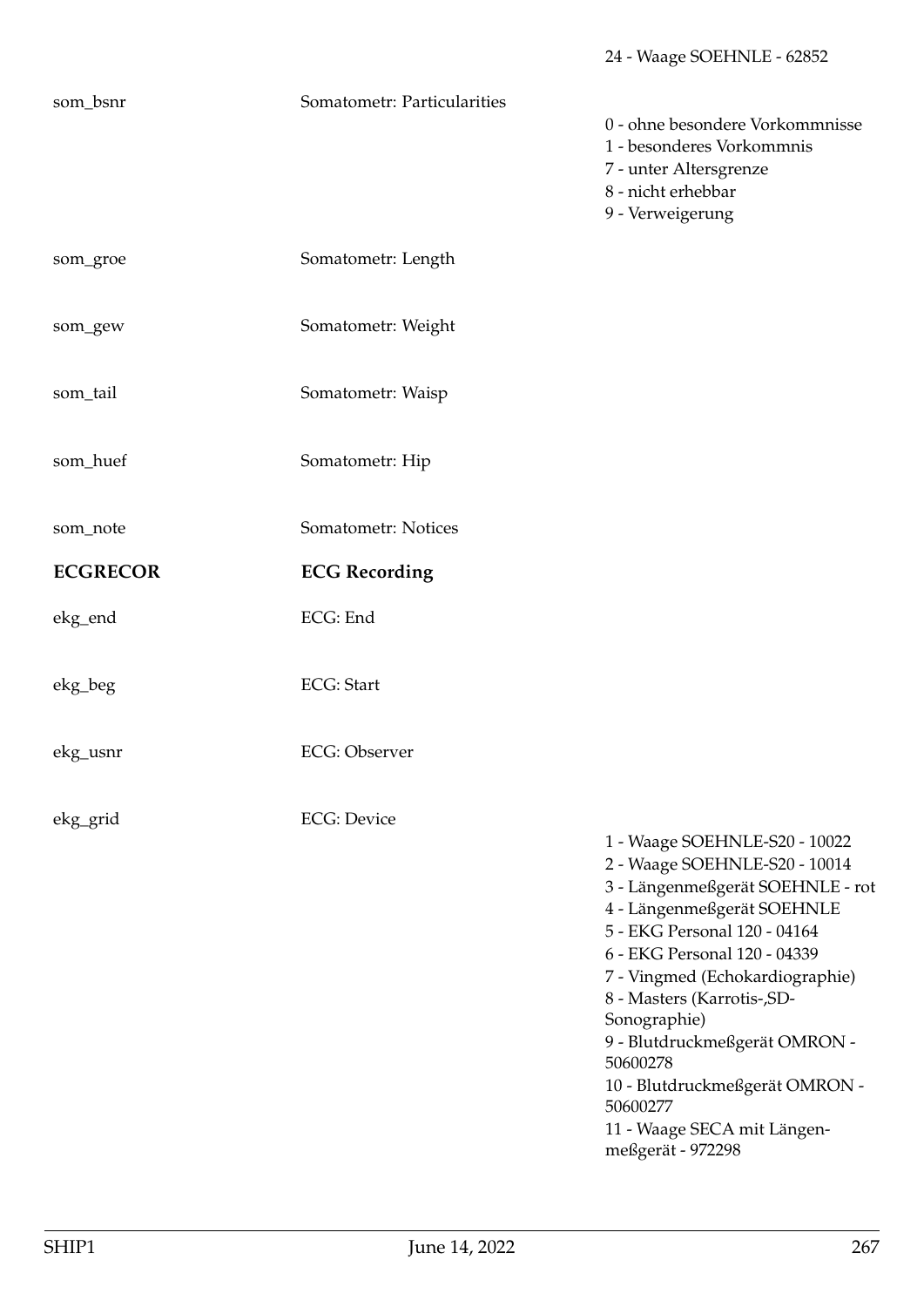|                 |                              | 12 - EKG 210 LT - 00905<br>13 - Vingmed<br>14 - Masters<br>15 - Blutdruckmeßgerät - 50600279<br>16 - Blutdruckmeßgerät - 50600280<br>18 - Blutdruckmeßgerät - 50600272<br>19 - Blutdruckmeßgerät - 50600275<br>22 - Blutdruckmeßgerät - 50600274<br>23 - VIVID i (mobile Sonografie)<br>24 - Waage SOEHNLE - 62852 |
|-----------------|------------------------------|--------------------------------------------------------------------------------------------------------------------------------------------------------------------------------------------------------------------------------------------------------------------------------------------------------------------|
| ekg_pace        | <b>ECG</b> : Pacemaker       | $0$ - nein<br>$1 - ja$                                                                                                                                                                                                                                                                                             |
| ekg_bsnr        | <b>ECG</b> : Particularities | 0 - ohne besondere Vorkommnisse<br>1 - besonderes Vorkommnis<br>7 - unter Altersgrenze<br>8 - nicht erhebbar<br>9 - Verweigerung                                                                                                                                                                                   |
| ekg_note        | <b>ECG: Notices</b>          |                                                                                                                                                                                                                                                                                                                    |
|                 |                              |                                                                                                                                                                                                                                                                                                                    |
| <b>ECGPROCE</b> | <b>ECG Processings</b>       |                                                                                                                                                                                                                                                                                                                    |
| qt_dis          | ECG: QT dispersion (ms)      |                                                                                                                                                                                                                                                                                                                    |
| qtc_dis         | ECG: QTc dispersion (ms)     |                                                                                                                                                                                                                                                                                                                    |
| p_dur           | <b>ECG</b> : P duration      |                                                                                                                                                                                                                                                                                                                    |
| qrs_dur         | ECG: QRS duration            |                                                                                                                                                                                                                                                                                                                    |
| qt_int          | ECG: QT interval             |                                                                                                                                                                                                                                                                                                                    |
| qtc_int         | ECG: QTc interval            |                                                                                                                                                                                                                                                                                                                    |
| heart_r         | ECG: Heart rate (bpm)        |                                                                                                                                                                                                                                                                                                                    |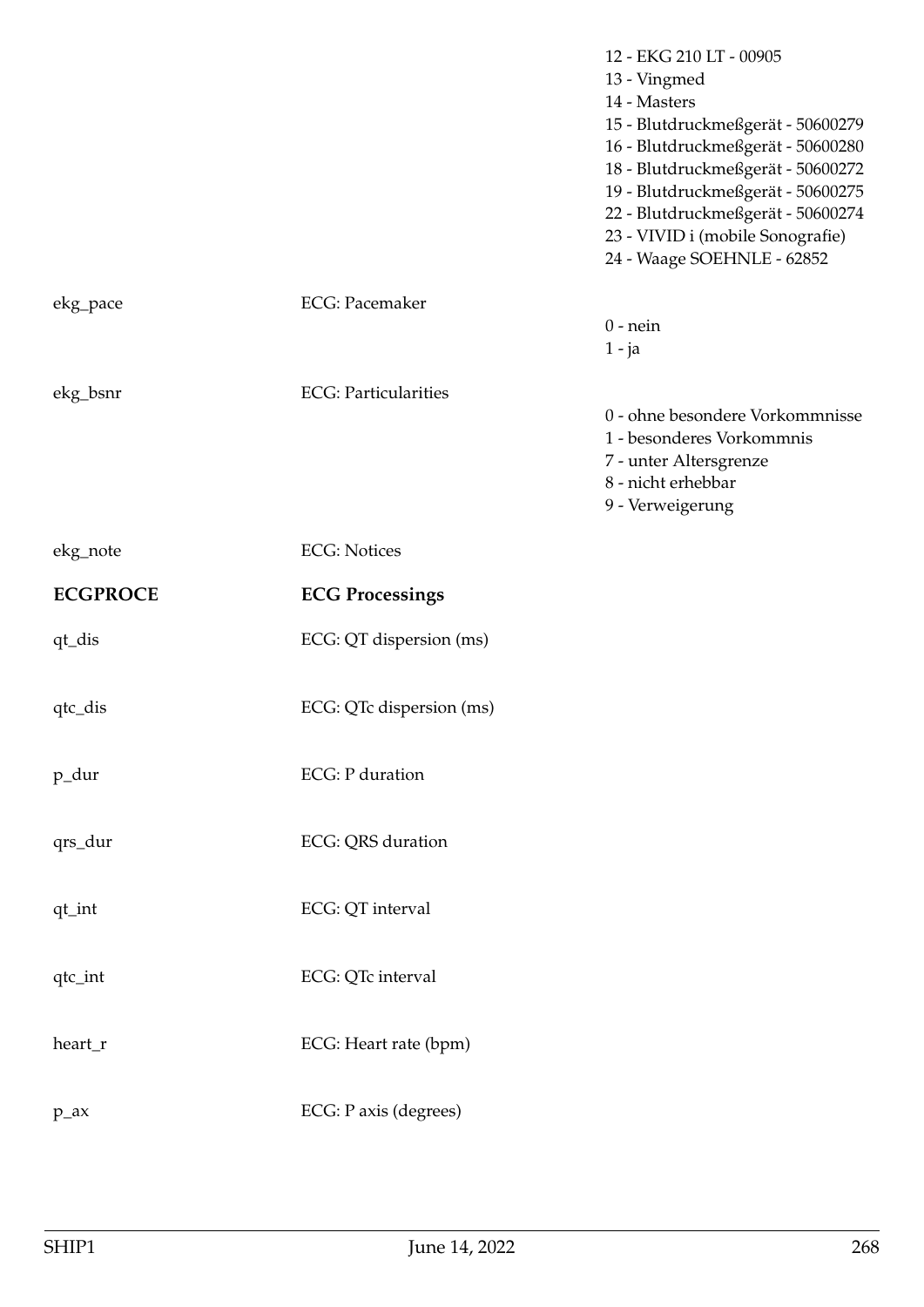| qrs_ax   | ECG: QRS axis (degrees)            |
|----------|------------------------------------|
| $t_{ax}$ | ECG: T axis (degrees)              |
| miq1     | ECG: min Q amplitude in lead I     |
| maqrs1   | ECG: max QRS amplitude in lead I   |
| miqrs1   | ECG: min QRS amplitude in lead I   |
| miq2     | ECG: min Q amplitude in lead II    |
| maqrs2   | ECG: max QRS amplitude in lead II  |
| miqrs2   | ECG: min QRS amplitude in lead II  |
| miq3     | ECG: min Q amplitude in lead III   |
| maqrs3   | ECG: max QRS amplitude in lead III |
| miqrs3   | ECG: min QRS amplitude in lead III |
| miqavr   | ECG: min Q amplitude aVR           |
| maqrsr   | ECG: max QRS amplitude aVR         |
| miqrsr   | ECG: min QRS amplitude aVR         |
| miqavl   | ECG: min Q amplitude aVL           |
| maqrsl   | ECG: max QRS amplitude aVL         |
| miqrsl   | ECG: min QRS amplitude aVL         |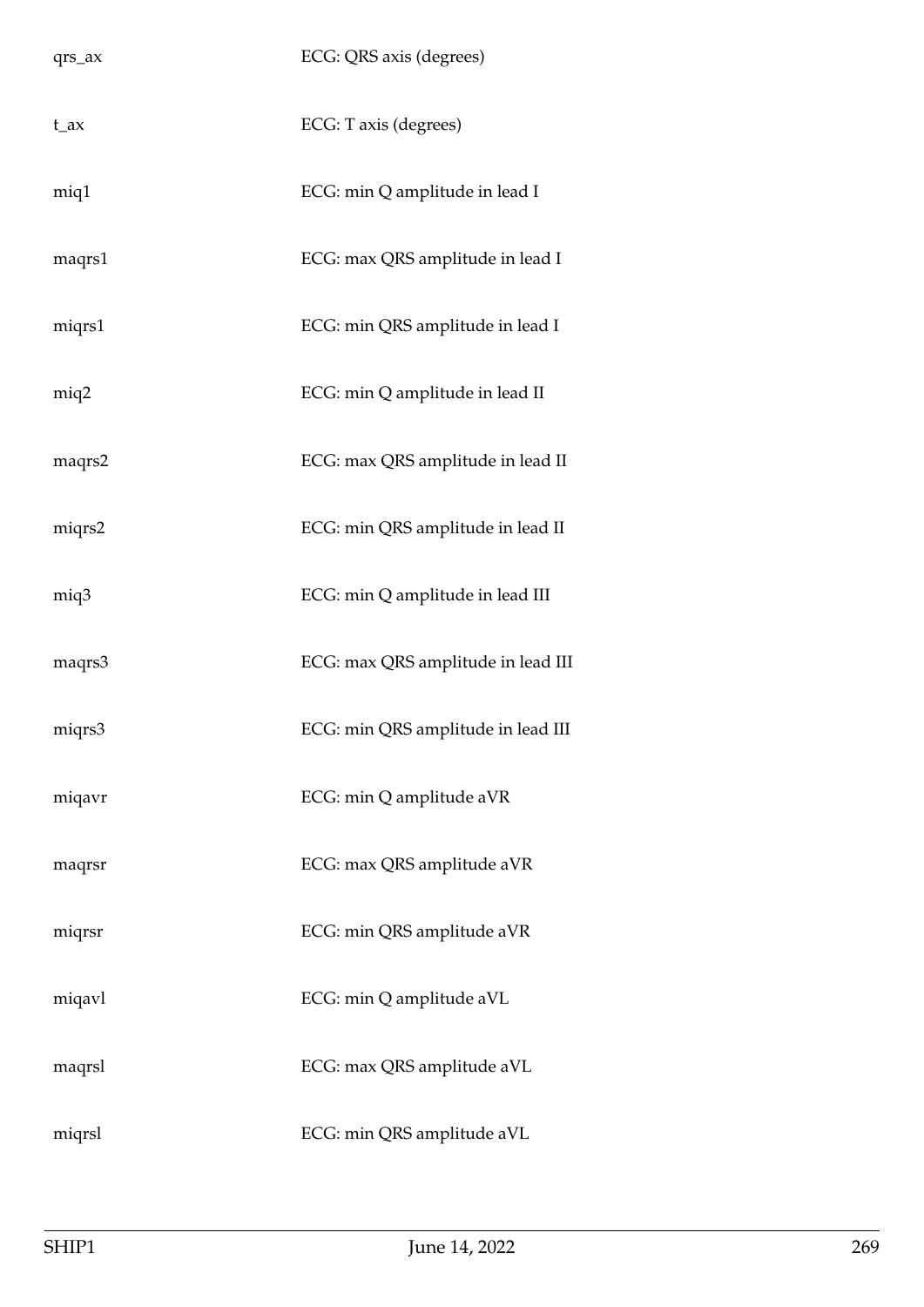| miqavf              | ECG: min Q amplitude aVF   |
|---------------------|----------------------------|
| maqrsf              | ECG: max QRS amplitude aVF |
| miqrsf              | ECG: min QRS amplitude aVF |
| $miq_v1$            | ECG: min Q amplitude V1    |
| maqrsv1             | ECG: max QRS amplitude V1  |
| miqrsv1             | ECG: min QRS amplitude V1  |
| $miq_v^2$           | ECG: min Q amplitude V2    |
| maqrsv2             | ECG: max QRS amplitude V2  |
| miqrsv2             | ECG: min QRS amplitude V2  |
| $miq_v3$            | ECG: min Q amplitude V3    |
| maqrsv3             | ECG: max QRS amplitude V3  |
| miqrsv3             | ECG: min QRS amplitude V3  |
| $miq_v4$            | ECG: min Q amplitude V4    |
| maqrsv4             | ECG: max QRS amplitude V4  |
| miqrsv4             | ECG: min QRS amplitude V4  |
| $miq_v5$            | ECG: min Q amplitude V5    |
| maqrsv <sub>5</sub> | ECG: max QRS amplitude V5  |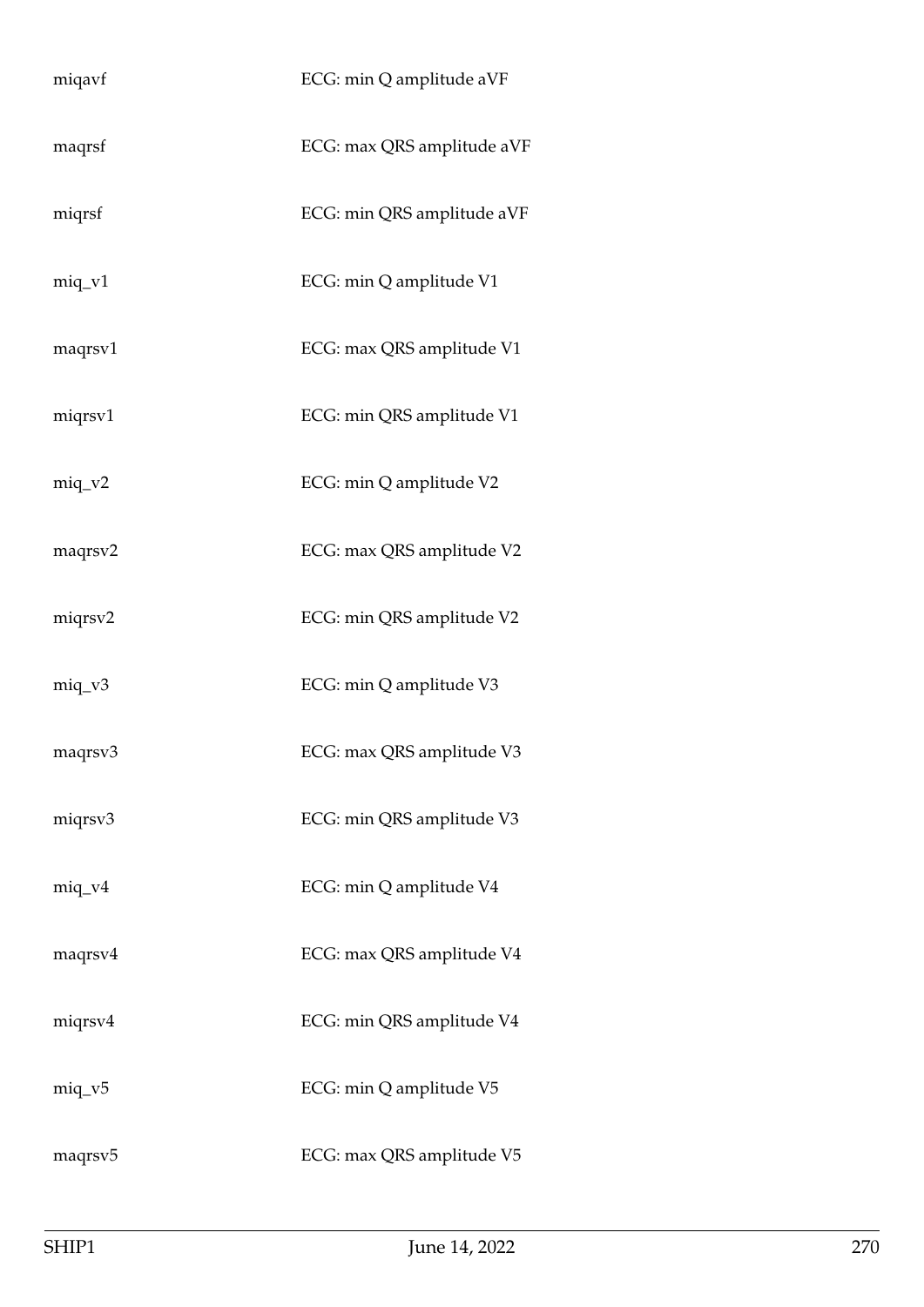| miqrsv5 | ECG: min QRS amplitude V5      |                                                                              |
|---------|--------------------------------|------------------------------------------------------------------------------|
| miq_v6  | ECG: min Q amplitude V6        |                                                                              |
| maqrsv6 | ECG: min QRS amplitude V6      |                                                                              |
| miqrsv6 | ECG: min QRS amplitude V6      |                                                                              |
| major1  | ECG: major 1-code              |                                                                              |
| major2  | ECG: major 2-code              |                                                                              |
| major3  | ECG: major 3-code              |                                                                              |
| major4  | ECG: major 4-code              |                                                                              |
| major5  | ECG: major 5-code              |                                                                              |
| major6  | ECG: major 6-code              |                                                                              |
| major7  | ECG: major 7-code              |                                                                              |
| major8  | ECG: major 8-code              |                                                                              |
| major9  | ECG: major 9-code              |                                                                              |
| lbbb    | ECG: left bundle branch block  | $0$ - absent<br>1 - consider<br>2 - possible<br>3 - probable<br>4 - definite |
| rbbb    | ECG: right bundle branch block | $0$ - absent                                                                 |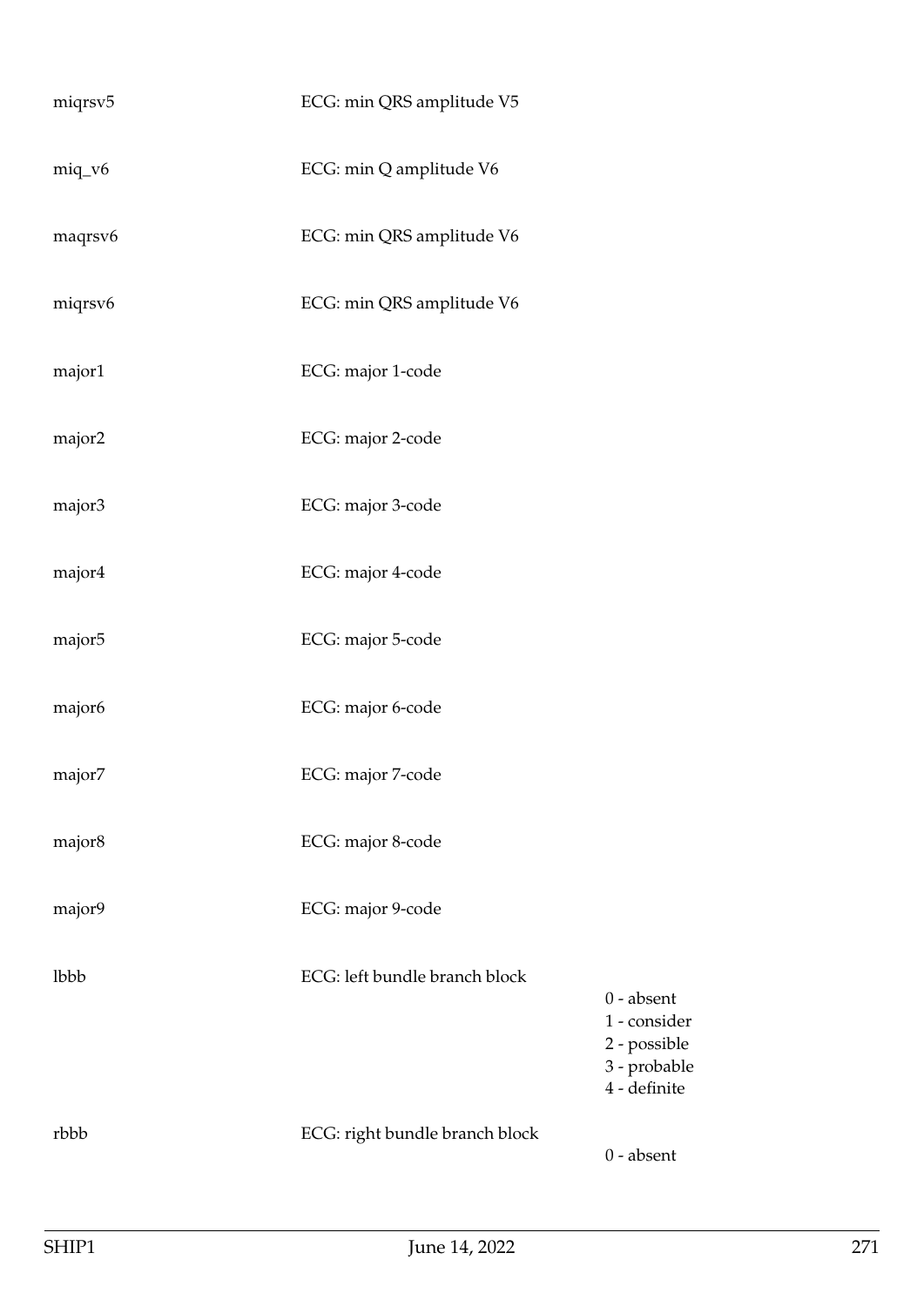|       |                                           | 1 - consider<br>2 - possible<br>3 - probable<br>4 - definite                  |
|-------|-------------------------------------------|-------------------------------------------------------------------------------|
| irbbb | ECG: incomplete right bundle branch block | $0$ - absent<br>1 - consider<br>2 - possible<br>3 - probable<br>4 - definite  |
| lafb  | ECG: left anterior fascicular block       | $0$ - absent<br>1 - consider<br>2 - possible<br>3 - probable<br>4 - definite  |
| lpfb  | ECG: left posterior fascicular block      | $0$ - absent<br>1 - consider<br>2 - possible<br>3 - probable<br>4 - definite  |
| icd   | ECG: intraventricular conduction defect   | $0$ - absent<br>$1 -$ slight<br>2 - moderate<br>3 - marked<br>4 - very strong |
| wpw   | ECG: Wolff-Parkinson-Wight syndrome       | $0$ - absent<br>1 - consider<br>2 - possible<br>3 - probable<br>4 - definite  |
| lvh   | ECG: left ventricular hypertrophy         | $0$ - absent<br>1 - consider<br>2 - possible<br>3 - probable<br>4 - definite  |
| rvh   | ECG: right ventricular hypertrophy        | $0$ - absent<br>1 - consider                                                  |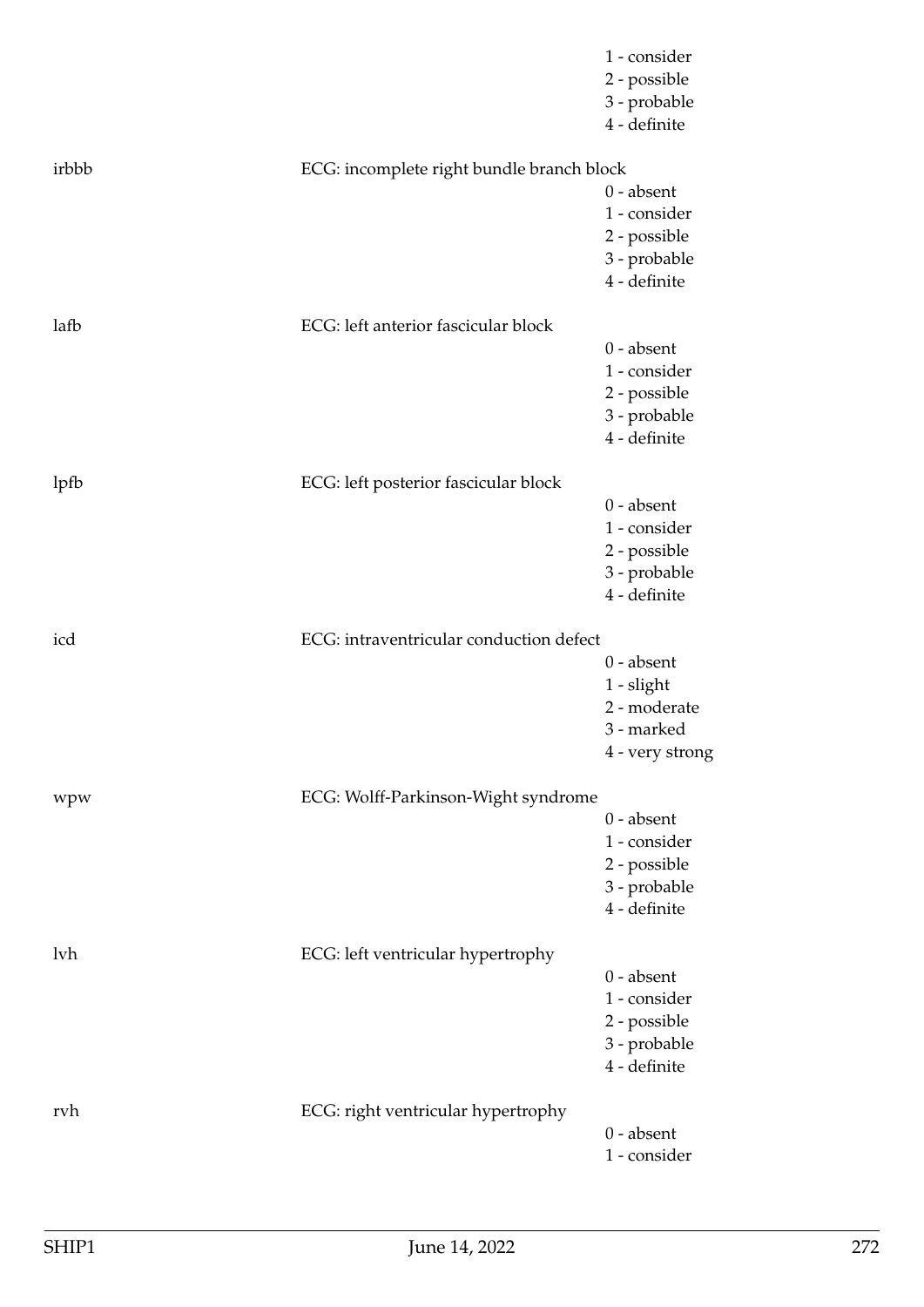|      |                                     | 2 - possible<br>3 - probable<br>4 - definite                                                                                                                                                         |
|------|-------------------------------------|------------------------------------------------------------------------------------------------------------------------------------------------------------------------------------------------------|
| ami  | ECG: anterior myocardial infarction | $0$ - absent<br>1 - consider<br>2 - possible<br>3 - probable<br>4 - definite                                                                                                                         |
| imi  | ECG: inferior myocardial infarction | $0$ - absent<br>1 - consider<br>2 - possible<br>3 - probable<br>4 - definite                                                                                                                         |
| ste  | <b>ECG</b> : ST elevation           | $0$ - absent<br>1 - anterior site<br>2 - inferior site                                                                                                                                               |
| std  | ECG: ST depression                  | $0$ - absent<br>1 - anterior site<br>2 - inferior site                                                                                                                                               |
| ra   | ECG: repolarization abnormality     | $0$ - absent<br>$1$ - slight<br>2 - moderate<br>3 - marked<br>4 - very strong                                                                                                                        |
| rhyt | ECG: rhythm                         | $0$ - other rhythm<br>1 - sinus rhythm<br>2 - sinus arrhythmia<br>3 - atrial rhythm<br>4 - atrial flutter<br>5 - atrial fibrillation<br>6 - AV junctional rhythm<br>7 - supraventricular tachycardia |
| rr   | S1-DUR: RR                          |                                                                                                                                                                                                      |
| pr   | S1-DUR: Pr                          |                                                                                                                                                                                                      |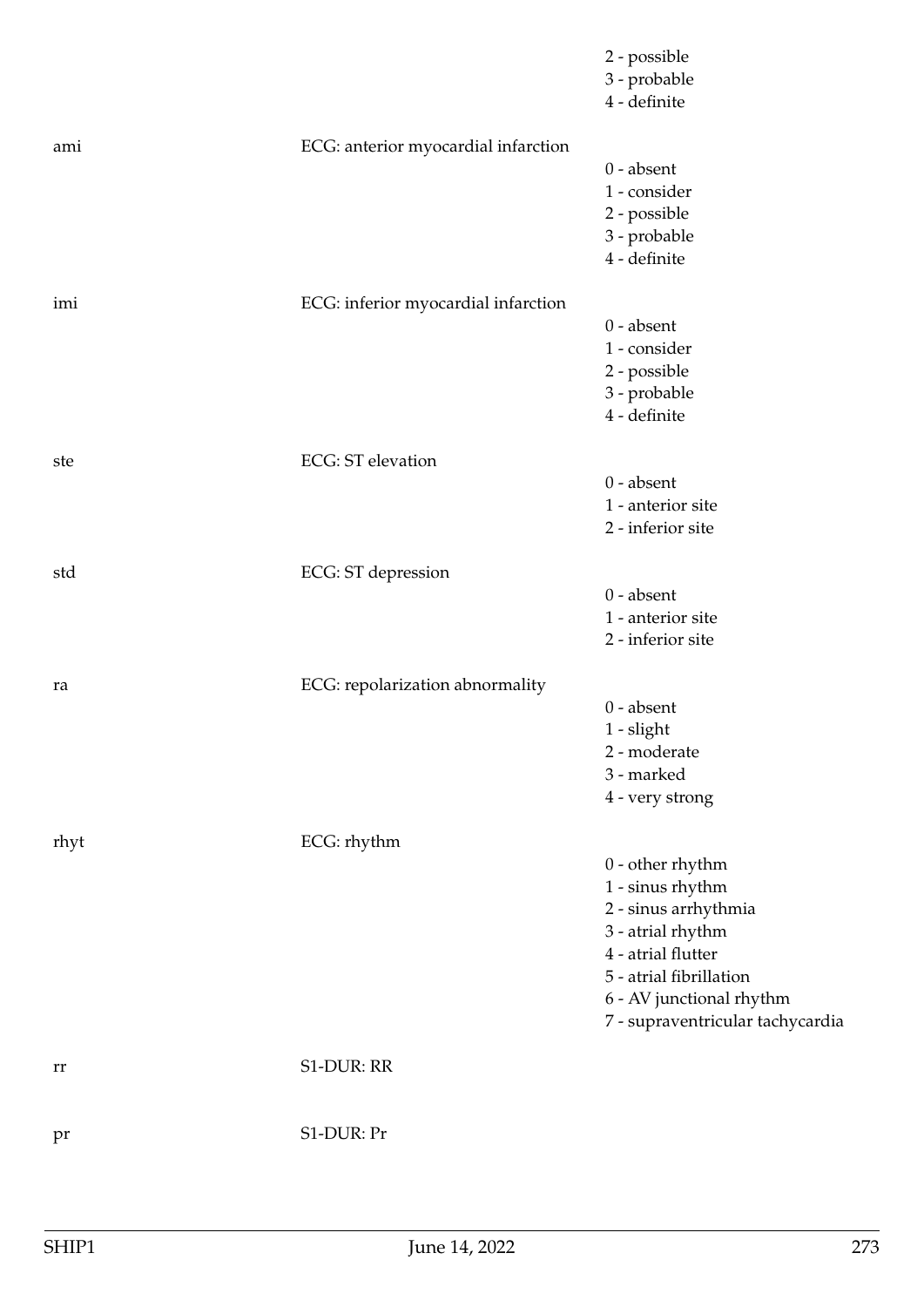## av\_block S1-AVB: degree AV block

0 - absent

1 - 1st degree AV block

2 - 2nd degree AV block

3 - 3st degree AV block

morris\_index ECG, p\_wave: Morris index (max. amplitude x duration of the terminal negative P-wave in V1) (microV \* ms)

p\_wave\_amp ECG, p\_wave: P-wave amplitude (microV)

p\_wave\_dur ECG, p\_wave: P-wave duration (ms)

p\_wave\_lead\_avf ECG, p\_wave: lead aVF (microV \* ms)

p\_wave\_lead\_avl ECG, p\_wave: lead aVL (microV \* ms)

p\_wave\_lead\_avr ECG, p\_wave: lead aVR (microV \* ms)

p\_wave\_lead\_i ECG, p\_wave: lead I (microV \* ms)

p\_wave\_lead\_ii ECG, p\_wave: lead II (microV \* ms)

p\_wave\_lead\_iii ECG, p\_wave: lead III (microV \* ms)

p\_wave\_lead\_v1 ECG, p\_wave: lead V1 (microV \* ms)

p\_wave\_lead\_v2 ECG, p\_wave: lead V2 (microV \* ms)

p\_wave\_lead\_v3 ECG, p\_wave: lead V3 (microV \* ms)

p\_wave\_lead\_v4  $ECG$ , p\_wave: lead V4 (microV \* ms)

p\_wave\_lead\_v5 ECG, p\_wave: lead V5 (microV \* ms)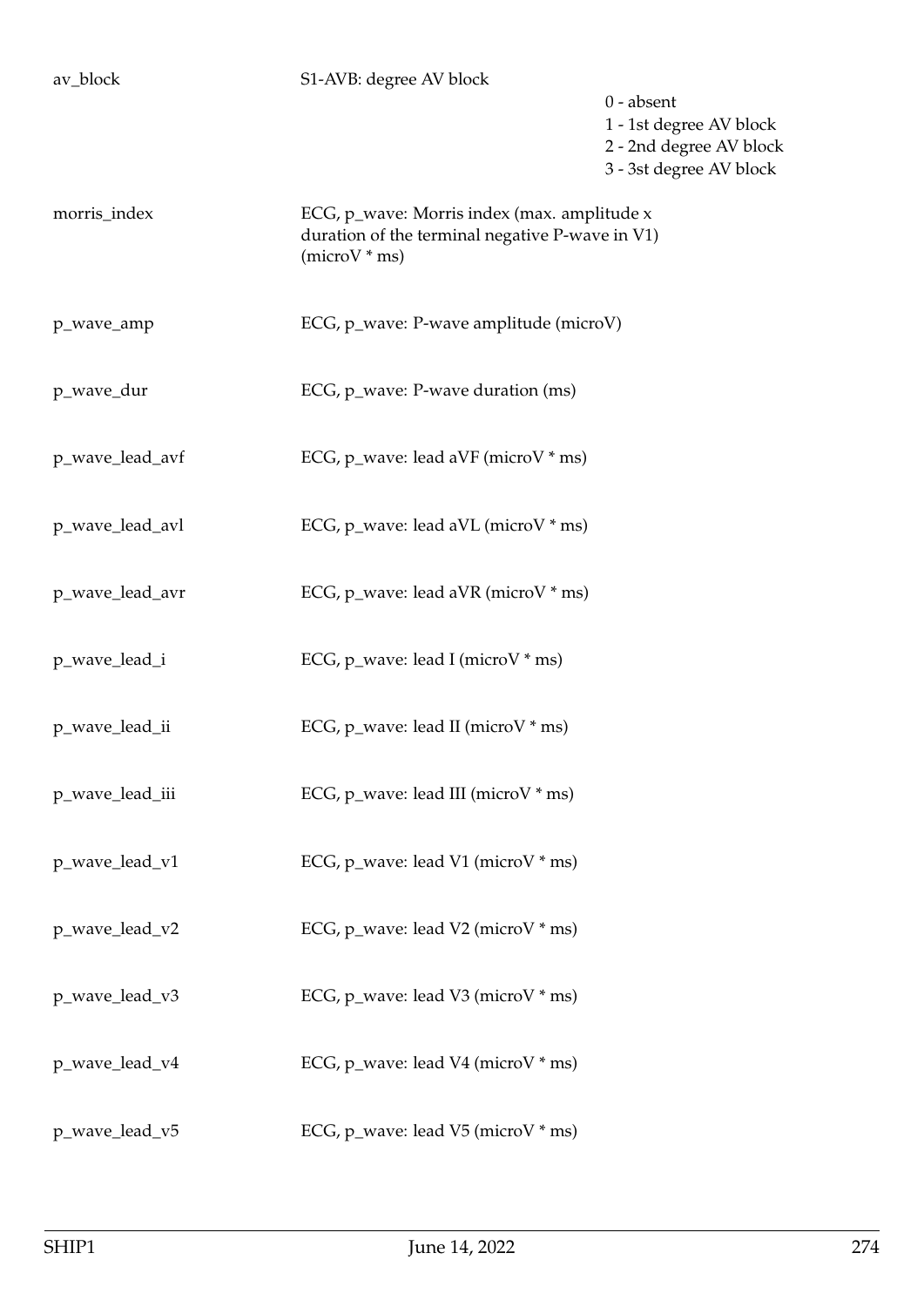| p_wave_lead_v6  | ECG, p_wave: lead V6 (microV * ms)                   |                                                                                                                                  |
|-----------------|------------------------------------------------------|----------------------------------------------------------------------------------------------------------------------------------|
| p_wave_max      | ECG, p_wave: max of the areas (microV $*$ ms)        |                                                                                                                                  |
| <b>BLOODURI</b> | <b>Blood and Urine Sampling, General Information</b> |                                                                                                                                  |
| blt_usnr        | <b>Blood Sampling: Observer</b>                      |                                                                                                                                  |
| blt_beg         | <b>Blood Sampling: Start</b>                         |                                                                                                                                  |
| blt_end         | Blood Sampling: End                                  |                                                                                                                                  |
| blt_diab        | <b>Blood Sampling: Diabetes?</b>                     | $0$ - nein<br>$1 - ja$<br>8 - nicht erhebbar<br>9 - Verweigerung                                                                 |
| blt_fali        | <b>Blood Sampling: Coumarines?</b>                   | $0$ - nein<br>$1 - ja$<br>8 - nicht erhebbar<br>9 - Verweigerung                                                                 |
| blt_grav        | <b>Blood Sampling: Pregnancy</b>                     | $0$ - nein<br>$1 - ja$<br>8 - nicht erhebbar<br>9 - Verweigerung                                                                 |
| blt_ssw         | Blood Sampling: Week of Pregnancy                    |                                                                                                                                  |
| blt_ssm         | Blood Sampling: Month of Pregnancy                   |                                                                                                                                  |
| blt_bsnr        | <b>Blood Sampling: Particularities</b>               | 0 - ohne besondere Vorkommnisse<br>1 - besonderes Vorkommnis<br>7 - unter Altersgrenze<br>8 - nicht erhebbar<br>9 - Verweigerung |
| blt_note        | <b>Blood Sampling: Which Particularities</b>         |                                                                                                                                  |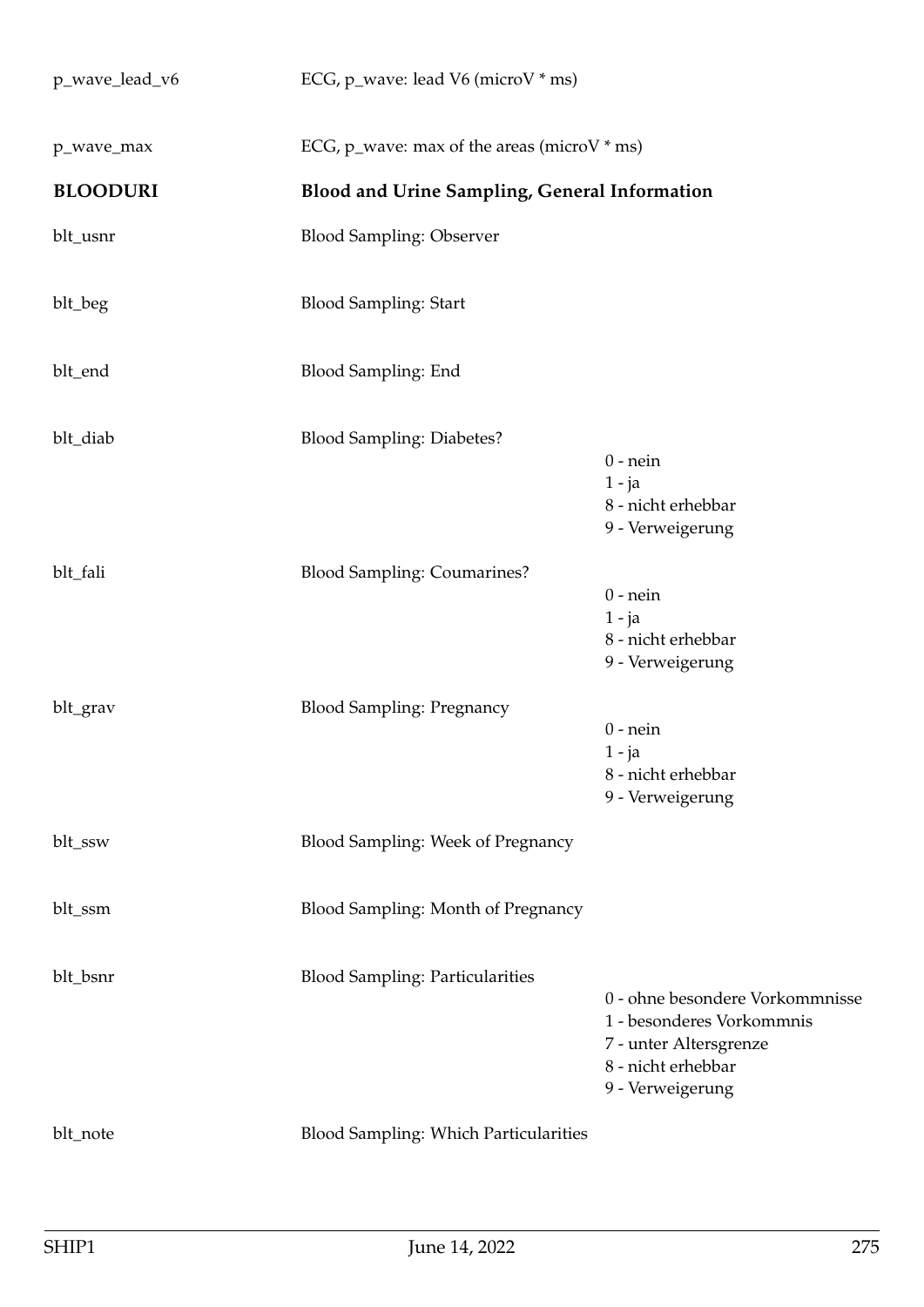| blt_ess         | <b>Blood Sampling: Nonfasting?</b>    | $0$ - nein<br>$1 - ja$<br>8 - nicht erhebbar<br>9 - Verweigerung                                                                                           |
|-----------------|---------------------------------------|------------------------------------------------------------------------------------------------------------------------------------------------------------|
| blt_zeit        | Blood Sampling: Time of last Meal?    |                                                                                                                                                            |
| blt_vol         | Blood Sampling: Amount of Blood Taken |                                                                                                                                                            |
| blt_mens        | <b>Blood Sampling: Menstruation</b>   | $0$ - nein<br>$1 - ja$<br>8 - nicht erhebbar<br>9 - Verweigerung                                                                                           |
| blt_urin        | Blood Sampling: Spot Urine Possible?  | $0$ - nein<br>$1 - ja$<br>8 - nicht erhebbar<br>9 - Verweigerung                                                                                           |
| <b>NEUROLOG</b> | <b>Neurological Examination</b>       |                                                                                                                                                            |
| neu_bsnr        | Neuroscreening: Particularities       | 0 - ohne besondere Vorkommnisse<br>1 - besonderes Vorkommnis<br>7 - unter Altersgrenze<br>8 - nicht erhebbar<br>9 - Verweigerung                           |
| neu_note        | Neuroscreening: Notices               |                                                                                                                                                            |
| neu_usnr        | Neuroscreening: Observer              |                                                                                                                                                            |
| neu_gang        | Neuroscreening: Gait                  | 0 - normal<br>1 - langsamer Gang<br>2 - mühsamer Gang<br>3 - schwere Gangstörung<br>4 - laufen nicht möglich<br>8 - nicht beurteilbar<br>9 - nicht erhoben |
| neu_circ        |                                       |                                                                                                                                                            |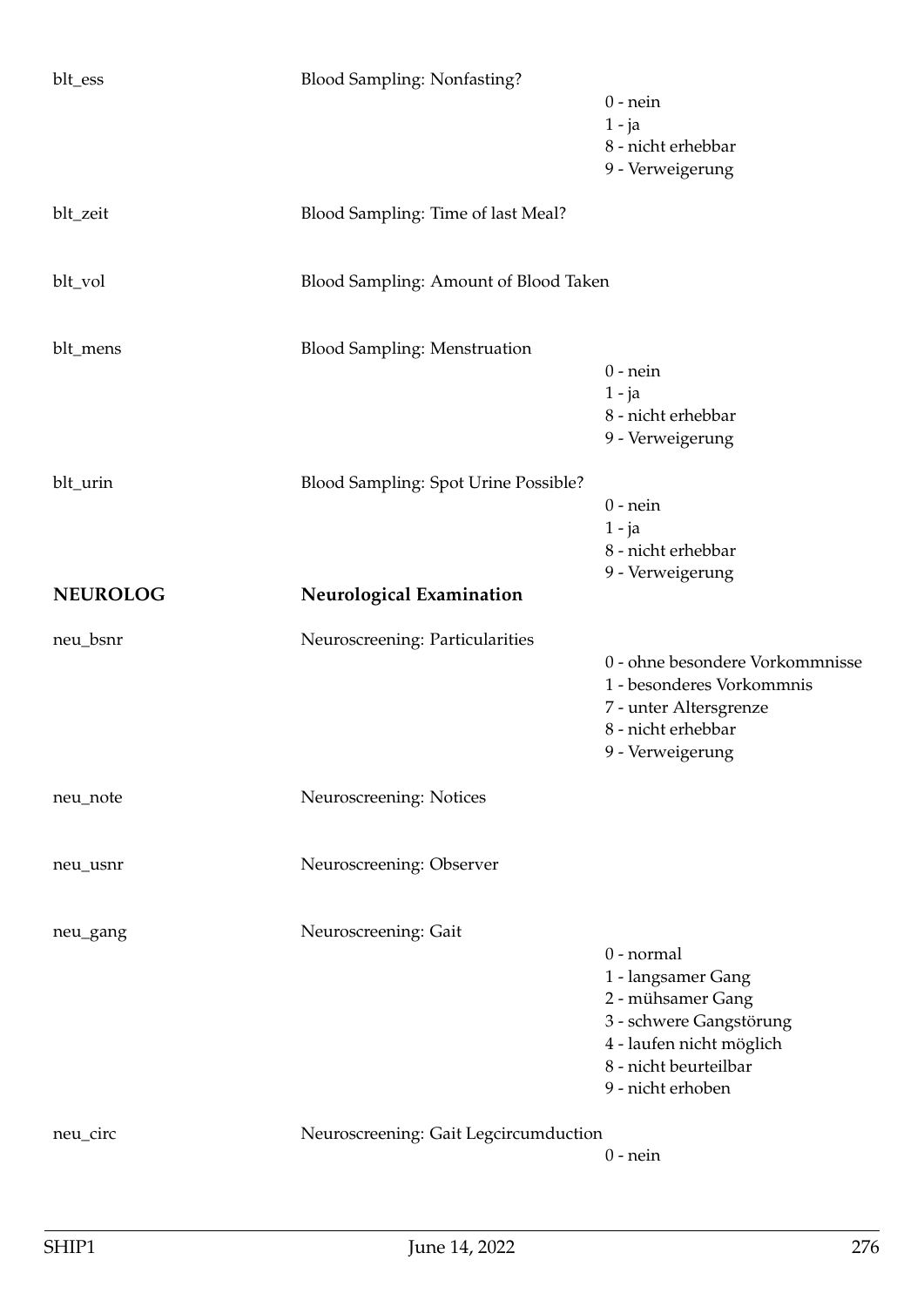|          |                                       | $1 - ja$<br>8 - nicht beurteilbar<br>9 - nicht erhoben                                                                                                                               |
|----------|---------------------------------------|--------------------------------------------------------------------------------------------------------------------------------------------------------------------------------------|
| neu_brei | Neuroscreening: Gait wide             | $0$ - nein<br>$1 - ja$<br>8 - nicht beurteilbar<br>9 - nicht erhoben                                                                                                                 |
| neu_hink | Neuroscreening: Gait Limping/Dragging | $0$ - nein<br>$1 - ja$<br>8 - nicht beurteilbar<br>9 - nicht erhoben                                                                                                                 |
| neu_pare | Neuroscreening: Gait Paresis          | $0$ - nein<br>$1 - ja$<br>8 - nicht beurteilbar<br>9 - nicht erhoben                                                                                                                 |
| neu_mit  | Neuroscreening: Gait Arm Swinging     | $0$ - nein<br>$1 - ja$<br>8 - nicht beurteilbar<br>9 - nicht erhoben                                                                                                                 |
| neu_kine | Neuroscreening: Brady-/Hypokinesis    | 0 - keine<br>1 - diskrete Verlangsamung<br>2 - leichtgradige Verlangsamung<br>3 - mäßige Verlangsamung<br>4 - erhebliche Verlangsamung<br>8 - nicht beurteilbar<br>9 - nicht erhoben |
| neu_absi | Neuroscreening: Arm Drift             | $0$ - nein<br>$1 - ja$<br>8 - nicht beurteilbar<br>9 - nicht erhoben                                                                                                                 |
| neu_arm  | Neuroscreening: Arm Weakness          | $0$ - nein<br>$1 - ja$<br>8 - nicht beurteilbar<br>9 - nicht erhoben                                                                                                                 |
| neu_fall | Neuroscreening: Tnedency to Fall      |                                                                                                                                                                                      |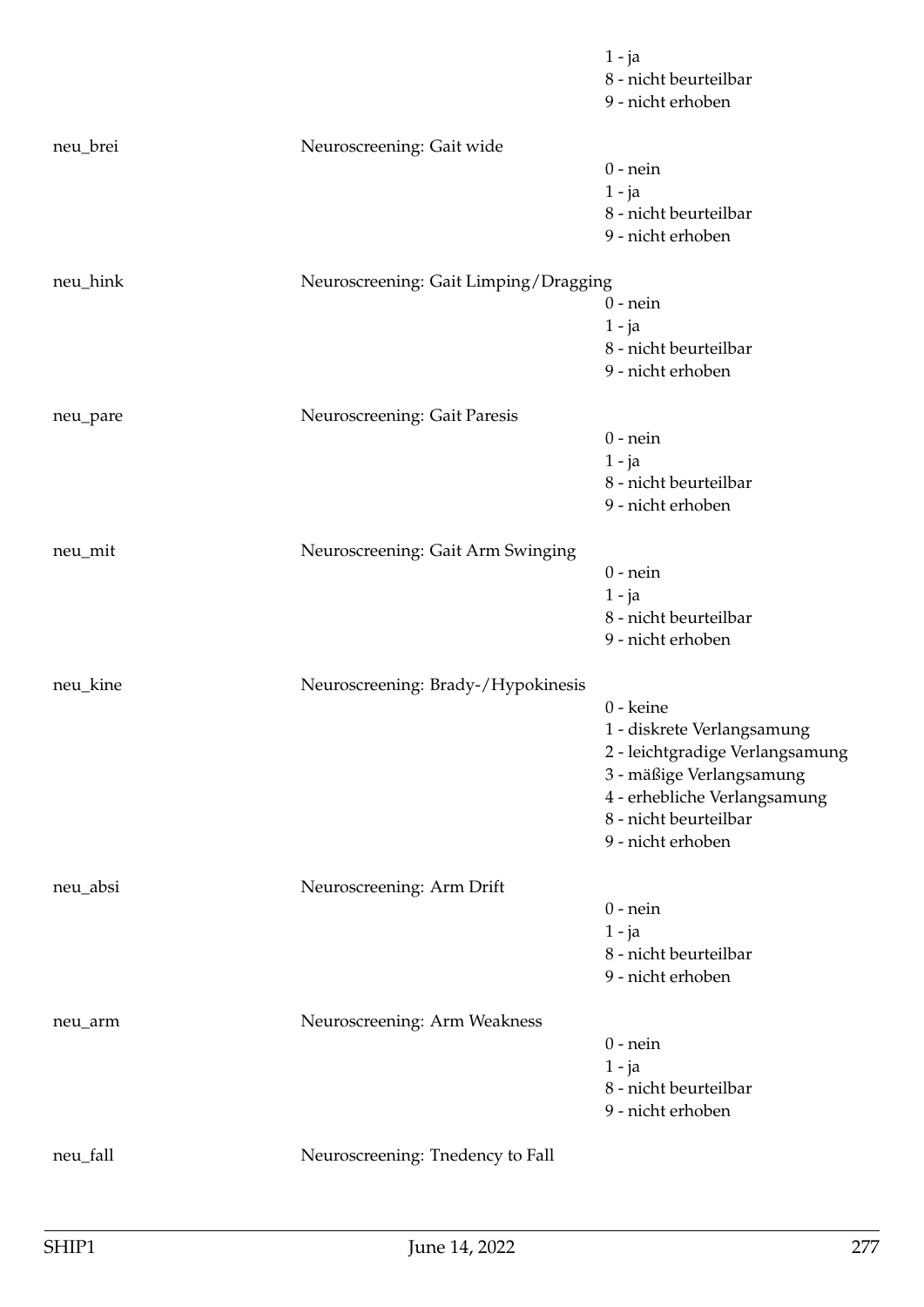|           |                                     | $0$ - nein<br>$1 - ja$<br>8 - nicht beurteilbar<br>9 - nicht erhoben                                                                                                                                                    |
|-----------|-------------------------------------|-------------------------------------------------------------------------------------------------------------------------------------------------------------------------------------------------------------------------|
| neu_rigid | Neuroscreening: Rigidity            | 0 - keine<br>1 - diskrete Rigidität<br>2 - leichte bis mäßige Rigidität<br>3 - erheblicher Rigor<br>4 - schwere Rigidität<br>8 - nicht beurteilbar<br>9 - nicht erhoben                                                 |
| neu_halt  | Neuroscreening: Intention Tremor    | 0 - nicht vorhanden<br>1 - leichter Tremor<br>2 - mittlere Amplituden nur während<br>Bewegung<br>3 - mittlere Amplituden auch bei Hal-<br>tetremor<br>4 - hohe Amplituden<br>8 - nicht beurteilbar<br>9 - nicht erhoben |
| neu_ruhe  | Neuroscreening: Hand Rest Tremor    | 0 - nicht vorhanden<br>1 - leichter Tremor<br>2 - kleine Amplitude<br>3 - mittlere Amplitude<br>4 - große Amplitude<br>8 - nicht beurteilbar<br>9 - nicht erhoben                                                       |
| neu_aspr  | Neuroscreening: Language            | $0$ - normal<br>1 - geringer Verlust der Ausdruck-<br>skraft<br>2 - mäßig beeinträchtigt<br>3 - erheblich beeinträchtigt<br>4 - unverständlich<br>8 - nicht beurteilbar<br>9 - nicht erhoben                            |
| neu_kopf  | Neuroscreening: Head Nodding Tremor | $0$ - nein<br>$1 - ja$<br>8 - nicht beurteilbar<br>9 - nicht erhoben                                                                                                                                                    |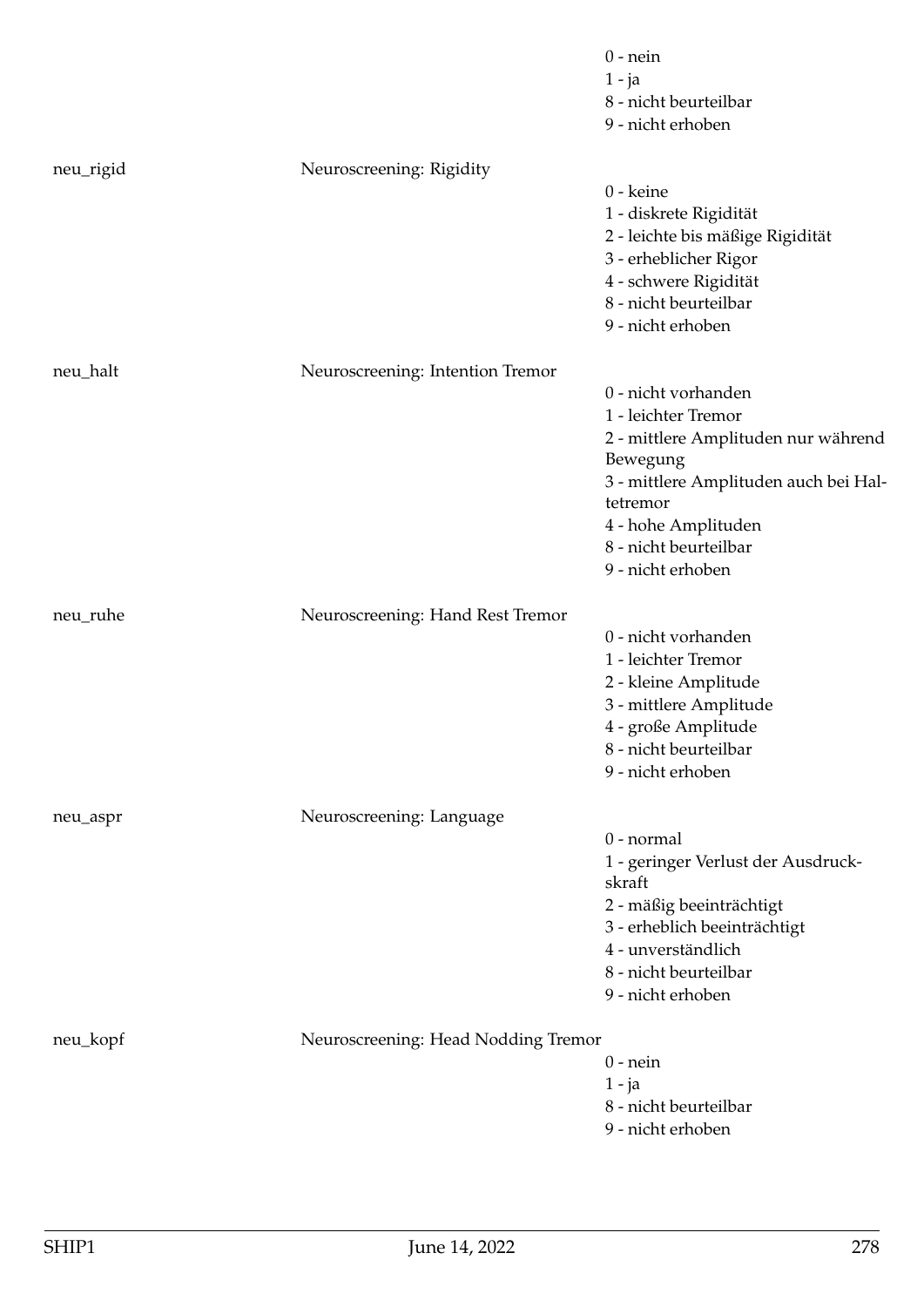|                                    | Neuroscreening: Torticollis                                |                                                                |
|------------------------------------|------------------------------------------------------------|----------------------------------------------------------------|
|                                    |                                                            | $0$ - nein<br>$1 - ja$                                         |
|                                    |                                                            | 8 - nicht beurteilbar                                          |
|                                    |                                                            | 9 - nicht erhoben                                              |
| neu_grim                           | Neuroscreening: Involuntary Grimassing                     |                                                                |
|                                    |                                                            | $0$ - nein                                                     |
|                                    |                                                            | $1 - ja$<br>8 - nicht beurteilbar                              |
|                                    |                                                            | 9 - nicht erhoben                                              |
| neu_schw                           | Neuroscreening: Severity                                   |                                                                |
|                                    |                                                            | 0 - nicht krank                                                |
|                                    |                                                            | 1 - Grenzfall                                                  |
|                                    |                                                            | 2 - leicht krank                                               |
|                                    |                                                            | 3 - mäßig krank                                                |
|                                    |                                                            | 4 - deutlich krank                                             |
|                                    |                                                            | 5 - schwer krank                                               |
|                                    |                                                            | 6 - extrem schwer krank                                        |
|                                    |                                                            | 8 - nicht beurteilbar                                          |
|                                    |                                                            | 9 - nicht erhoben                                              |
| neu_diag                           | Neuroscreening: Diagnoses                                  |                                                                |
| <b>ULTRASOU</b><br><b>ECHOALLG</b> | <b>Ultrasound examination</b><br>Echo, General Information |                                                                |
|                                    |                                                            |                                                                |
| ech_usnr                           | Echo: Observer                                             |                                                                |
|                                    |                                                            |                                                                |
| ech_grid                           | Echo: Device                                               |                                                                |
|                                    |                                                            | 1 - Waage SOEHNLE-S20 - 10022                                  |
|                                    |                                                            | 2 - Waage SOEHNLE-S20 - 10014                                  |
|                                    |                                                            | 3 - Längenmeßgerät SOEHNLE - rot<br>4 - Längenmeßgerät SOEHNLE |
|                                    |                                                            | 5 - EKG Personal 120 - 04164                                   |
|                                    |                                                            | 6 - EKG Personal 120 - 04339                                   |
|                                    |                                                            | 7 - Vingmed (Echokardiographie)                                |
|                                    |                                                            | 8 - Masters (Karrotis-, SD-                                    |
|                                    |                                                            | Sonographie)                                                   |
|                                    |                                                            | 9 - Blutdruckmeßgerät OMRON -<br>50600278                      |
|                                    |                                                            | 10 - Blutdruckmeßgerät OMRON -<br>50600277                     |
|                                    |                                                            | 11 - Waage SECA mit Längen-                                    |
|                                    |                                                            | meßgerät - 972298<br>12 - EKG 210 LT - 00905                   |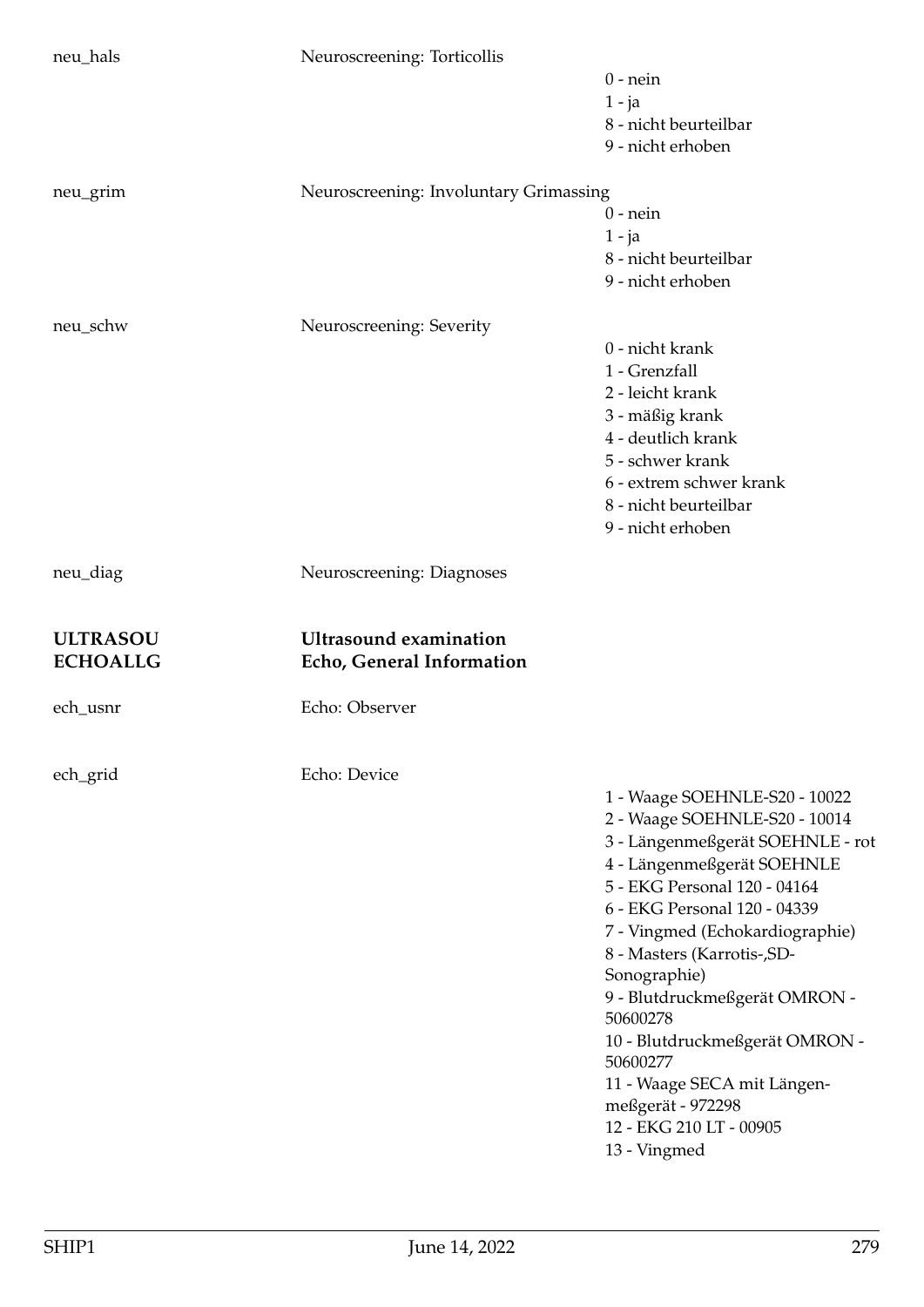|          |                            | 14 - Masters<br>15 - Blutdruckmeßgerät - 50600279<br>16 - Blutdruckmeßgerät - 50600280<br>18 - Blutdruckmeßgerät - 50600272<br>19 - Blutdruckmeßgerät - 50600275<br>22 - Blutdruckmeßgerät - 50600274<br>23 - VIVID i (mobile Sonografie)<br>24 - Waage SOEHNLE - 62852 |
|----------|----------------------------|-------------------------------------------------------------------------------------------------------------------------------------------------------------------------------------------------------------------------------------------------------------------------|
| ech_bsnr | Echo: Particularities      | 0 - ohne besondere Vorkommnisse<br>1 - besonderes Vorkommnis<br>7 - unter Altersgrenze<br>8 - nicht erhebbar<br>9 - Verweigerung                                                                                                                                        |
| ech_vid  | Echo: Video Tape No.       |                                                                                                                                                                                                                                                                         |
| ech_beg  | Echo: Start                |                                                                                                                                                                                                                                                                         |
| ech_end  | Echo: End                  |                                                                                                                                                                                                                                                                         |
| ech_lv   | Echo: Image LV M-Mode      | 0 - gut schallbar<br>1 - schlecht schallbar<br>8 - nicht beurteilbar<br>9 - nicht geschallt                                                                                                                                                                             |
| ech_aola | Echo: Image AO M-Mode      | 0 - gut schallbar<br>1 - schlecht schallbar<br>8 - nicht beurteilbar<br>9 - nicht geschallt                                                                                                                                                                             |
| ech_kard | Echo: General Findings     |                                                                                                                                                                                                                                                                         |
| ech_note | Echo: Further Notices      |                                                                                                                                                                                                                                                                         |
| ech_md   | Echo: Mitral Valve Doppler | 0 - gut schallbar<br>1 - schlecht schallbar<br>8 - nicht beurteilbar<br>9 - nicht geschallt                                                                                                                                                                             |
| ech_mv   | Echo: E/A Valsalva         |                                                                                                                                                                                                                                                                         |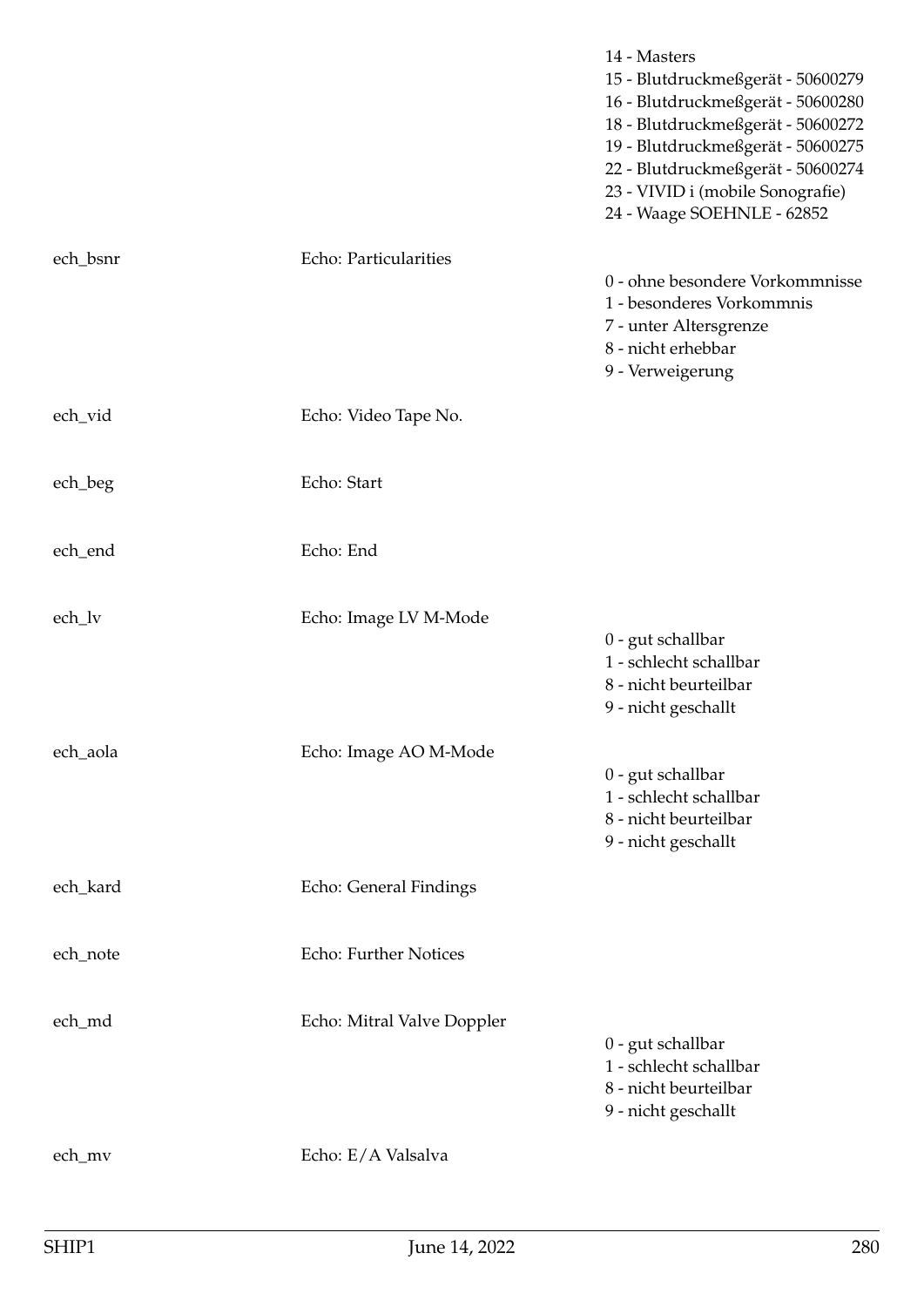|                 |                                  | 0 - gut schallbar<br>1 - schlecht schallbar<br>8 - nicht beurteilbar<br>9 - nicht geschallt                                                                                                 |
|-----------------|----------------------------------|---------------------------------------------------------------------------------------------------------------------------------------------------------------------------------------------|
| ech_pd          | Echo: Pulmonary Vein Doppler     | 0 - gut schallbar<br>1 - schlecht schallbar<br>8 - nicht beurteilbar<br>9 - nicht geschallt                                                                                                 |
| ech_tk          | Echo: Tricuspid Valva            | $0$ - nein<br>$1 - ja$<br>2 - nicht sicher<br>8 - nicht beurteilbar<br>9 - nicht erhebbar / kontraindiziert<br>(KI)                                                                         |
| ech_pk          | Echo: Pulmonary Valve            | 0 - gut schallbar<br>1 - schlecht schallbar<br>8 - nicht beurteilbar<br>9 - nicht geschallt                                                                                                 |
| ech_klapp       | Echo: Additional Valve Findings? | $0$ - nein<br>$1 - ja$                                                                                                                                                                      |
| ech_tkin        | Echo: Tricuspid Insufficiency?   | $0$ - nein<br>$1 - ja$<br>2 - nicht sicher<br>8 - nicht beurteilbar<br>9 - nicht erhebbar / kontraindiziert<br>(KI)                                                                         |
| <b>ECHOVALV</b> | Echo, Valvular Heart Disease     |                                                                                                                                                                                             |
| ech_akl1        | Echo: Aortic Valve 1             | 0 - unauffällig<br>1 - verkalkt<br>2 - Einschränkung der Beweglichkeit<br>3 - Vegetationen<br>4 - Insuffizienz<br>5 - Stenose<br>6 - sonstige<br>8 - nicht beurteilbar<br>9 - nicht erhoben |
| ech_akl2        | Echo: Aortic Valve 2             |                                                                                                                                                                                             |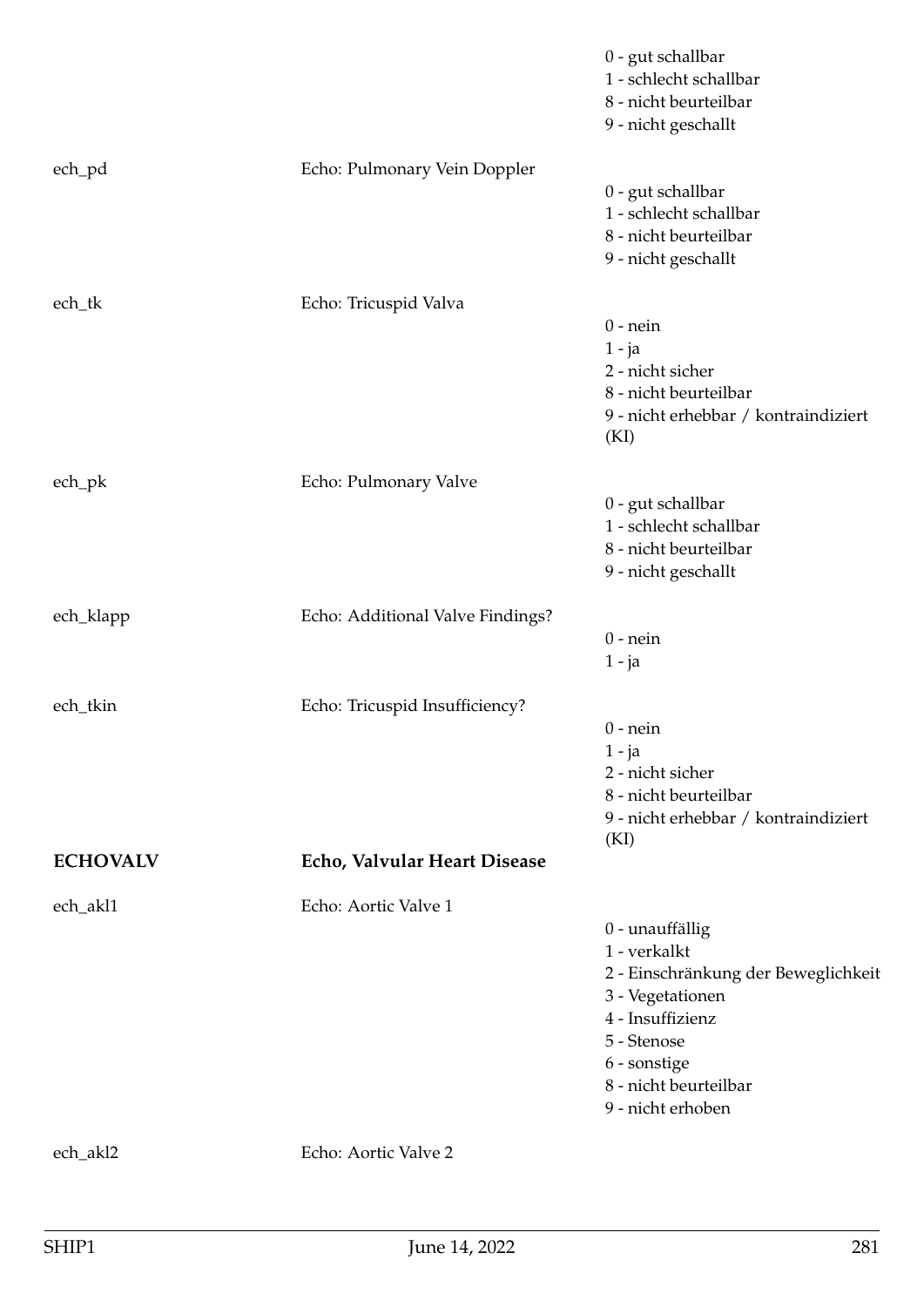|          |                      | 0 - unauffällig<br>1 - verkalkt<br>2 - Einschränkung der Beweglichkeit<br>3 - Vegetationen<br>4 - Insuffizienz<br>5 - Stenose<br>6 - sonstige<br>8 - nicht beurteilbar<br>9 - nicht erhoben |
|----------|----------------------|---------------------------------------------------------------------------------------------------------------------------------------------------------------------------------------------|
| ech_akl3 | Echo: Aortic Valve 3 |                                                                                                                                                                                             |
|          |                      | 0 - unauffällig<br>1 - verkalkt<br>2 - Einschränkung der Beweglichkeit<br>3 - Vegetationen<br>4 - Insuffizienz<br>5 - Stenose<br>6 - sonstige<br>8 - nicht beurteilbar<br>9 - nicht erhoben |
| ech_mkl1 | Echo: Mitral Valve 1 |                                                                                                                                                                                             |
|          |                      | 0 - unauffällig<br>1 - verkalkt<br>2 - Einschränkung der Beweglichkeit<br>3 - Vegetationen<br>4 - Insuffizienz<br>5 - Stenose<br>6 - sonstige<br>8 - nicht beurteilbar<br>9 - nicht erhoben |
| ech_mkl2 | Echo: Mitral Valve 2 |                                                                                                                                                                                             |
|          |                      | 0 - unauffällig<br>1 - verkalkt<br>2 - Einschränkung der Beweglichkeit<br>3 - Vegetationen<br>4 - Insuffizienz<br>5 - Stenose<br>6 - sonstige<br>8 - nicht beurteilbar<br>9 - nicht erhoben |
| ech_mkl3 | Echo: Mitral Valve 3 | 0 - unauffällig<br>1 - verkalkt<br>2 - Einschränkung der Beweglichkeit<br>3 - Vegetationen<br>4 - Insuffizienz<br>5 - Stenose                                                               |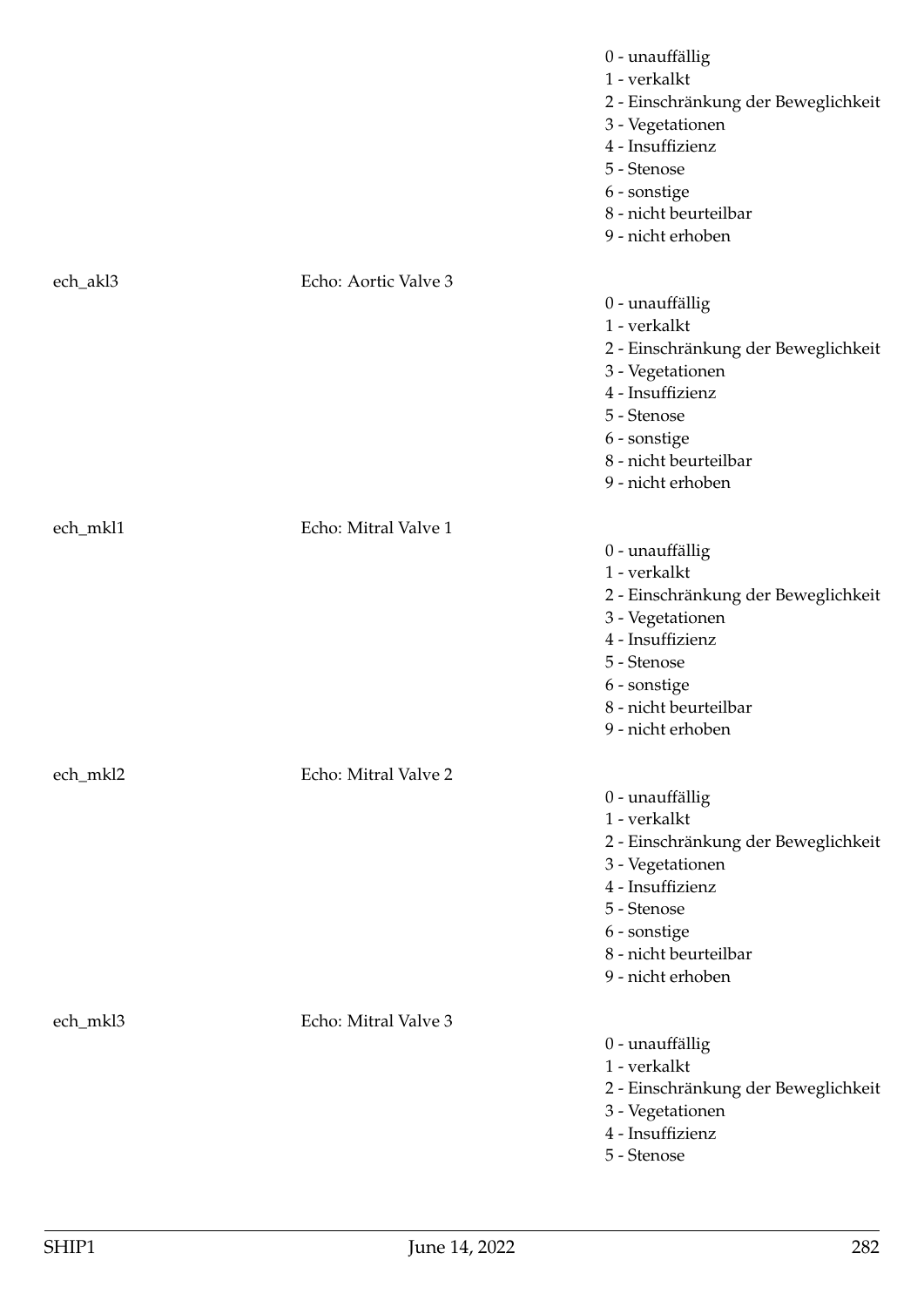|                            |                               | 6 - sonstige<br>8 - nicht beurteilbar<br>9 - nicht erhoben                                                                                                                                                                                                                                                                                                                                                                                                                                                                        |
|----------------------------|-------------------------------|-----------------------------------------------------------------------------------------------------------------------------------------------------------------------------------------------------------------------------------------------------------------------------------------------------------------------------------------------------------------------------------------------------------------------------------------------------------------------------------------------------------------------------------|
| ech_bef<br><b>THYROIDU</b> | Echo: Valve Findings          | 0 - unauffällig<br>1 - auffällig<br>8 - nicht beurteilbar<br>9 - nicht erhoben                                                                                                                                                                                                                                                                                                                                                                                                                                                    |
|                            | <b>Thyroid Ultrasound</b>     |                                                                                                                                                                                                                                                                                                                                                                                                                                                                                                                                   |
| sd_kre                     | Thyroid: number of right lobe | 0 - keine Knoten<br>1 - ein Knoten<br>2 - zwei Knoten<br>3 - mehr als zwei Knoten<br>8 - nicht erhebbar<br>9 - nicht erhoben                                                                                                                                                                                                                                                                                                                                                                                                      |
| sd_kli                     | Thyroid: number of left lobe  | 0 - keine Knoten<br>1 - ein Knoten<br>2 - zwei Knoten<br>3 - mehr als zwei Knoten<br>8 - nicht erhebbar<br>9 - nicht erhoben                                                                                                                                                                                                                                                                                                                                                                                                      |
| sd_usnr                    | Thyroid: Observer             |                                                                                                                                                                                                                                                                                                                                                                                                                                                                                                                                   |
| sd_grid                    | Thyroid: Device               | 1 - Waage SOEHNLE-S20 - 10022<br>2 - Waage SOEHNLE-S20 - 10014<br>3 - Längenmeßgerät SOEHNLE - rot<br>4 - Längenmeßgerät SOEHNLE<br>5 - EKG Personal 120 - 04164<br>6 - EKG Personal 120 - 04339<br>7 - Vingmed (Echokardiographie)<br>8 - Masters (Karrotis-, SD-<br>Sonographie)<br>9 - Blutdruckmeßgerät OMRON -<br>50600278<br>10 - Blutdruckmeßgerät OMRON -<br>50600277<br>11 - Waage SECA mit Längen-<br>meßgerät - 972298<br>12 - EKG 210 LT - 00905<br>13 - Vingmed<br>14 - Masters<br>15 - Blutdruckmeßgerät - 50600279 |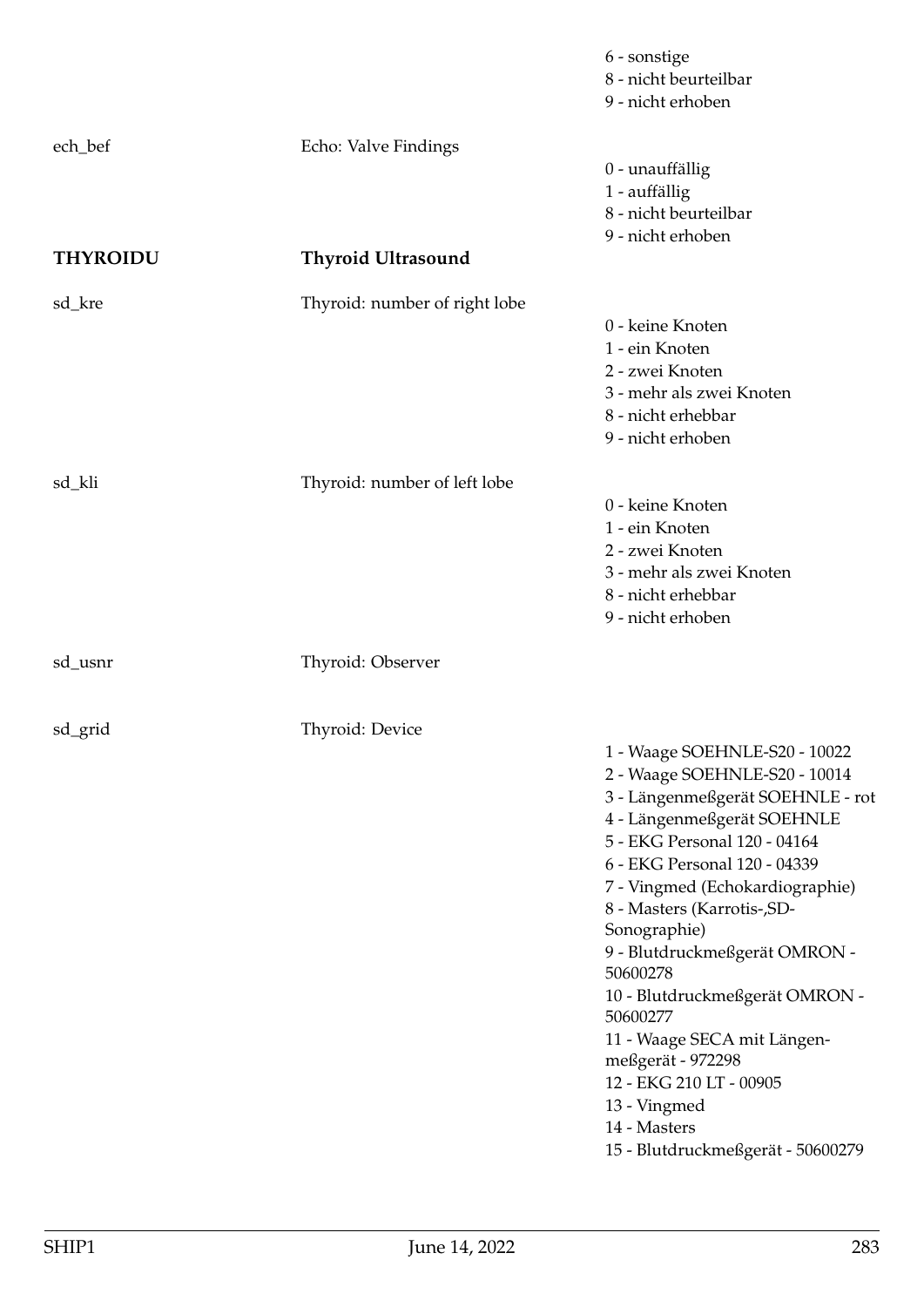|          |                            | 16 - Blutdruckmeßgerät - 50600280<br>18 - Blutdruckmeßgerät - 50600272<br>19 - Blutdruckmeßgerät - 50600275<br>22 - Blutdruckmeßgerät - 50600274<br>23 - VIVID i (mobile Sonografie)<br>24 - Waage SOEHNLE - 62852 |
|----------|----------------------------|--------------------------------------------------------------------------------------------------------------------------------------------------------------------------------------------------------------------|
| sd_vid   | Thyroid: Videotape         |                                                                                                                                                                                                                    |
| sd_beg   | Thyroid: Start             |                                                                                                                                                                                                                    |
| sd_end   | Thyroid: End               |                                                                                                                                                                                                                    |
| sd_bsnr  | Thyroid: Particularities   | 0 - ohne besondere Vorkommnisse<br>1 - besonderes Vorkommnis<br>7 - unter Altersgrenze<br>8 - nicht erhebbar<br>9 - Verweigerung                                                                                   |
| sd_note  | Thyroid: Further Notices   |                                                                                                                                                                                                                    |
| sd_lre   | Thyroid: Length right lobe |                                                                                                                                                                                                                    |
| sd_bre   | Thyroid: Width right lobe  |                                                                                                                                                                                                                    |
| sd_tre   | Thyroid: Depth right lobe  |                                                                                                                                                                                                                    |
| sd_lli   | Thyroid: Length left lobe  |                                                                                                                                                                                                                    |
| sd_bli   | Thyroid: Width left lobe   |                                                                                                                                                                                                                    |
| sd_tli   | Thyroid: Depth left lobe   |                                                                                                                                                                                                                    |
| sd_volre | Thyroid: Volume right lobe |                                                                                                                                                                                                                    |
| sd_volli | Thyroid: Volume left lobe  |                                                                                                                                                                                                                    |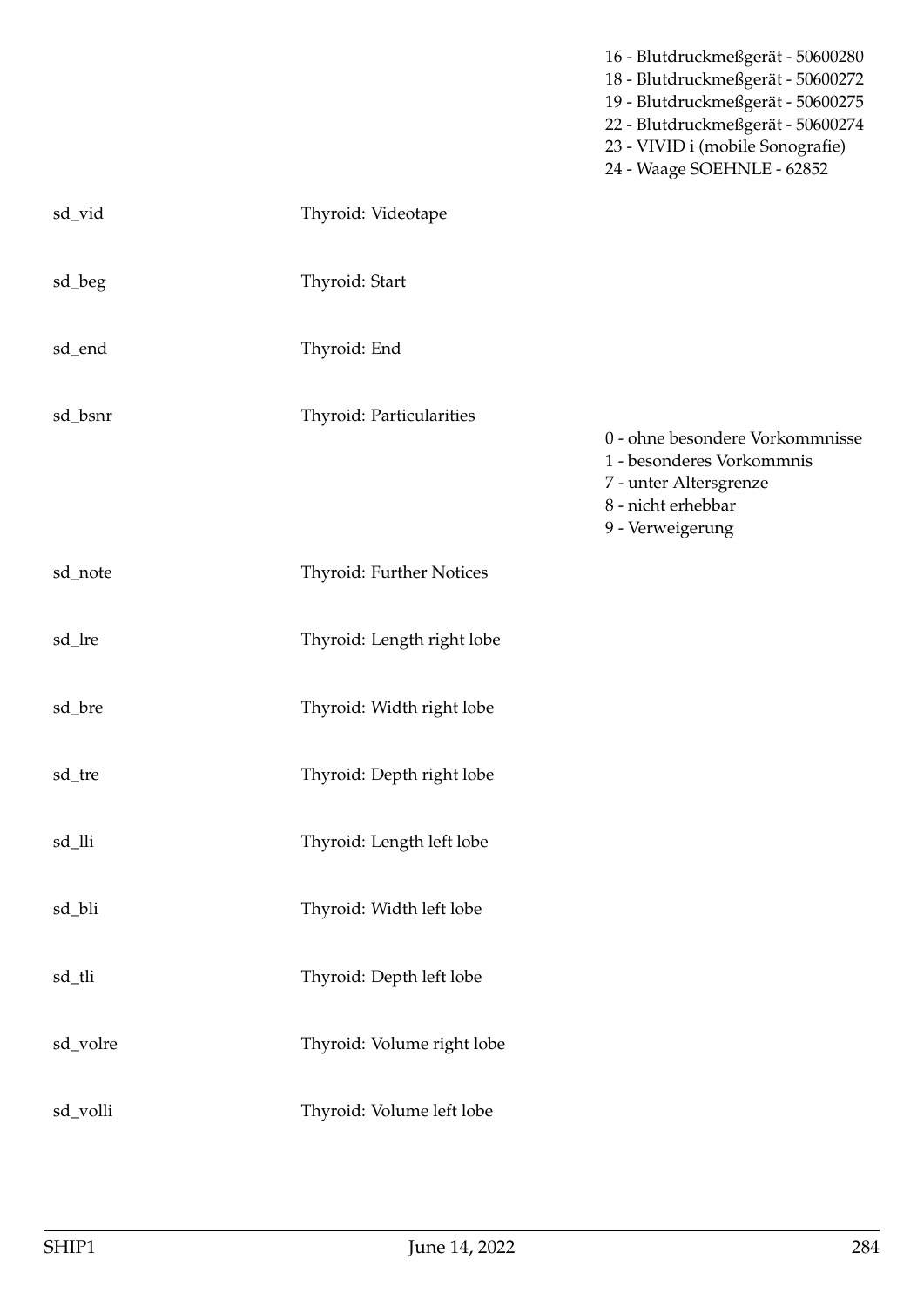| sd_volg  | Thyroid: Volume                  |                                                                                                                                                      |
|----------|----------------------------------|------------------------------------------------------------------------------------------------------------------------------------------------------|
| sd_isth  | Thyroid: Isthmus                 |                                                                                                                                                      |
| sd_echli | Thyroid: Echogenicity left lobe  | 0 - Echonormal<br>1 - Echoarm<br>2 - Echokomplex<br>3 - knotige Umwandlung<br>8 - nicht beurteilbar<br>9 - nicht erhoben                             |
| sd_echre | Thyroid: Echogenicity right lobe | 0 - Echonormal<br>1 - Echoarm<br>2 - Echokomplex<br>3 - knotige Umwandlung<br>8 - nicht beurteilbar<br>9 - nicht erhoben                             |
| sd_knli  | Thyroid: Nodules left lobe       | 0 - keine<br>1 - Echonormal<br>2 - Echoarm<br>3 - Echoreich<br>4 - Echokomplex<br>5 - Echofrei (Zyste)<br>8 - nicht beurteilbar<br>9 - nicht erhoben |
| sd_knre  | Thyroid: Nodules right lobe      | 0 - keine<br>1 - Echonormal<br>2 - Echoarm<br>3 - Echoreich<br>4 - Echokomplex<br>5 - Echofrei (Zyste)<br>8 - nicht beurteilbar<br>9 - nicht erhoben |
| sd_befnr | Thyroid: Findings                | 0 - unauffällig<br>1 - Grenzbefund<br>2 - Pathologischer Befund<br>8 - nicht beurteilbar<br>9 - nicht erhoben                                        |
| sd_bef   | Thyroid: Further Findings        |                                                                                                                                                      |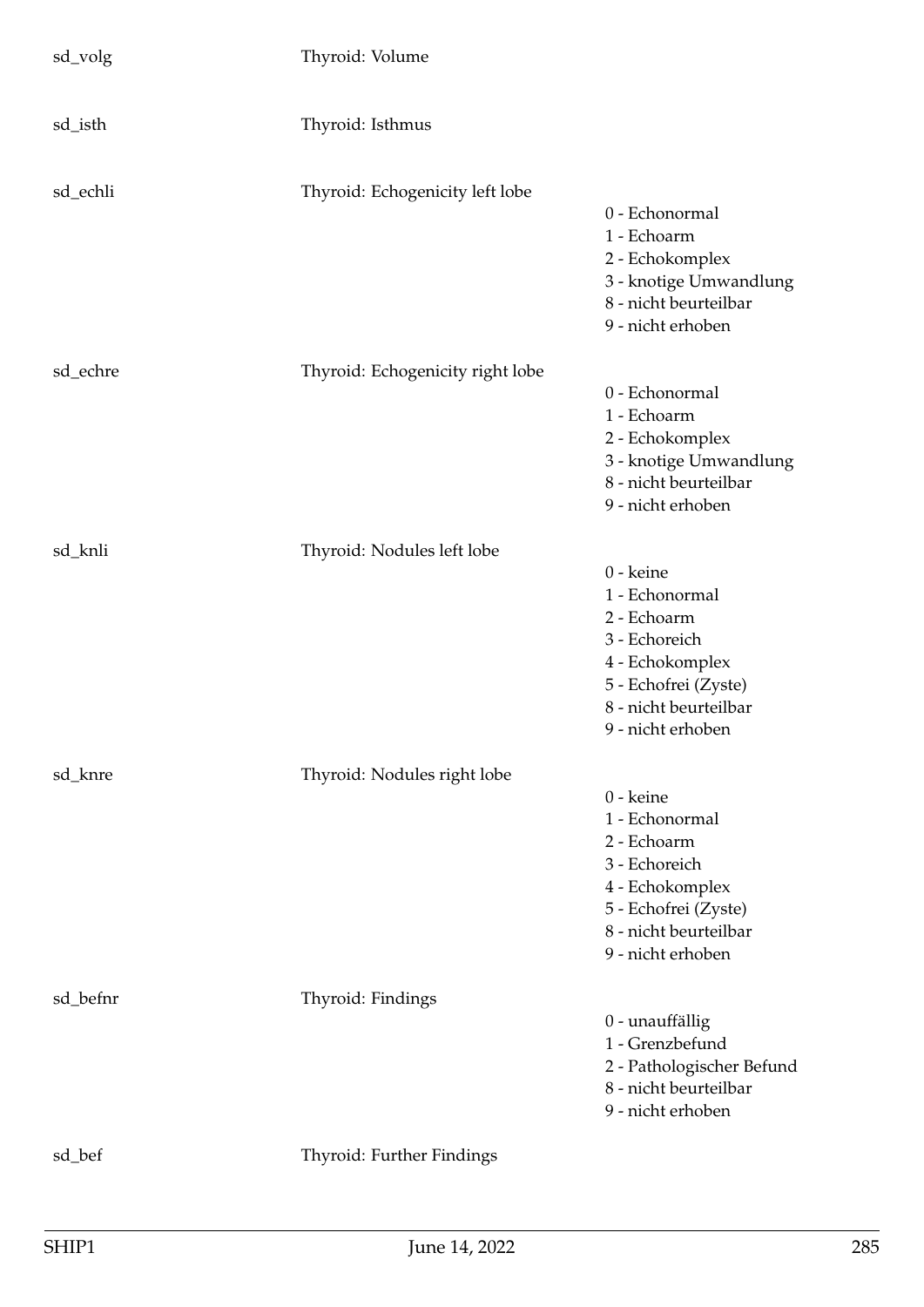| <b>CAROTIDU</b> | Carotid Ultrasound, General Information and Plaques |                                                                                                                                                                                                                                                                                                                                                                                                                                                                                                                                                                                                                                                                                                                                                         |
|-----------------|-----------------------------------------------------|---------------------------------------------------------------------------------------------------------------------------------------------------------------------------------------------------------------------------------------------------------------------------------------------------------------------------------------------------------------------------------------------------------------------------------------------------------------------------------------------------------------------------------------------------------------------------------------------------------------------------------------------------------------------------------------------------------------------------------------------------------|
| cca_usnr        | Carotid Ultrasound: Observer                        |                                                                                                                                                                                                                                                                                                                                                                                                                                                                                                                                                                                                                                                                                                                                                         |
| cca_grid        | Carotid Ultrasound: Device                          | 1 - Waage SOEHNLE-S20 - 10022<br>2 - Waage SOEHNLE-S20 - 10014<br>3 - Längenmeßgerät SOEHNLE - rot<br>4 - Längenmeßgerät SOEHNLE<br>5 - EKG Personal 120 - 04164<br>6 - EKG Personal 120 - 04339<br>7 - Vingmed (Echokardiographie)<br>8 - Masters (Karrotis-, SD-<br>Sonographie)<br>9 - Blutdruckmeßgerät OMRON -<br>50600278<br>10 - Blutdruckmeßgerät OMRON -<br>50600277<br>11 - Waage SECA mit Längen-<br>meßgerät - 972298<br>12 - EKG 210 LT - 00905<br>13 - Vingmed<br>14 - Masters<br>15 - Blutdruckmeßgerät - 50600279<br>16 - Blutdruckmeßgerät - 50600280<br>18 - Blutdruckmeßgerät - 50600272<br>19 - Blutdruckmeßgerät - 50600275<br>22 - Blutdruckmeßgerät - 50600274<br>23 - VIVID i (mobile Sonografie)<br>24 - Waage SOEHNLE - 62852 |
| cca_vid         | Carotid Ultrasound: Video                           |                                                                                                                                                                                                                                                                                                                                                                                                                                                                                                                                                                                                                                                                                                                                                         |
| cca_beg         | Carotid Ultrasound: Start                           |                                                                                                                                                                                                                                                                                                                                                                                                                                                                                                                                                                                                                                                                                                                                                         |
| cca_end         | Carotid Ultrasound: End                             |                                                                                                                                                                                                                                                                                                                                                                                                                                                                                                                                                                                                                                                                                                                                                         |
| cca_bsnr        | Carotid Ultrasound: Particularities                 | 0 - ohne besondere Vorkommnisse<br>1 - besonderes Vorkommnis<br>7 - unter Altersgrenze<br>8 - nicht erhebbar<br>9 - Verweigerung                                                                                                                                                                                                                                                                                                                                                                                                                                                                                                                                                                                                                        |
| cca_note        | Carotid Ultrasound: Notices                         |                                                                                                                                                                                                                                                                                                                                                                                                                                                                                                                                                                                                                                                                                                                                                         |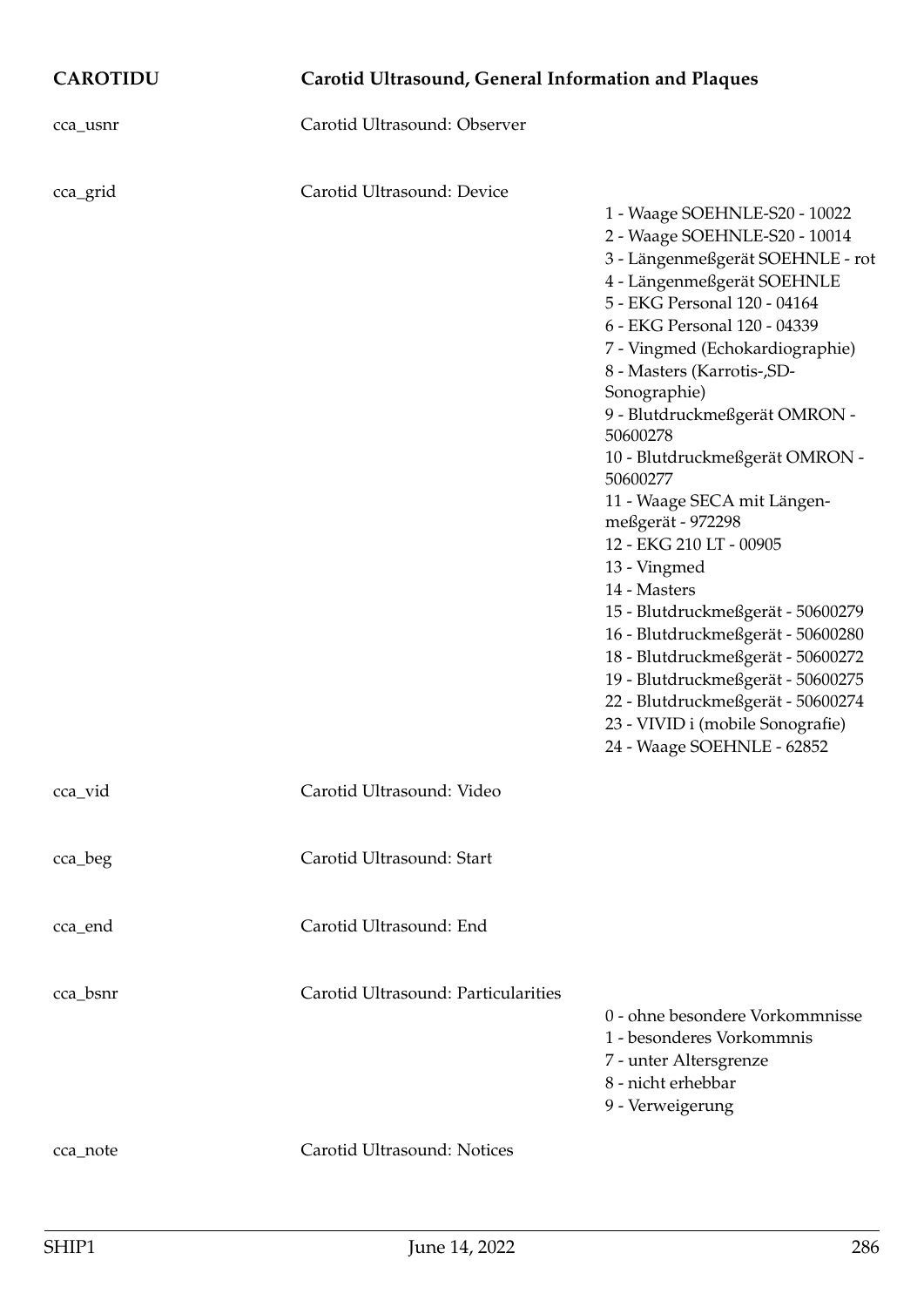| cca_acre | Carotid Ultrasound: Plaque ACC right | 0 - nicht vorhanden<br>1 - vorhanden<br>8 - nicht beurteilbar<br>9 - nicht erhoben |
|----------|--------------------------------------|------------------------------------------------------------------------------------|
| cca_acli | Carotid Ultrasound: Plaque ACC left  | 0 - nicht vorhanden<br>1 - vorhanden<br>8 - nicht beurteilbar<br>9 - nicht erhoben |
| cca_bifr | Carotid Ultrasound: Plaque BIF right | 0 - nicht vorhanden<br>1 - vorhanden<br>8 - nicht beurteilbar<br>9 - nicht erhoben |
| cca_bifl | Carotid Ultrasound: Plaque BIF left  | 0 - nicht vorhanden<br>1 - vorhanden<br>8 - nicht beurteilbar<br>9 - nicht erhoben |
| cca_acir | Carotid Ultrasound: Plaque ACI right | 0 - nicht vorhanden<br>1 - vorhanden<br>8 - nicht beurteilbar<br>9 - nicht erhoben |
| cca_acil | Carotid Ultrasound: Plaque ACI left  | 0 - nicht vorhanden<br>1 - vorhanden<br>8 - nicht beurteilbar<br>9 - nicht erhoben |
| cca_acer | Carotid Ultrasound: Plaque ACE right | 0 - nicht vorhanden<br>1 - vorhanden<br>8 - nicht beurteilbar<br>9 - nicht erhoben |
| cca_acel | Carotid Ultrasound: Plaque ACE left  | 0 - nicht vorhanden<br>1 - vorhanden<br>8 - nicht beurteilbar<br>9 - nicht erhoben |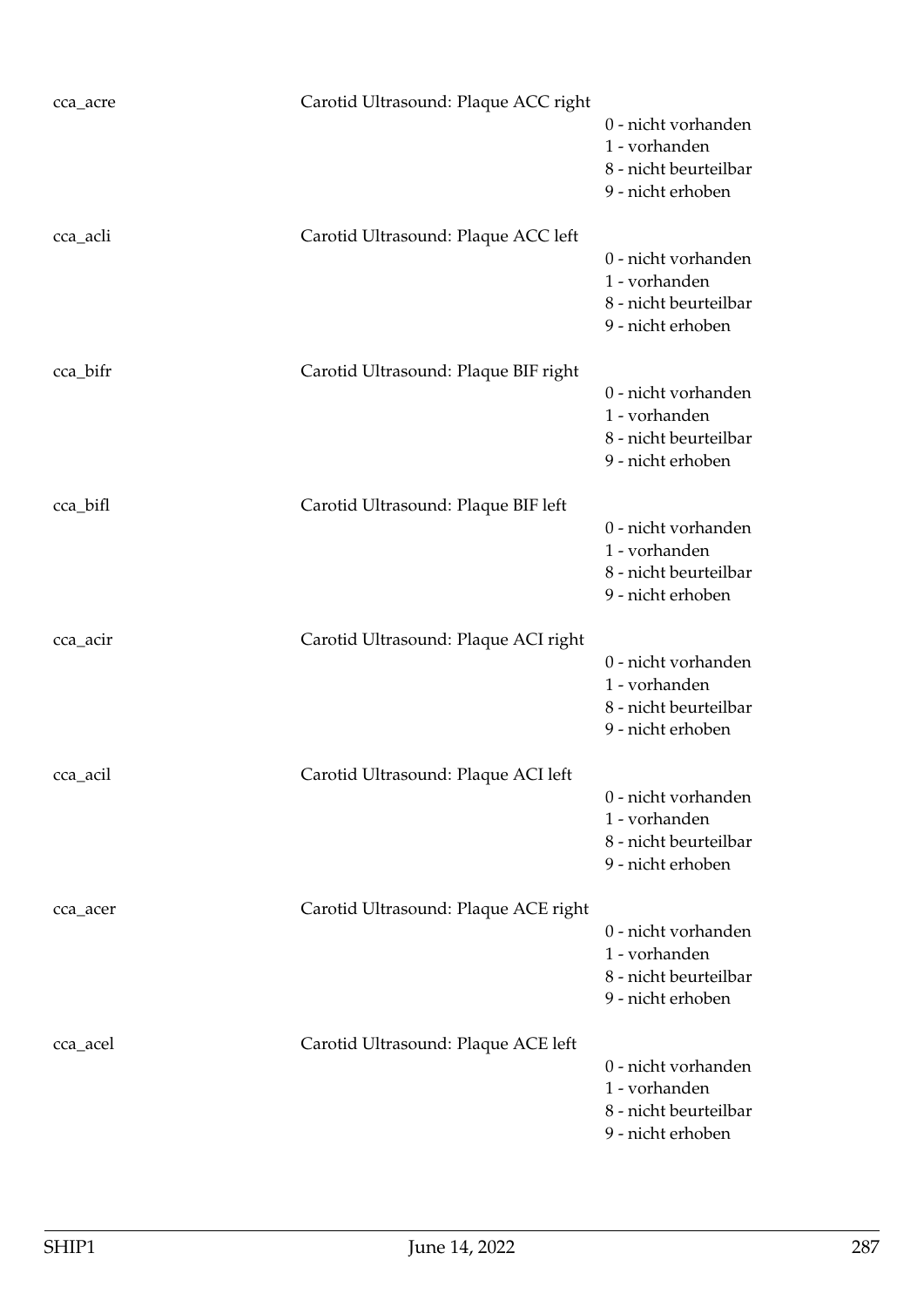## cca\_stre Carotid Ultrasound: Stenosis ACI right

|                |                                                                | 0 - keine<br>$1 - 50\%$<br>$2 - 50 - 60\%$<br>$3 - 60 - 70\%$<br>$4 - 70 - 80\%$<br>$5 - 80 - 90\%$<br>$6 - 590\%$<br>7 - Verschluß<br>8 - nicht beurteilbar<br>9 - nicht erhoben |
|----------------|----------------------------------------------------------------|-----------------------------------------------------------------------------------------------------------------------------------------------------------------------------------|
| cca_stli       | Carotid Ultrasound: Stenosis ACI left                          |                                                                                                                                                                                   |
|                |                                                                | 0 - keine                                                                                                                                                                         |
|                |                                                                | $1 - 50\%$                                                                                                                                                                        |
|                |                                                                | $2 - 50 - 60\%$                                                                                                                                                                   |
|                |                                                                | $3 - 60 - 70\%$                                                                                                                                                                   |
|                |                                                                | $4 - 70 - 80\%$<br>$5 - 80 - 90\%$                                                                                                                                                |
|                |                                                                | $6 - 590\%$                                                                                                                                                                       |
|                |                                                                | 7 - Verschluß                                                                                                                                                                     |
|                |                                                                | 8 - nicht beurteilbar                                                                                                                                                             |
|                |                                                                | 9 - nicht erhoben                                                                                                                                                                 |
| cca_bef        | Carotid Ultrasound: Stenosis                                   |                                                                                                                                                                                   |
|                |                                                                | 0 - unauffällig                                                                                                                                                                   |
|                |                                                                | 1 - auffällig                                                                                                                                                                     |
|                |                                                                | 8 - nicht beurteilbar                                                                                                                                                             |
|                |                                                                | 9 - nicht erhoben                                                                                                                                                                 |
| cca_cbef       | Carotid Ultrasound: Findings                                   |                                                                                                                                                                                   |
| <b>ECHOAKL</b> | ECHO-AKL: additional findings aortic valve                     |                                                                                                                                                                                   |
| akl_auffaellig | ECHO-AKL: calculated controll variable of the<br>ECHO checkup  |                                                                                                                                                                                   |
|                |                                                                | 0 - inconspicuous                                                                                                                                                                 |
|                |                                                                | 1 - conspicuous                                                                                                                                                                   |
| akl_skle       | ECHO-AKL: morphological characteristics of the<br>aortic valve |                                                                                                                                                                                   |
|                |                                                                | $0 - (0)$ inconspicuous                                                                                                                                                           |
|                |                                                                | $1 - (1)$ sclerosis                                                                                                                                                               |
|                |                                                                | 2 - (2) calcification                                                                                                                                                             |
|                |                                                                | 8 - (8) not determined<br>$9 - (9)$ not levied                                                                                                                                    |
|                |                                                                |                                                                                                                                                                                   |
| akl_ring       | ECHO-AKL: localisation of the morphological                    |                                                                                                                                                                                   |
|                | noticeable problems at the aortic valve ring                   |                                                                                                                                                                                   |
|                |                                                                | $0 - (0)$ no                                                                                                                                                                      |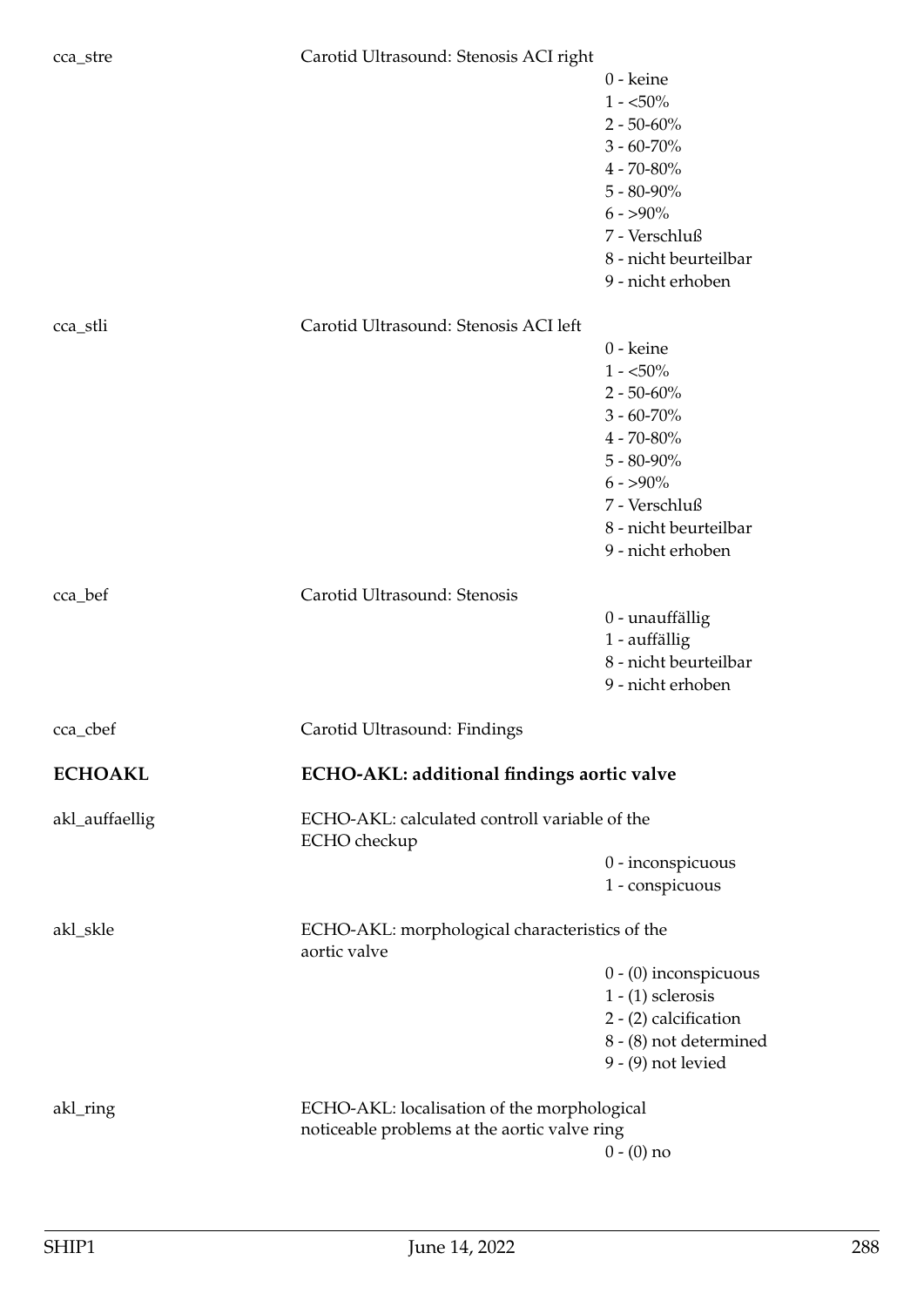|          |                                                                                                               | $1 - (1)$ yes                                  |
|----------|---------------------------------------------------------------------------------------------------------------|------------------------------------------------|
|          |                                                                                                               | 8 - (8) not determined                         |
|          |                                                                                                               | $9 - (9)$ not levied                           |
| akl_ncc  | ECHO-AKL: localisation of the morphological                                                                   |                                                |
|          | noticeable problems at the noncoronary aortic<br>valve velum                                                  |                                                |
|          |                                                                                                               | $0 - (0)$ no                                   |
|          |                                                                                                               | $1 - (1)$ yes                                  |
|          |                                                                                                               | 8 - (8) not determined<br>$9 - (9)$ not levied |
| akl_lcc  | ECHO-AKL: localisation of the morphological                                                                   |                                                |
|          | noticeable problems at the leftcoronary aortic<br>valve velum                                                 |                                                |
|          |                                                                                                               | $0 - (0)$ no                                   |
|          |                                                                                                               | $1 - (1)$ yes                                  |
|          |                                                                                                               | 8 - (8) not determined                         |
|          |                                                                                                               | $9 - (9)$ not levied                           |
| akl_rcc  | ECHO-AKL: localisation of the morphological<br>noticeable problems at the rightcoronary aortic<br>valve velum |                                                |
|          |                                                                                                               | $0 - (0)$ no                                   |
|          |                                                                                                               | $1 - (1)$ yes                                  |
|          |                                                                                                               | 8 - (8) not determined                         |
|          |                                                                                                               | $9 - (9)$ not levied                           |
| akl_ins  | ECHO-AKL: aortic valve insufficiency                                                                          |                                                |
|          |                                                                                                               | $0 - (0)$ no                                   |
|          |                                                                                                               | $1 - (1)$ yes                                  |
|          |                                                                                                               | 8 - (8) not determined<br>$9 - (9)$ not levied |
| akl_insg | ECHO-AKL: grading of the aortic valve                                                                         |                                                |
|          | insufficiency                                                                                                 |                                                |
|          |                                                                                                               | 1 - regurgitation                              |
|          |                                                                                                               | 15 - AI $0$ -I $^{\circ}$                      |
|          |                                                                                                               | $2 - AII^\circ$                                |
|          |                                                                                                               | $25 - AI I-II^{\circ}$                         |
|          |                                                                                                               | $3 - AI II^\circ$                              |
|          |                                                                                                               | 35 - AI II-III°<br>$4 - AI III^\circ$          |
|          |                                                                                                               | 8 - not determined                             |
|          |                                                                                                               | 9 - not levied                                 |
| akl_zeit | ECHO-AKL: time of deceleration                                                                                |                                                |
|          |                                                                                                               | 8 - (8) not determined                         |
|          |                                                                                                               | $9 - (9)$ not levied                           |
| akl_sten | ECHO-AKL: aortic valve stenosis                                                                               |                                                |
|          |                                                                                                               |                                                |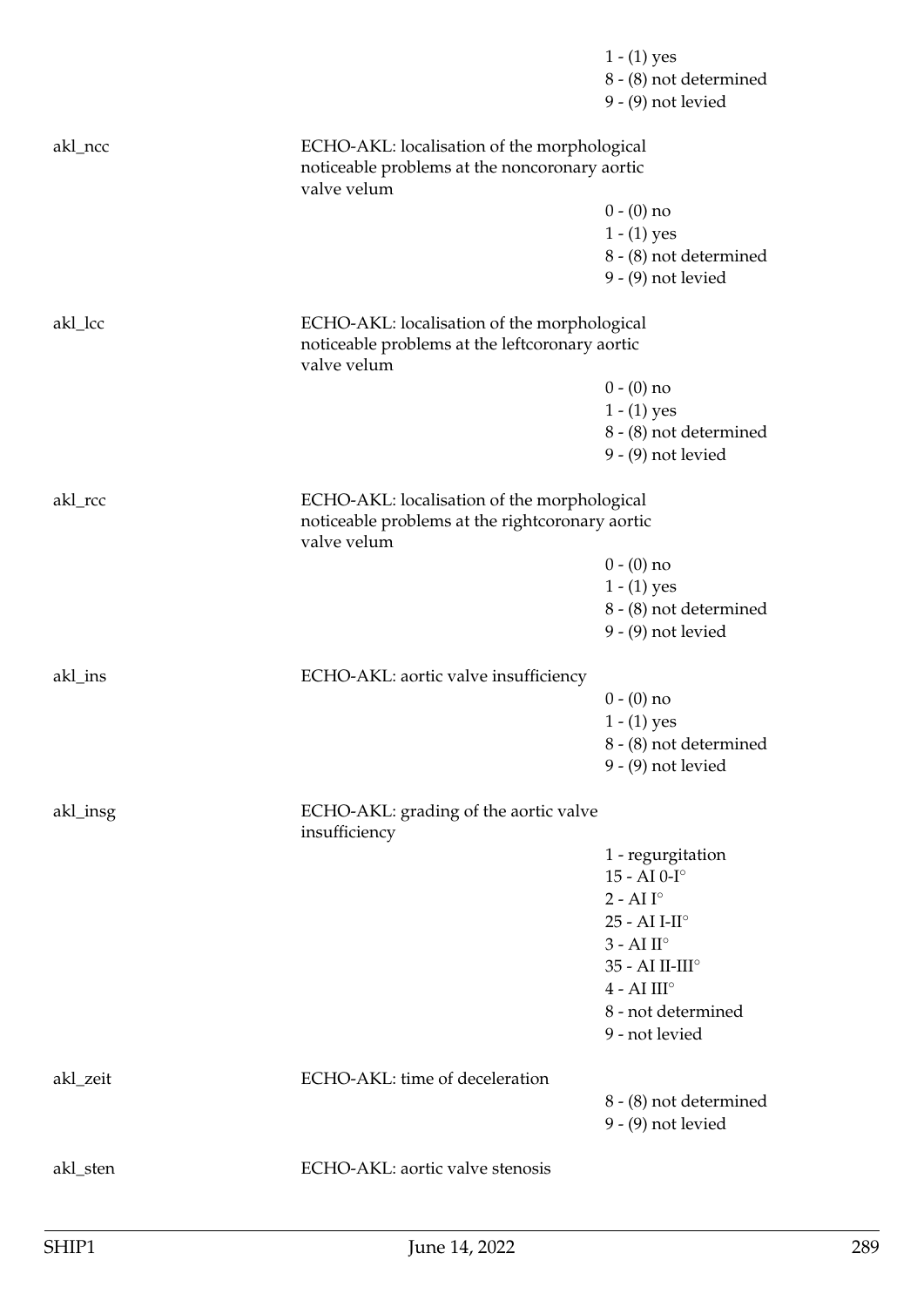|                |                                                                | $0 - (0)$ no<br>1 - (1) constraint of the mobility<br>$2 - (2)$ stenosis<br>8 - (8) not determined<br>$9 - (9)$ not levied |
|----------------|----------------------------------------------------------------|----------------------------------------------------------------------------------------------------------------------------|
| akl_mmax       | ECHO-AKL: CW MK: max. gradient [cm/s]                          | 8 - (8) not determined<br>$9 - (9)$ not levied                                                                             |
| akl_mmit       | ECHO-AKL: CW MK: median gradient [cm/s]                        | 8 - (8) not determined<br>$9 - (9)$ not levied                                                                             |
| akl_lmax       | ECHO-AKL: PW LVOT: max. gradient [cm/s]                        | 8 - (8) not determined<br>$9 - (9)$ not levied                                                                             |
| akl_lmit       | ECHO-AKL: PW LVOT: median gradient [cm/s]                      | 8 - (8) not determined<br>$9 - (9)$ not levied                                                                             |
| akl_lvot       | ECHO-AKL: diameter: [mm]                                       | 8 - (8) not determined<br>$9 - (9)$ not levied                                                                             |
| akl_moef       | ECHO-AKL: MÖF planimertical: [cm <sup>2</sup> ]                | 8 - (8) not determined<br>$9 - (9)$ not levied                                                                             |
| akl_veg        | ECHO-AKL: vegetation of the aortic valve                       | $0 - (0)$ no<br>$1 - (1)$ yes<br>8 - (8) not determined<br>$9 - (9)$ not levied                                            |
| akl_sons       | ECHO-AKL: other                                                |                                                                                                                            |
| <b>ECHOMKL</b> | ECHO-MKL: additional findings mitral valve                     |                                                                                                                            |
| mkl_auffaellig | ECHO-MKL: calculated controll variable of the<br>ECHO ceckup   | 0 - inconspicuous<br>1 - conspicuous                                                                                       |
| mkl_skle       | ECHO-MKL: morphological characteristics of the<br>mitral valve | $0 - (0)$ inconspicuous<br>$1 - (1)$ sclerosis<br>2 - (2) calcification                                                    |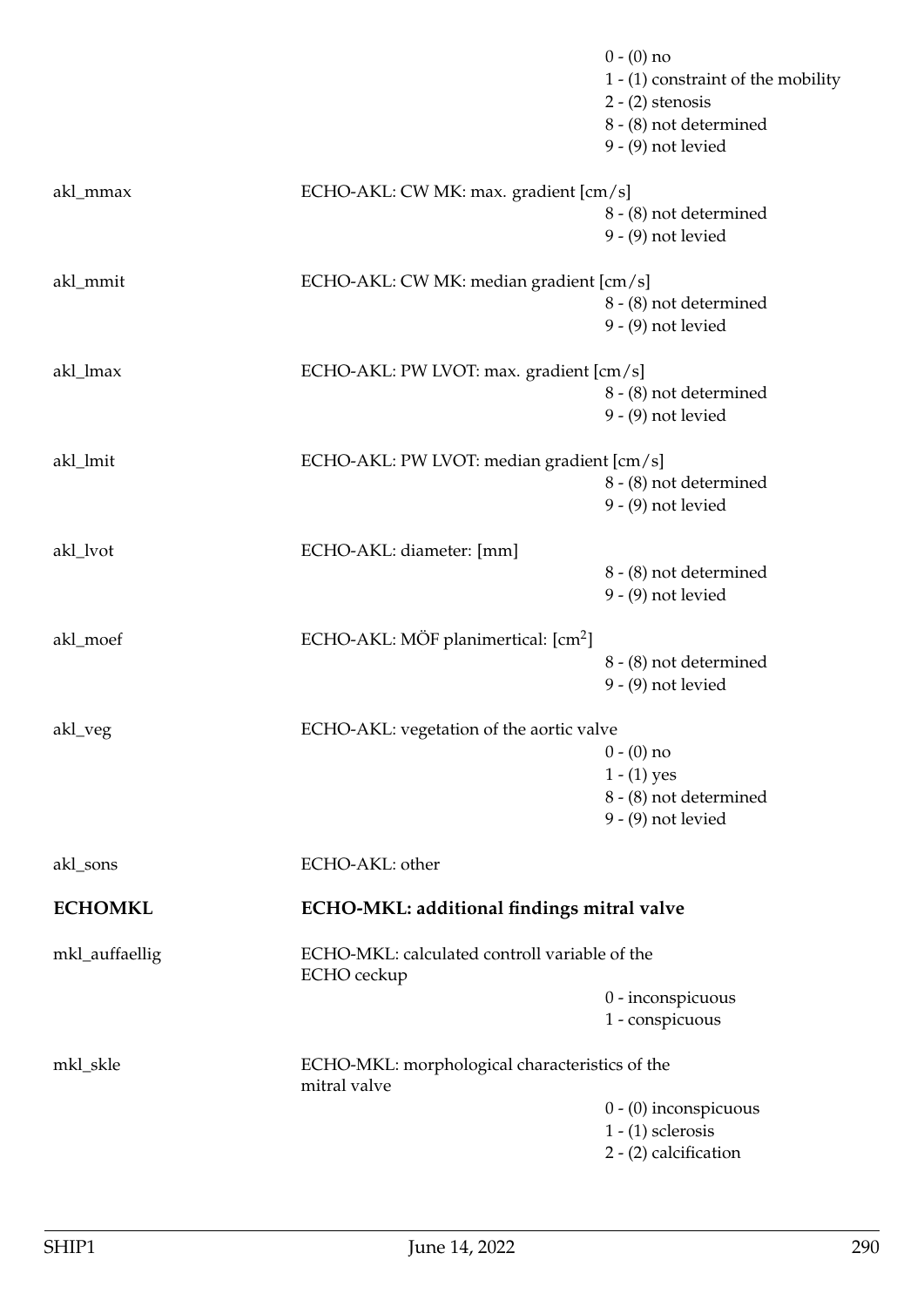|          |                                                                                                           | 8 - (8) not determined<br>$9 - (9)$ not levied |
|----------|-----------------------------------------------------------------------------------------------------------|------------------------------------------------|
| mkl_rina | ECHO-MKL: localisation of the morphological<br>noticeable problems at the anterior mitral valve<br>ring   |                                                |
|          |                                                                                                           | $0 - (0)$ no                                   |
|          |                                                                                                           | $1 - (1)$ yes                                  |
|          |                                                                                                           | 8 - (8) not determined                         |
|          |                                                                                                           | $9 - (9)$ not levied                           |
| mkl_rinp | ECHO-MKL: localisation of the morphological<br>noticeable problems at the posterior mitral valve<br>ring  |                                                |
|          |                                                                                                           | $0 - (0)$ no                                   |
|          |                                                                                                           | $1 - (1)$ yes                                  |
|          |                                                                                                           | 8 - (8) not determined                         |
|          |                                                                                                           | $9 - (9)$ not levied                           |
| mkl_aml  | ECHO-MKL: localisation of the morphological<br>noticeable problems at the anterior mitral valve<br>velum  |                                                |
|          |                                                                                                           | $0 - (0)$ no                                   |
|          |                                                                                                           | $1 - (1)$ yes                                  |
|          |                                                                                                           | 8 - (8) not determined                         |
|          |                                                                                                           | $9 - (9)$ not levied                           |
| mkl_pml  | ECHO-MKL: localisation of the morphological<br>noticeable problems at the posterior mitral valve<br>velum |                                                |
|          |                                                                                                           | $0 - (0)$ no                                   |
|          |                                                                                                           | $1 - (1)$ yes                                  |
|          |                                                                                                           | 8 - (8) not determined                         |
|          |                                                                                                           | $9 - (9)$ not levied                           |
| mkl_ins  | ECHO-MKL: mitral valve insufficiency                                                                      |                                                |
|          |                                                                                                           | $0 - (0)$ no                                   |
|          |                                                                                                           | $1 - (1)$ yes                                  |
|          |                                                                                                           | 8 - (8) not determined<br>$9 - (9)$ not levied |
| mkl_insg | ECHO-MKL: grading of the mitral valve<br>insufficiency                                                    |                                                |
|          |                                                                                                           | 1 - regurgitation                              |
|          |                                                                                                           | $15 - MI$ $0-I^\circ$                          |
|          |                                                                                                           | $2$ - MI $\mathrm{I}^\circ$                    |
|          |                                                                                                           | $25$ - MI I-II <sup>o</sup>                    |
|          |                                                                                                           | $3$ - MI $\mathrm{II}^\circ$                   |
|          |                                                                                                           | 35 - MI II-III°                                |
|          |                                                                                                           | $4$ - MI III <sup>o</sup>                      |
|          |                                                                                                           | 8 - not determined                             |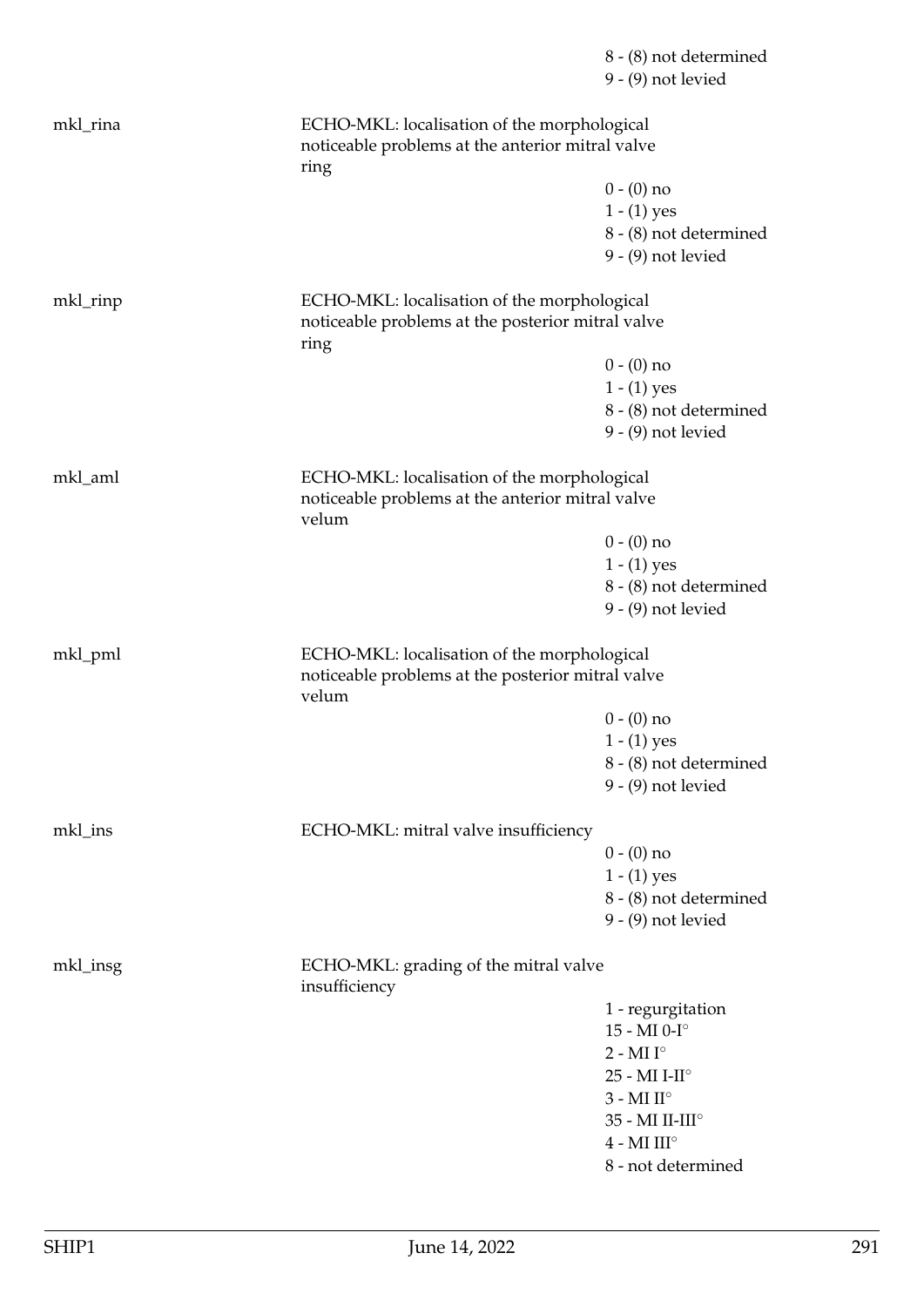|              |                                                 | 9 - not levied                                     |
|--------------|-------------------------------------------------|----------------------------------------------------|
| mkl_sten     | ECHO-MKL: mitral valve stenosis                 |                                                    |
|              |                                                 | $0 - (0)$ no                                       |
|              |                                                 | 1 - (1) constraint of the mobility                 |
|              |                                                 | $2 - (2)$ stenosis                                 |
|              |                                                 | 8 - (8) not determined                             |
|              |                                                 | $9 - (9)$ not levied                               |
|              |                                                 |                                                    |
| mkl_mmax     | ECHO-MKL: CW MK: max. gradient [cm/s]           |                                                    |
|              |                                                 | 8 - (8) not determined                             |
|              |                                                 | $9 - (9)$ not levied                               |
| mkl_mmit     | ECHO-MKL: CW MK: median gradient [cm/s]         |                                                    |
|              |                                                 | 8 - (8) not determined                             |
|              |                                                 | $9 - (9)$ not levied                               |
| mkl_lmax     | ECHO-MKL: PW LVOT: max. gradient [cm/s]         |                                                    |
|              |                                                 | 8 - (8) not determined                             |
|              |                                                 | $9 - (9)$ not levied                               |
|              |                                                 |                                                    |
| mkl_lmit     | ECHO-MKL: PW LVOT: median gradient [cm/s]       |                                                    |
|              |                                                 | 8 - (8) not determined                             |
|              |                                                 | $9 - (9)$ not levied                               |
| mkl_lvot     | ECHO-MKL: diameter: [mm]                        |                                                    |
|              |                                                 | 8 - (8) not determined                             |
|              |                                                 | $9 - (9)$ not levied                               |
|              |                                                 |                                                    |
| mkl_moef     | ECHO-MKL: MÖF planimertical: [cm <sup>2</sup> ] |                                                    |
|              |                                                 | 8 - (8) not determined                             |
|              |                                                 | $9 - (9)$ not levied                               |
| mkl_veg      | ECHO-MKL: vegetation of the mitral valve        |                                                    |
|              |                                                 | $0 - (0)$ no                                       |
|              |                                                 | $1 - (1)$ yes                                      |
|              |                                                 | 8 - (8) not determined                             |
|              |                                                 | $9 - (9)$ not levied                               |
| mkl_sons     | ECHO-MKL: other                                 |                                                    |
| <b>MAIN</b>  |                                                 | Schilddrüsenerkrankungen der leiblichen Verwandten |
| <b>SDGEN</b> | hereditary thyroid diseases                     |                                                    |
| sd_ii2_kropf | SD: goiter father                               |                                                    |
|              |                                                 | $0 - 0$ - nein                                     |
|              |                                                 | $1 - 1 - ja$                                       |
|              |                                                 | 8 - 8 - weiß nicht                                 |
|              |                                                 | 9 - 9 - keine Angabe                               |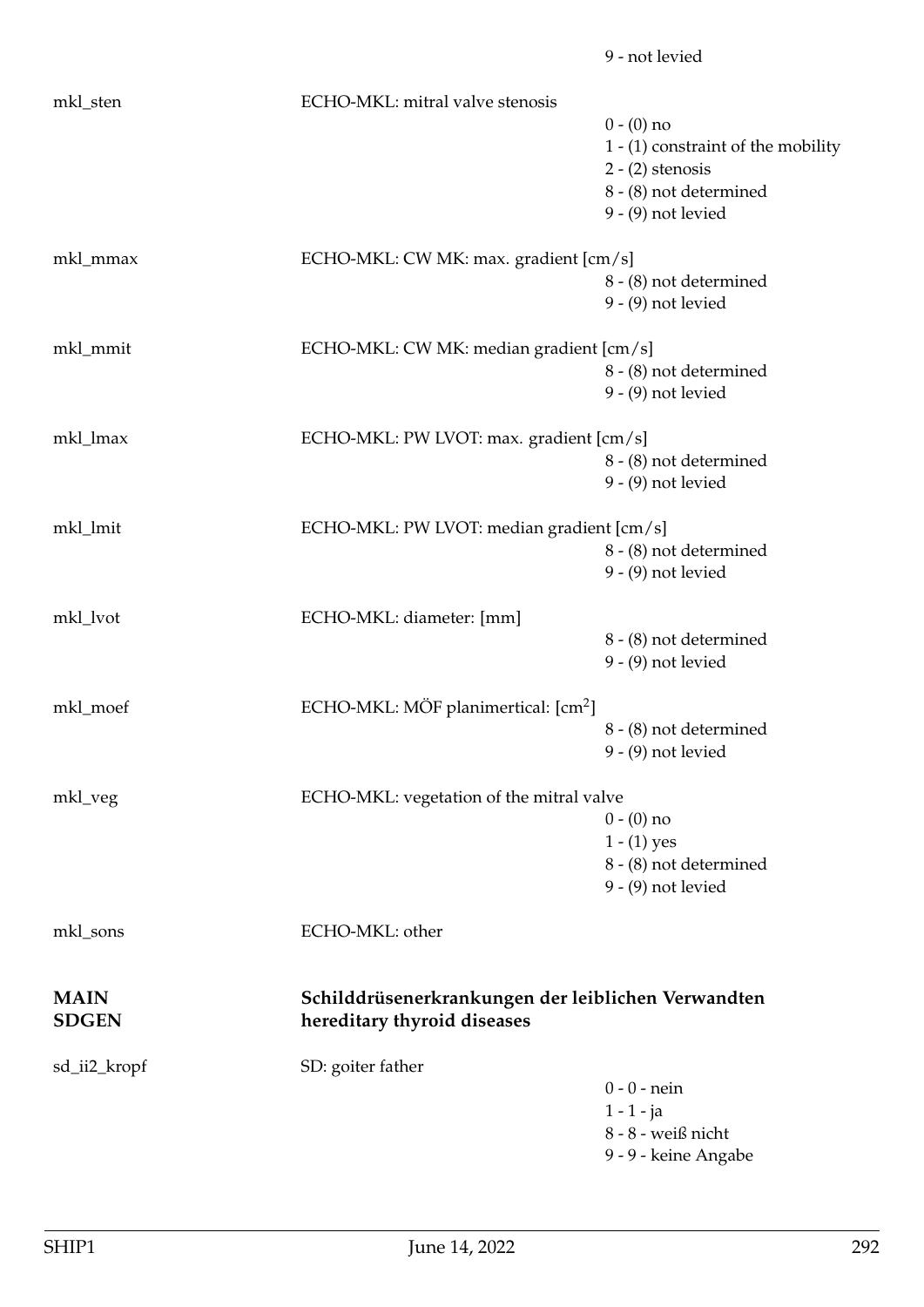| sd_ii2_ufkt                  | SD: hypothyroidism father                |                        |
|------------------------------|------------------------------------------|------------------------|
|                              |                                          | $0 - 0 -$ nein         |
|                              |                                          | $1 - 1 - ja$           |
|                              |                                          | 8 - 8 - weiß nicht     |
|                              |                                          | 9 - 9 - keine Angabe   |
|                              |                                          |                        |
| sd_ii2_ofkt                  | SD: hyperthyroidism father               |                        |
|                              |                                          | $0 - 0 -$ nein         |
|                              |                                          | $1 - 1 - ja$           |
|                              |                                          | 8 - 8 - weiß nicht     |
|                              |                                          | 9 - 9 - keine Angabe   |
| sd_ii1_kropf                 | SD: goiter mother                        |                        |
|                              |                                          | $0 - 0$ - nein         |
|                              |                                          | $1 - 1 - ja$           |
|                              |                                          | $8 - 8$ - weiß nicht   |
|                              |                                          | 9 - 9 - keine Angabe   |
|                              |                                          |                        |
| sd_ii1_ufkt                  | SD: hypothyroidism mother                |                        |
|                              |                                          | $0 - 0$ - nein         |
|                              |                                          | $1 - 1 - ja$           |
|                              |                                          | $8 - 8$ - weiß nicht   |
|                              |                                          | 9 - 9 - keine Angabe   |
| sd_ii1_ofkt                  | SD: hyperthyroidism mother               |                        |
|                              |                                          | $0 - 0$ - nein         |
|                              |                                          | $1 - 1 - ja$           |
|                              |                                          | $8$ - $8$ - weiß nicht |
|                              |                                          | 9 - 9 - keine Angabe   |
|                              |                                          |                        |
| $\mathop{\rm sd\_i4\_kropf}$ | SD: goiter paternal grandfather          | $0 - 0$ - nein         |
|                              |                                          | $1 - 1 - ja$           |
|                              |                                          | 8 - 8 - weiß nicht     |
|                              |                                          | 9 - 9 - keine Angabe   |
|                              |                                          |                        |
| sd_i4_ufkt                   | SD: hypothyroidism paternal grandfather  |                        |
|                              |                                          | $0 - 0$ - nein         |
|                              |                                          | $1 - 1 - ja$           |
|                              |                                          | 8 - 8 - weiß nicht     |
|                              |                                          | 9 - 9 - keine Angabe   |
| sd_i4_ofkt                   | SD: hyperthyroidism paternal grandfather |                        |
|                              |                                          | $0 - 0 -$ nein         |
|                              |                                          | $1 - 1 - ja$           |
|                              |                                          | 8 - 8 - weiß nicht     |
|                              |                                          | 9 - 9 - keine Angabe   |
|                              |                                          |                        |
| sd_i3_kropf                  | SD: goiter paternal grandmother          |                        |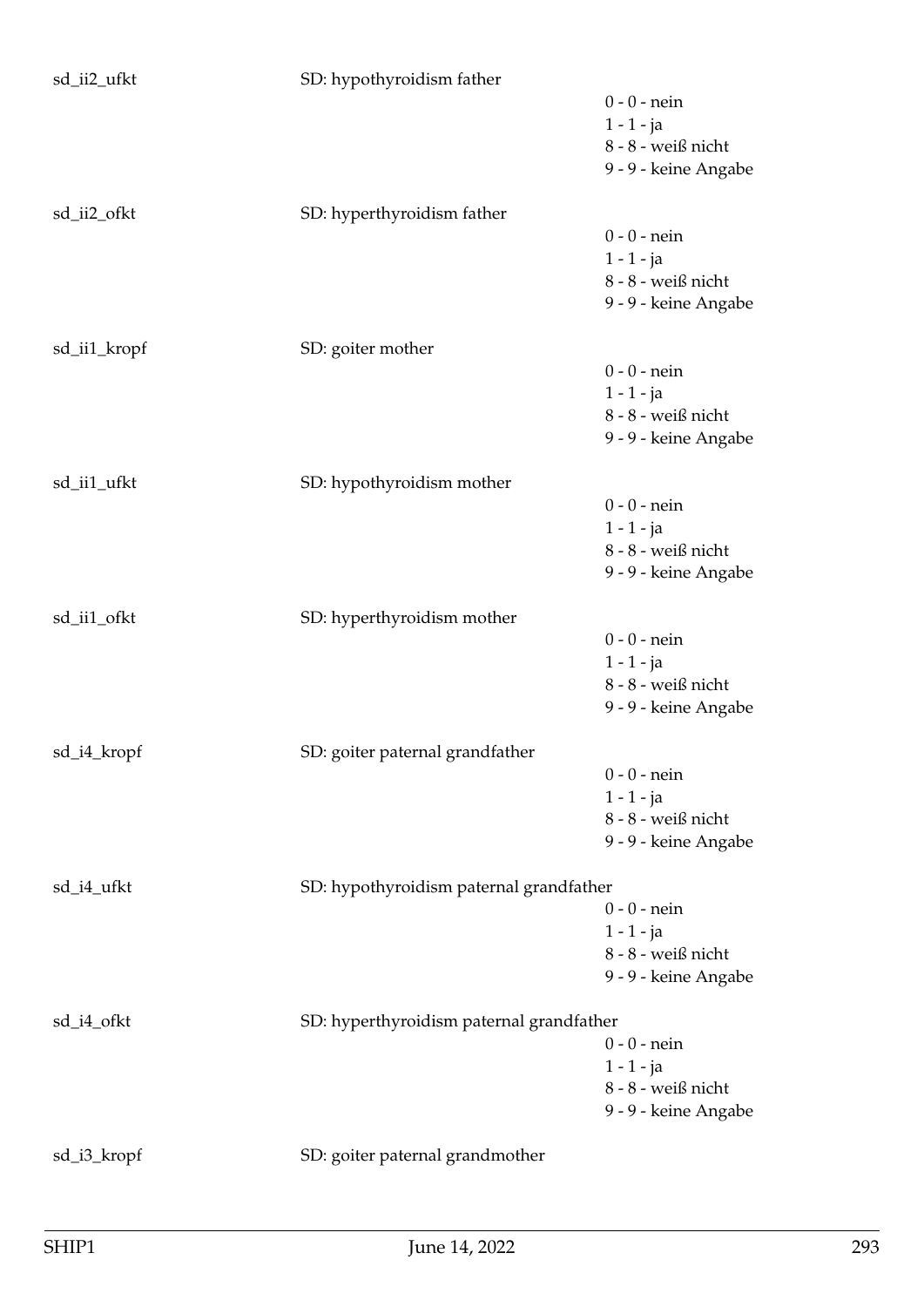|             |                                          | $0 - 0 -$ nein       |
|-------------|------------------------------------------|----------------------|
|             |                                          | $1 - 1 - ja$         |
|             |                                          | 8 - 8 - weiß nicht   |
|             |                                          | 9 - 9 - keine Angabe |
| sd_i3_ufkt  | SD: hypothyroidism paternal grandmother  |                      |
|             |                                          | $0 - 0$ - nein       |
|             |                                          | $1 - 1 - ja$         |
|             |                                          | 8 - 8 - weiß nicht   |
|             |                                          | 9 - 9 - keine Angabe |
| sd_i3_ofkt  | SD: hyperthyroidism paternal grandmother |                      |
|             |                                          | $0 - 0$ - nein       |
|             |                                          | $1 - 1 - ja$         |
|             |                                          | 8 - 8 - weiß nicht   |
|             |                                          | 9 - 9 - keine Angabe |
| sd_i2_kropf | SD: goiter maternal grandfather          |                      |
|             |                                          | $0 - 0$ - nein       |
|             |                                          | $1 - 1 - ja$         |
|             |                                          | 8 - 8 - weiß nicht   |
|             |                                          | 9 - 9 - keine Angabe |
| sd_i2_ufkt  | SD: hypothyroidism maternal grandfather  |                      |
|             |                                          | $0 - 0$ - nein       |
|             |                                          | $1 - 1 - ja$         |
|             |                                          | 8 - 8 - weiß nicht   |
|             |                                          | 9 - 9 - keine Angabe |
| sd_i2_ofkt  | SD: hyperthyroidism maternal grandfather |                      |
|             |                                          | $0 - 0$ - nein       |
|             |                                          | $1 - 1 - ja$         |
|             |                                          | 8 - 8 - weiß nicht   |
|             |                                          | 9 - 9 - keine Angabe |
| sd_i1_kropf | SD: goiter maternal grandmother          |                      |
|             |                                          | $0 - 0$ - nein       |
|             |                                          | $1 - 1 - ja$         |
|             |                                          | 8 - 8 - weiß nicht   |
|             |                                          | 9 - 9 - keine Angabe |
| sd_i1_ufkt  | SD: hypothyroidism maternal grandmother  |                      |
|             |                                          | $0 - 0$ - nein       |
|             |                                          | $1 - 1 - ja$         |
|             |                                          | 8 - 8 - weiß nicht   |
|             |                                          | 9 - 9 - keine Angabe |
| sd_i1_ofkt  | SD: hyperthyroidism maternal grandmother |                      |
|             |                                          | $0 - 0$ - nein       |
|             |                                          | $1 - 1 - ja$         |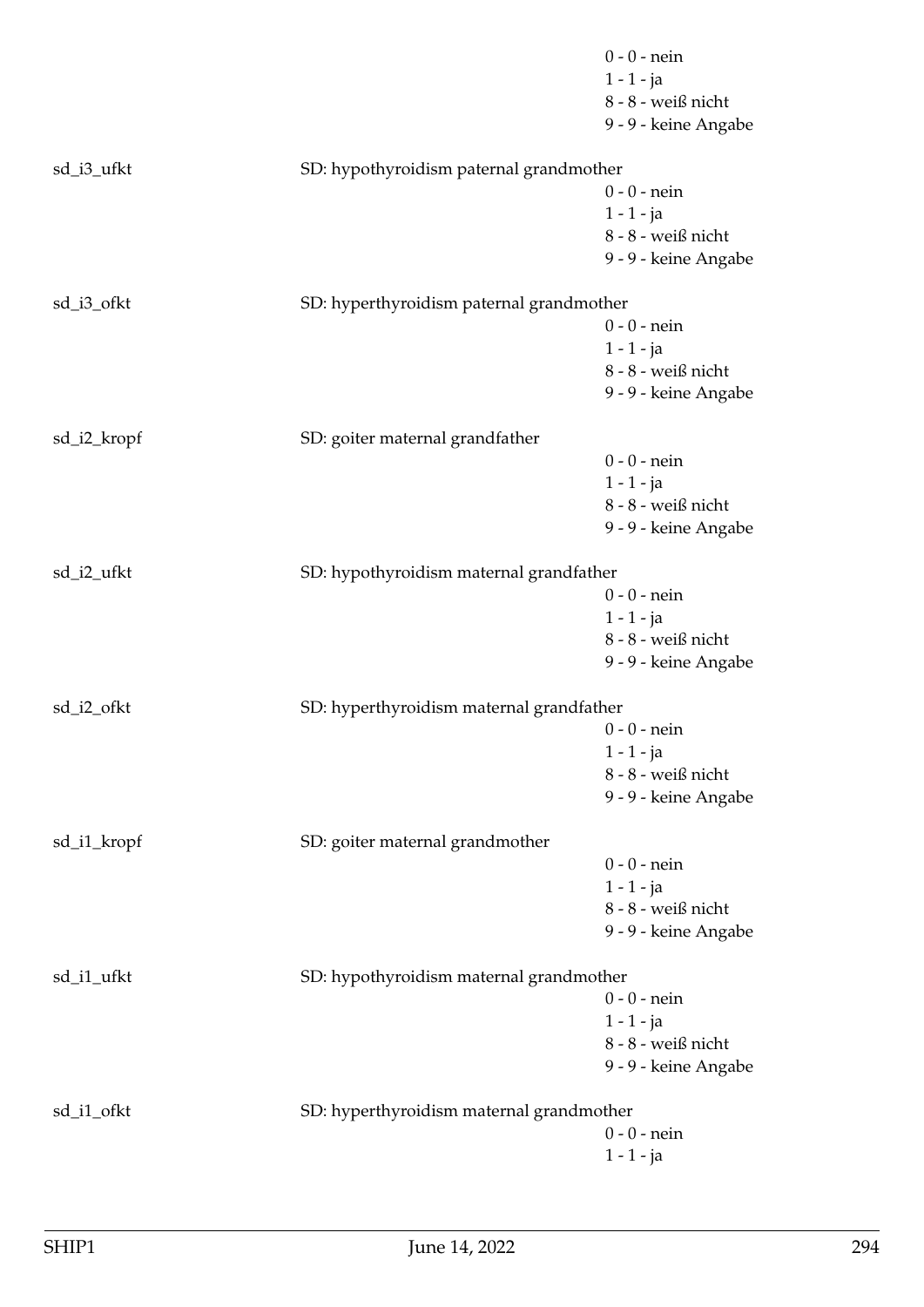|                         |                                                     | 8 - 8 - weiß nicht<br>9 - 9 - keine Angabe                                   |
|-------------------------|-----------------------------------------------------|------------------------------------------------------------------------------|
| sd_iii3_jodtabl         | SD: Did you ever take iodine tablets?               | $0 - 0$ - nein<br>$1 - 1 - ja$<br>8 - 8 - weiß nicht<br>9 - 9 - keine Angabe |
| sd_iii3_jodtabl_dosis   | SD: dose of iodine tablets                          |                                                                              |
| sd_iii3_jodtabl_jahre   | SD: How many years did you take iodine tablets?     | 98 - 98 - weiß nicht                                                         |
| sd_iii3_hormon          | SD: Did you ever take thyroid hormone?              | $0 - 0 -$ nein<br>$1 - 1 - ja$<br>8 - 8 - weiß nicht<br>9 - 9 - keine Angabe |
| sd_iii3_hormon_dosis    | SD: dose of thyroid hormone                         |                                                                              |
| sd_iii3_hormon_jahre    | SD: How many years did you take thyroid<br>hormone? | 98 - 98 - weiß nicht                                                         |
| sd_iii3_radiojodth      | SD: Did you ever receive radio iodine therapy?      | $0 - 0$ - nein<br>$1 - 1 - ja$<br>8 - 8 - weiß nicht<br>9 - 9 - keine Angabe |
| sd_iii3_radiojodth_jahr | SD: year of the radio iodine therapy                |                                                                              |
| sd_iii3_radiojodth_kh   | SD: hospital of the radio iodine therapy            |                                                                              |
| sd_iii3_op              | SD: Did you ever have a thyroid operation?          | $0 - 0$ - nein<br>$1 - 1 - ja$<br>8 - 8 - weiß nicht<br>9 - 9 - keine Angabe |
| sd_iii3_op_jahr         | SD: year of the thyroid operation                   |                                                                              |
| sd_iii3_op_kh           | SD: hospital of the thyoid operation                |                                                                              |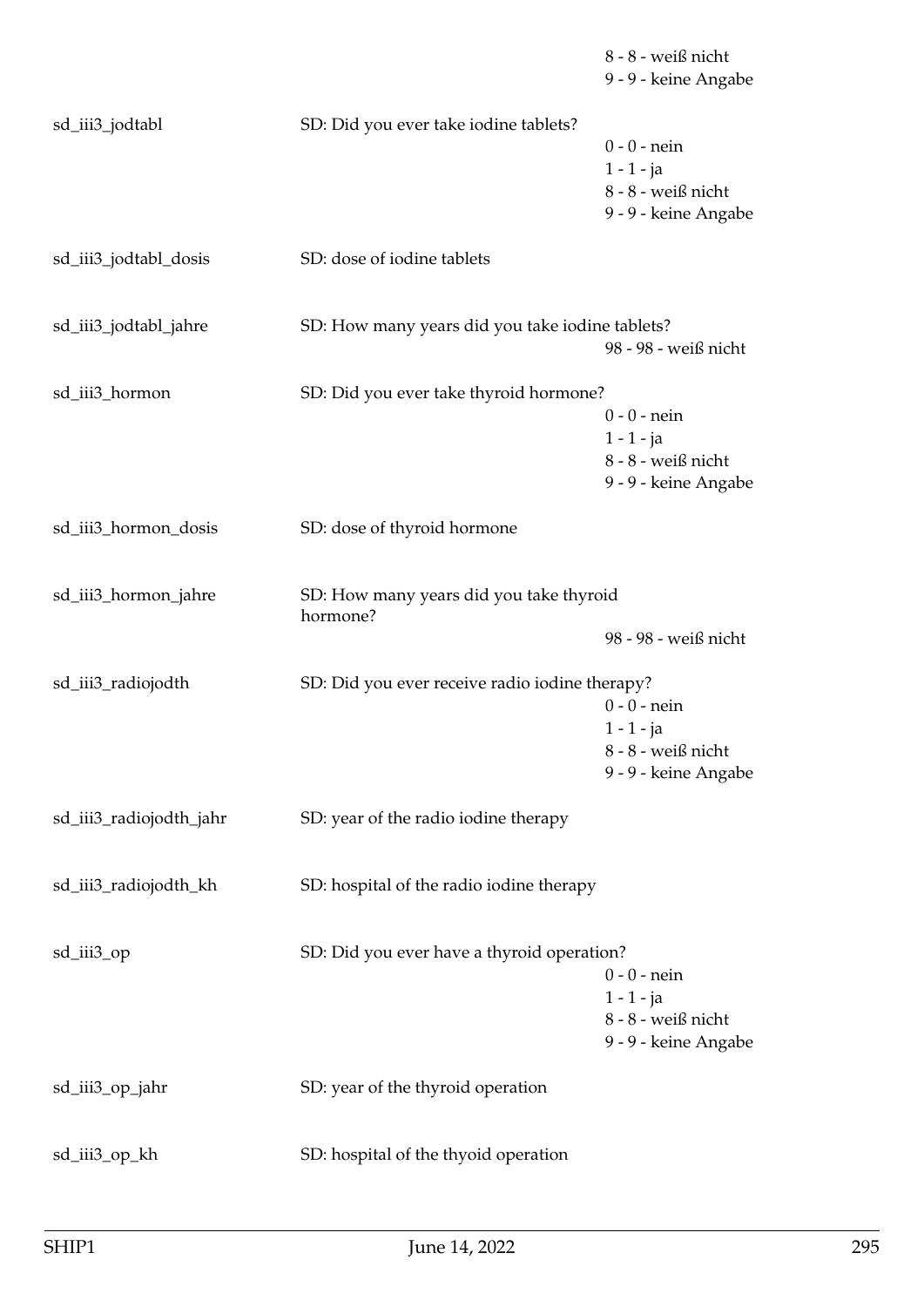sd\_gen\_bemerkungen SD: remarks **KINDER Schilddrüsenerkrankungen der Kindern SDGEN hereditary thyroid diseases** iv\_id SD: child id iii6\_id SD: partner id iv\_id\_gender SD: gender sd\_iv\_id\_kropf SD: goiter child sd\_iv\_id\_ufkt SD: hypothyroidism child sd\_iv\_id\_ofkt SD: hyperthyroidism child **STIEFVATER Schilddrüsenerkrankungen Stiefvaeter SDGEN hereditary thyroid diseases** ii2 id SD: father id iii\_id SD: siblings id sd\_ii2\_id\_kropf SD: goiter stepfather sd\_ii2\_id\_ufkt SD: hypothyroidism stepfather sd\_ii2\_id\_ofkt SD: hyperthyroidism stepfather **STIEFMUTTER Schilddrüsenerkrankungen Stiefmuetter SDGEN hereditary thyroid diseases**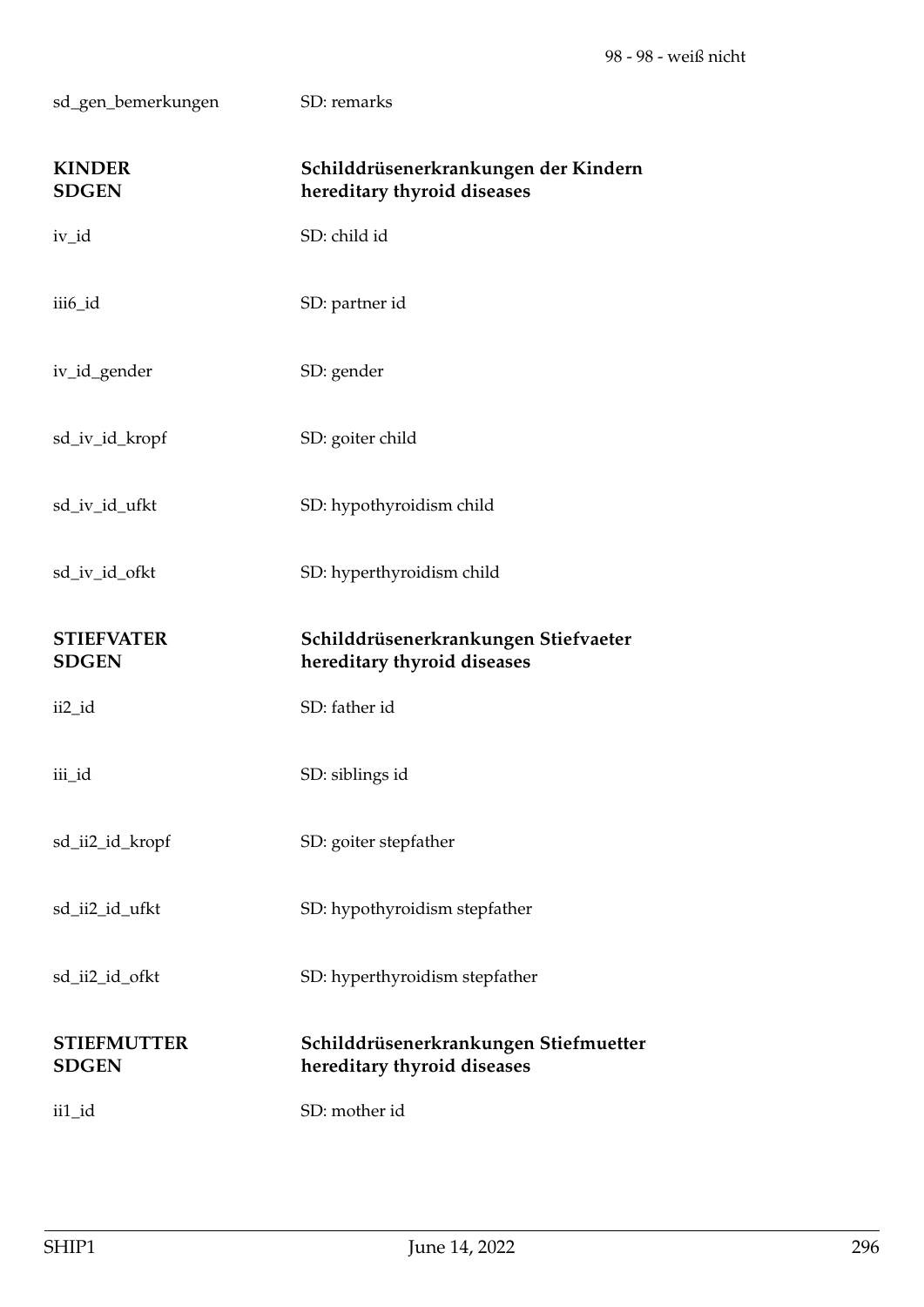| iii_id                             | SD: siblings id                                                         |
|------------------------------------|-------------------------------------------------------------------------|
| sd_ii1_id_kropf                    | SD: goiter stepmother                                                   |
| sd_ii1_id_ufkt                     | SD: hypothyroidism stepmother                                           |
| sd_ii1_id_ofkt                     | SD: hyperthyroidism stepmother                                          |
| <b>PARTNER</b><br><b>SDGEN</b>     | Schilddrüsenerkrankungen der Partner<br>hereditary thyroid diseases     |
| iii6_id                            | SD: partner id                                                          |
| sd_iii6_id_kropf                   | SD: goiter partner                                                      |
| sd_iii6_id_ufkt                    | SD: hypothyroidism partner                                              |
|                                    |                                                                         |
| sd_iii6_id_ofkt                    | SD: hyperthyroidism partner                                             |
| <b>GESCHWISTER</b><br><b>SDGEN</b> | Schilddrüsenerkrankungen der Geschwister<br>hereditary thyroid diseases |
| iii_id                             | SD: siblings id                                                         |
| ii1_id                             | SD: mother id                                                           |
| ii2_id                             | SD: father id                                                           |
| iii_id_gender                      | SD: gender                                                              |
| sd_iii_id_kropf                    | SD: goiter siblings                                                     |
| sd_iii_id_ufkt                     | SD: hypothyroidism siblings                                             |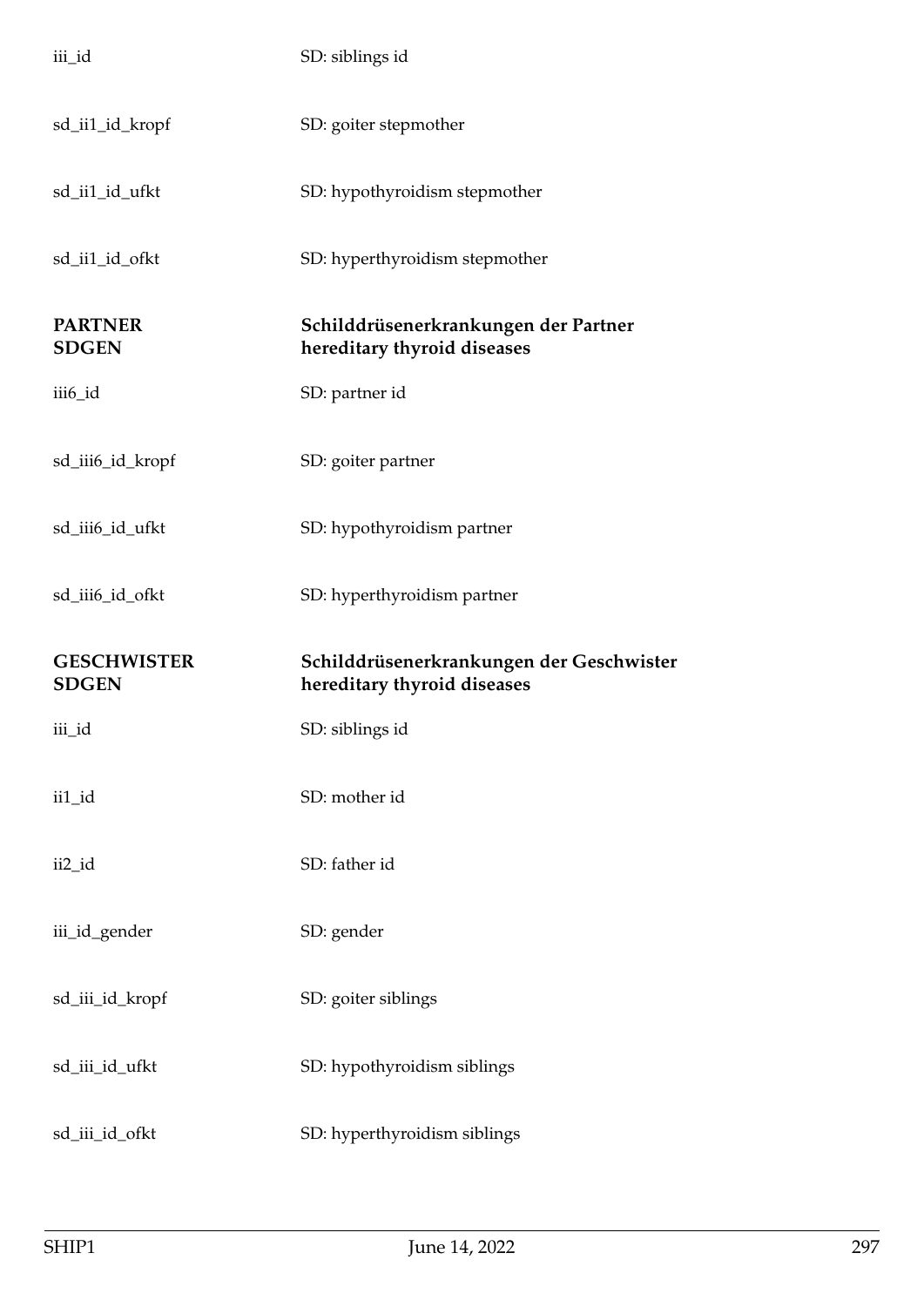| LAB                           | <b>Blood and urine examination</b>                                 |
|-------------------------------|--------------------------------------------------------------------|
| <b>ANAL_BLT</b><br><b>LAB</b> | <b>Blood laboratory analyses</b><br>Blood and urine examination    |
| wbc                           | LAB: WBC / Leukocytes (Gpt/l)                                      |
| rbc                           | LAB: RBC / Erythrocytes (Tpt/l)                                    |
| hgb                           | LAB: Haemoglobin (mmol/l)                                          |
| hct                           | LAB: Haematokrit                                                   |
| mcv                           | LAB: MCV / Mean corpuscular volume (fl)                            |
| mch                           | LAB: MCH / mean corpuscular haemoglobin<br>(fmol)                  |
| mchc                          | LAB: MCHC / Mean corpuscular haemoglobin<br>concentration (mmol/l) |
| rdw                           | LAB: RDW / Red cell distribution width $(\%)$                      |
| plt                           | LAB: PLT / Thrombocytes (Gpt/l)                                    |
| mpy                           | LAB: MPV / Mean platelet volume (fl)                               |
| $pdw_x$                       | LAB: Thrombocyte distribution width (fl)                           |
| $rdwsd_x$                     | LAB: Erythrocyte distribution width (fl)                           |
| hba1c                         | LAB: Hb A1 $c$ $%$                                                 |
| quick                         | LAB: QUICK / Thromboplastin time Quick (%)                         |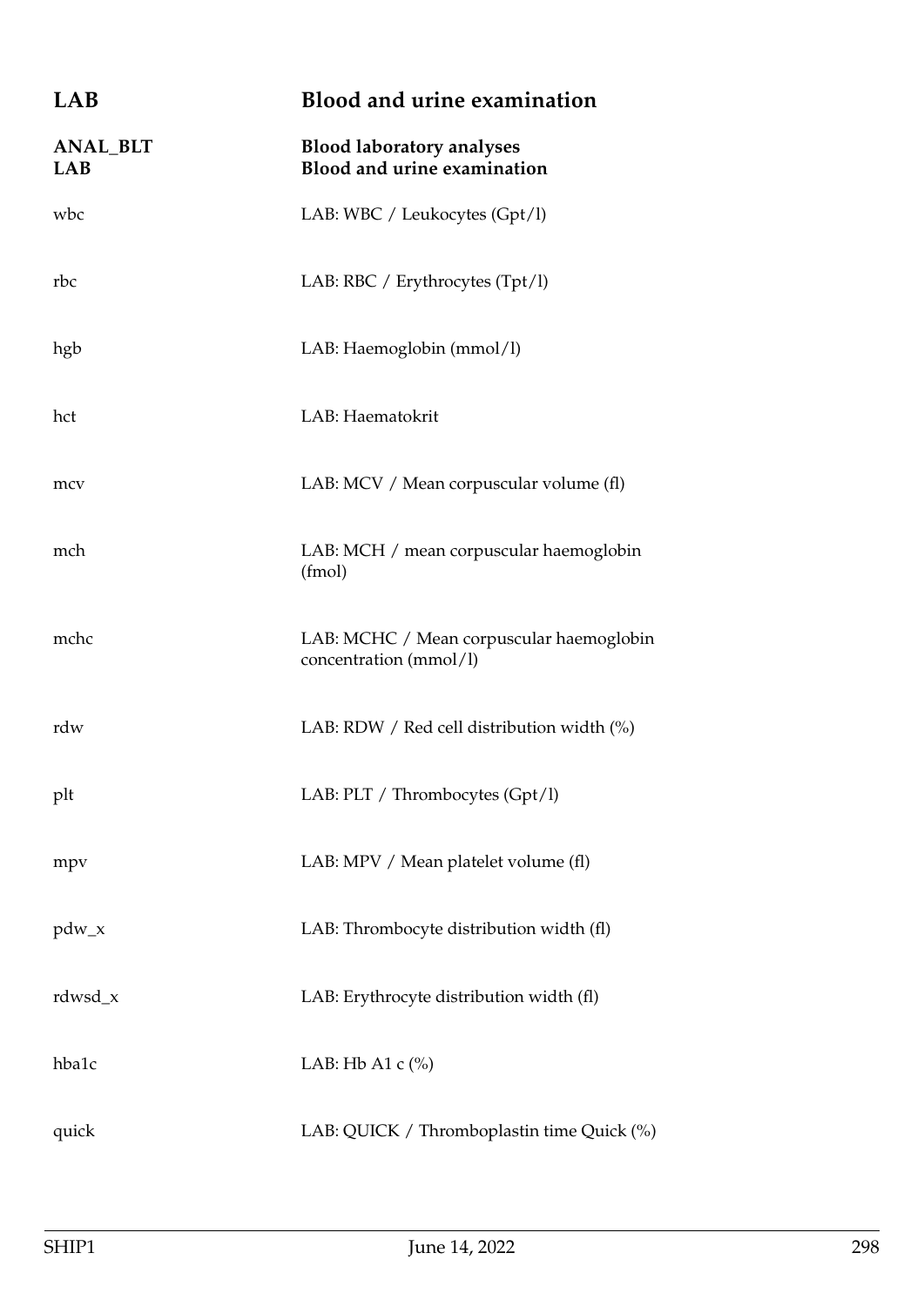| inr      | LAB: Thromboplastinzeit International<br>normalized ratio |
|----------|-----------------------------------------------------------|
| ptt      | LAB: PTT / Partial thromboplastin time (sec.)             |
| fib_cl   | LAB: Fibrinogen (Clauss) (g/l)                            |
| $na_s$   | LAB: Na / Natrium (mmol/l)                                |
| $k_s$    | LAB: K / Kalium (mmol/l)                                  |
| crea_s   | LAB: Creatinine $(\mu \text{mol/l})$                      |
| $hrs_s$  | LAB: Uric acid $(\mu \text{mol/l})$                       |
| $gluc_s$ | LAB: Glucose (mmol/l)                                     |
| cystatin | LAB: Cystatine C $(mg/l)$                                 |
| $crp_$   | LAB: CRP (highly sensitive) (mg/l)                        |
| $ca_s$   | LAB: Calcium, total i.S (mmol/l)                          |
| $mg_S$   | LAB: Magnesium (mmol/l)                                   |
| tsh      | LAB: TSH / Thyreoidea-stimulating Hormone<br>(mU/l)       |
| ft3      | LAB: f T3 / Triiodothyronine, free (pmol/l)               |
| ft4      | LAB: f T4 / Thyroxine, free (pmol/l)                      |
| b12      | LAB: B12 / Vitamin B12 (pg/ml)                            |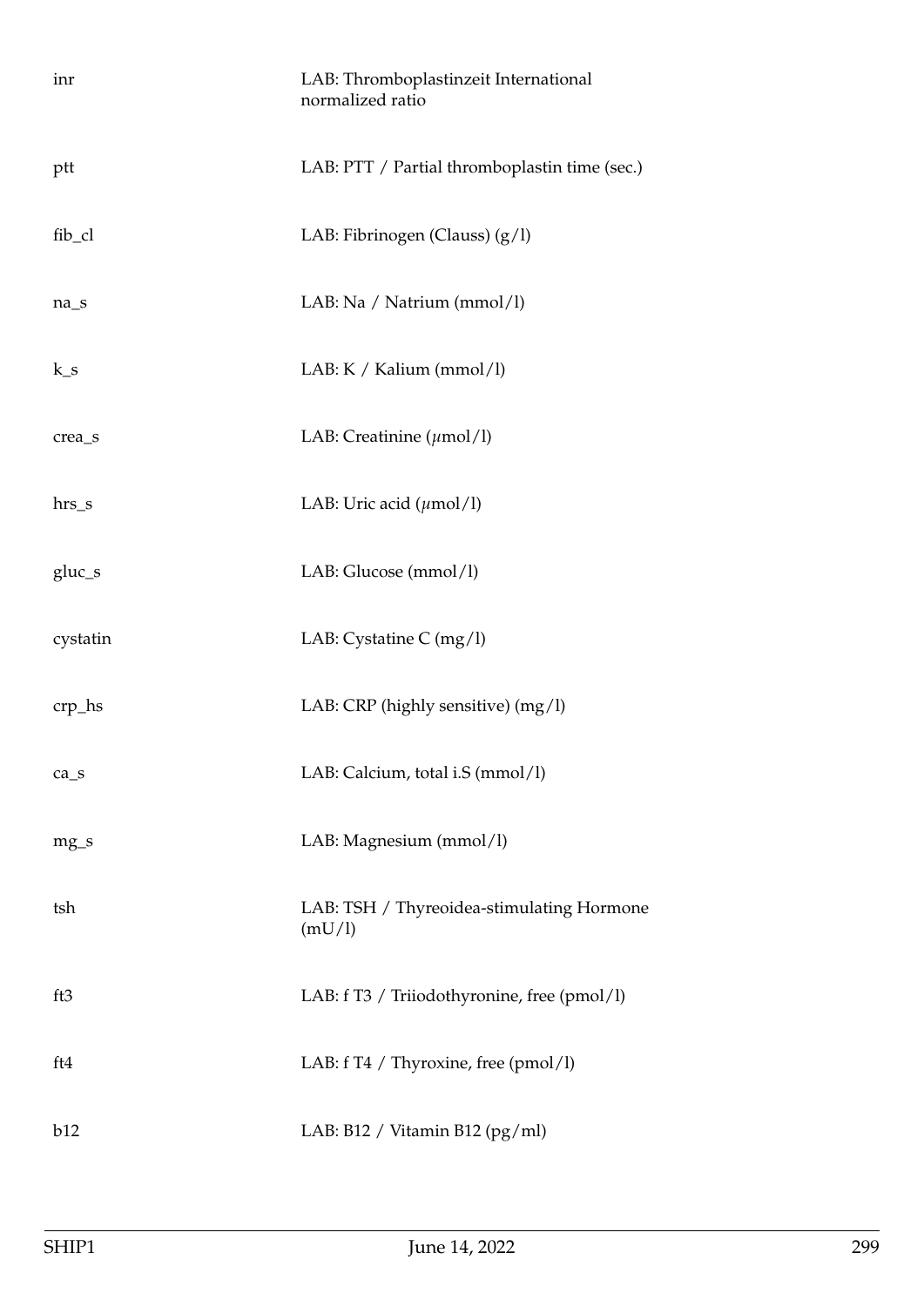| fols               | LAB: Folic acid (ng/ml)                                          |
|--------------------|------------------------------------------------------------------|
| tpo_ak             | LAB: TPO-AK / thyroid antibody (U/ml)                            |
| $hdl$ <sub>s</sub> | LAB: HDL - High-density lipoprotein cholesterol<br>(mmol/l)      |
| lipo_a             | LAB: Lp(a) lipoprotein cholesterol (mmol/l)                      |
| vldl_s             | LAB: VLDL - Very low density lipoprotein<br>cholesterol (mmol/l) |
| $ldl_s$            | LAB: LDL - Low density lipoprotein cholesterol<br>(mmol/l)       |
| tg_s               | LAB: Triglycerides (total) (mmol/l)                              |
| chol_s             | LAB: Cholesterol (total) (mmol/l)                                |
| alat_s             | LAB: Alanin aminotransferase (ALAT/GPT)<br>$(\mu$ katal/l)       |
| asat_s             | LAB: Aspartat aminotransferase (ASAT/GOT)<br>$(\mu$ katal/l)     |
| amyl_s             | LAB: Amylase (Alpha-Amylase) i.S. $(\mu$ katal/l)                |
| $ggt_s$            | LAB: Gammaglutamyltransferase $(\mu$ katal/l)                    |
| $lip_s$            | LAB: Lipase $(\mu \text{katal/l})$                               |
| $ck_s$             | LAB: Creatine kinase (total) ( $\mu$ katal/l)                    |
| ldh_s              | LAB: Lactate dehydrogenase (µkatal/l)                            |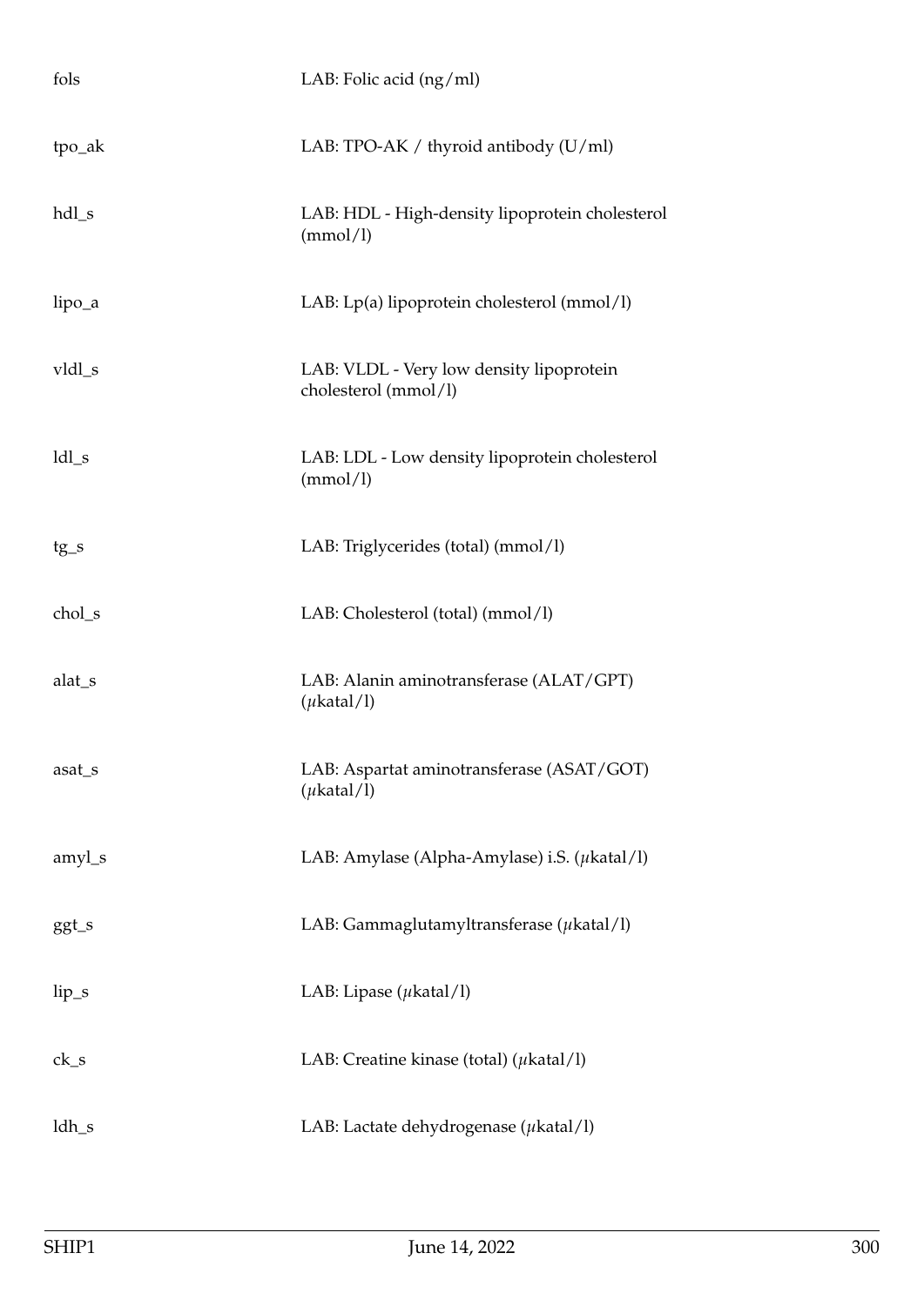**ANAL\_URN Urine laboratory analyses LAB Blood and urine examination** sg\_u LAB: (Urine) Density (kg/l) ph\_u LAB: (Urine) pH / hydrogen ion concentration leuco\_u LAB: (Urine) Leukocytes (/*µ*l)  $0 - (-10)$  $1 - (+) = 10 - 50$  $2 - + = 50 - 400$  $3 - ++ + = > 400$ nitri\_u LAB: (Urine) Nitrites (pos/neg)  $0 - -$  = negativ  $1 - +$  = positiv prot\_u LAB: (Urine) Proteins (g/l)  $0 - (-0.2)$  $1 - (+) = 0.2 - 0.5$  $2 - + = 0.5 - 1.2$  $3 - ++ = 1.2 - 4.0$  $4 - ++ + = > 4.0$ gluc\_u LAB: (Urine) Glucose (mmol/l)  $0 - (-1) - (-1) - (-1)$  $1 - (+) = 2 - 5$  $2 - + = 5 - 15$  $3 - + + = 15 - 40$  $4 - ++ + = > 40$ ket\_u LAB: (Urine) Ketones (mmol/l)  $0 - 0.2$  $1 - (+) = 0.2 - 1.0$  $2 - + = 1.0 - 4.0$  $3 - + + = 4.0 - 12$  $4 - ++ + = >12$ ubg\_u LAB: (Urine) Urobilinogen (*µ*mol/l)  $0 - - = 0 - 10$  $1 - (+) = 10 - 50$  $2 - + = 50 - 100$  $3 - + + = 100 - 180$ 

ferri LAB: Ferritin (*µ*g/l)

 $4 - ++ + = >180$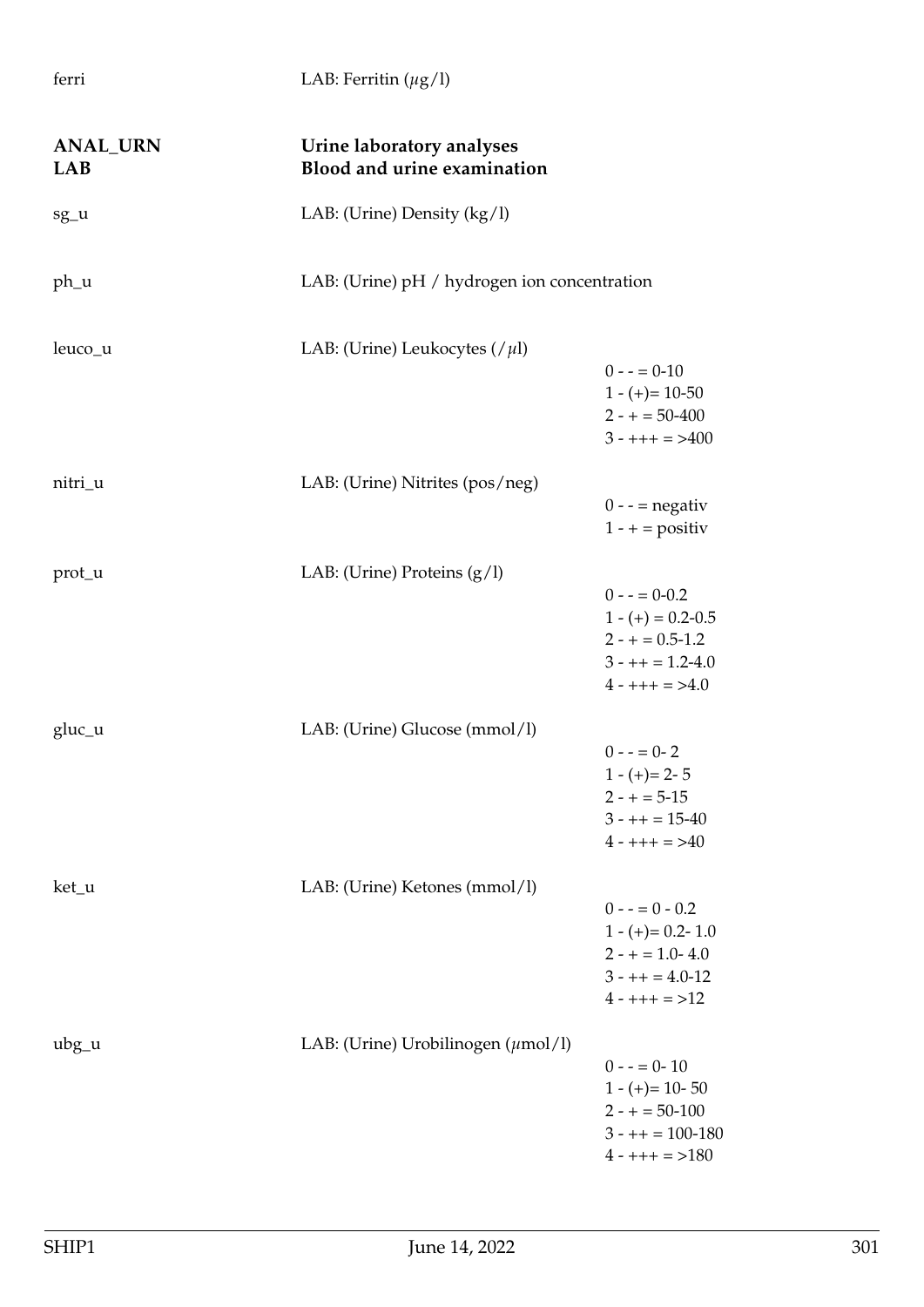| bili_u                         | LAB: (Urine) Bilirubin $(\mu \text{mol/l})$                                                         | $0 - 5 = 0 - 5$<br>$1 - (+) = 5 - 40$<br>$2 - + = 40 - 80$<br>$3 - + + = > 80$                                                        |
|--------------------------------|-----------------------------------------------------------------------------------------------------|---------------------------------------------------------------------------------------------------------------------------------------|
| $ery_u$                        | LAB: (Urine) Blood/Erythrocytes (/ $\mu$ l)                                                         | $0 - 5 = 0 - 5$<br>$1 - (+) = 5 - 20$<br>$2 - + = 20 - 40$<br>$3 - + + = 40 - 110$<br>$4 - + + + = 110 - 200$<br>$5 - + + + + = >200$ |
| jodid_u                        | LAB: (Urine) Iodide (IHU) $(\mu g/dl)$                                                              |                                                                                                                                       |
| crea_u                         | LAB: (Urine) Creatinine (mmol/l)                                                                    |                                                                                                                                       |
| alb <sub>u</sub>               | LAB: (Urine) Albumins $(mg/l)$                                                                      |                                                                                                                                       |
| <b>LABRE</b>                   | laboratory analysis (resurvey)                                                                      |                                                                                                                                       |
|                                |                                                                                                     |                                                                                                                                       |
| <b>RE_BLUT</b><br><b>LABRE</b> | blood laboratory analyses<br>laboratory analysis (resurvey)                                         |                                                                                                                                       |
| alat_re_s                      | LABRE: alanine aminotransferase (ALAT/GPT)<br>[ $\mu$ katal/l]                                      |                                                                                                                                       |
| alat_re_s_z                    | LABRE: alanine aminotransferase (ALAT/GPT)<br>// winsorised »prefix in alat_re_s_p [ $\mu$ katal/l] |                                                                                                                                       |
| alat $_re_s_p$                 | LABRE: alanine aminotransferase (ALAT/GPT)<br>// prefix for alat_re_s_z                             |                                                                                                                                       |
| asat_re_s                      | LABRE: aspartate aminotransferase<br>$(ASAT/GOT)$ [ $\mu$ katal/l]                                  |                                                                                                                                       |
| $alb_re_s$                     | LABRE: serum albumin [mg/l]                                                                         |                                                                                                                                       |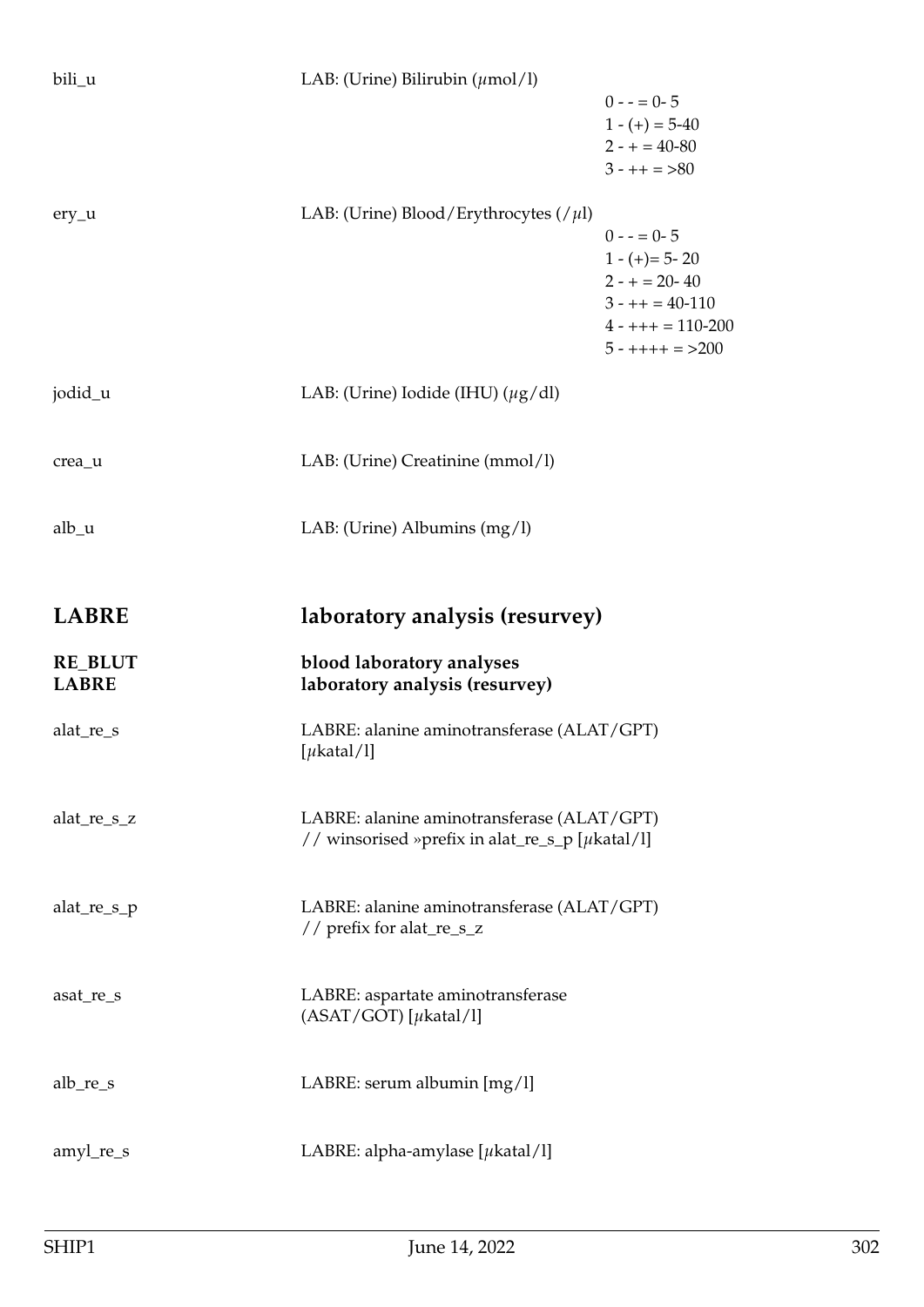| amyl_re_s_z   | LABRE: alpha-amylase // winsorised »prefix in<br>amyl_re_s_p [ $\mu$ katal/l] |
|---------------|-------------------------------------------------------------------------------|
| $amyl_re_s_p$ | LABRE: alpha-amylase // prefix for amyl_re_s_z                                |
| $che_re_s$    | LABRE: cholinesterase (CHE)                                                   |
| $che_re_s_z$  | LABRE: cholinesterase (CHE) // winsorised<br>»prefix in che_re_s_p [µkatal/l] |
| $che_re_s_p$  | LABRE: cholinesterase (CHE) // prefix for<br>che_re_s_z                       |
| ferri_re      | LABRE: ferritin $[\mu g/l]$                                                   |
| ferri_re_z    | LABRE: ferritin // winsorised »prefix in<br>ferri_re_p $[\mu g/l]$            |
| ferri_re_p    | LABRE: ferritin // prefix for ferri_re_z                                      |
| ggt_re_s      | LABRE: gamma-glutamyltransferase (GGT)<br>[ $\mu$ katal/l]                    |
| $lip_re_s$    | LABRE: lipase $(\mu$ katal/l)                                                 |
| $lip_re_s_z$  | LABRE: lipase // winsorised »prefix in<br>$lip_re_s_p$ [ $\mu$ katal/l]       |
| $lip_re_s_p$  | LABRE: lipase // prefix for lip_re_s_z                                        |
| prot_re_s     | LABRE: total protein                                                          |
| chol_re_s     | LABRE: cholesterol, total [mmol/l]                                            |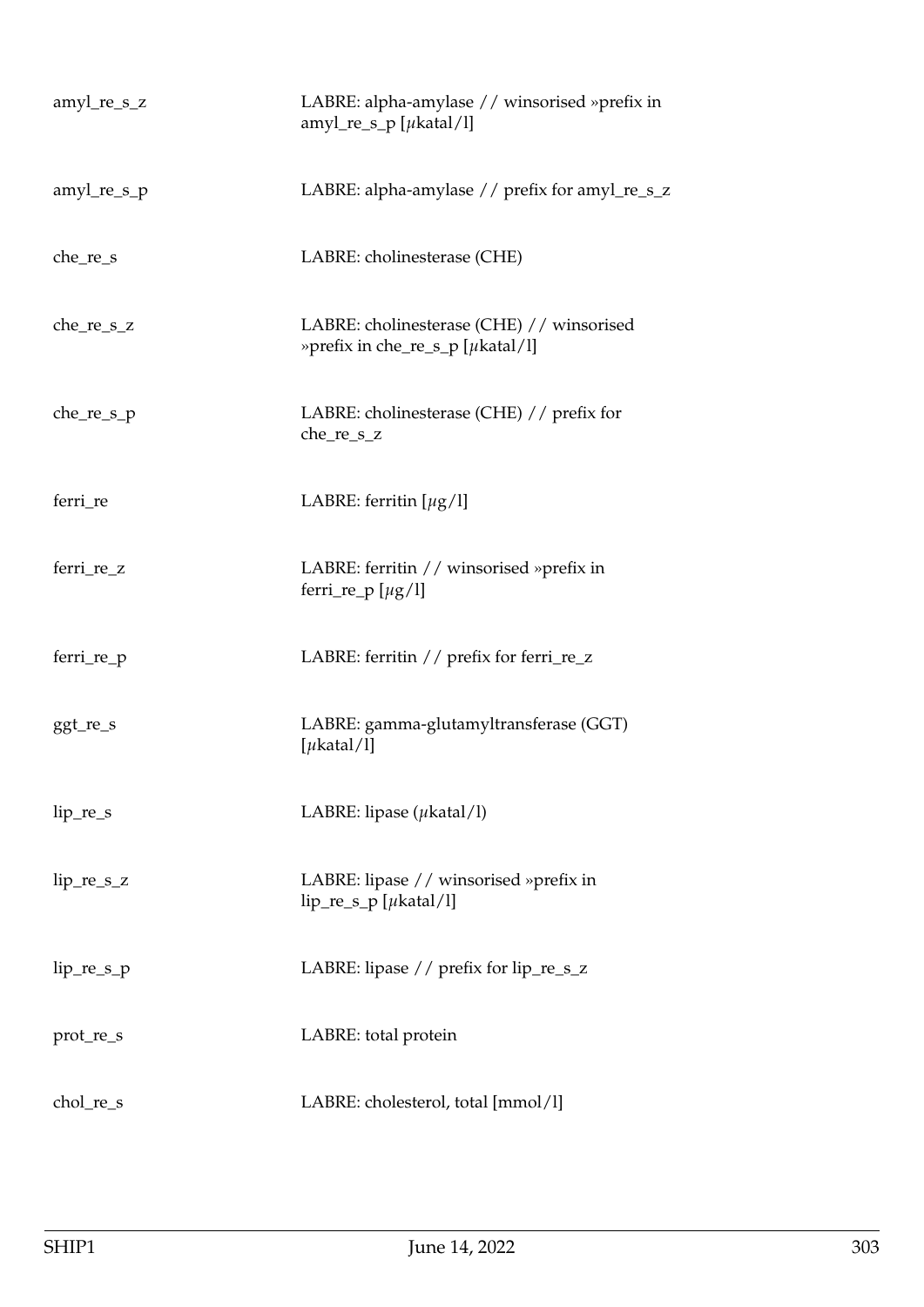| $chol_re_s_z$ | LABRE: cholesterol, total // winsorised »prefix<br>in chol_re_s_p $[mmol/l]$      |
|---------------|-----------------------------------------------------------------------------------|
| $chol_re_s_p$ | LABRE: cholesterol, total // prefix for<br>chol_re_s_z                            |
| hdlch_re      | LABRE: HDL-cholesterol (mmol/l)                                                   |
| hdlch_re_z    | LABRE: HDL-cholesterol // winsorised »prefix<br>in hdlch_re_p [mmol/l]            |
| hdlch_re_p    | LABRE: HDL-cholesterol // prefix for<br>hdlch_re_z                                |
| ldlch_re      | LABRE: LDL-cholesterol (mmol/l)                                                   |
| ldlch_re_z    | LABRE: LDL-cholesterol // winsorised »prefix<br>in ldlch_re_p [mmol/l]            |
| ldlch_re_p    | LABRE: LDL-cholesterol // prefix for ldlch_re_z                                   |
| tg_re_s       | LABRE: triglycerides, total (mmol/l)                                              |
| $tg_re_s_z$   | LABRE: triglycerides, total // winsorised »prefix<br>in $tg_re_s_p$ [mmol/l]      |
| $tg_re_s_p$   | LABRE: triglycerides, total // prefix for<br>$tg_re_s_z$                          |
| ft3_re        | LABRE: triiodothyronine, free (fT3) [pmol/l]                                      |
| $ft3_re_z$    | LABRE: triiodothyronine, free (fT3) //<br>winsorised »prefix in ft3_re_p [pmol/l] |
| $ft3_re\_p$   | LABRE: triiodothyronine, free (fT3) // prefix for<br>$ft3_re_z$                   |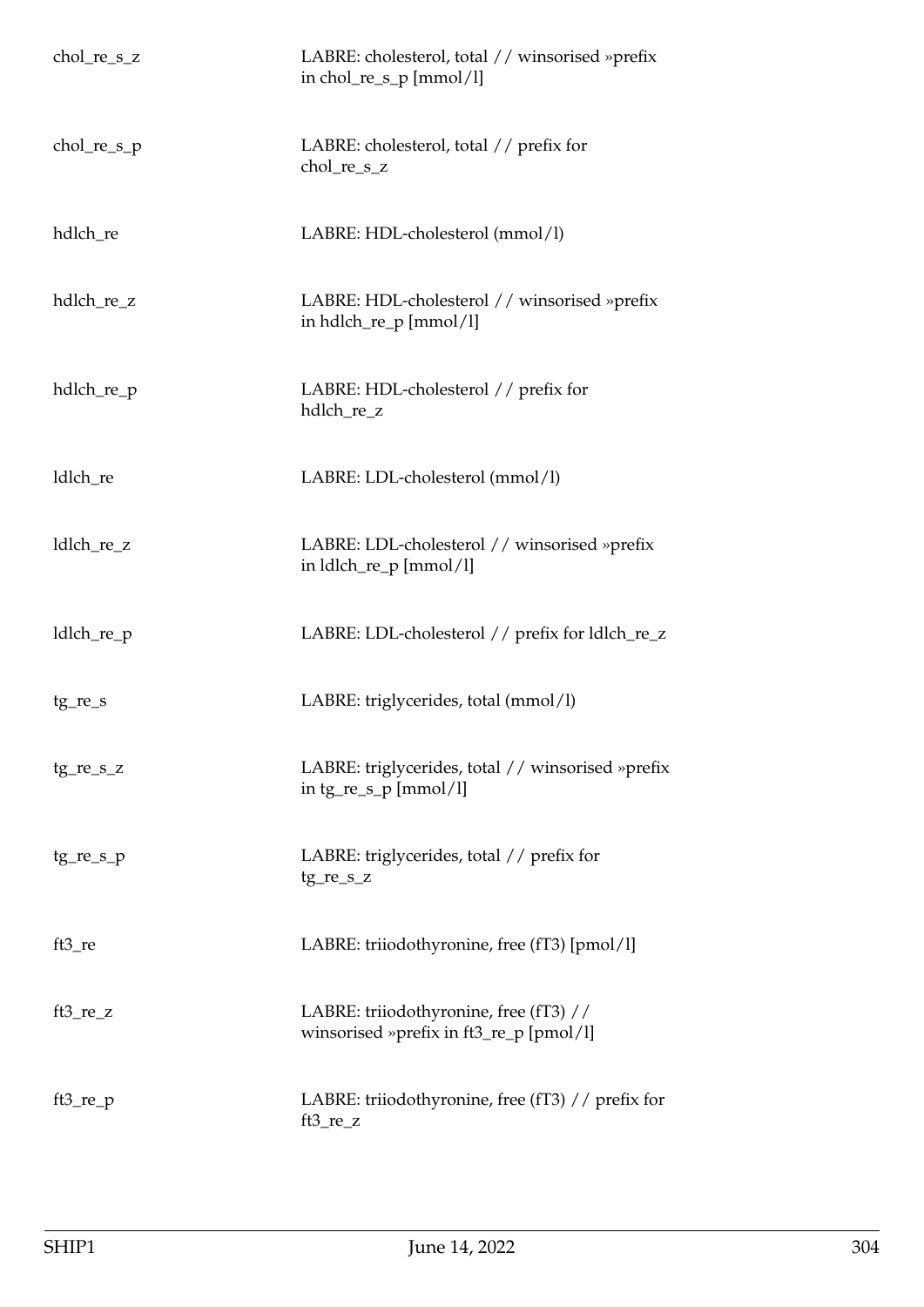| $ft4_re$      | LABRE: thyroxine, free (fT4) [pmol/l]                                                |
|---------------|--------------------------------------------------------------------------------------|
| $ft4_re_z$    | LABRE: thyroxine, free (fT4) // winsorised<br>»prefix in ft4_re_p [pmol/l]           |
| $ft4_re_p$    | LABRE: thyroxine, free (fT4) // prefix for<br>$ft4_re_z$                             |
| hcgb_re_s     | LABRE: beta-hCG                                                                      |
| $hegb_re_s_z$ | LABRE: beta-hCG // winsorised »prefix in<br>$hegb_re_s_p [IU/l]$                     |
| $hegb_re_s_p$ | LABRE: beta-hCG // prefix for hcgb_re_s_z                                            |
| tsh_re        | LABRE: thyroid-stimulating hormone (TSH)<br>[mU/l]                                   |
| tsh_re_z      | LABRE: thyroid-stimulating hormone (TSH) //<br>winsorised »prefix in tsh_re_p [mU/l] |
| tsh_re_p      | LABRE: thyroid-stimulating hormone (TSH) //<br>prefix for tsh_re_z                   |
| cystatin_re   | LABRE: cystatin C [mg/l]                                                             |
| urea_re_s     | LABRE: urea                                                                          |
| crea_re_s     | LABRE: creatinine                                                                    |
| crea_re_s_z   | LABRE: creatinine // winsorised »prefix in<br>crea_re_s_p [ $\mu$ mol/l]             |
| crea_re_s_p   | LABRE: creatinine // prefix for crea_re_s_z                                          |
| $ck_re_s$     | LABRE: creatine kinase, total [ $\mu$ katal/l]                                       |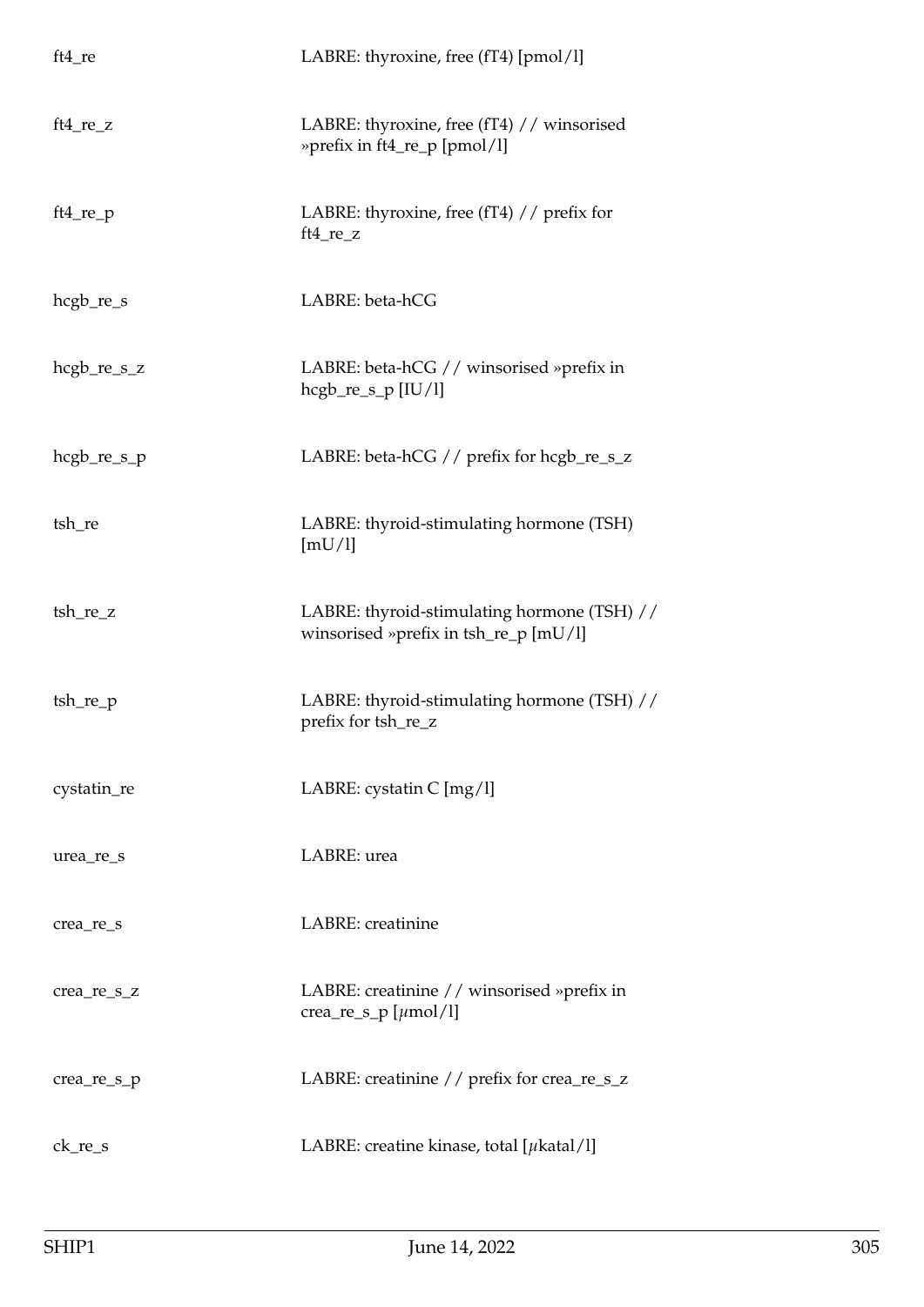| $ck_re_s_z$     | LABRE: creatine kinase, total // winsorised<br>» prefix in $ck_re_s_p$ [ $\mu$ katal/l]                               |
|-----------------|-----------------------------------------------------------------------------------------------------------------------|
| $ck_re_s_p$     | LABRE: creatine kinase, total // prefix for<br>ck_re_s_z                                                              |
| ldh_re_s        | LABRE: lactate dehydrogenase ( $\mu$ katal/l)                                                                         |
| $ldh_re_s_z$    | LABRE: lactate dehydrogenase // winsorised<br>» prefix in $ldh_re_s_p$ [ $\mu$ katal/l]                               |
| $ldh_re_s_p$    | LABRE: lactate dehydrogenase // prefix for<br>$ldh_re_s_z$                                                            |
| $mb_re_s$       | LABRE: myoglobin                                                                                                      |
| $mb_re_s_z$     | LABRE: myoglobin // winsorised »prefix in<br>mb_re_s_p [ $\mu$ g/l]                                                   |
| $mb_re_s$       | LABRE: myoglobin // prefix for mb_re_s_z                                                                              |
| bnpnt_re_s      | LABRE: brain natriuretic peptide; N-terminal<br>fragment (NT-proBNP) [pg/ml]                                          |
| bnpnt_re_s_z    | LABRE: brain natriuretic peptide; N-terminal<br>fragment (NT-proBNP) // winsorised »prefix in<br>bnpnt_re_s_p [pg/ml] |
| $b$ npnt_re_s_p | brain natriuretic peptide; N-terminal fragment<br>(NT-proBNP) // Prefix zu bnpnt_re_s_z                               |
| tnni_re_s       | LABRE: troponin I                                                                                                     |
| tnni_re_s_z     | LABRE: troponin I // winsorised »prefix in<br>tnni_re_s_p $[\mu g/l]$                                                 |
| tnni_re_s_p     | LABRE: troponin I // prefix for tnni_re_s_z                                                                           |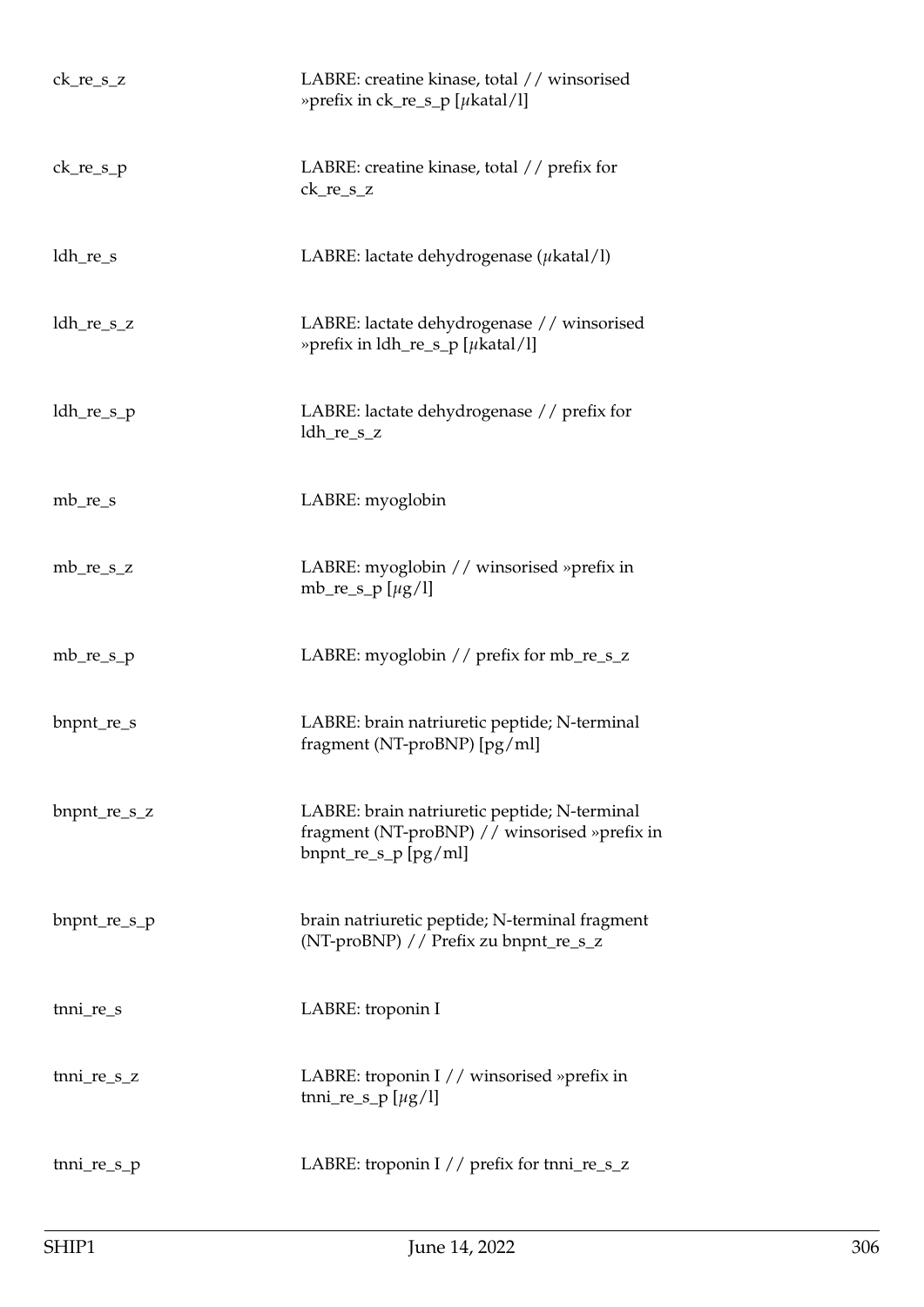| crp_hs_re     | LABRE: C-reactive protein (CRP), high-sensitive<br>(mg/l)                                      |
|---------------|------------------------------------------------------------------------------------------------|
| $crp_hs_re_2$ | LABRE: C-reactive protein (CRP), high-sensitive<br>// winsorised »prefix in crp_hs_re_p [mg/l] |
| $crp_hs_re_p$ | LABRE: C-reactive protein (CRP), high-sensitive<br>// prefix for crp_hs_re_z                   |
| psaf_re_s     | LABRE: prostate-specific antigen, free                                                         |
| psaf_re_s_z   | LABRE: prostate-specific antigen, free //<br>winsorised »prefix in psaf_re_s_p [ng/ml]         |
| psaf_re_s_p   | LABRE: prostate-specific antigen, free // prefix<br>for psaf_re_s_z                            |
| psa_re_s      | LABRE: prostate-specific antigen, total                                                        |
| psa_re_s_z    | LABRE: prostate-specific antigen, total //<br>winsorised »prefix in psa_re_s_p [ng/ml]         |
| psa_re_s_p    | LABRE: prostate-specific antigen, total // prefix<br>for psa_re_s_z                            |
| ap_re_s       | LABRE: alkaline phosphatase [ $\mu$ katal/l]                                                   |
| ap_re_s_z     | LABRE: alkaline phosphatase // winsorised<br>» prefix in ap_re_s_p [ $\mu$ katal/l]            |
| ap_re_s_p     | LABRE: alkaline phosphatase // prefix for<br>ap_re_s_z                                         |
| ca_re_s       | LABRE: calcium [mmol/l]                                                                        |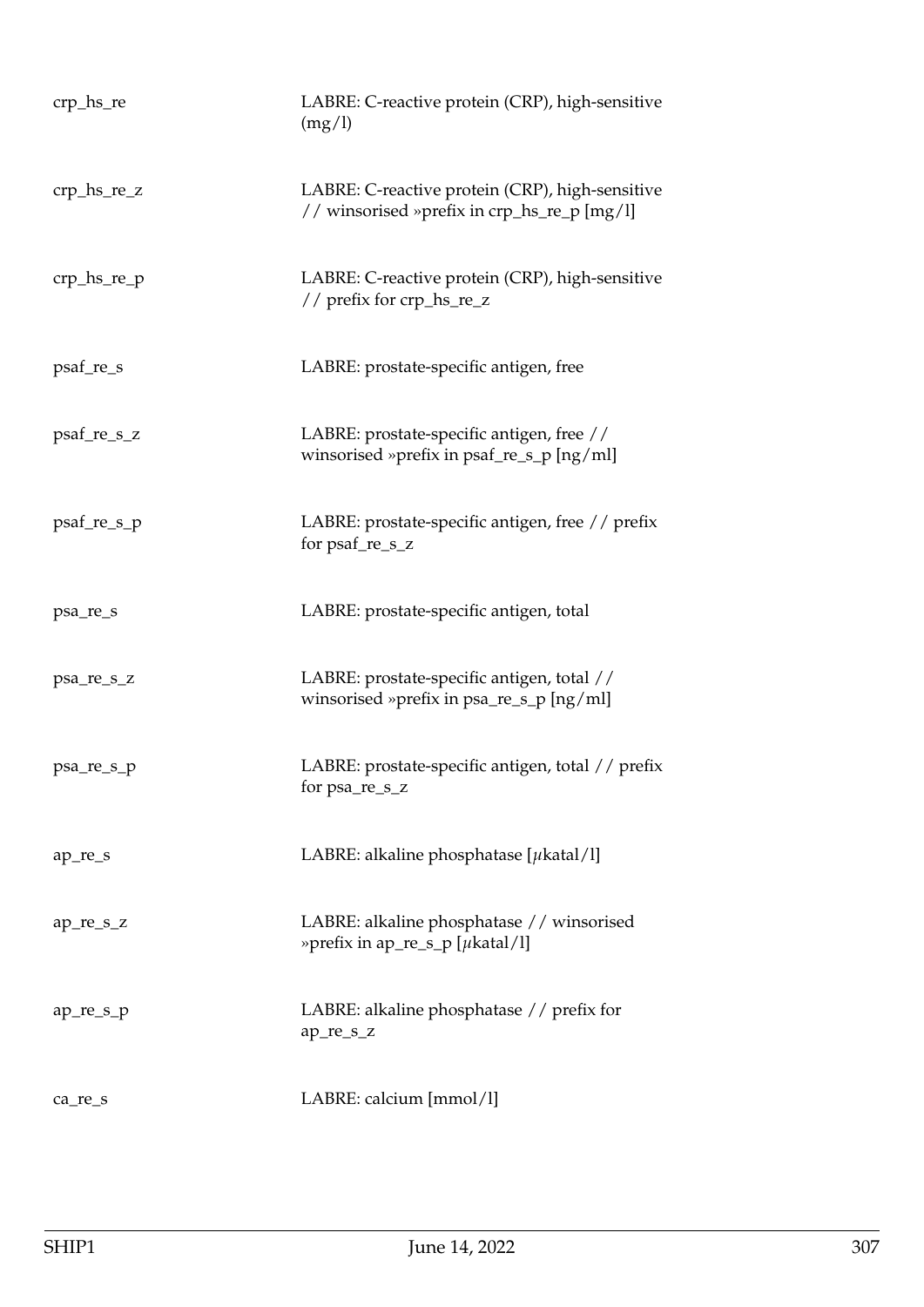| ca_re_s_z                         | LABRE: calcium // winsorised »prefix in<br>ca_re_s_p [mmol/l]     |                                                      |
|-----------------------------------|-------------------------------------------------------------------|------------------------------------------------------|
| ca_re_s_p                         | LABRE: calcium // prefix for ca_re_s_z                            |                                                      |
| mg_re_s                           | LABRE: magnesium (mmol/l)                                         |                                                      |
| phos_re_s                         | LABRE: phosphate                                                  |                                                      |
| $phos_re_s_z$                     | LABRE: phosphate // winsorised »prefix in<br>phos_re_s_p [mmol/l] |                                                      |
| phos_re_s_p                       | LABRE: phosphate // prefix for phos_re_s_z                        |                                                      |
| gluc_re_s                         | LABRE: glucose                                                    |                                                      |
| <b>RUE</b>                        | Reading of ultrasound examinations                                |                                                      |
|                                   |                                                                   |                                                      |
| <b>MMODELA</b><br><b>READMMOD</b> | <b>Left Atrial M-Mode</b><br>Reading Echo, M-Mode                 |                                                      |
| la_ao                             | Echo: Aorta                                                       |                                                      |
| la_la                             | Echo: LA                                                          |                                                      |
| <b>MMODELV</b><br><b>READMMOD</b> | Left Ventricular M-Mode<br>Reading Echo, M-Mode                   |                                                      |
| echo_bes                          | Echo: Particularities                                             | 0 - keine Vorkommnisse<br>1 - besondere Vorkommnisse |
| echo_bem                          | Echo: Notices                                                     | 100<br>997 - (997) no information                    |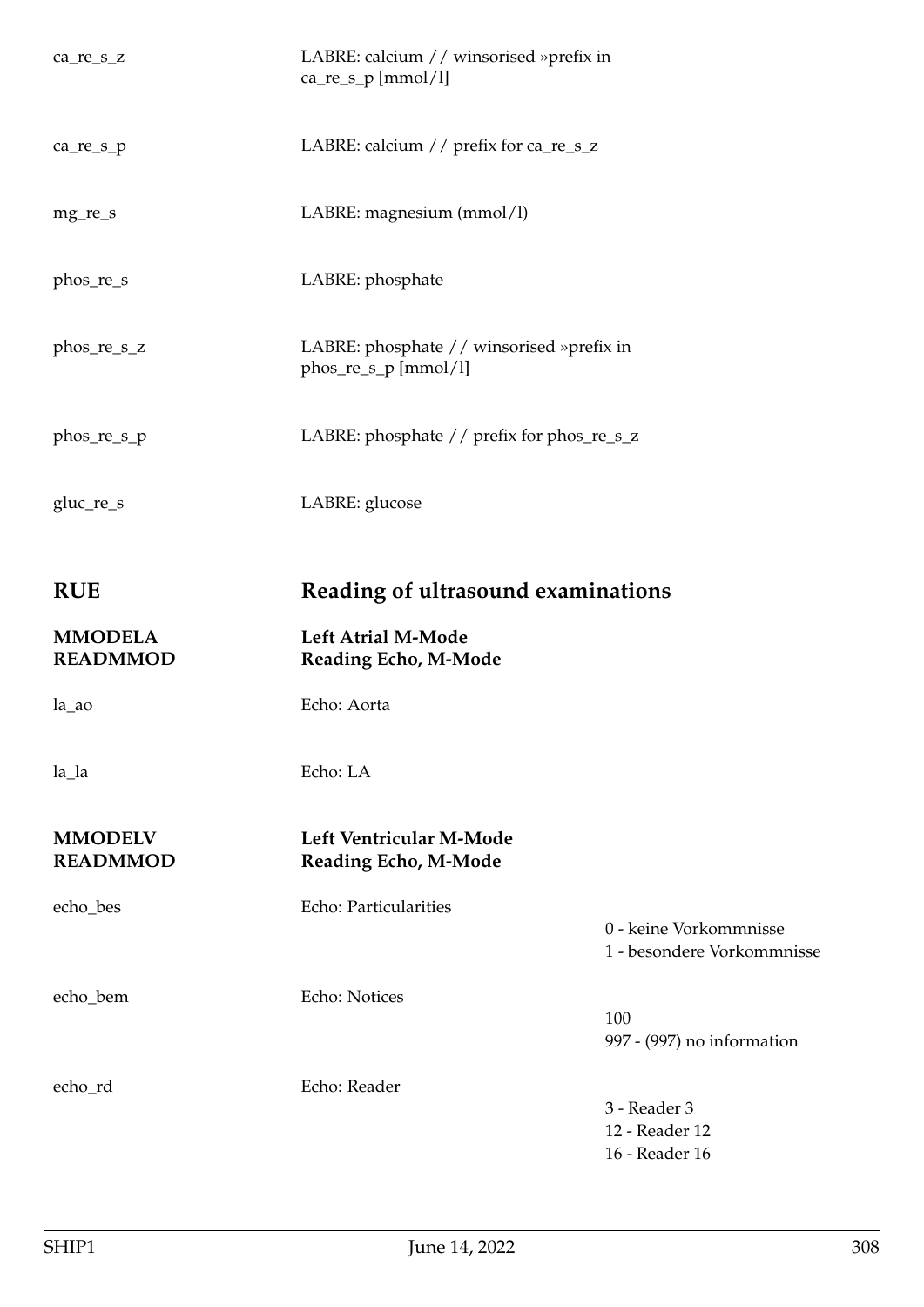| <b>IMT</b><br><b>READCARO</b> | <b>IMT Findings</b><br><b>Reading IMT</b> |                                                                      |
|-------------------------------|-------------------------------------------|----------------------------------------------------------------------|
| la_rvot                       | Echo: RVOT                                |                                                                      |
|                               |                                           | $0 - gut$<br>1 - schlecht<br>8 - nicht meßbar<br>9 - nicht vorhanden |
| la_qual                       | Echo: Quality Left Atrium                 |                                                                      |
| $lv_{\perp}$ pws              | Echo: PWS                                 |                                                                      |
| $\text{lv}\_\text{lvs}$       | Echo: LVS                                 |                                                                      |
| lv_ivss                       | Echo: IVS                                 |                                                                      |
| lv_pwd                        | Echo: PWD                                 |                                                                      |
| $lv_lvd$                      | Echo: LVEDD                               |                                                                      |
| lv_ivsd                       | Echo: IVSD                                |                                                                      |
| $lv_{rv}$                     | Echo: Right Ventricle                     |                                                                      |
|                               |                                           | $0 - gut$<br>1 - schlecht<br>8 - nicht meßbar<br>9 - nicht vorhanden |
| lv_qual                       | Echo: Quality Left Ventricle              | 30 - Reader 30<br>31 - Reader 31<br>32 - Reader 32                   |
|                               |                                           | 28 - Reader 28<br>29 - Reader 29                                     |
|                               |                                           | 25 - Reader 25<br>26 - Reader 26<br>27 - Reader 27                   |
|                               |                                           | 21 - Reader 21<br>22 - Reader 22                                     |
|                               |                                           | 18 - Reader 18                                                       |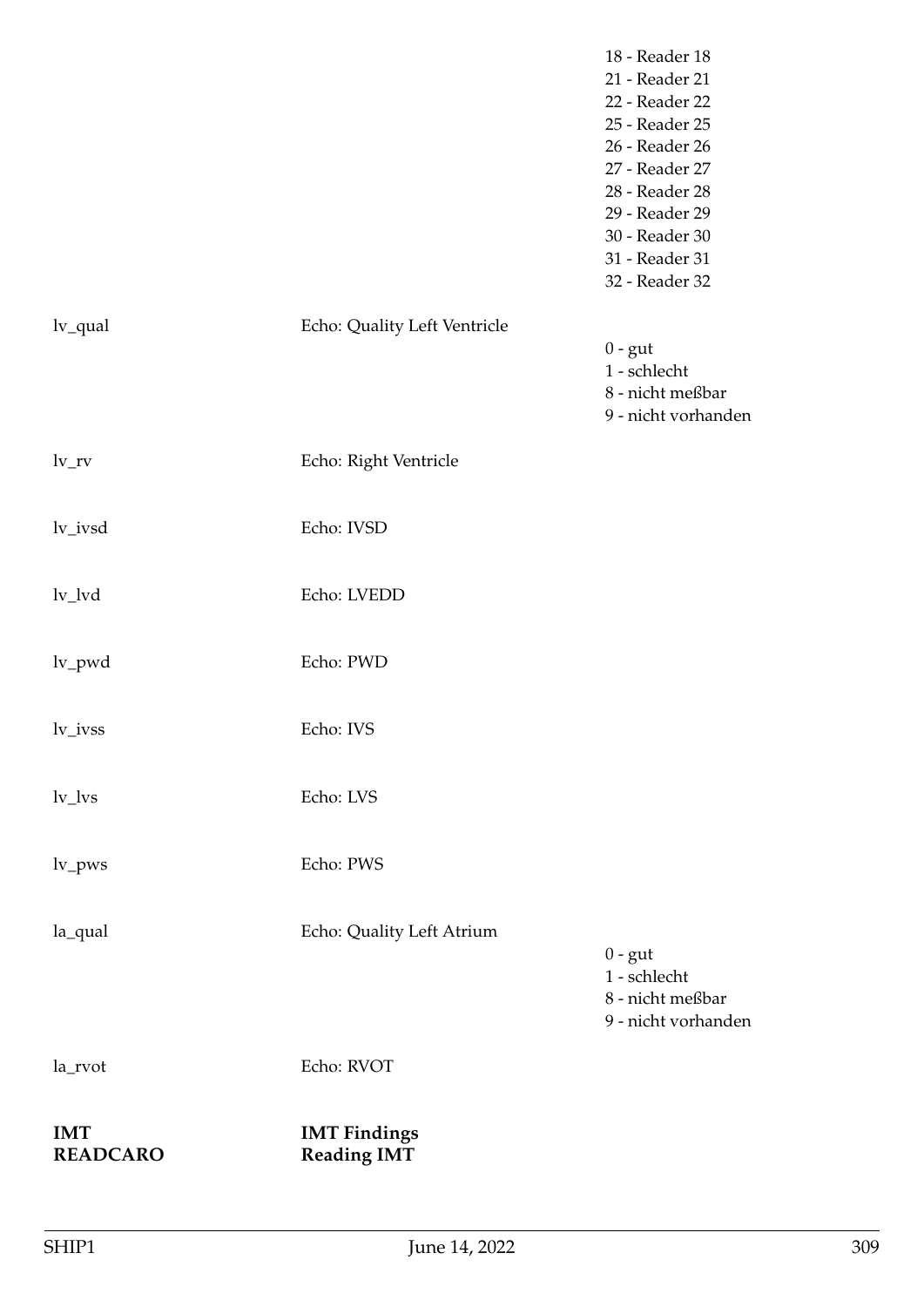| cca_rdml      | CCA: manual: Reader left  |
|---------------|---------------------------|
| cca_rdmr      | CCA: manual: Reader right |
| cca_rdatm_lm  | CCA: manual: Date left    |
| cca_rdatm_rm  | CCA: manual: Date right   |
| cca_r1        | CCA: manual: right 1      |
| $cca$ _ $r2$  | CCA: manual: right 2      |
| cca_r3        | CCA: manual: right 3      |
| cca_r4        | CCA: manual: right 4      |
| cca_r5        | CCA: manual: right 5      |
| cca_r6        | CCA: manual: right 6      |
| $cca$ _r $7$  | CCA: manual: right 7      |
| cca_r8        | CCA: manual: right 8      |
| cca_r9        | CCA: manual: right 9      |
| $cca$ _ $r10$ | CCA: manual: right 10     |
| cca_l1        | CCA: manual: left 1       |
| $cca_12$      | CCA: manual: left 2       |
| $cca_13$      | CCA: manual: left 3       |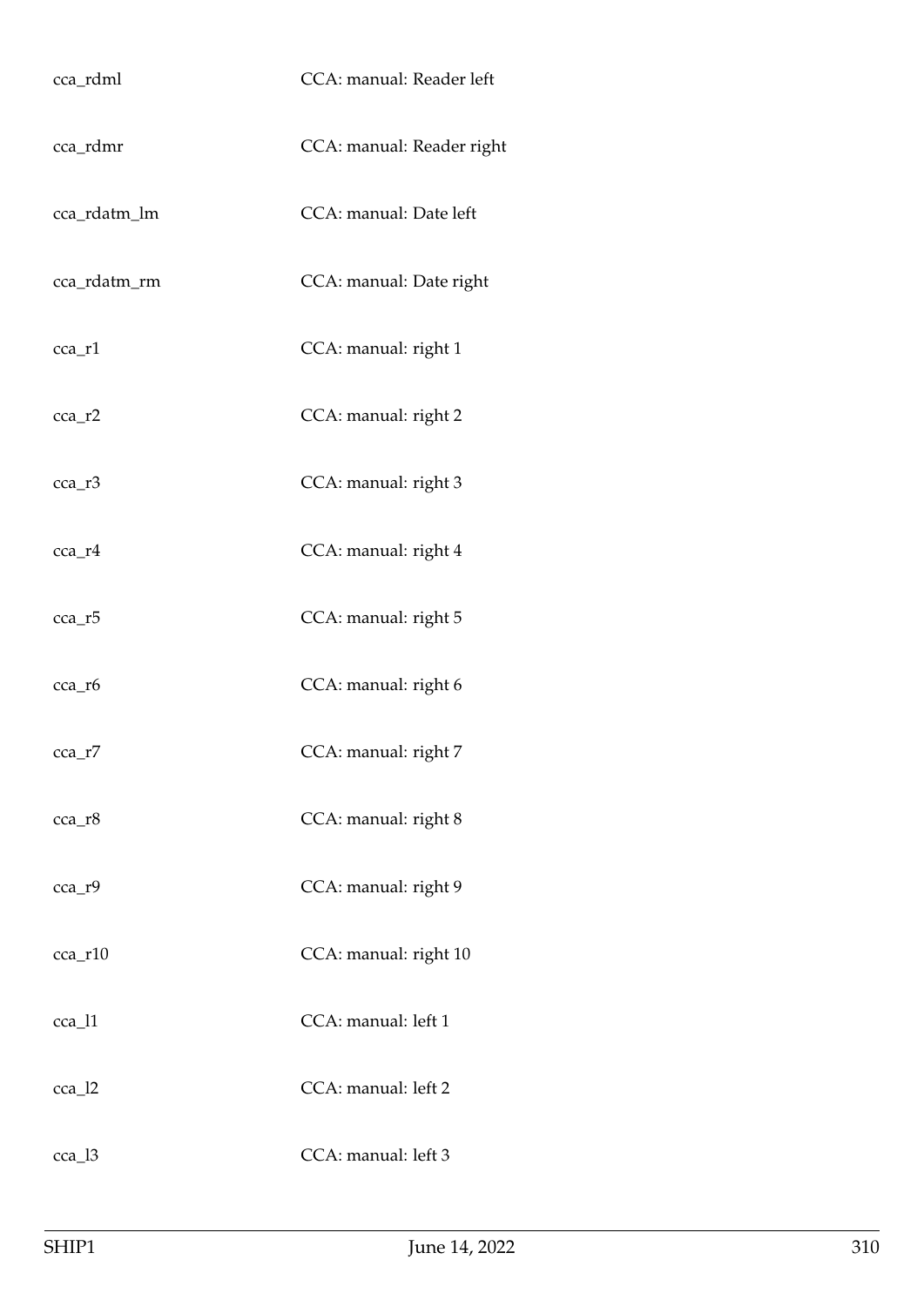| cca_l4    | CCA: manual: left 4             |                                |
|-----------|---------------------------------|--------------------------------|
| $cca_15$  | CCA: manual: left 5             |                                |
| cca_l6    | CCA: manual: left 6             |                                |
| cca_l7    | CCA: manual: left 7             |                                |
| cca_l8    | CCA: manual: left 8             |                                |
| cca_l9    | CCA: manual: left 9             |                                |
| cca_l10   | CCA: manual: left 10            |                                |
| cca_rmin  | CCA: minimale IMT [mm] right    |                                |
| cca_rmean | CCA: mittleright IMT [mm] right |                                |
| cca_rmax  | CCA: maximale IMT [mm] right    |                                |
| cca_lmin  | CCA: minimale IMT [mm] left     |                                |
| cca_lmean | CCA: mittleright IMT [mm] left  |                                |
| cca_lmax  | CCA: maximale IMT [mm] left     |                                |
| cca_rread | CCA: reading method right       | 1 - manuell<br>2 - automatisch |
| cca_lread | CCA: reading method left        | 1 - manuell<br>2 - automatisch |
| cca_lqual | CCA: Quality left               |                                |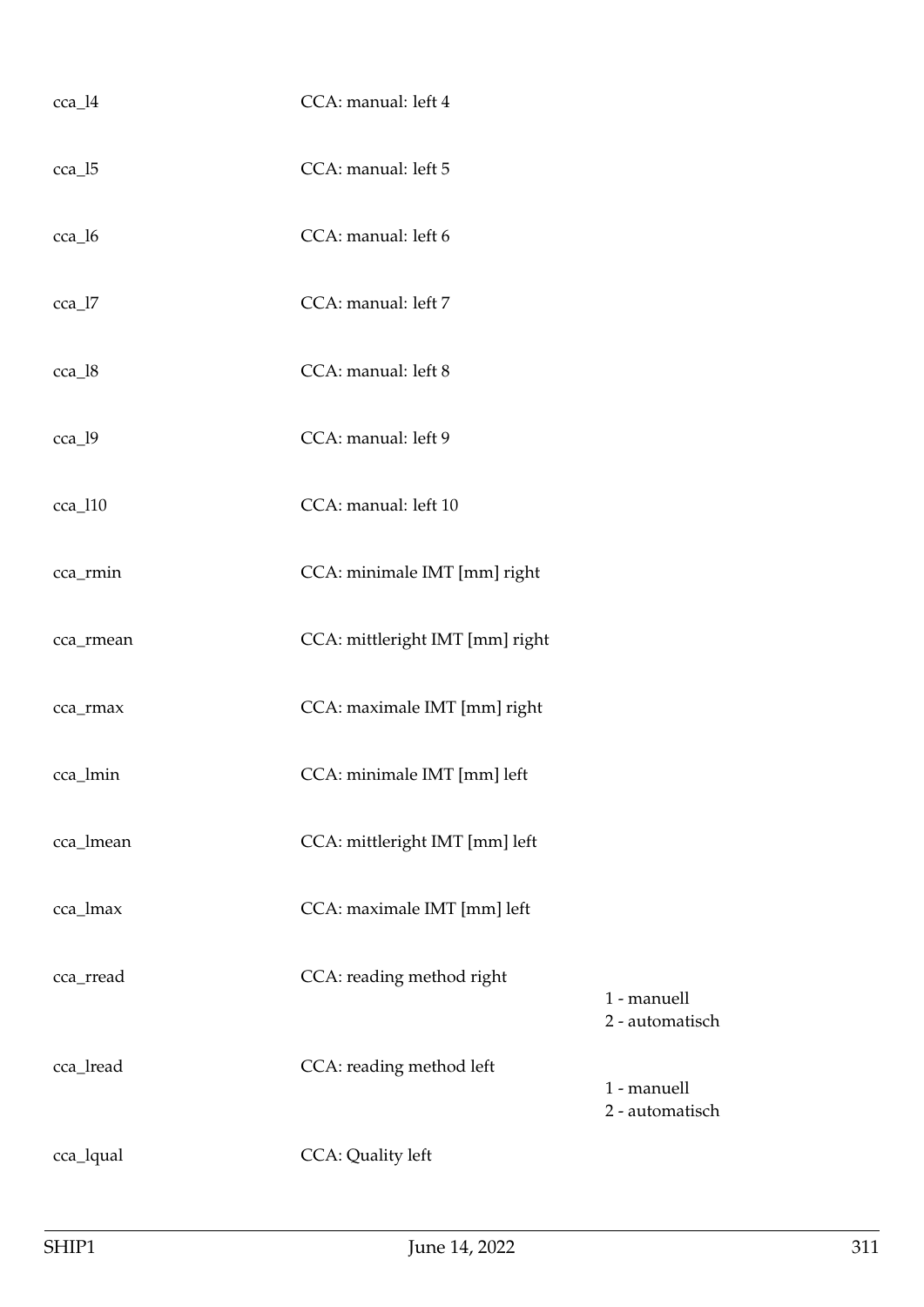|                   |                                            | 1 - sehr gut<br>$2 - gut$<br>3 - akzeptable<br>4 - noch messbar<br>5 - nicht messbar<br>6 - Bild nicht vorhanden                                                     |
|-------------------|--------------------------------------------|----------------------------------------------------------------------------------------------------------------------------------------------------------------------|
| cca_rqual         | CCA: Quality right                         | 1 - sehr gut<br>$2 - gut$<br>3 - akzeptable<br>4 - noch messbar<br>5 - nicht messbar<br>6 - Bild nicht vorhanden                                                     |
| cca_li_anmerk     | <b>CCA</b> : Notices left                  | 0 - keine<br>1 - Bild nicht vorhanden<br>2 - Qualitätsindex <50%<br>3 - schlechte Aufnahme u.a.<br>4 - anderes<br>5 - Nachreaden notwendig<br>6 - mehrschichtige IMT |
| cca_li_anmerk_txt | <b>CCA:</b> Notices text left              |                                                                                                                                                                      |
| cca_re_anmerk     | CCA: Notices right                         | 0 - keine<br>1 - Bild nicht vorhanden<br>2 - Qualitätsindex <50%<br>3 - schlechte Aufnahme u.a.<br>4 - anderes<br>5 - Nachreaden notwendig<br>6 - mehrschichtige IMT |
| cca_re_anmerk_txt | CCA: Notices text right                    |                                                                                                                                                                      |
| ld_car_li         | CCA: Lumen Durchmesser Karotis links [mm]  | 1 - manuell<br>2 - automatisch                                                                                                                                       |
| ld_car_re         | CCA: Lumen Durchmesser Karotis rechts [mm] | 1 - manuell<br>2 - automatisch                                                                                                                                       |
| ad_car_li         | CCA: Aussendurchmesser Karotis links [mm]  | 1 - manuell<br>2 - automatisch                                                                                                                                       |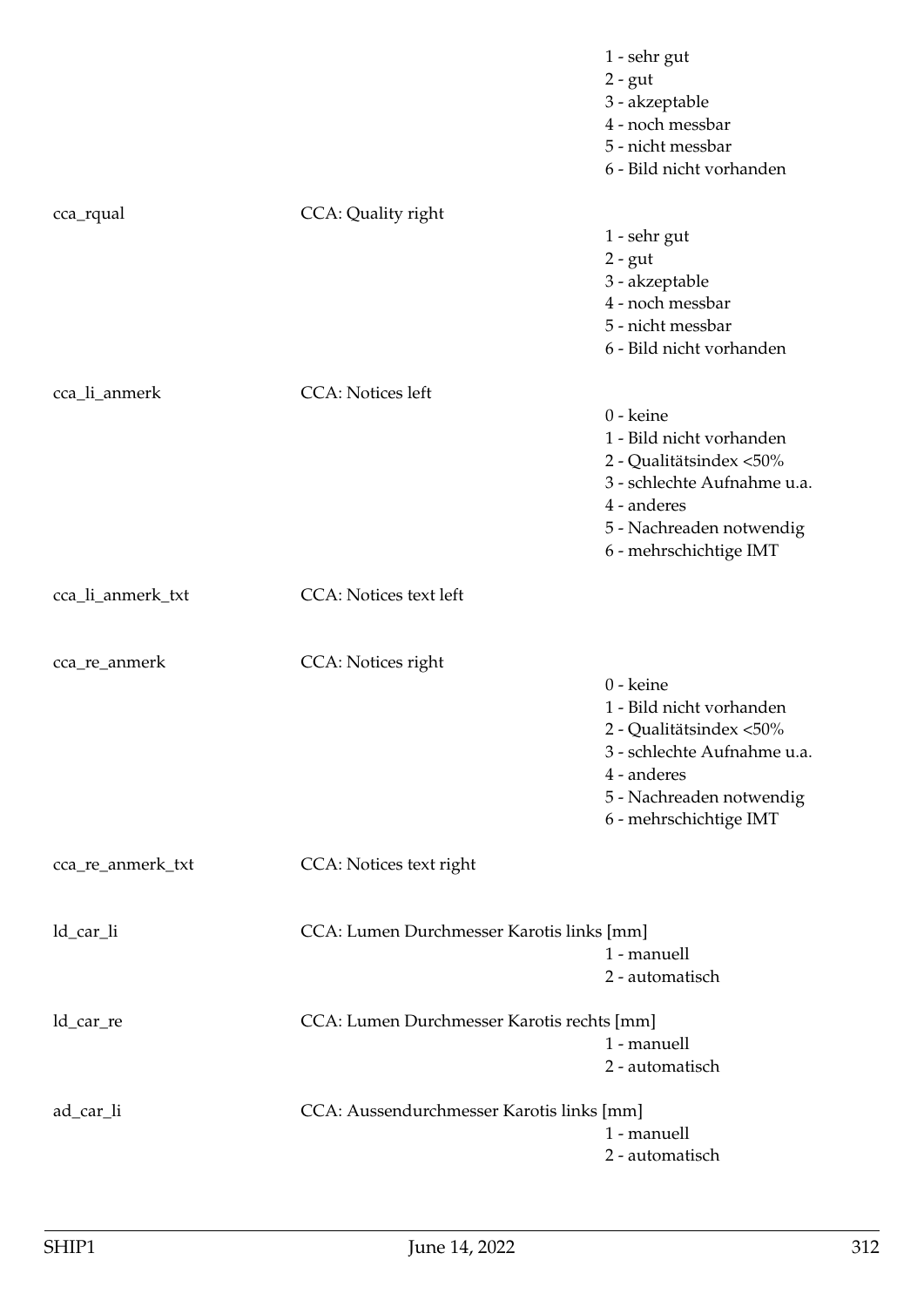3 - Reader 3

## **DIASTDYS Doppler Findings on Diastolic Dysfunction READDOPP Reading Echo, Doppler**

echo\_rd\_ivrt Echo: Reader IVRT

|          |                                    | 12 - Reader 12<br>16 - Reader 16<br>18 - Reader 18<br>21 - Reader 21<br>22 - Reader 22<br>25 - Reader 25<br>26 - Reader 26<br>27 - Reader 27<br>28 - Reader 28<br>29 - Reader 29<br>30 - Reader 30<br>31 - Reader 31<br>32 - Reader 32 |
|----------|------------------------------------|----------------------------------------------------------------------------------------------------------------------------------------------------------------------------------------------------------------------------------------|
| ivrt2    | Echo: Isovolumic relaxation time 2 |                                                                                                                                                                                                                                        |
| ivrt3    | Echo: Isovolumic relaxation time 3 |                                                                                                                                                                                                                                        |
| mkr_a2   | Echo: Mitral A Rest 2              |                                                                                                                                                                                                                                        |
| mkr_a3   | Echo: Mitral A Rest 3              |                                                                                                                                                                                                                                        |
| mkr_a4   | Echo: Mitral A Rest 4              |                                                                                                                                                                                                                                        |
| mkr_a5   | Echo: Mitral A Rest 5              |                                                                                                                                                                                                                                        |
| mkrdmva2 | Echo: Mitral dMVA Rest 2           |                                                                                                                                                                                                                                        |
| mkrdmva3 | Echo: Mitral dMVA Rest 3           |                                                                                                                                                                                                                                        |
| mkr_e2   | Echo: Mitral E Rest 2              |                                                                                                                                                                                                                                        |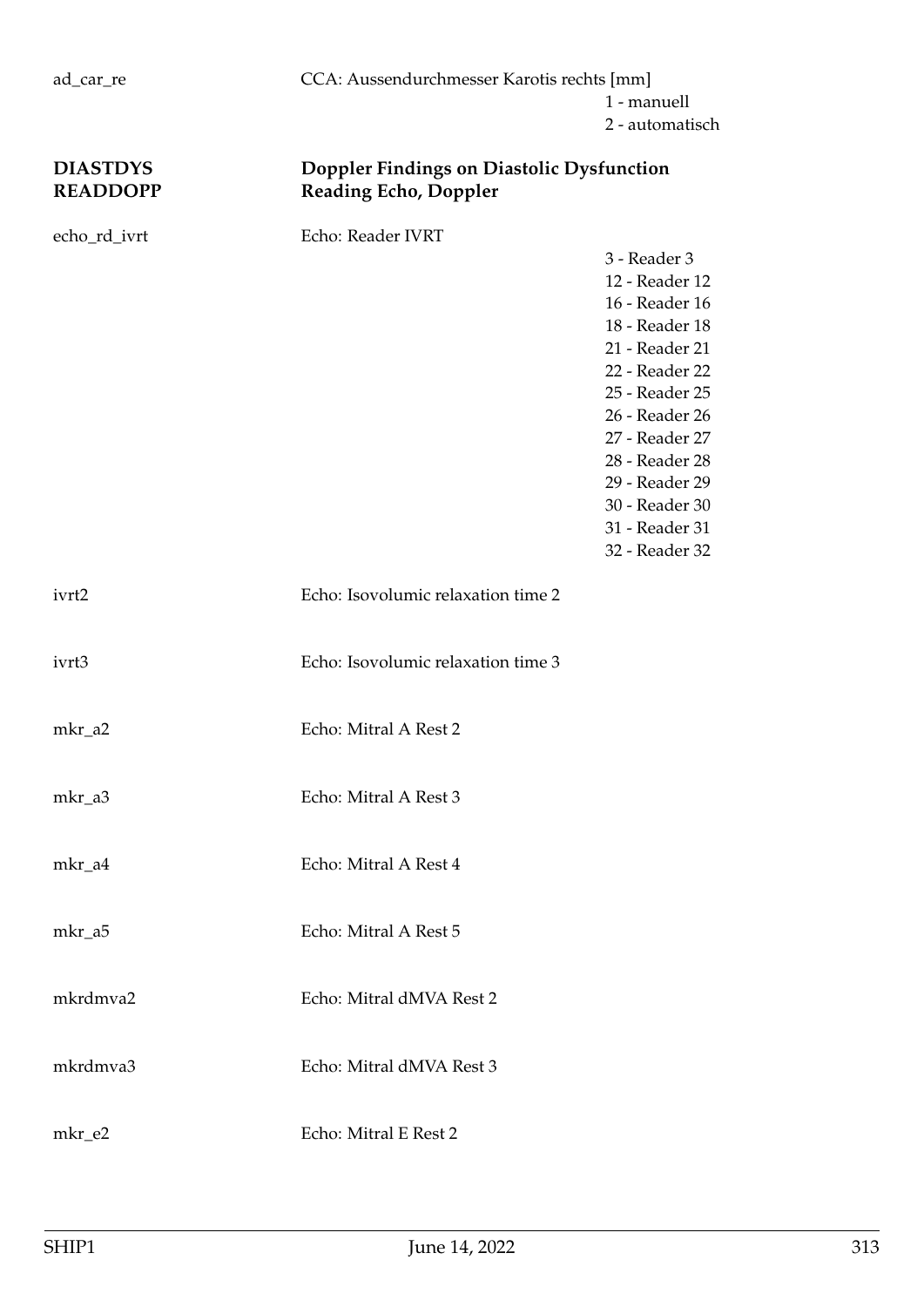| mkr_e3   | Echo: Mitral E Rest 3                           |                                                                      |
|----------|-------------------------------------------------|----------------------------------------------------------------------|
| mkr_e4   | Echo: Mitral E Rest 4                           |                                                                      |
| mkr_e5   | Echo: Mitral E Rest 5                           |                                                                      |
| mkr_edt2 | Echo: Mitral Edt Rest 2                         |                                                                      |
| mkr_edt3 | Echo: Mitral Edt Rest 3                         |                                                                      |
| mkr_qu2s | Echo: Quality Mitral Rest 2sec                  | $0 - gut$<br>1 - schlecht<br>8 - nicht meßbar<br>9 - nicht vorhanden |
| mkv_a2   | Echo: Mitral A Valsalva 2                       |                                                                      |
| mkv_a3   | Echo: Mitral A Valsalva 3                       |                                                                      |
| mkv_a4   | Echo: Mitral A Valsalva 4                       |                                                                      |
| mkv_a5   | Echo: Mitral A Valsalva 5                       |                                                                      |
| mkv_e2   | Echo: Mitral E Valsalva 2                       |                                                                      |
| mkv_e3   | Echo: Mitral E Valsalva 3                       |                                                                      |
| mkv_e4   | Echo: Mitral A Valsalva 4                       |                                                                      |
| mkv_e5   | Echo: Mitral A Valsalva 5                       |                                                                      |
| puve_ar2 | Echo: Pulmonary Vein Velocity Atrial Reversal 2 |                                                                      |
| puve_ar3 | Echo: Pulmonary Vein Velocity Atrial Reversal 3 |                                                                      |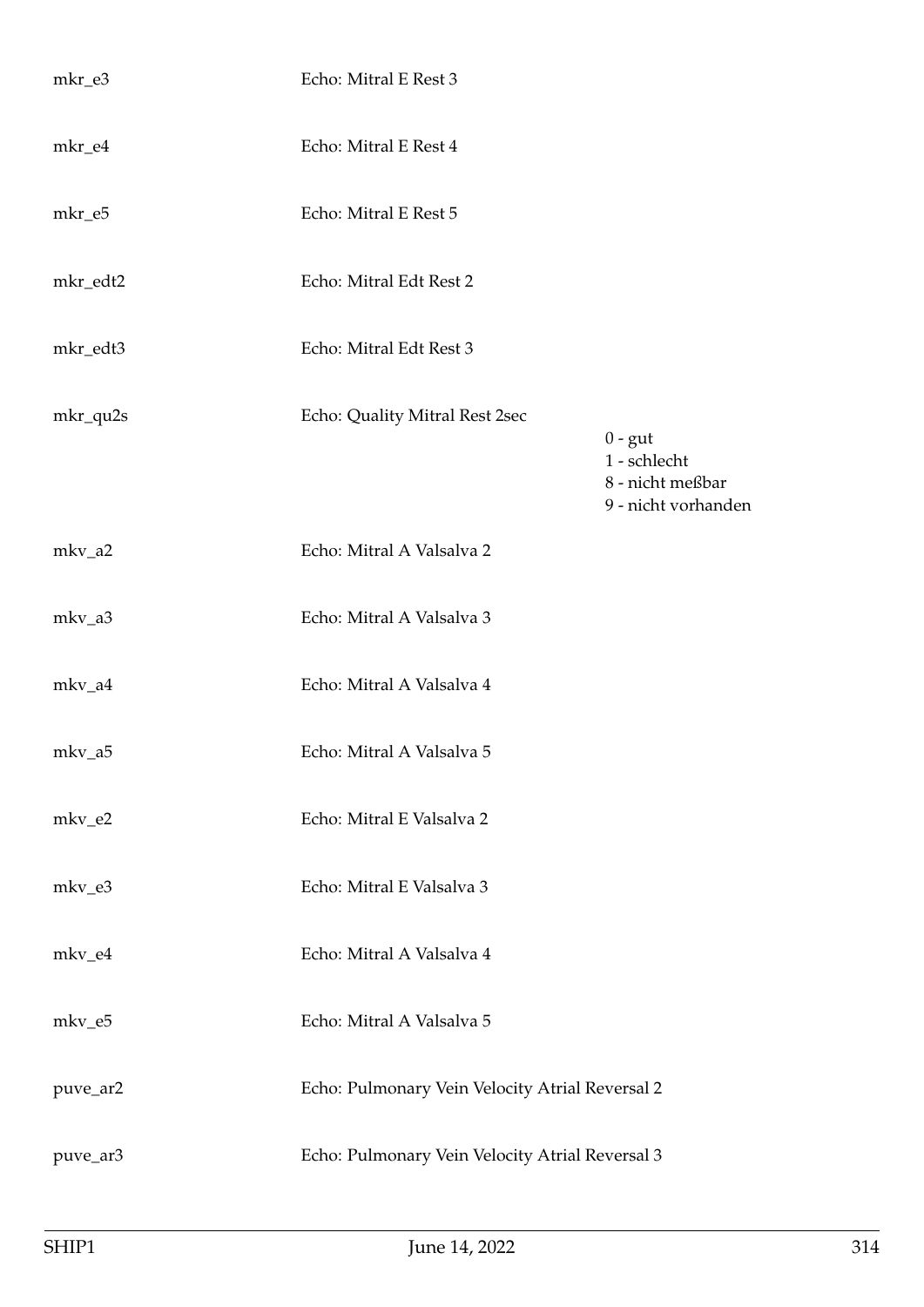| puve_d2   | Echo: Pulmonary Vein D2                         |                                                                      |
|-----------|-------------------------------------------------|----------------------------------------------------------------------|
| puve_d3   | Echo: Pulmonary Vein D3                         |                                                                      |
| puve_d4   | Echo: Pulmonary Vein D4                         |                                                                      |
| puve_d5   | Echo: Pulmonary Vein D4                         |                                                                      |
| puvdpva2  | Echo: Pulmonary Vein Duration Atrial Reversal 2 |                                                                      |
| puvdpva3  | Echo: Pulmonary Vein Duration Atrial Reversal 3 |                                                                      |
| puvequ2s  | Echo: Quality Pulmonary Vein Doppler 2sec       | $0 - gut$<br>1 - schlecht<br>8 - nicht meßbar<br>9 - nicht vorhanden |
| puve_si2  | Echo: Pulmonary Vein SI 2                       |                                                                      |
| puve_si3  | Echo: Pulmonary Vein SI 3                       |                                                                      |
| puve_si4  | Echo: Pulmonary Vein SI 4                       |                                                                      |
| puve_si5  | Echo: Pulmonary Vein SI 5                       |                                                                      |
| puve_sii2 | Echo: Pulmonary Vein SII 2                      |                                                                      |
| puve_sii3 | Echo: Pulmonary Vein SII 3                      |                                                                      |
| puve_sii4 | Echo: Pulmonary Vein SII 4                      |                                                                      |
| puve_sii5 | Echo: Pulmonary Vein SII 5                      |                                                                      |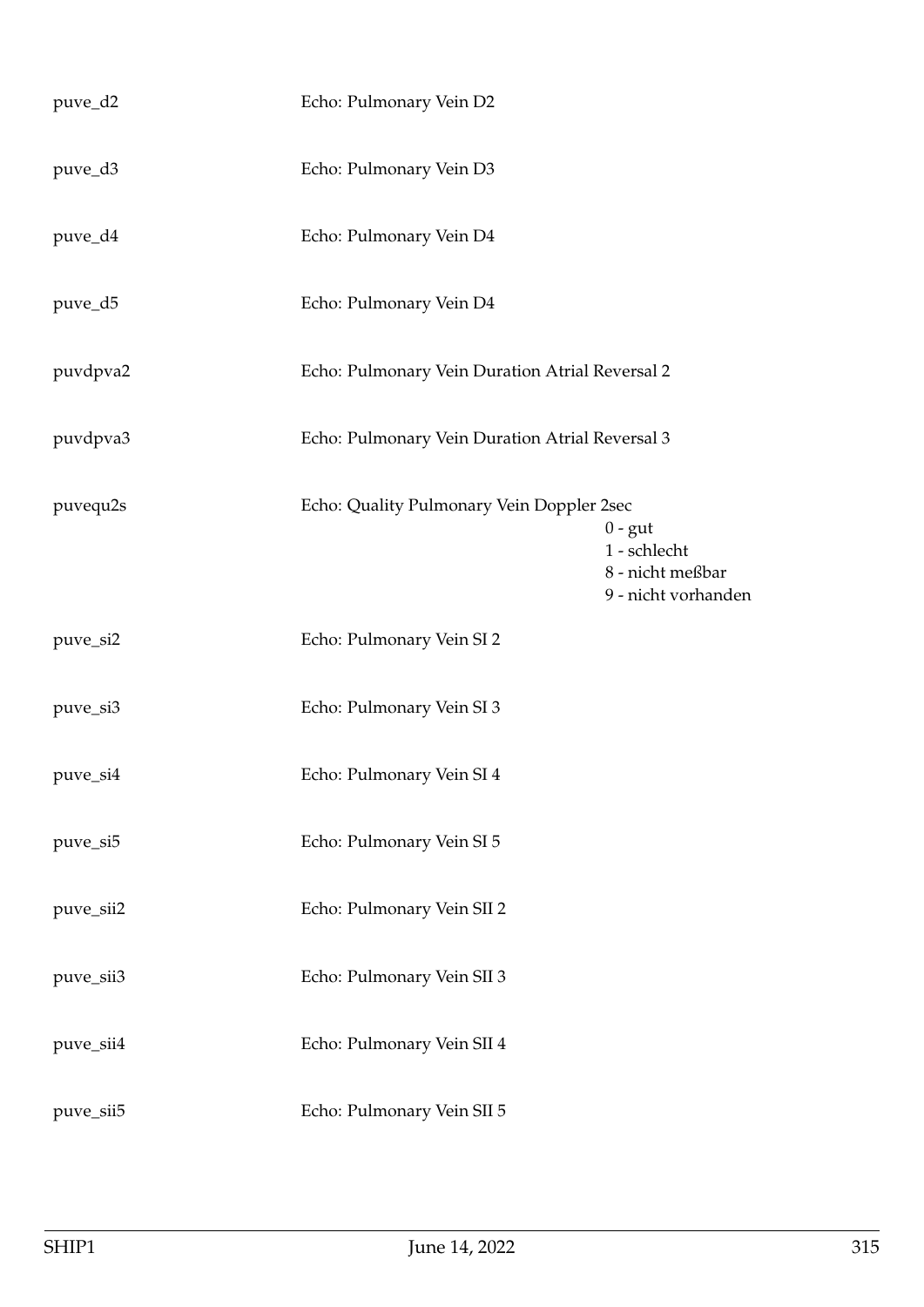| mkrqu4s  | Echo: Quality Mitral Valve 4sec           | $0 - gut$<br>1 - schlecht<br>8 - nicht meßbar<br>9 - nicht vorhanden |
|----------|-------------------------------------------|----------------------------------------------------------------------|
| mkr_gms  | Echo: Mitral Valve General Scale          |                                                                      |
| mkr_e1   | Echo: Mitral E Rest 1                     |                                                                      |
| mkr_a1   | Echo: Mitral A Rest 1                     |                                                                      |
| mkr_edt1 | Echo: Mitral Edt Rest 1                   |                                                                      |
| mkrdmva1 | Echo: Mitral dMVA Rest 1                  |                                                                      |
| mkv_qual | Echo: Quality Mitral Valsalva             | $0 - gut$<br>1 - schlecht<br>8 - nicht meßbar<br>9 - nicht vorhanden |
| mkv_gms  | Echo: Mitral Valve General Scale          |                                                                      |
| mkv_e1   | Echo: Mitral E Valsalva 1                 |                                                                      |
| mkv_a1   | Echo: Mitral A Valsalva 1                 |                                                                      |
| ivrt_qu  | Echo: Quality IVRT                        | $0 - gut$<br>1 - schlecht<br>8 - nicht meßbar<br>9 - nicht vorhanden |
| ivrt1    | Echo: Isovolumic relaxation time 1        |                                                                      |
| puvequ4s | Echo: Quality Pulmonary Vein Doppler 4sec | $0 - gut$<br>1 - schlecht<br>8 - nicht meßbar<br>9 - nicht vorhanden |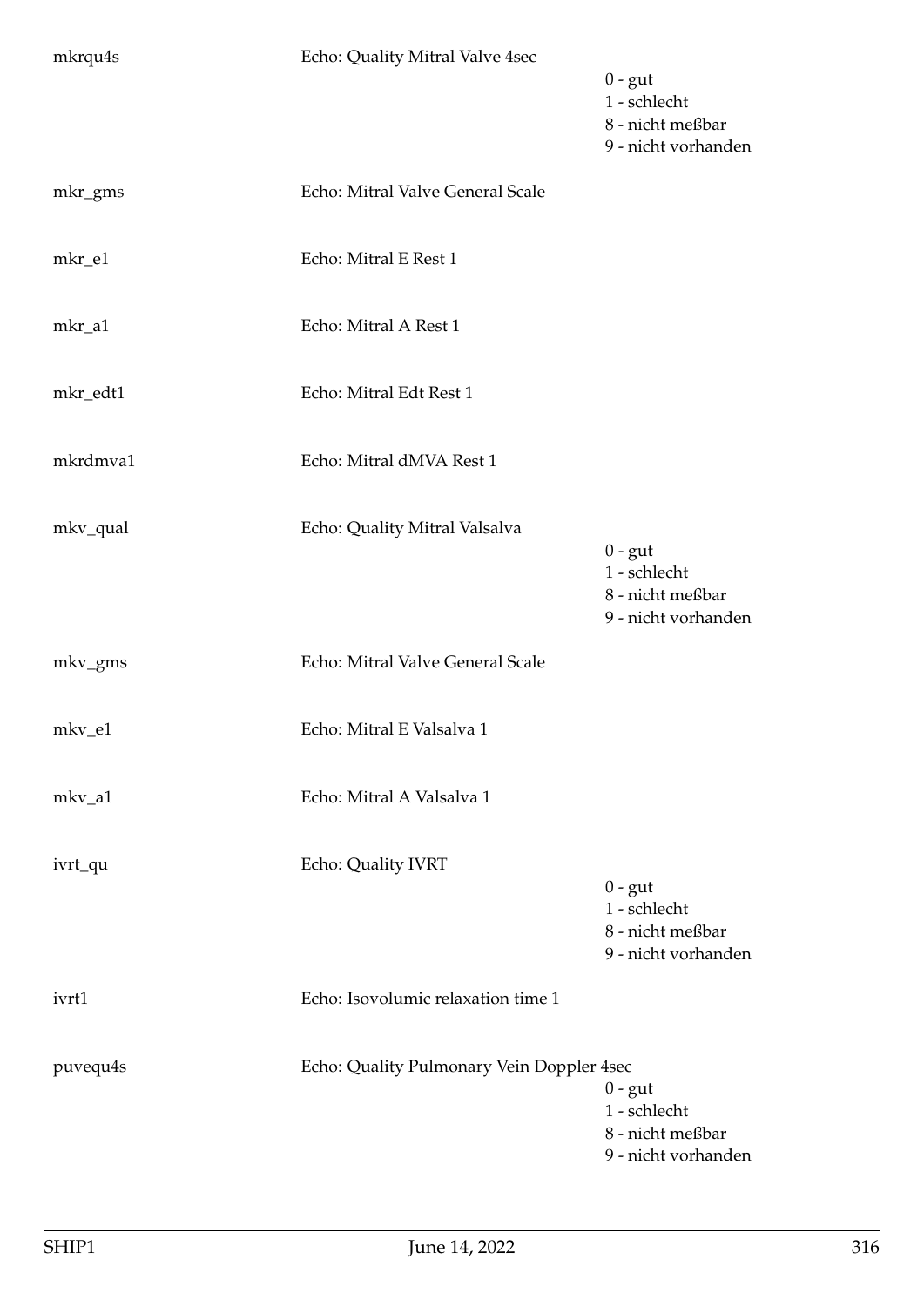| puve_gms     | Echo: Pulmonary Vein General Scale              |
|--------------|-------------------------------------------------|
| puve_si1     | Echo: Pulmonary Vein SI 1                       |
| puve_sii1    | Echo: Pulmonary Vein SII 1                      |
| puve_d1      | Echo: Pulmonary Vein D 1                        |
| puvdpva1     | Echo: Pulmonary Vein Duration Atrial Reversal 1 |
| puve_ar1     | Echo: Pulmonary Vein Velocity Atrial Reversal 1 |
| mkr_edt      | Echo: Mitral Edt Rest                           |
| mkrdmva      | Echo: Mitral dMVA Rest                          |
| mkr_a        | Echo: Mitral A Rest                             |
| mkr_e        | Echo: Mitral E Rest                             |
| mkr_quotient | Echo: Mitral E/A Rest                           |
| mkv_a        | Echo: Mitral A Valsalva                         |
| mkv_e        | Echo: Mitral E Valsalva                         |
| mkv_quotient | Echo: Mitral E/A Valsalva                       |
| puve_dpva    | Echo: Pulmonary Vein Duration Atrial Reversal   |
| puve_ar      | Echo: Pulmonary Vein Velocity Atrial Reversal   |
| puve_si      | Echo: Pulmonary Vein SI                         |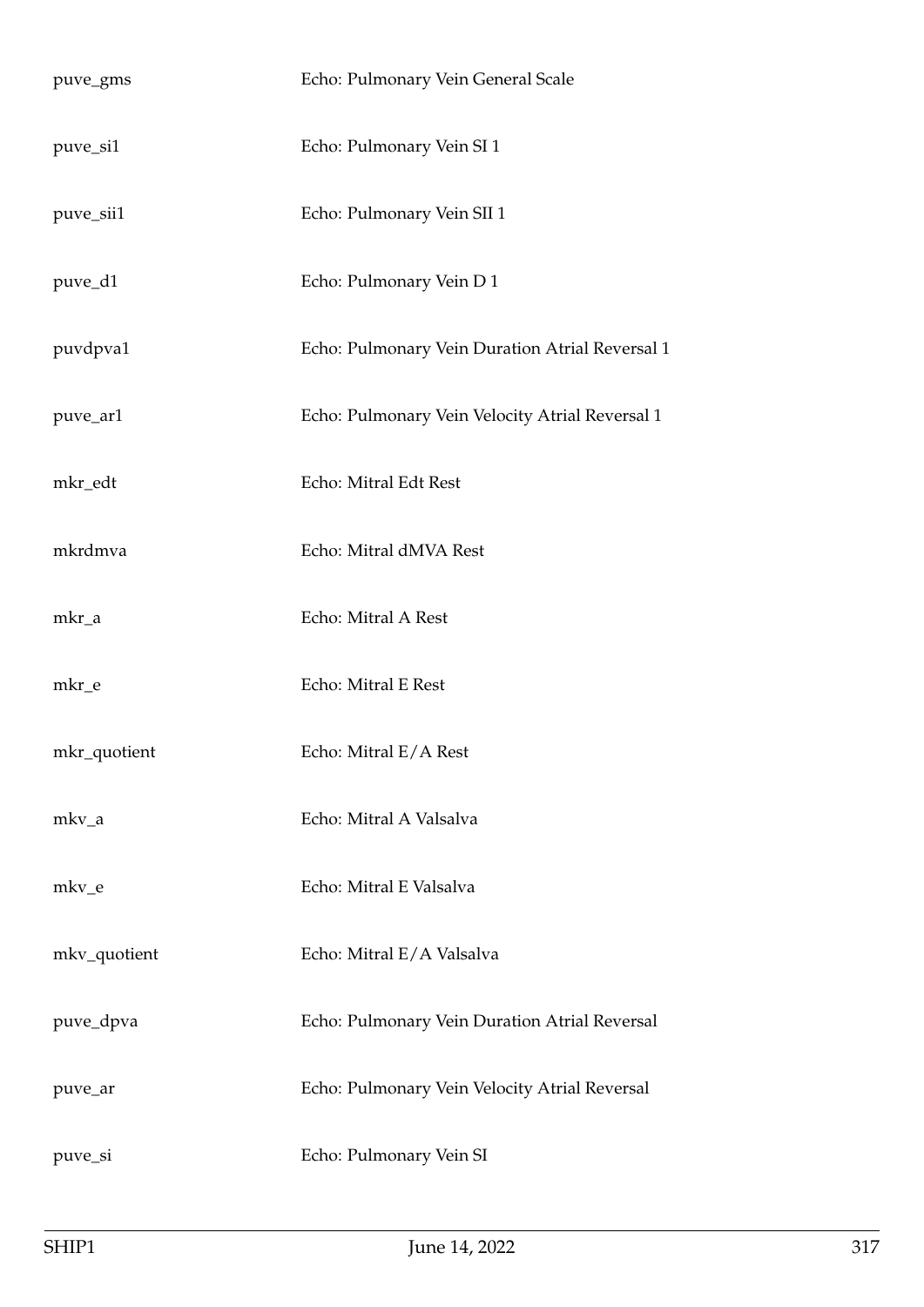| puve_sii                           | Echo: Pulmonary Vein SII                                                                |                                                                      |
|------------------------------------|-----------------------------------------------------------------------------------------|----------------------------------------------------------------------|
| puve_s                             | Echo: Pulmonary Vein S                                                                  |                                                                      |
| puve_d                             | Echo: Pulmonary Vein D                                                                  |                                                                      |
| puve_quotient                      | Echo: Pulmonary Vein S/D                                                                |                                                                      |
| ivrt                               | Echo: Isovolumic relaxation time                                                        |                                                                      |
| <b>DOPPSONS</b><br><b>READDOPP</b> | Doppler Findings, Others<br><b>Reading Echo, Doppler</b>                                |                                                                      |
| pukl_qu                            | Echo: Quality Pulmonary Valve                                                           | $0 - gut$<br>1 - schlecht<br>8 - nicht meßbar<br>9 - nicht vorhanden |
| pukl_az1                           | Echo: Pulmonary Valve AT1                                                               |                                                                      |
| pukl_az2                           | Echo: Pulmonary Valve AT2                                                               |                                                                      |
| pukl_az3                           | Echo: Pulmonary Valve AT3                                                               |                                                                      |
| pukl_az                            | Echo: Pulmonary Valve AT                                                                |                                                                      |
| LAX                                | Clinical-chemical parameters after finish of SHIP-1                                     |                                                                      |
| XTD_BLUT<br><b>LAX</b>             | <b>Blood laboratory analyses</b><br>Clinical-chemical parameters after finish of SHIP-1 |                                                                      |
| testo                              | LAX: Testosteron (Immulite 2500) [nmol/l]                                               |                                                                      |
| shbg                               | LAX: SHBG (Immulite 2500) [nmol/l]                                                      |                                                                      |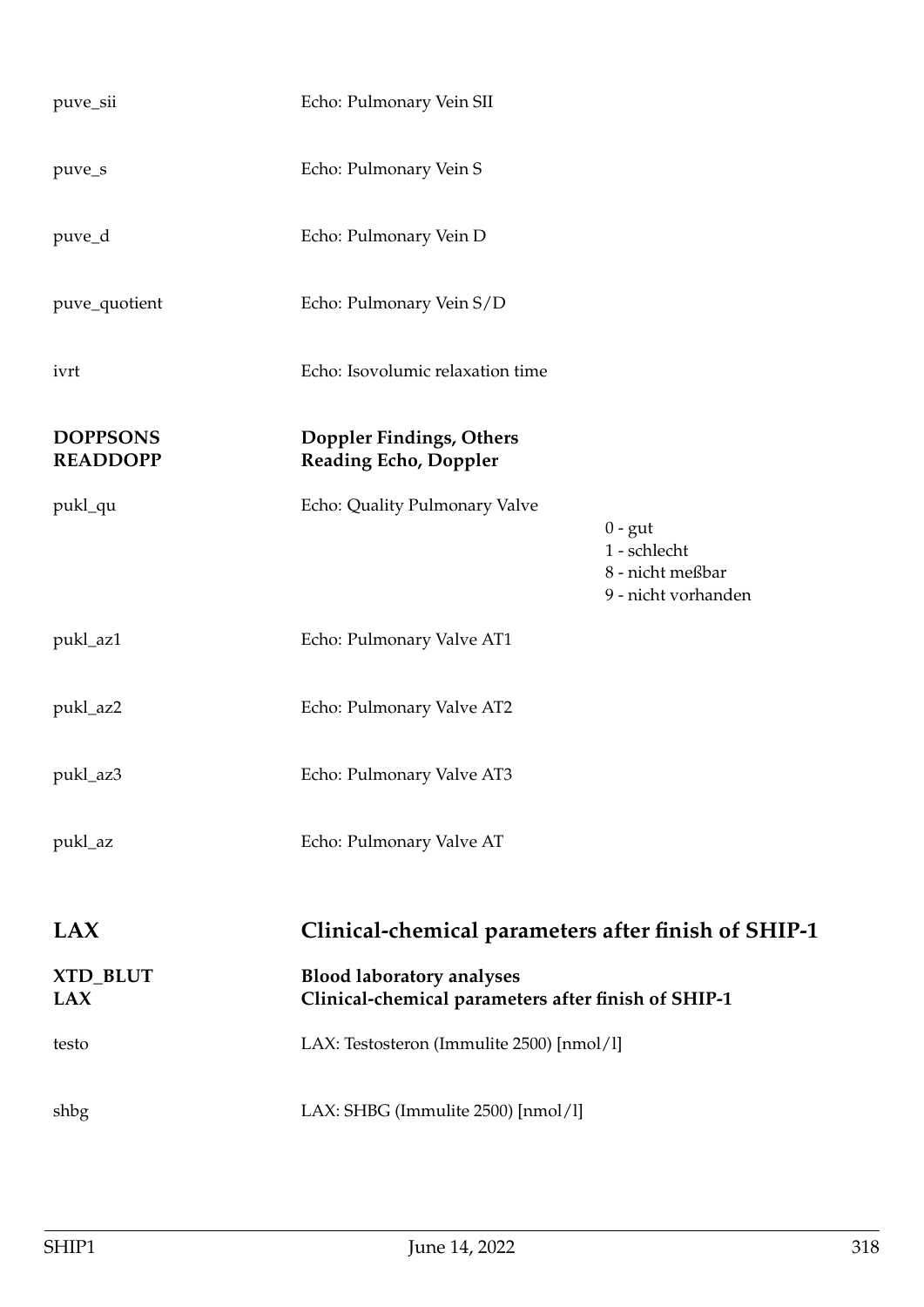| igfbp3           | LAX: IGFBP3 (Immulite 2500) [ng/ml]                                                                |  |
|------------------|----------------------------------------------------------------------------------------------------|--|
| igf1             | LAX: IGF-1 (Immulite $2500$ ) [ng/ml]                                                              |  |
| renin            | LAX: Renin (Siemens Coat-A-Count) [ng/l]                                                           |  |
| aldo             | LAX: Aldosteron (RENIN III GENERATION)<br>[ng/l]                                                   |  |
| vitd25           | LAX: 25-Hydroxy-Vitamin D (IDS) $[\mu g/l]$                                                        |  |
| bap              | LAX: Bone alkaline Phosphatase (IDS) $[\mu g/I]$                                                   |  |
| igfbp3_ids       | LAX: Insulin-like growth factor binding protein 3<br>$(IDS)$ [ng/mL]                               |  |
| ctx              | LAX: CrossLaps (IDS) [ng/ml]                                                                       |  |
| igf1_ids         | LAX: Insulin-like growth factor 1 (IDS) [ng/mL]                                                    |  |
| osteo            | LAX: Osteocalcin (IDS) [ng/ml]                                                                     |  |
| pinp             | LAX: Intact type I collagen the amino<br>(N)-terminal extension propeptides (PINP, IDS)<br>[ng/ml] |  |
| pth              | LAX: Intact Parathormone (IDS) [pg/ml]                                                             |  |
| ang <sub>2</sub> | LAX: Human Angiopoietin-2 (IDS) [pg/ml]                                                            |  |
| tie2             | LAX: Human Tie-2 (IDS) [ng/ml]                                                                     |  |
| mfge8            | LAX: Milk fat globule-EGF Factor 8 protein<br>(Mfge8) / lactadherin [pg/ml]                        |  |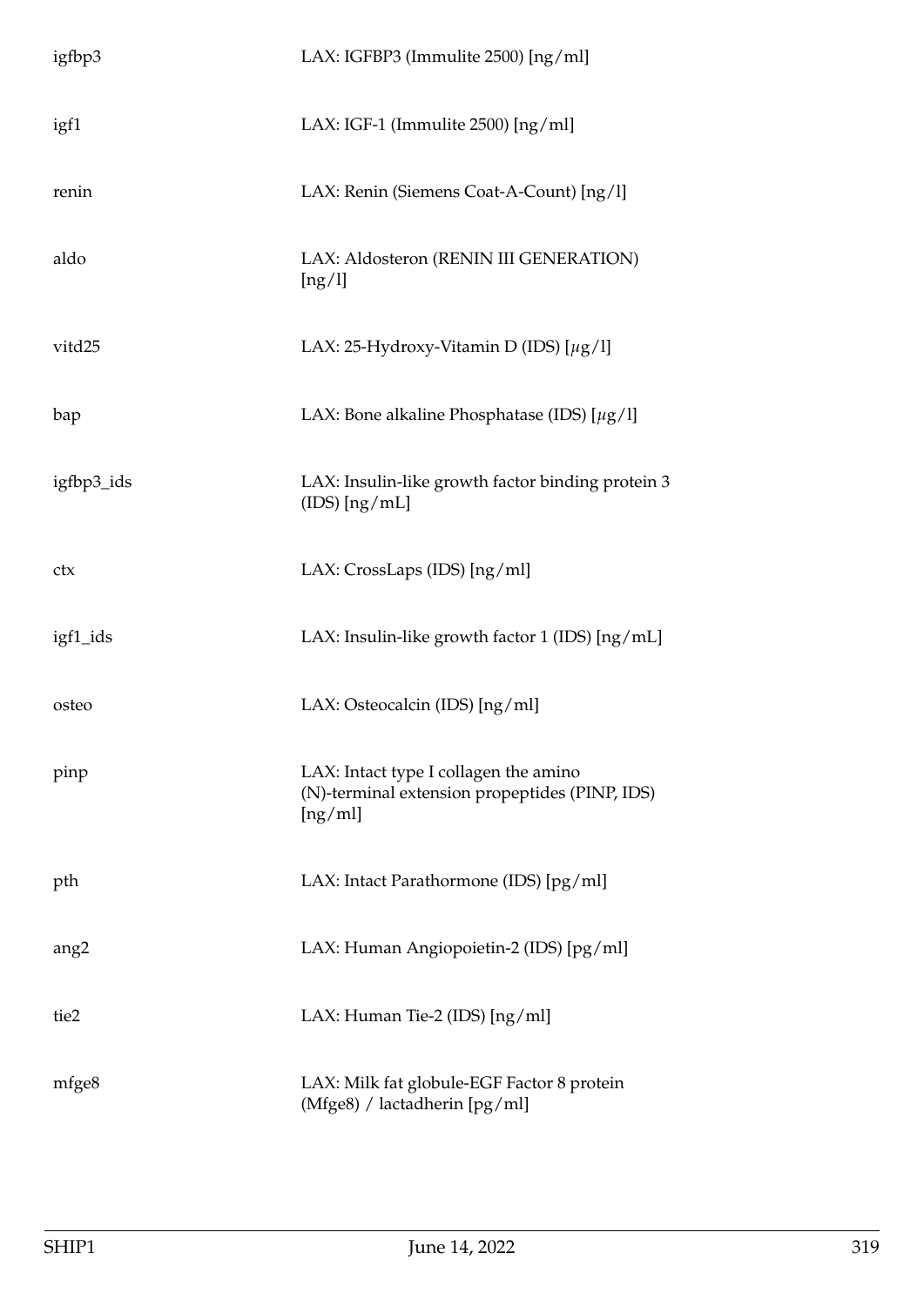| sclero                      | LAX: Sclerostin [pmol/l]                                                      |                                            |
|-----------------------------|-------------------------------------------------------------------------------|--------------------------------------------|
| wnt5a                       | LAX: Wnt5a (Wingless Type MMTV Integration<br>Site Family, Member 5A) [pg/ml] |                                            |
| cer_16_ms                   | Ceramide (16:0) (LC-MS/MS) [ug/mL]                                            |                                            |
| $cer_22_m$                  | Ceramide (22:0) (LC-MS/MS) [ug/mL] [de_long]                                  |                                            |
| $cer_24_m$ s                | Ceramide (24:0) (LC-MS/MS) [ug/mL] [en_long]                                  |                                            |
| <b>IMB</b>                  | <b>Klinik Innere B</b>                                                        |                                            |
| <b>BPGOPD</b><br><b>BPG</b> | <b>BPG: Operational data pulmonary function</b><br><b>Pulmonary function</b>  |                                            |
| body_teiln                  | BODY: Response pulmonary function                                             | $0$ - nein<br>$1 - ja$                     |
| bodydat                     | BODY: date of examination pulmonary function                                  |                                            |
| bodyage                     | BODY: age of examination pulmonary function                                   |                                            |
| <b>SPI</b>                  | Cardiopulmonary stress testing                                                |                                            |
| spiro_teiln                 | SPIRO: Response spiroergometry                                                | $0$ - nein<br>$1 - ja$<br>8 - nicht sicher |
| spirodat                    | SPIRO: date of examination spiroergometry                                     |                                            |
| spiroage                    | SPIRO: age of examination spiroergometry                                      |                                            |
| groesse                     | SPIRO: height in cm                                                           |                                            |
| gewicht                     | SPIRO: weight in kg                                                           |                                            |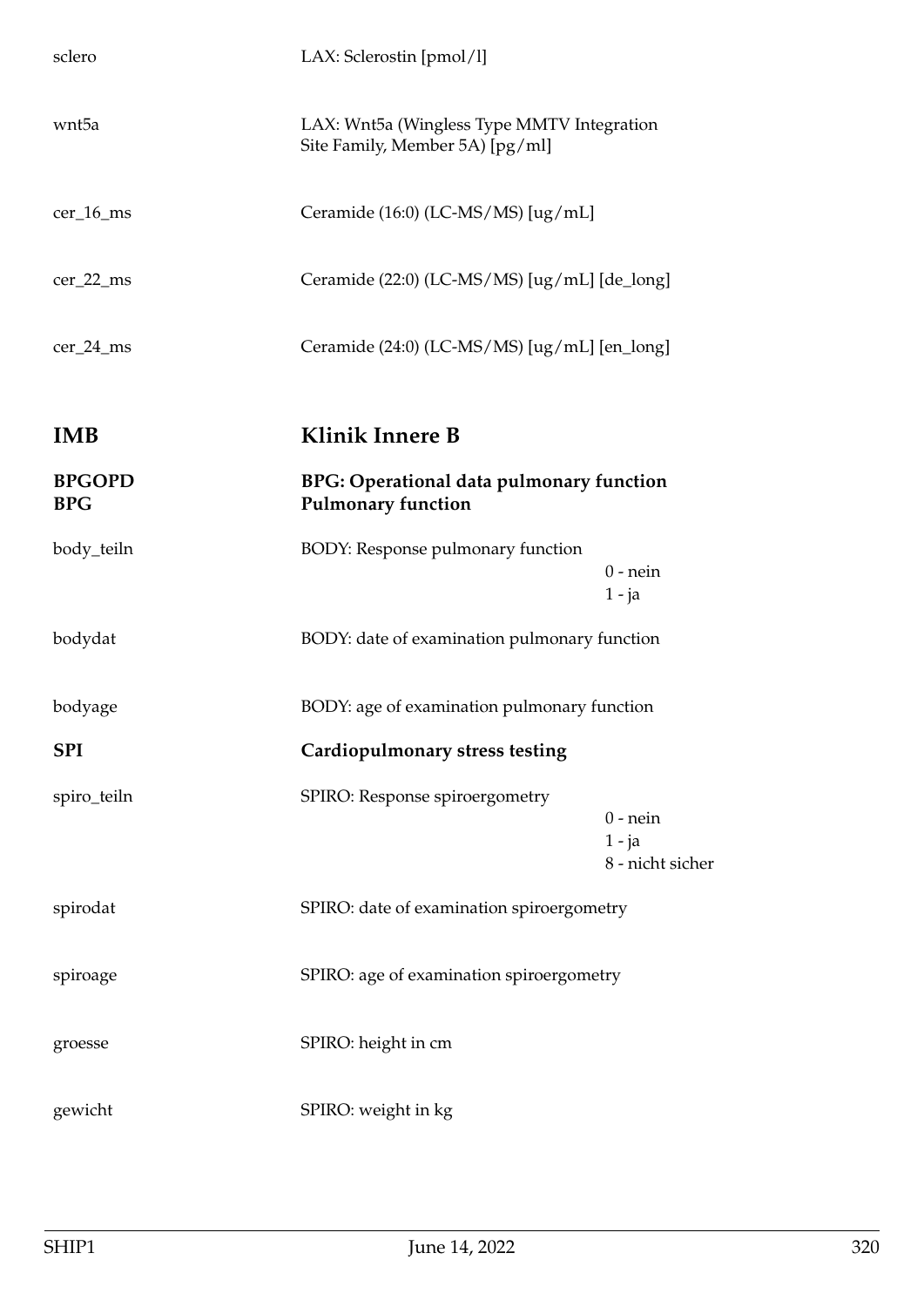| betabl    | SPIRO: medication of beta blocker |                                                          |
|-----------|-----------------------------------|----------------------------------------------------------|
|           |                                   | $0$ - nein                                               |
|           |                                   | $1 - ja$                                                 |
|           |                                   | 8 - nicht sicher                                         |
| abbruch_1 | SPIRO: reason for abort one       |                                                          |
|           |                                   | 1 - Maskenprobleme                                       |
|           |                                   | 2 - Luftknappheit                                        |
|           |                                   | 3 - Blutdruckprobleme                                    |
|           |                                   | 4 - EKG-Veränderungen                                    |
|           |                                   | 5 - Symptomatische Beschwerden                           |
|           |                                   | 6 - Gelenksbeschwerden                                   |
|           |                                   | 7 - Herz-Kreislaufprobleme                               |
|           |                                   | 8 - Muskuläre Auslastung (Erschöp-                       |
|           |                                   | fung)                                                    |
|           |                                   | 9 - Technischer Defekt                                   |
|           |                                   | 10 - Lustlosigkeit des Probanden                         |
|           |                                   | 11 - Schwindel                                           |
|           |                                   | 12 - Schwitzen                                           |
|           |                                   | 13 - Erschöpfung                                         |
|           |                                   | 14 - Ausbelastung                                        |
| abbruch_2 | SPIRO: reason for abort two       |                                                          |
|           |                                   | 1 - Maskenprobleme                                       |
|           |                                   | 2 - Luftknappheit                                        |
|           |                                   | 3 - Blutdruckprobleme                                    |
|           |                                   | 4 - EKG-Veränderungen                                    |
|           |                                   | 5 - Symptomatische Beschwerden<br>6 - Gelenksbeschwerden |
|           |                                   | 7 - Herz-Kreislaufprobleme                               |
|           |                                   | 8 - Muskuläre Auslastung (Erschöp-                       |
|           |                                   | fung)                                                    |
|           |                                   | 9 - Technischer Defekt                                   |
|           |                                   | 10 - Lustlosigkeit des Probanden                         |
|           |                                   | 11 - Schwindel                                           |
|           |                                   | 12 - Schwitzen                                           |
|           |                                   | 13 - Erschöpfung                                         |
|           |                                   | 14 - Ausbelastung                                        |
| borgskala | SPIRO: Borg-Skala                 |                                                          |
|           |                                   | 11 - Recht leicht                                        |
|           |                                   | 12                                                       |
|           |                                   | 13 - Etwas anstrengender                                 |
|           |                                   | 15 - Anstrengend                                         |
|           |                                   | 17 - Sehr anstrengend                                    |
|           |                                   | 19 - Sehr, sehr anstrengend                              |
| smoke     | SPIRO: smoke status               |                                                          |
|           |                                   | 0 - Nichtraucher                                         |
|           |                                   | 1 - Raucher                                              |
|           |                                   |                                                          |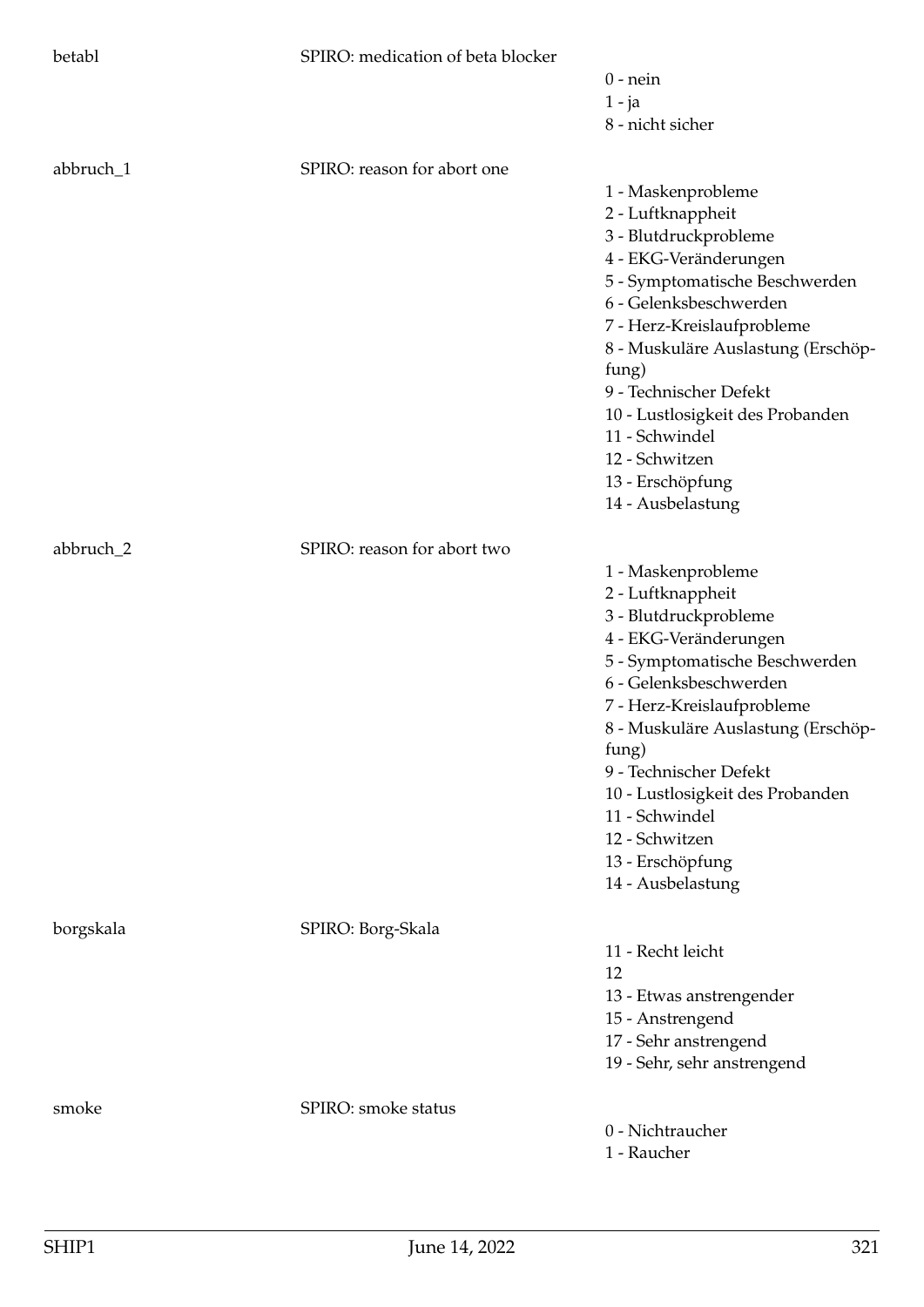| smoke_h     | SPIRO: time period since last nicotine     |                                      |
|-------------|--------------------------------------------|--------------------------------------|
| sport       | SPIRO: exercise last week                  |                                      |
|             |                                            | $0$ - nein                           |
|             |                                            | $1 - ja$                             |
| sport_h     | SPIRO: how many hours exercise last week   |                                      |
|             |                                            | $0 - bis 1h$                         |
|             |                                            | $2 - 1 - 3h$                         |
|             |                                            | $4 - 3 - 5h$                         |
|             |                                            | $6 - 5 - 7h$                         |
|             |                                            | $8 - 7 - 9h$                         |
|             |                                            | $10 - 9h$                            |
| sport_norm  | SPIRO: exercise normal week                |                                      |
|             |                                            | 0 - normale Woche                    |
|             |                                            | 1 - mehr Sport getrieben als normal  |
|             |                                            | 2 - weniger Sport getrieben als nor- |
|             |                                            | mal                                  |
| sportart    | SPIRO: exercise constant week              |                                      |
|             |                                            |                                      |
| spiro_bsnr  | SPIRO: special circumstances               |                                      |
|             |                                            | $0$ - nein                           |
|             |                                            | $1 - ja$                             |
|             |                                            | 8 - nicht sicher                     |
|             |                                            |                                      |
| spiro_note  | SPIRO: notes                               |                                      |
| <b>FMD</b>  | Flow mediated dilation                     |                                      |
| fmd_teiln   | FMD: response FMD                          |                                      |
|             |                                            | $0$ - nein                           |
|             |                                            | $1 - ja$                             |
| fmddat      | SPIRO: date of examination Spiroergometrie |                                      |
| fmdage      | FMD: age of examination FMD                |                                      |
|             |                                            |                                      |
| untersucher | FMD: examiner                              |                                      |
|             |                                            | 1 - Untersucher 1                    |
|             |                                            | 2 - Untersucher 2                    |
|             |                                            | 3 - Untersucher 3                    |
|             |                                            | 4 - Untersucher 4                    |
|             |                                            | 5 - Untersucher 5                    |
|             |                                            |                                      |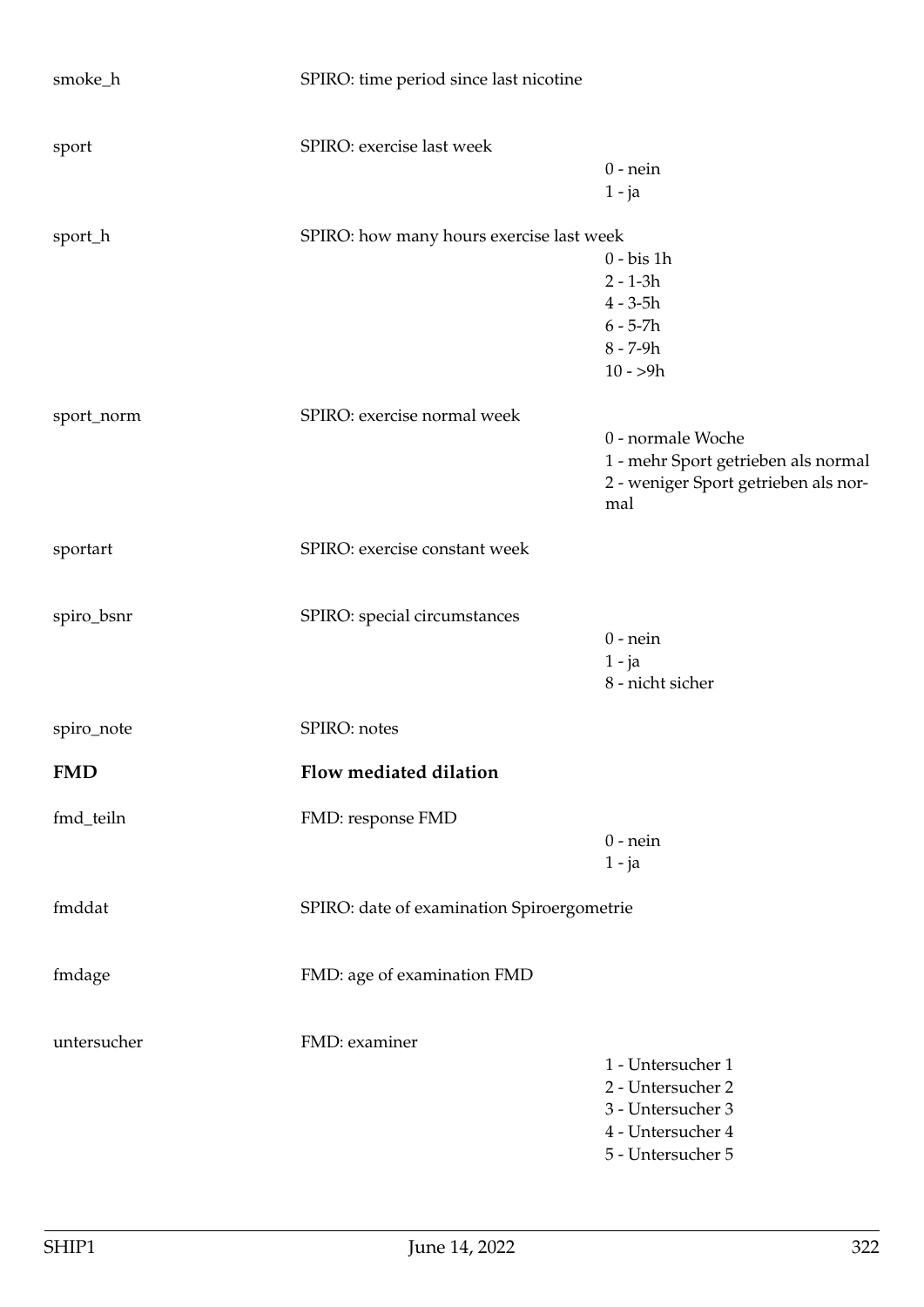|          |                            | 6 - Untersucher 6<br>7 - Untersucher 7<br>8 - Untersucher 8<br>9 - Untersucher 9                                                                                                                                                                                                                                                                                                                                                             |
|----------|----------------------------|----------------------------------------------------------------------------------------------------------------------------------------------------------------------------------------------------------------------------------------------------------------------------------------------------------------------------------------------------------------------------------------------------------------------------------------------|
| fmd_bsnr | FMD: special circumstances | $0$ - nein<br>$1 - ja$                                                                                                                                                                                                                                                                                                                                                                                                                       |
| fmd_note | FMD: notes                 |                                                                                                                                                                                                                                                                                                                                                                                                                                              |
| reader   | <b>FMD: READER</b>         | 1 - Untersucher 1<br>2 - Untersucher 2<br>3 - Untersucher 3<br>4 - Untersucher 4<br>5 - Untersucher 5<br>6 - Untersucher 6<br>7 - Untersucher 7<br>8 - Untersucher 8<br>9 - Untersucher 9                                                                                                                                                                                                                                                    |
| qual1    | FMD: quality 1             | 1 - sehr gut darstellbar und messbar<br>2 - gut darstellbar und messbar<br>3 - man kann es darstellen und<br>messen<br>4 - nicht darstellbar und messbar<br>6 - schlecht darstellbar, d.h. keine<br>Messung erfolgt<br>7 - Ablehnung des Patienten<br>8 - Messung nicht durchgeführt aus<br>medizinischen Gründen<br>9 - Messung nicht durchgeführt, da<br>der RR zu niedrig war<br>10 - Gerät defekt, Speicherfehler,<br>keine Räumlichkeit |
| qual2    | FMD: quality 2             | 1 - sehr gut darstellbar und messbar<br>2 - gut darstellbar und messbar<br>3 - man kann es darstellen und<br>messen<br>4 - nicht darstellbar und messbar<br>6 - schlecht darstellbar, d.h. keine<br>Messung erfolgt<br>7 - Ablehnung des Patienten<br>8 - Messung nicht durchgeführt aus<br>medizinischen Gründen                                                                                                                            |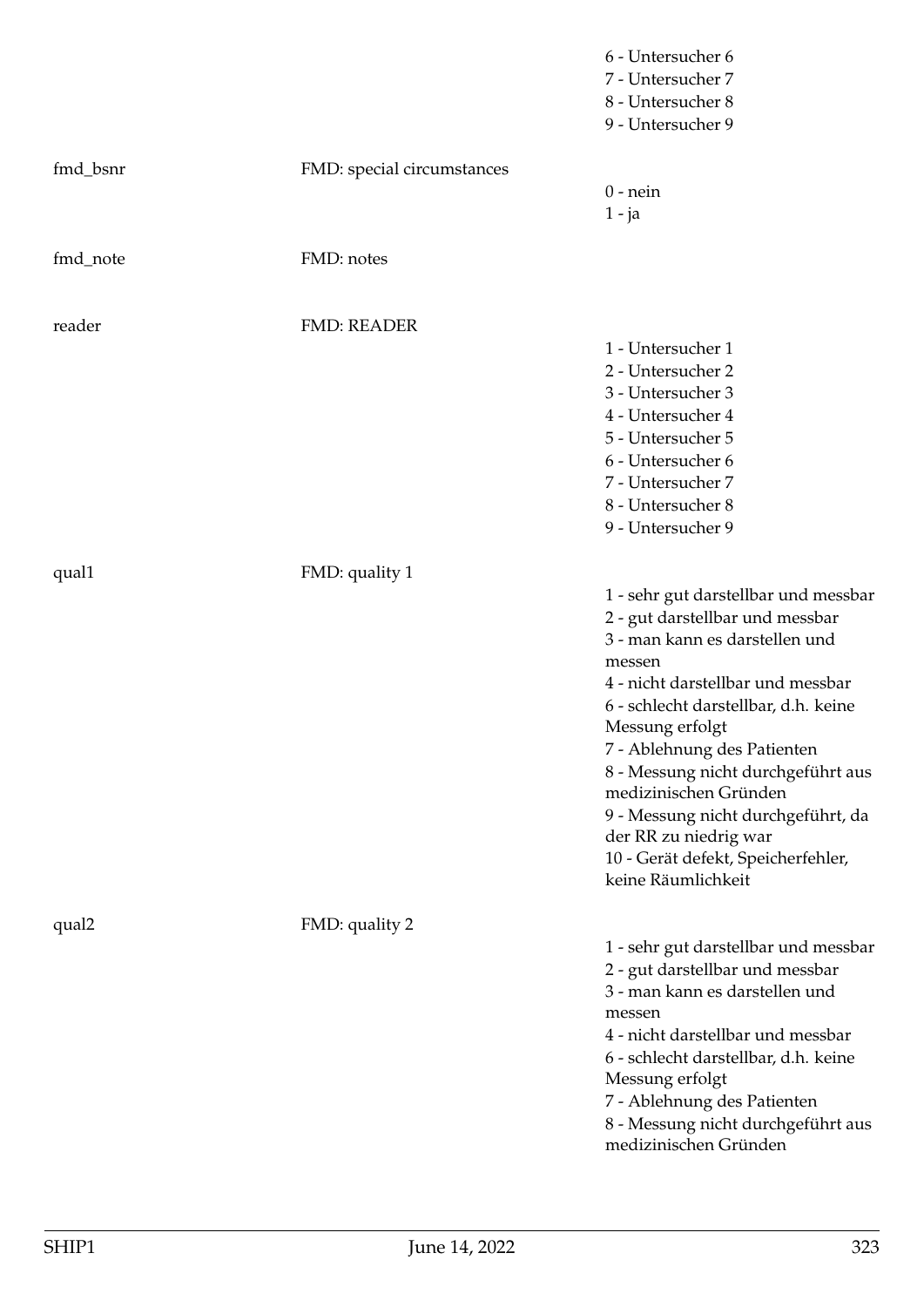|                           |                                                             | 9 - Messung nicht durchgeführt, da<br>der RR zu niedrig war<br>10 - Gerät defekt, Speicherfehler,<br>keine Räumlichkeit                                                                                                                                                                                                                                                                                                                      |
|---------------------------|-------------------------------------------------------------|----------------------------------------------------------------------------------------------------------------------------------------------------------------------------------------------------------------------------------------------------------------------------------------------------------------------------------------------------------------------------------------------------------------------------------------------|
| qual3                     | FMD: quality 3                                              | 1 - sehr gut darstellbar und messbar<br>2 - gut darstellbar und messbar<br>3 - man kann es darstellen und<br>messen<br>4 - nicht darstellbar und messbar<br>6 - schlecht darstellbar, d.h. keine<br>Messung erfolgt<br>7 - Ablehnung des Patienten<br>8 - Messung nicht durchgeführt aus<br>medizinischen Gründen<br>9 - Messung nicht durchgeführt, da<br>der RR zu niedrig war<br>10 - Gerät defekt, Speicherfehler,<br>keine Räumlichkeit |
| qual4                     | FMD: quality 4                                              | 1 - sehr gut darstellbar und messbar<br>2 - gut darstellbar und messbar<br>3 - man kann es darstellen und<br>messen<br>4 - nicht darstellbar und messbar<br>6 - schlecht darstellbar, d.h. keine<br>Messung erfolgt<br>7 - Ablehnung des Patienten<br>8 - Messung nicht durchgeführt aus<br>medizinischen Gründen<br>9 - Messung nicht durchgeführt, da<br>der RR zu niedrig war<br>10 - Gerät defekt, Speicherfehler,<br>keine Räumlichkeit |
| <b>BODY</b><br><b>BPG</b> | <b>BPG: Pulmonary function</b><br><b>Pulmonary function</b> |                                                                                                                                                                                                                                                                                                                                                                                                                                              |
| r_tot                     | BODY: total airway resistance                               |                                                                                                                                                                                                                                                                                                                                                                                                                                              |
| sr_tot                    | BODY: specific airway resistance                            |                                                                                                                                                                                                                                                                                                                                                                                                                                              |
| itgy                      | BODY: intrathoracic gas capacity                            |                                                                                                                                                                                                                                                                                                                                                                                                                                              |
| rv                        | BODY: residual volume                                       |                                                                                                                                                                                                                                                                                                                                                                                                                                              |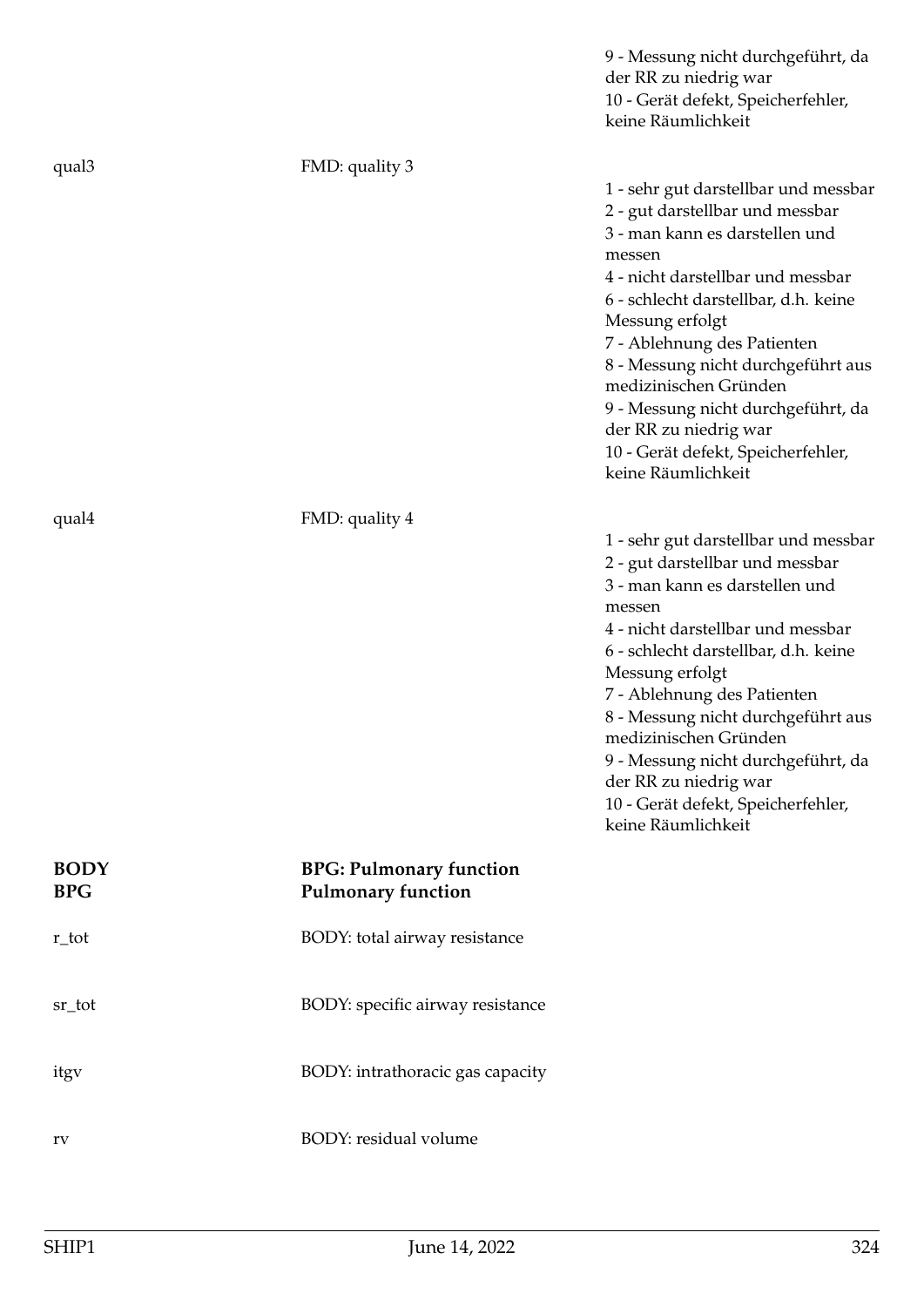| tlc         | BODY: total lung capacity            |
|-------------|--------------------------------------|
| rv_div_tlc  | BODY: parts RV of TLC                |
| <b>SPI</b>  | Cardiopulmonary stress testing       |
| bel_dauer   | SPIRO: duration of exposure          |
| watt_ziel   | SPIRO: target-watt                   |
| maxwatt     | SPIRO: watt maximum                  |
| pct_zwatt   | SPIRO: % of target-watt              |
| hf_ruhe     | SPIRO: HF-silence                    |
| hf_belast   | SPIRO: HF-exposure                   |
| hf_ziel     | SPIRO: target-HF                     |
| pct_zhf     | SPIRO: HF-exposure in % of target-HF |
| wbd         | SPIRO: reserve of heart rate         |
| bd_ruhe_sys | SPIRO: BD syst. Silence              |
| bd_ruhe_dia | SPIRO: BD diast. Silence             |
| bd_bel_sys  | SPIRO: max. BD syst. Exposure        |
| bd_bel_dia  | SPIRO: max. BD diast. Exposure       |
| sao2        | SPIRO: SaO2                          |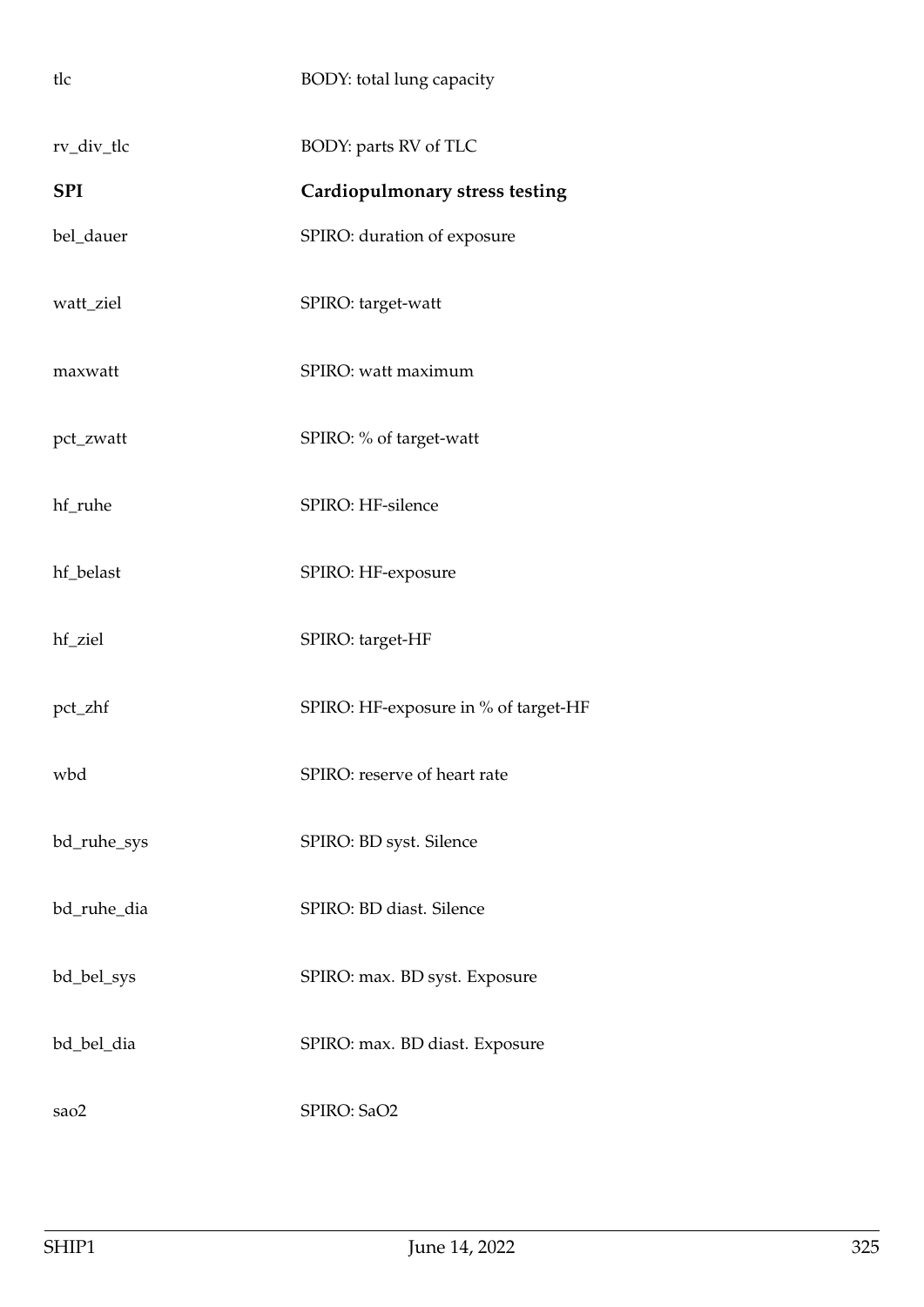| ph              | SPIRO: pH                                                |
|-----------------|----------------------------------------------------------|
| po <sub>2</sub> | SPIRO: pO2                                               |
| pco2            | SPIRO: pCO2                                              |
| abe             | SPIRO: Basenexcess                                       |
| hco3            | SPIRO: HCO3                                              |
| sao2_bel        | SPIRO: SaO2 - exposure                                   |
| ph_bel          | SPIRO: pH - exposure                                     |
| po2_bel         | SPIRO: pO2 - exposure                                    |
| pco2_bel        | SPIRO: pCO2 - exposure                                   |
| abe_bel         | SPIRO: Basenexcess - exposure                            |
| hco3_bel        | SPIRO: HCO3 - exposure                                   |
| <b>FMD</b>      | Flow mediated dilation                                   |
| $b1_1a_c$       | FMD: B1_1A_c - Diameter Baseline 1 single<br>measurement |
| $b1_1b_c$       | FMD: B1_1B_c - Diameter Baseline 1 single<br>measurement |
| $b1_1c_c$       | FMD: B1_1C_c - Diameter Baseline 1 single<br>measurement |
| $b1_2a_c$       | FMD: B1_2A_c - Diameter Baseline 1 single<br>measurement |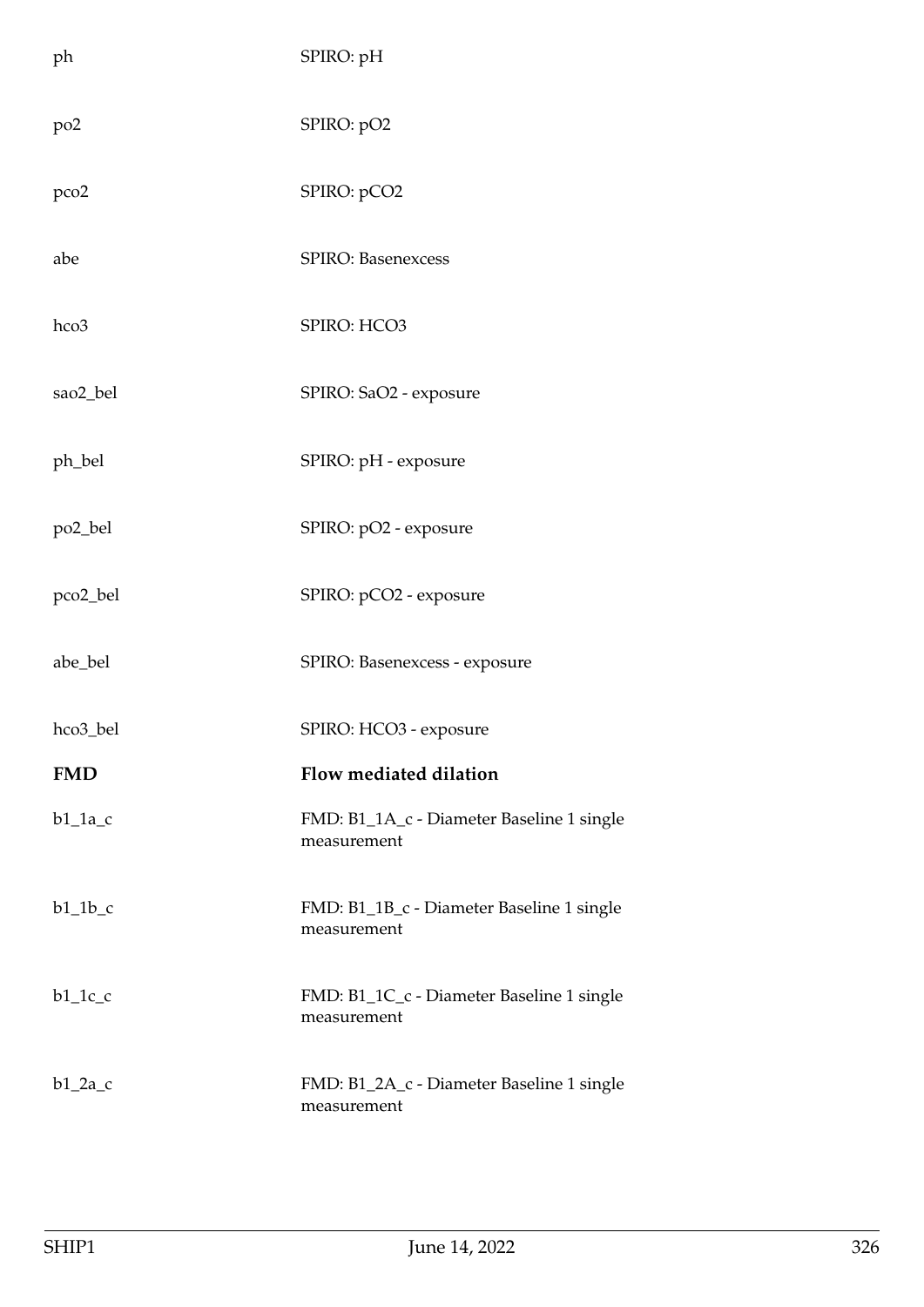| $b1_2b_c$ | FMD: B1_2B_c - Diameter Baseline 1 single<br>measurement |
|-----------|----------------------------------------------------------|
| $b1_2c_c$ | FMD: B1_2C_c - Diameter Baseline 1 single<br>measurement |
| $b1_3a_c$ | FMD: B1_3A_c - Diameter Baseline 1 single<br>measurement |
| $b1_3b_c$ | FMD: B1_3B_c - Diameter Baseline 1 single<br>measurement |
| $b1_3c_c$ | FMD: B1_3C_c - Diameter Baseline 1 single<br>measurement |
| $b1_4a_c$ | FMD: B1_4A_c - Diameter Baseline 1 single<br>measurement |
| $b1_4b_c$ | FMD: B1_4B_c - Diameter Baseline 1 single<br>measurement |
| $b1_4c_c$ | FMD: B1_4C_c - Diameter Baseline 1 single<br>measurement |
| $fmd1a_c$ | FMD: FMD1A_c - Diameter FMD single<br>measurement        |
| $fmd1b_c$ | FMD: FMD1B_c - Diameter FMD single<br>measurement        |
| $fmd1c_c$ | FMD: FMD1C_c - Diameter FMD single<br>measurement        |
| $fmd2a_c$ | FMD: FMD2A_c - Diameter FMD single<br>measurement        |
| $fmd2b_c$ | FMD: FMD2B_c - Diameter FMD single<br>measurement        |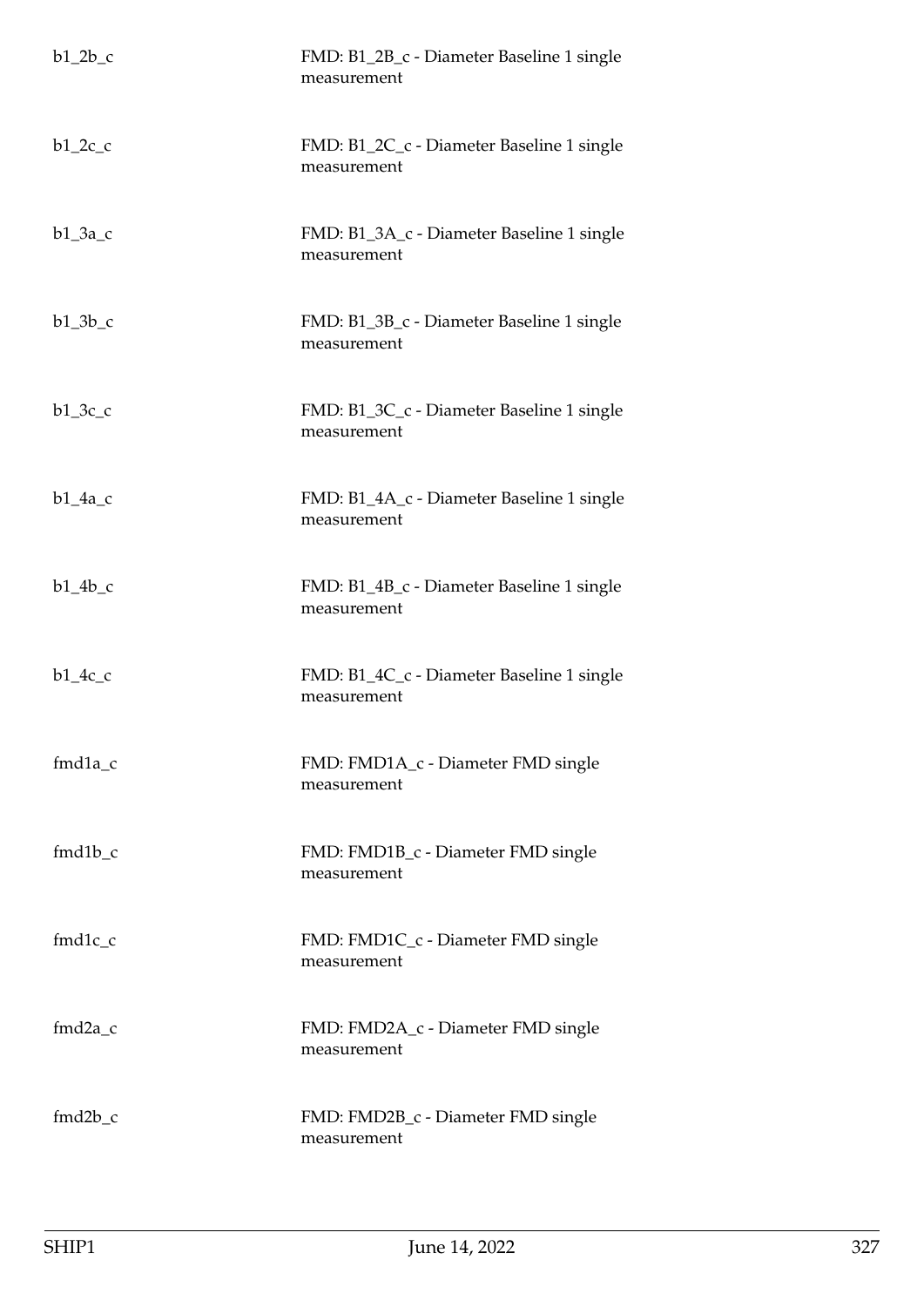| $fmd2c$ <sub>_c</sub>              | FMD: FMD2C_c - Diameter FMD single<br>measurement       |
|------------------------------------|---------------------------------------------------------|
| $fmd3a_c$                          | FMD: FMD3A_c - Diameter FMD single<br>measurement       |
| $fmd3b_c$                          | FMD: FMD3B_c - Diameter FMD single<br>measurement       |
| $fmd3c$ <sub>_<math>c</math></sub> | FMD: FMD3C_c - Diameter FMD single<br>measurement       |
| $fmd4a_c$                          | FMD: FMD4A_c - Diameter FMD single<br>measurement       |
| $fmd4b_c$                          | FMD: FMD4B_c - Diameter FMD single<br>measurement       |
| $fmd4c_c$                          | FMD: FMD4C_c - Diameter FMD single<br>measurement       |
| $b1_c$                             | FMD: B1_c - average Baseline 1                          |
| fmd_c                              | FMD: FMD_c - average FMD                                |
| fmd_pct_c                          | FMD: FMD_pct_c - % FMD                                  |
| <b>BREATH</b><br><b>BPG</b>        | <b>BPG: Work of breath</b><br><b>Pulmonary function</b> |
| pimax                              | breath activity: maximum inspiration pressure           |
| $p0_1$ max                         | breath activity: maximum mouth occlusion<br>pressure    |
| $p0_1$                             | breath activity: mouth occlusion pressure               |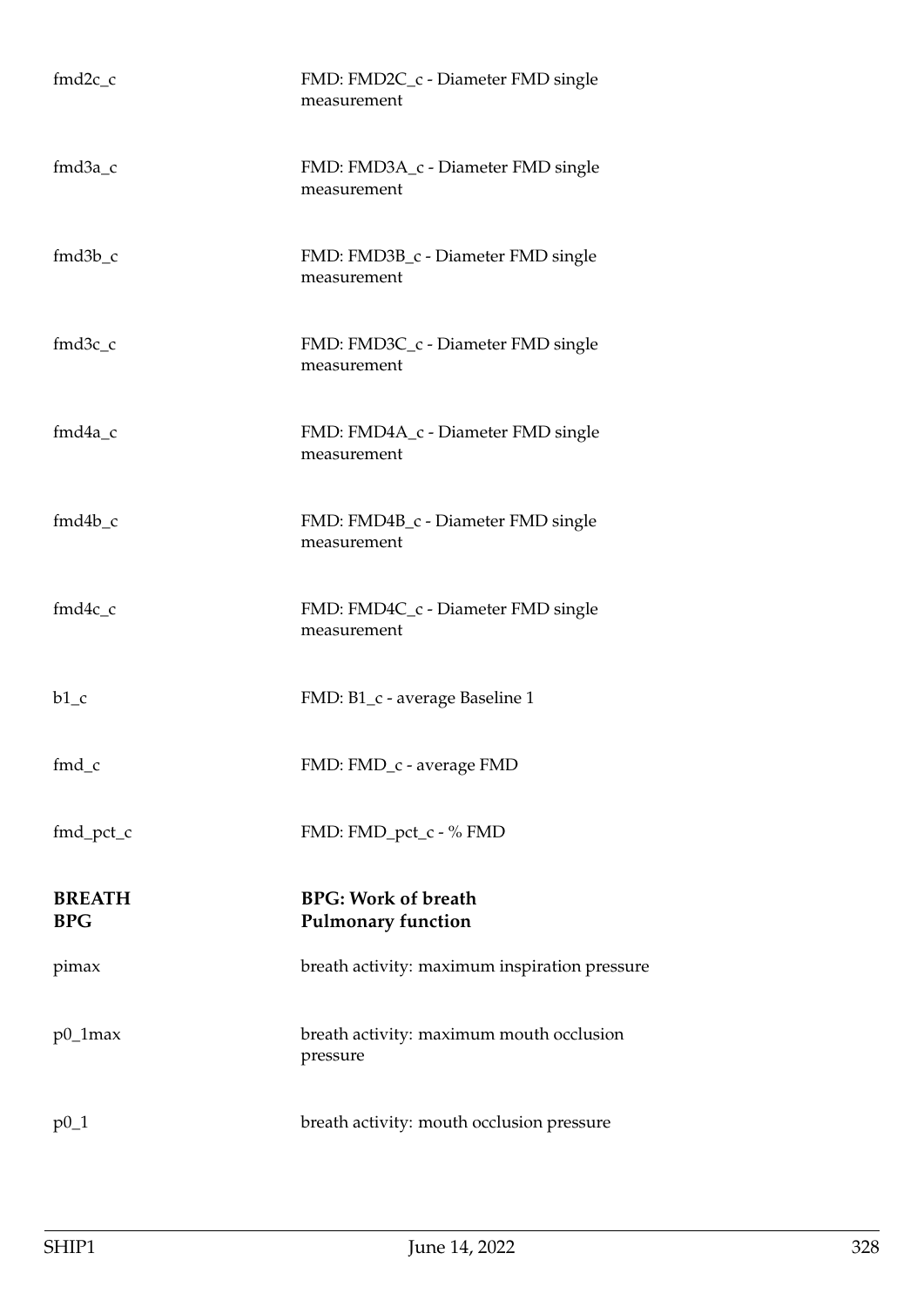| $p0_1$ _pimax         | breath activity: quotient P0_1 to primax |
|-----------------------|------------------------------------------|
| vt                    | breath activity: breathvolume            |
| bf                    | breath activity: breathing rate          |
| mv                    | breath activity: breathvolume per minute |
| <b>SPI</b>            | Cardiopulmonary stress testing           |
| o2hr_max              | SPIRO: O2/HR max.                        |
| vev_ruhe              | SPIRO: VE/VCO2-silence                   |
| vev_at                | SPIRO: VE/VCO2-AT                        |
| vev_slope             | SPIRO: VE/VCO2-Slope                     |
| pet_ruhemmhg          | SPIRO: PET CO2-silence(mmHg)             |
| pet_atmmhg            | SPIRO: PET CO2-AT(mmHg)                  |
| vo <sub>2_ruhe</sub>  | SPIRO: VO2-silence                       |
| vo2_max_soll          | SPIRO: VO2max-debit                      |
| vo <sub>2_max</sub>   | SPIRO: VO2max                            |
| vo <sub>2_maxkg</sub> | SPIRO: VO2max/kg                         |
| $vo2_at$              | SPIRO: VO2-AT                            |
| vo <sub>2_atkg</sub>  | SPIRO: VO2-AT/kg                         |
| vo2at_max_soll        | SPIRO: VO2-AT/VO2max-debit               |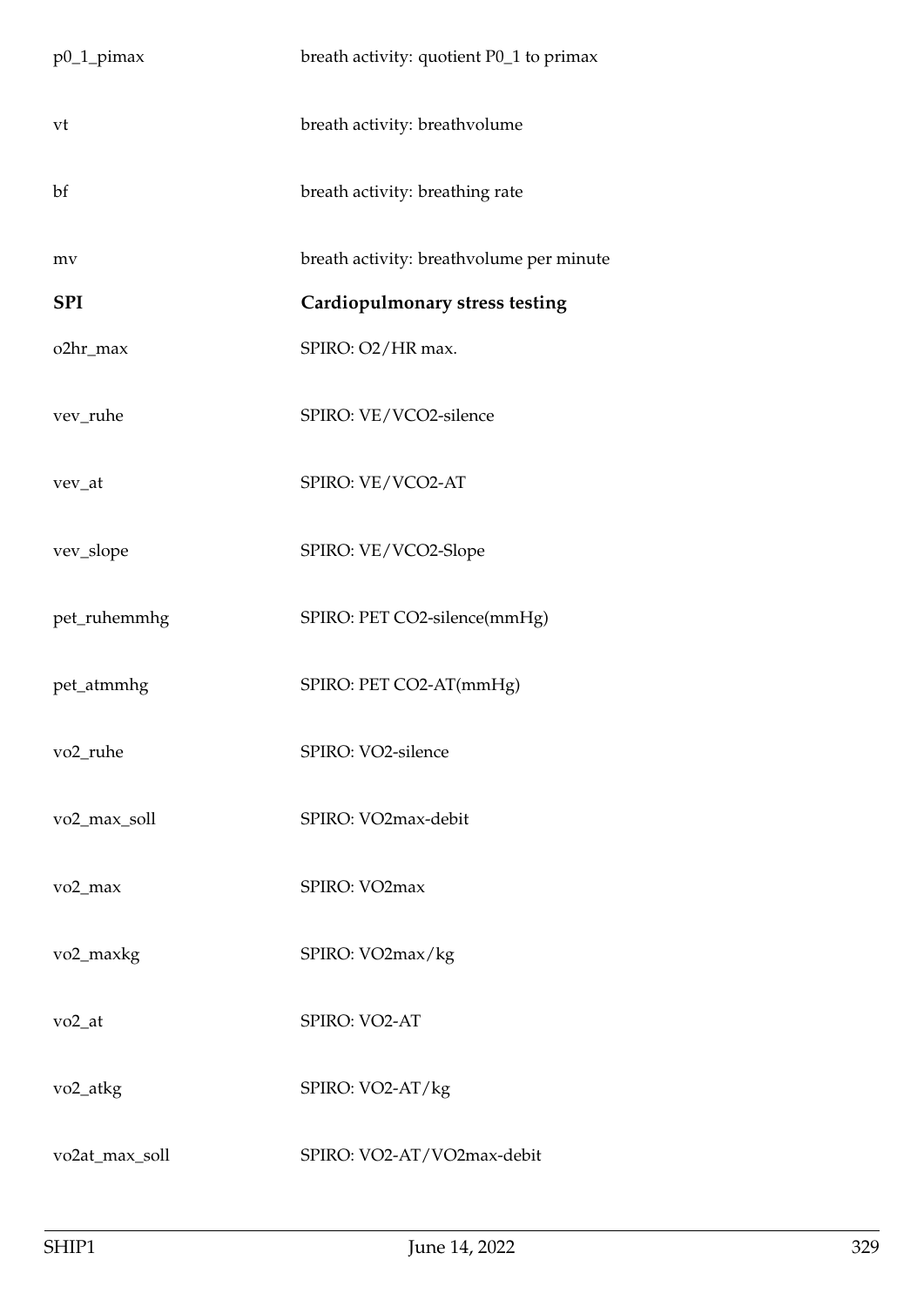| $rer_60$   | SPIRO: RER-60sec.                                        |
|------------|----------------------------------------------------------|
| rer_180    | SPIRO: RER-180sec.                                       |
| ve_max     | SPIRO: VEmax.                                            |
| bf_max     | SPIRO: breathing rate max.                               |
| vt_max     | SPIRO: tidal volume                                      |
| mvv        | SPIRO: MVV                                               |
| vemax_mvv  | SPIRO: VEmax/MVV                                         |
| mvv_vemax  | SPIRO: MVV-Vemax                                         |
| pwc_130    | SPIRO: PWC 130                                           |
| pwc_kg     | SPIRO: PWC/Kg                                            |
| <b>FMD</b> | Flow mediated dilation                                   |
| $b2_1a_c$  | FMD: B2_1A_c - Diameter Baseline 2 single<br>measurement |
| $b2_1b_c$  |                                                          |
|            | FMD: B2_1B_c - Diameter Baseline 2 single<br>measurement |
| $b2_1c_c$  | FMD: B2_1C_c - Diameter Baseline 2 single<br>measurement |
| $b2_2a_c$  | FMD: B2_2A_c - Diameter Baseline 2 single<br>measurement |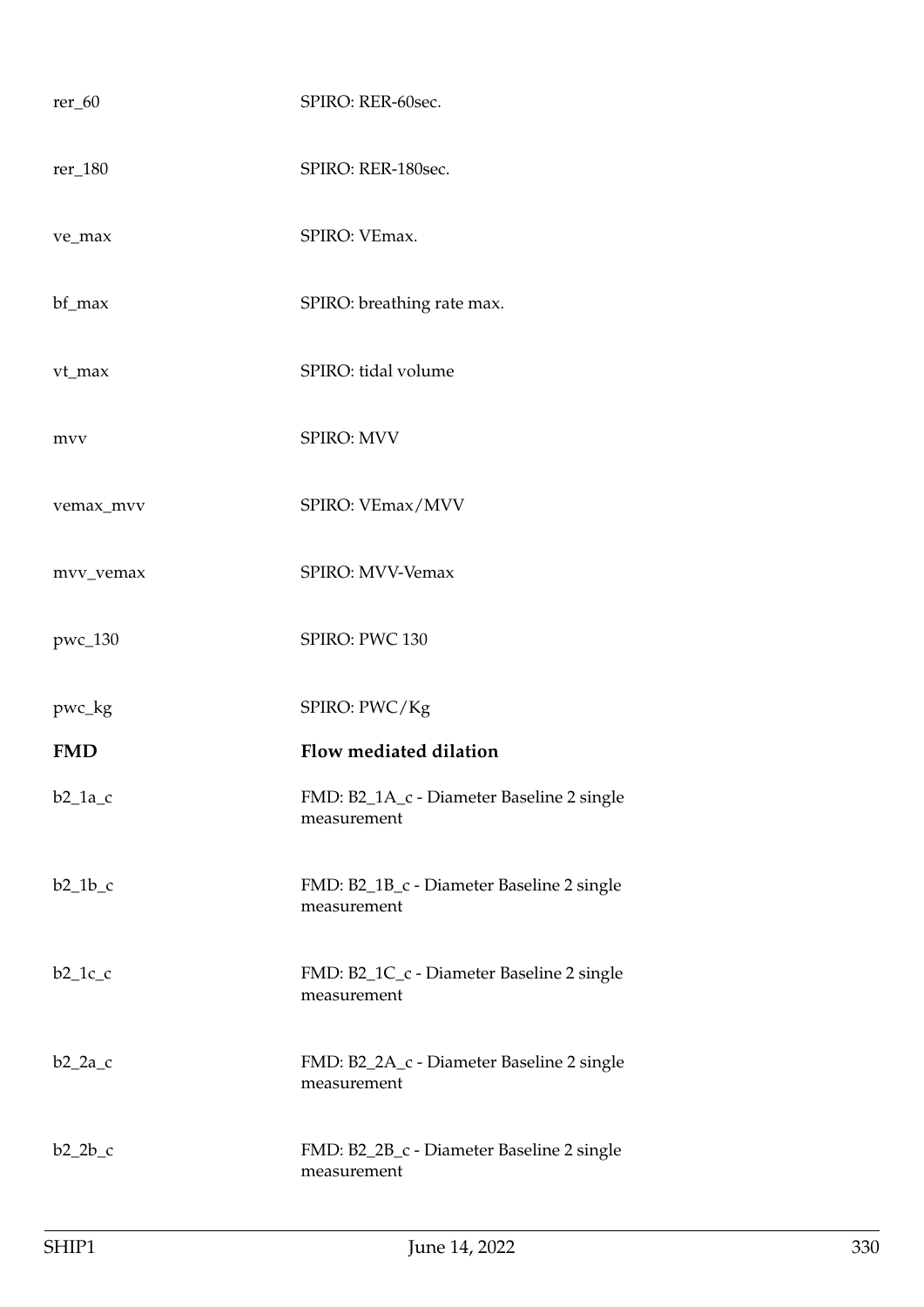| $b2_2c_c$ | FMD: B2_2C_c - Diameter Baseline 2 single<br>measurement |
|-----------|----------------------------------------------------------|
| $b2_3a_c$ | FMD: B2_3A_c - Diameter Baseline 2 single<br>measurement |
| $b2_3b_c$ | FMD: B2_3B_c - Diameter Baseline 2 single<br>measurement |
| $b2_3c_c$ | FMD: B2_3C_c - Diameter Baseline 2 single<br>measurement |
| $b2_4a_c$ | FMD: B2_4A_c - Diameter Baseline 2 single<br>measurement |
| $b2_4b_c$ | FMD: B2_4B_c - Diameter Baseline 2 single<br>measurement |
| $b2_4c_c$ | FMD: B2_4C_c - Diameter Baseline 2 single<br>measurement |
| nmd1a_c   | FMD: NMD1A_c - Diameter NMD single<br>measurement        |
| $nmd1b_c$ | FMD: NMD1B_c - Diameter NMD single<br>measurement        |
| nmd1c_c   | FMD: NMD1C_c - Diameter NMD single<br>measurement        |
| nmd2a_c   | FMD: NMD2A_c - Diameter NMD single<br>measurement        |
| nmd2b_c   | FMD: NMD2B_c - Diameter NMD single<br>measurement        |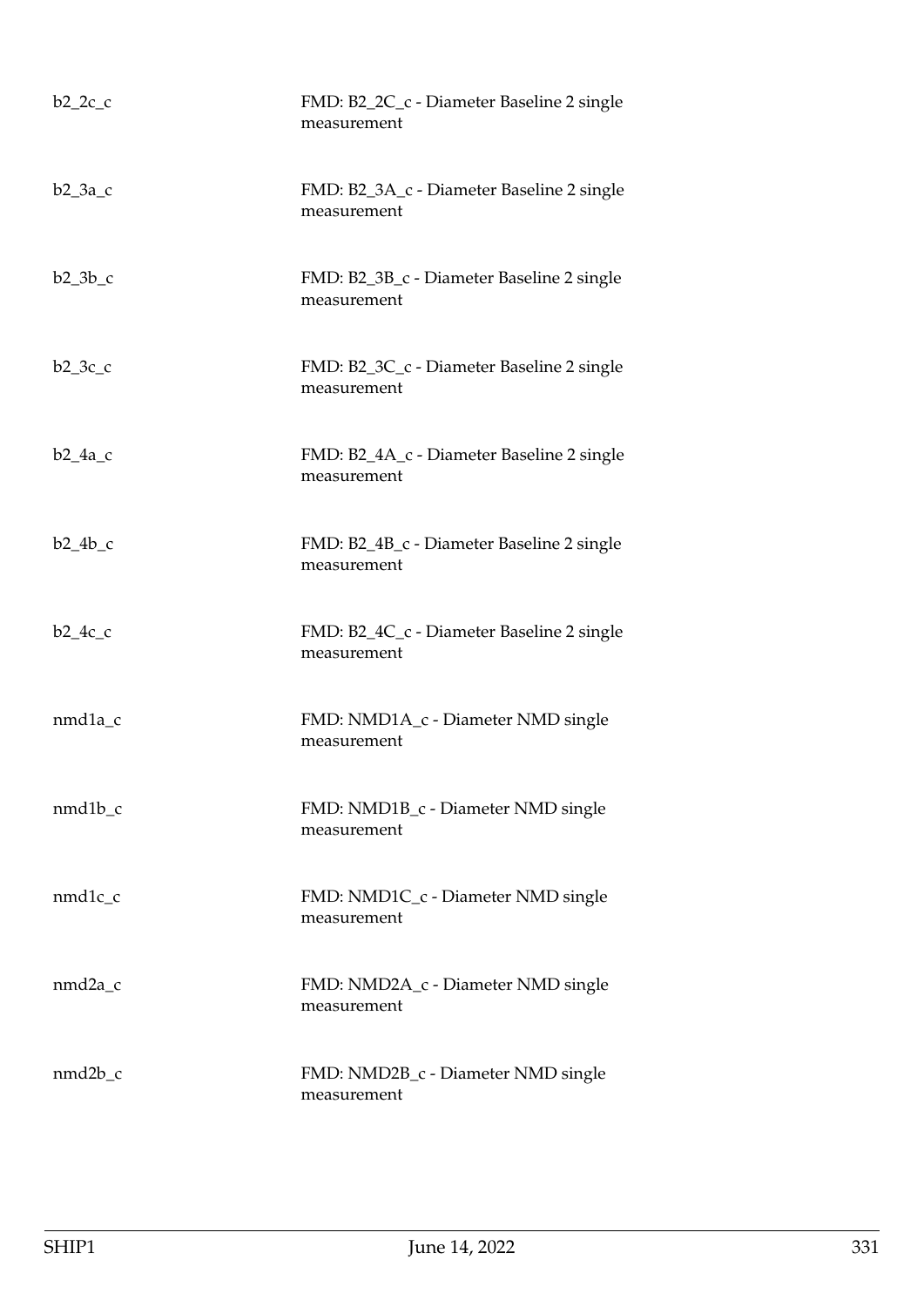| $nmd2c_c$                     | FMD: NMD2C_c - Diameter NMD single<br>measurement    |
|-------------------------------|------------------------------------------------------|
| nmd3a_c                       | FMD: NMD3A_c - Diameter NMD single<br>measurement    |
| $nmd3b_c$                     | FMD: NMD3B_c - Diameter NMD single<br>measurement    |
| nmd3c_c                       | FMD: NMD3C_c - Diameter NMD single<br>measurement    |
| nmd4a_c                       | FMD: NMD4A_c - Diameter NMD single<br>measurement    |
| nmd4b_c                       | FMD: NMD4B_c - Diameter NMD single<br>measurement    |
| $nmd4c_c$                     | FMD: NMD4C_c - Diameter NMD single<br>measurement    |
| $b2_c$                        | FMD: B2_c - average Baseline 2                       |
| nmd_c                         | FMD: NMD_c - average NMD                             |
| nmd_pct_c                     | FMD: NMD_pct_c - % NMD                               |
| <b>DIFFUSIO</b><br><b>BPG</b> | <b>BPG: Diffusion</b><br><b>Pulmonary function</b>   |
| hb                            | DIFF: hemoglobinvalue (CAVE: not completed)          |
| tlco_vac_sb                   | DIFF: Krogh-index Hb-corrected                       |
| tlcoc_sb                      | DIFF: carbon monoxide transferfactor<br>Hb-corrected |
| tlco_va                       | DIFF: Krogh-index                                    |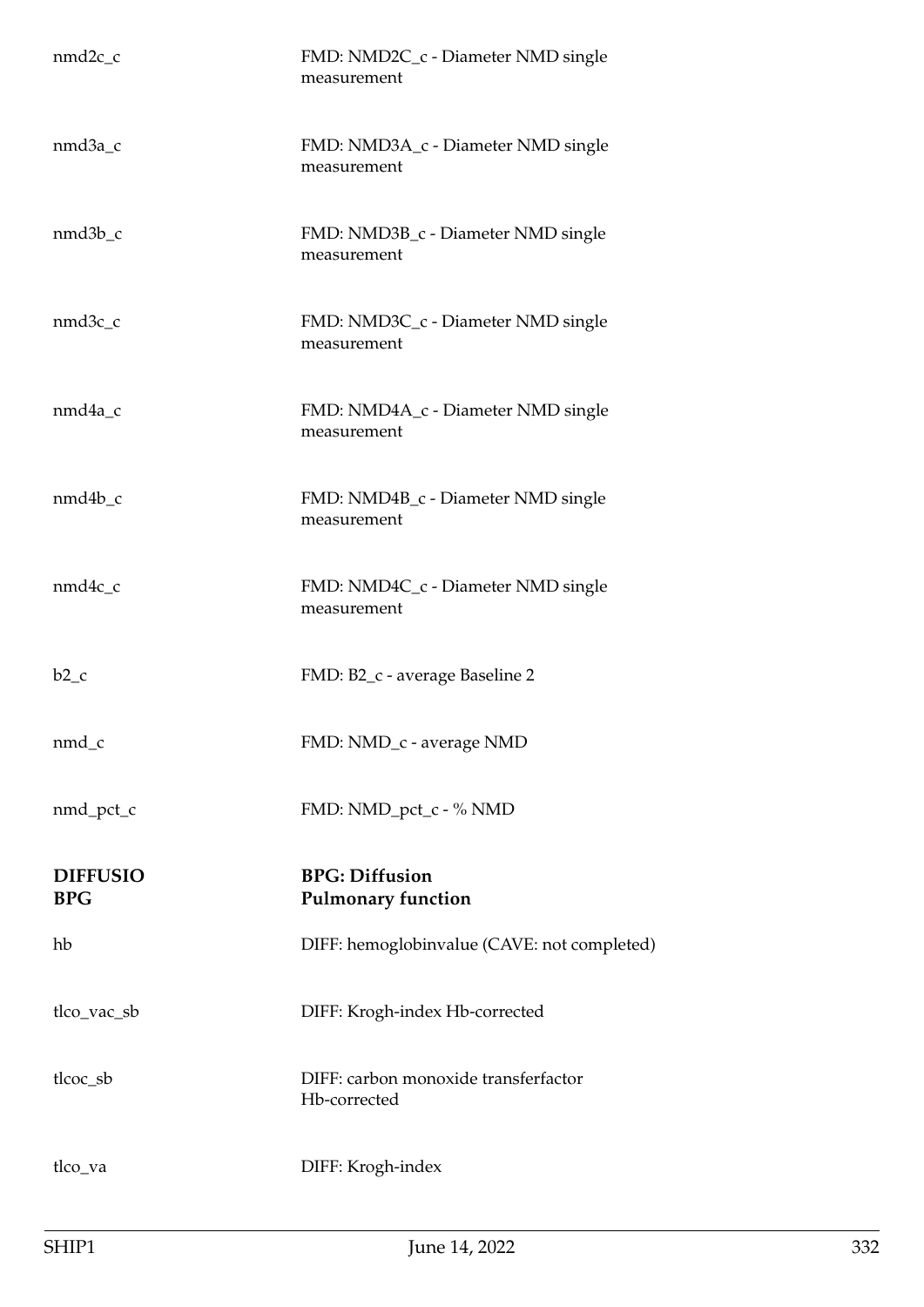| <b>SPIROMET</b><br><b>BPG</b> | <b>BPG: Spirometry</b><br><b>Pulmonary function</b>                        |                                                                                                                                        |
|-------------------------------|----------------------------------------------------------------------------|----------------------------------------------------------------------------------------------------------------------------------------|
| vc                            | SPIRO: vital capacity                                                      |                                                                                                                                        |
| body_fev1                     | SPIRO: one-second capacity                                                 |                                                                                                                                        |
| fev1_div_fvc                  | SPIRO: relative one-second capacity                                        |                                                                                                                                        |
| fvc                           | SPIRO: labored asthmatoid vital capacity                                   |                                                                                                                                        |
| $mef_75$                      | SPIRO: labored asthmatoid flow at 75% of FVC                               |                                                                                                                                        |
| $mef_50$                      | SPIRO: labored asthmatoid flow at 50% of FVC                               |                                                                                                                                        |
| mef_25                        | SPIRO: labored asthmatoid flow at 25% of FVC                               |                                                                                                                                        |
| pef                           | SPIRO: asthmatoid injection flow                                           |                                                                                                                                        |
| <b>DER</b>                    | Dermatology                                                                |                                                                                                                                        |
| <b>MEL</b><br><b>DER</b>      | Melanoma<br>Dermatology                                                    |                                                                                                                                        |
| frage1                        | Mel_Int: question 1: Unprotected in the sun, your<br>skin become:          |                                                                                                                                        |
|                               |                                                                            | 1 - immer rot und nie braun<br>2 - überwiegend rot und etwas braun<br>3 - überwiegend braun und etwas rot<br>4 - nur braun und nie rot |
|                               |                                                                            | 997 - keine Angabe<br>998 - nicht erinnerlich                                                                                          |
| frage2a                       | Mel_Int: question 2a: How many sunburn during<br>childhod until age of 16? |                                                                                                                                        |
|                               |                                                                            | 0 - keinen                                                                                                                             |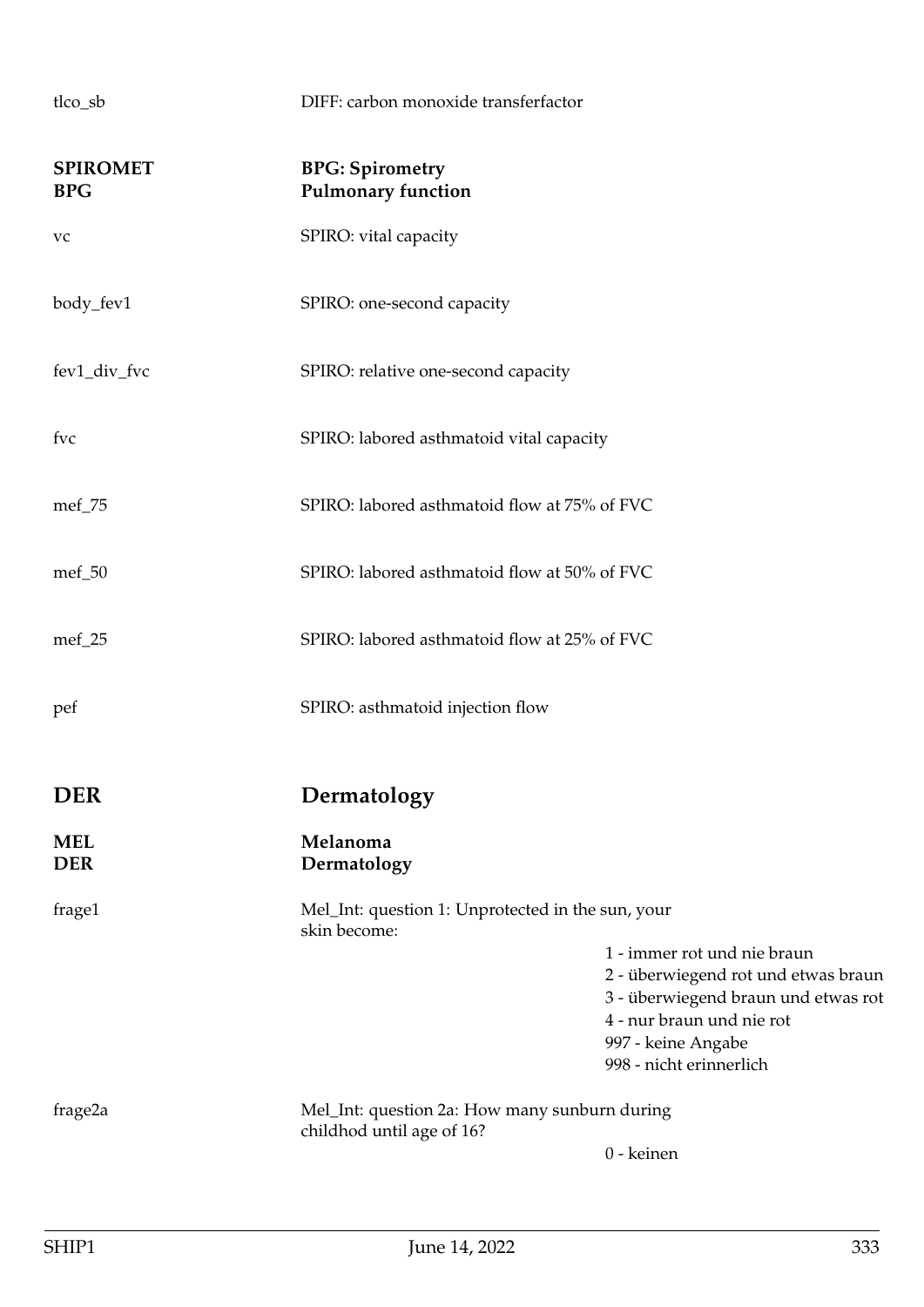|                     |                                                                                                 | $1 - 1 - 5$             |
|---------------------|-------------------------------------------------------------------------------------------------|-------------------------|
|                     |                                                                                                 | $2 - 6 - 10$            |
|                     |                                                                                                 | 3 - mehr als 10         |
|                     |                                                                                                 | 997 - keine Angabe      |
|                     |                                                                                                 | 998 - nicht erinnerlich |
| frage2b             | Mel_Int: question 2b: How many bullous                                                          |                         |
|                     | sunburn during childhood until age of 16?                                                       |                         |
|                     |                                                                                                 | 0 - keinen              |
|                     |                                                                                                 | $1 - 1 - 2$             |
|                     |                                                                                                 | $2 - 3 - 5$             |
|                     |                                                                                                 | 3 - mehr als 5          |
|                     |                                                                                                 | 997 - keine Angabe      |
|                     |                                                                                                 | 998 - nicht erinnerlich |
|                     |                                                                                                 |                         |
| frage3              | Mel_Int: question 3: liver spots and moles<br>already controlled by family doctor?              |                         |
|                     |                                                                                                 | $1 - ja$                |
|                     |                                                                                                 | $2$ - nein              |
|                     |                                                                                                 | 997 - keine Angabe      |
|                     |                                                                                                 | 998 - nicht erinnerlich |
|                     |                                                                                                 |                         |
| frage4a             | Mel_Int: question 4a: Have liver spots and moles<br>already been excised because of this?       |                         |
|                     |                                                                                                 | $1 - ja$                |
|                     |                                                                                                 | $2$ - nein              |
|                     |                                                                                                 | 997 - keine Angabe      |
|                     |                                                                                                 | 998 - nicht erinnerlich |
| frage4b             | Mel_Int: question 4b: If so, how many?                                                          |                         |
|                     |                                                                                                 | $1 - 1 - 5$             |
|                     |                                                                                                 | $2 - 6 - 10$            |
|                     |                                                                                                 | $3 - 11 - 20$           |
|                     |                                                                                                 | 4 - mehr als 20         |
|                     |                                                                                                 | 997 - keine Angabe      |
|                     |                                                                                                 | 998 - nicht erinnerlich |
|                     |                                                                                                 |                         |
| frage <sub>5a</sub> | Mel_Int: question 5a: Has one of your biological<br>members of family striking numbers (>50) of |                         |
|                     | liver spots or moles?                                                                           |                         |
|                     |                                                                                                 | $1 - ja$                |
|                     |                                                                                                 | $2$ - nein              |
|                     |                                                                                                 | 997 - keine Angabe      |
|                     |                                                                                                 | 998 - weiß nicht        |
| frage5bmutter       | Mel_Int: question 5b: If so, your mother?                                                       |                         |
|                     |                                                                                                 | $1 - ja$                |
|                     |                                                                                                 | $2$ - nein              |
|                     |                                                                                                 | 997 - keine Angabe      |
|                     |                                                                                                 |                         |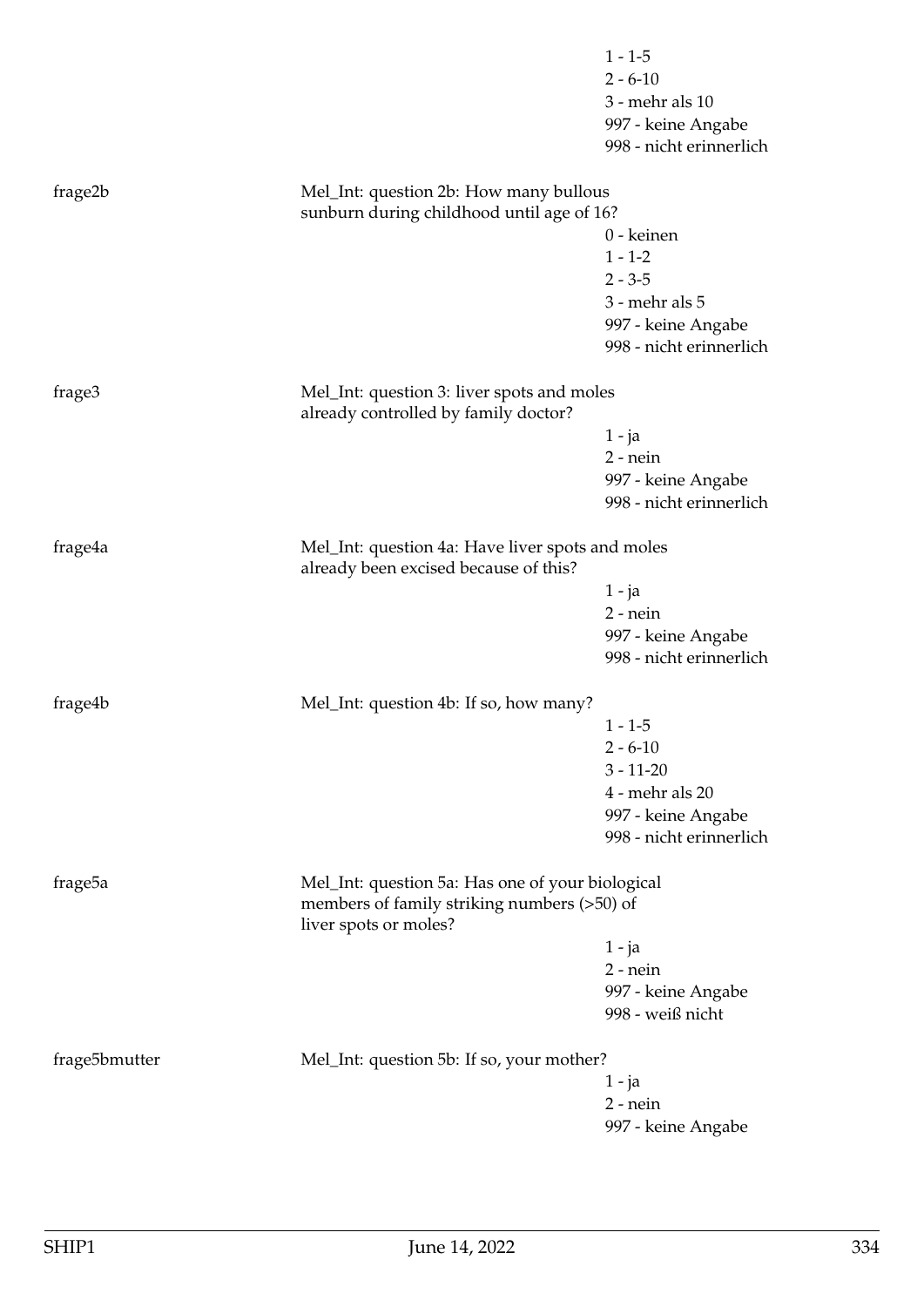| frage5bvater        | Mel_Int: question 5b: If so, your father?                                                        |                    |
|---------------------|--------------------------------------------------------------------------------------------------|--------------------|
|                     |                                                                                                  | 1 - ja             |
|                     |                                                                                                  | $2$ - nein         |
|                     |                                                                                                  | 997 - keine Angabe |
|                     |                                                                                                  |                    |
| frage5bgeschwister  | Mel_Int: question 5b: If so, your siblings?                                                      |                    |
|                     |                                                                                                  | 1 - ja             |
|                     |                                                                                                  | $2$ - nein         |
|                     |                                                                                                  | 997 - keine Angabe |
| frage5bkinder       | Mel_Int: question 5b: If so, your children?                                                      |                    |
|                     |                                                                                                  | 1 - ja             |
|                     |                                                                                                  | $2$ - nein         |
|                     |                                                                                                  | 997 - keine Angabe |
|                     |                                                                                                  |                    |
| frage <sub>6a</sub> | Mel_Int: question 6a: Has one of your members<br>of family (parents, siblings, children) already |                    |
|                     | been diagnosed with a skin tumor?                                                                |                    |
|                     |                                                                                                  | $1 - ja$           |
|                     |                                                                                                  | $2$ - nein         |
|                     |                                                                                                  | 997 - keine Angabe |
|                     |                                                                                                  | 998 - weiß nicht   |
| frage6bmutter       | Mel_Int: question 6b: If so, your mother?                                                        |                    |
|                     |                                                                                                  | 1 - ja             |
|                     |                                                                                                  | $2$ - nein         |
|                     |                                                                                                  | 997 - keine Angabe |
|                     |                                                                                                  |                    |
| frage6bvater        | Mel_Int: question 6b: If so, your father?                                                        |                    |
|                     |                                                                                                  | 1 - ja             |
|                     |                                                                                                  | $2$ - nein         |
|                     |                                                                                                  | 997 - keine Angabe |
| frage6bgeschwister  | Mel_Int: question 6b: If so, your siblings?                                                      |                    |
|                     |                                                                                                  | 1 - ja             |
|                     |                                                                                                  | $2$ - nein         |
|                     |                                                                                                  | 997 - keine Angabe |
|                     |                                                                                                  |                    |
| frage6bkinder       | Mel_Int: question 6b: If so, your children?                                                      |                    |
|                     |                                                                                                  | $1 - ja$           |
|                     |                                                                                                  | $2$ - nein         |
|                     |                                                                                                  | 997 - keine Angabe |
| frage <sub>6c</sub> | Mel_Int: question 6c:Do you know what kind of<br>skin tumor?                                     |                    |
|                     |                                                                                                  | $1 - ja$           |
|                     |                                                                                                  | $2$ - nein         |
|                     |                                                                                                  | 997 - keine Angabe |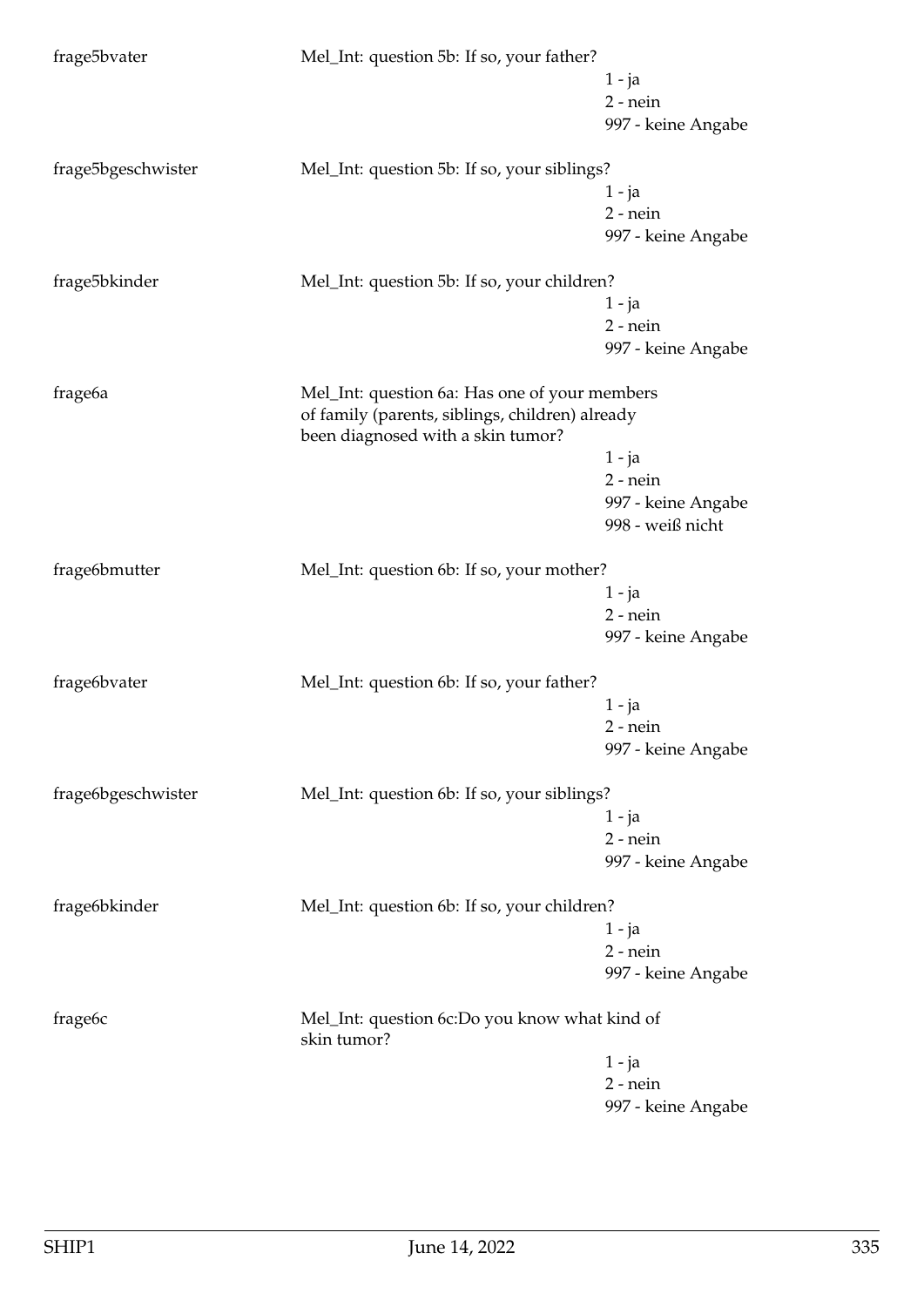| frage <sub>6d</sub> | Mel_Int: question 6d: If so, what kind of skin<br>tumor?                    |                                                 |  |
|---------------------|-----------------------------------------------------------------------------|-------------------------------------------------|--|
|                     |                                                                             | 1 - Basaliom                                    |  |
|                     |                                                                             | 2 - Spinaliom                                   |  |
|                     |                                                                             | 3 - malignes Melanom                            |  |
|                     |                                                                             | 4 - anderer Hauttumor                           |  |
|                     |                                                                             | 997 - keine Angabe                              |  |
|                     |                                                                             | 998 - weiß nicht                                |  |
| frage7a             | Mel_Int: question 7a: Have you already been<br>diagnosed with a skin tumor? |                                                 |  |
|                     |                                                                             | $1 - ja$                                        |  |
|                     |                                                                             | $2$ - nein                                      |  |
|                     |                                                                             | 997 - keine Angabe                              |  |
|                     |                                                                             | 998 - weiß nicht                                |  |
| frage7b             | Mel_Int: question 7b: Do you know what kind of<br>skin tumor?               |                                                 |  |
|                     |                                                                             | $1 - ja$                                        |  |
|                     |                                                                             | $2$ - nein                                      |  |
|                     |                                                                             | 997 - keine Angabe                              |  |
|                     |                                                                             |                                                 |  |
| frage7c             | Mel_Int: question 7c: If so, what kind of skin<br>tumor?                    |                                                 |  |
|                     |                                                                             | 1 - Basaliom                                    |  |
|                     |                                                                             | 2 - Spinaliom                                   |  |
|                     |                                                                             | 3 - malignes Melanom                            |  |
|                     |                                                                             | 4 - anderer Hauttumor                           |  |
|                     |                                                                             | 997 - keine Angabe                              |  |
|                     |                                                                             | 998 - weiß nicht                                |  |
| frage7d             | Mel_Int: question 7d: What other kind skin<br>tumor?                        |                                                 |  |
|                     |                                                                             | 997 - keine Angabe                              |  |
| frage8              | Mel_Typ: question 8: skin type                                              |                                                 |  |
|                     |                                                                             | 1 - stets Sonnenbrand, keine Bräu-              |  |
|                     |                                                                             | nung                                            |  |
|                     |                                                                             | 2 - stets Sonnenbrand, leichte Bräu-            |  |
|                     |                                                                             | nung                                            |  |
|                     |                                                                             | 3 - gelegentlich Sonnenbrand, meist<br>Bräunung |  |
|                     |                                                                             | 4 - nie Sonnenbrand, immer Bräu-                |  |
|                     |                                                                             | nung                                            |  |
|                     |                                                                             | 5 - Mediterrane, Asiaten                        |  |
|                     |                                                                             | 6 - negroider Hauttyp                           |  |
|                     |                                                                             | 997 - keine Angabe                              |  |
|                     |                                                                             |                                                 |  |
| frage_9             | Mel_Typ: question 9: hair colour                                            |                                                 |  |
|                     |                                                                             | 1 - blond                                       |  |
|                     |                                                                             | 2 - dunkelblond                                 |  |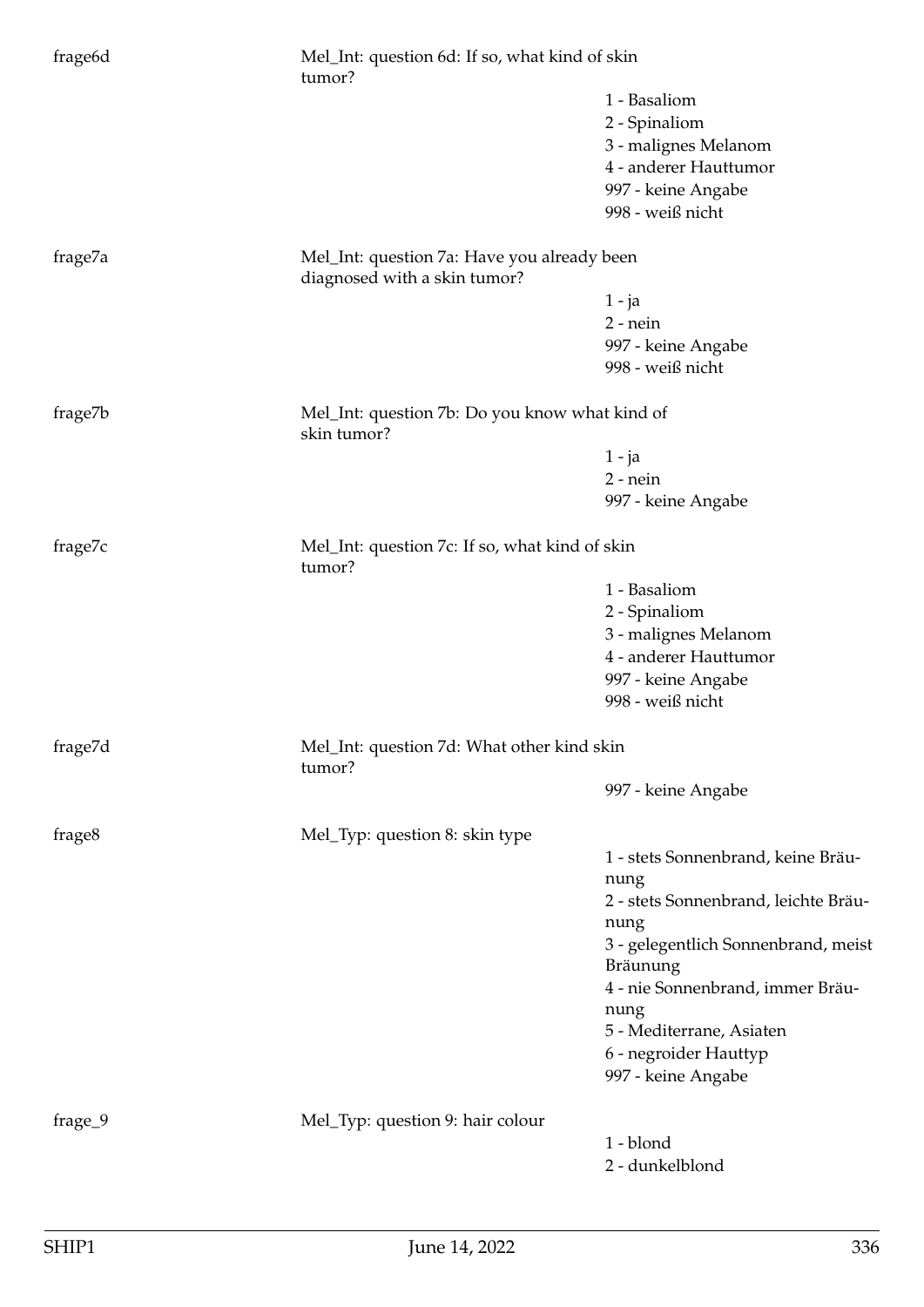|          |                                                              | 3 - braun<br>4 - schwarz<br>5 - rotblond<br>997 - keine Angabe |
|----------|--------------------------------------------------------------|----------------------------------------------------------------|
| frage10  | Mel_Typ: question 10: eye colour                             | 1 - blau                                                       |
|          |                                                              | 2 - braun                                                      |
|          |                                                              | $3 -$ grün                                                     |
|          |                                                              | 4 - graublau                                                   |
|          |                                                              | 997 - keine Angabe                                             |
| frage11  | Mel_Typ: question 11: cutis rhomboidalis nuchae              |                                                                |
|          |                                                              | 0 - nicht vorhanden                                            |
|          |                                                              | 1 - schwach                                                    |
|          |                                                              | 2 - mäßig                                                      |
|          |                                                              | 3 - stark                                                      |
|          |                                                              | 997 - keine Angabe                                             |
| frage12  | Mel_Typ: question 12: erythrosis interfollicularis           |                                                                |
|          |                                                              | 0 - nicht vorhanden                                            |
|          |                                                              | 1 - schwach                                                    |
|          |                                                              | 2 - mäßig                                                      |
|          |                                                              | $3 - stark$                                                    |
|          |                                                              | 997 - keine Angabe                                             |
| frage13  | Mel_Typ: question 13: elastosis                              |                                                                |
|          |                                                              | 0 - nicht vorhanden                                            |
|          |                                                              | 1 - schwach                                                    |
|          |                                                              | 2 - mäßig                                                      |
|          |                                                              | 3 - stark                                                      |
|          |                                                              | 997 - keine Angabe                                             |
| frage14a | Mel_Gut: question 14a: nevocytic nevus                       |                                                                |
|          |                                                              | 1 - vorhanden                                                  |
|          |                                                              | 2 - nicht vorhanden                                            |
|          |                                                              | 997 - keine Angabe                                             |
| frage14b | Mel_Gut: question 14b: if so, how many?                      |                                                                |
|          |                                                              | $1 - 0 - 10$                                                   |
|          |                                                              | $2 - 11 - 50$                                                  |
|          |                                                              | $3 - 51 - 100$                                                 |
|          |                                                              | $4 - 100$                                                      |
|          |                                                              | 997 - keine Angabe                                             |
| frage15  | Mel_Gut: question 15: appraisal of the nevi,<br><b>ABCDE</b> |                                                                |
|          |                                                              | 1 - positiv (mind. 3 von 5 Kriterien)                          |
|          |                                                              | 2 - negativ (höchst. 2 von 5 Kriterien)                        |
|          |                                                              | 997 - keine Angabe                                             |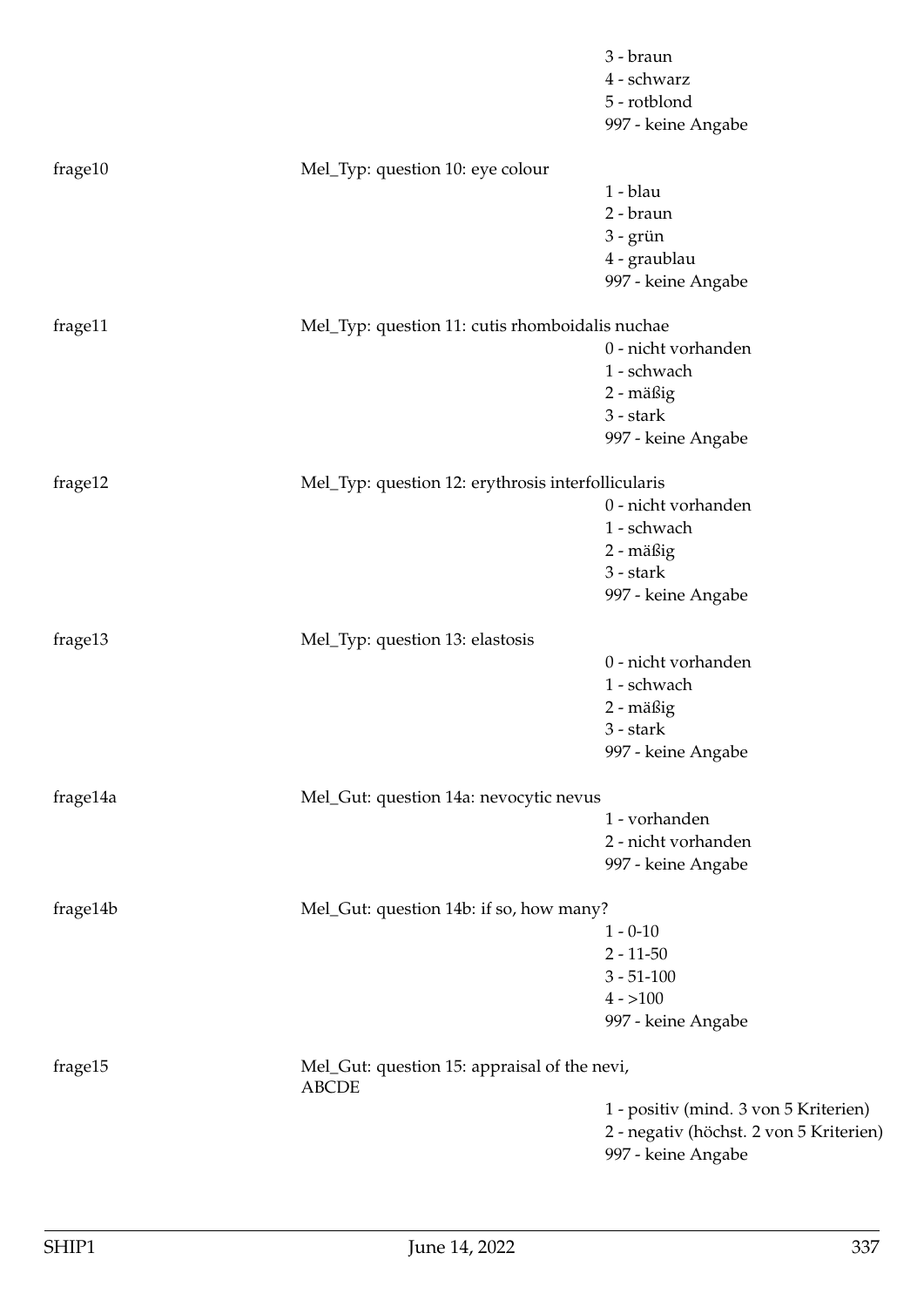| frage16a<br>Mel_Gut: question 16a: Are there atypical nevi?<br>1 - vorhanden<br>2 - nicht vorhanden<br>997 - keine Angabe<br>frage16b<br>Mel_Gut: question 16b: If so, how many?<br>997 - keine Angabe<br>frage17<br>Mel_Gut: question 17: recommended excisions?<br>$1 - ja$<br>$2$ - nein<br>997 - keine Angabe<br>frage18<br>Mel_Gut: question 18: precancerosis?<br>1 - vorhanden<br>2 - nicht vorhanden<br>997 - keine Angabe<br>frage19a<br>Mel_Gut: question 19a: actinic keratosis<br>1 - vorhanden<br>2 - nicht vorhanden<br>997 - keine Angabe<br>frage19b<br>Mel_Gut: question 19b: if so, how many?<br>$1 - 1 - 10$ |
|---------------------------------------------------------------------------------------------------------------------------------------------------------------------------------------------------------------------------------------------------------------------------------------------------------------------------------------------------------------------------------------------------------------------------------------------------------------------------------------------------------------------------------------------------------------------------------------------------------------------------------|
|                                                                                                                                                                                                                                                                                                                                                                                                                                                                                                                                                                                                                                 |
|                                                                                                                                                                                                                                                                                                                                                                                                                                                                                                                                                                                                                                 |
|                                                                                                                                                                                                                                                                                                                                                                                                                                                                                                                                                                                                                                 |
|                                                                                                                                                                                                                                                                                                                                                                                                                                                                                                                                                                                                                                 |
|                                                                                                                                                                                                                                                                                                                                                                                                                                                                                                                                                                                                                                 |
|                                                                                                                                                                                                                                                                                                                                                                                                                                                                                                                                                                                                                                 |
|                                                                                                                                                                                                                                                                                                                                                                                                                                                                                                                                                                                                                                 |
|                                                                                                                                                                                                                                                                                                                                                                                                                                                                                                                                                                                                                                 |
|                                                                                                                                                                                                                                                                                                                                                                                                                                                                                                                                                                                                                                 |
|                                                                                                                                                                                                                                                                                                                                                                                                                                                                                                                                                                                                                                 |
|                                                                                                                                                                                                                                                                                                                                                                                                                                                                                                                                                                                                                                 |
|                                                                                                                                                                                                                                                                                                                                                                                                                                                                                                                                                                                                                                 |
|                                                                                                                                                                                                                                                                                                                                                                                                                                                                                                                                                                                                                                 |
|                                                                                                                                                                                                                                                                                                                                                                                                                                                                                                                                                                                                                                 |
|                                                                                                                                                                                                                                                                                                                                                                                                                                                                                                                                                                                                                                 |
|                                                                                                                                                                                                                                                                                                                                                                                                                                                                                                                                                                                                                                 |
|                                                                                                                                                                                                                                                                                                                                                                                                                                                                                                                                                                                                                                 |
|                                                                                                                                                                                                                                                                                                                                                                                                                                                                                                                                                                                                                                 |
|                                                                                                                                                                                                                                                                                                                                                                                                                                                                                                                                                                                                                                 |
|                                                                                                                                                                                                                                                                                                                                                                                                                                                                                                                                                                                                                                 |
|                                                                                                                                                                                                                                                                                                                                                                                                                                                                                                                                                                                                                                 |
|                                                                                                                                                                                                                                                                                                                                                                                                                                                                                                                                                                                                                                 |
|                                                                                                                                                                                                                                                                                                                                                                                                                                                                                                                                                                                                                                 |
| $2 - 11 - 50$                                                                                                                                                                                                                                                                                                                                                                                                                                                                                                                                                                                                                   |
| $3 - 50$                                                                                                                                                                                                                                                                                                                                                                                                                                                                                                                                                                                                                        |
| 997 - keine Angabe                                                                                                                                                                                                                                                                                                                                                                                                                                                                                                                                                                                                              |
| frage20<br>Mel_Gut: question 20: cornu cutaneum                                                                                                                                                                                                                                                                                                                                                                                                                                                                                                                                                                                 |
| 1 - vorhanden                                                                                                                                                                                                                                                                                                                                                                                                                                                                                                                                                                                                                   |
| 2 - nicht vorhanden                                                                                                                                                                                                                                                                                                                                                                                                                                                                                                                                                                                                             |
| 997 - keine Angabe                                                                                                                                                                                                                                                                                                                                                                                                                                                                                                                                                                                                              |
|                                                                                                                                                                                                                                                                                                                                                                                                                                                                                                                                                                                                                                 |
| frage21<br>Mel_Gut: question 21: m. bowen                                                                                                                                                                                                                                                                                                                                                                                                                                                                                                                                                                                       |
| 1 - vorhanden                                                                                                                                                                                                                                                                                                                                                                                                                                                                                                                                                                                                                   |
| 2 - nicht vorhanden                                                                                                                                                                                                                                                                                                                                                                                                                                                                                                                                                                                                             |
| 997 - keine Angabe                                                                                                                                                                                                                                                                                                                                                                                                                                                                                                                                                                                                              |
|                                                                                                                                                                                                                                                                                                                                                                                                                                                                                                                                                                                                                                 |
| frage22<br>Mel_Gut: question 22: lentigo maligna<br>1 - vorhanden                                                                                                                                                                                                                                                                                                                                                                                                                                                                                                                                                               |
|                                                                                                                                                                                                                                                                                                                                                                                                                                                                                                                                                                                                                                 |
| 2 - nicht vorhanden                                                                                                                                                                                                                                                                                                                                                                                                                                                                                                                                                                                                             |
| 997 - keine Angabe                                                                                                                                                                                                                                                                                                                                                                                                                                                                                                                                                                                                              |
| frage23<br>Mel_Gut: question 23: leukoplakia                                                                                                                                                                                                                                                                                                                                                                                                                                                                                                                                                                                    |
| 1 - vorhanden                                                                                                                                                                                                                                                                                                                                                                                                                                                                                                                                                                                                                   |
| 2 - nicht vorhanden                                                                                                                                                                                                                                                                                                                                                                                                                                                                                                                                                                                                             |
| 997 - keine Angabe                                                                                                                                                                                                                                                                                                                                                                                                                                                                                                                                                                                                              |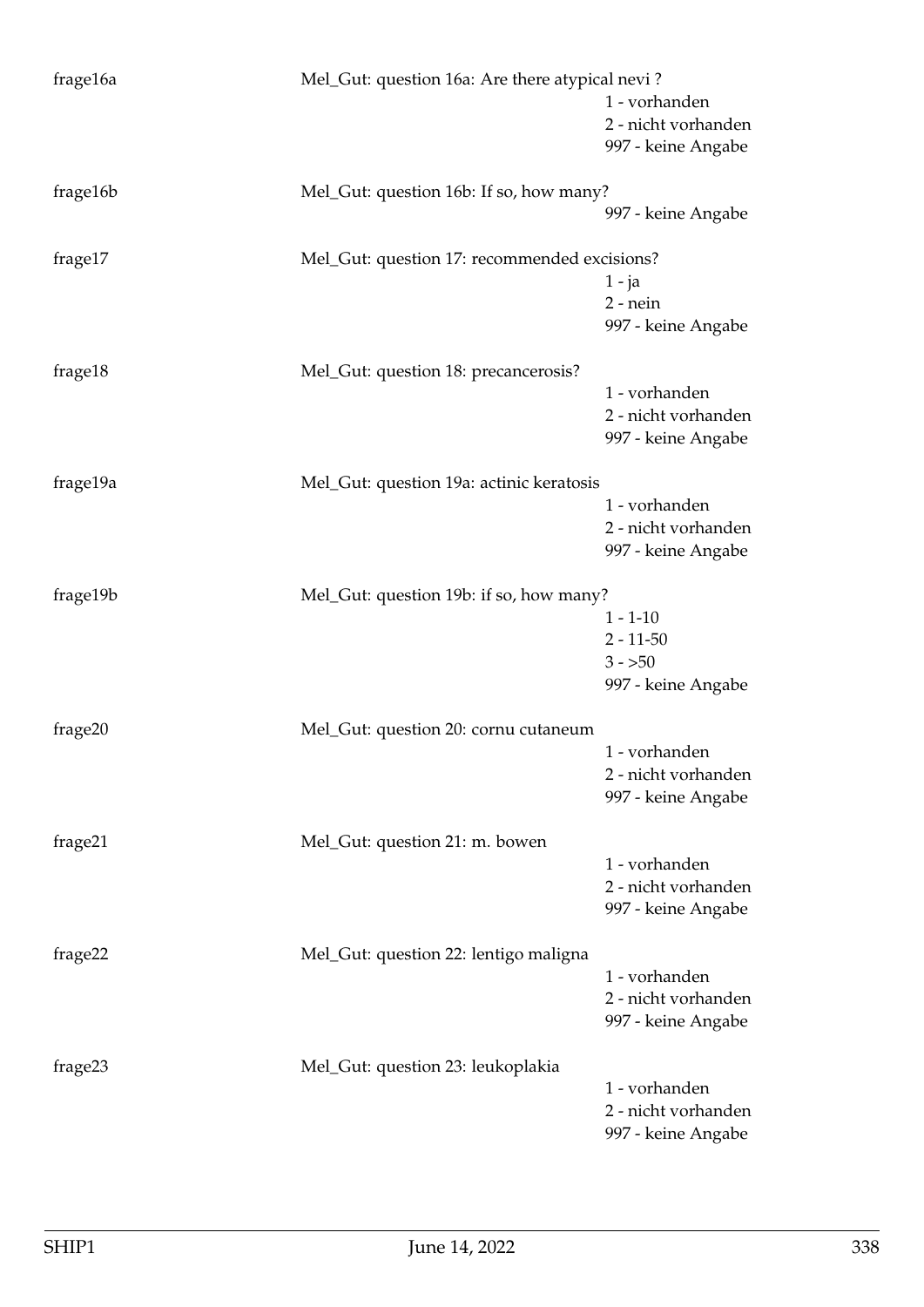| frage24  | Mel_Gut: question 24: m. paget                 |                            |
|----------|------------------------------------------------|----------------------------|
|          |                                                | 1 - vorhanden              |
|          |                                                | 2 - nicht vorhanden        |
|          |                                                | 997 - keine Angabe         |
| frage25  | Mel_Gut: question 25: erythroplasia Queyrat    |                            |
|          |                                                | $1 - (1)$ existing         |
|          |                                                | $2 - (2)$ not existing     |
|          |                                                | 997 - (997) no information |
|          |                                                |                            |
| frage26a | Mel_Gut: question 26a: lentigo simplex/solaris | 1 - vorhanden              |
|          |                                                | 2 - nicht vorhanden        |
|          |                                                | 997 - keine Angabe         |
|          |                                                |                            |
| frage26b | Mel_Gut: question 26b: If so, how many?        |                            |
|          |                                                | $1 - 1 - 10$               |
|          |                                                | $2 - 11 - 50$              |
|          |                                                | $3 - 50$                   |
|          |                                                | 997 - keine Angabe         |
| frage40  | Mel_Gut: Frage 40: teleangiectasies            |                            |
|          |                                                | $1 - (1)$ existing         |
|          |                                                | $2 - (2)$ not existing     |
|          |                                                | 997 - (997) no information |
| frage27a | Mel_Boe: question 27a: basal cell carcinoma    |                            |
|          |                                                | 1 - vorhanden              |
|          |                                                | 2 - nicht vorhanden        |
|          |                                                | 997 - keine Angabe         |
|          |                                                |                            |
| frage27b | Mel_Boe: question 27b: If so, how many?        |                            |
|          |                                                | $3 - 1 - 5$                |
|          |                                                | $4 - 6 - 10$               |
|          |                                                | $5 - 10$                   |
|          |                                                | 997 - keine Angabe         |
| frage28a | Mel_Boe: questoin 28a: squamous cell carcinoma |                            |
|          |                                                | $1 - (1)$ existing         |
|          |                                                | $2 - (2)$ not existing     |
|          |                                                | 997 - (997) no information |
| frage28b | Mel_Boe: question 28b: If so, how many?        |                            |
|          |                                                | $3 - 1 - 5$                |
|          |                                                | $4 - 6 - 10$               |
|          |                                                | $5 - 10$                   |
|          |                                                | 997 - keine Angabe         |
|          |                                                |                            |
| frage29a | Mel_Boe: question 29a: malignant melanom       |                            |
|          |                                                | $1 - (1)$ existing         |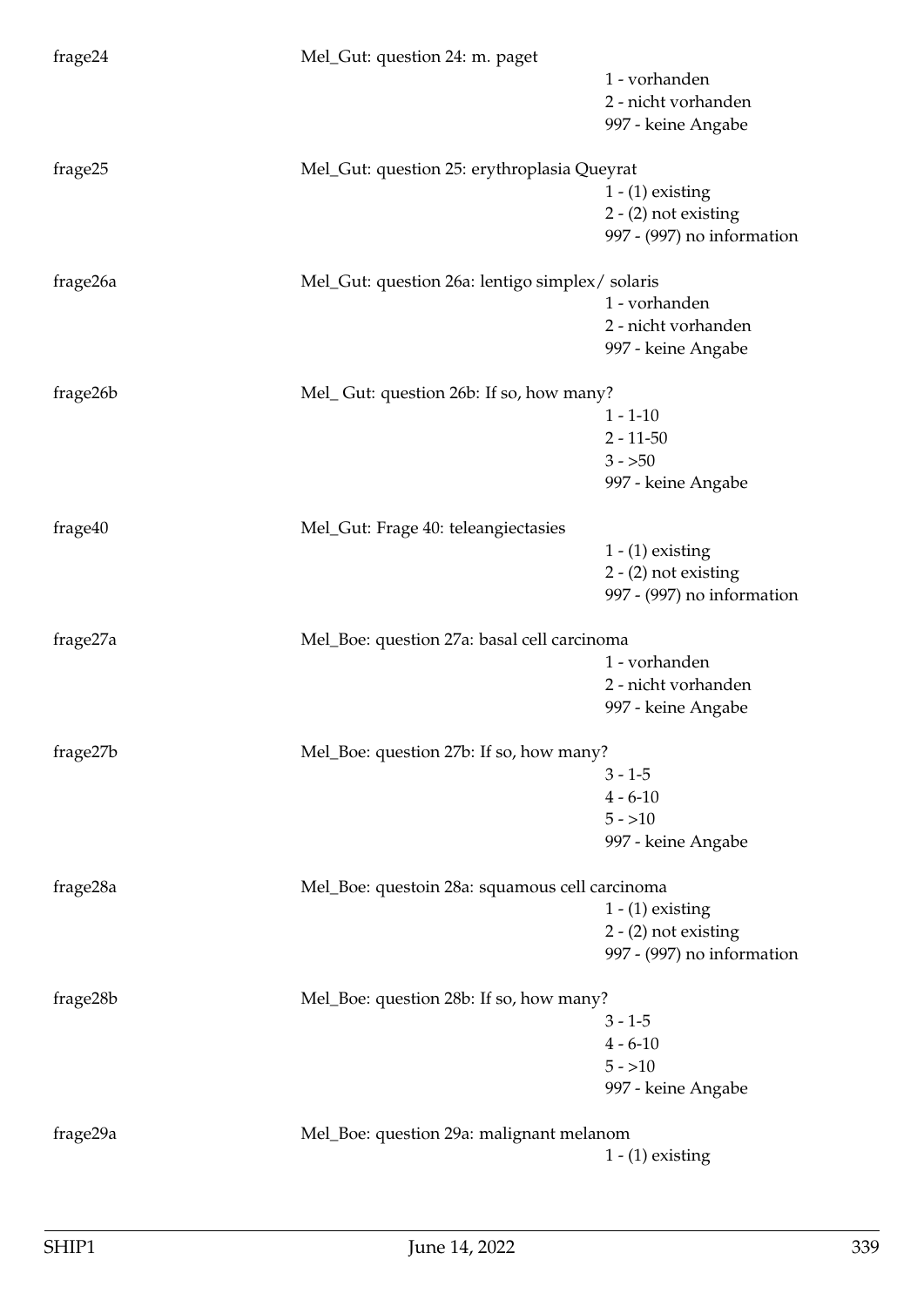2 - (2) not existing 997 - (997) no information frage29b Mel\_Boe: question 29b: If so, how many?  $3 - 1 - 5$  $4 - 6 - 10$  $5 - 10$ 997 - keine Angabe frage30a Mel\_Boe: question 30a: other malignant skin tumors 1 - (1) existing 2 - (2) not existing 997 - (997) no information frage30bantwort1 Mel\_Boe: question 30b: if so, what kind? answer 1: 997 - keine Angabe frage30bantwort2 Mel\_Boe: question 30b: if so, what kind? answer 2: 997 - keine Angabe frage30bantwort3 Mel\_Boe: question 30b: if so, what kind? answer 3: 997 - keine Angabe frage30bantwort4 Mel\_Boe: question 30b: if so, what kind? answer 4: 997 - keine Angabe frage31 Mel\_Derma: question 31: psoriasis  $1 - (1)$  existing 2 - (2) not existing 997 - (997) no information frage32a Mel\_Derma: question 32a: mycosis 1 - vorhanden 2 - nicht vorhanden 997 - keine Angabe frage32b Mel\_Derma: question 32b: kind of mycosis 1 - Onychomykose 2 - Tinea pedum 3 - Tinea corporis 4 - Candidaintertrigo 997 - keine Angabe frage33a Mel\_Derma: question 33a: atopic eczema 1 - vorhanden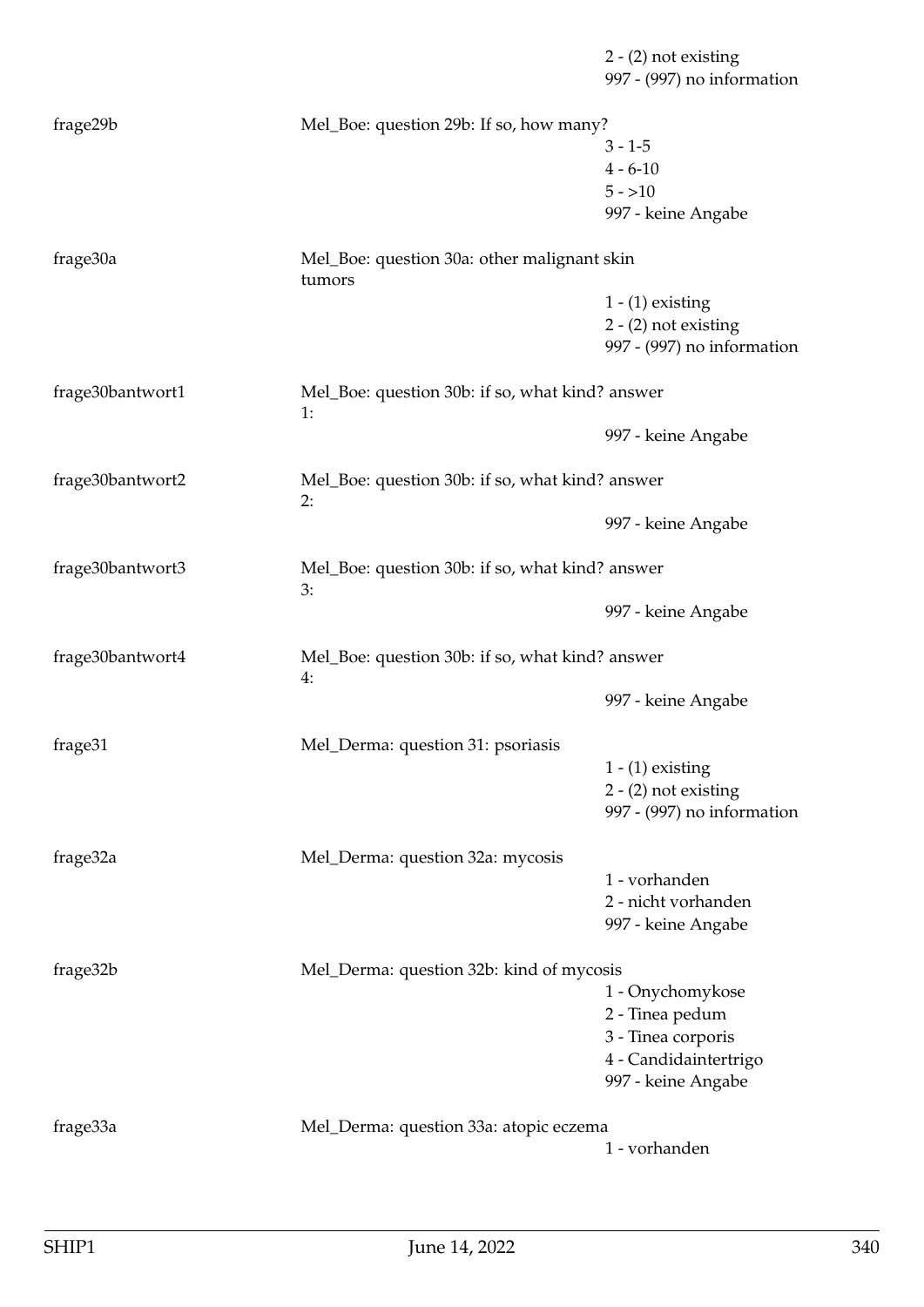|                 |                                                                | 2 - nicht vorhanden<br>997 - keine Angabe                                  |
|-----------------|----------------------------------------------------------------|----------------------------------------------------------------------------|
| frage33b        | Mel_Derma: question 33b: kind of atopic eczema                 | $1 - akut$<br>2 - subakut<br>3 - chronisch<br>997 - keine Angabe           |
| frage34         | Mel_Derma: question 34: melanotic verruca<br>seborrhoica       |                                                                            |
|                 |                                                                | $1 - (1)$ existing<br>$2 - (2)$ not existing<br>997 - (997) no information |
| frage35         | Mel_Derma: question 35: histiocytoma                           | 1 - vorhanden<br>2 - nicht vorhanden<br>997 - keine Angabe                 |
| frage36         | Mel_Derma: question 36: ephelides                              | 1 - vorhanden<br>2 - nicht vorhanden<br>997 - keine Angabe                 |
| frage37         | Mel_Derma: question 37: café au lait spots                     | 1 - vorhanden<br>2 - nicht vorhanden<br>997 - keine Angabe                 |
| frage38         | Mel_Derma: question 38: nevus flammeus                         | 1 - vorhanden<br>2 - nicht vorhanden<br>997 - keine Angabe                 |
| frage39antwort1 | Mel_Derma: question 39a: Are other skin<br>diseases? answer 1: | 997 - keine Angabe                                                         |
| frage39antwort2 | Mel_Derma: question 39b: Are other skin<br>diseases? answer 2: |                                                                            |
| frage39antwort3 | Mel_Derma: question 39c: Are other skin<br>diseases? answer 3: | 997 - keine Angabe<br>997 - keine Angabe                                   |
| frage39antwort4 | Mel_Derma: question 39d: Are other skin<br>diseases? answer 4: |                                                                            |
|                 |                                                                | 997 - keine Angabe                                                         |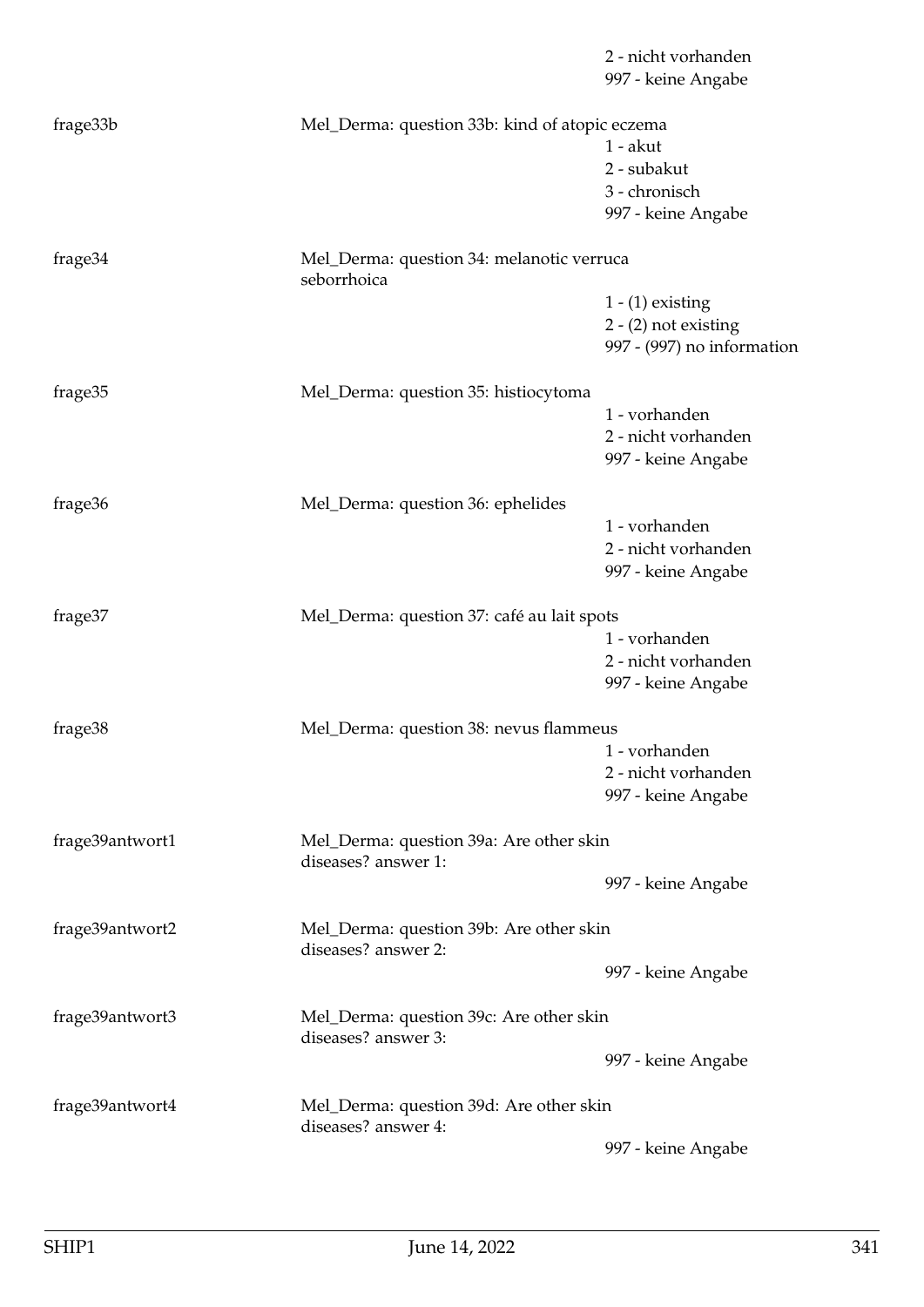| mel_udat                 | Mel: date of examination                    |                                                                                                                                                                                                                                                                                                                                                                                                                                               |
|--------------------------|---------------------------------------------|-----------------------------------------------------------------------------------------------------------------------------------------------------------------------------------------------------------------------------------------------------------------------------------------------------------------------------------------------------------------------------------------------------------------------------------------------|
| mel_age                  | Mel: age to examination                     |                                                                                                                                                                                                                                                                                                                                                                                                                                               |
| mel_teiln                | Mel: Participated at examination            | 0 - nicht teilgenommen                                                                                                                                                                                                                                                                                                                                                                                                                        |
|                          |                                             | 1 - teilgenommen                                                                                                                                                                                                                                                                                                                                                                                                                              |
| mel_usnr                 | Mel: Examiner                               | 101 - Untersucher 101<br>102 - Untersucher 102<br>103 - Untersucher 103<br>104 - Untersucher 104<br>105 - Untersucher 105<br>106 - Untersucher 106<br>107 - Untersucher 107<br>108 - Untersucher 108<br>109 - Untersucher 109<br>110 - Untersucher 110<br>111 - Untersucher 111<br>112 - Untersucher 112<br>113 - Untersucher 113<br>114 - Untersucher 114<br>115 - Untersucher 115<br>116 - Untersucher 116<br>999 - Untersuchernummer nicht |
| mel_usnr_sicher          | Mel: Examiner (verified information)        | vorhanden/ nicht zuordbar                                                                                                                                                                                                                                                                                                                                                                                                                     |
|                          |                                             | $0$ - Nein<br>$1 - Ja$<br>999 - Untersuchernummer nicht<br>vorhanden/ nicht zuordbar                                                                                                                                                                                                                                                                                                                                                          |
| <b>CVI</b><br><b>DER</b> | Cardiovascular Insufficiency<br>Dermatology |                                                                                                                                                                                                                                                                                                                                                                                                                                               |
| $bes_01$                 | CVI_BES, F01: feeling of tension in legs    | 0 - hatte ich noch nie<br>1 - hatte ich in den letzten 4 Wochen<br>und litt darunter - gar nicht<br>2 - hatte ich in den letzten 4 Wochen<br>und litt darunter - etwas<br>3 - hatte ich in den letzten 4 Wochen<br>und litt darunter - ziemlich<br>4 - hatte ich in den letzten 4 Wochen<br>und litt darunter - stark                                                                                                                         |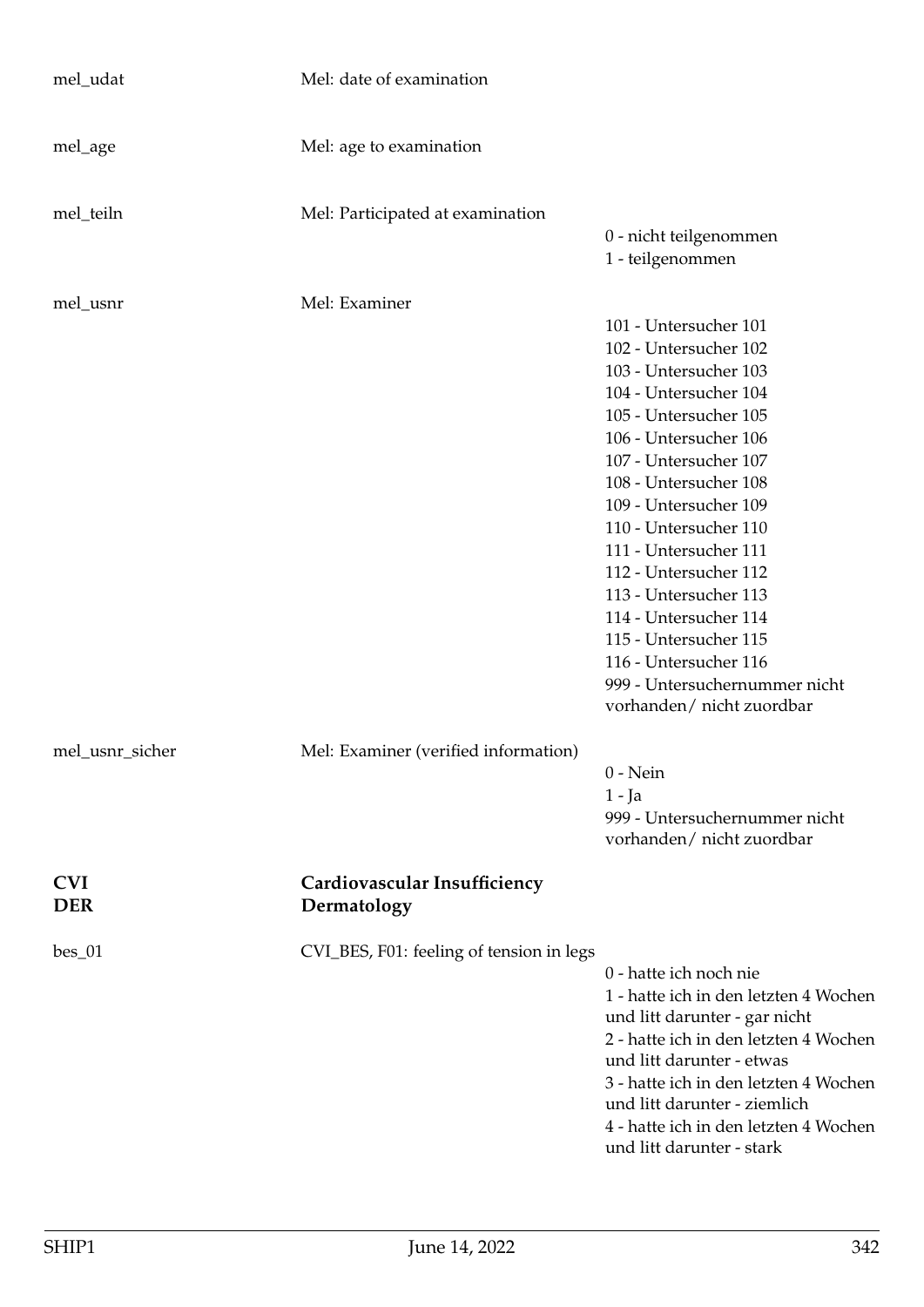|          |                                            | 5 - hatte ich in den letzten 4 Wochen<br>und litt darunter - sehr stark<br>997 - keine Angabe<br>999 - Antwortverweigerung                                                                                                                                                                                                                                                                                                                          |
|----------|--------------------------------------------|-----------------------------------------------------------------------------------------------------------------------------------------------------------------------------------------------------------------------------------------------------------------------------------------------------------------------------------------------------------------------------------------------------------------------------------------------------|
| $bes_02$ | CVI_BES, F02: feeling of heaviness in legs | 0 - hatte ich noch nie<br>1 - hatte ich in den letzten 4 Wochen<br>und litt darunter - gar nicht<br>2 - hatte ich in den letzten 4 Wochen<br>und litt darunter - etwas<br>3 - hatte ich in den letzten 4 Wochen<br>und litt darunter - ziemlich<br>4 - hatte ich in den letzten 4 Wochen<br>und litt darunter - stark<br>5 - hatte ich in den letzten 4 Wochen<br>und litt darunter - sehr stark<br>997 - keine Angabe<br>999 - Antwortverweigerung |
| $bes_03$ | CVI_BES, F03: calf cramps                  | 0 - hatte ich noch nie<br>1 - hatte ich in den letzten 4 Wochen<br>und litt darunter - gar nicht<br>2 - hatte ich in den letzten 4 Wochen<br>und litt darunter - etwas<br>3 - hatte ich in den letzten 4 Wochen<br>und litt darunter - ziemlich<br>4 - hatte ich in den letzten 4 Wochen<br>und litt darunter - stark<br>5 - hatte ich in den letzten 4 Wochen<br>und litt darunter - sehr stark<br>997 - keine Angabe<br>999 - Antwortverweigerung |
| $bes_04$ | CVI_BES, F04: edema of the legs            | 0 - hatte ich noch nie<br>1 - hatte ich in den letzten 4 Wochen<br>und litt darunter - gar nicht<br>2 - hatte ich in den letzten 4 Wochen<br>und litt darunter - etwas<br>3 - hatte ich in den letzten 4 Wochen<br>und litt darunter - ziemlich<br>4 - hatte ich in den letzten 4 Wochen<br>und litt darunter - stark<br>5 - hatte ich in den letzten 4 Wochen<br>und litt darunter - sehr stark<br>997 - keine Angabe<br>999 - Antwortverweigerung |
| $bes_05$ | CVI_BES, F05: sharp pain in the legs       |                                                                                                                                                                                                                                                                                                                                                                                                                                                     |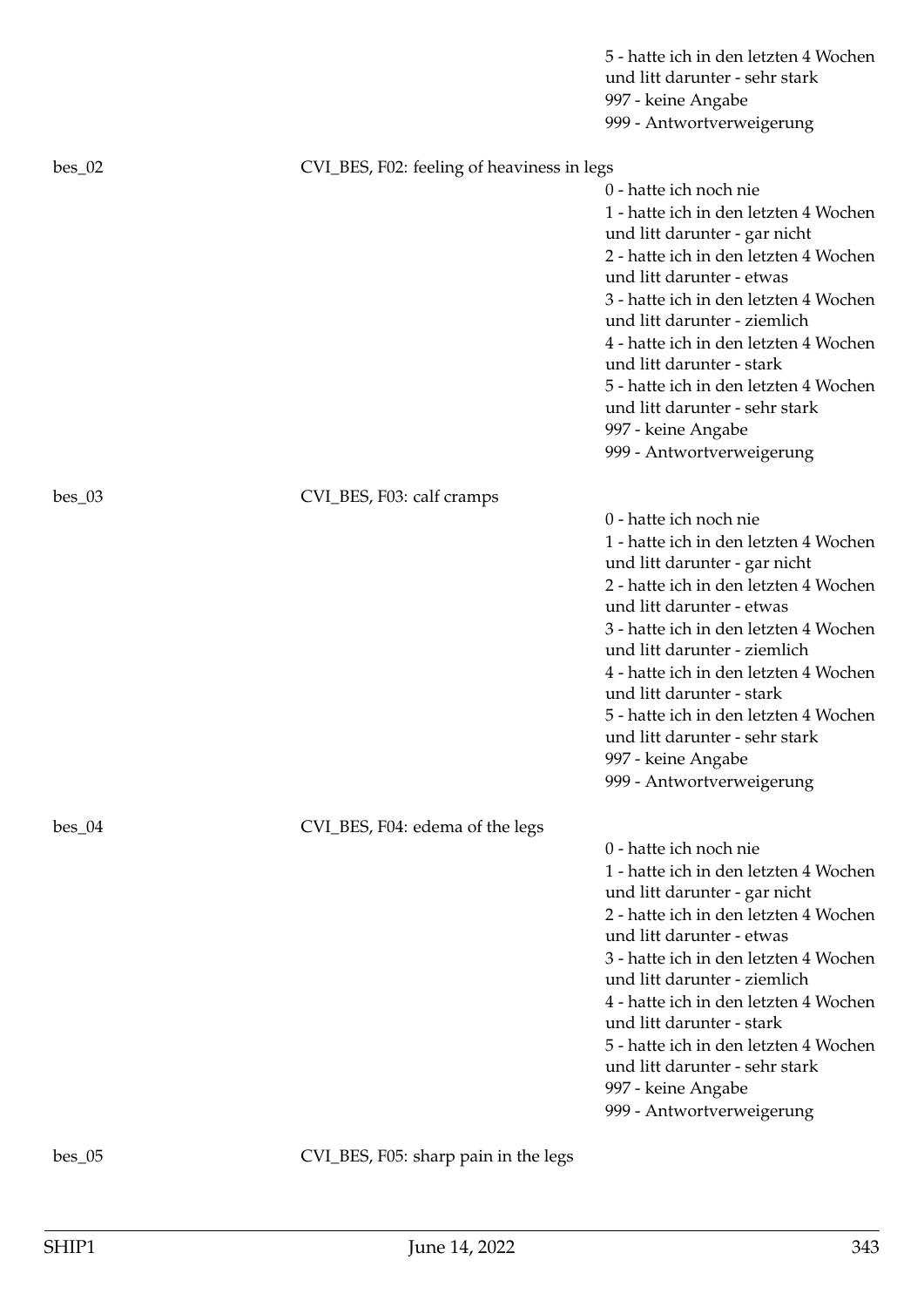|          |                                             | 0 - hatte ich noch nie<br>1 - hatte ich in den letzten 4 Wochen<br>und litt darunter - gar nicht<br>2 - hatte ich in den letzten 4 Wochen<br>und litt darunter - etwas<br>3 - hatte ich in den letzten 4 Wochen<br>und litt darunter - ziemlich<br>4 - hatte ich in den letzten 4 Wochen<br>und litt darunter - stark<br>5 - hatte ich in den letzten 4 Wochen<br>und litt darunter - sehr stark<br>997 - keine Angabe<br>999 - Antwortverweigerung |
|----------|---------------------------------------------|-----------------------------------------------------------------------------------------------------------------------------------------------------------------------------------------------------------------------------------------------------------------------------------------------------------------------------------------------------------------------------------------------------------------------------------------------------|
| $bes_06$ | CVI_BES, F06: hardenings of the skin of leg | 0 - hatte ich noch nie<br>1 - hatte ich in den letzten 4 Wochen<br>und litt darunter - gar nicht<br>2 - hatte ich in den letzten 4 Wochen<br>und litt darunter - etwas<br>3 - hatte ich in den letzten 4 Wochen<br>und litt darunter - ziemlich<br>4 - hatte ich in den letzten 4 Wochen<br>und litt darunter - stark<br>5 - hatte ich in den letzten 4 Wochen<br>und litt darunter - sehr stark<br>997 - keine Angabe<br>999 - Antwortverweigerung |
| $bes_07$ | CVI_BES, F07: weary legs                    | 0 - hatte ich noch nie<br>1 - hatte ich in den letzten 4 Wochen<br>und litt darunter - gar nicht<br>2 - hatte ich in den letzten 4 Wochen<br>und litt darunter - etwas<br>3 - hatte ich in den letzten 4 Wochen<br>und litt darunter - ziemlich<br>4 - hatte ich in den letzten 4 Wochen<br>und litt darunter - stark<br>5 - hatte ich in den letzten 4 Wochen<br>und litt darunter - sehr stark<br>997 - keine Angabe<br>999 - Antwortverweigerung |
| $bes_08$ | CVI_BES, F08: itching of the skin of leg    | 0 - hatte ich noch nie<br>1 - hatte ich in den letzten 4 Wochen<br>und litt darunter - gar nicht<br>2 - hatte ich in den letzten 4 Wochen<br>und litt darunter - etwas                                                                                                                                                                                                                                                                              |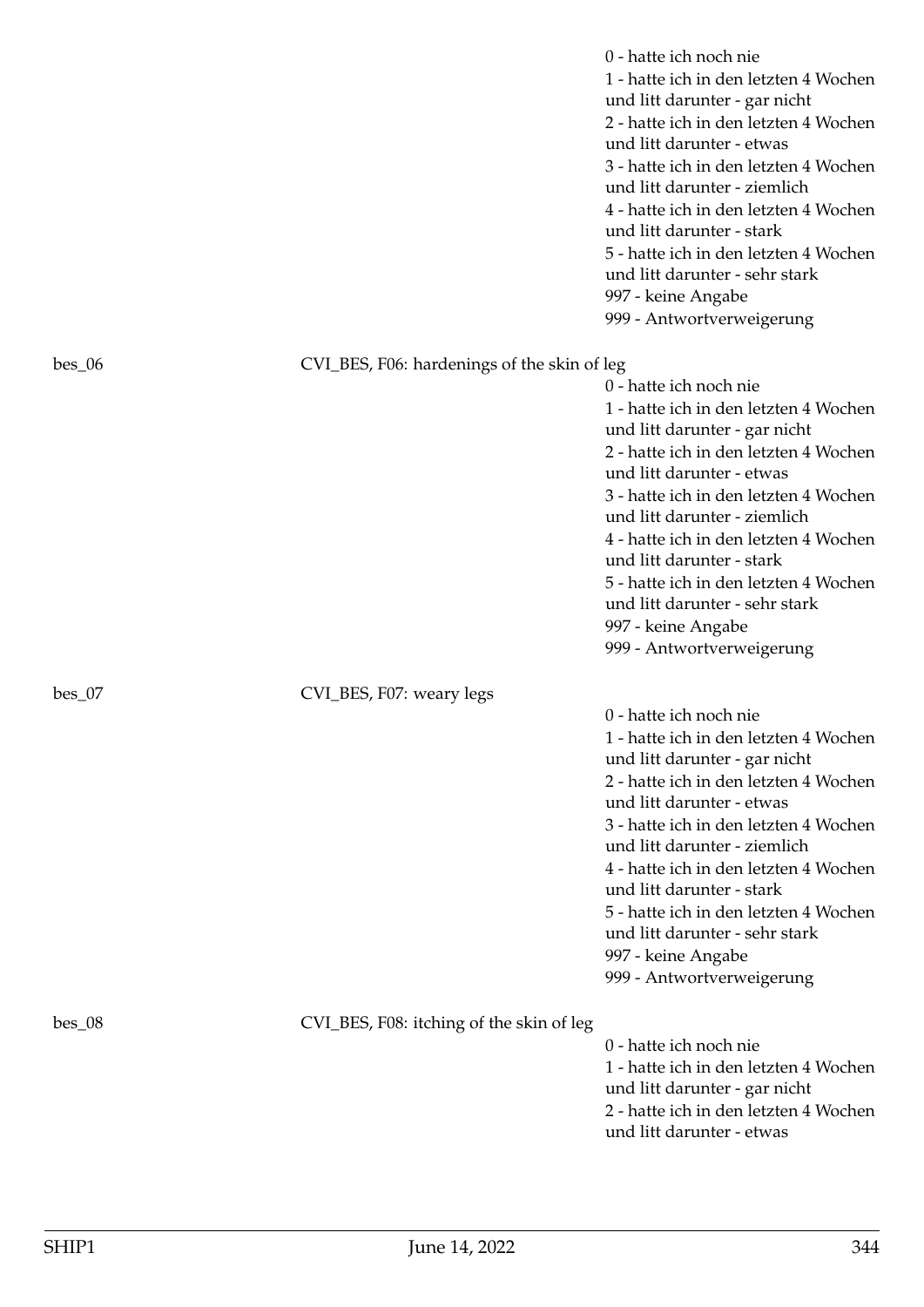|          |                                                                | 3 - hatte ich in den letzten 4 Wochen<br>und litt darunter - ziemlich<br>4 - hatte ich in den letzten 4 Wochen<br>und litt darunter - stark<br>5 - hatte ich in den letzten 4 Wochen<br>und litt darunter - sehr stark<br>997 - keine Angabe<br>999 - Antwortverweigerung                                                                                                                                                                           |
|----------|----------------------------------------------------------------|-----------------------------------------------------------------------------------------------------------------------------------------------------------------------------------------------------------------------------------------------------------------------------------------------------------------------------------------------------------------------------------------------------------------------------------------------------|
| bes_09   | CVI_BES, F09: blue colouration of the skin of leg              | 0 - hatte ich noch nie<br>1 - hatte ich in den letzten 4 Wochen<br>und litt darunter - gar nicht<br>2 - hatte ich in den letzten 4 Wochen<br>und litt darunter - etwas<br>3 - hatte ich in den letzten 4 Wochen<br>und litt darunter - ziemlich<br>4 - hatte ich in den letzten 4 Wochen<br>und litt darunter - stark<br>5 - hatte ich in den letzten 4 Wochen<br>und litt darunter - sehr stark<br>997 - keine Angabe<br>999 - Antwortverweigerung |
| $bes_10$ | CVI_BES, F10: disease-related brown colouration<br>of the skin | 0 - hatte ich noch nie<br>1 - hatte ich in den letzten 4 Wochen<br>und litt darunter - gar nicht<br>2 - hatte ich in den letzten 4 Wochen<br>und litt darunter - etwas<br>3 - hatte ich in den letzten 4 Wochen<br>und litt darunter - ziemlich<br>4 - hatte ich in den letzten 4 Wochen<br>und litt darunter - stark<br>5 - hatte ich in den letzten 4 Wochen<br>und litt darunter - sehr stark<br>997 - keine Angabe<br>999 - Antwortverweigerung |
| bes_11   | CVI_BES, F11: feeling of numbness in legs                      | 0 - hatte ich noch nie<br>1 - hatte ich in den letzten 4 Wochen<br>und litt darunter - gar nicht<br>2 - hatte ich in den letzten 4 Wochen<br>und litt darunter - etwas<br>3 - hatte ich in den letzten 4 Wochen<br>und litt darunter - ziemlich<br>4 - hatte ich in den letzten 4 Wochen<br>und litt darunter - stark                                                                                                                               |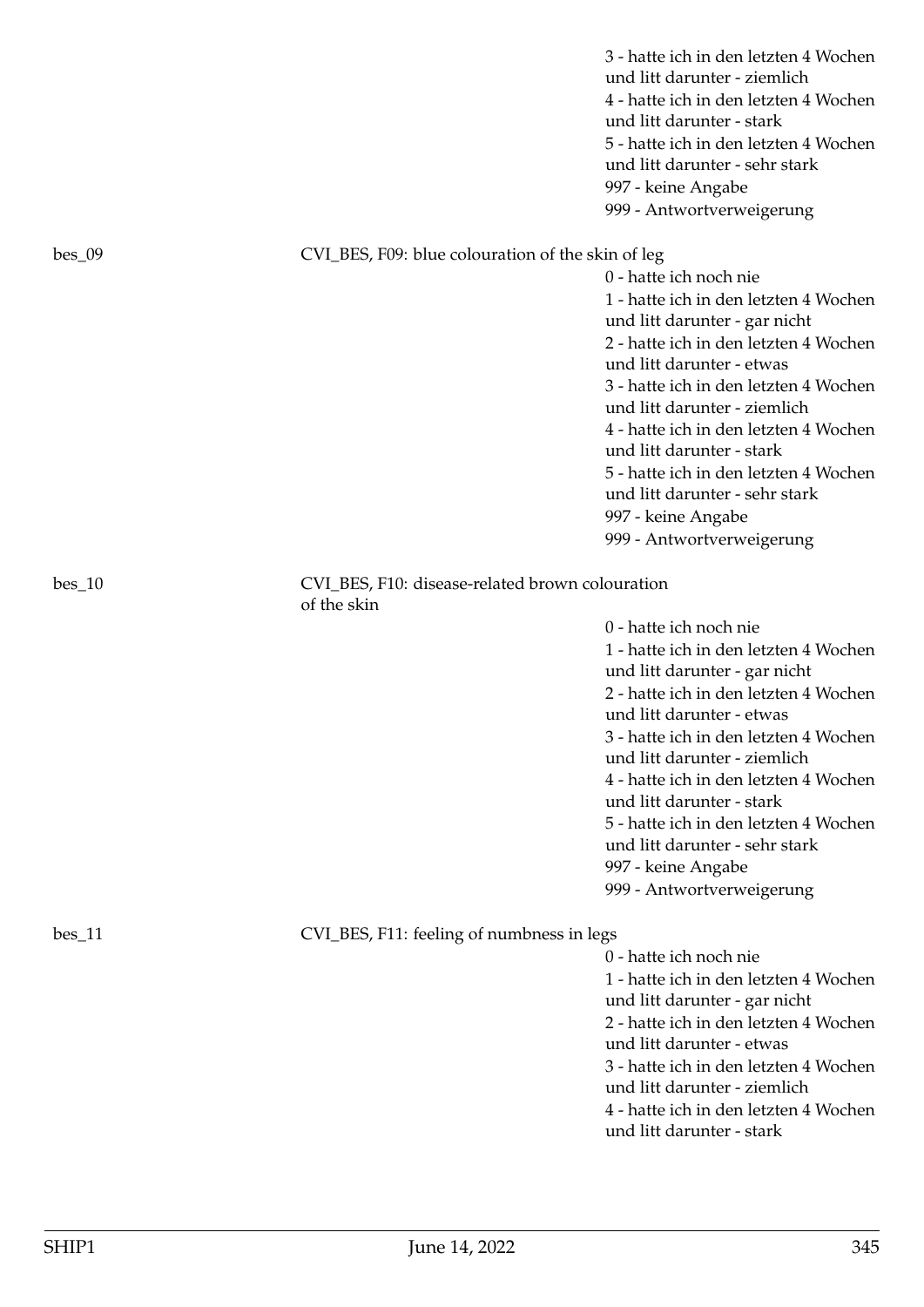|          |                                                   | 5 - hatte ich in den letzten 4 Wochen<br>und litt darunter - sehr stark<br>997 - keine Angabe<br>999 - Antwortverweigerung                                                                                                                                                                                                                                                                                                                          |
|----------|---------------------------------------------------|-----------------------------------------------------------------------------------------------------------------------------------------------------------------------------------------------------------------------------------------------------------------------------------------------------------------------------------------------------------------------------------------------------------------------------------------------------|
| $bes_12$ | CVI_BES, F12: hypersensitivity of legs at contact | 0 - hatte ich noch nie<br>1 - hatte ich in den letzten 4 Wochen<br>und litt darunter - gar nicht<br>2 - hatte ich in den letzten 4 Wochen<br>und litt darunter - etwas<br>3 - hatte ich in den letzten 4 Wochen<br>und litt darunter - ziemlich<br>4 - hatte ich in den letzten 4 Wochen<br>und litt darunter - stark<br>5 - hatte ich in den letzten 4 Wochen<br>und litt darunter - sehr stark<br>997 - keine Angabe<br>999 - Antwortverweigerung |
| bes_13   | CVI_BES, F13: feeling of warmness in legs         | 0 - hatte ich noch nie<br>1 - hatte ich in den letzten 4 Wochen<br>und litt darunter - gar nicht<br>2 - hatte ich in den letzten 4 Wochen<br>und litt darunter - etwas<br>3 - hatte ich in den letzten 4 Wochen<br>und litt darunter - ziemlich<br>4 - hatte ich in den letzten 4 Wochen<br>und litt darunter - stark<br>5 - hatte ich in den letzten 4 Wochen<br>und litt darunter - sehr stark<br>997 - keine Angabe<br>999 - Antwortverweigerung |
| $bes_14$ | CVI_BES, F14: pain when sitting                   | 0 - hatte ich noch nie<br>1 - hatte ich in den letzten 4 Wochen<br>und litt darunter - gar nicht<br>2 - hatte ich in den letzten 4 Wochen<br>und litt darunter - etwas<br>3 - hatte ich in den letzten 4 Wochen<br>und litt darunter - ziemlich<br>4 - hatte ich in den letzten 4 Wochen<br>und litt darunter - stark<br>5 - hatte ich in den letzten 4 Wochen<br>und litt darunter - sehr stark<br>997 - keine Angabe<br>999 - Antwortverweigerung |

bes\_15 CVI\_BES, F15: pain when putting down the foot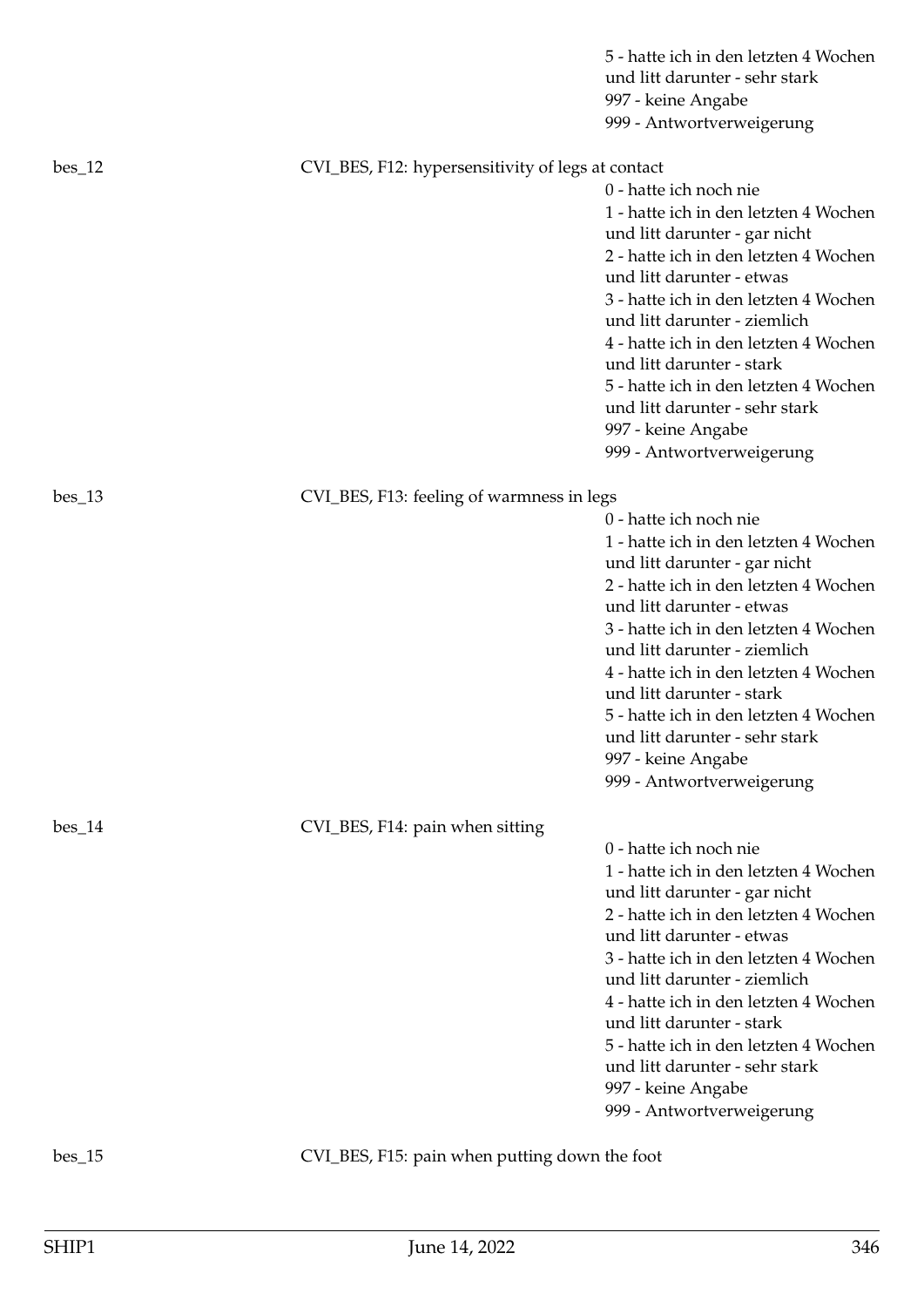|          |                                                        | $0 - (0)$ I didn't have before<br>1 - (1) I do have during the last 4<br>weeks and suffer - none<br>2 - (2) I do have during the last 4<br>weeks and suffer - a little<br>3 - (3) I do have during the last 4<br>weeks and suffer - kind of<br>$4 - (4)$ I do have during the last 4<br>weeks and suffer - intense<br>5 - (5) I do have during the last 4<br>weeks and suffer - high intense<br>997 - (997) no information<br>999 - (999) answer refused   |
|----------|--------------------------------------------------------|------------------------------------------------------------------------------------------------------------------------------------------------------------------------------------------------------------------------------------------------------------------------------------------------------------------------------------------------------------------------------------------------------------------------------------------------------------|
| $bes_16$ | CVI_BES, F16: pain when lying                          |                                                                                                                                                                                                                                                                                                                                                                                                                                                            |
|          |                                                        | $0 - (0)$ I didn't have before<br>1 - (1) I do have during the last 4<br>weeks and suffer - none<br>$2 - (2)$ I do have during the last 4<br>weeks and suffer - a little<br>3 - (3) I do have during the last 4<br>weeks and suffer - kind of<br>$4 - (4)$ I do have during the last 4<br>weeks and suffer - intense<br>5 - (5) I do have during the last 4<br>weeks and suffer - high intense<br>997 - (997) no information<br>999 - (999) answer refused |
| $bes_17$ | CVI_BES, F17: bad sleep because of my leg<br>disorders |                                                                                                                                                                                                                                                                                                                                                                                                                                                            |
|          |                                                        | 0 - hatte ich noch nie<br>1 - hatte ich in den letzten 4 Wochen<br>und litt darunter - gar nicht<br>2 - hatte ich in den letzten 4 Wochen<br>und litt darunter - etwas<br>3 - hatte ich in den letzten 4 Wochen<br>und litt darunter - ziemlich<br>4 - hatte ich in den letzten 4 Wochen<br>und litt darunter - stark<br>5 - hatte ich in den letzten 4 Wochen<br>und litt darunter - sehr stark<br>997 - keine Angabe<br>999 - Antwortverweigerung        |
| $bes_18$ | CVI_BES, F18: burning of the legs                      | 0 - hatte ich noch nie<br>1 - hatte ich in den letzten 4 Wochen<br>und litt darunter - gar nicht<br>2 - hatte ich in den letzten 4 Wochen<br>und litt darunter - etwas                                                                                                                                                                                                                                                                                     |
|          |                                                        |                                                                                                                                                                                                                                                                                                                                                                                                                                                            |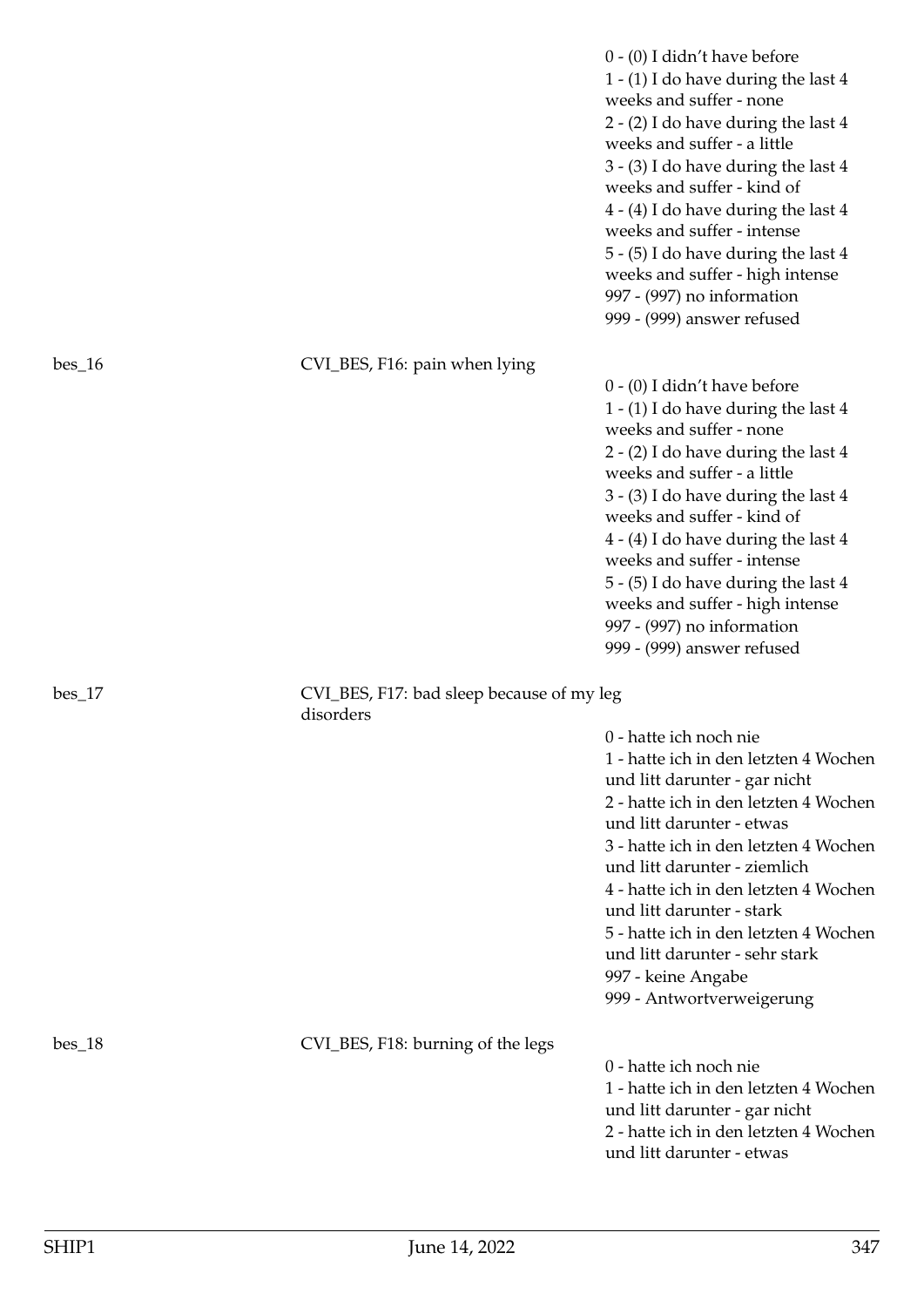|           |                                                  | 3 - hatte ich in den letzten 4 Wochen<br>und litt darunter - ziemlich<br>4 - hatte ich in den letzten 4 Wochen<br>und litt darunter - stark<br>5 - hatte ich in den letzten 4 Wochen<br>und litt darunter - sehr stark<br>997 - keine Angabe<br>999 - Antwortverweigerung                                                                                                                                                                           |
|-----------|--------------------------------------------------|-----------------------------------------------------------------------------------------------------------------------------------------------------------------------------------------------------------------------------------------------------------------------------------------------------------------------------------------------------------------------------------------------------------------------------------------------------|
| $bes_19$  | CVI_BES, F19: stiffness of the leg articulations |                                                                                                                                                                                                                                                                                                                                                                                                                                                     |
|           |                                                  | 0 - hatte ich noch nie<br>1 - hatte ich in den letzten 4 Wochen<br>und litt darunter - gar nicht<br>2 - hatte ich in den letzten 4 Wochen<br>und litt darunter - etwas<br>3 - hatte ich in den letzten 4 Wochen<br>und litt darunter - ziemlich<br>4 - hatte ich in den letzten 4 Wochen<br>und litt darunter - stark<br>5 - hatte ich in den letzten 4 Wochen<br>und litt darunter - sehr stark<br>997 - keine Angabe                              |
| $bes_20a$ | CVI_BES, F20a: other disorders:                  | 999 - Antwortverweigerung                                                                                                                                                                                                                                                                                                                                                                                                                           |
|           |                                                  | 0 - hatte ich noch nie<br>1 - hatte ich in den letzten 4 Wochen<br>und litt darunter - gar nicht<br>2 - hatte ich in den letzten 4 Wochen<br>und litt darunter - etwas<br>3 - hatte ich in den letzten 4 Wochen<br>und litt darunter - ziemlich<br>4 - hatte ich in den letzten 4 Wochen<br>und litt darunter - stark<br>5 - hatte ich in den letzten 4 Wochen<br>und litt darunter - sehr stark<br>997 - keine Angabe<br>999 - Antwortverweigerung |
| $bes_20b$ | CVI_BES, F20b: what kind of other disorders?     | 997 - keine Angabe                                                                                                                                                                                                                                                                                                                                                                                                                                  |
| $bes_20c$ | CVI_BES, F20c: further other disorders           | 0 - hatte ich noch nie<br>1 - hatte ich in den letzten 4 Wochen<br>und litt darunter - gar nicht<br>2 - hatte ich in den letzten 4 Wochen<br>und litt darunter - etwas<br>3 - hatte ich in den letzten 4 Wochen<br>und litt darunter - ziemlich                                                                                                                                                                                                     |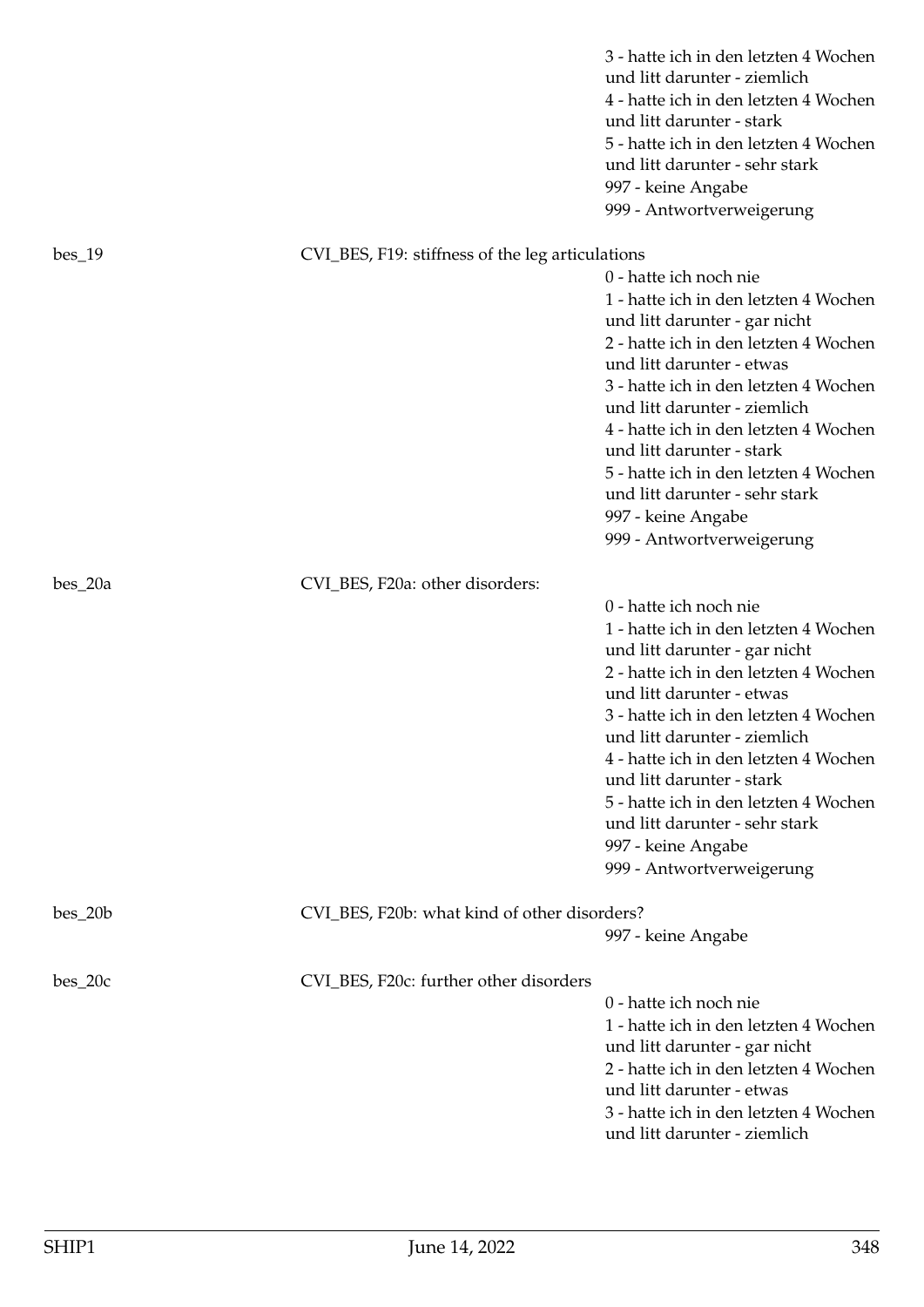|           |                                                                      | 4 - hatte ich in den letzten 4 Wochen<br>und litt darunter - stark<br>5 - hatte ich in den letzten 4 Wochen<br>und litt darunter - sehr stark<br>997 - keine Angabe<br>999 - Antwortverweigerung |
|-----------|----------------------------------------------------------------------|--------------------------------------------------------------------------------------------------------------------------------------------------------------------------------------------------|
| $bes_20d$ | CVI_BES, F20d: what kind of further other<br>disorders?              |                                                                                                                                                                                                  |
|           |                                                                      | 997 - keine Angabe                                                                                                                                                                               |
| phl_01a   | CVI_PHL, F01a: Is a case of varicosis still known?                   |                                                                                                                                                                                                  |
|           |                                                                      | $1 - ja$                                                                                                                                                                                         |
|           |                                                                      | $2$ - nein                                                                                                                                                                                       |
|           |                                                                      | 997 - keine Angabe                                                                                                                                                                               |
|           |                                                                      | 998 - weiß nicht                                                                                                                                                                                 |
|           |                                                                      | 999 - Antwortverweigerung                                                                                                                                                                        |
| phl_01b   | CVI_PHL, F01b: If so, can you remember it?                           |                                                                                                                                                                                                  |
|           |                                                                      | $1 - ja$                                                                                                                                                                                         |
|           |                                                                      | $2$ - nein                                                                                                                                                                                       |
|           |                                                                      | 997 - keine Angabe                                                                                                                                                                               |
|           |                                                                      | 998 - weiß nicht                                                                                                                                                                                 |
|           |                                                                      | 999 - Antwortverweigerung                                                                                                                                                                        |
| phl_01c   | CVI_PHL, F01c: date of varicosis                                     |                                                                                                                                                                                                  |
| phl_02a   | CVI_PHL, F02a: Is a case of varicosis in your<br>family still known? |                                                                                                                                                                                                  |
|           |                                                                      | $1 - (1)$ yes                                                                                                                                                                                    |
|           |                                                                      | $2 - (2) no$                                                                                                                                                                                     |
|           |                                                                      | 997 - (997) no information                                                                                                                                                                       |
|           |                                                                      | 998 - (998) don't know                                                                                                                                                                           |
|           |                                                                      | 999 - (999) answer refused                                                                                                                                                                       |
| phl_02b   | CVI_PHL, F02b: varicosis of father:                                  |                                                                                                                                                                                                  |
|           |                                                                      | $1 - (1)$ yes                                                                                                                                                                                    |
|           |                                                                      | $2 - (2) no$                                                                                                                                                                                     |
|           |                                                                      | 997 - (997) no information                                                                                                                                                                       |
|           |                                                                      | 998 - (998) don't know                                                                                                                                                                           |
|           |                                                                      | 999 - (999) answer refused                                                                                                                                                                       |
| phl_02c   | CVI_PHL, F02c:varicosis of fahter since:                             |                                                                                                                                                                                                  |
| phl_02d   | CVI_PHL, F02d: varicosis of mother:                                  |                                                                                                                                                                                                  |
|           |                                                                      | $1 - (1)$ yes                                                                                                                                                                                    |
|           |                                                                      | $2 - (2)$ no                                                                                                                                                                                     |
|           |                                                                      | 997 - (997) no information                                                                                                                                                                       |
|           |                                                                      |                                                                                                                                                                                                  |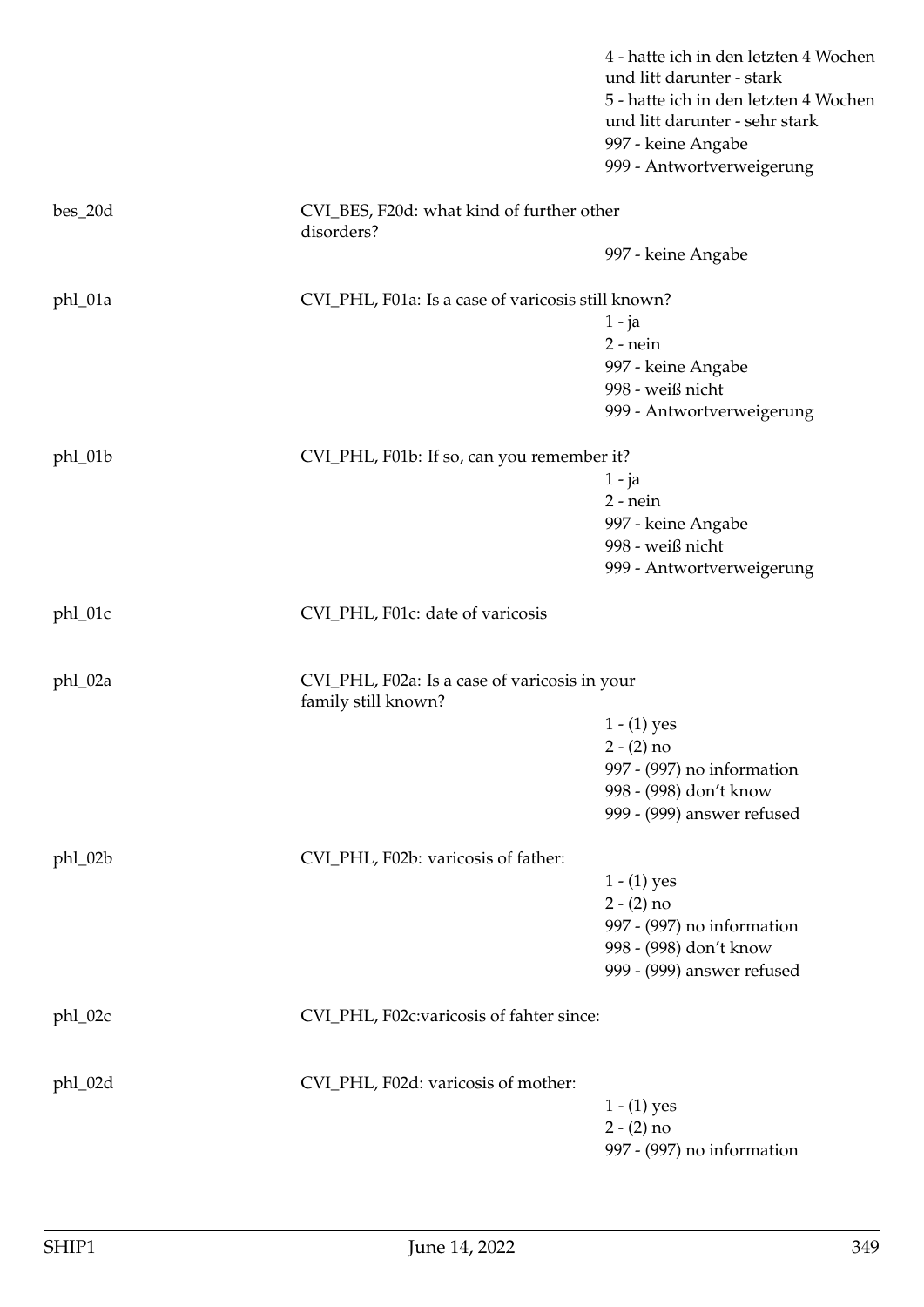998 - (998) don't know 999 - (999) answer refused phl\_02e CVI\_PHL, F02e: varicosis of mother since: phl\_02f CVI\_PHL, F02f: varicosis of siblings:  $1 - (1)$  yes  $2 - (2)$  no 997 - (997) no information 998 - (998) don't know 999 - (999) answer refused phl\_02g CVI\_PHL, F02g: varicosis of siblings since: phl\_02h CVI\_PHL, F02h: varicosis of children: 1 - ja 2 - nein 997 - keine Angabe 998 - weiß nicht 999 - Antwortverweigerung phl\_02i CVI\_PHL, F02i:varicosis of children since: phl\_03a CVI\_PHL, F03a: Do or did you have a job whereas you're standing? 1 - ja 2 - nein 997 - keine Angabe 998 - weiß nicht 999 - Antwortverweigerung phl\_03b CVI\_PHL, F03b: If so, how long? 1 - <5 Jahre 2 - 5-10 Jahre 3 - 11-20 Jahre 4 - 21-30 Jahre 5 - 31-40 Jahre 6 - >40 Jahre 997 - keine Angabe 998 - weiß nicht 999 - Antwortverweigerung phl\_04a CVI\_PHL, F04a: Did you have a facile inflammation of the veins (thrombophlebitis)? 1 - ja 2 - nein 997 - keine Angabe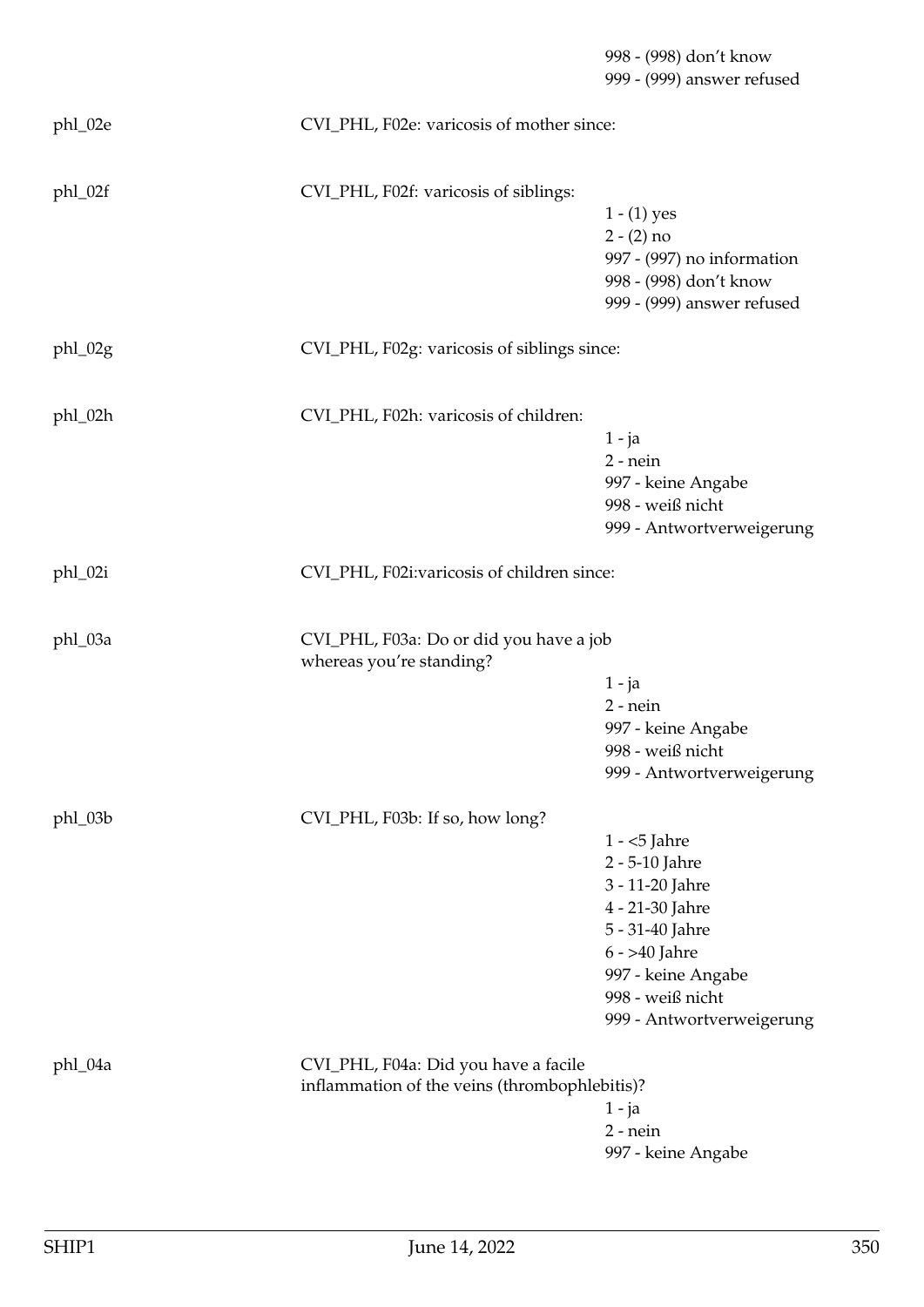|         |                                                                  | 998 - weiß nicht<br>999 - Antwortverweigerung |  |
|---------|------------------------------------------------------------------|-----------------------------------------------|--|
|         |                                                                  |                                               |  |
| phl_04b | CVI_PHL, F04b: If so, can you remember it?<br>(thrombophlebitis) |                                               |  |
|         |                                                                  | 1 - ja                                        |  |
|         |                                                                  | $2$ - nein                                    |  |
|         |                                                                  | 997 - keine Angabe                            |  |
|         |                                                                  | 998 - weiß nicht                              |  |
|         |                                                                  | 999 - Antwortverweigerung                     |  |
| phl_04c | CVI_PHL, F04c: date of thrombophlebitis                          |                                               |  |
|         |                                                                  |                                               |  |
| phl_04d | CVI_PHL, F04d: What leg was affected?                            |                                               |  |
|         |                                                                  | 1 - nur rechts                                |  |
|         |                                                                  | 2 - nur links                                 |  |
|         |                                                                  | 3 - beide Beine                               |  |
|         |                                                                  | 997 - keine Angabe                            |  |
|         |                                                                  | 998 - weiß nicht                              |  |
|         |                                                                  | 999 - Antwortverweigerung                     |  |
| phl_05a | (phlebothrombosis)                                               | CVI_PHL, F05a: blood clot of the deep veins   |  |
|         |                                                                  | 1 - ja                                        |  |
|         |                                                                  | $2$ - nein                                    |  |
|         |                                                                  | 997 - keine Angabe                            |  |
|         |                                                                  | 998 - weiß nicht                              |  |
|         |                                                                  | 999 - Antwortverweigerung                     |  |
| phl_05b | CVI_PHL, F05b: If so, can you remember it?                       |                                               |  |
|         | (phlebothrombosis)                                               |                                               |  |
|         |                                                                  | 1 - ja                                        |  |
|         |                                                                  | $2$ - nein                                    |  |
|         |                                                                  | 997 - keine Angabe                            |  |
|         |                                                                  | 998 - weiß nicht                              |  |
|         |                                                                  | 999 - Antwortverweigerung                     |  |
| phl_05c | CVI_PHL, F05c: date of phlebothrombosis                          |                                               |  |
|         |                                                                  |                                               |  |
| phl_05d | CVI_PHL, F05d: What leg was affected?<br>(phlebothrombosis)      |                                               |  |
|         |                                                                  | 1 - nur rechts                                |  |
|         |                                                                  | 2 - nur links                                 |  |
|         |                                                                  | 3 - beide Beine                               |  |
|         |                                                                  | 997 - keine Angabe                            |  |
|         |                                                                  | 998 - weiß nicht                              |  |
|         |                                                                  | 999 - Antwortverweigerung                     |  |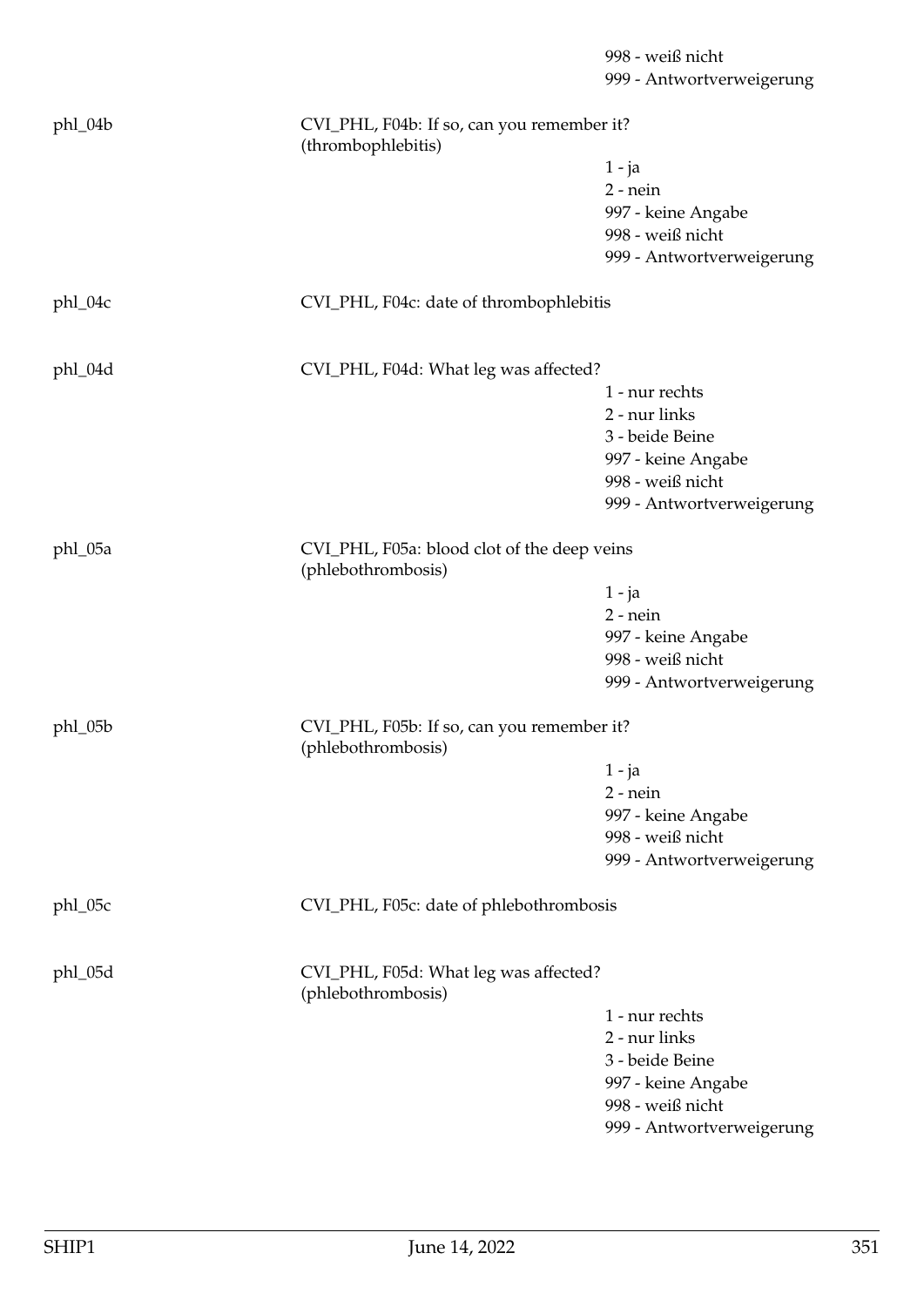| kli_f01  | CVI_KLI, F01: edema                           |                         |
|----------|-----------------------------------------------|-------------------------|
|          |                                               | 1 - nur rechts          |
|          |                                               | 2 - nur links           |
|          |                                               | 3 - beide Beine         |
|          |                                               | 997 - keine Angabe      |
|          |                                               | 998 - ohne path. Befund |
| kli_f02a | CVI_KLI, F02a: "Stemmersches Zeichen"right    |                         |
|          |                                               | 1 - negativ             |
|          |                                               | 2 - schwach positiv     |
|          |                                               | 3 - ausgeprägt          |
|          |                                               | 4 - stark ausgeprägt    |
|          |                                               | 997 - keine Angabe      |
| kli_f02b | CVI_KLI, F02b: "Stemmersches Zeichen"left     |                         |
|          |                                               | 1 - negativ             |
|          |                                               | 2 - schwach positiv     |
|          |                                               | 3 - ausgeprägt          |
|          |                                               | 4 - stark ausgeprägt    |
|          |                                               | 997 - keine Angabe      |
| kli_f03  | CVI_KLI, F03: pachydermia chronica papillaris |                         |
|          |                                               | 1 - nur rechts          |
|          |                                               | 2 - nur links           |
|          |                                               | 3 - beide Beine         |
|          |                                               | 997 - keine Angabe      |
|          |                                               | 998 - ohne path. Befund |
| kli_f04  | CVI_KLI, F04: hemisiderosis                   |                         |
|          |                                               | 1 - nur rechts          |
|          |                                               | 2 - nur links           |
|          |                                               | 3 - beide Beine         |
|          |                                               | 997 - keine Angabe      |
|          |                                               | 998 - ohne path. Befund |
| kli_f05  | CVI_KLI, F05: atrophy blanche                 |                         |
|          |                                               | 1 - nur rechts          |
|          |                                               | 2 - nur links           |
|          |                                               | 3 - beide Beine         |
|          |                                               | 997 - keine Angabe      |
|          |                                               | 998 - ohne path. Befund |
| kli_f06  | CVI_KLI, F06: erythema                        |                         |
|          |                                               | 1 - nur rechts          |
|          |                                               | 2 - nur links           |
|          |                                               | 3 - beide Beine         |
|          |                                               | 997 - keine Angabe      |
|          |                                               | 998 - ohne path. Befund |
| kli_f07  | CVI_KLI, F07: starburst varices               |                         |
|          |                                               |                         |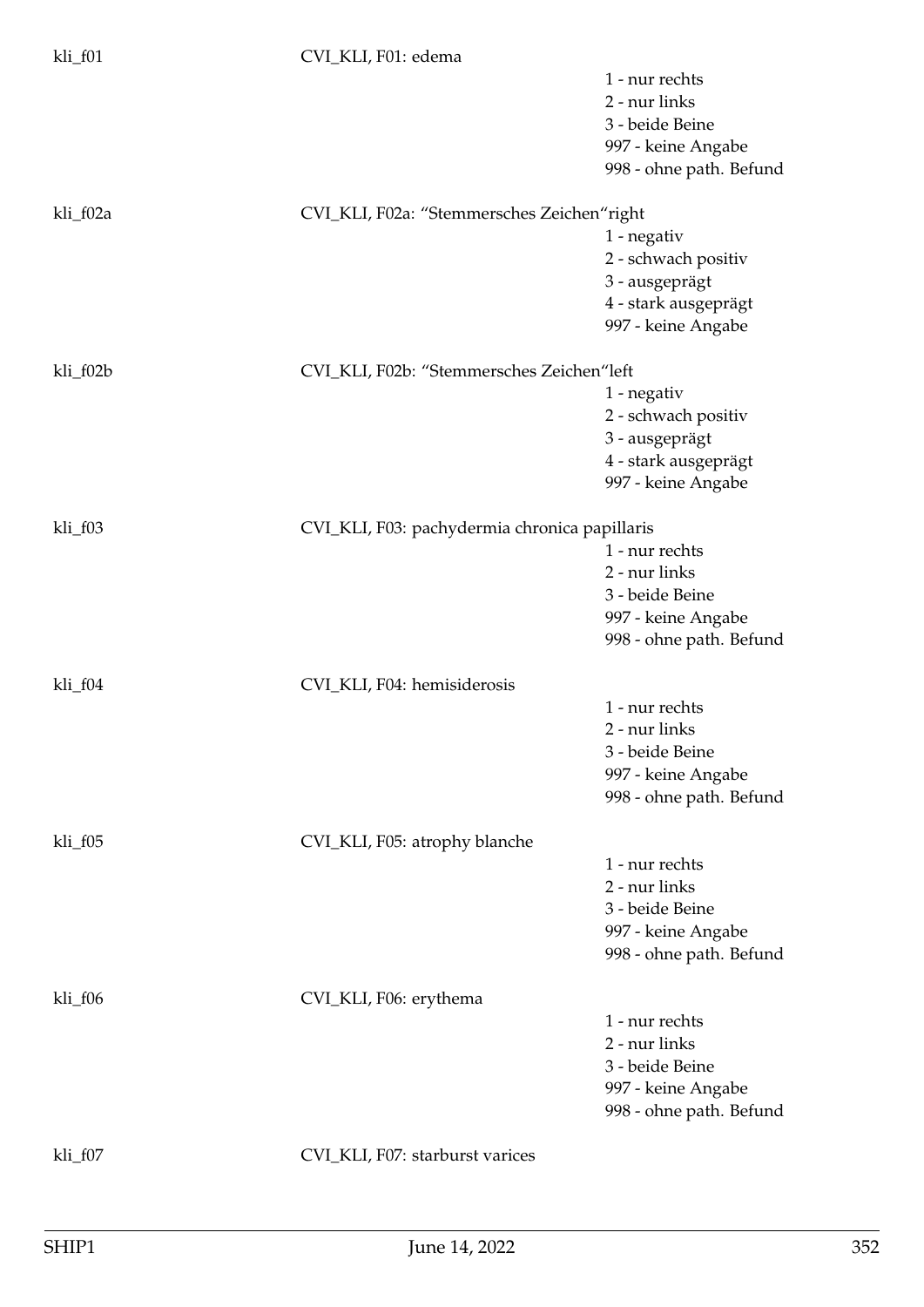|         |                                                           | 1 - nur rechts<br>2 - nur links<br>3 - beide Beine<br>997 - keine Angabe<br>998 - ohne path. Befund |
|---------|-----------------------------------------------------------|-----------------------------------------------------------------------------------------------------|
| kli_f08 | CVI_KLI, F08: insufficiency of the vena perforans         | 1 - nur rechts<br>2 - nur links                                                                     |
|         |                                                           | 3 - beide Beine<br>997 - keine Angabe<br>998 - ohne path. Befund                                    |
| kli_f09 | CVI_KLI, F09: reticular varices                           |                                                                                                     |
|         |                                                           | 1 - nur rechts<br>2 - nur links<br>3 - beide Beine<br>997 - keine Angabe<br>998 - ohne path. Befund |
| kli_f10 | CVI_KLI, F10: varicosis of a side bough                   | 1 - nur rechts<br>2 - nur links<br>3 - beide Beine<br>997 - keine Angabe<br>998 - ohne path. Befund |
| kli_f11 | CVI_KLI, F11: varicosis of a main bough                   | 1 - nur rechts<br>2 - nur links<br>3 - beide Beine<br>997 - keine Angabe<br>998 - ohne path. Befund |
| kli_f12 | CVI_KLI, F12: Blow out                                    | 1 - nur rechts                                                                                      |
|         |                                                           | 2 - nur links<br>3 - beide Beine<br>997 - keine Angabe<br>998 - ohne path. Befund                   |
| kli_f13 | CVI_KLI, F13: hypodermatitis                              | 1 - nur rechts<br>2 - nur links<br>3 - beide Beine<br>997 - keine Angabe<br>998 - ohne path. Befund |
| kli_f14 | CVI_KLI, F14: corona phlebectatica<br>paraplantaris(CVII) |                                                                                                     |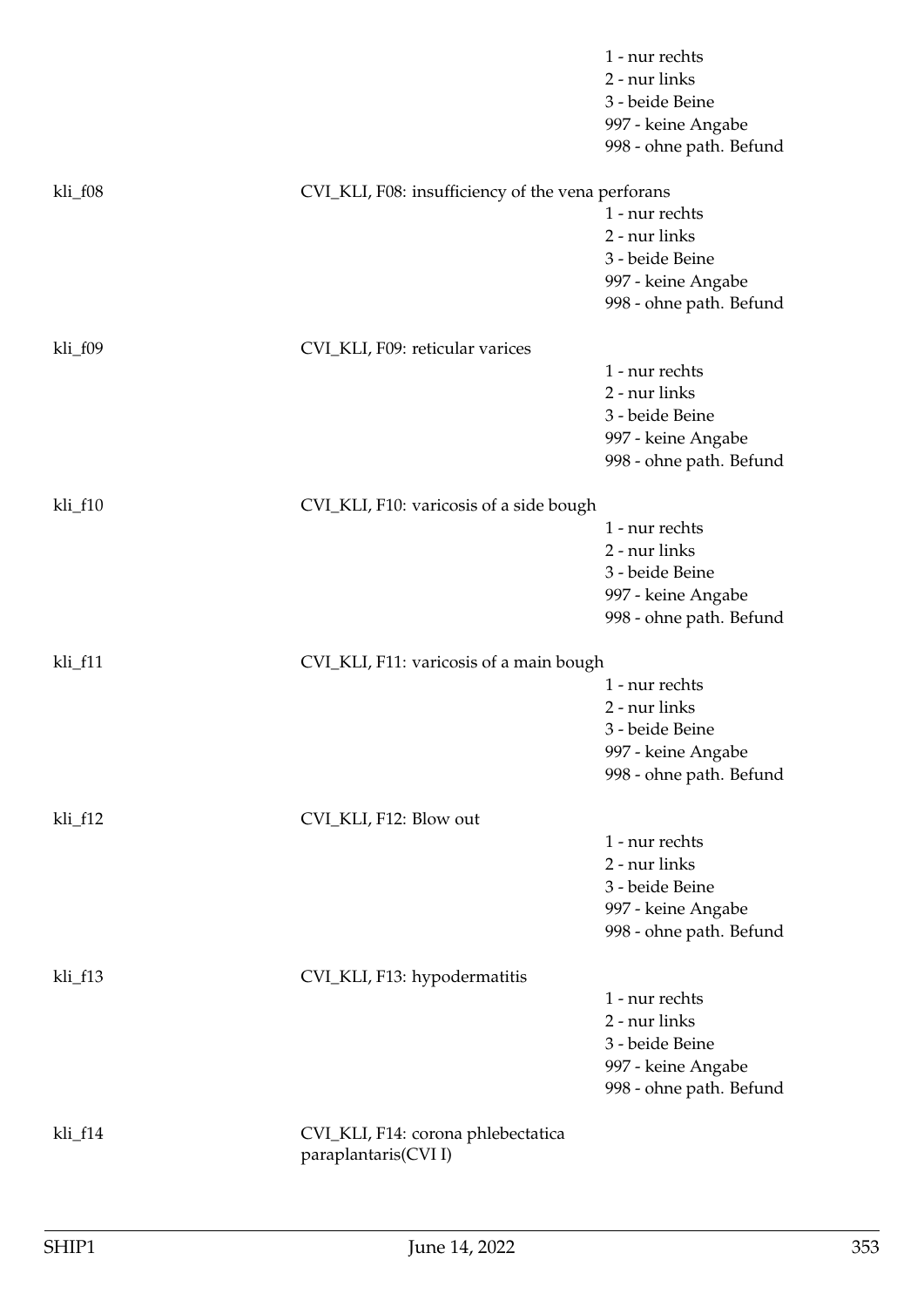|          |                                                        | 1 - nur rechts<br>2 - nur links<br>3 - beide Beine<br>997 - keine Angabe<br>998 - ohne path. Befund |
|----------|--------------------------------------------------------|-----------------------------------------------------------------------------------------------------|
| kli_f15  | CVI_KLI, F15: siderosclerosis (CVI II)                 |                                                                                                     |
|          |                                                        | 1 - nur rechts                                                                                      |
|          |                                                        | 2 - nur links                                                                                       |
|          |                                                        | 3 - beide Beine<br>997 - keine Angabe                                                               |
|          |                                                        | 998 - ohne path. Befund                                                                             |
| kli_f16a | CVI_KLI, F16a: ulcus cruris, florid                    |                                                                                                     |
|          |                                                        | 1 - nur rechts                                                                                      |
|          |                                                        | 2 - nur links                                                                                       |
|          |                                                        | 3 - beide Beine                                                                                     |
|          |                                                        | 997 - keine Angabe<br>998 - ohne path. Befund                                                       |
|          |                                                        |                                                                                                     |
| kli_f16b | CVI_KLI, F16b: ulcus cruris, healed (CVI III)          |                                                                                                     |
|          |                                                        | 1 - nur rechts                                                                                      |
|          |                                                        | 2 - nur links                                                                                       |
|          |                                                        | 3 - beide Beine<br>997 - keine Angabe                                                               |
|          |                                                        | 998 - ohne path. Befund                                                                             |
|          |                                                        |                                                                                                     |
| kli_f17  | CVI_KLI, F17: number of ulcera, right leg              |                                                                                                     |
|          |                                                        | $1 - 0$                                                                                             |
|          |                                                        | $2 - 1 - 3$                                                                                         |
|          |                                                        | $3 - 4 - 5$<br>$4 - 5$                                                                              |
|          |                                                        | 997 - keine Angabe                                                                                  |
|          |                                                        |                                                                                                     |
| kli_f18  | CVI_KLI, F18: number of ulcera, left leg               |                                                                                                     |
|          |                                                        | $1 - 0$<br>$2 - 1 - 3$                                                                              |
|          |                                                        | $3 - 4 - 5$                                                                                         |
|          |                                                        | $4 - 5$                                                                                             |
|          |                                                        | 997 - keine Angabe                                                                                  |
|          |                                                        |                                                                                                     |
| kli_f19a | CVI_KLI, F19a: width of the ulcus (cm):                |                                                                                                     |
|          |                                                        | 997 - keine Angabe                                                                                  |
| kli_f19b | CVI_KLI, F19b: height of the ulcus (cm):               |                                                                                                     |
|          |                                                        | 997 - keine Angabe                                                                                  |
| kli_f20  | CVI_KLI, F20: mobility of the hip joint<br>constricted |                                                                                                     |
|          |                                                        | 1 - nur rechts                                                                                      |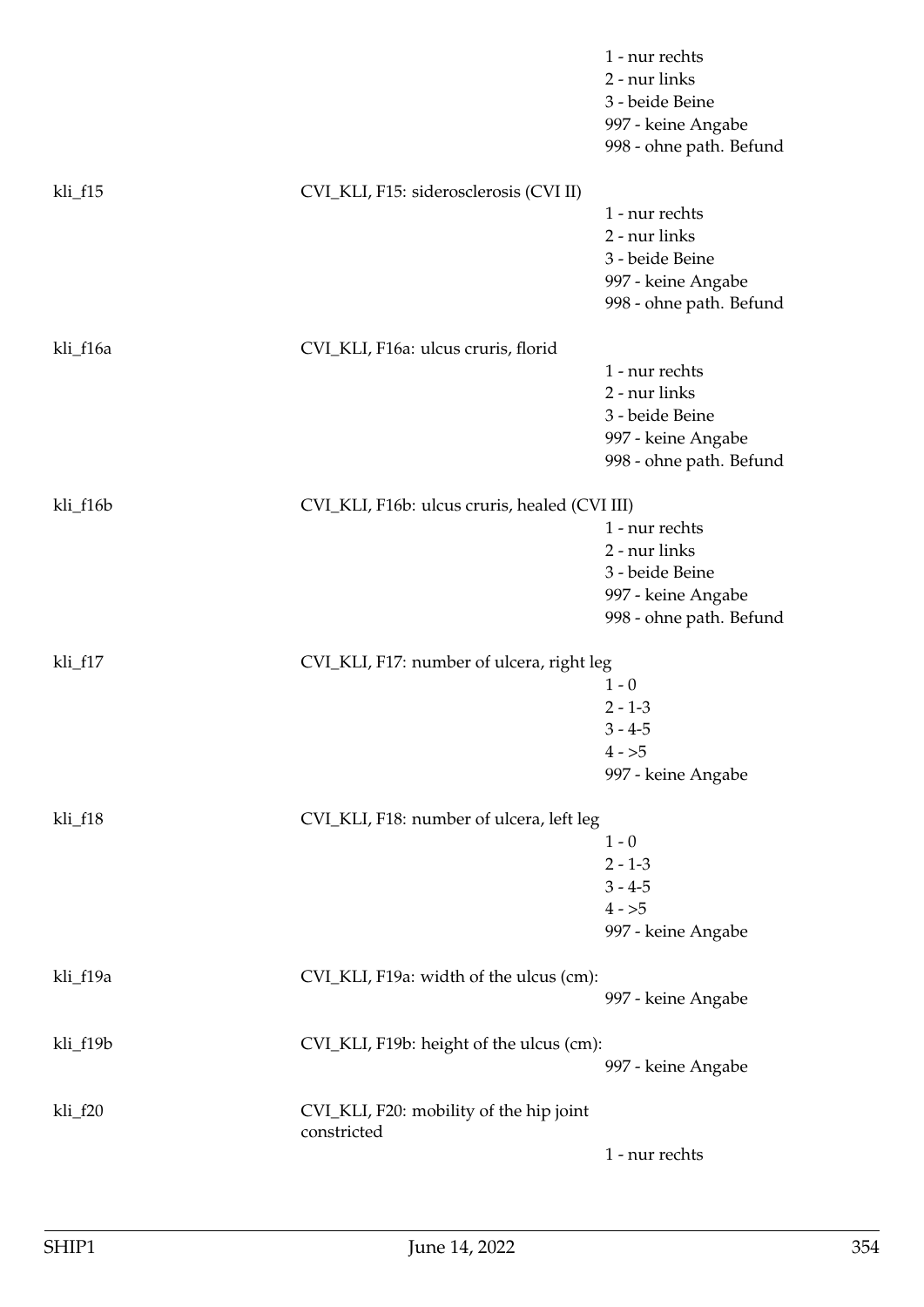|           |                                                               | 2 - nur links<br>3 - beide Beine<br>4 - trifft nicht zu<br>997 - keine Angabe |
|-----------|---------------------------------------------------------------|-------------------------------------------------------------------------------|
| $kli_f21$ | CVI_KLI, F21: mobility of the knee joint<br>constricted       |                                                                               |
|           |                                                               | 1 - nur rechts                                                                |
|           |                                                               | 2 - nur links                                                                 |
|           |                                                               | 3 - beide Beine                                                               |
|           |                                                               | 4 - trifft nicht zu                                                           |
|           |                                                               | 997 - keine Angabe                                                            |
| kli_f22   | CVI_KLI, F22: mobility of the ankle joint<br>constricted      |                                                                               |
|           |                                                               | 1 - nur rechts                                                                |
|           |                                                               | 2 - nur links                                                                 |
|           |                                                               | 3 - beide Beine                                                               |
|           |                                                               | 4 - trifft nicht zu                                                           |
|           |                                                               | 997 - keine Angabe                                                            |
| kli_f23   | CVI_KLI, F23: arch of foot with pathological<br>finding       |                                                                               |
|           |                                                               | 1 - nur rechts                                                                |
|           |                                                               | 2 - nur links                                                                 |
|           |                                                               | 3 - beide Beine                                                               |
|           |                                                               | 4 - trifft nicht zu                                                           |
|           |                                                               | 997 - keine Angabe                                                            |
| cea_f01   | CVI_CEA, F01: class C0 no indication of venous<br>disease     |                                                                               |
|           |                                                               | 1 - nur rechts                                                                |
|           |                                                               | 2 - nur links                                                                 |
|           |                                                               | 3 - beidseitig                                                                |
|           |                                                               | 4 - trifft nicht zu                                                           |
|           |                                                               | 997 - keine Angabe                                                            |
| cea_f02   | CVI_CEA, F02: class C1 telangiectasis or reticular<br>varices |                                                                               |
|           |                                                               | 1 - nur rechts                                                                |
|           |                                                               | 2 - nur links                                                                 |
|           |                                                               | 3 - beidseitig                                                                |
|           |                                                               | 4 - trifft nicht zu                                                           |
|           |                                                               | 997 - keine Angabe                                                            |
| cea_f03   | CVI_CEA, F03: class C2 varices                                |                                                                               |
|           |                                                               | 1 - nur rechts                                                                |
|           |                                                               | 2 - nur links                                                                 |
|           |                                                               | 3 - beidseitig                                                                |
|           |                                                               | 4 - trifft nicht zu                                                           |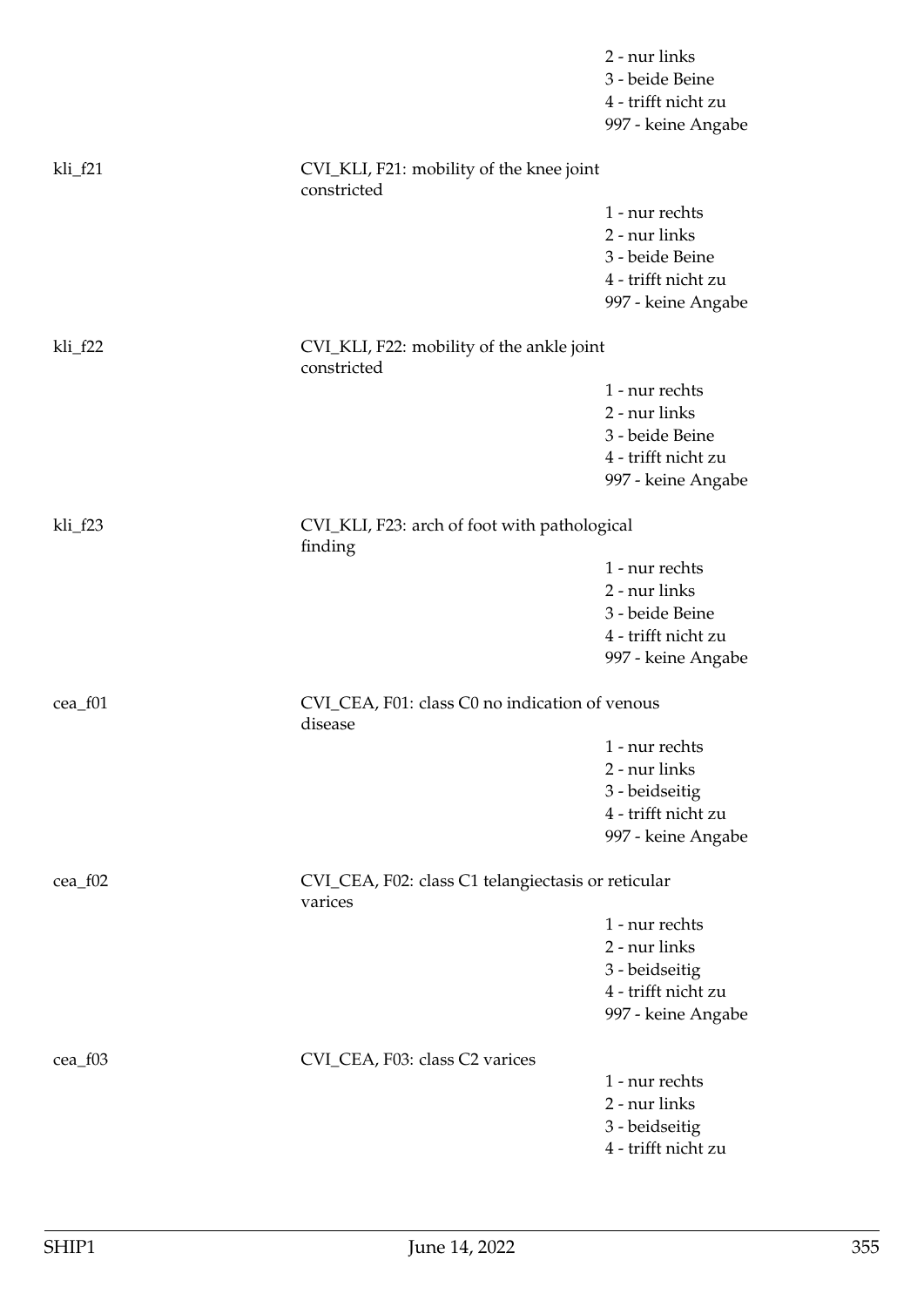| 1 - nur rechts<br>2 - nur links<br>3 - beidseitig<br>4 - trifft nicht zu<br>997 - keine Angabe<br>CVI_CEA, F05: class C4 skin modifications<br>because of venous disease<br>1 - nur rechts<br>2 - nur links<br>3 - beidseitig<br>4 - trifft nicht zu<br>997 - keine Angabe<br>CVI_CEA, F06: class C5 skin modifications (s.a.)<br>with healed ulceration<br>1 - nur rechts<br>2 - nur links<br>3 - beidseitig<br>4 - trifft nicht zu<br>997 - keine Angabe<br>CVI_CEA, F07: class C6 skin modifications (s.a.)<br>$cea_f07$<br>with active ulceration<br>1 - nur rechts<br>2 - nur links<br>3 - beidseitig<br>4 - trifft nicht zu<br>997 - keine Angabe<br>CVI_CEA, F08: congenital (Ec)<br>cea_f08<br>1 - nur rechts<br>2 - nur links<br>3 - beidseitig<br>4 - trifft nicht zu<br>997 - keine Angabe<br>cea_f09<br>CVI_CEA, F09: primary (Ep)<br>1 - nur rechts<br>2 - nur links<br>3 - beidseitig<br>4 - trifft nicht zu<br>997 - keine Angabe<br>CVI_CEA, F10: post-thrombotic<br>cea_f10<br>1 - nur rechts | cea_f04   | CVI_CEA, F04: class C3 edema |               |
|----------------------------------------------------------------------------------------------------------------------------------------------------------------------------------------------------------------------------------------------------------------------------------------------------------------------------------------------------------------------------------------------------------------------------------------------------------------------------------------------------------------------------------------------------------------------------------------------------------------------------------------------------------------------------------------------------------------------------------------------------------------------------------------------------------------------------------------------------------------------------------------------------------------------------------------------------------------------------------------------------------------|-----------|------------------------------|---------------|
|                                                                                                                                                                                                                                                                                                                                                                                                                                                                                                                                                                                                                                                                                                                                                                                                                                                                                                                                                                                                                |           |                              |               |
|                                                                                                                                                                                                                                                                                                                                                                                                                                                                                                                                                                                                                                                                                                                                                                                                                                                                                                                                                                                                                |           |                              |               |
|                                                                                                                                                                                                                                                                                                                                                                                                                                                                                                                                                                                                                                                                                                                                                                                                                                                                                                                                                                                                                |           |                              |               |
|                                                                                                                                                                                                                                                                                                                                                                                                                                                                                                                                                                                                                                                                                                                                                                                                                                                                                                                                                                                                                |           |                              |               |
|                                                                                                                                                                                                                                                                                                                                                                                                                                                                                                                                                                                                                                                                                                                                                                                                                                                                                                                                                                                                                |           |                              |               |
|                                                                                                                                                                                                                                                                                                                                                                                                                                                                                                                                                                                                                                                                                                                                                                                                                                                                                                                                                                                                                |           |                              |               |
|                                                                                                                                                                                                                                                                                                                                                                                                                                                                                                                                                                                                                                                                                                                                                                                                                                                                                                                                                                                                                | $cea_f05$ |                              |               |
|                                                                                                                                                                                                                                                                                                                                                                                                                                                                                                                                                                                                                                                                                                                                                                                                                                                                                                                                                                                                                |           |                              |               |
|                                                                                                                                                                                                                                                                                                                                                                                                                                                                                                                                                                                                                                                                                                                                                                                                                                                                                                                                                                                                                |           |                              |               |
|                                                                                                                                                                                                                                                                                                                                                                                                                                                                                                                                                                                                                                                                                                                                                                                                                                                                                                                                                                                                                |           |                              |               |
|                                                                                                                                                                                                                                                                                                                                                                                                                                                                                                                                                                                                                                                                                                                                                                                                                                                                                                                                                                                                                |           |                              |               |
|                                                                                                                                                                                                                                                                                                                                                                                                                                                                                                                                                                                                                                                                                                                                                                                                                                                                                                                                                                                                                |           |                              |               |
|                                                                                                                                                                                                                                                                                                                                                                                                                                                                                                                                                                                                                                                                                                                                                                                                                                                                                                                                                                                                                |           |                              |               |
|                                                                                                                                                                                                                                                                                                                                                                                                                                                                                                                                                                                                                                                                                                                                                                                                                                                                                                                                                                                                                | cea_f06   |                              |               |
|                                                                                                                                                                                                                                                                                                                                                                                                                                                                                                                                                                                                                                                                                                                                                                                                                                                                                                                                                                                                                |           |                              |               |
|                                                                                                                                                                                                                                                                                                                                                                                                                                                                                                                                                                                                                                                                                                                                                                                                                                                                                                                                                                                                                |           |                              |               |
|                                                                                                                                                                                                                                                                                                                                                                                                                                                                                                                                                                                                                                                                                                                                                                                                                                                                                                                                                                                                                |           |                              |               |
|                                                                                                                                                                                                                                                                                                                                                                                                                                                                                                                                                                                                                                                                                                                                                                                                                                                                                                                                                                                                                |           |                              |               |
|                                                                                                                                                                                                                                                                                                                                                                                                                                                                                                                                                                                                                                                                                                                                                                                                                                                                                                                                                                                                                |           |                              |               |
|                                                                                                                                                                                                                                                                                                                                                                                                                                                                                                                                                                                                                                                                                                                                                                                                                                                                                                                                                                                                                |           |                              |               |
|                                                                                                                                                                                                                                                                                                                                                                                                                                                                                                                                                                                                                                                                                                                                                                                                                                                                                                                                                                                                                |           |                              |               |
|                                                                                                                                                                                                                                                                                                                                                                                                                                                                                                                                                                                                                                                                                                                                                                                                                                                                                                                                                                                                                |           |                              |               |
|                                                                                                                                                                                                                                                                                                                                                                                                                                                                                                                                                                                                                                                                                                                                                                                                                                                                                                                                                                                                                |           |                              |               |
|                                                                                                                                                                                                                                                                                                                                                                                                                                                                                                                                                                                                                                                                                                                                                                                                                                                                                                                                                                                                                |           |                              |               |
|                                                                                                                                                                                                                                                                                                                                                                                                                                                                                                                                                                                                                                                                                                                                                                                                                                                                                                                                                                                                                |           |                              |               |
|                                                                                                                                                                                                                                                                                                                                                                                                                                                                                                                                                                                                                                                                                                                                                                                                                                                                                                                                                                                                                |           |                              |               |
|                                                                                                                                                                                                                                                                                                                                                                                                                                                                                                                                                                                                                                                                                                                                                                                                                                                                                                                                                                                                                |           |                              |               |
|                                                                                                                                                                                                                                                                                                                                                                                                                                                                                                                                                                                                                                                                                                                                                                                                                                                                                                                                                                                                                |           |                              |               |
|                                                                                                                                                                                                                                                                                                                                                                                                                                                                                                                                                                                                                                                                                                                                                                                                                                                                                                                                                                                                                |           |                              |               |
|                                                                                                                                                                                                                                                                                                                                                                                                                                                                                                                                                                                                                                                                                                                                                                                                                                                                                                                                                                                                                |           |                              |               |
|                                                                                                                                                                                                                                                                                                                                                                                                                                                                                                                                                                                                                                                                                                                                                                                                                                                                                                                                                                                                                |           |                              |               |
|                                                                                                                                                                                                                                                                                                                                                                                                                                                                                                                                                                                                                                                                                                                                                                                                                                                                                                                                                                                                                |           |                              |               |
|                                                                                                                                                                                                                                                                                                                                                                                                                                                                                                                                                                                                                                                                                                                                                                                                                                                                                                                                                                                                                |           |                              |               |
|                                                                                                                                                                                                                                                                                                                                                                                                                                                                                                                                                                                                                                                                                                                                                                                                                                                                                                                                                                                                                |           |                              |               |
|                                                                                                                                                                                                                                                                                                                                                                                                                                                                                                                                                                                                                                                                                                                                                                                                                                                                                                                                                                                                                |           |                              |               |
|                                                                                                                                                                                                                                                                                                                                                                                                                                                                                                                                                                                                                                                                                                                                                                                                                                                                                                                                                                                                                |           |                              |               |
|                                                                                                                                                                                                                                                                                                                                                                                                                                                                                                                                                                                                                                                                                                                                                                                                                                                                                                                                                                                                                |           |                              |               |
|                                                                                                                                                                                                                                                                                                                                                                                                                                                                                                                                                                                                                                                                                                                                                                                                                                                                                                                                                                                                                |           |                              |               |
|                                                                                                                                                                                                                                                                                                                                                                                                                                                                                                                                                                                                                                                                                                                                                                                                                                                                                                                                                                                                                |           |                              |               |
|                                                                                                                                                                                                                                                                                                                                                                                                                                                                                                                                                                                                                                                                                                                                                                                                                                                                                                                                                                                                                |           |                              |               |
|                                                                                                                                                                                                                                                                                                                                                                                                                                                                                                                                                                                                                                                                                                                                                                                                                                                                                                                                                                                                                |           |                              |               |
|                                                                                                                                                                                                                                                                                                                                                                                                                                                                                                                                                                                                                                                                                                                                                                                                                                                                                                                                                                                                                |           |                              |               |
|                                                                                                                                                                                                                                                                                                                                                                                                                                                                                                                                                                                                                                                                                                                                                                                                                                                                                                                                                                                                                |           |                              | 2 - nur links |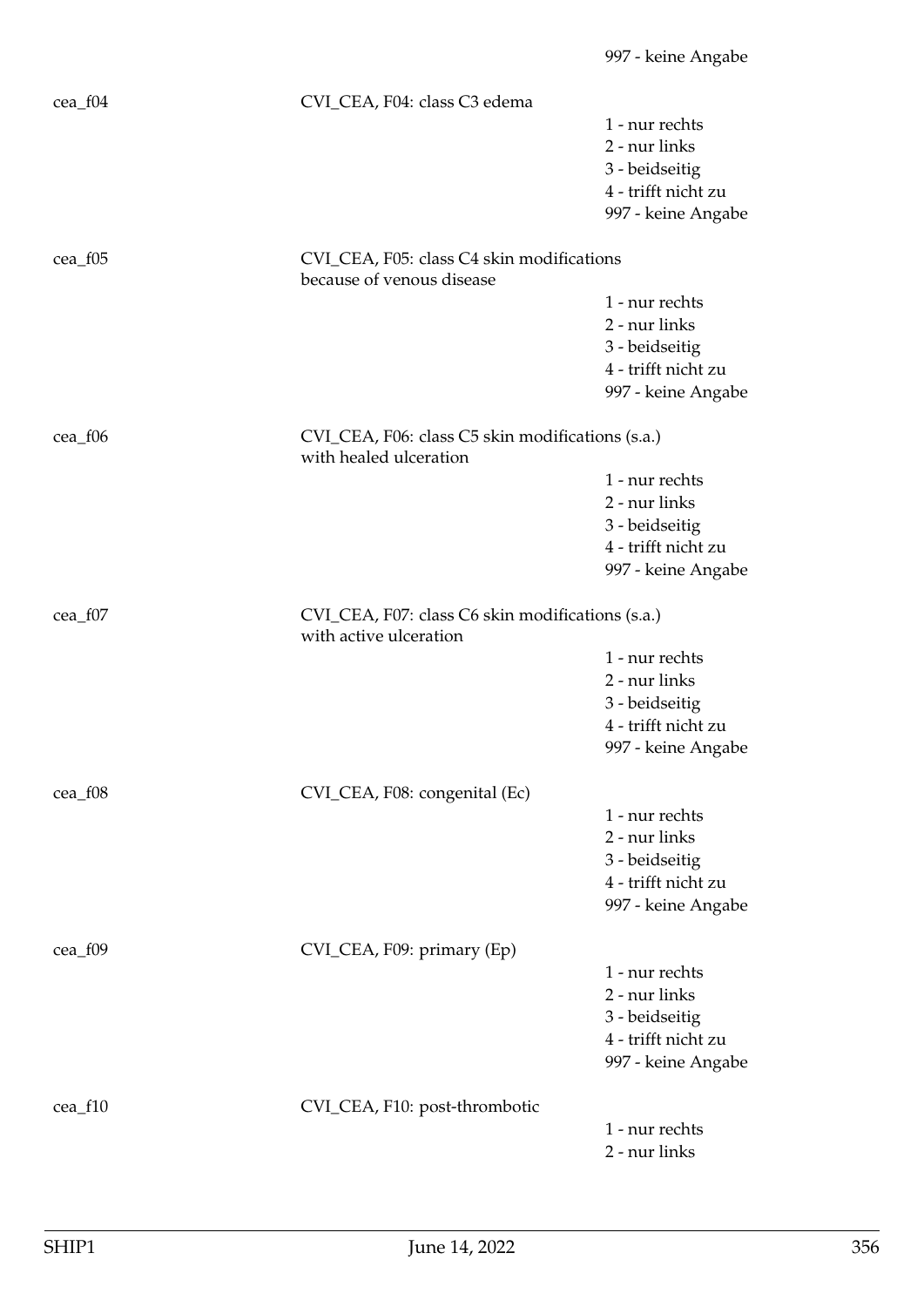|            |                                          | 3 - beidseitig<br>4 - trifft nicht zu<br>997 - keine Angabe                                    |
|------------|------------------------------------------|------------------------------------------------------------------------------------------------|
| cea_f11    | CVI_CEA, F11: post-traumatic             | 1 - nur rechts<br>2 - nur links<br>3 - beidseitig<br>4 - trifft nicht zu<br>997 - keine Angabe |
| cea_f12    | CVI_CEA, F12: unknown                    | 1 - nur rechts<br>2 - nur links<br>3 - beidseitig<br>4 - trifft nicht zu<br>997 - keine Angabe |
| dup_f01a   | CVI_DUP, F01a: vena fermoralis right     | 1 - suffizient<br>2 - insuffizient<br>997 - keine Angabe<br>999 - nicht beurteilbar            |
| dup_f01b   | CVI_DUP, F01b: vena fermoralis left      | 1 - suffizient<br>2 - insuffizient<br>997 - keine Angabe<br>999 - nicht beurteilbar            |
| dup_f02a   | CVI_DUP, F02a: vena poplitea, right      | 1 - suffizient<br>2 - insuffizient<br>997 - keine Angabe<br>999 - nicht beurteilbar            |
| dup_f02b   | CVI_DUP, F02b: vena poplitea, left       | 1 - suffizient<br>2 - insuffizient<br>997 - keine Angabe<br>999 - nicht beurteilbar            |
| dup_f03a   | CVI_DUP, F03a: vena saphena parva, right | 1 - suffizient<br>2 - insuffizient<br>997 - keine Angabe<br>999 - nicht beurteilbar            |
| $dup_f03b$ | CVI_DUP, F03b: vena saphena parva, left  | 1 - suffizient                                                                                 |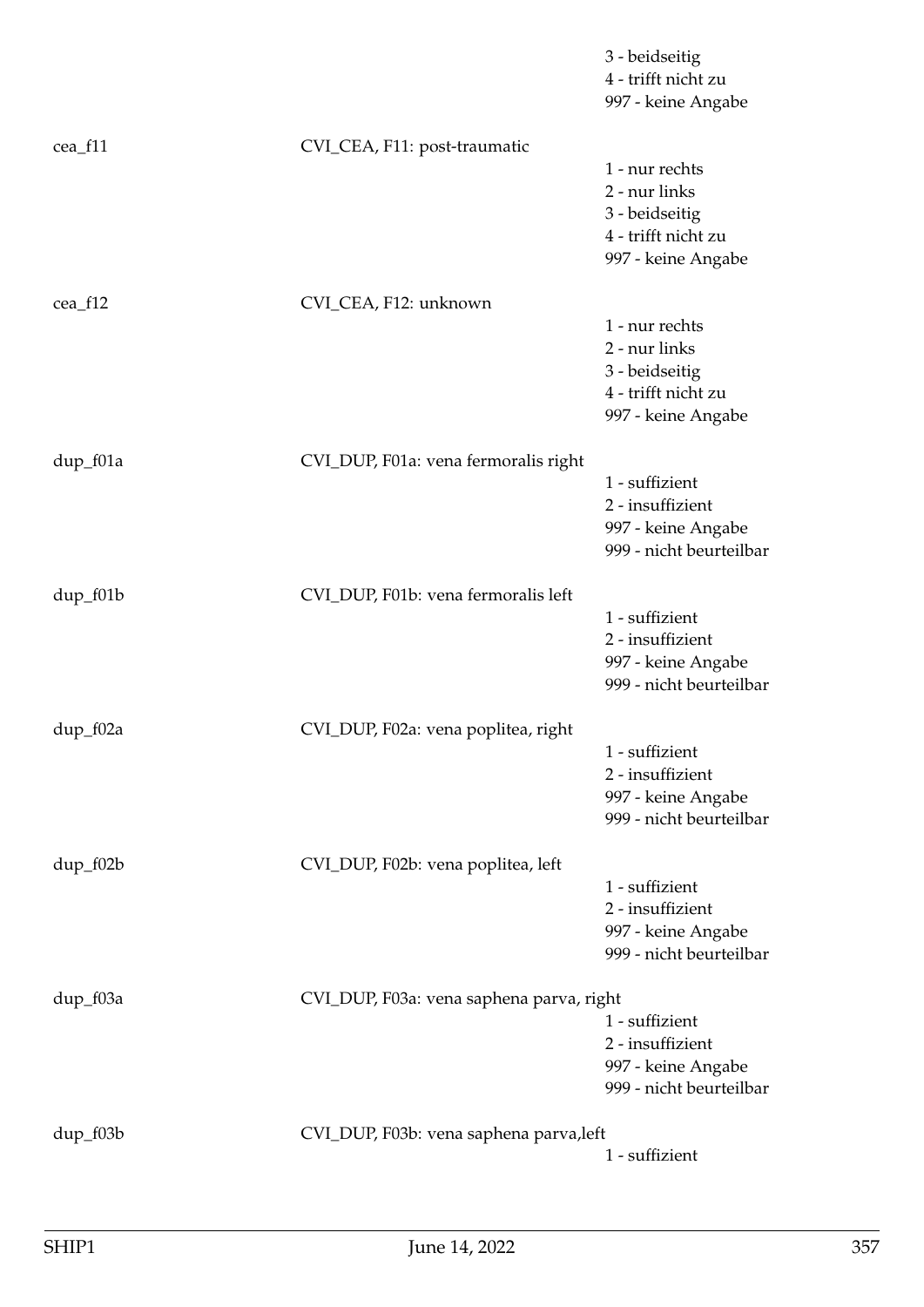|            |                                                     | 2 - insuffizient<br>997 - keine Angabe<br>999 - nicht beurteilbar |
|------------|-----------------------------------------------------|-------------------------------------------------------------------|
| dup_f04a   | CVI_DUP, F04a: vena saphena magna, right            | 1 - suffizient                                                    |
|            |                                                     | 2 - insuffizient                                                  |
|            |                                                     | 997 - keine Angabe                                                |
|            |                                                     | 999 - nicht beurteilbar                                           |
| dup_f04b   | CVI_DUP, F04b: vena saphena magna, left             |                                                                   |
|            |                                                     | 1 - suffizient                                                    |
|            |                                                     | 2 - insuffizient                                                  |
|            |                                                     | 997 - keine Angabe                                                |
|            |                                                     | 999 - nicht beurteilbar                                           |
| dup_f05a   | CVI_DUP, F05a: crossed circulation, right           |                                                                   |
|            |                                                     | 1 - suffizient                                                    |
|            |                                                     | 2 - insuffizient                                                  |
|            |                                                     | 997 - keine Angabe                                                |
|            |                                                     | 999 - nicht beurteilbar                                           |
| $dup_f05b$ | CVI_DUP, F05b: crossed circulation, left            |                                                                   |
|            |                                                     | 1 - suffizient                                                    |
|            |                                                     | 2 - insuffizient                                                  |
|            |                                                     | 997 - keine Angabe                                                |
|            |                                                     | 999 - nicht beurteilbar                                           |
| dup_f06a   | CVI_DUP, F06a: distal point of insufficiency, right |                                                                   |
|            |                                                     | 997 - keine Angabe                                                |
| dup_f06b   | CVI_DUP, F06b: distal point of insufficiency, left  |                                                                   |
|            |                                                     | 997 - keine Angabe                                                |
|            |                                                     |                                                                   |
| cea_f13    | CVI_Cea, F13: reflux (Pr)                           | 0 - kein Befund erhoben                                           |
|            |                                                     | 1 - nur rechts                                                    |
|            |                                                     | 2 - nur links                                                     |
|            |                                                     | 3 - beidseitig                                                    |
|            |                                                     | 997 - keine Angabe                                                |
|            |                                                     |                                                                   |
| cea_f14    | CVI_Cea, F14: obstruction (Po)                      |                                                                   |
|            |                                                     | 0 - kein Befund erhoben                                           |
|            |                                                     | 1 - nur rechts                                                    |
|            |                                                     | 2 - nur links<br>3 - beidseitig                                   |
|            |                                                     | 997 - keine Angabe                                                |
|            |                                                     |                                                                   |
| cea_f15    | CVI_Cea, F15: reflux and obstruction (Pr, Po)       |                                                                   |
|            |                                                     | 0 - kein Befund erhoben                                           |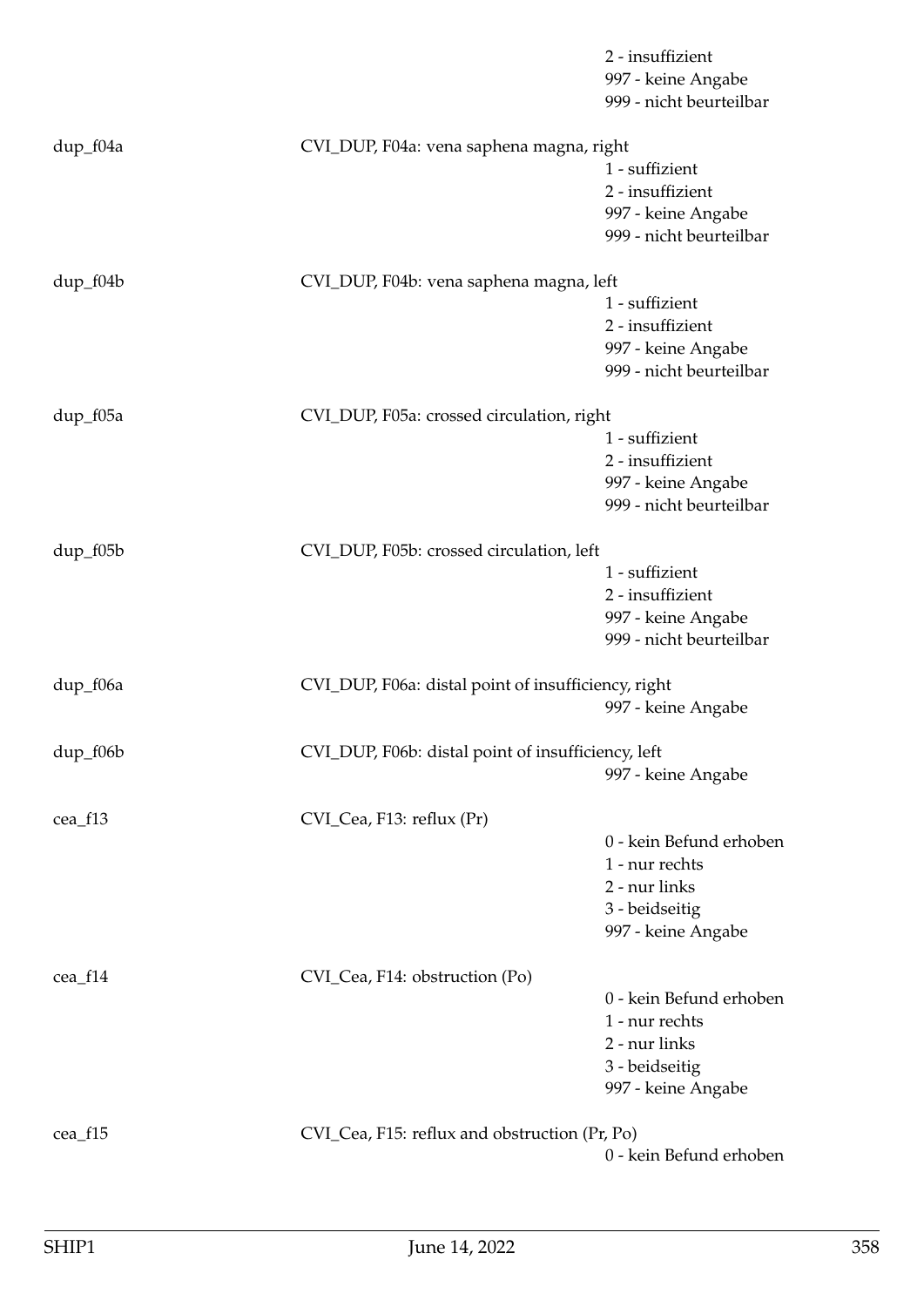|            |                                                                   | 1 - nur rechts<br>2 - nur links<br>3 - beidseitig<br>997 - keine Angabe |
|------------|-------------------------------------------------------------------|-------------------------------------------------------------------------|
| $arz_f01a$ | CVI_ARZ, F01a: Do you have disorders in your<br>legs?             |                                                                         |
|            |                                                                   | $1 - ja$                                                                |
|            |                                                                   | $2$ - nein                                                              |
|            |                                                                   | 997 - keine Angabe                                                      |
|            |                                                                   | 998 - weiß nicht                                                        |
|            |                                                                   | 999 - Antwortverweigerung                                               |
| $arz_f01b$ | CVI_ARZ, F01b: If so, how long since?                             |                                                                         |
|            |                                                                   | 1 - seit einem Jahr                                                     |
|            |                                                                   | 2 - 2-5 Jahre                                                           |
|            |                                                                   | 3 - 6-10 Jahre                                                          |
|            |                                                                   | 4 - 11-20 Jahre                                                         |
|            |                                                                   | 5 - mehr als 20 Jahre                                                   |
|            |                                                                   | 997 - keine Angabe                                                      |
|            |                                                                   | 998 - nicht erinnerlich                                                 |
| $arz_f02a$ | CVI_ARZ, F02a: Is a first appearance of CIV<br>indications known? |                                                                         |
|            |                                                                   | $1 - ja$                                                                |
|            |                                                                   | $2$ - nein                                                              |
|            |                                                                   | 997 - keine Angabe                                                      |
|            |                                                                   | 998 - weiß nicht                                                        |
|            |                                                                   | 999 - Antwortverweigerung                                               |
| $arz_f02b$ | CVI_ARZ, F02b: If so, how long do they eyist?                     |                                                                         |
|            |                                                                   | 1 - seit einem Jahr                                                     |
|            |                                                                   | 2 - 2-5 Jahre                                                           |
|            |                                                                   | 3 - 6-10 Jahre                                                          |
|            |                                                                   | 4 - 11-20 Jahre                                                         |
|            |                                                                   | 5 - mehr als 20 Jahre                                                   |
|            |                                                                   | 997 - keine Angabe                                                      |
|            |                                                                   | 998 - nicht erinnerlich                                                 |
| $arz_f03a$ | CVI_ARZ, F03a: Did a doctor diagnose CIV first?                   |                                                                         |
|            |                                                                   | $1 - ja$                                                                |
|            |                                                                   | $2$ - nein                                                              |
|            |                                                                   | 997 - keine Angabe                                                      |
|            |                                                                   | 998 - weiß nicht                                                        |
|            |                                                                   | 999 - Antwortverweigerung                                               |
| $arz_f03b$ | CVI_ARZ, F03b: If so, when did the doctor<br>diagnose it first?   |                                                                         |
|            |                                                                   | 1 - innerhalb des letzten Jahres                                        |
|            |                                                                   | 2 - 2-5 Jahre                                                           |
|            |                                                                   |                                                                         |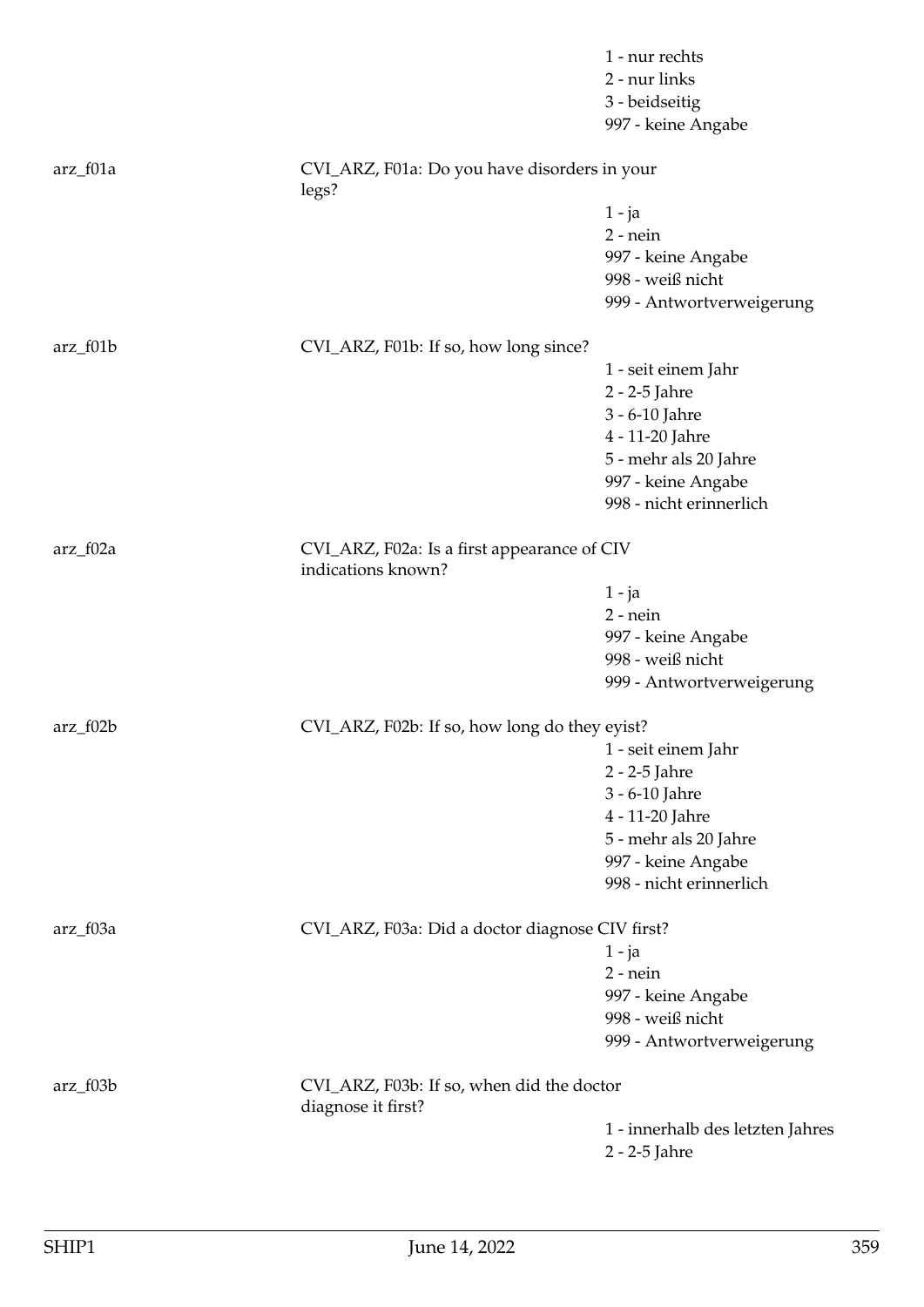|           |                                                                                     | 3 - 6-10 Jahre<br>4 - 11-20 Jahre<br>5 - mehr als 20 Jahre<br>997 - keine Angabe<br>998 - nicht erinnerlich |
|-----------|-------------------------------------------------------------------------------------|-------------------------------------------------------------------------------------------------------------|
| arz_f04a  | CVI_ARZ, F04a: hospital stays, cures, operations<br>coherent with the venous system |                                                                                                             |
|           |                                                                                     | $1 - ja$                                                                                                    |
|           |                                                                                     | $2$ - nein                                                                                                  |
|           |                                                                                     | 997 - keine Angabe                                                                                          |
|           |                                                                                     | 998 - nicht erinnerlich                                                                                     |
| arz_f04b  | CVI_ARZ, F04b: If so, number of hospital stays                                      |                                                                                                             |
|           |                                                                                     | 0 - keine                                                                                                   |
|           |                                                                                     | 997 - keine Angabe                                                                                          |
| arz_f04c  | CVI_ARZ, F04c: If so, number of cures                                               |                                                                                                             |
|           |                                                                                     | 0 - keine                                                                                                   |
|           |                                                                                     | 997 - keine Angabe                                                                                          |
| arz_f04d  | CVI_ARZ, F04d: If so, number of operations                                          |                                                                                                             |
|           |                                                                                     | 0 - keine                                                                                                   |
|           |                                                                                     | 997 - keine Angabe                                                                                          |
| $arz_f05$ | CVI_ARZ, F05: How many years passed by since<br>last inpatient stay because of CVI? |                                                                                                             |
|           |                                                                                     | 1 - dieses Jahr                                                                                             |
|           |                                                                                     | 2 - vor einem Jahr                                                                                          |
|           |                                                                                     | 3 - 2-5 Jahren                                                                                              |
|           |                                                                                     | 4 - 6-10 Jahre                                                                                              |
|           |                                                                                     | 5 - 11-20 Jahre                                                                                             |
|           |                                                                                     | 6 - vor mehr als 20 Jahren                                                                                  |
|           |                                                                                     | 997 - keine Angabe<br>998 - nicht erinnerlich                                                               |
| kom_f06a  | CVI_KOM, F06a: Did you make a compression<br>therapy because of CIV?                |                                                                                                             |
|           |                                                                                     | $1 - ja$                                                                                                    |
|           |                                                                                     | $2$ - nein                                                                                                  |
|           |                                                                                     | 997 - keine Angabe                                                                                          |
|           |                                                                                     | 998 - weiß nicht                                                                                            |
|           |                                                                                     | 999 - Antwortverweigerung                                                                                   |
| kom_f06b  | CVI_KOM, F06b: If so, how long do you realized<br>it, yet?                          |                                                                                                             |
|           |                                                                                     | 1 - seit einem Jahr                                                                                         |
|           |                                                                                     | 2 - 2-5 Jahre                                                                                               |
|           |                                                                                     | 3 - 6-10 Jahre                                                                                              |
|           |                                                                                     | 4 - 11-20 Jahre                                                                                             |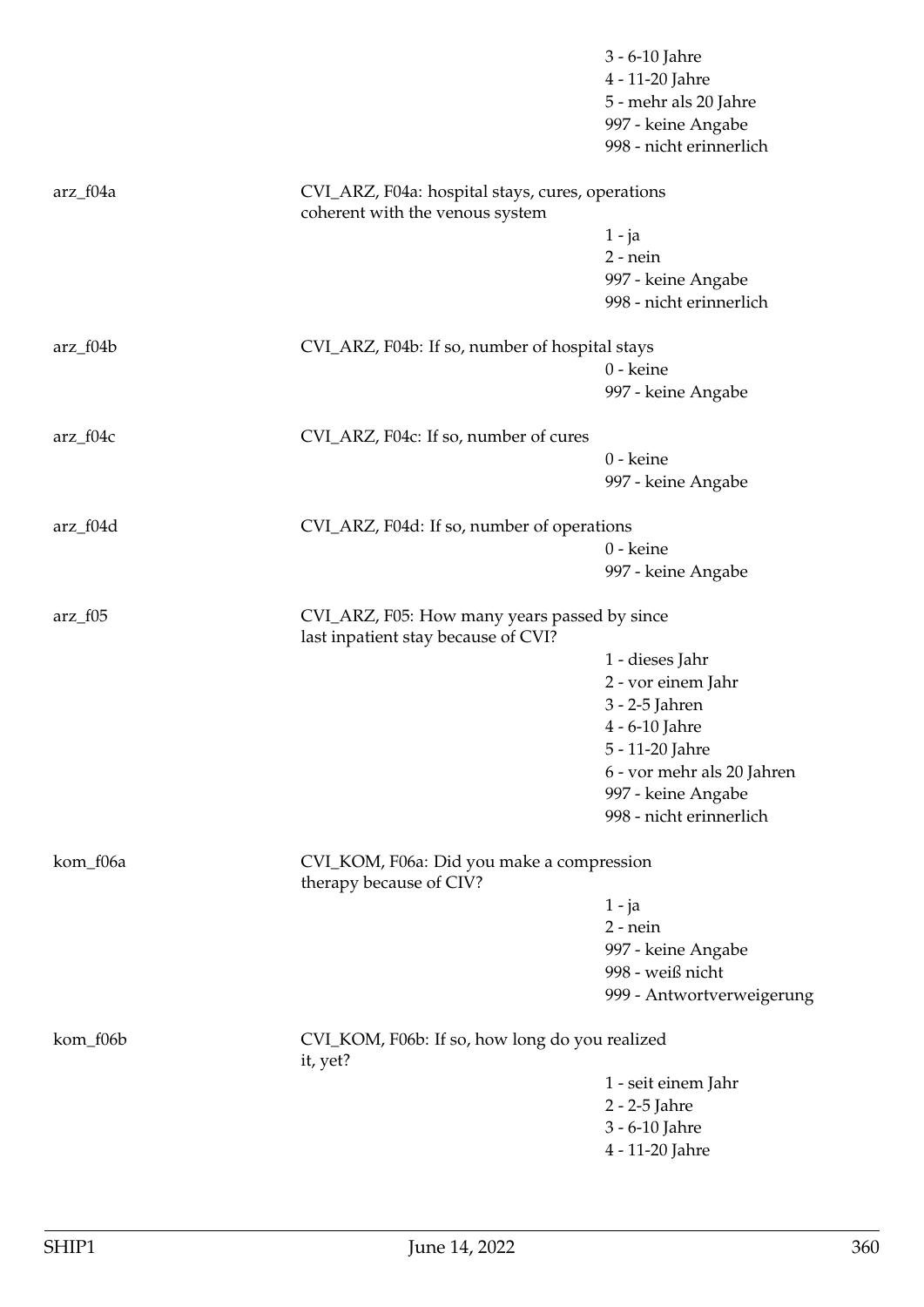|          |                                                                          | 5 - mehr als 20 Jahre<br>997 - keine Angabe<br>998 - nicht erinnerlich |  |
|----------|--------------------------------------------------------------------------|------------------------------------------------------------------------|--|
| kom_f06c | CVI_KOM, F06c: If so, do you realize the therapy<br>consequently?        |                                                                        |  |
|          |                                                                          | 1 - nicht                                                              |  |
|          |                                                                          | 2 - gelegentlich                                                       |  |
|          |                                                                          | 3 - meistens                                                           |  |
|          |                                                                          | 4 - immer                                                              |  |
|          |                                                                          | 997 - keine Angabe                                                     |  |
|          |                                                                          | 998 - nicht erinnerlich                                                |  |
| kom_f06d | CVI_KOM, F06d: If so, what instruments were<br>used? compression bandage |                                                                        |  |
|          |                                                                          | $1 - ja$                                                               |  |
|          |                                                                          | $2$ - nein                                                             |  |
|          |                                                                          | 997 - keine Angabe                                                     |  |
|          |                                                                          | 998 - weiß nicht                                                       |  |
|          |                                                                          | 999 - Antwortverweigerung                                              |  |
| kom_f06e | CVI_KOM, F06e: If so, what instruments were<br>used? elastic stockings   |                                                                        |  |
|          |                                                                          | 1 - ja                                                                 |  |
|          |                                                                          | $2$ - nein                                                             |  |
|          |                                                                          | 997 - keine Angabe                                                     |  |
|          |                                                                          | 998 - weiß nicht                                                       |  |
|          |                                                                          | 999 - Antwortverweigerung                                              |  |
| kom_f06f | CVI_KOM, F06f: If so, what instruments were<br>used? lymphatic drainage  |                                                                        |  |
|          |                                                                          | $1 - ja$                                                               |  |
|          |                                                                          | $2$ - nein                                                             |  |
|          |                                                                          | 997 - keine Angabe                                                     |  |
|          |                                                                          | 998 - weiß nicht                                                       |  |
|          |                                                                          | 999 - Antwortverweigerung                                              |  |
| kom_f06g | CVI_KOM, F06g: If so, who made the bandage?<br>without extra help        |                                                                        |  |
|          |                                                                          | $1 - ja$                                                               |  |
|          |                                                                          | $2$ - nein                                                             |  |
|          |                                                                          | 997 - keine Angabe                                                     |  |
|          |                                                                          | 998 - weiß nicht                                                       |  |
|          |                                                                          | 999 - Antwortverweigerung                                              |  |
| kom_f06h | CVI_KOM, F06h: If so, who made the bandage?<br>nurse                     |                                                                        |  |
|          |                                                                          | $1 - ja$                                                               |  |
|          |                                                                          | $2$ - nein                                                             |  |
|          |                                                                          | 997 - keine Angabe                                                     |  |
|          |                                                                          |                                                                        |  |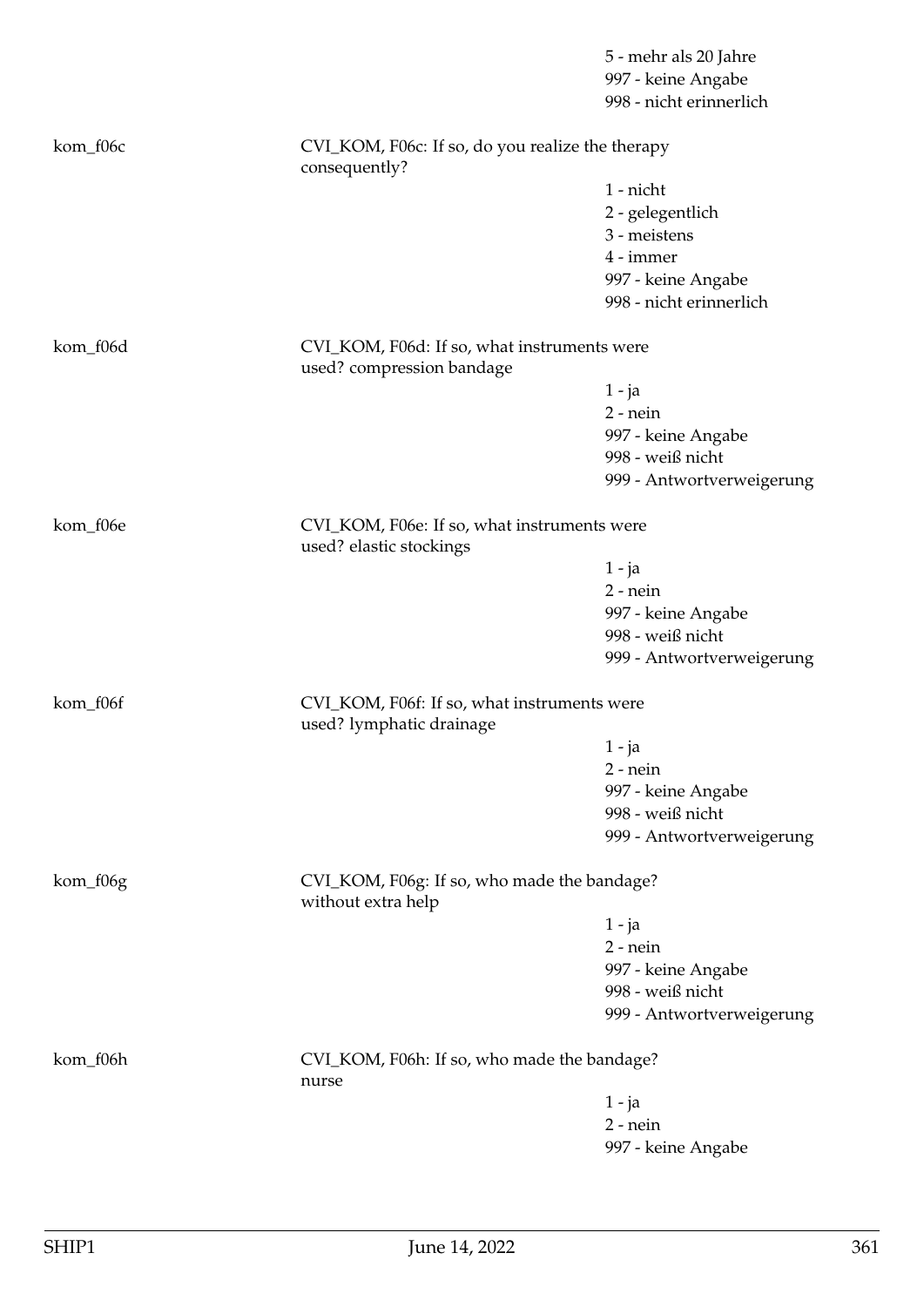998 - weiß nicht 999 - Antwortverweigerung inv\_f07a CVI\_INV, F07a: invasive interventions on the venous system 1 - ja, Monat und Jahr bekannt 2 - ja, aber Zeitpunkt nicht mehr erinnerlich 3 - nein 997 - keine Angabe inv\_f07b CVI\_INV, F07b: If so, when (month/year), first time specification: inv\_f07c CVI\_INV, F07c: If so, when (month/year), second time specification: inv\_f07d CVI\_INV, F07d: If so, what, where? v. saphena magna 1 - nur rechts 2 - nur links 3 - beidseitig 4 - nichts 997 - keine Angabe inv\_f07e CVI\_INV, F07e: If so, what, where? v. saphena parva 1 - nur rechts 2 - nur links 3 - beidseitig 4 - nichts 997 - keine Angabe inv\_f07f CVI\_INV, F07f: If so, what, where? side bough 1 - nur rechts 2 - nur links 3 - beidseitig 4 - nichts 997 - keine Angabe inv\_f07g CVI\_INV, F07g: If so, what, where? perforantes 1 - nur rechts 2 - nur links 3 - beidseitig 4 - nichts 997 - keine Angabe inv\_f07h CVI\_INV, F07h: If so, what, where? unknown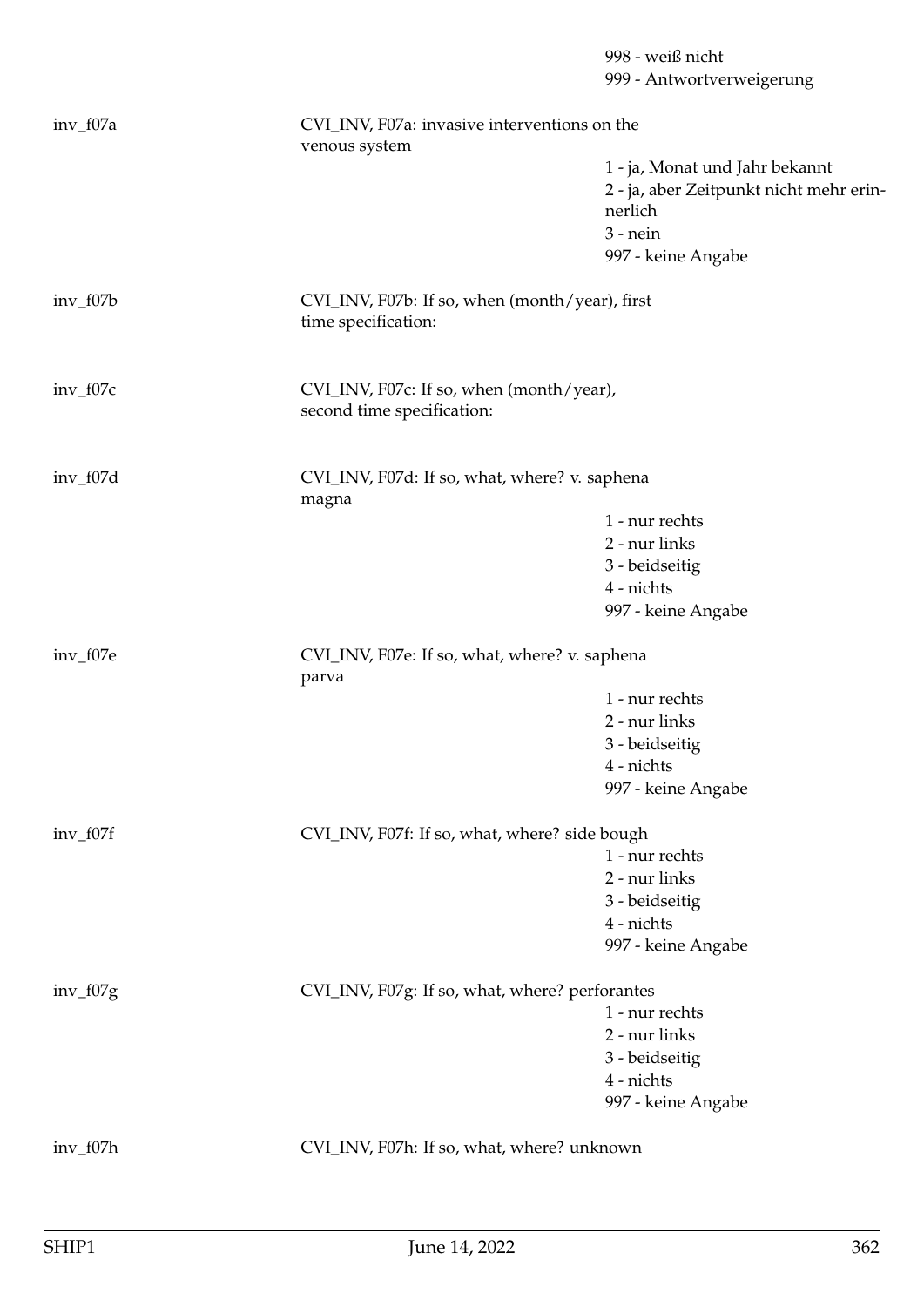|            |                                                          | 1 - nur rechts<br>2 - nur links<br>3 - beidseitig<br>4 - nichts<br>997 - keine Angabe |  |
|------------|----------------------------------------------------------|---------------------------------------------------------------------------------------|--|
| inv_f08a   | CVI_INV, F08a: sclerotherapy                             | 1 - ja, Monat und Jahr bekannt                                                        |  |
|            |                                                          | 2 - ja, aber Zeitpunkt nicht mehr erin-<br>nerlich<br>$3$ - nein                      |  |
|            |                                                          | 997 - keine Angabe                                                                    |  |
| $inv_f08b$ | time specification:                                      | CVI_INV, F08b: If so, when (month/year), first                                        |  |
| inv_f08c   | second time specification:                               | CVI_INV, F08c: If so, when (month/year),                                              |  |
| inv_f08d   | CVI_INV, F08d: If so, wherer, what? reticular<br>varices |                                                                                       |  |
|            |                                                          | 1 - nur rechts                                                                        |  |
|            |                                                          | 2 - nur links                                                                         |  |
|            |                                                          | 3 - beidseitig                                                                        |  |
|            |                                                          | 4 - nichts<br>997 - keine Angabe                                                      |  |
|            |                                                          |                                                                                       |  |
| inv_f08e   | CVI_INV, F08e: If so, where, what? v. saphena<br>magna   |                                                                                       |  |
|            |                                                          | 1 - nur rechts                                                                        |  |
|            |                                                          | 2 - nur links                                                                         |  |
|            |                                                          | 3 - beidseitig                                                                        |  |
|            |                                                          | 4 - nichts                                                                            |  |
|            |                                                          | 997 - keine Angabe                                                                    |  |
| $inv_f08f$ | CVI_INV, F08f: If so, where, what? v. saphena<br>parva   |                                                                                       |  |
|            |                                                          | 1 - nur rechts                                                                        |  |
|            |                                                          | 2 - nur links                                                                         |  |
|            |                                                          | 3 - beidseitig                                                                        |  |
|            |                                                          | 4 - nichts                                                                            |  |
|            |                                                          | 997 - keine Angabe                                                                    |  |
| $inv_f08g$ | CVI_INV, F08g: If so, where, what? side bough            |                                                                                       |  |
|            |                                                          | 1 - nur rechts                                                                        |  |
|            |                                                          | 2 - nur links                                                                         |  |
|            |                                                          | 3 - beidseitig                                                                        |  |
|            |                                                          | 4 - nichts                                                                            |  |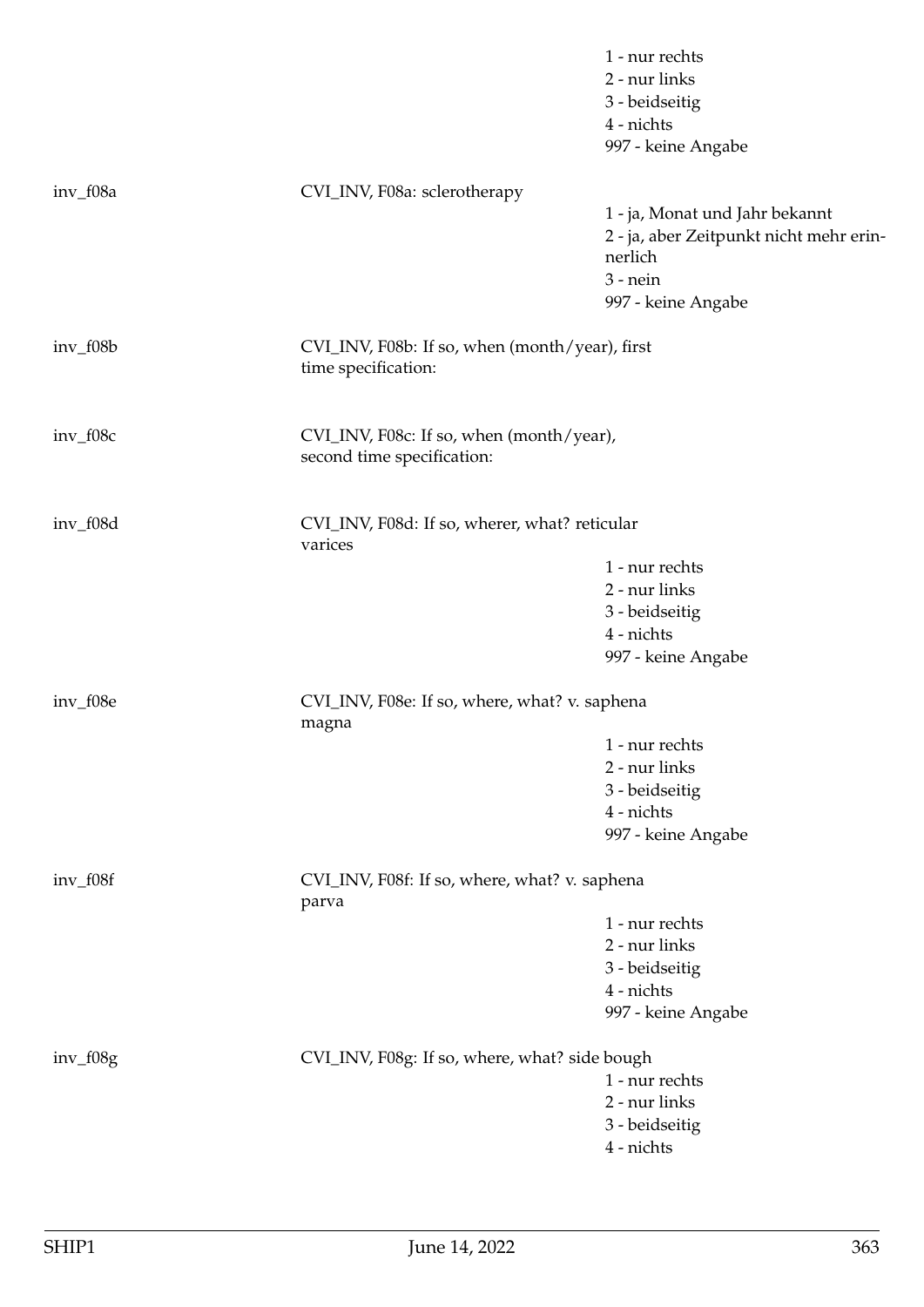| inv_f08h   | CVI_INV, F08h: If so, where, what? perforantes         |                         |  |
|------------|--------------------------------------------------------|-------------------------|--|
|            |                                                        | 1 - nur rechts          |  |
|            |                                                        | 2 - nur links           |  |
|            |                                                        | 3 - beidseitig          |  |
|            |                                                        | 4 - nichts              |  |
|            |                                                        | 997 - keine Angabe      |  |
| inv_f08i   | CVI_INV, F08i: If so, where, what? unknown             |                         |  |
|            |                                                        | 1 - nur rechts          |  |
|            |                                                        | 2 - nur links           |  |
|            |                                                        | 3 - beidseitig          |  |
|            |                                                        | 4 - nichts              |  |
|            |                                                        | 997 - keine Angabe      |  |
| $inv_f09a$ | CVI_INV, F09a: laser, facile/cosmetic                  |                         |  |
|            |                                                        | $1 - ja$                |  |
|            |                                                        | $2$ - nein              |  |
|            |                                                        | 997 - keine Angabe      |  |
|            |                                                        | 998 - nicht erinnerlich |  |
| $inv_f09b$ | CVI_INV, F09b: laser, endoluminal                      |                         |  |
|            |                                                        | $1 - ja$                |  |
|            |                                                        | $2$ - nein              |  |
|            |                                                        | 997 - keine Angabe      |  |
|            |                                                        | 998 - nicht erinnerlich |  |
| $inv_f09c$ | CVI_INV, F09c: If so, what, where? v. saphena<br>magna |                         |  |
|            |                                                        | 1 - nur rechts          |  |
|            |                                                        | 2 - nur links           |  |
|            |                                                        | 3 - beidseitig          |  |
|            |                                                        | 4 - nichts              |  |
|            |                                                        | 997 - keine Angabe      |  |
| inv_f09d   | CVI_INV, F09d: If so, what, where? v, saphena          |                         |  |
|            | parva                                                  |                         |  |
|            |                                                        | 1 - nur rechts          |  |
|            |                                                        | 2 - nur links           |  |
|            |                                                        | 3 - beidseitig          |  |
|            |                                                        | 4 - nichts              |  |
|            |                                                        | 997 - keine Angabe      |  |
| $inv_f09e$ | CVI_INV, F09e: If so, what, where? side bough          |                         |  |
|            |                                                        | 1 - nur rechts          |  |
|            |                                                        | 2 - nur links           |  |
|            |                                                        | 3 - beidseitig          |  |
|            |                                                        | 4 - nichts              |  |
|            |                                                        | 997 - keine Angabe      |  |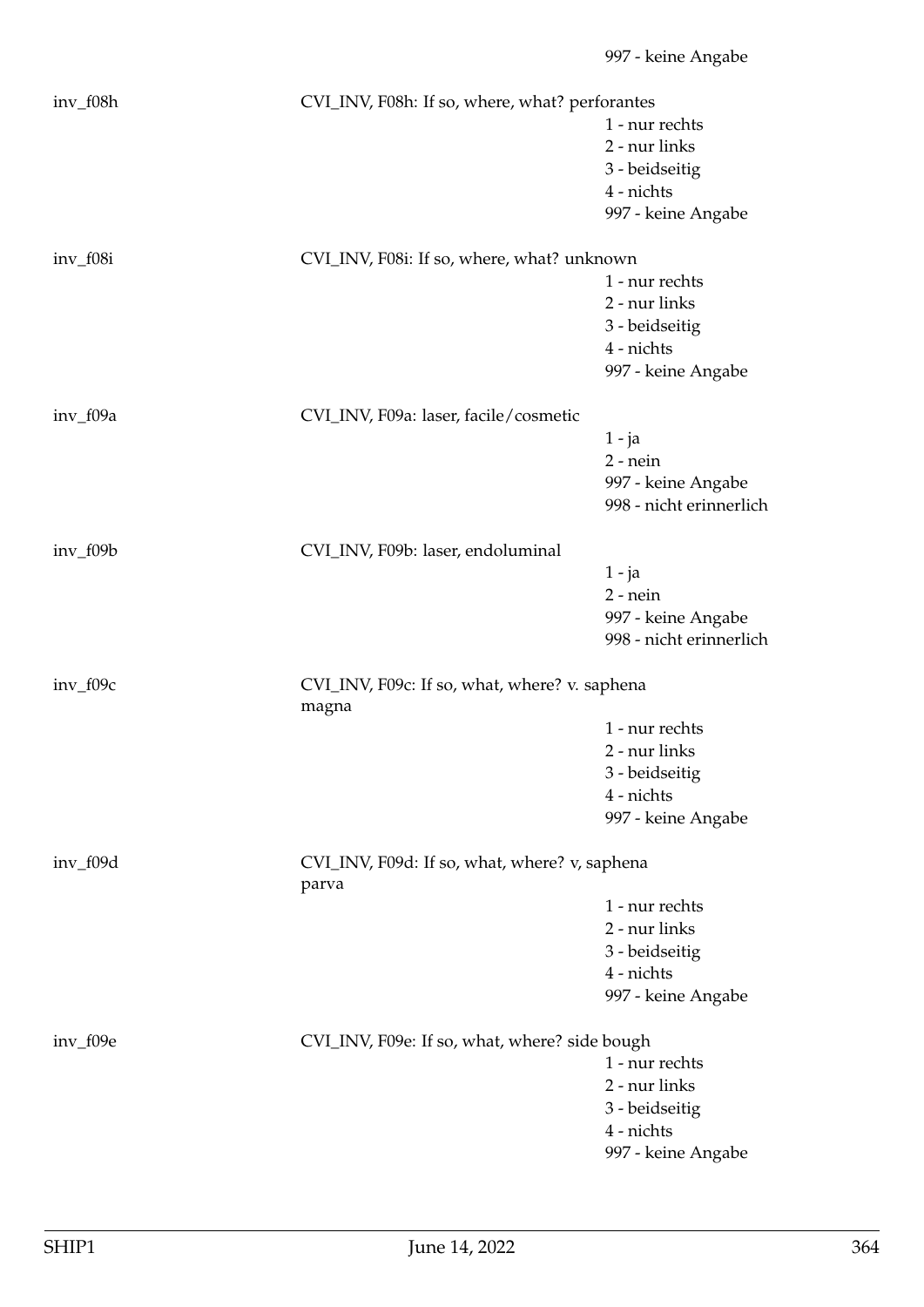| $inv_f09f$   | CVI_INV, F09f: If so, what, where? unknown             |                         |  |
|--------------|--------------------------------------------------------|-------------------------|--|
|              |                                                        | 1 - nur rechts          |  |
|              |                                                        | 2 - nur links           |  |
|              |                                                        | 3 - beidseitig          |  |
|              |                                                        | 4 - nichts              |  |
|              |                                                        |                         |  |
|              |                                                        | 997 - keine Angabe      |  |
| med_f10a     | CVI_INV, F10a: drugs                                   |                         |  |
|              |                                                        | 1 - ja                  |  |
|              |                                                        | $2$ - nein              |  |
|              |                                                        | 997 - keine Angabe      |  |
|              |                                                        | 998 - nicht erinnerlich |  |
| med_f10b     | CVI_INV, F10b: If so, what kind? vein sealing<br>drugs |                         |  |
|              |                                                        | $1$ - nein              |  |
|              |                                                        | $2 - ja$                |  |
|              |                                                        | 997 - keine Angabe      |  |
|              |                                                        | 998 - nicht erinnerlich |  |
|              |                                                        |                         |  |
| med_f10c     | CVI_INV, F10c: If so, what kind? diuretics             |                         |  |
|              |                                                        | $1$ - nein              |  |
|              |                                                        | $2 - ja$                |  |
|              |                                                        | 997 - keine Angabe      |  |
|              |                                                        | 998 - nicht erinnerlich |  |
| med_f10d     | CVI_INV, F10d: If so, what kind? tonizising<br>drugs   |                         |  |
|              |                                                        | $1$ - nein              |  |
|              |                                                        | $2 - ja$                |  |
|              |                                                        | 997 - keine Angabe      |  |
|              |                                                        | 998 - nicht erinnerlich |  |
|              |                                                        |                         |  |
| med_f10e     | CVI_INV, F10e: If so, what kind? unknown drugs         |                         |  |
|              |                                                        | $1$ - $nein$            |  |
|              |                                                        | $2 - ja$                |  |
|              |                                                        | 997 - keine Angabe      |  |
|              |                                                        | 998 - nicht erinnerlich |  |
| med_f11      | CVI_INV, F11: local therapeutics                       |                         |  |
|              |                                                        | 1 - ja                  |  |
|              |                                                        | $2$ - nein              |  |
|              |                                                        | 997 - keine Angabe      |  |
|              |                                                        | 998 - nicht erinnerlich |  |
|              |                                                        |                         |  |
| cvi_udat     | CVI: date of examination                               |                         |  |
|              |                                                        |                         |  |
| cvi_age_udat | CVI: age to examination                                |                         |  |
|              |                                                        |                         |  |